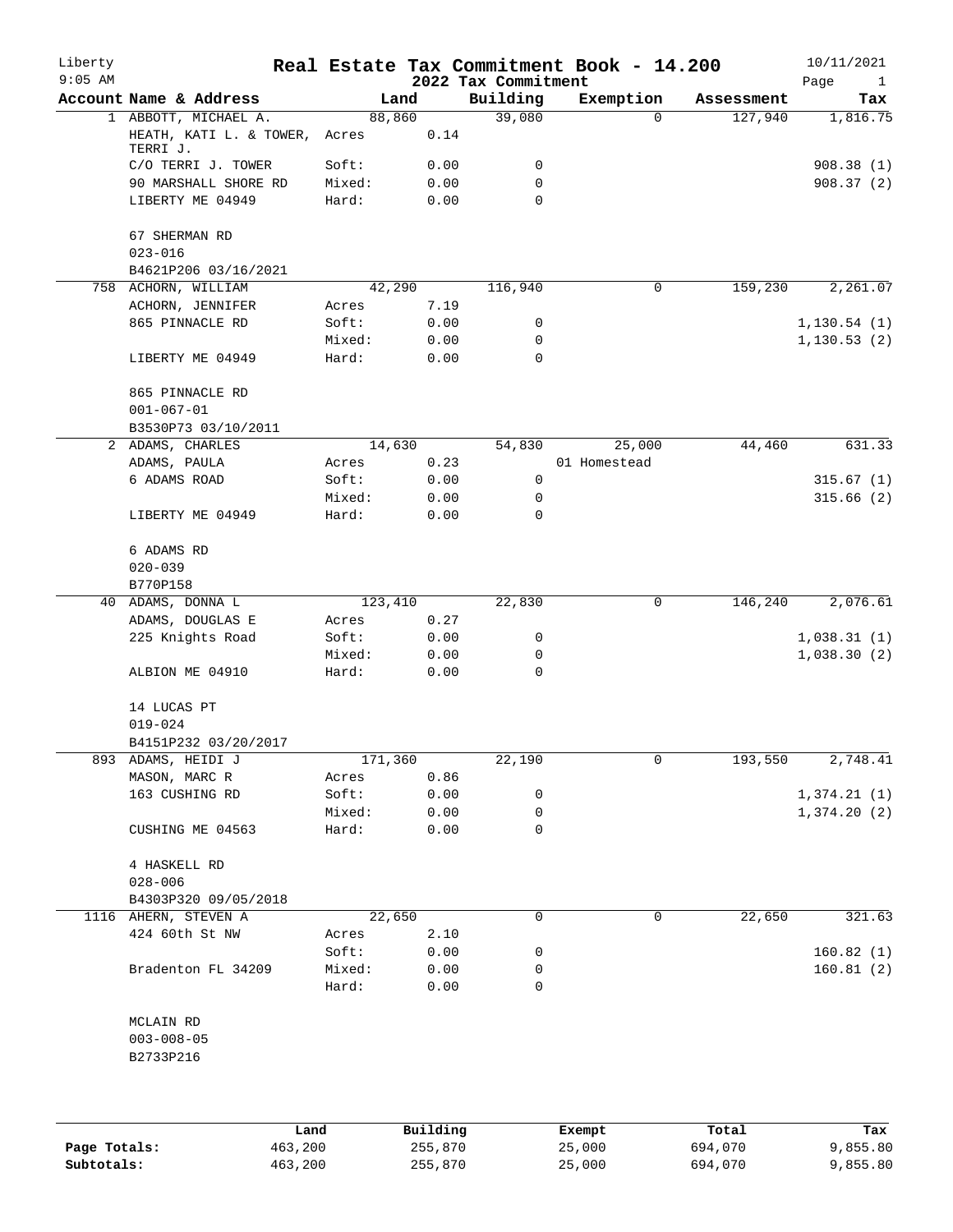| Liberty<br>$9:05$ AM |                                                          |                 |              | 2022 Tax Commitment | Real Estate Tax Commitment Book - 14.200 |            | 10/11/2021<br>Page<br>2 |
|----------------------|----------------------------------------------------------|-----------------|--------------|---------------------|------------------------------------------|------------|-------------------------|
|                      | Account Name & Address                                   |                 | Land         | Building            | Exemption                                | Assessment | Tax                     |
|                      | 383 AHLEFELD, KATHARINE H                                | 161,720         |              | 0                   | $\Omega$                                 | 161,720    | 2, 296.42               |
|                      | AHLEFELD, VICTOR W                                       | Acres           | 5.74         |                     |                                          |            |                         |
|                      | 32 LILY COVE                                             | Soft:           | 0.00         | 0                   |                                          |            | 1,148.21(1)             |
|                      |                                                          | Mixed:          | 0.00         | 0                   |                                          |            | 1,148.21(2)             |
|                      | LIBERTY ME 04949                                         | Hard:           | 0.00         | 0                   |                                          |            |                         |
|                      | ISLAND IN STEVENS POND                                   |                 |              |                     |                                          |            |                         |
|                      | $003 - 016$<br>B4459P320 01/15/2020 B4459P318 01/15/2020 |                 |              |                     |                                          |            |                         |
|                      | 550 AHLEFELD, VICTOR                                     | 33,750          |              | 86,190              | 0                                        | 119,940    | 1,703.15                |
|                      | AHLEFELD, KATHARINE                                      | Acres           | 1.50         |                     |                                          |            |                         |
|                      | 32 LILY COVE                                             | Soft:           | 0.00         | 0                   |                                          |            | 851.58 (1)              |
|                      |                                                          |                 |              | 0                   |                                          |            |                         |
|                      | LIBERTY ME 04949                                         | Mixed:<br>Hard: | 0.00<br>0.00 | $\Omega$            |                                          |            | 851.57 (2)              |
|                      | 215 MCLAIN RD                                            |                 |              |                     |                                          |            |                         |
|                      | $003 - 017 - B$                                          |                 |              |                     |                                          |            |                         |
|                      | B2618P38                                                 |                 |              |                     |                                          |            |                         |
|                      | 1117 AHLEFELD, VICTOR                                    |                 | 26,840       | 0                   | 0                                        | 26,840     | 381.13                  |
|                      | AHLEFELD, KATHARINE                                      |                 | 4.89         |                     |                                          |            |                         |
|                      |                                                          | Acres           |              |                     |                                          |            |                         |
|                      | 32 LILY COVE                                             | Soft:           | 0.00         | 0                   |                                          |            | 190.57(1)               |
|                      | LIBERTY ME 04949                                         | Mixed:<br>Hard: | 0.00<br>0.00 | 0<br>0              |                                          |            | 190.56(2)               |
|                      |                                                          |                 |              |                     |                                          |            |                         |
|                      | MCLAIN RD                                                |                 |              |                     |                                          |            |                         |
|                      | $003 - 008 - 11$                                         |                 |              |                     |                                          |            |                         |
|                      | B2740P60                                                 |                 |              |                     |                                          |            |                         |
|                      | 1078 AHLEFELD, VICTOR W                                  | 137,450         |              | 230,430             | 25,000                                   | 342,880    | 4,868.90                |
|                      | AHLEFELD, KATHARINE H                                    | Acres           | 15.29        |                     | 01 Homestead                             |            |                         |
|                      | 32 LILY COVE                                             | Soft:           | 0.00         | 0                   |                                          |            | 2,434.45(1)             |
|                      |                                                          | Mixed:          | 0.00         | 0                   |                                          |            | 2,434.45(2)             |
|                      | LIBERTY ME 04949                                         | Hard:           | 0.00         | 0                   |                                          |            |                         |
|                      | 32 LILY COVE                                             |                 |              |                     |                                          |            |                         |
|                      | $003 - 017$                                              |                 |              |                     |                                          |            |                         |
|                      | B2128P315                                                |                 |              |                     |                                          |            |                         |
|                      | 288 Albee, Katherine                                     | 28,880          |              | 0                   | $\mathbf 0$                              | 28,880     | 410.10                  |
|                      | 322 McLain Rd                                            | Acres           | 11.00        |                     |                                          |            |                         |
|                      |                                                          | Soft:           | 0.00         | 0                   |                                          |            | 205.05(1)               |
|                      | LIBERTY ME 04949                                         | Mixed:          | 0.00         | 0                   |                                          |            | 205.05(2)               |
|                      |                                                          | Hard:           | 0.00         | $\Omega$            |                                          |            |                         |
|                      | 322 MCLAIN RD                                            |                 |              |                     |                                          |            |                         |
|                      | $003 - 003 - B$                                          |                 |              |                     |                                          |            |                         |
|                      | B4261P332 05/01/2018                                     |                 |              |                     |                                          |            |                         |
|                      | 183 ALBERT, PHYLLIS M                                    | 59,400          |              | 58,670              | 25,000                                   | 93,070     | 1,321.59                |
|                      | ALBERT, EARLE                                            | Acres           | 23.80        |                     | 01 Homestead                             |            |                         |
|                      | PO BOX 270                                               | Soft:           | 0.00         | 0                   |                                          |            | 660.80 (1)              |
|                      |                                                          | Mixed:          | 0.00         | 0                   |                                          |            | 660.79 (2)              |
|                      | LIBERTY ME 04949                                         | Hard:           | 0.00         | $\Omega$            |                                          |            |                         |
|                      | 98 MCLAIN RD                                             |                 |              |                     |                                          |            |                         |
|                      | $003 - 021$                                              |                 |              |                     |                                          |            |                         |
|                      | B3417P91 02/11/2010 B2978P319 08/22/2006                 |                 |              |                     |                                          |            |                         |
|                      |                                                          |                 |              |                     |                                          |            |                         |
|                      |                                                          |                 |              |                     |                                          |            |                         |

|              | Land    | Building | Exempt | Total     | Tax       |
|--------------|---------|----------|--------|-----------|-----------|
| Page Totals: | 448,040 | 375,290  | 50,000 | 773,330   | 10,981.29 |
| Subtotals:   | 111,240 | 631,160  | 75,000 | .,467,400 | 20,837.09 |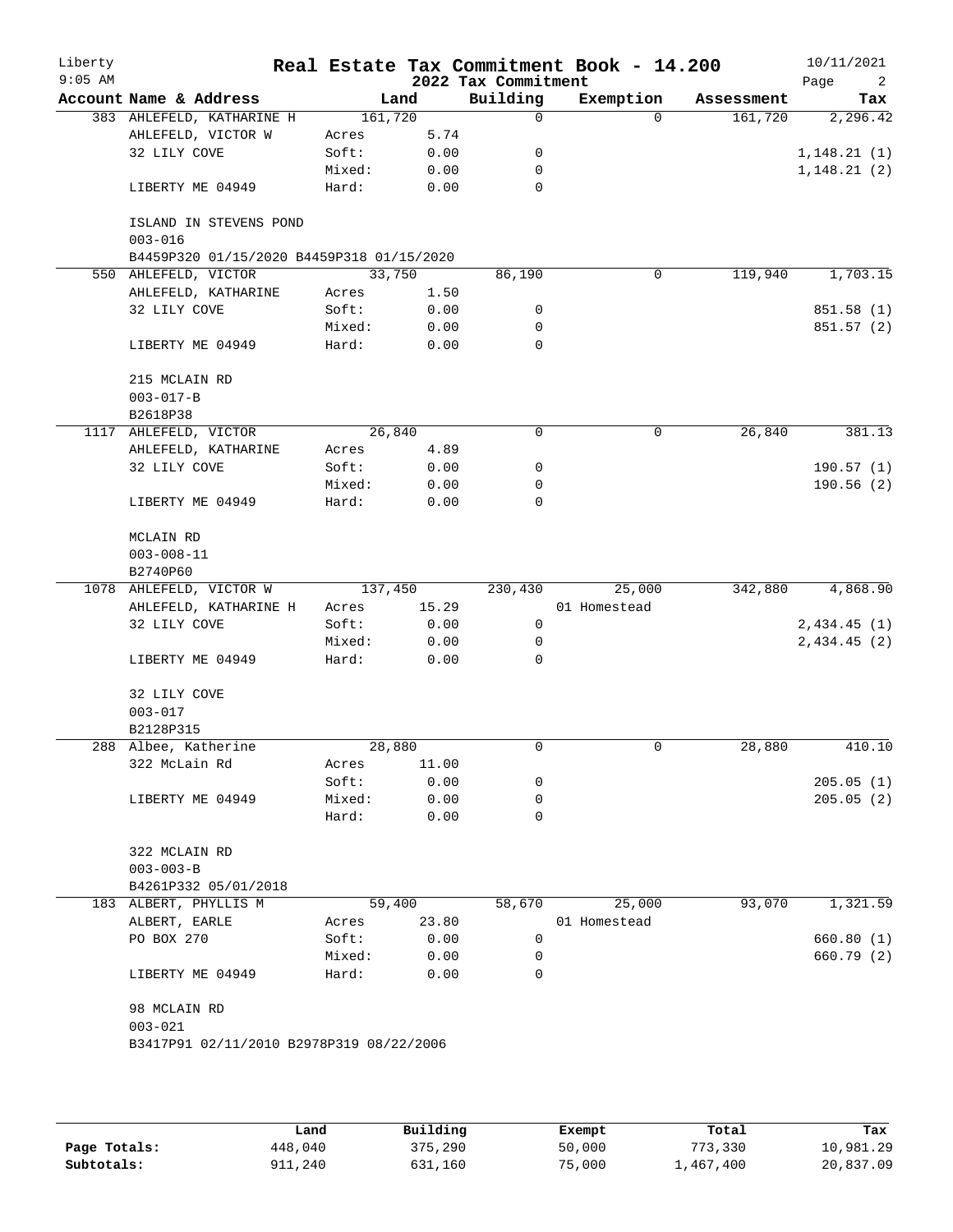| Liberty<br>$9:05$ AM |                                               |                |               | 2022 Tax Commitment | Real Estate Tax Commitment Book - 14.200 |            | 10/11/2021<br>Page<br>3 |
|----------------------|-----------------------------------------------|----------------|---------------|---------------------|------------------------------------------|------------|-------------------------|
|                      | Account Name & Address                        |                | Land          | Building            | Exemption                                | Assessment | Tax                     |
|                      | 794 ALBERT, PHYLLIS M                         |                | 48,680        | 0                   | $\Omega$                                 | 48,680     | 691.26                  |
|                      | ALBERT, EARLE P                               | Acres          | 0.52          |                     |                                          |            |                         |
|                      | PO BOX 270                                    | Soft:          | 0.00          | 0                   |                                          |            | 345.63(1)               |
|                      |                                               | Mixed:         | 0.00          | 0                   |                                          |            | 345.63(2)               |
|                      | LIBERTY ME 04949                              | Hard:          | 0.00          | $\mathbf 0$         |                                          |            |                         |
|                      | ISLAND ON STEVENS POND<br>$003 - 010$         |                |               |                     |                                          |            |                         |
|                      | B4568P281 11/09/2020                          |                |               |                     |                                          |            |                         |
|                      | 594 ALBINO, ARIA                              |                | 33,000        | 22,990              | 0                                        | 55,990     | 795.06                  |
|                      | 109 RIDGE SCHOOL RD                           | Acres          | 1.00          |                     |                                          |            |                         |
|                      |                                               | Soft:          | 0.00          | 0                   |                                          |            | 397.53(1)               |
|                      | LIBERTY ME 04926                              | Mixed:         | 0.00          | 0                   |                                          |            | 397.53 (2)              |
|                      |                                               | Hard:          | 0.00          | $\mathbf 0$         |                                          |            |                         |
|                      | 109 RIDGE SCHOOL RD                           |                |               |                     |                                          |            |                         |
|                      | $008 - 048$<br>B2614P342                      |                |               |                     |                                          |            |                         |
|                      | 29 ALEX, JOSEPH L. &<br>STUART L. & DANIEL C. |                | 158,230       | 103,180             | 25,000                                   | 236,410    | 3,357.02                |
|                      | 103 COURT ST.                                 | Acres          | 0.77          |                     | 01 Homestead                             |            |                         |
|                      |                                               | Soft:          | 0.00          | 0                   |                                          |            | 1,678.51(1)             |
|                      | BELFAST ME 04915                              | Mixed:         | 0.00          | 0                   |                                          |            | 1,678.51(2)             |
|                      |                                               | Hard:          | 0.00          | $\Omega$            |                                          |            |                         |
|                      |                                               |                |               |                     |                                          |            |                         |
|                      | 14 OAK ST                                     |                |               |                     |                                          |            |                         |
|                      | $020 - 023$                                   |                |               |                     |                                          |            |                         |
|                      | B2834P197                                     |                |               |                     |                                          |            |                         |
| 7                    | ALLEN BLUEBERRY FREEZER                       |                | 104,860       | 0                   | 0                                        | 104,860    | 1,489.01                |
|                      | <b>INC</b><br>P.O. BOX 536                    |                |               |                     |                                          |            |                         |
|                      |                                               | Acres<br>Soft: | 90.72<br>0.00 | 0                   |                                          |            | 744.51 (1)              |
|                      | ELLSWORTH ME 04605                            | Mixed:         | 0.00          | 0                   |                                          |            | 744.50(2)               |
|                      |                                               | Hard:          | 0.00          | 0                   |                                          |            |                         |
|                      |                                               |                |               |                     |                                          |            |                         |
|                      | STICKNEY HILL RD                              |                |               |                     |                                          |            |                         |
|                      | $005 - 018$                                   |                |               |                     |                                          |            |                         |
|                      | B798P677                                      |                |               |                     |                                          |            |                         |
| 1236                 | ALLEN BLUEBERRY FREEZER                       |                | 72,640        | 0                   | 0                                        | 72,640     | 1,031.49                |
|                      | <b>INC</b>                                    |                |               |                     |                                          |            |                         |
|                      | P.O. BOX 536                                  | Acres          | 46.28         |                     |                                          |            |                         |
|                      |                                               | Soft:          | 0.00          | 0                   |                                          |            | 515.75(1)               |
|                      | ELLSWORTH ME 04605                            | Mixed:         | 0.00          | 0                   |                                          |            | 515.74(2)               |
|                      |                                               | Hard:          | 0.00          | 0                   |                                          |            |                         |
|                      | STICKNEY HILL RD                              |                |               |                     |                                          |            |                         |
|                      | $005 - 019$                                   |                |               |                     |                                          |            |                         |
|                      | B798P677                                      |                |               |                     |                                          |            |                         |
| 8                    | ALLEN BLUEBERRY                               |                | 60,500        | 0                   | 0                                        | 60,500     | 859.10                  |
|                      | FREEZER, INC                                  |                |               |                     |                                          |            |                         |
|                      | P.O.BOX 536                                   | Acres          | 32.00         |                     |                                          |            |                         |
|                      |                                               | Soft:          | 0.00          | 0                   |                                          |            | 429.55(1)               |
|                      | ELLSWORTH ME 04605                            | Mixed:         | 0.00          | 0                   |                                          |            | 429.55 (2)              |
|                      |                                               | Hard:          | 0.00          | 0                   |                                          |            |                         |
|                      | BELFAST AUGUSTA RD &<br>$008 - 002$           |                |               |                     |                                          |            |                         |
|                      |                                               |                |               |                     |                                          |            |                         |
|                      | Land                                          |                | Building      |                     | Exempt                                   | Total      | Tax                     |
| Page Totals:         | 477,910                                       |                | 126,170       |                     | 25,000                                   | 579,080    | 8,222.94                |
| Subtotals:           | 1,389,150                                     |                | 757,330       |                     | 100,000                                  | 2,046,480  | 29,060.03               |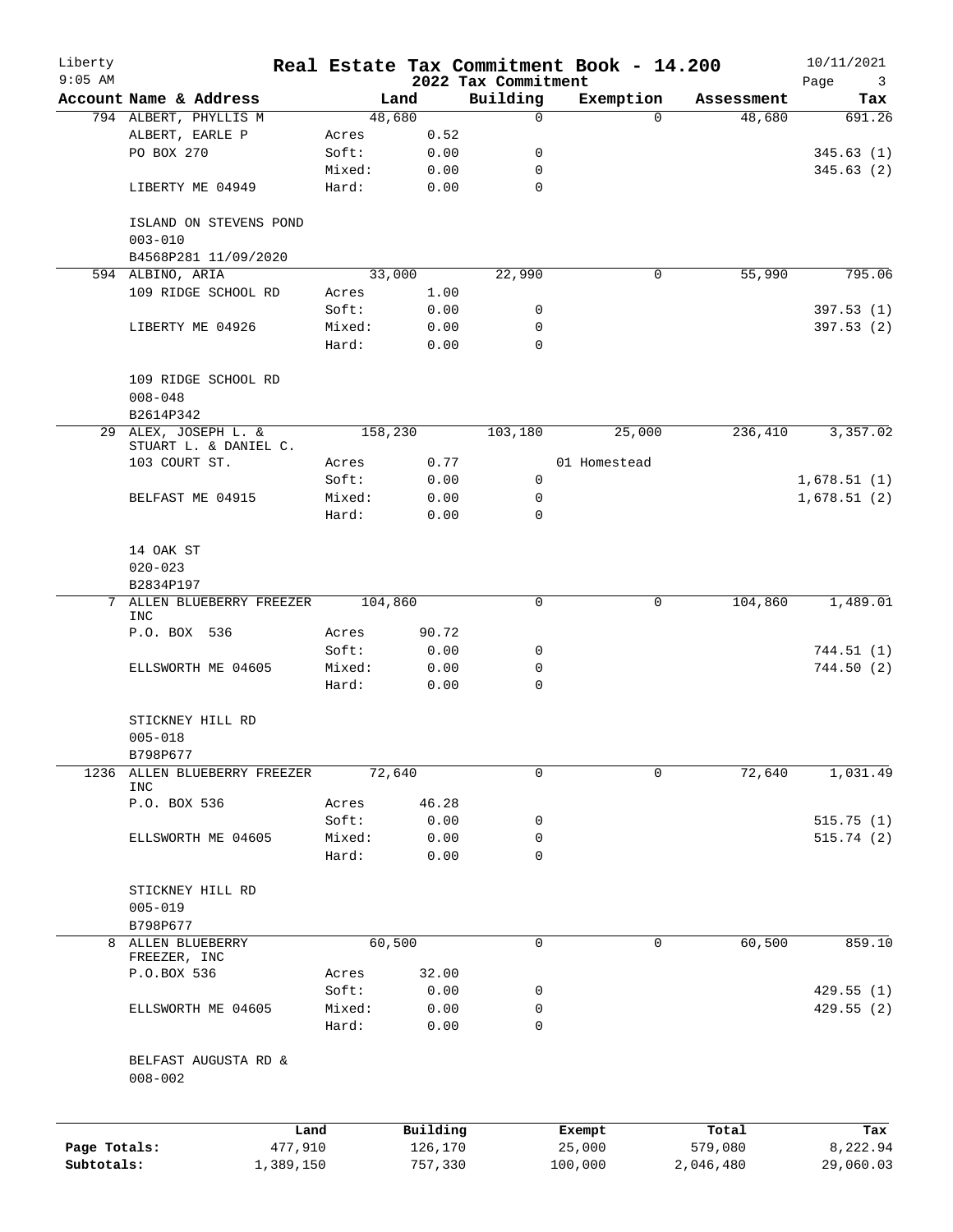| Liberty<br>$9:05$ AM |                                                |                 |                 |                     | 2022 Tax Commitment | Real Estate Tax Commitment Book - 14.200 |                    | 10/11/2021<br>Page<br>4 |
|----------------------|------------------------------------------------|-----------------|-----------------|---------------------|---------------------|------------------------------------------|--------------------|-------------------------|
|                      | Account Name & Address                         |                 |                 | Land                | Building            | Exemption                                | Assessment         | Tax                     |
| 9                    | ALLEN BLUEBERRY                                |                 |                 | 71,750              | 0                   |                                          | 71,750<br>$\Omega$ | 1,018.85                |
|                      | FREEZER, INC                                   |                 |                 |                     |                     |                                          |                    |                         |
|                      | P.O.BOX 536                                    |                 | Acres           | 60.00               |                     |                                          |                    |                         |
|                      |                                                |                 | Soft:           | 0.00                | 0                   |                                          |                    | 509.43(1)               |
|                      | ELLSWORTH ME 04605                             |                 | Mixed:<br>Hard: | 0.00                | 0<br>0              |                                          |                    | 509.42(2)               |
|                      |                                                |                 |                 | 0.00                |                     |                                          |                    |                         |
|                      | BOLIN HILL RD                                  |                 |                 |                     |                     |                                          |                    |                         |
|                      | $011 - 012$                                    |                 |                 |                     |                     |                                          |                    |                         |
|                      | B656P407                                       |                 |                 |                     |                     |                                          |                    |                         |
|                      | 198 ALLISON, TODD                              |                 |                 | 71,420              | 11,570              | 25,000                                   | 57,990             | 823.46                  |
|                      | KIEFFER, KIEFFER,                              |                 | Acres           | 123.00              |                     | 01 Homestead                             |                    |                         |
|                      | LAETITIA                                       |                 |                 |                     |                     |                                          |                    |                         |
|                      | PO BOX 24                                      |                 | Soft:           | 0.00                | 0                   |                                          |                    | 411.73 (1)              |
|                      |                                                |                 | Mixed:          | 40.00               | 15,360              |                                          |                    | 411.73(2)               |
|                      | LIBERTY ME 04949                               |                 | Hard:           | 57.00               | 14,136              |                                          |                    |                         |
|                      | 318 BOLIN HILL RD                              |                 |                 |                     |                     |                                          |                    |                         |
|                      | $011 - 007A, 011, 013A$                        |                 |                 |                     |                     |                                          |                    |                         |
|                      | B4178P347 06/30/2017                           |                 |                 |                     |                     |                                          |                    |                         |
|                      | 11 AMES, CURT C                                |                 |                 | 128,330             | 0                   |                                          | 128,330<br>0       | 1,822.29                |
|                      | AMES, PIERINA                                  |                 | Acres           | 1.00                |                     |                                          |                    |                         |
|                      | 684 Bedford Rd.                                |                 | Soft:           | 0.00                | 0                   |                                          |                    | 911.15(1)               |
|                      |                                                |                 | Mixed:          | 0.00                | 0                   |                                          |                    | 911.14(2)               |
|                      | Armonk NY 10504                                |                 | Hard:           | 0.00                | 0                   |                                          |                    |                         |
|                      | EVERGREEN HEIGHTS                              |                 |                 |                     |                     |                                          |                    |                         |
|                      | $009 - 011 - 24$                               |                 |                 |                     |                     |                                          |                    |                         |
|                      | B4298P204 08/17/2018                           |                 |                 |                     |                     |                                          |                    |                         |
|                      | 900 AMES, DONALD H                             |                 |                 | 161,850             | 63,630              |                                          | 0<br>225,480       | 3,201.82                |
|                      | AMES, KATHERINE                                |                 | Acres           | 0.97                |                     |                                          |                    |                         |
|                      | 460 RIDGE RD                                   |                 | Soft:           | 0.00                | 0                   |                                          |                    | 1,600.91(1)             |
|                      |                                                |                 | Mixed:          | 0.00                | 0                   |                                          |                    | 1,600.91(2)             |
|                      | WARREN ME 04864                                |                 | Hard:           | 0.00                | 0                   |                                          |                    |                         |
|                      |                                                |                 |                 |                     |                     |                                          |                    |                         |
|                      | 13 NORWOOD LN<br>$016 - 001$                   |                 |                 |                     |                     |                                          |                    |                         |
|                      | B3686P343                                      |                 |                 |                     |                     |                                          |                    |                         |
|                      | 15 ANDERSON, PETER R                           |                 |                 | 42,500              | 100,140             | 31,000                                   | 111,640            | 1,585.29                |
|                      | ANDERSON, YVONNE                               |                 | Acres           | 9.00                |                     | 01 Homestead                             |                    |                         |
|                      | 2874 COLLINSTOWN RD                            |                 | Soft:           | 0.00                | 0                   | 02 Vet                                   |                    | 792.65(1)               |
|                      |                                                |                 | Mixed:          | 0.00                | 0                   |                                          |                    | 792.64 (2)              |
|                      | LIBERTY ME 04949                               |                 | Hard:           | 0.00                | 0                   |                                          |                    |                         |
|                      |                                                |                 |                 |                     |                     |                                          |                    |                         |
|                      | 2874 COLLINSTOWN RD                            |                 |                 |                     |                     |                                          |                    |                         |
|                      | $003 - 054$                                    |                 |                 |                     |                     |                                          |                    |                         |
|                      | B3626P187                                      |                 |                 |                     |                     |                                          |                    |                         |
|                      | 453 ANDRADE, PATRICIA<br>335 Orchard Lane Unit |                 | Acres           | 131,080<br>5.67     | 73,680              |                                          | 0<br>204,760       | 2,907.59                |
|                      | #5                                             |                 |                 |                     |                     |                                          |                    |                         |
|                      |                                                |                 | Soft:           | 0.00                | 0                   |                                          |                    | 1,453.80(1)             |
|                      | SEDONA AZ 86339                                |                 | Mixed:          | 0.00                | 0                   |                                          |                    | 1,453.79(2)             |
|                      |                                                |                 | Hard:           | 0.00                | 0                   |                                          |                    |                         |
|                      | 208 MARY ORDWAY RD                             |                 |                 |                     |                     |                                          |                    |                         |
|                      | $006 - 005 - 01$                               |                 |                 |                     |                     |                                          |                    |                         |
|                      | B3680P201 07/26/2012                           |                 |                 |                     |                     |                                          |                    |                         |
|                      |                                                |                 |                 |                     |                     |                                          |                    |                         |
| Page Totals:         |                                                | Land<br>606,930 |                 | Building<br>249,020 |                     | Exempt<br>56,000                         | Total<br>799,950   | Tax<br>11,359.30        |
| Subtotals:           |                                                | 1,996,080       |                 | 1,006,350           |                     | 156,000                                  | 2,846,430          | 40, 419.33              |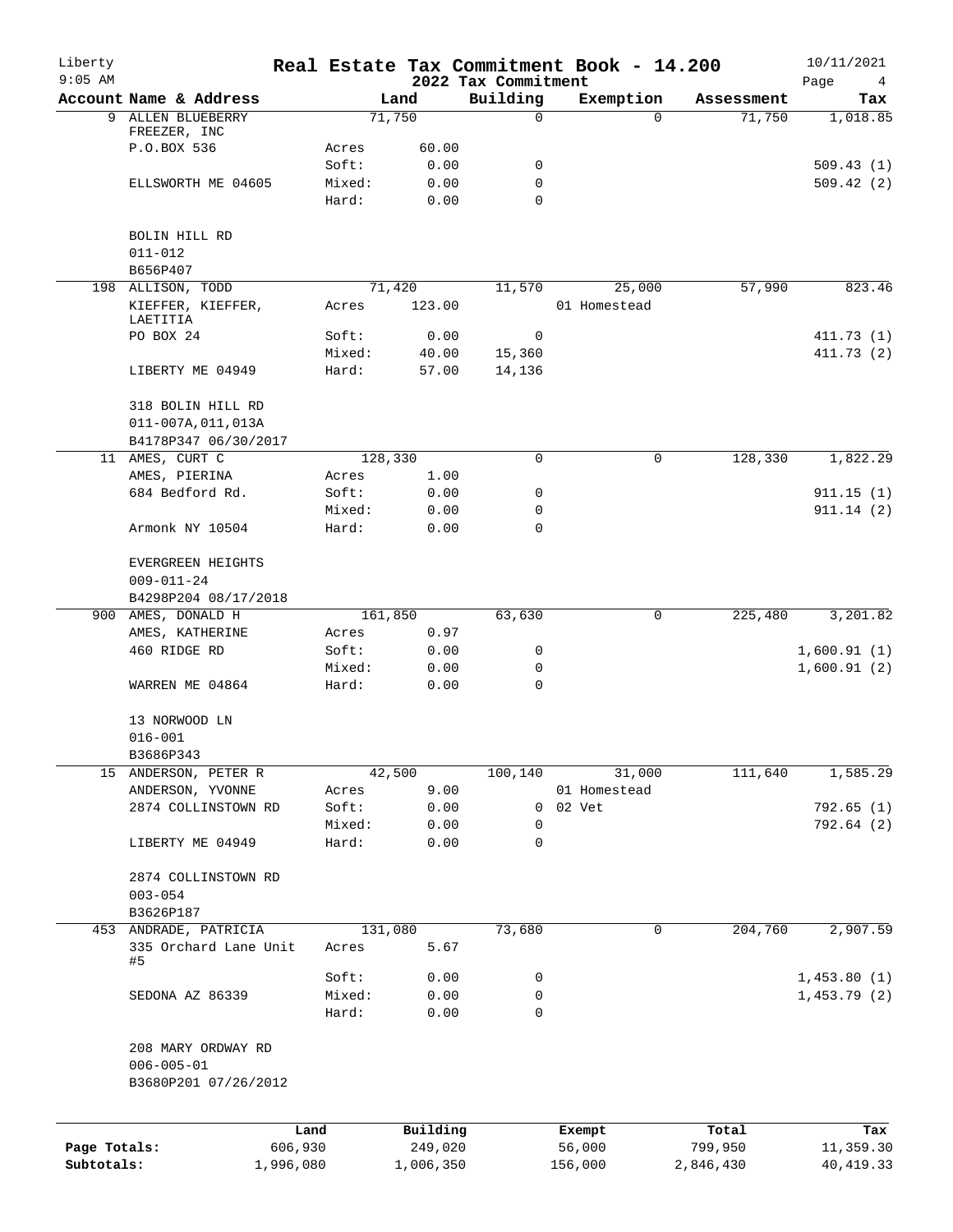| Liberty<br>$9:05$ AM |                                         |         |        | 2022 Tax Commitment | Real Estate Tax Commitment Book - 14.200 |            | 10/11/2021<br>Page<br>5 |
|----------------------|-----------------------------------------|---------|--------|---------------------|------------------------------------------|------------|-------------------------|
|                      | Account Name & Address                  |         | Land   | Building            | Exemption                                | Assessment | Tax                     |
|                      | 418 Ankers Sr., Patricia T<br>F         |         | 66,160 | 0                   | $\Omega$                                 | 66,160     | 939.47                  |
|                      | Ankers Sr., Harry M                     | Acres   | 100.00 |                     |                                          |            |                         |
|                      | 20 Norway Drive                         | Soft:   | 0.00   | 0                   |                                          |            | 469.74 (1)              |
|                      |                                         | Mixed:  | 17.00  | 6,528               |                                          |            | 469.73 (2)              |
|                      | Chelsea ME 04330                        | Hard:   | 48.00  | 11,904              |                                          |            |                         |
|                      | BOLIN HILL RD                           |         |        |                     |                                          |            |                         |
|                      | $011 - 013$                             |         |        |                     |                                          |            |                         |
|                      | B4202P343 09/11/2017                    |         |        |                     |                                          |            |                         |
|                      | 953 ANKERS, PARTICIA TF                 |         | 14,840 | 0                   | 0                                        | 14,840     | 210.73                  |
|                      | ANKERS, HARRY M SR                      | Acres   | 0.89   |                     |                                          |            |                         |
|                      | 20 NORWAY DRIVE                         | Soft:   | 0.00   | 0                   |                                          |            | 105.37(1)               |
|                      |                                         | Mixed:  | 0.00   | 0                   |                                          |            | 105.36(2)               |
|                      | CHELSEA ME 04330                        | Hard:   | 0.00   | $\mathbf 0$         |                                          |            |                         |
|                      | 343 BOLIN HILL RD<br>$011 - 015$        |         |        |                     |                                          |            |                         |
|                      | B4315P94 10/10/2018                     |         |        |                     |                                          |            |                         |
|                      | 22 ARASZ, RICHARD C                     |         | 41,120 | 214,790             | 25,000                                   | 230,910    | 3,278.92                |
|                      | ARASZ, BARBARA J                        | Acres   | 3.08   |                     | 01 Homestead                             |            |                         |
|                      | 24 RIDGE SCHOOL RD                      |         |        |                     |                                          |            |                         |
|                      |                                         | Soft:   | 0.00   | 0                   |                                          |            | 1,639.46(1)             |
|                      |                                         | Mixed:  | 0.00   | 0                   |                                          |            | 1,639.46(2)             |
|                      | LIBERTY ME 04949                        | Hard:   | 0.00   | 0                   |                                          |            |                         |
|                      | 24 RIDGE SCHOOL RD<br>$008 - 044 - 01$  |         |        |                     |                                          |            |                         |
|                      | B3776P165 06/28/2013                    |         |        |                     |                                          |            |                         |
|                      | 1064 ARCHER, JAN B                      | 143,920 |        | 0                   | 0                                        | 143,920    | 2,043.66                |
|                      | HAISS, JOSHUA & COBB,<br>SARAH (TC)     | Acres   | 1.00   |                     |                                          |            |                         |
|                      | PO BOX 132                              | Soft:   | 0.00   | 0                   |                                          |            | 1,021.83(1)             |
|                      |                                         | Mixed:  | 0.00   | 0                   |                                          |            | 1,021.83(2)             |
|                      | PALERMO ME 04354                        | Hard:   | 0.00   | $\mathbf 0$         |                                          |            |                         |
|                      | LIBERTY INN RD                          |         |        |                     |                                          |            |                         |
|                      | $028 - 001 - A$<br>B4502P117 06/08/2020 |         |        |                     |                                          |            |                         |
|                      | 25 ARCHER, JEFFREY K                    | 177,790 |        | 52,710              | 0                                        | 230,500    | 3,273.10                |
|                      | 20 MILL LA                              | Acres   | 0.88   |                     |                                          |            |                         |
|                      |                                         | Soft:   | 0.00   | 0                   |                                          |            | 1,636.55(1)             |
|                      | BROOKS ME 04921                         | Mixed:  | 0.00   | 0                   |                                          |            | 1,636.55(2)             |
|                      |                                         | Hard:   | 0.00   | 0                   |                                          |            |                         |
|                      | 15 ARCHER RD                            |         |        |                     |                                          |            |                         |
|                      | $028 - 005$                             |         |        |                     |                                          |            |                         |
|                      | B2428P149                               |         |        |                     |                                          |            |                         |
|                      | 27 ARD JR., WARREN                      |         | 33,000 | 95,350              | 25,000                                   | 103,350    | 1,467.57                |
|                      | 42 TRUES POND ROAD                      | Acres   | 1.00   |                     | 01 Homestead                             |            |                         |
|                      |                                         | Soft:   | 0.00   | 0                   |                                          |            | 733.79(1)               |
|                      | LIBERTY ME 04949                        | Mixed:  | 0.00   | 0                   |                                          |            | 733.78 (2)              |
|                      |                                         | Hard:   | 0.00   | 0                   |                                          |            |                         |
|                      | 42 TRUES POND RD                        |         |        |                     |                                          |            |                         |
|                      | $006 - 028 - 01$                        |         |        |                     |                                          |            |                         |
|                      |                                         |         |        |                     |                                          |            |                         |
|                      |                                         |         |        |                     |                                          |            |                         |
|                      |                                         |         |        |                     |                                          |            |                         |

|              | Land      | Building  | Exempt  | Total     | Tax       |
|--------------|-----------|-----------|---------|-----------|-----------|
| Page Totals: | 476,830   | 362,850   | 50,000  | 789,680   | 11,213.45 |
| Subtotals:   | 2,472,910 | 1,369,200 | 206,000 | 3,636,110 | 51,632.78 |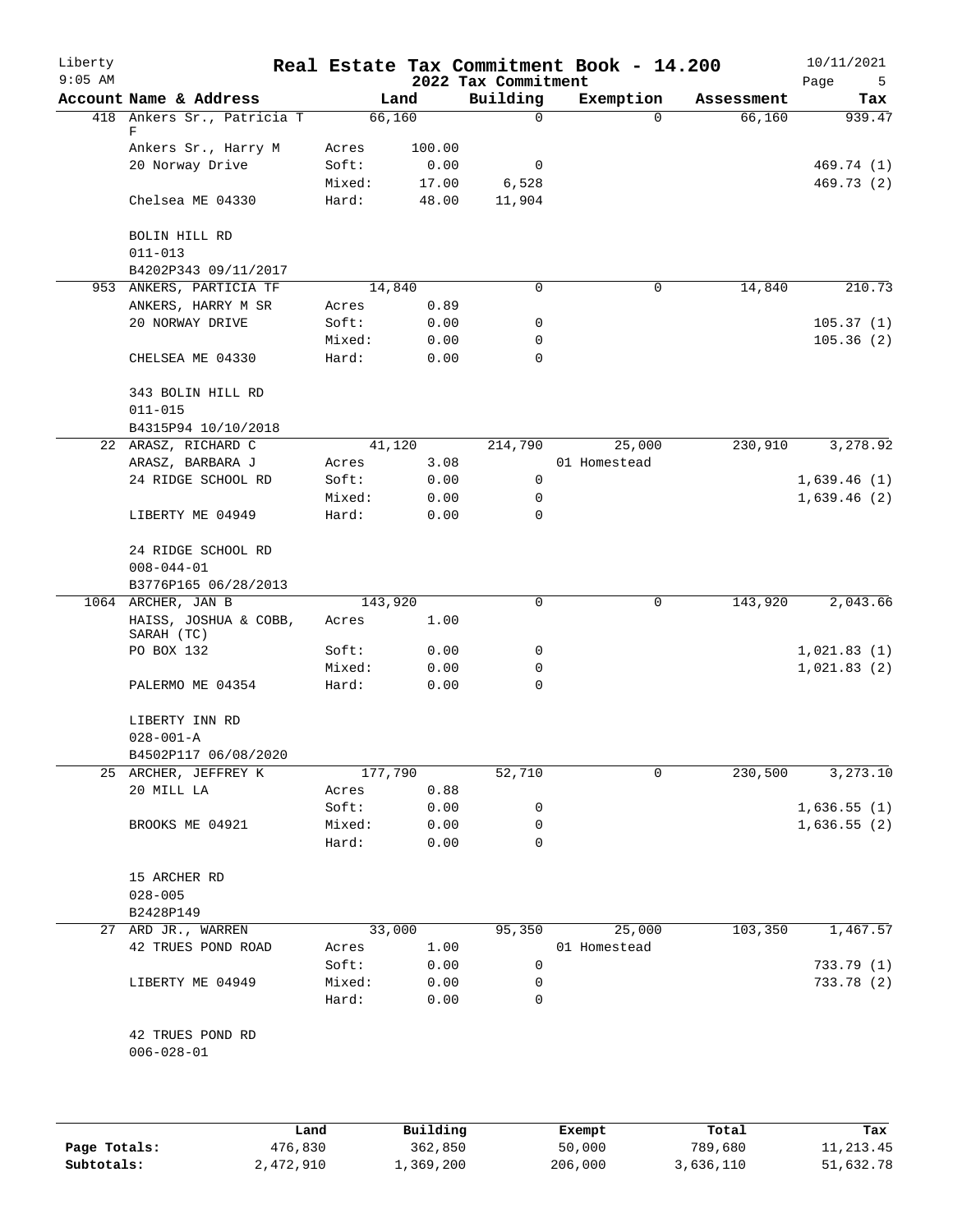| Liberty<br>$9:05$ AM |                                                                    |        |          | 2022 Tax Commitment | Real Estate Tax Commitment Book - 14.200 |                     | 10/11/2021<br>Page<br>6 |
|----------------------|--------------------------------------------------------------------|--------|----------|---------------------|------------------------------------------|---------------------|-------------------------|
|                      | Account Name & Address                                             |        | Land     | Building            | Exemption                                | Assessment          | Tax                     |
|                      | 26 ARD, JR., WARREN                                                |        | 34,350   | 25,940              |                                          | 60, 290<br>$\Omega$ | 856.12                  |
|                      | 42 TRUES POND ROAD                                                 | Acres  | 1.90     |                     |                                          |                     |                         |
|                      |                                                                    | Soft:  | 0.00     | 0                   |                                          |                     | 428.06(1)               |
|                      | LIBERTY ME 04949                                                   | Mixed: | 0.00     | 0                   |                                          |                     | 428.06(2)               |
|                      |                                                                    | Hard:  | 0.00     | 0                   |                                          |                     |                         |
|                      | 50 TRUES POND RD                                                   |        |          |                     |                                          |                     |                         |
|                      | $006 - 028 - 02$                                                   |        |          |                     |                                          |                     |                         |
|                      | B670P749                                                           |        |          |                     |                                          |                     |                         |
|                      | 598 Ard, Lauren M                                                  |        | 146,830  | 174,180             |                                          | 0<br>321,010        | 4,558.34                |
|                      | Ard, Warren H                                                      | Acres  | 1.00     |                     |                                          |                     |                         |
|                      | PO Box 2073                                                        | Soft:  | 0.00     | 0                   |                                          |                     | 2, 279.17(1)            |
|                      |                                                                    | Mixed: | 0.00     | 0                   |                                          |                     | 2, 279.17(2)            |
|                      | Nantucket MA 02584                                                 | Hard:  | 0.00     | 0                   |                                          |                     |                         |
|                      | 3 EVERGREEN HEIGHTS<br>$009 - 011 - 23$                            |        |          |                     |                                          |                     |                         |
|                      | B4278P11 06/07/2018                                                |        |          |                     |                                          |                     |                         |
|                      | 871 ARD, WARREN H. III &<br>LAUREN                                 |        | 683,820  | 0                   |                                          | 683,820<br>0        | 9,710.24                |
|                      | P.O. BOX 2073                                                      | Acres  | 57.40    |                     |                                          |                     |                         |
|                      |                                                                    | Soft:  | 0.00     | 0                   |                                          |                     | 4,855.12(1)             |
|                      | NANTUCKET MA 02584                                                 | Mixed: | 0.00     | 0                   |                                          |                     | 4,855.12(2)             |
|                      |                                                                    | Hard:  | 0.00     | $\Omega$            |                                          |                     |                         |
|                      | SHERMAN PT                                                         |        |          |                     |                                          |                     |                         |
|                      | $008 - 033 - 01$                                                   |        |          |                     |                                          |                     |                         |
|                      | B4515P91 07/13/2020                                                |        |          |                     |                                          |                     |                         |
| 295                  | ARD, WARREN H. III &<br>LAUREN                                     |        | 270,080  | 110,450             |                                          | 0<br>380,530        | 5,403.53                |
|                      | ARD, MARY K                                                        | Acres  | 13.33    |                     |                                          |                     |                         |
|                      | P.O. BOX 2073                                                      | Soft:  | 0.00     | 0                   |                                          |                     | 2,701.77 (1)            |
|                      |                                                                    | Mixed: | 0.00     | 0                   |                                          |                     | 2,701.76(2)             |
|                      | NANTUCKET MA 02584                                                 | Hard:  | 0.00     | $\Omega$            |                                          |                     |                         |
|                      | 41 KIRBY ISLAND RD                                                 |        |          |                     |                                          |                     |                         |
|                      | $008 - 036$<br>B4422P313 10/02/2019 B4394P206 07/18/2019 B4341P111 |        |          |                     |                                          |                     |                         |
|                      | 01/16/2019                                                         |        |          |                     |                                          |                     |                         |
|                      | 28 AREY, MAUREEN                                                   |        | 51,700   | 56,740              | 31,000                                   | 77,440              | 1,099.65                |
|                      | THOMAS MAHONEY                                                     | Acres  | 0.33     |                     | 01 Homestead                             |                     |                         |
|                      | 25 WILDWOOD DRIVE                                                  | Soft:  | 0.00     | 0                   | 02 Vet                                   |                     | 549.83(1)               |
|                      |                                                                    | Mixed: | 0.00     | 0                   |                                          |                     | 549.82 (2)              |
|                      | LIBERTY ME 04949                                                   | Hard:  | 0.00     | 0                   |                                          |                     |                         |
|                      | 25 WILDWOOD DR                                                     |        |          |                     |                                          |                     |                         |
|                      | $013 - 021$                                                        |        |          |                     |                                          |                     |                         |
|                      | B1273P191                                                          |        |          |                     |                                          |                     |                         |
|                      | 964 ATKINSON, ROBERT                                               |        | 44,500   | 0                   |                                          | 0<br>44,500         | 631.90                  |
|                      | 369 North Ridge Road                                               | Acres  | 23.00    |                     |                                          |                     |                         |
|                      |                                                                    | Soft:  | 0.00     | 0                   |                                          |                     | 315.95(1)               |
|                      | Montville ME 04941                                                 | Mixed: | 0.00     | 0                   |                                          |                     | 315.95(2)               |
|                      |                                                                    | Hard:  | 0.00     | 0                   |                                          |                     |                         |
|                      | STAGECOACH RD                                                      |        |          |                     |                                          |                     |                         |
|                      | $008 - 026 - 01$<br>B4320P122 10/25/2018 B4320P119 10/25/2018      |        |          |                     |                                          |                     |                         |
|                      |                                                                    |        |          |                     |                                          |                     |                         |
|                      |                                                                    | Land   | Building |                     | Exempt                                   | Total               | Tax                     |
| Page Totals:         | 1,231,280                                                          |        | 367,310  |                     | 31,000                                   | 1,567,590           | 22, 259.78              |

**Subtotals:** 3,704,190 1,736,510 237,000 5,203,700 73,892.56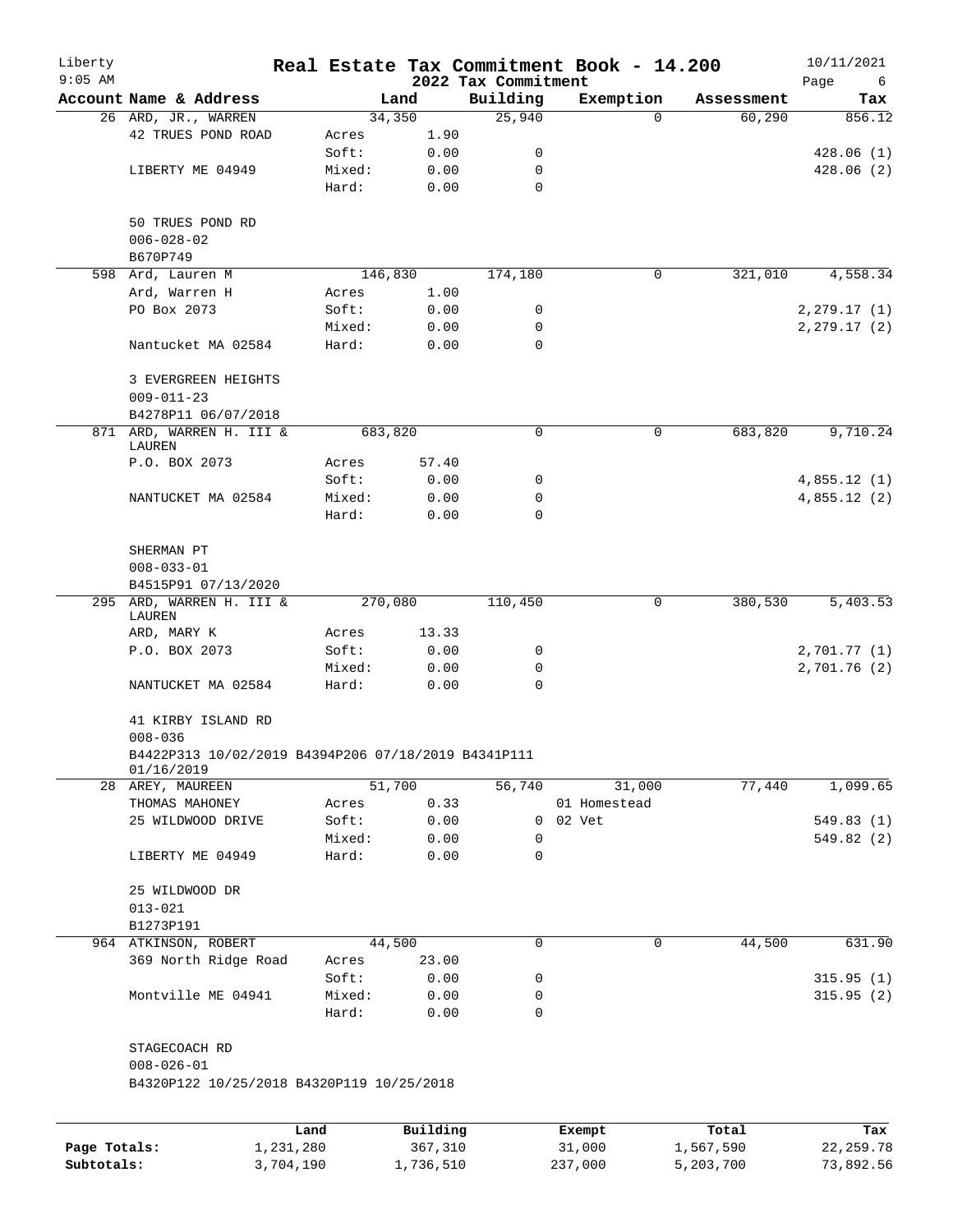| Liberty<br>$9:05$ AM |                                                         |                 |              | 2022 Tax Commitment | Real Estate Tax Commitment Book - 14.200 |            | 10/11/2021<br>Page<br>7 |
|----------------------|---------------------------------------------------------|-----------------|--------------|---------------------|------------------------------------------|------------|-------------------------|
|                      | Account Name & Address                                  |                 | Land         | Building            | Exemption                                | Assessment | Tax                     |
|                      | 38 BACHELDER, LORRAINE                                  |                 | 34,940       | 40,460              | $\Omega$                                 | 75,400     | 1,070.68                |
|                      | (LIFE ESTATE)<br>WILLIAM & LUANN D.<br><b>BACHELDER</b> | Acres           | 2.29         |                     |                                          |            |                         |
|                      | $C/O$ P.O. Box 56                                       | Soft:           | 0.00         | 0                   |                                          |            | 535.34(1)               |
|                      |                                                         | Mixed:          | 0.00         | 0                   |                                          |            | 535.34(2)               |
|                      | LIBERTY ME 04949                                        | Hard:           | 0.00         | $\Omega$            |                                          |            |                         |
|                      | 213 STEVENS POND RD<br>$003 - 031$                      |                 |              |                     |                                          |            |                         |
|                      | B1025P69                                                |                 |              |                     |                                          |            |                         |
|                      | 37 BACHELDER, WILLIAM                                   |                 | 33,000       | 22,990              | 25,000                                   | 30,990     | 440.06                  |
|                      | LUANN BACHELDER                                         | Acres           | 1.00         |                     | 01 Homestead                             |            |                         |
|                      | PO BOX 56                                               | Soft:           | 0.00         | 0                   |                                          |            | 220.03(1)               |
|                      |                                                         | Mixed:          | 0.00         | 0                   |                                          |            | 220.03(2)               |
|                      | LIBERTY ME 04949                                        | Hard:           | 0.00         | $\Omega$            |                                          |            |                         |
|                      | 215 STEVENS POND RD                                     |                 |              |                     |                                          |            |                         |
|                      | $003 - 031 - A$                                         |                 |              |                     |                                          |            |                         |
|                      | B2149P169                                               |                 |              |                     |                                          |            |                         |
|                      | 1160 BACHELOR, RALPH                                    |                 | 32,000       | 900                 | 0                                        | 32,900     | 467.18                  |
|                      | 2087 Rivershore Rd                                      | Acres           | 10.00        |                     |                                          |            |                         |
|                      |                                                         | Soft:           | 0.00         | 0                   |                                          |            | 233.59(1)               |
|                      | Elizabeth City NC 27909 Mixed:                          |                 | 0.00         | 0                   |                                          |            | 233.59(2)               |
|                      |                                                         | Hard:           | 0.00         | $\Omega$            |                                          |            |                         |
|                      | LAMPSON ROAD                                            |                 |              |                     |                                          |            |                         |
|                      | $010 - 046 - A$                                         |                 |              |                     |                                          |            |                         |
|                      | B3697P194 10/17/2012                                    |                 |              |                     |                                          |            |                         |
|                      | 927 BAEHR, ROBERT C                                     |                 | 54,350       | 128,950             | 0                                        | 183,300    | 2,602.86                |
|                      | BAEHR, DONNA M                                          | Acres           | 1.65         |                     |                                          |            |                         |
|                      | 562 STEVENS STREET                                      | Soft:           | 0.00         | 0                   |                                          |            | 1,301.43(1)             |
|                      | BRISTOL ME 06010                                        | Mixed:<br>Hard: | 0.00<br>0.00 | 0<br>0              |                                          |            | 1,301.43(2)             |
|                      |                                                         |                 |              |                     |                                          |            |                         |
|                      | 104 BENNER RD                                           |                 |              |                     |                                          |            |                         |
|                      | $009 - 011 - 14$                                        |                 |              |                     |                                          |            |                         |
|                      | B3424P157 03/19/2010                                    |                 |              |                     |                                          |            |                         |
|                      | 62 BAER, MARILYN                                        |                 | 107,410      | 169,250             | 25,000                                   | 251,660    | 3,573.57                |
|                      | PO BOX 7                                                | Acres           | 3.35         |                     | 01 Homestead                             |            |                         |
|                      |                                                         | Soft:           | 0.00         | 0                   |                                          |            | 1,786.79(1)             |
|                      | LIBERTY ME 04949                                        | Mixed:          | 0.00         | 0                   |                                          |            | 1,786.78(2)             |
|                      |                                                         | Hard:           | 0.00         | 0                   |                                          |            |                         |
|                      | 32 LOON LNDG                                            |                 |              |                     |                                          |            |                         |
|                      | $005 - 046$                                             |                 |              |                     |                                          |            |                         |
|                      | B736P356                                                |                 |              |                     |                                          |            |                         |
|                      | 63 BAER, MARILYN J                                      |                 | 138, 240     | 0                   | 0                                        | 138,240    | 1,963.01                |
|                      | PO BOX 7                                                | Acres           | 9.00         |                     |                                          |            |                         |
|                      |                                                         | Soft:           | 0.00         | 0                   |                                          |            | 981.51 (1)              |
|                      | LIBERTY ME 04949                                        | Mixed:          | 0.00         | 0                   |                                          |            | 981.50 (2)              |
|                      |                                                         | Hard:           | 0.00         | 0                   |                                          |            |                         |
|                      | LOON LANDING OR                                         |                 |              |                     |                                          |            |                         |
|                      | $005 - 048 - A$                                         |                 |              |                     |                                          |            |                         |
|                      | B875P109 11/13/1985                                     |                 |              |                     |                                          |            |                         |
|                      |                                                         |                 |              |                     |                                          |            |                         |
|                      |                                                         | Land            | Building     |                     | Exempt                                   | Total      | Tax                     |
| Page Totals:         | 399,940                                                 |                 | 362,550      |                     | 50,000                                   | 712,490    | 10, 117.36              |
| Subtotals:           | 4,104,130                                               |                 | 2,099,060    |                     | 287,000                                  | 5,916,190  | 84,009.92               |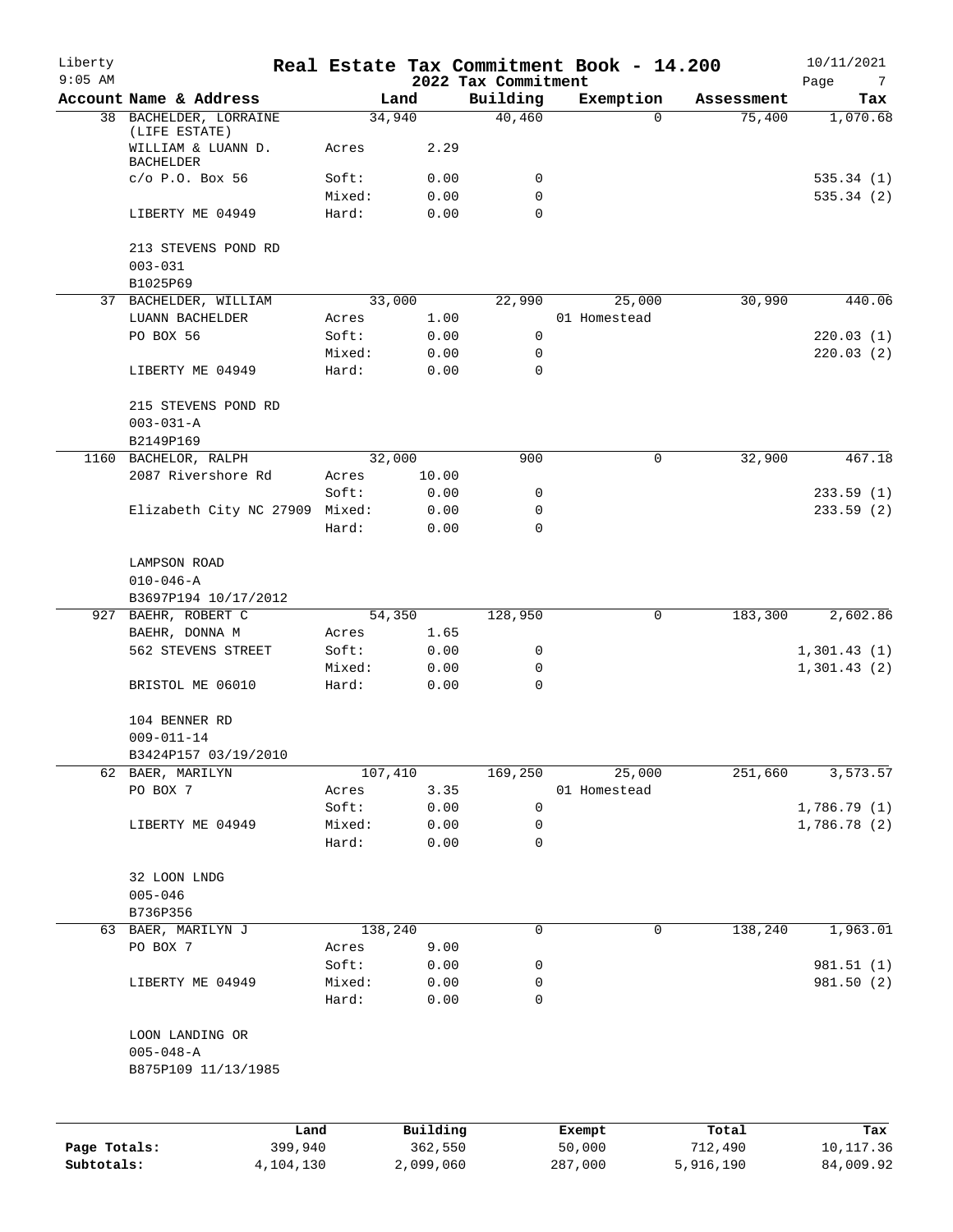| Liberty<br>$9:05$ AM |                                              |           |         |           | 2022 Tax Commitment | Real Estate Tax Commitment Book - 14.200 |            | 10/11/2021<br>Page<br>8 |
|----------------------|----------------------------------------------|-----------|---------|-----------|---------------------|------------------------------------------|------------|-------------------------|
|                      | Account Name & Address                       |           |         | Land      | Building            | Exemption                                | Assessment | Tax                     |
|                      | 173 BAKER, COLLEEN                           |           |         | 37,460    | 90,420              | $\Omega$                                 | 127,880    | 1,815.90                |
|                      | 15 Cox Hill Road                             |           | Acres   | 3.97      |                     |                                          |            |                         |
|                      |                                              |           | Soft:   | 0.00      | 0                   |                                          |            | 907.95(1)               |
|                      | Liberty ME 04949                             |           | Mixed:  | 0.00      | 0                   |                                          |            | 907.95(2)               |
|                      |                                              |           | Hard:   | 0.00      | $\mathbf 0$         |                                          |            |                         |
|                      | 9 & 15 COX HILL RD                           |           |         |           |                     |                                          |            |                         |
|                      | 008-016,16A & 17                             |           |         |           |                     |                                          |            |                         |
|                      | B4008P110                                    |           |         |           |                     |                                          |            |                         |
|                      | 337 BAKER, JAMES                             |           |         | 59,400    | 254,330             | 25,000                                   | 288,730    | 4,099.97                |
|                      | PO BOX 25                                    |           | Acres   | 15.40     |                     | 01 Homestead                             |            |                         |
|                      |                                              |           | Soft:   | 0.00      | $\mathbf 0$         |                                          |            | 2,049.99(1)             |
|                      | LIBERTY ME 07949                             |           | Mixed:  | 0.00      | 0                   |                                          |            | 2,049.98(2)             |
|                      |                                              |           | Hard:   | 0.00      | $\mathbf 0$         |                                          |            |                         |
|                      | 35 RIDGE SCHOOL RD                           |           |         |           |                     |                                          |            |                         |
|                      | $008 - 054$                                  |           |         |           |                     |                                          |            |                         |
|                      | B3914P324 10/22/2014                         |           |         |           |                     |                                          |            |                         |
|                      | 584 BALISE, SET                              |           |         | 35,090    | 20,820              | 0                                        | 55,910     | 793.92                  |
|                      | P.O. BOX 346                                 |           | Acres   | 2.39      |                     |                                          |            |                         |
|                      |                                              |           | Soft:   | 0.00      | 0                   |                                          |            | 396.96(1)               |
|                      | LIBERTY ME 04949                             |           | Mixed:  | 0.00      | 0                   |                                          |            | 396.96(2)               |
|                      |                                              |           | Hard:   | 0.00      | 0                   |                                          |            |                         |
|                      | 115 RIDGE SCHOOL RD                          |           |         |           |                     |                                          |            |                         |
|                      | $008 - 047$                                  |           |         |           |                     |                                          |            |                         |
|                      | B4485P51 04/15/2020                          |           |         |           |                     |                                          |            |                         |
|                      | 45 BAMBURY, JOHN C                           |           | 127,870 |           | 39,530              | 0                                        | 167,400    | 2,377.08                |
|                      | JEANNE G. BAMBURY                            |           | Acres   | 0.60      |                     |                                          |            |                         |
|                      | 18 CLIFF RD                                  |           | Soft:   | 0.00      | 0                   |                                          |            | 1,188.54(1)             |
|                      |                                              |           | Mixed:  | 0.00      | 0                   |                                          |            | 1,188.54(2)             |
|                      | SAUGUS MA 01906                              |           | Hard:   | 0.00      | 0                   |                                          |            |                         |
|                      | 81 BROWN RD                                  |           |         |           |                     |                                          |            |                         |
|                      | $015 - 010$                                  |           |         |           |                     |                                          |            |                         |
|                      | B3807P1 09/25/2013                           |           |         |           |                     |                                          |            |                         |
|                      | 485 BARBARA & BARRY<br>WORCESTER IRREVOCABLE |           |         | 32,710    | 0                   | 0                                        | 32,710     | 464.48                  |
|                      | TRUST<br>191 TABER HILL RD                   |           | Acres   | 1.22      |                     |                                          |            |                         |
|                      |                                              |           | Soft:   | 0.00      | 0                   |                                          |            | 232.24(1)               |
|                      | VASSALBORO ME 04989                          |           | Mixed:  | 0.00      | 0                   |                                          |            | 232.24(2)               |
|                      |                                              |           | Hard:   | 0.00      | $\Omega$            |                                          |            |                         |
|                      |                                              |           |         |           |                     |                                          |            |                         |
|                      | BENNER RD                                    |           |         |           |                     |                                          |            |                         |
|                      | $009 - 011 - 19$                             |           |         |           |                     |                                          |            |                         |
|                      | B4570P208 11/12/2020                         |           |         |           |                     |                                          |            |                         |
|                      | 1095 BARBOUR, JOHN E                         |           |         | 204,850   | 0                   | $\mathbf 0$                              | 204,850    | 2,908.87                |
|                      | P. O. BOX 1178                               |           | Acres   | 53.70     |                     |                                          |            |                         |
|                      |                                              |           | Soft:   | 0.00      | 0                   |                                          |            | 1,454.44(1)             |
|                      | ROCKLAND ME 04841                            |           | Mixed:  | 0.00      | 0                   |                                          |            | 1,454.43(2)             |
|                      |                                              |           | Hard:   | 0.00      | 0                   |                                          |            |                         |
|                      | GRAVEL PIT OFF OF                            |           |         |           |                     |                                          |            |                         |
|                      | $002 - 014 - A$<br>B3529P42 03/08/2011       |           |         |           |                     |                                          |            |                         |
|                      |                                              |           |         |           |                     |                                          |            |                         |
|                      |                                              | Land      |         | Building  |                     | Exempt                                   | Total      | Tax                     |
| Page Totals:         |                                              | 497,380   |         | 405,100   |                     | 25,000                                   | 877,480    | 12,460.22               |
| Subtotals:           |                                              | 4,601,510 |         | 2,504,160 |                     | 312,000                                  | 6,793,670  | 96,470.14               |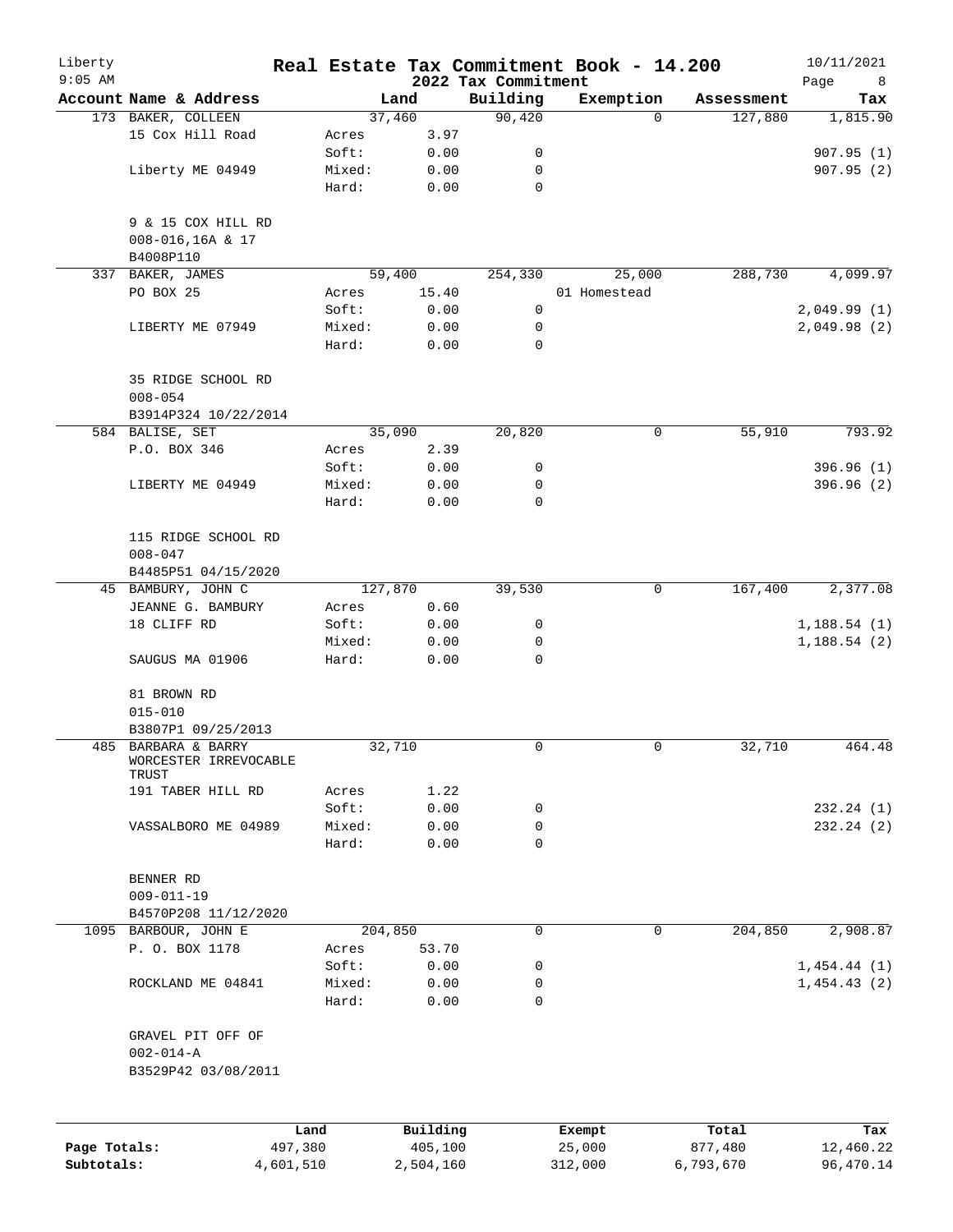| Liberty<br>$9:05$ AM |                                           |                |              | 2022 Tax Commitment | Real Estate Tax Commitment Book - 14.200 |            | 10/11/2021<br>Page<br>9  |
|----------------------|-------------------------------------------|----------------|--------------|---------------------|------------------------------------------|------------|--------------------------|
|                      | Account Name & Address                    | Land           |              | Building            | Exemption                                | Assessment | Tax                      |
|                      | 293 BARBOZA, LYNN                         | 34,430         |              | 53,110              | 25,000                                   | 62,540     | 888.07                   |
|                      | 671 FISHTOWN RD                           | Acres          | 1.95         |                     | 01 Homestead                             |            |                          |
|                      |                                           | Soft:          | 0.00         | $\mathbf 0$         |                                          |            | 444.04 (1)               |
|                      | LIBERTY ME 04949                          | Mixed:         | 0.00         | $\mathbf 0$         |                                          |            | 444.03 (2)               |
|                      |                                           | Hard:          | 0.00         | 0                   |                                          |            |                          |
|                      |                                           |                |              |                     |                                          |            |                          |
|                      | 671 FISHTOWN RD                           |                |              |                     |                                          |            |                          |
|                      | $001 - 079$                               |                |              |                     |                                          |            |                          |
|                      | B2602P17<br>738 Barstow, Christina        |                |              |                     |                                          |            |                          |
|                      |                                           | 33,750         |              | 78,830              | $\mathbf 0$                              | 112,580    | 1,598.64                 |
|                      |                                           | Acres<br>Soft: | 1.50         | 0                   |                                          |            |                          |
|                      | $\pmb{r}$                                 | Mixed:         | 0.00<br>0.00 | 0                   |                                          |            | 799.32 (1)<br>799.32 (2) |
|                      |                                           | Hard:          | 0.00         | 0                   |                                          |            |                          |
|                      |                                           |                |              |                     |                                          |            |                          |
|                      | 44 STEVENS POND RD<br>$006 - 049$         |                |              |                     |                                          |            |                          |
|                      | B4578P303 11/30/2020                      |                |              |                     |                                          |            |                          |
|                      | 203 BARTLETT, DEAN                        | 35,750         |              | 142,280             | 25,000                                   | 153,030    | 2,173.03                 |
|                      | BARTLETT, BETHANY                         | Acres          | 2.00         |                     | 01 Homestead                             |            |                          |
|                      | 18 Jacques Road                           | Soft:          | 0.00         | 0                   |                                          |            | 1,086.52(1)              |
|                      |                                           | Mixed:         | 0.00         | 0                   |                                          |            | 1,086.51(2)              |
|                      | LIBERTY ME 04949                          | Hard:          | 0.00         | $\mathbf 0$         |                                          |            |                          |
|                      |                                           |                |              |                     |                                          |            |                          |
|                      | 18 JACQUES RD                             |                |              |                     |                                          |            |                          |
|                      | $012 - 011$                               |                |              |                     |                                          |            |                          |
|                      | B3478P197 09/17/2010 B3478P195 08/25/2010 |                |              |                     |                                          |            |                          |
|                      | 50 BATCHELOR, JAY                         | 21,000         |              | 0                   | 0                                        | 21,000     | 298.20                   |
|                      | BATCHELOR, KATHLEEN                       | Acres          | 1.00         |                     |                                          |            |                          |
|                      | PO BOX 295                                | Soft:          | 0.00         | 0                   |                                          |            | 149.10(1)                |
|                      |                                           | Mixed:         | 0.00         | 0                   |                                          |            | 149.10(2)                |
|                      | SHENOROCK NY 10587                        | Hard:          | 0.00         | 0                   |                                          |            |                          |
|                      | PINNACLE RD                               |                |              |                     |                                          |            |                          |
|                      | $001 - 020$                               |                |              |                     |                                          |            |                          |
|                      | 743 BATES, DERRICK C                      | 44,500         |              | 81,340              | 25,000                                   | 100,840    | 1,431.93                 |
|                      | BATES, MARIAH M                           | Acres          | 7.00         |                     | 01 Homestead                             |            |                          |
|                      | 13 LAMPSON RD                             | Soft:          | 0.00         | 0                   |                                          |            | 715.97(1)                |
|                      |                                           | Mixed:         | 0.00         | 0                   |                                          |            | 715.96(2)                |
|                      | LIBERTY ME 04949                          | Hard:          | 0.00         | $\mathbf 0$         |                                          |            |                          |
|                      |                                           |                |              |                     |                                          |            |                          |
|                      | 13 LAMPSON RD                             |                |              |                     |                                          |            |                          |
|                      | $008 - 027$                               |                |              |                     |                                          |            |                          |
|                      | B4413P23 09/05/2019                       |                |              |                     |                                          |            |                          |
|                      | 422 BEACH, ROCKY                          | 34,500         |              | 134,650             | 25,000                                   | 144,150    | 2,046.93                 |
|                      | 11 OLD COUNTY ROAD                        | Acres          | 2.00         |                     | 01 Homestead                             |            |                          |
|                      |                                           | Soft:          | 0.00         | 0                   |                                          |            | 1,023.47(1)              |
|                      | LIBERTY ME 04949                          | Mixed:         | 0.00         | 0                   |                                          |            | 1,023.46(2)              |
|                      |                                           | Hard:          | 0.00         | 0                   |                                          |            |                          |
|                      |                                           |                |              |                     |                                          |            |                          |
|                      | 11 OLD COUNTY RD                          |                |              |                     |                                          |            |                          |
|                      | $001 - 030$                               |                |              |                     |                                          |            |                          |
|                      | B1932P71                                  |                |              |                     |                                          |            |                          |
|                      |                                           |                |              |                     |                                          |            |                          |

|              | Land      | Building  | Exempt  | Total     | Tax        |
|--------------|-----------|-----------|---------|-----------|------------|
| Page Totals: | 203,930   | 490,210   | 100,000 | 594,140   | 8,436.80   |
| Subtotals:   | 4,805,440 | 2,994,370 | 412,000 | 7,387,810 | 104,906.94 |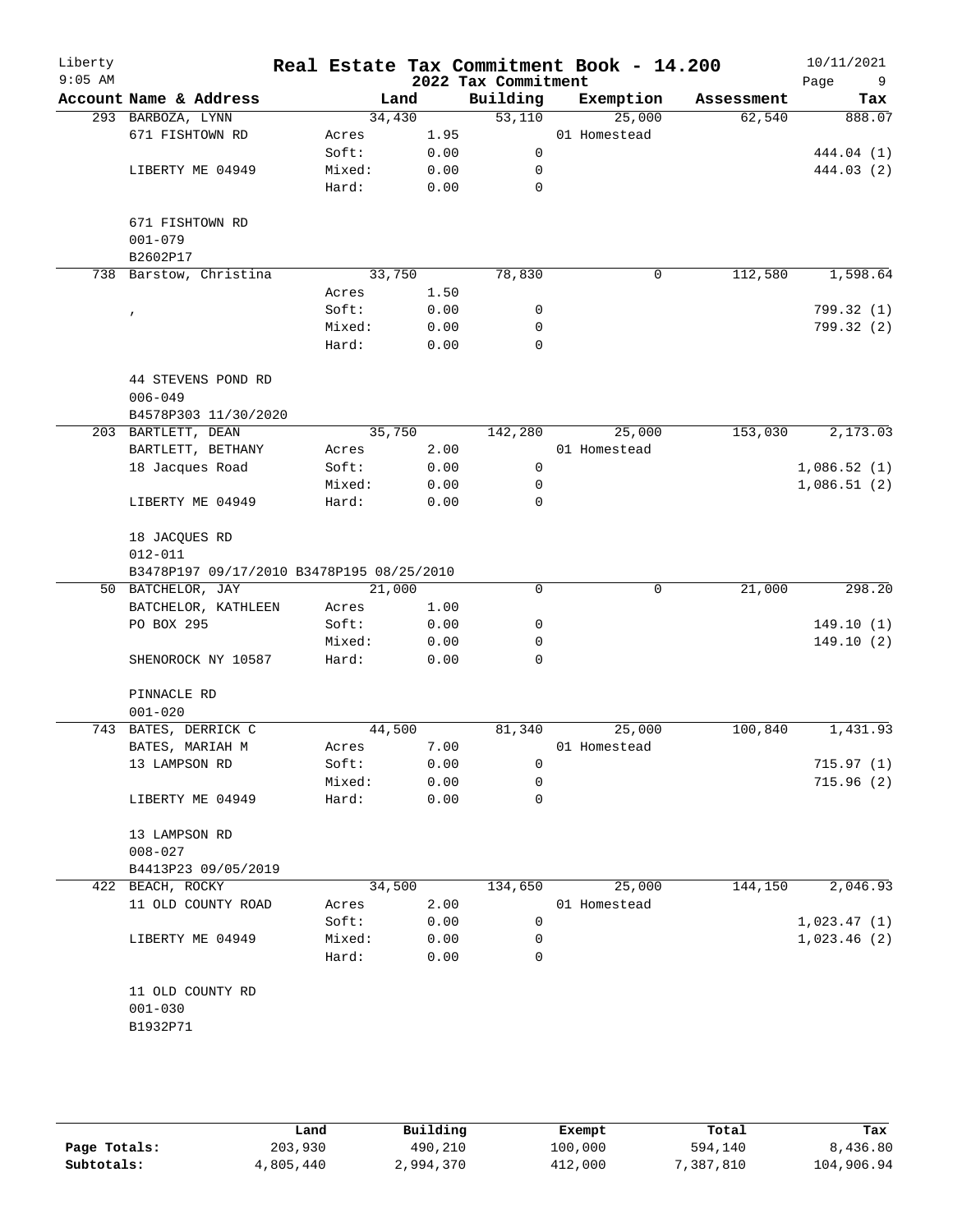| Liberty<br>$9:05$ AM |                                  |         |        | 2022 Tax Commitment | Real Estate Tax Commitment Book - 14.200 |            | 10/11/2021<br>Page<br>10 |
|----------------------|----------------------------------|---------|--------|---------------------|------------------------------------------|------------|--------------------------|
|                      | Account Name & Address           |         | Land   | Building            | Exemption                                | Assessment | Tax                      |
|                      | 619 BEAL, BEATRICE (HEIRS)       |         | 68,250 | 0                   | $\Omega$                                 | 68,250     | 969.15                   |
|                      | BEAL, SHIRLEY (HEIRS)            | Acres   | 1.15   |                     |                                          |            |                          |
|                      |                                  | Soft:   | 0.00   | 0                   |                                          |            | 484.58 (1)               |
|                      |                                  | Mixed:  | 0.00   | 0                   |                                          |            | 484.57 (2)               |
|                      |                                  | Hard:   | 0.00   | $\mathbf 0$         |                                          |            |                          |
|                      | PINNACLE RD                      |         |        |                     |                                          |            |                          |
|                      | $005 - 048 - B$                  |         |        |                     |                                          |            |                          |
|                      | B920P125                         |         |        |                     |                                          |            |                          |
|                      | 55 BEAL, FREDERICK               |         | 35,720 | 13,680              | 0                                        | 49,400     | 701.48                   |
|                      | BEAL, KAREN                      | Acres   | 0.28   |                     |                                          |            |                          |
|                      | P.O. BOX 523                     | Soft:   | 0.00   | 0                   |                                          |            | 350.74(1)                |
|                      |                                  | Mixed:  | 0.00   | 0                   |                                          |            | 350.74(2)                |
|                      | ROCKLAND ME 04841                | Hard:   | 0.00   | 0                   |                                          |            |                          |
|                      | 41 WILDWOOD DR                   |         |        |                     |                                          |            |                          |
|                      | $013 - 016$                      |         |        |                     |                                          |            |                          |
|                      | B1607P336                        |         |        |                     |                                          |            |                          |
|                      | 1307 BEAL, FREDERICK             |         | 27,830 | $\mathbf 0$         | 0                                        | 27,830     | 395.19                   |
|                      | BEAL, KAREN                      | Acres   | 0.17   |                     |                                          |            |                          |
|                      | P.O. BOX 523                     | Soft:   | 0.00   | 0                   |                                          |            | 197.60(1)                |
|                      |                                  | Mixed:  | 0.00   | 0                   |                                          |            | 197.59(2)                |
|                      | ROCKLAND ME 04841                | Hard:   | 0.00   | $\mathbf 0$         |                                          |            |                          |
|                      |                                  |         |        |                     |                                          |            |                          |
|                      | WILDWOOD DR                      |         |        |                     |                                          |            |                          |
|                      | $013 - 015$                      |         |        |                     |                                          |            |                          |
|                      | B748P560<br>1308 BEAL, FREDERICK |         | 30,190 | $\mathbf 0$         | 0                                        | 30,190     | 428.70                   |
|                      | BEAL, KAREN                      | Acres   | 0.20   |                     |                                          |            |                          |
|                      | P.O. BOX 523                     | Soft:   | 0.00   | 0                   |                                          |            | 214.35(1)                |
|                      |                                  | Mixed:  | 0.00   | 0                   |                                          |            | 214.35(2)                |
|                      | ROCKLAND ME 04841                | Hard:   | 0.00   | 0                   |                                          |            |                          |
|                      |                                  |         |        |                     |                                          |            |                          |
|                      | WILDWOOD DR                      |         |        |                     |                                          |            |                          |
|                      | $013 - 017$                      |         |        |                     |                                          |            |                          |
|                      | B748P560                         |         |        |                     |                                          |            |                          |
|                      | 672 BEAULIEU, JAMES A. &         | 119,010 |        | 8,460               | 0                                        | 127,470    | 1,810.07                 |
|                      | KATHY L. THYNG                   | Acres   | 0.46   |                     |                                          |            |                          |
|                      | P.O. BOX 355                     | Soft:   | 0.00   | 0                   |                                          |            | 905.04(1)                |
|                      |                                  | Mixed:  | 0.00   | 0                   |                                          |            | 905.03(2)                |
|                      | ROCKLAND ME 04841                | Hard:   | 0.00   | 0                   |                                          |            |                          |
|                      | 22 OAK ST                        |         |        |                     |                                          |            |                          |
|                      | $020 - 026$                      |         |        |                     |                                          |            |                          |
|                      | B2293P103                        |         |        |                     |                                          |            |                          |
|                      | 1093 BECK, MICHAEL C             |         | 36,680 | 28,130              | 0                                        | 64,810     | 920.30                   |
|                      | BECK, SANDRA J                   | Acres   | 10.78  |                     |                                          |            |                          |
|                      | 20 MEADOW ROAD                   | Soft:   | 0.00   | 0                   |                                          |            | 460.15(1)                |
|                      |                                  | Mixed:  | 0.00   | 0                   |                                          |            | 460.15(2)                |
|                      | FARMINGTON ME 06032              | Hard:   | 0.00   | 0                   |                                          |            |                          |
|                      | 96 HILLSIDE RD.                  |         |        |                     |                                          |            |                          |
|                      | $003 - 001 - C$                  |         |        |                     |                                          |            |                          |
|                      |                                  |         |        |                     |                                          |            |                          |
|                      | B4325P36 11/13/2018              |         |        |                     |                                          |            |                          |

|              | Land      | Building  | Exempt  | Total     | Tax         |
|--------------|-----------|-----------|---------|-----------|-------------|
| Page Totals: | 317,680   | 50,270    |         | 367,950   | 5,224.89    |
| Subtotals:   | 5,123,120 | 3,044,640 | 412,000 | 7,755,760 | 110, 131.83 |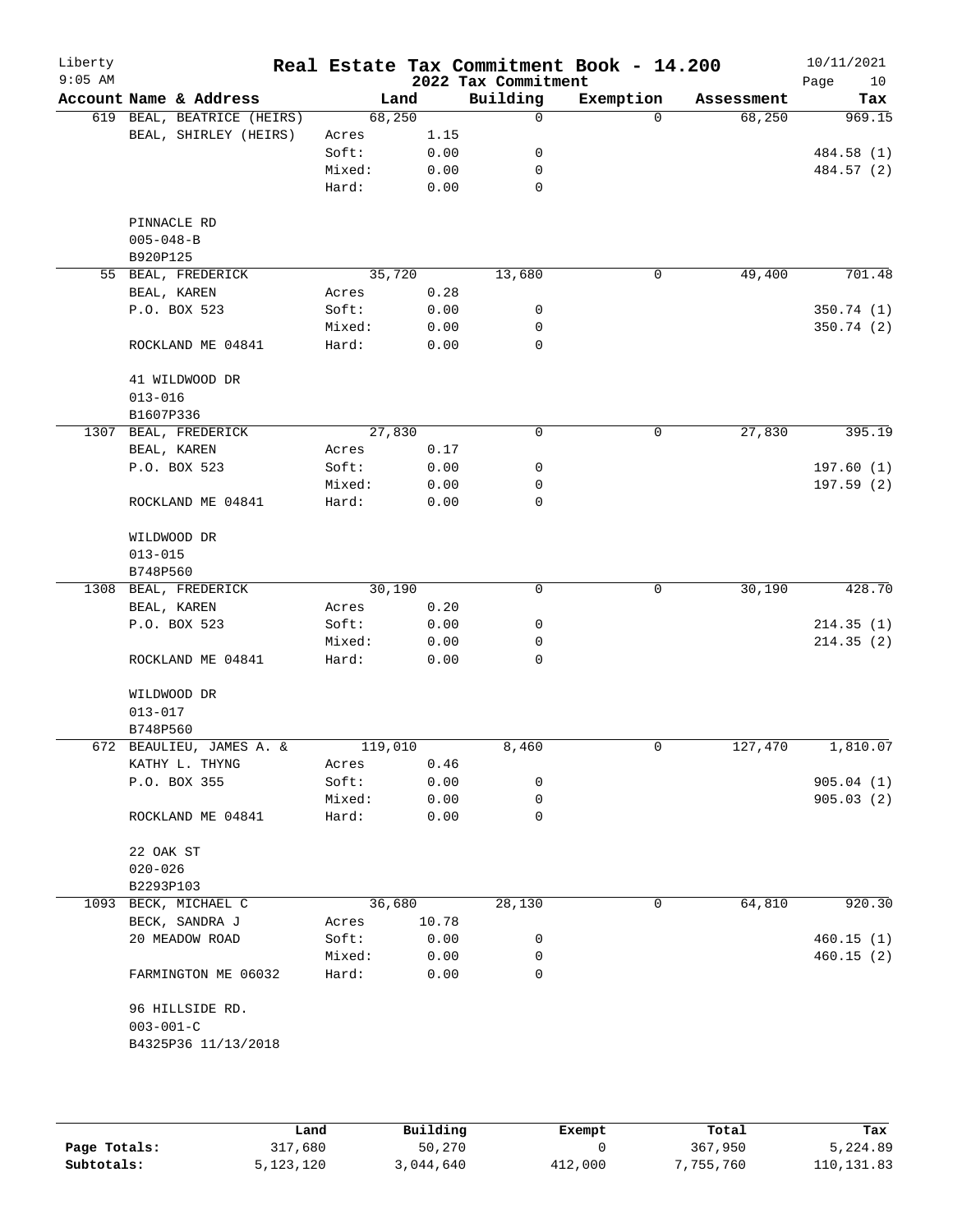| Liberty<br>$9:05$ AM |                                                        |                 |                 | 2022 Tax Commitment | Real Estate Tax Commitment Book - 14.200 |            | 10/11/2021<br>Page<br>11 |
|----------------------|--------------------------------------------------------|-----------------|-----------------|---------------------|------------------------------------------|------------|--------------------------|
|                      | Account Name & Address                                 |                 | Land            | Building            | Exemption                                | Assessment | Tax                      |
|                      | 60 BECK, WILLIAM & FRANCES<br><b>DUBORD</b>            |                 | 22,750          | 56,200              | $\Omega$                                 | 78,950     | 1,121.09                 |
|                      | CO-TTEES OF WALDO BECK<br>OTIP TR                      | Acres           | 0.18            |                     |                                          |            |                          |
|                      | 44 ELM STR                                             | Soft:           | 0.00            | 0                   |                                          |            | 560.55(1)                |
|                      | SUITE <sub>2</sub>                                     | Mixed:          | 0.00            | $\mathbf 0$         |                                          |            | 560.54(2)                |
|                      | WATERVILLE ME 04901                                    | Hard:           | 0.00            | $\Omega$            |                                          |            |                          |
|                      | 76 MAIN ST                                             |                 |                 |                     |                                          |            |                          |
|                      | $018 - 025$                                            |                 |                 |                     |                                          |            |                          |
|                      | B3488P335 10/18/2010                                   |                 |                 |                     |                                          |            |                          |
| 61                   | BECKER, DENNIS R &<br>SYLVIA D<br>THE BECKER REVOCABLE | Acres           | 27,500<br>25.00 | 0                   | 0                                        | 27,500     | 390.50                   |
|                      | TRUST                                                  |                 |                 |                     |                                          |            |                          |
|                      | PO Box 581664                                          | Soft:           | 0.00            | 0                   |                                          |            | 195.25(1)                |
|                      |                                                        | Mixed:          | 0.00            | $\mathbf 0$         |                                          |            | 195.25(2)                |
|                      | Kissimmee FL 34758                                     | Hard:           | 0.00            | $\Omega$            |                                          |            |                          |
|                      | BURKETTVILLE RD                                        |                 |                 |                     |                                          |            |                          |
|                      | $001 - 007$                                            |                 |                 |                     |                                          |            |                          |
|                      | B3617P346 B855P105                                     |                 |                 |                     |                                          |            |                          |
|                      | 1263 Beckford, Peter                                   |                 | 53,300          | 45,260              | 25,000                                   | 73,560     | 1,044.55                 |
|                      | Beckford, Julia                                        | Acres           | 31.40           |                     | 01 Homestead                             |            |                          |
|                      | 44 COX HILL RD                                         | Soft:<br>Mixed: | 0.00            | $\mathbf 0$<br>0    |                                          |            | 522.28(1)<br>522.27(2)   |
|                      | LIBERTY ME 04949                                       | Hard:           | 0.00<br>0.00    | $\mathbf 0$         |                                          |            |                          |
|                      | 44 Cox Hill Rd                                         |                 |                 |                     |                                          |            |                          |
|                      | $008 - 006$                                            |                 |                 |                     |                                          |            |                          |
|                      | B4008P4 10/08/2015                                     |                 |                 |                     |                                          |            |                          |
|                      | 512 Beckley, Matthew R                                 | 351,240         |                 | 36,820              | 0                                        | 388,060    | 5,510.45                 |
|                      | Beckley, Danicka E                                     | Acres           | 13.40           |                     |                                          |            |                          |
|                      | 12522 Timberglen<br>Terrace                            | Soft:           | 0.00            | 0                   |                                          |            | 2,755.23(1)              |
|                      |                                                        | Mixed:          | 0.00            | 0                   |                                          |            | 2,755.22(2)              |
|                      | Colorado Springs CO<br>80921                           | Hard:           | 0.00            | $\mathbf 0$         |                                          |            |                          |
|                      | KIRBY ISLAND                                           |                 |                 |                     |                                          |            |                          |
|                      | $008 - 039$                                            |                 |                 |                     |                                          |            |                          |
|                      | B4221P160 11/10/2017                                   |                 |                 |                     |                                          |            |                          |
|                      | 513 Beckley, Matthew R                                 |                 | 28,280          | 3,890               | $\mathbf 0$                              | 32,170     | 456.81                   |
|                      | Beckley, Danicka E<br>12522 Timberglen                 | Acres<br>Soft:  | 0.08<br>0.00    | 0                   |                                          |            | 228.41(1)                |
|                      | Terrace                                                | Mixed:          | 0.00            | 0                   |                                          |            | 228.40(2)                |
|                      | Colorado Springs CO                                    | Hard:           | 0.00            | 0                   |                                          |            |                          |
|                      | 80921                                                  |                 |                 |                     |                                          |            |                          |
|                      | KIRBY ISLAND ROAD<br>$021 - 024$                       |                 |                 |                     |                                          |            |                          |
|                      | B4221P160 11/10/2017                                   |                 |                 |                     |                                          |            |                          |

|              | Land      | Building  | Exempt  | Total     | Tax        |
|--------------|-----------|-----------|---------|-----------|------------|
| Page Totals: | 483,070   | 142,170   | 25,000  | 600,240   | 8,523.40   |
| Subtotals:   | 5,606,190 | 3,186,810 | 437,000 | 8,356,000 | 118,655.23 |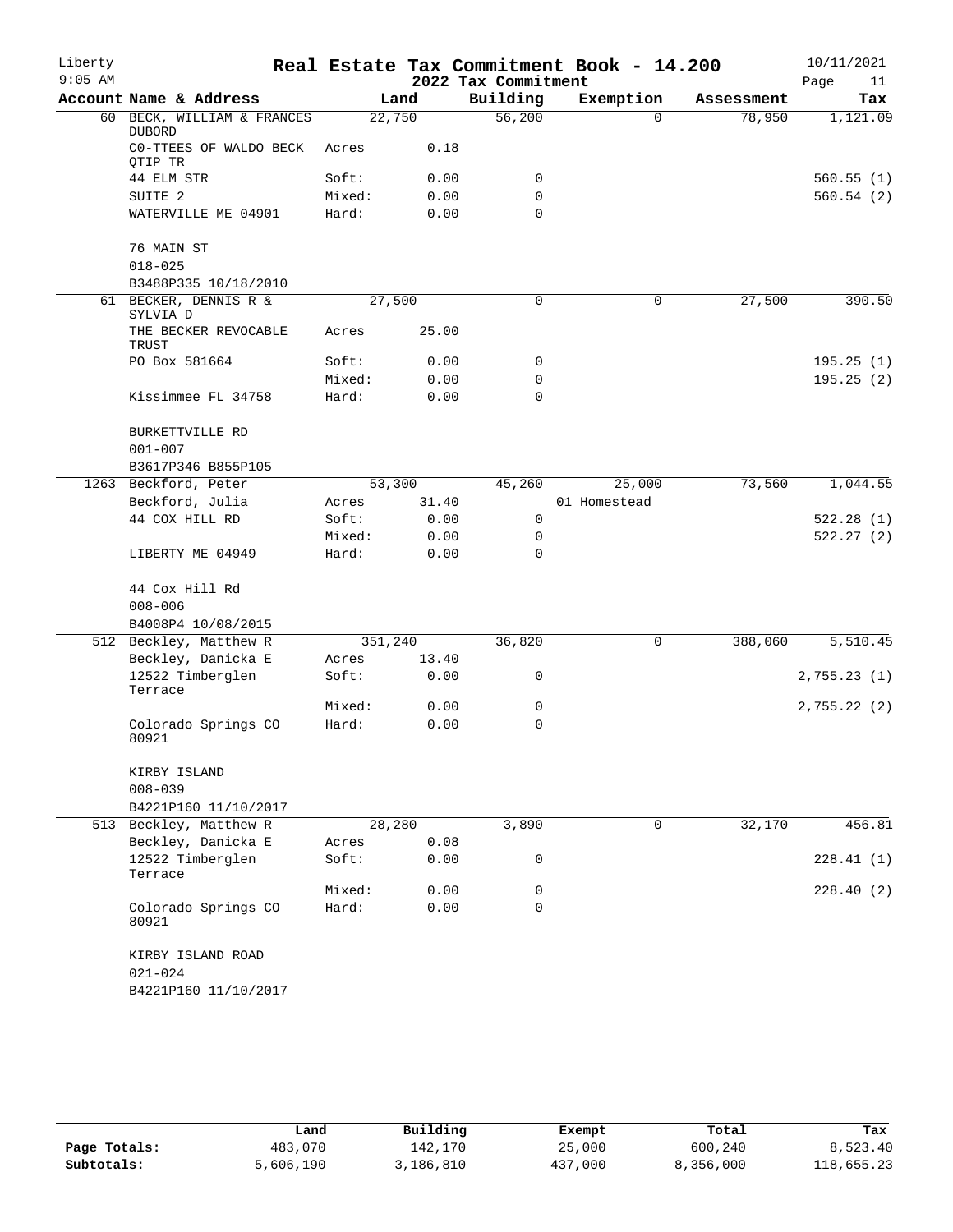| Liberty<br>$9:05$ AM |                                                  |         |        | 2022 Tax Commitment | Real Estate Tax Commitment Book - 14.200 |            | 10/11/2021<br>Page<br>12 |
|----------------------|--------------------------------------------------|---------|--------|---------------------|------------------------------------------|------------|--------------------------|
|                      | Account Name & Address                           |         | Land   | Building            | Exemption                                | Assessment | Tax                      |
|                      | 64 BEHERRELL, CARL                               |         | 24,060 | 0                   | $\Omega$                                 | 24,060     | 341.65                   |
|                      | BEHERRELL, DEBORAH                               | Acres   | 3.04   |                     |                                          |            |                          |
|                      | 4 BROOKSIDE RD                                   | Soft:   | 0.00   | 0                   |                                          |            | 170.83(1)                |
|                      |                                                  | Mixed:  | 0.00   | 0                   |                                          |            | 170.82(2)                |
|                      | PLAISTOW NH 03865                                | Hard:   | 0.00   | 0                   |                                          |            |                          |
|                      | RIDGE SCHOOL RD<br>$008 - 044 - 05$<br>B1186P211 |         |        |                     |                                          |            |                          |
| 1111                 | BELDEN, GALEN                                    |         | 30,500 | 72,920              | 25,000                                   | 78,420     | 1,113.56                 |
|                      | 1153 ROUTE 3                                     | Acres   | 1.00   |                     | 01 Homestead                             |            |                          |
|                      |                                                  | Soft:   | 0.00   | 0                   |                                          |            | 556.78 (1)               |
|                      | SOUTH CHINA ME 04358                             | Mixed:  | 0.00   | 0                   |                                          |            | 556.78 (2)               |
|                      |                                                  | Hard:   | 0.00   | $\mathbf 0$         |                                          |            |                          |
|                      | 2 TOWER RD                                       |         |        |                     |                                          |            |                          |
|                      | $010 - 050 - A$                                  |         |        |                     |                                          |            |                          |
|                      | B3835P302 12/31/2013                             |         |        |                     |                                          |            |                          |
|                      | 396 BELL, EDWARD                                 |         | 39,000 | 105,370             | 25,000                                   | 119,370    | 1,695.05                 |
|                      | BELL, HEIDI LAMBERT JT                           | Acres   | 3.00   |                     | 01 Homestead                             |            |                          |
|                      | 309 MAIN STREET                                  | Soft:   | 0.00   | 0                   |                                          |            | 847.53(1)                |
|                      |                                                  | Mixed:  | 0.00   | 0                   |                                          |            | 847.52 (2)               |
|                      | MILFORD MA 01757                                 | Hard:   | 0.00   | 0                   |                                          |            |                          |
|                      | 29 COX HILL RD                                   |         |        |                     |                                          |            |                          |
|                      | $008 - 013, 014, 015$                            |         |        |                     |                                          |            |                          |
|                      | B4389P242 07/02/2019                             |         |        |                     |                                          |            |                          |
|                      | 68 BELL, JAMES                                   | 231,910 |        | 41,740              | 0                                        | 273,650    | 3,885.83                 |
|                      | BELL, DARLENE                                    | Acres   | 57.00  |                     |                                          |            |                          |
|                      | 467 GARDINER RD                                  | Soft:   | 0.00   | 0                   |                                          |            | 1,942.92(1)              |
|                      |                                                  | Mixed:  | 0.00   | 0                   |                                          |            | 1,942.91(2)              |
|                      | WHITEFIELD ME 04353                              | Hard:   | 0.00   | 0                   |                                          |            |                          |
|                      | 114 MARY ORDWAY RD                               |         |        |                     |                                          |            |                          |
|                      | $006 - 011$                                      |         |        |                     |                                          |            |                          |
|                      | B3592P281                                        |         |        |                     |                                          |            |                          |
|                      | 132 BELL, JAMES                                  |         | 28,500 | $\mathbf 0$         | $\mathsf{O}$                             | 28,500     | 404.70                   |
|                      | BELL, DARLENE                                    | Acres   | 6.00   |                     |                                          |            |                          |
|                      | 467 GARDNER RD.                                  | Soft:   | 0.00   | 0                   |                                          |            | 202.35(1)                |
|                      |                                                  | Mixed:  | 0.00   | 0                   |                                          |            | 202.35(2)                |
|                      | WHITEFIELD ME 04353                              | Hard:   | 0.00   | 0                   |                                          |            |                          |
|                      | 62 PINNACLE RD                                   |         |        |                     |                                          |            |                          |
|                      | $006 - 011 - 01$                                 |         |        |                     |                                          |            |                          |
|                      | B2441P6                                          |         |        |                     |                                          |            |                          |
|                      | 917 BELL-COLFER, BRANDON T                       |         | 70,260 | 0                   | 0                                        | 70,260     | 997.69                   |
|                      | BELL-COLFER, SHARON E                            | Acres   | 171.00 |                     |                                          |            |                          |
|                      | 1 SERENITY DRIVE                                 | Soft:   | 27.00  | 8,505               |                                          |            | 498.85 (1)               |
|                      |                                                  | Mixed:  | 130.00 | 49,920              |                                          |            | 498.84 (2)               |
|                      | WEST GARDINER ME 04345                           | Hard:   | 8.00   | 1,984               |                                          |            |                          |
|                      | PINNACLE RD                                      |         |        |                     |                                          |            |                          |
|                      | $005 - 042 - A$ , B, C                           |         |        |                     |                                          |            |                          |
|                      | B4135P106 12/30/2016                             |         |        |                     |                                          |            |                          |
|                      |                                                  |         |        |                     |                                          |            |                          |
|                      |                                                  |         |        |                     |                                          |            |                          |

|              | Land      | Building  | Exempt  | Total     | Tax        |
|--------------|-----------|-----------|---------|-----------|------------|
| Page Totals: | 424,230   | 220,030   | 50,000  | 594,260   | 8,438.48   |
| Subtotals:   | 6,030,420 | 3,406,840 | 487,000 | 8,950,260 | 127,093.71 |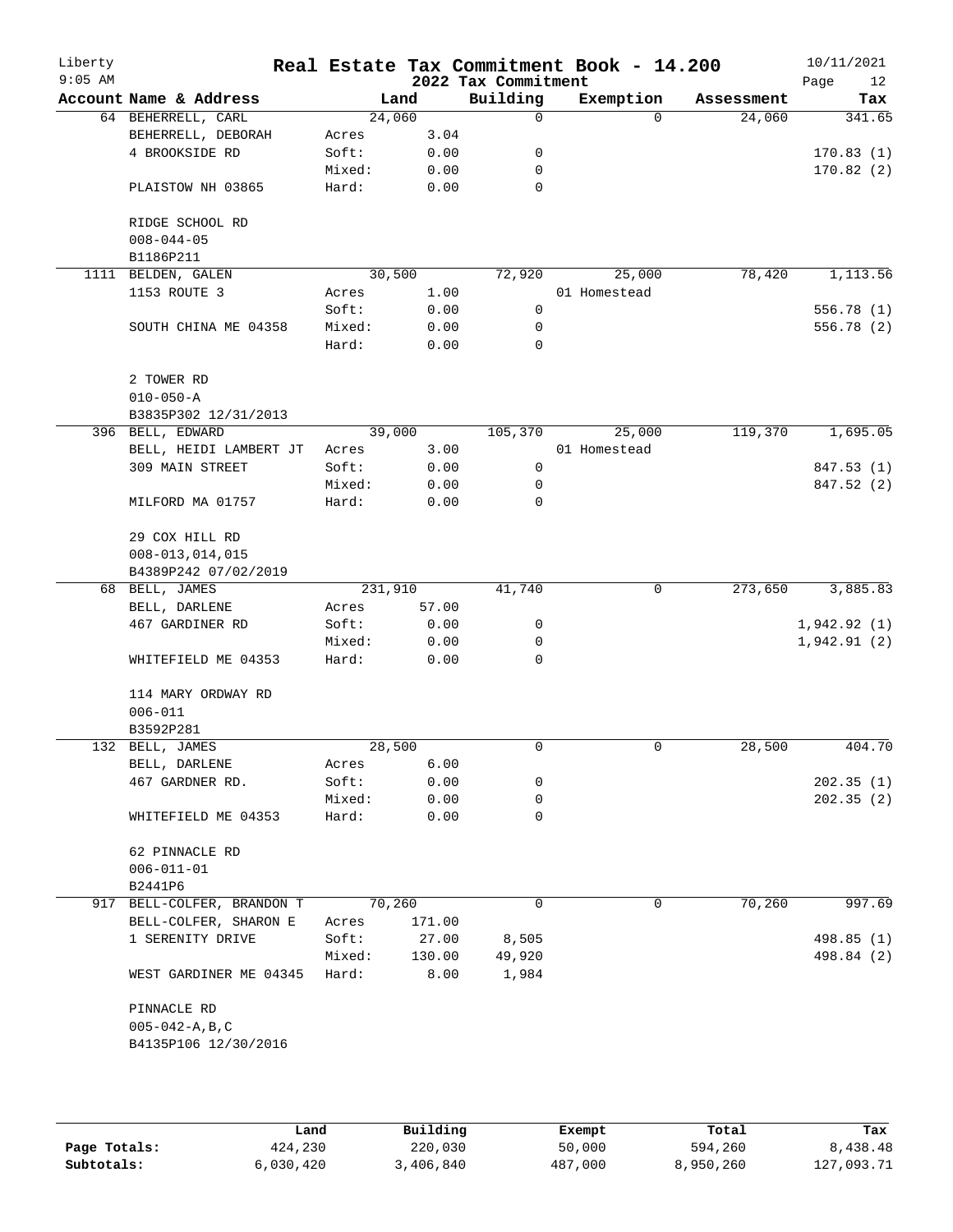| Liberty<br>$9:05$ AM |                                           |         |       | 2022 Tax Commitment | Real Estate Tax Commitment Book - 14.200 |            | 10/11/2021<br>Page<br>13 |
|----------------------|-------------------------------------------|---------|-------|---------------------|------------------------------------------|------------|--------------------------|
|                      | Account Name & Address                    | Land    |       | Building            | Exemption                                | Assessment | Tax                      |
|                      | 71 BENNER, VICKI L                        | 44,200  |       | 106,680             | $\Omega$                                 | 150,880    | 2,142.50                 |
|                      | 516 Belfast Augusta Rd                    | Acres   | 6.59  |                     |                                          |            |                          |
|                      |                                           | Soft:   | 0.00  | 0                   |                                          |            | 1,071.25(1)              |
|                      | Liberty ME 04949                          | Mixed:  | 0.00  | 0                   |                                          |            | 1,071.25(2)              |
|                      |                                           | Hard:   | 0.00  | 0                   |                                          |            |                          |
|                      | 516 BELFAST AUGUSTA RD<br>$008 - 060$     |         |       |                     |                                          |            |                          |
|                      | B2546P104                                 |         |       |                     |                                          |            |                          |
|                      | 273 BERKELEY, BARBARA                     | 49,440  |       | $\mathbf 0$         | 0                                        | 49,440     | 702.05                   |
|                      | 807 CASTRO ST                             | Acres   | 1.65  |                     |                                          |            |                          |
|                      |                                           | Soft:   | 0.00  | 0                   |                                          |            | 351.03(1)                |
|                      | SAN FRANCISCO CA 94114                    | Mixed:  | 0.00  | 0                   |                                          |            | 351.02(2)                |
|                      |                                           | Hard:   | 0.00  | 0                   |                                          |            |                          |
|                      | PINNACLE RD<br>$014 - 004$                |         |       |                     |                                          |            |                          |
|                      | B3111P228                                 |         |       |                     |                                          |            |                          |
| 1066                 | BERKELEY-STORCH FAMILY<br>REVOCABLE TRUST | 107,640 |       | 113,980             | 0                                        | 221,620    | 3,147.00                 |
|                      | 807 CASTRO ST                             | Acres   | 2.82  |                     |                                          |            |                          |
|                      |                                           | Soft:   | 0.00  | 0                   |                                          |            | 1,573.50(1)              |
|                      | SAN FRANCISCO CA 94114                    | Mixed:  | 0.00  | 0                   |                                          |            | 1,573.50(2)              |
|                      |                                           |         |       | $\Omega$            |                                          |            |                          |
|                      |                                           | Hard:   | 0.00  |                     |                                          |            |                          |
|                      | 403 PINNACLE RD                           |         |       |                     |                                          |            |                          |
|                      | $014 - 001 - A$                           |         |       |                     |                                          |            |                          |
|                      | B4586P339 12/17/2020                      |         |       |                     |                                          |            |                          |
|                      | 75 BERNIER, GERALD                        | 225,170 |       | 21,840              | 0                                        | 247,010    | 3,507.54                 |
|                      | BERNIER, JANE                             | Acres   | 3.00  |                     |                                          |            |                          |
|                      | 213 DUCKTRAP ROAD                         | Soft:   | 0.00  | 0                   |                                          |            | 1,753.77(1)              |
|                      |                                           | Mixed:  | 0.00  | 0                   |                                          |            | 1,753.77(2)              |
|                      | LINCOLNVILLE ME 04849                     | Hard:   | 0.00  | 0                   |                                          |            |                          |
|                      | LSG ISLAND                                |         |       |                     |                                          |            |                          |
|                      | $005 - 015 - A$                           |         |       |                     |                                          |            |                          |
|                      | B1321P341                                 |         |       |                     |                                          |            |                          |
|                      | 283 Bickford, Shirley A                   | 50,500  |       | 63,260              | 0                                        | 113,760    | 1,615.39                 |
|                      | 178 Stevens Pond Rd                       | Acres   | 13.50 |                     |                                          |            |                          |
|                      |                                           | Soft:   | 0.00  | 0                   |                                          |            | 807.70 (1)               |
|                      | Liberty ME 04949                          | Mixed:  | 0.00  | 0                   |                                          |            | 807.69(2)                |
|                      |                                           | Hard:   | 0.00  | $\mathbf 0$         |                                          |            |                          |
|                      | 178 STEVENS POND RD                       |         |       |                     |                                          |            |                          |
|                      | $003 - 033$                               |         |       |                     |                                          |            |                          |
|                      | B4211P29 10/05/2017                       |         |       |                     |                                          |            |                          |
|                      | 759 BILLINGS, BRENDA M                    | 23,320  |       | 94,740              | 0                                        | 118,060    | 1,676.45                 |
|                      | P O BOX 325                               | Acres   | 0.46  |                     |                                          |            |                          |
|                      |                                           | Soft:   | 0.00  | 0                   |                                          |            | 838.23 (1)               |
|                      | NOBLETON FL 34661                         | Mixed:  | 0.00  | 0                   |                                          |            | 838.22 (2)               |
|                      |                                           | Hard:   | 0.00  | 0                   |                                          |            |                          |
|                      | 540 BELFAST AUGUSTA RD                    |         |       |                     |                                          |            |                          |
|                      | $008 - 061$<br>B4493P290 05/15/2020       |         |       |                     |                                          |            |                          |
|                      |                                           |         |       |                     |                                          |            |                          |
|                      |                                           |         |       |                     |                                          |            |                          |
|                      |                                           |         |       |                     |                                          |            |                          |

|              | Land      | Building  | Exempt  | Total     | Tax        |
|--------------|-----------|-----------|---------|-----------|------------|
| Page Totals: | 500,270   | 400,500   |         | 900,770   | 12,790.93  |
| Subtotals:   | 6,530,690 | 3,807,340 | 487,000 | 9,851,030 | 139,884.64 |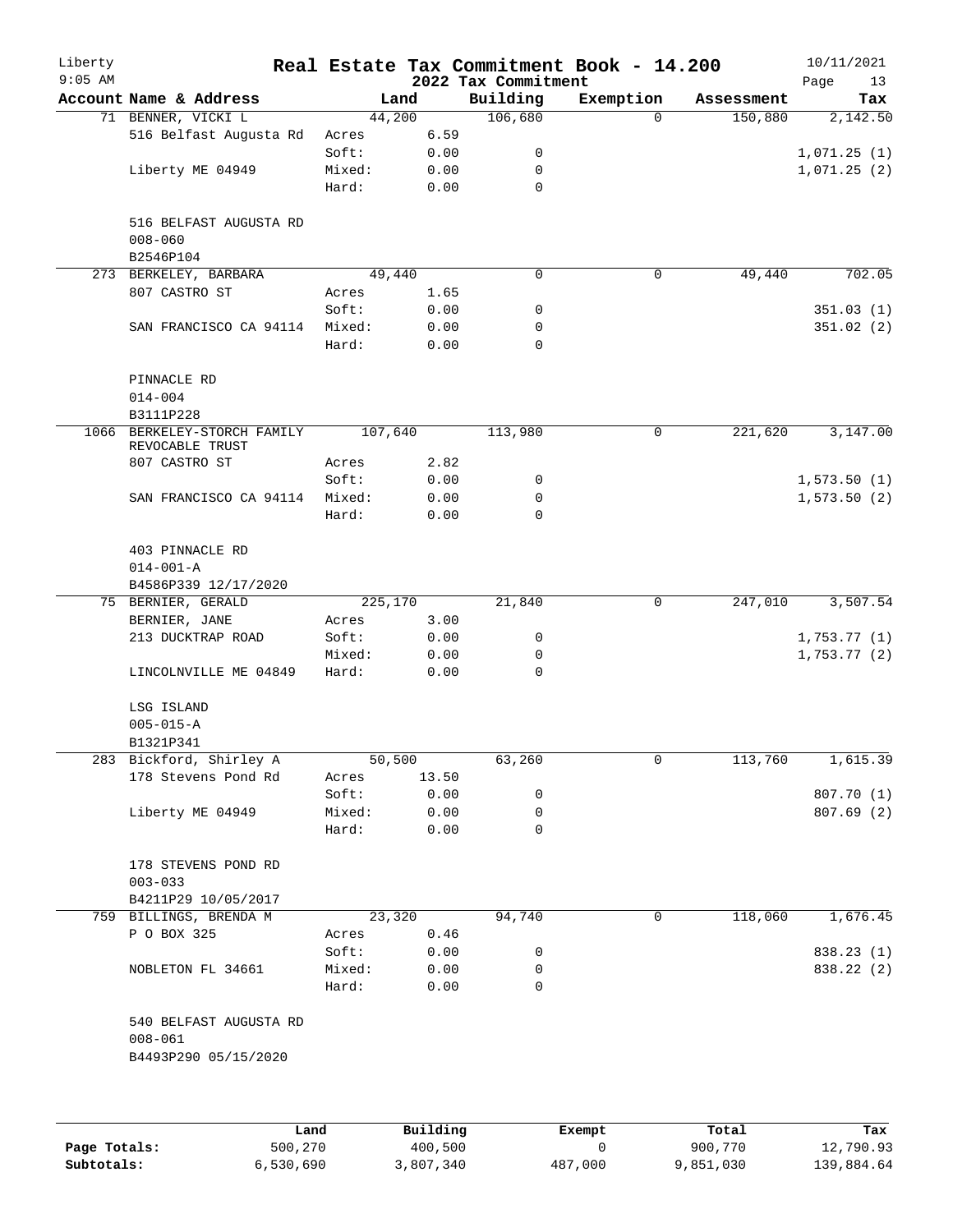| Liberty<br>$9:05$ AM |                                                     |        |           | 2022 Tax Commitment | Real Estate Tax Commitment Book - 14.200 |            | 10/11/2021<br>Page<br>14 |
|----------------------|-----------------------------------------------------|--------|-----------|---------------------|------------------------------------------|------------|--------------------------|
|                      | Account Name & Address                              |        | Land      | Building            | Exemption                                | Assessment | Tax                      |
|                      | 77 BILLINGS, CYNTHIA                                |        | 33,750    | 29,750              | 25,000                                   | 38,500     | 546.70                   |
|                      | 926 PINNACLE RD                                     | Acres  | 1.50      |                     | 01 Homestead                             |            |                          |
|                      |                                                     | Soft:  | 0.00      | 0                   |                                          |            | 273.35(1)                |
|                      | LIBERTY ME 04949                                    | Mixed: | 0.00      | 0                   |                                          |            | 273.35(2)                |
|                      |                                                     | Hard:  | 0.00      | 0                   |                                          |            |                          |
|                      | 926 PINNACLE RD                                     |        |           |                     |                                          |            |                          |
|                      | $001 - 065 - B$                                     |        |           |                     |                                          |            |                          |
|                      | B1022P55                                            |        |           |                     |                                          |            |                          |
|                      | 340 BIRCH ISLAND LLC                                |        | 275,770   | 0                   | 0                                        | 275,770    | 3,915.93                 |
|                      | C/O CARDS AGAINST<br>HUMANITY, ATTN:<br>COMPTROLLER | Acres  | 4.50      |                     |                                          |            |                          |
|                      | 1917 N ELSTON AVE                                   | Soft:  | 0.00      | 0                   |                                          |            | 1,957.97(1)              |
|                      |                                                     | Mixed: | 0.00      | 0                   |                                          |            | 1,957.96(2)              |
|                      | CHICAGO IL 60642                                    | Hard:  | 0.00      | 0                   |                                          |            |                          |
|                      | ISLAND IN LAKE ST<br>$009 - 015$                    |        |           |                     |                                          |            |                          |
|                      | B3912P220 10/24/2014                                |        |           |                     |                                          |            |                          |
|                      | 264 BIRDSELL, DAVID S                               |        | 154,210   | 191,710             | 0                                        | 345,920    | 4,912.06                 |
|                      | JEANMARIE GALLAGHER                                 | Acres  | 1.00      |                     |                                          |            |                          |
|                      | 69 WEST 9TH STREET,<br>APT. 5-B                     | Soft:  | 0.00      | 0                   |                                          |            | 2,456.03(1)              |
|                      |                                                     | Mixed: | 0.00      | 0                   |                                          |            | 2,456.03(2)              |
|                      | NEW YORK NY 10011 8958                              | Hard:  | 0.00      | 0                   |                                          |            |                          |
|                      | 2 MILLSTONE DR<br>$009 - 011 - 21$                  |        |           |                     |                                          |            |                          |
|                      | B2528P173                                           |        |           |                     |                                          |            |                          |
|                      | 79 BIRGE, CHISTOPHER C                              |        | 34,950    | 82,830              | 25,000                                   | 92,780     | 1,317.48                 |
|                      | BIRGE, BETSY A                                      | Acres  | 2.30      |                     | 01 Homestead                             |            |                          |
|                      | 60 TRUES POND RD                                    | Soft:  | 0.00      | 0                   |                                          |            | 658.74 (1)               |
|                      |                                                     | Mixed: | 0.00      | 0                   |                                          |            | 658.74 (2)               |
|                      | LIBERTY ME 04949                                    | Hard:  | 0.00      | $\mathbf 0$         |                                          |            |                          |
|                      | 60 TRUES POND RD<br>$006 - 029$                     |        |           |                     |                                          |            |                          |
|                      | B911P19                                             |        |           |                     |                                          |            |                          |
|                      | 80 BIRMINGHAM, JOSHUA                               |        | 29,230    | 11,200              | 0                                        | 40,430     | 574.11                   |
|                      | BIRMINGHAM, ERIN                                    | Acres  | 10.00     |                     |                                          |            |                          |
|                      | P.O. Box 1062                                       | Soft:  | 0.00      | 0                   |                                          |            | 287.06 (1)               |
|                      |                                                     | Mixed: | 0.00      | 0                   |                                          |            | 287.05 (2)               |
|                      | Farmington ME 04938                                 | Hard:  | 0.00      | 0                   |                                          |            |                          |
|                      | 137 BOLIN HILL RD                                   |        |           |                     |                                          |            |                          |
|                      | $011 - 018$                                         |        |           |                     |                                          |            |                          |
|                      | B4428P321 10/18/2019 B4384P210 06/20/2019           |        |           |                     |                                          |            |                          |
|                      | 983 BISHOP, JEANNIE M                               |        | 46,500    | 31,420              | 0                                        | 77,920     | 1,106.46                 |
|                      | 7309 2nd Ave. NW                                    | Acres  | 10.00     |                     |                                          |            |                          |
|                      |                                                     | Soft:  | 0.00      | 0                   |                                          |            | 553.23(1)                |
|                      | Bradenton FL 34209                                  | Mixed: | 0.00      | 0                   |                                          |            | 553.23(2)                |
|                      |                                                     | Hard:  | 0.00      | 0                   |                                          |            |                          |
|                      | 114 BACK PALERMO RD                                 |        |           |                     |                                          |            |                          |
|                      | $004 - 004 - A$<br>B1488P156                        |        |           |                     |                                          |            |                          |
|                      |                                                     |        |           |                     |                                          |            |                          |
|                      |                                                     | Land   | Building  |                     | Exempt                                   | Total      | Tax                      |
| Page Totals:         | 574,410                                             |        | 346,910   |                     | 50,000                                   | 871,320    | 12,372.74                |
| Subtotals:           | 7,105,100                                           |        | 4,154,250 |                     | 537,000                                  | 10,722,350 | 152, 257.38              |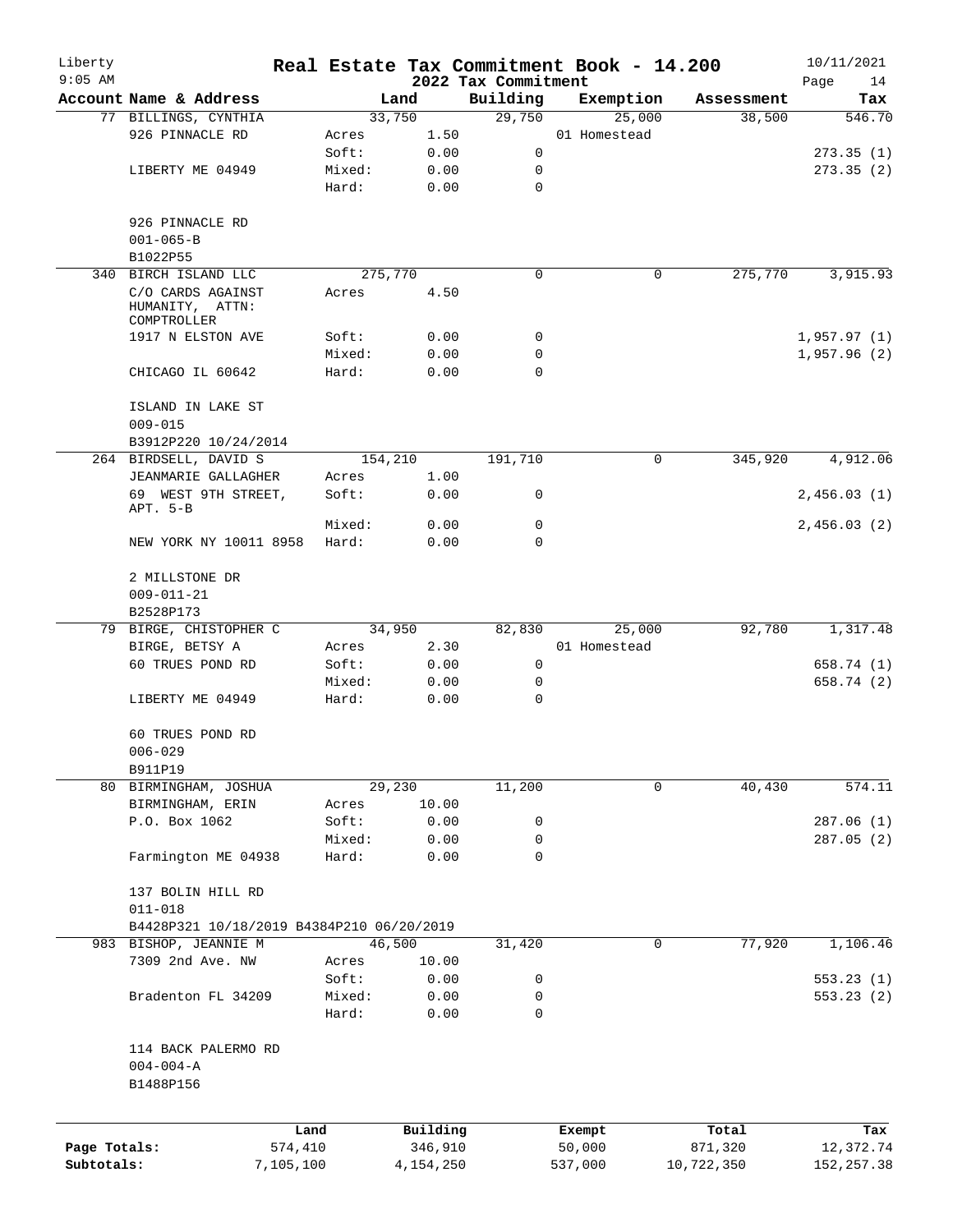| Liberty<br>$9:05$ AM |                                           |         |          | 2022 Tax Commitment | Real Estate Tax Commitment Book - 14.200 |                       | 10/11/2021<br>Page<br>15 |
|----------------------|-------------------------------------------|---------|----------|---------------------|------------------------------------------|-----------------------|--------------------------|
|                      | Account Name & Address                    |         | Land     | Building            | Exemption                                | Assessment            | Tax                      |
|                      | 82 BLACK FAMILY                           | 172,560 |          | 155,940             | 31,000                                   | 297,500               | 4,224.50                 |
|                      | IRREVOCABLE TRUST                         |         |          |                     |                                          |                       |                          |
|                      | 10 JANSSEN LN                             | Acres   | 1.06     |                     | 01 Homestead                             |                       |                          |
|                      |                                           | Soft:   | 0.00     |                     | 0 02 Vet                                 |                       | 2,112.25(1)              |
|                      | LIBERTY ME 04949                          | Mixed:  | 0.00     | $\mathbf 0$         |                                          |                       | 2,112.25(2)              |
|                      |                                           | Hard:   | 0.00     | 0                   |                                          |                       |                          |
|                      | 10 JANSSEN LN                             |         |          |                     |                                          |                       |                          |
|                      | $028 - 002 - A$                           |         |          |                     |                                          |                       |                          |
|                      | B3958P80 04/11/2015                       |         |          |                     |                                          |                       |                          |
|                      | 401 BLAISDELL, DOUGLAS                    |         | 42,090   | 0                   |                                          | $\mathbf 0$<br>42,090 | 597.68                   |
|                      | BLAISDELL, SUSAN                          | Acres   | 0.14     |                     |                                          |                       |                          |
|                      | 39 BELLSQUEEZE ROAD                       | Soft:   | 0.00     | 0                   |                                          |                       | 298.84 (1)               |
|                      |                                           | Mixed:  | 0.00     | 0                   |                                          |                       | 298.84 (2)               |
|                      | BENTON ME 04901                           | Hard:   | 0.00     | 0                   |                                          |                       |                          |
|                      |                                           |         |          |                     |                                          |                       |                          |
|                      | 360 STICKNEY HILL RD                      |         |          |                     |                                          |                       |                          |
|                      | $021 - 006$                               |         |          |                     |                                          |                       |                          |
|                      | B4493P314 05/15/2020                      |         |          |                     |                                          |                       |                          |
| 904                  | BLAKE, BOND                               |         | 53,390   | 126,190             | 25,000                                   | 154,580               | 2,195.04                 |
|                      | BLAKE, DANIELLE                           | Acres   | 9.09     |                     | 01 Homestead                             |                       |                          |
|                      | 20 PINNACLE RD                            | Soft:   | 0.00     | 0                   |                                          |                       | 1,097.52(1)              |
|                      |                                           | Mixed:  | 0.00     | 0                   |                                          |                       | 1,097.52(2)              |
|                      | LIBERTY ME 04949                          | Hard:   | 0.00     | 0                   |                                          |                       |                          |
|                      | 20 PINNACLE RD                            |         |          |                     |                                          |                       |                          |
|                      | $018 - 014$                               |         |          |                     |                                          |                       |                          |
|                      | B2146P138 08/20/2001                      |         |          |                     |                                          |                       |                          |
|                      | 1194 BLAKE, BOND                          |         | 21,150   | 0                   |                                          | $\mathbf 0$<br>21,150 | 300.33                   |
|                      |                                           |         |          |                     |                                          |                       |                          |
|                      | BLAKE, DANIELLE                           | Acres   | 1.10     |                     |                                          |                       |                          |
|                      | 20 PINNACLE RD                            | Soft:   | 0.00     | 0                   |                                          |                       | 150.17(1)                |
|                      |                                           | Mixed:  | 0.00     | 0                   |                                          |                       | 150.16(2)                |
|                      | LIBERTY ME 04949                          | Hard:   | 0.00     | 0                   |                                          |                       |                          |
|                      | PINNACLE RD                               |         |          |                     |                                          |                       |                          |
|                      | $018 - 015$                               |         |          |                     |                                          |                       |                          |
|                      | 85 BLAKE, FOSTER                          | 103,110 |          | 40,070              |                                          | 0<br>143,180          | 2,033.16                 |
|                      | BLAKE, CYNTHIA                            | Acres   | 0.21     |                     |                                          |                       |                          |
|                      | 2 SUNRISE LANE                            | Soft:   | 0.00     | 0                   |                                          |                       | 1,016.58(1)              |
|                      |                                           | Mixed:  | 0.00     | 0                   |                                          |                       | 1,016.58(2)              |
|                      | GORHAM ME 04038                           | Hard:   | 0.00     | 0                   |                                          |                       |                          |
|                      |                                           |         |          |                     |                                          |                       |                          |
|                      | 23 HEAL SHORE RD                          |         |          |                     |                                          |                       |                          |
|                      | $027 - 007$                               |         |          |                     |                                          |                       |                          |
|                      | B1083P88                                  |         |          |                     |                                          |                       |                          |
|                      | 87 BLANCHARD WALDO COUNTY<br>REALTY TRUST |         | 53,250   | 30,390              |                                          | 83,640<br>0           | 1,187.69                 |
|                      | TRUSTEES: STEVEN B &                      | Acres   | 0.35     |                     |                                          |                       |                          |
|                      | REBECCA BLANCHARD<br>474 PARK ST WEST     | Soft:   |          | 0                   |                                          |                       | 593.85(1)                |
|                      |                                           |         | 0.00     |                     |                                          |                       |                          |
|                      |                                           | Mixed:  | 0.00     | 0                   |                                          |                       | 593.84 (2)               |
|                      | NORTH READING MA 01864                    | Hard:   | 0.00     | $\Omega$            |                                          |                       |                          |
|                      | ISLAND ON STEVENS POND                    |         |          |                     |                                          |                       |                          |
|                      | $003 - 014$                               |         |          |                     |                                          |                       |                          |
|                      | B3838P282 01/22/2014                      |         |          |                     |                                          |                       |                          |
|                      |                                           |         |          |                     |                                          |                       |                          |
|                      |                                           | Land    | Building |                     | Exempt                                   | Total                 | Tax                      |
|                      |                                           |         |          |                     |                                          |                       |                          |

|              | ⊥and      | Building  | Exempt  | тосат      | тах        |
|--------------|-----------|-----------|---------|------------|------------|
| Page Totals: | 445,550   | 352,590   | 56,000  | 742,140    | 10,538.40  |
| Subtotals:   | 7,550,650 | 4,506,840 | 593,000 | 11,464,490 | 162,795.78 |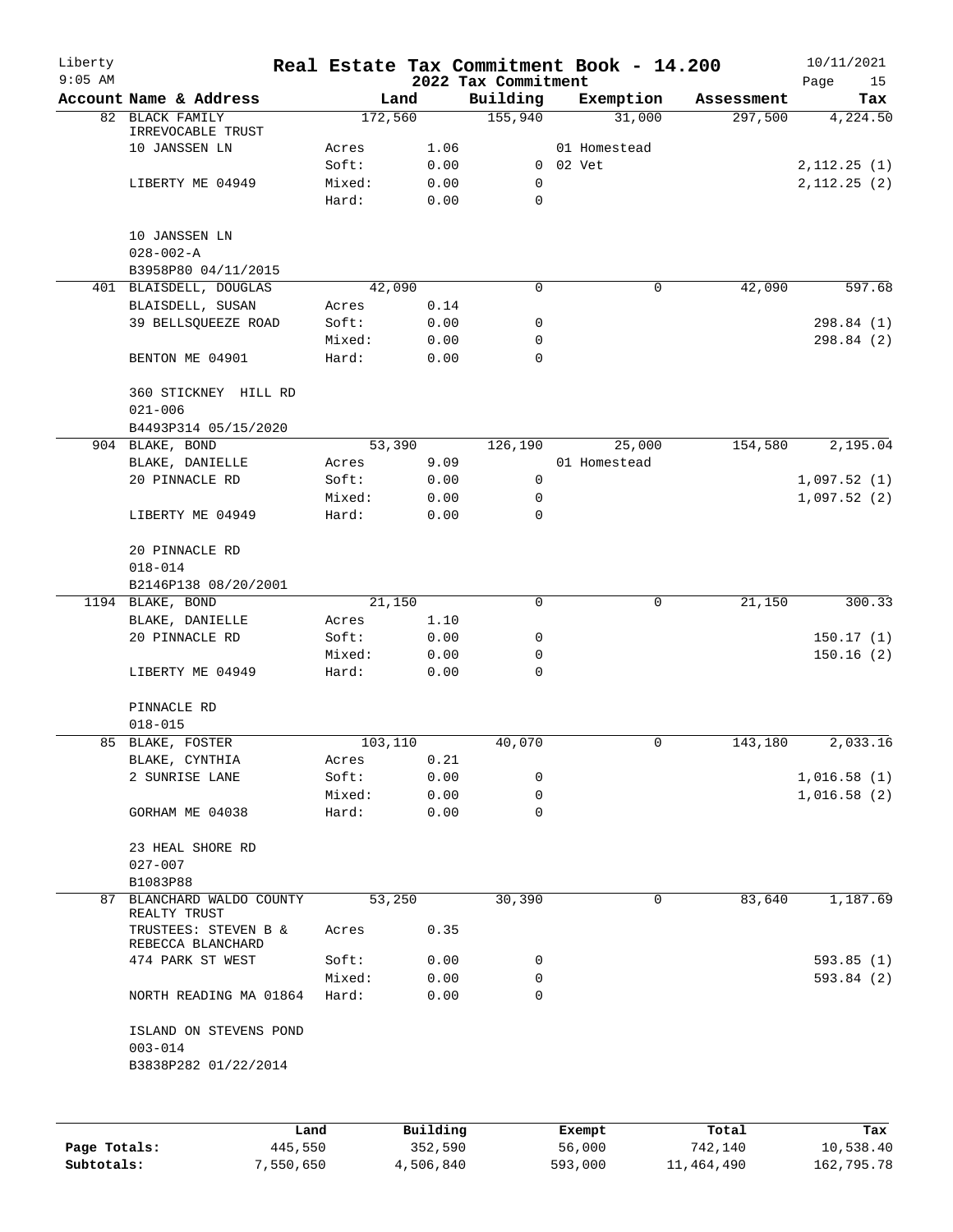| Liberty<br>$9:05$ AM |                                                                           |                |                 | Real Estate Tax Commitment Book - 14.200<br>2022 Tax Commitment |                       |             |            | 10/11/2021<br>Page<br>16 |
|----------------------|---------------------------------------------------------------------------|----------------|-----------------|-----------------------------------------------------------------|-----------------------|-------------|------------|--------------------------|
|                      | Account Name & Address                                                    |                | Land            | Building                                                        | Exemption             |             | Assessment | Tax                      |
|                      | 1138 BLANCHARD WALDO COUNTY                                               |                | 66,840          | 17,250                                                          |                       | $\Omega$    | 84,090     | 1,194.08                 |
|                      | REALTY TRUST<br>TRUSTEES: STEVEN B &<br>REBECCA BLANCHARD                 | Acres          | 1.34            |                                                                 |                       |             |            |                          |
|                      | 474 PARK ST                                                               | Soft:          | 0.00            | 0                                                               |                       |             |            | 597.04 (1)               |
|                      |                                                                           | Mixed:         | 0.00            | 0                                                               |                       |             |            | 597.04(2)                |
|                      | NORTH READING MA 01864                                                    | Hard:          | 0.00            | 0                                                               |                       |             |            |                          |
|                      | 189 STEVENS POND RD<br>$003 - 032 - 11$<br>B3838P279 01/22/2014 B2818P290 |                |                 |                                                                 |                       |             |            |                          |
|                      | 891 BLANCHARD, ANDRE M. &                                                 |                | 152,070         | 365,600                                                         |                       | 35,000      | 482,670    | 6,853.91                 |
|                      | SALLEY & SARA T.                                                          |                |                 |                                                                 |                       |             |            |                          |
|                      | 205 KNOWLTONS SHORE RD                                                    | Acres          | 0.37            |                                                                 | 01 Homestead          |             |            |                          |
|                      |                                                                           | Soft:          | 0.00            |                                                                 | 0 18 Renewable Energy |             |            | 3,426.96(1)              |
|                      | LIBERTY ME 04949                                                          | Mixed:         | 0.00            | 0                                                               |                       |             |            | 3,426.95(2)              |
|                      |                                                                           | Hard:          | 0.00            | $\Omega$                                                        |                       |             |            |                          |
|                      | 205 KNOWLTONS SHORE RD<br>$019 - 006$                                     |                |                 |                                                                 |                       |             |            |                          |
|                      | B3217P71 05/19/2008<br>1048 BLANCHARD, DAVID M                            |                |                 | 107,820                                                         |                       | 25,000      | 132,320    | 1,878.94                 |
|                      | 88 UPPER HOSTILE VALLEY Acres                                             |                | 49,500<br>15.00 |                                                                 | 01 Homestead          |             |            |                          |
|                      | RD                                                                        | Soft:          | 0.00            | 0                                                               |                       |             |            | 939.47(1)                |
|                      | LIBERTY ME 04949                                                          | Mixed:         | 0.00            | 0                                                               |                       |             |            | 939.47 (2)               |
|                      |                                                                           | Hard:          | 0.00            | $\Omega$                                                        |                       |             |            |                          |
|                      |                                                                           |                |                 |                                                                 |                       |             |            |                          |
|                      |                                                                           |                |                 |                                                                 |                       |             |            |                          |
|                      | 88 UPPER HOSTILE VALLEY<br>$010 - 023 - A$                                |                |                 |                                                                 |                       |             |            |                          |
|                      |                                                                           |                |                 |                                                                 |                       |             |            |                          |
|                      | B1688P252                                                                 |                | 43,700          |                                                                 |                       | $\mathbf 0$ | 190,710    | 2,708.08                 |
|                      | 417 BLISS, BARBARA<br>68 HORNBINE RD                                      |                | 9.80            | 147,010                                                         |                       |             |            |                          |
|                      |                                                                           | Acres<br>Soft: | 0.00            | 0                                                               |                       |             |            | 1,354.04(1)              |
|                      | REHOBOTH MA 02769                                                         | Mixed:         | 0.00            | 0                                                               |                       |             |            | 1,354.04(2)              |
|                      |                                                                           | Hard:          | 0.00            | 0                                                               |                       |             |            |                          |
|                      | 294 PRESCOTT HILL RD<br>$003 - 049$                                       |                |                 |                                                                 |                       |             |            |                          |
|                      | B2036P19                                                                  |                |                 |                                                                 |                       |             |            |                          |
|                      | 91 BLOOD, ROANN, DEVISEES                                                 |                | 14,330          | 0                                                               |                       | $\mathbf 0$ | 14,330     | 203.49                   |
|                      | CHASE, LISA D., P.R.                                                      | Acres          | 0.60            |                                                                 |                       |             |            |                          |
|                      | 134 NEW ENGLAND ROAD                                                      | Soft:          | 0.00            | 0                                                               |                       |             |            | 101.75(1)                |
|                      |                                                                           | Mixed:         | 0.00            | 0                                                               |                       |             |            | 101.74(2)                |
|                      | SEARSMONT ME 04973                                                        | Hard:          | 0.00            | 0                                                               |                       |             |            |                          |
|                      | SHERMAN RD<br>$023 - 001$                                                 |                |                 |                                                                 |                       |             |            |                          |
|                      | B4323P130 11/05/2018 B2773P151                                            |                |                 |                                                                 |                       |             |            |                          |
|                      | 95 BLOOD, ROANN, DEVISEES                                                 |                | 41,690          | 147,930                                                         |                       | 0           | 189,620    | 2,692.60                 |
|                      | CHASE, LISA D., PR                                                        | Acres          | 0.61            |                                                                 |                       |             |            |                          |
|                      | 134 NEW ENGLAND ROAD                                                      | Soft:          | 0.00            | 0                                                               |                       |             |            | 1,346.30(1)              |
|                      |                                                                           | Mixed:         | 0.00            | 0                                                               |                       |             |            | 1,346.30(2)              |
|                      | SEARSMONT ME 04973                                                        | Hard:          | 0.00            | 0                                                               |                       |             |            |                          |
|                      | 58 SHERMAN RD                                                             |                |                 |                                                                 |                       |             |            |                          |
|                      | $022 - 010$<br>B4323P130 11/05/2018                                       |                |                 |                                                                 |                       |             |            |                          |
|                      | Land                                                                      |                | Building        |                                                                 | Exempt                |             | Total      | Tax                      |
| Page Totals:         | 368,130                                                                   |                | 785,610         |                                                                 | 60,000                |             | 1,093,740  | 15,531.10                |
| Subtotals:           | 7,918,780                                                                 |                | 5,292,450       |                                                                 | 653,000               |             | 12,558,230 | 178,326.88               |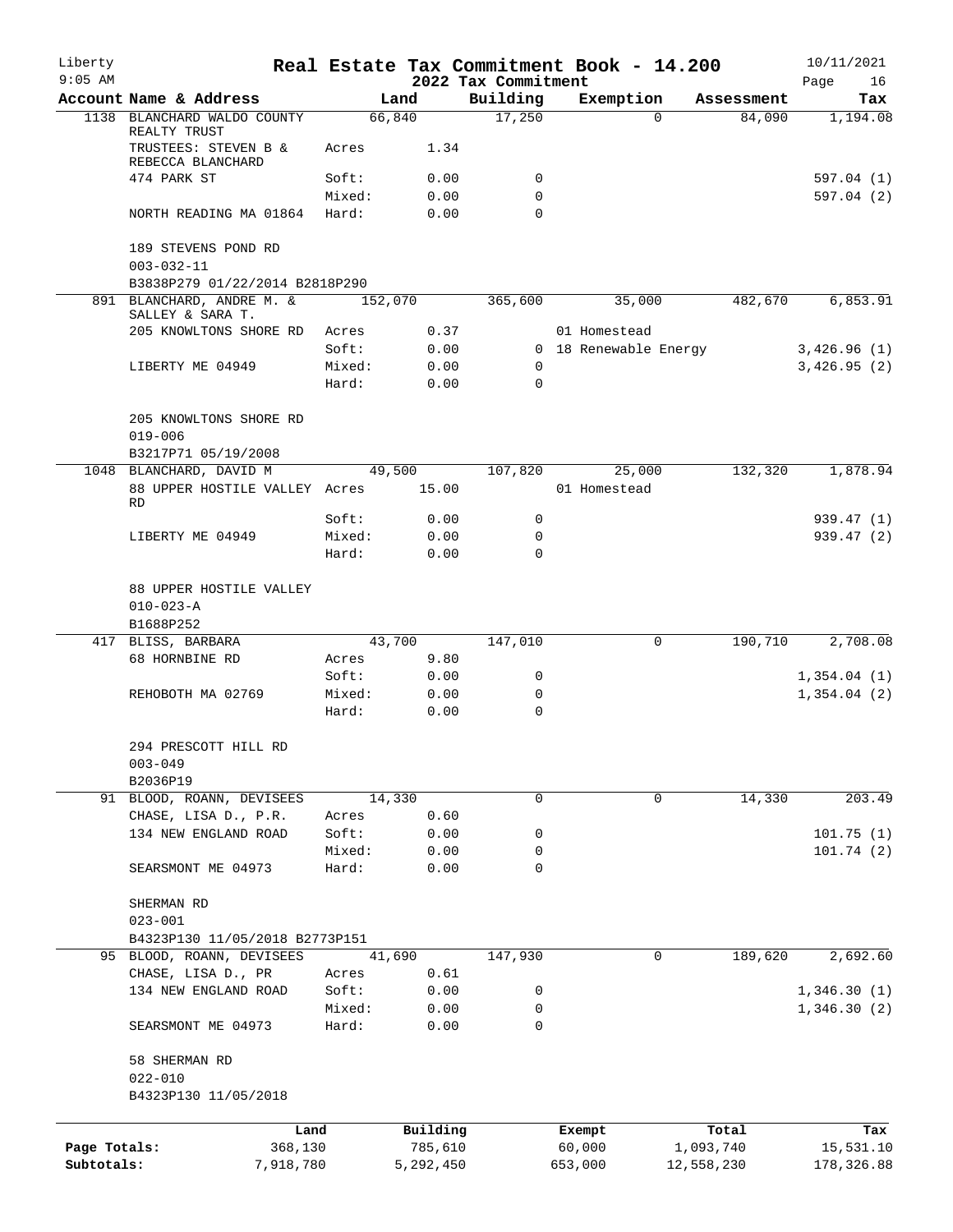| Liberty   |                                           |         |       |                     | Real Estate Tax Commitment Book - 14.200 |            | 10/11/2021  |
|-----------|-------------------------------------------|---------|-------|---------------------|------------------------------------------|------------|-------------|
| $9:05$ AM |                                           |         |       | 2022 Tax Commitment |                                          |            | Page<br>17  |
|           | Account Name & Address                    |         | Land  | Building            | Exemption                                | Assessment | Tax         |
|           | 829 BLUMBERG, NOAH R                      | 111,230 |       | 88,790              | $\Omega$                                 | 200,020    | 2,840.28    |
|           | ROBERTS, BARBARA G                        | Acres   | 3.00  |                     |                                          |            |             |
|           | 5591 APT. 201 NORTH                       | Soft:   | 0.00  | 0                   |                                          |            | 1,420.14(1) |
|           | WINSTON PARK BLVD.                        |         |       |                     |                                          |            |             |
|           |                                           | Mixed:  | 0.00  | 0                   |                                          |            | 1,420.14(2) |
|           | COCUNUT CREEK FL 33073                    | Hard:   | 0.00  | 0                   |                                          |            |             |
|           | 42 W MAIN ST                              |         |       |                     |                                          |            |             |
|           | $020 - 066$                               |         |       |                     |                                          |            |             |
|           | B4598P184 01/20/2021 B3964P104 01/16/2015 |         |       |                     |                                          |            |             |
|           | 98 BOHLKE, ALTON                          | 44,000  |       | 0                   | $\mathbf 0$                              | 44,000     | 624.80      |
|           | BOHLKE, JOSEPHINE                         | Acres   | 22.00 |                     |                                          |            |             |
|           | 271 UPPER HOSTILE                         | Soft:   | 0.00  | 0                   |                                          |            | 312.40(1)   |
|           | VALLEY RD                                 |         |       |                     |                                          |            |             |
|           |                                           | Mixed:  | 0.00  | 0                   |                                          |            | 312.40(2)   |
|           | LIBERTY ME 04949                          | Hard:   | 0.00  | $\Omega$            |                                          |            |             |
|           | CRIE HILL RD                              |         |       |                     |                                          |            |             |
|           | $010 - 012$                               |         |       |                     |                                          |            |             |
|           | B1033P77                                  |         |       |                     |                                          |            |             |
|           | 99 BOHLKE, ALTON                          | 41,160  |       | 138,030             | 31,000                                   | 148,190    | 2,104.30    |
|           | BOHLKE, JOSEPHINE                         | Acres   | 6.44  |                     | 02 Vet                                   |            |             |
|           | 271 UPPER HOSTILE                         | Soft:   | 0.00  |                     | 0 01 Homestead                           |            |             |
|           | VALLEY RD                                 |         |       |                     |                                          |            | 1,052.15(1) |
|           |                                           | Mixed:  | 0.00  | 0                   |                                          |            | 1,052.15(2) |
|           | LIBERTY ME 04949                          | Hard:   | 0.00  | 0                   |                                          |            |             |
|           |                                           |         |       |                     |                                          |            |             |
|           | 271 UPPER HOSTILE                         |         |       |                     |                                          |            |             |
|           | $010 - 039$                               |         |       |                     |                                          |            |             |
|           | B1726P5                                   |         |       |                     |                                          |            |             |
|           | 100 BOHLKE, ALTON                         | 19,250  |       | $\mathbf 0$         | 0                                        | 19,250     | 273.35      |
|           | BOHLKE, JOSEPHINE                         | Acres   | 1.50  |                     |                                          |            |             |
|           | 271 UPPER HOSTILE                         | Soft:   | 0.00  | 0                   |                                          |            | 136.68(1)   |
|           | VALLEY RD                                 |         |       |                     |                                          |            |             |
|           |                                           | Mixed:  | 0.00  | 0                   |                                          |            | 136.67(2)   |
|           | LIBERTY ME 04949                          | Hard:   | 0.00  | 0                   |                                          |            |             |
|           | 286 UPPER HOSTILE                         |         |       |                     |                                          |            |             |
|           | $010 - 035$                               |         |       |                     |                                          |            |             |
|           | B1726P5                                   |         |       |                     |                                          |            |             |
| 1265      | BOHLKE, ALTON                             | 47,500  |       | 0                   | $\mathbf 0$                              | 47,500     | 674.50      |
|           | BOHLKE, JOSEPHINE                         | Acres   | 24.00 |                     |                                          |            |             |
|           | 271 UPPER HOSTILE                         | Soft:   | 0.00  | 0                   |                                          |            | 337.25 (1)  |
|           | VALLEY RD                                 |         |       |                     |                                          |            |             |
|           |                                           | Mixed:  | 0.00  | 0                   |                                          |            | 337.25 (2)  |
|           | LIBERTY ME 04949                          | Hard:   | 0.00  | 0                   |                                          |            |             |
|           |                                           |         |       |                     |                                          |            |             |
|           | UPPER HOSTILE VALLEY                      |         |       |                     |                                          |            |             |
|           | $010 - 033$                               |         |       |                     |                                          |            |             |
|           | B1726P5                                   |         |       |                     |                                          |            |             |

|              | Land      | Building  | Exempt  | Total      | Tax        |
|--------------|-----------|-----------|---------|------------|------------|
| Page Totals: | 263,140   | 226,820   | 31,000  | 458,960    | 6,517.23   |
| Subtotals:   | 8,181,920 | 5,519,270 | 684,000 | 13,017,190 | 184,844.11 |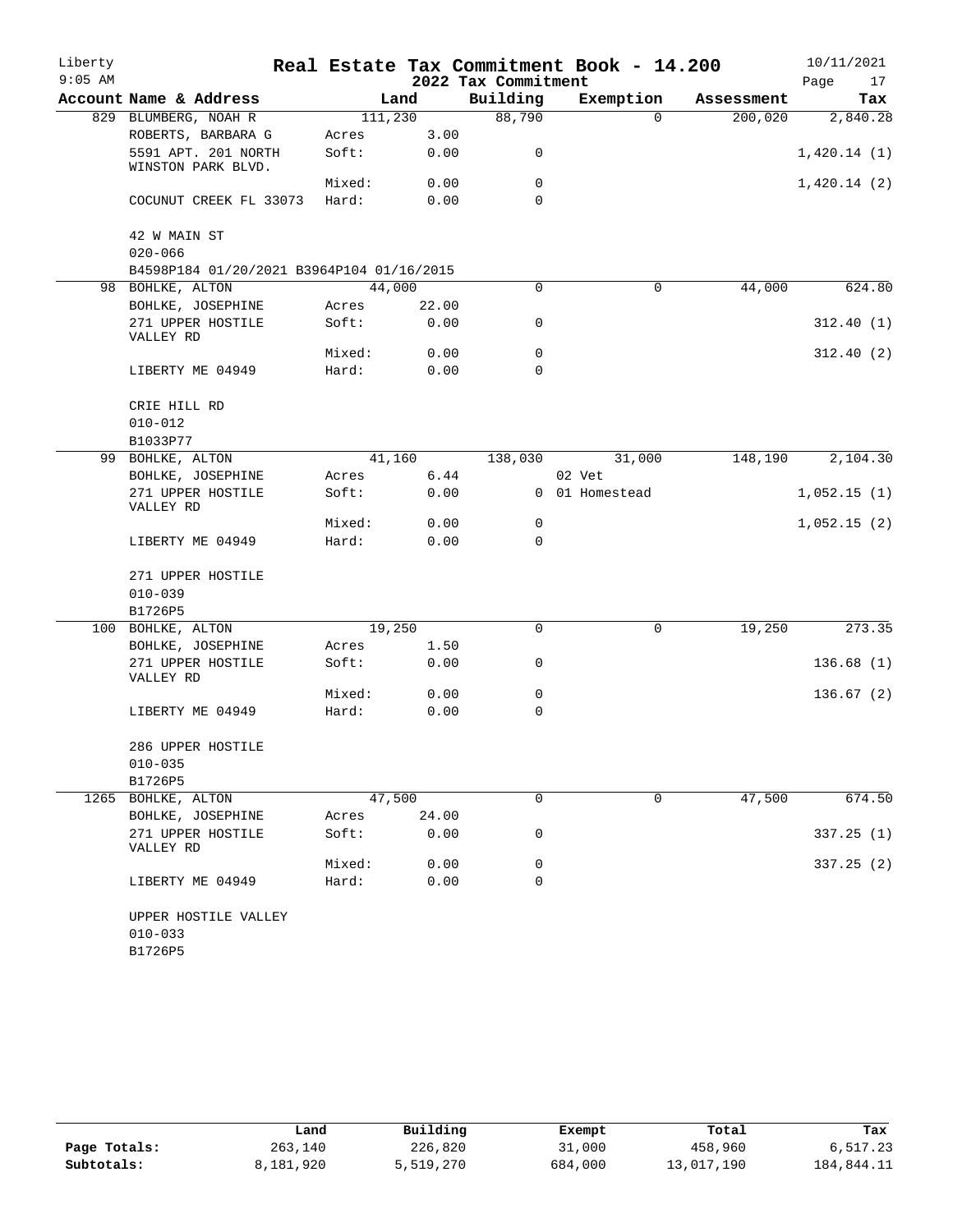| Liberty   |                                      |        |        |                     | Real Estate Tax Commitment Book - 14.200 |            | 10/11/2021   |
|-----------|--------------------------------------|--------|--------|---------------------|------------------------------------------|------------|--------------|
| $9:05$ AM |                                      |        |        | 2022 Tax Commitment |                                          |            | Page<br>18   |
|           | Account Name & Address               |        | Land   | Building            | Exemption                                | Assessment | Tax          |
|           | 1302 BOHLKE, ALTON                   |        | 23,840 | $\Omega$            | $\Omega$                                 | 23,840     | 338.53       |
|           | BOHLKE, JOSEPHINE                    | Acres  | 2.89   |                     |                                          |            |              |
|           | 271 UPPER HOSTILE<br>VALLEY RD       | Soft:  | 0.00   | 0                   |                                          |            | 169.27(1)    |
|           |                                      | Mixed: | 0.00   | 0                   |                                          |            | 169.26(2)    |
|           | LIBERTY ME 04949                     | Hard:  | 0.00   | $\Omega$            |                                          |            |              |
|           | UPPER HOSTILE VALLEY<br>$010 - 034$  |        |        |                     |                                          |            |              |
|           | B1726P5                              |        |        |                     |                                          |            |              |
|           | 1157 BOSSIE, MICHAEL J               |        | 35,630 | 51,510              | 0                                        | 87,140     | 1,237.39     |
|           | 54 WHITEHOUSE ROAD                   | Acres  | 2.75   |                     |                                          |            |              |
|           |                                      | Soft:  | 0.00   | 0                   |                                          |            | 618.70(1)    |
|           | VASSALBORO ME 04989                  | Mixed: | 0.00   | 0                   |                                          |            | 618.69(2)    |
|           |                                      | Hard:  | 0.00   | 0                   |                                          |            |              |
|           | 50 MARSHALL SHORE RD                 |        |        |                     |                                          |            |              |
|           | $008 - 033 - B$                      |        |        |                     |                                          |            |              |
|           | B4470P306 02/24/2020                 |        |        |                     |                                          |            |              |
|           | 627 BOTTOMLEY, MARLENE               |        | 15,360 |                     | 0                                        | 65,080     | 924.14       |
|           | C.L., TRUSTEE                        |        |        |                     |                                          |            |              |
|           | MANN, HENRY M.O.,<br>TRUSTEE         | Acres  | 0.24   |                     |                                          |            |              |
|           | P.O. Box 183                         | Soft:  | 0.00   | 0                   |                                          |            | 462.07(1)    |
|           | 18 Liberty Rd                        | Mixed: | 0.00   | 0                   |                                          |            | 462.07(2)    |
|           | WASHINGTON ME 04574                  | Hard:  | 0.00   | $\Omega$            |                                          |            |              |
|           | 129 MARSHALL SHORE RD<br>$022 - 001$ |        |        |                     |                                          |            |              |
|           | B3777P224 07/09/2013                 |        |        |                     |                                          |            |              |
| 626       | BOTTOMLEY, MARLENE CL,<br>TRUSTEE    |        | 82,500 | 106,450             | 25,000                                   | 163,950    | 2,328.09     |
|           | HENRY MO MANN, TRUSTEE               | Acres  | 70.00  |                     | 01 Homestead                             |            |              |
|           | P.O. Box 183                         | Soft:  | 0.00   | 0                   |                                          |            | 1,164.05(1)  |
|           | 18 Liberty Rd                        | Mixed: | 0.00   | 0                   |                                          |            | 1, 164.04(2) |
|           | WASHINGTON ME 04574                  | Hard:  | 0.00   | $\Omega$            |                                          |            |              |
|           | 560 BACK PALERMO RD                  |        |        |                     |                                          |            |              |
|           | $007 - 003$                          |        |        |                     |                                          |            |              |
|           | B3777P222 07/09/2013                 |        |        |                     |                                          |            |              |
| 1239      | BOTTOMLEY, MARLENE CL,<br>TRUSTEE    |        | 36,000 | 0                   | 0                                        | 36,000     | 511.20       |
|           | HENRY MO MANN, TRUSTEE               | Acres  | 11.00  |                     |                                          |            |              |
|           | P.O. Box 183                         | Soft:  | 0.00   | 0                   |                                          |            | 255.60(1)    |
|           | 18 Liberty Rd                        | Mixed: | 0.00   | 0                   |                                          |            | 255.60 (2)   |
|           | WASHINGTON ME 04574                  | Hard:  | 0.00   | 0                   |                                          |            |              |
|           | BACK PALERMO RD<br>$007 - 004$       |        |        |                     |                                          |            |              |

|              | Land      | Building  | Exempt  | Total      | Tax          |
|--------------|-----------|-----------|---------|------------|--------------|
| Page Totals: | 193,330   | 207,680   | 25,000  | 376,010    | 5,339.35     |
| Subtotals:   | 8,375,250 | 5,726,950 | 709,000 | 13,393,200 | 190, 183, 46 |

B3777P222 07/09/2013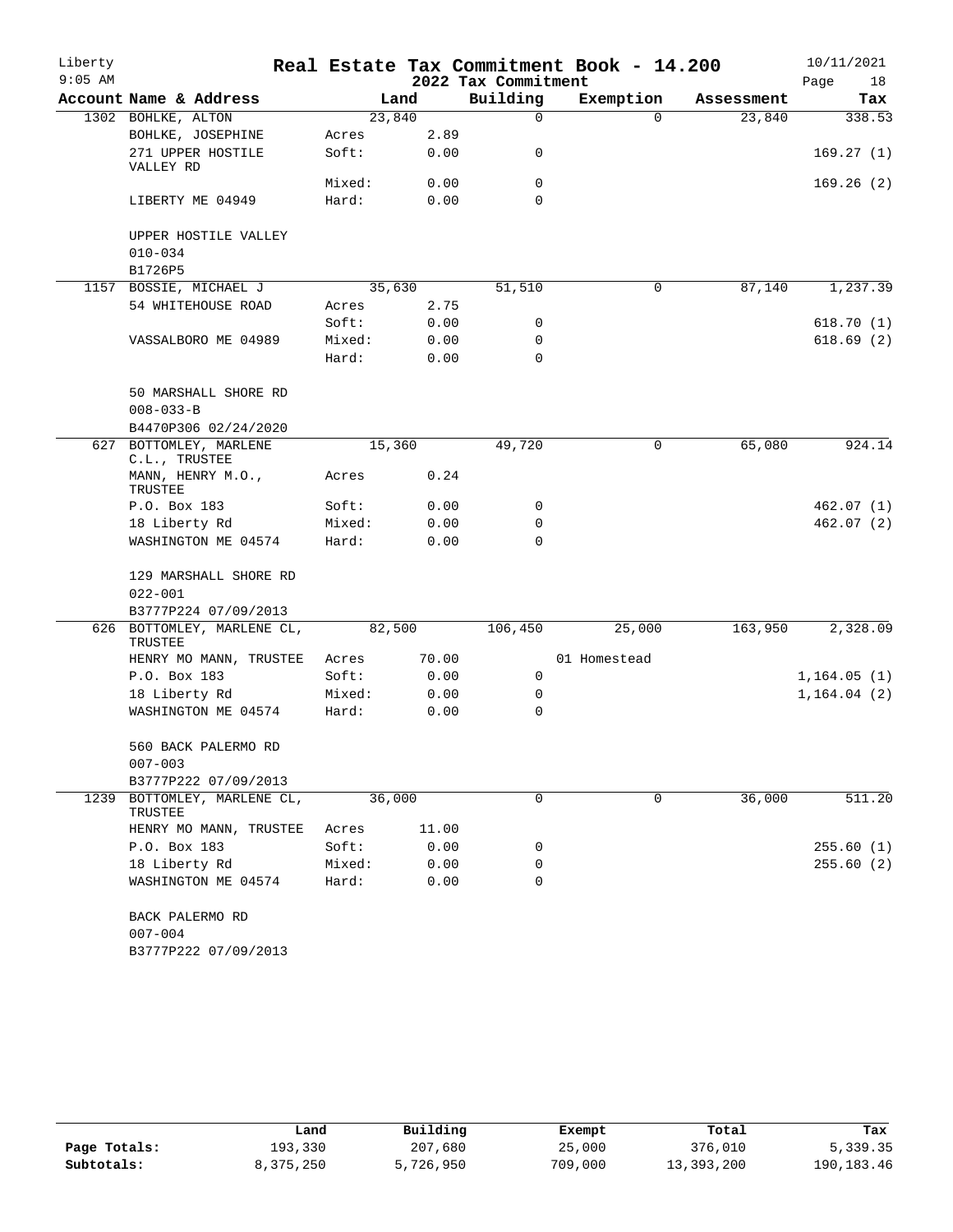| Liberty      |                                                       |           |                |                |                          | Real Estate Tax Commitment Book - 14.200 |                      | 10/11/2021    |
|--------------|-------------------------------------------------------|-----------|----------------|----------------|--------------------------|------------------------------------------|----------------------|---------------|
| $9:05$ AM    |                                                       |           |                |                | 2022 Tax Commitment      |                                          |                      | Page<br>19    |
|              | Account Name & Address<br>1072 BOUCHARD, KENNETH R ET |           |                | Land<br>13,970 | Building<br>$\mathsf{O}$ | Exemption<br>$\Omega$                    | Assessment<br>13,970 | Tax<br>198.37 |
|              | AL<br>MULTIPLE FAMILY TAX                             |           | Acres          | 0.57           |                          |                                          |                      |               |
|              | BILL<br>898 AUGUSTA ROAD                              |           | Soft:          | 0.00           | 0                        |                                          |                      | 99.19(1)      |
|              |                                                       |           | Mixed:         | 0.00           | 0                        |                                          |                      | 99.18 (2)     |
|              | BOWDOIN ME 04287                                      |           | Hard:          | 0.00           | $\Omega$                 |                                          |                      |               |
|              | ROBERTS SHORE RD<br>$020 - 047$                       |           |                |                |                          |                                          |                      |               |
|              | B1614P201                                             |           |                |                |                          |                                          |                      |               |
|              | 103 BOUCHARD, KENNETH R ET<br>AL                      |           |                | 51,960         | 12,610                   | 0                                        | 64,570               | 916.89        |
|              | MULTIPLE FAMILY TAX<br><b>BILL</b>                    |           | Acres          | 0.12           |                          |                                          |                      |               |
|              | 898 AUGUSTA ROAD                                      |           | Soft:          | 0.00           | 0                        |                                          |                      | 458.45 (1)    |
|              |                                                       |           | Mixed:         | 0.00           | $\mathbf 0$              |                                          |                      | 458.44 (2)    |
|              | BOWDOIN ME 04287                                      |           | Hard:          | 0.00           | $\mathbf 0$              |                                          |                      |               |
|              | 121 ROBERTS SHORE RD<br>$020 - 011$                   |           |                |                |                          |                                          |                      |               |
|              | B1614P201                                             |           |                |                |                          |                                          |                      |               |
|              | 105 BOULAY, LUKE P & JACKIE<br>Α                      |           |                | 34,500         | 153,180                  | 25,000                                   | 162,680              | 2,310.06      |
|              | 294 MCLAIN RD                                         |           | Acres          | 2.00           |                          | 01 Homestead                             |                      |               |
|              |                                                       |           | Soft:          | 0.00           | 0                        |                                          |                      | 1, 155.03(1)  |
|              | LIBERTY ME 04949                                      |           | Mixed:         | 0.00           | 0                        |                                          |                      | 1, 155.03(2)  |
|              |                                                       |           | Hard:          | 0.00           | $\Omega$                 |                                          |                      |               |
|              | 294 MCLAIN RD                                         |           |                |                |                          |                                          |                      |               |
|              | $003 - 007 - A$                                       |           |                |                |                          |                                          |                      |               |
|              | B1605P139                                             |           |                |                |                          |                                          |                      |               |
|              | 745 BOURASSA, ROBERT                                  |           |                | 217,950        | 184,280                  | 25,000                                   | 377,230              | 5,356.67      |
|              | BOURASSA, JANE                                        |           | Acres          | 2.17           |                          | 01 Homestead                             |                      |               |
|              | 19 ARCHER RD                                          |           | Soft:          | 0.00           | 0                        |                                          |                      | 2,678.34(1)   |
|              |                                                       |           | Mixed:         | 0.00           | 0                        |                                          |                      | 2,678.33(2)   |
|              | LIBERTY ME 04949                                      |           | Hard:          | 0.00           | 0                        |                                          |                      |               |
|              | 19 ARCHER RD<br>$028 - 004$                           |           |                |                |                          |                                          |                      |               |
|              | B1952P326 11/08/1999                                  |           |                |                |                          |                                          |                      |               |
|              | 730 Bourey, Steven G                                  |           |                | 128,170        | 72,770                   | 0                                        | 200,940              | 2,853.35      |
|              | Quimby, Susan A                                       |           | Acres          | 0.66           |                          |                                          |                      |               |
|              | 3 HYDE ST                                             |           | Soft:          | 0.00           | 0                        |                                          |                      | 1,426.68(1)   |
|              |                                                       |           | Mixed:         | 0.00           | 0                        |                                          |                      | 1,426.67(2)   |
|              | PORTLAND ME 04103 1733                                |           | Hard:          | 0.00           | 0                        |                                          |                      |               |
|              | 170 BROWN RD                                          |           |                |                |                          |                                          |                      |               |
|              | $015 - 007$                                           |           |                |                |                          |                                          |                      |               |
|              | B4250P39 03/09/2018                                   |           |                |                |                          |                                          |                      |               |
|              | 107 BOWDEN, SHIRLEY L<br>80 MAIN ST                   |           |                | 37,020<br>8.08 | 54,890                   | 25,000<br>01 Homestead                   | 66,910               | 950.12        |
|              |                                                       |           | Acres<br>Soft: | 0.00           | 0                        |                                          |                      | 475.06(1)     |
|              | LIBERTY ME US                                         |           | Mixed:         | 0.00           | 0                        |                                          |                      | 475.06(2)     |
|              |                                                       |           | Hard:          | 0.00           | 0                        |                                          |                      |               |
|              | 80 MAIN ST                                            |           |                |                |                          |                                          |                      |               |
|              | $018 - 026$                                           |           |                |                |                          |                                          |                      |               |
|              | B1165P320                                             |           |                |                |                          |                                          |                      |               |
|              |                                                       | Land      |                | Building       |                          | Exempt                                   | Total                | Tax           |
| Page Totals: |                                                       | 483,570   |                | 477,730        |                          | 75,000                                   | 886,300              | 12,585.46     |
| Subtotals:   |                                                       | 8,858,820 |                | 6,204,680      |                          | 784,000                                  | 14,279,500           | 202,768.92    |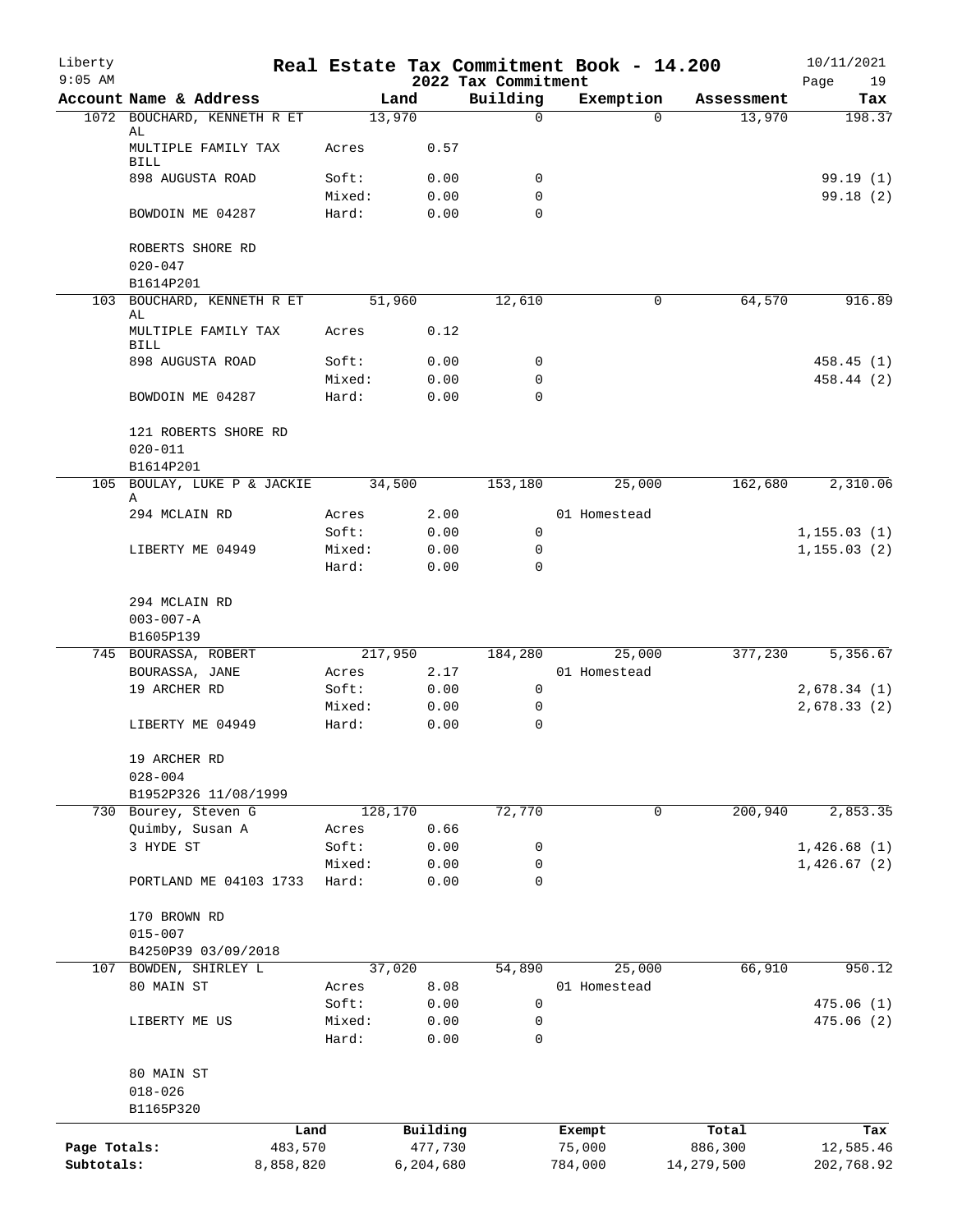| Liberty      |                                     |                 |                |                     | Real Estate Tax Commitment Book - 14.200 |                       | 10/11/2021      |
|--------------|-------------------------------------|-----------------|----------------|---------------------|------------------------------------------|-----------------------|-----------------|
| $9:05$ AM    | Account Name & Address              |                 |                | 2022 Tax Commitment |                                          |                       | 20<br>Page      |
|              | 111 BOYER, EMORY D DEVISEES         |                 | Land<br>34,340 | Building<br>103,820 | Exemption<br>$\Omega$                    | Assessment<br>138,160 | Tax<br>1,961.87 |
|              | C/O Molli McBrien-Boyer Acres<br>PR |                 | 10.00          |                     |                                          |                       |                 |
|              | P.O. Box 195                        | Soft:           | 0.00           | 0                   |                                          |                       | 980.94 (1)      |
|              | Liberty ME 04949 0195               | Mixed:<br>Hard: | 0.00<br>0.00   | 0<br>$\Omega$       |                                          |                       | 980.93 (2)      |
|              | 56 MEADOW WY<br>$007 - 014$         |                 |                |                     |                                          |                       |                 |
|              | B4321P193 10/31/2018                |                 |                |                     |                                          |                       |                 |
|              | 1298 BOYER, EMORY D DEVISEES        |                 | 3,840          | 0                   | $\mathbf 0$                              | 3,840                 | 54.53           |
|              | C/O Molli<br>McBrien-Boyer, PR      | Acres           | 32.00          |                     |                                          |                       |                 |
|              | PO Box 195                          | Soft:           | 0.00           | 0                   |                                          |                       | 27.27(1)        |
|              | Liberty ME 04949                    | Mixed:<br>Hard: | 0.00<br>0.00   | 0<br>0              |                                          |                       | 27.26(2)        |
|              | MEADOW WAY                          |                 |                |                     |                                          |                       |                 |
|              | $007 - 015$<br>1314 BRACK, HAROLD G |                 | 740            | $\mathbf 0$         | 0                                        | 740                   | 10.51           |
|              | P.O. BOX 144                        | Acres           | 0.02           |                     |                                          |                       |                 |
|              |                                     | Soft:           | 0.00           | 0                   |                                          |                       | 5.26(1)         |
|              | HULLS COVE ME 04644                 | Mixed:          | 0.00           | 0                   |                                          |                       | 5.25(2)         |
|              |                                     | Hard:           | 0.00           | 0                   |                                          |                       |                 |
|              | MAIN ST<br>$018 - 034$              |                 |                |                     |                                          |                       |                 |
|              | B770P914                            |                 |                |                     |                                          |                       |                 |
|              | 115 BRACK, HAROLD G                 |                 | 32,400         | 306,020             | 0                                        | 338,420               | 4,805.56        |
|              | P.O. BOX 144                        | Acres           | 0.23           |                     |                                          |                       |                 |
|              |                                     | Soft:           | 0.00           | 0                   |                                          |                       | 2,402.78(1)     |
|              | HULLS COVE ME 04644                 | Mixed:          | 0.00           | 0                   |                                          |                       | 2,402.78(2)     |
|              |                                     | Hard:           | 0.00           | $\Omega$            |                                          |                       |                 |
|              | 58 MAIN ST<br>$018 - 022$           |                 |                |                     |                                          |                       |                 |
|              | B1003P286                           |                 |                |                     |                                          |                       |                 |
|              | 116 BRACK, HAROLD G                 |                 | 16,790         | 130,990             | 0                                        | 147,780               | 2,098.48        |
|              | P.O. BOX 144                        | Acres           | 0.06           |                     |                                          |                       |                 |
|              |                                     | Soft:           | 0.00           | 0                   |                                          |                       | 1,049.24(1)     |
|              | HULLS COVE ME 04644                 | Mixed:          | 0.00           | 0                   |                                          |                       | 1,049.24(2)     |
|              |                                     | Hard:           | 0.00           | 0                   |                                          |                       |                 |
|              | 57 MAIN ST                          |                 |                |                     |                                          |                       |                 |
|              | $018 - 033$<br>B770P914             |                 |                |                     |                                          |                       |                 |
| 118          | BRACKETT, ALLEN &                   |                 | 63,250         | 0                   | 0                                        | 63,250                | 898.15          |
|              | MARGUERITE, TRUSTEES                |                 |                |                     |                                          |                       |                 |
|              | STEVE & ALLANE BALL                 | Acres           | 0.40           |                     |                                          |                       |                 |
|              | 257 SHUMAN RD                       | Soft:           | 0.00           | 0                   |                                          |                       | 449.08 (1)      |
|              |                                     | Mixed:          | 0.00           | 0                   |                                          |                       | 449.07 (2)      |
|              | WINDSOR ME 04363                    | Hard:           | 0.00           | 0                   |                                          |                       |                 |
|              | LAKE ACCESS ONLY                    |                 |                |                     |                                          |                       |                 |
|              | $005 - 015 - B$<br>B1671P172        |                 |                |                     |                                          |                       |                 |
|              |                                     |                 |                |                     |                                          |                       |                 |
|              | Land                                |                 | Building       |                     | Exempt                                   | Total                 | Tax             |
| Page Totals: | 151,360                             |                 | 540,830        |                     | 0                                        | 692,190               | 9,829.10        |

**Subtotals:** 9,010,180 6,745,510 784,000 14,971,690 212,598.02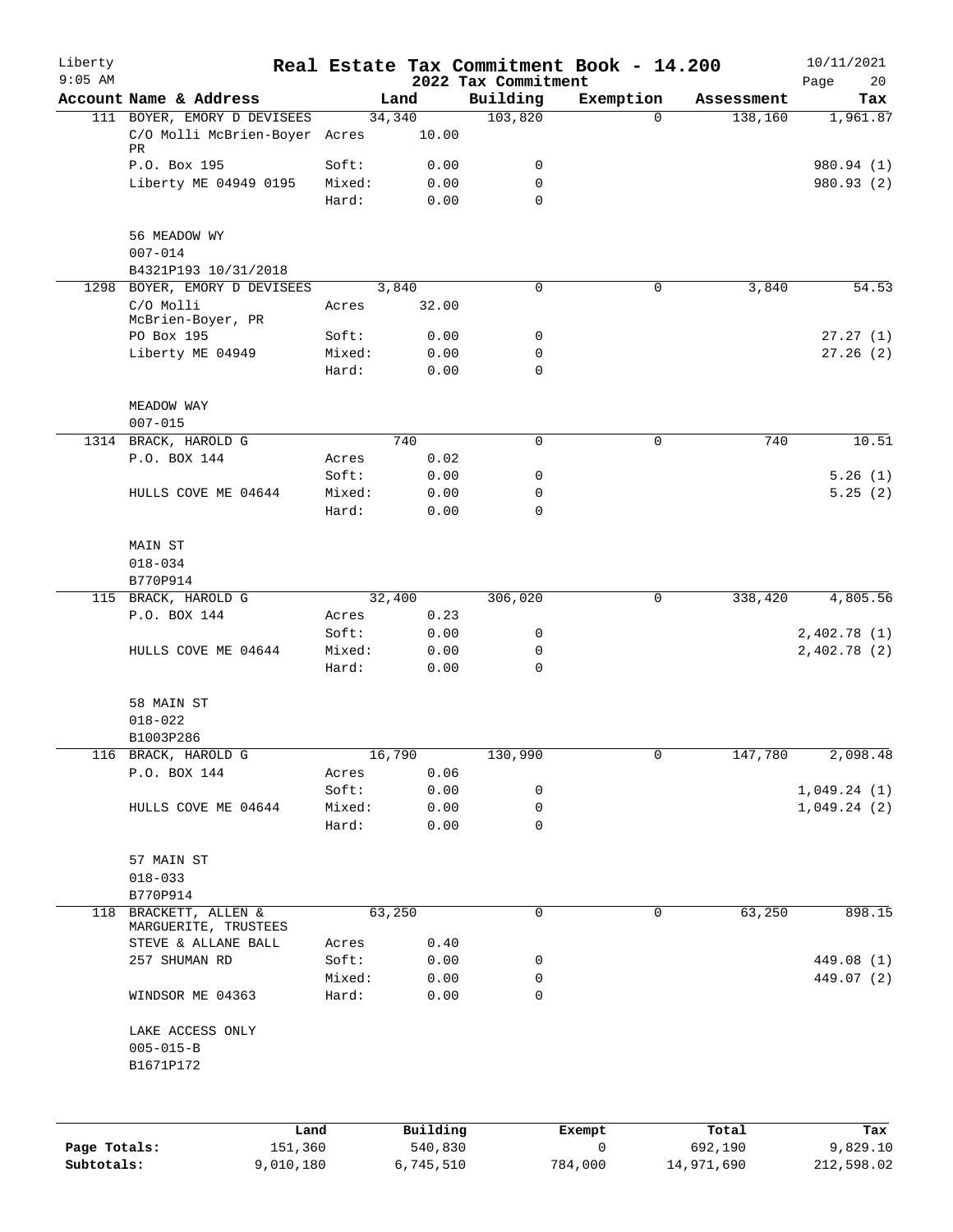| Liberty<br>$9:05$ AM |                                                     |           |                      | 2022 Tax Commitment | Real Estate Tax Commitment Book - 14.200 |                       | 10/11/2021                |
|----------------------|-----------------------------------------------------|-----------|----------------------|---------------------|------------------------------------------|-----------------------|---------------------------|
|                      | Account Name & Address                              |           | Land                 | Building            | Exemption                                | Assessment            | Page<br>21<br>Tax         |
|                      | 1184 BRALEY, MARGARET                               |           | 68,300               | 167,400             | 10,000                                   | 225,700               | 3,204.94                  |
|                      | BRALEY, JAMES                                       | Acres     | 2.19                 |                     | 18 Renewable Energy                      |                       |                           |
|                      | 33 BEACH ST                                         | Soft:     | 0.00                 | 0                   |                                          |                       | 1,602.47(1)               |
|                      |                                                     | Mixed:    | 0.00                 | 0                   |                                          |                       | 1,602.47(2)               |
|                      | S PORTLAND ME 04106                                 | Hard:     | 0.00                 | 0                   |                                          |                       |                           |
|                      | 15 Quiet Way                                        |           |                      |                     |                                          |                       |                           |
|                      | $002 - 021 - F$                                     |           |                      |                     |                                          |                       |                           |
|                      | B3973P200 07/01/2015 B3926P313 12/16/2014 B3291P295 |           |                      |                     |                                          |                       |                           |
|                      | 1185 BRALEY, MARGARET                               |           | 88,220               | 0                   | 0                                        | 88,220                | 1,252.72                  |
|                      | BRALEY, JAMES                                       | Acres     | 7.70                 |                     |                                          |                       |                           |
|                      | 33 BEACH ST                                         | Soft:     | 0.00                 | 0                   |                                          |                       | 626.36(1)                 |
|                      |                                                     | Mixed:    | 0.00                 | 0                   |                                          |                       | 626.36(2)                 |
|                      | S PORTLAND ME 04106                                 | Hard:     | 0.00                 | $\Omega$            |                                          |                       |                           |
|                      | 127 HOWES COVE RD                                   |           |                      |                     |                                          |                       |                           |
|                      | $002 - 021 - G$                                     |           |                      |                     |                                          |                       |                           |
|                      | B3973P200 07/01/2015                                |           |                      |                     |                                          |                       |                           |
|                      | 544 BRANCHAUD, JAMAS R                              |           | 33,120               | 81,580              | $\mathbf 0$                              | 114,700               | 1,628.74                  |
|                      | 1220 BELFAST RD                                     | Acres     | 2.00                 |                     |                                          |                       |                           |
|                      |                                                     | Soft:     | 0.00                 | 0                   |                                          |                       | 814.37 (1)                |
|                      | KNOX ME 04986                                       | Mixed:    | 0.00                 | 0                   |                                          |                       | 814.37(2)                 |
|                      |                                                     | Hard:     | 0.00                 | 0                   |                                          |                       |                           |
|                      |                                                     |           |                      |                     |                                          |                       |                           |
|                      | 50 TANNERY LANE<br>$006 - 039$                      |           |                      |                     |                                          |                       |                           |
|                      | B4512P242 07/06/2020                                |           |                      |                     |                                          |                       |                           |
|                      | 120 BRAUE, DONALD A,                                |           | 275,440              | 1,800               | 0                                        | 277,240               | 3,936.81                  |
|                      | TRUSTEE<br>DONALD A BRAUE LIVING                    | Acres     | 11.29                |                     |                                          |                       |                           |
|                      | TRUST                                               |           |                      |                     |                                          |                       |                           |
|                      | 570 MAYFLOWER ROAD                                  | Soft:     | 0.00                 | 0                   |                                          |                       | 1,968.41(1)               |
|                      |                                                     | Mixed:    | 0.00                 | 0                   |                                          |                       | 1,968.40(2)               |
|                      | CLAREMONT CA 91711                                  | Hard:     | 0.00                 | 0                   |                                          |                       |                           |
|                      | 23 PINNACLE RD                                      |           |                      |                     |                                          |                       |                           |
|                      | $020 - 063$                                         |           |                      |                     |                                          |                       |                           |
|                      | B4506P254 06/18/2020                                |           |                      |                     |                                          |                       |                           |
| 1182                 | BRAUN, TIMOTHY C                                    |           | 76,650               | 0                   | $\mathbf 0$                              | 76,650                | 1,088.43                  |
|                      | BRAUN, BRENDA L                                     | Acres     | 3.70                 |                     |                                          |                       |                           |
|                      | 250 BANCROFT ST                                     | Soft:     | 0.00                 | 0                   |                                          |                       | 544.22 (1)                |
|                      |                                                     | Mixed:    | 0.00                 | 0                   |                                          |                       | 544.21(2)                 |
|                      | PORTLAND ME 04102                                   | Hard:     | 0.00                 | $\mathbf 0$         |                                          |                       |                           |
|                      | 14 Quiet Way                                        |           |                      |                     |                                          |                       |                           |
|                      | $002 - 021 - E$                                     |           |                      |                     |                                          |                       |                           |
|                      | B4598P116 01/19/2021                                |           |                      |                     |                                          |                       |                           |
| 688                  | BREGMAN, ALYSSA                                     |           | 47,810               | 1,000               | 0                                        | 48,810                | 693.10                    |
|                      | BREGMAN, DANIEL                                     | Acres     | 2.11                 |                     |                                          |                       |                           |
|                      | 60 THURLOW RD.                                      | Soft:     | 0.00                 | 0                   |                                          |                       | 346.55(1)                 |
|                      |                                                     | Mixed:    | 0.00                 | 0                   |                                          |                       | 346.55(2)                 |
|                      | LINCOLNVILLE ME 04849                               | Hard:     | 0.00                 | 0                   |                                          |                       |                           |
|                      | QUIGG ISLAND STEVENS<br>$006 - 013$                 |           |                      |                     |                                          |                       |                           |
|                      | B2932P275                                           |           |                      |                     |                                          |                       |                           |
|                      |                                                     |           |                      |                     |                                          |                       |                           |
|                      |                                                     | Land      | Building             |                     | Exempt                                   | Total                 | Tax                       |
| Page Totals:         |                                                     | 589,540   | 251,780<br>6,997,290 |                     | 10,000<br>794,000                        | 831,320<br>15,803,010 | 11,804.74<br>224, 402. 76 |
| Subtotals:           |                                                     | 9,599,720 |                      |                     |                                          |                       |                           |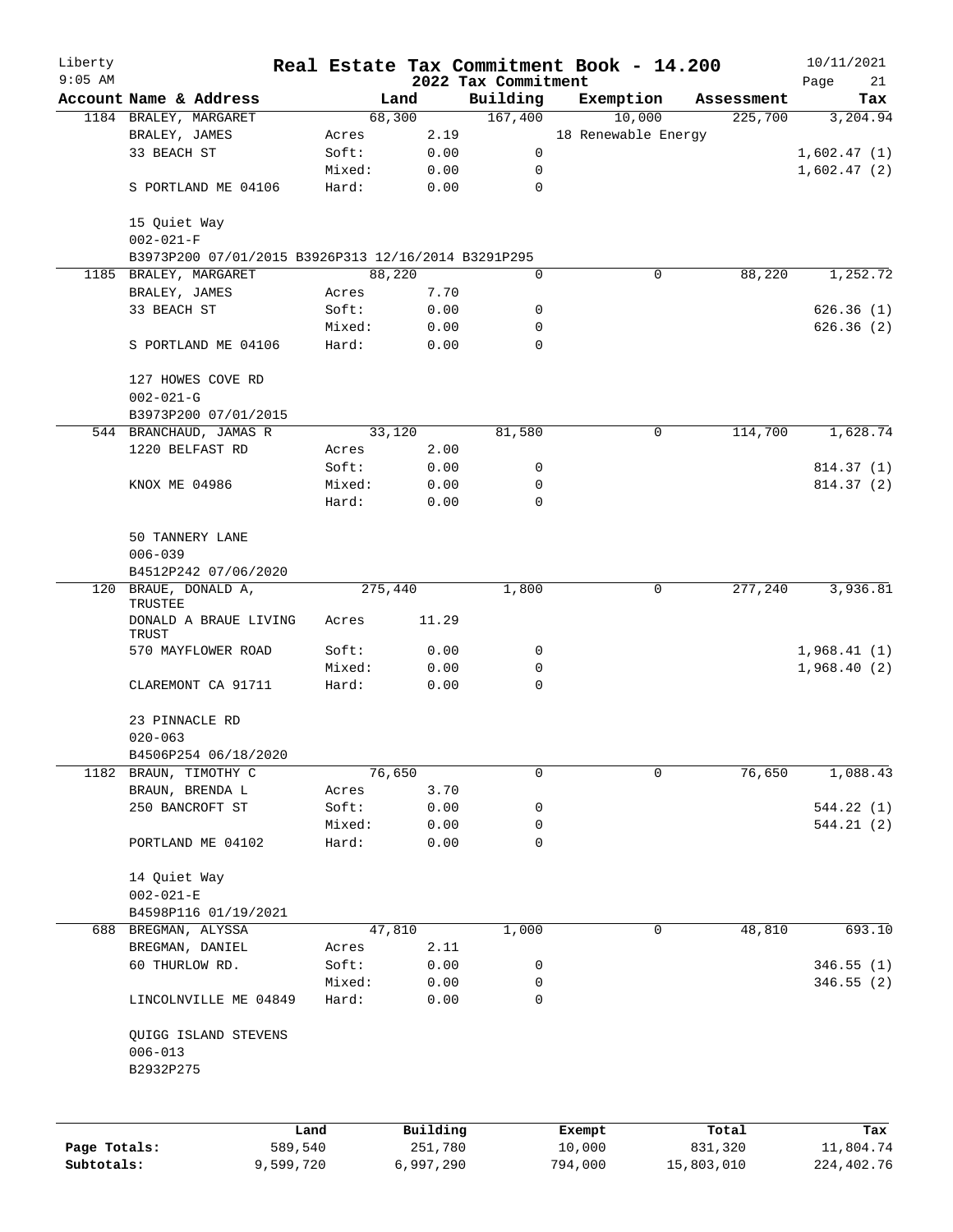| Liberty<br>$9:05$ AM |                                                                         |         |      | 2022 Tax Commitment | Real Estate Tax Commitment Book - 14.200 |            | 10/11/2021<br>22<br>Page |
|----------------------|-------------------------------------------------------------------------|---------|------|---------------------|------------------------------------------|------------|--------------------------|
|                      | Account Name & Address                                                  | Land    |      | Building            | Exemption                                | Assessment | Tax                      |
|                      | 122 BRESLIN, JAMES P JR                                                 | 182,630 |      | 47,340              | $\Omega$                                 | 229,970    | 3, 265.57                |
|                      | BRESLIN, LINDA JR                                                       | Acres   | 2.55 |                     |                                          |            |                          |
|                      | 451 BASSETT RD                                                          | Soft:   | 0.00 | 0                   |                                          |            | 1,632.79(1)              |
|                      |                                                                         | Mixed:  | 0.00 | 0                   |                                          |            | 1,632.78(2)              |
|                      | WINSLOW ME 04901                                                        | Hard:   | 0.00 | 0                   |                                          |            |                          |
|                      | MILLSTONE ISLAND                                                        |         |      |                     |                                          |            |                          |
|                      | $009 - 008$<br>B1598P14                                                 |         |      |                     |                                          |            |                          |
|                      | 124 BREWER, HERBERT E JR                                                | 188,980 |      | 32,330              | 0                                        | 221,310    | 3,142.60                 |
|                      | DANIEL BREWER                                                           | Acres   | 0.95 |                     |                                          |            |                          |
|                      | PO Box 321                                                              | Soft:   | 0.00 | 0                   |                                          |            | 1,571.30(1)              |
|                      |                                                                         | Mixed:  | 0.00 | 0                   |                                          |            | 1,571.30(2)              |
|                      | FREEPORT ME 04032 0321                                                  | Hard:   | 0.00 | 0                   |                                          |            |                          |
|                      |                                                                         |         |      |                     |                                          |            |                          |
|                      | 139 BROWN RD                                                            |         |      |                     |                                          |            |                          |
|                      | $015 - 002$                                                             |         |      |                     |                                          |            |                          |
|                      | B4070P91<br>123 BREWER, MICHAEL                                         | 37,940  |      | 0                   | 0                                        | 37,940     | 538.75                   |
|                      | 43 CURTIS RD.                                                           | Acres   | 0.39 |                     |                                          |            |                          |
|                      |                                                                         | Soft:   | 0.00 | 0                   |                                          |            | 269.38(1)                |
|                      | FREEPORT ME 04032                                                       | Mixed:  | 0.00 | 0                   |                                          |            | 269.37(2)                |
|                      |                                                                         | Hard:   | 0.00 | 0                   |                                          |            |                          |
|                      |                                                                         |         |      |                     |                                          |            |                          |
|                      | <b>36 CARGILL RD</b>                                                    |         |      |                     |                                          |            |                          |
|                      | $014 - 013$                                                             |         |      |                     |                                          |            |                          |
|                      | B2057P172                                                               |         |      |                     |                                          |            |                          |
|                      | 606 BROCK CHARLES E III                                                 | 33,000  |      | 2,110               | 0                                        | 35,110     | 498.56                   |
|                      | P.O. BOX 13                                                             | Acres   | 9.00 |                     |                                          |            |                          |
|                      |                                                                         | Soft:   | 0.00 | 0                   |                                          |            | 249.28 (1)               |
|                      | LIBERTY ME 04949                                                        | Mixed:  | 0.00 | 0                   |                                          |            | 249.28 (2)               |
|                      |                                                                         | Hard:   | 0.00 | $\Omega$            |                                          |            |                          |
|                      |                                                                         |         |      |                     |                                          |            |                          |
|                      | 740 PINNACLE RD                                                         |         |      |                     |                                          |            |                          |
|                      | $005 - 002$                                                             |         |      |                     |                                          |            |                          |
|                      | B3998P7 09/17/2015 B3412P131 12/15/2009 B1433P82<br>129 BROLIN, LAURA C | 27,930  |      | 0                   | $\mathbf 0$                              | 27,930     | 396.61                   |
|                      | 47 LINDEN ST.                                                           |         | 5.62 |                     |                                          |            |                          |
|                      |                                                                         | Acres   |      |                     |                                          |            |                          |
|                      |                                                                         | Soft:   | 0.00 | 0                   |                                          |            | 198.31(1)                |
|                      | WHITMAN MA 02382 2412                                                   | Mixed:  | 0.00 | 0<br>0              |                                          |            | 198.30 (2)               |
|                      |                                                                         | Hard:   | 0.00 |                     |                                          |            |                          |
|                      | STICKNEY HILL RD                                                        |         |      |                     |                                          |            |                          |
|                      | $008 - 041$                                                             |         |      |                     |                                          |            |                          |
|                      | B1545P273                                                               |         |      |                     |                                          |            |                          |
|                      | 137 BROWN, ELISE S                                                      | 173,490 |      | 163,310             | 25,000                                   | 311,800    | 4,427.56                 |
|                      | MARTHA PISCUSKAS                                                        | Acres   | 7.00 |                     | 01 Homestead                             |            |                          |
|                      | 84 W. MAIN ST                                                           | Soft:   | 0.00 | 0                   |                                          |            | 2, 213.78(1)             |
|                      |                                                                         | Mixed:  | 0.00 | 0                   |                                          |            | 2, 213.78 (2)            |
|                      | LIBERTY ME 04949                                                        | Hard:   | 0.00 | 0                   |                                          |            |                          |
|                      |                                                                         |         |      |                     |                                          |            |                          |
|                      | 84 W MAIN ST                                                            |         |      |                     |                                          |            |                          |
|                      | $009 - 038$                                                             |         |      |                     |                                          |            |                          |
|                      | B1468P198                                                               |         |      |                     |                                          |            |                          |
|                      |                                                                         |         |      |                     |                                          |            |                          |
|                      |                                                                         |         |      |                     |                                          |            |                          |
|                      |                                                                         |         |      |                     |                                          |            |                          |

|              | Land       | Building  | Exempt  | Total      | Tax        |
|--------------|------------|-----------|---------|------------|------------|
| Page Totals: | 643,970    | 245,090   | 25,000  | 864,060    | 12,269.65  |
| Subtotals:   | 10,243,690 | 7,242,380 | 819,000 | 16,667,070 | 236,672.41 |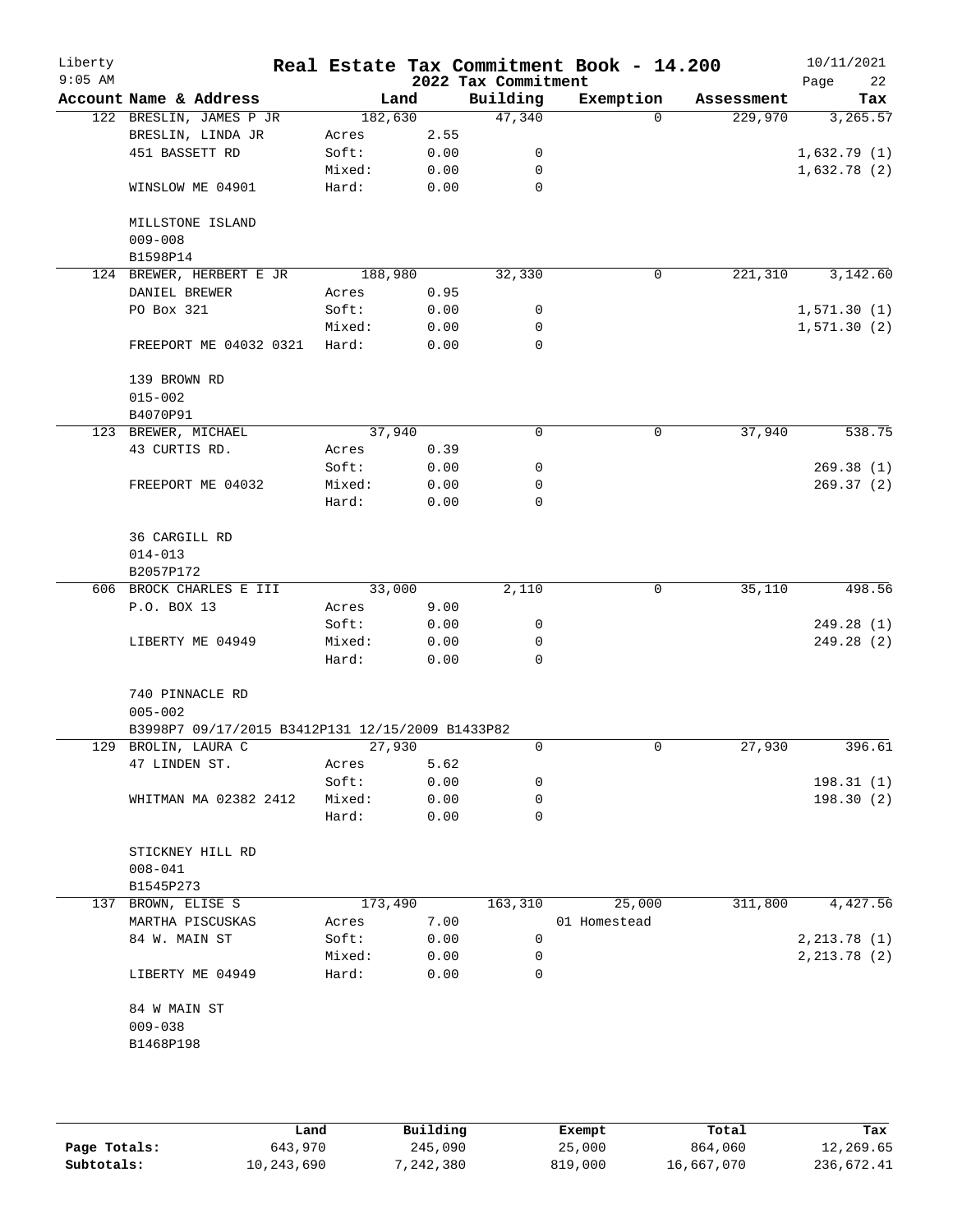| Liberty<br>$9:05$ AM |                        |         |        | 2022 Tax Commitment | Real Estate Tax Commitment Book - 14.200 |            | 10/11/2021<br>23<br>Page |
|----------------------|------------------------|---------|--------|---------------------|------------------------------------------|------------|--------------------------|
|                      | Account Name & Address | Land    |        | Building            | Exemption                                | Assessment | Tax                      |
|                      | 878 BROWN, ELISE S     | 202,500 |        | 18,010              | $\Omega$                                 | 220,510    | 3,131.24                 |
|                      | PISCUSKAS, MARTHA E    | Acres   | 1.50   |                     |                                          |            |                          |
|                      | 84 W. MAIN ST          | Soft:   | 0.00   | 0                   |                                          |            | 1,565.62(1)              |
|                      |                        | Mixed:  | 0.00   | 0                   |                                          |            | 1,565.62(2)              |
|                      | LIBERTY ME 04949       | Hard:   | 0.00   | 0                   |                                          |            |                          |
|                      | HOAG ISLAND            |         |        |                     |                                          |            |                          |
|                      | $009 - 001$            |         |        |                     |                                          |            |                          |
|                      | B3834P272 10/22/2013   |         |        |                     |                                          |            |                          |
|                      | 162 BROWN, MEGAN       | 35,630  |        | 83,610              | 0                                        | 119,240    | 1,693.21                 |
|                      | GRINDLE, TYLER         | Acres   | 2.75   |                     |                                          |            |                          |
|                      | 101 RIDGE SCHOOL RD    | Soft:   | 0.00   | 0                   |                                          |            | 846.61 (1)               |
|                      |                        | Mixed:  | 0.00   | 0                   |                                          |            | 846.60 (2)               |
|                      | LIBERTY ME 04949       | Hard:   | 0.00   | $\mathbf 0$         |                                          |            |                          |
|                      | 101 RIDGE SCHOOL RD    |         |        |                     |                                          |            |                          |
|                      | $008 - 049$            |         |        |                     |                                          |            |                          |
|                      | B4555P87 10/07/2020    |         |        |                     |                                          |            |                          |
|                      | 725 BROWN, ROBERT      | 61,910  |        | 0                   | $\mathbf 0$                              | 61,910     | 879.12                   |
|                      | 468 FLAT HILL ROAD     | Acres   | 0.22   |                     |                                          |            |                          |
|                      |                        | Soft:   | 0.00   | 0                   |                                          |            | 439.56(1)                |
|                      | LUNENBURG MA 01462     | Mixed:  | 0.00   | 0                   |                                          |            | 439.56 (2)               |
|                      |                        | Hard:   | 0.00   | $\mathbf 0$         |                                          |            |                          |
|                      | SHERMAN'S NECK         |         |        |                     |                                          |            |                          |
|                      | $009 - 013$            |         |        |                     |                                          |            |                          |
|                      | B513P80                |         |        |                     |                                          |            |                          |
|                      | 1146 BROWN, ROBERT H   | 26,630  |        | 0                   | 0                                        | 26,630     | 378.15                   |
|                      | P.O. BOX 2827          | Acres   | 4.75   |                     |                                          |            |                          |
|                      |                        | Soft:   | 0.00   | 0                   |                                          |            | 189.08 (1)               |
|                      | ORLEANS MA 02653       | Mixed:  | 0.00   | 0                   |                                          |            | 189.07(2)                |
|                      |                        | Hard:   | 0.00   | $\Omega$            |                                          |            |                          |
|                      | MEDOMAK RESERVE RD     |         |        |                     |                                          |            |                          |
|                      | $005 - 001 - 03$       |         |        |                     |                                          |            |                          |
|                      | B2815P146              |         |        |                     |                                          |            |                          |
|                      | 1164 BROWN, STEVE      | 22,610  |        | $\mathbf 0$         | 0                                        | 22,610     | 321.06                   |
|                      | HARVEY CHESLEY         | Acres   | 2.07   |                     |                                          |            |                          |
|                      | PO BOX 413             | Soft:   | 0.00   | 0                   |                                          |            | 160.53(1)                |
|                      |                        | Mixed:  | 0.00   | 0                   |                                          |            | 160.53(2)                |
|                      | CLINTON ME 04927       | Hard:   | 0.00   | 0                   |                                          |            |                          |
|                      | BACK PALERMO RD        |         |        |                     |                                          |            |                          |
|                      | $004 - 013 - 03$       |         |        |                     |                                          |            |                          |
|                      | 812 BRUNEAU, HENRY     | 116,000 |        | 0                   | 0                                        | 116,000    | 1,647.20                 |
|                      | CARLA GARTSU           | Acres   | 166.00 |                     |                                          |            |                          |
|                      | 48 BRIDGE ST           | Soft:   | 0.00   | 0                   |                                          |            | 823.60(1)                |
|                      |                        | Mixed:  | 0.00   | 0                   |                                          |            | 823.60 (2)               |
|                      | MUNSON MA 01057        | Hard:   | 0.00   | 0                   |                                          |            |                          |
|                      | PLAINS ROAD            |         |        |                     |                                          |            |                          |
|                      | $001 - 074$            |         |        |                     |                                          |            |                          |
|                      | B4360P113 03/29/2019   |         |        |                     |                                          |            |                          |

|              | Land       | Building   | Exempt  | Total        | Tax        |
|--------------|------------|------------|---------|--------------|------------|
| Page Totals: | 465,280    | 101,620    |         | 566,900      | 8,049.98   |
| Subtotals:   | 10,708,970 | , 344, 000 | 819,000 | 17, 233, 970 | 244,722.39 |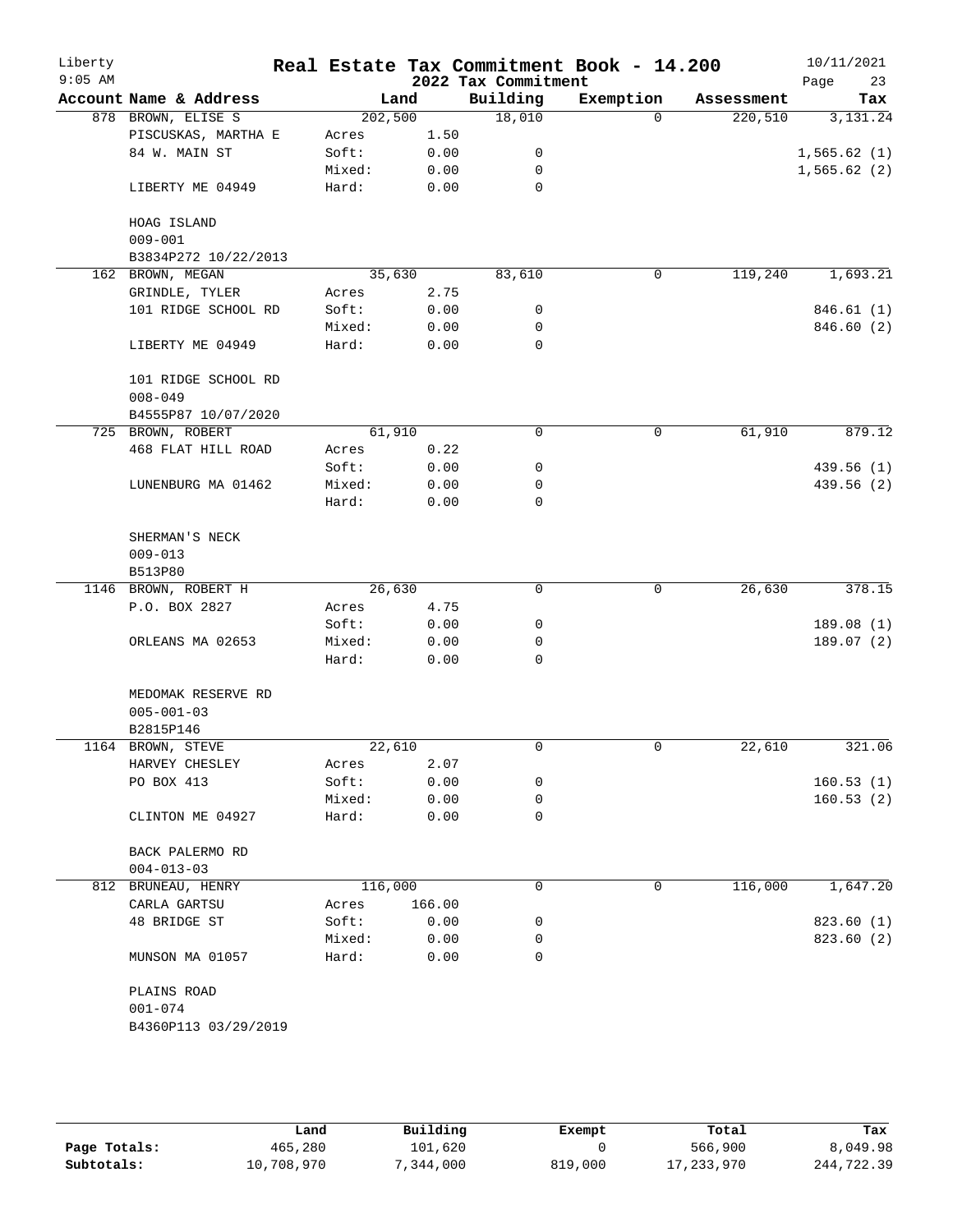| Liberty<br>$9:05$ AM |                                            |                |              |                                 | Real Estate Tax Commitment Book - 14.200 |            | 10/11/2021        |
|----------------------|--------------------------------------------|----------------|--------------|---------------------------------|------------------------------------------|------------|-------------------|
|                      | Account Name & Address                     | Land           |              | 2022 Tax Commitment<br>Building | Exemption                                | Assessment | Page<br>24<br>Tax |
|                      | 1062 BRUNS, KEITH B                        | 37,500         |              | 140,020                         | 25,000                                   | 152,520    | 2,165.78          |
|                      | BRUNS, LAURA D                             | Acres          | 4.00         |                                 | 01 Homestead                             |            |                   |
|                      | 559 BELFAST AUGUSTA<br>ROAD                | Soft:          | 0.00         | 0                               |                                          |            | 1,082.89(1)       |
|                      |                                            | Mixed:         | 0.00         | 0                               |                                          |            | 1,082.89(2)       |
|                      | LIBERTY ME 04949                           | Hard:          | 0.00         | $\Omega$                        |                                          |            |                   |
|                      | 17 Witchy Hill                             |                |              |                                 |                                          |            |                   |
|                      | $008 - 021 - 03$                           |                |              |                                 |                                          |            |                   |
|                      | B2054P265                                  |                |              |                                 |                                          |            |                   |
| 1338                 | BRUNS, KEITH B. & LAURA<br>D.              | 22,500         |              | 0                               | 0                                        | 22,500     | 319.50            |
|                      | SLUSS, ALICE D                             | Acres          | 2.00         |                                 |                                          |            |                   |
|                      | 521 NO. CEDAR STREET                       | Soft:          | 0.00         | 0                               |                                          |            | 159.75(1)         |
|                      |                                            | Mixed:         | 0.00         | 0                               |                                          |            | 159.75(2)         |
|                      | COLORADO SPRINGS CO<br>80903               | Hard:          | 0.00         | 0                               |                                          |            |                   |
|                      | BELFAST AUGUSTA RD                         |                |              |                                 |                                          |            |                   |
|                      | $008 - 021 - 04$                           |                |              |                                 |                                          |            |                   |
|                      | B4424P116 10/04/2019<br>138 BRYANT, RHONDA | 50,740         |              | 75,380                          | $\mathbf 0$                              | 126,120    | 1,790.90          |
|                      | 1012 ROUNDHOUSE RD #19 Acres               |                | 0.44         |                                 |                                          |            |                   |
|                      |                                            | Soft:          | 0.00         | 0                               |                                          |            | 895.45 (1)        |
|                      | CARRABASSETT VALLEY ME<br>04947            | Mixed:         | 0.00         | 0                               |                                          |            | 895.45(2)         |
|                      |                                            | Hard:          | 0.00         | 0                               |                                          |            |                   |
|                      | 105 CARGILL RD<br>$013 - 034$              |                |              |                                 |                                          |            |                   |
|                      | B3932P182 01/21/2015                       |                |              |                                 |                                          |            |                   |
|                      | 994 BUMPUS, JOHN R<br>BUMPUS, LAURIE WATTS | 124,460        | 3.42         | 103,690                         | $\mathbf 0$                              | 228,150    | 3,239.73          |
|                      | P.O. Box 1214                              | Acres<br>Soft: | 0.00         | 0                               |                                          |            | 1,619.87(1)       |
|                      |                                            | Mixed:         | 0.00         | 0                               |                                          |            | 1,619.86(2)       |
|                      | Southwest Harbor ME<br>04679               | Hard:          | 0.00         | $\mathbf 0$                     |                                          |            |                   |
|                      | 501 PINNACLE RD                            |                |              |                                 |                                          |            |                   |
|                      | $005 - 045 - 06$                           |                |              |                                 |                                          |            |                   |
|                      | B2382P262                                  |                |              | 90,680                          |                                          |            |                   |
|                      | 204 BURCALOW, SHELLY                       | 27,410         |              |                                 | 31,000<br>01 Homestead                   | 87,090     | 1,236.68          |
|                      | BURCALOW, CRAIG<br>23 TANNERY LANE         | Acres<br>Soft: | 0.69<br>0.00 | 0                               | 02 Vet                                   |            | 618.34(1)         |
|                      |                                            | Mixed:         | 0.00         | 0                               |                                          |            | 618.34(2)         |
|                      | LIBERTY ME 04949 3613                      | Hard:          | 0.00         | 0                               |                                          |            |                   |
|                      |                                            |                |              |                                 |                                          |            |                   |
|                      | 23 TANNERY LANE                            |                |              |                                 |                                          |            |                   |
|                      | $012 - 001$<br>B3449P332                   |                |              |                                 |                                          |            |                   |
|                      | 139 BURKE, DAVID                           | 46,000         |              | 0                               | $\mathbf 0$                              | 46,000     | 653.20            |
|                      | STEAD, CYNTHIA                             | Acres          | 21.00        |                                 |                                          |            |                   |
|                      | 94 SOUTH STREET                            | Soft:          | 0.00         | 0                               |                                          |            | 326.60(1)         |
|                      |                                            | Mixed:         | 0.00         | 0                               |                                          |            | 326.60(2)         |
|                      | WALPOLE MA 02081                           | Hard:          | 0.00         | 0                               |                                          |            |                   |
|                      | OLD COUNTY & BACK<br>$001 - 026$           |                |              |                                 |                                          |            |                   |
|                      | B3459P257 05/25/2010 B1677P250             |                |              |                                 |                                          |            |                   |
|                      | Land                                       |                | Building     |                                 | Exempt                                   | Total      | Tax               |
| Page Totals:         | 308,610                                    |                | 409,770      |                                 | 56,000                                   | 662,380    | 9,405.79          |
| Subtotals:           | 11,017,580                                 |                | 7,753,770    |                                 | 875,000                                  | 17,896,350 | 254, 128. 18      |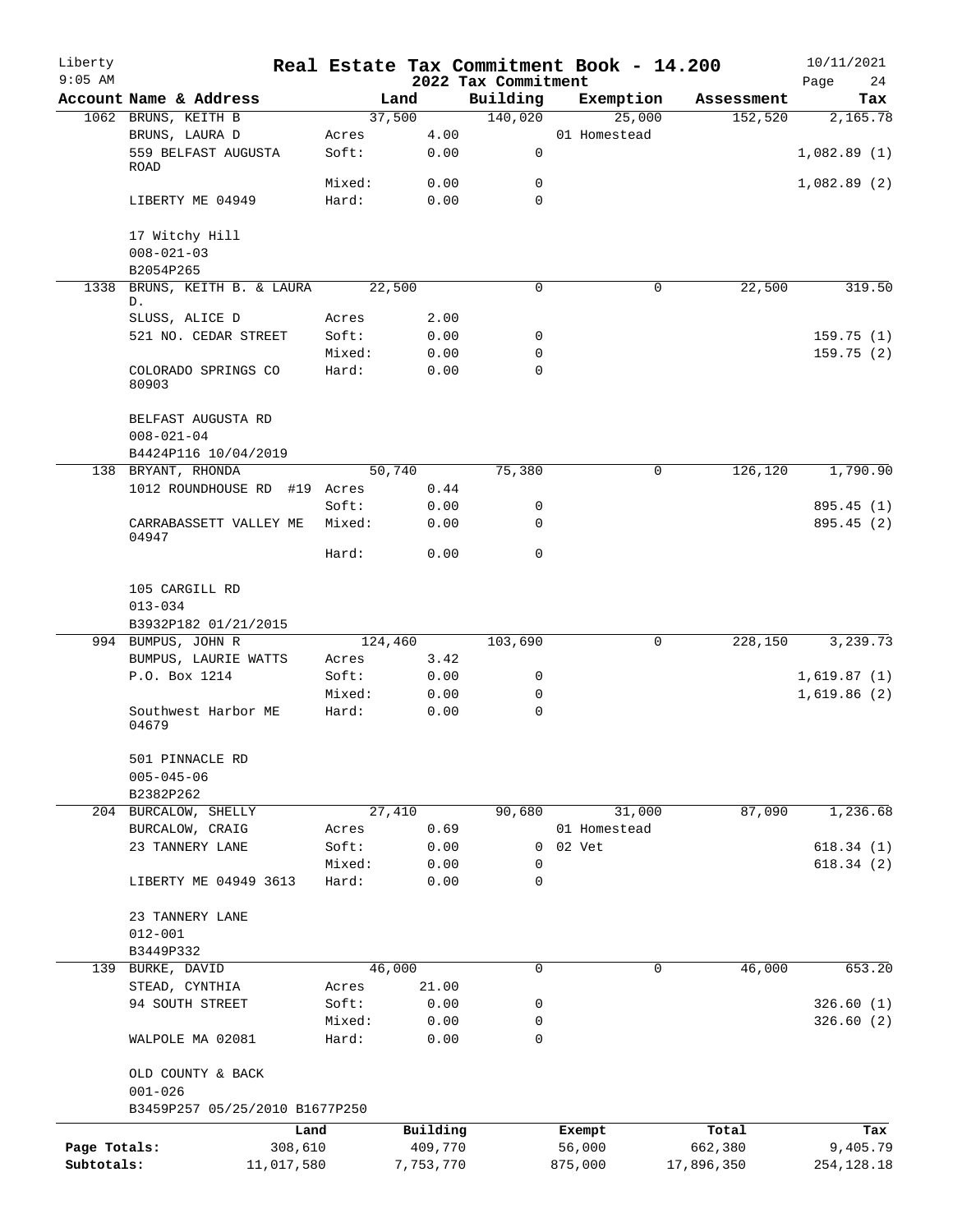| Liberty<br>$9:05$ AM |                                      |                |       | 2022 Tax Commitment | Real Estate Tax Commitment Book - 14.200 |            | 10/11/2021<br>Page<br>25   |
|----------------------|--------------------------------------|----------------|-------|---------------------|------------------------------------------|------------|----------------------------|
|                      | Account Name & Address               |                | Land  | Building            | Exemption                                | Assessment | Tax                        |
|                      | 23 BURR, DAVID                       | 33,860         |       | 79,830              | $\Omega$                                 | 113,690    | 1,614.40                   |
|                      | BURR, LAURA                          | Acres          | 1.57  |                     |                                          |            |                            |
|                      | 693 COLLINSTOWN ROAD                 | Soft:          | 0.00  | 0                   |                                          |            | 807.20(1)                  |
|                      |                                      | Mixed:         | 0.00  | 0                   |                                          |            | 807.20(2)                  |
|                      | APPLETON ME 04862                    | Hard:          | 0.00  | 0                   |                                          |            |                            |
|                      | 197 MARSHALL SHORE RD                |                |       |                     |                                          |            |                            |
|                      | $021 - 009$                          |                |       |                     |                                          |            |                            |
|                      | B3496P219 11/12/2010                 |                |       |                     |                                          |            |                            |
| 1125                 | BURR, DAVID                          | 35,780         |       | 900                 | $\mathbf 0$                              | 36,680     | 520.86                     |
|                      | BURR, LAURA                          | Acres          | 0.05  |                     |                                          |            |                            |
|                      | 693 COLLINSTOWN ROAD                 | Soft:          | 0.00  | 0                   |                                          |            | 260.43 (1)                 |
|                      |                                      | Mixed:         | 0.00  | 0                   |                                          |            | 260.43(2)                  |
|                      | APPLETON ME 04862                    | Hard:          | 0.00  | $\mathbf 0$         |                                          |            |                            |
|                      | MARSHALL SHORE RD<br>$021 - 014 - A$ |                |       |                     |                                          |            |                            |
|                      | B3496P219 11/12/2010                 |                |       |                     |                                          |            |                            |
|                      | 142 BUTLER, LESTER W                 | 49,750         |       | 18,840              | 0                                        | 68,590     | 973.98                     |
|                      | BUTLER, MARY                         | Acres          | 0.11  |                     |                                          |            |                            |
|                      | 2 FALLA COURT                        | Soft:          | 0.00  | 0                   |                                          |            | 486.99 (1)                 |
|                      |                                      | Mixed:         | 0.00  | 0                   |                                          |            | 486.99 (2)                 |
|                      | FORT MYERS FL 33912                  | Hard:          | 0.00  | $\Omega$            |                                          |            |                            |
|                      | 193 ROBERTS SHORE RD                 |                |       |                     |                                          |            |                            |
|                      | $020 - 074$                          |                |       |                     |                                          |            |                            |
|                      | B1138P111                            | 57,250         |       | 232,900             | 25,000                                   | 265,150    | 3,765.13                   |
|                      | 1199 BUTLER, THERESA                 |                | 24.50 |                     | 01 Homestead                             |            |                            |
|                      | BUTLER, JAMES<br>82 PERCY RD         | Acres<br>Soft: | 0.00  | 0                   |                                          |            |                            |
|                      |                                      | Mixed:         | 0.00  | 0                   |                                          |            | 1,882.57(1)<br>1,882.56(2) |
|                      | LIBERTY ME 04949                     | Hard:          | 0.00  | 0                   |                                          |            |                            |
|                      | 82 PERCY ROAD                        |                |       |                     |                                          |            |                            |
|                      | $006 - 020 - A$                      |                |       |                     |                                          |            |                            |
|                      | B3444P37 05/06/2010                  |                |       |                     |                                          |            |                            |
|                      | 1043 Buzzell, Mark L                 | 65,780         |       | 90,980              | 0                                        | 156,760    | 2,225.99                   |
|                      | 108 STEVENS POND RD                  | Acres          | 31.55 |                     |                                          |            |                            |
|                      |                                      | Soft:          | 0.00  | 0                   |                                          |            | 1, 113.00(1)               |
|                      | LIBERTY ME 04949                     | Mixed:         | 0.00  | 0                   |                                          |            | 1, 112.99 (2)              |
|                      |                                      | Hard:          | 0.00  | 0                   |                                          |            |                            |
|                      | 108 STEVENS POND RD                  |                |       |                     |                                          |            |                            |
|                      | $006 - 056$                          |                |       |                     |                                          |            |                            |
|                      | B4535P83 08/26/2020                  |                |       |                     |                                          |            |                            |
|                      | 543 CALDWELL, ADRIENE L              | 39,000         |       | 115,170             | 0                                        | 154,170    | 2,189.21                   |
|                      | 23 West Main St                      | Acres          | 5.00  |                     |                                          |            |                            |
|                      |                                      | Soft:          | 0.00  | 0                   |                                          |            | 1,094.61(1)                |
|                      | LIBERTY ME 04949                     | Mixed:         | 0.00  | 0                   |                                          |            | 1,094.60(2)                |
|                      |                                      | Hard:          | 0.00  | $\Omega$            |                                          |            |                            |
|                      | 23 W MAIN ST                         |                |       |                     |                                          |            |                            |
|                      | $009 - 042$                          |                |       |                     |                                          |            |                            |
|                      | B4612P171 02/24/2021                 |                |       |                     |                                          |            |                            |
|                      |                                      |                |       |                     |                                          |            |                            |

|              | Land       | Building  | Exempt  | Total      | Tax          |
|--------------|------------|-----------|---------|------------|--------------|
| Page Totals: | 281,420    | 538,620   | 25,000  | 795,040    | 11,289.57    |
| Subtotals:   | 11,299,000 | 8,292,390 | 900,000 | 18,691,390 | 265, 417. 75 |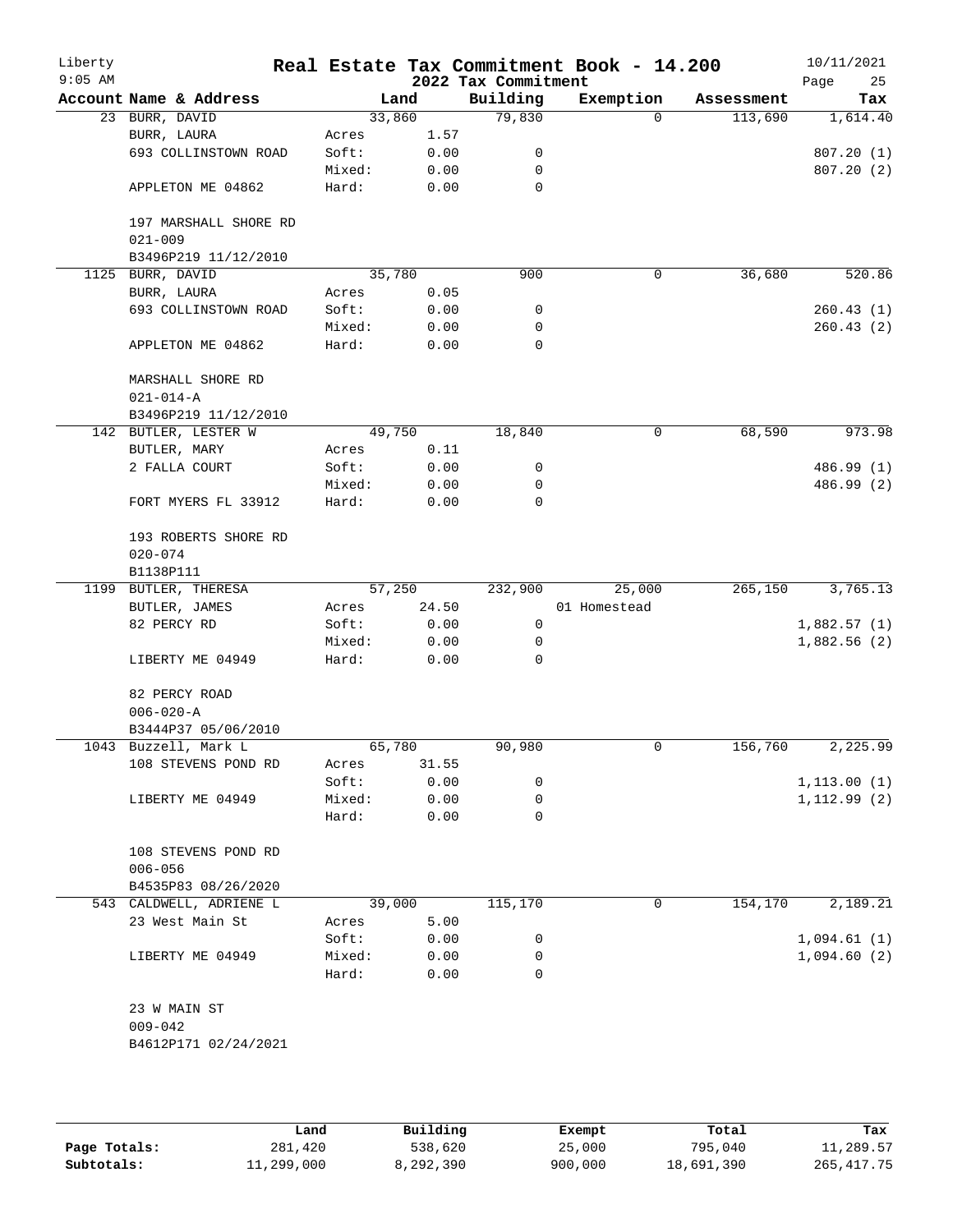| Liberty<br>$9:05$ AM |                                                 |        |           | 2022 Tax Commitment | Real Estate Tax Commitment Book - 14.200 |            | 10/11/2021<br>Page<br>26 |
|----------------------|-------------------------------------------------|--------|-----------|---------------------|------------------------------------------|------------|--------------------------|
|                      | Account Name & Address                          |        | Land      | Building            | Exemption                                | Assessment | Tax                      |
|                      | 998 CALDWELL, JAMES                             |        | 125,250   | 201,950             | 25,000                                   | 302, 200   | 4,291.24                 |
|                      | ANDREA CALDWELL                                 | Acres  | 0.70      |                     | 01 Homestead                             |            |                          |
|                      | 87 PINNACLE RD                                  | Soft:  | 0.00      | 0                   |                                          |            | 2, 145.62(1)             |
|                      |                                                 | Mixed: | 0.00      | 0                   |                                          |            | 2,145.62(2)              |
|                      | LIBERTY ME 04949                                | Hard:  | 0.00      | $\mathbf 0$         |                                          |            |                          |
|                      | 87 PINNACLE RD                                  |        |           |                     |                                          |            |                          |
|                      | $017 - 008$                                     |        |           |                     |                                          |            |                          |
|                      | B4296P246 08/14/2018                            |        |           |                     |                                          |            |                          |
|                      | 1259 CALDWELL, JAMES D                          |        | 22,500    | $\Omega$            | 0                                        | 22,500     | 319.50                   |
|                      | CALDWELL, ANDREA H                              | Acres  | 2.00      |                     |                                          |            |                          |
|                      | 87 PINNACLE RD                                  | Soft:  | 0.00      | 0                   |                                          |            | 159.75(1)                |
|                      |                                                 | Mixed: | 0.00      | 0                   |                                          |            | 159.75(2)                |
|                      | LIBERTY ME 04949                                | Hard:  | 0.00      | $\mathbf 0$         |                                          |            |                          |
|                      | 88 PINNACLE RD                                  |        |           |                     |                                          |            |                          |
|                      | $017 - 013 - A$                                 |        |           |                     |                                          |            |                          |
|                      | B4275P255 06/19/2018                            |        |           |                     |                                          |            |                          |
|                      |                                                 |        | 269,100   | 140,140             | 0                                        | 409,240    | 5,811.21                 |
|                      | 145 CAMPBELL REALTY TRUST                       |        |           |                     |                                          |            |                          |
|                      | C/O ANNE CAMPBELL                               | Acres  | 44.60     |                     |                                          |            |                          |
|                      | 125B Seminary Ave Apt<br>228                    | Soft:  | 0.00      | 0                   |                                          |            | 2,905.61(1)              |
|                      |                                                 | Mixed: | 0.00      | 0                   |                                          |            | 2,905.60(2)              |
|                      | Auburndale MA 02466<br>2663                     | Hard:  | 0.00      | 0                   |                                          |            |                          |
|                      | 277 HOWES COVE RD                               |        |           |                     |                                          |            |                          |
|                      | $006 - 1 - 2, 5 - A, 5 - 10$                    |        |           |                     |                                          |            |                          |
|                      | B1602P35                                        |        |           |                     |                                          |            |                          |
|                      | 159 Carlisle, Robert H                          |        | 40,250    | 122,980             | 25,000                                   | 138,230    | 1,962.87                 |
|                      | Carlisle, Kristina L                            | Acres  | 2.50      |                     | 01 Homestead                             |            |                          |
|                      | 20 LAMPSON RD                                   | Soft:  | 0.00      | 0                   |                                          |            | 981.44 (1)               |
|                      |                                                 | Mixed: | 0.00      | 0                   |                                          |            | 981.43 (2)               |
|                      | LIBERTY ME 04949                                | Hard:  | 0.00      | 0                   |                                          |            |                          |
|                      | 20 LAMPSON RD                                   |        |           |                     |                                          |            |                          |
|                      | $008 - 007 - 01$                                |        |           |                     |                                          |            |                          |
|                      | B4239P23 01/19/2018                             |        |           |                     |                                          |            |                          |
|                      | 404 CARMICHAEL, NEIL                            |        | 33,940    | 186,760             | 31,000                                   | 189,700    | 2,693.74                 |
|                      | HASKELL, DOREEN                                 | Acres  | 3.29      |                     | 01 Homestead                             |            |                          |
|                      | 10 TOWER RD                                     | Soft:  | 0.00      | 0                   | 02 Vet                                   |            | 1,346.87(1)              |
|                      |                                                 | Mixed: | 0.00      | 0                   |                                          |            | 1,346.87(2)              |
|                      |                                                 |        |           | 0                   |                                          |            |                          |
|                      | LIBERTY ME 04949                                | Hard:  | 0.00      |                     |                                          |            |                          |
|                      | 10 TOWER RD                                     |        |           |                     |                                          |            |                          |
|                      | $010 - 050$                                     |        |           |                     |                                          |            |                          |
|                      | B3998P258 07/03/2015                            |        |           |                     |                                          |            |                          |
| 365                  | CAROLE M. MERRIFIELD<br>TRUST                   |        | 106,430   | 0                   | $\mathbf 0$                              | 106,430    | 1,511.31                 |
|                      | RIVERWOODS AT EXETER<br>#C-100, 7 RIVERWOODS DR | Acres  | 5.30      |                     |                                          |            |                          |
|                      |                                                 | Soft:  | 0.00      | 0                   |                                          |            | 755.66(1)                |
|                      | EXETER NH 03833                                 | Mixed: | 0.00      | 0                   |                                          |            | 755.65(2)                |
|                      |                                                 | Hard:  | 0.00      | 0                   |                                          |            |                          |
|                      | PINNACLE RD                                     |        |           |                     |                                          |            |                          |
|                      | $005 - 045 - 04$                                |        |           |                     |                                          |            |                          |
|                      | B4602P317 01/29/2021                            |        |           |                     |                                          |            |                          |
|                      |                                                 | Land   | Building  |                     | Exempt                                   | Total      | Tax                      |
| Page Totals:         | 597,470                                         |        | 651,830   |                     | 81,000                                   | 1,168,300  | 16,589.87                |
| Subtotals:           | 11,896,470                                      |        | 8,944,220 |                     | 981,000                                  | 19,859,690 | 282,007.62               |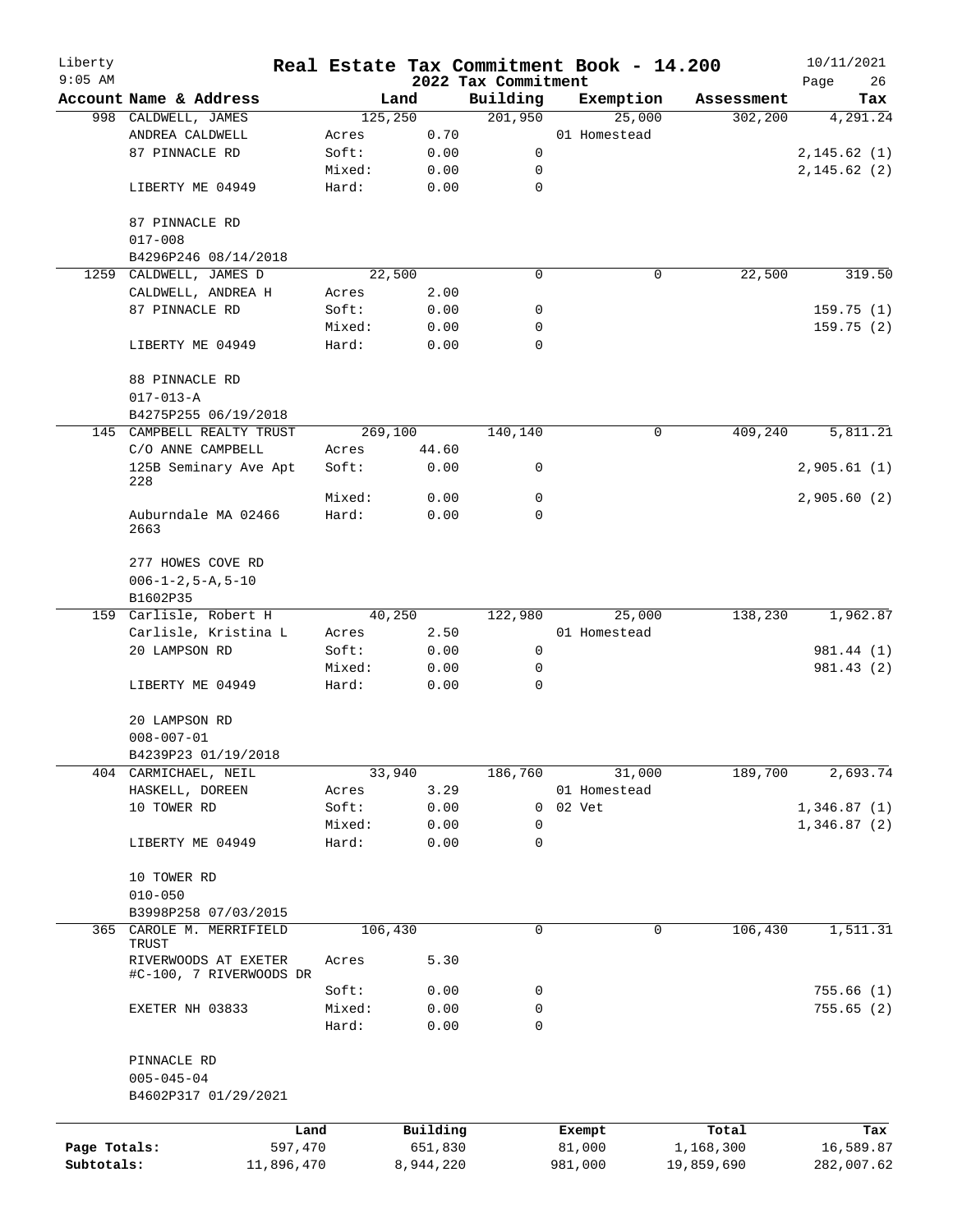| Liberty   |                                                 |                 |              |                     | Real Estate Tax Commitment Book - 14.200 |            | 10/11/2021  |
|-----------|-------------------------------------------------|-----------------|--------------|---------------------|------------------------------------------|------------|-------------|
| $9:05$ AM |                                                 |                 |              | 2022 Tax Commitment |                                          |            | 27<br>Page  |
|           | Account Name & Address                          | Land            |              | Building            | Exemption                                | Assessment | Tax         |
|           | 675 CAROLE M. MERRIFIELD<br>TRUST               | 33,290          |              | $\Omega$            | $\Omega$                                 | 33,290     | 472.72      |
|           | RIVERWOODS AT EXETER<br>#C-100, 7 RIVERWOODS DR | Acres           | 9.19         |                     |                                          |            |             |
|           |                                                 | Soft:           | 0.00         | 0                   |                                          |            | 236.36(1)   |
|           | EXETER NH 03833                                 | Mixed:<br>Hard: | 0.00<br>0.00 | 0<br>$\mathbf 0$    |                                          |            | 236.36(2)   |
|           | PINNACLE RD                                     |                 |              |                     |                                          |            |             |
|           | $005 - 045 - 02$                                |                 |              |                     |                                          |            |             |
|           | B4602P312 01/29/2021                            |                 |              |                     |                                          |            |             |
| 676       | CAROLE M. MERRIFIELD<br>TRUST                   | 108,730         |              | 83,550              | 0                                        | 192,280    | 2,730.38    |
|           | RIVERWOODS AT EXETER<br>#C-100, 7 RIVERWOODS DR | Acres           | 5.40         |                     |                                          |            |             |
|           |                                                 | Soft:           | 0.00         | 0                   |                                          |            | 1,365.19(1) |
|           | EXETER NH 03833                                 | Mixed:          | 0.00         | 0                   |                                          |            | 1,365.19(2) |
|           |                                                 | Hard:           | 0.00         | $\Omega$            |                                          |            |             |
|           | 23 MERRIFIELD RD<br>$005 - 045 - 03$            |                 |              |                     |                                          |            |             |
|           | B4602P315 01/29/2021                            |                 |              |                     |                                          |            |             |
|           | 678 CAROLE M. MERRIFIELD<br>TRUST               | 34,050          |              | 0                   | 0                                        | 34,050     | 483.51      |
|           | RIVERWOODS AT EXETER<br>#C-100, 7 RIVERWOODS DR | Acres           | 9.70         |                     |                                          |            |             |
|           |                                                 | Soft:           | 0.00         | 0                   |                                          |            | 241.76 (1)  |
|           | EXETER NH 03833                                 | Mixed:          | 0.00         | 0                   |                                          |            | 241.75 (2)  |
|           |                                                 | Hard:           | 0.00         | $\Omega$            |                                          |            |             |
|           | PINNACLE RD                                     |                 |              |                     |                                          |            |             |
|           | $005 - 045 - 01$                                |                 |              |                     |                                          |            |             |
|           | B4602P310 01/29/2021                            |                 |              |                     |                                          |            |             |
|           | 1139 CARON, MICHAEL BICKLEY                     | 35,400          |              | 125,240             | 31,000                                   | 129,640    | 1,840.89    |
|           | 230 MCLAIN RD                                   | Acres           | 2.60         |                     | 01 Homestead                             |            |             |
|           |                                                 | Soft:           | 0.00         |                     | 0 02 Vet                                 |            | 920.45(1)   |
|           | LIBERTY ME 04949                                | Mixed:          | 0.00         | 0                   |                                          |            | 920.44(2)   |
|           |                                                 | Hard:           | 0.00         | 0                   |                                          |            |             |
|           | 230 MCLAIN RD                                   |                 |              |                     |                                          |            |             |
|           | $003 - 008 - 06$                                |                 |              |                     |                                          |            |             |
|           | B4589P42 12/23/2020                             |                 |              |                     |                                          |            |             |
|           | 1088 CARPENTER, AMY                             | 59,220          |              | 27,900              | 0                                        | 87,120     | 1,237.10    |
|           | CARPENTER, JOSHUA                               | Acres           | 1.10         |                     |                                          |            |             |
|           | 458 PARK ST                                     | Soft:           | 0.00         | 0                   |                                          |            | 618.55(1)   |
|           |                                                 | Mixed:          | 0.00         | 0                   |                                          |            | 618.55(2)   |
|           | ROCKPORT ME 04856                               | Hard:           | 0.00         | $\Omega$            |                                          |            |             |
|           | 377 PINNACLE RD                                 |                 |              |                     |                                          |            |             |
|           | $014 - 002 - 04$                                |                 |              |                     |                                          |            |             |
|           | B2135P79                                        |                 |              |                     |                                          |            |             |
|           |                                                 |                 |              |                     |                                          |            |             |

|              | Land       | Building  | Exempt    | Total      | Tax        |
|--------------|------------|-----------|-----------|------------|------------|
| Page Totals: | 270,690    | 236,690   | 31,000    | 476,380    | 6,764.60   |
| Subtotals:   | 12,167,160 | 9,180,910 | 1,012,000 | 20,336,070 | 288,772.22 |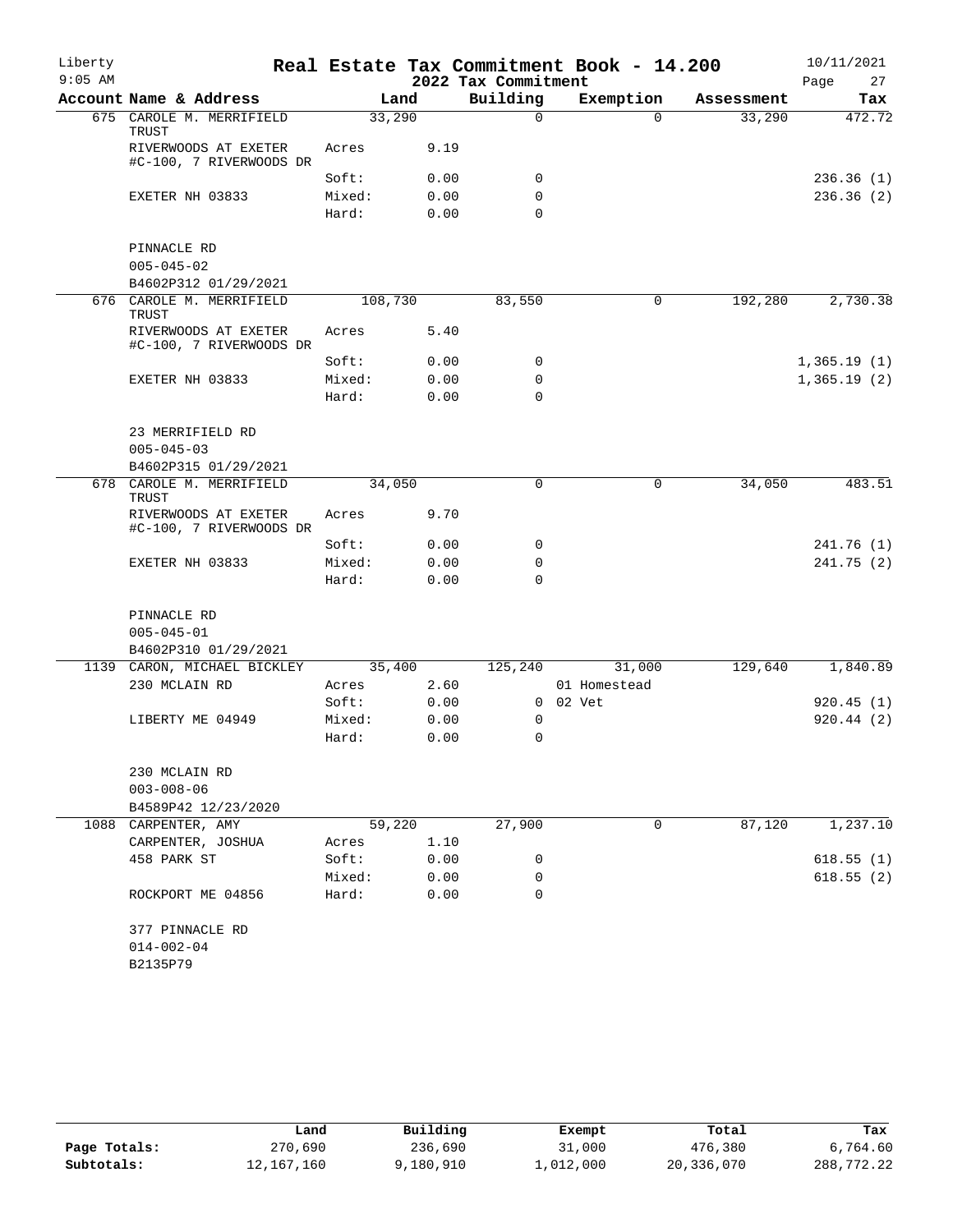| Liberty      |                                   |         |          |                                 | Real Estate Tax Commitment Book - 14.200 |            | 10/11/2021        |
|--------------|-----------------------------------|---------|----------|---------------------------------|------------------------------------------|------------|-------------------|
| $9:05$ AM    | Account Name & Address            |         | Land     | 2022 Tax Commitment<br>Building | Exemption                                | Assessment | Page<br>28<br>Tax |
|              | 224 CARPENTER, AMY RUTH           |         | 49,380   | 0                               | $\Omega$                                 | 49,380     | 701.20            |
|              | 458 PARK ST                       | Acres   | 1.18     |                                 |                                          |            |                   |
|              |                                   | Soft:   | 0.00     | 0                               |                                          |            | 350.60(1)         |
|              | ROCKPORT ME 04856                 | Mixed:  | 0.00     | 0                               |                                          |            | 350.60(2)         |
|              |                                   | Hard:   | 0.00     | 0                               |                                          |            |                   |
|              | 389 PINNACLE RD                   |         |          |                                 |                                          |            |                   |
|              | $014 - 002 - 03$                  |         |          |                                 |                                          |            |                   |
|              | B2429P27                          |         |          |                                 |                                          |            |                   |
|              | 267 CARPENTER, JOHN S             | 147,900 |          | 73,470                          | 0                                        | 221,370    | 3, 143. 45        |
|              | CARPENTER, SUSAN                  | Acres   | 0.35     |                                 |                                          |            |                   |
|              | 419 W. 55TH STREET APT.<br>4D     | Soft:   | 0.00     | 0                               |                                          |            | 1,571.73(1)       |
|              |                                   | Mixed:  | 0.00     | $\mathbf 0$                     |                                          |            | 1,571.72(2)       |
|              | NEW YORK NY 10019                 | Hard:   | 0.00     | 0                               |                                          |            |                   |
|              | 34 KIRBY ISLAND RD<br>$021 - 020$ |         |          |                                 |                                          |            |                   |
|              | B4320P197                         |         |          |                                 |                                          |            |                   |
|              | 1068 CARPENTER, JOHN S            |         | 4,980    | $\mathbf 0$                     | 0                                        | 4,980      | 70.72             |
|              | CARPENTER, SUSAN                  | Acres   | 0.29     |                                 |                                          |            |                   |
|              | 419 W. 55TH STREET APT.<br>4D     | Soft:   | 0.00     | 0                               |                                          |            | 35.36(1)          |
|              |                                   | Mixed:  | 0.00     | 0                               |                                          |            | 35.36(2)          |
|              | NEW YORK NY 10019                 | Hard:   | 0.00     | 0                               |                                          |            |                   |
|              | KIRBY ISLAND RD                   |         |          |                                 |                                          |            |                   |
|              | $021 - 027$                       |         |          |                                 |                                          |            |                   |
|              | B4320P197 10/26/2018              |         |          |                                 |                                          |            |                   |
|              | 364 CARR, TERRY LEE               |         | 63,020   | 14,940                          | 0                                        | 77,960     | 1,107.03          |
|              | CARR, TIMOTHY A                   | Acres   | 0.11     |                                 |                                          |            |                   |
|              | 309 DAHL RD                       | Soft:   | 0.00     | 0                               |                                          |            | 553.52(1)         |
|              |                                   | Mixed:  | 0.00     | 0                               |                                          |            | 553.51(2)         |
|              | BLOOMSBURG PA 17815               | Hard:   | 0.00     | 0                               |                                          |            |                   |
|              | 3 EMMET LN                        |         |          |                                 |                                          |            |                   |
|              | $020 - 004$                       |         |          |                                 |                                          |            |                   |
|              | B3942P261 02/26/2015              |         |          |                                 |                                          |            |                   |
| 509          | CARTER, BRENT A                   | 138,490 |          | 97,070                          | $\mathbf 0$                              | 235,560    | 3,344.95          |
|              | CARTER, CHERYL A                  | Acres   | 0.34     |                                 |                                          |            |                   |
|              | 191 KNOWLTONS SHORE RD            | Soft:   | 0.00     | 0                               |                                          |            | 1,672.48(1)       |
|              |                                   | Mixed:  | 0.00     | 0                               |                                          |            | 1,672.47(2)       |
|              | LIBERTY ME 04949                  | Hard:   | 0.00     | 0                               |                                          |            |                   |
|              | 191 KNOWLTONS SHORE RD            |         |          |                                 |                                          |            |                   |
|              | $019 - 010$                       |         |          |                                 |                                          |            |                   |
|              | B1731P103                         |         |          |                                 |                                          |            |                   |
|              | 671 CARTER, JEFFERY P             |         | 44,260   | $\mathbf 0$                     | $\mathbf 0$                              | 44,260     | 628.49            |
|              | CARTER, AMANDA V                  | Acres   | 0.43     |                                 |                                          |            |                   |
|              | 42 LAFAYETTE ROAD                 | Soft:   | 0.00     | 0                               |                                          |            | 314.25(1)         |
|              |                                   | Mixed:  | 0.00     | 0                               |                                          |            | 314.24(2)         |
|              | AUDUBON NJ 08108                  | Hard:   | 0.00     | 0                               |                                          |            |                   |
|              | ISLAND IN STEVENS POND            |         |          |                                 |                                          |            |                   |
|              | $003 - 011$                       |         |          |                                 |                                          |            |                   |
|              | B4558P65 10/15/2020               |         |          |                                 |                                          |            |                   |
|              |                                   |         |          |                                 |                                          |            |                   |
|              | Land                              |         | Building |                                 | Exempt                                   | Total      | Tax               |
| Page Totals: | 448,030                           |         | 185,480  |                                 | 0                                        | 633,510    | 8,995.84          |

**Subtotals:** 12,615,190 9,366,390 1,012,000 20,969,580 297,768.06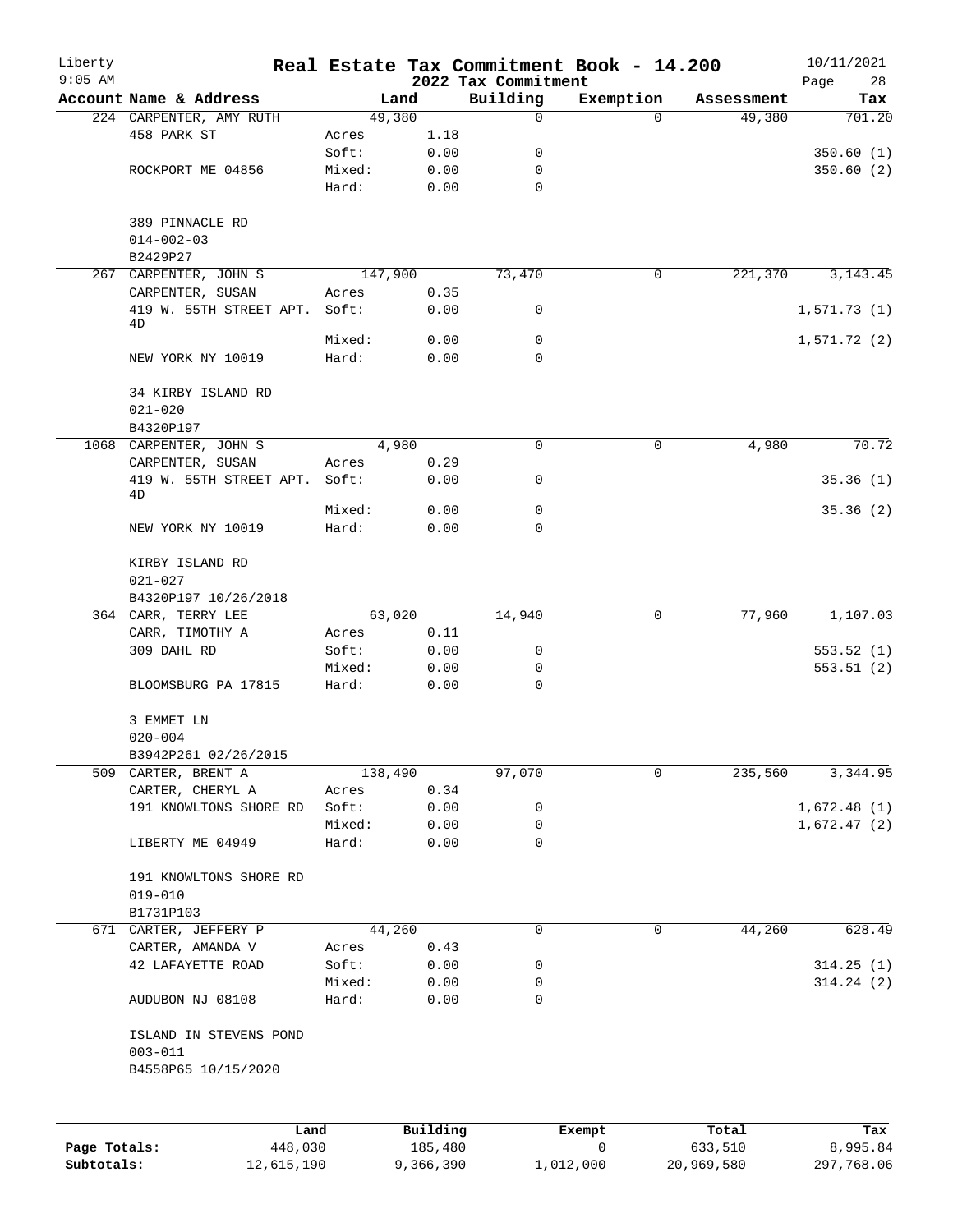| Liberty<br>$9:05$ AM |                         |         |        | 2022 Tax Commitment | Real Estate Tax Commitment Book - 14.200 |            | 10/11/2021<br>29<br>Page |
|----------------------|-------------------------|---------|--------|---------------------|------------------------------------------|------------|--------------------------|
|                      | Account Name & Address  |         | Land   | Building            | Exemption                                | Assessment | Tax                      |
|                      | 148 CARTER, LOIS        |         | 67,180 | 35,760              | $\Omega$                                 | 102,940    | 1,461.75                 |
|                      | TRUSTEE                 | Acres   | 0.08   |                     |                                          |            |                          |
|                      | 486 Nashua Street, Apt  | Soft:   | 0.00   | 0                   |                                          |            | 730.88(1)                |
|                      | 114                     |         |        |                     |                                          |            |                          |
|                      |                         | Mixed:  | 0.00   | 0                   |                                          |            | 730.87(2)                |
|                      | Milford NH 03055        | Hard:   | 0.00   | $\Omega$            |                                          |            |                          |
|                      |                         |         |        |                     |                                          |            |                          |
|                      | 366 BELFAST AUGUSTA RD  |         |        |                     |                                          |            |                          |
|                      | $025 - 001$             |         |        |                     |                                          |            |                          |
|                      | B1783P315               |         |        |                     |                                          |            |                          |
|                      | 155 CASH, DENIS         |         | 18,710 | 46,630              | 25,000                                   | 40,340     | 572.83                   |
|                      | CASH, PRISCILLA         | Acres   | 0.40   |                     | 01 Homestead                             |            |                          |
|                      | 100 ROBERTS SHORE RD    | Soft:   | 0.00   | $\mathbf 0$         |                                          |            | 286.42 (1)               |
|                      |                         | Mixed:  | 0.00   | 0                   |                                          |            | 286.41(2)                |
|                      | LIBERTY ME 04949        | Hard:   | 0.00   | 0                   |                                          |            |                          |
|                      | 100 ROBERTS SHORE RD    |         |        |                     |                                          |            |                          |
|                      |                         |         |        |                     |                                          |            |                          |
|                      | $020 - 038$<br>B992P348 |         |        |                     |                                          |            |                          |
|                      | 1331 CASH, DENNIS       |         | 41,000 | 0                   | $\mathsf{O}$                             | 41,000     | 582.20                   |
|                      | P.O. BOX 272            | Acres   | 16.00  |                     |                                          |            |                          |
|                      |                         | Soft:   | 0.00   | 0                   |                                          |            | 291.10(1)                |
|                      | LIBERTY ME 04949        | Mixed:  | 0.00   | 0                   |                                          |            | 291.10(2)                |
|                      |                         | Hard:   | 0.00   | $\Omega$            |                                          |            |                          |
|                      |                         |         |        |                     |                                          |            |                          |
|                      | RIDGE SCHOOL ROAD       |         |        |                     |                                          |            |                          |
|                      | $008 - 044 - 07$        |         |        |                     |                                          |            |                          |
|                      | B4370P311 05/09/2019    |         |        |                     |                                          |            |                          |
|                      | 154 CASH, GLENN A       |         | 34,250 | 60,730              | 25,000                                   | 69,980     | 993.72                   |
|                      | PO BOX 272              | Acres   | 3.50   |                     | 01 Homestead                             |            |                          |
|                      |                         | Soft:   | 0.00   | $\mathsf{O}$        |                                          |            | 496.86 (1)               |
|                      | LIBERTY ME 04949        | Mixed:  | 0.00   | 0                   |                                          |            | 496.86 (2)               |
|                      |                         | Hard:   | 0.00   | 0                   |                                          |            |                          |
|                      |                         |         |        |                     |                                          |            |                          |
|                      | 47 HIGHLAND DR          |         |        |                     |                                          |            |                          |
|                      | $005 - 053 - 1$         |         |        |                     |                                          |            |                          |
|                      | B2218P123               |         |        |                     |                                          |            |                          |
|                      | 332 CASSIDY, VERNON     | 176,140 |        | 111,860             | 25,000                                   | 263,000    | 3,734.60                 |
|                      | CASSIDY, MARY           | Acres   | 0.55   |                     | 01 Homestead                             |            |                          |
|                      | 4 TRASK RD              | Soft:   | 0.00   | 0                   |                                          |            | 1,867.30(1)              |
|                      |                         | Mixed:  | 0.00   | 0                   |                                          |            | 1,867.30(2)              |
|                      | LIBERTY ME 04949        | Hard:   | 0.00   | $\mathbf 0$         |                                          |            |                          |
|                      |                         |         |        |                     |                                          |            |                          |
|                      | 4 TRASK RD              |         |        |                     |                                          |            |                          |
|                      | $027 - 011$             |         |        |                     |                                          |            |                          |
|                      | B3712P38 11/30/2012     |         |        |                     |                                          |            |                          |
|                      | 790 CASSIDY, VERNON     |         | 0      | 55,970              | 0                                        | 55,970     | 794.77                   |
|                      | CASSIDY, MARY           |         |        |                     |                                          |            |                          |
|                      | 4 TRASK RD              |         |        |                     |                                          |            | 397.39 (1)               |
|                      |                         |         |        |                     |                                          |            | 397.38 (2)               |
|                      | LIBERTY ME 04949        |         |        |                     |                                          |            |                          |
|                      |                         |         |        |                     |                                          |            |                          |
|                      | TRASK RD                |         |        |                     |                                          |            |                          |
|                      | $027 - 024 / ON$        |         |        |                     |                                          |            |                          |
|                      | B3712P38 11/30/2012     |         |        |                     |                                          |            |                          |
|                      |                         |         |        |                     |                                          |            |                          |
|                      |                         |         |        |                     |                                          |            |                          |

|              | Land       | Building  | Exempt    | Total      | Tax        |
|--------------|------------|-----------|-----------|------------|------------|
| Page Totals: | 337,280    | 310,950   | 75,000    | 573,230    | 8,139.87   |
| Subtotals:   | 12,952,470 | 9,677,340 | ⊥,087,000 | 21,542,810 | 305,907.93 |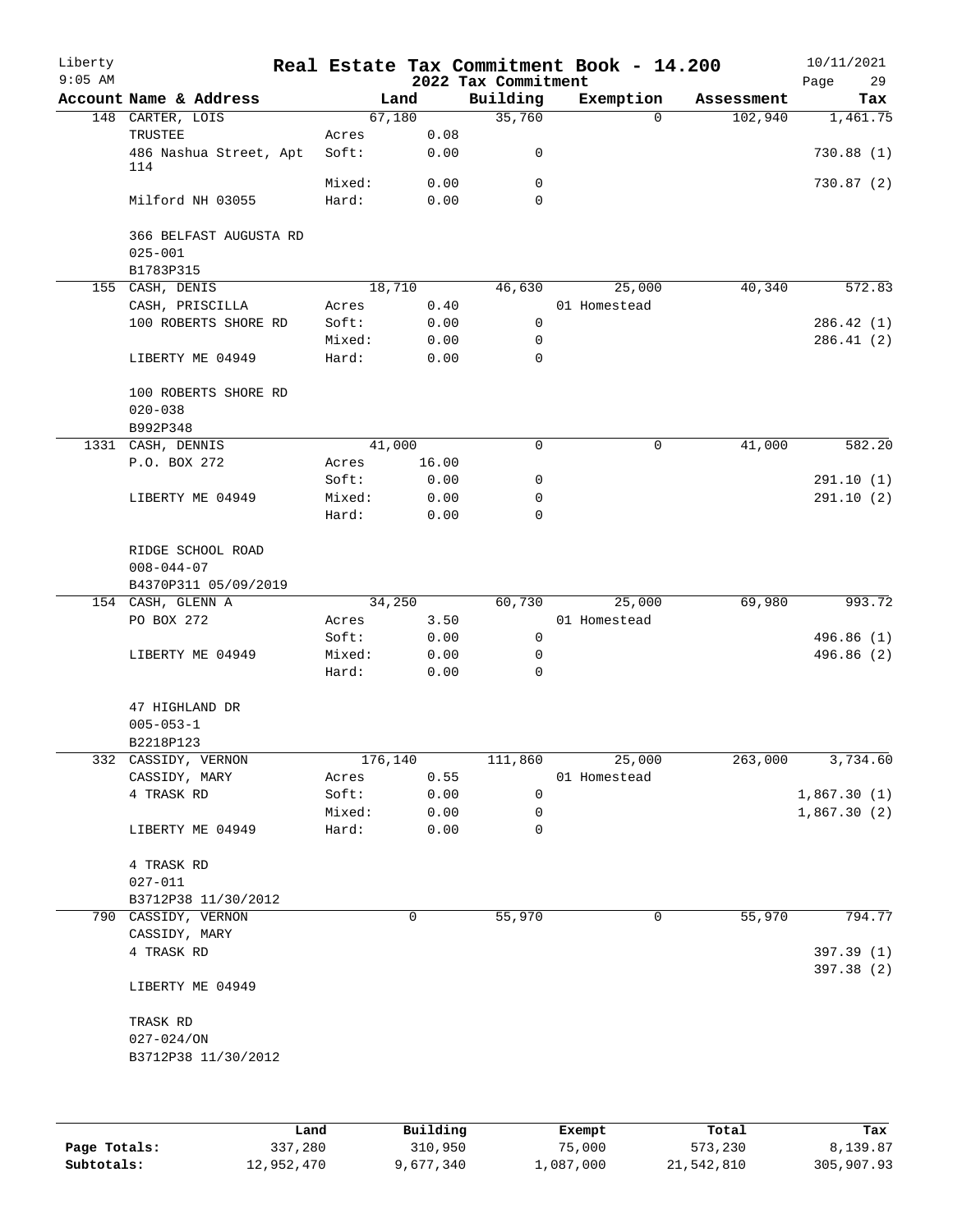| Liberty<br>$9:05$ AM |                                              |                 |              | 2022 Tax Commitment | Real Estate Tax Commitment Book - 14.200 |             | 10/11/2021<br>30<br>Page |
|----------------------|----------------------------------------------|-----------------|--------------|---------------------|------------------------------------------|-------------|--------------------------|
|                      | Account Name & Address                       |                 | Land         | Building            | Exemption                                | Assessment  | Tax                      |
|                      | 907 CASSIDY, WAYNE A                         |                 | 53,750       | 238,680             | $\Omega$                                 | 292,430     | 4,152.51                 |
|                      | CASSIDY, HELEN M                             | Acres           | 1.25         |                     |                                          |             |                          |
|                      | 142 BENNER RD                                | Soft:           | 0.00         | 0                   |                                          |             | 2,076.26(1)              |
|                      |                                              | Mixed:          | 0.00         | 0                   |                                          |             | 2,076.25(2)              |
|                      | LIBERTY ME 04949                             | Hard:           | 0.00         | 0                   |                                          |             |                          |
|                      | 142 BENNER RD                                |                 |              |                     |                                          |             |                          |
|                      | $009 - 011 - 17$                             |                 |              |                     |                                          |             |                          |
|                      | B3467P154 08/11/2010                         |                 |              |                     |                                          |             |                          |
|                      | 4 Caswell, Caroline P                        |                 | 72,110       | 0                   | 0                                        | 72,110      | 1,023.96                 |
|                      | P.O. Box 188                                 | Acres           | 0.13         |                     |                                          |             |                          |
|                      |                                              | Soft:           | 0.00         | 0                   |                                          |             | 511.98(1)                |
|                      | PALERMO ME 04354                             | Mixed:          | 0.00         | 0                   |                                          |             | 511.98 (2)               |
|                      |                                              | Hard:           | 0.00         | 0                   |                                          |             |                          |
|                      | 354 BELFAST AUGUSTA RD<br>$026 - 001 - A$    |                 |              |                     |                                          |             |                          |
|                      | B4210P90 10/04/2017                          |                 |              |                     |                                          |             |                          |
| 158                  | CENTRAL MAINE POWER                          | 6,521,520       |              | 0                   | 0                                        | 6, 521, 520 | 92,605.58                |
|                      | IUMC - LOCAL TAXES                           |                 |              |                     |                                          |             |                          |
|                      | c/o Avangrid Management<br>Company-Local Tax |                 |              |                     |                                          |             | 46,302.79                |
|                      | One City Center, 5th<br>Floor                |                 |              |                     |                                          |             | 46,302.79                |
|                      | Portland ME 04101                            |                 |              |                     |                                          |             |                          |
|                      | TRANS & DISTRB PROP                          | Improved Lot: 0 |              |                     |                                          |             |                          |
|                      | 160 CHADWICK, DAPHYNE                        |                 | 32,000       | 51,420              | 25,000                                   | 58,420      | 829.56                   |
|                      | 74 BOYNTON RD                                | Acres           | 2.00         |                     | 01 Homestead                             |             |                          |
|                      |                                              | Soft:           | 0.00         | 0                   |                                          |             | 414.78 (1)               |
|                      | LIBERTY ME 04949                             | Mixed:          | 0.00         | 0                   |                                          |             | 414.78 (2)               |
|                      |                                              | Hard:           | 0.00         | 0                   |                                          |             |                          |
|                      | 74 BOYNTON RD                                |                 |              |                     |                                          |             |                          |
|                      | $008 - 007 - A$                              |                 |              |                     |                                          |             |                          |
|                      | B1473P161                                    |                 |              |                     |                                          |             |                          |
|                      | 1155 CHADWICK, JUDITH                        |                 | 45,900       | 0                   | 0                                        | 45,900      | 651.78                   |
|                      | 120 Heather Way                              | Acres           | 20.90        |                     |                                          |             |                          |
|                      |                                              | Soft:           | 0.00         | 0                   |                                          |             | 325.89(1)                |
|                      | Hampden ME 04444                             | Mixed:          | 0.00         | 0                   |                                          |             | 325.89 (2)               |
|                      |                                              | Hard:           | 0.00         | 0                   |                                          |             |                          |
|                      | LAMPSON/BOYNTON                              |                 |              |                     |                                          |             |                          |
|                      | $008 - 007$                                  |                 |              |                     |                                          |             |                          |
|                      | 128 CHADWICK, JUDITH P                       |                 | 38,060       | 0                   | 0                                        | 38,060      | 540.45                   |
|                      | c/o VERIZON WIRELESS                         | Acres           | 4.04         |                     |                                          |             |                          |
|                      | PO BOX 2549                                  | Soft:           | 0.00         | 0                   |                                          |             | 270.23(1)                |
|                      | ADDISON TX 75001                             | Mixed:<br>Hard: | 0.00<br>0.00 | 0<br>0              |                                          |             | 270.22(2)                |
|                      | 27 TOWER RD                                  |                 |              |                     |                                          |             |                          |
|                      | $010 - 052 - G$                              |                 |              |                     |                                          |             |                          |
|                      | B2541P21                                     |                 |              |                     |                                          |             |                          |
|                      |                                              |                 |              |                     |                                          |             |                          |
|                      |                                              |                 |              |                     |                                          |             |                          |

|              | Land       | Building  | Exempt    | Total      | Tax          |
|--------------|------------|-----------|-----------|------------|--------------|
| Page Totals: | 6,763,340  | 290,100   | 25,000    | 7,028,440  | 99,803.84    |
| Subtotals:   | 19,715,810 | 9,967,440 | 1,112,000 | 28,571,250 | 405, 711, 77 |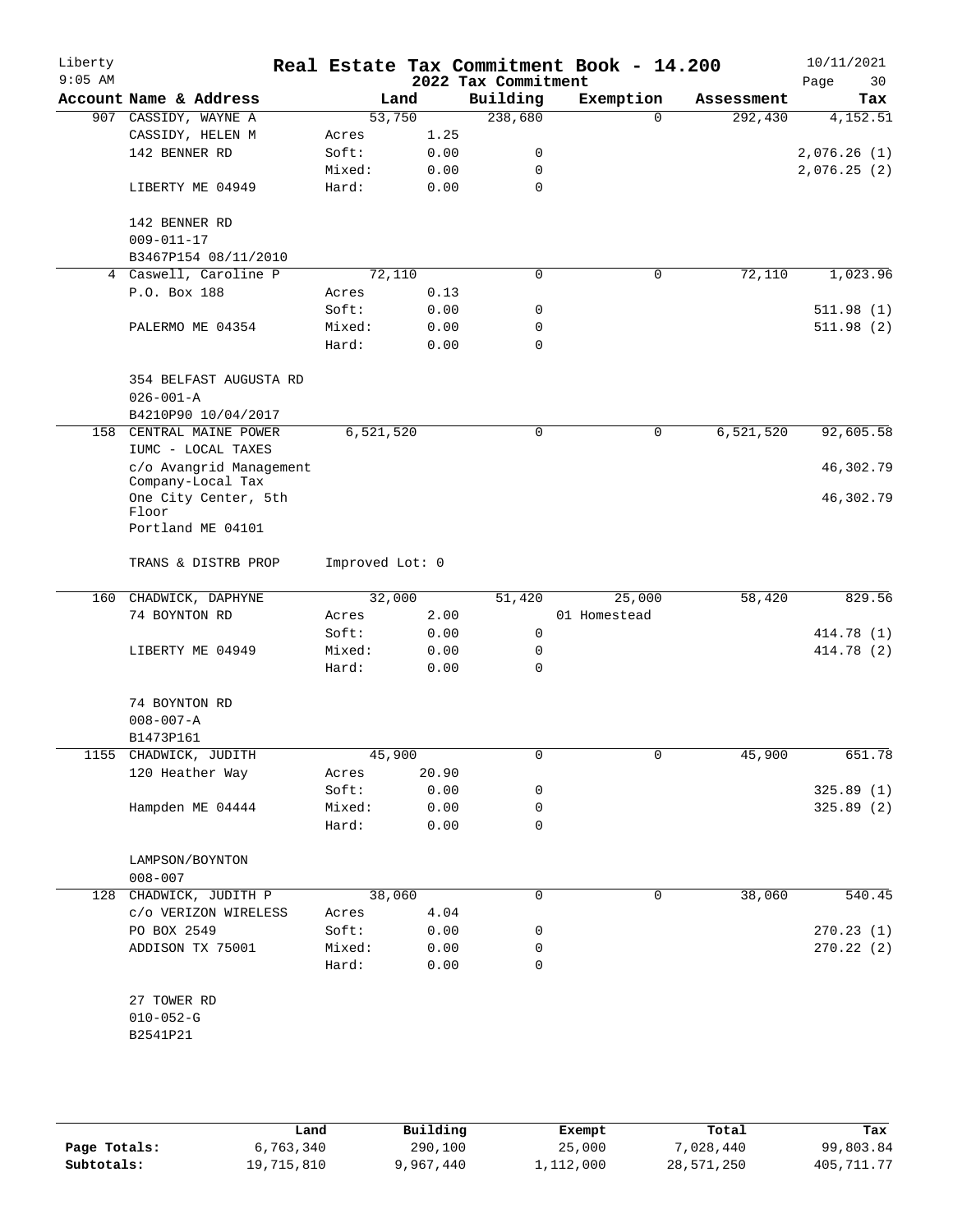| Liberty   |                                                       |        |       |                     | Real Estate Tax Commitment Book - 14.200 |            | 10/11/2021  |
|-----------|-------------------------------------------------------|--------|-------|---------------------|------------------------------------------|------------|-------------|
| $9:05$ AM |                                                       |        |       | 2022 Tax Commitment |                                          |            | Page<br>31  |
|           | Account Name & Address                                |        | Land  | Building            | Exemption                                | Assessment | Tax         |
|           | 84 CHAFFEE, KATHLEEN R                                | 24,000 |       | 0                   | $\Omega$                                 | 24,000     | 340.80      |
|           | 48 UNITY ROAD                                         | Acres  | 3.00  |                     |                                          |            |             |
|           |                                                       | Soft:  | 0.00  | 0                   |                                          |            | 170.40(1)   |
|           | THORNDIKE ME 04986                                    | Mixed: | 0.00  | 0                   |                                          |            | 170.40(2)   |
|           |                                                       | Hard:  | 0.00  | $\Omega$            |                                          |            |             |
|           | BELFAST AUGUSTA RD                                    |        |       |                     |                                          |            |             |
|           | $008 - 018 - 01$                                      |        |       |                     |                                          |            |             |
|           | B4082P30 07/25/2016                                   |        |       |                     |                                          |            |             |
| 832       | CHAPIN, STEVEN E. &<br>SUSAN K. TRUSTEES              | 89,500 |       | 190,360             | 25,000                                   | 254,860    | 3,619.01    |
|           | THE STEVEN E. & SUSAN<br>K. CHAPIN REVOCABLE<br>TRUST | Acres  | 89.00 |                     | 01 Homestead                             |            |             |
|           | P O BOX 47                                            | Soft:  | 0.00  | 0                   |                                          |            | 1,809.51(1) |
|           |                                                       | Mixed: | 0.00  | 0                   |                                          |            | 1,809.50(2) |
|           | LIBERTY ME 04949                                      | Hard:  | 0.00  | $\Omega$            |                                          |            |             |
|           | 12 & 23 HEART AND HAND<br>$003 - 037,042$             |        |       |                     |                                          |            |             |
|           | B4361P101 04/02/2019 B2020P119 07/31/2000             |        |       |                     |                                          |            |             |
|           | 232 CHARLES E. & MAUREEN C.<br>DAVIS TRUST            | 23,630 |       | 0                   | 0                                        | 23,630     | 335.55      |
|           | DAVIS, CHARLES E. &<br>MAUREEN C., TRUSTEES           | Acres  | 2.75  |                     |                                          |            |             |
|           | 8220 CAROLWOOD LN                                     | Soft:  | 0.00  | 0                   |                                          |            | 167.78(1)   |
|           |                                                       | Mixed: | 0.00  | 0                   |                                          |            | 167.77(2)   |
|           | WOODRIDGE IL 60517                                    | Hard:  | 0.00  | $\Omega$            |                                          |            |             |
|           | STICKNEY HILL RD                                      |        |       |                     |                                          |            |             |
|           | $005 - 036$                                           |        |       |                     |                                          |            |             |
|           | B4359P181 03/26/2019 B2600P234                        |        |       |                     |                                          |            |             |
| 1235      | CHARLES E. & MAUREEN C.                               | 54,630 |       | 0                   | 0                                        | 54,630     | 775.75      |
|           | DAVIS TRUST                                           |        |       |                     |                                          |            |             |
|           | 8220 CAROLWOOD LN                                     | Acres  | 38.25 |                     |                                          |            |             |
|           |                                                       | Soft:  | 0.00  | 0                   |                                          |            | 387.88 (1)  |
|           | WOODRIDGE IL 60517                                    | Mixed: | 0.00  | 0                   |                                          |            | 387.87 (2)  |
|           |                                                       | Hard:  | 0.00  | 0                   |                                          |            |             |
|           | STICKNEY HILL RD<br>$005 - 032$                       |        |       |                     |                                          |            |             |
|           | B4359P181 03/26/2019                                  |        |       |                     |                                          |            |             |
|           | 214 CHASE, LLOYD S. PAMELA                            | 81,650 |       | 159,010             | 31,000                                   | 209,660    | 2,977.17    |
|           | F.                                                    |        |       |                     |                                          |            |             |
|           | P.O. BOX 232                                          | Acres  | 42.80 |                     | 01 Homestead                             |            |             |
|           |                                                       | Soft:  | 0.00  |                     | 0 02 Vet                                 |            | 1,488.59(1) |
|           | LIBERTY ME 04949                                      | Mixed: | 0.00  | $\Omega$            |                                          |            | 1,488.58(2) |
|           |                                                       | Hard:  | 0.00  | 0                   |                                          |            |             |
|           | 65 CARGILL RD                                         |        |       |                     |                                          |            |             |
|           | $005 - 026$                                           |        |       |                     |                                          |            |             |
|           | B2148P117                                             |        |       |                     |                                          |            |             |
|           |                                                       |        |       |                     |                                          |            |             |

|              | Land       | Building   | Exempt    | Total        | Tax        |
|--------------|------------|------------|-----------|--------------|------------|
| Page Totals: | 273,410    | 349,370    | 56,000    | 566,780      | 8,048.28   |
| Subtotals:   | 19,989,220 | 10,316,810 | 1,168,000 | 29, 138, 030 | 413,760.05 |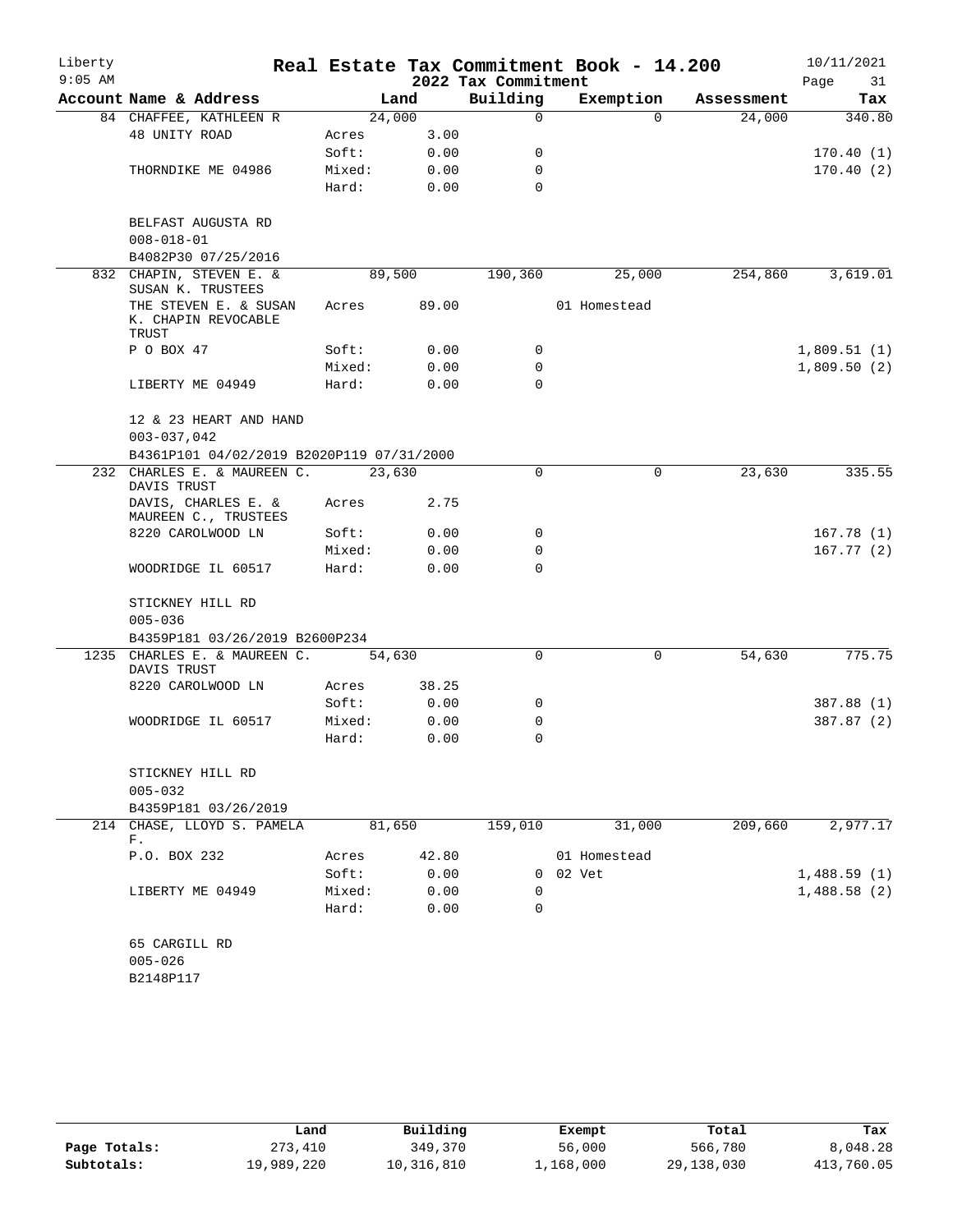| Liberty<br>$9:05$ AM |                                          |         |        | 2022 Tax Commitment | Real Estate Tax Commitment Book - 14.200 |            | 10/11/2021<br>32<br>Page |
|----------------------|------------------------------------------|---------|--------|---------------------|------------------------------------------|------------|--------------------------|
|                      | Account Name & Address                   |         | Land   | Building            | Exemption                                | Assessment | Tax                      |
|                      | 520 CHASSE, JIMMY                        | 145,330 |        | 94,050              | $\Omega$                                 | 239,380    | 3,399.20                 |
|                      | CHASSE, CHARLENE                         | Acres   | 1.01   |                     |                                          |            |                          |
|                      | 8 Twin Ledges                            | Soft:   | 0.00   | 0                   |                                          |            | 1,699.60(1)              |
|                      |                                          | Mixed:  | 0.00   | $\mathbf 0$         |                                          |            | 1,699.60(2)              |
|                      | Liberty ME 04949                         | Hard:   | 0.00   | 0                   |                                          |            |                          |
|                      | 8 TWIN LEDGES                            |         |        |                     |                                          |            |                          |
|                      | $005 - 015 - 04$                         |         |        |                     |                                          |            |                          |
|                      | B3639P68 09/11/2020                      |         |        |                     |                                          |            |                          |
|                      | 503 CHOATE, DIANA L                      | 111,400 |        | 54,550              | 0                                        | 165,950    | 2,356.49                 |
|                      | 31 WINDSOR RD                            | Acres   | 0.22   |                     |                                          |            |                          |
|                      |                                          | Soft:   | 0.00   | 0                   |                                          |            | 1, 178.25(1)             |
|                      | WHITEFIELD ME 04353                      | Mixed:  | 0.00   | 0                   |                                          |            | 1, 178.24(2)             |
|                      |                                          | Hard:   | 0.00   | 0                   |                                          |            |                          |
|                      | 378 BELFAST AUGUSTA RD<br>$025 - 005$    |         |        |                     |                                          |            |                          |
|                      | B3999P116 09/10/2015 B1557P5             |         |        |                     |                                          |            |                          |
|                      | 34 CHOATE, MICHAEL A                     |         | 33,050 | 178,670             | 0                                        | 211,720    | 3,006.42                 |
|                      | 90 HIGHLAND DR                           | Acres   | 2.70   |                     |                                          |            |                          |
|                      |                                          | Soft:   | 0.00   | 0                   |                                          |            |                          |
|                      |                                          |         |        | 0                   |                                          |            | 1,503.21(1)              |
|                      | LIBERTY ME 04949                         | Mixed:  | 0.00   | $\Omega$            |                                          |            | 1,503.21(2)              |
|                      |                                          | Hard:   | 0.00   |                     |                                          |            |                          |
|                      | 90 HIGHLAND DR                           |         |        |                     |                                          |            |                          |
|                      | $005 - 053$                              |         |        |                     |                                          |            |                          |
|                      | B4346P97 02/06/2019 B4140P316 01/27/2017 |         |        |                     |                                          |            |                          |
|                      | 634 CHOATE, MICHAEL A                    | 18,500  |        | $\mathbf 0$         | $\mathbf 0$                              | 18,500     | 262.70                   |
|                      | 90 HIGHLAND DR                           | Acres   | 1.00   |                     |                                          |            |                          |
|                      |                                          | Soft:   | 0.00   | 0                   |                                          |            | 131.35(1)                |
|                      | LIBERTY ME 04949                         | Mixed:  | 0.00   | 0                   |                                          |            | 131.35(2)                |
|                      |                                          | Hard:   | 0.00   | $\Omega$            |                                          |            |                          |
|                      | HIGHLAND DR                              |         |        |                     |                                          |            |                          |
|                      | $005 - 054$                              |         |        |                     |                                          |            |                          |
|                      | B4346P97 02/06/2019 B4140P316 01/27/2017 |         |        |                     |                                          |            |                          |
|                      | 1192 CHOATE, MICHAEL A                   |         | 23,180 | 32,260              | 0                                        | 55,440     | 787.25                   |
|                      | 90 HIGHLAND DR                           | Acres   | 1.20   |                     |                                          |            |                          |
|                      |                                          | Soft:   | 0.00   | 0                   |                                          |            | 393.63(1)                |
|                      | LIBERTY ME 04949                         | Mixed:  | 0.00   | 0                   |                                          |            | 393.62(2)                |
|                      |                                          | Hard:   | 0.00   | $\Omega$            |                                          |            |                          |
|                      | 91 HIGHLAND DR                           |         |        |                     |                                          |            |                          |
|                      | $005 - 059$                              |         |        |                     |                                          |            |                          |
|                      | B4346P97 02/06/2019 B4140P316 01/27/2017 |         |        |                     |                                          |            |                          |
|                      | 186 CHRISTA R. MAYER-BOHNE               |         | 38,330 | 0                   | 0                                        | 38,330     | 544.29                   |
|                      | LIVING TRUST                             |         |        |                     |                                          |            |                          |
|                      | 382 CLARKS COVE RD                       | Acres   | 42.00  |                     |                                          |            |                          |
|                      |                                          | Soft:   | 0.00   | 0                   |                                          |            | 272.15 (1)               |
|                      | WALPOLE ME 04573                         | Mixed:  | 0.00   | 0                   |                                          |            | 272.14(2)                |
|                      |                                          | Hard:   | 0.00   | $\Omega$            |                                          |            |                          |
|                      | PINNACLE RD                              |         |        |                     |                                          |            |                          |
|                      | $005 - 062$                              |         |        |                     |                                          |            |                          |
|                      | B4314P115 10/09/2018                     |         |        |                     |                                          |            |                          |
|                      |                                          |         |        |                     |                                          |            |                          |
|                      |                                          |         |        |                     |                                          |            |                          |
|                      |                                          |         |        |                     |                                          |            |                          |

|              | Land       | Building   | Exempt    | Total      | Tax        |
|--------------|------------|------------|-----------|------------|------------|
| Page Totals: | 369,790    | 359,530    |           | 729,320    | 10,356.35  |
| Subtotals:   | 20,359,010 | 10,676,340 | 1,168,000 | 29,867,350 | 424,116.40 |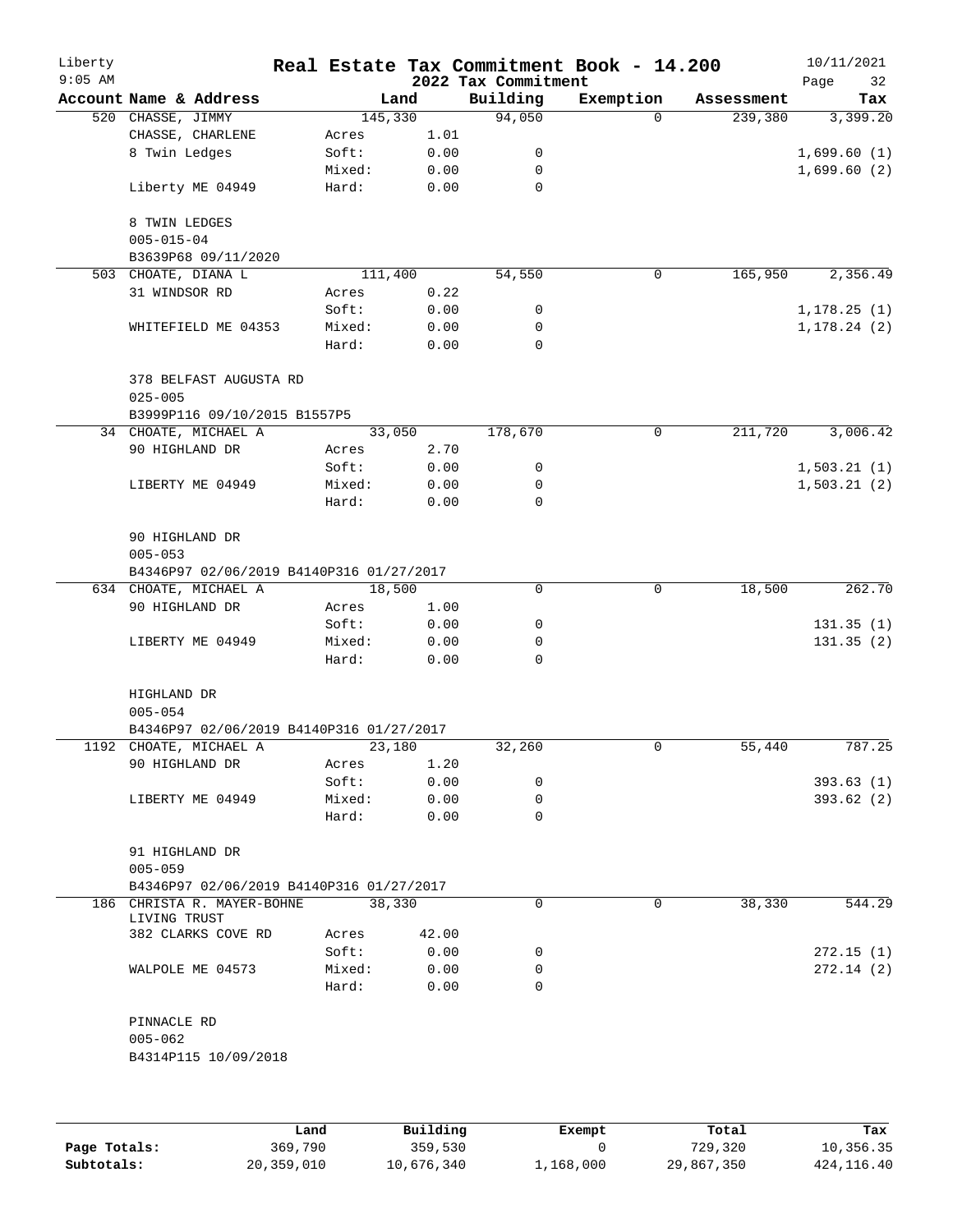| Liberty   |                                                |                  |              |                                 | Real Estate Tax Commitment Book - 14.200 |                       | 10/11/2021              |
|-----------|------------------------------------------------|------------------|--------------|---------------------------------|------------------------------------------|-----------------------|-------------------------|
| $9:05$ AM | Account Name & Address                         |                  |              | 2022 Tax Commitment<br>Building |                                          |                       | Page<br>33              |
|           |                                                |                  | Land         | $\Omega$                        | Exemption<br>$\Omega$                    | Assessment<br>425,330 | Tax<br>6,039.69         |
|           | 318 CHRZANOWSKI, LYNDA<br>FAITH, FAITH, EDWARD | 425,330<br>Acres | 20.00        |                                 |                                          |                       |                         |
|           | 4 NORTH MOUNTAIN ROAD                          | Soft:            | 0.00         | 0                               |                                          |                       | 3,019.85(1)             |
|           |                                                | Mixed:           | 0.00         | $\mathbf 0$                     |                                          |                       | 3,019.84(2)             |
|           | CANTON CT 06019                                | Hard:            | 0.00         | $\mathbf 0$                     |                                          |                       |                         |
|           | FAITH RD                                       |                  |              |                                 |                                          |                       |                         |
|           | $008 - 038$                                    |                  |              |                                 |                                          |                       |                         |
|           | B4093P185 07/26/2016                           |                  |              |                                 |                                          |                       |                         |
|           | 1350 CHRZANOWSKI, LYNDA                        |                  | 0            | 36,500                          | 0                                        | 36,500                | 518.30                  |
|           | 4 NORTH MOUNTAIN ROAD                          |                  |              |                                 |                                          |                       |                         |
|           |                                                |                  |              |                                 |                                          |                       | 259.15(1)               |
|           | CANTON CT 06019                                |                  |              |                                 |                                          |                       | 259.15(2)               |
|           | 62 FAITH RD                                    |                  |              |                                 |                                          |                       |                         |
|           | $008 - 038 - ON - 2$                           |                  |              |                                 |                                          |                       |                         |
|           | 1282 CHURCH, LIBERTY BAPTIST                   |                  | 0            | 111,230                         | 20,000                                   | 91,230                | 1, 295.47               |
|           | PO BOX 115                                     |                  |              |                                 | 10 Parsonage                             |                       |                         |
|           |                                                |                  |              |                                 |                                          |                       | 647.74 (1)              |
|           | LIBERTY ME 04949                               |                  |              |                                 |                                          |                       | 647.73 (2)              |
|           | 96 MAIN STREET                                 |                  |              |                                 |                                          |                       |                         |
|           | $012 - 012 - ON$                               |                  |              |                                 |                                          |                       |                         |
|           | B1017P96                                       |                  |              |                                 |                                          |                       |                         |
|           | 348 CIBOTTI, MARCIA E                          | 65,820           |              | 33,440                          | 0                                        | 99,260                | 1,409.49                |
|           | 18 LAKESIDE AVE                                | Acres            | 0.12         |                                 |                                          |                       |                         |
|           |                                                | Soft:            | 0.00         | 0                               |                                          |                       | 704.75(1)               |
|           | DEDHAM MA 03026                                | Mixed:           | 0.00         | 0                               |                                          |                       | 704.74 (2)              |
|           |                                                | Hard:            | 0.00         | $\mathbf 0$                     |                                          |                       |                         |
|           | 117 ROBERTS SHORE RD                           |                  |              |                                 |                                          |                       |                         |
|           | $020 - 012$                                    |                  |              |                                 |                                          |                       |                         |
|           | B977P306                                       |                  |              |                                 |                                          |                       |                         |
| 308       | CJE NOMINEE TRUST                              | 131,990          |              | 0                               | 0                                        | 131,990               | 1,874.26                |
|           | C/O CHARLES EVANS                              | Acres            | 1.50         |                                 |                                          |                       |                         |
|           | 22 GOONAN RD                                   | Soft:<br>Mixed:  | 0.00<br>0.00 | 0<br>0                          |                                          |                       | 937.13 (1)<br>937.13(2) |
|           | HOOKSETT NH 03106                              | Hard:            | 0.00         | 0                               |                                          |                       |                         |
|           |                                                |                  |              |                                 |                                          |                       |                         |
|           | INGALLS EAST                                   |                  |              |                                 |                                          |                       |                         |
|           | $008 - 037 - 06$                               |                  |              |                                 |                                          |                       |                         |
|           | B1016P208                                      |                  |              |                                 |                                          |                       |                         |
|           | 305 CJE NOMINEE TRUST                          | 36,900           |              | 0                               | 0                                        | 36,900                | 523.98                  |
|           | C/O CHARLES EVANS                              | Acres            | 1.10         |                                 |                                          |                       |                         |
|           | 22 GOONAN RD                                   | Soft:            | 0.00         | 0                               |                                          |                       | 261.99(1)               |
|           |                                                | Mixed:           | 0.00         | 0                               |                                          |                       | 261.99(2)               |
|           | HOOKSETT NH 03106                              | Hard:            | 0.00         | 0                               |                                          |                       |                         |
|           | STICKNEY HILL RD                               |                  |              |                                 |                                          |                       |                         |
|           | $008 - 037 - 11$                               |                  |              |                                 |                                          |                       |                         |
|           | B1016P209                                      |                  |              |                                 |                                          |                       |                         |
|           |                                                |                  |              |                                 |                                          |                       |                         |
|           |                                                |                  |              |                                 |                                          |                       |                         |

|              | Land       | Building   | Exempt    | Total      | Tax        |
|--------------|------------|------------|-----------|------------|------------|
| Page Totals: | 660,040    | 181.170    | 20,000    | 821,210    | 11,661.19  |
| Subtotals:   | 21,019,050 | 10,857,510 | 1,188,000 | 30,688,560 | 435,777.59 |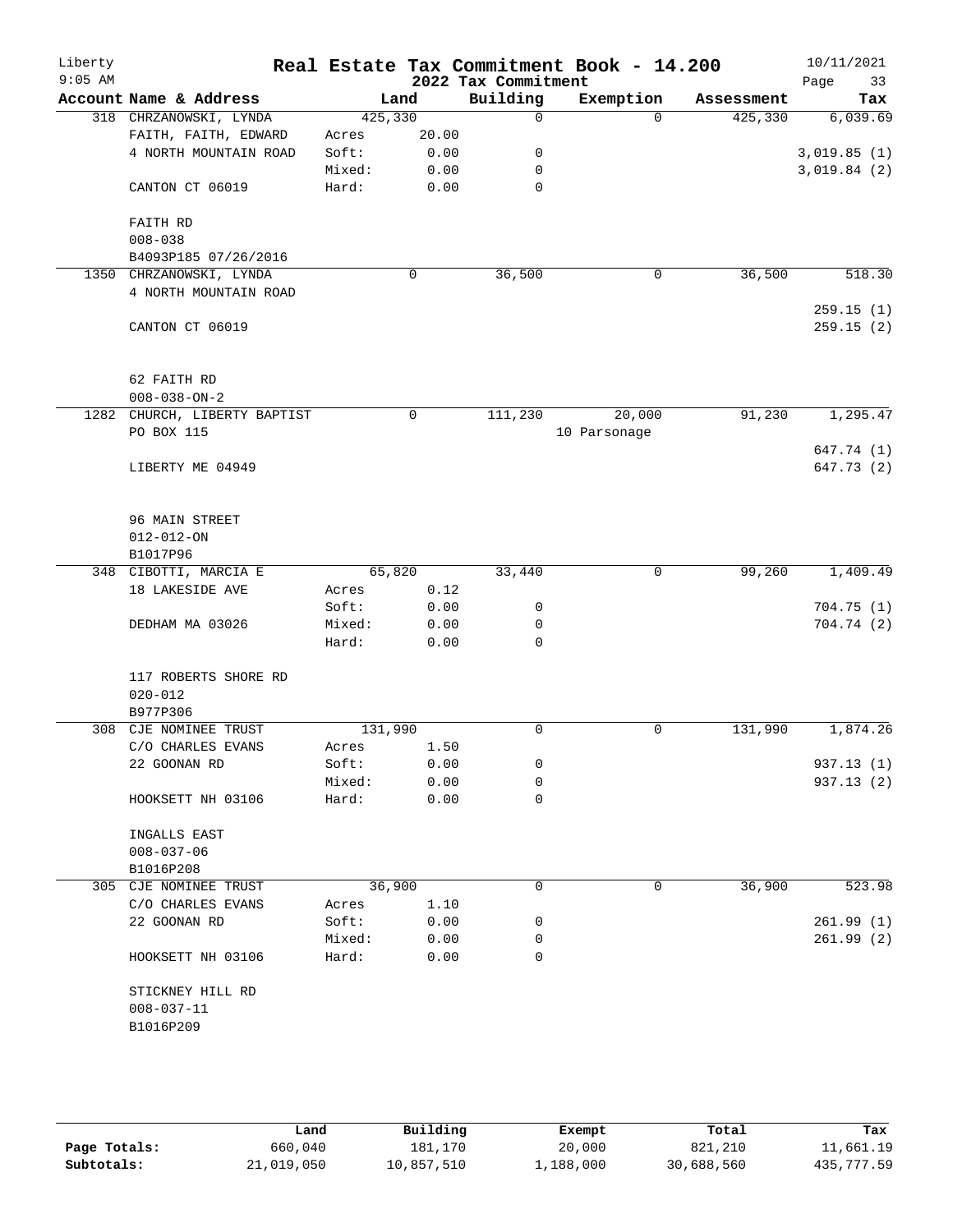| Liberty<br>$9:05$ AM |                                    |                 |              | 2022 Tax Commitment | Real Estate Tax Commitment Book - 14.200 |            | 10/11/2021<br>Page<br>34 |
|----------------------|------------------------------------|-----------------|--------------|---------------------|------------------------------------------|------------|--------------------------|
|                      | Account Name & Address             | Land            |              | Building            | Exemption                                | Assessment | Tax                      |
|                      | 306 CJE NOMINEE TRUST              | 37,050          |              | 0                   | $\Omega$                                 | 37,050     | 526.11                   |
|                      | C/O CHARLES EVANS                  | Acres           | 1.20         |                     |                                          |            |                          |
|                      | 22 GOONAN RD                       | Soft:           | 0.00         | 0                   |                                          |            | 263.06(1)                |
|                      |                                    | Mixed:          | 0.00         | 0                   |                                          |            | 263.05(2)                |
|                      | HOOKSETT NH 03106                  | Hard:           | 0.00         | 0                   |                                          |            |                          |
|                      | STICKNEY HILL RD                   |                 |              |                     |                                          |            |                          |
|                      | $008 - 037 - 13$                   |                 |              |                     |                                          |            |                          |
|                      | B1016P210                          |                 |              |                     |                                          |            |                          |
|                      | 863 CJE NOMINEE TRUST              | 44,720          |              | 21,310              | $\mathsf{O}$                             | 66,030     | 937.63                   |
|                      | C/O CHARLES EVANS                  | Acres           | 0.05         |                     |                                          |            |                          |
|                      | 22 GOONAN RD                       | Soft:           | 0.00         | 0                   |                                          |            | 468.82(1)                |
|                      |                                    | Mixed:          | 0.00         | 0                   |                                          |            | 468.81 (2)               |
|                      | HOOKSETT NH 03106                  | Hard:           | 0.00         | 0                   |                                          |            |                          |
|                      | <b>GREEN ISLAND</b>                |                 |              |                     |                                          |            |                          |
|                      | $009 - 003$                        |                 |              |                     |                                          |            |                          |
|                      | B2318P311                          |                 |              |                     |                                          |            |                          |
| 301                  | CJE NOMINEE TRUST, LME<br>N.T.     | 34,030          |              | $\mathbf 0$         | 0                                        | 34,030     | 483.23                   |
|                      | EVANS, CHARLES & JUDITH Acres      |                 | 2.10         |                     |                                          |            |                          |
|                      | 22 GOONAN RD                       | Soft:           | 0.00         | 0                   |                                          |            | 241.62(1)                |
|                      |                                    | Mixed:          | 0.00         | 0                   |                                          |            | 241.61(2)                |
|                      | HOOKSET NH 03106                   | Hard:           | 0.00         | $\Omega$            |                                          |            |                          |
|                      | SMILEY SHORES                      |                 |              |                     |                                          |            |                          |
|                      | $008 - 037 - 07$                   |                 |              |                     |                                          |            |                          |
| 302                  | CJE NOMINEE TRUST, LME<br>N.T.     | 34,330          |              | 0                   | $\mathbf 0$                              | 34,330     | 487.49                   |
|                      | EVANS, CHARLES & JUDITH Acres      |                 | 2.30         |                     |                                          |            |                          |
|                      | 22 GOONAN RD                       | Soft:           | 0.00         | 0                   |                                          |            | 243.75(1)                |
|                      |                                    | Mixed:          | 0.00         | 0                   |                                          |            | 243.74 (2)               |
|                      | HOOKSET NH 03106                   | Hard:           | 0.00         | 0                   |                                          |            |                          |
|                      | SMILEY SHORES                      |                 |              |                     |                                          |            |                          |
|                      | $008 - 037 - 09$                   |                 |              |                     |                                          |            |                          |
|                      | 304 CJE NOMINEE TRUST, LME<br>N.T. | 3,340           |              | 250                 | 0                                        | 3,590      | 50.98                    |
|                      | EVANS, CHARLES & JUDITH Acres      |                 | 0.13         |                     |                                          |            |                          |
|                      | 22 GOONAN RD                       | Soft:           | 0.00         | 0                   |                                          |            | 25.49 (1)                |
|                      | HOOKSET NH 03106                   | Mixed:<br>Hard: | 0.00<br>0.00 | 0<br>0              |                                          |            | 25.49 (2)                |
|                      | SMITH RD                           |                 |              |                     |                                          |            |                          |
|                      | $024 - 006$                        |                 |              |                     |                                          |            |                          |
|                      | B859P292                           |                 |              |                     |                                          |            |                          |
| 303                  | CJE NOMINEE TRUST, LME<br>TRUST    | 74,830          |              | 28,540              | 0                                        | 103,370    | 1,467.85                 |
|                      | EVANS, CHARLES & JUDITH Acres      |                 | 0.14         |                     |                                          |            |                          |
|                      | 22 GOONAN RD                       | Soft:           | 0.00         | 0                   |                                          |            | 733.93 (1)               |
|                      |                                    | Mixed:          | 0.00         | 0                   |                                          |            | 733.92(2)                |
|                      | HOOKSETT NH 03106                  | Hard:           | 0.00         | 0                   |                                          |            |                          |
|                      | GREEN ISLAND                       |                 |              |                     |                                          |            |                          |
|                      | $009 - 002$                        |                 |              |                     |                                          |            |                          |
|                      | B859P292                           |                 |              |                     |                                          |            |                          |
|                      |                                    |                 |              |                     |                                          |            |                          |
|                      | Land                               |                 | Building     |                     | Exempt                                   | Total      | Tax                      |

|              | Land         | Building   | Exempt    | Total      | Tax        |
|--------------|--------------|------------|-----------|------------|------------|
| Page Totals: | 228,300      | 50,100     |           | 278,400    | 3,953.29   |
| Subtotals:   | 21, 247, 350 | 10,907,610 | 1,188,000 | 30,966,960 | 439,730.88 |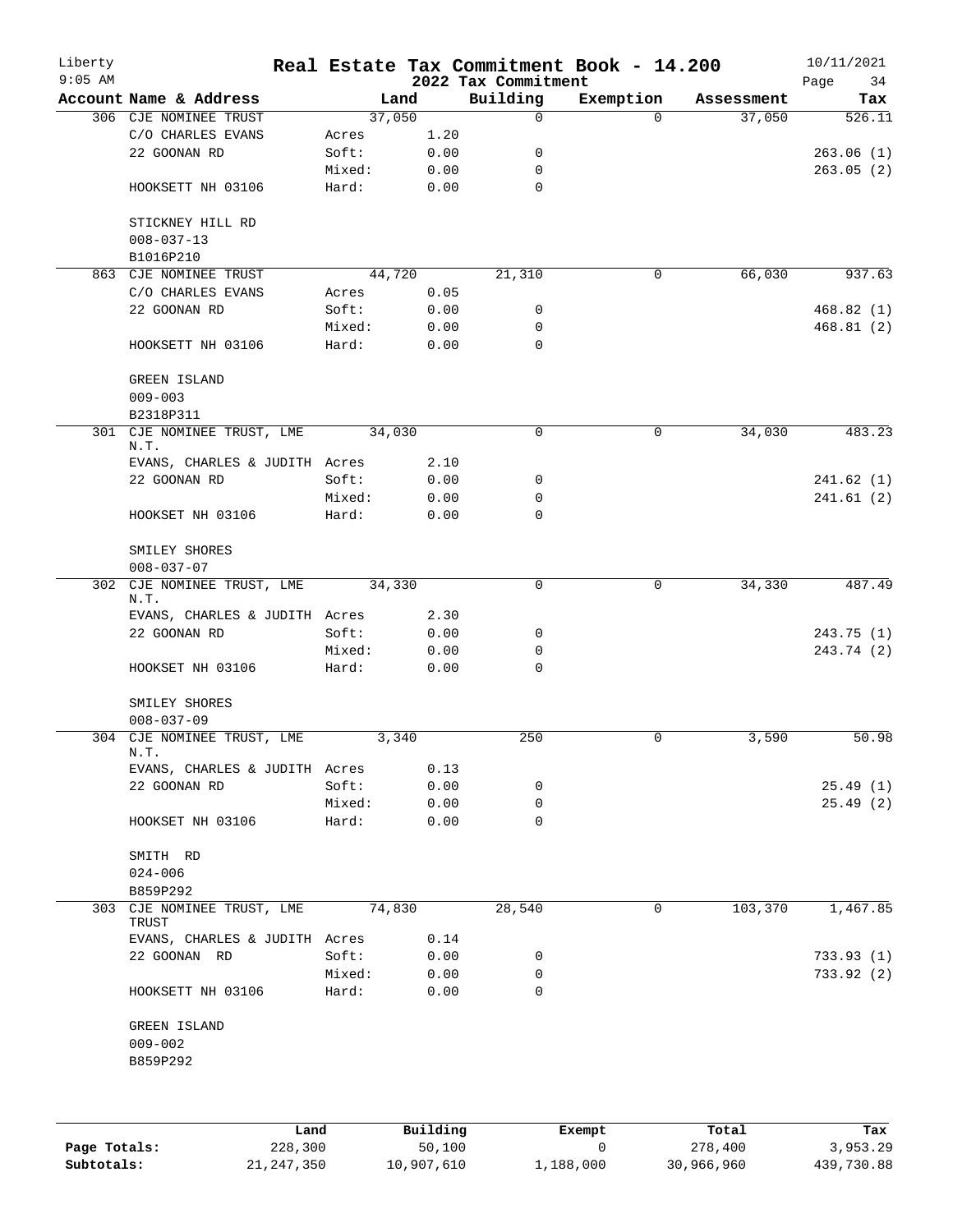| Liberty      |                                         |            |                 |              |                     | Real Estate Tax Commitment Book - 14.200 |            | 10/11/2021  |
|--------------|-----------------------------------------|------------|-----------------|--------------|---------------------|------------------------------------------|------------|-------------|
| $9:05$ AM    |                                         |            |                 |              | 2022 Tax Commitment |                                          |            | Page<br>35  |
|              | Account Name & Address                  |            |                 | Land         | Building            | Exemption                                | Assessment | Tax         |
|              | 175 CLARK, JAMES A                      |            |                 | 69,370       | $\mathbf 0$         | $\Omega$                                 | 69,370     | 985.05      |
|              | PO BOX 815                              |            | Acres<br>Soft:  | 0.77         | 0                   |                                          |            | 492.53 (1)  |
|              |                                         |            |                 | 0.00<br>0.00 | 0                   |                                          |            | 492.52 (2)  |
|              | BELFAST ME 04915                        |            | Mixed:<br>Hard: | 0.00         | $\mathbf 0$         |                                          |            |             |
|              |                                         |            |                 |              |                     |                                          |            |             |
|              | MILLSTONE ISLAND                        |            |                 |              |                     |                                          |            |             |
|              | $009 - 005 - 01$                        |            |                 |              |                     |                                          |            |             |
|              | B833P339                                |            |                 |              |                     |                                          |            |             |
|              | 176 CLARK, JAMES A                      |            |                 | 96,820       | 26,500              | 0                                        | 123,320    | 1,751.14    |
|              | CLARK, ANDREW D. &<br>SHARON A.         |            | Acres           | 1.10         |                     |                                          |            |             |
|              | PO BOX 815                              |            | Soft:           | 0.00         | 0                   |                                          |            | 875.57(1)   |
|              |                                         |            | Mixed:          | 0.00         | 0                   |                                          |            | 875.57(2)   |
|              | BELFAST ME 04915                        |            | Hard:           | 0.00         | $\Omega$            |                                          |            |             |
|              |                                         |            |                 |              |                     |                                          |            |             |
|              | MILLSTONE ISLAND                        |            |                 |              |                     |                                          |            |             |
|              | $009 - 005 - A$<br>B4441P151 11/21/2019 |            |                 |              |                     |                                          |            |             |
|              | 177 CLARK, JAMES A                      |            |                 | 31,670       | 88,580              | 31,000                                   | 89,250     | 1,267.35    |
|              | CLARK, ANDREW D &                       |            | Acres           | 0.74         |                     | 02 Vet                                   |            |             |
|              | SHARON A                                |            |                 |              |                     |                                          |            |             |
|              | P.O. BOX 73                             |            | Soft:           | 0.00         | 0                   | 01 Homestead                             |            | 633.68(1)   |
|              |                                         |            | Mixed:          | 0.00         | 0                   |                                          |            | 633.67(2)   |
|              | Liberty ME 04949                        |            | Hard:           | 0.00         | $\mathbf 0$         |                                          |            |             |
|              |                                         |            |                 |              |                     |                                          |            |             |
|              | 102 PINNACLE RD                         |            |                 |              |                     |                                          |            |             |
|              | $017 - 011,012$                         |            |                 |              |                     |                                          |            |             |
|              | B3941P253 03/04/2015                    |            |                 |              |                     |                                          |            |             |
|              | 179 CLARK, JAMES A                      |            |                 | 10,000       | 0                   | 0                                        | 10,000     | 142.00      |
|              | CLARK, ANDREW D. &                      |            | Acres           | 0.01         |                     |                                          |            |             |
|              | SHARON A.                               |            | Soft:           |              |                     |                                          |            |             |
|              | PO BOX 815                              |            |                 | 0.00         | 0<br>0              |                                          |            | 71.00(1)    |
|              |                                         |            | Mixed:<br>Hard: | 0.00         | $\mathbf 0$         |                                          |            | 71.00(2)    |
|              | BELFAST ME 04915                        |            |                 | 0.00         |                     |                                          |            |             |
|              | MARSHALL SHORE RD<br>$022 - 023$        |            |                 |              |                     |                                          |            |             |
|              | B4441P151 11/21/2019                    |            |                 |              |                     |                                          |            |             |
|              | 1196 CLARK, JAMES A                     |            |                 | 137,750      | $\mathbf 0$         | 0                                        | 137,750    | 1,956.05    |
|              | CLARK, ANDREW D $\&$<br>SHARON A        |            | Acres           | 2.38         |                     |                                          |            |             |
|              | P.O. BOX 73                             |            | Soft:           | 0.00         | 0                   |                                          |            | 978.03(1)   |
|              |                                         |            | Mixed:          | 0.00         | 0                   |                                          |            | 978.02(2)   |
|              | Liberty ME 04949                        |            | Hard:           | 0.00         | 0                   |                                          |            |             |
|              |                                         |            |                 |              |                     |                                          |            |             |
|              | PINNACLE RD                             |            |                 |              |                     |                                          |            |             |
|              | $017 - 007$                             |            |                 |              |                     |                                          |            |             |
|              | 181 CLARKE, WILLIAM                     |            |                 | 146,830      | 62,410              | 0                                        | 209,240    | 2,971.21    |
|              | CLARKE, CATHY                           |            | Acres           | 1.00         |                     |                                          |            |             |
|              | 66 HALL RD                              |            | Soft:           | 0.00         | 0                   |                                          |            | 1,485.61(1) |
|              | CHELMSFORD MA 01824                     |            | Mixed:<br>Hard: | 0.00<br>0.00 | 0<br>$\mathbf 0$    |                                          |            | 1,485.60(2) |
|              |                                         |            |                 |              |                     |                                          |            |             |
|              | 1 EVERGREEN HEIGHTS                     |            |                 |              |                     |                                          |            |             |
|              | $009 - 011 - 22$                        |            |                 |              |                     |                                          |            |             |
|              | B997P243                                |            |                 |              |                     |                                          |            |             |
|              |                                         |            |                 |              |                     |                                          |            |             |
|              |                                         | Land       |                 | Building     |                     | Exempt                                   | Total      | Tax         |
| Page Totals: |                                         | 492,440    |                 | 177,490      |                     | 31,000                                   | 638,930    | 9,072.80    |
| Subtotals:   |                                         | 21,739,790 |                 | 11,085,100   |                     | 1,219,000                                | 31,605,890 | 448,803.68  |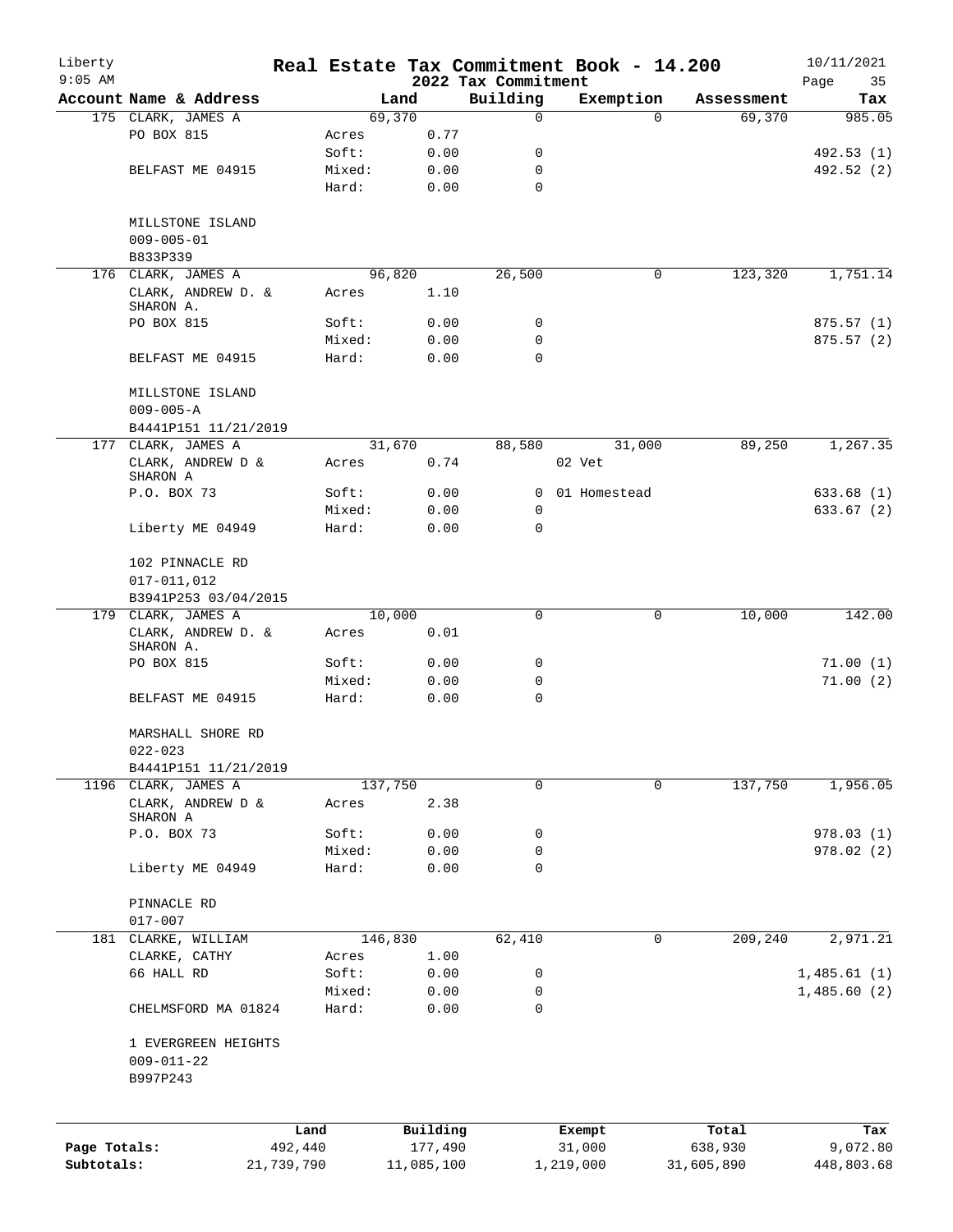| Liberty<br>$9:05$ AM |                                                   |        |          | 2022 Tax Commitment | Real Estate Tax Commitment Book - 14.200 |            | 10/11/2021<br>Page<br>36 |
|----------------------|---------------------------------------------------|--------|----------|---------------------|------------------------------------------|------------|--------------------------|
|                      | Account Name & Address                            |        | Land     | Building            | Exemption                                | Assessment | Tax                      |
|                      | 255 CLEAVELAND, JEFFREY                           |        | 63,000   | $\mathbf 0$         | $\Omega$                                 | 63,000     | 894.60                   |
|                      | CLEAVELAND, CATHERINE                             | Acres  | 55.00    |                     |                                          |            |                          |
|                      | 326 FISHTOWN RD                                   | Soft:  | 0.00     | 0                   |                                          |            | 447.30 (1)               |
|                      |                                                   | Mixed: | 0.00     | 0                   |                                          |            | 447.30 (2)               |
|                      | APPLETON ME 04862                                 | Hard:  | 0.00     | $\mathbf 0$         |                                          |            |                          |
|                      | BURKETTVILLE RD                                   |        |          |                     |                                          |            |                          |
|                      | $001 - 002 - A$                                   |        |          |                     |                                          |            |                          |
|                      | B2904P83 B1836P269                                |        |          |                     |                                          |            |                          |
|                      | 121 CLEAVES, JR WILLIAM G                         |        | 8,870    | 0                   | 0                                        | 8,870      | 125.95                   |
|                      | 41 TOWER RD                                       | Acres  | 0.23     |                     |                                          |            |                          |
|                      |                                                   | Soft:  | 0.00     | 0                   |                                          |            | 62.98(1)                 |
|                      | LIBERTY ME 04949                                  | Mixed: | 0.00     | 0                   |                                          |            | 62.97(2)                 |
|                      |                                                   | Hard:  | 0.00     | $\Omega$            |                                          |            |                          |
|                      | 30 TOWER RD                                       |        |          |                     |                                          |            |                          |
|                      | $010 - 049$                                       |        |          |                     |                                          |            |                          |
|                      | B4451P252 12/20/2019                              |        |          |                     |                                          |            |                          |
|                      | 164 CLEAVES, JR., WILLIAM<br>G. & ALEXANDER W. JT |        | 92,550   | 474,340             | 0                                        | 566,890    | 8,049.84                 |
|                      | 41 Tower Road                                     | Acres  | 70.10    |                     |                                          |            |                          |
|                      |                                                   | Soft:  | 0.00     | 0                   |                                          |            | 4,024.92(1)              |
|                      | LIBERTY ME 04949                                  | Mixed: | 0.00     | 0                   |                                          |            | 4,024.92 (2)             |
|                      |                                                   | Hard:  | 0.00     | 0                   |                                          |            |                          |
|                      | 31 BOYNTON RD                                     |        |          |                     |                                          |            |                          |
|                      | $010 - 055$                                       |        |          |                     |                                          |            |                          |
|                      | B4401P220 08/02/2019                              |        |          |                     |                                          |            |                          |
|                      | 165 CLEAVES, JR., WILLIAM<br>G. & RICHARD D.      |        | 48,310   | 167,480             | 0                                        | 215,790    | 3,064.22                 |
|                      | 41 Tower Rd                                       | Acres  | 11.56    |                     |                                          |            |                          |
|                      |                                                   | Soft:  | 0.00     | 0                   |                                          |            | 1,532.11(1)              |
|                      | LIBERTY ME 04949                                  | Mixed: | 0.00     | 0                   |                                          |            | 1,532.11(2)              |
|                      |                                                   | Hard:  | 0.00     | 0                   |                                          |            |                          |
|                      | 51 TOWER RD                                       |        |          |                     |                                          |            |                          |
|                      | $010 - 052 - A$                                   |        |          |                     |                                          |            |                          |
|                      | B4401P291 08/05/2019                              |        |          |                     |                                          |            |                          |
|                      | 161 CLEAVES, WILLIAM G JR                         |        | 35,750   | 102,360             | 0                                        | 138,110    | 1,961.16                 |
|                      | 41 TOWER RD                                       | Acres  | 4.50     |                     |                                          |            |                          |
|                      |                                                   | Soft:  | 0.00     | 0                   |                                          |            | 980.58 (1)               |
|                      | LIBERTY ME 04949                                  | Mixed: | 0.00     | 0                   |                                          |            | 980.58 (2)               |
|                      |                                                   | Hard:  | 0.00     | 0                   |                                          |            |                          |
|                      | 41 TOWER RD                                       |        |          |                     |                                          |            |                          |
|                      | $010 - 052$                                       |        |          |                     |                                          |            |                          |
|                      | B4268P298 05/29/2018                              |        |          |                     |                                          |            |                          |
|                      | 194 CLIFFORD, ANDREA L                            |        | 38,060   | 121,150             | 25,000                                   | 134,210    | 1,905.78                 |
|                      | HALL, JUDITH E                                    | Acres  | 1.00     |                     | 01 Homestead                             |            |                          |
|                      | 336 STICKNEY HILL RD                              | Soft:  | 0.00     | 0                   |                                          |            | 952.89 (1)               |
|                      |                                                   | Mixed: | 0.00     | 0                   |                                          |            | 952.89 (2)               |
|                      | LIBERTY ME 04949                                  | Hard:  | 0.00     | 0                   |                                          |            |                          |
|                      | 336 STICKNEY HILL RD<br>$021 - 001$               |        |          |                     |                                          |            |                          |
|                      | B4178P235 07/03/2017                              |        |          |                     |                                          |            |                          |
|                      |                                                   |        |          |                     |                                          |            |                          |
|                      |                                                   | Land   | Building |                     | Exempt                                   | Total      | Tax                      |

|              | nana       | <b>DULLULLY</b> | <b>BACILDL</b> | TOCAT      | ⊥a∧        |
|--------------|------------|-----------------|----------------|------------|------------|
| Page Totals: | 286,540    | 865,330         | 25,000         | 1,126,870  | 16,001.55  |
| Subtotals:   | 22,026,330 | 11,950,430      | 1,244,000      | 32,732,760 | 464,805.23 |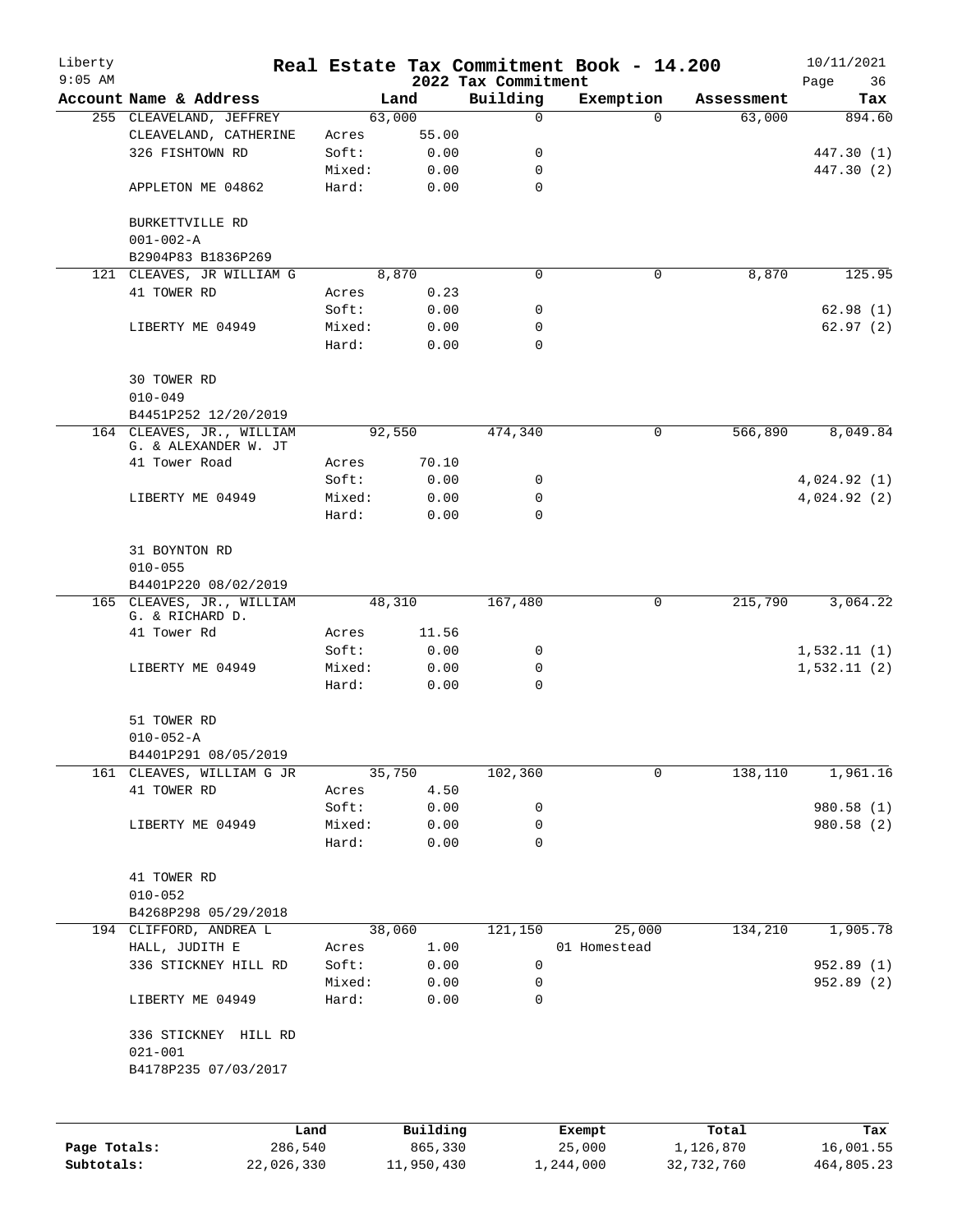| Liberty<br>$9:05$ AM |                                      |                  |              | 2022 Tax Commitment | Real Estate Tax Commitment Book - 14.200 |            | 10/11/2021<br>Page<br>37 |
|----------------------|--------------------------------------|------------------|--------------|---------------------|------------------------------------------|------------|--------------------------|
|                      | Account Name & Address               | Land             |              | Building            | Exemption                                | Assessment | Tax                      |
|                      | 184 COCHRAN-GAMMON, SHELBY           | 98,730           |              | 7,780               | $\Omega$                                 | 106, 510   | 1,512.44                 |
|                      | CYNTHIA COOK                         | Acres            | 0.27         |                     |                                          |            |                          |
|                      | 430 TOLMAN RD                        | Soft:            | 0.00         | 0                   |                                          |            | 756.22(1)                |
|                      |                                      | Mixed:           | 0.00         | 0                   |                                          |            | 756.22(2)                |
|                      | WARREN ME 04864                      | Hard:            | 0.00         | 0                   |                                          |            |                          |
|                      | 55 KNOWLTONS SHORE RD<br>$019 - 042$ |                  |              |                     |                                          |            |                          |
|                      | B2860P190                            |                  |              |                     |                                          |            |                          |
|                      | 370 Coffin, Kathy J                  | 36,300           |              | 19,680              | $\mathsf{O}$                             | 55,980     | 794.92                   |
|                      | 14 TANNERY LANE                      | Acres            | 3.20         |                     |                                          |            |                          |
|                      |                                      | Soft:            | 0.00         | 0                   |                                          |            | 397.46(1)                |
|                      | LIBERTY ME 04949                     | Mixed:           | 0.00         | 0                   |                                          |            | 397.46 (2)               |
|                      |                                      | Hard:            | 0.00         | 0                   |                                          |            |                          |
|                      |                                      | HUD # NTA 348788 |              |                     |                                          |            |                          |
|                      | 978 FISHTOWN RD                      |                  |              |                     |                                          |            |                          |
|                      | $001 - 040 - 01$                     |                  |              |                     |                                          |            |                          |
|                      | B4238P7 01/11/2018                   |                  |              |                     |                                          |            |                          |
|                      | 589 Coffin, Kevin                    | 51,400           |              | 19,100              | 0                                        | 70,500     | 1,001.10                 |
|                      | Coffin, Cathy                        | Acres            | 1.83         |                     |                                          |            |                          |
|                      | 14 TANNERY LANE                      | Soft:            | 0.00         | 0                   |                                          |            | 500.55(1)                |
|                      |                                      | Mixed:           | 0.00         | 0                   |                                          |            | 500.55(2)                |
|                      | LIBERTY ME 04949                     | Hard:            | 0.00         | 0                   |                                          |            |                          |
|                      | QUIGG ISLAND STEVENS                 |                  |              |                     |                                          |            |                          |
|                      | $006 - 017$                          |                  |              |                     |                                          |            |                          |
|                      | B4199P304 09/01/2017                 |                  |              |                     |                                          |            |                          |
|                      | 185 COFFIN, KEVIN                    | 34,790           |              | 107,740             | 25,000                                   | 117,530    | 1,668.93                 |
|                      | COFFIN, KATHY                        | Acres            | 2.19         |                     | 01 Homestead                             |            |                          |
|                      | 14 TANNERY LANE                      | Soft:            | 0.00         | 0                   |                                          |            | 834.47 (1)               |
|                      | LIBERTY ME 04949                     | Mixed:<br>Hard:  | 0.00<br>0.00 | 0<br>0              |                                          |            | 834.46 (2)               |
|                      |                                      |                  |              |                     |                                          |            |                          |
|                      | 14 TANNERY LN                        |                  |              |                     |                                          |            |                          |
|                      | $012 - 022$                          |                  |              |                     |                                          |            |                          |
|                      | B1030P330<br>663 COFFIN, KEVIN L     | 29,520           |              | 73,880              | 0                                        | 103,400    | 1,468.28                 |
|                      | LIGHT, KATIE E                       |                  | 0.80         |                     |                                          |            |                          |
|                      | PO Box 366                           | Acres<br>Soft:   | 0.00         | 0                   |                                          |            | 734.14 (1)               |
|                      |                                      | Mixed:           | 0.00         | 0                   |                                          |            | 734.14(2)                |
|                      | LIBERTY ME 04949                     | Hard:            | 0.00         | 0                   |                                          |            |                          |
|                      |                                      |                  |              |                     |                                          |            |                          |
|                      | 89 MAIN ST                           |                  |              |                     |                                          |            |                          |
|                      | $012 - 006$                          |                  |              |                     |                                          |            |                          |
|                      | B3787P219 07/26/2013                 |                  |              |                     |                                          |            |                          |
|                      | 432 COLASACCO, DAVID J               | 76,000           |              | 41,060              | 0                                        | 117,060    | 1,662.25                 |
|                      | P.O. Box 2463                        | Acres            | 0.16         |                     |                                          |            |                          |
|                      |                                      | Soft:            | 0.00         | 0                   |                                          |            | 831.13 (1)               |
|                      | Granite Bay CA 95746<br>2463         | Mixed:           | 0.00         | 0                   |                                          |            | 831.12 (2)               |
|                      |                                      | Hard:            | 0.00         | 0                   |                                          |            |                          |
|                      | 13 EMMET LN                          |                  |              |                     |                                          |            |                          |
|                      | $020 - 002 - A$                      |                  |              |                     |                                          |            |                          |
|                      | B2826P73                             |                  |              |                     |                                          |            |                          |
|                      |                                      |                  |              |                     |                                          |            |                          |
|                      |                                      |                  |              |                     |                                          |            |                          |
|                      |                                      |                  |              |                     |                                          |            |                          |

|              | Land       | Building   | Exempt    | Total      | Tax        |
|--------------|------------|------------|-----------|------------|------------|
| Page Totals: | 326,740    | 269,240    | 25,000    | 570,980    | 8,107.92   |
| Subtotals:   | 22,353,070 | 12,219,670 | 1,269,000 | 33,303,740 | 472,913.15 |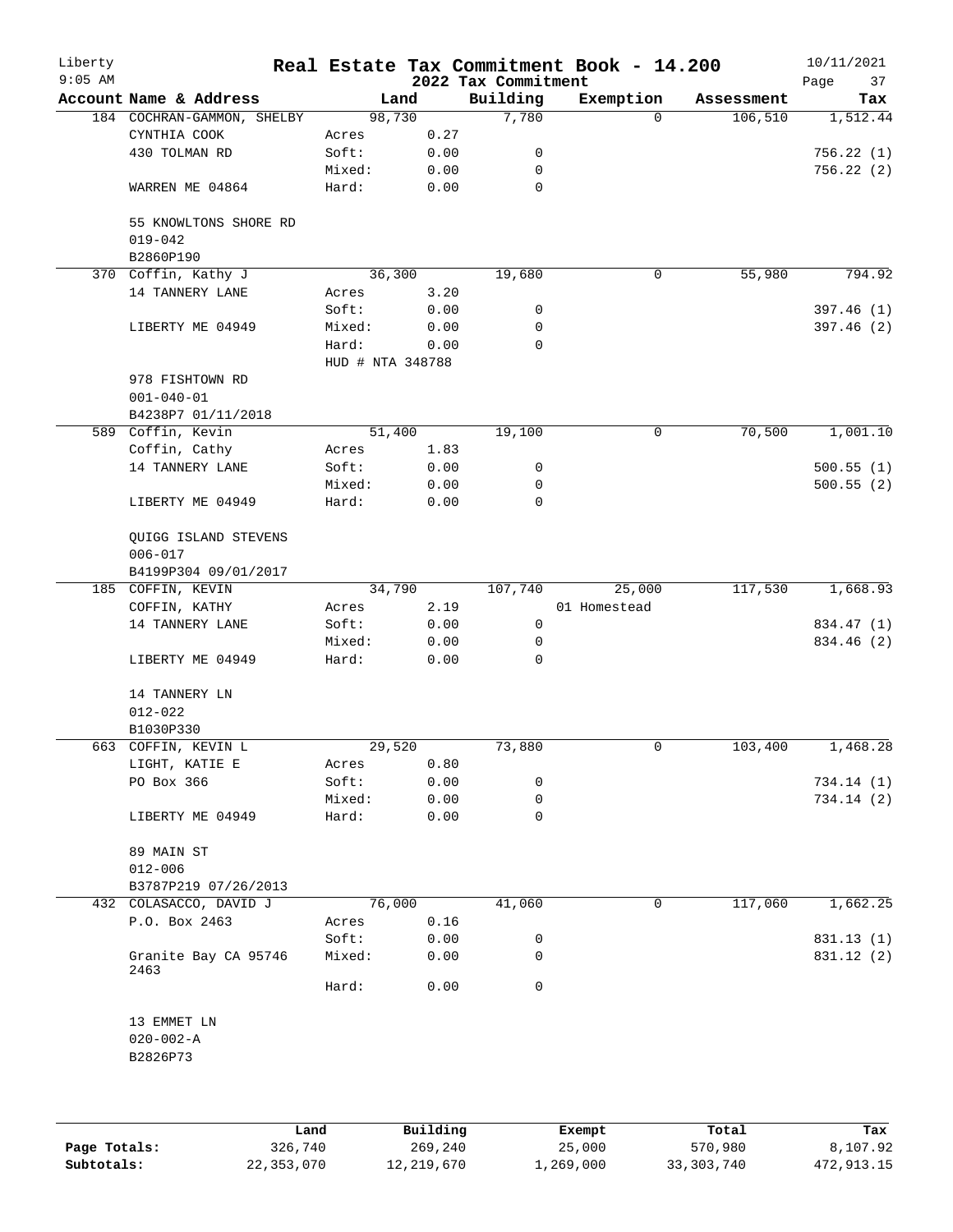| Liberty<br>$9:05$ AM |                                                           |                |             | 2022 Tax Commitment | Real Estate Tax Commitment Book - 14.200 |            | 10/11/2021<br>Page<br>38 |
|----------------------|-----------------------------------------------------------|----------------|-------------|---------------------|------------------------------------------|------------|--------------------------|
|                      | Account Name & Address                                    |                | Land        | Building            | Exemption                                | Assessment | Tax                      |
|                      | 1325 COLBURN, CHAD<br>(Parsonage)<br>2895 BURKETTVILLE RD |                | $\mathbf 0$ | 141, 130            | 60,000<br>10 Parsonage<br>10 Parsonage   | 81,130     | 1,152.05<br>576.03(1)    |
|                      | Liberty ME 04949                                          |                |             |                     | 10 Parsonage                             |            | 576.02(2)                |
|                      | 2895 BURKETTVILLE ROAD<br>$001 - 017 - ON$                |                |             |                     |                                          |            |                          |
|                      | 78 COLBURN, ERICA                                         |                | 48,900      | 65,690              | 0                                        | 114,590    | 1,627.18                 |
|                      | COLBURN, TIMOTHY A                                        | Acres          | 11.90       |                     |                                          |            |                          |
|                      | 573 BELFAST AUGUSTA RD                                    | Soft:          | 0.00        | 0                   |                                          |            | 813.59(1)                |
|                      |                                                           | Mixed:         | 0.00        | 0                   |                                          |            | 813.59 (2)               |
|                      | LIBERTY ME 04949                                          | Hard:          | 0.00        | 0                   |                                          |            |                          |
|                      | 83 RIDGE SCHOOL RD                                        |                |             |                     |                                          |            |                          |
|                      | $008 - 052, 51, 53B$<br>B4577P204 11/25/2020              |                |             |                     |                                          |            |                          |
| 188                  | COLBY, SEWELL                                             |                | 33,000      | 68,140              | 31,000                                   | 70,140     | 995.99                   |
|                      | 6 COLBY LN                                                | Acres          | 1.00        |                     | 02 Vet                                   |            |                          |
|                      |                                                           | Soft:          | 0.00        | 0                   | 01 Homestead                             |            | 498.00 (1)               |
|                      | LIBERTY ME 04949                                          | Mixed:         | 0.00        | 0                   |                                          |            | 497.99 (2)               |
|                      |                                                           | Hard:          | 0.00        | 0                   |                                          |            |                          |
|                      | 6 COLBY LN<br>$012 - 002$                                 |                |             |                     |                                          |            |                          |
|                      | B647P485                                                  |                |             |                     |                                          |            |                          |
|                      | 1341 COLBY, SEWELL H                                      |                | 2,550       | 0                   | $\mathbf 0$                              | 2,550      | 36.21                    |
|                      | 6 COLBY LANE                                              | Acres          | 1.70        |                     |                                          |            |                          |
|                      |                                                           | Soft:          | 0.00        | 0                   |                                          |            | 18.11(1)                 |
|                      | LIBERTY ME 04949                                          | Mixed:         | 0.00        | 0                   |                                          |            | 18.10(2)                 |
|                      |                                                           | Hard:          | 0.00        | 0                   |                                          |            |                          |
|                      | OFF COLBY LANE<br>$006 - 024 - 01$                        |                |             |                     |                                          |            |                          |
|                      | B4469P293 02/18/2020                                      |                |             |                     |                                          |            |                          |
| 190                  | COLE, WAYNE R                                             |                | 171,850     | 88,380              | $\mathbf 0$                              | 260,230    | 3,695.27                 |
|                      | JOYCE DOW                                                 | Acres          | 0.84        |                     |                                          |            |                          |
|                      | 61 Oliver St                                              | Soft:          | 0.00        | 0                   |                                          |            | 1,847.64(1)              |
|                      |                                                           | Mixed:         | 0.00        | 0                   |                                          |            | 1,847.63(2)              |
|                      | Rockland ME 04841                                         | Hard:          | 0.00        | 0                   |                                          |            |                          |
|                      | 14 & 18 DOW COLE WAY<br>$025 - 007$                       |                |             |                     |                                          |            |                          |
|                      | B591P290                                                  |                | 41,740      | 0                   | 0                                        |            | 592.71                   |
|                      | 940 COLE, WAYNE R<br>JOYCE DOW                            |                | 0.10        |                     |                                          | 41,740     |                          |
|                      | 61 Oliver St                                              | Acres<br>Soft: | 0.00        | 0                   |                                          |            |                          |
|                      |                                                           | Mixed:         | 0.00        | 0                   |                                          |            | 296.36 (1)<br>296.35(2)  |
|                      | Rockland ME 04841                                         | Hard:          | 0.00        | 0                   |                                          |            |                          |
|                      | BELFAST AUGUSTA ROAD<br>$025 - 006$<br>B591P290           |                |             |                     |                                          |            |                          |
|                      |                                                           |                |             |                     |                                          |            |                          |

|              | Land       | Building   | Exempt    | Total      | Tax        |
|--------------|------------|------------|-----------|------------|------------|
| Page Totals: | 298,040    | 363,340    | 91,000    | 570,380    | 8,099.41   |
| Subtotals:   | 22,651,110 | 12,583,010 | 1,360,000 | 33,874,120 | 481,012.56 |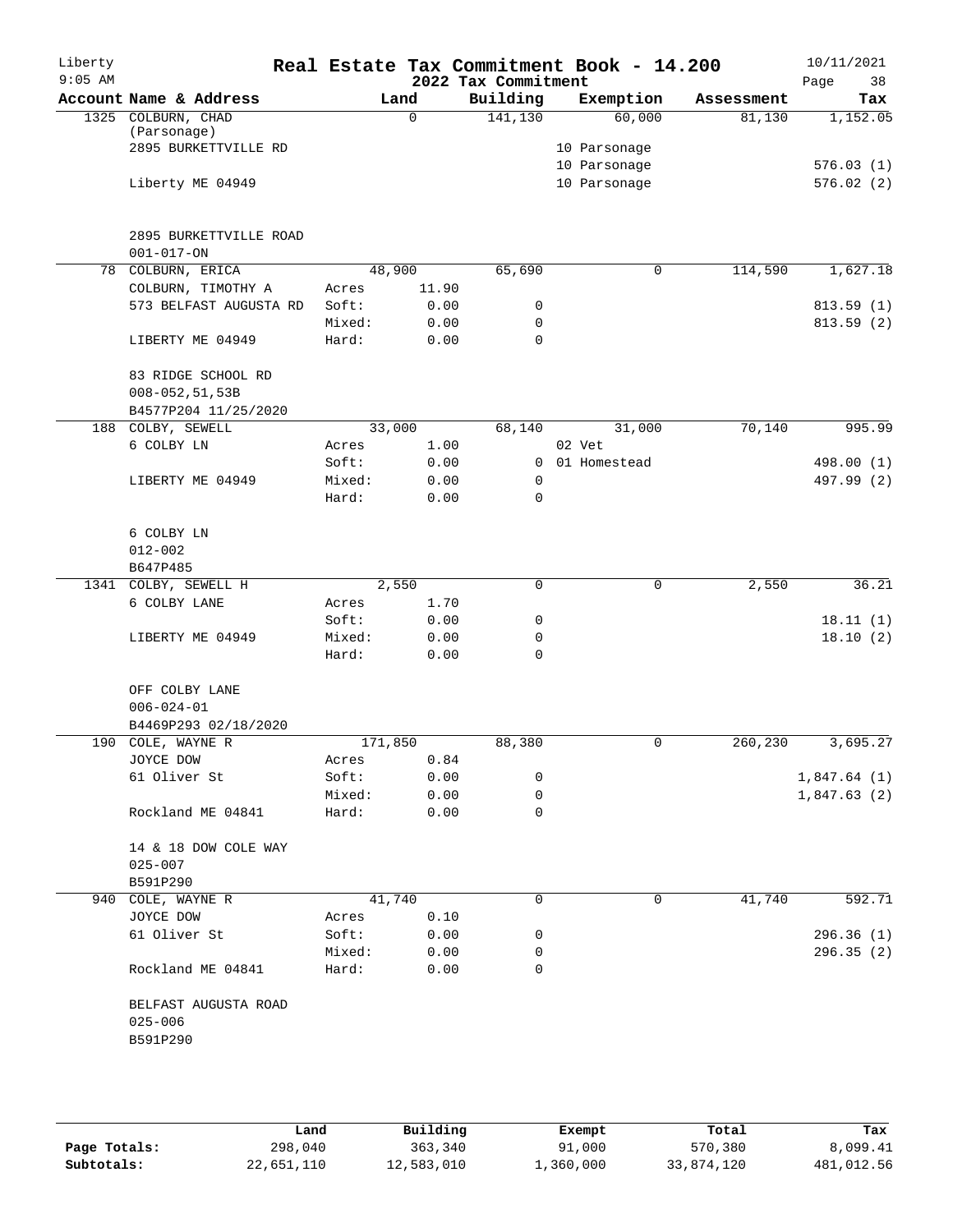| Liberty   |                                                                    |                 |              |                     | Real Estate Tax Commitment Book - 14.200 |            | 10/11/2021                 |
|-----------|--------------------------------------------------------------------|-----------------|--------------|---------------------|------------------------------------------|------------|----------------------------|
| $9:05$ AM |                                                                    |                 |              | 2022 Tax Commitment |                                          |            | Page<br>39                 |
|           | Account Name & Address                                             |                 | Land         | Building            | Exemption                                | Assessment | Tax                        |
|           | 191 COLLINS, RANDALL H<br>(TRUSTEE)                                | 110,230         |              | 84,750              | $\Omega$                                 | 194,980    | 2,768.72                   |
|           | RANDALL H. COLLINS 2010 Acres<br>REV. TRUST                        |                 | 0.24         |                     |                                          |            |                            |
|           | 10 OVERLOOK PASS                                                   | Soft:           | 0.00         | 0                   |                                          |            | 1,384.36(1)                |
|           |                                                                    | Mixed:          | 0.00         | 0                   |                                          |            | 1,384.36(2)                |
|           | ELLINGTON CT 06029                                                 | Hard:           | 0.00         | $\Omega$            |                                          |            |                            |
|           | 67 BROWN RD                                                        |                 |              |                     |                                          |            |                            |
|           | $015 - 014$                                                        |                 |              |                     |                                          |            |                            |
|           | B3955P224 04/29/2015 B3554P55 06/16/2011<br>391 COLLINS, RANDALL H |                 |              | 0                   | $\mathbf 0$                              | 18,500     | 262.70                     |
|           | (TRUSTEE)                                                          | 18,500          |              |                     |                                          |            |                            |
|           | RANDALL H. COLLIN 2010<br>REV. TRUST                               | Acres           | 1.00         |                     |                                          |            |                            |
|           | 10 OVERLOCK PASS                                                   | Soft:           | 0.00         | 0                   |                                          |            | 131.35(1)                  |
|           |                                                                    | Mixed:          | 0.00         | $\mathbf 0$         |                                          |            | 131.35(2)                  |
|           | ELLINGTON CT 06029                                                 | Hard:           | 0.00         | $\Omega$            |                                          |            |                            |
|           | BROWN RD                                                           |                 |              |                     |                                          |            |                            |
|           | $015 - 017$                                                        |                 |              |                     |                                          |            |                            |
|           | B3955P224 04/29/2015 B3554P57 06/16/2011                           |                 |              |                     |                                          |            |                            |
|           | 682 COLLINSON, ALBERT                                              | 229,860         |              | 194,400             | $\mathbf 0$                              | 424,260    | 6,024.49                   |
|           | COLLINSON, URSULA                                                  | Acres           | 31.94        |                     |                                          |            |                            |
|           | 27 ESTABROOK LN                                                    | Soft:<br>Mixed: | 0.00<br>0.00 | 0<br>0              |                                          |            | 3,012.25(1)<br>3,012.24(2) |
|           | BERLIN MA 01503                                                    | Hard:           | 0.00         | 0                   |                                          |            |                            |
|           | 219 HOWES COVE RD                                                  |                 |              |                     |                                          |            |                            |
|           | $003 - 001$                                                        |                 |              |                     |                                          |            |                            |
|           | B3662P267 07/02/3012                                               |                 |              |                     |                                          |            |                            |
|           | 747 COMPREHENSIVE LAND                                             | 14,240          |              | $\Omega$            | 0                                        | 14,240     | 202.21                     |
|           | TECHNOLOGIES INC                                                   |                 |              |                     |                                          |            |                            |
|           | JASON TYLER, CLERK                                                 | Acres           | 0.46         |                     |                                          |            |                            |
|           | PO BOX146                                                          | Soft:           | 0.00         | 0                   |                                          |            | 101.11(1)                  |
|           |                                                                    | Mixed:          | 0.00         | 0                   |                                          |            | 101.10(2)                  |
|           | SOUTH CHINA ME 04358                                               | Hard:           | 0.00         | 0                   |                                          |            |                            |
|           | 391 BACK PALERMO RD                                                |                 |              |                     |                                          |            |                            |
|           | $007 - 007$                                                        |                 |              |                     |                                          |            |                            |
|           | B3778P349 07/11/2013                                               |                 |              |                     |                                          |            |                            |
|           | 748 COMPREHENSIVE LAND<br>TECHNOLOGIES INC                         | 69,480          |              | 0                   | 0                                        | 69,480     | 986.62                     |
|           | JASON TYLER, CLERK                                                 | Acres           | 150.00       |                     |                                          |            |                            |
|           | PO BOX146                                                          | Soft:           | 0.00         | 0                   |                                          |            | 493.31 (1)                 |
|           |                                                                    | Mixed:          | 0.00         | 0                   |                                          |            | 493.31 (2)                 |
|           | SOUTH CHINA ME 04358                                               | Hard:           | 0.00         | 0                   |                                          |            |                            |
|           | LANDLOCKED OF BACK                                                 |                 |              |                     |                                          |            |                            |
|           | $007 - 010$                                                        |                 |              |                     |                                          |            |                            |
|           | B3778P349 07/11/2013                                               |                 |              |                     |                                          |            |                            |

|              | Land       | Building   | Exempt    | Total      | Tax        |
|--------------|------------|------------|-----------|------------|------------|
| Page Totals: | 442,310    | 279,150    |           | 721,460    | 10,244.74  |
| Subtotals:   | 23,093,420 | 12,862,160 | 1,360,000 | 34,595,580 | 491,257.30 |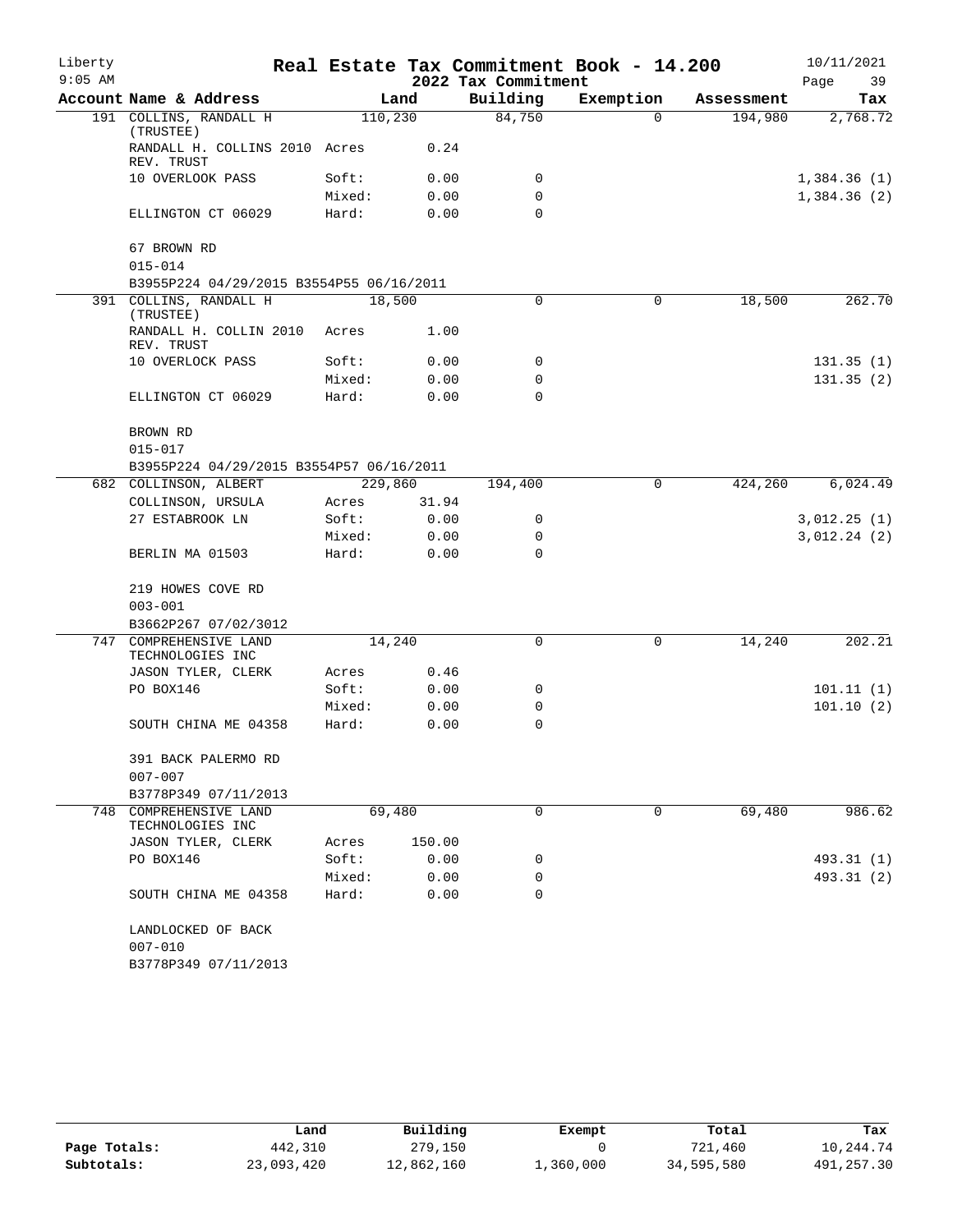| Liberty<br>$9:05$ AM       |                                            |                 |                       | 2022 Tax Commitment | Real Estate Tax Commitment Book - 14.200 |                         | 10/11/2021<br>Page<br>40 |
|----------------------------|--------------------------------------------|-----------------|-----------------------|---------------------|------------------------------------------|-------------------------|--------------------------|
|                            | Account Name & Address                     |                 | Land                  | Building            | Exemption                                | Assessment              | Tax                      |
| 1240                       | COMPREHENSIVE LAND                         |                 | 130,170               | 1,710               | $\mathbf 0$                              | 131,880                 | 1,872.70                 |
|                            | TECHNOLOGIES INC                           |                 |                       |                     |                                          |                         |                          |
|                            | JASON TYLER, CLERK                         | Acres           | 180.54                |                     |                                          |                         |                          |
|                            | P.O. BOX 146                               | Soft:           | 0.00                  | 0                   |                                          |                         | 936.35(1)                |
|                            |                                            | Mixed:<br>Hard: | 0.00                  | 0<br>$\Omega$       |                                          |                         | 936.35(2)                |
|                            | SOUTH CHINA ME 04358                       |                 | 0.00                  |                     |                                          |                         |                          |
|                            | 391 BACK PALERMO RD                        |                 |                       |                     |                                          |                         |                          |
|                            | $007 - 008$                                |                 |                       |                     |                                          |                         |                          |
|                            | B3778P349 07/11/2013                       |                 |                       |                     |                                          |                         |                          |
|                            | 715 CONTE, TIM                             |                 | 6,640                 | 0                   | 0                                        | 6,640                   | 94.29                    |
|                            | BARNES, VICTORIA                           | Acres           | 0.10                  |                     |                                          |                         |                          |
|                            | PO BOX 438                                 | Soft:           | 0.00                  | 0                   |                                          |                         | 47.15(1)                 |
|                            |                                            | Mixed:          | 0.00                  | 0                   |                                          |                         | 47.14(2)                 |
|                            | SEARSPORT ME 04974                         | Hard:           | 0.00                  | 0                   |                                          |                         |                          |
|                            | 4 WATER ST                                 |                 |                       |                     |                                          |                         |                          |
|                            | $018 - 036$                                |                 |                       |                     |                                          |                         |                          |
|                            | B4590P223 12/28/2020                       |                 |                       |                     |                                          |                         |                          |
|                            | 652 COOK MARY J                            |                 | 32,750                | 7,440               | 0                                        | 40,190                  | 570.70                   |
|                            | PHILIP T MATTHEWS                          | Acres           | 2.50                  |                     |                                          |                         |                          |
|                            | PO BOX 505                                 | Soft:           | 0.00                  | 0                   |                                          |                         | 285.35(1)                |
|                            |                                            | Mixed:          | 0.00                  | 0                   |                                          |                         | 285.35(2)                |
|                            | MILLIS MA 02054                            | Hard:           | 0.00                  | $\mathbf 0$         |                                          |                         |                          |
|                            |                                            |                 |                       |                     |                                          |                         |                          |
|                            | 7 ROCKY RD                                 |                 |                       |                     |                                          |                         |                          |
|                            | $008 - 043$                                |                 |                       |                     |                                          |                         |                          |
|                            | B784P602                                   |                 |                       |                     |                                          |                         |                          |
|                            | 314 COOPER, BRIAN K.                       |                 | 149,070               | 120,950             | 0                                        | 270,020                 | 3,834.28                 |
|                            | TRUSTEE                                    |                 | 1.00                  |                     |                                          |                         |                          |
|                            | BRIAN K COOPER TRUST<br>23 COOPER RIDGE RD | Acres<br>Soft:  | 0.00                  | 0                   |                                          |                         | 1,917.14(1)              |
|                            |                                            | Mixed:          | 0.00                  | 0                   |                                          |                         | 1,917.14(2)              |
|                            | BELFAST ME 04915                           | Hard:           | 0.00                  | $\mathbf 0$         |                                          |                         |                          |
|                            |                                            |                 |                       |                     |                                          |                         |                          |
|                            | 4 INGALLS EAST                             |                 |                       |                     |                                          |                         |                          |
|                            | $008 - 037 - 05$                           |                 |                       |                     |                                          |                         |                          |
|                            | B4307P282 09/18/2018                       |                 |                       |                     |                                          |                         |                          |
|                            | 193 CORYELL, FRED R                        |                 | 43,040                | 0                   | $\mathbf 0$                              | 43,040                  | 611.17                   |
|                            | 14 DEXTER LN                               | Acres           | 5.19                  |                     |                                          |                         |                          |
|                            |                                            | Soft:           | 0.00                  | 0                   |                                          |                         | 305.59(1)                |
|                            | NEWBURYPORT MA 01950                       | Mixed:          | 0.00                  | 0                   |                                          |                         | 305.58(2)                |
|                            | 3802                                       | Hard:           | 0.00                  | 0                   |                                          |                         |                          |
|                            |                                            |                 |                       |                     |                                          |                         |                          |
|                            | SUNSET LN & PINNACLE RD                    |                 |                       |                     |                                          |                         |                          |
|                            | $016 - 015 - 11$                           |                 |                       |                     |                                          |                         |                          |
|                            | B3606P140                                  |                 |                       |                     |                                          |                         |                          |
|                            | 798 COSTA, MARLENE                         |                 | 171,360               | 57,790              | 0                                        | 229,150                 | 3,253.93                 |
|                            | 27 Noble St.                               | Acres           | 0.58                  |                     |                                          |                         |                          |
|                            | Unit 1                                     | Soft:           | 0.00                  | 0                   |                                          |                         | 1,626.97(1)              |
|                            | Brunswick ME 04011                         | Mixed:          | 0.00                  | 0                   |                                          |                         | 1,626.96(2)              |
|                            |                                            | Hard:           | 0.00                  | 0                   |                                          |                         |                          |
|                            |                                            |                 |                       |                     |                                          |                         |                          |
|                            | 444 BELFAST AUGUSTA RD                     |                 |                       |                     |                                          |                         |                          |
|                            | $025 - 011$                                |                 |                       |                     |                                          |                         |                          |
|                            | B4306P201 09/13/2018                       |                 |                       |                     |                                          |                         |                          |
|                            |                                            |                 |                       |                     |                                          |                         |                          |
|                            |                                            | Land            | Building              |                     | Exempt                                   | Total                   | Tax                      |
| Page Totals:<br>Subtotals: | 533,030<br>23,626,450                      |                 | 187,890<br>13,050,050 |                     | 0<br>1,360,000                           | 720,920<br>35, 316, 500 | 10,237.07<br>501,494.37  |
|                            |                                            |                 |                       |                     |                                          |                         |                          |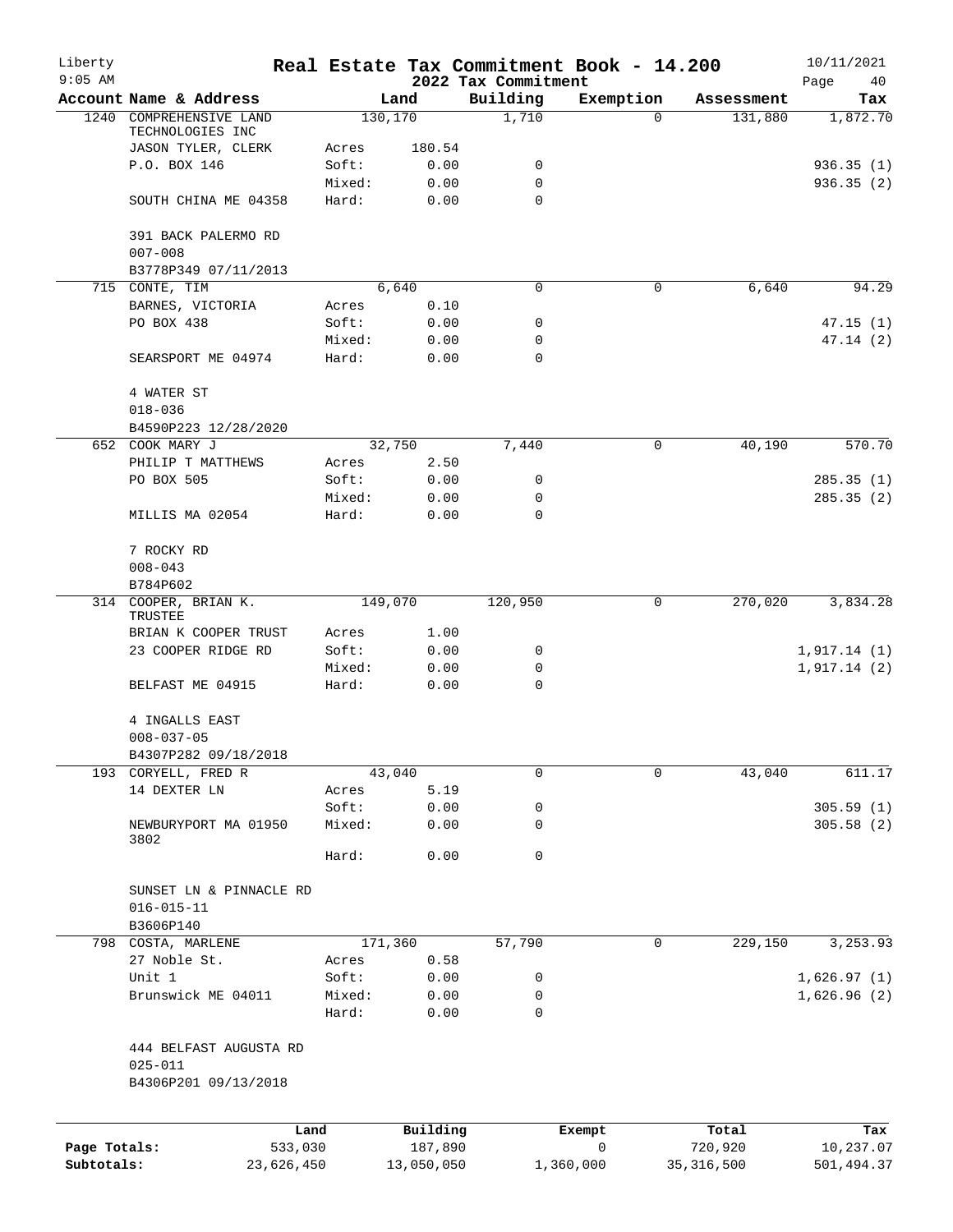| Building<br>Account Name & Address<br>Exemption<br>Land<br>Assessment<br>28,950<br>28,950<br>20 COUGHLIN, ELIZABETH<br>0<br>$\Omega$<br>601 HALLDALE RD<br>6.30<br>Acres<br>Soft:<br>0.00<br>0<br>MONTVILLE ME 04941<br>Mixed:<br>0.00<br>0<br>Hard:<br>$\mathbf 0$<br>0.00<br>MCLAIN RD<br>$003 - 035$<br>B4623P308 03/23/2021<br>199 COUTURE, MARC P<br>144,630<br>159,480<br>304,110<br>$\mathbf 0$<br>2 SEWALLS PASTURE RD.<br>0.56<br>Acres<br>Soft:<br>0.00<br>0<br>Mixed:<br>0.00<br>0<br>CAPE NEDDICK ME 03902<br>Hard:<br>$\mathbf 0$<br>0.00<br>5 ISLEVIEW LN<br>$009 - 011 - 08$<br>B942P241<br>26, 250<br>26, 250<br>0<br>0<br>200 COUTURE, MARC P<br>2 SEWALLS PASTURE RD.<br>4.50<br>Acres<br>Soft:<br>0<br>0.00<br>CAPE NEDDICK ME 03902<br>Mixed:<br>0.00<br>0<br>0.00<br>0<br>Hard:<br>421 BELFAST AUGUSTA RD<br>$008 - 029$<br>B920P336<br>201 COX, LEE STUART<br>58,110<br>70,190<br>128,300<br>1,821.86<br>0<br>4141 MOORE ST.<br>26.22<br>Acres<br>0.00<br>Soft:<br>0<br>910.93(1)<br>Mixed:<br>0.00<br>910.93(2)<br>LOS ANGELES CA 90066<br>0<br>0<br>Hard:<br>0.00<br>211 BOYNTON RD<br>$010 - 004$<br>B2433P337 06/20/2003<br>741 COX, LEE STUART<br>6,000<br>6,000<br>0<br>0<br>4141 MOORE ST<br>4.00<br>Acres<br>Soft:<br>0.00<br>0<br>LOS ANGELES CA 90066<br>Mixed:<br>0.00<br>0<br>Hard:<br>0.00<br>0 | Liberty<br>$9:05$ AM |  | 2022 Tax Commitment | Real Estate Tax Commitment Book - 14.200 | 10/11/2021<br>Page<br>41 |
|------------------------------------------------------------------------------------------------------------------------------------------------------------------------------------------------------------------------------------------------------------------------------------------------------------------------------------------------------------------------------------------------------------------------------------------------------------------------------------------------------------------------------------------------------------------------------------------------------------------------------------------------------------------------------------------------------------------------------------------------------------------------------------------------------------------------------------------------------------------------------------------------------------------------------------------------------------------------------------------------------------------------------------------------------------------------------------------------------------------------------------------------------------------------------------------------------------------------------------------------------------------------------------------------------------------------------------|----------------------|--|---------------------|------------------------------------------|--------------------------|
|                                                                                                                                                                                                                                                                                                                                                                                                                                                                                                                                                                                                                                                                                                                                                                                                                                                                                                                                                                                                                                                                                                                                                                                                                                                                                                                                    |                      |  |                     |                                          | Tax                      |
|                                                                                                                                                                                                                                                                                                                                                                                                                                                                                                                                                                                                                                                                                                                                                                                                                                                                                                                                                                                                                                                                                                                                                                                                                                                                                                                                    |                      |  |                     |                                          | 411.09                   |
|                                                                                                                                                                                                                                                                                                                                                                                                                                                                                                                                                                                                                                                                                                                                                                                                                                                                                                                                                                                                                                                                                                                                                                                                                                                                                                                                    |                      |  |                     |                                          |                          |
|                                                                                                                                                                                                                                                                                                                                                                                                                                                                                                                                                                                                                                                                                                                                                                                                                                                                                                                                                                                                                                                                                                                                                                                                                                                                                                                                    |                      |  |                     |                                          | 205.55(1)                |
|                                                                                                                                                                                                                                                                                                                                                                                                                                                                                                                                                                                                                                                                                                                                                                                                                                                                                                                                                                                                                                                                                                                                                                                                                                                                                                                                    |                      |  |                     |                                          | 205.54(2)                |
|                                                                                                                                                                                                                                                                                                                                                                                                                                                                                                                                                                                                                                                                                                                                                                                                                                                                                                                                                                                                                                                                                                                                                                                                                                                                                                                                    |                      |  |                     |                                          |                          |
|                                                                                                                                                                                                                                                                                                                                                                                                                                                                                                                                                                                                                                                                                                                                                                                                                                                                                                                                                                                                                                                                                                                                                                                                                                                                                                                                    |                      |  |                     |                                          |                          |
|                                                                                                                                                                                                                                                                                                                                                                                                                                                                                                                                                                                                                                                                                                                                                                                                                                                                                                                                                                                                                                                                                                                                                                                                                                                                                                                                    |                      |  |                     |                                          |                          |
|                                                                                                                                                                                                                                                                                                                                                                                                                                                                                                                                                                                                                                                                                                                                                                                                                                                                                                                                                                                                                                                                                                                                                                                                                                                                                                                                    |                      |  |                     |                                          |                          |
|                                                                                                                                                                                                                                                                                                                                                                                                                                                                                                                                                                                                                                                                                                                                                                                                                                                                                                                                                                                                                                                                                                                                                                                                                                                                                                                                    |                      |  |                     |                                          | 4,318.36                 |
|                                                                                                                                                                                                                                                                                                                                                                                                                                                                                                                                                                                                                                                                                                                                                                                                                                                                                                                                                                                                                                                                                                                                                                                                                                                                                                                                    |                      |  |                     |                                          |                          |
|                                                                                                                                                                                                                                                                                                                                                                                                                                                                                                                                                                                                                                                                                                                                                                                                                                                                                                                                                                                                                                                                                                                                                                                                                                                                                                                                    |                      |  |                     |                                          | 2,159.18(1)              |
|                                                                                                                                                                                                                                                                                                                                                                                                                                                                                                                                                                                                                                                                                                                                                                                                                                                                                                                                                                                                                                                                                                                                                                                                                                                                                                                                    |                      |  |                     |                                          | 2,159.18(2)              |
|                                                                                                                                                                                                                                                                                                                                                                                                                                                                                                                                                                                                                                                                                                                                                                                                                                                                                                                                                                                                                                                                                                                                                                                                                                                                                                                                    |                      |  |                     |                                          |                          |
|                                                                                                                                                                                                                                                                                                                                                                                                                                                                                                                                                                                                                                                                                                                                                                                                                                                                                                                                                                                                                                                                                                                                                                                                                                                                                                                                    |                      |  |                     |                                          |                          |
|                                                                                                                                                                                                                                                                                                                                                                                                                                                                                                                                                                                                                                                                                                                                                                                                                                                                                                                                                                                                                                                                                                                                                                                                                                                                                                                                    |                      |  |                     |                                          |                          |
|                                                                                                                                                                                                                                                                                                                                                                                                                                                                                                                                                                                                                                                                                                                                                                                                                                                                                                                                                                                                                                                                                                                                                                                                                                                                                                                                    |                      |  |                     |                                          |                          |
|                                                                                                                                                                                                                                                                                                                                                                                                                                                                                                                                                                                                                                                                                                                                                                                                                                                                                                                                                                                                                                                                                                                                                                                                                                                                                                                                    |                      |  |                     |                                          | 372.75                   |
|                                                                                                                                                                                                                                                                                                                                                                                                                                                                                                                                                                                                                                                                                                                                                                                                                                                                                                                                                                                                                                                                                                                                                                                                                                                                                                                                    |                      |  |                     |                                          |                          |
|                                                                                                                                                                                                                                                                                                                                                                                                                                                                                                                                                                                                                                                                                                                                                                                                                                                                                                                                                                                                                                                                                                                                                                                                                                                                                                                                    |                      |  |                     |                                          | 186.38(1)                |
|                                                                                                                                                                                                                                                                                                                                                                                                                                                                                                                                                                                                                                                                                                                                                                                                                                                                                                                                                                                                                                                                                                                                                                                                                                                                                                                                    |                      |  |                     |                                          | 186.37(2)                |
|                                                                                                                                                                                                                                                                                                                                                                                                                                                                                                                                                                                                                                                                                                                                                                                                                                                                                                                                                                                                                                                                                                                                                                                                                                                                                                                                    |                      |  |                     |                                          |                          |
|                                                                                                                                                                                                                                                                                                                                                                                                                                                                                                                                                                                                                                                                                                                                                                                                                                                                                                                                                                                                                                                                                                                                                                                                                                                                                                                                    |                      |  |                     |                                          |                          |
|                                                                                                                                                                                                                                                                                                                                                                                                                                                                                                                                                                                                                                                                                                                                                                                                                                                                                                                                                                                                                                                                                                                                                                                                                                                                                                                                    |                      |  |                     |                                          |                          |
|                                                                                                                                                                                                                                                                                                                                                                                                                                                                                                                                                                                                                                                                                                                                                                                                                                                                                                                                                                                                                                                                                                                                                                                                                                                                                                                                    |                      |  |                     |                                          |                          |
|                                                                                                                                                                                                                                                                                                                                                                                                                                                                                                                                                                                                                                                                                                                                                                                                                                                                                                                                                                                                                                                                                                                                                                                                                                                                                                                                    |                      |  |                     |                                          |                          |
|                                                                                                                                                                                                                                                                                                                                                                                                                                                                                                                                                                                                                                                                                                                                                                                                                                                                                                                                                                                                                                                                                                                                                                                                                                                                                                                                    |                      |  |                     |                                          |                          |
|                                                                                                                                                                                                                                                                                                                                                                                                                                                                                                                                                                                                                                                                                                                                                                                                                                                                                                                                                                                                                                                                                                                                                                                                                                                                                                                                    |                      |  |                     |                                          |                          |
|                                                                                                                                                                                                                                                                                                                                                                                                                                                                                                                                                                                                                                                                                                                                                                                                                                                                                                                                                                                                                                                                                                                                                                                                                                                                                                                                    |                      |  |                     |                                          |                          |
|                                                                                                                                                                                                                                                                                                                                                                                                                                                                                                                                                                                                                                                                                                                                                                                                                                                                                                                                                                                                                                                                                                                                                                                                                                                                                                                                    |                      |  |                     |                                          |                          |
|                                                                                                                                                                                                                                                                                                                                                                                                                                                                                                                                                                                                                                                                                                                                                                                                                                                                                                                                                                                                                                                                                                                                                                                                                                                                                                                                    |                      |  |                     |                                          |                          |
|                                                                                                                                                                                                                                                                                                                                                                                                                                                                                                                                                                                                                                                                                                                                                                                                                                                                                                                                                                                                                                                                                                                                                                                                                                                                                                                                    |                      |  |                     |                                          |                          |
|                                                                                                                                                                                                                                                                                                                                                                                                                                                                                                                                                                                                                                                                                                                                                                                                                                                                                                                                                                                                                                                                                                                                                                                                                                                                                                                                    |                      |  |                     |                                          | 85.20                    |
|                                                                                                                                                                                                                                                                                                                                                                                                                                                                                                                                                                                                                                                                                                                                                                                                                                                                                                                                                                                                                                                                                                                                                                                                                                                                                                                                    |                      |  |                     |                                          |                          |
|                                                                                                                                                                                                                                                                                                                                                                                                                                                                                                                                                                                                                                                                                                                                                                                                                                                                                                                                                                                                                                                                                                                                                                                                                                                                                                                                    |                      |  |                     |                                          | 42.60(1)                 |
|                                                                                                                                                                                                                                                                                                                                                                                                                                                                                                                                                                                                                                                                                                                                                                                                                                                                                                                                                                                                                                                                                                                                                                                                                                                                                                                                    |                      |  |                     |                                          | 42.60(2)                 |
|                                                                                                                                                                                                                                                                                                                                                                                                                                                                                                                                                                                                                                                                                                                                                                                                                                                                                                                                                                                                                                                                                                                                                                                                                                                                                                                                    |                      |  |                     |                                          |                          |
| LANDLOCKED ON PALERMO                                                                                                                                                                                                                                                                                                                                                                                                                                                                                                                                                                                                                                                                                                                                                                                                                                                                                                                                                                                                                                                                                                                                                                                                                                                                                                              |                      |  |                     |                                          |                          |
| $010 - 001$<br>B782P7                                                                                                                                                                                                                                                                                                                                                                                                                                                                                                                                                                                                                                                                                                                                                                                                                                                                                                                                                                                                                                                                                                                                                                                                                                                                                                              |                      |  |                     |                                          |                          |
| 33,170<br>0<br>33,170<br>1299<br>COX, LEE STUART<br>0                                                                                                                                                                                                                                                                                                                                                                                                                                                                                                                                                                                                                                                                                                                                                                                                                                                                                                                                                                                                                                                                                                                                                                                                                                                                              |                      |  |                     |                                          | 471.01                   |
| 4141 MOORE ST.<br>10.78<br>Acres                                                                                                                                                                                                                                                                                                                                                                                                                                                                                                                                                                                                                                                                                                                                                                                                                                                                                                                                                                                                                                                                                                                                                                                                                                                                                                   |                      |  |                     |                                          |                          |
| 0.00<br>Soft:<br>0                                                                                                                                                                                                                                                                                                                                                                                                                                                                                                                                                                                                                                                                                                                                                                                                                                                                                                                                                                                                                                                                                                                                                                                                                                                                                                                 |                      |  |                     |                                          | 235.51(1)                |
| LOS ANGELES CA 90066<br>Mixed:<br>0.00<br>0                                                                                                                                                                                                                                                                                                                                                                                                                                                                                                                                                                                                                                                                                                                                                                                                                                                                                                                                                                                                                                                                                                                                                                                                                                                                                        |                      |  |                     |                                          | 235.50(2)                |
| Hard:<br>0.00<br>0                                                                                                                                                                                                                                                                                                                                                                                                                                                                                                                                                                                                                                                                                                                                                                                                                                                                                                                                                                                                                                                                                                                                                                                                                                                                                                                 |                      |  |                     |                                          |                          |
| BOYNTON RD                                                                                                                                                                                                                                                                                                                                                                                                                                                                                                                                                                                                                                                                                                                                                                                                                                                                                                                                                                                                                                                                                                                                                                                                                                                                                                                         |                      |  |                     |                                          |                          |
| $008 - 009 - 01$                                                                                                                                                                                                                                                                                                                                                                                                                                                                                                                                                                                                                                                                                                                                                                                                                                                                                                                                                                                                                                                                                                                                                                                                                                                                                                                   |                      |  |                     |                                          |                          |
| B2433P337 06/20/2003                                                                                                                                                                                                                                                                                                                                                                                                                                                                                                                                                                                                                                                                                                                                                                                                                                                                                                                                                                                                                                                                                                                                                                                                                                                                                                               |                      |  |                     |                                          |                          |
|                                                                                                                                                                                                                                                                                                                                                                                                                                                                                                                                                                                                                                                                                                                                                                                                                                                                                                                                                                                                                                                                                                                                                                                                                                                                                                                                    |                      |  |                     |                                          |                          |

|              | Land       | Building   | Exempt    | Total      | Tax        |
|--------------|------------|------------|-----------|------------|------------|
| Page Totals: | 297,110    | 229,670    |           | 526,780    | 7,480.27   |
| Subtotals:   | 23,923,560 | 13,279,720 | ⊥,360,000 | 35,843,280 | 508,974.64 |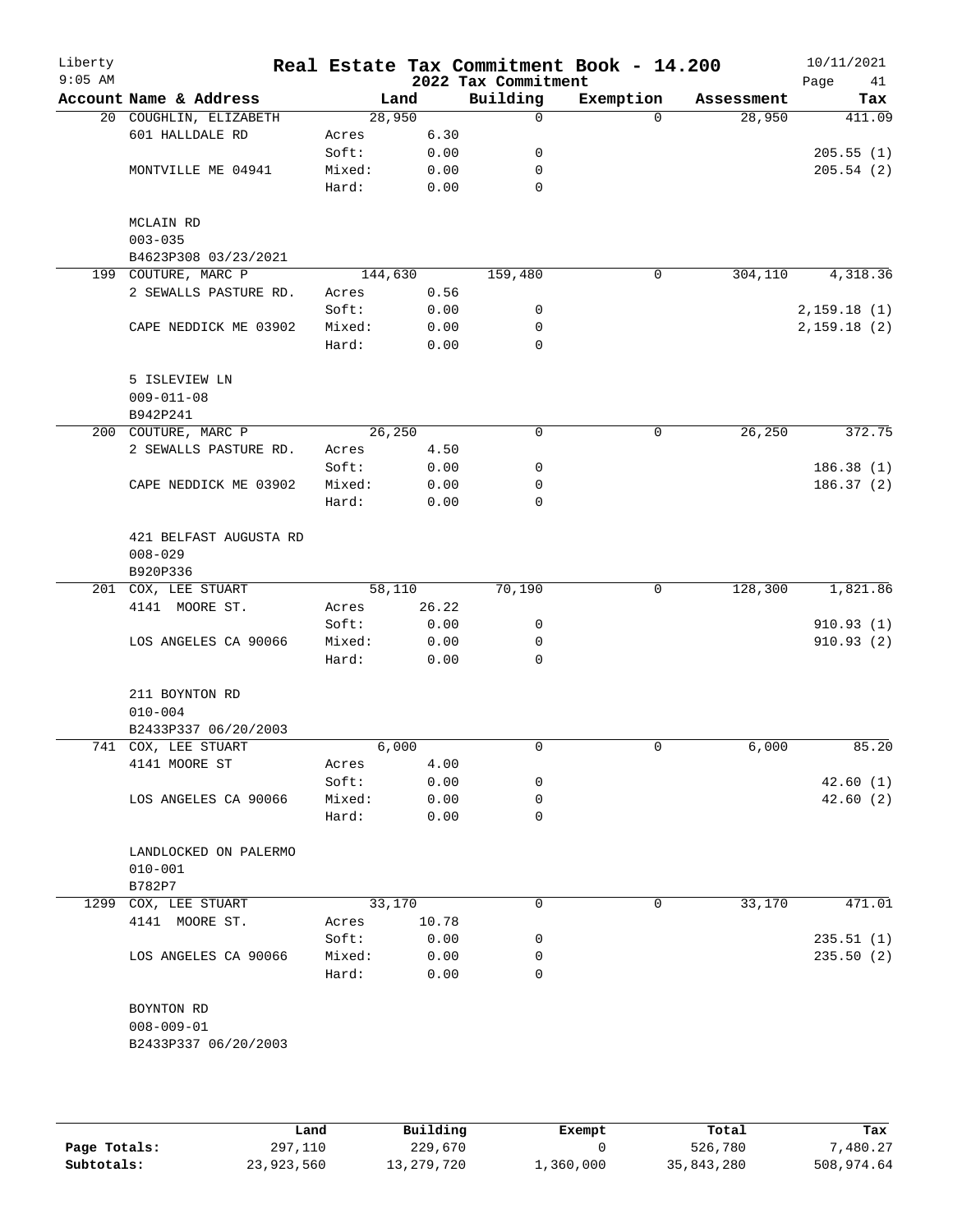| Liberty<br>$9:05$ AM |                                          |        |          | 2022 Tax Commitment | Real Estate Tax Commitment Book - 14.200 |            | 10/11/2021<br>Page<br>42 |
|----------------------|------------------------------------------|--------|----------|---------------------|------------------------------------------|------------|--------------------------|
|                      | Account Name & Address                   |        | Land     | Building            | Exemption                                | Assessment | Tax                      |
|                      | 706 CRAM, MATTHEW A                      |        | 96,880   | 17,840              | $\Omega$                                 | 114,720    | 1,629.02                 |
|                      | EDITH O. CRAM                            | Acres  | 0.26     |                     |                                          |            |                          |
|                      | 18 PHEASANT LANE                         | Soft:  | 0.00     | 0                   |                                          |            | 814.51 (1)               |
|                      |                                          | Mixed: | 0.00     | 0                   |                                          |            | 814.51 (2)               |
|                      | BATH ME 04530<br>WEST                    | Hard:  | 0.00     | $\mathbf 0$         |                                          |            |                          |
|                      | 67 KNOWLTONS SHORE RD<br>$019 - 039$     |        |          |                     |                                          |            |                          |
|                      | B2653P68                                 |        |          |                     |                                          |            |                          |
|                      | 793 CRAWFORD, JEFFREY S                  |        | 4,500    | $\mathbf 0$         | $\mathbf 0$                              | 4,500      | 63.90                    |
|                      | CRAWFORD, PATRICIA A                     | Acres  | 3.00     |                     |                                          |            |                          |
|                      | 51 CEMETERY ROAD                         | Soft:  | 0.00     | 0                   |                                          |            | 31.95(1)                 |
|                      |                                          | Mixed: | 0.00     | 0                   |                                          |            | 31.95(2)                 |
|                      | MONTVILLE ME 04941                       | Hard:  | 0.00     | 0                   |                                          |            |                          |
|                      | LANDLOCKED<br>$003 - 039$                |        |          |                     |                                          |            |                          |
|                      | B4411P222 08/30/2019                     |        |          |                     |                                          |            |                          |
|                      | 205 CREAMER, RONALD                      |        | 29,410   | 86,400              | 25,000                                   | 90,810     | 1,289.50                 |
|                      | 25 LAKE ST. GEORGE<br>TERR.              | Acres  | 0.93     |                     | 01 Homestead                             |            |                          |
|                      |                                          | Soft:  | 0.00     | 0                   |                                          |            | 644.75 (1)               |
|                      | LIBERTY ME 04949                         | Mixed: | 0.00     | 0                   |                                          |            | 644.75 (2)               |
|                      |                                          | Hard:  | 0.00     | 0                   |                                          |            |                          |
|                      | 25 LAKE SAINT GEORGE<br>$008 - 030 - A$  |        |          |                     |                                          |            |                          |
|                      | B1290P63                                 |        |          |                     |                                          |            |                          |
|                      | 360 Cressey, Michael E                   |        | 209,170  | 56,590              | 0                                        | 265,760    | 3,773.79                 |
|                      | Wright, Mary M                           | Acres  | 0.70     |                     |                                          |            |                          |
|                      | 987 Dunbar Hill Road                     | Soft:  | 0.00     | 0                   |                                          |            | 1,886.90(1)              |
|                      |                                          | Mixed: | 0.00     | 0                   |                                          |            | 1,886.89(2)              |
|                      | Grantham ME 03753                        | Hard:  | 0.00     | 0                   |                                          |            |                          |
|                      | 42 TALL PINE LN<br>$016 - 018$           |        |          |                     |                                          |            |                          |
|                      | B4242P247 01/08/2018                     |        |          |                     |                                          |            |                          |
|                      | 1005 CRESSEY, MICHAEL E                  |        | 198,710  | 38,160              | 0                                        | 236,870    | 3,363.55                 |
|                      | WRIGHT, MARY M                           | Acres  | 0.70     |                     |                                          |            |                          |
|                      | 987 Dunbar Hill Road                     | Soft:  | 0.00     | 0                   |                                          |            | 1,681.78(1)              |
|                      |                                          | Mixed: | 0.00     | 0                   |                                          |            | 1,681.77(2)              |
|                      | Grantham ME 03753                        | Hard:  | 0.00     | 0                   |                                          |            |                          |
|                      | 41 TALL PINE LN<br>$016 - 019$           |        |          |                     |                                          |            |                          |
|                      | B4245P19 02/09/2018                      |        |          |                     |                                          |            |                          |
|                      | 1067 CRESSLER, LORRAINE L                |        | 119,460  | 24,280              | 0                                        | 143,740    | 2,041.11                 |
|                      | 2469 BURKETTVILLE RD.                    | Acres  | 2.86     |                     |                                          |            |                          |
|                      |                                          | Soft:  | 0.00     | 0                   |                                          |            | 1,020.56(1)              |
|                      | APPLETON ME 04888                        | Mixed: | 0.00     | 0                   |                                          |            | 1,020.55(2)              |
|                      |                                          | Hard:  | 0.00     | 0                   |                                          |            |                          |
|                      | GREEN ISLAND                             |        |          |                     |                                          |            |                          |
|                      | $009 - 004 - 02A$<br>B4020P23 11/19/2015 |        |          |                     |                                          |            |                          |
|                      |                                          |        |          |                     |                                          |            |                          |
|                      |                                          |        |          |                     |                                          |            |                          |
|                      |                                          | Land   | Building |                     | Exempt                                   | Total      | Tax                      |

|              | Land       | Building   | Exempt    | Total      | Tax        |
|--------------|------------|------------|-----------|------------|------------|
| Page Totals: | 658,130    | 223,270    | 25,000    | 856,400    | 12,160.87  |
| Subtotals:   | 24,581,690 | 13,502,990 | 1,385,000 | 36,699,680 | 521,135.51 |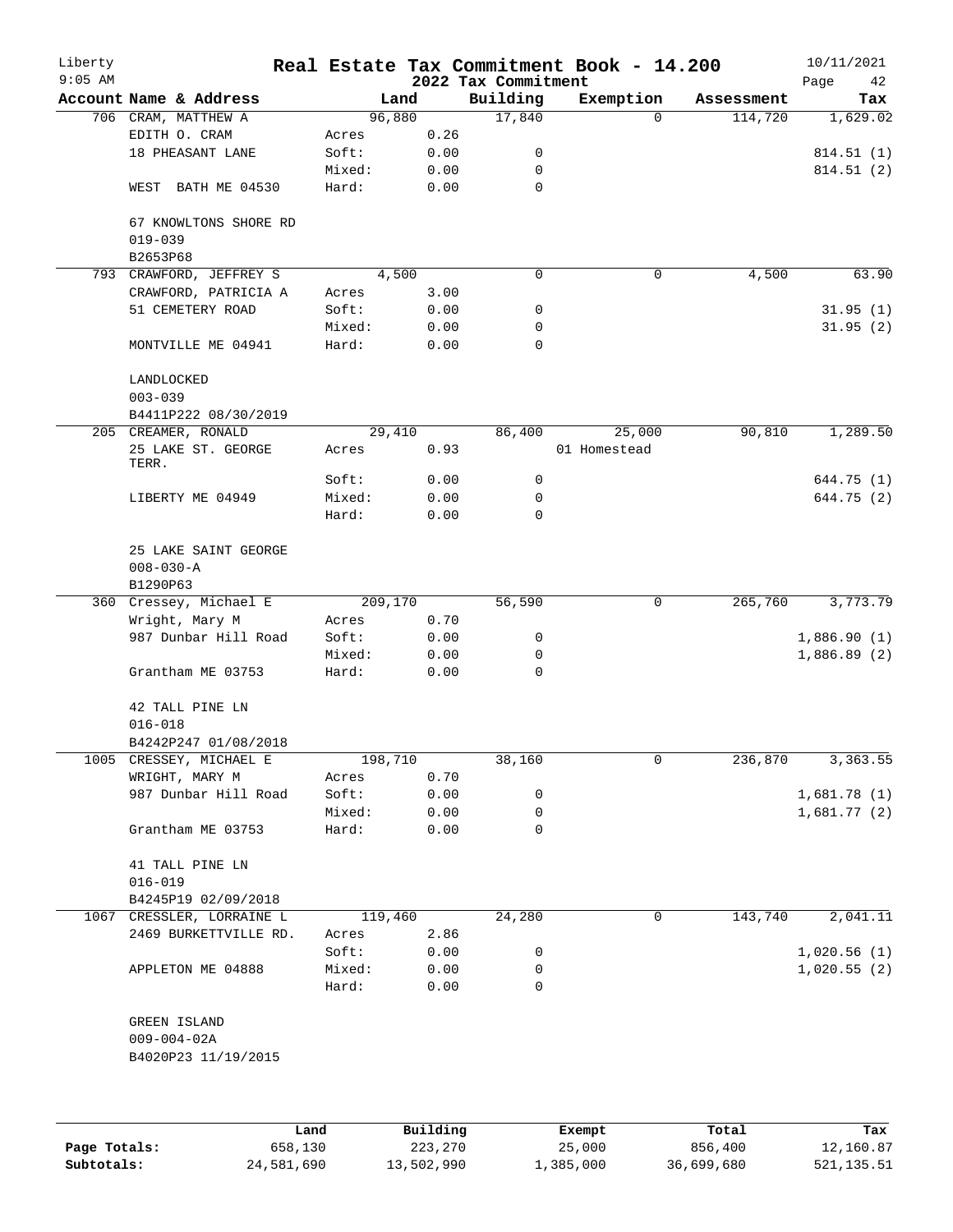| Building<br>Exemption<br>Account Name & Address<br>Land<br>Assessment<br>1200 CRICHTON, ALAN<br>134,330<br>134,330<br>0<br>$\Omega$<br>CRICHTON, LORNA<br>2.30<br>Acres<br>64 JACQUES ROAD<br>0.00<br>Soft:<br>0<br>Mixed:<br>0.00<br>0<br>LIBERTY ME 04949<br>Hard:<br>0.00<br>0<br>SMITH ROAD<br>$024 - 004$<br>B1812P173<br>52,810<br>0<br>176,220<br>231 CRICHTON, ALAN<br>123,410<br>CRICHTON, LORNA<br>0.27<br>Acres<br>64 JACQUE'S RD<br>Soft:<br>0.00<br>0<br>Mixed:<br>0.00<br>0<br>Hard:<br>$\mathbf 0$<br>LIBERTY ME 04949<br>0.00<br>158 SMITH RD<br>$024 - 016$<br>B1812P173<br>71,000<br>172,820<br>25,000<br>218,820<br>206 CRICHTON, ALAN<br>64 JACQUE'S RD<br>47.00<br>01 Homestead<br>Acres<br>Soft:<br>0.00<br>0<br>LIBERTY ME 04949<br>Mixed:<br>0.00<br>0<br>Hard:<br>0.00<br>0<br>64 JACQUES RD<br>$006 - 021$<br>B747P896<br>151,000<br>284,560<br>133,560<br>0<br>881 CRONIN, JOHN R<br>CRONIN, SUSAN A<br>0.57<br>Acres<br>43 CHURCH STREET<br>Soft:<br>0.00<br>0<br>Mixed:<br>0.00<br>0<br>Hard:<br>0.00<br>0<br>BELFAST ME 04915<br>91 KNOWLTONS SHORE RD<br>$019 - 033$<br>B4507P304 06/22/2020<br>80,900<br>141 CULLIVAN, BRAD A<br>33,590<br>47,310<br>0<br>307 UPPER HOSTILE<br>1.39<br>Acres<br>VALLEY RD<br>0.00<br>Soft:<br>0<br>Mixed:<br>0.00<br>0<br>LIBERTY ME 04949<br>$\Omega$<br>Hard:<br>0.00<br>307 UPPER HOSTILE<br>$010 - 037$<br>B4514P100 07/09/2020 B4446P204 12/06/2019<br>37,500<br>37,500<br>209 CULLIVAN, EDWARD<br>$\Omega$<br>$\Omega$<br>CULLIVAN, JEAN<br>15.00<br>Acres<br>2713 RIVERSIDE DR<br>Soft:<br>0.00<br>0<br>Mixed:<br>0.00<br>0<br>Hard:<br>0.00<br>$\Omega$<br>VASSALBORO ME 04989<br>PLUMMER RD<br>$010 - 032$<br>B4581P142 12/04/2020 B771P681 | Liberty<br>$9:05$ AM |  |  | 2022 Tax Commitment | Real Estate Tax Commitment Book - 14.200 | 10/11/2021<br>Page<br>43 |
|----------------------------------------------------------------------------------------------------------------------------------------------------------------------------------------------------------------------------------------------------------------------------------------------------------------------------------------------------------------------------------------------------------------------------------------------------------------------------------------------------------------------------------------------------------------------------------------------------------------------------------------------------------------------------------------------------------------------------------------------------------------------------------------------------------------------------------------------------------------------------------------------------------------------------------------------------------------------------------------------------------------------------------------------------------------------------------------------------------------------------------------------------------------------------------------------------------------------------------------------------------------------------------------------------------------------------------------------------------------------------------------------------------------------------------------------------------------------------------------------------------------------------------------------------------------------------------------------------------------------------------------------------------------------------------------------------------------------|----------------------|--|--|---------------------|------------------------------------------|--------------------------|
|                                                                                                                                                                                                                                                                                                                                                                                                                                                                                                                                                                                                                                                                                                                                                                                                                                                                                                                                                                                                                                                                                                                                                                                                                                                                                                                                                                                                                                                                                                                                                                                                                                                                                                                      |                      |  |  |                     |                                          | Tax                      |
|                                                                                                                                                                                                                                                                                                                                                                                                                                                                                                                                                                                                                                                                                                                                                                                                                                                                                                                                                                                                                                                                                                                                                                                                                                                                                                                                                                                                                                                                                                                                                                                                                                                                                                                      |                      |  |  |                     |                                          | 1,907.49                 |
|                                                                                                                                                                                                                                                                                                                                                                                                                                                                                                                                                                                                                                                                                                                                                                                                                                                                                                                                                                                                                                                                                                                                                                                                                                                                                                                                                                                                                                                                                                                                                                                                                                                                                                                      |                      |  |  |                     |                                          |                          |
|                                                                                                                                                                                                                                                                                                                                                                                                                                                                                                                                                                                                                                                                                                                                                                                                                                                                                                                                                                                                                                                                                                                                                                                                                                                                                                                                                                                                                                                                                                                                                                                                                                                                                                                      |                      |  |  |                     |                                          | 953.75 (1)               |
|                                                                                                                                                                                                                                                                                                                                                                                                                                                                                                                                                                                                                                                                                                                                                                                                                                                                                                                                                                                                                                                                                                                                                                                                                                                                                                                                                                                                                                                                                                                                                                                                                                                                                                                      |                      |  |  |                     |                                          | 953.74 (2)               |
|                                                                                                                                                                                                                                                                                                                                                                                                                                                                                                                                                                                                                                                                                                                                                                                                                                                                                                                                                                                                                                                                                                                                                                                                                                                                                                                                                                                                                                                                                                                                                                                                                                                                                                                      |                      |  |  |                     |                                          |                          |
|                                                                                                                                                                                                                                                                                                                                                                                                                                                                                                                                                                                                                                                                                                                                                                                                                                                                                                                                                                                                                                                                                                                                                                                                                                                                                                                                                                                                                                                                                                                                                                                                                                                                                                                      |                      |  |  |                     |                                          |                          |
|                                                                                                                                                                                                                                                                                                                                                                                                                                                                                                                                                                                                                                                                                                                                                                                                                                                                                                                                                                                                                                                                                                                                                                                                                                                                                                                                                                                                                                                                                                                                                                                                                                                                                                                      |                      |  |  |                     |                                          |                          |
|                                                                                                                                                                                                                                                                                                                                                                                                                                                                                                                                                                                                                                                                                                                                                                                                                                                                                                                                                                                                                                                                                                                                                                                                                                                                                                                                                                                                                                                                                                                                                                                                                                                                                                                      |                      |  |  |                     |                                          |                          |
|                                                                                                                                                                                                                                                                                                                                                                                                                                                                                                                                                                                                                                                                                                                                                                                                                                                                                                                                                                                                                                                                                                                                                                                                                                                                                                                                                                                                                                                                                                                                                                                                                                                                                                                      |                      |  |  |                     |                                          | 2,502.32                 |
|                                                                                                                                                                                                                                                                                                                                                                                                                                                                                                                                                                                                                                                                                                                                                                                                                                                                                                                                                                                                                                                                                                                                                                                                                                                                                                                                                                                                                                                                                                                                                                                                                                                                                                                      |                      |  |  |                     |                                          |                          |
|                                                                                                                                                                                                                                                                                                                                                                                                                                                                                                                                                                                                                                                                                                                                                                                                                                                                                                                                                                                                                                                                                                                                                                                                                                                                                                                                                                                                                                                                                                                                                                                                                                                                                                                      |                      |  |  |                     |                                          | 1,251.16(1)              |
|                                                                                                                                                                                                                                                                                                                                                                                                                                                                                                                                                                                                                                                                                                                                                                                                                                                                                                                                                                                                                                                                                                                                                                                                                                                                                                                                                                                                                                                                                                                                                                                                                                                                                                                      |                      |  |  |                     |                                          | 1,251.16(2)              |
|                                                                                                                                                                                                                                                                                                                                                                                                                                                                                                                                                                                                                                                                                                                                                                                                                                                                                                                                                                                                                                                                                                                                                                                                                                                                                                                                                                                                                                                                                                                                                                                                                                                                                                                      |                      |  |  |                     |                                          |                          |
|                                                                                                                                                                                                                                                                                                                                                                                                                                                                                                                                                                                                                                                                                                                                                                                                                                                                                                                                                                                                                                                                                                                                                                                                                                                                                                                                                                                                                                                                                                                                                                                                                                                                                                                      |                      |  |  |                     |                                          |                          |
|                                                                                                                                                                                                                                                                                                                                                                                                                                                                                                                                                                                                                                                                                                                                                                                                                                                                                                                                                                                                                                                                                                                                                                                                                                                                                                                                                                                                                                                                                                                                                                                                                                                                                                                      |                      |  |  |                     |                                          |                          |
|                                                                                                                                                                                                                                                                                                                                                                                                                                                                                                                                                                                                                                                                                                                                                                                                                                                                                                                                                                                                                                                                                                                                                                                                                                                                                                                                                                                                                                                                                                                                                                                                                                                                                                                      |                      |  |  |                     |                                          |                          |
|                                                                                                                                                                                                                                                                                                                                                                                                                                                                                                                                                                                                                                                                                                                                                                                                                                                                                                                                                                                                                                                                                                                                                                                                                                                                                                                                                                                                                                                                                                                                                                                                                                                                                                                      |                      |  |  |                     |                                          | 3,107.24                 |
|                                                                                                                                                                                                                                                                                                                                                                                                                                                                                                                                                                                                                                                                                                                                                                                                                                                                                                                                                                                                                                                                                                                                                                                                                                                                                                                                                                                                                                                                                                                                                                                                                                                                                                                      |                      |  |  |                     |                                          |                          |
|                                                                                                                                                                                                                                                                                                                                                                                                                                                                                                                                                                                                                                                                                                                                                                                                                                                                                                                                                                                                                                                                                                                                                                                                                                                                                                                                                                                                                                                                                                                                                                                                                                                                                                                      |                      |  |  |                     |                                          | 1,553.62(1)              |
|                                                                                                                                                                                                                                                                                                                                                                                                                                                                                                                                                                                                                                                                                                                                                                                                                                                                                                                                                                                                                                                                                                                                                                                                                                                                                                                                                                                                                                                                                                                                                                                                                                                                                                                      |                      |  |  |                     |                                          | 1,553.62(2)              |
|                                                                                                                                                                                                                                                                                                                                                                                                                                                                                                                                                                                                                                                                                                                                                                                                                                                                                                                                                                                                                                                                                                                                                                                                                                                                                                                                                                                                                                                                                                                                                                                                                                                                                                                      |                      |  |  |                     |                                          |                          |
|                                                                                                                                                                                                                                                                                                                                                                                                                                                                                                                                                                                                                                                                                                                                                                                                                                                                                                                                                                                                                                                                                                                                                                                                                                                                                                                                                                                                                                                                                                                                                                                                                                                                                                                      |                      |  |  |                     |                                          |                          |
|                                                                                                                                                                                                                                                                                                                                                                                                                                                                                                                                                                                                                                                                                                                                                                                                                                                                                                                                                                                                                                                                                                                                                                                                                                                                                                                                                                                                                                                                                                                                                                                                                                                                                                                      |                      |  |  |                     |                                          |                          |
|                                                                                                                                                                                                                                                                                                                                                                                                                                                                                                                                                                                                                                                                                                                                                                                                                                                                                                                                                                                                                                                                                                                                                                                                                                                                                                                                                                                                                                                                                                                                                                                                                                                                                                                      |                      |  |  |                     |                                          |                          |
|                                                                                                                                                                                                                                                                                                                                                                                                                                                                                                                                                                                                                                                                                                                                                                                                                                                                                                                                                                                                                                                                                                                                                                                                                                                                                                                                                                                                                                                                                                                                                                                                                                                                                                                      |                      |  |  |                     |                                          | 4,040.75                 |
|                                                                                                                                                                                                                                                                                                                                                                                                                                                                                                                                                                                                                                                                                                                                                                                                                                                                                                                                                                                                                                                                                                                                                                                                                                                                                                                                                                                                                                                                                                                                                                                                                                                                                                                      |                      |  |  |                     |                                          |                          |
|                                                                                                                                                                                                                                                                                                                                                                                                                                                                                                                                                                                                                                                                                                                                                                                                                                                                                                                                                                                                                                                                                                                                                                                                                                                                                                                                                                                                                                                                                                                                                                                                                                                                                                                      |                      |  |  |                     |                                          | 2,020.38(1)              |
|                                                                                                                                                                                                                                                                                                                                                                                                                                                                                                                                                                                                                                                                                                                                                                                                                                                                                                                                                                                                                                                                                                                                                                                                                                                                                                                                                                                                                                                                                                                                                                                                                                                                                                                      |                      |  |  |                     |                                          | 2,020.37(2)              |
|                                                                                                                                                                                                                                                                                                                                                                                                                                                                                                                                                                                                                                                                                                                                                                                                                                                                                                                                                                                                                                                                                                                                                                                                                                                                                                                                                                                                                                                                                                                                                                                                                                                                                                                      |                      |  |  |                     |                                          |                          |
|                                                                                                                                                                                                                                                                                                                                                                                                                                                                                                                                                                                                                                                                                                                                                                                                                                                                                                                                                                                                                                                                                                                                                                                                                                                                                                                                                                                                                                                                                                                                                                                                                                                                                                                      |                      |  |  |                     |                                          |                          |
|                                                                                                                                                                                                                                                                                                                                                                                                                                                                                                                                                                                                                                                                                                                                                                                                                                                                                                                                                                                                                                                                                                                                                                                                                                                                                                                                                                                                                                                                                                                                                                                                                                                                                                                      |                      |  |  |                     |                                          |                          |
|                                                                                                                                                                                                                                                                                                                                                                                                                                                                                                                                                                                                                                                                                                                                                                                                                                                                                                                                                                                                                                                                                                                                                                                                                                                                                                                                                                                                                                                                                                                                                                                                                                                                                                                      |                      |  |  |                     |                                          |                          |
|                                                                                                                                                                                                                                                                                                                                                                                                                                                                                                                                                                                                                                                                                                                                                                                                                                                                                                                                                                                                                                                                                                                                                                                                                                                                                                                                                                                                                                                                                                                                                                                                                                                                                                                      |                      |  |  |                     |                                          | 1,148.78                 |
|                                                                                                                                                                                                                                                                                                                                                                                                                                                                                                                                                                                                                                                                                                                                                                                                                                                                                                                                                                                                                                                                                                                                                                                                                                                                                                                                                                                                                                                                                                                                                                                                                                                                                                                      |                      |  |  |                     |                                          |                          |
|                                                                                                                                                                                                                                                                                                                                                                                                                                                                                                                                                                                                                                                                                                                                                                                                                                                                                                                                                                                                                                                                                                                                                                                                                                                                                                                                                                                                                                                                                                                                                                                                                                                                                                                      |                      |  |  |                     |                                          | 574.39 (1)               |
|                                                                                                                                                                                                                                                                                                                                                                                                                                                                                                                                                                                                                                                                                                                                                                                                                                                                                                                                                                                                                                                                                                                                                                                                                                                                                                                                                                                                                                                                                                                                                                                                                                                                                                                      |                      |  |  |                     |                                          | 574.39(2)                |
|                                                                                                                                                                                                                                                                                                                                                                                                                                                                                                                                                                                                                                                                                                                                                                                                                                                                                                                                                                                                                                                                                                                                                                                                                                                                                                                                                                                                                                                                                                                                                                                                                                                                                                                      |                      |  |  |                     |                                          |                          |
|                                                                                                                                                                                                                                                                                                                                                                                                                                                                                                                                                                                                                                                                                                                                                                                                                                                                                                                                                                                                                                                                                                                                                                                                                                                                                                                                                                                                                                                                                                                                                                                                                                                                                                                      |                      |  |  |                     |                                          |                          |
|                                                                                                                                                                                                                                                                                                                                                                                                                                                                                                                                                                                                                                                                                                                                                                                                                                                                                                                                                                                                                                                                                                                                                                                                                                                                                                                                                                                                                                                                                                                                                                                                                                                                                                                      |                      |  |  |                     |                                          |                          |
|                                                                                                                                                                                                                                                                                                                                                                                                                                                                                                                                                                                                                                                                                                                                                                                                                                                                                                                                                                                                                                                                                                                                                                                                                                                                                                                                                                                                                                                                                                                                                                                                                                                                                                                      |                      |  |  |                     |                                          |                          |
|                                                                                                                                                                                                                                                                                                                                                                                                                                                                                                                                                                                                                                                                                                                                                                                                                                                                                                                                                                                                                                                                                                                                                                                                                                                                                                                                                                                                                                                                                                                                                                                                                                                                                                                      |                      |  |  |                     |                                          | 532.50                   |
|                                                                                                                                                                                                                                                                                                                                                                                                                                                                                                                                                                                                                                                                                                                                                                                                                                                                                                                                                                                                                                                                                                                                                                                                                                                                                                                                                                                                                                                                                                                                                                                                                                                                                                                      |                      |  |  |                     |                                          |                          |
|                                                                                                                                                                                                                                                                                                                                                                                                                                                                                                                                                                                                                                                                                                                                                                                                                                                                                                                                                                                                                                                                                                                                                                                                                                                                                                                                                                                                                                                                                                                                                                                                                                                                                                                      |                      |  |  |                     |                                          | 266.25(1)                |
|                                                                                                                                                                                                                                                                                                                                                                                                                                                                                                                                                                                                                                                                                                                                                                                                                                                                                                                                                                                                                                                                                                                                                                                                                                                                                                                                                                                                                                                                                                                                                                                                                                                                                                                      |                      |  |  |                     |                                          | 266.25(2)                |
|                                                                                                                                                                                                                                                                                                                                                                                                                                                                                                                                                                                                                                                                                                                                                                                                                                                                                                                                                                                                                                                                                                                                                                                                                                                                                                                                                                                                                                                                                                                                                                                                                                                                                                                      |                      |  |  |                     |                                          |                          |
|                                                                                                                                                                                                                                                                                                                                                                                                                                                                                                                                                                                                                                                                                                                                                                                                                                                                                                                                                                                                                                                                                                                                                                                                                                                                                                                                                                                                                                                                                                                                                                                                                                                                                                                      |                      |  |  |                     |                                          |                          |
|                                                                                                                                                                                                                                                                                                                                                                                                                                                                                                                                                                                                                                                                                                                                                                                                                                                                                                                                                                                                                                                                                                                                                                                                                                                                                                                                                                                                                                                                                                                                                                                                                                                                                                                      |                      |  |  |                     |                                          |                          |
|                                                                                                                                                                                                                                                                                                                                                                                                                                                                                                                                                                                                                                                                                                                                                                                                                                                                                                                                                                                                                                                                                                                                                                                                                                                                                                                                                                                                                                                                                                                                                                                                                                                                                                                      |                      |  |  |                     |                                          |                          |
|                                                                                                                                                                                                                                                                                                                                                                                                                                                                                                                                                                                                                                                                                                                                                                                                                                                                                                                                                                                                                                                                                                                                                                                                                                                                                                                                                                                                                                                                                                                                                                                                                                                                                                                      |                      |  |  |                     |                                          |                          |

|              | Land         | Building   | Exempt    | Total      | Tax        |
|--------------|--------------|------------|-----------|------------|------------|
| Page Totals: | 550,830      | 406,500    | 25,000    | 932,330    | 13,239.08  |
| Subtotals:   | 25, 132, 520 | 13,909,490 | 1,410,000 | 37,632,010 | 534,374.59 |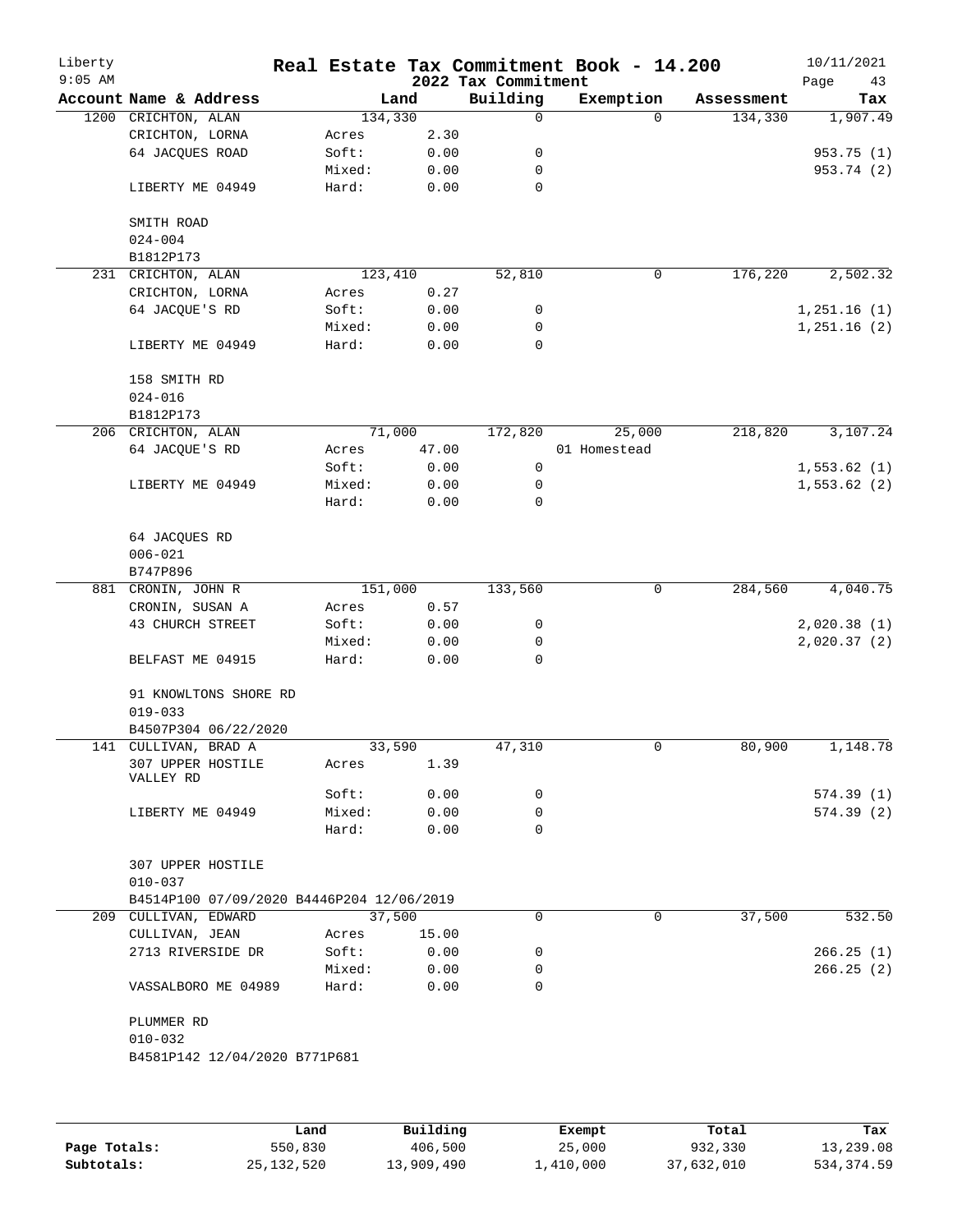| Liberty<br>$9:05$ AM |                                                    |        |                          | 2022 Tax Commitment | Real Estate Tax Commitment Book - 14.200 |            | 10/11/2021<br>Page<br>44 |
|----------------------|----------------------------------------------------|--------|--------------------------|---------------------|------------------------------------------|------------|--------------------------|
|                      | Account Name & Address                             |        | Land                     | Building            | Exemption                                | Assessment | Tax                      |
|                      | 210 CULLIVAN, GARY                                 |        | 68,550                   | 104,030             | 25,000                                   | 147,580    | 2,095.64                 |
|                      | 254 UPPER HOSTILE<br>VALLEY RD                     | Acres  | 42.09                    |                     | 01 Homestead                             |            |                          |
|                      |                                                    | Soft:  | 0.00                     | 0                   |                                          |            | 1,047.82(1)              |
|                      | LIBERTY ME 04949                                   | Mixed: | 0.00                     | 0                   |                                          |            | 1,047.82(2)              |
|                      |                                                    | Hard:  | 0.00                     | $\Omega$            |                                          |            |                          |
|                      | 254 UPPER HOSTILE                                  |        |                          |                     |                                          |            |                          |
|                      | $010 - 030$                                        |        |                          |                     |                                          |            |                          |
|                      | B765P767<br>1262 CULLIVAN, GARY                    |        | 22,370                   | 7,000               | 0                                        | 29,370     | 417.05                   |
|                      | 254 UPPER HOSTILE                                  | Acres  | 1.91                     |                     |                                          |            |                          |
|                      | VALLEY RD                                          |        |                          |                     |                                          |            |                          |
|                      |                                                    | Soft:  | 0.00                     | 0                   |                                          |            | 208.53(1)                |
|                      | LIBERTY ME 04949                                   | Mixed: | 0.00                     | $\mathbf 0$         |                                          |            | 208.52(2)                |
|                      |                                                    | Hard:  | 0.00                     | $\Omega$            |                                          |            |                          |
|                      | UPPER HOSTILE VALLEY RD                            |        |                          |                     |                                          |            |                          |
|                      | $010 - 029$                                        |        |                          |                     |                                          |            |                          |
|                      | B765P767                                           |        |                          |                     |                                          |            |                          |
|                      | 215 CUNNINGHAM, DEBORAH                            |        | 120,650                  | 153,010             | 25,000                                   | 248,660    | 3,530.97                 |
|                      | P.O. BOX 172                                       | Acres  | 4.10                     |                     | 01 Homestead                             |            |                          |
|                      |                                                    | Soft:  | 0.00                     | $\mathbf 0$         |                                          |            | 1,765.49(1)              |
|                      | LIBERTY ME 04949                                   | Mixed: | 0.00                     | 0                   |                                          |            | 1,765.48(2)              |
|                      |                                                    | Hard:  | 0.00                     | $\Omega$            |                                          |            |                          |
|                      |                                                    |        | Map 14-12, 05-26B, 06-2E |                     |                                          |            |                          |
|                      | 24 CARGILL RD                                      |        |                          |                     |                                          |            |                          |
|                      | $014 - 012$                                        |        |                          |                     |                                          |            |                          |
|                      | B3914P134 11/06/2014<br>187 CUNNINGHAM, JONATHAN E |        | 21,600                   | 0                   | 0                                        | 21,600     | 306.72                   |
|                      | 214 Avenue C                                       | Acres  | 1.40                     |                     |                                          |            |                          |
|                      |                                                    | Soft:  | 0.00                     | 0                   |                                          |            | 153.36(1)                |
|                      | HIGHLANDS TX 77562 3720 Mixed:                     |        | 0.00                     | 0                   |                                          |            | 153.36(2)                |
|                      |                                                    | Hard:  | 0.00                     | 0                   |                                          |            |                          |
|                      | 2 TRUES POND RD                                    |        |                          |                     |                                          |            |                          |
|                      | $012 - 018$                                        |        |                          |                     |                                          |            |                          |
|                      | B2661P285                                          |        |                          |                     |                                          |            |                          |
| 517                  | CURCIONE, LAURA A                                  |        | 92,590                   | 0                   | $\mathbf 0$                              | 92,590     | 1,314.78                 |
|                      | 7 OTTER HILL COURT                                 | Acres  | 6.00                     |                     |                                          |            |                          |
|                      |                                                    | Soft:  | 0.00                     | 0                   |                                          |            | 657.39 (1)               |
|                      | SUSSEX NJ 07461                                    | Mixed: | 0.00                     | 0                   |                                          |            | 657.39 (2)               |
|                      |                                                    | Hard:  | 0.00                     | $\mathbf 0$         |                                          |            |                          |
|                      |                                                    |        |                          |                     |                                          |            |                          |
|                      | RETREAT WAY                                        |        |                          |                     |                                          |            |                          |
|                      | $006 - 005 - 07$                                   |        |                          |                     |                                          |            |                          |
|                      | B1167P36                                           |        |                          |                     |                                          |            |                          |
|                      | 223 CUREWITZ, DIANE                                |        | 37,020                   | 92,560              | 0                                        | 129,580    | 1,840.04                 |
|                      | P O BOX 1646                                       | Acres  | 12.50                    |                     |                                          |            |                          |
|                      |                                                    | Soft:  | 0.00                     | 0                   |                                          |            | 920.02(1)                |
|                      | PULLMAN WA 99163                                   | Mixed: | 4.00                     | 1,536               |                                          |            | 920.02(2)                |
|                      |                                                    | Hard:  | 7.00                     | 1,736               |                                          |            |                          |
|                      | 709 PINNACLE RD                                    |        |                          |                     |                                          |            |                          |
|                      | $005 - 003 - 01$                                   |        |                          |                     |                                          |            |                          |
|                      | B1128P337                                          |        |                          |                     |                                          |            |                          |
|                      |                                                    |        |                          |                     |                                          |            |                          |
|                      | Land                                               |        | Building                 |                     | Exempt                                   | Total      | Tax                      |
| Page Totals:         | 362,780                                            |        | 356,600                  |                     | 50,000                                   | 669,380    | 9,505.20                 |
| Subtotals:           | 25, 495, 300                                       |        | 14,266,090               |                     | 1,460,000                                | 38,301,390 | 543,879.79               |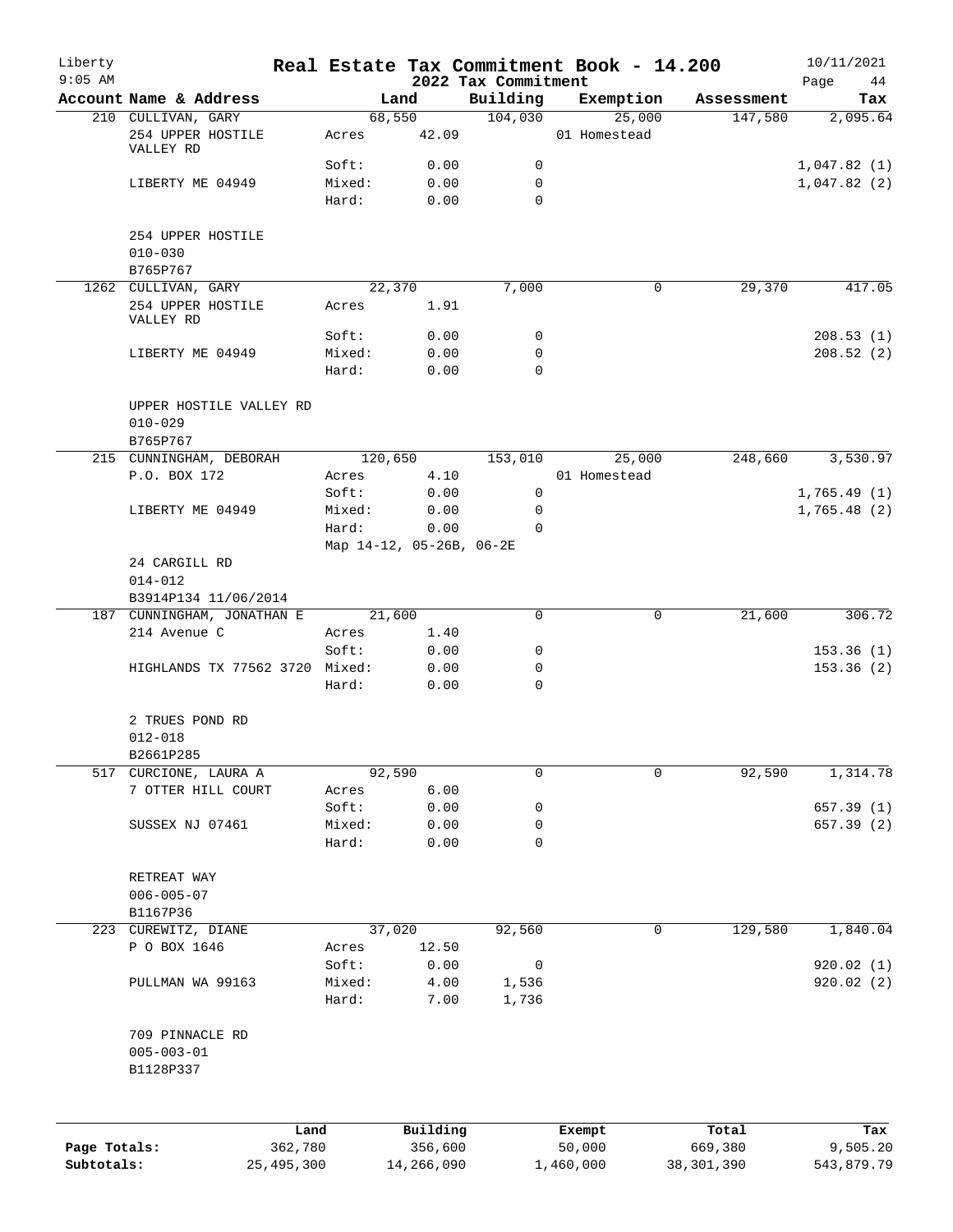| Liberty<br>$9:05$ AM |                                                            |         |      | 2022 Tax Commitment | Real Estate Tax Commitment Book - 14.200 |            | 10/11/2021<br>Page<br>45 |
|----------------------|------------------------------------------------------------|---------|------|---------------------|------------------------------------------|------------|--------------------------|
|                      | Account Name & Address                                     | Land    |      | Building            | Exemption                                | Assessment | Tax                      |
|                      | 1030 Curtis, Marc S                                        | 70,710  |      | 50,570              | $\mathbf 0$                              | 121,280    | 1,722.18                 |
|                      | Curtis, Darlene R                                          | Acres   | 0.08 |                     |                                          |            |                          |
|                      | 2050 Washington Avenue                                     | Soft:   | 0.00 | 0                   |                                          |            | 861.09(1)                |
|                      |                                                            | Mixed:  | 0.00 | 0                   |                                          |            | 861.09 (2)               |
|                      | Portland ME 04103                                          | Hard:   | 0.00 | 0                   |                                          |            |                          |
|                      | 370 BELFAST AUGUSTA RD<br>$025 - 003$                      |         |      |                     |                                          |            |                          |
|                      | B4223P138 11/17/2017                                       |         |      |                     |                                          |            |                          |
| 495                  | CYR, MICHAEL F                                             | 33,270  |      | 145,250             | 25,000                                   | 153,520    | 2,179.98                 |
|                      | CYR, DEBORAH R                                             | Acres   | 1.18 |                     | 01 Homestead                             |            |                          |
|                      | 93 STEVENS POND RD                                         | Soft:   | 0.00 | 0                   |                                          |            | 1,089.99(1)              |
|                      |                                                            | Mixed:  | 0.00 | 0                   |                                          |            | 1,089.99(2)              |
|                      | LIBERTY ME 04949                                           | Hard:   | 0.00 | 0                   |                                          |            |                          |
|                      | 93 STEVENS POND RD<br>$006 - 053$                          |         |      |                     |                                          |            |                          |
|                      | B3848P112 03/14/2014                                       |         |      |                     |                                          |            |                          |
|                      | 228 DAIGLE, DAVID                                          | 129,900 |      | 119,080             | 0                                        | 248,980    | 3,535.52                 |
|                      | DAIGLE, SANDRA                                             | Acres   | 0.27 |                     |                                          |            |                          |
|                      | 94 RIVERVIEW DR                                            | Soft:   | 0.00 | 0                   |                                          |            | 1,767.76(1)              |
|                      |                                                            | Mixed:  | 0.00 | 0                   |                                          |            | 1,767.76(2)              |
|                      | SOUTH WINDSOR CT 06074                                     | Hard:   | 0.00 | 0                   |                                          |            |                          |
|                      | 125 KNOWLTONS SHORE RD<br>$019 - 020$                      |         |      |                     |                                          |            |                          |
|                      | B638P184                                                   |         |      |                     |                                          |            |                          |
|                      | 451 DAMTOFT, LISA                                          | 33,500  |      | 29,930              | 0                                        | 63,430     | 900.71                   |
|                      | 300 SUMMER ST                                              | Acres   | 3.00 |                     |                                          |            |                          |
|                      | APT 61                                                     | Soft:   | 0.00 | 0                   |                                          |            | 450.36(1)                |
|                      | BOSTON MA 02210                                            | Mixed:  | 0.00 | 0                   |                                          |            | 450.35(2)                |
|                      |                                                            | Hard:   | 0.00 | 0                   |                                          |            |                          |
|                      | 378 MCLAIN RD<br>$002 - 018$                               |         |      |                     |                                          |            |                          |
|                      | B4587P173 12/21/2020                                       |         |      |                     |                                          |            |                          |
|                      | 1055 DARIGAN, MICHAEL                                      | 26,680  |      | 0                   | 0                                        | 26,680     | 378.86                   |
|                      | 604 WEST REACH DRIVE                                       | Acres   | 6.45 |                     |                                          |            |                          |
|                      |                                                            | Soft:   | 0.00 | 0                   |                                          |            | 189.43(1)                |
|                      | JAMESTOWN RI 02835                                         | Mixed:  | 0.00 | 0                   |                                          |            | 189.43(2)                |
|                      |                                                            | Hard:   | 0.00 | $\Omega$            |                                          |            |                          |
|                      | RIDGE SCHOOL RD<br>$005 - 010 - G$                         |         |      |                     |                                          |            |                          |
|                      | B4318P87 10/18/2018                                        |         |      |                     |                                          |            |                          |
|                      | 1284 Darigan, Michael                                      | 25,900  |      | 0                   | 0                                        | 25,900     | 367.78                   |
|                      | P.O.BOX 225                                                | Acres   | 5.93 |                     |                                          |            |                          |
|                      |                                                            | Soft:   | 0.00 | 0                   |                                          |            | 183.89(1)                |
|                      | LIBERTY ME 04949 0225                                      | Mixed:  | 0.00 | 0                   |                                          |            | 183.89(2)                |
|                      |                                                            | Hard:   | 0.00 | $\Omega$            |                                          |            |                          |
|                      | SPENCER HILL RD<br>$005 - 010 - H$<br>B4270P182 06/04/2018 |         |      |                     |                                          |            |                          |
|                      |                                                            |         |      |                     |                                          |            |                          |

|              | Land       | Building   | Exempt    | Total      | Tax        |
|--------------|------------|------------|-----------|------------|------------|
| Page Totals: | 319,960    | 344,830    | 25,000    | 639,790    | 9,085.03   |
| Subtotals:   | 25,815,260 | 14,610,920 | ⊥,485,000 | 38,941,180 | 552,964.82 |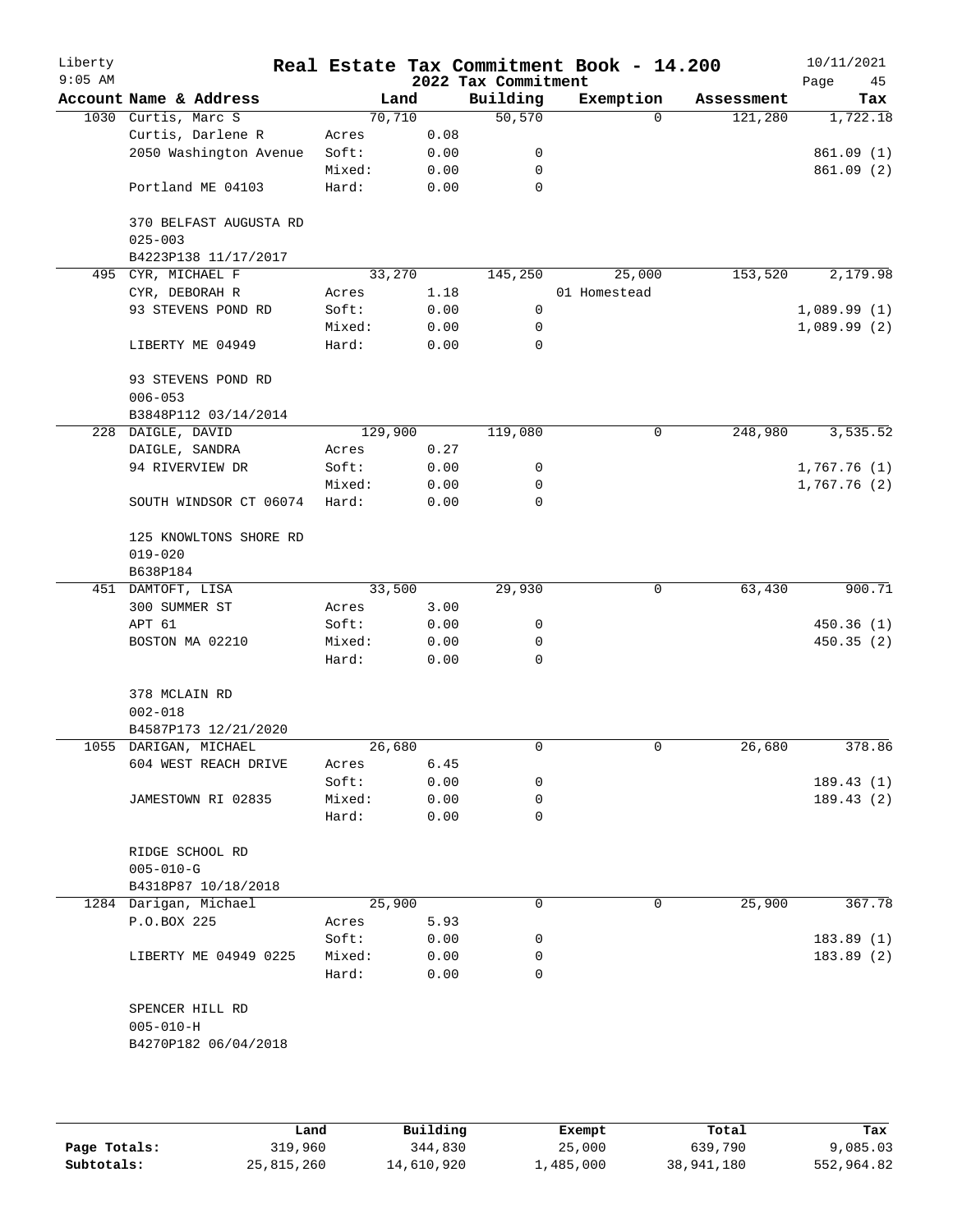| Liberty<br>$9:05$ AM |                                                      |                 |              | 2022 Tax Commitment | Real Estate Tax Commitment Book - 14.200 |            | 10/11/2021<br>46<br>Page |
|----------------------|------------------------------------------------------|-----------------|--------------|---------------------|------------------------------------------|------------|--------------------------|
|                      | Account Name & Address                               |                 | Land         | Building            | Exemption                                | Assessment | Tax                      |
|                      | 911 DAUTRICH, MICHAEL S                              |                 | 52,000       | 144,680             | 25,000                                   | 171,680    | 2,437.86                 |
|                      | DAUTRICH, ANDREA R                                   | Acres           | 15.00        |                     | 01 Homestead                             |            |                          |
|                      | 166 W Main Street                                    | Soft:           | 0.00         | 0                   |                                          |            | 1, 218.93(1)             |
|                      |                                                      | Mixed:          | 0.00         | 0                   |                                          |            | 1, 218.93(2)             |
|                      | LIBERTY ME 04949                                     | Hard:           | 0.00         | $\mathbf 0$         |                                          |            |                          |
|                      | 166 W MAIN ST<br>$024 - 023$                         |                 |              |                     |                                          |            |                          |
|                      | B4135P56 12/30/2016                                  |                 |              |                     |                                          |            |                          |
|                      | 324 David & Sandra St.                               |                 | 87,850       | $\mathbf 0$         | 0                                        | 87,850     | 1,247.47                 |
|                      | Clair Living Trust                                   |                 |              |                     |                                          |            |                          |
|                      | PO BOX 226                                           | Acres           | 109.70       |                     |                                          |            |                          |
|                      |                                                      | Soft:           | 0.00         | 0                   |                                          |            | 623.74 (1)               |
|                      | LIBERTY ME 04949                                     | Mixed:          | 0.00         | 0                   |                                          |            | 623.73(2)                |
|                      |                                                      | Hard:           | 0.00         | $\mathbf 0$         |                                          |            |                          |
|                      | PLAINS RD                                            |                 |              |                     |                                          |            |                          |
|                      | $002 - 001$                                          |                 |              |                     | $\mathbf 0$                              |            |                          |
|                      | 208 DAVIES, SUSAN P                                  |                 | 31,390       | 119,110             |                                          | 150,500    | 2,137.10                 |
|                      | 21 BOYNTON RD                                        | Acres           | 1.59         |                     |                                          |            |                          |
|                      |                                                      | Soft:           | 0.00         | 0                   |                                          |            | 1,068.55(1)              |
|                      | LIBERTY ME 04949                                     | Mixed:<br>Hard: | 0.00<br>0.00 | 0<br>$\Omega$       |                                          |            | 1,068.55(2)              |
|                      |                                                      |                 |              |                     |                                          |            |                          |
|                      | 21 BOYNTON RD                                        |                 |              |                     |                                          |            |                          |
|                      | $010 - 052 - E$<br>B3584P46                          |                 |              |                     |                                          |            |                          |
|                      | 235 DAVIS FAMILY REAL<br>PROPERTY TRUST              | 186,490         |              | 118,940             | 0                                        | 305,430    | 4,337.11                 |
|                      | IVAN A. DAVIS (TRUSTEE) Acres                        |                 | 504.00       |                     |                                          |            |                          |
|                      | 3 MILLSTREAM LN                                      | Soft:           | 41.00        | 12,915              |                                          |            | 2,168.56(1)              |
|                      |                                                      | Mixed:          | 297.00       | 114,048             |                                          |            | 2,168.55(2)              |
|                      | LIBERTY ME 04949                                     | Hard:           | 14.00        | 3,472               |                                          |            |                          |
|                      | 494 MCLAIN RD                                        |                 |              |                     |                                          |            |                          |
|                      | $002 - 2, 12, 13, 14, 15$                            |                 |              |                     |                                          |            |                          |
|                      | B3664P332 07/09/2012 B2065P29<br>240 DAVIS, BETTY-LU |                 | 22,770       |                     | 74,640 25,000                            | 72,410     | 1,028.22                 |
|                      | DAVIS, LLOYD R                                       | Acres           | 0.27         |                     | 01 Homestead                             |            |                          |
|                      | P.O. Box 94                                          | Soft:           | 0.00         | 0                   |                                          |            | 514.11(1)                |
|                      |                                                      | Mixed:          | 0.00         | 0                   |                                          |            | 514.11(2)                |
|                      | LIBERTY ME 04949                                     | Hard:           | 0.00         | $\Omega$            |                                          |            |                          |
|                      |                                                      |                 |              |                     |                                          |            |                          |
|                      | 64 MAIN ST                                           |                 |              |                     |                                          |            |                          |
|                      | $018 - 023$                                          |                 |              |                     |                                          |            |                          |
|                      | B4002P270 06/17/2015                                 |                 |              |                     |                                          |            |                          |
|                      | 241 DAVIS, DAVID A                                   |                 | 75,100       | 45,170              | 0                                        | 120,270    | 1,707.83                 |
|                      | 39 EAST SHORE RD                                     | Acres           | 0.10         |                     |                                          |            |                          |
|                      |                                                      | Soft:           | 0.00         | 0                   |                                          |            | 853.92 (1)               |
|                      | PERU ME 04290                                        | Mixed:          | 0.00         | 0                   |                                          |            | 853.91 (2)               |
|                      |                                                      | Hard:           | 0.00         | 0                   |                                          |            |                          |
|                      | 26 TRASK RD                                          |                 |              |                     |                                          |            |                          |
|                      | $027 - 016$                                          |                 |              |                     |                                          |            |                          |
|                      | B3966P161 06/02/2015                                 |                 |              |                     |                                          |            |                          |
|                      |                                                      |                 |              |                     |                                          |            |                          |
|                      |                                                      |                 |              |                     |                                          |            |                          |
|                      |                                                      |                 |              |                     |                                          |            |                          |

|              | Land       | Building     | Exempt    | Total      | Tax        |
|--------------|------------|--------------|-----------|------------|------------|
| Page Totals: | 455,600    | 502,540      | 50,000    | 908,140    | 12,895.59  |
| Subtotals:   | 26,270,860 | 15, 113, 460 | 1,535,000 | 39,849,320 | 565,860.41 |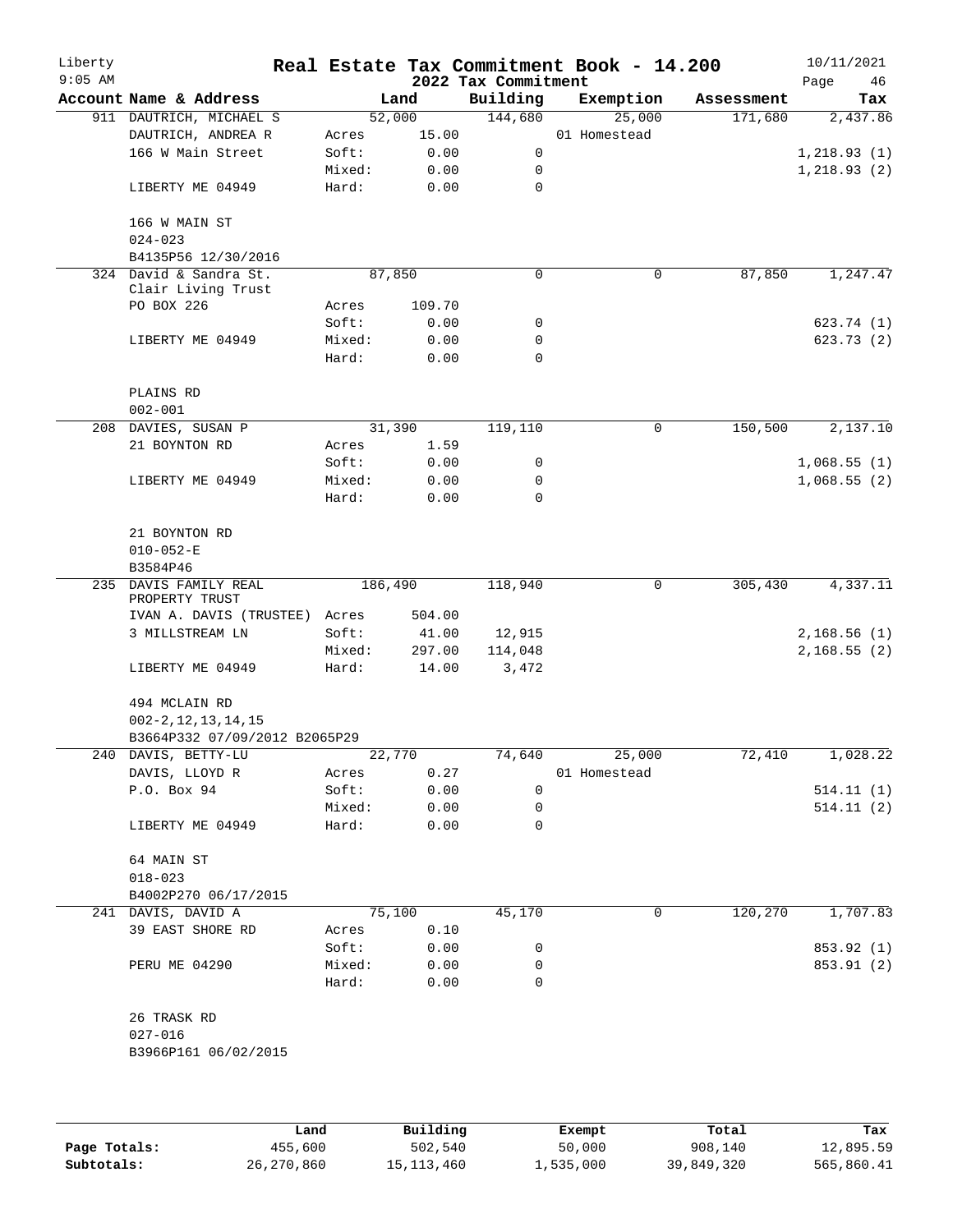| Liberty<br>$9:05$ AM |                        |        |       | 2022 Tax Commitment | Real Estate Tax Commitment Book - 14.200 |                    | 10/11/2021<br>Page<br>47 |
|----------------------|------------------------|--------|-------|---------------------|------------------------------------------|--------------------|--------------------------|
|                      | Account Name & Address |        | Land  | Building            | Exemption                                | Assessment         | Tax                      |
|                      | 237 DAVIS, IVAN A      | 48,150 |       | 0                   |                                          | 48,150<br>$\Omega$ | 683.73                   |
|                      | CHRISTINE R. BRACKETT  | Acres  | 30.30 |                     |                                          |                    |                          |
|                      | 3 MILLSTREAM LANE      | Soft:  | 0.00  | 0                   |                                          |                    | 341.87(1)                |
|                      |                        | Mixed: | 0.00  | 0                   |                                          |                    | 341.86 (2)               |
|                      | LIBERTY ME 04949       | Hard:  | 0.00  | 0                   |                                          |                    |                          |
|                      | WATER ST               |        |       |                     |                                          |                    |                          |
|                      | $006 - 024$            |        |       |                     |                                          |                    |                          |
|                      | B2546P147              |        |       |                     |                                          |                    |                          |
|                      | 234 DAVIS, IVAN A      | 30,450 |       | 81,490              | 25,000                                   | 86,940             | 1,234.55                 |
|                      | DAVIS, BETSY           | Acres  | 3.00  |                     | 01 Homestead                             |                    |                          |
|                      | 3 MILLSTREAM LANE      | Soft:  | 0.00  | 0                   |                                          |                    | 617.28(1)                |
|                      |                        | Mixed: | 0.00  | 0                   |                                          |                    | 617.27(2)                |
|                      | LIBERTY ME 04949       | Hard:  | 0.00  | $\mathbf 0$         |                                          |                    |                          |
|                      | 3 MILL STREAM LN       |        |       |                     |                                          |                    |                          |
|                      | $018 - 005$            |        |       |                     |                                          |                    |                          |
|                      | B2544P314              |        |       |                     |                                          |                    |                          |
|                      | 236 DAVIS, JEFFRY      | 53,000 |       | 190,690             | 25,000                                   | 218,690            | 3,105.40                 |
|                      | DAVIS, JAMIE           | Acres  | 16.00 |                     | 01 Homestead                             |                    |                          |
|                      | 568 PINNACLE RD        | Soft:  | 0.00  | 0                   |                                          |                    | 1,552.70(1)              |
|                      |                        | Mixed: | 0.00  | 0                   |                                          |                    | 1,552.70(2)              |
|                      | LIBERTY ME 04949       | Hard:  | 0.00  | 0                   |                                          |                    |                          |
|                      | 568 PINNACLE RD        |        |       |                     |                                          |                    |                          |
|                      | $005 - 044$            |        |       |                     |                                          |                    |                          |
|                      | B2065P31               |        |       |                     |                                          |                    |                          |
|                      | 238 DAY, LAURIE E      | 16,500 |       | 36,280              | 25,000                                   | 27,780             | 394.48                   |
|                      | PO BOX 346             | Acres  | 0.25  |                     | 01 Homestead                             |                    |                          |
|                      |                        | Soft:  | 0.00  | $\mathbf 0$         |                                          |                    | 197.24(1)                |
|                      | LIBERTY ME 04949       | Mixed: | 0.00  | 0                   |                                          |                    | 197.24(2)                |
|                      |                        | Hard:  | 0.00  | 0                   |                                          |                    |                          |
|                      | 3 TANNERY LN           |        |       |                     |                                          |                    |                          |
|                      | $012 - 003$            |        |       |                     |                                          |                    |                          |
|                      | B3666P315 07/16/2012   |        |       |                     |                                          |                    |                          |
|                      | 39 DEAN, JON           | 74,500 |       | 160,830             | 31,000                                   | 204,330            | 2,901.49                 |
|                      | DEAN, CYNTHIA          | Acres  | 53.00 |                     | 01 Homestead                             |                    |                          |
|                      | 124 LAMPSON RD         | Soft:  | 0.00  | 0                   | 02 Vet                                   |                    | 1,450.75(1)              |
|                      |                        | Mixed: | 0.00  | $\mathbf 0$         |                                          |                    | 1,450.74(2)              |
|                      | LIBERTY ME 04949       | Hard:  | 0.00  | 0                   |                                          |                    |                          |
|                      | 124 LAMPSON RD         |        |       |                     |                                          |                    |                          |
|                      | $010 - 046$            |        |       |                     |                                          |                    |                          |
|                      | B3063P337              |        |       |                     |                                          |                    |                          |
|                      | 380 DEAN, MATTHEW      | 33,000 |       | 91,650              | 25,000                                   | 99,650             | 1,415.03                 |
|                      | 308 PINNACLE ROAD      | Acres  | 1.00  |                     | 01 Homestead                             |                    |                          |
|                      |                        | Soft:  | 0.00  | 0                   |                                          |                    | 707.52(1)                |
|                      | LIBERTY ME 04949 9302  | Mixed: | 0.00  | 0                   |                                          |                    | 707.51(2)                |
|                      |                        | Hard:  | 0.00  | 0                   |                                          |                    |                          |
|                      | 308 PINNACLE RD        |        |       |                     |                                          |                    |                          |
|                      | $006 - 001$            |        |       |                     |                                          |                    |                          |
|                      | B4250P338              |        |       |                     |                                          |                    |                          |
|                      |                        |        |       |                     |                                          |                    |                          |
|                      |                        |        |       |                     |                                          |                    |                          |
|                      |                        |        |       |                     |                                          |                    |                          |

|              | Land       | Building   | Exempt    | Total      | Tax        |
|--------------|------------|------------|-----------|------------|------------|
| Page Totals: | 255,600    | 560,940    | 131,000   | 685,540    | 9,734.68   |
| Subtotals:   | 26,526,460 | 15,674,400 | ⊥,666,000 | 40,534,860 | 575,595.09 |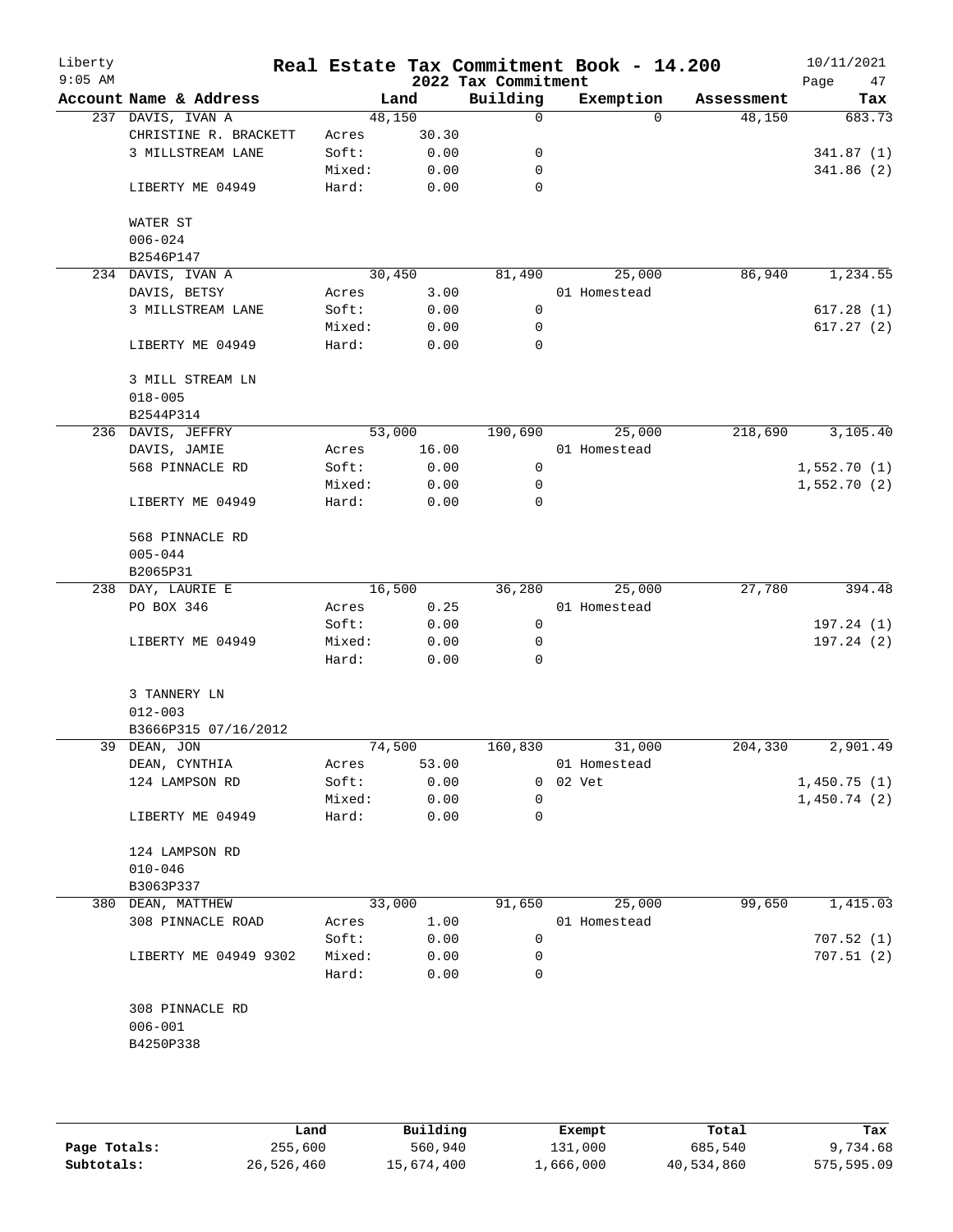| Liberty<br>$9:05$ AM |                                 |        |       | 2022 Tax Commitment | Real Estate Tax Commitment Book - 14.200 |            | 10/11/2021<br>Page<br>48 |
|----------------------|---------------------------------|--------|-------|---------------------|------------------------------------------|------------|--------------------------|
|                      | Account Name & Address          |        | Land  | Building            | Exemption                                | Assessment | Tax                      |
|                      | 791 DELAHANTY, MICHELLE A       | 91,240 |       | 58,700              | $\Omega$                                 | 149,940    | 2,129.15                 |
|                      | DELAHANTY, TERRENCE P           | Acres  | 0.37  |                     |                                          |            |                          |
|                      | 118 SUMMIT AVE                  | Soft:  | 0.00  | 0                   |                                          |            | 1,064.58(1)              |
|                      |                                 | Mixed: | 0.00  | 0                   |                                          |            | 1,064.57(2)              |
|                      | WEST TRENTON NJ 08828           | Hard:  | 0.00  | $\mathbf 0$         |                                          |            |                          |
|                      | 199 ROBERTS SHORE RD            |        |       |                     |                                          |            |                          |
|                      | $020 - 073$                     |        |       |                     |                                          |            |                          |
|                      | B2060P239                       |        |       |                     |                                          |            |                          |
|                      | 76 DEMING, JEFFREY N            | 63,650 |       | 90,030              | 25,000                                   | 128,680    | 1,827.26                 |
|                      | DEMING, LAURA                   | Acres  | 32.30 |                     | 01 Homestead                             |            |                          |
|                      | 131 WEST MAIN ST                | Soft:  | 0.00  | 0                   |                                          |            | 913.63(1)                |
|                      |                                 | Mixed: | 0.00  | 0                   |                                          |            | 913.63(2)                |
|                      | LIBERTY ME 04949                | Hard:  | 0.00  | 0                   |                                          |            |                          |
|                      | 131 W MAIN ST                   |        |       |                     |                                          |            |                          |
|                      | $009 - 037$                     |        |       |                     |                                          |            |                          |
|                      | B4305P240 09/11/2018            |        |       |                     |                                          |            |                          |
|                      | 857 DEMMONS, MELISSA L          |        | 6,120 | 0                   | $\mathbf 0$                              | 6,120      | 86.90                    |
|                      | 18 Main Street                  | Acres  | 0.34  |                     |                                          |            |                          |
|                      |                                 | Soft:  | 0.00  | 0                   |                                          |            | 43.45(1)                 |
|                      | Thomaston ME 04861              | Mixed: | 0.00  | 0                   |                                          |            | 43.45 (2)                |
|                      |                                 | Hard:  | 0.00  | 0                   |                                          |            |                          |
|                      | PINNACLE RD/BACK<br>$001 - 031$ |        |       |                     |                                          |            |                          |
|                      | B3813P220 10/08/2013 B2775P218  |        |       |                     |                                          |            |                          |
|                      | 244 DEMUTH, JANICE M            | 60,800 |       | 24,790              | 0                                        | 85,590     | 1,215.38                 |
|                      | 709 COLLINSTOWN RD.             | Acres  | 0.14  |                     |                                          |            |                          |
|                      |                                 | Soft:  | 0.00  | 0                   |                                          |            | 607.69(1)                |
|                      | APPLETON ME 04862               | Mixed: | 0.00  | 0                   |                                          |            | 607.69(2)                |
|                      |                                 | Hard:  | 0.00  | $\Omega$            |                                          |            |                          |
|                      | 358 STICKNEY HILL RD            |        |       |                     |                                          |            |                          |
|                      | $021 - 005$                     |        |       |                     |                                          |            |                          |
|                      | B808P566                        |        |       |                     |                                          |            |                          |
|                      | 180 DENKER, JEFFREY             | 44,040 |       | 208,380             | 0                                        | 252,420    | 3,584.36                 |
|                      | 5 DIANA DR                      | Acres  | 20.00 |                     |                                          |            |                          |
|                      |                                 | Soft:  | 1.00  | 315                 |                                          |            | 1,792.18(1)              |
|                      | WOBURN MA 01801                 | Mixed: | 0.00  | $\mathsf{O}$        |                                          |            | 1,792.18(2)              |
|                      |                                 | Hard:  | 13.00 | 3,224               |                                          |            |                          |
|                      | 755 PINNACLE RD                 |        |       |                     |                                          |            |                          |
|                      | $005 - 003 - 03$                |        |       |                     |                                          |            |                          |
|                      | B4557P158 10/14/2020            |        |       |                     |                                          |            |                          |
|                      | 286 DENMAN, BOBBI JO            | 33,300 |       | 51,560              | 0                                        | 84,860     | 1,205.01                 |
|                      | 944 Pinnacle Road               | Acres  | 1.20  |                     |                                          |            |                          |
|                      |                                 | Soft:  | 0.00  | 0                   |                                          |            | 602.51(1)                |
|                      | Liberty ME 04949                | Mixed: | 0.00  | 0                   |                                          |            | 602.50(2)                |
|                      |                                 | Hard:  | 0.00  | $\Omega$            |                                          |            |                          |
|                      | 944 PINNACLE RD                 |        |       |                     |                                          |            |                          |
|                      | $001 - 064$                     |        |       |                     |                                          |            |                          |
|                      | B891P32                         |        |       |                     |                                          |            |                          |
|                      |                                 |        |       |                     |                                          |            |                          |
|                      |                                 |        |       |                     |                                          |            |                          |

|              | Land       | Building   | Exempt    | Total      | Tax        |
|--------------|------------|------------|-----------|------------|------------|
| Page Totals: | 299,150    | 433,460    | 25,000    | 707,610    | 10,048.06  |
| Subtotals:   | 26,825,610 | 16,107,860 | 1,691,000 | 41,242,470 | 585,643.15 |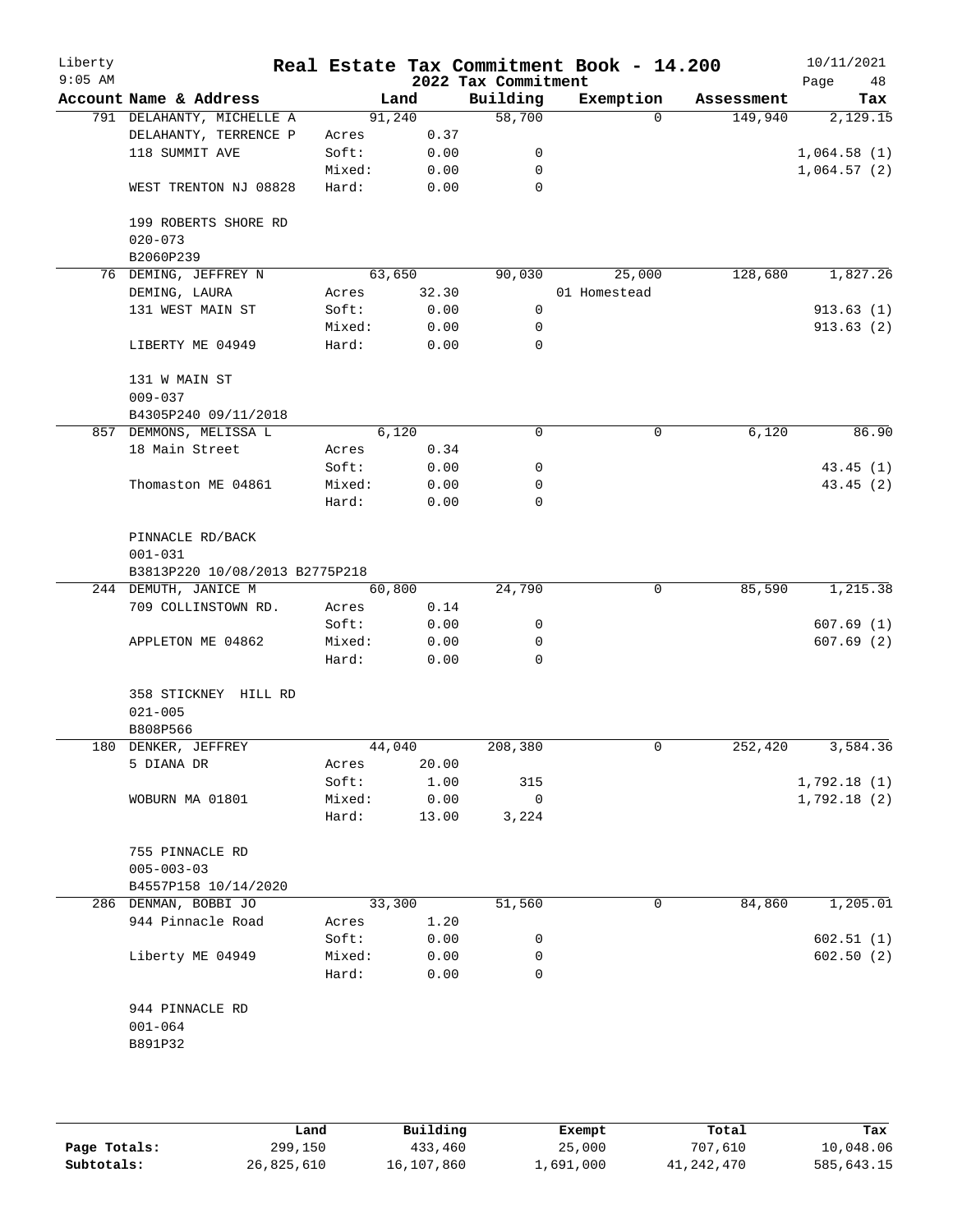| Liberty<br>$9:05$ AM |                                                |                 |              | 2022 Tax Commitment | Real Estate Tax Commitment Book - 14.200 |            | 10/11/2021           |
|----------------------|------------------------------------------------|-----------------|--------------|---------------------|------------------------------------------|------------|----------------------|
|                      | Account Name & Address                         |                 | Land         | Building            | Exemption                                | Assessment | Page<br>49<br>Tax    |
|                      | 247 DEUTSCH, MARGARET                          |                 | 12,780       | 118,650             | 25,000                                   | 106,430    | 1,511.31             |
|                      | TRUSTEE<br>MARGARET DEUTSCH<br>REVOCABLE TRUST | Acres           | 0.15         |                     | 01 Homestead                             |            |                      |
|                      | P O BOX 151                                    | Soft:           | 0.00         | 0                   |                                          |            | 755.66(1)            |
|                      |                                                | Mixed:          | 0.00         | $\mathbf 0$         |                                          |            | 755.65(2)            |
|                      | LIBERTY ME 04949                               | Hard:           | 0.00         | $\Omega$            |                                          |            |                      |
|                      | 61 MAIN ST                                     |                 |              |                     |                                          |            |                      |
|                      | $018 - 031$                                    |                 |              |                     |                                          |            |                      |
|                      | B4261P48 05/01/2018<br>248 DEWOLFE, BARKER     |                 | 187,350      | 133,190             | 0                                        | 320,540    | 4,551.67             |
|                      | DEWOLFE, LINDA                                 | Acres           | 0.78         |                     |                                          |            |                      |
|                      | 543 SOUTH CURTIS ST.                           | Soft:           | 0.00         | 0                   |                                          |            | 2, 275.84 (1)        |
|                      |                                                | Mixed:          | 0.00         | 0                   |                                          |            | 2, 275.83(2)         |
|                      | MERIDAN CT 06450                               | Hard:           | 0.00         | 0                   |                                          |            |                      |
|                      | 36 MILLSTONE DR                                |                 |              |                     |                                          |            |                      |
|                      | $009 - 011 - 04$                               |                 |              |                     |                                          |            |                      |
|                      | B2041P54                                       |                 |              |                     |                                          |            |                      |
|                      | 335 DF PARTNERSHIP                             |                 | 21,000       | 0                   | $\mathbf 0$                              | 21,000     | 298.20               |
|                      | PO BOX 2683                                    | Acres           | 1.00         |                     |                                          |            |                      |
|                      |                                                | Soft:           | 0.00         | 0                   |                                          |            | 149.10(1)            |
|                      | BELLAIRE TX 77402 2683                         | Mixed:          | 0.00         | $\mathbf 0$         |                                          |            | 149.10(2)            |
|                      |                                                | Hard:           | 0.00         | $\Omega$            |                                          |            |                      |
|                      | PINNACLE RD                                    |                 |              |                     |                                          |            |                      |
|                      | $001 - 053$                                    |                 |              |                     |                                          |            |                      |
|                      | B3524P309 07/30/2010                           |                 |              |                     |                                          |            |                      |
|                      | 402 DF PARTNERSHIP                             |                 | 59,000       | 0                   | $\mathbf 0$                              | 59,000     | 837.80               |
|                      | PO BOX 2683                                    | Acres           | 47.00        |                     |                                          |            |                      |
|                      |                                                | Soft:           | 0.00         | 0                   |                                          |            | 418.90(1)            |
|                      | BELLAIRE TX 77402 2683                         | Mixed:          | 0.00         | 0                   |                                          |            | 418.90 (2)           |
|                      |                                                | Hard:           | 0.00         | 0                   |                                          |            |                      |
|                      | PINNACLE RD                                    |                 |              |                     |                                          |            |                      |
|                      | $001 - 052$                                    |                 |              |                     |                                          |            |                      |
|                      | B3524P309 07/30/2010                           |                 |              |                     |                                          |            |                      |
|                      | 32 DIANO, ANN M                                |                 | 113,900      | 60,850              | $\mathbf 0$                              | 174,750    | 2,481.45             |
|                      | 18B LILY PAD LN                                | Acres<br>Soft:  | 0.23<br>0.00 | 0                   |                                          |            | 1, 240.73(1)         |
|                      | HANCOCK ME 04640                               | Mixed:          | 0.00         | 0                   |                                          |            | 1, 240.72(2)         |
|                      |                                                | Hard:           | 0.00         | 0                   |                                          |            |                      |
|                      |                                                |                 |              |                     |                                          |            |                      |
|                      | 55 SHERMAN RD                                  |                 |              |                     |                                          |            |                      |
|                      | $022 - 012$                                    |                 |              |                     |                                          |            |                      |
|                      | B4564P27 10/28/2020                            |                 |              |                     |                                          |            |                      |
| 252                  | DICKSON, JAMES                                 |                 | 12,000       | 0                   | 0                                        | 12,000     | 170.40               |
|                      | DICKSON, DOREEN                                | Acres           | 8.00         |                     |                                          |            |                      |
|                      | 731 MOOSEHEAD TRL                              | Soft:<br>Mixed: | 0.00<br>0.00 | 0<br>0              |                                          |            | 85.20(1)<br>85.20(2) |
|                      | JACKSON ME 04921 3310                          | Hard:           | 0.00         | 0                   |                                          |            |                      |
|                      | LANDLOCKED OFF W MAIN                          |                 |              |                     |                                          |            |                      |
|                      | $009 - 037 - A$                                |                 |              |                     |                                          |            |                      |
|                      | B1156P141                                      |                 |              |                     |                                          |            |                      |
|                      |                                                |                 |              |                     |                                          |            |                      |
|                      |                                                | Land            | Building     |                     | Exempt                                   | Total      | Tax                  |
| Page Totals:         | 406,030                                        |                 | 312,690      |                     | 25,000                                   | 693,720    | 9,850.83             |
| Subtotals:           | 27, 231, 640                                   |                 | 16,420,550   |                     | 1,716,000                                | 41,936,190 | 595,493.98           |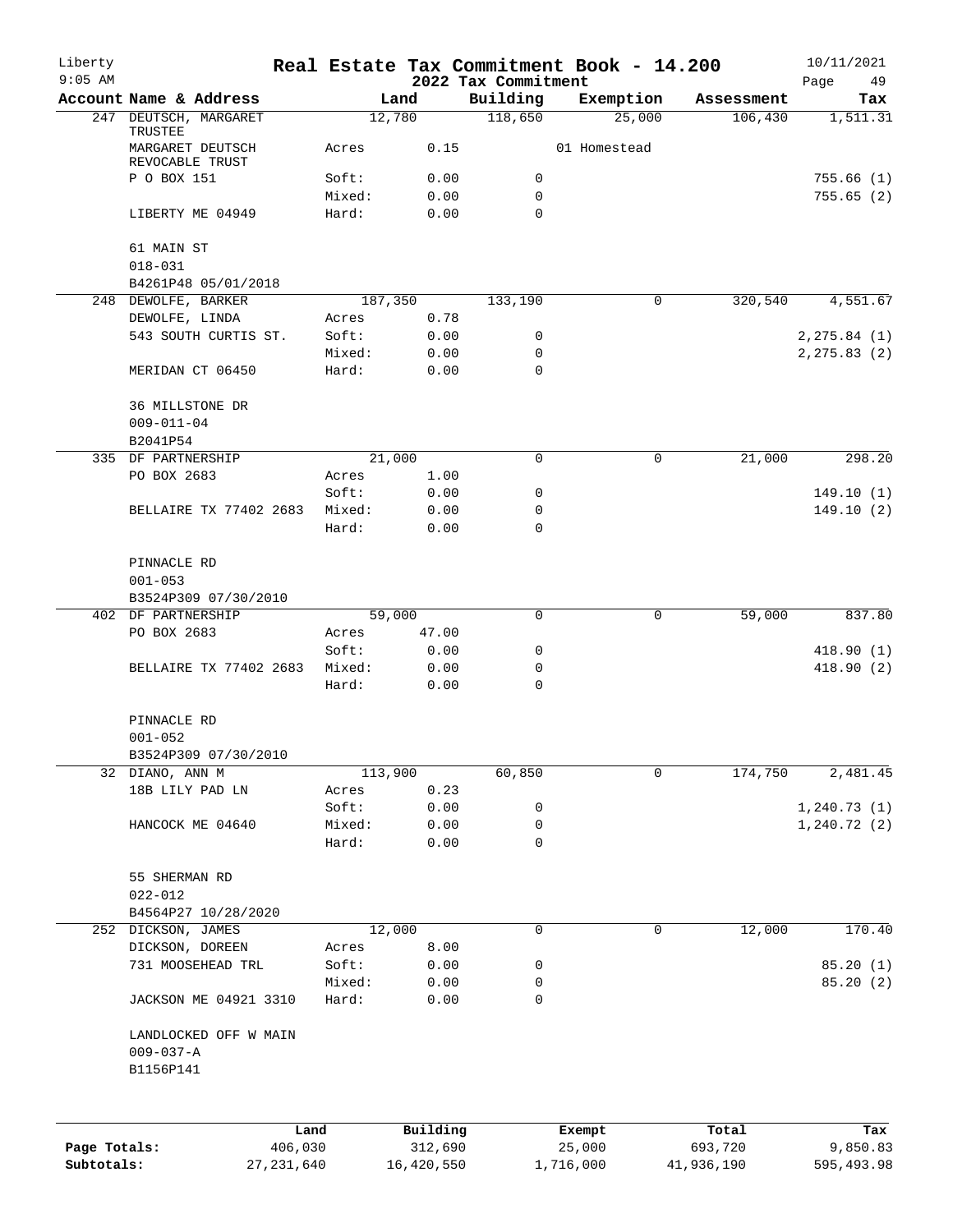| Liberty<br>$9:05$ AM |                            |         |        | 2022 Tax Commitment | Real Estate Tax Commitment Book - 14.200 |            | 10/11/2021<br>Page<br>50 |
|----------------------|----------------------------|---------|--------|---------------------|------------------------------------------|------------|--------------------------|
|                      | Account Name & Address     |         | Land   | Building            | Exemption                                | Assessment | Tax                      |
|                      | 278 DIEFFENBACHER, SUSAN J | 33,000  |        | 50,280              | 25,000                                   | 58,280     | 827.58                   |
|                      | P O BOX 88                 | Acres   | 1.00   |                     | 01 Homestead                             |            |                          |
|                      |                            | Soft:   | 0.00   | 0                   |                                          |            | 413.79 (1)               |
|                      | LIBERTY ME 04949           | Mixed:  | 0.00   | 0                   |                                          |            | 413.79 (2)               |
|                      |                            | Hard:   | 0.00   | 0                   |                                          |            |                          |
|                      | 27 W MAIN ST               |         |        |                     |                                          |            |                          |
|                      | $009 - 041$                |         |        |                     |                                          |            |                          |
|                      | B2102P135                  |         |        |                     |                                          |            |                          |
|                      | 256 DOAK, GEORGE R         | 161,280 |        | 33,410              | $\mathsf{O}$                             | 194,690    | 2,764.60                 |
|                      | DOAK, JANE E               | Acres   | 0.50   |                     |                                          |            |                          |
|                      | 92 HEAD OF THE TIDE RD     | Soft:   | 0.00   | 0                   |                                          |            | 1,382.30(1)              |
|                      |                            | Mixed:  | 0.00   | 0                   |                                          |            | 1,382.30(2)              |
|                      | BELFAST ME 04915           | Hard:   | 0.00   | 0                   |                                          |            |                          |
|                      | 74 SNOW VILLAGE RD         |         |        |                     |                                          |            |                          |
|                      | $016 - 011$                |         |        |                     |                                          |            |                          |
|                      | B1400P48                   |         |        |                     |                                          |            |                          |
|                      | 258 DOBRIC, ALBINO         | 48,000  |        | 0                   | 0                                        | 48,000     | 681.60                   |
|                      | DOBRIC, ROSEMARY           | Acres   | 30.00  |                     |                                          |            |                          |
|                      | <b>45 KNOWLTON AVE</b>     | Soft:   | 0.00   | 0                   |                                          |            | 340.80(1)                |
|                      |                            | Mixed:  | 0.00   | 0                   |                                          |            | 340.80 (2)               |
|                      | OWLS HEAD ME 04854         | Hard:   | 0.00   | 0                   |                                          |            |                          |
|                      | RIDGE SCHOOL RD            |         |        |                     |                                          |            |                          |
|                      | $005 - 009 - A$            |         |        |                     |                                          |            |                          |
|                      | B1221P150                  |         |        |                     |                                          |            |                          |
|                      | 394 DODGE, CHRISTOPHER G   | 86,560  |        | 2,600               | 0                                        | 89,160     | 1,266.07                 |
|                      | 261 WINDHAM CENTER RD      | Acres   | 78.11  |                     |                                          |            |                          |
|                      |                            | Soft:   | 0.00   | 0                   |                                          |            | 633.04(1)                |
|                      | WINDHAM ME 04062           | Mixed:  | 0.00   | 0                   |                                          |            | 633.03 (2)               |
|                      |                            | Hard:   | 0.00   | 0                   |                                          |            |                          |
|                      | 815 BELFAST AUGUST         |         |        |                     |                                          |            |                          |
|                      | $007 - 012$                |         |        |                     |                                          |            |                          |
|                      | B3718P48 12/20/2012        |         |        |                     |                                          |            |                          |
|                      | 1241 DODGE, CHRISTOPHER G  | 48,450  |        | 0                   | 0                                        | 48,450     | 687.99                   |
|                      | 261 WINDHAM CENTER RD      | Acres   | 25.89  |                     |                                          |            |                          |
|                      |                            | Soft:   | 0.00   | 0                   |                                          |            | 344.00(1)                |
|                      | WINDHAM ME 04062           | Mixed:  | 0.00   | 0                   |                                          |            | 343.99 (2)               |
|                      |                            | Hard:   | 0.00   | 0                   |                                          |            |                          |
|                      | BELFAST AUGUSTA RD         |         |        |                     |                                          |            |                          |
|                      | $007 - 013$                |         |        |                     |                                          |            |                          |
|                      | B3718P48 12/20/2012        |         |        |                     |                                          |            |                          |
|                      | 21 DODGE, PATRICIA CHASE   |         | 61,850 | 65,860              | 25,000                                   | 102,710    | 1,458.48                 |
|                      | PO BOX 65                  | Acres   | 28.70  |                     | 01 Homestead                             |            |                          |
|                      |                            | Soft:   | 0.00   | 0                   |                                          |            | 729.24(1)                |
|                      | LIBERTY ME 04949           | Mixed:  | 0.00   | 0                   |                                          |            | 729.24(2)                |
|                      |                            | Hard:   | 0.00   | $\Omega$            |                                          |            |                          |
|                      | 4 MCLAIN RD                |         |        |                     |                                          |            |                          |
|                      | $003 - 035$                |         |        |                     |                                          |            |                          |
|                      | B3153P231                  |         |        |                     |                                          |            |                          |
|                      |                            |         |        |                     |                                          |            |                          |
|                      |                            |         |        |                     |                                          |            |                          |

|              | Land       | Building   | Exempt    | Total        | Tax        |
|--------------|------------|------------|-----------|--------------|------------|
| Page Totals: | 439,140    | 152,150    | 50,000    | 541,290      | 7,686.32   |
| Subtotals:   | 27,670,780 | 16,572,700 | 1,766,000 | 42, 477, 480 | 603,180.30 |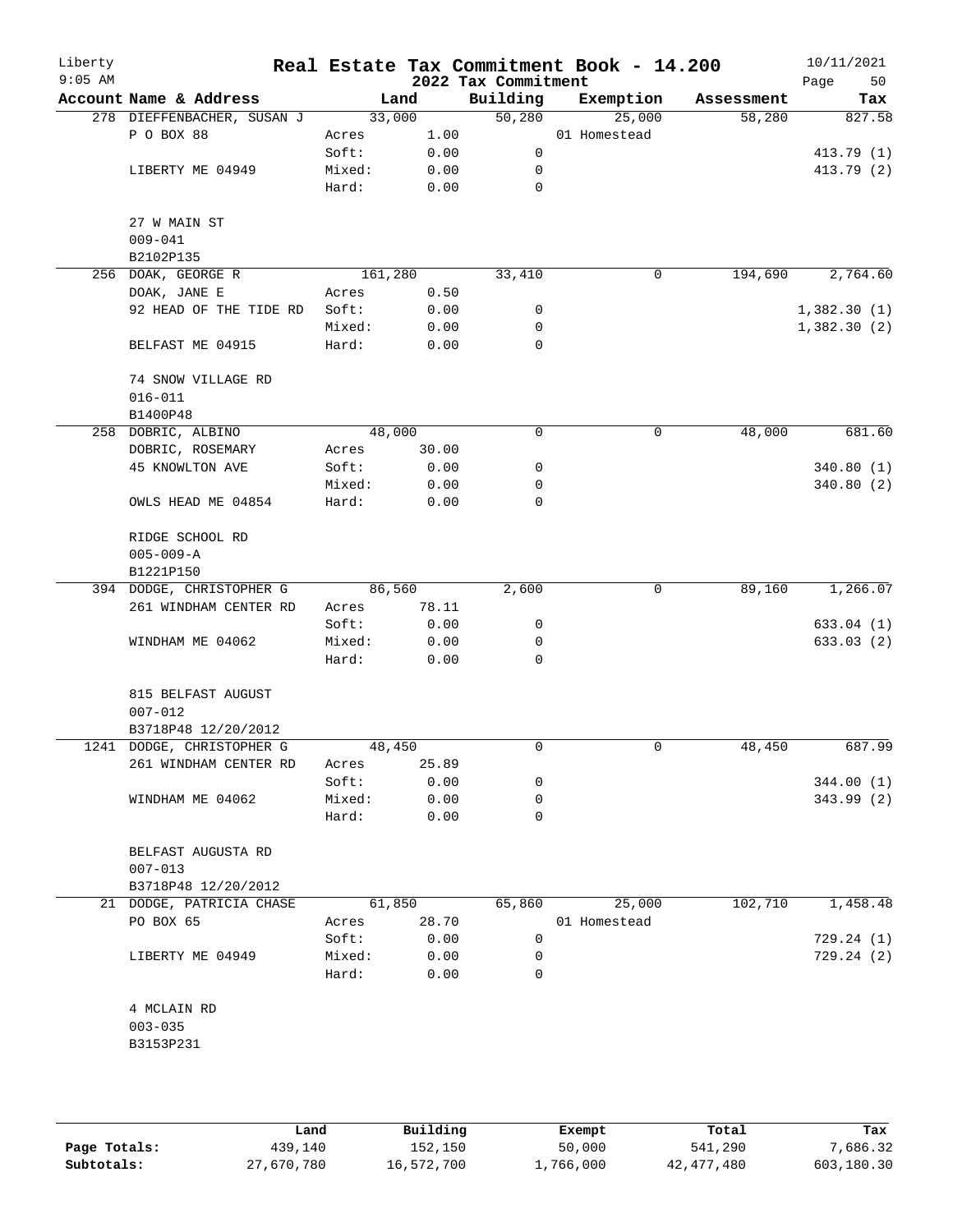| Liberty<br>$9:05$ AM |                                                 |                 |              | 2022 Tax Commitment | Real Estate Tax Commitment Book - 14.200 |                         | 10/11/2021<br>Page<br>51 |
|----------------------|-------------------------------------------------|-----------------|--------------|---------------------|------------------------------------------|-------------------------|--------------------------|
|                      | Account Name & Address                          |                 | Land         | Building            | Exemption                                | Assessment              | Tax                      |
|                      | 262 DOOLAN, DONNA                               |                 | 71,220       | 13,410              |                                          | 84,630<br>$\Omega$      | 1,201.75                 |
|                      | 20 Rowe Hill Rd.                                | Acres           | 2.50         |                     |                                          |                         |                          |
|                      |                                                 | Soft:           | 0.00         | 0                   |                                          |                         | 600.88(1)                |
|                      | Morrill ME 04952                                | Mixed:          | 0.00         | 0                   |                                          |                         | 600.87(2)                |
|                      |                                                 | Hard:           | 0.00         | $\mathbf 0$         |                                          |                         |                          |
|                      | QUIGG ISLAND STEVENS<br>$006 - 014$<br>B744P791 |                 |              |                     |                                          |                         |                          |
|                      |                                                 |                 | 65,020       |                     |                                          | 113,730                 |                          |
|                      | 263 DORR, GAIL M<br>81 TRUES POND RD            |                 |              | 73,710              | 25,000                                   |                         | 1,614.97                 |
|                      |                                                 | Acres           | 1.24         |                     | 01 Homestead                             |                         |                          |
|                      |                                                 | Soft:           | 0.00         | 0                   |                                          |                         | 807.49 (1)               |
|                      | LIBERTY ME 04949                                | Mixed:          | 0.00         | 0                   |                                          |                         | 807.48 (2)               |
|                      |                                                 | Hard:           | 0.00         | 0                   |                                          |                         |                          |
|                      | 81 TRUES POND RD<br>$006 - 032$                 |                 |              |                     |                                          |                         |                          |
|                      | B2022P320                                       |                 |              |                     |                                          |                         |                          |
|                      | 407 DOURANT, TERRY M                            |                 | 33,750       | 33,650              |                                          | 67,400<br>0             | 957.08                   |
|                      | 11 BELFAST AUGUSTA RD                           | Acres           | 1.50         |                     |                                          |                         |                          |
|                      |                                                 | Soft:           | 0.00         | 0                   |                                          |                         | 478.54(1)                |
|                      | LIBERTY ME 04949                                | Mixed:          | 0.00         | 0                   |                                          |                         | 478.54 (2)               |
|                      |                                                 | Hard:           | 0.00         | 0                   |                                          |                         |                          |
|                      | 11 & 13 BELFAST AUGUSTA<br>$009 - 029$          |                 |              |                     |                                          |                         |                          |
|                      | B3513P185 11/23/2010                            |                 |              |                     |                                          |                         |                          |
|                      | 341 DRAKATOS, SPIRO                             |                 | 93,540       | 37,820              |                                          | $\mathbf 0$<br>131,360  | 1,865.31                 |
|                      | LOPRESTO DRAKATOS,<br>ROSALIE A                 | Acres           | 0.14         |                     |                                          |                         |                          |
|                      | 64 LIBERTY COMMON                               | Soft:           | 0.00         | 0                   |                                          |                         | 932.66(1)                |
|                      |                                                 | Mixed:          | 0.00         | 0                   |                                          |                         | 932.65 (2)               |
|                      | RYE NH 03870                                    | Hard:           | 0.00         | $\mathsf{O}$        |                                          |                         |                          |
|                      | 364 BELFAST AUGUSTA RD<br>$026 - 003$           |                 |              |                     |                                          |                         |                          |
|                      | B4528P20 08/10/2020                             |                 |              |                     |                                          |                         |                          |
|                      | 464 DREW, AMY L                                 | 159,320         |              | 182,080             |                                          | $\mathsf{O}$<br>341,400 | 4,847.88                 |
|                      | DREW, CHRISTOPHER R                             | Acres           | 0.45         |                     |                                          |                         |                          |
|                      | 20 CARNATION DR                                 | Soft:           | 0.00         | 0                   |                                          |                         | 2,423.94(1)              |
|                      |                                                 | Mixed:          | 0.00         | 0                   |                                          |                         | 2,423.94(2)              |
|                      | GORHAM ME 04038                                 | Hard:           | 0.00         | 0                   |                                          |                         |                          |
|                      | 11 JANSSEN LN<br>$028 - 003$                    |                 |              |                     |                                          |                         |                          |
|                      | B4556P26 10/08/2020                             |                 |              |                     |                                          |                         |                          |
|                      | 268 DUBE, THOMAS                                |                 | 208,020      | 119,930             |                                          | 327,950<br>0            | 4,656.89                 |
|                      | DUBE, GAIL                                      | Acres           | 0.76         |                     |                                          |                         |                          |
|                      | 58 FIELD ST                                     | Soft:           | 0.00         | 0                   |                                          |                         | 2,328.45(1)              |
|                      |                                                 |                 |              |                     |                                          |                         |                          |
|                      | NAUGATUCK CT 06770                              | Mixed:<br>Hard: | 0.00<br>0.00 | 0<br>0              |                                          |                         | 2,328.44(2)              |
|                      | 44 MILLSTONE DR<br>$009 - 011 - 02$             |                 |              |                     |                                          |                         |                          |
|                      | B2114P64                                        |                 |              |                     |                                          |                         |                          |
|                      |                                                 |                 |              |                     |                                          |                         |                          |
|                      |                                                 |                 |              |                     |                                          |                         |                          |
|                      |                                                 |                 |              |                     |                                          |                         |                          |

|              | Land       | Building   | Exempt    | Total      | Tax          |
|--------------|------------|------------|-----------|------------|--------------|
| Page Totals: | 630,870    | 460,600    | 25,000    | 1,066,470  | 15, 143.88   |
| Subtotals:   | 28,301,650 | 17,033,300 | 1,791,000 | 43,543,950 | 618, 324. 18 |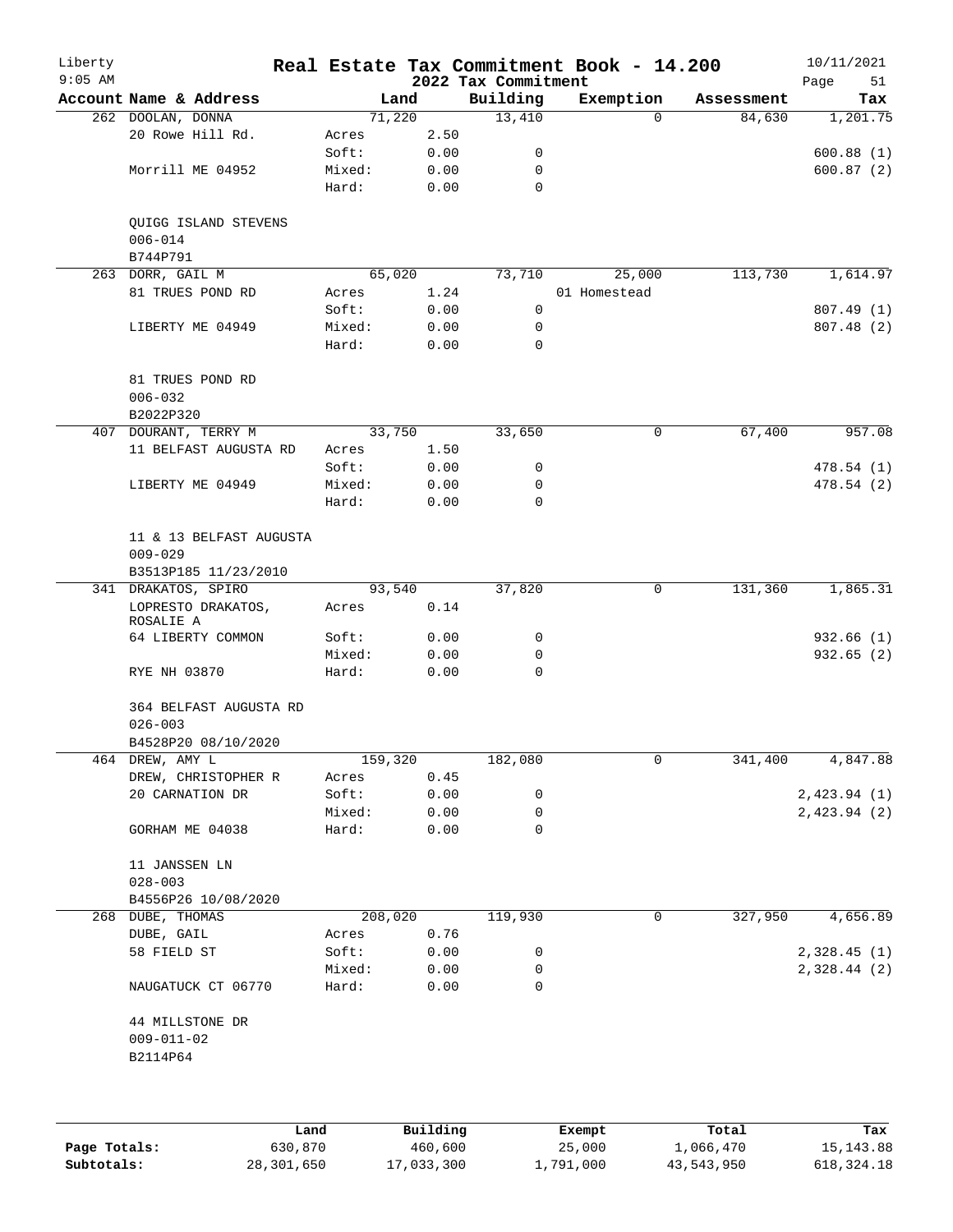| Liberty      |                                                                    |                 |                |                     | Real Estate Tax Commitment Book - 14.200 |                      | 10/11/2021      |
|--------------|--------------------------------------------------------------------|-----------------|----------------|---------------------|------------------------------------------|----------------------|-----------------|
| $9:05$ AM    |                                                                    |                 |                | 2022 Tax Commitment |                                          |                      | Page<br>52      |
|              | Account Name & Address<br>1355 E&T HOMES, LLC.                     |                 | Land<br>33,000 | Building<br>42,230  | Exemption<br>$\Omega$                    | Assessment<br>75,230 | Tax<br>1,068.27 |
|              | HOMES UNLIMITED, LLC                                               | Acres           | 1.00           |                     |                                          |                      |                 |
|              | 687 LINCOLNVILLE RD                                                | Soft:           | 0.00           | 0                   |                                          |                      | 534.14(1)       |
|              |                                                                    | Mixed:          | 0.00           | 0                   |                                          |                      | 534.13(2)       |
|              | BELMONT ME 04952                                                   | Hard:           | 0.00           | 0                   |                                          |                      |                 |
|              | 56 TANNERY LANE<br>$006 - 046$                                     |                 |                |                     |                                          |                      |                 |
|              | B4564P81 10/28/2020                                                |                 |                |                     |                                          |                      |                 |
|              | 274 EATON JR MD, S BOYD &<br>DAPHNE                                |                 | 209,750        | 154,950             | 0                                        | 364,700              | 5,178.74        |
|              | MARY LOU EATON WILLIAMS Acres                                      |                 | 0.78           |                     |                                          |                      |                 |
|              | 902 Peachtree Hills                                                | Soft:           | 0.00           | 0                   |                                          |                      | 2,589.37(1)     |
|              | Cir. NE                                                            |                 |                |                     |                                          |                      |                 |
|              | ATLANTA GA 30305 4250                                              | Mixed:<br>Hard: | 0.00<br>0.00   | 0<br>$\Omega$       |                                          |                      | 2,589.37(2)     |
|              | 51 KIRBY ISLAND RD                                                 |                 |                |                     |                                          |                      |                 |
|              | $021 - 022$                                                        |                 |                |                     |                                          |                      |                 |
|              | B4556P342 10/13/2020 B3369P162 09/01/2009                          |                 |                |                     |                                          |                      |                 |
|              | 946 EATON, BOYD S & DAPHNE<br>MARY LOU EATON WILLIAMS Acres        |                 | 85,630<br>0.13 | 28,090              | 0                                        | 113,720              | 1,614.82        |
|              | 902 Peachtree Hills                                                | Soft:           | 0.00           | 0                   |                                          |                      | 807.41(1)       |
|              | Cir. NE                                                            |                 |                | 0                   |                                          |                      |                 |
|              | ATLANTA GA 30305 4250                                              | Mixed:<br>Hard: | 0.00<br>0.00   | $\Omega$            |                                          |                      | 807.41(2)       |
|              | 53 KIRBY ISLAND RD<br>$021 - 023$<br>B4556P342 10/13/2020 B1717P44 |                 |                |                     |                                          |                      |                 |
|              | 1317 EATON, BOYD S & DAPHNE                                        |                 | 5,850          | $\Omega$            | 0                                        | 5,850                | 83.07           |
|              | MARY LOU EATON WILLIAMS Acres                                      |                 | 0.10           |                     |                                          |                      |                 |
|              | 902 Peachtree Hills<br>Cir. NE                                     | Soft:           | 0.00           | 0                   |                                          |                      | 41.54(1)        |
|              |                                                                    | Mixed:          | 0.00           | 0                   |                                          |                      | 41.53(2)        |
|              | ATLANTA GA 30305 4250                                              | Hard:           | 0.00           | 0                   |                                          |                      |                 |
|              | KIRBY ISLAND RD<br>$021 - 025$                                     |                 |                |                     |                                          |                      |                 |
|              | B4556P342 10/13/2020 B1717P44                                      |                 |                |                     |                                          |                      |                 |
|              | 282 EDGECOMB, SANDRA R                                             |                 | 33,600         | 20,800              | 25,000                                   | 29,400               | 417.48          |
|              | 32 STEVENS POND RD                                                 | Acres           | 1.40           |                     | 01 Homestead                             |                      |                 |
|              |                                                                    | Soft:           | 0.00           | 0                   |                                          |                      | 208.74(1)       |
|              | LIBERTY ME 04949                                                   | Mixed:          | 0.00           | 0                   |                                          |                      | 208.74(2)       |
|              |                                                                    | Hard:           | 0.00           | 0                   |                                          |                      |                 |
|              | 33 STEVENS POND RD<br>$006 - 048$                                  |                 |                |                     |                                          |                      |                 |
|              | B4088P309 08/11/2016                                               |                 |                |                     |                                          |                      |                 |
| 1340         | EDMOND, BARBARA                                                    |                 | 22,800         | 22,500              | 0                                        | 45,300               | 643.26          |
|              | 118 MARSHALL SHORE RD                                              | Acres           | 2.20           |                     |                                          |                      |                 |
|              |                                                                    | Soft:           | 0.00           | 0                   |                                          |                      | 321.63(1)       |
|              | LIBERTY ME 04949                                                   | Mixed:          | 0.00           | 0                   |                                          |                      | 321.63(2)       |
|              |                                                                    | Hard:           | 0.00           | 0                   |                                          |                      |                 |
|              | SHERMAN ROAD<br>$022 - 019 - 01$                                   |                 |                |                     |                                          |                      |                 |
|              | B4477P121 03/18/2020                                               |                 |                |                     |                                          |                      |                 |
|              | Land                                                               |                 | Building       |                     | Exempt                                   | Total                | Tax             |
| Page Totals: | 390,630                                                            |                 | 268,570        |                     | 25,000                                   | 634,200              | 9,005.64        |
| Subtotals:   | 28,692,280                                                         |                 | 17,301,870     |                     | 1,816,000                                | 44, 178, 150         | 627, 329.82     |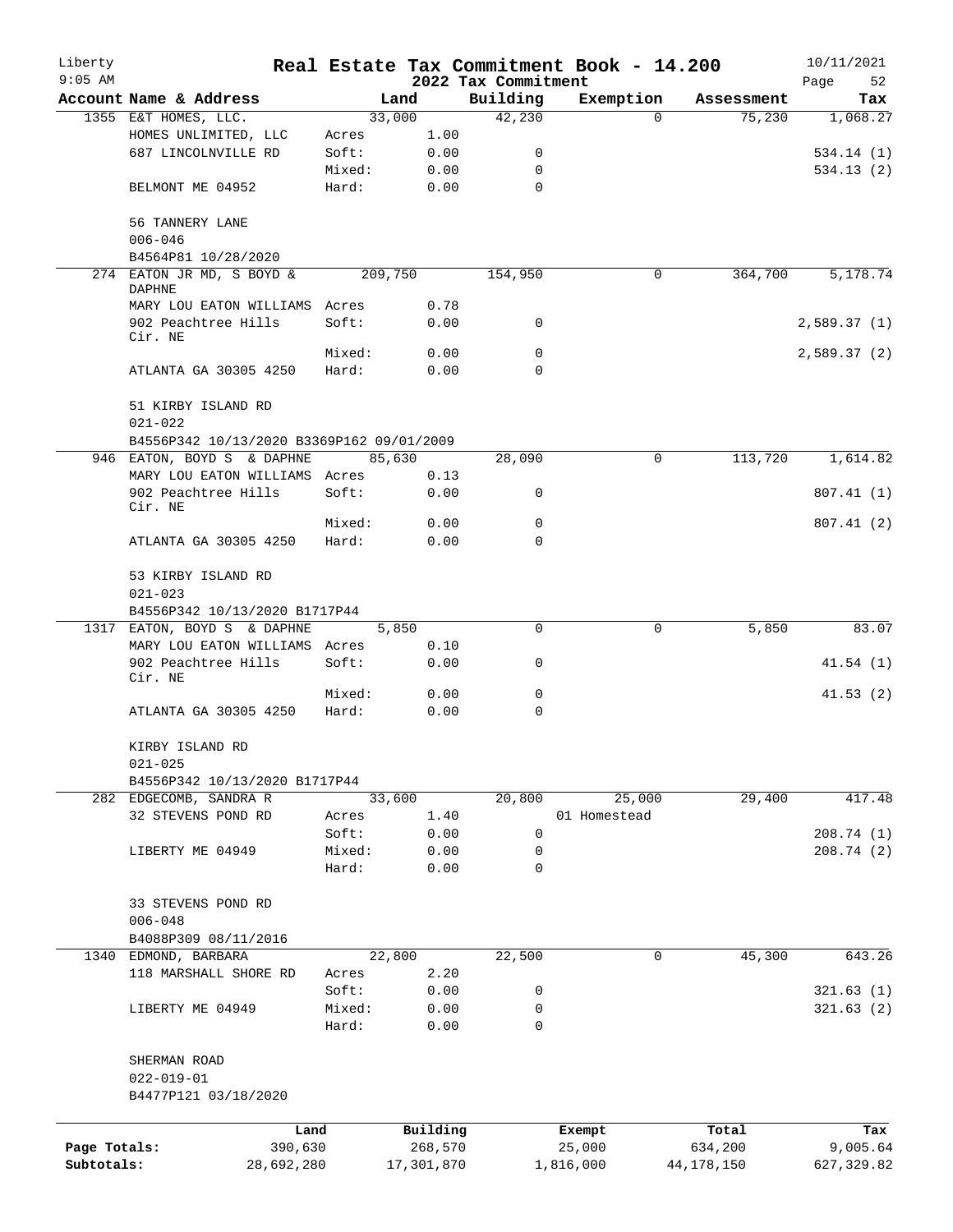| Liberty<br>$9:05$ AM |                                               |                 |              | 2022 Tax Commitment | Real Estate Tax Commitment Book - 14.200 |            | 10/11/2021<br>Page<br>53 |
|----------------------|-----------------------------------------------|-----------------|--------------|---------------------|------------------------------------------|------------|--------------------------|
|                      | Account Name & Address                        |                 | Land         | Building            | Exemption                                | Assessment | Tax                      |
|                      | 287 EGGEN FAMILY TRUST,<br>ARVID & GERTRUDE K |                 | 79,360       | 70,480              | $\Omega$                                 | 149,840    | 2,127.73                 |
|                      | 31 KENDALL CORNER ROAD                        | Acres           | 63.71        |                     |                                          |            |                          |
|                      |                                               | Soft:           | 0.00         | 0                   |                                          |            | 1,063.87(1)              |
|                      | WALDO ME 04915                                | Mixed:          | 0.00         | 0                   |                                          |            | 1,063.86(2)              |
|                      |                                               | Hard:           | 0.00         | $\Omega$            |                                          |            |                          |
|                      | 934 PINNACLE RD                               |                 |              |                     |                                          |            |                          |
|                      | $001 - 065,070$                               |                 |              |                     |                                          |            |                          |
|                      | B3882P144 07/21/2014                          |                 |              |                     |                                          |            |                          |
|                      | 285 EGGEN, FREDRIK                            |                 | 33,940       | 126,900             | 25,000                                   | 135,840    | 1,928.93                 |
|                      | EGGEN, ROXANNE                                | Acres           | 1.00         |                     | 01 Homestead                             |            |                          |
|                      | P O BOX 72                                    | Soft:           | 0.00         | 0                   |                                          |            | 964.47(1)                |
|                      | LIBERTY ME 04949                              | Mixed:<br>Hard: | 0.00<br>0.00 | 0<br>$\Omega$       |                                          |            | 964.46(2)                |
|                      |                                               |                 |              |                     |                                          |            |                          |
|                      | 169 STICKNEY HILL RD                          |                 |              |                     |                                          |            |                          |
|                      | $005 - 020 - 02$                              |                 |              |                     |                                          |            |                          |
|                      | B980P222                                      |                 |              |                     |                                          |            |                          |
|                      | 933 EGGEN, FREDRIK &<br>REYNOLDS, TAMMY J.    |                 | 34,580       | 0                   | $\mathbf 0$                              | 34,580     | 491.04                   |
|                      | ST. CLAIR, DAVID L. &<br>RAY, JORDAN N.       | Acres           | 13.93        |                     |                                          |            |                          |
|                      | P.O. BOX 268                                  | Soft:           | 0.00         | 0                   |                                          |            | 245.52(1)                |
|                      |                                               | Mixed:          | 0.00         | 0                   |                                          |            | 245.52(2)                |
|                      | LIBERTY ME 04949                              | Hard:           | 0.00         | 0                   |                                          |            |                          |
|                      | 30 JOY RD                                     |                 |              |                     |                                          |            |                          |
|                      | $005 - 020$                                   |                 |              |                     |                                          |            |                          |
|                      | B4034P107 11/30/2015                          |                 |              |                     |                                          |            |                          |
|                      | 845 EICKENBERG, , KATHERINE                   |                 | 8,660        | $\mathbf 0$         | $\mathbf 0$                              | 8,660      | 122.97                   |
|                      | ELIZABETH BORNER                              | Acres           | 33.00        |                     |                                          |            |                          |
|                      | 725 PINNACLE RD                               | Soft:           | 3.00         | 945                 |                                          |            | 61.49(1)                 |
|                      |                                               | Mixed:          | 2.00         | 768                 |                                          |            | 61.48(2)                 |
|                      | LIBERTY ME 04949                              | Hard:           | 28.00        | 6,944               |                                          |            |                          |
|                      | MEDOMAK RESERVE RD                            |                 |              |                     |                                          |            |                          |
|                      | $005 - 003 - 04$                              |                 |              |                     |                                          |            |                          |
|                      | B1193P286                                     |                 |              |                     |                                          |            |                          |
|                      | 844 EICKENBERG, KATHERINE                     |                 | 37,190       | 143,810             | 25,000                                   | 156,000    | 2,215.20                 |
|                      | 725 PINNACLE RD                               | Acres<br>Soft:  | 3.79         | 0                   | 01 Homestead                             |            |                          |
|                      | LIBERTY ME 04949                              |                 | 0.00         |                     |                                          |            | 1,107.60(1)              |
|                      |                                               | Mixed:<br>Hard: | 0.00<br>0.00 | 0<br>$\mathbf 0$    |                                          |            | 1,107.60(2)              |
|                      |                                               |                 |              |                     |                                          |            |                          |
|                      | 725 PINNACLE RD<br>$005 - 003 - 02$           |                 |              |                     |                                          |            |                          |
|                      | B1224P302                                     |                 |              |                     |                                          |            |                          |
| 289                  | ELDRIDGE, BETH L                              |                 | 110,600      | 10,570              | 0                                        | 121,170    | 1,720.61                 |
|                      | 66 MAGOG RD                                   | Acres           | 0.87         |                     |                                          |            |                          |
|                      |                                               | Soft:           | 0.00         | 0                   |                                          |            | 860.31(1)                |
|                      | SEARSMONT ME 04973                            | Mixed:          | 0.00         | 0                   |                                          |            | 860.30 (2)               |
|                      |                                               | Hard:           | 0.00         | 0                   |                                          |            |                          |
|                      | 2 INGALLS EAST                                |                 |              |                     |                                          |            |                          |
|                      | $008 - 037 - 04$<br>B2586P87                  |                 |              |                     |                                          |            |                          |
|                      |                                               |                 |              |                     |                                          |            |                          |
|                      |                                               | Land            | Building     |                     | Exempt                                   | Total      | Tax                      |
| Page Totals:         | 304,330                                       |                 | 351,760      |                     | 50,000                                   | 606,090    | 8,606.48                 |
| Subtotals:           | 28,996,610                                    |                 | 17,653,630   |                     | 1,866,000                                | 44,784,240 | 635,936.30               |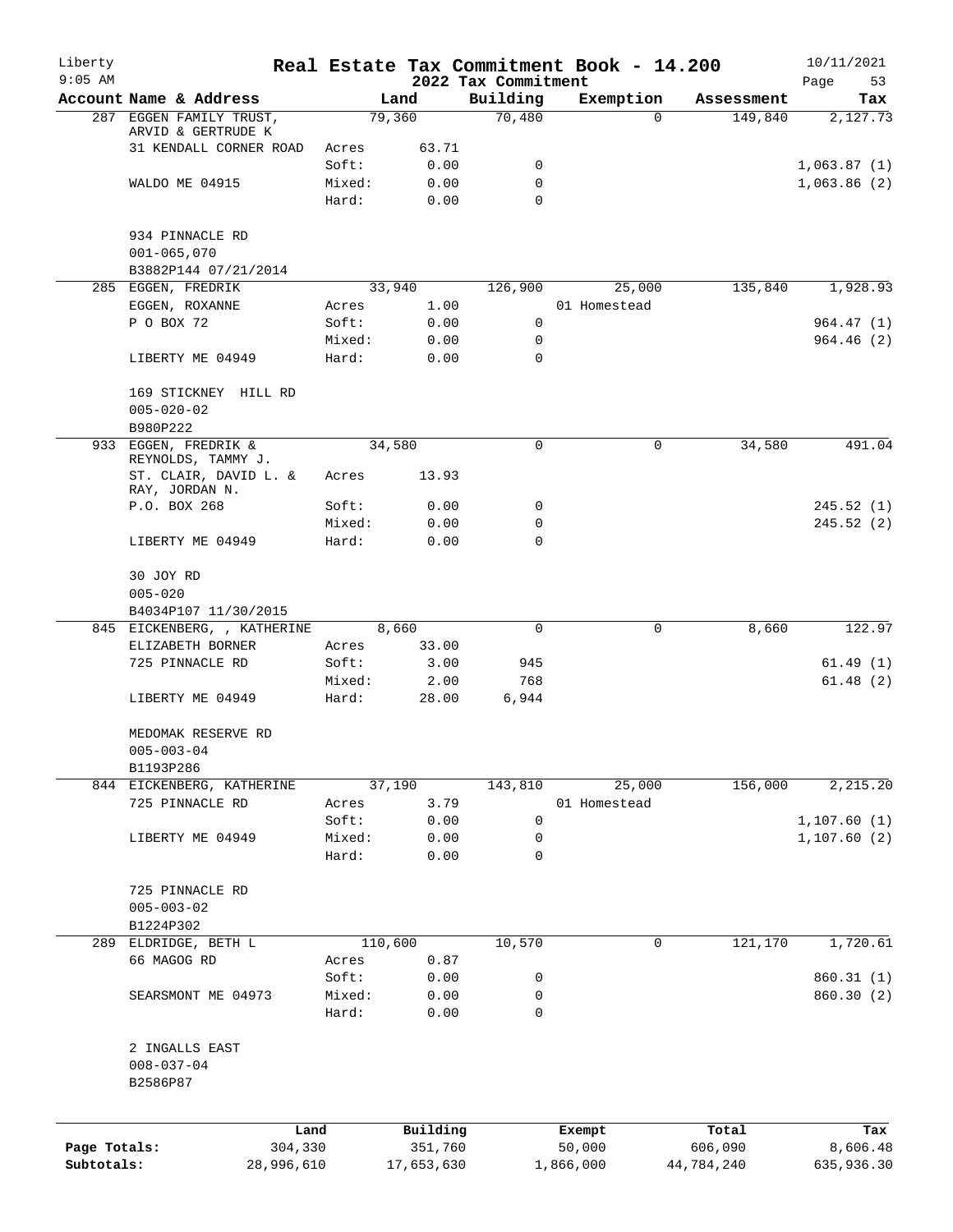| Liberty<br>$9:05$ AM |                                           |         |      | 2022 Tax Commitment | Real Estate Tax Commitment Book - 14.200 |            | 10/11/2021<br>Page<br>54 |
|----------------------|-------------------------------------------|---------|------|---------------------|------------------------------------------|------------|--------------------------|
|                      | Account Name & Address                    | Land    |      | Building            | Exemption                                | Assessment | Tax                      |
|                      | 1122 ELDRIDGE, LAURA                      | 123,900 |      | $\mathbf 0$         | $\Omega$                                 | 123,900    | 1,759.38                 |
|                      | ELDRIDGE, JEFFERSON                       | Acres   | 1.01 |                     |                                          |            |                          |
|                      | 38W342 STEVENS GLEN RD.                   | Soft:   | 0.00 | 0                   |                                          |            | 879.69 (1)               |
|                      |                                           | Mixed:  | 0.00 | 0                   |                                          |            | 879.69(2)                |
|                      | ST CHARLES IL 60175                       | Hard:   | 0.00 | $\mathbf 0$         |                                          |            |                          |
|                      | BLUEBERRY LN                              |         |      |                     |                                          |            |                          |
|                      | $005 - 015 - 08$                          |         |      |                     |                                          |            |                          |
|                      | B1205P108                                 |         |      |                     |                                          |            |                          |
|                      | 290 ELLIOTT, ROBERTA D                    | 21,000  |      | $\mathbf 0$         | $\mathbf 0$                              | 21,000     | 298.20                   |
|                      | 64 BLUEBIRD LANE                          | Acres   | 1.00 |                     |                                          |            |                          |
|                      |                                           | Soft:   | 0.00 | 0                   |                                          |            | 149.10(1)                |
|                      | BARRINGTON NH 03825                       | Mixed:  | 0.00 | 0                   |                                          |            | 149.10(2)                |
|                      |                                           | Hard:   | 0.00 | $\mathbf 0$         |                                          |            |                          |
|                      | PINNACLE RD                               |         |      |                     |                                          |            |                          |
|                      | $001 - 054$                               |         |      |                     |                                          |            |                          |
|                      | B1110P191                                 |         |      |                     |                                          |            |                          |
|                      | 1219 ELLIS, CHARLES W                     | 22,500  |      | 0                   | 0                                        | 22,500     | 319.50                   |
|                      | ELLIS, MARY T                             | Acres   | 2.00 |                     |                                          |            |                          |
|                      | 17 CROSS ST.                              | Soft:   | 0.00 | 0                   |                                          |            | 159.75(1)                |
|                      |                                           | Mixed:  | 0.00 | 0                   |                                          |            | 159.75(2)                |
|                      | RANDOLPH MA 02368                         | Hard:   | 0.00 | $\mathbf 0$         |                                          |            |                          |
|                      | STICKNEY HILL RD/KIRBY                    |         |      |                     |                                          |            |                          |
|                      | $008 - 036 - 01$                          |         |      |                     |                                          |            |                          |
|                      | B3700P217 10/24/2012                      |         |      |                     |                                          |            |                          |
|                      | 292 EMERY, MARK                           | 39,240  |      | 13,560              | $\mathbf 0$                              | 52,800     | 749.76                   |
|                      | EMERY, JACKIE                             | Acres   | 7.00 |                     |                                          |            |                          |
|                      | P.O. BOX 41                               | Soft:   | 0.00 | 0                   |                                          |            | 374.88(1)                |
|                      |                                           | Mixed:  | 0.00 | 0                   |                                          |            | 374.88(2)                |
|                      | LIBERTY ME 04949                          | Hard:   | 0.00 | $\mathbf 0$         |                                          |            |                          |
|                      | 2877 BURKETTVILLE RD                      |         |      |                     |                                          |            |                          |
|                      | $001 - 014$                               |         |      |                     |                                          |            |                          |
|                      | 566 ENGMAN, KERSTIN L                     | 54,750  |      | 39,590              | 25,000                                   | 69,340     | 984.63                   |
|                      | 35 WILDWOOD DRIVE                         | Acres   | 0.41 |                     | 01 Homestead                             |            |                          |
|                      |                                           | Soft:   | 0.00 | 0                   |                                          |            | 492.32 (1)               |
|                      | LIBERTY ME 04949                          | Mixed:  | 0.00 | 0                   |                                          |            | 492.31 (2)               |
|                      |                                           | Hard:   | 0.00 | 0                   |                                          |            |                          |
|                      | 35 WILDWOOD DR                            |         |      |                     |                                          |            |                          |
|                      | $013 - 019$                               |         |      |                     |                                          |            |                          |
|                      | B2128P64                                  |         |      |                     |                                          |            |                          |
|                      | 245 ETHERIDGE, MICHAEL T                  | 68,510  |      | 33,910              | 0                                        | 102,420    | 1,454.36                 |
|                      | ETHERIDGE, NANCY T                        | Acres   | 0.13 |                     |                                          |            |                          |
|                      | 417 MARSH DRIVE                           | Soft:   | 0.00 | 0                   |                                          |            | 727.18(1)                |
|                      |                                           | Mixed:  | 0.00 | 0                   |                                          |            | 727.18(2)                |
|                      | MIDWAY GA 31320                           | Hard:   | 0.00 | $\Omega$            |                                          |            |                          |
|                      | 113 ROBERTS SHORE RD<br>$020 - 013$       |         |      |                     |                                          |            |                          |
|                      | B4356P274 03/18/2019 B4356P272 03/18/2019 |         |      |                     |                                          |            |                          |
|                      |                                           |         |      |                     |                                          |            |                          |
|                      |                                           |         |      |                     |                                          |            |                          |

|              | Land       | Building   | Exempt    | Total      | Tax        |
|--------------|------------|------------|-----------|------------|------------|
| Page Totals: | 329,900    | 87,060     | 25,000    | 391,960    | 5,565.83   |
| Subtotals:   | 29,326,510 | 17,740,690 | ⊥,891,000 | 45,176,200 | 641,502.13 |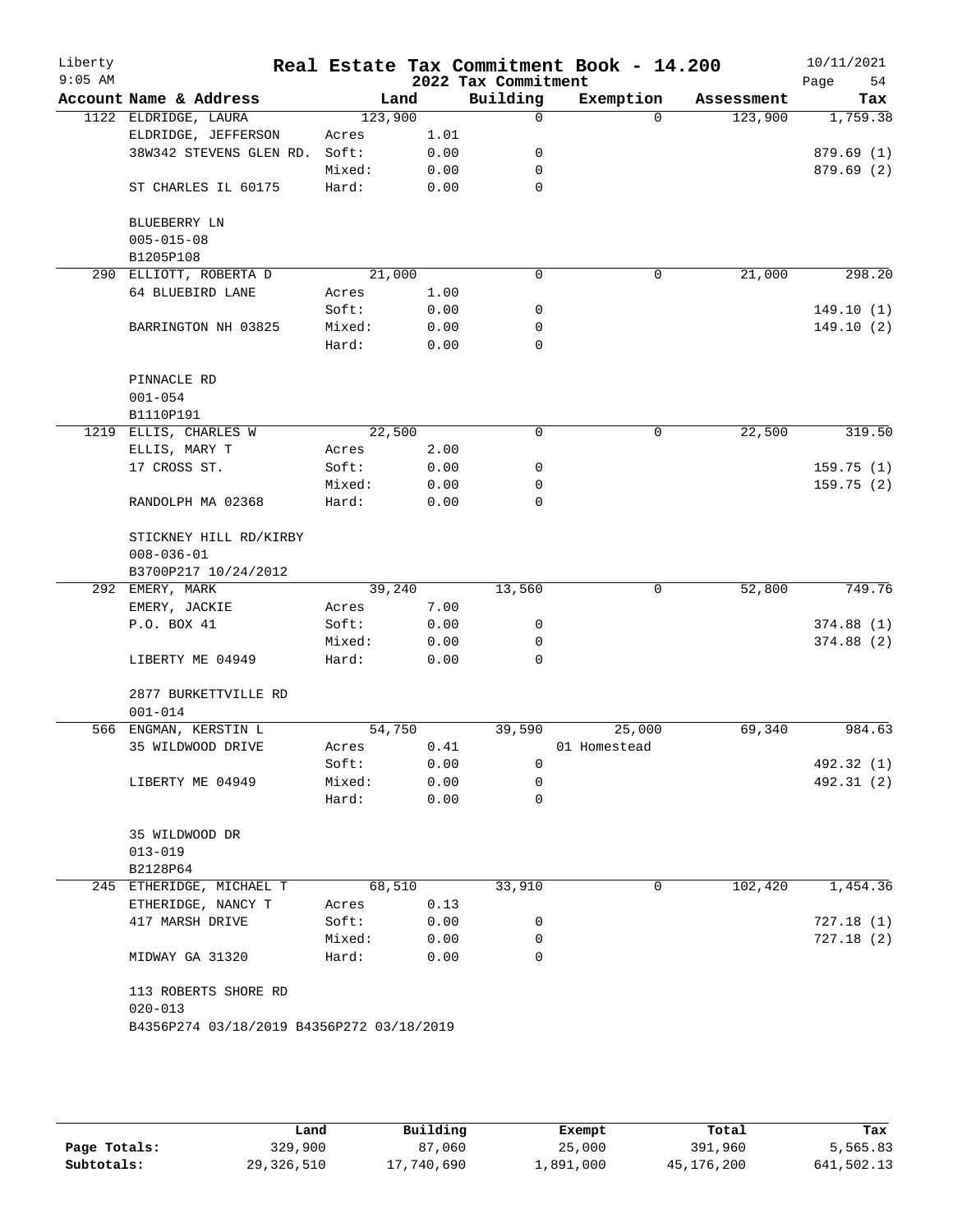| Liberty<br>$9:05$ AM |                               |        |       | 2022 Tax Commitment | Real Estate Tax Commitment Book - 14.200 |            | 10/11/2021<br>Page<br>55 |
|----------------------|-------------------------------|--------|-------|---------------------|------------------------------------------|------------|--------------------------|
|                      | Account Name & Address        |        | Land  | Building            | Exemption                                | Assessment | Tax                      |
|                      | 1082 EVANS, CHARLES           | 32,680 |       | 0                   | $\Omega$                                 | 32,680     | 464.06                   |
|                      | 22 GOONAN RD                  | Acres  | 1.20  |                     |                                          |            |                          |
|                      |                               | Soft:  | 0.00  | 0                   |                                          |            | 232.03(1)                |
|                      | HOOKSETT NH 03106             | Mixed: | 0.00  | 0                   |                                          |            | 232.03(2)                |
|                      |                               | Hard:  | 0.00  | 0                   |                                          |            |                          |
|                      | MOODY SHORES RD               |        |       |                     |                                          |            |                          |
|                      | $006 - 003 - 07$              |        |       |                     |                                          |            |                          |
|                      | B2060P156                     |        |       |                     |                                          |            |                          |
|                      | 1083 EVANS, CHARLES           | 32,890 |       | $\mathbf 0$         | 0                                        | 32,890     | 467.04                   |
|                      | 22 GOONAN RD                  | Acres  | 1.34  |                     |                                          |            |                          |
|                      |                               | Soft:  | 0.00  | 0                   |                                          |            | 233.52(1)                |
|                      | HOOKSETT NH 03106             | Mixed: | 0.00  | 0                   |                                          |            | 233.52 (2)               |
|                      |                               | Hard:  | 0.00  | $\mathbf 0$         |                                          |            |                          |
|                      | MOODY SHORES RD               |        |       |                     |                                          |            |                          |
|                      | $006 - 003 - 09$              |        |       |                     |                                          |            |                          |
|                      | B2060P156                     |        |       |                     |                                          |            |                          |
|                      | 921 EVANS, CHARLES            | 54,000 |       | 0                   | 0                                        | 54,000     | 766.80                   |
|                      | FREEDOM PARK ASSOCIATES Acres |        | 13.25 |                     |                                          |            |                          |
|                      | 22 GOONAN RD                  | Soft:  | 0.00  | 0                   |                                          |            | 383.40(1)                |
|                      |                               | Mixed: | 0.00  | 0                   |                                          |            | 383.40 (2)               |
|                      | HOOKSETT NH 03106             | Hard:  | 0.00  | 0                   |                                          |            |                          |
|                      | PINNACLE RD                   |        |       |                     |                                          |            |                          |
|                      | $006 - 003$                   |        |       |                     |                                          |            |                          |
|                      | B1019P230                     |        |       |                     |                                          |            |                          |
|                      | 1079 EVANS, JUDITH TTEE       | 32,680 |       | $\mathbf 0$         | 0                                        | 32,680     | 464.06                   |
|                      | LME NOMINEE TRUST             | Acres  | 1.20  |                     |                                          |            |                          |
|                      | 22 GOONAN RD                  | Soft:  | 0.00  | 0                   |                                          |            | 232.03(1)                |
|                      |                               | Mixed: | 0.00  | 0                   |                                          |            | 232.03(2)                |
|                      | HOOKSETT NH 03106             | Hard:  | 0.00  | 0                   |                                          |            |                          |
|                      | MOODY SHORES RD               |        |       |                     |                                          |            |                          |
|                      | $006 - 003 - 06$              |        |       |                     |                                          |            |                          |
|                      | B3830P216 11/12/2013          |        |       |                     |                                          |            |                          |
|                      | 1080 EVANS, JUDITH TTEE       | 32,900 |       | 0                   | 0                                        | 32,900     | 467.18                   |
|                      | LME NOMINEE TRUST             | Acres  | 1.35  |                     |                                          |            |                          |
|                      | 22 GOONAN RD                  | Soft:  | 0.00  | 0                   |                                          |            | 233.59(1)                |
|                      |                               | Mixed: | 0.00  | 0                   |                                          |            | 233.59(2)                |
|                      | HOOKSETT NH 03106             | Hard:  | 0.00  | 0                   |                                          |            |                          |
|                      | MOODY SHORES RD               |        |       |                     |                                          |            |                          |
|                      | $006 - 003 - 08$              |        |       |                     |                                          |            |                          |
|                      | B3830P216 11/12/2013          |        |       |                     |                                          |            |                          |
|                      | 1081 EVANS, JUDITH TTEE       | 32,680 |       | 0                   | 0                                        | 32,680     | 464.06                   |
|                      | LME NOMINEE TRUST             | Acres  | 1.20  |                     |                                          |            |                          |
|                      | 22 GOONAN RD                  | Soft:  | 0.00  | 0                   |                                          |            | 232.03(1)                |
|                      |                               | Mixed: | 0.00  | 0                   |                                          |            | 232.03(2)                |
|                      | HOOKSETT NH 03106             | Hard:  | 0.00  | 0                   |                                          |            |                          |
|                      | MOODY SHORES RD               |        |       |                     |                                          |            |                          |
|                      | $006 - 003 - 10$              |        |       |                     |                                          |            |                          |
|                      | B3830P216 11/12/2013          |        |       |                     |                                          |            |                          |
|                      |                               |        |       |                     |                                          |            |                          |

|              | Land       | Building   | Exempt    | Total      | Tax        |
|--------------|------------|------------|-----------|------------|------------|
| Page Totals: | 217,830    |            |           | 217,830    | 3.093.20   |
| Subtotals:   | 29,544,340 | 17,740,690 | 1,891,000 | 45,394,030 | 644,595.33 |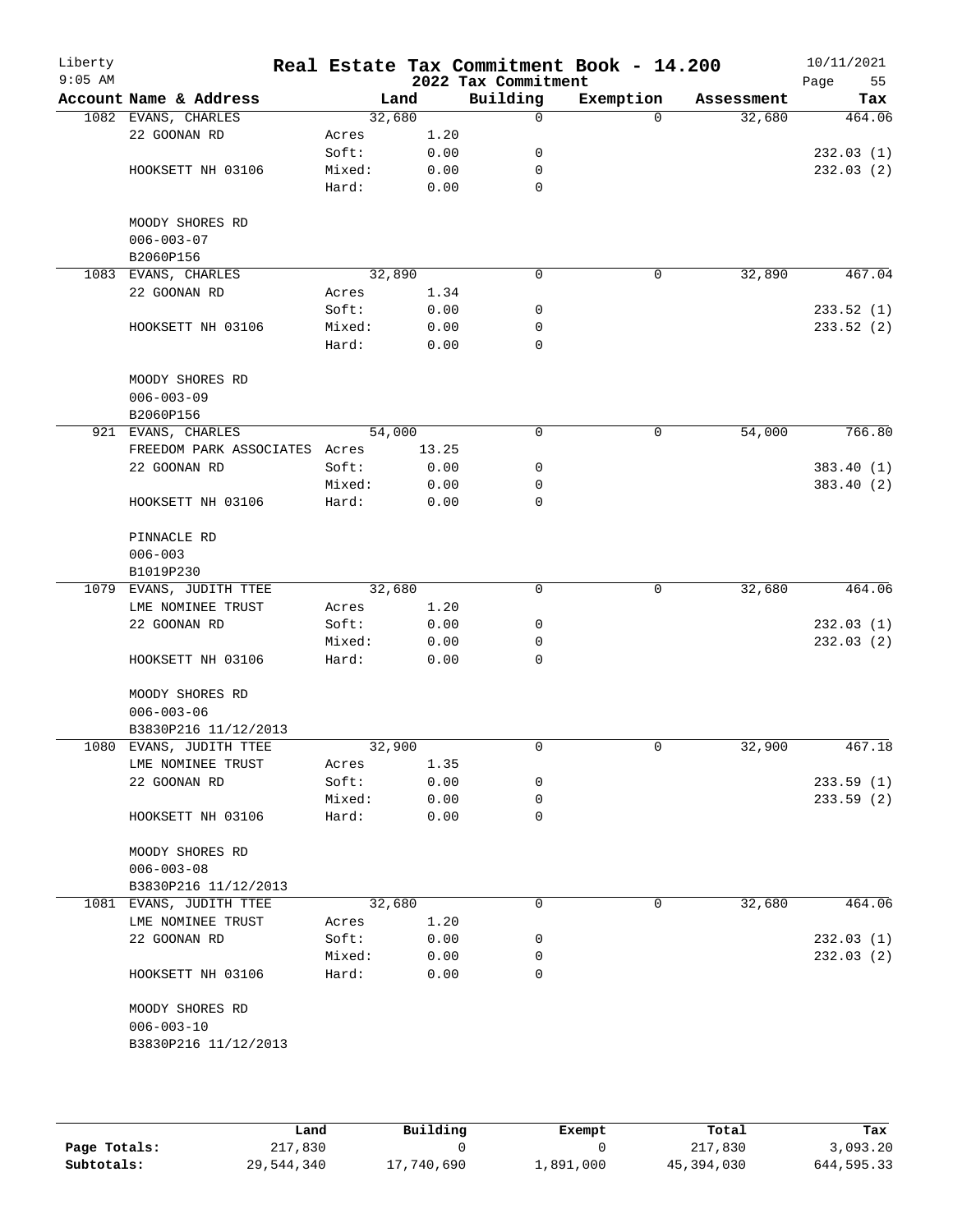| Liberty      |                                        |        |          |                                 | Real Estate Tax Commitment Book - 14.200 |            | 10/11/2021        |
|--------------|----------------------------------------|--------|----------|---------------------------------|------------------------------------------|------------|-------------------|
| $9:05$ AM    | Account Name & Address                 |        | Land     | 2022 Tax Commitment<br>Building | Exemption                                | Assessment | Page<br>56<br>Tax |
|              | 353 EVANS, JUDITH TTEE                 |        | 71,250   | 34,080                          | 0                                        | 105,330    | 1,495.69          |
|              | LME NOMINEE TRST                       | Acres  | 0.09     |                                 |                                          |            |                   |
|              | 11 WILSON RD                           | Soft:  | 0.00     | 0                               |                                          |            | 747.85(1)         |
|              |                                        | Mixed: | 0.00     | 0                               |                                          |            | 747.84 (2)        |
|              | LONDONDERRY NH 03052                   | Hard:  | 0.00     | $\mathbf 0$                     |                                          |            |                   |
|              | 169 SMITH RD                           |        |          |                                 |                                          |            |                   |
|              | $024 - 013$                            |        |          |                                 |                                          |            |                   |
|              | B3950P333 04/10/2015                   |        |          |                                 |                                          |            |                   |
|              | 316 FABER, GERALDINE A                 |        | 161,330  | 69,930                          | 0                                        | 231,260    | 3,283.89          |
|              | 65 CONSTANTINE WAY                     | Acres  | 0.51     |                                 |                                          |            |                   |
|              |                                        | Soft:  | 0.00     | 0                               |                                          |            | 1,641.95(1)       |
|              | MOUNT SINAI NY 11766<br>3006           | Mixed: | 0.00     | 0                               |                                          |            | 1,641.94(2)       |
|              |                                        | Hard:  | 0.00     | 0                               |                                          |            |                   |
|              | 9 NORWOOD LN                           |        |          |                                 |                                          |            |                   |
|              | $016 - 002$<br>B827P919                |        |          |                                 |                                          |            |                   |
|              | 930 FAGIN FOOD VENTURES,<br><b>LLC</b> |        | 84,000   | 294,960                         | 0                                        | 378,960    | 5,381.23          |
|              | C/O LISA FAGIN                         | Acres  | 1.00     |                                 |                                          |            |                   |
|              | P.O. BOX 302                           | Soft:  | 0.00     | 0                               |                                          |            | 2,690.62(1)       |
|              |                                        | Mixed: | 0.00     | 0                               |                                          |            | 2,690.61(2)       |
|              | BELFAST ME 04915                       | Hard:  | 0.00     | $\mathbf 0$                     |                                          |            |                   |
|              | 205 W MAIN ST<br>$009 - 033$           |        |          |                                 |                                          |            |                   |
|              | B4146P7 02/22/2017                     |        |          |                                 |                                          |            |                   |
|              | 718 FAIRPOINT                          |        | 32,510   | 44,830                          | 0                                        | 77,340     | 1,098.23          |
|              | COMMUNICATIONS<br>TAX DEPT.            | Acres  | 0.27     |                                 |                                          |            |                   |
|              | 908 W Frontview St.                    | Soft:  | 0.00     | 0                               |                                          |            | 549.12(1)         |
|              |                                        | Mixed: | 0.00     | 0                               |                                          |            | 549.11(2)         |
|              | DODGE CITY KS 67801<br>2233            | Hard:  | 0.00     | $\mathbf 0$                     |                                          |            |                   |
|              | 47 W MAIN ST<br>$020 - 057$            |        |          |                                 |                                          |            |                   |
|              | B626P561                               |        |          |                                 |                                          |            |                   |
| 1316         | FAIRPOINT                              |        | 6,300    | 0                               | 0                                        | 6,300      | 89.46             |
|              | COMMUNICATIONS                         |        |          |                                 |                                          |            |                   |
|              | TAX DEPT.                              | Acres  | 0.09     |                                 |                                          |            |                   |
|              | 908 W Frontview St.                    | Soft:  | 0.00     | 0                               |                                          |            | 44.73 (1)         |
|              |                                        | Mixed: | 0.00     | 0                               |                                          |            | 44.73 (2)         |
|              | DODGE CITY KS 67801<br>2233            | Hard:  | 0.00     | 0                               |                                          |            |                   |
|              | W MAIN ST                              |        |          |                                 |                                          |            |                   |
|              | $020 - 057 - A$                        |        |          |                                 |                                          |            |                   |
|              | B626P561                               |        |          |                                 |                                          |            |                   |
|              | 1349 FAITH, EDWARD                     |        | 0        | 152,140                         | 0                                        | 152,140    | 2,160.39          |
|              | 1618 SOUTH MILLS AVENUE                |        |          |                                 |                                          |            | 1,080.20(1)       |
|              | LODI CA 95242                          |        |          |                                 |                                          |            | 1,080.19(2)       |
|              | 61 FAITH RD                            |        |          |                                 |                                          |            |                   |
|              | $008 - 038 - ON - 1$                   |        |          |                                 |                                          |            |                   |
|              | Land                                   |        | Building |                                 | Exempt                                   | Total      | Tax               |
| Page Totals: | 355,390                                |        | 595,940  |                                 | 0                                        | 951,330    | 13,508.89         |
|              |                                        |        |          |                                 |                                          |            |                   |

**Subtotals:** 29,899,730 18,336,630 1,891,000 46,345,360 658,104.22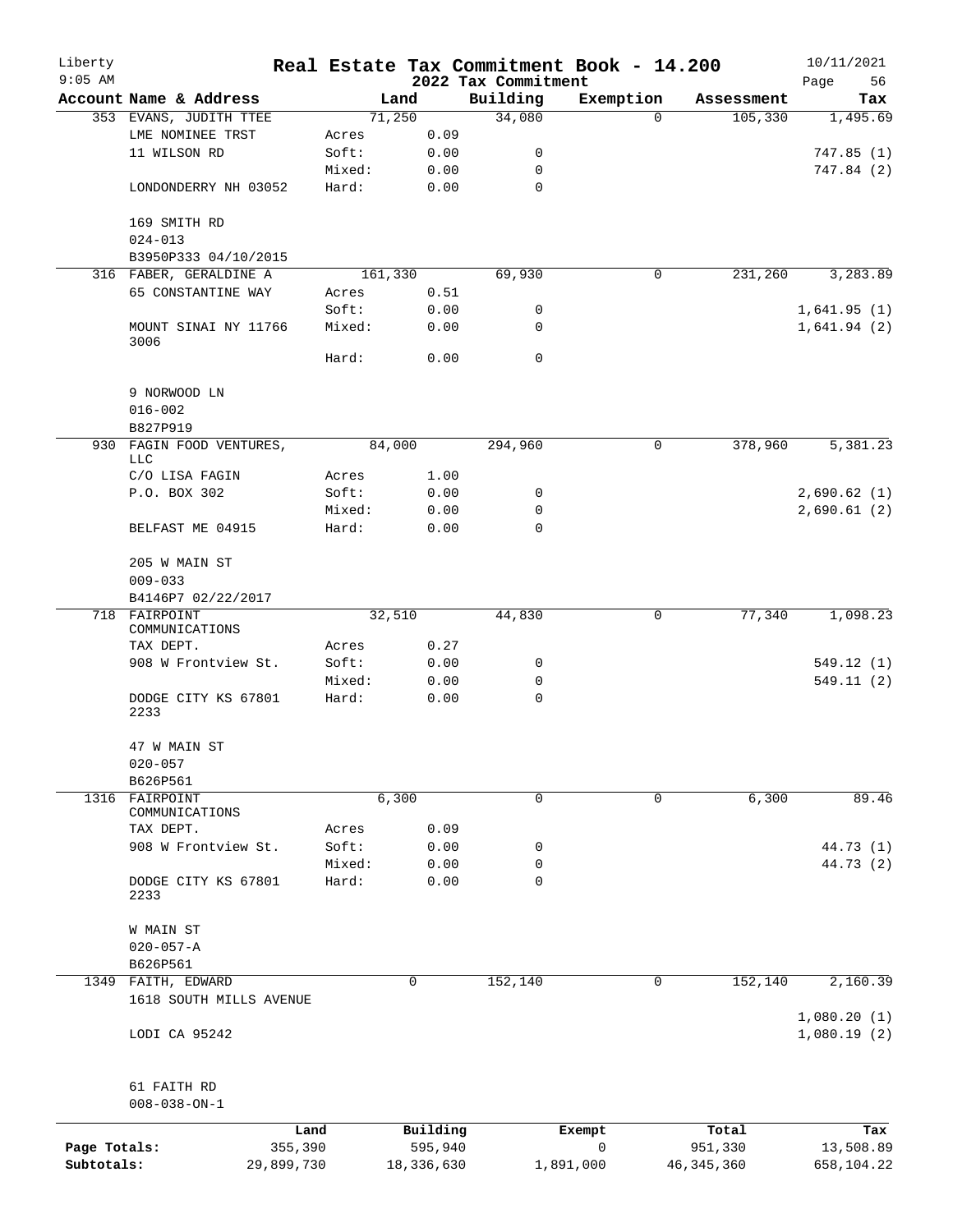| Liberty<br>$9:05$ AM |                                |        |                           | Real Estate Tax Commitment Book - 14.200<br>2022 Tax Commitment |              |          |            | 10/11/2021<br>Page<br>57 |
|----------------------|--------------------------------|--------|---------------------------|-----------------------------------------------------------------|--------------|----------|------------|--------------------------|
|                      | Account Name & Address         |        | Land                      | Building                                                        | Exemption    |          | Assessment | Tax                      |
|                      | 677 FARIA, HEATHER             |        | 33,250                    | 0                                                               |              | $\Omega$ | 33,250     | 472.15                   |
|                      | 2574 WINSLOW MILLS RD          | Acres  | 20.00                     |                                                                 |              |          |            |                          |
|                      |                                | Soft:  | 0.00                      | 0                                                               |              |          |            | 236.08(1)                |
|                      | WALDOBORO ME 04572             | Mixed: | 0.00                      | 0                                                               |              |          |            | 236.07(2)                |
|                      |                                | Hard:  | 0.00                      | 0                                                               |              |          |            |                          |
|                      | RIDGE SCHOOL RD<br>$004 - 018$ |        |                           |                                                                 |              |          |            |                          |
|                      | B3411P344 01/22/2010           |        |                           |                                                                 |              |          |            |                          |
|                      | 294 FARRAR, JOSH               |        | 39,590                    | 51,630                                                          |              | 25,000   | 66,220     | 940.32                   |
|                      | 2698 BURKETTVILLE RD           | Acres  | 5.39                      |                                                                 | 01 Homestead |          |            |                          |
|                      |                                | Soft:  | 0.00                      | 0                                                               |              |          |            | 470.16(1)                |
|                      | LIBERTY ME 04949               | Mixed: | 0.00                      | 0                                                               |              |          |            | 470.16(2)                |
|                      |                                | Hard:  | 0.00                      | $\Omega$                                                        |              |          |            |                          |
|                      |                                |        | HUD # PFS 635019 & 635020 |                                                                 |              |          |            |                          |
|                      | 2698 BURKETTVILLE RD           |        |                           |                                                                 |              |          |            |                          |
|                      | $001 - 004 - C$                |        |                           |                                                                 |              |          |            |                          |
|                      | B3602P80 10/13/2011            |        |                           |                                                                 |              |          |            |                          |
|                      | 319 FARRELL, TONI B            |        | 68,440                    | 125,690                                                         |              | 25,000   | 169,130    | 2,401.65                 |
|                      | 303 PRESCOTT HILL RD.          | Acres  | 56.00                     |                                                                 | 01 Homestead |          |            |                          |
|                      |                                | Soft:  | 0.00                      | 0                                                               |              |          |            | 1, 200.83(1)             |
|                      | LIBERTY ME 04949               | Mixed: | 0.00                      | 0                                                               |              |          |            | 1,200.82(2)              |
|                      |                                | Hard:  | 0.00                      | $\Omega$                                                        |              |          |            |                          |
|                      | 303 PRESCOTT HILL RD           |        |                           |                                                                 |              |          |            |                          |
|                      | $003 - 051$                    |        |                           |                                                                 |              |          |            |                          |
|                      | B762P534                       |        |                           |                                                                 |              |          |            |                          |
|                      | 905 FICKETT, BURNARD A         |        | 139,350                   | 111,480                                                         |              | 0        | 250,830    | 3,561.79                 |
|                      | FICKETT, SUSAN                 | Acres  | 2.00                      |                                                                 |              |          |            |                          |
|                      | P.O BOX 342                    | Soft:  | 0.00                      | 0                                                               |              |          |            | 1,780.90(1)              |
|                      |                                | Mixed: | 0.00                      | 0                                                               |              |          |            | 1,780.89(2)              |
|                      | LIBERTY ME 04949               | Hard:  | 0.00                      | $\Omega$                                                        |              |          |            |                          |
|                      | 47 PINNACLE RD                 |        |                           |                                                                 |              |          |            |                          |
|                      | $017 - 009$                    |        |                           |                                                                 |              |          |            |                          |
|                      | B4117P223 11/04/2016           |        |                           |                                                                 |              |          |            |                          |
|                      | 328 FICKETT, EVERETT           |        | 58,180                    | 51,600                                                          |              | 25,000   | 84,780     | 1,203.88                 |
|                      | P.O. BOX 332                   | Acres  | 0.06                      |                                                                 | 01 Homestead |          |            |                          |
|                      |                                | Soft:  | 0.00                      | 0                                                               |              |          |            | 601.94(1)                |
|                      | LIBERTY ME 04949               | Mixed: | 0.00                      | 0                                                               |              |          |            | 601.94(2)                |
|                      |                                | Hard:  | 0.00                      | 0                                                               |              |          |            |                          |
|                      | 14 TRASK RD                    |        |                           |                                                                 |              |          |            |                          |
|                      | $027 - 013$                    |        |                           |                                                                 |              |          |            |                          |
|                      | B2264P94                       |        |                           |                                                                 |              |          |            |                          |
|                      | 325 FICKETT, ROY S             |        | 85,630                    | 51,300                                                          |              | 31,000   | 105,930    | 1,504.21                 |
|                      | P.O.BOX 85                     | Acres  | 0.13                      |                                                                 | 01 Homestead |          |            |                          |
|                      |                                | Soft:  | 0.00                      |                                                                 | 0 02 Vet     |          |            | 752.11(1)                |
|                      | LIBERTY, ME 04949              | Mixed: | 0.00                      | 0                                                               |              |          |            | 752.10(2)                |
|                      |                                | Hard:  | 0.00                      | 0                                                               |              |          |            |                          |
|                      | 10 TRASK RD                    |        |                           |                                                                 |              |          |            |                          |
|                      | $027 - 012$                    |        |                           |                                                                 |              |          |            |                          |
|                      | B1824P85                       |        |                           |                                                                 |              |          |            |                          |
|                      |                                |        |                           |                                                                 |              |          |            |                          |
|                      |                                |        |                           |                                                                 |              |          |            |                          |
|                      |                                |        |                           |                                                                 |              |          |            |                          |

|              | Land       | Building   | Exempt    | Total      | Tax        |
|--------------|------------|------------|-----------|------------|------------|
| Page Totals: | 424,440    | 391,700    | 106,000   | 710,140    | 10,084.00  |
| Subtotals:   | 30,324,170 | 18,728,330 | 1,997,000 | 47,055,500 | 668,188.22 |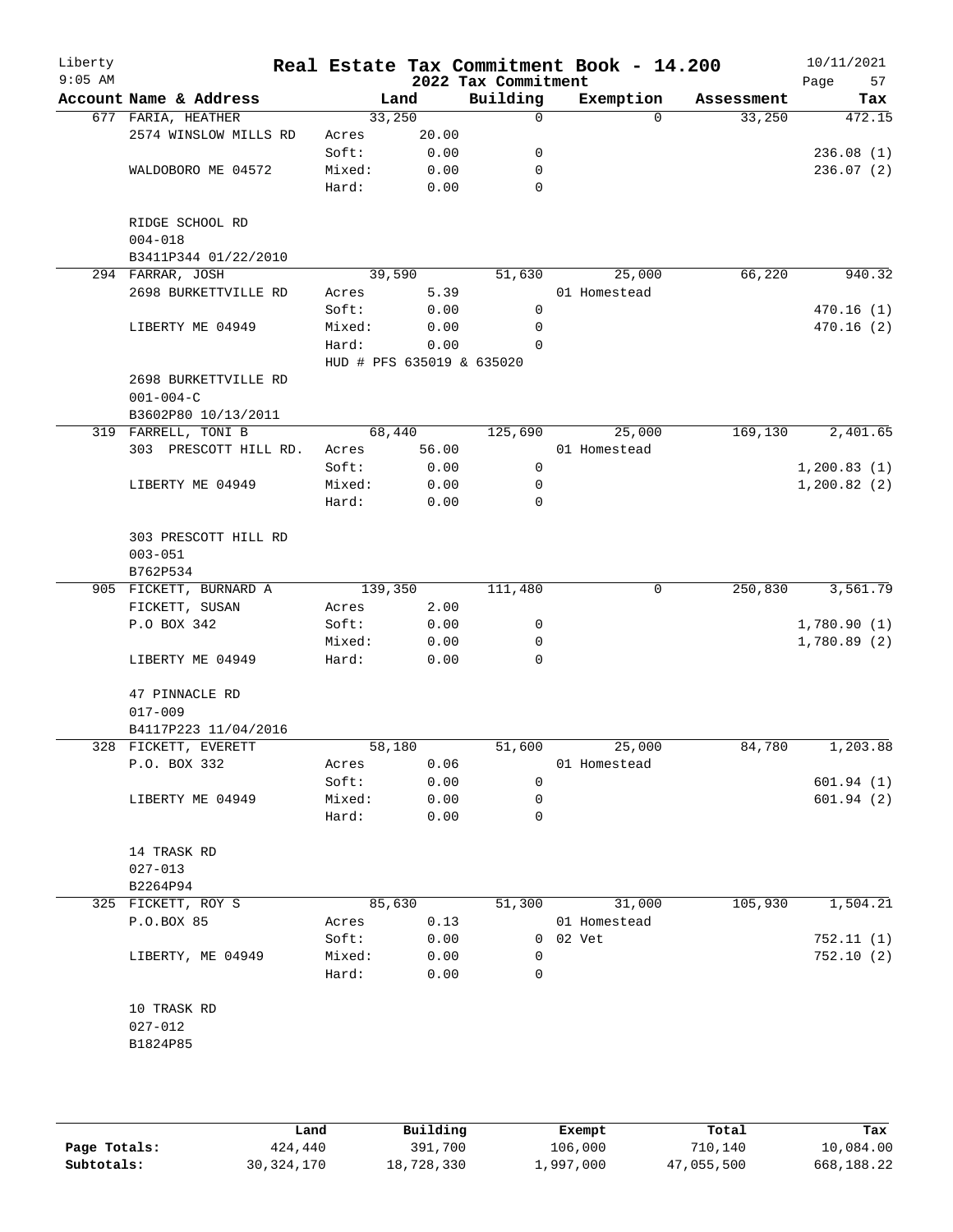| Liberty<br>$9:05$ AM |                                         |                 |              | 2022 Tax Commitment | Real Estate Tax Commitment Book - 14.200 |            | 10/11/2021<br>Page<br>58 |
|----------------------|-----------------------------------------|-----------------|--------------|---------------------|------------------------------------------|------------|--------------------------|
|                      | Account Name & Address                  |                 | Land         | Building            | Exemption                                | Assessment | Tax                      |
|                      | 326 FICKETT, ROY S                      |                 | 48,990       | $\mathsf{O}$        | $\Omega$                                 | 48,990     | 695.66                   |
|                      | P.O.BOX 85                              | Acres           | 0.06         |                     |                                          |            |                          |
|                      |                                         | Soft:           | 0.00         | 0                   |                                          |            | 347.83(1)                |
|                      | LIBERTY, ME 04949                       | Mixed:          | 0.00         | 0                   |                                          |            | 347.83(2)                |
|                      |                                         | Hard:           | 0.00         | $\mathbf 0$         |                                          |            |                          |
|                      | TRASK RD                                |                 |              |                     |                                          |            |                          |
|                      | $027 - 017$                             |                 |              |                     |                                          |            |                          |
|                      | B1824P85                                |                 |              |                     |                                          |            |                          |
|                      | 327 FICKETT, ROY S                      |                 | 24,000       | 45,560              | $\mathbf 0$                              | 69,560     | 987.75                   |
|                      | P.O.BOX 85                              | Acres           | 3.00         |                     |                                          |            |                          |
|                      |                                         | Soft:           | 0.00         | 0                   |                                          |            | 493.88 (1)               |
|                      | LIBERTY, ME 04949                       | Mixed:          | 0.00         | 0                   |                                          |            | 493.87 (2)               |
|                      |                                         | Hard:           | 0.00         | $\mathbf 0$         |                                          |            |                          |
|                      | 17 19 & 21TRASK RD                      |                 |              |                     |                                          |            |                          |
|                      | $027 - 024$                             |                 |              |                     |                                          |            |                          |
|                      | B1824P85                                |                 |              |                     |                                          |            |                          |
|                      | 35 FISCHER, JUDITH                      |                 | 36,000       | 78,660              | 25,000                                   | 89,660     | 1,273.17                 |
|                      | 269 UPPER HOSTILE                       | Acres           | 3.00         |                     | 01 Homestead                             |            |                          |
|                      | VALLEY RD                               |                 | 0.00         | 0                   |                                          |            |                          |
|                      |                                         | Soft:           |              |                     |                                          |            | 636.59(1)                |
|                      | LIBERTY ME 04949                        | Mixed:          | 0.00         | 0                   |                                          |            | 636.58 (2)               |
|                      |                                         | Hard:           | 0.00         | $\mathbf 0$         |                                          |            |                          |
|                      | 269 UPPER HOSTILE                       |                 |              |                     |                                          |            |                          |
|                      | $010 - 039 - A$<br>B3862P173 05/06/2014 |                 |              |                     |                                          |            |                          |
|                      | 1120 FISHER, LANE                       |                 | 34,290       | $\mathbf 0$         | $\mathsf{O}$                             | 34,290     | 486.92                   |
|                      | 49 HERRICK ROAD                         | Acres           | 13.41        |                     |                                          |            |                          |
|                      |                                         | Soft:           | 0.00         | 0                   |                                          |            | 243.46 (1)               |
|                      | BELFAST ME 04915                        | Mixed:          | 0.00         | 0                   |                                          |            | 243.46 (2)               |
|                      |                                         | Hard:           | 0.00         | $\mathbf 0$         |                                          |            |                          |
|                      | HOWES COVE ROAD                         |                 |              |                     |                                          |            |                          |
|                      | $003 - 001 - C2$                        |                 |              |                     |                                          |            |                          |
|                      | B2779P179                               |                 |              |                     |                                          |            |                          |
|                      | 331 FITZGERALD, JUNE                    |                 | 46,500       | 112,360             | 0                                        | 158,860    | 2,255.81                 |
|                      | 322 RIVER ROAD                          | Acres           | 10.00        |                     |                                          |            |                          |
|                      |                                         | Soft:           | 0.00         | 0                   |                                          |            | 1, 127.91(1)             |
|                      | ANDOVER MA 01810                        | Mixed:          | 0.00         | 0                   |                                          |            | 1, 127.90(2)             |
|                      |                                         | Hard:           | 0.00         | 0                   |                                          |            |                          |
|                      | 114 & 116 W MAIN ST                     |                 |              |                     |                                          |            |                          |
|                      | $024 - 002$                             |                 |              |                     |                                          |            |                          |
|                      | B1587P292                               |                 |              |                     |                                          |            |                          |
|                      | 466 FITZMAURICE, RICHARD                |                 | 56,650       | 211,670             | 25,000                                   | 243,320    | 3,455.14                 |
|                      | FITZMAURICE, KAREN                      | Acres           | 23.30        |                     | 01 Homestead                             |            |                          |
|                      | 49 STAGECOACH RD                        |                 |              | 0                   |                                          |            |                          |
|                      |                                         | Soft:           | 0.00         |                     |                                          |            | 1,727.57(1)              |
|                      | LIBERTY ME 04949                        | Mixed:<br>Hard: | 0.00<br>0.00 | 0<br>0              |                                          |            | 1,727.57(2)              |
|                      | 49 STAGECOACH RD                        |                 |              |                     |                                          |            |                          |
|                      | $008 - 032$                             |                 |              |                     |                                          |            |                          |
|                      |                                         |                 |              |                     |                                          |            |                          |
|                      | B729P624                                |                 |              |                     |                                          |            |                          |
|                      |                                         |                 |              |                     |                                          |            |                          |

|              | Land       | Building   | Exempt    | Total      | Tax        |
|--------------|------------|------------|-----------|------------|------------|
| Page Totals: | 246,430    | 448,250    | 50,000    | 644,680    | 9,154.45   |
| Subtotals:   | 30,570,600 | 19,176,580 | 2,047,000 | 47,700,180 | 677,342.67 |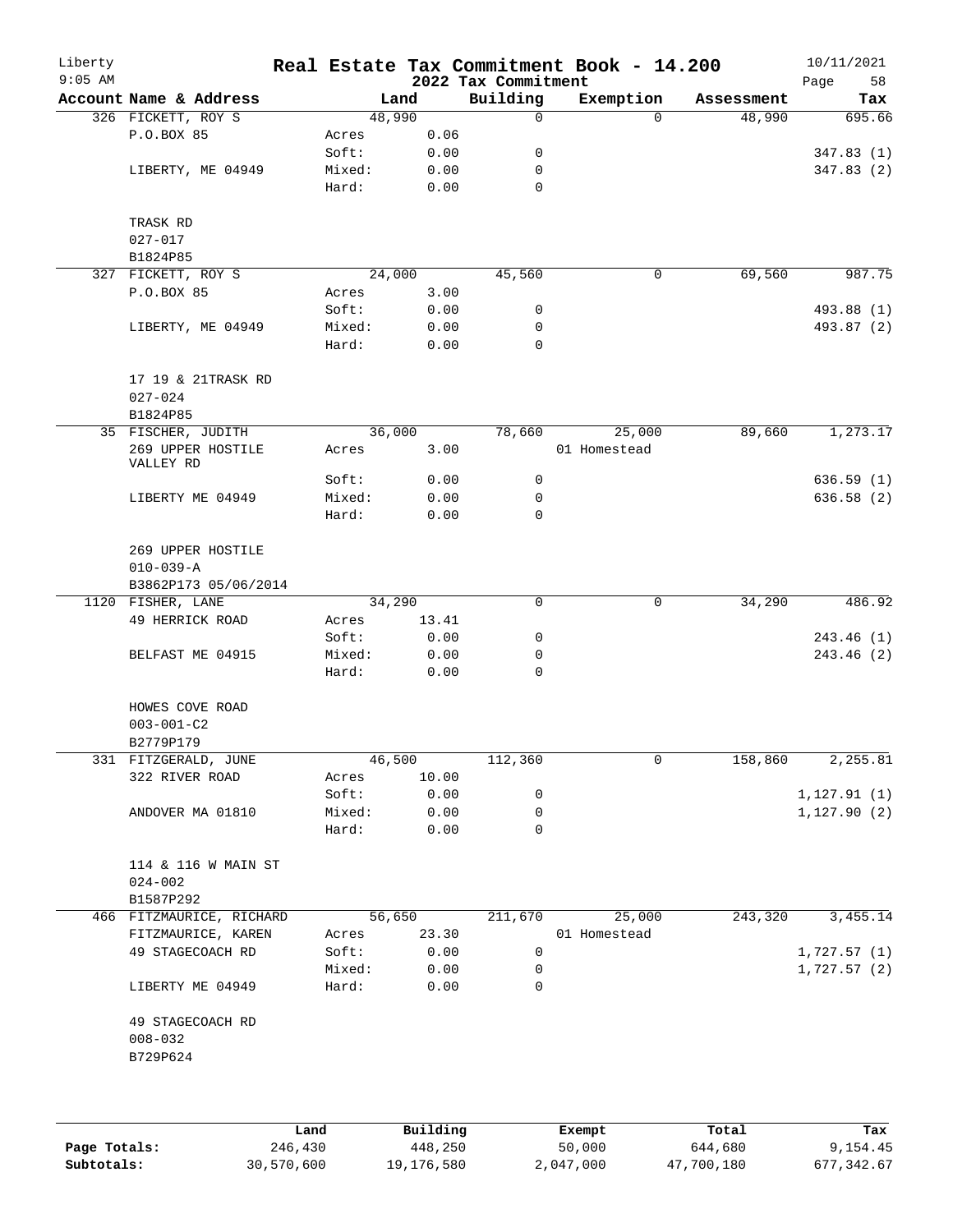| Liberty   |                                             |         |          |                                     | Real Estate Tax Commitment Book - 14.200 |            | 10/11/2021        |
|-----------|---------------------------------------------|---------|----------|-------------------------------------|------------------------------------------|------------|-------------------|
| $9:05$ AM | Account Name & Address                      |         | Land     | 2022 Tax Commitment<br>Building     | Exemption                                | Assessment | 59<br>Page<br>Tax |
|           | 333 FLORY TRUST, JANE L.                    | 136,860 |          | 84,750                              | $\Omega$                                 | 221,610    | 3,146.86          |
|           | 250 HIGH ST                                 | Acres   | 0.37     |                                     |                                          |            |                   |
|           |                                             | Soft:   | 0.00     | 0                                   |                                          |            | 1,573.43(1)       |
|           | BELFAST ME 04915                            | Mixed:  | 0.00     | 0                                   |                                          |            | 1,573.43(2)       |
|           |                                             | Hard:   | 0.00     | 0                                   |                                          |            |                   |
|           | 32 KIRBY ISLAND RD<br>$021 - 019$           |         |          |                                     |                                          |            |                   |
|           | B1489P347                                   |         |          |                                     |                                          |            |                   |
|           | 704 FLYE, CATHY LEE                         |         | 97,920   | 44,960                              | $\mathbf 0$                              | 142,880    | 2,028.90          |
|           | AMANDA NICOLE & MELISSA Acres<br>EMILY FLYE |         | 0.17     |                                     |                                          |            |                   |
|           | 123 FLOOD RD                                | Soft:   | 0.00     | 0                                   |                                          |            | 1,014.45(1)       |
|           |                                             | Mixed:  | 0.00     | 0                                   |                                          |            | 1,014.45(2)       |
|           | PLYMOUTH ME 04969                           | Hard:   | 0.00     | 0                                   |                                          |            |                   |
|           | 360 BELFAST AUGUSTA RD                      |         |          |                                     |                                          |            |                   |
|           | $026 - 002$                                 |         |          |                                     |                                          |            |                   |
|           | B3774P111 09/13/2013<br>951 FLYNN, MICHAEL  |         | 53,000   | 51,220                              | $\mathbf 0$                              | 104,220    | 1,479.92          |
|           | DONNA FLYNN                                 | Acres   | 16.00    |                                     |                                          |            |                   |
|           | 37 PETERSEN RD                              | Soft:   | 0.00     | 0                                   |                                          |            | 739.96(1)         |
|           |                                             | Mixed:  | 0.00     | 0                                   |                                          |            | 739.96(2)         |
|           | GRANBY CT 06035                             | Hard:   | 0.00     | 0                                   |                                          |            |                   |
|           | 57 BELFAST AUGUSTA RD                       |         |          |                                     |                                          |            |                   |
|           | $009 - 026$                                 |         |          |                                     |                                          |            |                   |
|           | B3777P147 07/10/2013                        |         |          |                                     |                                          |            |                   |
|           | 1010 FOGG, ERIN                             |         | 35,370   | 78,480                              | 0                                        | 113,850    | 1,616.67          |
|           | FOGG, NATHANAEL                             | Acres   | 1.08     |                                     |                                          |            |                   |
|           | 122 W MAIN ST                               | Soft:   | 0.00     | 0                                   |                                          |            | 808.34 (1)        |
|           |                                             | Mixed:  | 0.00     | 0                                   |                                          |            | 808.33 (2)        |
|           | LIBERTY ME 04949                            | Hard:   | 0.00     | $\mathbf 0$                         |                                          |            |                   |
|           | 122 W MAIN ST                               |         |          |                                     |                                          |            |                   |
|           | $024 - 003$                                 |         |          |                                     |                                          |            |                   |
|           | B3496P58 10/30/2010                         |         |          |                                     |                                          |            |                   |
|           | 334 FOLEY, DOMINIQUE<br>PERSONAL REP        |         | 27,000   | 0                                   | 0                                        | 27,000     | 383.40            |
|           | P.O. BOX 1360                               | Acres   | 5.00     |                                     |                                          |            |                   |
|           |                                             | Soft:   | 0.00     | 0                                   |                                          |            | 191.70 (1)        |
|           | GRAY ME 04039                               | Mixed:  | 0.00     | 0                                   |                                          |            | 191.70(2)         |
|           |                                             | Hard:   | 0.00     | 0                                   |                                          |            |                   |
|           | STICKNEY HILL RD<br>$005 - 013$             |         |          |                                     |                                          |            |                   |
|           | B2007P203                                   |         |          |                                     |                                          |            |                   |
|           | 1161 FORBUSH, JAMES MICHAEL                 |         | 27,890   | $\mathbf 0$                         | $\mathbf 0$                              | 27,890     | 396.04            |
|           | 16 LITTLE POND RD                           | Acres   | 5.59     |                                     |                                          |            |                   |
|           |                                             | Soft:   | 0.00     | 0                                   |                                          |            | 198.02(1)         |
|           | NORTHBOROUGH MA 01532                       | Mixed:  | 0.00     | 0                                   |                                          |            | 198.02(2)         |
|           |                                             | Hard:   | 0.00     | 0                                   |                                          |            |                   |
|           |                                             |         |          | Noella Forbush reserves Life Estate |                                          |            |                   |
|           | RIDGE SCHOOL RD                             |         |          |                                     |                                          |            |                   |
|           | $008 - 054 - A$<br>B4564P122 10/29/2020     |         |          |                                     |                                          |            |                   |
|           |                                             |         |          |                                     |                                          |            |                   |
|           | Land                                        |         | Building |                                     | Exempt                                   | Total      | Tax               |

|              | uanu       | <b>DULLUILLY</b> | <b>BACILDU</b> | TOCAT      | 19A        |
|--------------|------------|------------------|----------------|------------|------------|
| Page Totals: | 378,040    | 259,410          |                | 637,450    | 9,051.79   |
| Subtotals:   | 30,948,640 | 19,435,990       | 2,047,000      | 48,337,630 | 686,394.46 |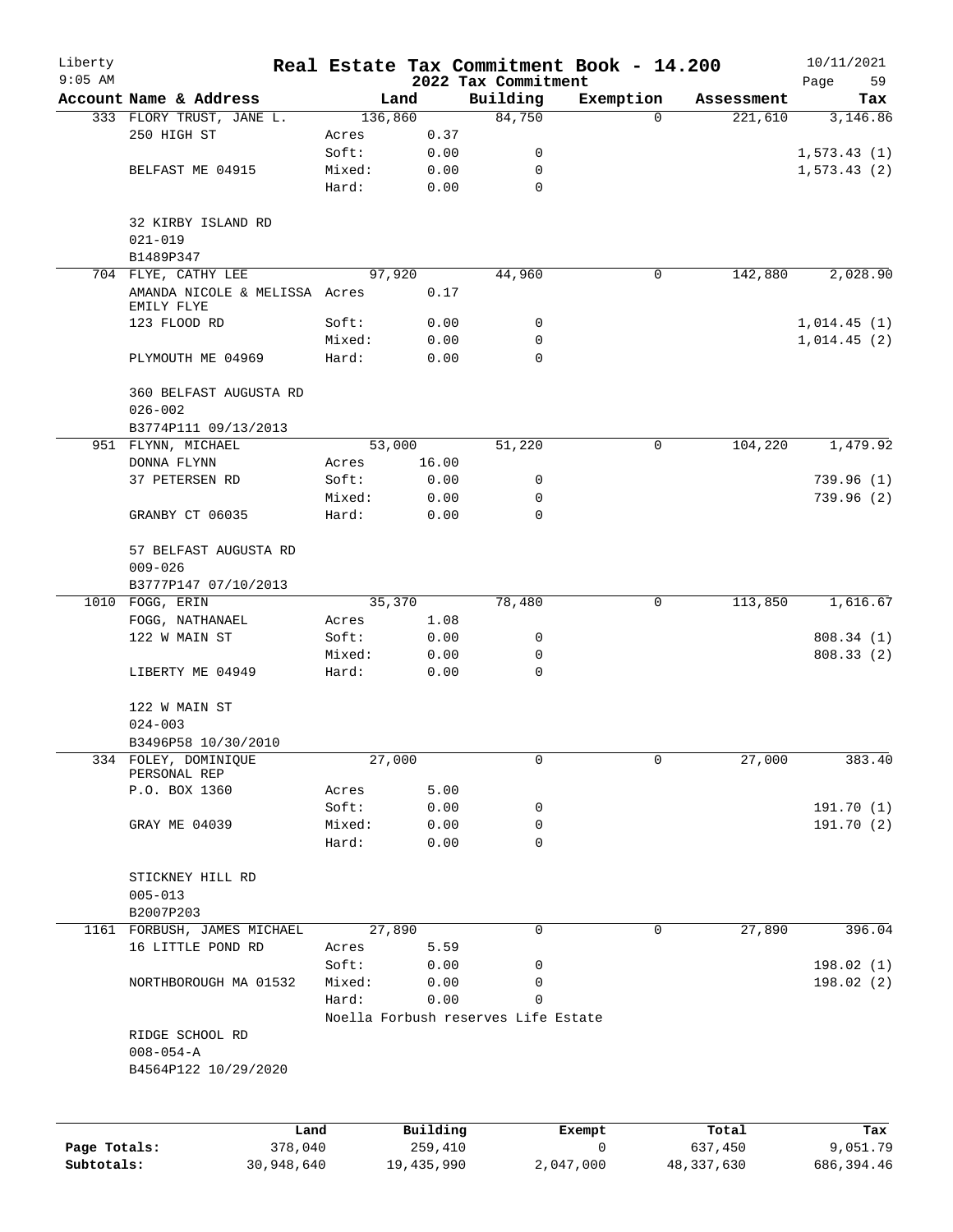| Liberty<br>$9:05$ AM |                                        |        |            | 2022 Tax Commitment | Real Estate Tax Commitment Book - 14.200 |              | 10/11/2021        |
|----------------------|----------------------------------------|--------|------------|---------------------|------------------------------------------|--------------|-------------------|
|                      | Account Name & Address                 |        | Land       | Building            | Exemption                                | Assessment   | Page<br>60<br>Tax |
|                      | 339 FORD-ELBAG, NANCY                  |        | 47,640     | 0                   | $\Omega$                                 | 47,640       | 676.49            |
|                      | 35 COOLIDGE HILL RD                    | Acres  | 24.27      |                     |                                          |              |                   |
|                      |                                        | Soft:  | 0.00       | 0                   |                                          |              | 338.25(1)         |
|                      | WATERTOWN MA 02472                     | Mixed: | 0.00       | 0                   |                                          |              | 338.24(2)         |
|                      |                                        | Hard:  | 0.00       | $\mathbf 0$         |                                          |              |                   |
|                      | PINNACLE RD                            |        |            |                     |                                          |              |                   |
|                      | $005 - 040$                            |        |            |                     |                                          |              |                   |
|                      | B3507P192 12/13/2010                   |        |            |                     |                                          |              |                   |
|                      | 1234 FORD-ELBAG, NANCY                 |        | 55,330     | $\mathbf 0$         | 0                                        | 55,330       | 785.69            |
|                      | 35 COOLIDGE HILL RD                    | Acres  | 45.73      |                     |                                          |              |                   |
|                      |                                        | Soft:  | 0.00       | 0                   |                                          |              | 392.85(1)         |
|                      | WATERTOWN MA 02472                     | Mixed: | 0.00       | 0                   |                                          |              | 392.84 (2)        |
|                      |                                        | Hard:  | 0.00       | $\mathbf 0$         |                                          |              |                   |
|                      | PINNACLE RD                            |        |            |                     |                                          |              |                   |
|                      | $005 - 041$                            |        |            |                     |                                          |              |                   |
|                      | B3507P192 12/13/2010                   |        |            |                     |                                          |              |                   |
|                      | 739 FORTUNATO, JAMES J                 |        | 35,070     | 154,050             | 25,000                                   | 164,120      | 2,330.50          |
|                      | FORTUNATO, MARY J JT                   | Acres  | 2.38       |                     | 01 Homestead                             |              |                   |
|                      | 90 Ridge School Rd                     | Soft:  | 0.00       | 0                   |                                          |              | 1, 165.25(1)      |
|                      |                                        | Mixed: | 0.00       | 0                   |                                          |              | 1, 165.25(2)      |
|                      | Liberty ME 04949                       | Hard:  | 0.00       | 0                   |                                          |              |                   |
|                      | 90 RIDGE SCHOOL RD                     |        |            |                     |                                          |              |                   |
|                      | $008 - 046 - 02$                       |        |            |                     |                                          |              |                   |
|                      | B4399P98 07/30/2019                    |        |            |                     |                                          |              |                   |
|                      | 526 FOUNTAIN, SHEILA                   |        | 67,950     | 187,330             | 25,000                                   | 230,280      | 3,269.98          |
|                      | FOUNTAIN, STEVEN                       | Acres  | 45.90      |                     | 01 Homestead                             |              |                   |
|                      | 38 PERCY RD                            | Soft:  | 0.00       | 0                   |                                          |              | 1,634.99(1)       |
|                      |                                        | Mixed: | 0.00       | 0                   |                                          |              | 1,634.99(2)       |
|                      | LIBERTY ME 04949                       | Hard:  | 0.00       | 0                   |                                          |              |                   |
|                      | 38 PERCY RD                            |        |            |                     |                                          |              |                   |
|                      | $006 - 020$                            |        |            |                     |                                          |              |                   |
|                      | B3444P37 05/06/2010                    |        |            |                     |                                          |              |                   |
|                      | 1002 FRANCIS, MATTHEW                  |        | 119,860    | 62,830              | 0                                        | 182,690      | 2,594.20          |
|                      | JESSICA E MEISNER                      | Acres  | 2.39       |                     |                                          |              |                   |
|                      | 52 MAPLE ST                            | Soft:  | 0.00       | 0                   |                                          |              | 1, 297.10(1)      |
|                      |                                        | Mixed: | 0.00       | 0                   |                                          |              | 1, 297.10(2)      |
|                      | STOCKTON SPRINGS ME<br>04981           | Hard:  | 0.00       | $\mathbf 0$         |                                          |              |                   |
|                      | GREEN ISLAND                           |        |            |                     |                                          |              |                   |
|                      | $009 - 004 - 02$                       |        |            |                     |                                          |              |                   |
|                      | B3895P178 08/29/2014                   |        |            |                     |                                          |              |                   |
| 297                  | FRASER, ANTHONY & DONNA<br>C, TRUSTEES |        | 64,160     | 30,990              | 0                                        | 95,150       | 1,351.13          |
|                      | 1260 CAPE JELLISON RD                  | Acres  | 0.21       |                     |                                          |              |                   |
|                      |                                        | Soft:  | 0.00       | 0                   |                                          |              | 675.57(1)         |
|                      | STOCKTON SPRINGS ME<br>04981           | Mixed: | 0.00       | 0                   |                                          |              | 675.56(2)         |
|                      |                                        | Hard:  | 0.00       | $\mathbf 0$         |                                          |              |                   |
|                      | 165 ROBERTS SHORE RD                   |        |            |                     |                                          |              |                   |
|                      | $020 - 080$                            |        |            |                     |                                          |              |                   |
|                      | B3867P246 12/30/2013                   |        |            |                     |                                          |              |                   |
|                      | Land                                   |        | Building   |                     | Exempt                                   | Total        | Tax               |
| Page Totals:         | 390,010                                |        | 435,200    |                     | 50,000                                   | 775,210      | 11,007.99         |
| Subtotals:           | 31, 338, 650                           |        | 19,871,190 |                     | 2,097,000                                | 49, 112, 840 | 697,402.45        |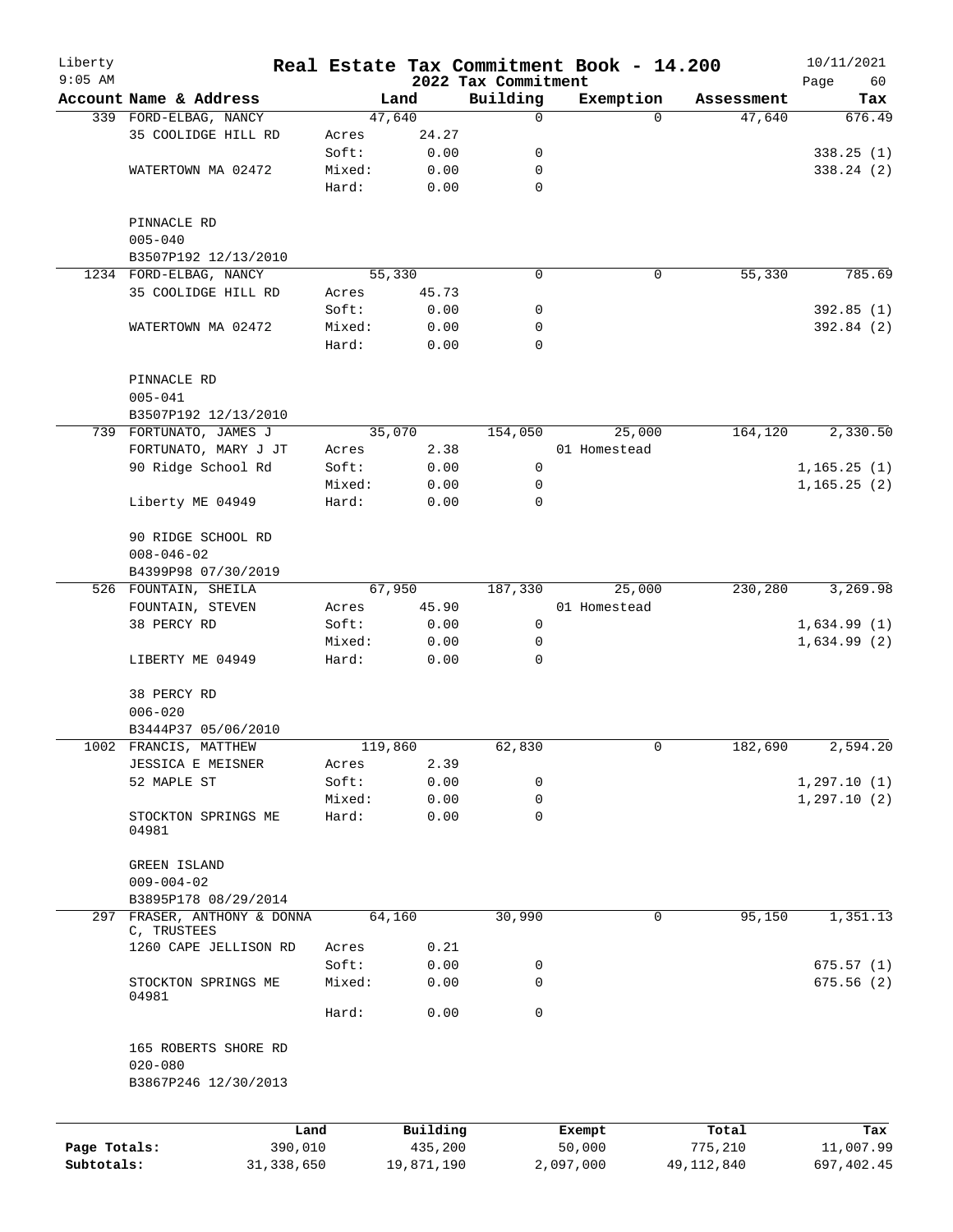| Liberty<br>$9:05$ AM |                               |         |       | 2022 Tax Commitment | Real Estate Tax Commitment Book - 14.200 |            | 10/11/2021<br>Page<br>61 |
|----------------------|-------------------------------|---------|-------|---------------------|------------------------------------------|------------|--------------------------|
|                      | Account Name & Address        | Land    |       | Building            | Exemption                                | Assessment | Tax                      |
|                      | 343 FREEMAN, DONALD P SR      | 28,800  |       | 9,700               | $\Omega$                                 | 38,500     | 546.70                   |
|                      | FREEMAN, VIVIAN L             | Acres   | 9.70  |                     |                                          |            |                          |
|                      | 147 VARNEY MILL RD.           | Soft:   | 0.00  | 0                   |                                          |            | 273.35(1)                |
|                      |                               | Mixed:  | 0.00  | 0                   |                                          |            | 273.35(2)                |
|                      | BATH ME 04530                 | Hard:   | 0.00  | 0                   |                                          |            |                          |
|                      | 266 MCLAIN RD                 |         |       |                     |                                          |            |                          |
|                      | $003 - 008 - 01$              |         |       |                     |                                          |            |                          |
|                      | B833P187                      |         |       |                     |                                          |            |                          |
|                      | 1091 FRENCH, STEVEN K         | 132,500 |       | $\mathbf 0$         | 0                                        | 132,500    | 1,881.50                 |
|                      | FRENCH, JANE L                | Acres   | 1.50  |                     |                                          |            |                          |
|                      | 150 KINGSLEY'S CROSSING Soft: |         | 0.00  | 0                   |                                          |            | 940.75 (1)               |
|                      |                               | Mixed:  | 0.00  | 0                   |                                          |            | 940.75 (2)               |
|                      | PALERMO ME 04354              | Hard:   | 0.00  | $\mathbf 0$         |                                          |            |                          |
|                      | 15 LUCAS POINT                |         |       |                     |                                          |            |                          |
|                      | $019 - 025$                   |         |       |                     |                                          |            |                          |
|                      | B4113P231 10/27/2016          |         |       |                     |                                          |            |                          |
|                      | 925 FREWERT, KEVIN            | 32,570  |       | 0                   | 0                                        | 32,570     | 462.49                   |
|                      | FREWERT, SUSAN                | Acres   | 1.13  |                     |                                          |            |                          |
|                      | 4 KINGS RANSOM LN             | Soft:   | 0.00  | 0                   |                                          |            | 231.25(1)                |
|                      |                               | Mixed:  | 0.00  | $\mathbf 0$         |                                          |            | 231.24 (2)               |
|                      | BEDFORD NH 03110              | Hard:   | 0.00  | 0                   |                                          |            |                          |
|                      | MILLSTONE DR                  |         |       |                     |                                          |            |                          |
|                      | $009 - 011 - 12$              |         |       |                     |                                          |            |                          |
|                      | B3933P282 01/29/2015          |         |       |                     |                                          |            |                          |
|                      | 502 FREWERT, KEVIN            | 56,890  |       | 139,590             | 0                                        | 196,480    | 2,790.02                 |
|                      | FREWERT, SUSAN                | Acres   | 1.34  |                     |                                          |            |                          |
|                      | 4 KINGS RANSOM LN             | Soft:   | 0.00  | 0                   |                                          |            | 1,395.01(1)              |
|                      |                               | Mixed:  | 0.00  | 0                   |                                          |            | 1,395.01(2)              |
|                      | BEDFORD NH 03110              | Hard:   | 0.00  | 0                   |                                          |            |                          |
|                      | 47 MILLSTONE DR               |         |       |                     |                                          |            |                          |
|                      | $009 - 011 - 11$              |         |       |                     |                                          |            |                          |
|                      | B2470P140                     |         |       |                     |                                          |            |                          |
|                      | 1142 FROST, CINDY             | 57,000  |       | 276,040             | 25,000                                   | 308,040    | 4,374.17                 |
|                      | FROST, RICHARD                | Acres   | 20.00 |                     | 01 Homestead                             |            |                          |
|                      | 289 STEVENS POND RD           | Soft:   | 0.00  | $\mathbf 0$         |                                          |            | 2,187.09(1)              |
|                      |                               | Mixed:  | 0.00  | 0                   |                                          |            | 2,187.08(2)              |
|                      | LIBERTY ME 04949              | Hard:   | 0.00  | 0                   |                                          |            |                          |
|                      | 289 STEVENS POND RD           |         |       |                     |                                          |            |                          |
|                      | $003 - 028$                   |         |       |                     |                                          |            |                          |
|                      | B2827P299                     |         |       |                     |                                          |            |                          |
|                      | 1129 FRUGARD, JOHN            | 103,610 |       | 85,550              | 0                                        | 189,160    | 2,686.07                 |
|                      | FRUGARD, MARY                 | Acres   | 3.91  |                     |                                          |            |                          |
|                      | 50 PEPPERELL RD               | Soft:   | 0.00  | 0                   |                                          |            | 1,343.04(1)              |
|                      |                               | Mixed:  | 0.00  | 0                   |                                          |            | 1,343.03(2)              |
|                      | BROOKLINE ME 03033            | Hard:   | 0.00  | 0                   |                                          |            |                          |
|                      | 7 LADY SLIPPER LANE           |         |       |                     |                                          |            |                          |
|                      | $003 - 032 - 02$              |         |       |                     |                                          |            |                          |
|                      | B4561P207 10/22/2020          |         |       |                     |                                          |            |                          |
|                      |                               |         |       |                     |                                          |            |                          |
|                      |                               |         |       |                     |                                          |            |                          |
|                      |                               |         |       |                     |                                          |            |                          |

|              | Land       | Building   | Exempt    | Total      | Tax        |
|--------------|------------|------------|-----------|------------|------------|
| Page Totals: | 411,370    | 510,880    | 25,000    | 897,250    | 12,740.95  |
| Subtotals:   | 31,750,020 | 20,382,070 | 2,122,000 | 50,010,090 | 710,143.40 |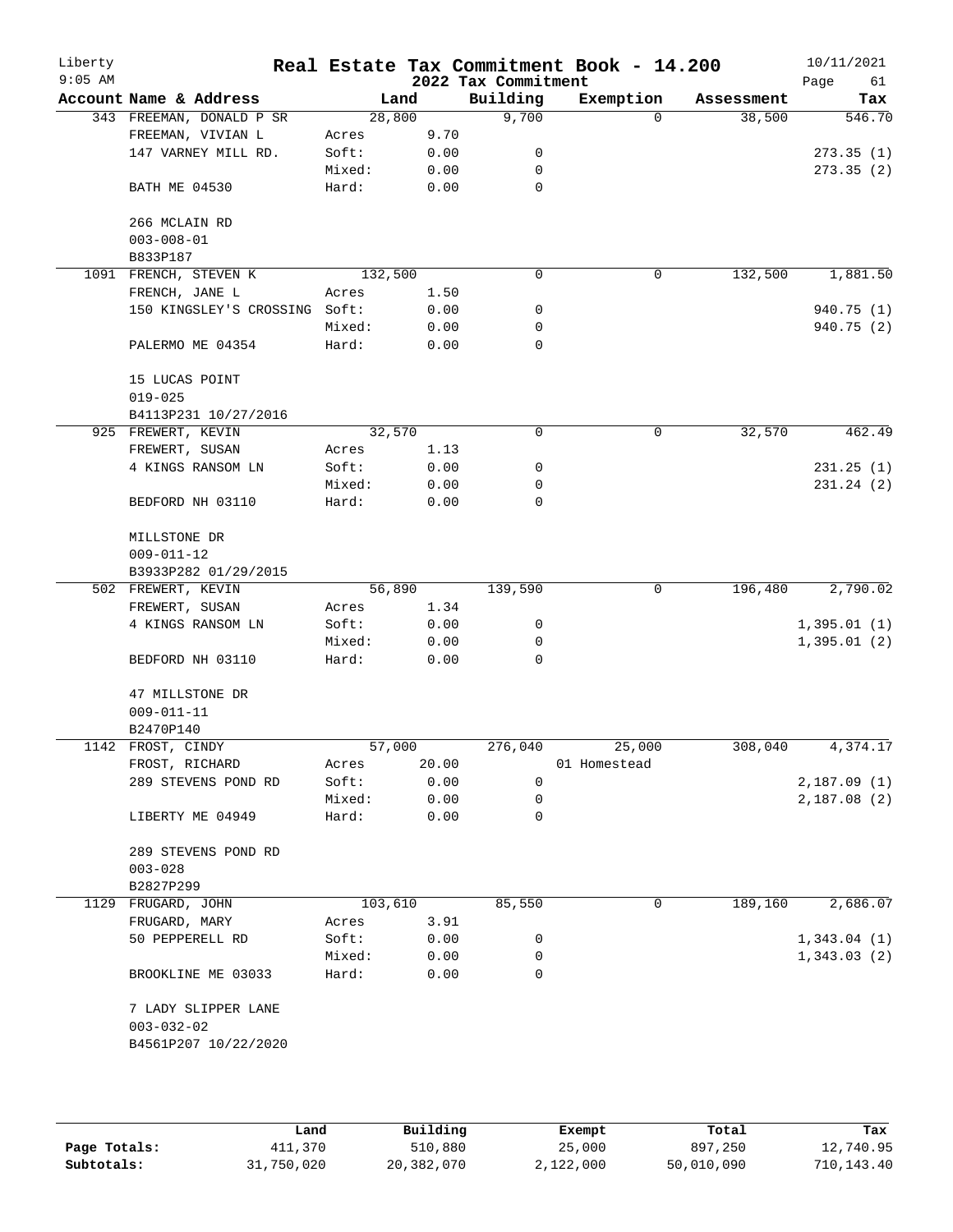| Liberty<br>$9:05$ AM |                                                             |                          |                      | 2022 Tax Commitment   | Real Estate Tax Commitment Book - 14.200 |            | 10/11/2021<br>62<br>Page |
|----------------------|-------------------------------------------------------------|--------------------------|----------------------|-----------------------|------------------------------------------|------------|--------------------------|
|                      | Account Name & Address                                      | Land                     |                      | Building              | Exemption                                | Assessment | Tax                      |
|                      | 1228 FULFORD, BRUCE<br>2772 GASTON AVENUE,<br>#1838         | 14,090<br>Acres          | 0.45                 | 89,310                | $\Omega$                                 | 103,400    | 1,468.28                 |
|                      | DALLAS TX 75226                                             | Soft:<br>Mixed:<br>Hard: | 0.00<br>0.00<br>0.00 | 0<br>$\mathbf 0$<br>0 |                                          |            | 734.14 (1)<br>734.14 (2) |
|                      | 2910 BURKETTVILLE RD<br>$001 - 016$<br>B4459P242 01/14/2020 |                          |                      |                       |                                          |            |                          |
|                      | 344 FULLER, LAURA S                                         | 33,000                   |                      | 89,550                | 0                                        | 122,550    | 1,740.21                 |
|                      | 264 Main St N                                               | Acres                    | 1.00                 |                       |                                          |            |                          |
|                      | Searsmont ME 04973                                          | Soft:<br>Mixed:<br>Hard: | 0.00<br>0.00<br>0.00 | 0<br>0<br>0           |                                          |            | 870.11 (1)<br>870.10 (2) |
|                      | 44 LAMPSON RD<br>$008 - 024$<br>B1038P135                   |                          |                      |                       |                                          |            |                          |
|                      | 346 FULLER, LOREN                                           | 33,000                   |                      | 120,890               | 25,000                                   | 128,890    | 1,830.24                 |
|                      | FULLER, TERRI                                               | Acres                    | 1.00                 |                       | 01 Homestead                             |            |                          |
|                      | 28 TANNERY LN                                               | Soft:                    | 0.00                 | 0                     |                                          |            | 915.12(1)                |
|                      |                                                             | Mixed:                   | 0.00                 | 0                     |                                          |            | 915.12(2)                |
|                      | LIBERTY ME 04949                                            | Hard:                    | 0.00                 | $\Omega$              |                                          |            |                          |
|                      | 28 TANNERY LN<br>$012 - 023,024$                            |                          |                      |                       |                                          |            |                          |
|                      | B1028P347                                                   |                          |                      |                       |                                          |            |                          |
|                      | 1305 FULLER, LOREN                                          | 17,570                   | 0.70                 | 0                     | $\mathbf 0$                              | 17,570     | 249.49                   |
|                      | FULLER, TERRI<br>28 TANNERY LN                              | Acres<br>Soft:           | 0.00                 | 0                     |                                          |            | 124.75(1)                |
|                      |                                                             | Mixed:                   | 0.00                 | 0                     |                                          |            | 124.74(2)                |
|                      | LIBERTY ME 04949                                            | Hard:                    | 0.00                 | $\mathbf 0$           |                                          |            |                          |
|                      | TANNERY LN<br>$006 - 042$                                   |                          |                      |                       |                                          |            |                          |
|                      | 347 FULLER, NORMAN C JR                                     | 143,610                  |                      | 79,880                | 25,000                                   | 198,490    | 2,818.56                 |
|                      | FULLER, JUDITH                                              | Acres                    | 0.33                 |                       | 01 Homestead                             |            |                          |
|                      | 179 KNOWLTONS SHORE RD                                      | Soft:                    | 0.00                 | 0                     |                                          |            | 1,409.28(1)              |
|                      |                                                             | Mixed:                   | 0.00                 | 0                     |                                          |            | 1,409.28(2)              |
|                      | LIBERTY ME 04949                                            | Hard:                    | 0.00                 | 0                     |                                          |            |                          |
|                      | 179 KNOWLTONS SHORE RD<br>$019 - 012$                       |                          |                      |                       |                                          |            |                          |
|                      | B828P838                                                    |                          |                      |                       |                                          |            |                          |
|                      | 192 FULLER, SANDRA E                                        | 129,620                  |                      | 44,880                | 0                                        | 174,500    | 2,477.90                 |
|                      | PO BOX 669                                                  | Acres                    | 0.42                 |                       |                                          |            |                          |
|                      |                                                             | Soft:                    | 0.00                 | 0                     |                                          |            | 1,238.95(1)              |
|                      | VAIL CO 81658                                               | Mixed:<br>Hard:          | 0.00<br>0.00         | 0<br>0                |                                          |            | 1,238.95(2)              |
|                      |                                                             |                          |                      |                       |                                          |            |                          |
|                      | 75 BROWN RD                                                 |                          |                      |                       |                                          |            |                          |
|                      | $015 - 012$                                                 |                          |                      |                       |                                          |            |                          |
|                      | B3151P265                                                   |                          |                      |                       |                                          |            |                          |
|                      |                                                             |                          |                      |                       |                                          |            |                          |

|              | Land       | Building   | Exempt    | Total      | Tax        |
|--------------|------------|------------|-----------|------------|------------|
| Page Totals: | 370,890    | 424,510    | 50,000    | 745,400    | 10,584.68  |
| Subtotals:   | 32,120,910 | 20,806,580 | 2,172,000 | 50,755,490 | 720,728.08 |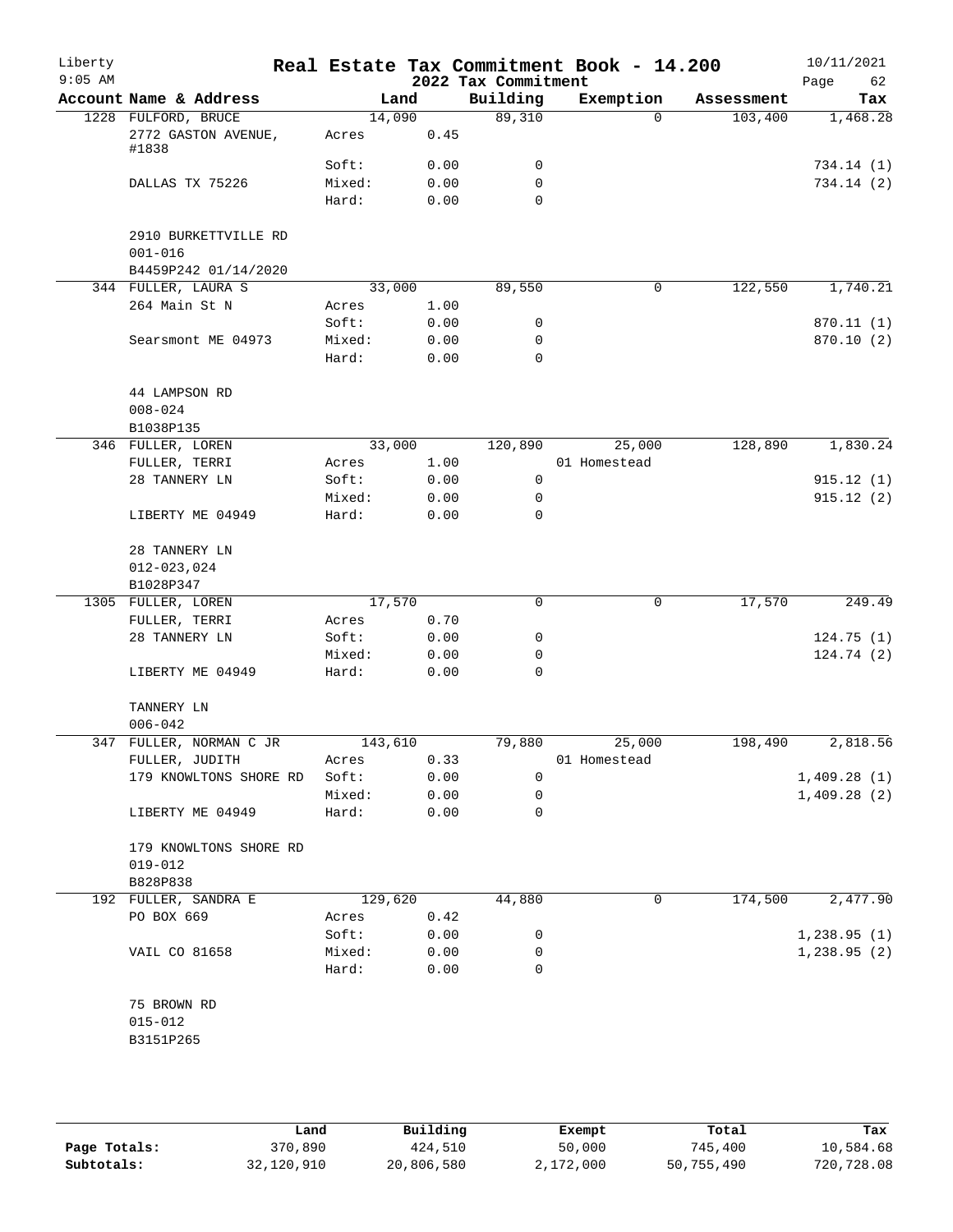| Liberty<br>$9:05$ AM |                                |         |         | 2022 Tax Commitment | Real Estate Tax Commitment Book - 14.200 |            | 10/11/2021<br>Page<br>63 |
|----------------------|--------------------------------|---------|---------|---------------------|------------------------------------------|------------|--------------------------|
|                      | Account Name & Address         |         | Land    | Building            | Exemption                                | Assessment | Tax                      |
|                      | 259 FUNKE, MICHAEL             |         | 54,240  | 233,840             | 25,000                                   | 263,080    | 3,735.74                 |
|                      | FUNKE, SANDRA                  | Acres   | 19.00   |                     | 01 Homestead                             |            |                          |
|                      | 1235 PINNACLE RD               | Soft:   | 0.00    | 0                   |                                          |            | 1,867.87(1)              |
|                      |                                | Mixed:  | 0.00    | 0                   |                                          |            | 1,867.87(2)              |
|                      | LIBERTY ME 04949               | Hard:   | 0.00    | 0                   |                                          |            |                          |
|                      | 1235 PINNACLE RD               |         |         |                     |                                          |            |                          |
|                      | $001 - 018$                    |         |         |                     |                                          |            |                          |
|                      | B726P755                       |         |         |                     |                                          |            |                          |
|                      | 1210 FURTAK, BRIAN             |         | 13,340  | 0                   | 0                                        | 13,340     | 189.43                   |
|                      | LAUREN FURTAK                  | Acres   | 0.52    |                     |                                          |            |                          |
|                      | 1603 Briarwood Ct              | Soft:   | 0.00    | 0                   |                                          |            | 94.72 (1)                |
|                      |                                | Mixed:  | 0.00    | 0                   |                                          |            | 94.71 (2)                |
|                      | ROCKY HILL CT 06067            | Hard:   | 0.00    | 0                   |                                          |            |                          |
|                      | SNOW VILLAGE RD                |         |         |                     |                                          |            |                          |
|                      | $016 - 007 - A$                |         |         |                     |                                          |            |                          |
|                      | B3796P59                       |         |         |                     |                                          |            |                          |
|                      | 897 FURTAK, BRIAN              |         | 169,660 | 123,650             | 0                                        | 293,310    | 4,165.00                 |
|                      | LAUREN FURTAK                  | Acres   | 0.48    |                     |                                          |            |                          |
|                      | 1603 Briarwood Ct              | Soft:   | 0.00    | 0                   |                                          |            | 2,082.50(1)              |
|                      |                                | Mixed:  | 0.00    | 0                   |                                          |            | 2,082.50(2)              |
|                      | ROCKY HILL CT 06067            | Hard:   | 0.00    | 0                   |                                          |            |                          |
|                      | 60 SNOW VILLAGE RD             |         |         |                     |                                          |            |                          |
|                      | $016 - 007$                    |         |         |                     |                                          |            |                          |
|                      | B3796P59 09/23/2013            |         |         |                     |                                          |            |                          |
|                      | 719 G & B CORP                 |         | 152,800 | 71,060              | 0                                        | 223,860    | 3,178.81                 |
|                      | P O BOX 942                    | Acres   | 0.50    |                     |                                          |            |                          |
|                      |                                | Soft:   | 0.00    | 0                   |                                          |            | 1,589.41(1)              |
|                      | BRUNSWICK ME 04011             | Mixed:  | 0.00    | 0                   |                                          |            | 1,589.40(2)              |
|                      |                                | Hard:   | 0.00    | 0                   |                                          |            |                          |
|                      | 5 NORWOOD LN                   |         |         |                     |                                          |            |                          |
|                      | $016 - 003$                    |         |         |                     |                                          |            |                          |
|                      | B3926P115 12/22/2014           |         |         |                     |                                          |            |                          |
|                      | 720 G & B CORP                 | 152,700 |         | 24,420              | 0                                        | 177,120    | 2,515.10                 |
|                      | P O BOX 942                    | Acres   | 0.48    |                     |                                          |            |                          |
|                      |                                | Soft:   | 0.00    | 0                   |                                          |            | 1,257.55(1)              |
|                      | BRUNSWICK ME 04011             | Mixed:  | 0.00    | 0                   |                                          |            | 1, 257.55(2)             |
|                      |                                | Hard:   | 0.00    | 0                   |                                          |            |                          |
|                      | 3 NORWOOD LN                   |         |         |                     |                                          |            |                          |
|                      | $016 - 005$                    |         |         |                     |                                          |            |                          |
|                      | B3926P119 12/22/2014           |         |         |                     |                                          |            |                          |
|                      | 1226 G & B CORP                |         | 12,550  | 13,350              | 0                                        | 25,900     | 367.78                   |
|                      | P O BOX 942                    | Acres   | 0.46    |                     |                                          |            |                          |
|                      |                                | Soft:   | 0.00    | 0                   |                                          |            | 183.89(1)                |
|                      | BRUNSWICK ME 04011             | Mixed:  | 0.00    | 0                   |                                          |            | 183.89(2)                |
|                      |                                | Hard:   | 0.00    | 0                   |                                          |            |                          |
|                      |                                |         |         |                     |                                          |            |                          |
|                      | 5 NORWOOD LN<br>$016 - 004$    |         |         |                     |                                          |            |                          |
|                      | B3926P115 12/22/2014 B2020P124 |         |         |                     |                                          |            |                          |
|                      |                                |         |         |                     |                                          |            |                          |
|                      |                                |         |         |                     |                                          |            |                          |
|                      |                                |         |         |                     |                                          |            |                          |

|              | Land       | Building   | Exempt    | Total      | Tax        |
|--------------|------------|------------|-----------|------------|------------|
| Page Totals: | 555,290    | 466,320    | 25,000    | 996,610    | 14, 151.86 |
| Subtotals:   | 32,676,200 | 21,272,900 | 2,197,000 | 51,752,100 | 734,879.94 |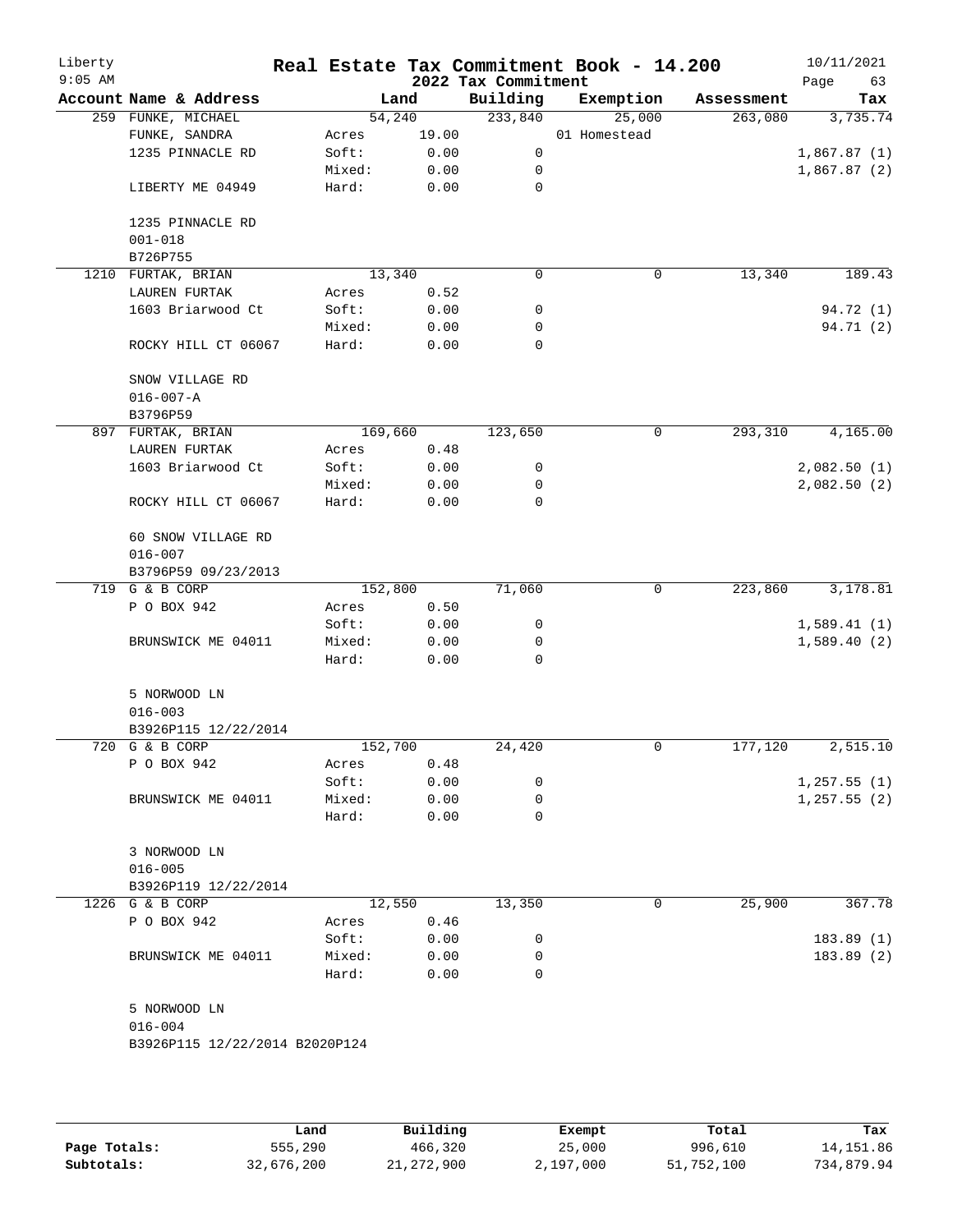| Liberty<br>$9:05$ AM |                                        |        |      | 2022 Tax Commitment | Real Estate Tax Commitment Book - 14.200 |            | 10/11/2021<br>Page<br>64 |
|----------------------|----------------------------------------|--------|------|---------------------|------------------------------------------|------------|--------------------------|
|                      | Account Name & Address                 | Land   |      | Building            | Exemption                                | Assessment | Tax                      |
|                      | 352 GAGNON, ERIC A                     | 85,050 |      | 99,500              | $\Omega$                                 | 184,550    | 2,620.61                 |
|                      | GAGNON, FAWN M                         | Acres  | 1.33 |                     |                                          |            |                          |
|                      | 52 LAWTON RD                           | Soft:  | 0.00 | 0                   |                                          |            | 1,310.31(1)              |
|                      |                                        | Mixed: | 0.00 | 0                   |                                          |            | 1,310.30(2)              |
|                      | SHIRLEY MA 01464                       | Hard:  | 0.00 | 0                   |                                          |            |                          |
|                      | 64 CARGILL RD<br>$014 - 016$           |        |      |                     |                                          |            |                          |
|                      | B1404P273                              |        |      |                     |                                          |            |                          |
|                      | 1352 GALLOWAY, DEBORAH L               | 39,500 |      | 11,140              | $\mathbf 0$                              | 50,640     | 719.09                   |
|                      | 6 BEAR MOUNTAIN ROAD                   | Acres  | 7.00 |                     |                                          |            |                          |
|                      |                                        | Soft:  | 0.00 | 0                   |                                          |            | 359.55(1)                |
|                      | LIBERTY ME 04949                       | Mixed: | 0.00 | 0                   |                                          |            | 359.54(2)                |
|                      |                                        | Hard:  | 0.00 | 0                   |                                          |            |                          |
|                      | 6 BEAR MOUNTAIN RD<br>$008 - 065 - 02$ |        |      |                     |                                          |            |                          |
|                      | B4503P311 06/11/2020                   |        |      |                     |                                          |            |                          |
|                      | 702 GARAFANO, BRENDA                   | 67,080 |      | 7,190               | 25,000                                   | 49,270     | 699.63                   |
|                      | P O BOX 411                            | Acres  | 0.20 |                     | 01 Homestead                             |            |                          |
|                      |                                        | Soft:  | 0.00 | 0                   |                                          |            | 349.82 (1)               |
|                      | Liberty ME 04949                       | Mixed: | 0.00 | 0                   |                                          |            | 349.81(2)                |
|                      |                                        | Hard:  | 0.00 | 0                   |                                          |            |                          |
|                      | 181 ROBERTS SHORE RD                   |        |      |                     |                                          |            |                          |
|                      | $020 - 078$                            |        |      |                     |                                          |            |                          |
|                      | B4030P158 12/12/2015                   |        |      |                     |                                          |            |                          |
|                      | 1156 GARAFANO, BRENDA                  | 8,870  |      | 750                 | 0                                        | 9,620      | 136.60                   |
|                      | P O BOX 411                            | Acres  | 0.23 |                     |                                          |            |                          |
|                      |                                        | Soft:  | 0.00 | 0                   |                                          |            | 68.30(1)                 |
|                      | Liberty ME 04949                       | Mixed: | 0.00 | 0                   |                                          |            | 68.30 (2)                |
|                      |                                        | Hard:  | 0.00 | $\Omega$            |                                          |            |                          |
|                      | ROBERTS SHORE RD<br>$020 - 051$        |        |      |                     |                                          |            |                          |
|                      | 1124 Garcia, Richard J                 | 25,000 |      | 0                   | 0                                        | 25,000     | 355.00                   |
|                      | Garcia, Tammy T                        | Acres  | 0.01 |                     |                                          |            |                          |
|                      | 189 MARSHALL SHORE RD                  | Soft:  | 0.00 | 0                   |                                          |            | 177.50(1)                |
|                      |                                        | Mixed: | 0.00 | 0                   |                                          |            | 177.50(2)                |
|                      | LIBERTY ME 04949                       | Hard:  | 0.00 | 0                   |                                          |            |                          |
|                      | MARSHALL SHORE RD<br>$021 - 013 - A$   |        |      |                     |                                          |            |                          |
|                      | B4577P57 11/24/2020                    |        |      |                     |                                          |            |                          |
|                      | 972 Garcia, Richard J                  | 30,780 |      | 63,430              | 0                                        | 94,210     | 1,337.78                 |
|                      | Garcia, Tammy T                        | Acres  | 0.87 |                     |                                          |            |                          |
|                      | 189 MARSHALL SHORE RD                  | Soft:  | 0.00 | 0                   |                                          |            | 668.89(1)                |
|                      |                                        | Mixed: | 0.00 | 0                   |                                          |            | 668.89 (2)               |
|                      | LIBERTY ME 04949                       | Hard:  | 0.00 | 0                   |                                          |            |                          |
|                      | 189 MARSHALL SHORE RD<br>$021 - 013$   |        |      |                     |                                          |            |                          |
|                      | B4577P57 11/24/2020                    |        |      |                     |                                          |            |                          |
|                      |                                        |        |      |                     |                                          |            |                          |

**Page Totals:** 256,280 182,010 25,000 413,290 5,868.71<br>**Subtotals:** 32,932,480 21,454,910 2,222,000 52,165,390 740,748.65 **Subtotals:** 32,932,480 21,454,910 2,222,000 52,165,390 740,748.65 **Land Building Exempt Total Tax**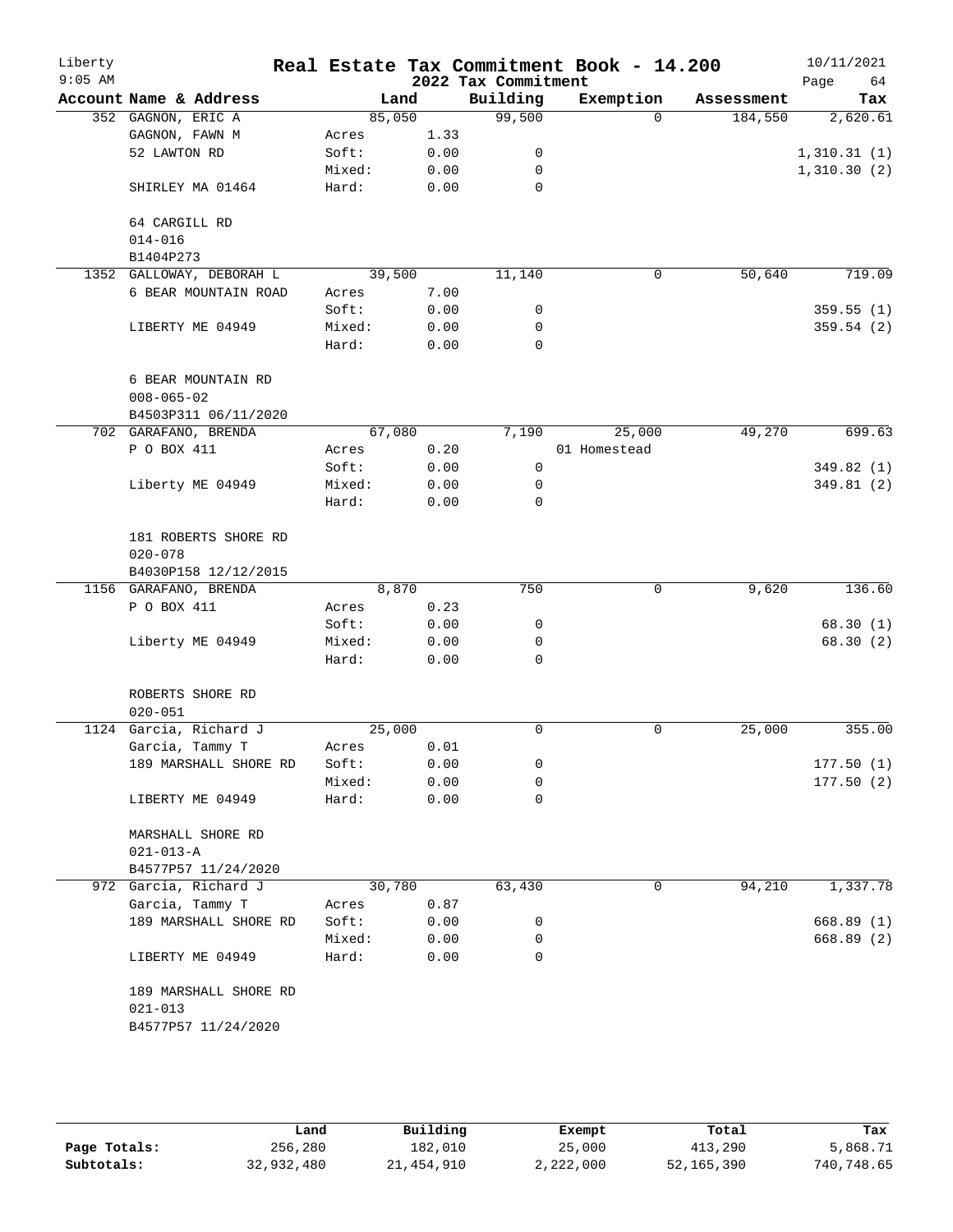| Liberty<br>$9:05$ AM |                                      |         |      | 2022 Tax Commitment | Real Estate Tax Commitment Book - 14.200 |            | 10/11/2021<br>65<br>Page |
|----------------------|--------------------------------------|---------|------|---------------------|------------------------------------------|------------|--------------------------|
|                      | Account Name & Address               | Land    |      | Building            | Exemption                                | Assessment | Tax                      |
|                      | 355 GARDNER, CHESTER M JR            | 69,260  |      | 66,070              | $\Omega$                                 | 135,330    | 1,921.69                 |
|                      | GARDNER, MARIE                       | Acres   | 8.67 |                     |                                          |            |                          |
|                      | 304 SHELTON DRIVE                    | Soft:   | 0.00 | 0                   |                                          |            | 960.85(1)                |
|                      |                                      | Mixed:  | 0.00 | 0                   |                                          |            | 960.84(2)                |
|                      | STAFFORD VA 22556                    | Hard:   | 0.00 | 0                   |                                          |            |                          |
|                      | 172 PINNACLE RD<br>$006 - 009 - 02$  |         |      |                     |                                          |            |                          |
|                      | B827P514                             |         |      |                     |                                          |            |                          |
|                      | 356 GARRETT, PATRICK                 | 161,280 |      | 125,690             | 0                                        | 286,970    | 4,074.97                 |
|                      | 29 NEVA WAY                          | Acres   | 0.50 |                     |                                          |            |                          |
|                      |                                      | Soft:   | 0.00 | 0                   |                                          |            | 2,037.49(1)              |
|                      | SPRUCE HEAD ME 04859                 | Mixed:  | 0.00 | 0                   |                                          |            | 2,037.48(2)              |
|                      |                                      | Hard:   | 0.00 | 0                   |                                          |            |                          |
|                      | 70 SNOW VILLAGE RD<br>$016 - 010$    |         |      |                     |                                          |            |                          |
|                      | B3392P66 09/17/2009                  |         |      |                     |                                          |            |                          |
|                      | 1029 GARRIGAN, BERNARD B JR          | 94,670  |      | 28,340              | 0                                        | 123,010    | 1,746.74                 |
|                      | GARRIGAN, CHRISTINE J                | Acres   | 1.15 |                     |                                          |            |                          |
|                      | 160 Ludwig Rd                        | Soft:   | 0.00 | 0                   |                                          |            | 873.37 (1)               |
|                      |                                      | Mixed:  | 0.00 | 0                   |                                          |            | 873.37 (2)               |
|                      | HOPE ME 04847 3026                   | Hard:   | 0.00 | 0                   |                                          |            |                          |
|                      | MILLSTONE ISLAND<br>$009 - 005 - 02$ |         |      |                     |                                          |            |                          |
|                      | B2758P235                            |         |      |                     |                                          |            |                          |
|                      | 1220 GARRY OWEN MC                   | 3,240   |      | 0                   | 0                                        | 3,240      | 46.01                    |
|                      | PO BOX 31                            | Acres   | 0.38 |                     |                                          |            |                          |
|                      |                                      | Soft:   | 0.00 | 0                   |                                          |            | 23.01(1)                 |
|                      | LIBERTY ME 04949                     | Mixed:  | 0.00 | 0                   |                                          |            | 23.00(2)                 |
|                      |                                      | Hard:   | 0.00 | $\Omega$            |                                          |            |                          |
|                      | SOUTH MOUNTAIN VALLEY<br>$009 - 028$ |         |      |                     |                                          |            |                          |
|                      | B3939P315 02/24/2015                 |         |      |                     |                                          |            |                          |
|                      | 24 GATES, CLARISSA A                 | 33,000  |      | 61,560              | 25,000                                   | 69,560     | 987.75                   |
|                      | 350 STICKNEY HILL ROAD               | Acres   | 1.00 |                     | 01 Homestead                             |            |                          |
|                      |                                      | Soft:   | 0.00 | 0                   |                                          |            | 493.88 (1)               |
|                      | LIBERTY ME 04949                     | Mixed:  | 0.00 | 0                   |                                          |            | 493.87 (2)               |
|                      |                                      | Hard:   | 0.00 | 0                   |                                          |            |                          |
|                      | 350 STICKNEY HILL RD<br>$021 - 002$  |         |      |                     |                                          |            |                          |
|                      | B2778P160                            |         |      |                     |                                          |            |                          |
|                      | 66 GATES, GATESY RCD                 | 34,130  |      | 75,390              | 25,000                                   | 84,520     | 1,200.18                 |
|                      | NICOLE GATES                         | Acres   | 1.75 |                     | 01 Homestead                             |            |                          |
|                      | 56 LAMPSON RD                        | Soft:   | 0.00 | 0                   |                                          |            | 600.09(1)                |
|                      |                                      | Mixed:  | 0.00 | 0                   |                                          |            | 600.09(2)                |
|                      | LIBERTY ME 04949                     | Hard:   | 0.00 | $\Omega$            |                                          |            |                          |
|                      | 56 LAMPSON RD<br>$008 - 025$         |         |      |                     |                                          |            |                          |
|                      | B3926P58 12/19/2014                  |         |      |                     |                                          |            |                          |
|                      |                                      |         |      |                     |                                          |            |                          |
|                      |                                      |         |      |                     |                                          |            |                          |

|              | Land       | Building   | Exempt    | Total      | Tax        |
|--------------|------------|------------|-----------|------------|------------|
| Page Totals: | 395,580    | 357,050    | 50,000    | 702,630    | 9,977.34   |
| Subtotals:   | 33,328,060 | 21,811,960 | 2,272,000 | 52,868,020 | 750,725.99 |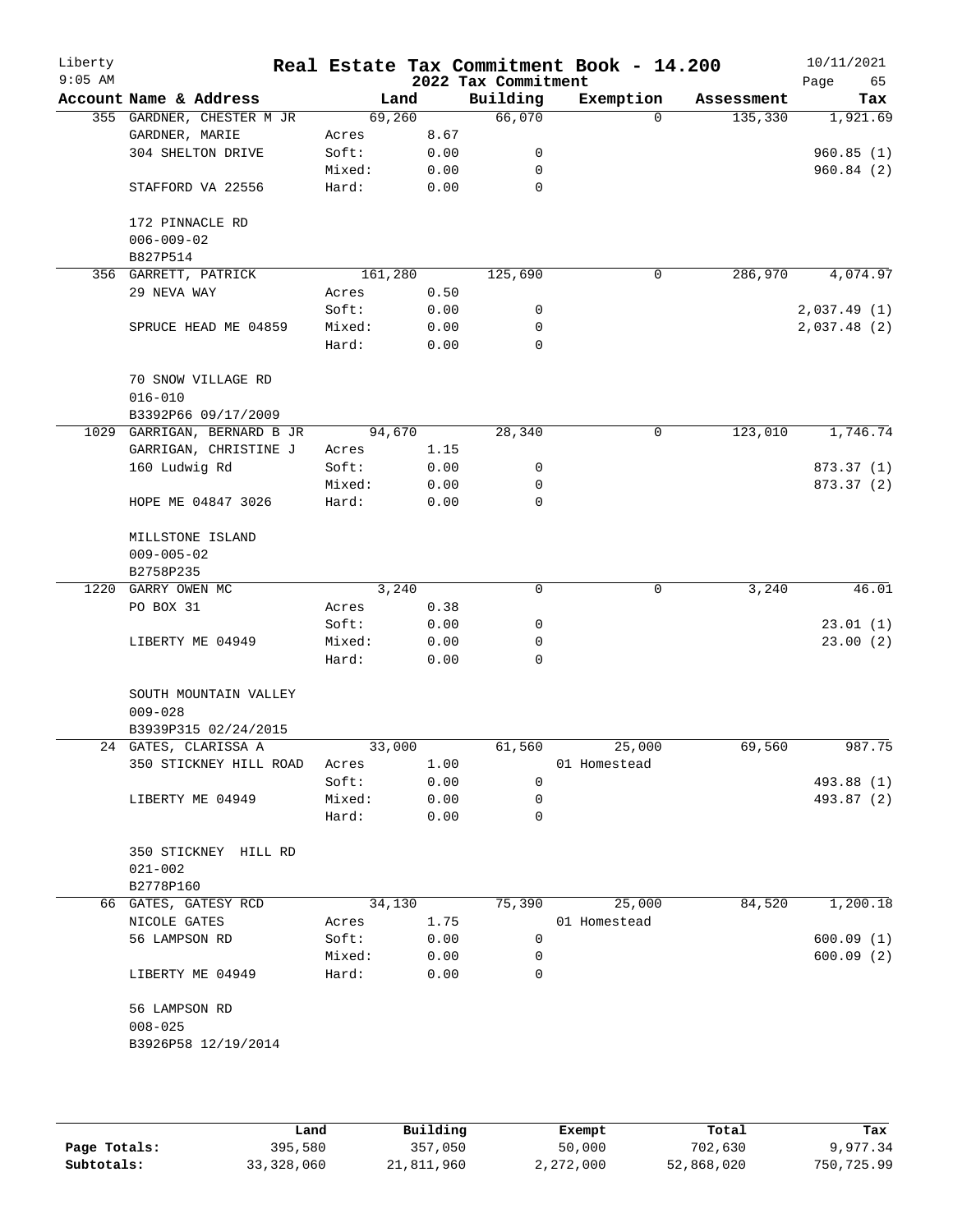| Liberty<br>$9:05$ AM |                          |        |         | 2022 Tax Commitment | Real Estate Tax Commitment Book - 14.200 |            | 10/11/2021<br>Page<br>66 |
|----------------------|--------------------------|--------|---------|---------------------|------------------------------------------|------------|--------------------------|
|                      | Account Name & Address   |        | Land    | Building            | Exemption                                | Assessment | Tax                      |
|                      | 363 GENEWICZ, JOHN J     |        | 51,000  | 31,350              | $\Omega$                                 | 82,350     | 1,169.37                 |
|                      | GENEWICZ, MICHAEL J      | Acres  | 14.00   |                     |                                          |            |                          |
|                      | P O BOX 631              | Soft:  | 0.00    | 0                   |                                          |            | 584.69(1)                |
|                      |                          | Mixed: | 0.00    | 0                   |                                          |            | 584.68 (2)               |
|                      | YORK ME 03909            | Hard:  | 0.00    | 0                   |                                          |            |                          |
|                      | 303 MCLAIN RD            |        |         |                     |                                          |            |                          |
|                      | $003 - 005$              |        |         |                     |                                          |            |                          |
|                      | B2176P88                 |        |         |                     |                                          |            |                          |
|                      | 362 GENEWICZ, MICHAEL J  |        | 16, 190 | 0                   | 0                                        | 16,190     | 229.90                   |
|                      | P O BOX 631              | Acres  | 0.23    |                     |                                          |            |                          |
|                      |                          | Soft:  | 0.00    | 0                   |                                          |            | 114.95(1)                |
|                      | YORK ME 03909            | Mixed: | 0.00    | 0                   |                                          |            | 114.95(2)                |
|                      |                          | Hard:  | 0.00    | 0                   |                                          |            |                          |
|                      | P/O ISLAND ON STEVENS    |        |         |                     |                                          |            |                          |
|                      | $003 - 012$              |        |         |                     |                                          |            |                          |
|                      | B2176P57                 |        |         |                     |                                          |            |                          |
|                      | 1359 GENEWICZ, MICHAEL J |        | 108,510 | 0                   | 0                                        | 108,510    | 1,540.84                 |
|                      | HAMILTON, JANET          | Acres  | 2.50    |                     |                                          |            |                          |
|                      | P O BOX 631              | Soft:  | 0.00    | 0                   |                                          |            | 770.42(1)                |
|                      |                          | Mixed: | 0.00    | 0                   |                                          |            | 770.42(2)                |
|                      | YORK ME 03909            | Hard:  | 0.00    | 0                   |                                          |            |                          |
|                      | MCLAIN RD                |        |         |                     |                                          |            |                          |
|                      | $003 - 006 - 001$        |        |         |                     |                                          |            |                          |
|                      | B4565P166 11/02/2020     |        |         |                     |                                          |            |                          |
|                      | 298 GENTHNER, RICK       |        | 35,940  | 0                   | 0                                        | 35,940     | 510.35                   |
|                      | 41 NICKELS RD            | Acres  | 0.35    |                     |                                          |            |                          |
|                      |                          | Soft:  | 0.00    | 0                   |                                          |            | 255.18(1)                |
|                      | ROUND POND ME 04564      | Mixed: | 0.00    | 0                   |                                          |            | 255.17(2)                |
|                      |                          | Hard:  | 0.00    | 0                   |                                          |            |                          |
|                      | 104 CARGILL RD           |        |         |                     |                                          |            |                          |
|                      | $013 - 032$              |        |         |                     |                                          |            |                          |
|                      | B2513P265                |        |         |                     |                                          |            |                          |
|                      | 367 GIBBS, HELEN M       |        | 34,500  | 0                   | 0                                        | 34,500     | 489.90                   |
|                      | 23 BOWEN ST.             | Acres  | 12.00   |                     |                                          |            |                          |
|                      |                          | Soft:  | 0.00    | 0                   |                                          |            | 244.95 (1)               |
|                      | STATEN ISLAND NY 10304   | Mixed: | 0.00    | 0                   |                                          |            | 244.95 (2)               |
|                      |                          | Hard:  | 0.00    | 0                   |                                          |            |                          |
|                      | JOY RD                   |        |         |                     |                                          |            |                          |
|                      | $005 - 021$              |        |         |                     |                                          |            |                          |
|                      | B720P78                  |        |         |                     |                                          |            |                          |
| 368                  | GIBSON, DEBORAH          |        | 33,000  | 127,240             | 31,000                                   | 129,240    | 1,835.21                 |
|                      | GIBSON, ROBERT           | Acres  | 1.00    |                     | 01 Homestead                             |            |                          |
|                      | 993 FISHTOWN RD          | Soft:  | 0.00    | 0                   | 02 Vet                                   |            | 917.61(1)                |
|                      |                          | Mixed: | 0.00    | 0                   |                                          |            | 917.60(2)                |
|                      | LIBERTY ME 04949         | Hard:  | 0.00    | 0                   |                                          |            |                          |
|                      | 993 FISHTOWN RD          |        |         |                     |                                          |            |                          |
|                      | $001 - 038$              |        |         |                     |                                          |            |                          |
|                      |                          |        |         |                     |                                          |            |                          |

|              | Land       | Building   | Exempt    | Total      | Tax        |
|--------------|------------|------------|-----------|------------|------------|
| Page Totals: | 279,140    | 158,590    | 31,000    | 406,730    | 5,775.57   |
| Subtotals:   | 33,607,200 | 21,970,550 | 2,303,000 | 53,274,750 | 756,501.56 |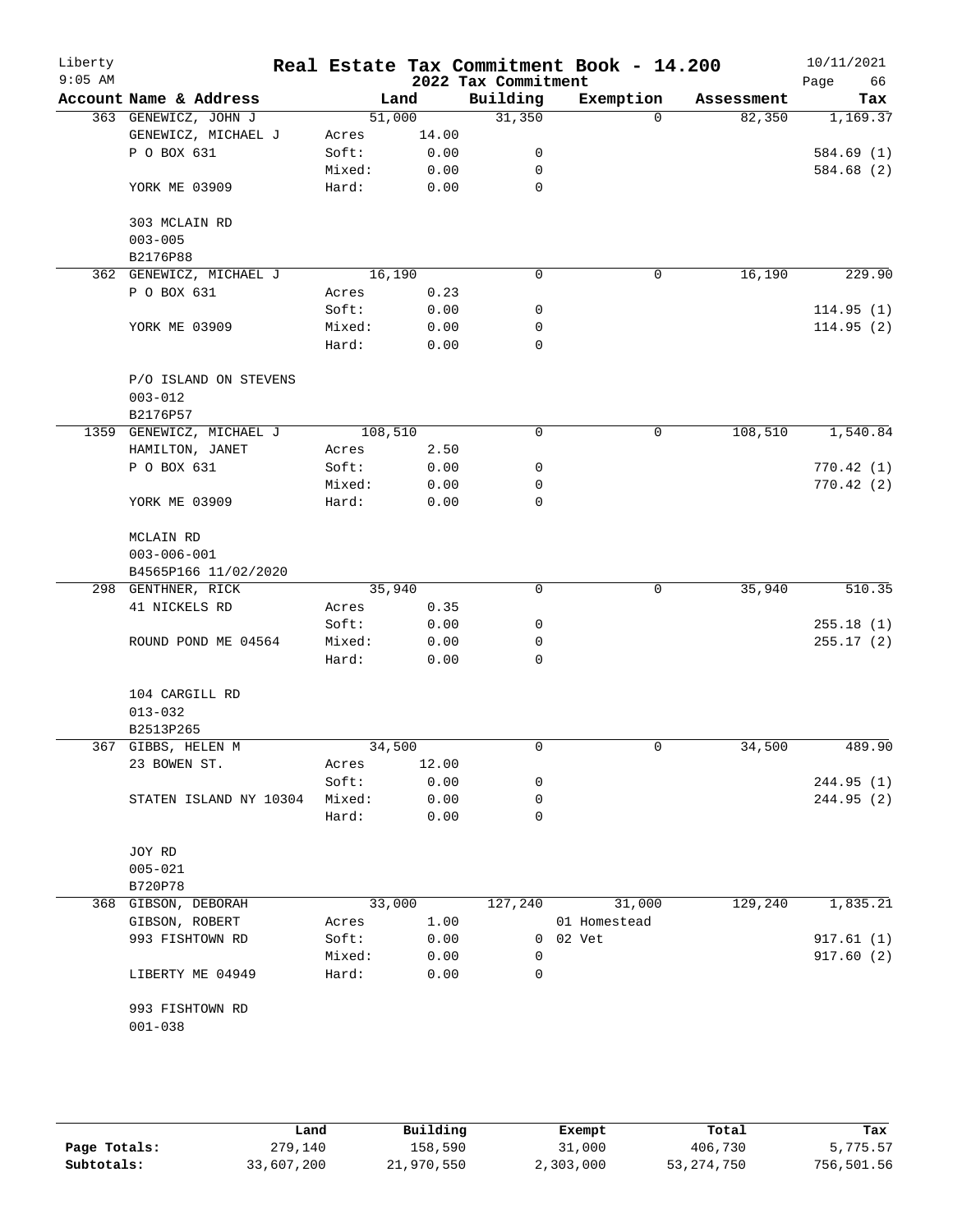| Liberty<br>$9:05$ AM |                           |        |         | 2022 Tax Commitment | Real Estate Tax Commitment Book - 14.200 |            | 10/11/2021<br>Page<br>67 |
|----------------------|---------------------------|--------|---------|---------------------|------------------------------------------|------------|--------------------------|
|                      | Account Name & Address    |        | Land    | Building            | Exemption                                | Assessment | Tax                      |
|                      | 371 GIGUERE, JIM P        |        | 82,400  | 164,220             | 31,000                                   | 215,620    | 3,061.80                 |
|                      | GIGUERE, KAREN H          | Acres  | 44.79   |                     | 01 Homestead                             |            |                          |
|                      | 32 ARNOLD LN              | Soft:  | 0.00    |                     | 0 02 Vet                                 |            | 1,530.90(1)              |
|                      |                           | Mixed: | 0.00    | 0                   |                                          |            | 1,530.90(2)              |
|                      | LIBERTY ME 04949          | Hard:  | 0.00    | 0                   |                                          |            |                          |
|                      | 32 ARNOLD LN              |        |         |                     |                                          |            |                          |
|                      | $010 - 044$               |        |         |                     |                                          |            |                          |
|                      | B833P131                  |        |         |                     |                                          |            |                          |
|                      | 88 GILES (MARR), DENISE D |        | 43,220  | 13,730              | 0                                        | 56,950     | 808.69                   |
|                      | 20 BACK NARROWS ROAD      | Acres  | 0.41    |                     |                                          |            |                          |
|                      |                           | Soft:  | 0.00    | 0                   |                                          |            | 404.35(1)                |
|                      | BOOTHBAY ME 04537         | Mixed: | 0.00    | 0                   |                                          |            | 404.34 (2)               |
|                      |                           | Hard:  | 0.00    | 0                   |                                          |            |                          |
|                      | 191 JOY RD                |        |         |                     |                                          |            |                          |
|                      | $013 - 038$               |        |         |                     |                                          |            |                          |
|                      | B2077P264                 |        |         |                     |                                          |            |                          |
|                      | 685 GLASIER, JEREMY E     |        | 39,250  | 74,160              | 0                                        | 113,410    | 1,610.42                 |
|                      | GLASIER, MONICA R         | Acres  | 3.50    |                     |                                          |            |                          |
|                      | 64 ESANCY ROAD            | Soft:  | 0.00    | 0                   |                                          |            | 805.21(1)                |
|                      |                           | Mixed: | 0.00    | 0                   |                                          |            | 805.21(2)                |
|                      | APPLETON ME 04862         | Hard:  | 0.00    | 0                   |                                          |            |                          |
|                      | 603 FISHTOWN RD           |        |         |                     |                                          |            |                          |
|                      | $001 - 080$               |        |         |                     |                                          |            |                          |
|                      | B3756P29 04/02/2013       |        |         |                     |                                          |            |                          |
|                      | 686 GLASIER, JEREMY E     |        | 101,800 | 162,540             | 0                                        | 264,340    | 3,753.63                 |
|                      | GLASIER, MONICA R         | Acres  | 120.00  |                     |                                          |            |                          |
|                      | 64 ESANCY ROAD            | Soft:  | 0.00    | 0                   |                                          |            | 1,876.82(1)              |
|                      |                           | Mixed: | 0.00    | 0                   |                                          |            | 1,876.81(2)              |
|                      |                           | Hard:  |         | 0                   |                                          |            |                          |
|                      | APPLETON ME 04862         |        | 0.00    |                     |                                          |            |                          |
|                      | 627 FISHTOWN RD           |        |         |                     |                                          |            |                          |
|                      | $001 - 078$               |        |         |                     |                                          |            |                          |
|                      | B4035P263 07/24/2015      |        |         |                     |                                          |            |                          |
|                      | 687 GLASIER, JEREMY E     |        | 68,150  | 0                   | 0                                        | 68,150     | 967.73                   |
|                      | GLASIER, MONICA R         | Acres  | 74.00   |                     |                                          |            |                          |
|                      | 64 ESANCY ROAD            | Soft:  | 0.00    | 0                   |                                          |            | 483.87 (1)               |
|                      |                           | Mixed: | 0.00    | 0                   |                                          |            | 483.86 (2)               |
|                      | APPLETON ME 04862         | Hard:  | 0.00    | 0                   |                                          |            |                          |
|                      | FISHTOWN                  |        |         |                     |                                          |            |                          |
|                      | $001 - 077 - 01, 81, 82$  |        |         |                     |                                          |            |                          |
|                      | B3761P220 05/09/2013      |        |         |                     |                                          |            |                          |
|                      | 1141 GLICK, JASON         |        | 4,500   | 0                   | $\mathbf 0$                              | 4,500      | 63.90                    |
|                      | JENNIFER BRUCE            | Acres  | 3.00    |                     |                                          |            |                          |
|                      | 20 PRESCOTT HILL RD       | Soft:  | 0.00    | 0                   |                                          |            | 31.95(1)                 |
|                      |                           | Mixed: | 0.00    | 0                   |                                          |            | 31.95(2)                 |
|                      | MONTVILLE ME 04949        | Hard:  | 0.00    | 0                   |                                          |            |                          |
|                      | LANDLOCKED                |        |         |                     |                                          |            |                          |
|                      | $003 - 038$               |        |         |                     |                                          |            |                          |
|                      | B2857P247                 |        |         |                     |                                          |            |                          |
|                      |                           |        |         |                     |                                          |            |                          |
|                      |                           |        |         |                     |                                          |            |                          |
|                      |                           |        |         |                     |                                          |            |                          |

|              | Land       | Building   | Exempt    | Total      | Tax        |
|--------------|------------|------------|-----------|------------|------------|
| Page Totals: | 339,320    | 414,650    | 31,000    | 722,970    | 10,266.17  |
| Subtotals:   | 33,946,520 | 22,385,200 | 2,334,000 | 53,997,720 | 766,767.73 |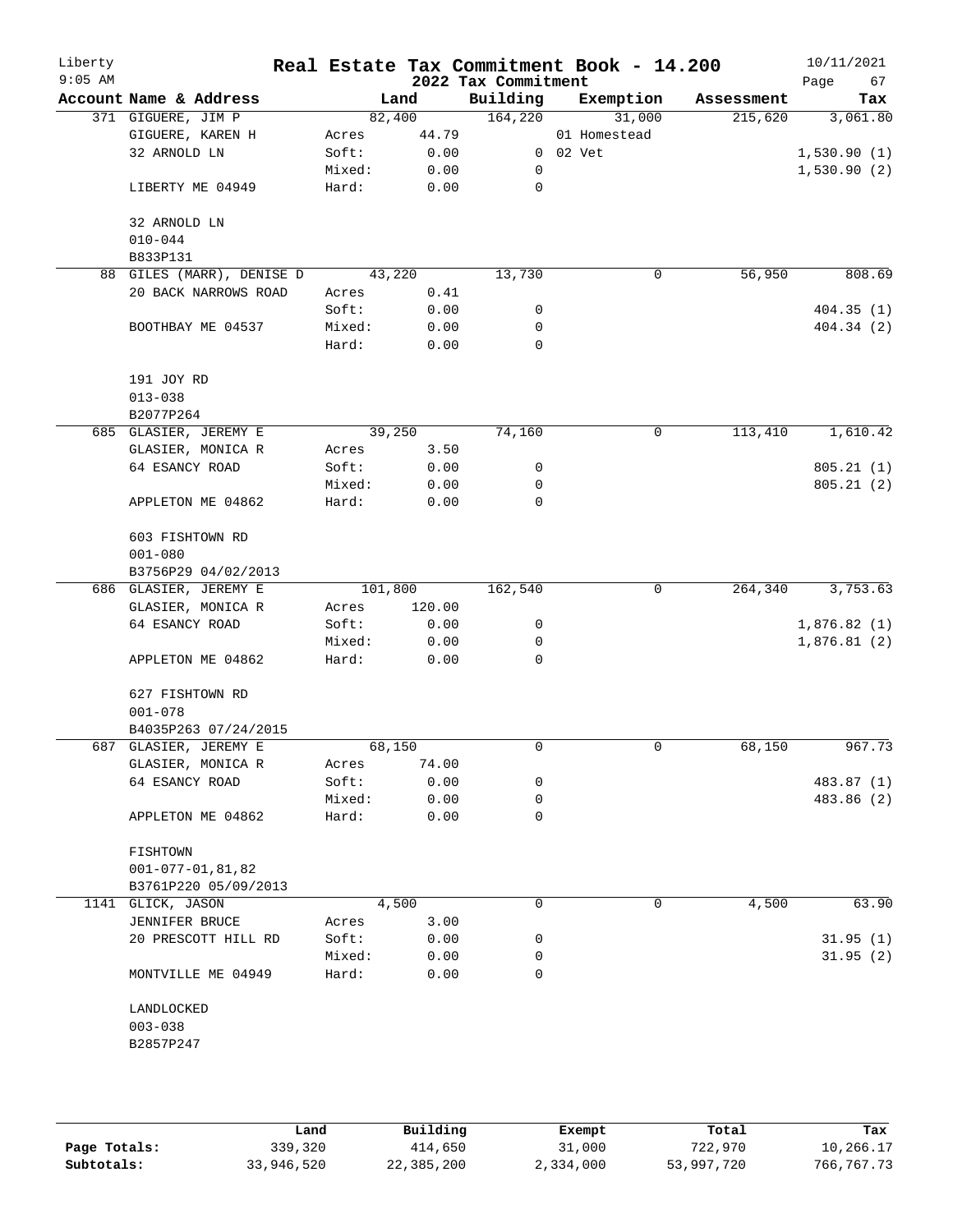| Liberty<br>$9:05$ AM |                               |         |        | 2022 Tax Commitment | Real Estate Tax Commitment Book - 14.200 |            | 10/11/2021<br>Page<br>68 |
|----------------------|-------------------------------|---------|--------|---------------------|------------------------------------------|------------|--------------------------|
|                      | Account Name & Address        |         | Land   | Building            | Exemption                                | Assessment | Tax                      |
|                      | 423 GLIDDEN, AVERY K          | 149,500 |        | 0                   | $\Omega$                                 | 149,500    | 2,122.90                 |
|                      | 585 LEVEL HILL RD             | Acres   | 231.80 |                     |                                          |            |                          |
|                      |                               | Soft:   | 0.00   | 0                   |                                          |            | 1,061.45(1)              |
|                      | PALERMO ME 04534              | Mixed:  | 0.00   | 0                   |                                          |            | 1,061.45(2)              |
|                      |                               | Hard:   | 0.00   | $\mathbf 0$         |                                          |            |                          |
|                      | KAGER MTN RD                  |         |        |                     |                                          |            |                          |
|                      | $008 - 001$                   |         |        |                     |                                          |            |                          |
|                      | B3732P1 02/14/2013            |         |        |                     |                                          |            |                          |
|                      | 372 GLIDDEN, SOPHIA           |         | 9,000  | $\mathbf 0$         | 0                                        | 9,000      | 127.80                   |
|                      | 1050 LEVEL HILL RD            | Acres   | 6.00   |                     |                                          |            |                          |
|                      |                               | Soft:   | 0.00   | 0                   |                                          |            | 63.90(1)                 |
|                      | PALERMO ME 04354              | Mixed:  | 0.00   | 0<br>$\mathbf 0$    |                                          |            | 63.90(2)                 |
|                      |                               | Hard:   | 0.00   |                     |                                          |            |                          |
|                      | CRIE HILL RD                  |         |        |                     |                                          |            |                          |
|                      | $010 - 013$                   |         |        |                     |                                          |            |                          |
|                      | B3555P293                     |         |        |                     |                                          |            |                          |
|                      | 950 GORDON, JACQUELINE B      |         | 91,980 | 61,550              | 0                                        | 153,530    | 2,180.13                 |
|                      | GORDON, KATHERINE K           | Acres   | 0.15   |                     |                                          |            |                          |
|                      | PO BOX 185                    | Soft:   | 0.00   | 0                   |                                          |            | 1,090.07(1)              |
|                      |                               | Mixed:  | 0.00   | 0                   |                                          |            | 1,090.06(2)              |
|                      | POCOMOKE CITY MD 21851        | Hard:   | 0.00   | $\mathbf 0$         |                                          |            |                          |
|                      | 42 TRASK RD                   |         |        |                     |                                          |            |                          |
|                      | $027 - 019$                   |         |        |                     |                                          |            |                          |
|                      | B4309P111 09/24/2018          |         |        |                     |                                          |            |                          |
|                      | 906 GORDON, JACQUELINE B      |         | 5,560  | $\mathbf 0$         | $\mathbf 0$                              | 5,560      | 78.95                    |
|                      | GORDON, KATHERINE K           | Acres   | 0.07   |                     |                                          |            |                          |
|                      | PO BOX 185                    | Soft:   | 0.00   | 0                   |                                          |            | 39.48(1)                 |
|                      |                               | Mixed:  | 0.00   | 0                   |                                          |            | 39.47(2)                 |
|                      | POCOMOKE CITY MD 21851        | Hard:   | 0.00   | 0                   |                                          |            |                          |
|                      | TRASK RD                      |         |        |                     |                                          |            |                          |
|                      | $027 - 021$                   |         |        |                     |                                          |            |                          |
|                      | B4309P111 09/24/2018          |         |        |                     |                                          |            |                          |
|                      | 843 GORDON, JACQUELINE B      |         | 30,420 | 34,350              | 0                                        | 64,770     | 919.73                   |
|                      | GORDON, KATHERINE K           | Acres   | 0.85   |                     |                                          |            |                          |
|                      | PO BOX 185                    | Soft:   | 0.00   | 0                   |                                          |            | 459.87 (1)               |
|                      |                               | Mixed:  | 0.00   | 0                   |                                          |            | 459.86 (2)               |
|                      | POCOMOKE CITY MD 21851        | Hard:   | 0.00   | $\mathbf 0$         |                                          |            |                          |
|                      | 47 TRASK RD                   |         |        |                     |                                          |            |                          |
|                      | $027 - 022$                   |         |        |                     |                                          |            |                          |
|                      | B4309P111 09/24/2018          |         |        |                     |                                          |            |                          |
|                      | 378 GORMAN, KEVIN J           | 204,570 |        | 257,000             | 0                                        | 461,570    | 6,554.29                 |
|                      | GORMAN, GUNILLA K             | Acres   | 1.07   |                     |                                          |            |                          |
|                      | 1235-4 MONUMENT ST.           | Soft:   | 0.00   | 0                   |                                          |            | 3, 277.15 (1)            |
|                      |                               | Mixed:  | 0.00   | 0                   |                                          |            | 3, 277.14 (2)            |
|                      | CONCORD MA 01742 5315         | Hard:   | 0.00   | 0                   |                                          |            |                          |
|                      | 11 ISLESVIEW LN               |         |        |                     |                                          |            |                          |
|                      | $009 - 011 - 09$<br>B1345P251 |         |        |                     |                                          |            |                          |
|                      |                               |         |        |                     |                                          |            |                          |
|                      |                               |         |        |                     |                                          |            |                          |
|                      |                               |         |        |                     |                                          |            |                          |

|              | Land       | Building   | Exempt    | Total      | Tax        |
|--------------|------------|------------|-----------|------------|------------|
| Page Totals: | 491,030    | 352,900    |           | 843,930    | 11,983.80  |
| Subtotals:   | 34,437,550 | 22,738,100 | 2,334,000 | 54,841,650 | 778,751.53 |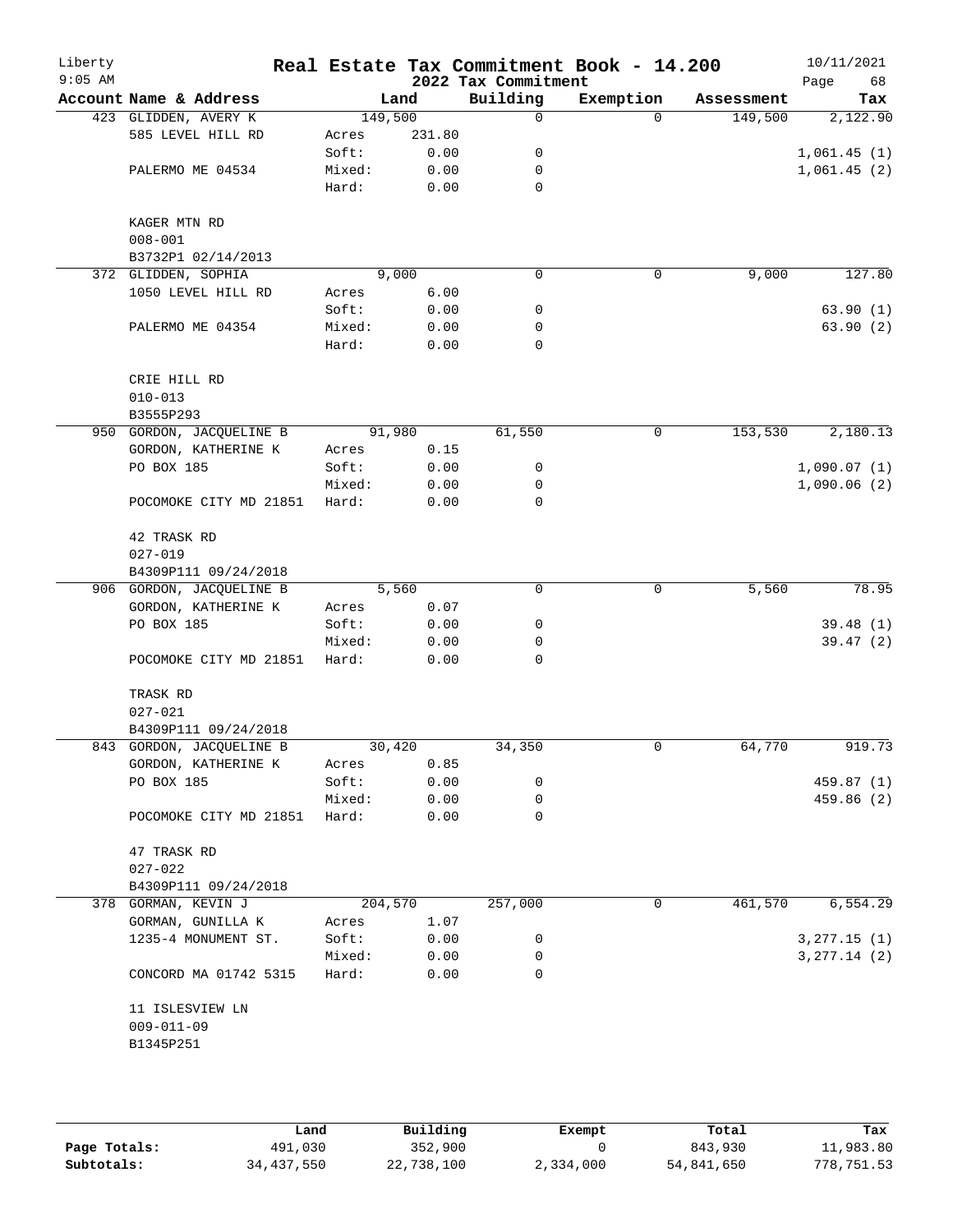| Liberty<br>$9:05$ AM |                                      |         |       | 2022 Tax Commitment | Real Estate Tax Commitment Book - 14.200 |            | 10/11/2021<br>Page<br>69 |
|----------------------|--------------------------------------|---------|-------|---------------------|------------------------------------------|------------|--------------------------|
|                      | Account Name & Address               | Land    |       | Building            | Exemption                                | Assessment | Tax                      |
|                      | 117 Gorman, Kristine C               | 28,040  |       | 54,470              | $\Omega$                                 | 82,510     | 1,171.64                 |
|                      | 19 Water St                          | Acres   | 0.80  |                     |                                          |            |                          |
|                      |                                      | Soft:   | 0.00  | 0                   |                                          |            | 585.82 (1)               |
|                      | Liberty ME 04949                     | Mixed:  | 0.00  | 0                   |                                          |            | 585.82(2)                |
|                      |                                      | Hard:   | 0.00  | $\mathbf 0$         |                                          |            |                          |
|                      | 19 WATER ST                          |         |       |                     |                                          |            |                          |
|                      | $018 - 002$                          |         |       |                     |                                          |            |                          |
|                      | B4567P91 11/04/2020                  |         |       |                     |                                          |            |                          |
|                      | 976 GRADY, BEVERLY                   | 232,700 |       | 69,460              | 0                                        | 302,160    | 4,290.67                 |
|                      | 34 TURKEY HILL RD                    | Acres   | 0.96  |                     |                                          |            |                          |
|                      |                                      | Soft:   | 0.00  | 0                   |                                          |            | 2, 145.34(1)             |
|                      | W. NEWBURY MA 01985<br>2005          | Mixed:  | 0.00  | 0                   |                                          |            | 2, 145.33(2)             |
|                      |                                      | Hard:   | 0.00  | $\mathbf 0$         |                                          |            |                          |
|                      | 11 SHADOW HILL RD                    |         |       |                     |                                          |            |                          |
|                      | $006 - 003 - E$ , F                  |         |       |                     |                                          |            |                          |
|                      | B2209P158                            |         |       |                     |                                          |            |                          |
|                      | 406 GRADY, JAMES                     | 46,650  |       | 0                   | 0                                        | 46,650     | 662.43                   |
|                      | 672 LEVEL HILL RD                    | Acres   | 26.00 |                     |                                          |            |                          |
|                      |                                      | Soft:   | 0.00  | 0                   |                                          |            | 331.22(1)                |
|                      | PALERMO ME 04354                     | Mixed:  | 0.00  | 0                   |                                          |            | 331.21(2)                |
|                      |                                      | Hard:   | 0.00  | 0                   |                                          |            |                          |
|                      | LAMPSON RD                           |         |       |                     |                                          |            |                          |
|                      | $010 - 045$                          |         |       |                     |                                          |            |                          |
|                      | 379 GRAF, STEVEN                     | 22,990  |       | 66,770              | 0                                        | 89,760     | 1,274.59                 |
|                      | GRAF, DONNA V                        | Acres   | 0.34  |                     |                                          |            |                          |
|                      | 171 DENNISON RD                      | Soft:   | 0.00  | 0                   |                                          |            | 637.30 (1)               |
|                      |                                      | Mixed:  | 0.00  | 0                   |                                          |            | 637.29(2)                |
|                      | SPRUCE HEAD ME 04859                 | Hard:   | 0.00  | 0                   |                                          |            |                          |
|                      | 4 RIDGE SCHOOL & 371                 |         |       |                     |                                          |            |                          |
|                      | $021 - 008$                          |         |       |                     |                                          |            |                          |
|                      | B3574P99 08/23/2011                  |         |       |                     |                                          |            |                          |
|                      | 1320 GRAF, STEVEN                    | 27,710  |       | 0                   | 0                                        | 27,710     | 393.48                   |
|                      | $\mathtt{GRAF}$ , $\mathtt{DONNA}$ V | Acres   | 0.03  |                     |                                          |            |                          |
|                      | 171 DENNISON RD                      | Soft:   | 0.00  | 0                   |                                          |            | 196.74 (1)               |
|                      |                                      | Mixed:  | 0.00  | 0                   |                                          |            | 196.74(2)                |
|                      | SPRUCE HEAD ME 04859                 | Hard:   | 0.00  | 0                   |                                          |            |                          |
|                      | STICKNEY HILL RD                     |         |       |                     |                                          |            |                          |
|                      | $021 - 014$                          |         |       |                     |                                          |            |                          |
|                      | B3574P99 08/23/2011                  |         |       |                     |                                          |            |                          |
|                      | 1310 GRIFFITH, STEVEN R              | 49,830  |       | $\Omega$            | 0                                        | 49,830     | 707.59                   |
|                      | CHRISHOLM, KATHLEEN ANN Acres<br>ANN |         | 1.27  |                     |                                          |            |                          |
|                      | 103 MIAS COURT                       | Soft:   | 0.00  | 0                   |                                          |            | 353.80(1)                |
|                      |                                      | Mixed:  | 0.00  | 0                   |                                          |            | 353.79(2)                |
|                      | NEWARK DE 19702                      | Hard:   | 0.00  | 0                   |                                          |            |                          |
|                      | PINNACLE RD                          |         |       |                     |                                          |            |                          |
|                      | $014 - 002 - 01$                     |         |       |                     |                                          |            |                          |
|                      | B4611P102 02/19/2021                 |         |       |                     |                                          |            |                          |
|                      |                                      |         |       |                     |                                          |            |                          |
|                      |                                      |         |       |                     |                                          |            |                          |

|              | Land       | Building   | Exempt    | Total      | Tax          |
|--------------|------------|------------|-----------|------------|--------------|
| Page Totals: | 407,920    | 190,700    |           | 598,620    | 8,500.40     |
| Subtotals:   | 34,845,470 | 22,928,800 | 2,334,000 | 55,440,270 | 787, 251, 93 |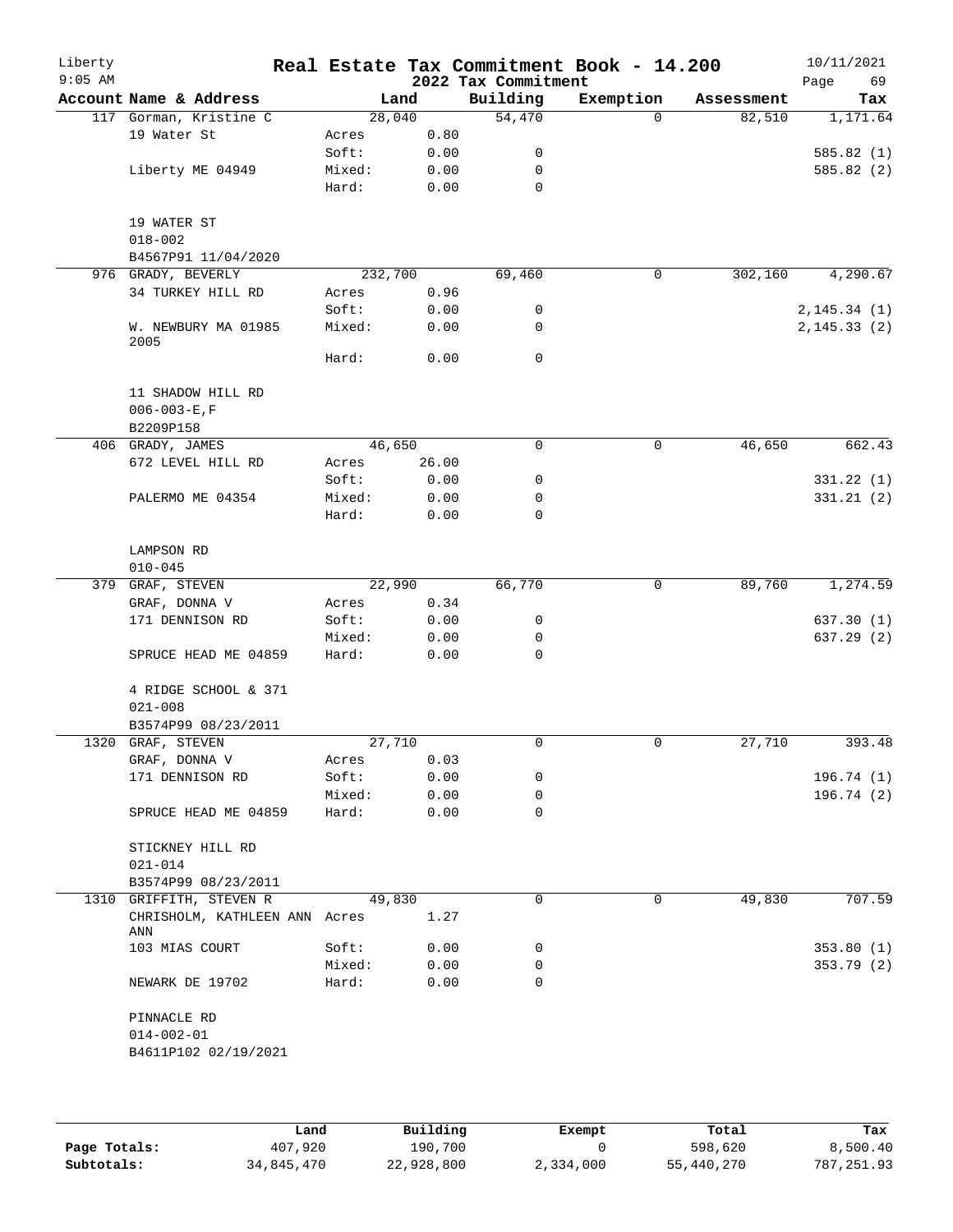| Liberty<br>$9:05$ AM |                                          |                 |              | 2022 Tax Commitment | Real Estate Tax Commitment Book - 14.200 |            | 10/11/2021<br>Page<br>70 |
|----------------------|------------------------------------------|-----------------|--------------|---------------------|------------------------------------------|------------|--------------------------|
|                      | Account Name & Address                   |                 | Land         | Building            | Exemption                                | Assessment | Tax                      |
|                      | 225 GRIFFITH, STEVEN R                   |                 | 49,630       | 0                   | $\Omega$                                 | 49,630     | 704.75                   |
|                      | CHRISHOLM, KATHLEEN ANN Acres<br>ANN     |                 | 1.23         |                     |                                          |            |                          |
|                      | 103 MIAS COURT                           | Soft:           | 0.00         | 0                   |                                          |            | 352.38(1)                |
|                      |                                          | Mixed:          | 0.00         | $\mathbf 0$         |                                          |            | 352.37(2)                |
|                      | NEWARK DE 19702                          | Hard:           | 0.00         | $\Omega$            |                                          |            |                          |
|                      | PINNACLE RD                              |                 |              |                     |                                          |            |                          |
|                      | $014 - 002 - 02$<br>B4611P102 02/19/2021 |                 |              |                     |                                          |            |                          |
|                      | 657 GRINNELL, JR., ARTHUR E              |                 | 33,180       | 40,540              | 0                                        | 73,720     | 1,046.82                 |
|                      | GRINNELL, KIMBERLY S                     | Acres           | 2.50         |                     |                                          |            |                          |
|                      | 14 MARTIN CORNER RD                      | Soft:           | 0.00         | 0                   |                                          |            | 523.41(1)                |
|                      |                                          | Mixed:          | 0.00         | 0                   |                                          |            | 523.41(2)                |
|                      | LINCOLNVILLE ME 04849                    | Hard:           | 0.00         | $\Omega$            |                                          |            |                          |
|                      | 11 STEVENS POND RD<br>$006 - 040$        |                 |              |                     |                                          |            |                          |
|                      | B4524P317 08/03/2020                     |                 |              |                     |                                          |            |                          |
|                      | 421 GRODITSKI, MICHAEL                   |                 | 47,500       | 0                   | $\mathbf 0$                              | 47,500     | 674.50                   |
|                      | GRODITSKI, JOHN T<br>HUTZENLAUB          | Acres           | 25.00        |                     |                                          |            |                          |
|                      | 6455 E. Bates Avenue                     | Soft:           | 0.00         | 0                   |                                          |            | 337.25(1)                |
|                      | Unit #4-108                              | Mixed:          | 0.00         | 0                   |                                          |            | 337.25(2)                |
|                      | Denver CO 80222                          | Hard:           | 0.00         | $\Omega$            |                                          |            |                          |
|                      | JOY RD                                   |                 |              |                     |                                          |            |                          |
|                      | $005 - 024$                              |                 |              |                     |                                          |            |                          |
|                      | B3604P338                                |                 |              |                     |                                          |            |                          |
|                      | 386 GROSSER LIVING TRUST,<br>DIANE N     |                 | 28,820       | 91,590              | 31,000                                   | 89,410     | 1,269.62                 |
|                      | P.O. BOX 22                              | Acres           | 0.69         |                     | 02 Vet                                   |            |                          |
|                      | 194 WEST MAIN STREET                     | Soft:           | 0.00         | 0                   | 0 01 Homestead                           |            | 634.81 (1)               |
|                      | LIBERTY ME 04949                         | Mixed:<br>Hard: | 0.00<br>0.00 | 0                   |                                          |            | 634.81 (2)               |
|                      | 194 W MAIN ST                            |                 |              |                     |                                          |            |                          |
|                      | $028 - 011$                              |                 |              |                     |                                          |            |                          |
|                      | B4096P140 08/10/2016                     |                 |              |                     |                                          |            |                          |
|                      | 1047 GROTTON, MATTHEW                    |                 | 37,030       | 56, 340             | 25,000                                   | 68,370     | 970.85                   |
|                      | GROTTON, MELINDA                         | Acres           | 2.00         |                     | 01 Homestead                             |            |                          |
|                      | 263 STEVENS POND RD                      | Soft:           | 0.00         | 0                   |                                          |            | 485.43 (1)               |
|                      |                                          | Mixed:          | 0.00         | 0                   |                                          |            | 485.42 (2)               |
|                      | LIBERTY ME 04949                         | Hard:           | 0.00         | 0                   |                                          |            |                          |
|                      | 263 STEVENS POND RD                      |                 |              |                     |                                          |            |                          |
|                      | $003 - 029 - A$                          |                 |              |                     |                                          |            |                          |
|                      | B1613P63                                 |                 |              |                     |                                          |            |                          |
| 1189                 | GROTTON, MELINDA R                       |                 | 21,000       | 0                   | 0                                        | 21,000     | 298.20                   |
|                      | GROTTON, MATTHEW R                       | Acres           | 1.00         |                     |                                          |            |                          |
|                      | 263 STEVENS POND RD                      | Soft:           | 0.00         | 0                   |                                          |            | 149.10(1)                |
|                      |                                          | Mixed:          | 0.00         | 0                   |                                          |            | 149.10(2)                |
|                      | LIBERTY ME 04949                         | Hard:           | 0.00         | 0                   |                                          |            |                          |
|                      | STEVENS POND RD                          |                 |              |                     |                                          |            |                          |
|                      | $003 - 029 - B$<br>B4419P29 09/23/2019   |                 |              |                     |                                          |            |                          |
|                      |                                          |                 |              |                     |                                          |            |                          |
|                      | Land                                     |                 | Building     |                     | Exempt                                   | Total      | Tax                      |
| Page Totals:         | 217,160                                  |                 | 188,470      |                     | 56,000                                   | 349,630    | 4,964.74                 |
| Subtotals:           | 35,062,630                               |                 | 23, 117, 270 |                     | 2,390,000                                | 55,789,900 | 792, 216.67              |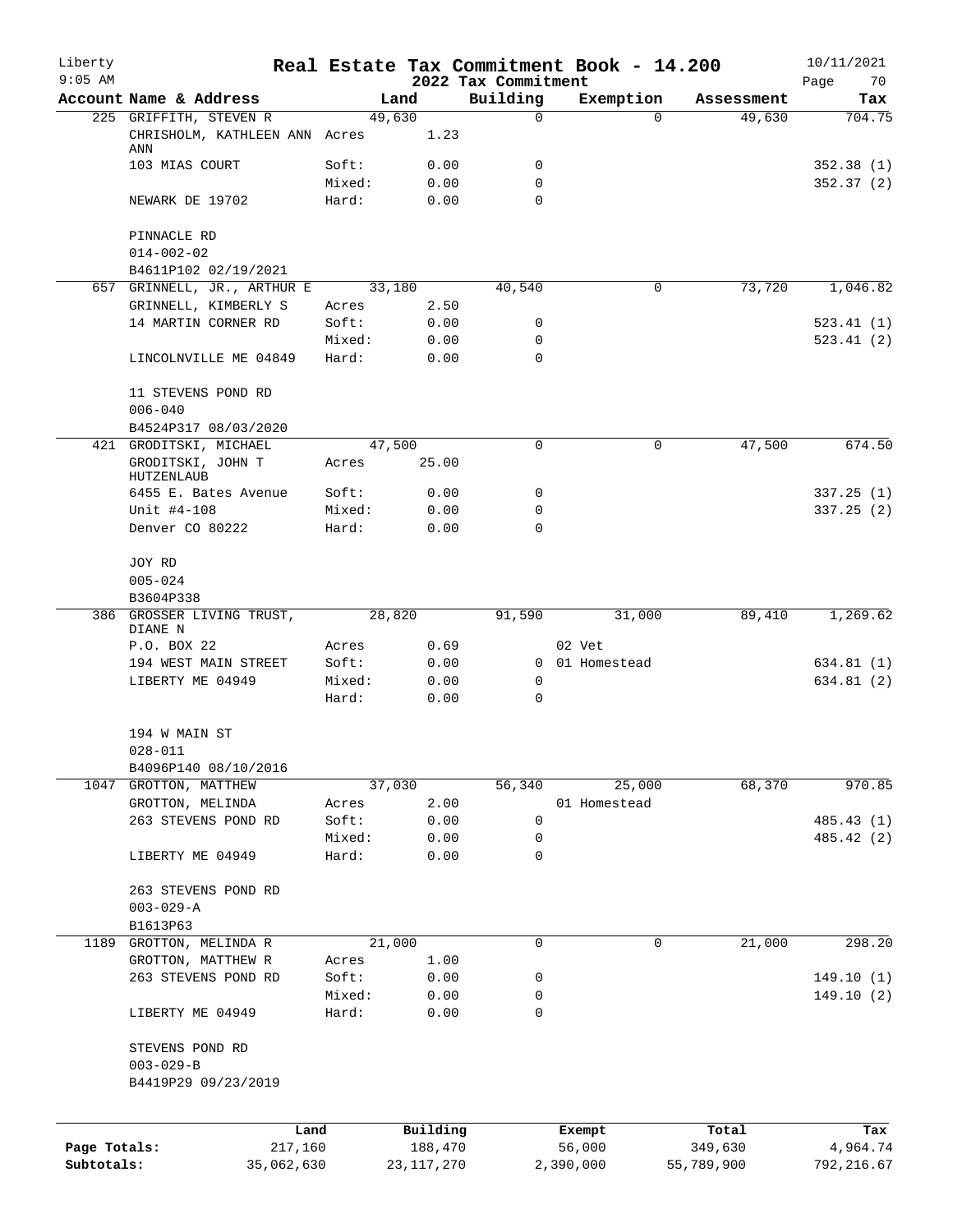| Liberty<br>$9:05$ AM |                                          |                 |              | 2022 Tax Commitment | Real Estate Tax Commitment Book - 14.200 |            | 10/11/2021<br>Page<br>71 |
|----------------------|------------------------------------------|-----------------|--------------|---------------------|------------------------------------------|------------|--------------------------|
|                      | Account Name & Address                   | Land            |              | Building            | Exemption                                | Assessment | Tax                      |
|                      | 723 GUENZEL, KARL                        | 86,890          |              | 0                   | $\Omega$                                 | 86,890     | 1,233.84                 |
|                      | 36 FERRY RD.                             | Acres           | 1.02         |                     |                                          |            |                          |
|                      |                                          | Soft:           | 0.00         | 0                   |                                          |            | 616.92(1)                |
|                      | NOBELBORO ME 04555                       | Mixed:          | 0.00         | 0                   |                                          |            | 616.92(2)                |
|                      |                                          | Hard:           | 0.00         | $\mathbf 0$         |                                          |            |                          |
|                      | MILLSTONE ISLAND                         |                 |              |                     |                                          |            |                          |
|                      | $009 - 005 - 04$                         |                 |              |                     |                                          |            |                          |
|                      | B4290P39 07/27/2018                      |                 |              |                     |                                          |            |                          |
|                      | 625 GUENZEL, KARL                        | 76,400          |              | 17,330              | $\mathsf{O}$                             | 93,730     | 1,330.97                 |
|                      | 36 FERRY RD.                             | Acres           | 0.75         |                     |                                          |            |                          |
|                      |                                          | Soft:           | 0.00         | 0                   |                                          |            | 665.49(1)                |
|                      | NOBELBORO ME 04555                       | Mixed:          | 0.00         | 0                   |                                          |            | 665.48 (2)               |
|                      |                                          | Hard:           | 0.00         | $\mathbf 0$         |                                          |            |                          |
|                      | MILLSTONE ISLAND                         |                 |              |                     |                                          |            |                          |
|                      | $009 - 005 - 01A$                        |                 |              |                     |                                          |            |                          |
|                      | B4037P111 02/03/2016                     |                 |              |                     |                                          |            |                          |
|                      | 1086 GURNEY, ROBERT                      | 36,500          |              | 270,980             | 25,000                                   | 282,480    | 4,011.22                 |
|                      | JACQUELINE                               | Acres           | 5.00         |                     | 01 Homestead                             |            |                          |
|                      | 308 PRESCOTT HILL ROAD                   | Soft:           | 0.00         | 0                   |                                          |            | 2,005.61(1)              |
|                      |                                          | Mixed:          | 0.00         | 0                   |                                          |            | 2,005.61(2)              |
|                      | LIBERTY ME 04949                         | Hard:           | 0.00         | 0                   |                                          |            |                          |
|                      | 308 PRESCOTT HILL RD.                    |                 |              |                     |                                          |            |                          |
|                      | $003 - 050$                              |                 |              |                     |                                          |            |                          |
|                      | B2143P254                                |                 |              |                     |                                          |            |                          |
|                      | 387 HADSELL, RANDALL                     | 43,500          |              | 56,680              | 25,000                                   | 75,180     | 1,067.56                 |
|                      | HADSELL, JOY                             | Acres           | 8.00         |                     | 01 Homestead                             |            |                          |
|                      | 180 MCLAIN ROAD                          | Soft:           | 0.00         | $\mathsf{O}$        |                                          |            | 533.78 (1)               |
|                      |                                          | Mixed:          | 0.00         | 0                   |                                          |            | 533.78 (2)               |
|                      | LIBERTY ME US                            | Hard:           | 0.00         | 0                   |                                          |            |                          |
|                      | 180 MCLAIN RD<br>$003 - 021 - A$         |                 |              |                     |                                          |            |                          |
|                      | 841 HAGAR, MARK                          | 34,500          |              | 0                   | 0                                        | 34,500     | 489.90                   |
|                      | P.O. BOX 113                             | Acres           | 12.00        |                     |                                          |            |                          |
|                      |                                          | Soft:           | 0.00         | 0                   |                                          |            | 244.95(1)                |
|                      | NOBLEBORO ME 04555                       | Mixed:          | 0.00         | 0                   |                                          |            | 244.95 (2)               |
|                      |                                          | Hard:           | 0.00         | 0                   |                                          |            |                          |
|                      | UPPER HOSTILE VALLEY RD                  |                 |              |                     |                                          |            |                          |
|                      | $010 - 025$                              |                 |              |                     |                                          |            |                          |
|                      | B4247P241 03/01/2018<br>388 HAHN, DALE S | 131,750         |              | 27,890              | 0                                        | 159,640    | 2,266.89                 |
|                      |                                          |                 |              |                     |                                          |            |                          |
|                      | MICHAEL HAHN                             | Acres           | 1.84         |                     |                                          |            |                          |
|                      | 7 TURKEY LN                              | Soft:           | 0.00         | 0                   |                                          |            | 1, 133.45(1)             |
|                      | CUMBERLAND CENTER ME<br>04021            | Mixed:<br>Hard: | 0.00<br>0.00 | 0<br>$\Omega$       |                                          |            | 1, 133.44 (2)            |
|                      | MILLSTONE ISLAND<br>$009 - 007$          |                 |              |                     |                                          |            |                          |
|                      | B831P854                                 |                 |              |                     |                                          |            |                          |
|                      |                                          |                 |              |                     |                                          |            |                          |

|              | Land         | Building   | Exempt    | Total      | Tax        |
|--------------|--------------|------------|-----------|------------|------------|
| Page Totals: | 409,540      | 372,880    | 50,000    | 732,420    | 10,400.38  |
| Subtotals:   | 35, 472, 170 | 23,490,150 | 2,440,000 | 56,522,320 | 802,617.05 |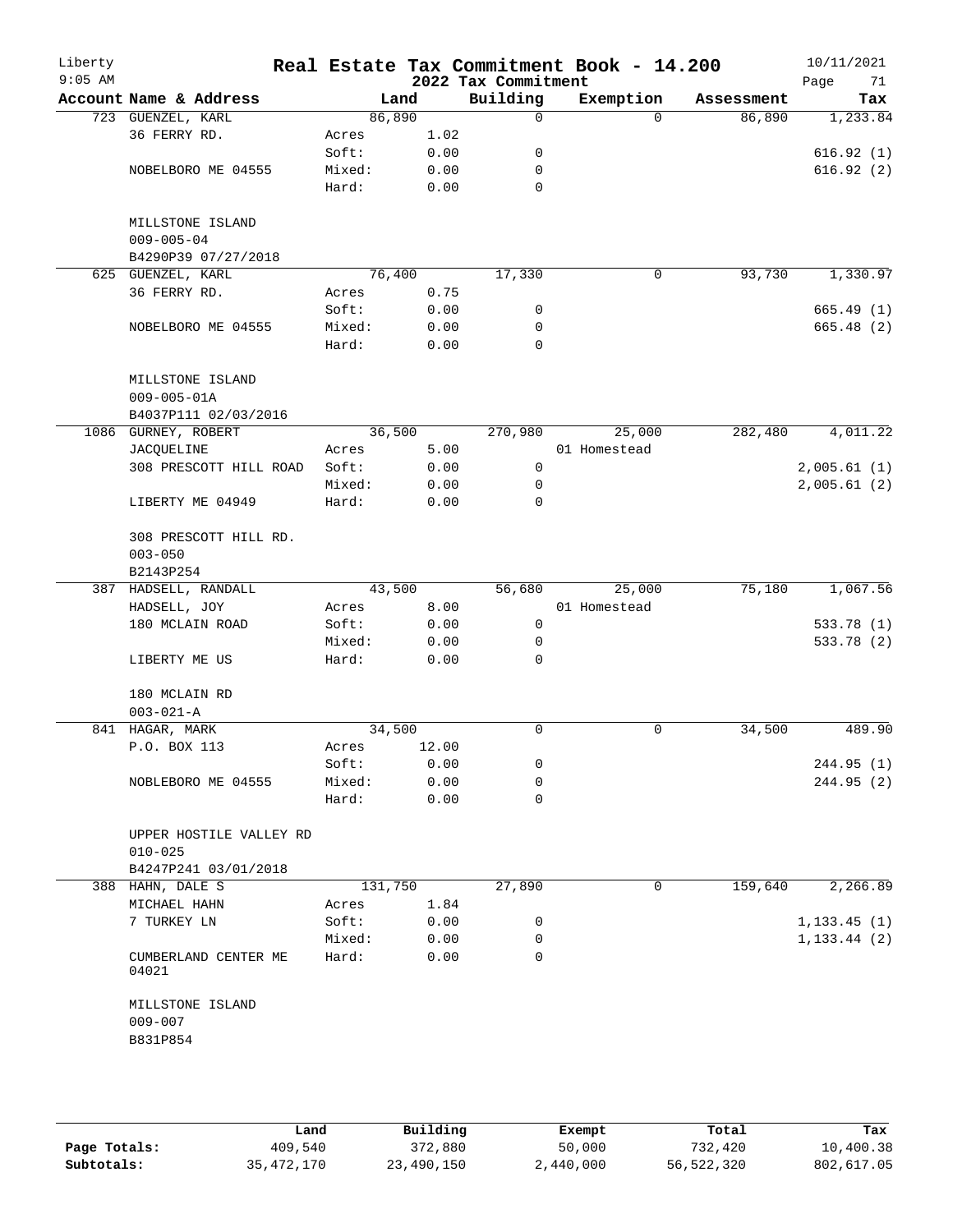| Liberty<br>$9:05$ AM    |                                                         |                 |               |                                 | Real Estate Tax Commitment Book - 14.200 |            | 10/11/2021        |
|-------------------------|---------------------------------------------------------|-----------------|---------------|---------------------------------|------------------------------------------|------------|-------------------|
|                         | Account Name & Address                                  |                 | Land          | 2022 Tax Commitment<br>Building | Exemption                                | Assessment | Page<br>72<br>Tax |
|                         | 860 HALL, AARON S                                       |                 | 39,000        | 65,450                          | 25,000                                   | 79,450     | 1,128.19          |
|                         | 304 MCLAIN RD                                           | Acres           | 10.50         |                                 | 01 Homestead                             |            |                   |
|                         |                                                         | Soft:           | 0.00          | 0                               |                                          |            | 564.10(1)         |
|                         | LIBERTY ME 04949                                        | Mixed:          | 0.00          | 0                               |                                          |            | 564.09(2)         |
|                         |                                                         | Hard:           | 0.00          | $\mathbf 0$                     |                                          |            |                   |
|                         | 304 MCLAIN RD                                           |                 |               |                                 |                                          |            |                   |
|                         | $003 - 003 - C$                                         |                 |               |                                 |                                          |            |                   |
|                         | B3672P144                                               |                 |               |                                 |                                          |            |                   |
|                         | 392 HALLBERT, DAVID M. &<br>NINA A.<br>TRUSTEES         |                 | 91,980        | 82,070                          | 0                                        | 174,050    | 2,471.51          |
|                         | DAVID M & NINA HALLBERT Acres<br>REVOCABLE LIVING TRUST |                 | 0.15          |                                 |                                          |            |                   |
|                         | 28 BAYVIEW STREET                                       | Soft:           | 0.00          | 0                               |                                          |            | 1,235.76(1)       |
|                         |                                                         | Mixed:          | 0.00          | 0                               |                                          |            | 1, 235.75(2)      |
|                         | BELFAST ME 04915                                        | Hard:           | 0.00          | 0                               |                                          |            |                   |
|                         | 175 SMITH RD<br>$024 - 010$                             |                 |               |                                 |                                          |            |                   |
|                         | B4262P45 05/04/2018                                     |                 |               |                                 |                                          |            |                   |
|                         | 393 HANCOCK, LAWRENCE D                                 |                 | 31,280        | 26,980                          | 0                                        | 58,260     | 827.29            |
|                         | 1017 Old Corvallis Rd.                                  | Acres           | 2.05          |                                 |                                          |            |                   |
|                         |                                                         | Soft:           | 0.00          | 0                               |                                          |            | 413.65(1)         |
|                         | Corvallis MT 54828                                      | Mixed:          | 0.00          | 0                               |                                          |            | 413.64 (2)        |
|                         |                                                         | Hard:           | 0.00          | 0                               |                                          |            |                   |
|                         | 302 BACK PALERMO RD                                     |                 |               |                                 |                                          |            |                   |
|                         | $004 - 013 - 02$<br>B1440P208                           |                 |               |                                 |                                          |            |                   |
|                         | 847 HANDLER, EUGENIA ET AL,<br>TRUSTEES                 | 125,670         |               | 48,170                          | 0                                        | 173,840    | 2,468.53          |
|                         | EUGENIA HANDLER LIVING<br>TRUST                         | Acres           | 0.28          |                                 |                                          |            |                   |
|                         | C/O HANDLER, LISA                                       | Soft:           | 0.00          | 0                               |                                          |            | 1,234.27(1)       |
|                         | 150 W. DURHAM STREET                                    | Mixed:          | 0.00          | 0                               |                                          |            | 1, 234.26 (2)     |
|                         | PHILADELPHIA PA 19119                                   | Hard:           | 0.00          | 0                               |                                          |            |                   |
|                         | 29 HEAL SHORE RD                                        |                 |               |                                 |                                          |            |                   |
|                         | $027 - 005$                                             |                 |               |                                 |                                          |            |                   |
|                         | B4347P72 02/08/2019                                     |                 |               |                                 |                                          |            |                   |
| 819                     | HANSEN, CHRISTIAN                                       |                 | 61,000        | 24,380                          | 25,000                                   | 60,380     | 857.40            |
|                         | 810 PINNACLE ROAD                                       | Acres<br>Soft:  | 27.00<br>0.00 | 0                               | 01 Homestead                             |            | 428.70 (1)        |
|                         | LIBERTY ME US                                           | Mixed:          | 0.00          | 0                               |                                          |            | 428.70 (2)        |
|                         |                                                         | Hard:           | 0.00          | $\mathbf 0$                     |                                          |            |                   |
|                         | 810 PINNACLE RD                                         |                 |               |                                 |                                          |            |                   |
|                         | $002 - 003 - A$                                         |                 |               |                                 |                                          |            |                   |
|                         | B4266P208 05/16/2018                                    |                 |               |                                 |                                          |            |                   |
|                         | 281 HARRIMAN, ANGIE                                     |                 | 24,000        | 23,290                          | 0                                        | 47,290     | 671.52            |
|                         | HARRIMAN, DAVID                                         | Acres           | 3.00          |                                 |                                          |            |                   |
|                         | PO BOX 194                                              | Soft:           | 0.00          | 0                               |                                          |            | 335.76 (1)        |
|                         | LIBERTY ME 04949                                        | Mixed:<br>Hard: | 0.00<br>0.00  | 0<br>$\mathbf 0$                |                                          |            | 335.76 (2)        |
|                         | 32 STEVENS POND RD                                      |                 |               |                                 |                                          |            |                   |
|                         | $006 - 047$                                             |                 |               |                                 |                                          |            |                   |
|                         | B3971P308 06/24/2015                                    |                 |               |                                 |                                          |            |                   |
|                         | Land                                                    |                 | Building      |                                 | Exempt                                   | Total      | Tax               |
| Page Totals:<br>372,930 |                                                         |                 | 270,340       |                                 | 50,000                                   | 593,270    | 8,424.44          |
| Subtotals:              | 35,845,100                                              |                 | 23,760,490    |                                 | 2,490,000                                | 57,115,590 | 811,041.49        |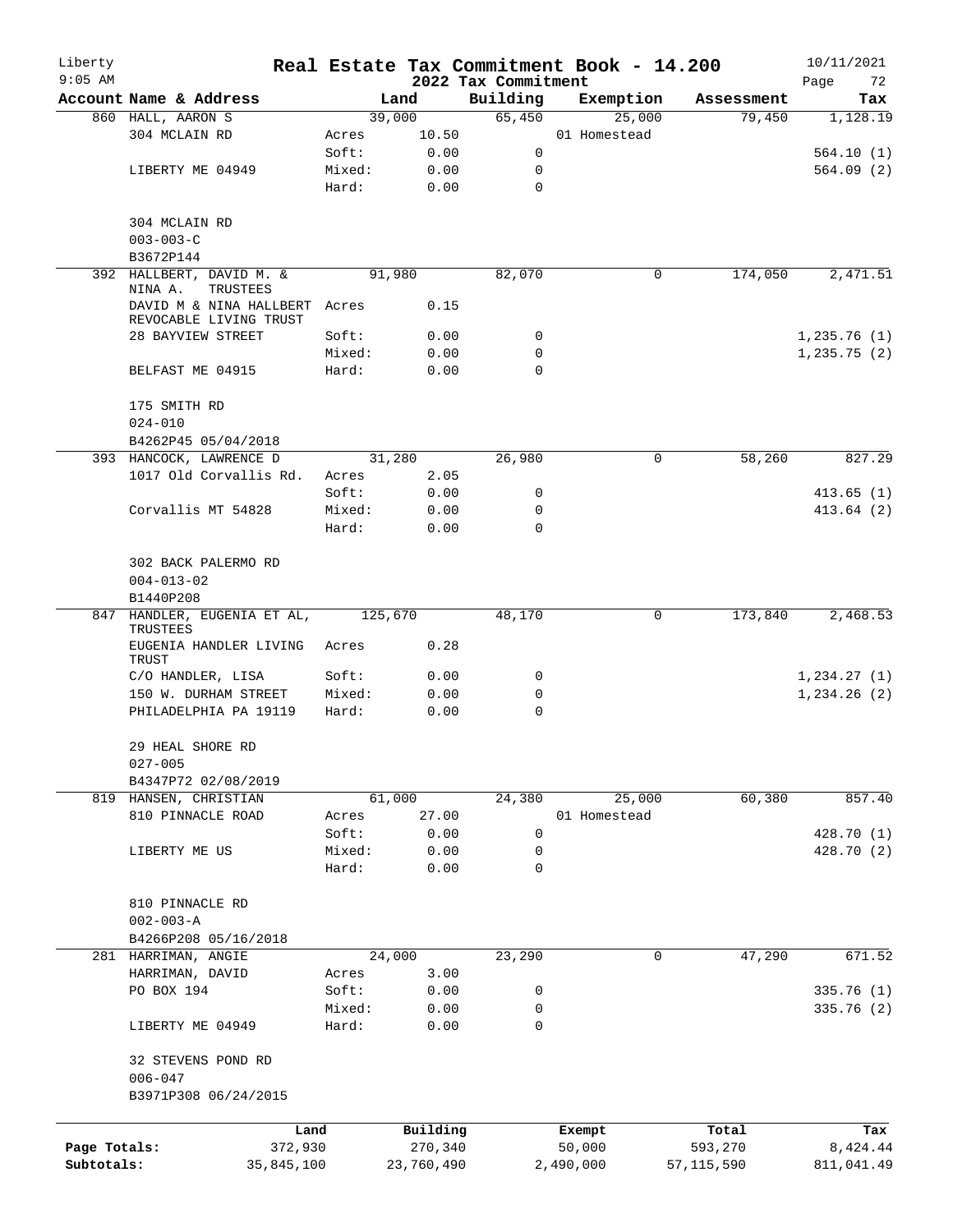| Liberty<br>$9:05$ AM |                                                |         |              | 2022 Tax Commitment | Real Estate Tax Commitment Book - 14.200 |            | 10/11/2021<br>Page<br>73 |
|----------------------|------------------------------------------------|---------|--------------|---------------------|------------------------------------------|------------|--------------------------|
|                      | Account Name & Address                         |         | Land         | Building            | Exemption                                | Assessment | Tax                      |
|                      | 351 HARRIMAN, DEBRA LYNN                       |         | 164,260      | 152,580             | 25,000                                   | 291,840    | 4, 144. 13               |
|                      | 79 PINNACLE RD                                 | Acres   | 1.16         |                     | 01 Homestead                             |            |                          |
|                      |                                                | Soft:   | 0.00         | 0                   |                                          |            | 2,072.07(1)              |
|                      | LIBERTY, ME 04949                              | Mixed:  | 0.00         | 0                   |                                          |            | 2,072.06(2)              |
|                      |                                                | Hard:   | 0.00         | $\mathbf 0$         |                                          |            |                          |
|                      | 79 PINNACLE RD                                 |         |              |                     |                                          |            |                          |
|                      | $017 - 009 - B$                                |         |              |                     |                                          |            |                          |
|                      | B1961P248 12/09/1999                           |         |              |                     |                                          |            |                          |
|                      | 1313 HARRIMAN, DEBRA LYNN                      |         | 101,650      | 0                   | 0                                        | 101,650    | 1,443.43                 |
|                      | 79 PINNACLE RD                                 | Acres   | 1.30         |                     |                                          |            |                          |
|                      |                                                | Soft:   | 0.00         | 0                   |                                          |            | 721.72 (1)               |
|                      | LIBERTY, ME 04949                              | Mixed:  | 0.00         | 0                   |                                          |            | 721.71(2)                |
|                      |                                                | Hard:   | 0.00         | 0                   |                                          |            |                          |
|                      | PINNACLE RD                                    |         |              |                     |                                          |            |                          |
|                      | $017 - 009 - C$                                |         |              |                     |                                          |            |                          |
|                      | B1961P248 12/09/1999                           |         |              |                     |                                          |            |                          |
|                      | 1229 HARRIMAN, DONALD S JR                     |         | 22,950       | 0                   | 0                                        | 22,950     | 325.89                   |
|                      | 224 ROBERTS SHORE RD                           | Acres   | 2.30         |                     |                                          |            |                          |
|                      |                                                | Soft:   | 0.00         | 0                   |                                          |            | 162.95(1)                |
|                      | LIBERTY ME 04949                               | Mixed:  | 0.00         | 0                   |                                          |            | 162.94(2)                |
|                      |                                                | Hard:   | 0.00         | 0                   |                                          |            |                          |
|                      | 157 W MAIN ST<br>$009 - 034 - A$               |         |              |                     |                                          |            |                          |
|                      | B4060P310 05/17/2016                           |         |              |                     |                                          |            |                          |
|                      | 577 HARRIMAN, JR., DONALD<br>S. & MICHELLE A.  |         | 28,770       | 62,360              | 0                                        | 91, 130    | 1,294.05                 |
|                      | 224 ROBERTS SHORE RD.                          | Acres   | 0.89         |                     |                                          |            |                          |
|                      |                                                | Soft:   | 0.00         | 0                   |                                          |            | 647.03(1)                |
|                      | LIBERTY ME 04949                               | Mixed:  | 0.00         | 0                   |                                          |            | 647.02 (2)               |
|                      |                                                | Hard:   | 0.00         | $\mathbf 0$         |                                          |            |                          |
|                      | 224 ROBERTS SHORE RD<br>$020 - 055$            |         |              |                     |                                          |            |                          |
|                      | B3988P217 B1921P62                             |         |              |                     |                                          |            |                          |
|                      | 405 HARRIMAN, RICHARD                          |         | 30,250       | 204,000             | 31,000                                   | 203,250    | 2,886.15                 |
|                      | 66 TRUES POND RD APT<br>#2                     | Acres   | 0.84         |                     | 01 Homestead                             |            |                          |
|                      |                                                | Soft:   | 0.00         | 0                   | 02 Vet                                   |            | 1,443.08(1)              |
|                      | LIBERTY ME 04949                               | Mixed:  | 0.00         | 0                   |                                          |            | 1,443.07(2)              |
|                      |                                                | Hard:   | 0.00         | 0                   |                                          |            |                          |
|                      | 66 TRUES POND RD                               |         |              |                     |                                          |            |                          |
|                      | $006 - 030$                                    |         |              |                     |                                          |            |                          |
|                      | B737P91                                        |         |              |                     |                                          |            |                          |
| 5                    | HARRINGTON, JOHN A                             |         | 37,910       | 120,000             | 25,000                                   | 132,910    | 1,887.32                 |
|                      | 750 PINNACLE RD                                | Acres   | 4.27         |                     | 01 Homestead                             |            |                          |
|                      |                                                | Soft:   | 0.00         | 0                   |                                          |            | 943.66 (1)               |
|                      | LIBERTY ME 04949                               | Mixed:  | 0.00         | 0                   |                                          |            | 943.66 (2)               |
|                      |                                                | Hard:   | 0.00         | 0                   |                                          |            |                          |
|                      | 750 PINNACLE RD<br>$005 - 002 - A$<br>B2564P11 |         |              |                     |                                          |            |                          |
|                      |                                                |         |              |                     |                                          |            |                          |
|                      |                                                | Land    | Building     |                     | Exempt                                   | Total      | Tax                      |
| Page Totals:         |                                                | 385,790 | 538,940      |                     | 81,000                                   | 843,730    | 11,980.97                |
| Subtotals:           | 36,230,890                                     |         | 24, 299, 430 |                     | 2,571,000                                | 57,959,320 | 823,022.46               |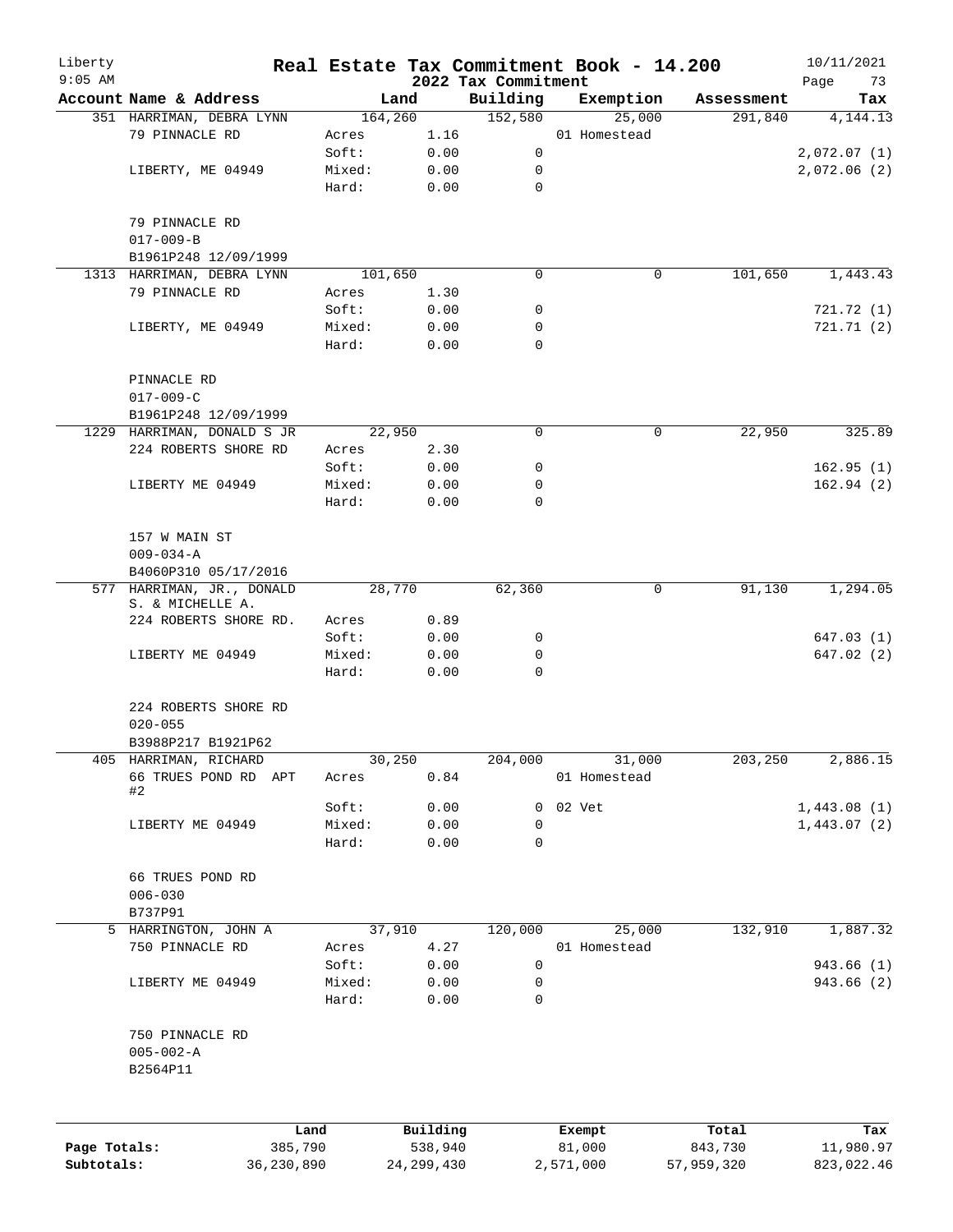| Liberty<br>$9:05$ AM |                                                        |                 |               | 2022 Tax Commitment | Real Estate Tax Commitment Book - 14.200 |            | 10/11/2021<br>74<br>Page |
|----------------------|--------------------------------------------------------|-----------------|---------------|---------------------|------------------------------------------|------------|--------------------------|
|                      | Account Name & Address                                 |                 | Land          | Building            | Exemption                                | Assessment | Tax                      |
|                      | 908 HARRINGTON, ROBERT J                               |                 | 33,850        | 107,920             | $\Omega$                                 | 141,770    | 2,013.13                 |
|                      | HARRINGTON, AMALIA M                                   | Acres           | 3.23          |                     |                                          |            |                          |
|                      | 15 TOWER RD                                            | Soft:           | 0.00          | 0                   |                                          |            | 1,006.57(1)              |
|                      |                                                        | Mixed:          | 0.00          | 0                   |                                          |            | 1,006.56(2)              |
|                      | LIBERTY ME 04949                                       | Hard:           | 0.00          | 0                   |                                          |            |                          |
|                      | 15 TOWER RD                                            |                 |               |                     |                                          |            |                          |
|                      | $010 - 052 - C$                                        |                 |               |                     |                                          |            |                          |
|                      | B4036P325 02/01/2016                                   |                 |               |                     |                                          |            |                          |
| 681                  | HARRIS, DONNA L.,<br>TRUSTEE PATRICIA<br>METZLER TRUST |                 | 164,550       | 28,310              | 0                                        | 192,860    | 2,738.61                 |
|                      | 55 KINGSMAN HILL ROAD                                  | Acres           | 0.48          |                     |                                          |            |                          |
|                      |                                                        | Soft:           | 0.00          | 0                   |                                          |            | 1,369.31(1)              |
|                      | LISBON CT 06351 1170                                   | Mixed:          | 0.00          | 0                   |                                          |            | 1,369.30(2)              |
|                      |                                                        | Hard:           | 0.00          | $\mathbf 0$         |                                          |            |                          |
|                      | 6 LUCAS POINT                                          |                 |               |                     |                                          |            |                          |
|                      | $019 - 021$                                            |                 |               |                     |                                          |            |                          |
|                      | B4154P186 01/25/2017                                   |                 |               |                     |                                          |            |                          |
|                      | 408 HARRISON, DOROTHY M                                |                 | 35,500        | 114,120             | 25,000                                   | 124,620    | 1,769.60                 |
|                      | ALFRED J. HARRISON                                     | Acres           | 1.00          |                     | 01 Homestead                             |            |                          |
|                      | 60 MARSHALL SHORE RD                                   | Soft:           | 0.00          | 0                   |                                          |            | 884.80 (1)               |
|                      |                                                        | Mixed:          | 0.00          | 0                   |                                          |            | 884.80 (2)               |
|                      | LIBERTY ME 04949                                       | Hard:           | 0.00          | $\Omega$            |                                          |            |                          |
|                      | 60 MARSHALL SHORE RD                                   |                 |               |                     |                                          |            |                          |
|                      | $008 - 034$<br>B1519P243                               |                 |               |                     |                                          |            |                          |
| 876                  | HARRY D. & OLIVE B.                                    |                 | 225,730       | 178,030             | 0                                        | 403,760    | 5,733.39                 |
|                      | SHUTE FAMILY, LLC                                      |                 |               |                     |                                          |            |                          |
|                      | 37 PETERSEN RD.                                        | Acres           | 2.00          |                     |                                          |            |                          |
|                      |                                                        | Soft:           | 0.00          | 0                   |                                          |            | 2,866.70(1)              |
|                      | GRANBY CT 06035                                        | Mixed:          | 0.00          | 0                   |                                          |            | 2,866.69(2)              |
|                      |                                                        | Hard:           | 0.00          | 0                   |                                          |            |                          |
|                      | 85 LIBERTY INN RD<br>$024 - 020$                       |                 |               |                     |                                          |            |                          |
|                      | B4412P330 09/04/2019 B4412P305 09/04/2019              |                 |               |                     |                                          |            |                          |
| 409                  | HART & SON, INC., ELMER                                |                 | 26,010        | 0                   | 0                                        | 26,010     | 369.34                   |
|                      | С.                                                     |                 |               |                     |                                          |            |                          |
|                      | P.O.BOX 554                                            | Acres           | 69.00         |                     |                                          |            |                          |
|                      |                                                        | Soft:           | 7.00          | 2,205               |                                          |            | 184.67(1)                |
|                      | ROCKPORT ME 04856                                      | Mixed:<br>Hard: | 62.00<br>0.00 | 23,808<br>0         |                                          |            | 184.67(2)                |
|                      | PINNACLE RD                                            |                 |               |                     |                                          |            |                          |
|                      | $002 - 004$                                            |                 |               |                     |                                          |            |                          |
|                      | B1320P121                                              |                 |               |                     |                                          |            |                          |
| 413                  | HARTLEY, ANTHONY W                                     |                 | 34,500        | 49,030              | 0                                        | 83,530     | 1,186.13                 |
|                      |                                                        |                 | 1.00          |                     |                                          |            |                          |
|                      | HARTLEY, KARISSA<br>106 W MAIN ST                      | Acres<br>Soft:  | 0.00          | 0                   |                                          |            | 593.07(1)                |
|                      |                                                        |                 |               |                     |                                          |            |                          |
|                      | LIBERTY ME 04949                                       | Mixed:<br>Hard: | 0.00<br>0.00  | 0<br>0              |                                          |            | 593.06(2)                |
|                      | 106 W MAIN ST                                          |                 |               |                     |                                          |            |                          |
|                      | $009 - 038 - B$                                        |                 |               |                     |                                          |            |                          |
|                      | B4306P18 09/12/2018                                    |                 |               |                     |                                          |            |                          |
|                      |                                                        | Land            | Building      |                     | Exempt                                   | Total      | Tax                      |
| Page Totals:         | 520,140                                                |                 | 477,410       |                     | 25,000                                   | 972,550    | 13,810.20                |
| Subtotals:           | 36,751,030                                             |                 | 24,776,840    |                     | 2,596,000                                | 58,931,870 | 836,832.66               |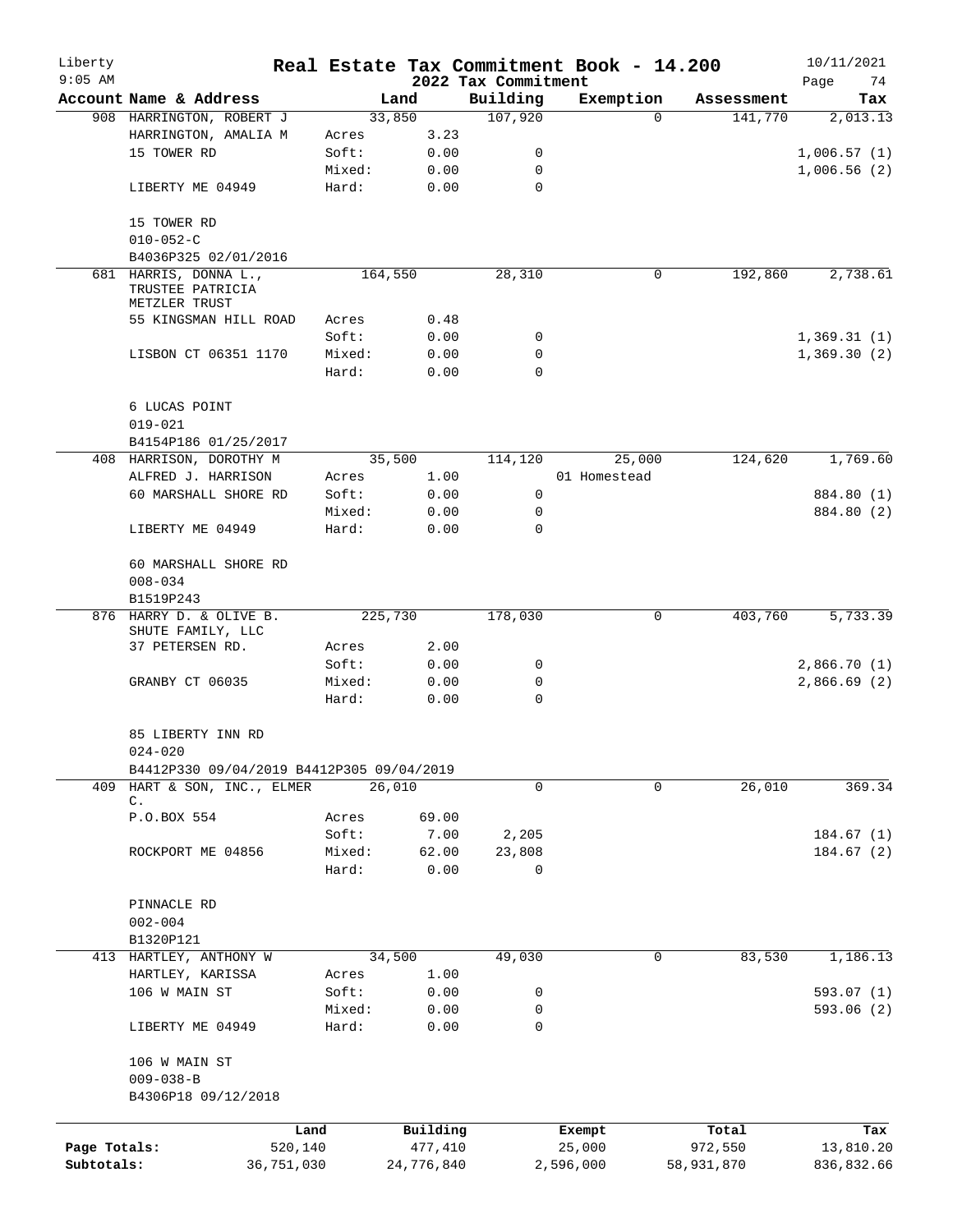| Liberty<br>$9:05$ AM |                                            |         |        | 2022 Tax Commitment | Real Estate Tax Commitment Book - 14.200 |            | 10/11/2021<br>75<br>Page |
|----------------------|--------------------------------------------|---------|--------|---------------------|------------------------------------------|------------|--------------------------|
|                      | Account Name & Address                     |         | Land   | Building            | Exemption                                | Assessment | Tax                      |
|                      | 310 HARVEY, KATHLEEN A,<br>TRUSTEE         | 149,070 |        | 147,200             | $\Omega$                                 | 296,270    | 4,207.03                 |
|                      | 35 THOMAS BLANCHARD DR                     | Acres   | 1.00   |                     |                                          |            |                          |
|                      |                                            | Soft:   | 0.00   | 0                   |                                          |            | 2,103.52(1)              |
|                      | PLYMPTON MA 02367                          | Mixed:  | 0.00   | 0                   |                                          |            | 2, 103.51(2)             |
|                      |                                            | Hard:   | 0.00   | $\Omega$            |                                          |            |                          |
|                      | 7 INGALLS WEST<br>$008 - 037 - 01$         |         |        |                     |                                          |            |                          |
|                      | B3647P37                                   |         |        |                     |                                          |            |                          |
|                      | 636 HARWELL, TARA MARPLE                   | 18,500  |        | 0                   | $\mathbf 0$                              | 18,500     | 262.70                   |
|                      | 1221 CUERNAVACA CIRULO                     | Acres   | 1.00   |                     |                                          |            |                          |
|                      |                                            | Soft:   | 0.00   | 0                   |                                          |            | 131.35(1)                |
|                      | MOUNTAIN VIEW CA 94040                     | Mixed:  | 0.00   | 0                   |                                          |            | 131.35(2)                |
|                      |                                            | Hard:   | 0.00   | $\mathbf 0$         |                                          |            |                          |
|                      | HIGHLAND DR<br>$005 - 056$                 |         |        |                     |                                          |            |                          |
|                      | B4365P255 04/23/2019                       |         |        |                     |                                          |            |                          |
|                      | 1233 HARWELL, TARA MARPLE                  | 18,500  |        | $\mathbf 0$         | $\mathbf 0$                              | 18,500     | 262.70                   |
|                      | 1221 CUERNAVACA CIRULO                     | Acres   | 1.00   |                     |                                          |            |                          |
|                      |                                            | Soft:   | 0.00   | 0                   |                                          |            | 131.35(1)                |
|                      | MOUNTAIN VIEW CA 94040                     | Mixed:  | 0.00   | 0                   |                                          |            | 131.35(2)                |
|                      |                                            | Hard:   | 0.00   | $\Omega$            |                                          |            |                          |
|                      | HIGHLAND DR                                |         |        |                     |                                          |            |                          |
|                      | $005 - 057$                                |         |        |                     |                                          |            |                          |
|                      | B4365P255 04/23/2019                       |         |        |                     |                                          |            |                          |
| 1063                 | HASKELL, MADELEINE C                       |         | 50,500 | 0                   | $\mathbf 0$                              | 50,500     | 717.10                   |
|                      | STEVAN A. BELDEN &<br>BRITTANY K.S. BELDEN | Acres   | 35.00  |                     |                                          |            |                          |
|                      | C/O 1153 ROUTE 3                           | Soft:   | 0.00   | 0                   |                                          |            | 358.55(1)                |
|                      |                                            | Mixed:  | 0.00   | 0                   |                                          |            | 358.55(2)                |
|                      | SOUTH CHINA ME 04358                       | Hard:   | 0.00   | 0                   |                                          |            |                          |
|                      | LAMPSON RD/STAGECOACH<br>$010 - 057 - 01$  |         |        |                     |                                          |            |                          |
|                      | B2510P104                                  |         |        |                     |                                          |            |                          |
|                      | 300 HASKELL, PAMELA                        | 174,160 |        | 135,750             | 0                                        | 309,910    | 4,400.72                 |
|                      | 87 MARTIN WOODS ROAD                       | Acres   | 1.38   |                     |                                          |            |                          |
|                      |                                            | Soft:   | 0.00   | 0                   |                                          |            | 2,200.36(1)              |
|                      |                                            | Mixed:  | 0.00   | 0                   |                                          |            | 2, 200.36(2)             |
|                      | PALMERO ME 04354                           | Hard:   | 0.00   | 0                   |                                          |            |                          |
|                      |                                            |         |        |                     |                                          |            |                          |
|                      | 80 MOODY SHORES RD<br>$006 - 003 - 01$     |         |        |                     |                                          |            |                          |
|                      | B4185P239 07/25/2017                       |         |        |                     |                                          |            |                          |
|                      | 703 HAVER, MICHELLE                        |         | 37,350 | 600                 | 0                                        | 37,950     | 538.89                   |
|                      | PO Box 476                                 | Acres   | 1.40   |                     |                                          |            |                          |
|                      |                                            | Soft:   | 0.00   | 0                   |                                          |            | 269.45(1)                |
|                      | Gardiner ME 04345                          | Mixed:  | 0.00   | 0                   |                                          |            | 269.44(2)                |
|                      |                                            | Hard:   | 0.00   | 0                   |                                          |            |                          |
|                      | 343 BELFAST AUGUSTA RD<br>$026 - 004$      |         |        |                     |                                          |            |                          |
|                      | B3888P51 06/26/2014 B2916P233 04/10/2006   |         |        |                     |                                          |            |                          |
|                      |                                            |         |        |                     |                                          |            |                          |

|              | Land         | Building   | Exempt    | Total      | Tax          |
|--------------|--------------|------------|-----------|------------|--------------|
| Page Totals: | 448,080      | 283,550    |           | 731,630    | 10,389.14    |
| Subtotals:   | 37, 199, 110 | 25,060,390 | 2,596,000 | 59,663,500 | 847, 221, 80 |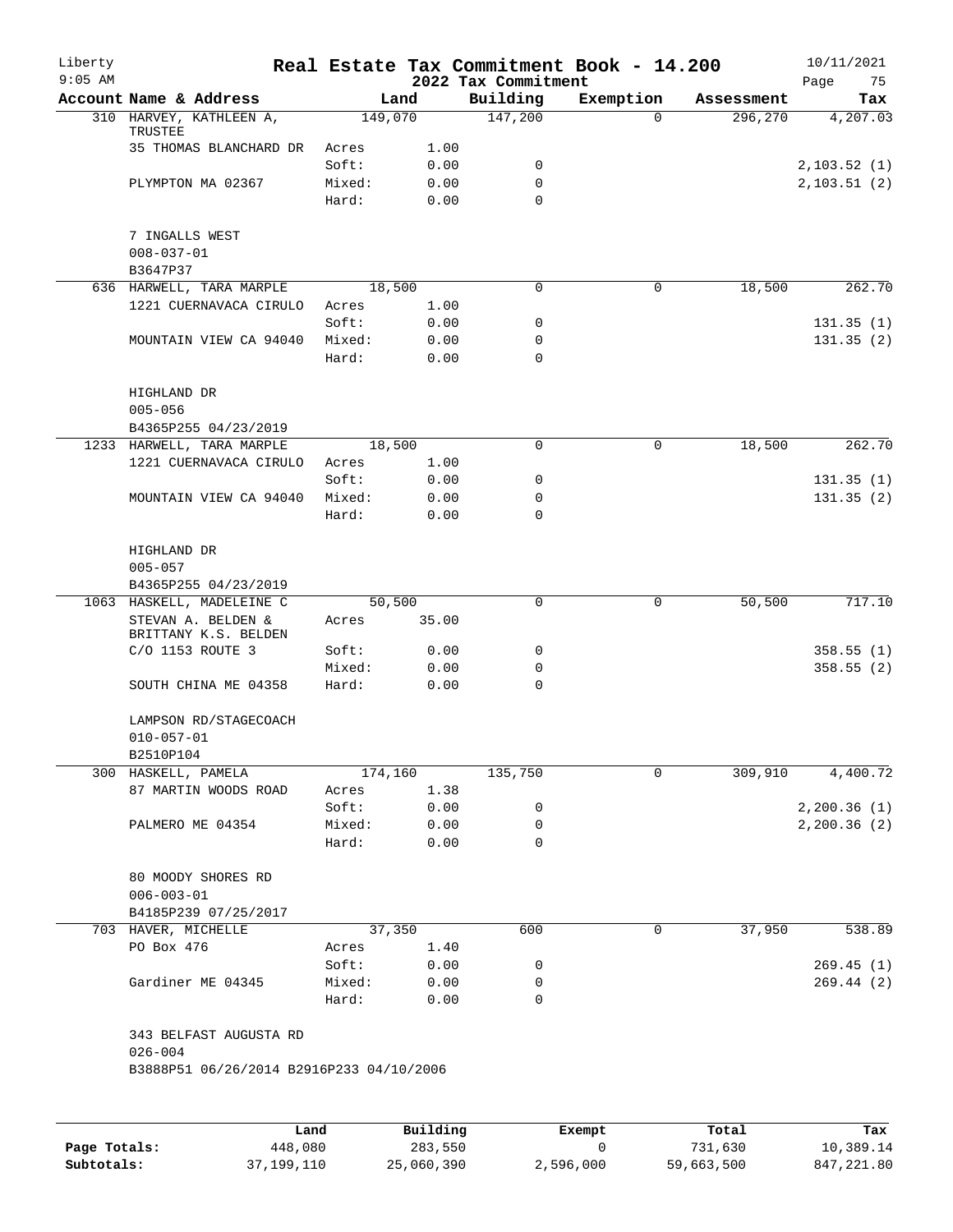| Liberty<br>$9:05$ AM |                        |                 |         |              | Real Estate Tax Commitment Book - 14.200<br>2022 Tax Commitment |           |          |            | 10/11/2021<br>76<br>Page |
|----------------------|------------------------|-----------------|---------|--------------|-----------------------------------------------------------------|-----------|----------|------------|--------------------------|
|                      | Account Name & Address |                 | Land    |              | Building                                                        | Exemption |          | Assessment | Tax                      |
|                      | 1071 HAYES, VIRGINA B  |                 | 23,950  |              | 0                                                               |           | $\Omega$ | 23,950     | 340.09                   |
|                      | JOHN ROSS              | Acres           |         | 20.00        |                                                                 |           |          |            |                          |
|                      | 517 NELSON ST          | Soft:           |         | 0.00         | 0                                                               |           |          |            | 170.05(1)                |
|                      |                        | Mixed:          |         | 0.00         | 0                                                               |           |          |            | 170.04(2)                |
|                      | JUNEAU AK 99801        | Hard:           |         | 0.00         | 0                                                               |           |          |            |                          |
|                      | RIDGE SCHOOL RD        |                 |         |              |                                                                 |           |          |            |                          |
|                      | $004 - 008$<br>B2490P3 |                 |         |              |                                                                 |           |          |            |                          |
| 1222                 | HAYES, VIRGINIA B      |                 | 35,000  |              | $\mathbf 0$                                                     |           | 0        | 35,000     | 497.00                   |
|                      | ROSS, JOHN             | Acres           |         | 12.50        |                                                                 |           |          |            |                          |
|                      | 517 NELSON ST          | Soft:           |         | 0.00         | 0                                                               |           |          |            | 248.50(1)                |
|                      |                        | Mixed:          |         | 0.00         | 0                                                               |           |          |            | 248.50(2)                |
|                      | JUNEAU AK 99801        | Hard:           |         | 0.00         | $\mathbf 0$                                                     |           |          |            |                          |
|                      | RIDGE SCHOOL RD        |                 |         |              |                                                                 |           |          |            |                          |
|                      | $004 - 015 - 01$       |                 |         |              |                                                                 |           |          |            |                          |
|                      | B2490P4                |                 |         |              |                                                                 |           |          |            |                          |
|                      | 18 HAYNES, DAVID       |                 | 12,680  |              | 30,960                                                          |           | 0        | 43,640     | 619.69                   |
|                      | <b>JEAN HAYNES</b>     | Acres           |         | 0.47         |                                                                 |           |          |            |                          |
|                      | PO BOX A               | Soft:           |         | 0.00         | 0                                                               |           |          |            | 309.85(1)                |
|                      |                        | Mixed:          |         | 0.00         | 0                                                               |           |          |            | 309.84(2)                |
|                      | WEST ROCKPORT ME 04865 | Hard:           |         | 0.00         | 0                                                               |           |          |            |                          |
|                      | <b>46 SHERMAN RD</b>   |                 |         |              |                                                                 |           |          |            |                          |
|                      | $022 - 006$            |                 |         |              |                                                                 |           |          |            |                          |
|                      | B1824P306              |                 |         |              |                                                                 |           |          |            |                          |
|                      | 19 HAYNES, DAVID       |                 | 119,900 |              | 65,830                                                          |           | 0        | 185,730    | 2,637.37                 |
|                      | HAYNES, JEAN           | Acres           |         | 0.23         |                                                                 |           |          |            |                          |
|                      | PO BOX A               | Soft:           |         | 0.00         | 0                                                               |           |          |            | 1,318.69(1)              |
|                      |                        |                 |         |              | 0                                                               |           |          |            | 1,318.68(2)              |
|                      | WEST ROCKPORT ME 04865 | Mixed:<br>Hard: |         | 0.00<br>0.00 | 0                                                               |           |          |            |                          |
|                      | 43 SHERMAN RD          |                 |         |              |                                                                 |           |          |            |                          |
|                      | $022 - 015$            |                 |         |              |                                                                 |           |          |            |                          |
|                      | B1824P306              |                 |         |              |                                                                 |           |          |            |                          |
|                      | 239 HEINECKE, TAMMY L  |                 | 24,030  |              | 4,600                                                           |           | 0        | 28,630     | 406.55                   |
|                      | MELODY M PROFFITT      | Acres           |         | 3.02         |                                                                 |           |          |            |                          |
|                      | C/O CHRISTINE BRACKETT | Soft:           |         | 0.00         | 0                                                               |           |          |            | 203.28(1)                |
|                      | 3 MILLSTREAM LN        | Mixed:          |         | 0.00         | 0                                                               |           |          |            | 203.27(2)                |
|                      | LIBERTY ME 04949       | Hard:           |         | 0.00         | 0                                                               |           |          |            |                          |
|                      | 13 WATER ST            |                 |         |              |                                                                 |           |          |            |                          |
|                      | $018 - 003$            |                 |         |              |                                                                 |           |          |            |                          |
|                      | B3889P173 08/12/2014   |                 |         |              |                                                                 |           |          |            |                          |
|                      |                        |                 |         |              |                                                                 |           | 0        |            | 2,175.44                 |
|                      | 416 HEINLEIN, PAUL H   |                 | 116,350 |              | 36,850                                                          |           |          | 153,200    |                          |
|                      | HEINLEIN, DORIS A      | Acres           |         | 0.24         |                                                                 |           |          |            |                          |
|                      | 12247 GLEN RIDGE CT.   | Soft:           |         | 0.00         | 0                                                               |           |          |            | 1,087.72(1)              |
|                      |                        | Mixed:          |         | 0.00         | 0                                                               |           |          |            | 1,087.72(2)              |
|                      | GLEN ROCK, PA 17327    | Hard:           |         | 0.00         | 0                                                               |           |          |            |                          |
|                      | 59 SHERMAN RD          |                 |         |              |                                                                 |           |          |            |                          |
|                      | $022 - 011$            |                 |         |              |                                                                 |           |          |            |                          |
|                      | B1222P1                |                 |         |              |                                                                 |           |          |            |                          |
|                      |                        |                 |         |              |                                                                 |           |          |            |                          |

|              | Land       | Building     | Exempt    | Total      | Tax        |
|--------------|------------|--------------|-----------|------------|------------|
| Page Totals: | 331,910    | 138.240      |           | 470,150    | 6,676.14   |
| Subtotals:   | 37,531,020 | 25, 198, 630 | 2,596,000 | 60,133,650 | 853,897.94 |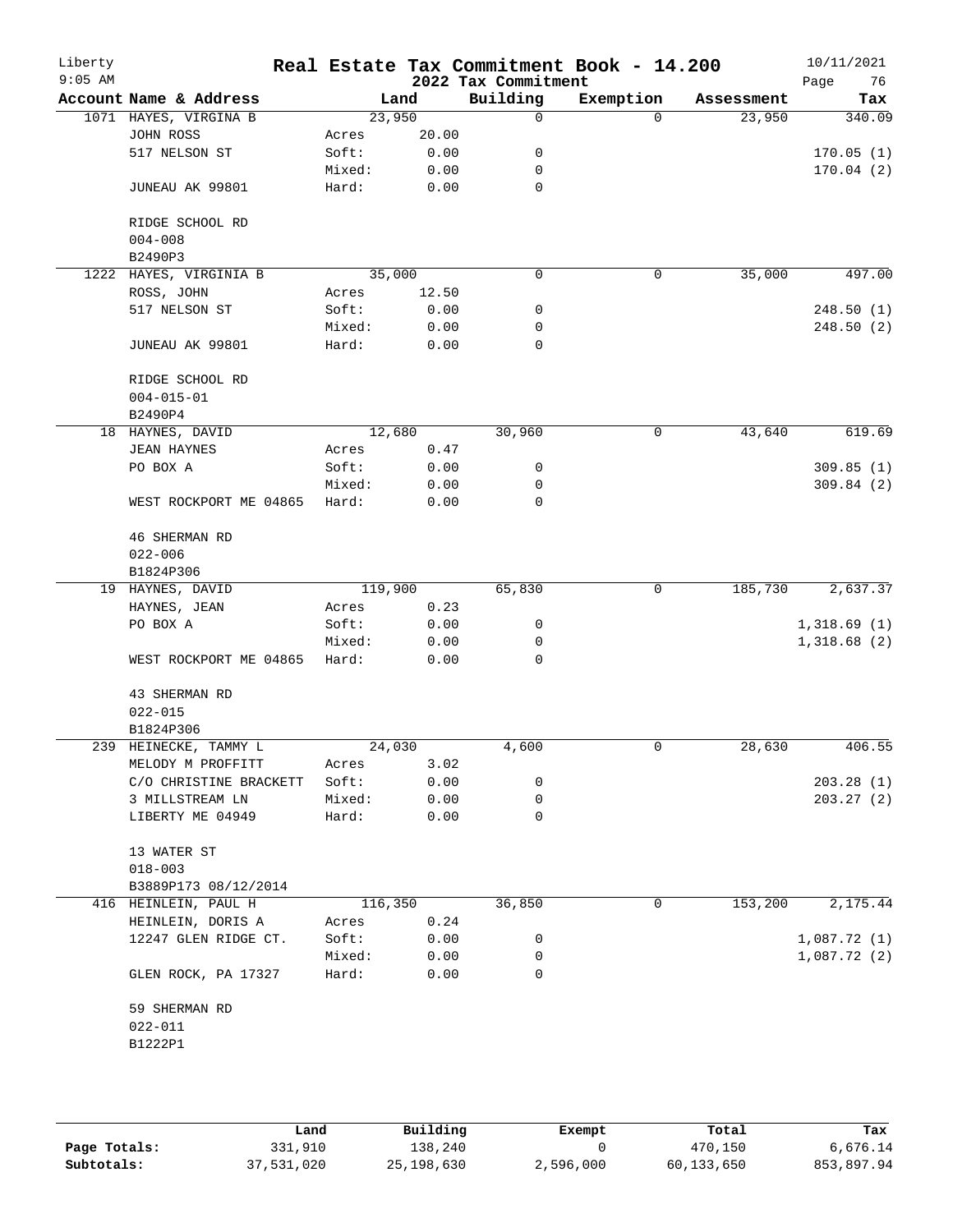| Liberty<br>$9:05$ AM |                                    |         |      | 2022 Tax Commitment | Real Estate Tax Commitment Book - 14.200 |            | 10/11/2021<br>Page<br>77 |
|----------------------|------------------------------------|---------|------|---------------------|------------------------------------------|------------|--------------------------|
|                      | Account Name & Address             | Land    |      | Building            | Exemption                                | Assessment | Tax                      |
|                      | 266 HEINRICH, ROBERT C             | 147,220 |      | 76,740              | $\Omega$                                 | 223,960    | 3,180.23                 |
|                      | HEINRICH, ALICE H                  | Acres   | 0.48 |                     |                                          |            |                          |
|                      | 97 CLARK ROAD                      | Soft:   | 0.00 | 0                   |                                          |            | 1,590.12(1)              |
|                      |                                    | Mixed:  | 0.00 | $\mathbf 0$         |                                          |            | 1,590.11(2)              |
|                      | ALBION ME 04910                    | Hard:   | 0.00 | 0                   |                                          |            |                          |
|                      | 15 HEAL SHORE RD                   |         |      |                     |                                          |            |                          |
|                      | $027 - 010$                        |         |      |                     |                                          |            |                          |
|                      | B4472P116 02/28/2020               |         |      |                     |                                          |            |                          |
|                      | 1009 HEROLD, LISE                  | 34,260  |      | 62,790              | 25,000                                   | 72,050     | 1,023.11                 |
|                      | 69 TRUES POND RD                   | Acres   | 1.84 |                     | 01 Homestead                             |            |                          |
|                      |                                    | Soft:   | 0.00 | $\mathbf 0$         |                                          |            | 511.56(1)                |
|                      | LIBERTY ME 04949                   | Mixed:  | 0.00 | 0                   |                                          |            | 511.55(2)                |
|                      |                                    | Hard:   | 0.00 | $\mathbf 0$         |                                          |            |                          |
|                      | 69 TRUES POND RD                   |         |      |                     |                                          |            |                          |
|                      | $006 - 033$                        |         |      |                     |                                          |            |                          |
|                      | B1080P40                           |         |      |                     |                                          |            |                          |
|                      | 623 HEROUX, PAULINE MAKER          | 16,430  |      | 25,160              | 0                                        | 41,590     | 590.58                   |
|                      | 1073 E. WALDO RD                   | Acres   | 0.29 |                     |                                          |            |                          |
|                      |                                    | Soft:   | 0.00 | 0                   |                                          |            | 295.29(1)                |
|                      | BELFAST ME 04915                   | Mixed:  | 0.00 | 0                   |                                          |            | 295.29(2)                |
|                      |                                    | Hard:   | 0.00 | $\mathbf 0$         |                                          |            |                          |
|                      | 70 ROBERTS SHORE RD<br>$020 - 036$ |         |      |                     |                                          |            |                          |
|                      | 420 HERZOG, HAROLD                 | 146,410 |      | 44,870              | 0                                        | 191,280    | 2,716.18                 |
|                      | SUSAN HERZOG                       | Acres   | 0.38 |                     |                                          |            |                          |
|                      | 8 COBALT LN                        | Soft:   | 0.00 | 0                   |                                          |            | 1,358.09(1)              |
|                      |                                    | Mixed:  | 0.00 | 0                   |                                          |            | 1,358.09(2)              |
|                      | WESTBURY NY 11590                  | Hard:   | 0.00 | $\mathbf 0$         |                                          |            |                          |
|                      | 195 KNOWLTONS SHORE RD             |         |      |                     |                                          |            |                          |
|                      | $019 - 009$                        |         |      |                     |                                          |            |                          |
|                      | B3907P136 10/10/2014               |         |      |                     |                                          |            |                          |
| 997                  | HESLAM, CHARLES & JANET            | 97,920  |      | 62,400              | 0                                        | 160,320    | 2,276.54                 |
|                      | TRUSTEES                           | Acres   | 0.17 |                     |                                          |            |                          |
|                      | P.O.BOX 675                        | Soft:   | 0.00 | 0                   |                                          |            | 1,138.27(1)              |
|                      |                                    | Mixed:  | 0.00 | 0                   |                                          |            | 1,138.27(2)              |
|                      | BELMONT, NH 03220                  | Hard:   | 0.00 | 0                   |                                          |            |                          |
|                      | 18 TRASK RD                        |         |      |                     |                                          |            |                          |
|                      | $027 - 014$                        |         |      |                     |                                          |            |                          |
|                      | B2868P178                          |         |      |                     |                                          |            |                          |
|                      | 1098 HEWS, GUY                     | 68,800  |      | 284,390             | 25,000                                   | 328,190    | 4,660.30                 |
|                      | 536 PINNACLE RD                    | Acres   | 6.20 |                     | 01 Homestead                             |            |                          |
|                      |                                    | Soft:   | 0.00 | 0                   |                                          |            | 2,330.15(1)              |
|                      | LIBERTY ME 04949                   | Mixed:  | 0.00 | 0                   |                                          |            | 2,330.15(2)              |
|                      |                                    | Hard:   | 0.00 | 0                   |                                          |            |                          |
|                      | 536 PINNACLE ROAD                  |         |      |                     |                                          |            |                          |
|                      | $005 - 060$                        |         |      |                     |                                          |            |                          |
|                      | B2649P325                          |         |      |                     |                                          |            |                          |
|                      |                                    |         |      |                     |                                          |            |                          |

|              | Land       | Building   | Exempt    | Total      | Tax         |
|--------------|------------|------------|-----------|------------|-------------|
| Page Totals: | 511,040    | 556,350    | 50,000    | 1,017,390  | 14,446.94   |
| Subtotals:   | 38,042,060 | 25,754,980 | 2,646,000 | 61,151,040 | 868, 344.88 |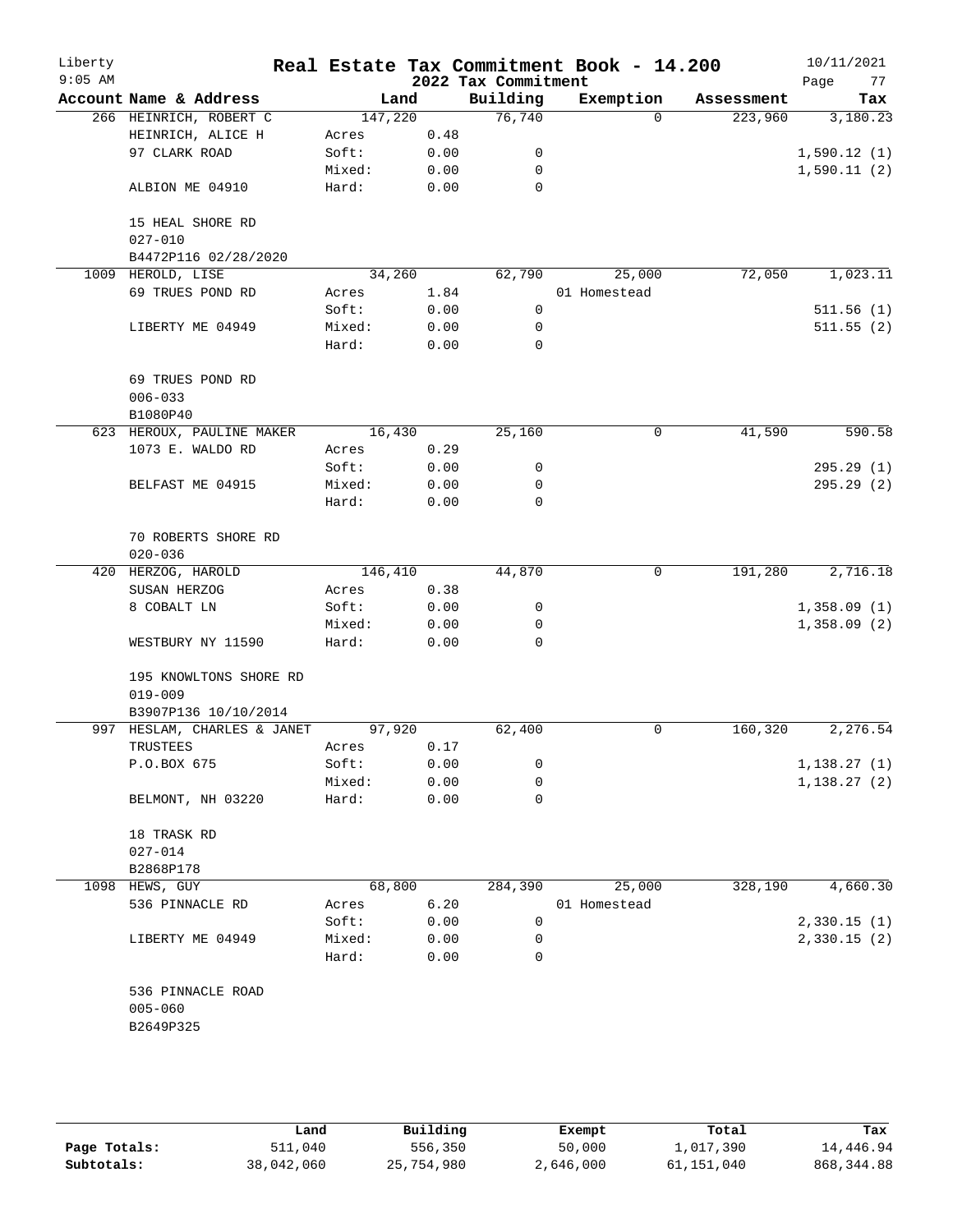| Liberty<br>$9:05$ AM |                                                           |                 |                     | 2022 Tax Commitment | Real Estate Tax Commitment Book - 14.200 |                  | 10/11/2021<br>Page<br>78 |
|----------------------|-----------------------------------------------------------|-----------------|---------------------|---------------------|------------------------------------------|------------------|--------------------------|
|                      | Account Name & Address                                    |                 | Land                | Building            | Exemption                                | Assessment       | Tax                      |
|                      | 989 HEWS, GUY F                                           |                 | 33,250              | $\mathbf 0$         | $\Omega$                                 | 33,250           | 472.15                   |
|                      | 536 PINNACLE RD                                           | Acres           | 20.00               |                     |                                          |                  |                          |
|                      |                                                           | Soft:           | 0.00                | 0                   |                                          |                  | 236.08(1)                |
|                      | LIBERTY ME 04949                                          | Mixed:          | 0.00                | 0                   |                                          |                  | 236.07(2)                |
|                      |                                                           | Hard:           | 0.00                | $\mathbf 0$         |                                          |                  |                          |
|                      | 53 HORSEBACK TRAIL<br>$005 - 004$                         |                 |                     |                     |                                          |                  |                          |
|                      | B4589P298 12/28/2020                                      |                 |                     |                     |                                          |                  |                          |
|                      | 525 HG PROPERTY HOLDINGS<br><b>LLC</b>                    |                 | 79,270              | 500                 | 0                                        | 79,770           | 1,132.73                 |
|                      | PO Box 1                                                  | Acres           | 1.69                |                     |                                          |                  |                          |
|                      | 898 Main street                                           | Soft:           | 0.00                | 0                   |                                          |                  | 566.37(1)                |
|                      | Waldoboro ME 04572                                        | Mixed:          | 0.00                | $\mathbf 0$         |                                          |                  | 566.36(2)                |
|                      |                                                           | Hard:           | 0.00                | $\Omega$            |                                          |                  |                          |
|                      | 27 LOON LANDING<br>$005 - 047$                            |                 |                     |                     |                                          |                  |                          |
|                      | B4171P340 06/08/2017                                      |                 |                     |                     |                                          |                  |                          |
|                      | 1032 HICKS, RAYMOND JR &<br>ERNEST & MATZNICK,<br>LETITSE |                 | 63,020              | 23,510              | 0                                        | 86,530           | 1,228.73                 |
|                      | WHITNEY, JOY & MORGAN & Acres<br>MICA & PALE & ARCHIBALT  |                 | 0.11                |                     |                                          |                  |                          |
|                      | C/O STEFFANIE PYLE                                        | Soft:           | 0.00                | 0                   |                                          |                  | 614.37(1)                |
|                      | 19 PEARL ST 3B                                            | Mixed:          | 0.00                | 0                   |                                          |                  | 614.36(2)                |
|                      | BELFAST ME 04915                                          | Hard:           | 0.00                | $\Omega$            |                                          |                  |                          |
|                      | 133 ROBERTS SHORE RD                                      |                 |                     |                     |                                          |                  |                          |
|                      | $020 - 009 - A$                                           |                 |                     |                     |                                          |                  |                          |
|                      | B3808P105 B3799P72                                        |                 |                     |                     |                                          |                  |                          |
|                      | 604 HILT, RICKY                                           |                 | 36,450              | 0                   | 0                                        | 36,450           | 517.59                   |
|                      | PO Box 1053                                               | Acres           | 0.36                |                     |                                          |                  |                          |
|                      |                                                           | Soft:           | 0.00                | 0                   |                                          |                  | 258.80(1)                |
|                      | Wilton ME 04294 1053                                      | Mixed:<br>Hard: | 0.00<br>0.00        | 0<br>$\mathbf 0$    |                                          |                  | 258.79 (2)               |
|                      | CARGILL RD                                                |                 |                     |                     |                                          |                  |                          |
|                      | $013 - 033$                                               |                 |                     |                     |                                          |                  |                          |
|                      | B2471P256                                                 |                 |                     |                     |                                          |                  |                          |
|                      | 425 HIRE, DAVID                                           |                 | 38,000              | 76,880              | 0                                        | 114,880          | 1,631.30                 |
|                      | KENNETH & CINDY HIRE                                      | Acres           | 6.00                |                     |                                          |                  |                          |
|                      | 112 SCHOOL ST                                             | Soft:           | 0.00                | 0                   |                                          |                  | 815.65(1)                |
|                      |                                                           | Mixed:          | 0.00                | 0                   |                                          |                  | 815.65(2)                |
|                      | WALTHAM MA 02451                                          | Hard:           | 0.00                | $\mathbf 0$         |                                          |                  |                          |
|                      | 381 MCLAIN RD                                             |                 |                     |                     |                                          |                  |                          |
|                      | $002 - 019$                                               |                 |                     |                     |                                          |                  |                          |
|                      | B1559P287                                                 |                 |                     |                     |                                          |                  |                          |
|                      | 426 HIRE, DAVID                                           |                 | 29,000              | 0                   | $\mathbf 0$                              | 29,000           | 411.80                   |
|                      | 39 PROSPECT ST AVE                                        | Acres           | 8.00                |                     |                                          |                  |                          |
|                      |                                                           | Soft:           | 0.00                | 0                   |                                          |                  | 205.90(1)                |
|                      | WALTHAM MA 02453 3521                                     | Mixed:<br>Hard: | 0.00<br>0.00        | 0<br>0              |                                          |                  | 205.90(2)                |
|                      |                                                           |                 |                     |                     |                                          |                  |                          |
|                      | MCLAIN RD/HOWES COVE RD<br>$003 - 002$<br>B804P921        |                 |                     |                     |                                          |                  |                          |
|                      |                                                           |                 |                     |                     |                                          |                  |                          |
| Page Totals:         | 278,990                                                   | Land            | Building<br>100,890 |                     | Exempt<br>$\mathsf{O}$                   | Total<br>379,880 | Tax<br>5,394.30          |
| Subtotals:           | 38, 321, 050                                              |                 | 25,855,870          |                     | 2,646,000                                | 61,530,920       | 873,739.18               |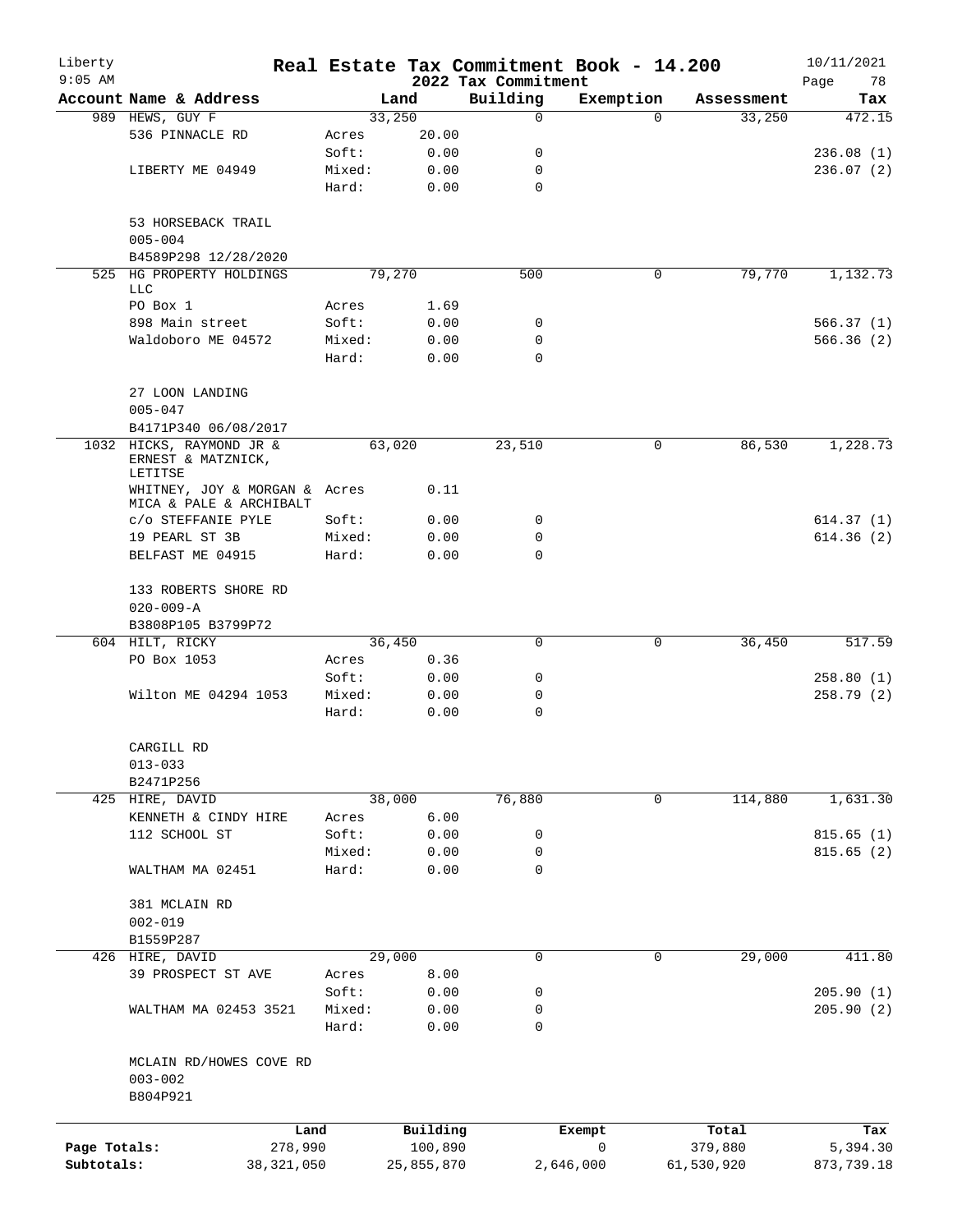| Liberty<br>$9:05$ AM |                                         |                 |                | 2022 Tax Commitment | Real Estate Tax Commitment Book - 14.200 |            | 10/11/2021<br>Page<br>79 |
|----------------------|-----------------------------------------|-----------------|----------------|---------------------|------------------------------------------|------------|--------------------------|
|                      | Account Name & Address                  |                 | Land           | Building            | Exemption                                | Assessment | Tax                      |
|                      | 427 HIRE, DAVID                         |                 | 44,000         | 41,920              | 25,000                                   | 60,920     | 865.06                   |
|                      | FREDERICK A & KENNETH<br>HIRE           | Acres           | 10.00          |                     | 01 Homestead                             |            |                          |
|                      | 39 PROSPECT ST AVE                      | Soft:           | 0.00           | 0                   |                                          |            | 432.53(1)                |
|                      |                                         | Mixed:          | 0.00           | $\mathbf 0$         |                                          |            | 432.53(2)                |
|                      | WALTHAM MA 02453 3521                   | Hard:           | 0.00           | $\Omega$            |                                          |            |                          |
|                      | 12 HOWES COVE RD                        |                 |                |                     |                                          |            |                          |
|                      | $002 - 020$<br>B1497P294                |                 |                |                     |                                          |            |                          |
|                      | 429 HIRE, DAVID                         |                 | 17,320         | 55,310              | 0                                        | 72,630     | 1,031.35                 |
|                      | 39 PROSPECT ST AVE                      | Acres           | 0.34           |                     |                                          |            |                          |
|                      |                                         | Soft:           | 0.00           | 0                   |                                          |            | 515.68(1)                |
|                      | WALTHAM MA 02453 3521                   | Mixed:          | 0.00           | 0                   |                                          |            | 515.67(2)                |
|                      |                                         | Hard:           | 0.00           | $\mathbf 0$         |                                          |            |                          |
|                      | 54 W MAIN ST                            |                 |                |                     |                                          |            |                          |
|                      | $020 - 068$                             |                 |                |                     |                                          |            |                          |
|                      | B811P242                                |                 |                |                     |                                          |            |                          |
|                      | 430 HIRE, DAVID                         |                 | 53,250         | $\mathbf 0$         | 0                                        | 53,250     | 756.15                   |
|                      | HIRE, KENNETH &<br>FREDERICK            | Acres           | 40.50          |                     |                                          |            |                          |
|                      | 39 PROSPECT ST AVE                      | Soft:           | 0.00           | 0                   |                                          |            | 378.08(1)                |
|                      |                                         | Mixed:          | 0.00           | $\mathbf 0$         |                                          |            | 378.07(2)                |
|                      | WALTHAM MA 02453 3521                   | Hard:           | 0.00           | $\Omega$            |                                          |            |                          |
|                      | MCLAIN RD                               |                 |                |                     |                                          |            |                          |
|                      | $002 - 016$                             |                 |                |                     |                                          |            |                          |
|                      | B1565P139                               |                 |                |                     |                                          |            |                          |
|                      | 36 HIRE, KENNETH E<br>112 SCHOOL STREET | Acres           | 13,080<br>0.50 | 250                 | 0                                        | 13,330     | 189.29                   |
|                      |                                         | Soft:           | 0.00           | 0                   |                                          |            | 94.65(1)                 |
|                      | WALTHAM MA 20451                        | Mixed:          | 0.00           | $\mathbf 0$         |                                          |            | 94.64(2)                 |
|                      |                                         | Hard:           | 0.00           | $\mathbf 0$         |                                          |            |                          |
|                      | MCLAIN RD                               |                 |                |                     |                                          |            |                          |
|                      | $002 - 017 - A$                         |                 |                |                     |                                          |            |                          |
|                      | B4425P52 10/07/2019                     |                 |                |                     |                                          |            |                          |
| 428                  | HIRE, KENNETH,<br>FREDERICK             |                 | 43,500         | 0                   | 0                                        | 43,500     | 617.70                   |
|                      | TENANTS IN COMMON                       | Acres           | 21.00          |                     |                                          |            |                          |
|                      | 112 SCHOOL STREET                       | Soft:           | 0.00           | 0                   |                                          |            | 308.85(1)                |
|                      |                                         | Mixed:          | 0.00           | 0                   |                                          |            | 308.85(2)                |
|                      | WALTHAM MA 02451                        | Hard:           | 0.00           | 0                   |                                          |            |                          |
|                      | MCLAIN RD                               |                 |                |                     |                                          |            |                          |
|                      | $003 - 003 - A$                         |                 |                |                     |                                          |            |                          |
|                      | B1736P129                               |                 |                |                     |                                          |            |                          |
|                      | 431 HIRTLE, PAUL                        |                 | 174,210        | 122,090             | 0                                        | 296,300    | 4,207.46                 |
|                      | HIRTLE, CAROL                           | Acres           | 1.39           |                     |                                          |            |                          |
|                      | 31 ROWLEY COUNTRY CLUB<br>RD            | Soft:           | 0.00           | 0                   |                                          |            | 2, 103.73(1)             |
|                      | ROWLEY MA 01969 2144                    | Mixed:<br>Hard: | 0.00<br>0.00   | 0<br>0              |                                          |            | 2,103.73 (2)             |
|                      | 68 MOODY SHORES RD                      |                 |                |                     |                                          |            |                          |
|                      | $006 - 003 - 04$                        |                 |                |                     |                                          |            |                          |
|                      | B1053P300                               |                 |                |                     |                                          |            |                          |
|                      |                                         | Land            | Building       |                     | Exempt                                   | Total      | Tax                      |
| Page Totals:         |                                         | 345,360         | 219,570        |                     | 25,000                                   | 539,930    | 7,667.01                 |
| Subtotals:           |                                         | 38,666,410      | 26,075,440     |                     | 2,671,000                                | 62,070,850 | 881,406.19               |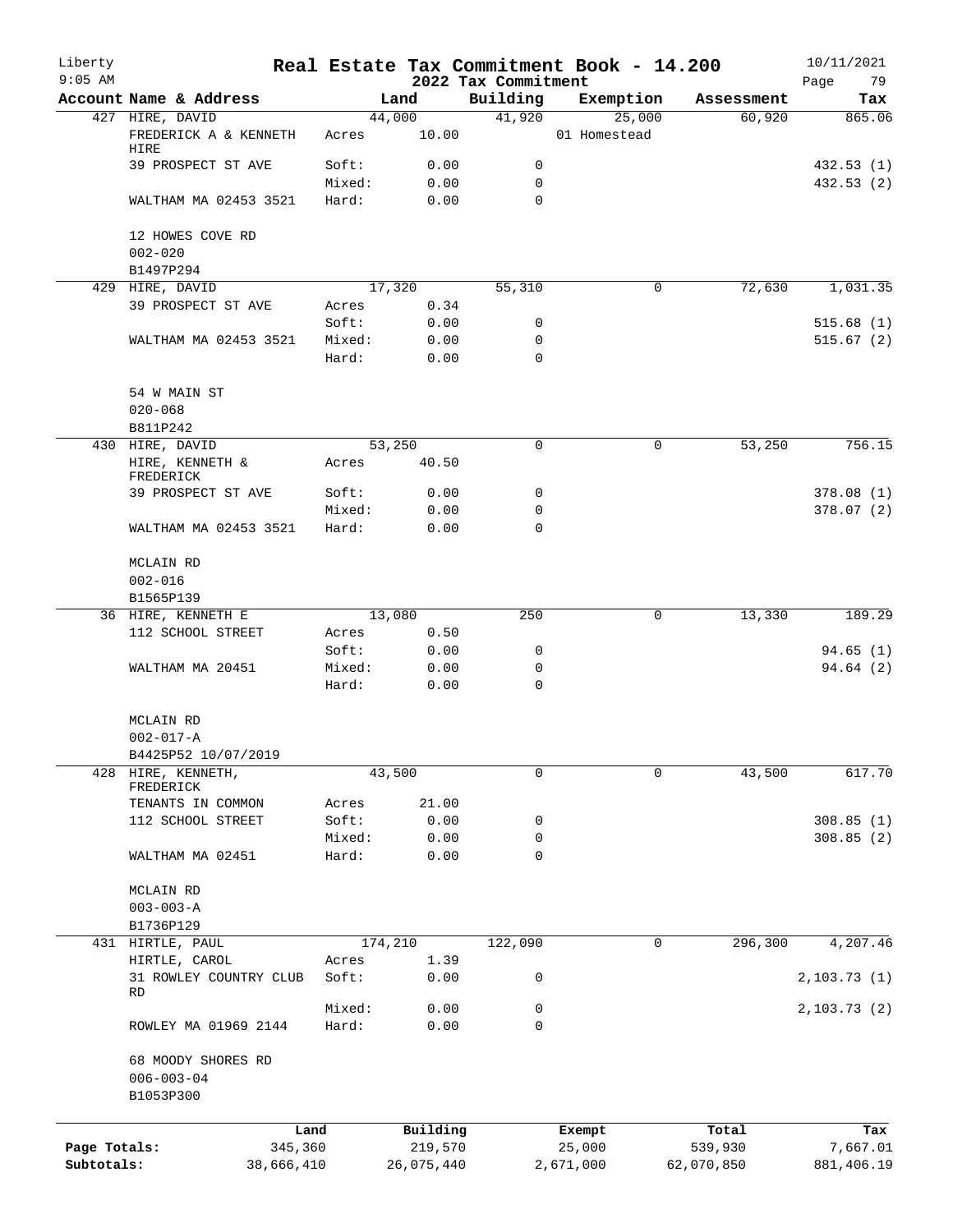| Liberty<br>$9:05$ AM |                                      |         |      | 2022 Tax Commitment | Real Estate Tax Commitment Book - 14.200 |            | 10/11/2021<br>Page<br>80 |
|----------------------|--------------------------------------|---------|------|---------------------|------------------------------------------|------------|--------------------------|
|                      | Account Name & Address               |         | Land | Building            | Exemption                                | Assessment | Tax                      |
|                      | 965 HNATOW, KEITH                    | 123,290 |      | 66,810              | $\Omega$                                 | 190,100    | 2,699.42                 |
|                      | HNATOW, KATHLEEN                     | Acres   | 0.38 |                     |                                          |            |                          |
|                      | 316 MORRILLS HILL ROAD               | Soft:   | 0.00 | 0                   |                                          |            | 1,349.71(1)              |
|                      |                                      | Mixed:  | 0.00 | 0                   |                                          |            | 1,349.71(2)              |
|                      | NORTH BERWICK ME 03906               | Hard:   | 0.00 | 0                   |                                          |            |                          |
|                      | 47 KNOWLTONS SHORE RD<br>$017 - 003$ |         |      |                     |                                          |            |                          |
|                      | B4450P192 12/18/2019                 |         |      |                     |                                          |            |                          |
| 966                  | HNATOW, KEITH                        | 18,500  |      | 0                   | 0                                        | 18,500     | 262.70                   |
|                      | HNATOW, KATHLEEN                     | Acres   | 1.00 |                     |                                          |            |                          |
|                      | 316 MORRILLS HILL ROAD               | Soft:   | 0.00 | 0                   |                                          |            | 131.35(1)                |
|                      |                                      | Mixed:  | 0.00 | 0                   |                                          |            | 131.35(2)                |
|                      | NORTH BERWICK ME 03906               | Hard:   | 0.00 | 0                   |                                          |            |                          |
|                      | KNOWLTONS SHORE RD<br>$017 - 001$    |         |      |                     |                                          |            |                          |
|                      | B4450P192 12/18/2019                 |         |      |                     |                                          |            |                          |
|                      | 1312 HNATOW, KEITH                   | 89,080  |      | 0                   | 0                                        | 89,080     | 1,264.94                 |
|                      | HNATOW, KATHLEEN                     | Acres   | 0.31 |                     |                                          |            |                          |
|                      | 316 MORRILLS HILL ROAD               | Soft:   | 0.00 | 0                   |                                          |            | 632.47 (1)               |
|                      |                                      | Mixed:  | 0.00 | 0                   |                                          |            | 632.47 (2)               |
|                      | NORTH BERWICK ME 03906               | Hard:   | 0.00 | 0                   |                                          |            |                          |
|                      | KNOWLTONS SHORE RD<br>$017 - 002$    |         |      |                     |                                          |            |                          |
|                      | B4450P192 12/18/2019                 |         |      |                     |                                          |            |                          |
|                      | 988 HOFFMAN, HARVEY                  | 13,970  |      | 650                 | $\mathbf 0$                              | 14,620     | 207.60                   |
|                      | HOFFMAN, SHARON                      | Acres   | 0.57 |                     |                                          |            |                          |
|                      | P.O. Box 295                         | Soft:   | 0.00 | 0                   |                                          |            | 103.80(1)                |
|                      |                                      | Mixed:  | 0.00 | 0                   |                                          |            | 103.80(2)                |
|                      | Liberty ME 04949                     | Hard:   | 0.00 | 0                   |                                          |            |                          |
|                      | SHERMAN RD                           |         |      |                     |                                          |            |                          |
|                      | $023 - 019 - A$                      |         |      |                     |                                          |            |                          |
|                      | B1252P214                            |         |      |                     |                                          |            |                          |
|                      | 433 HOFFMAN, HARVEY                  | 169,560 |      | 79,040              | 0                                        | 248,600    | 3,530.12                 |
|                      | HOFFMAN, SHARON                      | Acres   | 0.46 |                     |                                          |            |                          |
|                      | P.O. Box 295                         | Soft:   | 0.00 | 0                   |                                          |            | 1,765.06(1)              |
|                      |                                      | Mixed:  | 0.00 | 0                   |                                          |            | 1,765.06(2)              |
|                      | Liberty ME 04949                     | Hard:   | 0.00 | 0                   |                                          |            |                          |
|                      | 109 SHERMAN RD<br>$023 - 019$        |         |      |                     |                                          |            |                          |
|                      |                                      |         |      |                     |                                          |            |                          |
|                      | B1252P211                            |         |      |                     |                                          |            |                          |
|                      | 435 HOLBROOK, DAVID                  | 20,610  |      | 99,250              | 25,000                                   | 94,860     | 1,347.01                 |
|                      | PIA WALKER                           | Acres   | 0.39 |                     | 01 Homestead                             |            |                          |
|                      | 70 MAIN ST                           | Soft:   | 0.00 | $\mathbf 0$         |                                          |            | 673.51(1)                |
|                      |                                      | Mixed:  | 0.00 | 0                   |                                          |            | 673.50(2)                |
|                      | LIBERTY ME 04949                     | Hard:   | 0.00 | 0                   |                                          |            |                          |
|                      | 70 MAIN ST<br>$018 - 024$            |         |      |                     |                                          |            |                          |
|                      | B1617P313                            |         |      |                     |                                          |            |                          |
|                      |                                      |         |      |                     |                                          |            |                          |

|              | Land       | Building   | Exempt    | Total      | Tax        |
|--------------|------------|------------|-----------|------------|------------|
| Page Totals: | 435,010    | 245,750    | 25,000    | 655,760    | 9,311.79   |
| Subtotals:   | 39,101,420 | 26,321,190 | 2,696,000 | 62,726,610 | 890,717.98 |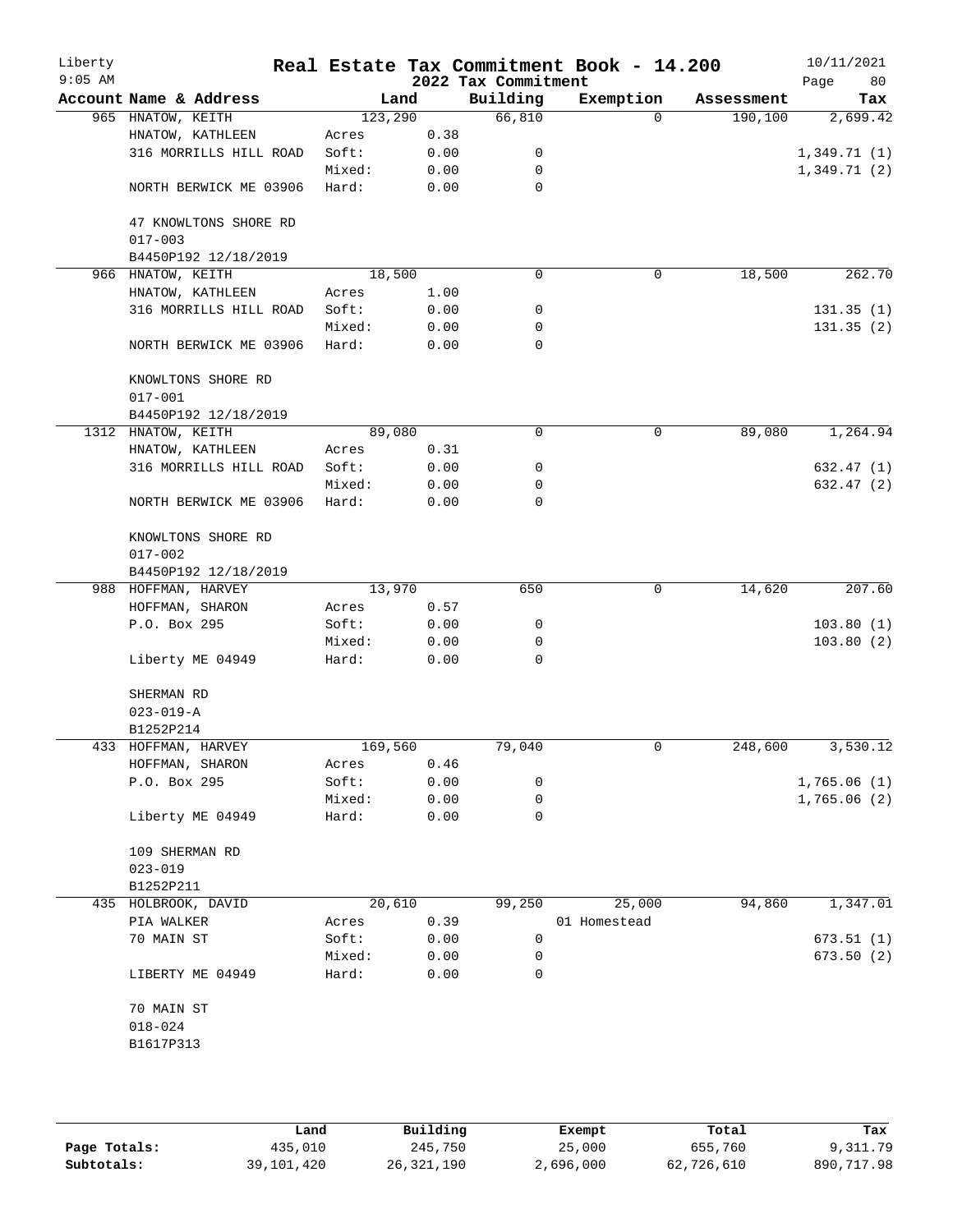| Liberty<br>$9:05$ AM |                                                          |         |        | 2022 Tax Commitment | Real Estate Tax Commitment Book - 14.200 |            | 10/11/2021<br>Page<br>81 |
|----------------------|----------------------------------------------------------|---------|--------|---------------------|------------------------------------------|------------|--------------------------|
|                      | Account Name & Address                                   |         | Land   | Building            | Exemption                                | Assessment | Tax                      |
|                      | 90 HOMAN, RICHARD                                        |         | 56,000 | 0                   | $\Omega$                                 | 56,000     | 795.20                   |
|                      | 14 TOWLE ROAD                                            | Acres   | 41.00  |                     |                                          |            |                          |
|                      |                                                          | Soft:   | 0.00   | 0                   |                                          |            | 397.60(1)                |
|                      | KINGSTON NH 03848                                        | Mixed:  | 0.00   | 0                   |                                          |            | 397.60(2)                |
|                      |                                                          | Hard:   | 0.00   | 0                   |                                          |            |                          |
|                      | 841 PINNACLE RD<br>$004 - 028$                           |         |        |                     |                                          |            |                          |
|                      | B4118P304 11/10/2016                                     |         |        |                     |                                          |            |                          |
|                      | 1053 HOOPER, RICHARD R                                   | 151,750 |        | 111,570             | 31,000                                   | 232,320    | 3,298.94                 |
|                      | THOMPSON, PATRICIA L                                     | Acres   | 11.20  |                     | 01 Homestead                             |            |                          |
|                      | 135 STEVENS POND RD                                      | Soft:   | 0.00   |                     | 0 02 Vet                                 |            | 1,649.47(1)              |
|                      |                                                          | Mixed:  | 0.00   | 0                   |                                          |            | 1,649.47(2)              |
|                      | LIBERTY ME 04949                                         | Hard:   | 0.00   | 0                   |                                          |            |                          |
|                      | 135 STEVENS POND RD.<br>$006 - 058 - B$                  |         |        |                     |                                          |            |                          |
|                      | B3777P5 07/08/2013                                       |         |        |                     |                                          |            |                          |
|                      | 439 HOOPER, WILLIAM W                                    |         | 52,500 | 0                   | 0                                        | 52,500     | 745.50                   |
|                      | 218 POLAND RANGE RD                                      | Acres   | 39.00  |                     |                                          |            |                          |
|                      |                                                          | Soft:   | 0.00   | 0                   |                                          |            | 372.75 (1)               |
|                      | POWNAL ME 04069                                          | Mixed:  | 0.00   | 0                   |                                          |            | 372.75(2)                |
|                      |                                                          | Hard:   | 0.00   | 0                   |                                          |            |                          |
|                      | RIDGE SCHOOL RD<br>$005 - 009$                           |         |        |                     |                                          |            |                          |
|                      | B633P440                                                 |         |        |                     |                                          |            |                          |
|                      | 265 HOPE, LAUREEN                                        |         | 72,110 | 250                 | $\mathbf 0$                              | 72,360     | 1,027.51                 |
|                      | TURNBULL, BAILEY, LAFOND, Acres<br>DESILVA               |         | 0.13   |                     |                                          |            |                          |
|                      | 13 Longwood Avenue                                       | Soft:   | 0.00   | 0                   |                                          |            | 513.76(1)                |
|                      |                                                          | Mixed:  | 0.00   | 0                   |                                          |            | 513.75(2)                |
|                      | Augusta ME 04330                                         | Hard:   | 0.00   | 0                   |                                          |            |                          |
|                      | 157 SMITH RD                                             |         |        |                     |                                          |            |                          |
|                      | $024 - 015$<br>B4473P269 03/04/2020 B3430P249 04/12/2010 |         |        |                     |                                          |            |                          |
|                      | 440 HORVATH, LAWRENCE                                    |         | 34,860 | 76,210              | 31,000                                   | 80,070     | 1,136.99                 |
|                      | SWEET, MARGARET                                          | Acres   | 2.44   |                     | 02 Vet                                   |            |                          |
|                      | 77 SUMMER ST, APT #1                                     | Soft:   | 0.00   |                     | 0 01 Homestead                           |            | 568.50(1)                |
|                      |                                                          | Mixed:  | 0.00   | 0                   |                                          |            | 568.49(2)                |
|                      | WATERVILLE ME 04901                                      | Hard:   | 0.00   | 0                   |                                          |            |                          |
|                      | 4 STEVENS POND RD<br>$006 - 038$                         |         |        |                     |                                          |            |                          |
|                      | B3602P5                                                  |         |        |                     |                                          |            |                          |
|                      | 441 HOWARD, JOHN R                                       |         | 60,080 | 40,670              | 0                                        | 100,750    | 1,430.65                 |
|                      | 7 FALCON LANE                                            | Acres   | 0.10   |                     |                                          |            |                          |
|                      |                                                          | Soft:   | 0.00   | 0                   |                                          |            | 715.33(1)                |
|                      | SHELTON CT 06484                                         | Mixed:  | 0.00   | 0                   |                                          |            | 715.32(2)                |
|                      |                                                          | Hard:   | 0.00   | 0                   |                                          |            |                          |
|                      | 141 ROBERTS SHORE RD<br>$020 - 007$                      |         |        |                     |                                          |            |                          |
|                      | B1833P283                                                |         |        |                     |                                          |            |                          |
|                      |                                                          |         |        |                     |                                          |            |                          |
|                      |                                                          |         |        |                     |                                          |            |                          |

|              | Land       | Building   | Exempt    | Total      | Tax          |
|--------------|------------|------------|-----------|------------|--------------|
| Page Totals: | 427,300    | 228,700    | 62,000    | 594,000    | 8,434.79     |
| Subtotals:   | 39,528,720 | 26,549,890 | 2,758,000 | 63,320,610 | 899, 152. 77 |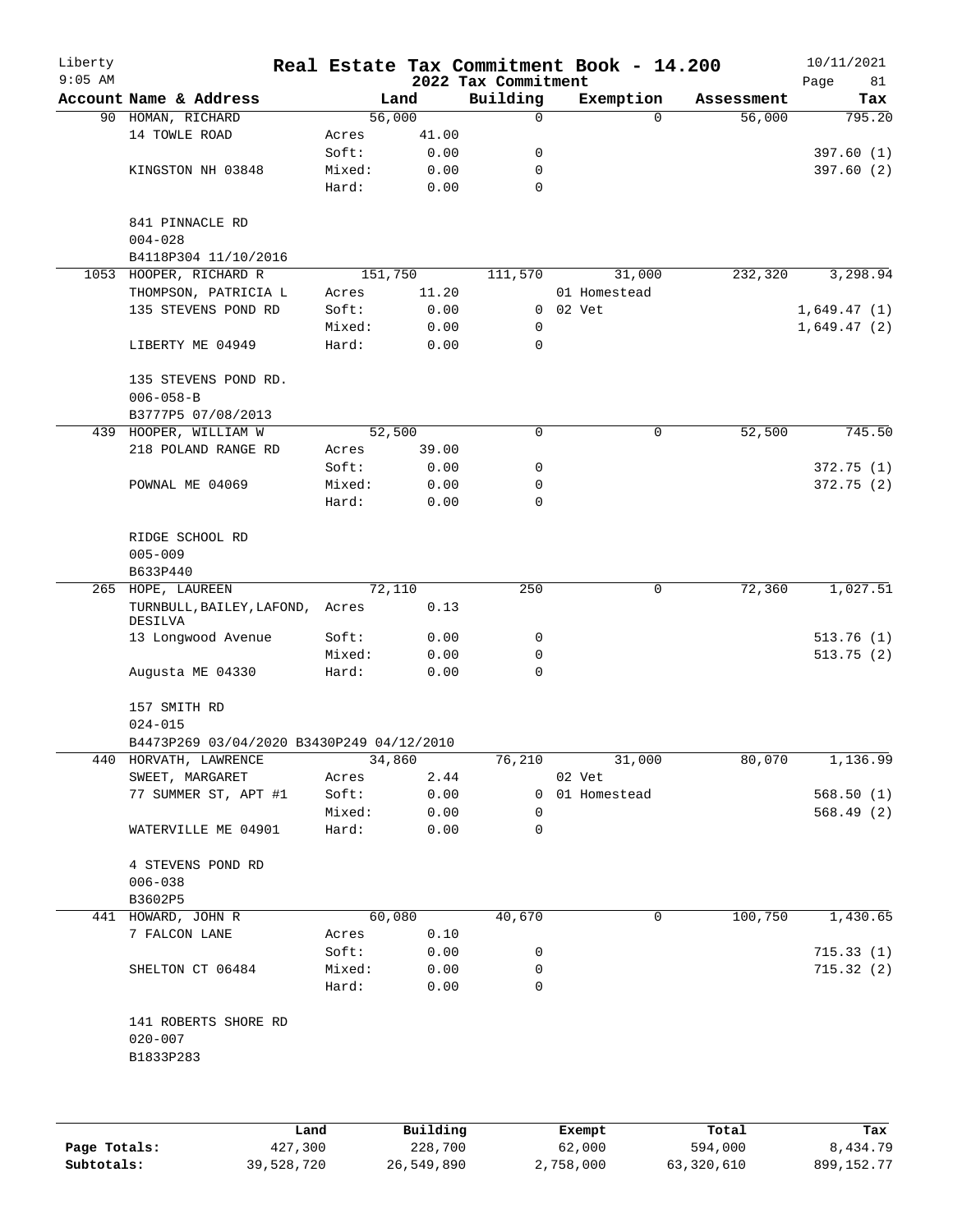| Building<br>Exemption<br>Account Name & Address<br>Land<br>Tax<br>Assessment<br>102, 120<br>412 HOWARD, KARIN<br>50,500<br>$\Omega$<br>152,620<br>2,167.20<br>13.50<br>HOWARD, BRITA D,<br>Acres<br>HOWARD, ALISON<br>975 PINNACLE RD.<br>0.00<br>0<br>1,083.60(1)<br>Soft:<br>0.00<br>Mixed:<br>0<br>$\Omega$<br>Hard:<br>0.00<br>LIBERTY ME 04949<br>975 PINNACLE RD<br>$001 - 063 - A$<br>B4560P100 10/20/2020<br>4,789.66<br>866 HUDSON, CHARLES L<br>186,140<br>176,160<br>25,000<br>337,300<br>12.29<br>01 Homestead<br>SHARON K. SALMON<br>Acres<br>PO BOX 99<br>Soft:<br>0.00<br>0<br>2,394.83(1)<br>0.00<br>Mixed:<br>0<br>LIBERTY ME 04949<br>Hard:<br>0.00<br>0<br>25 TOMTE LN<br>$006 - 051$<br>B2592P44<br>50,000<br>710.00<br>1216<br>32,000<br>18,000<br>0<br>HUDSON, JENNIFER L<br>HUDSON, TREE W<br>2.00<br>Acres<br>373 PRESCOTT HILL RD<br>Soft:<br>0.00<br>0<br>Mixed:<br>0.00<br>0<br>355.00(2)<br>Hard:<br>0.00<br>0<br>LIBERTY ME 04949<br>373 PRESCOTT HILL RD<br>$003 - 054 - 01$<br>B4404P154 08/12/2019<br>1253<br>HUDSON, RUSSELL J<br>27,530<br>1,000<br>0<br>28,530<br>HUDSON RACHEL L<br>1.75<br>Acres<br>1080 PINNACLE ROAD<br>Soft:<br>0.00<br>202.57(1)<br>0<br>202.56(2)<br>Mixed:<br>0.00<br>0<br>0<br>LIBERTY ME 04949<br>Hard:<br>0.00<br>1080 PINNACLE RD<br>$001 - 045$<br>B4068P158 05/31/2016<br>1065 HURD, ALLAN M<br>21,500<br>0<br>0<br>21,500<br>305.30<br>6 TRUES POND RD<br>3.00<br>Acres<br>Soft:<br>0.00<br>0<br>152.65(1)<br>Mixed:<br>0.00<br>0<br>LIBERTY ME 04949<br>0<br>Hard:<br>0.00<br>BROWN RD<br>$006 - 002$<br>B3877P78 07/08/2014 B1906P149 B893P162 B821P81<br>03/05/1984<br>13,640<br>8,640<br>$\mathbf 0$<br>22,280<br>226 HURD, ANGELA<br>78 ROBERTS SHORE ROAD<br>0.20<br>Acres<br>Soft:<br>0.00<br>0<br>LIBERTY ME 04949<br>Mixed:<br>0.00<br>0<br>0<br>Hard:<br>0.00<br>78 ROBERTS SHORE RD<br>$020 - 037$<br>B4337P152 12/31/2018<br>Building<br>Land<br>Total<br>Exempt | Liberty<br>$9:05$ AM |  |  | 2022 Tax Commitment | Real Estate Tax Commitment Book - 14.200 | 10/11/2021<br>Page<br>82 |
|------------------------------------------------------------------------------------------------------------------------------------------------------------------------------------------------------------------------------------------------------------------------------------------------------------------------------------------------------------------------------------------------------------------------------------------------------------------------------------------------------------------------------------------------------------------------------------------------------------------------------------------------------------------------------------------------------------------------------------------------------------------------------------------------------------------------------------------------------------------------------------------------------------------------------------------------------------------------------------------------------------------------------------------------------------------------------------------------------------------------------------------------------------------------------------------------------------------------------------------------------------------------------------------------------------------------------------------------------------------------------------------------------------------------------------------------------------------------------------------------------------------------------------------------------------------------------------------------------------------------------------------------------------------------------------------------------------------------------------------------------------------------------------------------------------------------------------------------------------------------------------------------------------------------------------------------|----------------------|--|--|---------------------|------------------------------------------|--------------------------|
|                                                                                                                                                                                                                                                                                                                                                                                                                                                                                                                                                                                                                                                                                                                                                                                                                                                                                                                                                                                                                                                                                                                                                                                                                                                                                                                                                                                                                                                                                                                                                                                                                                                                                                                                                                                                                                                                                                                                                |                      |  |  |                     |                                          |                          |
|                                                                                                                                                                                                                                                                                                                                                                                                                                                                                                                                                                                                                                                                                                                                                                                                                                                                                                                                                                                                                                                                                                                                                                                                                                                                                                                                                                                                                                                                                                                                                                                                                                                                                                                                                                                                                                                                                                                                                |                      |  |  |                     |                                          |                          |
|                                                                                                                                                                                                                                                                                                                                                                                                                                                                                                                                                                                                                                                                                                                                                                                                                                                                                                                                                                                                                                                                                                                                                                                                                                                                                                                                                                                                                                                                                                                                                                                                                                                                                                                                                                                                                                                                                                                                                |                      |  |  |                     |                                          |                          |
|                                                                                                                                                                                                                                                                                                                                                                                                                                                                                                                                                                                                                                                                                                                                                                                                                                                                                                                                                                                                                                                                                                                                                                                                                                                                                                                                                                                                                                                                                                                                                                                                                                                                                                                                                                                                                                                                                                                                                |                      |  |  |                     |                                          |                          |
|                                                                                                                                                                                                                                                                                                                                                                                                                                                                                                                                                                                                                                                                                                                                                                                                                                                                                                                                                                                                                                                                                                                                                                                                                                                                                                                                                                                                                                                                                                                                                                                                                                                                                                                                                                                                                                                                                                                                                |                      |  |  |                     |                                          | 1,083.60(2)              |
|                                                                                                                                                                                                                                                                                                                                                                                                                                                                                                                                                                                                                                                                                                                                                                                                                                                                                                                                                                                                                                                                                                                                                                                                                                                                                                                                                                                                                                                                                                                                                                                                                                                                                                                                                                                                                                                                                                                                                |                      |  |  |                     |                                          |                          |
|                                                                                                                                                                                                                                                                                                                                                                                                                                                                                                                                                                                                                                                                                                                                                                                                                                                                                                                                                                                                                                                                                                                                                                                                                                                                                                                                                                                                                                                                                                                                                                                                                                                                                                                                                                                                                                                                                                                                                |                      |  |  |                     |                                          |                          |
|                                                                                                                                                                                                                                                                                                                                                                                                                                                                                                                                                                                                                                                                                                                                                                                                                                                                                                                                                                                                                                                                                                                                                                                                                                                                                                                                                                                                                                                                                                                                                                                                                                                                                                                                                                                                                                                                                                                                                |                      |  |  |                     |                                          |                          |
|                                                                                                                                                                                                                                                                                                                                                                                                                                                                                                                                                                                                                                                                                                                                                                                                                                                                                                                                                                                                                                                                                                                                                                                                                                                                                                                                                                                                                                                                                                                                                                                                                                                                                                                                                                                                                                                                                                                                                |                      |  |  |                     |                                          |                          |
|                                                                                                                                                                                                                                                                                                                                                                                                                                                                                                                                                                                                                                                                                                                                                                                                                                                                                                                                                                                                                                                                                                                                                                                                                                                                                                                                                                                                                                                                                                                                                                                                                                                                                                                                                                                                                                                                                                                                                |                      |  |  |                     |                                          |                          |
|                                                                                                                                                                                                                                                                                                                                                                                                                                                                                                                                                                                                                                                                                                                                                                                                                                                                                                                                                                                                                                                                                                                                                                                                                                                                                                                                                                                                                                                                                                                                                                                                                                                                                                                                                                                                                                                                                                                                                |                      |  |  |                     |                                          |                          |
|                                                                                                                                                                                                                                                                                                                                                                                                                                                                                                                                                                                                                                                                                                                                                                                                                                                                                                                                                                                                                                                                                                                                                                                                                                                                                                                                                                                                                                                                                                                                                                                                                                                                                                                                                                                                                                                                                                                                                |                      |  |  |                     |                                          | 2,394.83(2)              |
|                                                                                                                                                                                                                                                                                                                                                                                                                                                                                                                                                                                                                                                                                                                                                                                                                                                                                                                                                                                                                                                                                                                                                                                                                                                                                                                                                                                                                                                                                                                                                                                                                                                                                                                                                                                                                                                                                                                                                |                      |  |  |                     |                                          |                          |
|                                                                                                                                                                                                                                                                                                                                                                                                                                                                                                                                                                                                                                                                                                                                                                                                                                                                                                                                                                                                                                                                                                                                                                                                                                                                                                                                                                                                                                                                                                                                                                                                                                                                                                                                                                                                                                                                                                                                                |                      |  |  |                     |                                          |                          |
|                                                                                                                                                                                                                                                                                                                                                                                                                                                                                                                                                                                                                                                                                                                                                                                                                                                                                                                                                                                                                                                                                                                                                                                                                                                                                                                                                                                                                                                                                                                                                                                                                                                                                                                                                                                                                                                                                                                                                |                      |  |  |                     |                                          |                          |
|                                                                                                                                                                                                                                                                                                                                                                                                                                                                                                                                                                                                                                                                                                                                                                                                                                                                                                                                                                                                                                                                                                                                                                                                                                                                                                                                                                                                                                                                                                                                                                                                                                                                                                                                                                                                                                                                                                                                                |                      |  |  |                     |                                          |                          |
|                                                                                                                                                                                                                                                                                                                                                                                                                                                                                                                                                                                                                                                                                                                                                                                                                                                                                                                                                                                                                                                                                                                                                                                                                                                                                                                                                                                                                                                                                                                                                                                                                                                                                                                                                                                                                                                                                                                                                |                      |  |  |                     |                                          |                          |
|                                                                                                                                                                                                                                                                                                                                                                                                                                                                                                                                                                                                                                                                                                                                                                                                                                                                                                                                                                                                                                                                                                                                                                                                                                                                                                                                                                                                                                                                                                                                                                                                                                                                                                                                                                                                                                                                                                                                                |                      |  |  |                     |                                          | 355.00(1)                |
|                                                                                                                                                                                                                                                                                                                                                                                                                                                                                                                                                                                                                                                                                                                                                                                                                                                                                                                                                                                                                                                                                                                                                                                                                                                                                                                                                                                                                                                                                                                                                                                                                                                                                                                                                                                                                                                                                                                                                |                      |  |  |                     |                                          |                          |
|                                                                                                                                                                                                                                                                                                                                                                                                                                                                                                                                                                                                                                                                                                                                                                                                                                                                                                                                                                                                                                                                                                                                                                                                                                                                                                                                                                                                                                                                                                                                                                                                                                                                                                                                                                                                                                                                                                                                                |                      |  |  |                     |                                          |                          |
|                                                                                                                                                                                                                                                                                                                                                                                                                                                                                                                                                                                                                                                                                                                                                                                                                                                                                                                                                                                                                                                                                                                                                                                                                                                                                                                                                                                                                                                                                                                                                                                                                                                                                                                                                                                                                                                                                                                                                |                      |  |  |                     |                                          |                          |
|                                                                                                                                                                                                                                                                                                                                                                                                                                                                                                                                                                                                                                                                                                                                                                                                                                                                                                                                                                                                                                                                                                                                                                                                                                                                                                                                                                                                                                                                                                                                                                                                                                                                                                                                                                                                                                                                                                                                                |                      |  |  |                     |                                          |                          |
|                                                                                                                                                                                                                                                                                                                                                                                                                                                                                                                                                                                                                                                                                                                                                                                                                                                                                                                                                                                                                                                                                                                                                                                                                                                                                                                                                                                                                                                                                                                                                                                                                                                                                                                                                                                                                                                                                                                                                |                      |  |  |                     |                                          |                          |
|                                                                                                                                                                                                                                                                                                                                                                                                                                                                                                                                                                                                                                                                                                                                                                                                                                                                                                                                                                                                                                                                                                                                                                                                                                                                                                                                                                                                                                                                                                                                                                                                                                                                                                                                                                                                                                                                                                                                                |                      |  |  |                     |                                          | 405.13                   |
|                                                                                                                                                                                                                                                                                                                                                                                                                                                                                                                                                                                                                                                                                                                                                                                                                                                                                                                                                                                                                                                                                                                                                                                                                                                                                                                                                                                                                                                                                                                                                                                                                                                                                                                                                                                                                                                                                                                                                |                      |  |  |                     |                                          |                          |
|                                                                                                                                                                                                                                                                                                                                                                                                                                                                                                                                                                                                                                                                                                                                                                                                                                                                                                                                                                                                                                                                                                                                                                                                                                                                                                                                                                                                                                                                                                                                                                                                                                                                                                                                                                                                                                                                                                                                                |                      |  |  |                     |                                          |                          |
|                                                                                                                                                                                                                                                                                                                                                                                                                                                                                                                                                                                                                                                                                                                                                                                                                                                                                                                                                                                                                                                                                                                                                                                                                                                                                                                                                                                                                                                                                                                                                                                                                                                                                                                                                                                                                                                                                                                                                |                      |  |  |                     |                                          |                          |
|                                                                                                                                                                                                                                                                                                                                                                                                                                                                                                                                                                                                                                                                                                                                                                                                                                                                                                                                                                                                                                                                                                                                                                                                                                                                                                                                                                                                                                                                                                                                                                                                                                                                                                                                                                                                                                                                                                                                                |                      |  |  |                     |                                          |                          |
|                                                                                                                                                                                                                                                                                                                                                                                                                                                                                                                                                                                                                                                                                                                                                                                                                                                                                                                                                                                                                                                                                                                                                                                                                                                                                                                                                                                                                                                                                                                                                                                                                                                                                                                                                                                                                                                                                                                                                |                      |  |  |                     |                                          |                          |
|                                                                                                                                                                                                                                                                                                                                                                                                                                                                                                                                                                                                                                                                                                                                                                                                                                                                                                                                                                                                                                                                                                                                                                                                                                                                                                                                                                                                                                                                                                                                                                                                                                                                                                                                                                                                                                                                                                                                                |                      |  |  |                     |                                          |                          |
|                                                                                                                                                                                                                                                                                                                                                                                                                                                                                                                                                                                                                                                                                                                                                                                                                                                                                                                                                                                                                                                                                                                                                                                                                                                                                                                                                                                                                                                                                                                                                                                                                                                                                                                                                                                                                                                                                                                                                |                      |  |  |                     |                                          |                          |
|                                                                                                                                                                                                                                                                                                                                                                                                                                                                                                                                                                                                                                                                                                                                                                                                                                                                                                                                                                                                                                                                                                                                                                                                                                                                                                                                                                                                                                                                                                                                                                                                                                                                                                                                                                                                                                                                                                                                                |                      |  |  |                     |                                          |                          |
|                                                                                                                                                                                                                                                                                                                                                                                                                                                                                                                                                                                                                                                                                                                                                                                                                                                                                                                                                                                                                                                                                                                                                                                                                                                                                                                                                                                                                                                                                                                                                                                                                                                                                                                                                                                                                                                                                                                                                |                      |  |  |                     |                                          |                          |
|                                                                                                                                                                                                                                                                                                                                                                                                                                                                                                                                                                                                                                                                                                                                                                                                                                                                                                                                                                                                                                                                                                                                                                                                                                                                                                                                                                                                                                                                                                                                                                                                                                                                                                                                                                                                                                                                                                                                                |                      |  |  |                     |                                          | 152.65(2)                |
|                                                                                                                                                                                                                                                                                                                                                                                                                                                                                                                                                                                                                                                                                                                                                                                                                                                                                                                                                                                                                                                                                                                                                                                                                                                                                                                                                                                                                                                                                                                                                                                                                                                                                                                                                                                                                                                                                                                                                |                      |  |  |                     |                                          |                          |
|                                                                                                                                                                                                                                                                                                                                                                                                                                                                                                                                                                                                                                                                                                                                                                                                                                                                                                                                                                                                                                                                                                                                                                                                                                                                                                                                                                                                                                                                                                                                                                                                                                                                                                                                                                                                                                                                                                                                                |                      |  |  |                     |                                          |                          |
|                                                                                                                                                                                                                                                                                                                                                                                                                                                                                                                                                                                                                                                                                                                                                                                                                                                                                                                                                                                                                                                                                                                                                                                                                                                                                                                                                                                                                                                                                                                                                                                                                                                                                                                                                                                                                                                                                                                                                |                      |  |  |                     |                                          |                          |
|                                                                                                                                                                                                                                                                                                                                                                                                                                                                                                                                                                                                                                                                                                                                                                                                                                                                                                                                                                                                                                                                                                                                                                                                                                                                                                                                                                                                                                                                                                                                                                                                                                                                                                                                                                                                                                                                                                                                                |                      |  |  |                     |                                          | 316.38                   |
|                                                                                                                                                                                                                                                                                                                                                                                                                                                                                                                                                                                                                                                                                                                                                                                                                                                                                                                                                                                                                                                                                                                                                                                                                                                                                                                                                                                                                                                                                                                                                                                                                                                                                                                                                                                                                                                                                                                                                |                      |  |  |                     |                                          |                          |
|                                                                                                                                                                                                                                                                                                                                                                                                                                                                                                                                                                                                                                                                                                                                                                                                                                                                                                                                                                                                                                                                                                                                                                                                                                                                                                                                                                                                                                                                                                                                                                                                                                                                                                                                                                                                                                                                                                                                                |                      |  |  |                     |                                          | 158.19(1)                |
|                                                                                                                                                                                                                                                                                                                                                                                                                                                                                                                                                                                                                                                                                                                                                                                                                                                                                                                                                                                                                                                                                                                                                                                                                                                                                                                                                                                                                                                                                                                                                                                                                                                                                                                                                                                                                                                                                                                                                |                      |  |  |                     |                                          | 158.19(2)                |
|                                                                                                                                                                                                                                                                                                                                                                                                                                                                                                                                                                                                                                                                                                                                                                                                                                                                                                                                                                                                                                                                                                                                                                                                                                                                                                                                                                                                                                                                                                                                                                                                                                                                                                                                                                                                                                                                                                                                                |                      |  |  |                     |                                          |                          |
|                                                                                                                                                                                                                                                                                                                                                                                                                                                                                                                                                                                                                                                                                                                                                                                                                                                                                                                                                                                                                                                                                                                                                                                                                                                                                                                                                                                                                                                                                                                                                                                                                                                                                                                                                                                                                                                                                                                                                |                      |  |  |                     |                                          |                          |
|                                                                                                                                                                                                                                                                                                                                                                                                                                                                                                                                                                                                                                                                                                                                                                                                                                                                                                                                                                                                                                                                                                                                                                                                                                                                                                                                                                                                                                                                                                                                                                                                                                                                                                                                                                                                                                                                                                                                                |                      |  |  |                     |                                          |                          |
|                                                                                                                                                                                                                                                                                                                                                                                                                                                                                                                                                                                                                                                                                                                                                                                                                                                                                                                                                                                                                                                                                                                                                                                                                                                                                                                                                                                                                                                                                                                                                                                                                                                                                                                                                                                                                                                                                                                                                |                      |  |  |                     |                                          | Tax                      |

|              | --------   | ____________ | ______    | --------   | --------   |
|--------------|------------|--------------|-----------|------------|------------|
| Page Totals: | 331,310    | 305,920      | 25,000    | 612,230    | 8,693.67   |
| Subtotals:   | 39,860,030 | 26,855,810   | 2,783,000 | 63,932,840 | 907,846.44 |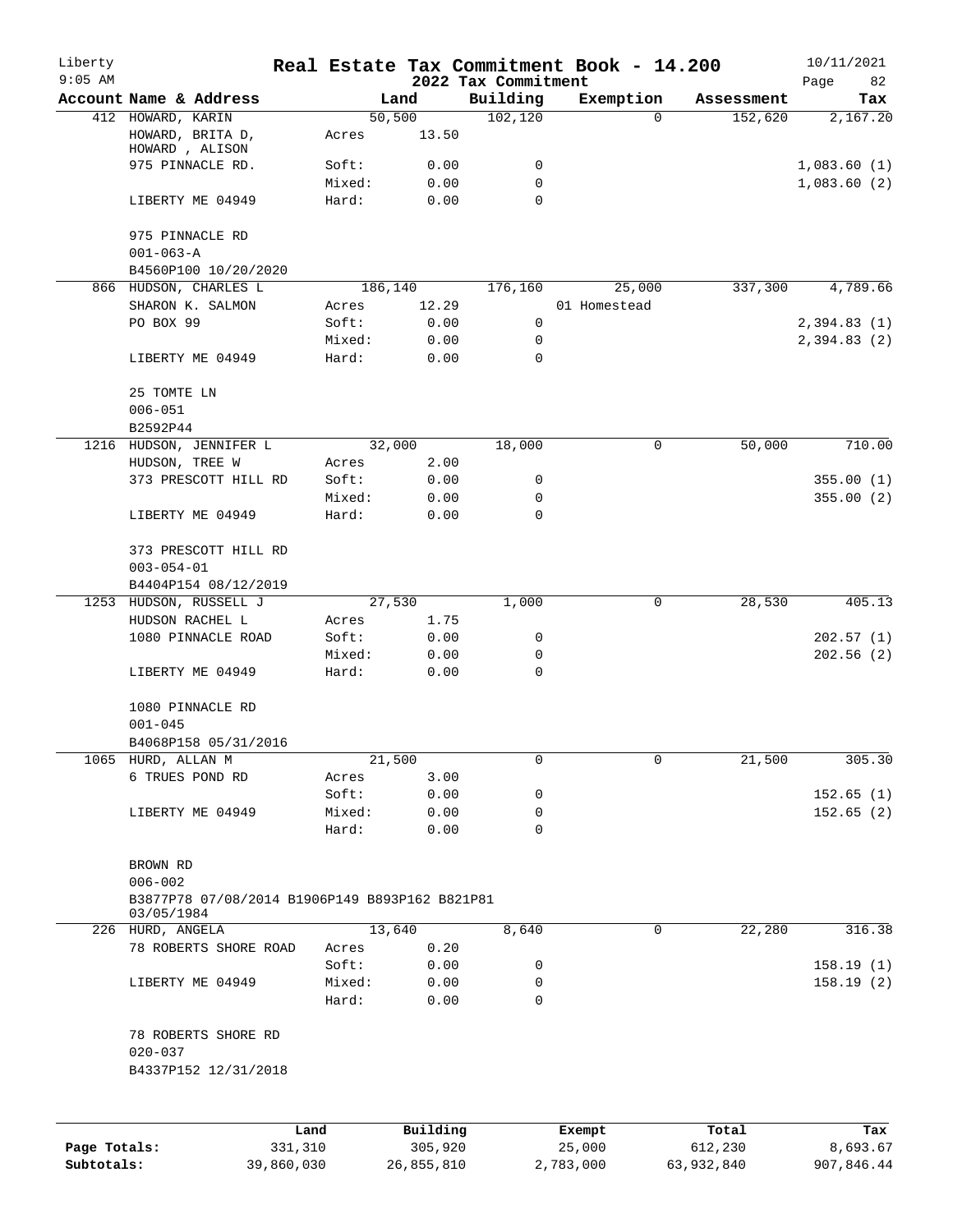| Liberty<br>$9:05$ AM |                                 |         |      | 2022 Tax Commitment | Real Estate Tax Commitment Book - 14.200 |            | 10/11/2021<br>83<br>Page |
|----------------------|---------------------------------|---------|------|---------------------|------------------------------------------|------------|--------------------------|
|                      | Account Name & Address          |         | Land | Building            | Exemption                                | Assessment | Tax                      |
|                      | 446 HURD, KEVIN L               | 33,000  |      | 58,680              | 25,000                                   | 66,680     | 946.86                   |
|                      | HURD, ANGELA M                  | Acres   | 1.00 |                     | 01 Homestead                             |            |                          |
|                      | 6 TRUES POND RD                 | Soft:   | 0.00 | $\mathsf{O}$        |                                          |            | 473.43 (1)               |
|                      |                                 | Mixed:  | 0.00 | 0                   |                                          |            | 473.43(2)                |
|                      | LIBERTY ME 04949                | Hard:   | 0.00 | 0                   |                                          |            |                          |
|                      | 6 TRUES POND RD                 |         |      |                     |                                          |            |                          |
|                      | $012 - 019$                     |         |      |                     |                                          |            |                          |
|                      | B1252P47<br>823 HURST, DENISE M | 36,600  |      | 122,920             | 25,000                                   | 134,520    | 1,910.18                 |
|                      | 45 TANNERY LANE                 | Acres   | 5.60 |                     | 01 Homestead                             |            |                          |
|                      |                                 | Soft:   | 0.00 | 0                   |                                          |            | 955.09(1)                |
|                      | LIBERTY ME 04949                | Mixed:  | 0.00 | 0                   |                                          |            | 955.09(2)                |
|                      |                                 | Hard:   | 0.00 | 0                   |                                          |            |                          |
|                      | <b>45 TANNERY LANE</b>          |         |      |                     |                                          |            |                          |
|                      | $006 - 044, 044 - 01$           |         |      |                     |                                          |            |                          |
|                      | B4492P39 B3651P84               |         |      |                     |                                          |            |                          |
|                      | 1059 HURT, BRIAN                | 12,550  |      | 0                   | 0                                        | 12,550     | 178.21                   |
|                      | HURT, CHRISTINE                 | Acres   | 0.46 |                     |                                          |            |                          |
|                      | 5 OLD COUNTY RD                 | Soft:   | 0.00 | 0                   |                                          |            | 89.11(1)                 |
|                      |                                 | Mixed:  | 0.00 | 0                   |                                          |            | 89.10 (2)                |
|                      | COLCHESTER CT 06415             | Hard:   | 0.00 | 0                   |                                          |            |                          |
|                      | SHERMAN RD                      |         |      |                     |                                          |            |                          |
|                      | $022 - 007$                     |         |      |                     |                                          |            |                          |
|                      | B748P144                        |         |      |                     |                                          |            |                          |
|                      | 447 HURT, BRIAN                 | 116,350 |      | 41,590              | 0                                        | 157,940    | 2,242.75                 |
|                      | HURT, CHRISTINE                 | Acres   | 0.24 |                     |                                          |            |                          |
|                      | 5 OLD COUNTY RD                 | Soft:   | 0.00 | 0                   |                                          |            | 1, 121.38(1)             |
|                      |                                 | Mixed:  | 0.00 | 0                   |                                          |            | 1, 121.37(2)             |
|                      | COLCHESTER CT 06415             | Hard:   | 0.00 | $\mathbf 0$         |                                          |            |                          |
|                      | 47 SHERMAN RD                   |         |      |                     |                                          |            |                          |
|                      | $022 - 014$                     |         |      |                     |                                          |            |                          |
|                      | B748P144                        |         |      |                     |                                          |            |                          |
|                      | 449 HUSSEY, ROBERTA             | 40,260  |      | 58,650              | 25,000                                   | 73,910     | 1,049.52                 |
|                      | 38 PINNACLE RD.                 | Acres   | 5.84 |                     | 01 Homestead                             |            |                          |
|                      |                                 | Soft:   | 0.00 | $\mathbf 0$         |                                          |            | 524.76 (1)               |
|                      | LIBERTY ME 04949 0393           | Mixed:  | 0.00 | 0                   |                                          |            | 524.76 (2)               |
|                      |                                 | Hard:   | 0.00 | 0                   |                                          |            |                          |
|                      | 38 PINNACLE RD                  |         |      |                     |                                          |            |                          |
|                      | $017 - 010$                     |         |      |                     |                                          |            |                          |
|                      | B639P282                        |         |      |                     |                                          |            |                          |
|                      | 67 ISHERWOOD, JAMES             | 101,000 |      | 218,140             | 0                                        | 319,140    | 4,531.79                 |
|                      | ISHERWOOD, LINDA                | Acres   | 4.70 |                     |                                          |            |                          |
|                      | 17 PEACH ST                     | Soft:   | 0.00 | 0                   |                                          |            | 2,265.90(1)              |
|                      |                                 | Mixed:  | 0.00 | 0                   |                                          |            | 2, 265.89(2)             |
|                      | SWANSEA MA 02777                | Hard:   | 0.00 | 0                   |                                          |            |                          |
|                      | 31 RETREAT WAY                  |         |      |                     |                                          |            |                          |
|                      | $006 - 005 - 03$                |         |      |                     |                                          |            |                          |
|                      | B1824P319                       |         |      |                     |                                          |            |                          |
|                      |                                 |         |      |                     |                                          |            |                          |
|                      |                                 |         |      |                     |                                          |            |                          |
|                      |                                 |         |      |                     |                                          |            |                          |

|              | Land       | Building   | Exempt    | Total      | Tax        |
|--------------|------------|------------|-----------|------------|------------|
| Page Totals: | 339,760    | 499,980    | 75,000    | 764,740    | 10,859.31  |
| Subtotals:   | 40,199,790 | 27,355,790 | 2,858,000 | 64,697,580 | 918,705.75 |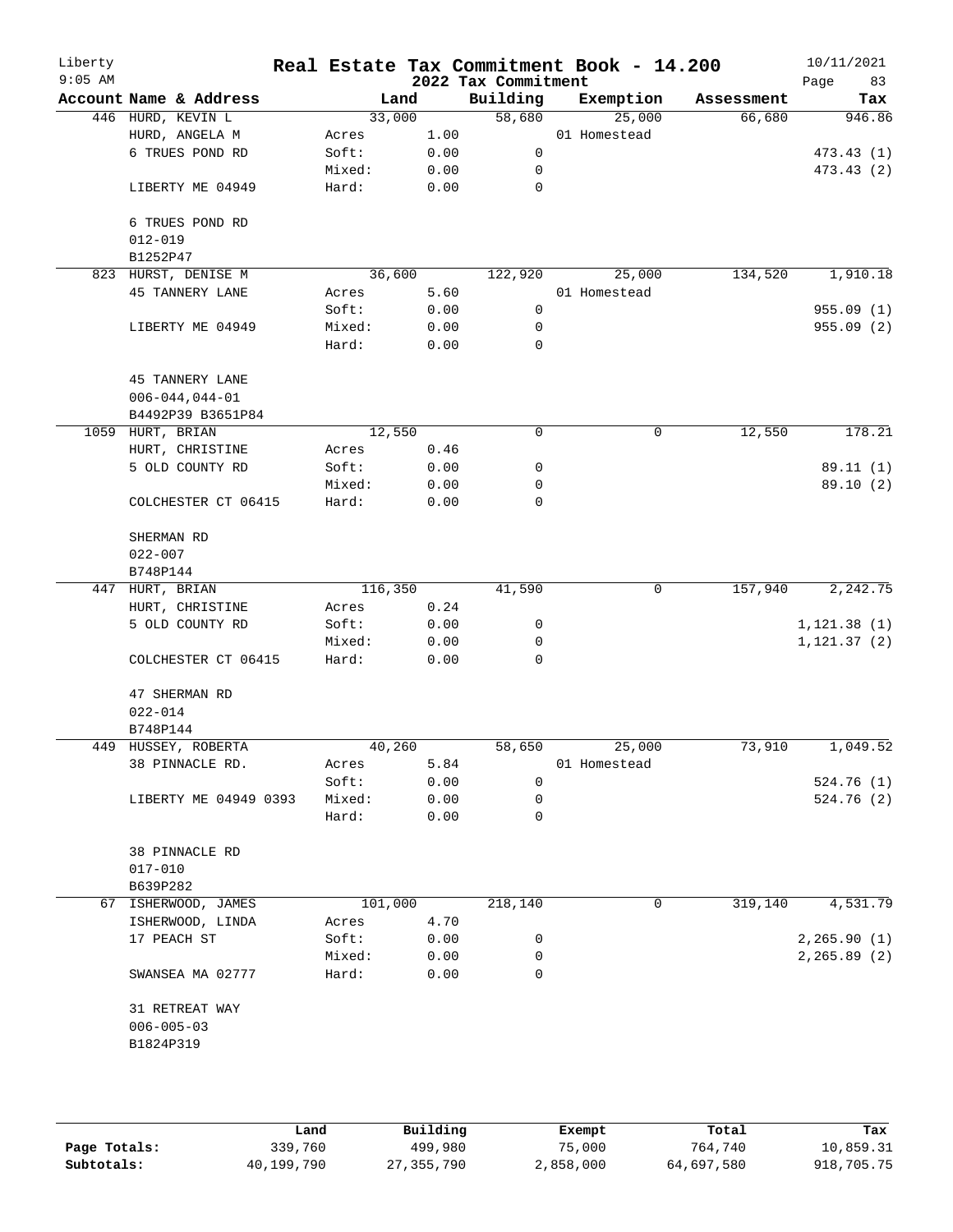| Building<br>Exemption<br>Account Name & Address<br>Land<br>Assessment<br>Tax<br>90,320<br>32,770<br>1,747.88<br>811 Isherwood, James<br>$\Omega$<br>123,090<br>4.79<br>Martin-Isherwood,<br>Acres<br>Martin-Isherwood, Linda<br>17 PEACH ST<br>Soft:<br>0.00<br>0<br>873.94 (1)<br>Mixed:<br>0.00<br>0<br>873.94 (2)<br>Hard:<br>0.00<br>$\Omega$<br>SWANSEA MA 02777<br>RETREAT WAY<br>$006 - 005 - 04$<br>B4266P210 05/16/2018<br>26,530<br>26,530<br>1060<br>IVERSON TRUST<br>0<br>$\mathbf 0$<br>142 ROBERTS SHORE RD<br>0.11<br>Acres<br>0.00<br>Soft:<br>0<br>0.00<br>0<br>LIBERTY ME 04949<br>Mixed:<br>0<br>Hard:<br>0.00<br>ROBERTS SHORE RD<br>$020 - 005$<br>B2333P273<br>54,260<br><b>IVERSON TRUST</b><br>12,200<br>42,060<br>0<br>246<br>142 ROBERTS SHORE RD<br>0.16<br>Acres<br>0.00<br>Soft:<br>0<br>Mixed:<br>0.00<br>0<br>LIBERTY ME 04949<br>0<br>Hard:<br>0.00<br>142 ROBERTS SHORE RD<br>$020 - 050$<br>B2333P273<br>454 IVERY, DAVID WAYNE<br>20,000<br>0<br>$\mathsf{O}$<br>20,000<br>9 RANGE RD<br>2.00<br>Acres<br>Soft:<br>0.00<br>0<br>142.00(1)<br>Mixed:<br>0.00<br>0<br>142.00(2)<br>BRUNSWICK ME 04011<br>0<br>Hard:<br>0.00<br>JOY RD<br>$005 - 030$<br>B4360P112 03/29/2019<br>456 JACK, CATHLEEN A<br>57,500<br>10,840<br>0<br>68,340<br>970.43<br>118 AL-BERTA LANE<br>49.00<br>Acres<br>Soft:<br>485.22 (1)<br>0.00<br>0<br>Mixed:<br>0.00<br>0<br>485.21(2)<br>UNION ME 04562<br>Hard:<br>0<br>0.00<br>91 BOYNTON RD<br>$010 - 056$<br>B813P460<br>38,500<br>546.70<br>1268 JACK, CATHLEEN A<br>38,500<br>0<br>0<br>118 AL-BERTA LANE<br>16.00<br>Acres<br>Soft:<br>0.00<br>273.35(1)<br>0<br>273.35(2)<br>UNION ME 04562<br>Mixed:<br>0.00<br>0<br>0<br>Hard:<br>0.00<br>BOYNTON RD<br>$008 - 008$<br>B813P460 | Liberty<br>$9:05$ AM |  |  | 2022 Tax Commitment | Real Estate Tax Commitment Book - 14.200 | 10/11/2021<br>Page<br>84 |
|-------------------------------------------------------------------------------------------------------------------------------------------------------------------------------------------------------------------------------------------------------------------------------------------------------------------------------------------------------------------------------------------------------------------------------------------------------------------------------------------------------------------------------------------------------------------------------------------------------------------------------------------------------------------------------------------------------------------------------------------------------------------------------------------------------------------------------------------------------------------------------------------------------------------------------------------------------------------------------------------------------------------------------------------------------------------------------------------------------------------------------------------------------------------------------------------------------------------------------------------------------------------------------------------------------------------------------------------------------------------------------------------------------------------------------------------------------------------------------------------------------------------------------------------------------------------------------------------------------------------------------------------------------------------------------------------------------------------------------------------------------|----------------------|--|--|---------------------|------------------------------------------|--------------------------|
|                                                                                                                                                                                                                                                                                                                                                                                                                                                                                                                                                                                                                                                                                                                                                                                                                                                                                                                                                                                                                                                                                                                                                                                                                                                                                                                                                                                                                                                                                                                                                                                                                                                                                                                                                       |                      |  |  |                     |                                          |                          |
|                                                                                                                                                                                                                                                                                                                                                                                                                                                                                                                                                                                                                                                                                                                                                                                                                                                                                                                                                                                                                                                                                                                                                                                                                                                                                                                                                                                                                                                                                                                                                                                                                                                                                                                                                       |                      |  |  |                     |                                          |                          |
|                                                                                                                                                                                                                                                                                                                                                                                                                                                                                                                                                                                                                                                                                                                                                                                                                                                                                                                                                                                                                                                                                                                                                                                                                                                                                                                                                                                                                                                                                                                                                                                                                                                                                                                                                       |                      |  |  |                     |                                          |                          |
|                                                                                                                                                                                                                                                                                                                                                                                                                                                                                                                                                                                                                                                                                                                                                                                                                                                                                                                                                                                                                                                                                                                                                                                                                                                                                                                                                                                                                                                                                                                                                                                                                                                                                                                                                       |                      |  |  |                     |                                          |                          |
|                                                                                                                                                                                                                                                                                                                                                                                                                                                                                                                                                                                                                                                                                                                                                                                                                                                                                                                                                                                                                                                                                                                                                                                                                                                                                                                                                                                                                                                                                                                                                                                                                                                                                                                                                       |                      |  |  |                     |                                          |                          |
|                                                                                                                                                                                                                                                                                                                                                                                                                                                                                                                                                                                                                                                                                                                                                                                                                                                                                                                                                                                                                                                                                                                                                                                                                                                                                                                                                                                                                                                                                                                                                                                                                                                                                                                                                       |                      |  |  |                     |                                          |                          |
|                                                                                                                                                                                                                                                                                                                                                                                                                                                                                                                                                                                                                                                                                                                                                                                                                                                                                                                                                                                                                                                                                                                                                                                                                                                                                                                                                                                                                                                                                                                                                                                                                                                                                                                                                       |                      |  |  |                     |                                          |                          |
|                                                                                                                                                                                                                                                                                                                                                                                                                                                                                                                                                                                                                                                                                                                                                                                                                                                                                                                                                                                                                                                                                                                                                                                                                                                                                                                                                                                                                                                                                                                                                                                                                                                                                                                                                       |                      |  |  |                     |                                          |                          |
|                                                                                                                                                                                                                                                                                                                                                                                                                                                                                                                                                                                                                                                                                                                                                                                                                                                                                                                                                                                                                                                                                                                                                                                                                                                                                                                                                                                                                                                                                                                                                                                                                                                                                                                                                       |                      |  |  |                     |                                          |                          |
|                                                                                                                                                                                                                                                                                                                                                                                                                                                                                                                                                                                                                                                                                                                                                                                                                                                                                                                                                                                                                                                                                                                                                                                                                                                                                                                                                                                                                                                                                                                                                                                                                                                                                                                                                       |                      |  |  |                     |                                          | 376.73                   |
|                                                                                                                                                                                                                                                                                                                                                                                                                                                                                                                                                                                                                                                                                                                                                                                                                                                                                                                                                                                                                                                                                                                                                                                                                                                                                                                                                                                                                                                                                                                                                                                                                                                                                                                                                       |                      |  |  |                     |                                          |                          |
|                                                                                                                                                                                                                                                                                                                                                                                                                                                                                                                                                                                                                                                                                                                                                                                                                                                                                                                                                                                                                                                                                                                                                                                                                                                                                                                                                                                                                                                                                                                                                                                                                                                                                                                                                       |                      |  |  |                     |                                          | 188.37(1)                |
|                                                                                                                                                                                                                                                                                                                                                                                                                                                                                                                                                                                                                                                                                                                                                                                                                                                                                                                                                                                                                                                                                                                                                                                                                                                                                                                                                                                                                                                                                                                                                                                                                                                                                                                                                       |                      |  |  |                     |                                          | 188.36(2)                |
|                                                                                                                                                                                                                                                                                                                                                                                                                                                                                                                                                                                                                                                                                                                                                                                                                                                                                                                                                                                                                                                                                                                                                                                                                                                                                                                                                                                                                                                                                                                                                                                                                                                                                                                                                       |                      |  |  |                     |                                          |                          |
|                                                                                                                                                                                                                                                                                                                                                                                                                                                                                                                                                                                                                                                                                                                                                                                                                                                                                                                                                                                                                                                                                                                                                                                                                                                                                                                                                                                                                                                                                                                                                                                                                                                                                                                                                       |                      |  |  |                     |                                          |                          |
|                                                                                                                                                                                                                                                                                                                                                                                                                                                                                                                                                                                                                                                                                                                                                                                                                                                                                                                                                                                                                                                                                                                                                                                                                                                                                                                                                                                                                                                                                                                                                                                                                                                                                                                                                       |                      |  |  |                     |                                          |                          |
|                                                                                                                                                                                                                                                                                                                                                                                                                                                                                                                                                                                                                                                                                                                                                                                                                                                                                                                                                                                                                                                                                                                                                                                                                                                                                                                                                                                                                                                                                                                                                                                                                                                                                                                                                       |                      |  |  |                     |                                          | 770.49                   |
|                                                                                                                                                                                                                                                                                                                                                                                                                                                                                                                                                                                                                                                                                                                                                                                                                                                                                                                                                                                                                                                                                                                                                                                                                                                                                                                                                                                                                                                                                                                                                                                                                                                                                                                                                       |                      |  |  |                     |                                          |                          |
|                                                                                                                                                                                                                                                                                                                                                                                                                                                                                                                                                                                                                                                                                                                                                                                                                                                                                                                                                                                                                                                                                                                                                                                                                                                                                                                                                                                                                                                                                                                                                                                                                                                                                                                                                       |                      |  |  |                     |                                          | 385.25(1)                |
|                                                                                                                                                                                                                                                                                                                                                                                                                                                                                                                                                                                                                                                                                                                                                                                                                                                                                                                                                                                                                                                                                                                                                                                                                                                                                                                                                                                                                                                                                                                                                                                                                                                                                                                                                       |                      |  |  |                     |                                          | 385.24(2)                |
|                                                                                                                                                                                                                                                                                                                                                                                                                                                                                                                                                                                                                                                                                                                                                                                                                                                                                                                                                                                                                                                                                                                                                                                                                                                                                                                                                                                                                                                                                                                                                                                                                                                                                                                                                       |                      |  |  |                     |                                          |                          |
|                                                                                                                                                                                                                                                                                                                                                                                                                                                                                                                                                                                                                                                                                                                                                                                                                                                                                                                                                                                                                                                                                                                                                                                                                                                                                                                                                                                                                                                                                                                                                                                                                                                                                                                                                       |                      |  |  |                     |                                          |                          |
|                                                                                                                                                                                                                                                                                                                                                                                                                                                                                                                                                                                                                                                                                                                                                                                                                                                                                                                                                                                                                                                                                                                                                                                                                                                                                                                                                                                                                                                                                                                                                                                                                                                                                                                                                       |                      |  |  |                     |                                          |                          |
|                                                                                                                                                                                                                                                                                                                                                                                                                                                                                                                                                                                                                                                                                                                                                                                                                                                                                                                                                                                                                                                                                                                                                                                                                                                                                                                                                                                                                                                                                                                                                                                                                                                                                                                                                       |                      |  |  |                     |                                          | 284.00                   |
|                                                                                                                                                                                                                                                                                                                                                                                                                                                                                                                                                                                                                                                                                                                                                                                                                                                                                                                                                                                                                                                                                                                                                                                                                                                                                                                                                                                                                                                                                                                                                                                                                                                                                                                                                       |                      |  |  |                     |                                          |                          |
|                                                                                                                                                                                                                                                                                                                                                                                                                                                                                                                                                                                                                                                                                                                                                                                                                                                                                                                                                                                                                                                                                                                                                                                                                                                                                                                                                                                                                                                                                                                                                                                                                                                                                                                                                       |                      |  |  |                     |                                          |                          |
|                                                                                                                                                                                                                                                                                                                                                                                                                                                                                                                                                                                                                                                                                                                                                                                                                                                                                                                                                                                                                                                                                                                                                                                                                                                                                                                                                                                                                                                                                                                                                                                                                                                                                                                                                       |                      |  |  |                     |                                          |                          |
|                                                                                                                                                                                                                                                                                                                                                                                                                                                                                                                                                                                                                                                                                                                                                                                                                                                                                                                                                                                                                                                                                                                                                                                                                                                                                                                                                                                                                                                                                                                                                                                                                                                                                                                                                       |                      |  |  |                     |                                          |                          |
|                                                                                                                                                                                                                                                                                                                                                                                                                                                                                                                                                                                                                                                                                                                                                                                                                                                                                                                                                                                                                                                                                                                                                                                                                                                                                                                                                                                                                                                                                                                                                                                                                                                                                                                                                       |                      |  |  |                     |                                          |                          |
|                                                                                                                                                                                                                                                                                                                                                                                                                                                                                                                                                                                                                                                                                                                                                                                                                                                                                                                                                                                                                                                                                                                                                                                                                                                                                                                                                                                                                                                                                                                                                                                                                                                                                                                                                       |                      |  |  |                     |                                          |                          |
|                                                                                                                                                                                                                                                                                                                                                                                                                                                                                                                                                                                                                                                                                                                                                                                                                                                                                                                                                                                                                                                                                                                                                                                                                                                                                                                                                                                                                                                                                                                                                                                                                                                                                                                                                       |                      |  |  |                     |                                          |                          |
|                                                                                                                                                                                                                                                                                                                                                                                                                                                                                                                                                                                                                                                                                                                                                                                                                                                                                                                                                                                                                                                                                                                                                                                                                                                                                                                                                                                                                                                                                                                                                                                                                                                                                                                                                       |                      |  |  |                     |                                          |                          |
|                                                                                                                                                                                                                                                                                                                                                                                                                                                                                                                                                                                                                                                                                                                                                                                                                                                                                                                                                                                                                                                                                                                                                                                                                                                                                                                                                                                                                                                                                                                                                                                                                                                                                                                                                       |                      |  |  |                     |                                          |                          |
|                                                                                                                                                                                                                                                                                                                                                                                                                                                                                                                                                                                                                                                                                                                                                                                                                                                                                                                                                                                                                                                                                                                                                                                                                                                                                                                                                                                                                                                                                                                                                                                                                                                                                                                                                       |                      |  |  |                     |                                          |                          |
|                                                                                                                                                                                                                                                                                                                                                                                                                                                                                                                                                                                                                                                                                                                                                                                                                                                                                                                                                                                                                                                                                                                                                                                                                                                                                                                                                                                                                                                                                                                                                                                                                                                                                                                                                       |                      |  |  |                     |                                          |                          |
|                                                                                                                                                                                                                                                                                                                                                                                                                                                                                                                                                                                                                                                                                                                                                                                                                                                                                                                                                                                                                                                                                                                                                                                                                                                                                                                                                                                                                                                                                                                                                                                                                                                                                                                                                       |                      |  |  |                     |                                          |                          |
|                                                                                                                                                                                                                                                                                                                                                                                                                                                                                                                                                                                                                                                                                                                                                                                                                                                                                                                                                                                                                                                                                                                                                                                                                                                                                                                                                                                                                                                                                                                                                                                                                                                                                                                                                       |                      |  |  |                     |                                          |                          |
|                                                                                                                                                                                                                                                                                                                                                                                                                                                                                                                                                                                                                                                                                                                                                                                                                                                                                                                                                                                                                                                                                                                                                                                                                                                                                                                                                                                                                                                                                                                                                                                                                                                                                                                                                       |                      |  |  |                     |                                          |                          |
|                                                                                                                                                                                                                                                                                                                                                                                                                                                                                                                                                                                                                                                                                                                                                                                                                                                                                                                                                                                                                                                                                                                                                                                                                                                                                                                                                                                                                                                                                                                                                                                                                                                                                                                                                       |                      |  |  |                     |                                          |                          |
|                                                                                                                                                                                                                                                                                                                                                                                                                                                                                                                                                                                                                                                                                                                                                                                                                                                                                                                                                                                                                                                                                                                                                                                                                                                                                                                                                                                                                                                                                                                                                                                                                                                                                                                                                       |                      |  |  |                     |                                          |                          |
|                                                                                                                                                                                                                                                                                                                                                                                                                                                                                                                                                                                                                                                                                                                                                                                                                                                                                                                                                                                                                                                                                                                                                                                                                                                                                                                                                                                                                                                                                                                                                                                                                                                                                                                                                       |                      |  |  |                     |                                          |                          |
|                                                                                                                                                                                                                                                                                                                                                                                                                                                                                                                                                                                                                                                                                                                                                                                                                                                                                                                                                                                                                                                                                                                                                                                                                                                                                                                                                                                                                                                                                                                                                                                                                                                                                                                                                       |                      |  |  |                     |                                          |                          |
|                                                                                                                                                                                                                                                                                                                                                                                                                                                                                                                                                                                                                                                                                                                                                                                                                                                                                                                                                                                                                                                                                                                                                                                                                                                                                                                                                                                                                                                                                                                                                                                                                                                                                                                                                       |                      |  |  |                     |                                          |                          |
|                                                                                                                                                                                                                                                                                                                                                                                                                                                                                                                                                                                                                                                                                                                                                                                                                                                                                                                                                                                                                                                                                                                                                                                                                                                                                                                                                                                                                                                                                                                                                                                                                                                                                                                                                       |                      |  |  |                     |                                          |                          |
|                                                                                                                                                                                                                                                                                                                                                                                                                                                                                                                                                                                                                                                                                                                                                                                                                                                                                                                                                                                                                                                                                                                                                                                                                                                                                                                                                                                                                                                                                                                                                                                                                                                                                                                                                       |                      |  |  |                     |                                          |                          |
|                                                                                                                                                                                                                                                                                                                                                                                                                                                                                                                                                                                                                                                                                                                                                                                                                                                                                                                                                                                                                                                                                                                                                                                                                                                                                                                                                                                                                                                                                                                                                                                                                                                                                                                                                       |                      |  |  |                     |                                          |                          |
|                                                                                                                                                                                                                                                                                                                                                                                                                                                                                                                                                                                                                                                                                                                                                                                                                                                                                                                                                                                                                                                                                                                                                                                                                                                                                                                                                                                                                                                                                                                                                                                                                                                                                                                                                       |                      |  |  |                     |                                          |                          |
|                                                                                                                                                                                                                                                                                                                                                                                                                                                                                                                                                                                                                                                                                                                                                                                                                                                                                                                                                                                                                                                                                                                                                                                                                                                                                                                                                                                                                                                                                                                                                                                                                                                                                                                                                       |                      |  |  |                     |                                          |                          |
|                                                                                                                                                                                                                                                                                                                                                                                                                                                                                                                                                                                                                                                                                                                                                                                                                                                                                                                                                                                                                                                                                                                                                                                                                                                                                                                                                                                                                                                                                                                                                                                                                                                                                                                                                       |                      |  |  |                     |                                          |                          |

|              | Land       | Building   | Exempt    | Total      | Tax        |
|--------------|------------|------------|-----------|------------|------------|
| Page Totals: | 245,050    | 85,670     |           | 330,720    | 4,696.23   |
| Subtotals:   | 40,444,840 | 27,441,460 | 2,858,000 | 65,028,300 | 923,401.98 |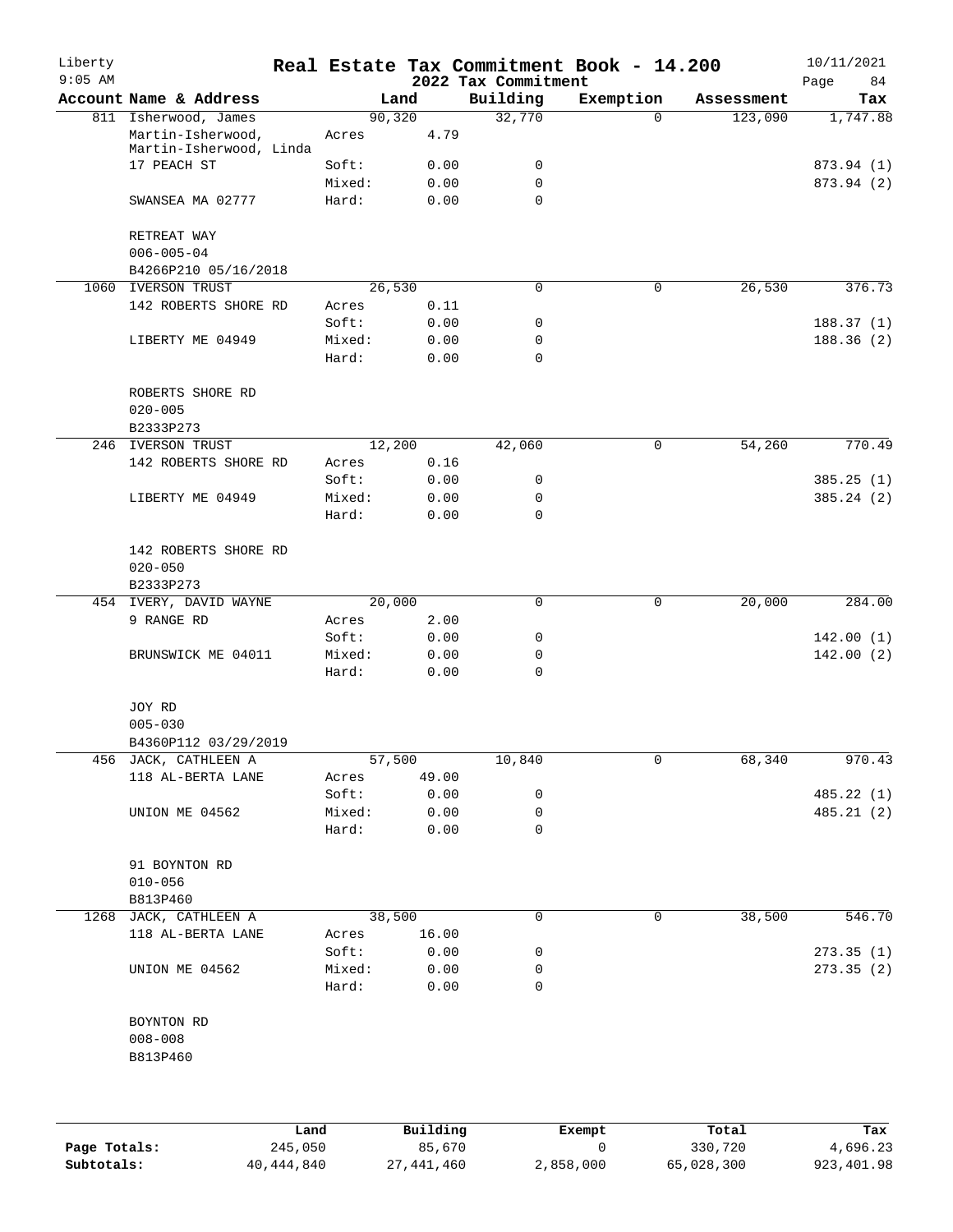| Liberty<br>$9:05$ AM |                                    |         |              | 2022 Tax Commitment | Real Estate Tax Commitment Book - 14.200 |            | 10/11/2021<br>Page<br>85 |
|----------------------|------------------------------------|---------|--------------|---------------------|------------------------------------------|------------|--------------------------|
|                      | Account Name & Address             | Land    |              | Building            | Exemption                                | Assessment | Tax                      |
|                      | 462 JACKSON FAMILY CAMP,           | 17,460  |              | 31,050              | $\Omega$                                 | 48,510     | 688.84                   |
|                      | LLC<br>5 EMERALD DRIVE             | Acres   |              |                     |                                          |            |                          |
|                      |                                    | Soft:   | 0.31<br>0.00 | 0                   |                                          |            | 344.42 (1)               |
|                      | HAMPDEN ME 04444                   | Mixed:  | 0.00         | 0                   |                                          |            | 344.42 (2)               |
|                      |                                    | Hard:   | 0.00         | $\Omega$            |                                          |            |                          |
|                      |                                    |         |              |                     |                                          |            |                          |
|                      | 354 STICKNEY HILL RD               |         |              |                     |                                          |            |                          |
|                      | $021 - 003$                        |         |              |                     |                                          |            |                          |
|                      | B4538P313 09/02/2020               |         |              |                     |                                          |            |                          |
|                      | 459 JACKSON, ANDREW LEE            | 99,730  |              | 47,890              | 0                                        | 147,620    | 2,096.20                 |
|                      | 588 BANTON RD                      | Acres   | 0.24         |                     |                                          |            |                          |
|                      |                                    | Soft:   | 0.00         | 0                   |                                          |            | 1,048.10(1)              |
|                      | PALERMO ME 04354                   | Mixed:  | 0.00         | 0                   |                                          |            | 1,048.10(2)              |
|                      |                                    | Hard:   | 0.00         | 0                   |                                          |            |                          |
|                      | 63 KNOWLTONS SHORE RD              |         |              |                     |                                          |            |                          |
|                      | $019 - 040$                        |         |              |                     |                                          |            |                          |
|                      | B1641P116                          |         |              |                     |                                          |            |                          |
|                      | 1267 JACKSON, ANDREW LEE           | 18,620  |              | 57,750              | 0                                        | 76,370     | 1,084.45                 |
|                      | 588 BANTON RD                      | Acres   | 1.08         |                     |                                          |            |                          |
|                      |                                    | Soft:   | 0.00         | 0                   |                                          |            | 542.23(1)                |
|                      | PALERMO ME 04354                   | Mixed:  | 0.00         | 0                   |                                          |            | 542.22(2)                |
|                      |                                    | Hard:   | 0.00         | $\Omega$            |                                          |            |                          |
|                      |                                    |         |              |                     |                                          |            |                          |
|                      | KNOWLTONS SHORE RD                 |         |              |                     |                                          |            |                          |
|                      | $019 - 043 - 01$                   |         |              |                     |                                          |            |                          |
|                      | B4095P123 09/01/2016               |         |              |                     |                                          |            |                          |
| 1360                 | JACKSON, ANDREW LEE                | 17,750  |              | 0                   | 0                                        | 17,750     | 252.05                   |
|                      | JACKSON, JULIE                     | Acres   | 0.92         |                     |                                          |            |                          |
|                      | 588 BANTON RD                      | Soft:   | 0.00         | 0                   |                                          |            | 126.03(1)                |
|                      |                                    | Mixed:  | 0.00         | 0                   |                                          |            | 126.02(2)                |
|                      | PALERMO ME 04354                   | Hard:   | 0.00         | 0                   |                                          |            |                          |
|                      |                                    |         |              |                     |                                          |            |                          |
|                      | KNOWLTONS SHORE RD                 |         |              |                     |                                          |            |                          |
|                      | $019 - 043 - 02$                   |         |              |                     |                                          |            |                          |
|                      | B4566P19 11/03/2020                |         |              |                     |                                          |            |                          |
| 457                  | JACKSON, ARLEN                     | 140,000 |              | 94,450              | 31,000                                   | 203,450    | 2,888.99                 |
|                      | JACKSON, BEVERLY                   | Acres   | 0.49         |                     | 02 Vet                                   |            |                          |
|                      | 103 KNOWLTONS SHORE<br><b>ROAD</b> | Soft:   | 0.00         |                     | 0 01 Homestead                           |            | 1,444.50(1)              |
|                      |                                    | Mixed:  | 0.00         | 0                   |                                          |            | 1,444.49(2)              |
|                      | LIBERTY ME 04949                   | Hard:   | 0.00         | 0                   |                                          |            |                          |
|                      |                                    |         |              |                     |                                          |            |                          |
|                      | 103 KNOWLTONS SHORE RD             |         |              |                     |                                          |            |                          |
|                      | $019 - 029$                        |         |              |                     |                                          |            |                          |
|                      | B800P419                           |         |              |                     |                                          |            |                          |
| 458                  | JACKSON, BERNARD L                 | 153,600 |              | 111,030             | 25,000                                   | 239,630    | 3,402.75                 |
|                      | JACKSON, PATRICA K                 | Acres   | 0.66         |                     | 01 Homestead                             |            |                          |
|                      | 456 BELFAST AUGUSTA RD             | Soft:   | 0.00         | 0                   |                                          |            | 1,701.38(1)              |
|                      |                                    | Mixed:  | 0.00         | 0                   |                                          |            | 1,701.37(2)              |
|                      | LIBERTY ME 04949                   | Hard:   | 0.00         | 0                   |                                          |            |                          |
|                      |                                    |         |              |                     |                                          |            |                          |
|                      | 456 BELFAST AUGUSTA RD             |         |              |                     |                                          |            |                          |
|                      | $025 - 012$                        |         |              |                     |                                          |            |                          |
|                      | B1239P336                          |         |              |                     |                                          |            |                          |
|                      |                                    |         |              |                     |                                          |            |                          |
|                      |                                    |         |              |                     |                                          |            |                          |
|                      | Land                               |         | Building     |                     | Exempt                                   | Total      | Tax                      |
| Page Totals:         | 447,160                            |         | 342,170      |                     | 56,000                                   | 733,330    | 10, 413.28               |

**Subtotals:** 40,892,000 27,783,630 2,914,000 65,761,630 933,815.26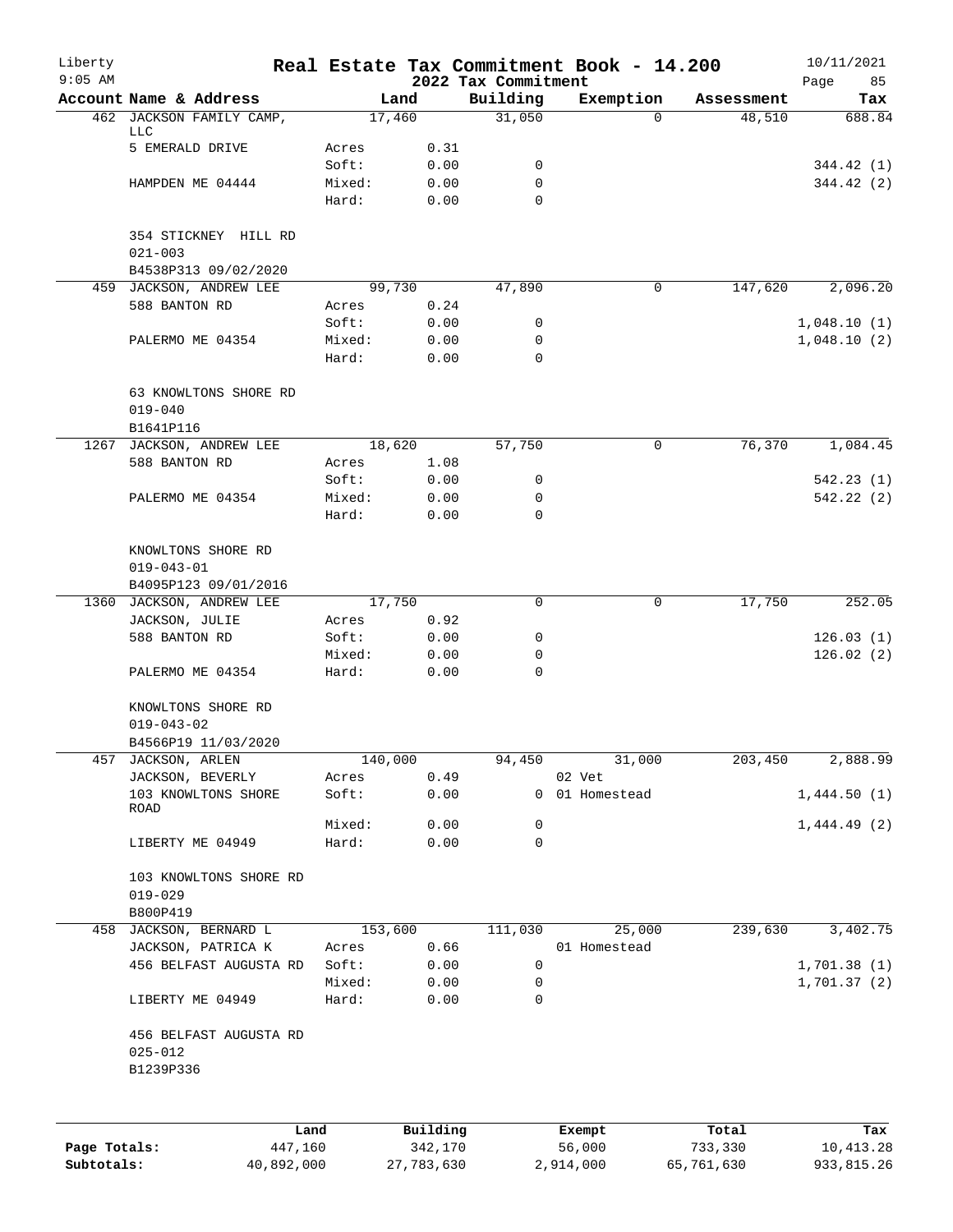| Liberty      |                                                                                |                 |              |                                 | Real Estate Tax Commitment Book - 14.200 |            | 10/11/2021        |
|--------------|--------------------------------------------------------------------------------|-----------------|--------------|---------------------------------|------------------------------------------|------------|-------------------|
| $9:05$ AM    | Account Name & Address                                                         |                 | Land         | 2022 Tax Commitment<br>Building | Exemption                                | Assessment | Page<br>86<br>Tax |
|              | 1224 JACKSON, GLENN                                                            |                 | 17,050       | 0                               | $\Omega$                                 | 17,050     | 242.11            |
|              | PO BOX 101                                                                     | Acres           | 20.00        |                                 |                                          |            |                   |
|              |                                                                                | Soft:           | 0.00         | 0                               |                                          |            | 121.06(1)         |
|              | SEARSMONT ME 04973                                                             | Mixed:          | 0.00         | 0                               |                                          |            | 121.05(2)         |
|              |                                                                                | Hard:           | 0.00         | $\mathbf 0$                     |                                          |            |                   |
|              | PINNACLE RD                                                                    |                 |              |                                 |                                          |            |                   |
|              | $001 - 075$<br>B3787P62 07/25/2013 B3787P59 07/12/2013                         |                 |              |                                 |                                          |            |                   |
| 1090         | JACKSON, LAURA                                                                 |                 | 30,950       | 92,700                          | 25,000                                   | 98,650     | 1,400.83          |
|              | 239 KNOWLTONS SHORE RD Acres                                                   |                 | 1.30         |                                 | 01 Homestead                             |            |                   |
|              |                                                                                | Soft:           | 0.00         | $\mathsf{O}$                    |                                          |            | 700.42(1)         |
|              | LIBERTY ME 04949                                                               | Mixed:          | 0.00         | 0                               |                                          |            | 700.41(2)         |
|              |                                                                                | Hard:           | 0.00         | 0                               |                                          |            |                   |
|              | 239 KNOWLTONS SHORE RD<br>$016 - 023 - C$                                      |                 |              |                                 |                                          |            |                   |
|              | B2218P103                                                                      |                 |              |                                 |                                          |            |                   |
|              | 461 JACKSON, RONALD L                                                          |                 | 128,290      | 100,790                         | 25,000                                   | 204,080    | 2,897.94          |
|              | JACKSON, SHEILA A                                                              | Acres           | 0.38         |                                 | 01 Homestead                             |            |                   |
|              | 69 KNOWLTONS SHORE RD                                                          | Soft:           | 0.00         | 0                               |                                          |            | 1,448.97(1)       |
|              |                                                                                | Mixed:          | 0.00         | 0                               |                                          |            | 1,448.97(2)       |
|              | LIBERTY ME 04949                                                               | Hard:           | 0.00         | 0                               |                                          |            |                   |
|              | 69 KNOWLTONS SHORE RD<br>$019 - 038$                                           |                 |              |                                 |                                          |            |                   |
|              | B2181P175                                                                      |                 |              |                                 |                                          |            |                   |
| 219          | JACKSON, WAYNE                                                                 |                 | 71,500       | 95,370                          | 0                                        | 166,870    | 2,369.55          |
|              | PO BOX 36                                                                      | Acres           | 43.50        |                                 |                                          |            |                   |
|              |                                                                                | Soft:           | 0.00         | 0                               |                                          |            | 1,184.78(1)       |
|              | MORRILL ME 04952                                                               | Mixed:          | 0.00         | 0                               |                                          |            | 1,184.77(2)       |
|              |                                                                                | Hard:           | 0.00         | 0                               |                                          |            |                   |
|              | 978 PINNACLE RD<br>$001 - 061, 062$<br>B3787P65 07/25/2013 B3787P59 07/12/2013 |                 |              |                                 |                                          |            |                   |
|              | 479 JANICE R JEWETT                                                            |                 | 38,600       | 0                               | 0                                        | 38,600     | 548.12            |
|              | IRREVOCABLE TRUST<br>140 KAGER MOUNTAIN RD                                     |                 | 18.74        |                                 |                                          |            |                   |
|              |                                                                                | Acres<br>Soft:  | 0.00         | 0                               |                                          |            | 274.06(1)         |
|              |                                                                                |                 |              |                                 |                                          |            |                   |
|              | LIBERTY ME 04949                                                               | Mixed:<br>Hard: | 0.00<br>0.00 | 0<br>$\Omega$                   |                                          |            | 274.06(2)         |
|              | KAGER MOUNTAIN ROAD<br>$008 - 064$                                             |                 |              |                                 |                                          |            |                   |
|              | B2587P100                                                                      |                 |              |                                 |                                          |            |                   |
| 480          | JANICE R JEWETT                                                                |                 | 33,000       | 74,740                          | 0                                        | 107,740    | 1,529.91          |
|              | IRREVOCABLE TRUST                                                              |                 |              |                                 |                                          |            |                   |
|              | 140 KAGER MOUNTAIN RD                                                          | Acres<br>Soft:  | 1.00<br>0.00 | 0                               |                                          |            | 764.96 (1)        |
|              | LIBERTY ME 04949                                                               | Mixed:          | 0.00         | 0                               |                                          |            | 764.95 (2)        |
|              |                                                                                | Hard:           | 0.00         | 0                               |                                          |            |                   |
|              | 548 BELFAST AUGUSTA RD<br>$008 - 062$<br>B4070P219 05/16/2016                  |                 |              |                                 |                                          |            |                   |
|              |                                                                                |                 |              |                                 |                                          |            |                   |
|              | Land                                                                           |                 | Building     |                                 | Exempt                                   | Total      | Tax               |
| Page Totals: | 319,390                                                                        |                 | 363,600      |                                 | 50,000                                   | 632,990    | 8,988.46          |

**Subtotals:** 41,211,390 28,147,230 2,964,000 66,394,620 942,803.72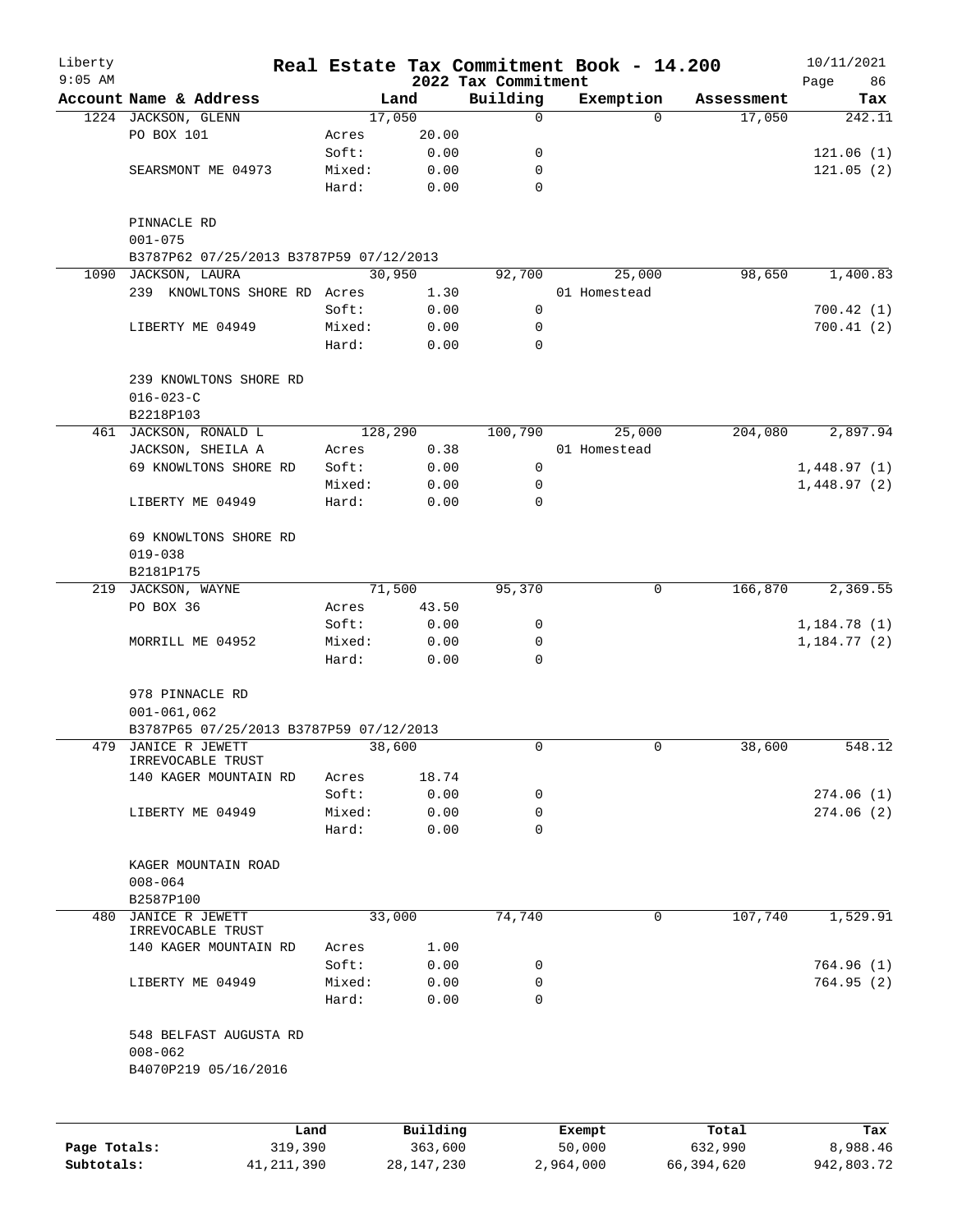| Liberty   |                                                  |          |        |                     | Real Estate Tax Commitment Book - 14.200 |            | 10/11/2021  |
|-----------|--------------------------------------------------|----------|--------|---------------------|------------------------------------------|------------|-------------|
| $9:05$ AM |                                                  |          |        | 2022 Tax Commitment |                                          |            | 87<br>Page  |
|           | Account Name & Address                           |          | Land   | Building            | Exemption                                | Assessment | Tax         |
|           | 478 Janice R. Jewett<br>Irrevocable Trust        | 165, 230 |        | 202,670             | 25,000                                   | 342,900    | 4,869.18    |
|           | 140 Kager Mountain Road Acres                    |          | 225.14 |                     | 01 Homestead                             |            |             |
|           |                                                  | Soft:    | 0.00   | 0                   |                                          |            | 2,434.59(1) |
|           | LIBERTY ME 04949                                 | Mixed:   | 0.00   | 0                   |                                          |            | 2,434.59(2) |
|           |                                                  | Hard:    | 0.00   | 0                   |                                          |            |             |
|           | 37 PONDEROSA PL                                  |          |        |                     |                                          |            |             |
|           | $008 - 057$                                      |          |        |                     |                                          |            |             |
|           | B705P113                                         |          |        |                     |                                          |            |             |
|           | 658 JDC McCarthy                                 | 81,070   |        | 61,470              | 0                                        | 142,540    | 2,024.07    |
|           | Irrevocable Family<br>Trust                      |          |        |                     |                                          |            |             |
|           | 177 Frost Rd                                     | Acres    | 11.82  |                     |                                          |            |             |
|           |                                                  | Soft:    | 0.00   | 0                   |                                          |            | 1,012.04(1) |
|           | Tyngsboro MA 01879                               | Mixed:   | 0.00   | $\mathbf 0$         |                                          |            | 1,012.03(2) |
|           |                                                  | Hard:    | 0.00   | $\Omega$            |                                          |            |             |
|           | 184 PINNACLE RD                                  |          |        |                     |                                          |            |             |
|           | $006 - 009 - 03$                                 |          |        |                     |                                          |            |             |
|           | B4256P170 10/20/2017                             |          |        |                     |                                          |            |             |
|           | 659 JDC McCarthy                                 | 51,880   |        | 0                   | 0                                        | 51,880     | 736.70      |
|           | Irrevocable Family                               |          |        |                     |                                          |            |             |
|           | Trust                                            |          |        |                     |                                          |            |             |
|           | 177 Frost Rd                                     | Acres    | 11.13  |                     |                                          |            |             |
|           |                                                  | Soft:    | 0.00   | 0                   |                                          |            | 368.35(1)   |
|           | Tyngsboro MA 01879                               | Mixed:   | 0.00   | 0                   |                                          |            | 368.35(2)   |
|           |                                                  | Hard:    | 0.00   | $\mathbf 0$         |                                          |            |             |
|           | PINNACLE RD                                      |          |        |                     |                                          |            |             |
|           | $006 - 009 - 04$                                 |          |        |                     |                                          |            |             |
|           | B4256P173 10/20/2017                             |          |        |                     |                                          |            |             |
| 482       | JEWETT LIVING TR.,                               | 87,040   |        | 0                   | 0                                        | 87,040     | 1,235.97    |
|           | FORREST E & MARILYN A.                           |          |        |                     |                                          |            |             |
|           | P.O. BOX 274                                     | Acres    | 139.50 |                     |                                          |            |             |
|           |                                                  | Soft:    | 0.00   | 0                   |                                          |            | 617.99(1)   |
|           | LIBERTY ME 04949                                 | Mixed:   | 0.00   | 0                   |                                          |            | 617.98(2)   |
|           |                                                  | Hard:    | 0.00   | 0                   |                                          |            |             |
|           | RIDGE SCHOOL RD                                  |          |        |                     |                                          |            |             |
|           | $004 - 015$                                      |          |        |                     |                                          |            |             |
|           | B1302P48                                         |          |        |                     |                                          |            |             |
|           | 483 JEWETT LIVING TR.,<br>FORREST E.& MARILYN A. | 161,230  |        | 90,120              | 0                                        | 251,350    | 3,569.17    |
|           | P.O. BOX 274                                     | Acres    | 0.49   |                     |                                          |            |             |
|           |                                                  | Soft:    | 0.00   | 0                   |                                          |            | 1,784.59(1) |
|           | LIBERTY ME 04949                                 | Mixed:   | 0.00   | 0                   |                                          |            | 1,784.58(2) |
|           |                                                  | Hard:    | 0.00   | 0                   |                                          |            |             |
|           | 68 SNOW VILLAGE RD                               |          |        |                     |                                          |            |             |
|           | $016 - 009$                                      |          |        |                     |                                          |            |             |
|           | B1302P48                                         |          |        |                     |                                          |            |             |
|           |                                                  |          |        |                     |                                          |            |             |

|              | Land       | Building   | Exempt    | Total      | Tax         |
|--------------|------------|------------|-----------|------------|-------------|
| Page Totals: | 546,450    | 354,260    | 25,000    | 875,710    | 12,435.09   |
| Subtotals:   | 41,757,840 | 28,501,490 | 2,989,000 | 67,270,330 | 955, 238.81 |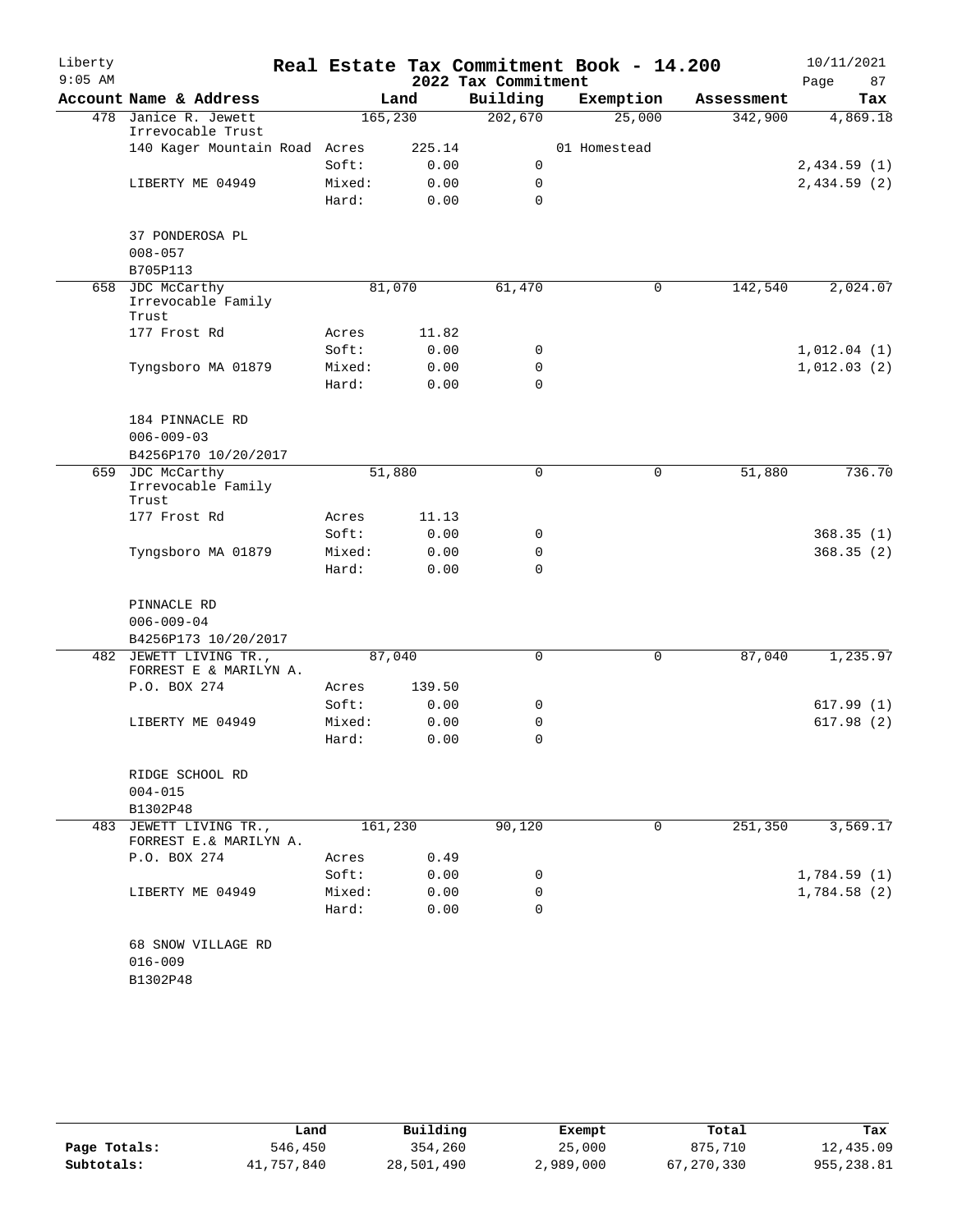| Liberty<br>$9:05$ AM |                                                        |                 |                 | 2022 Tax Commitment | Real Estate Tax Commitment Book - 14.200 |            | 10/11/2021<br>Page<br>88 |
|----------------------|--------------------------------------------------------|-----------------|-----------------|---------------------|------------------------------------------|------------|--------------------------|
|                      | Account Name & Address                                 |                 | Land            | Building            | Exemption                                | Assessment | Tax                      |
|                      | 403 JEWETT, BRIAN ALLEN                                |                 | 25,500          | 0                   | $\Omega$                                 | 25,500     | 362.10                   |
|                      | JEWETT, ELAINE MARIE                                   | Acres           | 4.00            |                     |                                          |            |                          |
|                      | 45 MARLBORO ROAD                                       | Soft:           | 0.00            | 0                   |                                          |            | 181.05(1)                |
|                      |                                                        | Mixed:          | 0.00            | 0                   |                                          |            | 181.05(2)                |
|                      | WOBURN MA 01801                                        | Hard:           | 0.00            | 0                   |                                          |            |                          |
|                      | BACK PALERMO ROAD<br>$004 - 003$                       |                 |                 |                     |                                          |            |                          |
|                      | B3385P27 10/16/2009                                    |                 |                 |                     |                                          |            | 241.40                   |
|                      | 1051 JEWETT, DANIEL<br>1147 SO. MOUNTAIN<br>VALLEY HWY | Acres           | 17,000<br>12.00 | 0                   | 0                                        | 17,000     |                          |
|                      |                                                        | Soft:           | 0.00            | 0                   |                                          |            | 120.70(1)                |
|                      | MONTVILLE ME 04941                                     | Mixed:          | 0.00            | 0                   |                                          |            | 120.70(2)                |
|                      |                                                        | Hard:           | 0.00            | 0                   |                                          |            |                          |
|                      | UPPER HOSTILE VALLEY RD<br>$010 - 028 - 03$            |                 |                 |                     |                                          |            |                          |
|                      | B1726P11                                               |                 |                 |                     |                                          |            |                          |
| 469                  | JEWETT, DARRELL                                        |                 | 27,890          | 0                   | $\mathsf{O}$                             | 27,890     | 396.04                   |
|                      | 180 W MAIN ST                                          | Acres           | 7.26            |                     |                                          |            |                          |
|                      |                                                        | Soft:<br>Mixed: | 0.00            | 0<br>0              |                                          |            | 198.02(1)                |
|                      | LIBERTY ME 04949                                       | Hard:           | 0.00<br>0.00    | 0                   |                                          |            | 198.02(2)                |
|                      | KAGER MTN RD<br>$008 - 064 - 02$                       |                 |                 |                     |                                          |            |                          |
|                      | B1222P233                                              |                 |                 |                     |                                          |            |                          |
| 471                  | JEWETT, DUANE &<br>KIMBERLY TRUSTEE                    |                 | 43,100          | 223,760             | 25,000                                   | 241,860    | 3,434.41                 |
|                      | JEWETT LIVING TRUST                                    | Acres           | 9.40            |                     | 01 Homestead                             |            |                          |
|                      | 140 Kager Mountain Road                                | Soft:           | 0.00            | 0                   |                                          |            | 1,717.21(1)              |
|                      |                                                        | Mixed:          | 0.00            | 0                   |                                          |            | 1,717.20(2)              |
|                      | LIBERTY ME 04949                                       | Hard:           | 0.00            | 0                   |                                          |            |                          |
|                      | 140 KAGER MOUNTAIN RD<br>$008 - 057 - A$               |                 |                 |                     |                                          |            |                          |
|                      | B4302P1 08/30/2018                                     |                 |                 |                     |                                          |            |                          |
| 398                  | JEWETT, JOSHUA                                         |                 | 34,790          | 118,650             | 25,000                                   | 128,440    | 1,823.85                 |
|                      | JEWETT, RACHAEL ANN                                    | Acres           | 2.19            |                     | 01 Homestead                             |            |                          |
|                      | 61 BACK PALERMO RD                                     | Soft:           | 0.00            | 0                   |                                          |            | 911.93(1)                |
|                      | LIBERTY ME 04949                                       | Mixed:<br>Hard: | 0.00<br>0.00    | 0<br>0              |                                          |            | 911.92 (2)               |
|                      |                                                        |                 |                 |                     |                                          |            |                          |
|                      | 61 BACK PALERMO RD<br>$004 - 003 - A$<br>B2498P183     |                 |                 |                     |                                          |            |                          |
| 766                  | JEWETT, JOSHUA                                         |                 | 31,500          | 0                   | 0                                        | 31,500     | 447.30                   |
|                      | 61 BACK PALERMO RD                                     | Acres           | 8.00            |                     |                                          |            |                          |
|                      |                                                        | Soft:           | 0.00            | 0                   |                                          |            | 223.65(1)                |
|                      | LIBERTY ME 04949                                       | Mixed:          | 0.00            | 0                   |                                          |            | 223.65(2)                |
|                      |                                                        | Hard:           | 0.00            | 0                   |                                          |            |                          |
|                      | BACK PALERMO RD<br>$004 - 016$<br>B4305P126 09/04/2018 |                 |                 |                     |                                          |            |                          |
|                      |                                                        |                 |                 |                     |                                          |            |                          |
|                      | Land                                                   |                 | Building        |                     | Exempt                                   | Total      | Tax                      |
| Page Totals:         | 179,780                                                |                 | 342,410         |                     | 50,000                                   | 472,190    | 6,705.10                 |

**Subtotals:** 41,937,620 28,843,900 3,039,000 67,742,520 961,943.91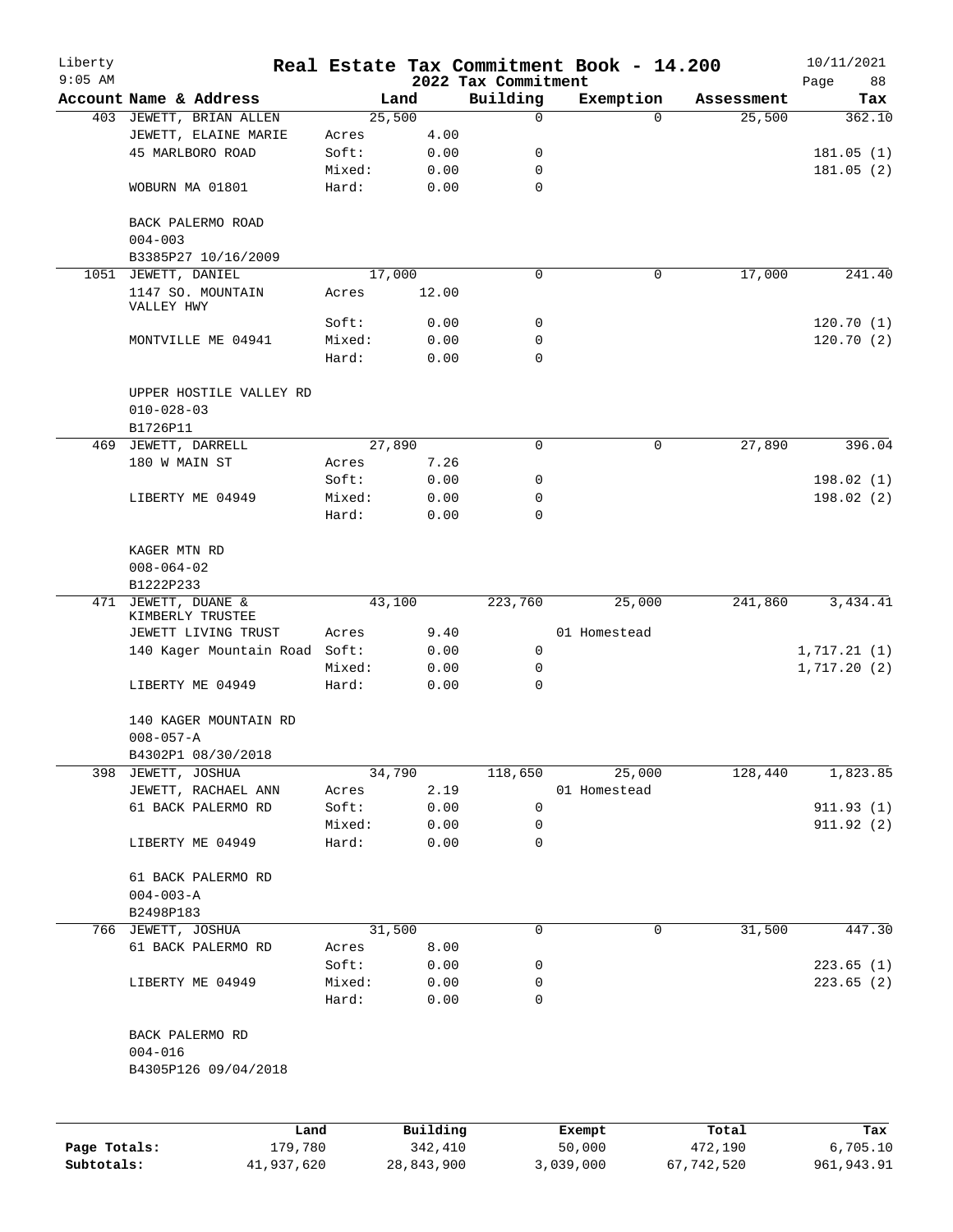| Liberty<br>$9:05$ AM |                                           |        |        | 2022 Tax Commitment | Real Estate Tax Commitment Book - 14.200 |            | 10/11/2021<br>Page<br>89 |
|----------------------|-------------------------------------------|--------|--------|---------------------|------------------------------------------|------------|--------------------------|
|                      | Account Name & Address                    |        | Land   | Building            | Exemption                                | Assessment | Tax                      |
|                      | 765 JEWETT, JOSHUA F                      | 10,000 |        | 3,120               | $\Omega$                                 | 13,120     | 186.30                   |
|                      | 61 BACK PALERMO                           | Acres  | 1.50   |                     |                                          |            |                          |
|                      |                                           | Soft:  | 0.00   | 0                   |                                          |            | 93.15(1)                 |
|                      | LIBERTY ME 04949                          | Mixed: | 0.00   | 0                   |                                          |            | 93.15(2)                 |
|                      |                                           | Hard:  | 0.00   | $\mathbf 0$         |                                          |            |                          |
|                      | RIDGE SCH RD FROM BACK<br>$004 - 015 - A$ |        |        |                     |                                          |            |                          |
|                      | B4305P126 09/10/2018                      |        |        |                     |                                          |            |                          |
|                      | 484 JEWETT, KEVIN                         | 25,200 |        | $\mathbf 0$         | 0                                        | 25,200     | 357.84                   |
|                      | MILES-JEWETT, BRENDA                      | Acres  | 3.80   |                     |                                          |            |                          |
|                      | 868 WALDO STATION ROAD                    | Soft:  | 0.00   | 0                   |                                          |            | 178.92(1)                |
|                      |                                           | Mixed: | 0.00   | 0                   |                                          |            | 178.92(2)                |
|                      | WALDO ME 04915                            | Hard:  | 0.00   | 0                   |                                          |            |                          |
|                      | BACK PALERMO ROAD<br>$004 - 003 - B$      |        |        |                     |                                          |            |                          |
|                      | B4431P184 10/24/2019                      |        |        |                     |                                          |            |                          |
|                      | 474 JEWETT, MARILYN A                     | 22,670 |        | 0                   | 0                                        | 22,670     | 321.91                   |
|                      | P.O.BOX 274                               | Acres  | 2.11   |                     |                                          |            |                          |
|                      |                                           | Soft:  | 0.00   | 0                   |                                          |            | 160.96(1)                |
|                      | LIBERTY, ME 04949                         | Mixed: | 0.00   | 0                   |                                          |            | 160.95(2)                |
|                      |                                           | Hard:  | 0.00   | $\Omega$            |                                          |            |                          |
|                      | BACK PALERMO ROAD<br>$001 - 029$          |        |        |                     |                                          |            |                          |
|                      | B621P494 04/20/1964                       |        |        |                     |                                          |            |                          |
|                      | 476 JEWETT, RANDALL                       | 43,040 |        | 100,510             | 25,000                                   | 118,550    | 1,683.41                 |
|                      | JEWETT, JANET                             | Acres  | 7.69   |                     | 01 Homestead                             |            |                          |
|                      | 23 OLD COUNTY ROAD                        | Soft:  | 0.00   | 0                   |                                          |            | 841.71 (1)               |
|                      |                                           | Mixed: | 0.00   | 0                   |                                          |            | 841.70 (2)               |
|                      | LIBERTY ME 04949                          | Hard:  | 0.00   | 0                   |                                          |            |                          |
|                      | 23 OLD COUNTY RD<br>$001 - 029 - A$       |        |        |                     |                                          |            |                          |
|                      | B792P585                                  |        |        |                     |                                          |            |                          |
|                      | 477 JEWETT, RANDALL                       | 99,100 |        | 0                   | 0                                        | 99,100     | 1,407.22                 |
|                      | JEWETT, JANET                             | Acres  | 127.20 |                     |                                          |            |                          |
|                      | 23 OLD COUNTY ROAD                        | Soft:  | 0.00   | 0                   |                                          |            | 703.61(1)                |
|                      |                                           | Mixed: | 0.00   | 0                   |                                          |            | 703.61(2)                |
|                      | LIBERTY ME 04949                          | Hard:  | 0.00   | 0                   |                                          |            |                          |
|                      | FISHTOWN RD<br>$001 - 040$                |        |        |                     |                                          |            |                          |
|                      | B1209P294                                 |        |        |                     |                                          |            |                          |
|                      | 1269 JEWETT, RANDALL                      | 22,500 |        | 0                   | 0                                        | 22,500     | 319.50                   |
|                      | JEWETT, JANET                             | Acres  | 2.00   |                     |                                          |            |                          |
|                      | 23 OLD COUNTY ROAD                        | Soft:  | 0.00   | 0                   |                                          |            | 159.75(1)                |
|                      |                                           | Mixed: | 0.00   | 0                   |                                          |            | 159.75(2)                |
|                      | LIBERTY ME 04949                          | Hard:  | 0.00   | 0                   |                                          |            |                          |
|                      | OLD COUNTY RD<br>$001 - 024$              |        |        |                     |                                          |            |                          |

|              | Land       | Building   | Exempt    | Total      | Tax        |
|--------------|------------|------------|-----------|------------|------------|
| Page Totals: | 222,510    | 103,630    | 25,000    | 301,140    | 4,276.18   |
| Subtotals:   | 42,160,130 | 28,947,530 | 3,064,000 | 68,043,660 | 966,220.09 |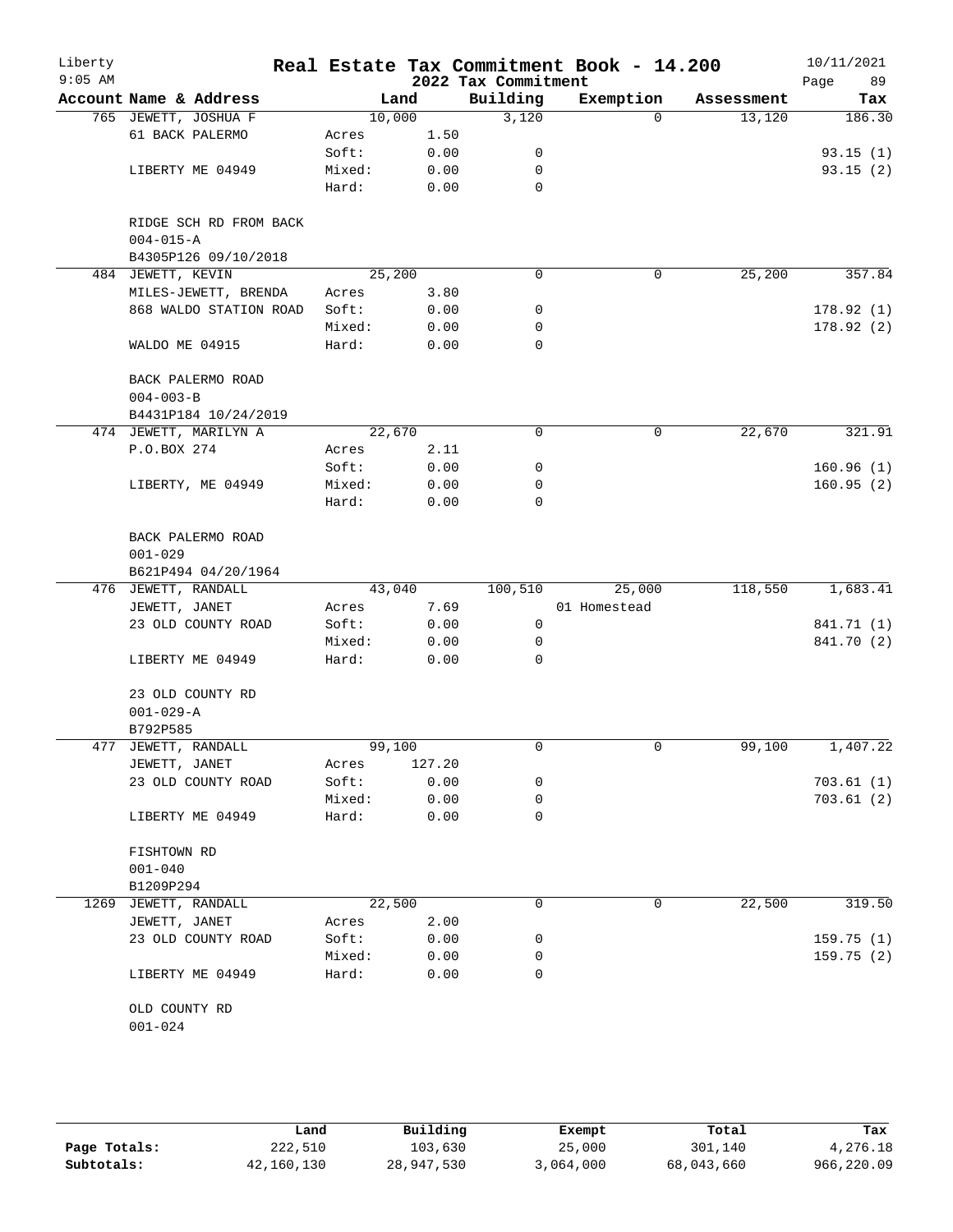| Liberty<br>$9:05$ AM |                                             |              |                |                | Real Estate Tax Commitment Book - 14.200<br>2022 Tax Commitment |           |              |              | 10/11/2021<br>Page<br>90 |
|----------------------|---------------------------------------------|--------------|----------------|----------------|-----------------------------------------------------------------|-----------|--------------|--------------|--------------------------|
|                      | Account Name & Address                      |              |                | Land           | Building                                                        |           | Exemption    | Assessment   | Tax                      |
|                      | 1260 JEWETT, STEVEN                         |              |                | 9,000          | $\mathsf{O}$                                                    |           | $\Omega$     | 9,000        | 127.80                   |
|                      | JEWETT, MARY                                |              | Acres          | 6.00           |                                                                 |           |              |              |                          |
|                      | 235 UPPER HOSTILE<br>VALLEY                 |              | Soft:          | 0.00           | 0                                                               |           |              |              | 63.90(1)                 |
|                      |                                             |              | Mixed:         | 0.00           | $\mathbf 0$                                                     |           |              |              | 63.90(2)                 |
|                      | LIBERTY ME 04949                            |              | Hard:          | 0.00           | $\Omega$                                                        |           |              |              |                          |
|                      | UPPER HOSTILE VALLEY RD<br>$010 - 028 - 04$ |              |                |                |                                                                 |           |              |              |                          |
|                      | B1726P16                                    |              |                |                |                                                                 |           |              |              |                          |
|                      | 472 JEWETT, STEVEN                          |              |                | 35,850         | 4,200                                                           |           | 25,000       | 15,050       | 213.71                   |
|                      | JEWETT, MARY                                |              | Acres          | 2.90           |                                                                 |           | 01 Homestead |              |                          |
|                      | 235 UPPER HOSTILE                           |              | Soft:          | 0.00           | $\mathbf 0$                                                     |           |              |              | 106.86(1)                |
|                      | VALLEY                                      |              |                |                |                                                                 |           |              |              |                          |
|                      |                                             |              | Mixed:         | 0.00           | 0                                                               |           |              |              | 106.85(2)                |
|                      | LIBERTY ME 04949                            |              | Hard:          | 0.00           | $\Omega$                                                        |           |              |              |                          |
|                      | 235 UPPER HOSTILE                           |              |                |                |                                                                 |           |              |              |                          |
|                      | $010 - 028 - 01$                            |              |                |                |                                                                 |           |              |              |                          |
|                      | B1726P16                                    |              |                |                |                                                                 |           | 25,000       |              |                          |
|                      | 470 JEWETT, TRIXIE<br>JEWETT, DAVID         |              |                | 36,000<br>3.00 | 11,420                                                          |           | 01 Homestead | 22,420       | 318.36                   |
|                      | 218 UPPER HOSTILE                           |              | Acres<br>Soft: | 0.00           | $\mathbf 0$                                                     |           |              |              | 159.18(1)                |
|                      | VALLEY RD.                                  |              |                |                |                                                                 |           |              |              |                          |
|                      |                                             |              | Mixed:         | 0.00           | 0                                                               |           |              |              | 159.18(2)                |
|                      | LIBERTY ME 04949                            |              | Hard:          | 0.00           | 0                                                               |           |              |              |                          |
|                      | 218 UPPER HOSTILE                           |              |                |                |                                                                 |           |              |              |                          |
|                      | $010 - 030 - 01$                            |              |                |                |                                                                 |           |              |              |                          |
|                      | B1726P13                                    |              |                |                |                                                                 |           |              |              |                          |
|                      | 1261 JEWETT, TRIXIE                         |              |                | 34,500         | $\mathbf 0$                                                     |           | $\mathbf 0$  | 34,500       | 489.90                   |
|                      | JEWETT, DAVID                               |              | Acres          | 10.00          |                                                                 |           |              |              |                          |
|                      | 218 UPPER HOSTILE<br>VALLEY RD.             |              | Soft:          | 0.00           | 0                                                               |           |              |              | 244.95(1)                |
|                      |                                             |              | Mixed:         | 0.00           | $\mathbf 0$                                                     |           |              |              | 244.95(2)                |
|                      | LIBERTY ME 04949                            |              | Hard:          | 0.00           | 0                                                               |           |              |              |                          |
|                      | UPPER HOSTILE VALLEY                        |              |                |                |                                                                 |           |              |              |                          |
|                      | $010 - 028 - 02$                            |              |                |                |                                                                 |           |              |              |                          |
|                      | B1726P13                                    |              |                |                |                                                                 |           |              |              |                          |
|                      | 1137 JOFFE, GILDA                           |              |                | 30,210         | 0                                                               |           | $\mathbf 0$  | 30,210       | 428.98                   |
|                      | NICKOLAY TARKHANOV                          |              | Acres          | 2.64           |                                                                 |           |              |              |                          |
|                      | 107 Start Road                              |              | Soft:          | 0.00           | 0                                                               |           |              |              | 214.49(1)                |
|                      |                                             |              | Mixed:         | 0.00           | 0                                                               |           |              |              | 214.49(2)                |
|                      | Camden ME 04843                             |              | Hard:          | 0.00           | 0                                                               |           |              |              |                          |
|                      | TRILLIUM WAY                                |              |                |                |                                                                 |           |              |              |                          |
|                      | $003 - 032 - 10$                            |              |                |                |                                                                 |           |              |              |                          |
|                      | B2944P265                                   |              |                |                |                                                                 |           |              |              |                          |
| 1132                 | JOFFE, GILDA                                |              |                | 70,120         | $\mathbf 0$                                                     |           | 0            | 70,120       | 995.70                   |
|                      | DAVID JOFEE                                 |              | Acres          | 3.29           |                                                                 |           |              |              |                          |
|                      | 107 Start Road                              |              | Soft:          | 0.00           | 0                                                               |           |              |              | 497.85 (1)               |
|                      |                                             |              | Mixed:         | 0.00           | 0                                                               |           |              |              | 497.85 (2)               |
|                      | Camden ME 04843                             |              | Hard:          | 0.00           | $\mathbf 0$                                                     |           |              |              |                          |
|                      | TRILLIUM WAY                                |              |                |                |                                                                 |           |              |              |                          |
|                      | $003 - 032 - 05$                            |              |                |                |                                                                 |           |              |              |                          |
|                      | B2944P267                                   |              |                |                |                                                                 |           |              |              |                          |
|                      |                                             | Land         |                | Building       |                                                                 | Exempt    |              | Total        | Tax                      |
| Page Totals:         |                                             | 215,680      |                | 15,620         |                                                                 | 50,000    |              | 181,300      | 2,574.45                 |
| Subtotals:           |                                             | 42, 375, 810 |                | 28,963,150     |                                                                 | 3,114,000 |              | 68, 224, 960 | 968,794.54               |
|                      |                                             |              |                |                |                                                                 |           |              |              |                          |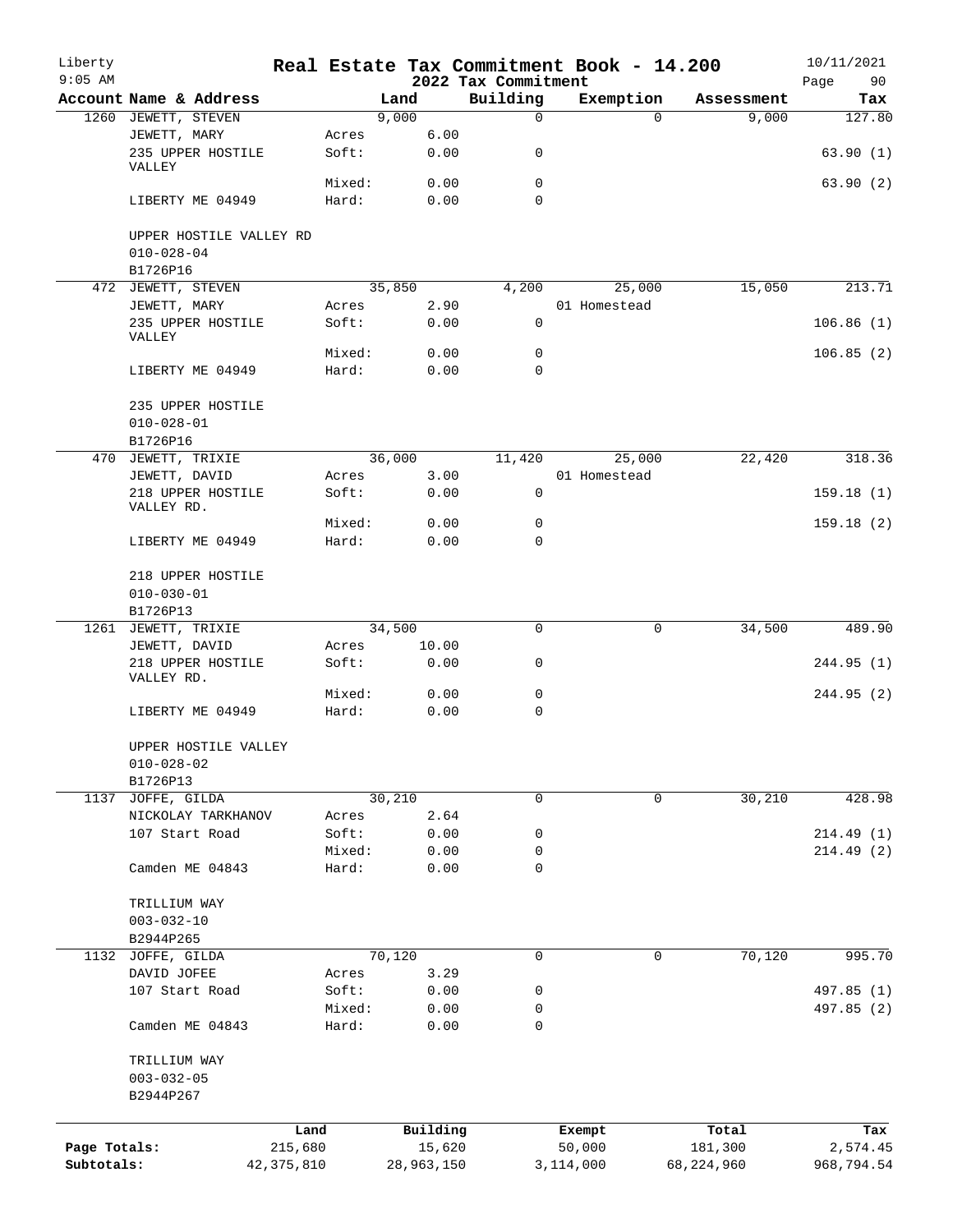| Liberty<br>$9:05$ AM |                        |         |      | 2022 Tax Commitment | Real Estate Tax Commitment Book - 14.200 |            | 10/11/2021<br>Page<br>91 |
|----------------------|------------------------|---------|------|---------------------|------------------------------------------|------------|--------------------------|
|                      | Account Name & Address | Land    |      | Building            | Exemption                                | Assessment | Tax                      |
|                      | 782 JOHNSON, ALAN E    | 118,230 |      | 80,520              | $\Omega$                                 | 198,750    | 2,822.25                 |
|                      | WARREN, ANNE E         | Acres   | 5.30 |                     |                                          |            |                          |
|                      | 79 Quigg Island Rd     | Soft:   | 0.00 | 0                   |                                          |            | 1,411.13(1)              |
|                      |                        | Mixed:  | 0.00 | 0                   |                                          |            | 1,411.12(2)              |
|                      | LIBERTY ME 04949 3753  | Hard:   | 0.00 | $\mathbf 0$         |                                          |            |                          |
|                      | 68 RETREAT WAY         |         |      |                     |                                          |            |                          |
|                      | $006 - 005 - 06$       |         |      |                     |                                          |            |                          |
|                      | B3959P1 04/13/2015     |         |      |                     |                                          |            |                          |
| 229                  | JOHNSON, BARBARA       | 120,170 |      | 57,200              | $\mathbf 0$                              | 177,370    | 2,518.65                 |
|                      | 32 HEMLOCK RD.         | Acres   | 0.40 |                     |                                          |            |                          |
|                      |                        | Soft:   | 0.00 | 0                   |                                          |            | 1, 259.33(1)             |
|                      | BRUNSWICK ME 04011     | Mixed:  | 0.00 | 0                   |                                          |            | 1, 259.32(2)             |
|                      |                        | Hard:   | 0.00 | 0                   |                                          |            |                          |
|                      | 117 KNOWLTONS SHORE RD |         |      |                     |                                          |            |                          |
|                      |                        |         |      |                     |                                          |            |                          |
|                      | $019 - 026$            |         |      |                     |                                          |            |                          |
|                      | B2356P240              |         |      |                     |                                          |            |                          |
|                      | 769 JOHNSON, TERRY W   | 43,250  |      | 119,290             | 25,000                                   | 137,540    | 1,953.07                 |
|                      | JOHNSON, MARY M        | Acres   | 9.50 |                     | 01 Homestead                             |            |                          |
|                      | 220 BOYNTON RD         | Soft:   | 0.00 | 0                   |                                          |            | 976.54(1)                |
|                      |                        | Mixed:  | 0.00 | 0                   |                                          |            | 976.53(2)                |
|                      | LIBERTY ME 04949       | Hard:   | 0.00 | 0                   |                                          |            |                          |
|                      | 220 BOYNTON RD         |         |      |                     |                                          |            |                          |
|                      | $008 - 010$            |         |      |                     |                                          |            |                          |
|                      | B2097P255              |         |      |                     |                                          |            |                          |
| 489                  | JOHNSON, WAYNE         | 39,000  |      | 77,750              | 31,000                                   | 85,750     | 1,217.65                 |
|                      | JOHNSON, MILDRED       | Acres   | 5.00 |                     | 01 Homestead                             |            |                          |
|                      | 9 W MAIN ST            | Soft:   | 0.00 | 0                   | 02 Vet                                   |            | 608.83(1)                |
|                      |                        | Mixed:  | 0.00 | 0                   |                                          |            | 608.82(2)                |
|                      | LIBERTY ME 04949       | Hard:   | 0.00 | 0                   |                                          |            |                          |
|                      | 9 W MAIN ST            |         |      |                     |                                          |            |                          |
|                      | $020 - 062$            |         |      |                     |                                          |            |                          |
|                      | B736P772               |         |      |                     |                                          |            |                          |
|                      | 1361 JOHNSTON, JEFFREY | 122,970 |      | 0                   | 0                                        | 122,970    | 1,746.17                 |
|                      |                        |         |      |                     |                                          |            |                          |
|                      | JOHNSTON, ELIZABETH    | Acres   | 1.60 |                     |                                          |            |                          |
|                      | 226 PINNACLE ROAD      | Soft:   | 0.00 | 0                   |                                          |            | 873.09 (1)               |
|                      |                        | Mixed:  | 0.00 | 0                   |                                          |            | 873.08 (2)               |
|                      | LIBERTY ME 04949       | Hard:   | 0.00 | 0                   |                                          |            |                          |
|                      | SHERMAN PT             |         |      |                     |                                          |            |                          |
|                      | $008 - 033 - 01 - A$   |         |      |                     |                                          |            |                          |
|                      | B4597P113 01/15/2021   |         |      |                     |                                          |            |                          |
|                      | 853 JOHNSTON, RALPH    | 39,850  |      | 313,580             | 0                                        | 353,430    | 5,018.71                 |
|                      | JOHNSTON, ELAINE       | Acres   | 1.90 |                     |                                          |            |                          |
|                      | 1504 DUTCH NECK ROAD   | Soft:   | 0.00 | 0                   |                                          |            | 2,509.36(1)              |
|                      |                        | Mixed:  | 0.00 | 0                   |                                          |            | 2,509.35(2)              |
|                      | WALDOBORO ME 04572     | Hard:   | 0.00 | 0                   |                                          |            |                          |
|                      | 10 LAKE SAINT GEORGE   |         |      |                     |                                          |            |                          |
|                      | $008 - 030 - D$        |         |      |                     |                                          |            |                          |
|                      | B2711P309              |         |      |                     |                                          |            |                          |
|                      |                        |         |      |                     |                                          |            |                          |
|                      |                        |         |      |                     |                                          |            |                          |
|                      |                        |         |      |                     |                                          |            |                          |
|                      |                        |         |      |                     |                                          |            |                          |

|              | Land       | Building   | Exempt    | Total      | Tax        |
|--------------|------------|------------|-----------|------------|------------|
| Page Totals: | 483,470    | 648,340    | 56,000    | 1,075,810  | 15,276.50  |
| Subtotals:   | 42,859,280 | 29,611,490 | 3,170,000 | 69,300,770 | 984,071.04 |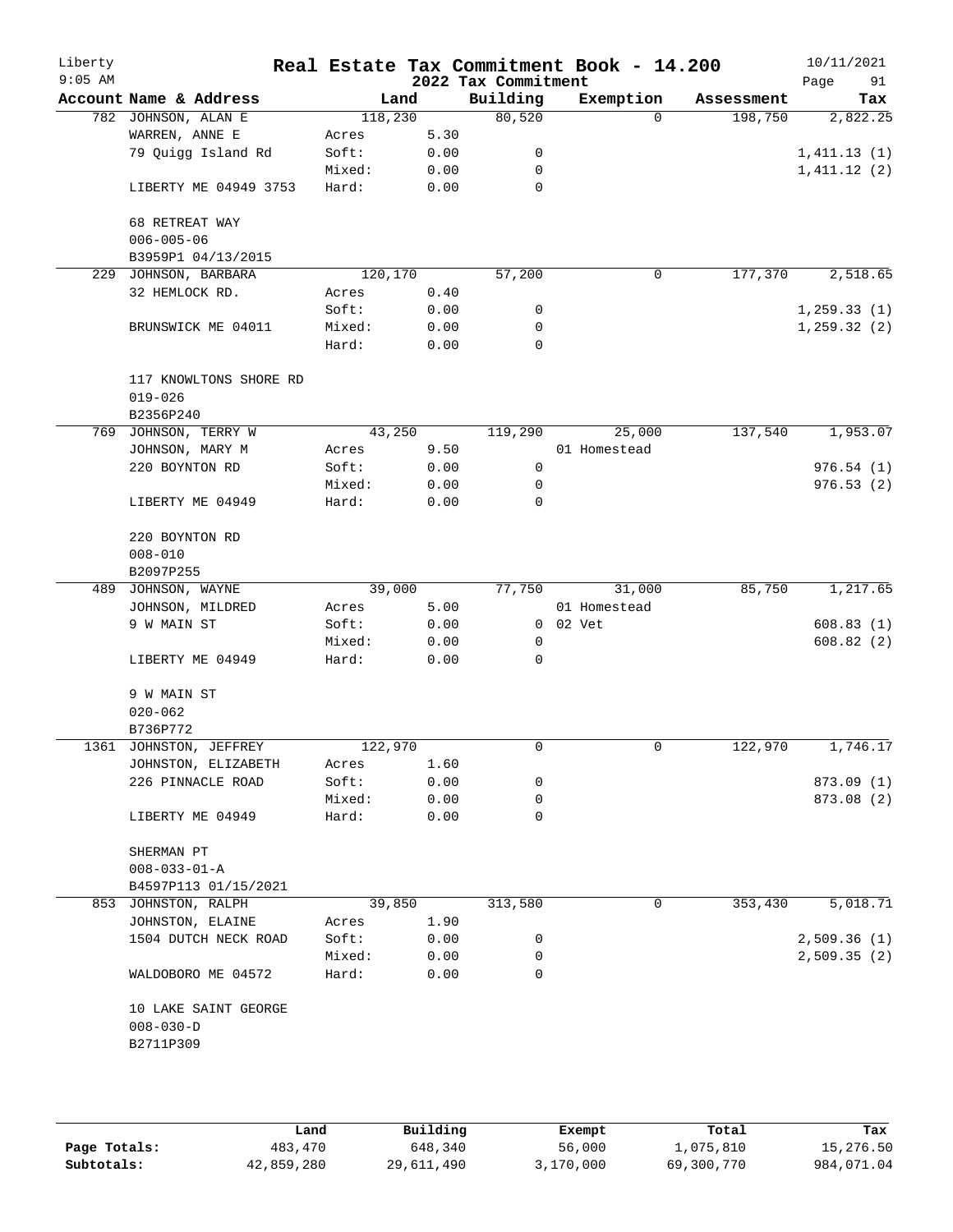| Liberty<br>$9:05$ AM |                                                         |                 |              | 2022 Tax Commitment | Real Estate Tax Commitment Book - 14.200 |            | 10/11/2021<br>Page<br>92 |
|----------------------|---------------------------------------------------------|-----------------|--------------|---------------------|------------------------------------------|------------|--------------------------|
|                      | Account Name & Address                                  | Land            |              | Building            | Exemption                                | Assessment | Tax                      |
|                      | 490 JOHNSTONE, C DOUGLAS                                | 152,950         |              | 202,470             | $\Omega$                                 | 355,420    | 5,046.96                 |
|                      | JOHNSTONE, PAULINE M                                    | Acres           | 0.53         |                     |                                          |            |                          |
|                      | 49 ELM ST                                               | Soft:           | 0.00         | 0                   |                                          |            | 2,523.48(1)              |
|                      |                                                         | Mixed:          | 0.00         | 0                   |                                          |            | 2,523.48(2)              |
|                      | CAMDEN ME 04843                                         | Hard:           | 0.00         | 0                   |                                          |            |                          |
|                      | 30 MILLSTONE DR<br>$009 - 011 - 05$                     |                 |              |                     |                                          |            |                          |
|                      | B826P167                                                |                 |              |                     |                                          |            |                          |
|                      | 69 JOHNSTONE, C DOUGLAS                                 | 34,460          |              | $\mathbf 0$         | 0                                        | 34,460     | 489.33                   |
|                      | 49 ELM ST                                               | Acres           | 2.39         |                     |                                          |            |                          |
|                      |                                                         | Soft:           | 0.00         | 0                   |                                          |            | 244.67(1)                |
|                      | CAMDEN ME 04843                                         | Mixed:          | 0.00         | 0                   |                                          |            | 244.66 (2)               |
|                      |                                                         | Hard:           | 0.00         | 0                   |                                          |            |                          |
|                      | BENNER RD/MILLSTONE DR<br>$009 - 011 - 02A$<br>B1968P9  |                 |              |                     |                                          |            |                          |
|                      | 72 JOHNSTONE, C DOUGLAS                                 | 35,620          |              | 0                   | 0                                        | 35,620     | 505.80                   |
|                      | 49 ELM ST                                               | Acres           | 3.16         |                     |                                          |            |                          |
|                      |                                                         | Soft:           | 0.00         | 0                   |                                          |            | 252.90(1)                |
|                      | CAMDEN ME 04843                                         | Mixed:          | 0.00         | 0                   |                                          |            | 252.90(2)                |
|                      |                                                         | Hard:           | 0.00         | 0                   |                                          |            |                          |
|                      | BENNER RD/MILLSTONE DR<br>$009 - 011 - 01A$<br>B1968P12 |                 |              |                     |                                          |            |                          |
|                      | 1300 JOHNSTONE, C DOUGLAS                               | 35,140          |              | 0                   | 0                                        | 35,140     | 498.99                   |
|                      | 49 ELM ST                                               | Acres           | 2.84         |                     |                                          |            |                          |
|                      |                                                         | Soft:           | 0.00         | 0                   |                                          |            | 249.50(1)                |
|                      | CAMDEN ME 04843                                         | Mixed:          | 0.00         | 0                   |                                          |            | 249.49 (2)               |
|                      |                                                         | Hard:           | 0.00         | 0                   |                                          |            |                          |
|                      | BENNER RD/MILLSTONE DR<br>$009 - 011 - 03A$             |                 |              |                     |                                          |            |                          |
|                      | B1968P12                                                |                 |              |                     |                                          |            |                          |
|                      | 1301 JOHNSTONE, C DOUGLAS                               | 33,880          |              | 0                   | 0                                        | 33,880     | 481.10                   |
|                      | 49 ELM ST                                               | Acres           | 2.00         |                     |                                          |            |                          |
|                      |                                                         | Soft:           | 0.00         | 0                   |                                          |            | 240.55(1)                |
|                      | CAMDEN ME 04843                                         | Mixed:<br>Hard: | 0.00<br>0.00 | 0<br>0              |                                          |            | 240.55(2)                |
|                      | BENNER RD/MILLSTONE DR<br>$009 - 011 - 04A$<br>B1968P12 |                 |              |                     |                                          |            |                          |
|                      | 307 JOHNSTONE, GARY I                                   | 149,070         |              | 34,390              | $\mathbf 0$                              | 183,460    | 2,605.13                 |
|                      | 14 PLEASANT ST.                                         | Acres           | 1.00         |                     |                                          |            |                          |
|                      |                                                         | Soft:           | 0.00         | 0                   |                                          |            | 1,302.57(1)              |
|                      | GLOUCESTER MA 01930                                     | Mixed:          | 0.00         | 0                   |                                          |            | 1,302.56(2)              |
|                      |                                                         | Hard:           | 0.00         | 0                   |                                          |            |                          |
|                      | 5 INGALLS WEST<br>$008 - 037 - 02$<br>B2191P118         |                 |              |                     |                                          |            |                          |
|                      |                                                         |                 |              |                     |                                          |            |                          |

|              | Land       | Building   | Exempt    | Total      | Tax        |
|--------------|------------|------------|-----------|------------|------------|
| Page Totals: | 441,120    | 236,860    |           | 677,980    | 9,627.31   |
| Subtotals:   | 43,300,400 | 29,848,350 | 3,170,000 | 69,978,750 | 993,698.35 |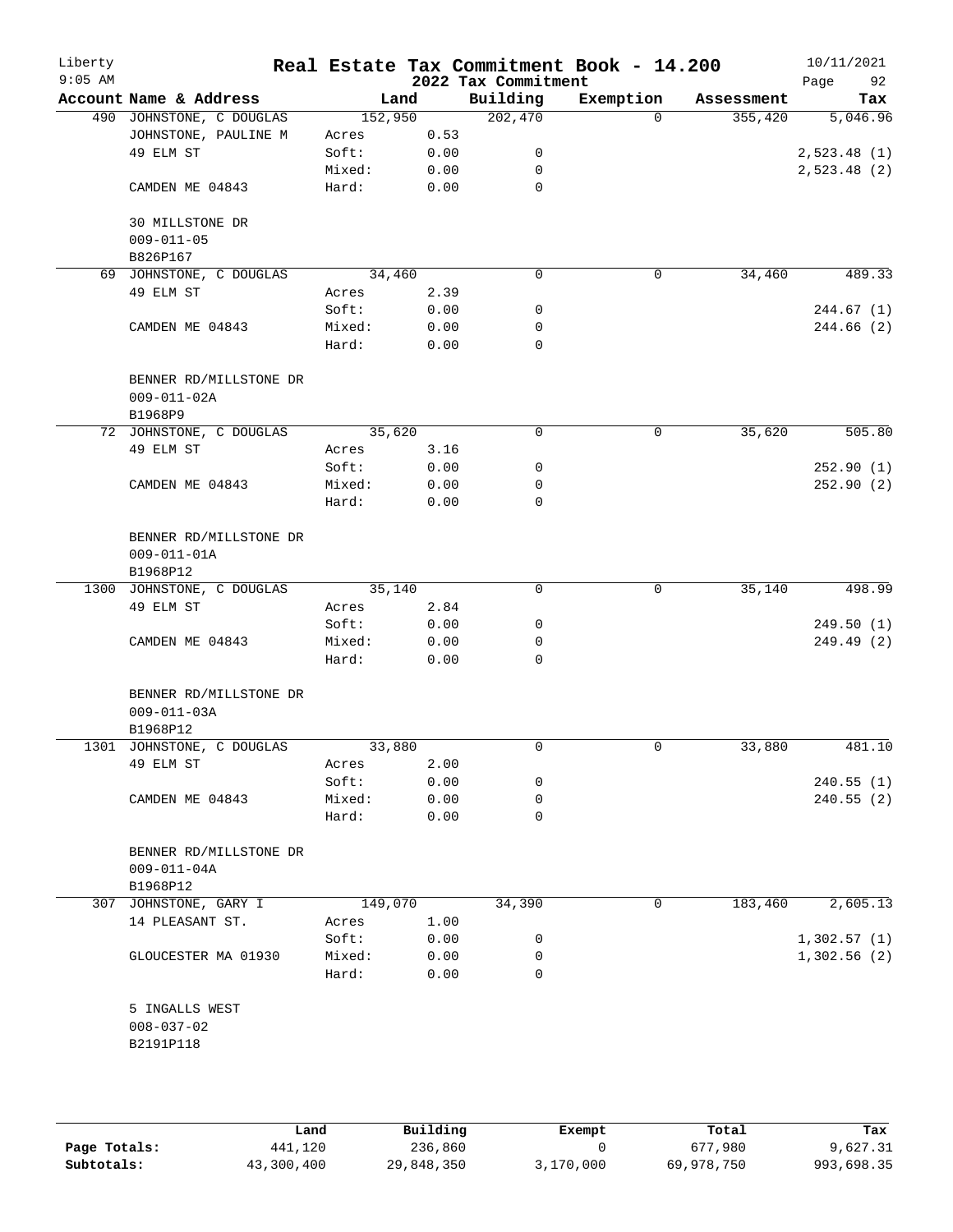| Liberty<br>$9:05$ AM |                         |                 |              | 2022 Tax Commitment | Real Estate Tax Commitment Book - 14.200 |            | 10/11/2021<br>Page<br>93 |
|----------------------|-------------------------|-----------------|--------------|---------------------|------------------------------------------|------------|--------------------------|
|                      | Account Name & Address  |                 | Land         | Building            | Exemption                                | Assessment | Tax                      |
| 369                  | JOHNSTONE-ARMSTRONG     | 200, 100        |              | 395,940             | $\Omega$                                 | 596,040    | 8,463.77                 |
|                      | FAMILY REALTY TRUST III |                 |              |                     |                                          |            |                          |
|                      | 25 Crestline Circle     | Acres           | 0.66         |                     |                                          |            |                          |
|                      |                         | Soft:           | 0.00         | 0                   |                                          |            | 4,231.89(1)              |
|                      | Beverly MA 01915        | Mixed:          | 0.00         | 0                   |                                          |            | 4,231.88 (2)             |
|                      |                         | Hard:           | 0.00         | 0                   |                                          |            |                          |
|                      | 48 MILLSTONE DR         |                 |              |                     |                                          |            |                          |
|                      | $009 - 011 - 01$        |                 |              |                     |                                          |            |                          |
|                      | B4236P248 12/28/2017    |                 |              |                     |                                          |            |                          |
|                      | 492 JOLIAT, HERBERT     | 21,600          |              | $\mathbf 0$         | 0                                        | 21,600     | 306.72                   |
|                      | 14 GROVE ST             | Acres           | 1.40         |                     |                                          |            |                          |
|                      |                         | Soft:           | 0.00         | 0                   |                                          |            | 153.36(1)                |
|                      | BREWER ME 04412         | Mixed:          | 0.00         | 0                   |                                          |            | 153.36(2)                |
|                      |                         | Hard:           | 0.00         | 0                   |                                          |            |                          |
|                      |                         |                 |              |                     |                                          |            |                          |
|                      | FISHTOWN RD             |                 |              |                     |                                          |            |                          |
|                      | $001 - 060$             |                 |              |                     |                                          |            |                          |
|                      | B2655P99                |                 |              |                     |                                          |            |                          |
|                      | 1303 JOLIAT, HERBERT    | 31,500          |              | 0                   | $\mathbf 0$                              | 31,500     | 447.30                   |
|                      | 14 GROVE ST             | Acres           | 8.00         |                     |                                          |            |                          |
|                      |                         | Soft:           | 0.00         | 0                   |                                          |            | 223.65(1)                |
|                      | BREWER ME 04412         | Mixed:          | 0.00         | 0                   |                                          |            | 223.65(2)                |
|                      |                         | Hard:           | 0.00         | 0                   |                                          |            |                          |
|                      |                         |                 |              |                     |                                          |            |                          |
|                      | FISHTOWN RD             |                 |              |                     |                                          |            |                          |
|                      | $001 - 048$             |                 |              |                     |                                          |            |                          |
|                      | B2655P99                |                 |              |                     |                                          |            |                          |
|                      | 491 JOLIAT, HERBERT A   | 24,000          |              | 0                   | 0                                        | 24,000     | 340.80                   |
|                      | JOLIAT, LESLIE G        | Acres           | 10.00        |                     |                                          |            |                          |
|                      | 14 GROVE ST             | Soft:           | 0.00         | 0                   |                                          |            | 170.40(1)                |
|                      | BREWER ME 04412         | Mixed:<br>Hard: | 0.00<br>0.00 | 0<br>0              |                                          |            | 170.40(2)                |
|                      |                         |                 |              |                     |                                          |            |                          |
|                      | FISHTOWN RD             |                 |              |                     |                                          |            |                          |
|                      | $001 - 076$             |                 |              |                     |                                          |            |                          |
|                      | B4126P134 11/23/2016    |                 |              |                     |                                          |            |                          |
|                      | 389 JOLIAT, HERBERT A   | 26,250          |              | 0                   | 0                                        | 26,250     | 372.75                   |
|                      | LESLIE G JOLIAT         | Acres           | 17.00        |                     |                                          |            |                          |
|                      | 14 GROVE ST             | Soft:           | 0.00         | 0                   |                                          |            | 186.38(1)                |
|                      |                         | Mixed:          | 0.00         | 0                   |                                          |            | 186.37(2)                |
|                      | BREWER ME 04412         | Hard:           | 0.00         | 0                   |                                          |            |                          |
|                      |                         |                 |              |                     |                                          |            |                          |
|                      | FISHTOWN RD             |                 |              |                     |                                          |            |                          |
|                      | $001 - 076 - A$         |                 |              |                     |                                          |            |                          |
|                      | B4067P277 06/06/2016    |                 |              |                     |                                          |            |                          |
|                      | 849 JOLIAT, HERBERT A   | 21,750          |              | 0                   | 0                                        | 21,750     | 308.85                   |
|                      | 14 GROVE ST             | Acres           | 5.00         |                     |                                          |            |                          |
|                      |                         | Soft:           | 0.00         | 0                   |                                          |            | 154.43(1)                |
|                      | BREWER ME 04412         | Mixed:          | 0.00         | 0                   |                                          |            | 154.42(2)                |
|                      |                         | Hard:           | 0.00         | 0                   |                                          |            |                          |
|                      |                         |                 |              |                     |                                          |            |                          |
|                      | 895 FISHTOWN RD         |                 |              |                     |                                          |            |                          |
|                      | $001 - 048 - A$         |                 |              |                     |                                          |            |                          |
|                      | B4064P202 06/02/2016    |                 |              |                     |                                          |            |                          |
|                      |                         |                 |              |                     |                                          |            |                          |
|                      |                         |                 |              |                     |                                          |            |                          |
|                      |                         |                 |              |                     |                                          |            |                          |

|              | Land       | Building     | Exempt    | Total      | Tax          |
|--------------|------------|--------------|-----------|------------|--------------|
| Page Totals: | 325,200    | 395,940      |           | 721,140    | 10,240.19    |
| Subtotals:   | 43,625,600 | 30, 244, 290 | 3,170,000 | 70,699,890 | 1,003,938.54 |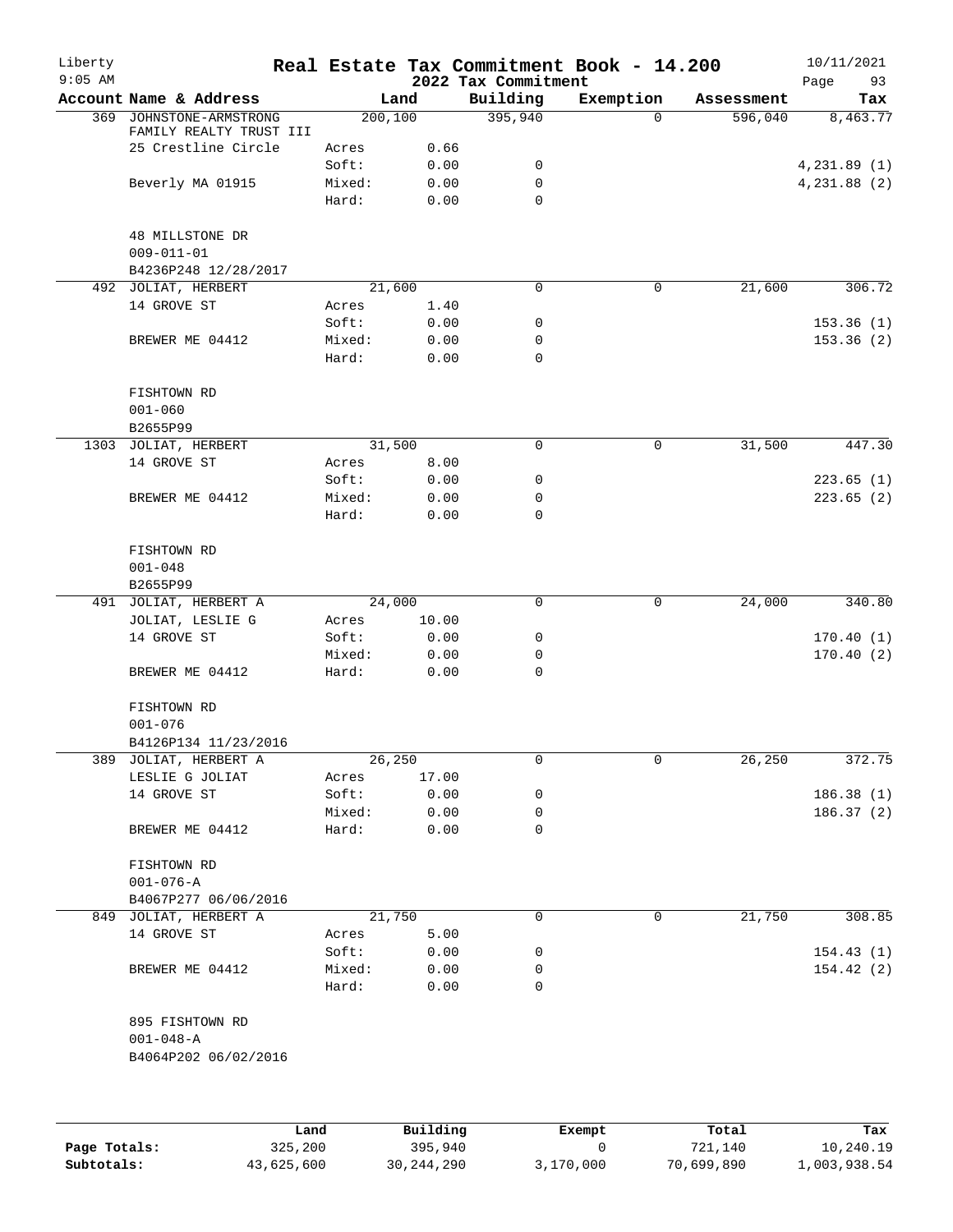| Liberty<br>$9:05$ AM |                              |        |                     | 2022 Tax Commitment | Real Estate Tax Commitment Book - 14.200 |                  | 10/11/2021<br>Page<br>94 |
|----------------------|------------------------------|--------|---------------------|---------------------|------------------------------------------|------------------|--------------------------|
|                      | Account Name & Address       |        | Land                | Building            | Exemption                                | Assessment       | Tax                      |
|                      | 851 JOLIAT, MELODY M         |        | 6,750               | 0                   | $\Omega$                                 | 6,750            | 95.85                    |
|                      | JOLIAT, PHILIP               | Acres  | 2.00                |                     |                                          |                  |                          |
|                      | 24 HEMLOCK DR                | Soft:  | 0.00                | 0                   |                                          |                  | 47.93(1)                 |
|                      |                              | Mixed: | 0.00                | 0                   |                                          |                  | 47.92 (2)                |
|                      | HOLDEN ME 04429              | Hard:  | 0.00                | $\mathbf 0$         |                                          |                  |                          |
|                      | FISHTOWN RD                  |        |                     |                     |                                          |                  |                          |
|                      | $001 - 076 - C$              |        |                     |                     |                                          |                  |                          |
|                      | B4580P201 12/02/2020         |        |                     |                     |                                          |                  |                          |
|                      | 493 JOLIAT, PHILIP           |        | 44,280              | 0                   | 0                                        | 44,280           | 628.78                   |
|                      | JOLIAT, MELODY               | Acres  | 29.00               |                     |                                          |                  |                          |
|                      | 24 HEMLOCK DRIVE             | Soft:  | 0.00                | 0                   |                                          |                  | 314.39(1)                |
|                      |                              | Mixed: | 0.00                | 0                   |                                          |                  | 314.39(2)                |
|                      | HOLDEN, ME 04429             | Hard:  | 0.00                | 0                   |                                          |                  |                          |
|                      | FISHTOWN ROAD<br>$001 - 041$ |        |                     |                     |                                          |                  |                          |
|                      | B774P913                     |        |                     |                     |                                          |                  |                          |
|                      | 1248 JONES, CELESTE          |        | 33,200              | 0                   | 0                                        | 33,200           | 471.44                   |
|                      | 595 Gladycon Road            | Acres  | 3.94                |                     |                                          |                  |                          |
|                      |                              | Soft:  | 0.00                | 0                   |                                          |                  | 235.72(1)                |
|                      | Colfax CA 95713              | Mixed: | 0.00                | 0                   |                                          |                  | 235.72(2)                |
|                      |                              | Hard:  | 0.00                | 0                   |                                          |                  |                          |
|                      | BROWN RD                     |        |                     |                     |                                          |                  |                          |
|                      | $005 - 026 - 01B$            |        |                     |                     |                                          |                  |                          |
|                      |                              |        |                     |                     |                                          |                  |                          |
|                      | B3999P138 09/04/2015         |        |                     |                     |                                          |                  |                          |
|                      | 437 JONES, LORI A            |        | 85,630              | 35,740              | 0                                        | 121,370          | 1,723.45                 |
|                      | JONES, ROBERT W              | Acres  | 0.13                |                     |                                          |                  |                          |
|                      | 4522 FORT SHAW DR.           | Soft:  | 0.00                | 0                   |                                          |                  | 861.73 (1)               |
|                      |                              | Mixed: | 0.00                | 0                   |                                          |                  | 861.72 (2)               |
|                      | NEW PORT RICHEY NJ<br>34655  | Hard:  | 0.00                | 0                   |                                          |                  |                          |
|                      | 85 SHERMAN RD                |        |                     |                     |                                          |                  |                          |
|                      | $023 - 011$                  |        |                     |                     |                                          |                  |                          |
|                      | B3561P156                    |        |                     |                     |                                          |                  |                          |
|                      | 501 JUBINVILLE, TODD         |        | 33,250              | 0                   | 0                                        | 33,250           | 472.15                   |
|                      | WIEDE-JUBINVILLE, EIKE       | Acres  | 20.00               |                     |                                          |                  |                          |
|                      | 605                          | Soft:  | 0.00                | 0                   |                                          |                  | 236.08(1)                |
|                      | HALLOWELL-LITCHFIELD RD      |        |                     |                     |                                          |                  |                          |
|                      |                              | Mixed: | 0.00                | 0                   |                                          |                  | 236.07(2)                |
|                      | WEST GARDINER ME 04345       | Hard:  | 0.00                | 0                   |                                          |                  |                          |
|                      | 80 MEDOMAK RESERVE RD        |        |                     |                     |                                          |                  |                          |
|                      | $004 - 026$                  |        |                     |                     |                                          |                  |                          |
|                      | B710P1091                    |        |                     |                     |                                          |                  |                          |
|                      | 696 Justice, Ric H           |        | 37,650              | 96,400              | 0                                        | 134,050          | 1,903.51                 |
|                      | Justice, Lisa D              | Acres  | 4.10                |                     |                                          |                  |                          |
|                      | 16 BIRCH LANE                | Soft:  | 0.00                | 0                   |                                          |                  | 951.76 (1)               |
|                      |                              | Mixed: | 0.00                | 0                   |                                          |                  | 951.75 (2)               |
|                      | LIBERTY ME 04949             | Hard:  | 0.00                | 0                   |                                          |                  |                          |
|                      | 16 BIRCH LN.                 |        |                     |                     |                                          |                  |                          |
|                      | $017 - 013$                  |        |                     |                     |                                          |                  |                          |
|                      | B4276P179 06/04/2018         |        |                     |                     |                                          |                  |                          |
|                      |                              |        |                     |                     |                                          |                  |                          |
|                      |                              |        |                     |                     |                                          |                  |                          |
| Page Totals:         | 240,760                      | Land   | Building<br>132,140 |                     | Exempt<br>0                              | Total<br>372,900 | Tax<br>5,295.18          |

**Subtotals:** 43,866,360 30,376,430 3,170,000 71,072,790 1,009,233.72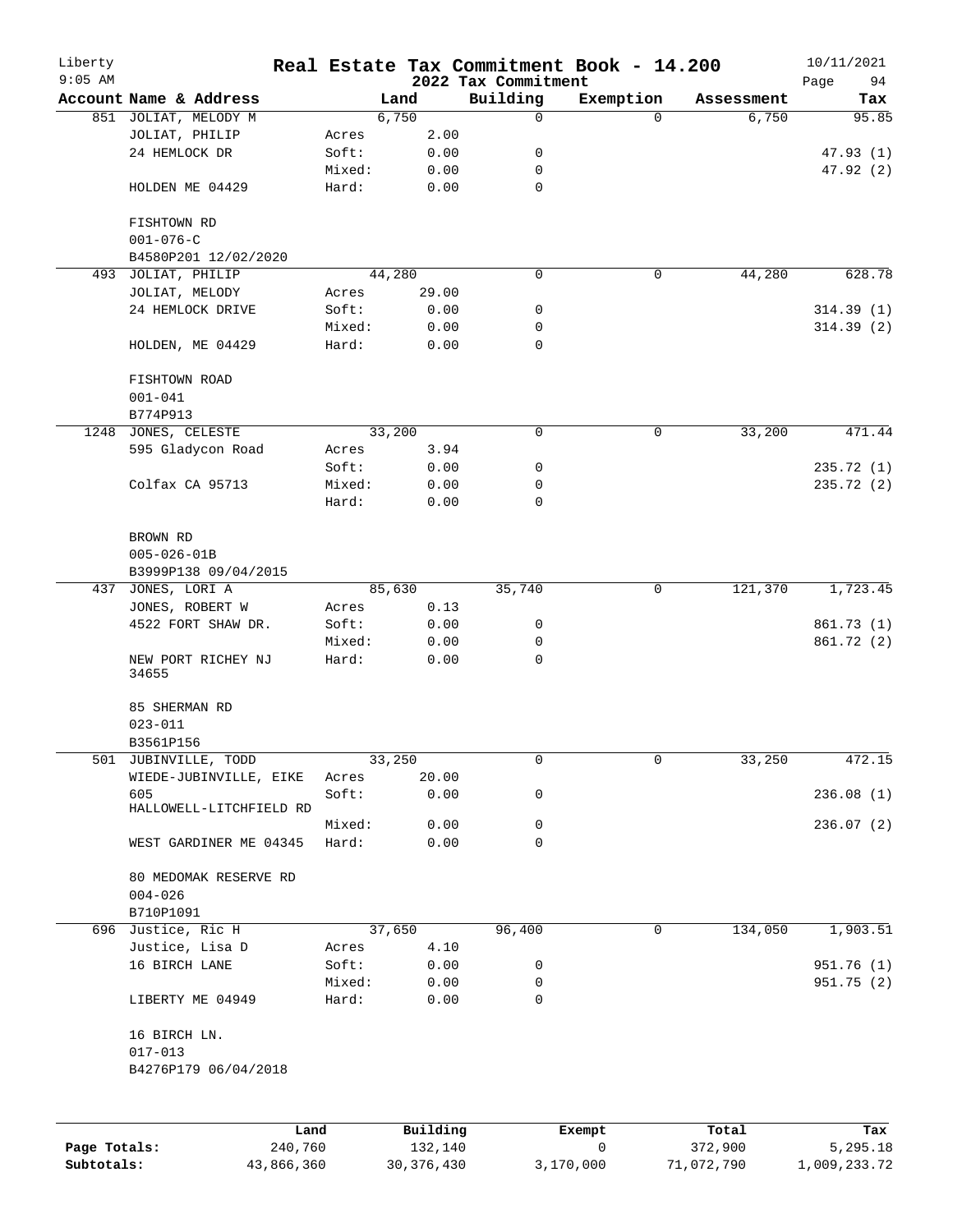| Liberty<br>$9:05$ AM |                                         |                 |              | 2022 Tax Commitment | Real Estate Tax Commitment Book - 14.200 |            | 10/11/2021<br>95<br>Page |
|----------------------|-----------------------------------------|-----------------|--------------|---------------------|------------------------------------------|------------|--------------------------|
|                      | Account Name & Address                  | Land            |              | Building            | Exemption                                | Assessment | Tax                      |
|                      | 166 KASABUSKI, WILLIAM                  | 17,220          |              | 30,550              | $\Omega$                                 | 47,770     | 678.33                   |
|                      | 2774 SENNEBEC RD                        | Acres           | 0.29         |                     |                                          |            |                          |
|                      |                                         | Soft:           | 0.00         | 0                   |                                          |            | 339.17(1)                |
|                      | APPLETON ME 04862                       | Mixed:          | 0.00         | 0                   |                                          |            | 339.16(2)                |
|                      |                                         | Hard:           | 0.00         | 0                   |                                          |            |                          |
|                      |                                         |                 |              |                     |                                          |            |                          |
|                      | 51 W MAIN ST<br>$020 - 058$             |                 |              |                     |                                          |            |                          |
|                      | B2894P315                               |                 |              |                     |                                          |            |                          |
|                      | 1107 KASTNER, LAURA E                   | 34,400          |              | 164,940             | $\mathbf 0$                              | 199,340    | 2,830.63                 |
|                      | 10 ELLIS LN                             | Acres           | 3.60         |                     |                                          |            |                          |
|                      |                                         | Soft:           | 0.00         | 0                   |                                          |            | 1,415.32(1)              |
|                      | BRAINTREE MA 02184                      | Mixed:          | 0.00         | 0                   |                                          |            | 1,415.31(2)              |
|                      |                                         | Hard:           | 0.00         | $\mathbf 0$         |                                          |            |                          |
|                      |                                         |                 |              |                     |                                          |            |                          |
|                      | 61 HIGHLAND DR                          |                 |              |                     |                                          |            |                          |
|                      | $005 - 065$                             |                 |              |                     |                                          |            |                          |
|                      | B3657P40 06/13/2012                     |                 |              |                     |                                          |            |                          |
|                      | 504 KEE, MICHAEL A                      | 127,460         |              | 38,500              | 0                                        | 165,960    | 2,356.63                 |
|                      | KEE, KATHLEEN J                         | Acres           | 0.45         |                     |                                          |            |                          |
|                      | 65 SPRUCE LANE                          | Soft:           | 0.00         | 0                   |                                          |            | 1,178.32(1)              |
|                      |                                         | Mixed:          | 0.00         | 0                   |                                          |            | 1,178.31(2)              |
|                      | UNION ME 04862 3023                     | Hard:           | 0.00         | 0                   |                                          |            |                          |
|                      | 43 KNOWLTONS SHORE RD                   |                 |              |                     |                                          |            |                          |
|                      | $017 - 004$                             |                 |              |                     |                                          |            |                          |
|                      | B1645P219                               |                 |              |                     |                                          |            |                          |
|                      | 250 KEEGAN, EILEEN G                    | 33,060          |              | 128,150             | 0                                        | 161,210    | 2,289.18                 |
|                      | 19 LAKE ST GEORGE TR                    | Acres           | 1.04         |                     |                                          |            |                          |
|                      |                                         | Soft:           | 0.00         | 0                   |                                          |            | 1,144.59(1)              |
|                      | LIBERTY ME 04949                        | Mixed:<br>Hard: | 0.00<br>0.00 | 0<br>0              |                                          |            | 1, 144.59(2)             |
|                      |                                         |                 |              |                     |                                          |            |                          |
|                      | 19 LAKE SAINT GEORGE TR                 |                 |              |                     |                                          |            |                          |
|                      | $008 - 030 - B$                         |                 |              |                     |                                          |            |                          |
|                      | B3672P116 07/23/2012                    |                 |              |                     |                                          |            |                          |
|                      | 505 KEEGAN, HAROLD J                    | 28,980          |              | 129,180             | 0                                        | 158,160    | 2,245.87                 |
|                      | KEEGAN, CAROL J                         | Acres           | 1.00         |                     |                                          |            |                          |
|                      | 9 WELLINGTON LANE                       | Soft:           | 0.00         | 0                   |                                          |            | 1, 122.94(1)             |
|                      |                                         | Mixed:<br>Hard: | 0.00<br>0.00 | 0<br>0              |                                          |            | 1, 122.93(2)             |
|                      | CAMBRIDGE MA 02141                      |                 |              |                     |                                          |            |                          |
|                      | 18 LAKE SAINT GEORGE                    |                 |              |                     |                                          |            |                          |
|                      | $008 - 030 - C$<br>506 KEEGAN, ROBERT A | 32,000          |              | 28,250              | 25,000                                   | 35,250     | 500.55                   |
|                      | 18 LAKE ST GEORGE                       | Acres           | 2.00         |                     | 01 Homestead                             |            |                          |
|                      | TERRACE                                 |                 |              |                     |                                          |            |                          |
|                      |                                         | Soft:           | 0.00         | 0                   |                                          |            | 250.28(1)                |
|                      | LIBERTY ME 04949                        | Mixed:          | 0.00         | 0                   |                                          |            | 250.27(2)                |
|                      |                                         | Hard:           | 0.00         | 0                   |                                          |            |                          |
|                      | 194 RIDGE SCHOOL RD                     |                 |              |                     |                                          |            |                          |
|                      | $005 - 010 - B$                         |                 |              |                     |                                          |            |                          |
|                      | B1232P194                               |                 |              |                     |                                          |            |                          |
|                      |                                         |                 |              |                     |                                          |            |                          |
|                      |                                         |                 |              |                     |                                          |            |                          |
|                      |                                         |                 |              |                     |                                          |            |                          |

|              | Land       | Building   | Exempt    | Total      | Tax          |
|--------------|------------|------------|-----------|------------|--------------|
| Page Totals: | 273,120    | 519,570    | 25,000    | 767,690    | 10,901.19    |
| Subtotals:   | 44,139,480 | 30,896,000 | 3,195,000 | 71,840,480 | 1,020,134.91 |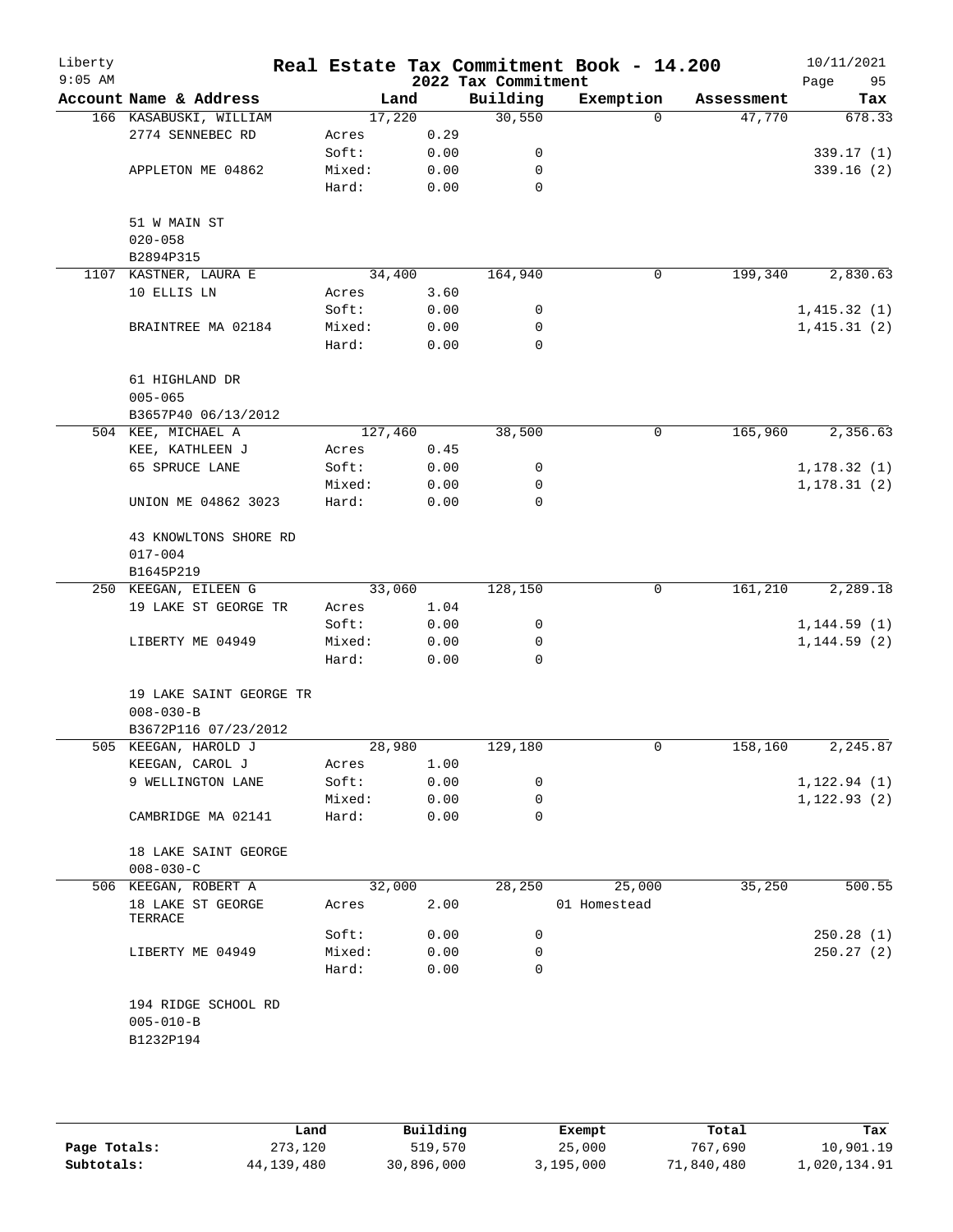| Liberty<br>$9:05$ AM |                                         |        |         | 2022 Tax Commitment | Real Estate Tax Commitment Book - 14.200 |            | 10/11/2021<br>Page<br>96 |
|----------------------|-----------------------------------------|--------|---------|---------------------|------------------------------------------|------------|--------------------------|
|                      | Account Name & Address                  |        | Land    | Building            | Exemption                                | Assessment | Tax                      |
|                      | 1096 KEENE, DEBORAH L                   |        | 39,770  | 181,730             | 25,000                                   | 196,500    | 2,790.30                 |
|                      | 61 STEVENS POND RD                      | Acres  | 5.51    |                     | 01 Homestead                             |            |                          |
|                      |                                         | Soft:  | 0.00    | $\mathsf{O}$        |                                          |            | 1,395.15(1)              |
|                      | LIBERTY ME 04949                        | Mixed: | 0.00    | 0                   |                                          |            | 1,395.15(2)              |
|                      |                                         | Hard:  | 0.00    | 0                   |                                          |            |                          |
|                      | 61 STEVENS POND RD                      |        |         |                     |                                          |            |                          |
|                      | $006 - 051 - A$                         |        |         |                     |                                          |            |                          |
|                      | B4152P273 03/27/2017 B1876P292 B1048P80 |        |         |                     |                                          |            |                          |
| 1297                 | KEENE, DEBORAH L                        |        | 21,000  | 32,450              | 0                                        | 53,450     | 758.99                   |
|                      | 61 STEVENS POND RD                      | Acres  | 1.00    |                     |                                          |            |                          |
|                      |                                         | Soft:  | 0.00    | 0                   |                                          |            | 379.50(1)                |
|                      | LIBERTY ME 04949                        | Mixed: | 0.00    | 0                   |                                          |            | 379.49(2)                |
|                      |                                         | Hard:  | 0.00    | $\mathbf 0$         |                                          |            |                          |
|                      | 93 STEVENS POND RD                      |        |         |                     |                                          |            |                          |
|                      | $006 - 053 - A$                         |        |         |                     |                                          |            |                          |
|                      | B4152P273 03/27/2017                    |        |         |                     |                                          |            |                          |
|                      | 508 Keniston, Dana                      |        | 189,140 | 89,900              | 25,000                                   | 254,040    | 3,607.37                 |
|                      | 97 MCLAIN RD                            | Acres  | 36.00   |                     | 01 Homestead                             |            |                          |
|                      |                                         | Soft:  | 0.00    | 0                   |                                          |            | 1,803.69(1)              |
|                      | LIBERTY ME 04949                        | Mixed: | 0.00    | 0                   |                                          |            | 1,803.68(2)              |
|                      |                                         | Hard:  | 0.00    | 0                   |                                          |            |                          |
|                      | 97 MCLAIN RD                            |        |         |                     |                                          |            |                          |
|                      | $003 - 023$                             |        |         |                     |                                          |            |                          |
|                      | B4216P231 10/16/2017                    |        |         |                     |                                          |            |                          |
|                      | 510 KENNEY, RICHARD A                   |        | 18,500  | 0                   | 0                                        | 18,500     | 262.70                   |
|                      | RUSSELL J. KENNEY                       | Acres  | 1.00    |                     |                                          |            |                          |
|                      | C/O Gail Kenney PR                      | Soft:  | 0.00    | 0                   |                                          |            | 131.35(1)                |
|                      | 130 Edgewood Ave                        | Mixed: | 0.00    | 0                   |                                          |            | 131.35(2)                |
|                      | METHUEN MA 01844                        | Hard:  | 0.00    | 0                   |                                          |            |                          |
|                      | BOLIN HILL RD                           |        |         |                     |                                          |            |                          |
|                      | $009 - 020$                             |        |         |                     |                                          |            |                          |
|                      | B1365P39                                |        |         |                     |                                          |            |                          |
|                      | 968 KEZAL, SUSAN                        |        | 21,750  | 0                   | 0                                        | 21,750     | 308.85                   |
|                      | KEZAL, STEVEN                           | Acres  | 1.50    |                     |                                          |            |                          |
|                      | 85 BRENTWOOD ST                         | Soft:  | 0.00    | 0                   |                                          |            | 154.43(1)                |
|                      |                                         | Mixed: | 0.00    | 0                   |                                          |            | 154.42(2)                |
|                      | PORTLAND ME 04103                       | Hard:  | 0.00    | 0                   |                                          |            |                          |
|                      | TRASK RD                                |        |         |                     |                                          |            |                          |
|                      | $027 - 023$                             |        |         |                     |                                          |            |                          |
|                      | B3557P10 05/03/2011                     |        |         |                     |                                          |            |                          |
|                      | 969 KEZAL, SUSAN E                      |        | 53,110  | 36,910              | 0                                        | 90,020     | 1,278.28                 |
|                      | KEZAL, STEVEN M                         | Acres  | 0.05    |                     |                                          |            |                          |
|                      | 85 BRENTWOOD STREET                     | Soft:  | 0.00    | 0                   |                                          |            | 639.14 (1)               |
|                      |                                         | Mixed: | 0.00    | 0                   |                                          |            | 639.14 (2)               |
|                      | PORTLAND ME 04103                       | Hard:  | 0.00    | 0                   |                                          |            |                          |
|                      | 38 TRASK RD                             |        |         |                     |                                          |            |                          |
|                      | $027 - 018$                             |        |         |                     |                                          |            |                          |
|                      | B3657P249 06/14/2012                    |        |         |                     |                                          |            |                          |
|                      |                                         |        |         |                     |                                          |            |                          |

|              | Land       | Building   | Exempt    | Total      | Tax          |
|--------------|------------|------------|-----------|------------|--------------|
| Page Totals: | 343,270    | 340,990    | 50,000    | 634,260    | 9,006.49     |
| Subtotals:   | 44,482,750 | 31,236,990 | 3,245,000 | 72,474,740 | 1,029,141.40 |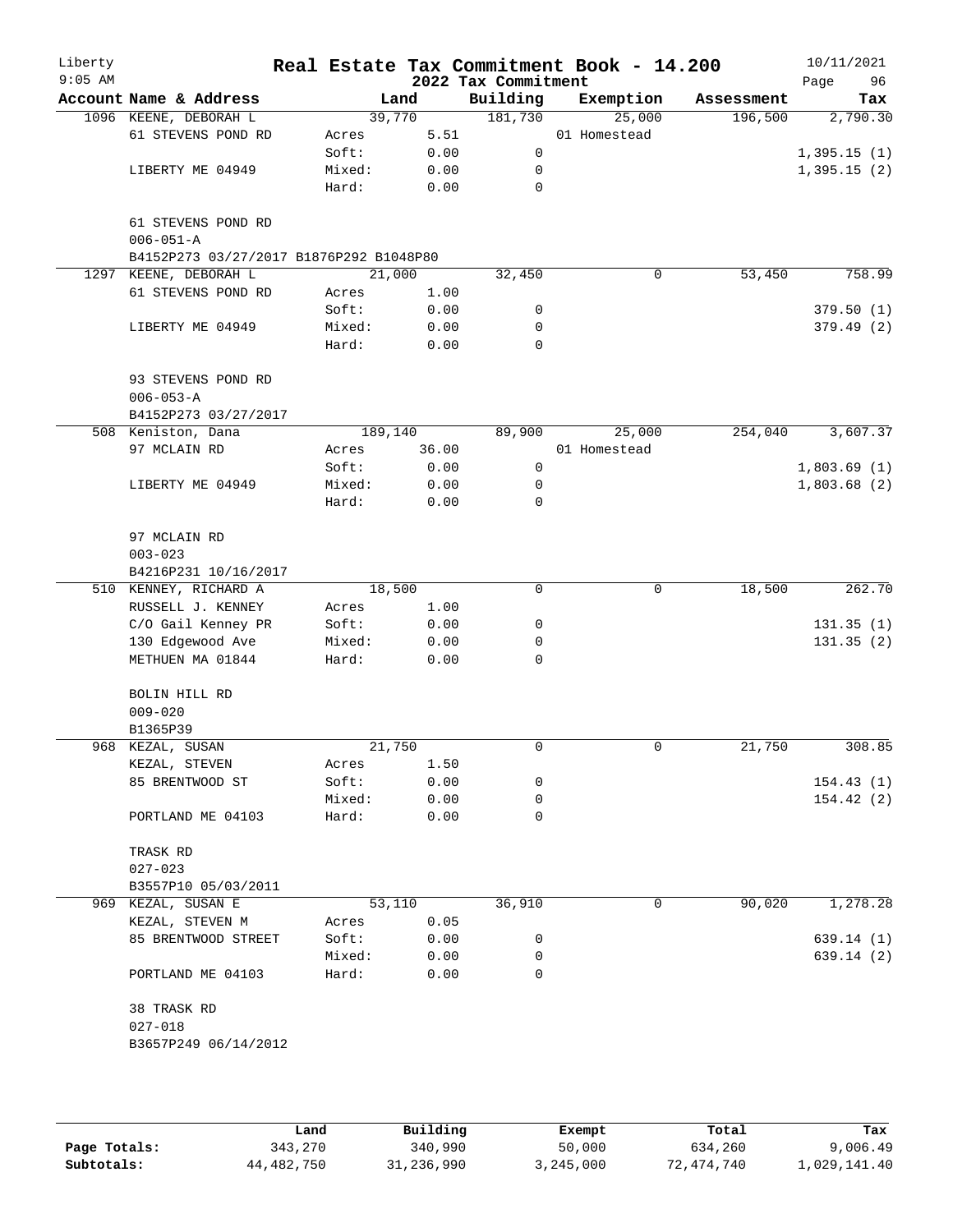| Liberty<br>$9:05$ AM |                                              |        |              | 2022 Tax Commitment | Real Estate Tax Commitment Book - 14.200 |            | 10/11/2021<br>97<br>Page |
|----------------------|----------------------------------------------|--------|--------------|---------------------|------------------------------------------|------------|--------------------------|
|                      | Account Name & Address                       |        | Land         | Building            | Exemption                                | Assessment | Tax                      |
|                      | 434 KIMBALL, TERRY C. &<br>O'BRIAN, TAMMY L. |        | 42,150       | 18,590              | $\Omega$                                 | 60,740     | 862.51                   |
|                      | WATSON, TRACY Q                              | Acres  | 0.39         |                     |                                          |            |                          |
|                      | 5 KIMBALLS WAY                               | Soft:  | 0.00         | 0                   |                                          |            | 431.26 (1)               |
|                      |                                              | Mixed: | 0.00         | 0                   |                                          |            | 431.25 (2)               |
|                      | HOPE ME 04847                                | Hard:  | 0.00         | 0                   |                                          |            |                          |
|                      | 193 JOY RD                                   |        |              |                     |                                          |            |                          |
|                      | $013 - 037$                                  |        |              |                     |                                          |            |                          |
|                      | B4310P192 09/26/2018                         |        |              |                     |                                          |            |                          |
|                      | 698 KING, RICHARD                            |        | 77,650       | 58,460              | 25,000                                   | 111, 110   | 1,577.76                 |
|                      | 246 PINNACLE RD                              | Acres  | 87.15        |                     | 01 Homestead                             |            |                          |
|                      |                                              | Soft:  | 5.43         | 1,710               |                                          |            | 788.88 (1)               |
|                      | LIBERTY ME 04949                             | Mixed: | 10.08        | 3,871               |                                          |            | 788.88 (2)               |
|                      |                                              | Hard:  | 44.64        | 11,071              |                                          |            |                          |
|                      | 246 PINNACLE RD                              |        |              |                     |                                          |            |                          |
|                      | $006 - 004$                                  |        |              |                     |                                          |            |                          |
|                      | B3458P174 07/06/2010                         |        |              |                     |                                          |            |                          |
|                      | 1126 KING, RICHARD L                         |        | 55,810       | 101,670             | 0                                        | 157,480    | 2,236.22                 |
|                      | KING, MARIA J                                | Acres  | 40.35        |                     |                                          |            |                          |
|                      | 246 PINNACLE RD                              | Soft:  | 0.00         | 0                   |                                          |            | 1,118.11(1)              |
|                      |                                              | Mixed: | 0.15         | 58                  |                                          |            | 1,118.11(2)              |
|                      | LIBERTY ME 04949                             | Hard:  | 0.00         | $\Omega$            |                                          |            |                          |
|                      | 286 PINNACLE RD                              |        |              |                     |                                          |            |                          |
|                      | $006 - 001 - 01$                             |        |              |                     |                                          |            |                          |
|                      | B4084P121 07/29/2016                         |        |              |                     |                                          |            |                          |
| 717                  | KLEINER, NICHOLAS N                          |        | 42,560       | 0                   | 0                                        | 42,560     | 604.35                   |
|                      | 69 BEOTE RD                                  | Acres  | 1.59         |                     |                                          |            |                          |
|                      |                                              | Soft:  | 0.00         | 0                   |                                          |            | 302.18(1)                |
|                      | UNION ME 04862                               | Mixed: | 0.00         | 0                   |                                          |            | 302.17(2)                |
|                      |                                              | Hard:  | 0.00         | 0                   |                                          |            |                          |
|                      | ISLAND IN STEVENS POND<br>$003 - 019$        |        |              |                     |                                          |            |                          |
|                      | B4621P114 03/16/2021                         |        |              |                     |                                          |            |                          |
|                      | 795 KLIMOFF, INGRID H                        |        | 111,360      | 37,570              | 0                                        | 148,930    | 2,114.81                 |
|                      | CHARLES HORNIG                               | Acres  | 0.31         |                     |                                          |            |                          |
|                      | 18 Bacon St                                  | Soft:  | 0.00         | 0                   |                                          |            | 1,057.41(1)              |
|                      |                                              |        |              | 0                   |                                          |            |                          |
|                      | LEXINGTON MA 02421 7064 Hard:                | Mixed: | 0.00<br>0.00 | 0                   |                                          |            | 1,057.40(2)              |
|                      | 154 BROWN RD                                 |        |              |                     |                                          |            |                          |
|                      | $015 - 005$                                  |        |              |                     |                                          |            |                          |
|                      | B3830P219 12/18/2013                         |        |              |                     |                                          |            |                          |
|                      | 522 KNOTH, LESLIE                            |        | 53,380       | 118,970             | 0                                        | 172,350    | 2,447.37                 |
|                      | KNOTH, ROBERT                                | Acres  | 1.00         |                     |                                          |            |                          |
|                      | 2400 Plesant Lane                            | Soft:  | 0.00         | 0                   |                                          |            | 1,223.69(1)              |
|                      |                                              | Mixed: | 0.00         | 0                   |                                          |            | 1,223.68(2)              |
|                      | Salina KS 67401                              | Hard:  | 0.00         | 0                   |                                          |            |                          |
|                      | BLUEBERRY LN                                 |        |              |                     |                                          |            |                          |
|                      | $005 - 015 - 09$                             |        |              |                     |                                          |            |                          |
|                      | B4210P11 10/03/2017                          |        |              |                     |                                          |            |                          |
|                      |                                              |        |              |                     |                                          |            |                          |
|                      |                                              | Land   | Building     |                     | Exempt                                   | Total      | Tax                      |

|              | Land       | Building   | Exempt    | Total      | Tax          |
|--------------|------------|------------|-----------|------------|--------------|
| Page Totals: | 382,910    | 335,260    | 25,000    | 693,170    | 9,843.02     |
| Subtotals:   | 44,865,660 | 31,572,250 | 3,270,000 | 73,167,910 | 1,038,984.42 |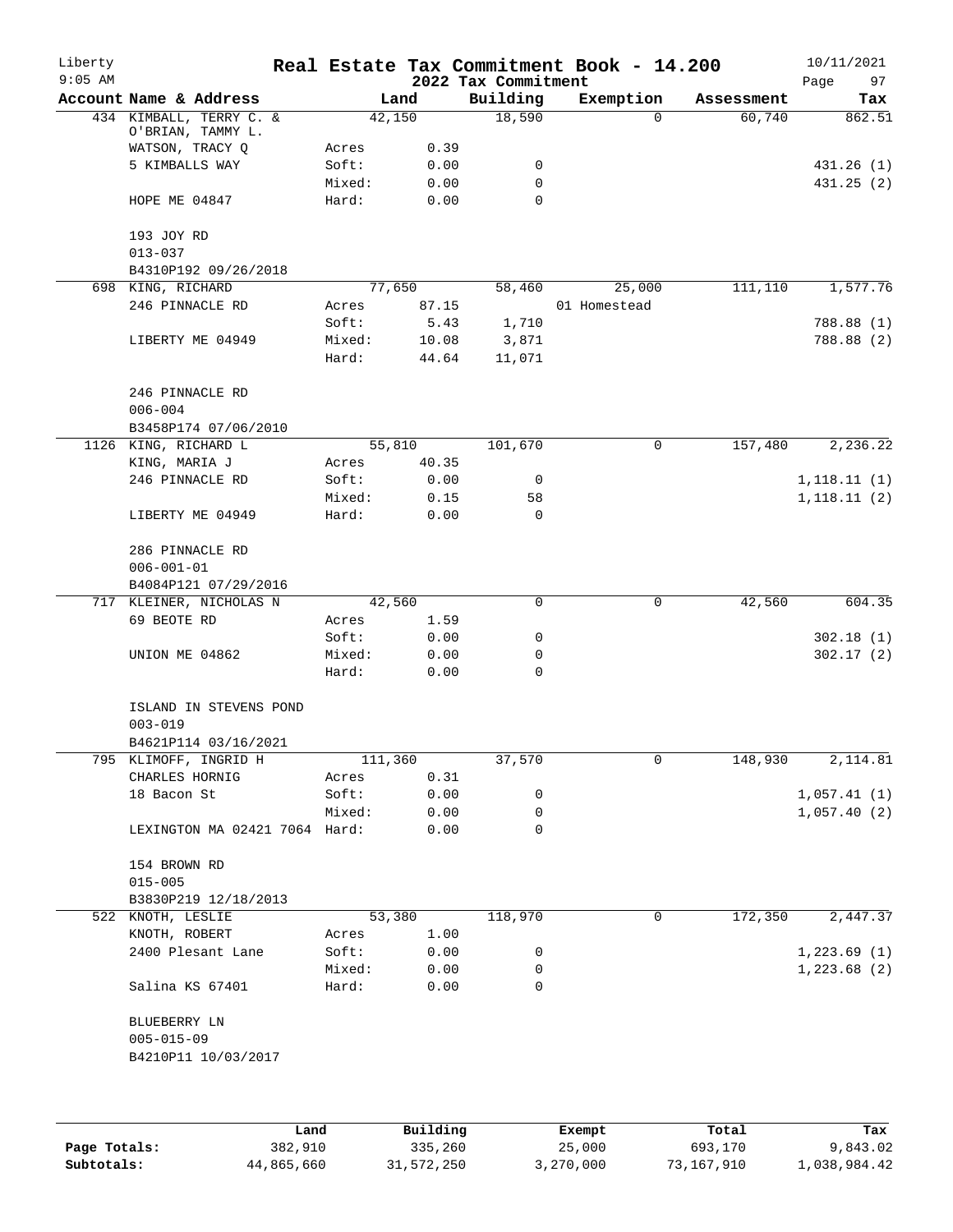| Liberty<br>$9:05$ AM |                                       |         |             | 2022 Tax Commitment | Real Estate Tax Commitment Book - 14.200 |            | 10/11/2021<br>Page<br>98 |
|----------------------|---------------------------------------|---------|-------------|---------------------|------------------------------------------|------------|--------------------------|
|                      | Account Name & Address                | Land    |             | Building            | Exemption                                | Assessment | Tax                      |
|                      | 518 KNOTH, LESLIE J                   | 123,900 |             | 0                   | $\Omega$                                 | 123,900    | 1,759.38                 |
|                      | KNOTH, ROBERT                         | Acres   | 1.01        |                     |                                          |            |                          |
|                      | 2400 PHEASANT LANE                    | Soft:   | 0.00        | 0                   |                                          |            | 879.69 (1)               |
|                      |                                       | Mixed:  | 0.00        | 0                   |                                          |            | 879.69 (2)               |
|                      | SALINAS KS 67401                      | Hard:   | 0.00        | $\mathbf 0$         |                                          |            |                          |
|                      | BLUEBERRY LN<br>$005 - 015 - 06$      |         |             |                     |                                          |            |                          |
|                      | B1205P104                             |         |             |                     |                                          |            |                          |
| 519                  | KNOWLTON, CLAUDIUS<br><b>JUSTIN</b>   | 34,840  |             | 51,110              | $\mathbf 0$                              | 85,950     | 1,220.49                 |
|                      | KNOWLTON, CHARLES W                   | Acres   | 3.89        |                     |                                          |            |                          |
|                      | 505 Sandy Circle                      | Soft:   | 0.00        | 0                   |                                          |            | 610.25(1)                |
|                      |                                       | Mixed:  | 0.00        | 0                   |                                          |            | 610.24(2)                |
|                      | Sturbridge MA 01566                   | Hard:   | 0.00        | 0                   |                                          |            |                          |
|                      | 223 KNOWLTONS SHORE RD<br>$016 - 023$ |         |             |                     |                                          |            |                          |
|                      | B3998P29 09/14/2015                   |         |             |                     |                                          |            |                          |
| 1094                 | KNOWLTON, LEE AND<br>MAUREEN          |         | $\mathbf 0$ | 123,530             | 0                                        | 123,530    | 1,754.13                 |
|                      | LAURA AND JEFF ELDRIDGE               |         |             |                     |                                          |            |                          |
|                      | 3212 COLTER ST                        |         |             |                     |                                          |            | 877.07 (1)               |
|                      | PANAMA CITY FL 32404                  |         |             |                     |                                          |            | 877.06 (2)               |
|                      | 164 BLUEBERRY LN                      |         |             |                     |                                          |            |                          |
|                      | $005 - 015 - C$                       |         |             |                     |                                          |            |                          |
|                      | B1205P102 02/14/1991                  |         |             |                     |                                          |            |                          |
|                      | 1144 KNOWLTON, LEONARD S              | 30,500  |             | 197,700             | 25,000                                   | 203,200    | 2,885.44                 |
|                      | CHRISTINE A                           | Acres   | 1.00        |                     | 01 Homestead                             |            |                          |
|                      | 159 BLUEBERRY LN                      | Soft:   | 0.00        | 0                   |                                          |            | 1,442.72(1)              |
|                      |                                       | Mixed:  | 0.00        | 0                   |                                          |            | 1,442.72(2)              |
|                      | LIBERTY ME 04949                      | Hard:   | 0.00        | 0                   |                                          |            |                          |
|                      | 159 BLUEBERRY LN                      |         |             |                     |                                          |            |                          |
|                      | $005 - 015 - 10$                      |         |             |                     |                                          |            |                          |
|                      | B2805P83                              |         |             |                     |                                          |            |                          |
|                      | 523 KNOWLTON, LEONARD W               | 22,280  |             | 0                   | 0                                        | 22,280     | 316.38                   |
|                      | 159 BLUEBERRY LN                      | Acres   | 3.52        |                     |                                          |            |                          |
|                      |                                       | Soft:   | 0.00        | 0                   |                                          |            | 158.19 (1)               |
|                      | LIBERTY ME 04949                      | Mixed:  | 0.00        | 0                   |                                          |            | 158.19(2)                |
|                      |                                       | Hard:   | 0.00        | 0                   |                                          |            |                          |
|                      | KNOWLTON SHORE RD                     |         |             |                     |                                          |            |                          |
|                      | $016 - 023 - A$                       |         |             |                     |                                          |            |                          |
|                      | 1285 KNOWLTON, LEONARD W              | 566,570 |             | $\mathbf 0$         | 0                                        | 566,570    | 8,045.29                 |
|                      | 159 BLUEBERRY LN                      | Acres   | 64.00       |                     |                                          |            |                          |
|                      |                                       | Soft:   | 9.00        | 2,835               |                                          |            | 4,022.65(1)              |
|                      | LIBERTY ME 04949                      | Mixed:  | 30.57       | 11,739              |                                          |            | 4,022.64(2)              |
|                      |                                       | Hard:   | 11.00       | 2,728               |                                          |            |                          |
|                      | BLUEBERRY LANE<br>$005 - 015$         |         |             |                     |                                          |            |                          |
|                      | B4210P11                              |         |             |                     |                                          |            |                          |
|                      |                                       |         |             |                     |                                          |            |                          |
|                      |                                       |         |             |                     |                                          |            |                          |

|              | Land       | Building   | Exempt    | Total      | Tax          |
|--------------|------------|------------|-----------|------------|--------------|
| Page Totals: | 778,090    | 372,340    | 25,000    | 1,125,430  | 15,981.11    |
| Subtotals:   | 45,643,750 | 31,944,590 | 3,295,000 | 74,293,340 | 1,054,965.53 |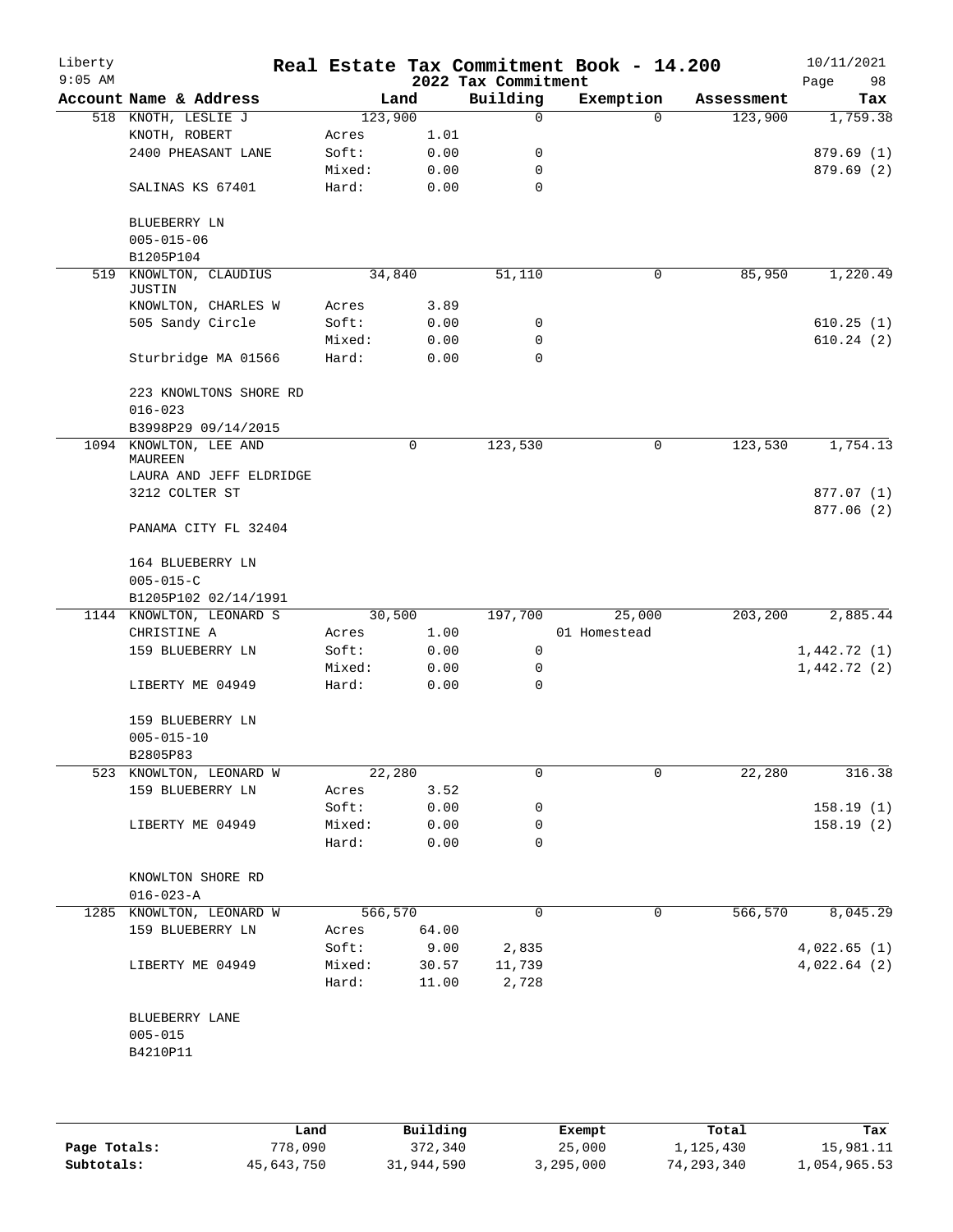| Liberty<br>$9:05$ AM |                          |         |        | 2022 Tax Commitment | Real Estate Tax Commitment Book - 14.200 |            | 10/11/2021<br>Page<br>99 |
|----------------------|--------------------------|---------|--------|---------------------|------------------------------------------|------------|--------------------------|
|                      | Account Name & Address   |         | Land   | Building            | Exemption                                | Assessment | Tax                      |
|                      | 524 KNOWLTON, MAUREEN    | 123,900 |        | 0                   | $\Omega$                                 | 123,900    | 1,759.38                 |
|                      | KNOWLTON, LEE            | Acres   | 1.01   |                     |                                          |            |                          |
|                      | 3212 COLTER ST           | Soft:   | 0.00   | 0                   |                                          |            | 879.69 (1)               |
|                      |                          | Mixed:  | 0.00   | 0                   |                                          |            | 879.69 (2)               |
|                      | PANAMA CITY FL 32404     | Hard:   | 0.00   | 0                   |                                          |            |                          |
|                      | BLUEBERRY LN             |         |        |                     |                                          |            |                          |
|                      | $005 - 015 - 05$         |         |        |                     |                                          |            |                          |
|                      | B1205P102                |         |        |                     |                                          |            |                          |
| 529                  | KNOWLTON, VIOLET         |         | 2,100  | 0                   | $\mathsf{O}$                             | 2,100      | 29.82                    |
|                      | VIOLET LANE              | Acres   | 0.04   |                     |                                          |            |                          |
|                      |                          | Soft:   | 0.00   | 0                   |                                          |            | 14.91(1)                 |
|                      | WALDOBORO ME 04572       | Mixed:  | 0.00   | 0                   |                                          |            | 14.91(2)                 |
|                      |                          | Hard:   | 0.00   | 0                   |                                          |            |                          |
|                      | FISHTOWN ROAD            |         |        |                     |                                          |            |                          |
|                      | $001 - 036$              |         |        |                     |                                          |            |                          |
|                      | B670P326                 |         |        |                     |                                          |            |                          |
|                      | 1024 KOHL, EMILY         |         | 51,180 | 145,120             | 25,000                                   | 171,300    | 2,432.46                 |
|                      | KOHL, ROBERT             | Acres   | 2.12   |                     | 01 Homestead                             |            |                          |
|                      | 199 STEVEN'S POND RD     | Soft:   | 0.00   | 0                   |                                          |            | 1, 216.23(1)             |
|                      |                          | Mixed:  | 0.00   | 0                   |                                          |            | 1, 216.23(2)             |
|                      | LIBERTY ME 04949         | Hard:   | 0.00   | $\Omega$            |                                          |            |                          |
|                      | 199 STEVENS POND RD      |         |        |                     |                                          |            |                          |
|                      | $003 - 032 - 01$         |         |        |                     |                                          |            |                          |
|                      | B3489P232 10/22/2010     |         |        |                     |                                          |            |                          |
|                      | 1123 KOPISHKE, FREDERICK |         | 98,000 | 0                   | $\mathbf 0$                              | 98,000     | 1,391.60                 |
|                      | HAZEL KOPISHKE           | Acres   | 125.00 |                     |                                          |            |                          |
|                      | 471 LIBERTY RD           | Soft:   | 0.00   | 0                   |                                          |            | 695.80(1)                |
|                      |                          | Mixed:  | 0.00   | 0                   |                                          |            | 695.80 (2)               |
|                      | WASHINGTON ME 04574      | Hard:   | 0.00   | 0                   |                                          |            |                          |
|                      | FISHTOWN ROAD            |         |        |                     |                                          |            |                          |
|                      | $001 - 077$              |         |        |                     |                                          |            |                          |
|                      | 735 KOPISHKE, HAZEL      |         | 33,250 | 0                   | 0                                        | 33,250     | 472.15                   |
|                      | KOPISHKE, FREDERICK      | Acres   | 20.00  |                     |                                          |            |                          |
|                      | 471 LIBERTY RD           | Soft:   | 0.00   | 0                   |                                          |            | 236.08(1)                |
|                      |                          | Mixed:  | 0.00   | 0                   |                                          |            | 236.07(2)                |
|                      | WASHINGTON ME 04574      | Hard:   | 0.00   | 0                   |                                          |            |                          |
|                      | RIDGE SCHOOL RD          |         |        |                     |                                          |            |                          |
|                      | $004 - 017$              |         |        |                     |                                          |            |                          |
|                      | B1883P222                |         |        |                     |                                          |            |                          |
|                      | 736 KOPISHKE, HAZEL      |         | 48,750 | 0                   | 0                                        | 48,750     | 692.25                   |
|                      | KOPISHKE, FREDERICK      | Acres   | 50.00  |                     |                                          |            |                          |
|                      | 471 LIBERTY RD           | Soft:   | 0.00   | 0                   |                                          |            | 346.13(1)                |
|                      |                          | Mixed:  | 0.00   | 0                   |                                          |            | 346.12(2)                |
|                      | WASHINGTON ME 04574      | Hard:   | 0.00   | 0                   |                                          |            |                          |
|                      | RIDGE SCHOOL RD          |         |        |                     |                                          |            |                          |
|                      | $004 - 019$              |         |        |                     |                                          |            |                          |
|                      | B1883P222                |         |        |                     |                                          |            |                          |

|              | Land       | Building   | Exempt    | Total      | Tax          |  |
|--------------|------------|------------|-----------|------------|--------------|--|
| Page Totals: | 357,180    | 145,120    | 25,000    | 477,300    | 6,777.66     |  |
| Subtotals:   | 46,000,930 | 32,089,710 | 3,320,000 | 74,770,640 | 1,061,743.19 |  |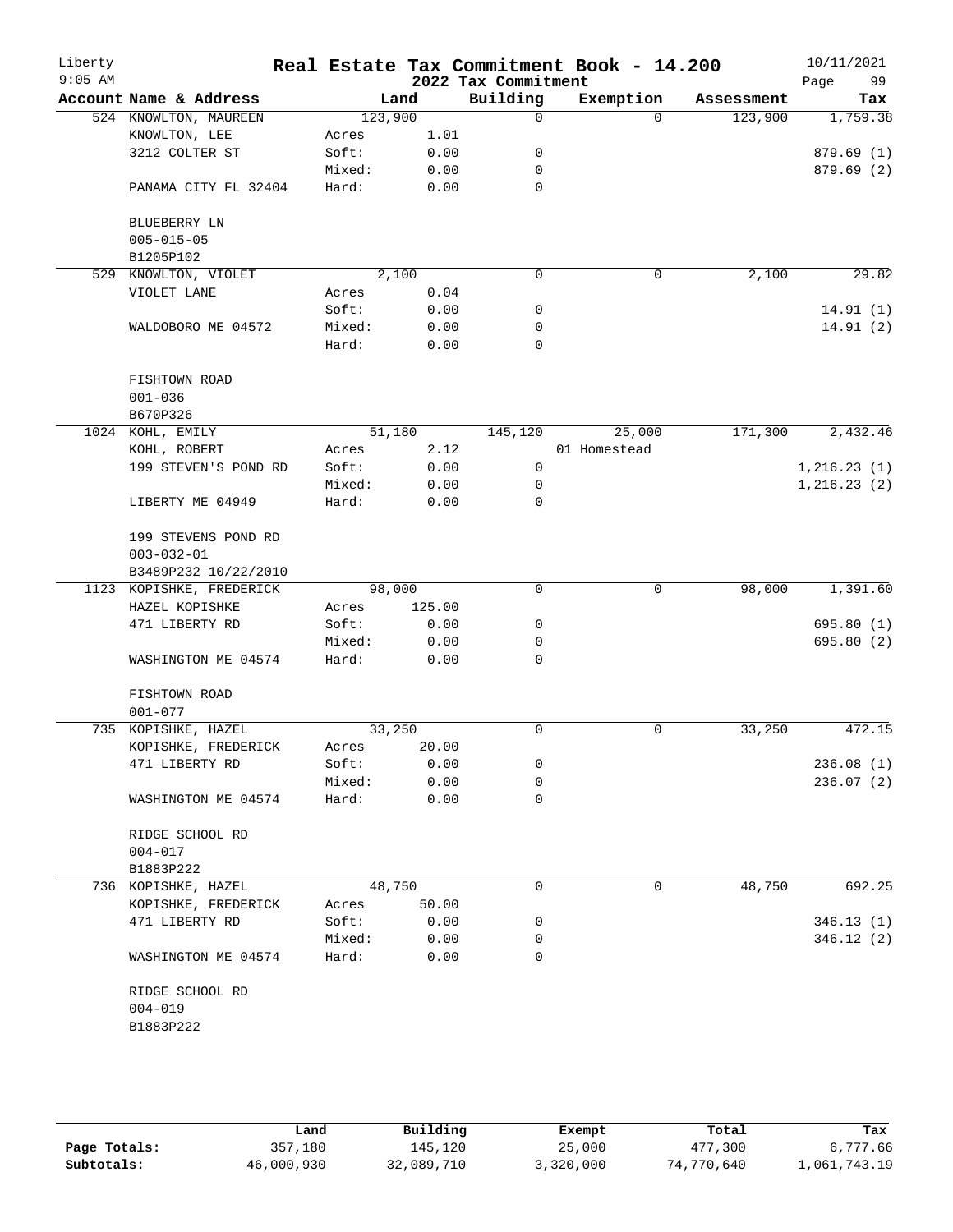| Liberty<br>$9:05$ AM |                                                   |                 |              | 2022 Tax Commitment | Real Estate Tax Commitment Book - 14.200 |            | 10/11/2021<br>Page<br>100   |
|----------------------|---------------------------------------------------|-----------------|--------------|---------------------|------------------------------------------|------------|-----------------------------|
|                      | Account Name & Address                            |                 | Land         | Building            | Exemption                                | Assessment | Tax                         |
|                      | 733 KOPISHKE, HAZEL                               | 152,070         |              | 8,910               | $\Omega$                                 | 160,980    | 2,285.92                    |
|                      | KOPISHKE, MATTHEW &<br>HEIDI                      | Acres           | 0.41         |                     |                                          |            |                             |
|                      | 471 LIBERTY RD                                    | Soft:           | 0.00         | 0                   |                                          |            | 1,142.96(1)                 |
|                      | WASHINGTON ME 04574                               | Mixed:<br>Hard: | 0.00<br>0.00 | 0<br>$\Omega$       |                                          |            | 1,142.96(2)                 |
|                      | 201 KNOWLTONS SHORE RD<br>$019 - 007$             |                 |              |                     |                                          |            |                             |
|                      | B4335P193 12/24/2018                              |                 |              |                     |                                          |            |                             |
|                      | 734 KOPISHKE, MATTHEW                             | 79,920          |              | 163,960             | 25,000                                   | 218,880    | 3,108.10                    |
|                      | 1157 PINNACLE RD                                  | Acres           | 77.00        |                     | 01 Homestead                             |            |                             |
|                      |                                                   | Soft:           | 0.00         | $\mathbf 0$         |                                          |            | 1,554.05(1)                 |
|                      | LIBERTY ME 04949                                  | Mixed:          | 0.00         | 0                   |                                          |            | 1,554.05(2)                 |
|                      |                                                   | Hard:           | 0.00         | 0                   |                                          |            |                             |
|                      | 1157 PINNACLE RD<br>$001 - 032, 034$<br>B2750P260 |                 |              |                     |                                          |            |                             |
|                      | 648 KOPISHKE, MATTHEW                             | 41,460          |              | 0                   | 0                                        | 41,460     | 588.73                      |
|                      | 1157 PINNACLE RD                                  | Acres           | 22.00        |                     |                                          |            |                             |
|                      |                                                   | Soft:           | 0.00         | 0                   |                                          |            | 294.37(1)                   |
|                      | LIBERTY ME 04949                                  | Mixed:          | 0.00         | 0                   |                                          |            | 294.36(2)                   |
|                      |                                                   | Hard:           | 0.00         | $\Omega$            |                                          |            |                             |
|                      | FISHTOWN RD<br>$001 - 039$<br>B2750P260           |                 |              |                     |                                          |            |                             |
|                      | 644 KOPISHKE, MATTHEW                             | 28,500          |              | 40,470              | 0                                        | 68,970     | 979.37                      |
|                      | 1157 PINNACLE RD                                  | Acres           | 6.00         |                     |                                          |            |                             |
|                      |                                                   | Soft:           | 0.00         | 0                   |                                          |            | 489.69 (1)                  |
|                      | LIBERTY ME 04949                                  | Mixed:          | 0.00         | 0                   |                                          |            | 489.68 (2)                  |
|                      |                                                   | Hard:           | 0.00         | $\mathbf 0$         |                                          |            |                             |
|                      | 1136 1156 PINNACLE RD<br>$001 - 037$              |                 |              |                     |                                          |            |                             |
|                      | B2750P260                                         |                 |              |                     |                                          |            |                             |
|                      | 534 KRADOSKA, YTA                                 | 411,030         |              | 0                   | 0                                        | 411,030    | 5,836.63                    |
|                      | 706 BARBERRY DR                                   | Acres           | 22.00        |                     |                                          |            |                             |
|                      |                                                   | Soft:           | 0.00         | 0                   |                                          |            | 2,918.32 (1)                |
|                      | CINNAMINSON NJ 08077                              | Mixed:          | 0.00         | 0                   |                                          |            | 2,918.31(2)                 |
|                      |                                                   | Hard:           | 0.00         | 0                   |                                          |            |                             |
|                      | STICKNEY HILL ROAD<br>$005 - 014$                 |                 |              |                     |                                          |            |                             |
|                      | B792P369                                          |                 |              |                     |                                          |            |                             |
|                      | 535 KRADOSKA, YTA                                 | 383,150         |              | 0                   | 0                                        | 383,150    | 5,440.73                    |
|                      | 706 BARBERRY DR                                   | Acres           | 3.67         |                     |                                          |            |                             |
|                      | CINNAMINSON NJ 08077                              | Soft:<br>Mixed: | 0.00<br>0.00 | 0<br>0              |                                          |            | 2,720.37(1)<br>2,720.36 (2) |
|                      |                                                   | Hard:           | 0.00         | 0                   |                                          |            |                             |
|                      | ISLAND ON LAKE ST<br>$015 - 018$<br>B611P363      |                 |              |                     |                                          |            |                             |
|                      |                                                   |                 |              |                     |                                          |            |                             |

|              | Land       | Building   | Exempt    | Total      | Tax          |
|--------------|------------|------------|-----------|------------|--------------|
| Page Totals: | 1,096,130  | 213,340    | 25,000    | 1,284,470  | 18,239.48    |
| Subtotals:   | 47,097,060 | 32,303,050 | 3,345,000 | 76,055,110 | 1,079,982.67 |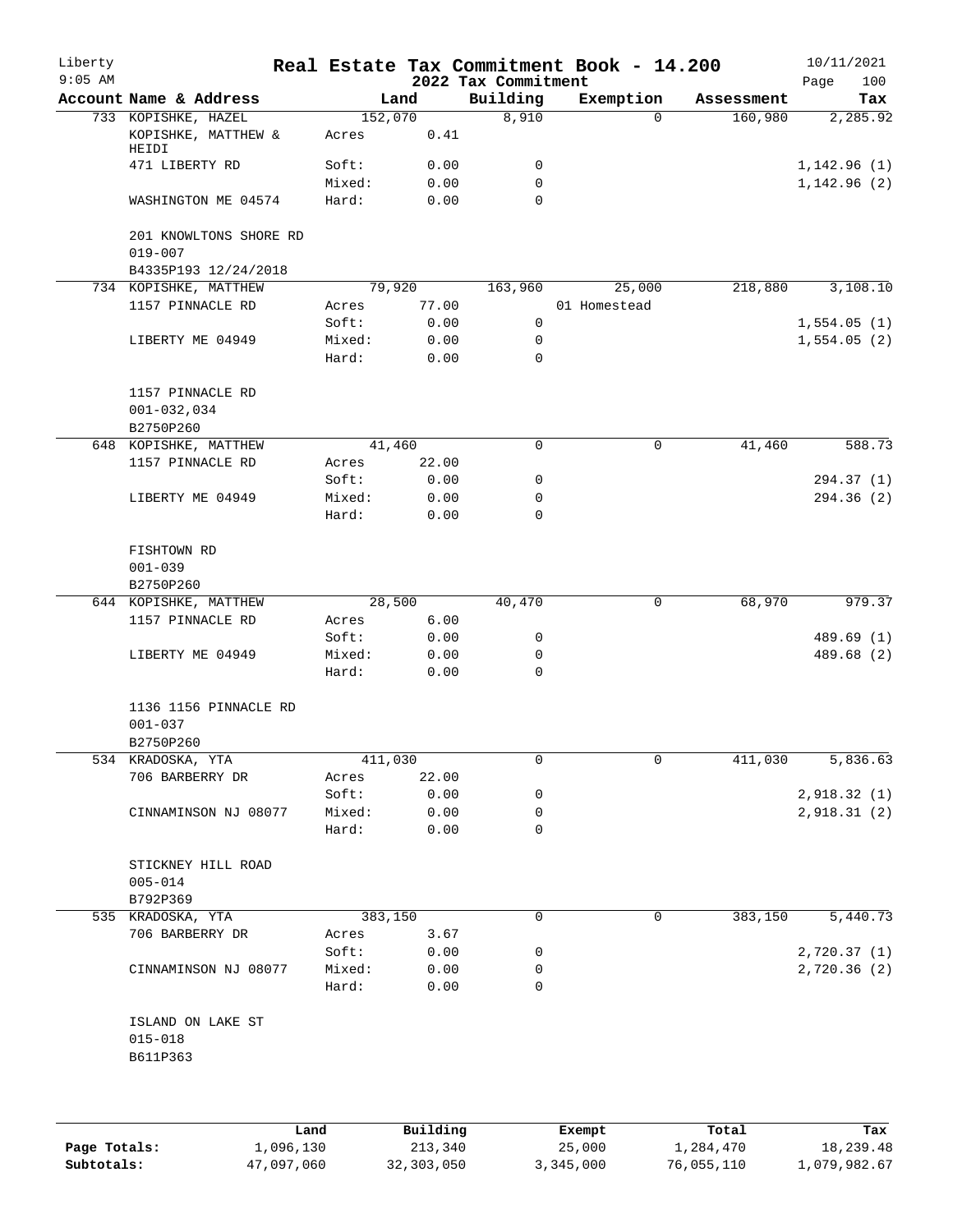| Liberty<br>$9:05$ AM |                                  |         |       | 2022 Tax Commitment | Real Estate Tax Commitment Book - 14.200 |            | 10/11/2021<br>101<br>Page |
|----------------------|----------------------------------|---------|-------|---------------------|------------------------------------------|------------|---------------------------|
|                      | Account Name & Address           |         | Land  | Building            | Exemption                                | Assessment | Tax                       |
|                      | 536 KRADOSKA, YTA                | 100,460 |       | 36,350              | $\Omega$                                 | 136,810    | 1,942.70                  |
|                      | 706 BARBERRY DR                  | Acres   | 0.12  |                     |                                          |            |                           |
|                      |                                  | Soft:   | 0.00  | 0                   |                                          |            | 971.35(1)                 |
|                      | CINNAMINSON NJ 08077             | Mixed:  | 0.00  | 0                   |                                          |            | 971.35(2)                 |
|                      |                                  | Hard:   | 0.00  | $\Omega$            |                                          |            |                           |
|                      |                                  |         |       |                     |                                          |            |                           |
|                      | 179 SMITH RD                     |         |       |                     |                                          |            |                           |
|                      | $024 - 009$                      |         |       |                     |                                          |            |                           |
|                      | B742P427                         |         |       |                     |                                          |            |                           |
|                      | 1152 KRESS, WALTER               | 46,500  |       | 62, 290             | 25,000                                   | 83,790     | 1,189.82                  |
|                      | PO BOX 354                       | Acres   | 10.00 |                     | 01 Homestead                             |            |                           |
|                      |                                  | Soft:   | 0.00  | $\mathbf 0$         |                                          |            | 594.91 (1)                |
|                      | LIBERTY ME 04949                 | Mixed:  | 0.00  | 0                   |                                          |            | 594.91 (2)                |
|                      |                                  | Hard:   | 0.00  | $\mathbf 0$         |                                          |            |                           |
|                      | 160 MCLAIN RD                    |         |       |                     |                                          |            |                           |
|                      | $003 - 021 - C$                  |         |       |                     |                                          |            |                           |
|                      | 609 KUNESH, SCOTT F              | 40,780  |       | 217,030             | $\mathbf 0$                              | 257,810    | 3,660.90                  |
|                      | KUNESH, NIDA M                   | Acres   | 3.06  |                     |                                          |            |                           |
|                      | 34 RIDGE SCHOOL RD               | Soft:   | 0.00  | 0                   |                                          |            | 1,830.45(1)               |
|                      |                                  | Mixed:  | 0.00  | 0                   |                                          |            | 1,830.45(2)               |
|                      | LIBERTY ME 04949                 | Hard:   | 0.00  | $\mathbf 0$         |                                          |            |                           |
|                      | 34 RIDGE SCHOOL RD               |         |       |                     |                                          |            |                           |
|                      | $008 - 044 - 02$                 |         |       |                     |                                          |            |                           |
|                      | B3694P269 09/28/2012             |         |       |                     |                                          |            |                           |
|                      | 920 LAFOLLETTE, DUANE J          | 66,500  |       | 0                   | $\mathsf{O}$                             | 66,500     | 944.30                    |
|                      | 110 Joatman Drive                | Acres   | 62.00 |                     |                                          |            |                           |
|                      |                                  | Soft:   | 0.00  | 0                   |                                          |            | 472.15(1)                 |
|                      | Auburn ME 04210                  | Mixed:  | 0.00  | 0                   |                                          |            | 472.15(2)                 |
|                      |                                  | Hard:   | 0.00  | $\Omega$            |                                          |            |                           |
|                      |                                  |         |       |                     |                                          |            |                           |
|                      | BACK PALERMO ROAD<br>$007 - 006$ |         |       |                     |                                          |            |                           |
|                      |                                  |         |       |                     |                                          |            |                           |
|                      | B4191P343 08/01/2017             |         |       |                     |                                          |            |                           |
|                      | 385 LAFORGE, JUSTIN              | 33,380  |       | 15,890              | 25,000                                   | 24,270     | 344.63                    |
|                      | LAFORGE, TERRI                   | Acres   | 1.25  |                     | 01 Homestead                             |            |                           |
|                      | 293 PINNACLE RD                  | Soft:   | 0.00  | 0                   |                                          |            | 172.32(1)                 |
|                      |                                  | Mixed:  | 0.00  | 0                   |                                          |            | 172.31(2)                 |
|                      | LIBERTY ME 04949                 | Hard:   | 0.00  | 0                   |                                          |            |                           |
|                      | 293 PINNACLE RD                  |         |       |                     |                                          |            |                           |
|                      | $006 - 002 - B$                  |         |       |                     |                                          |            |                           |
|                      | B1906P149                        |         |       |                     |                                          |            |                           |
|                      | 1110 LAFRANCE, RICHARD E         | 38,490  |       | 246,070             | 0                                        | 284,560    | 4,040.75                  |
|                      | ENGLANDER, LEIGH A               | Acres   | 2.60  |                     |                                          |            |                           |
|                      | 32 SERENITY LANE                 | Soft:   | 0.00  | 0                   |                                          |            | 2,020.38(1)               |
|                      |                                  | Mixed:  | 0.00  | 0                   |                                          |            | 2,020.37(2)               |
|                      | LIBERTY ME 04949                 | Hard:   | 0.00  | 0                   |                                          |            |                           |
|                      | 32 SERENITY LN                   |         |       |                     |                                          |            |                           |
|                      | $005 - 064 - 09$                 |         |       |                     |                                          |            |                           |
|                      |                                  |         |       |                     |                                          |            |                           |
|                      | B4618P7 03/08/2021               |         |       |                     |                                          |            |                           |
|                      |                                  |         |       |                     |                                          |            |                           |

|              | Land       | Building   | Exempt    | Total      | Tax          |
|--------------|------------|------------|-----------|------------|--------------|
| Page Totals: | 326,110    | 577,630    | 50,000    | 853,740    | 12, 123, 10  |
| Subtotals:   | 47,423,170 | 32,880,680 | 3,395,000 | 76,908,850 | 1,092,105.77 |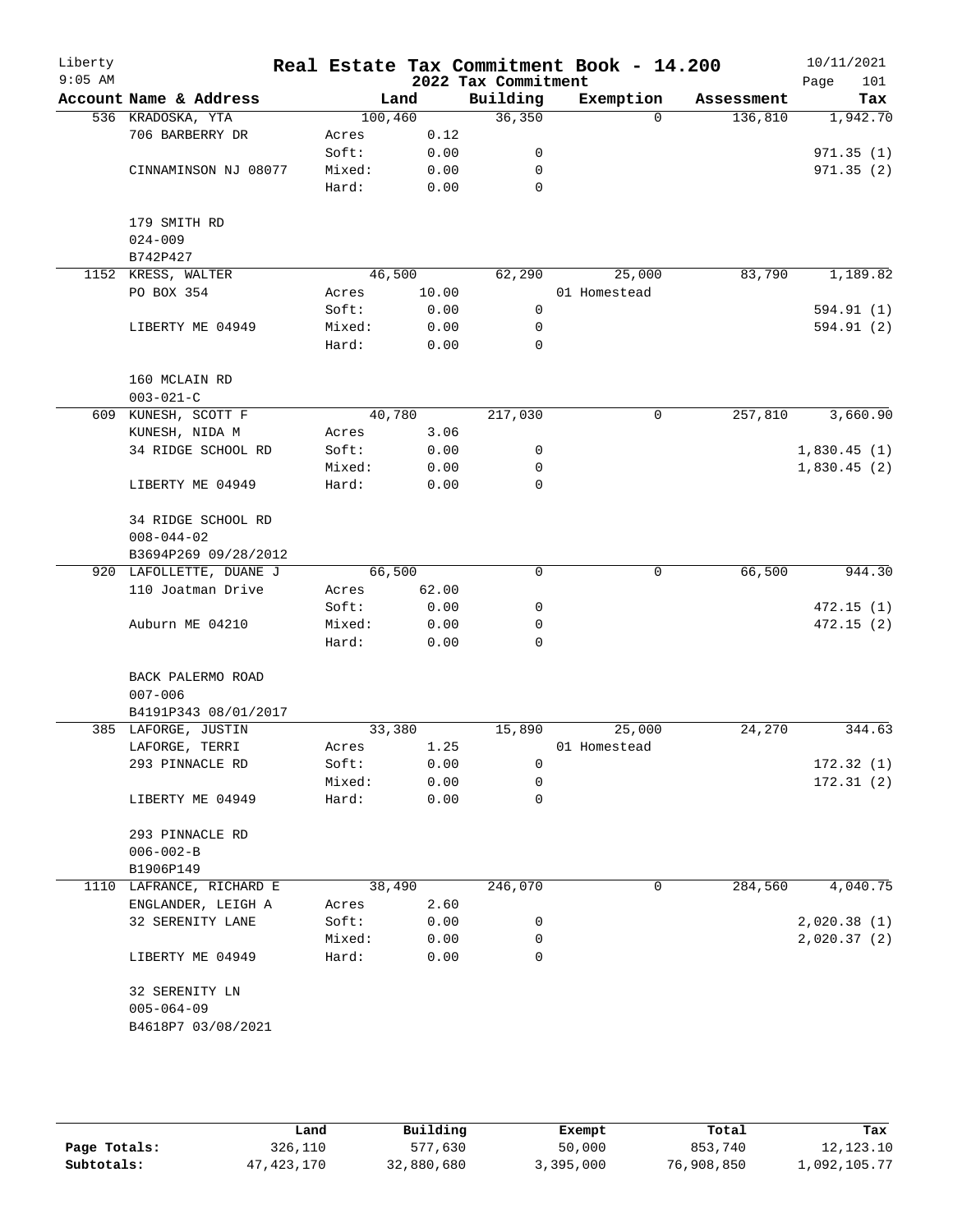| Liberty<br>$9:05$ AM |                                       |         |           |                                 | Real Estate Tax Commitment Book - 14.200 |            | 10/11/2021         |
|----------------------|---------------------------------------|---------|-----------|---------------------------------|------------------------------------------|------------|--------------------|
|                      | Account Name & Address                | Land    |           | 2022 Tax Commitment<br>Building | Exemption                                | Assessment | Page<br>102<br>Tax |
|                      | 1039 LAGASSE, STEVEN                  | 41,060  |           | 94,990                          | $\Omega$                                 | 136,050    | 1,931.91           |
|                      | SHANAHAN, CHRISTINE                   | Acres   | 0.37      |                                 |                                          |            |                    |
|                      | 176 HARRIET STREET                    | Soft:   | 0.00      | 0                               |                                          |            | 965.96(1)          |
|                      |                                       | Mixed:  | 0.00      | 0                               |                                          |            | 965.95(2)          |
|                      | SOUTH PORTLAND ME 04106 Hard:         |         | 0.00      | 0                               |                                          |            |                    |
|                      | 167 JOY RD                            |         |           |                                 |                                          |            |                    |
|                      | $013 - 040$                           |         |           |                                 |                                          |            |                    |
|                      | B3473P157 08/30/2010                  |         |           |                                 |                                          |            |                    |
|                      | 578 LAKE ST. GEORGE<br>APARTMENTS     | 84,040  |           | 1,150,450                       | 10,000                                   | 1,224,490  | 17,387.76          |
|                      | c/o HARBORVIEW<br>MANAGEMENT, LLC     | Acres   | 10.69     |                                 | 18 Renewable Energy                      |            |                    |
|                      | PO BOX 413                            | Soft:   | 0.00      | 0                               |                                          |            | 8,693.88(1)        |
|                      |                                       | Mixed:  | 0.00      | 0                               |                                          |            | 8,693.88(2)        |
|                      | CLINTON ME 04927                      | Hard:   | 0.00      | 0                               |                                          |            |                    |
|                      | 11 PINE TERR                          |         |           |                                 |                                          |            |                    |
|                      | $008 - 021 - 01$                      |         |           |                                 |                                          |            |                    |
|                      | B1365P338                             |         |           |                                 |                                          |            |                    |
|                      | 271 LAMONT, DARCIE                    | 187,080 |           | 51,100                          | 0                                        | 238,180    | 3,382.16           |
|                      | 123 WOODSMANS MILL ROAD Acres         |         | 0.56      |                                 |                                          |            |                    |
|                      |                                       | Soft:   | 0.00      | 0                               |                                          |            | 1,691.08(1)        |
|                      | SEARSMONT ME 04973                    | Mixed:  | 0.00      | 0                               |                                          |            | 1,691.08(2)        |
|                      |                                       | Hard:   | 0.00      | $\mathbf 0$                     |                                          |            |                    |
|                      | 175 KNOWLTONS SHORE RD<br>$019 - 014$ |         |           |                                 |                                          |            |                    |
|                      | B3477P108 09/07/2010                  |         |           |                                 |                                          |            |                    |
|                      | 545 LANDFORD, FRANK                   | 49,910  |           | 0                               | 0                                        | 49,910     | 708.72             |
|                      | LANDFORD, SHIRLEY                     | Acres   | 9.77      |                                 |                                          |            |                    |
|                      | 3 MONROE STREET                       | Soft:   | 0.00      | 0                               |                                          |            | 354.36(1)          |
|                      |                                       | Mixed:  | 0.00      | 0                               |                                          |            | 354.36(2)          |
|                      | DOVER NH 03820                        | Hard:   | 0.00      | $\mathbf 0$                     |                                          |            |                    |
|                      | PINNACLE RD                           |         |           |                                 |                                          |            |                    |
|                      | $006 - 009 - 01$                      |         |           |                                 |                                          |            |                    |
|                      | B812P71                               |         |           |                                 |                                          |            |                    |
|                      | 291 Lane, Cordelia                    | 74,560  |           | 87,290                          | 0                                        | 161,850    | 2,298.27           |
|                      | 220 Cain Hill                         | Acres   | 0.95      |                                 |                                          |            |                    |
|                      |                                       | Soft:   | 0.00      | 0                               |                                          |            | 1, 149.14(1)       |
|                      | Palermo ME 04354                      | Mixed:  | 0.00      | 0                               |                                          |            | 1, 149.13(2)       |
|                      |                                       | Hard:   | 0.00      | 0                               |                                          |            |                    |
|                      | 149 JOY RD                            |         |           |                                 |                                          |            |                    |
|                      | $013 - 042$                           |         |           |                                 |                                          |            |                    |
|                      | B4185P232 07/13/2017                  |         |           |                                 |                                          |            |                    |
|                      | 527 LANPHERE, RYAN D                  | 150,820 |           | 113,640                         | $\mathbf 0$                              | 264,460    | 3,755.33           |
|                      | LANPHERE, ERICA J                     | Acres   | 1.05      |                                 |                                          |            |                    |
|                      | 416 GURNEYTOWN RD.                    | Soft:   | 0.00      | 0                               |                                          |            | 1,877.67(1)        |
|                      |                                       | Mixed:  | 0.00      | 0                               |                                          |            | 1,877.66(2)        |
|                      | APPLETON ME 04862                     | Hard:   | 0.00      | 0                               |                                          |            |                    |
|                      | 116 BLUEBERRY LN                      |         |           |                                 |                                          |            |                    |
|                      | $005 - 015 - 03$                      |         |           |                                 |                                          |            |                    |
|                      | B4039P81 02/12/2016                   |         |           |                                 |                                          |            |                    |
|                      |                                       |         |           |                                 |                                          |            |                    |
|                      | Land                                  |         | Building  |                                 | Exempt                                   | Total      | Tax                |
| Page Totals:         | 587,470                               |         | 1,497,470 |                                 | 10,000                                   | 2,074,940  | 29, 464. 15        |

**Subtotals:** 48,010,640 34,378,150 3,405,000 78,983,790 1,121,569.92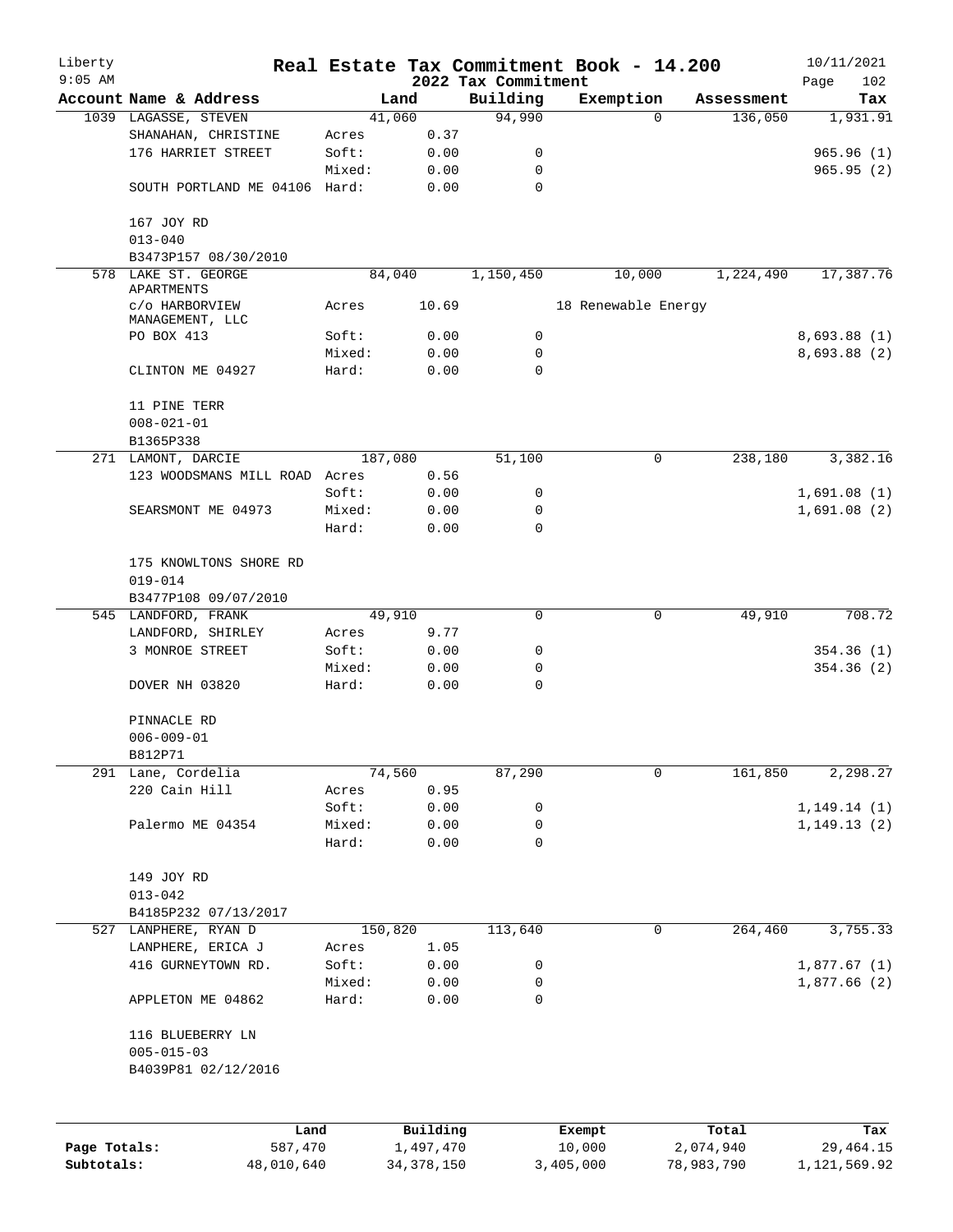| Liberty<br>$9:05$ AM |                                            |                  |              | 2022 Tax Commitment | Real Estate Tax Commitment Book - 14.200 |            | 10/11/2021<br>103<br>Page |
|----------------------|--------------------------------------------|------------------|--------------|---------------------|------------------------------------------|------------|---------------------------|
|                      | Account Name & Address                     |                  | Land         | Building            | Exemption                                | Assessment | Tax                       |
|                      | 243 LAPENTA, LORI                          |                  | 58,000       | 114,540             | $\Omega$                                 | 172,540    | 2,450.07                  |
|                      | JOHN & ANTONETTA<br>DEGREGORIO LIFE ESTATE | Acres            | 21.00        |                     |                                          |            |                           |
|                      | 22 CLARENCE ST                             | Soft:            | 0.00         | 0                   |                                          |            | 1,225.04(1)               |
|                      | EVERETT MA 02149                           | Mixed:<br>Hard:  | 0.00<br>0.00 | 0<br>0              |                                          |            | 1, 225.03(2)              |
|                      | 68 BACK PALERMO RD<br>$004 - 002$          |                  |              |                     |                                          |            |                           |
|                      | B3818P28 09/27/2013                        |                  |              |                     |                                          |            |                           |
|                      | 549 Larrabee Cotz, Amy R                   |                  | 90,270       | 36,410              | 0                                        | 126,680    | 1,798.86                  |
|                      | Cotz, Christian J                          | Acres            | 1.17         |                     |                                          |            |                           |
|                      | 5 Hill Rd                                  | Soft:            | 0.00         | 0                   |                                          |            | 899.43 (1)                |
|                      |                                            | Mixed:           | 0.00         | 0                   |                                          |            | 899.43 (2)                |
|                      | South Bristol ME 04568                     | Hard:            | 0.00         | 0                   |                                          |            |                           |
|                      | MILLSTONE ISLAND<br>$009 - 005 - 03$       |                  |              |                     |                                          |            |                           |
|                      | B4231P140 11/14/2017                       |                  |              |                     |                                          |            |                           |
|                      | 551 LATNO, GERARD R                        | 113,900          |              | 46,310              | 0                                        | 160,210    | 2,274.98                  |
|                      | PO BOX 2244                                | Acres            | 0.23         |                     |                                          |            |                           |
|                      |                                            | Soft:            | 0.00         | 0                   |                                          |            | 1, 137.49(1)              |
|                      | AUGUSTA ME 04338                           | Mixed:           | 0.00         | 0                   |                                          |            | 1, 137.49(2)              |
|                      |                                            | Hard:            | 0.00         | $\mathbf 0$         |                                          |            |                           |
|                      | 65 SHERMAN RD<br>$023 - 017$               |                  |              |                     |                                          |            |                           |
|                      | B3591P204                                  |                  |              |                     |                                          |            |                           |
|                      | 320 LATNO, GERARD RAYMOND                  |                  | 18,000       | 0                   | 0                                        | 18,000     | 255.60                    |
|                      | P.O. Box 2244                              | Acres            | 13.00        |                     |                                          |            |                           |
|                      |                                            | Soft:            | 0.00         | 0                   |                                          |            | 127.80(1)                 |
|                      | Augusta ME 04338                           | Mixed:           | 0.00         | 0                   |                                          |            | 127.80(2)                 |
|                      |                                            | Hard:            | 0.00         | 0                   |                                          |            |                           |
|                      | LANDLOCKED OFF LAMPSON<br>$010 - 041$      |                  |              |                     |                                          |            |                           |
|                      | B2890P5                                    |                  |              |                     |                                          |            |                           |
|                      | 556 LAYMAN, JOHN DEVISEES                  |                  | 18,000       | 0                   | 0                                        | 18,000     | 255.60                    |
|                      | C/O ANNETTE LAYMAN                         | Acres            | 13.00        |                     |                                          |            |                           |
|                      | 190 SO. SOLON RD.                          | Soft:            | 0.00         | 0                   |                                          |            | 127.80(1)                 |
|                      | SOLON ME 04979                             | Mixed:           | 0.00         | 0                   |                                          |            | 127.80(2)                 |
|                      |                                            | Hard:            | 0.00         | 0                   |                                          |            |                           |
|                      | LANDLOCKED OFF BOLIN                       |                  |              |                     |                                          |            |                           |
|                      | $011 - 002$                                |                  |              |                     |                                          |            |                           |
|                      | B4167P28 05/19/2017                        |                  |              | 112,920             | 0                                        |            |                           |
|                      | 547 LAYNE, CLYDE                           | 109,200<br>Acres |              |                     |                                          | 222,120    | 3,154.10                  |
|                      | LAYNE, CELESTE                             |                  | 0.53         |                     |                                          |            |                           |
|                      | 8601 Osuna Rd NE                           | Soft:            | 0.00         | 0                   |                                          |            | 1,577.05(1)               |
|                      | Albuquerque NM 87111                       | Mixed:<br>Hard:  | 0.00<br>0.00 | 0<br>0              |                                          |            | 1,577.05(2)               |
|                      |                                            |                  |              |                     |                                          |            |                           |
|                      | 161 ROBERTS SHORE RD<br>$020 - 081$        |                  |              |                     |                                          |            |                           |
|                      | B3700P116 10/25/2012                       |                  |              |                     |                                          |            |                           |
|                      |                                            |                  |              |                     |                                          |            |                           |
|                      |                                            |                  |              |                     |                                          |            |                           |
|                      |                                            |                  |              |                     |                                          |            |                           |

|              | Land       | Building   | Exempt    | Total      | Tax          |
|--------------|------------|------------|-----------|------------|--------------|
| Page Totals: | 407,370    | 310,180    |           | 717,550    | 10,189.21    |
| Subtotals:   | 48,418,010 | 34,688,330 | 3,405,000 | 79,701,340 | 1,131,759.13 |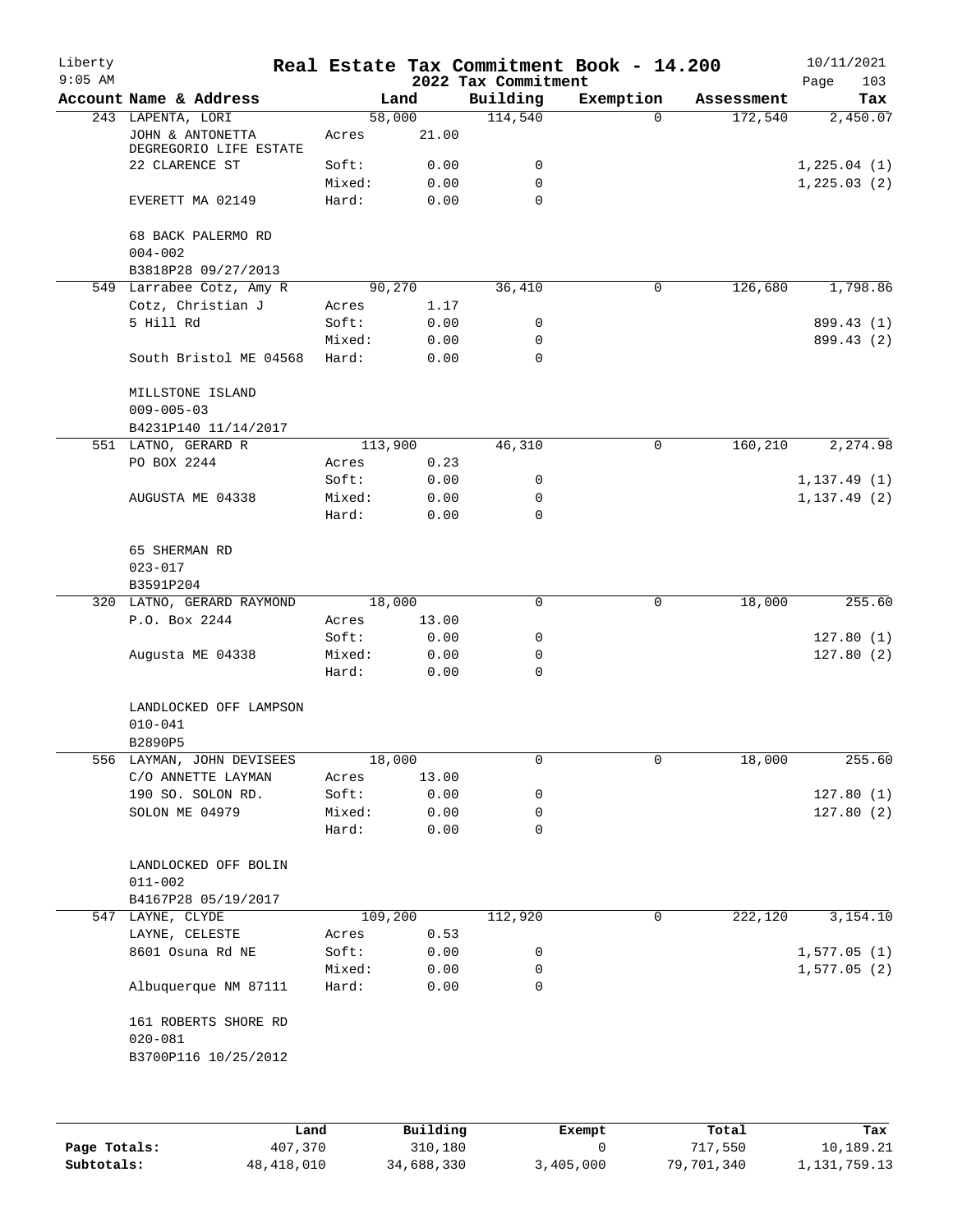| Liberty<br>$9:05$ AM |                                |                                         |                 |              | 2022 Tax Commitment | Real Estate Tax Commitment Book - 14.200 |   |            | 10/11/2021<br>104<br>Page |
|----------------------|--------------------------------|-----------------------------------------|-----------------|--------------|---------------------|------------------------------------------|---|------------|---------------------------|
|                      | Account Name & Address         |                                         |                 | Land         | Building            | Exemption                                |   | Assessment | Tax                       |
|                      | 561 LEEMAN, AMY M              |                                         | 94,550          |              | 58,330              | 25,000                                   |   | 127,880    | 1,815.90                  |
|                      | LEEMAN, SHAWN M                |                                         | Acres           | 15.30        |                     | 01 Homestead                             |   |            |                           |
|                      | P O BOX 142                    |                                         | Soft:           | 0.00         | $\mathbf 0$         |                                          |   |            | 907.95(1)                 |
|                      |                                |                                         | Mixed:          | 0.00         | 0                   |                                          |   |            | 907.95(2)                 |
|                      |                                | SEARSMONT ME 04973                      | Hard:           | 0.00         | 0                   |                                          |   |            |                           |
|                      | 79 MCLAIN RD                   |                                         |                 |              |                     |                                          |   |            |                           |
|                      | $003 - 024$                    |                                         |                 |              |                     |                                          |   |            |                           |
|                      |                                | B1329P42 B1271P164                      |                 |              |                     |                                          |   |            |                           |
|                      | 562 LEEMAN, ERIC O             |                                         |                 | 40,750       | 106,630             | 25,000                                   |   | 122,380    | 1,737.80                  |
|                      | 88 CRIE HILL RD                |                                         | Acres           | 12.00        |                     | 01 Homestead                             |   |            |                           |
|                      |                                |                                         | Soft:           | 0.00         | 0                   |                                          |   |            | 868.90 (1)                |
|                      | LIBERTY ME 04949               |                                         | Mixed:          | 0.00         | 0                   |                                          |   |            | 868.90 (2)                |
|                      |                                |                                         | Hard:           | 0.00         | $\mathbf 0$         |                                          |   |            |                           |
|                      | 88 CRIE HILL RD<br>$010 - 010$ |                                         |                 |              |                     |                                          |   |            |                           |
|                      |                                | B3906P157 09/30/2014                    |                 |              |                     |                                          |   |            |                           |
|                      | 460 LEEMAN, TRACEY A.          |                                         | 142,500         |              | 31,150              |                                          | 0 | 173,650    | 2,465.83                  |
|                      |                                | JACKSON, ANDREW LEE                     | Acres           | 0.36         |                     |                                          |   |            |                           |
|                      | 27 CHARLES LANE                |                                         | Soft:           | 0.00         | 0                   |                                          |   |            | 1,232.92(1)               |
|                      |                                |                                         | Mixed:          | 0.00         | 0                   |                                          |   |            | 1, 232.91(2)              |
|                      | RAYMOND ME 04071               |                                         | Hard:           | 0.00         | 0                   |                                          |   |            |                           |
|                      | $019 - 013$                    | 177 KNOWLTONS SHORE RD                  |                 |              |                     |                                          |   |            |                           |
|                      |                                | B4518P79 07/16/2020                     |                 |              |                     |                                          |   |            |                           |
|                      |                                | 249 LEFURGY, WILLIAM G SR               | 84,580          |              | 57,330              |                                          | 0 | 141,910    | 2,015.12                  |
|                      | DIAMON, KAREN E                |                                         | Acres           | 1.38         |                     |                                          |   |            |                           |
|                      | 3 SEGUIN DR                    |                                         | Soft:           | 0.00         | 0                   |                                          |   |            | 1,007.56(1)               |
|                      |                                |                                         |                 |              | 0                   |                                          |   |            |                           |
|                      |                                | BRUNSWICK ME 04011                      | Mixed:<br>Hard: | 0.00<br>0.00 | 0                   |                                          |   |            | 1,007.56(2)               |
|                      |                                |                                         |                 |              |                     |                                          |   |            |                           |
|                      | 42 CARGILL RD                  |                                         |                 |              |                     |                                          |   |            |                           |
|                      | $014 - 014$                    |                                         |                 |              |                     |                                          |   |            |                           |
|                      |                                | B4437P200 11/12/2019                    |                 |              |                     |                                          |   |            |                           |
|                      | 374 LEGERE, ANDREW J           |                                         | 48,000          |              | 45,070              |                                          | 0 | 93,070     | 1,321.59                  |
|                      |                                | 772 PINNACLE ROAD                       | Acres           | 11.00        |                     |                                          |   |            |                           |
|                      |                                |                                         | Soft:           | 0.00         | 0                   |                                          |   |            | 660.80 (1)                |
|                      | LIBERTY ME 04949               |                                         | Mixed:          | 0.00         | 0                   |                                          |   |            | 660.79 (2)                |
|                      |                                |                                         | Hard:           | 0.00         | 0                   |                                          |   |            |                           |
|                      | 772 PINNACLE RD                |                                         |                 |              |                     |                                          |   |            |                           |
|                      | $002 - 003 - B$                |                                         |                 |              |                     |                                          |   |            |                           |
|                      |                                | B4095P90 08/30/2016                     |                 |              |                     |                                          |   |            |                           |
|                      |                                | 468 LEIDENFROST, CAMILLA B              |                 | 38,890       | 123,040             |                                          | 0 | 161,930    | 2,299.41                  |
|                      | P.O. Box 983                   |                                         | Acres           | 6.59         |                     |                                          |   |            |                           |
|                      |                                |                                         | Soft:           | 0.00         | 0                   |                                          |   |            | 1, 149.71(1)              |
|                      |                                | Rockport ME 04856                       | Mixed:          | 0.00         | 0                   |                                          |   |            | 1,149.70(2)               |
|                      |                                |                                         | Hard:           | 0.00         | $\Omega$            |                                          |   |            |                           |
|                      |                                | 118 KAGER MOUNTAIN RD                   |                 |              |                     |                                          |   |            |                           |
|                      | $008 - 057 - C$                | B3427P61 03/16/2010 B3427P59 03/16/2010 |                 |              |                     |                                          |   |            |                           |
|                      |                                |                                         |                 |              |                     |                                          |   |            |                           |
|                      |                                |                                         |                 |              |                     |                                          |   |            |                           |
|                      |                                |                                         |                 |              |                     |                                          |   |            |                           |

|              | Land       | Building   | Exempt    | Total      | Tax             |
|--------------|------------|------------|-----------|------------|-----------------|
| Page Totals: | 449,270    | 421,550    | 50,000    | 820,820    | 11,655.65       |
| Subtotals:   | 48,867,280 | 35,109,880 | 3,455,000 | 80,522,160 | 1, 143, 414. 78 |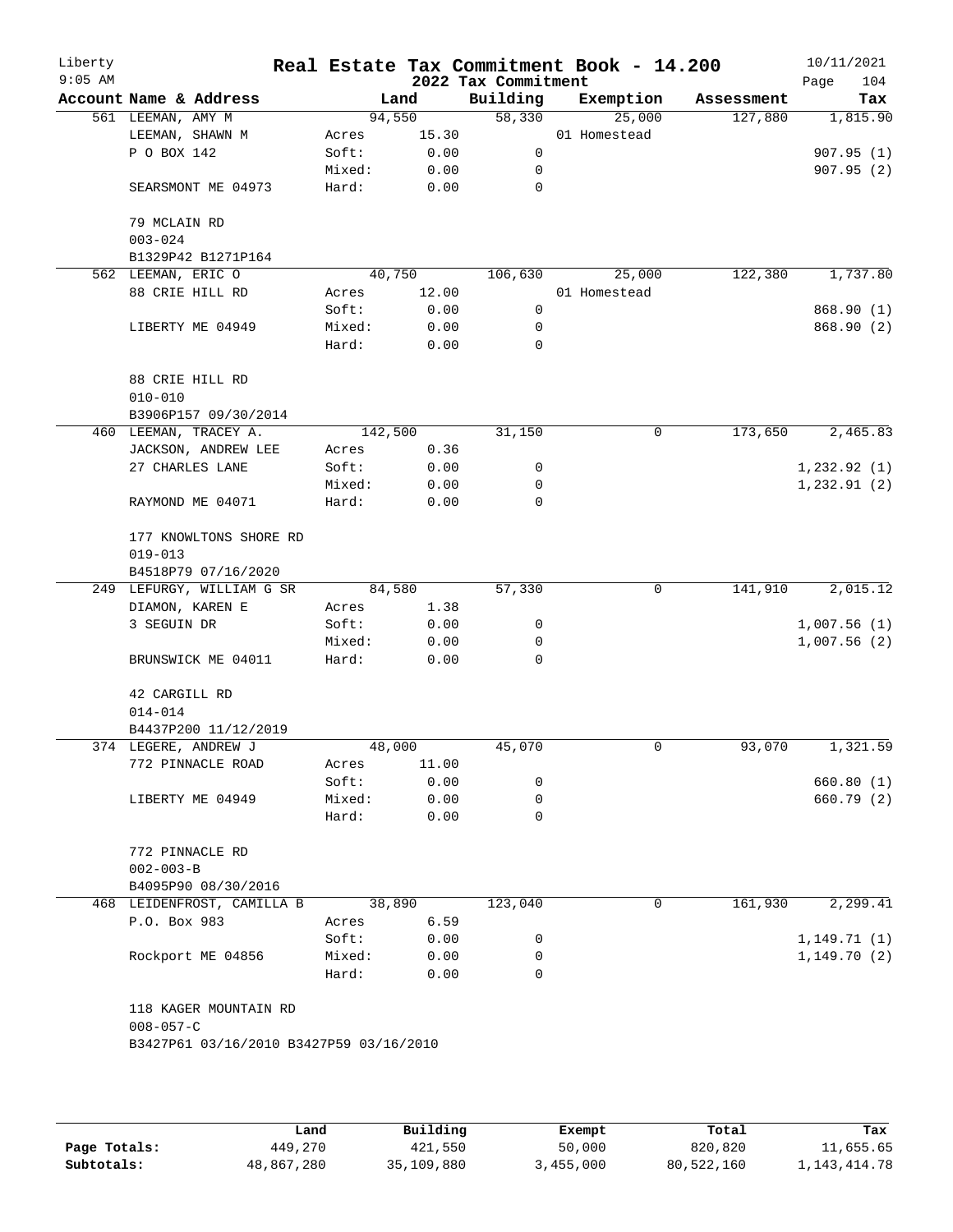| Liberty<br>$9:05$ AM |                                                                                      |        |       | 2022 Tax Commitment | Real Estate Tax Commitment Book - 14.200 |            | 10/11/2021<br>105<br>Page |
|----------------------|--------------------------------------------------------------------------------------|--------|-------|---------------------|------------------------------------------|------------|---------------------------|
|                      | Account Name & Address                                                               | Land   |       | Building            | Exemption                                | Assessment | Tax                       |
|                      | 1186 LEMIEUX, ROBIN L                                                                | 20,750 |       | $\overline{0}$      | $\Omega$                                 | 20,750     | 294.65                    |
|                      | MICHAEL LEMIEUX                                                                      | Acres  | 2.50  |                     |                                          |            |                           |
|                      | 1008 MARIAN AVE                                                                      | Soft:  | 0.00  | 0                   |                                          |            | 147.33(1)                 |
|                      |                                                                                      | Mixed: | 0.00  | 0                   |                                          |            | 147.32(2)                 |
|                      | BELLEVUE NE 68005                                                                    | Hard:  | 0.00  | $\Omega$            |                                          |            |                           |
|                      | SPENCER HILL RD & RIDGE<br>$005 - 010 - C1$<br>B3229P64                              |        |       |                     |                                          |            |                           |
|                      | 541 LETOURNEAU, WILFRED                                                              | 32,000 |       | 23,820              | 25,000                                   | 30,820     | 437.64                    |
|                      | 123 RIDGE SCHOOL ROAD                                                                | Acres  | 2.00  |                     | 01 Homestead                             |            |                           |
|                      |                                                                                      | Soft:  | 0.00  | 0                   |                                          |            | 218.82(1)                 |
|                      | LIBERTY ME 04949                                                                     | Mixed: | 0.00  | 0                   |                                          |            | 218.82(2)                 |
|                      |                                                                                      | Hard:  | 0.00  | $\Omega$            |                                          |            |                           |
|                      | 123 RIDGE SCHOOL RD<br>$008 - 047 - A$                                               |        |       |                     |                                          |            |                           |
|                      | 570 LEVESQUE, MARJORIE F                                                             | 31,280 |       | 17,750              | 0                                        | 49,030     | 696.23                    |
|                      | 45 MASSACHUSETTS BLVD.                                                               | Acres  | 2.05  |                     |                                          |            |                           |
|                      |                                                                                      | Soft:  | 0.00  | 0                   |                                          |            | 348.12(1)                 |
|                      | PORTSMOUTH RI 02871                                                                  | Mixed: | 0.00  | 0                   |                                          |            | 348.11(2)                 |
|                      |                                                                                      | Hard:  | 0.00  | $\Omega$            |                                          |            |                           |
|                      | 288 BACK PALERMO RD<br>$004 - 013 - 01$<br>B4458P338 01/13/2020 B4022P113 11/11/2015 |        |       |                     |                                          |            |                           |
|                      | 962 LEVINE, BETSY                                                                    | 48,980 |       | 150,320             | 25,000                                   | 174,300    | 2,475.06                  |
|                      | 261 PRESCOTT HILL RD                                                                 | Acres  | 18.00 |                     | 01 Homestead                             |            |                           |
|                      |                                                                                      | Soft:  | 0.00  | 0                   |                                          |            | 1, 237.53(1)              |
|                      | LIBERTY ME 04949                                                                     | Mixed: | 0.00  | 0                   |                                          |            | 1, 237.53(2)              |
|                      |                                                                                      | Hard:  | 0.00  | $\Omega$            |                                          |            |                           |
|                      | 261 PRESCOTT HILL RD<br>$003 - 048, 048 - 01$                                        |        |       |                     |                                          |            |                           |
|                      | B2811P62                                                                             |        |       |                     |                                          |            |                           |
|                      | 531 LEWIS, GORDON L                                                                  | 30,740 |       | 46,800              | 31,000                                   | 46,540     | 660.87                    |
|                      | 13 KNOWLTONS SHORE RD                                                                | Acres  | 1.16  |                     | 02 Vet                                   |            |                           |
|                      |                                                                                      | Soft:  | 0.00  | 0                   | 01 Homestead                             |            | 330.44(1)                 |
|                      | LIBERTY ME 04949                                                                     | Mixed: | 0.00  | 0                   |                                          |            | 330.43(2)                 |
|                      |                                                                                      | Hard:  | 0.00  | 0                   |                                          |            |                           |
|                      | 13 KNOWLTONS SHORE RD<br>$017 - 005 - A$                                             |        |       |                     |                                          |            |                           |
|                      | B3952P156 04/15/2015                                                                 |        |       |                     |                                          |            |                           |
|                      | 571 LEWIS, KAREN H                                                                   | 65,820 |       | 29,710              | 0                                        | 95,530     | 1,356.53                  |
|                      | 107 ROBERTS SHORE RD                                                                 | Acres  | 0.12  |                     |                                          |            |                           |
|                      |                                                                                      | Soft:  | 0.00  | 0                   |                                          |            | 678.27(1)                 |
|                      | LIBERTY ME 04949                                                                     | Mixed: | 0.00  | 0                   |                                          |            | 678.26(2)                 |
|                      |                                                                                      | Hard:  | 0.00  | $\Omega$            |                                          |            |                           |
|                      | 107 ROBERTS SHORE RD<br>$020 - 014$                                                  |        |       |                     |                                          |            |                           |
|                      | B2890P78                                                                             |        |       |                     |                                          |            |                           |
|                      |                                                                                      |        |       |                     |                                          |            |                           |

|              | Land       | Building     | Exempt    | Total      | Tax          |
|--------------|------------|--------------|-----------|------------|--------------|
| Page Totals: | 229,570    | 268,400      | 81,000    | 416,970    | 5,920.98     |
| Subtotals:   | 49,096,850 | 35, 378, 280 | 3,536,000 | 80,939,130 | 1,149,335.76 |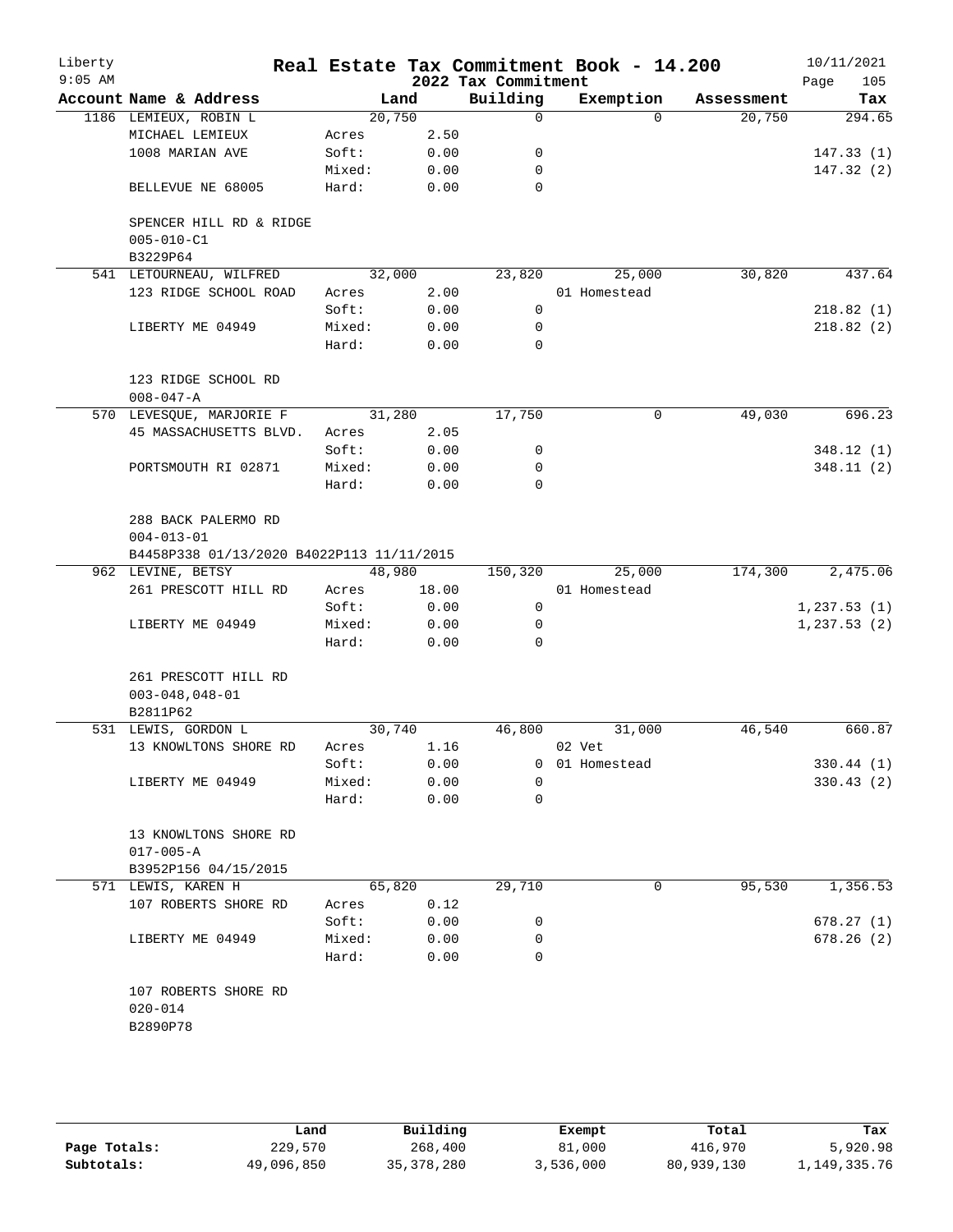| Liberty<br>$9:05$ AM |                        |        |      | 2022 Tax Commitment | Real Estate Tax Commitment Book - 14.200 |            | 10/11/2021<br>Page<br>106 |
|----------------------|------------------------|--------|------|---------------------|------------------------------------------|------------|---------------------------|
|                      | Account Name & Address | Land   |      | Building            | Exemption                                | Assessment | Tax                       |
|                      | 665 LEWIS, MICHAEL     | 33,350 |      | 114,820             | 31,000                                   | 117,170    | 1,663.81                  |
|                      | LEWIS, KAREN           | Acres  | 1.23 |                     | 02 Vet                                   |            |                           |
|                      | 107 ROBERTS SHORE RD   | Soft:  | 0.00 |                     | 0 01 Homestead                           |            | 831.91 (1)                |
|                      |                        | Mixed: | 0.00 | 0                   |                                          |            | 831.90 (2)                |
|                      | LIBERTY ME 04949       | Hard:  | 0.00 | 0                   |                                          |            |                           |
|                      | 32 PINNACLE RD         |        |      |                     |                                          |            |                           |
|                      | $018 - 014 - A$        |        |      |                     |                                          |            |                           |
|                      | B1839P115              |        |      |                     |                                          |            |                           |
|                      | 58 LEWIS, MICHAEL A    | 27,710 |      | 0                   | 0                                        | 27,710     | 393.48                    |
|                      | 107 ROBERTS SHORE RD.  | Acres  | 0.12 |                     |                                          |            |                           |
|                      |                        | Soft:  | 0.00 | 0                   |                                          |            | 196.74(1)                 |
|                      | LIBERTY ME 04949       | Mixed: | 0.00 | 0                   |                                          |            | 196.74(2)                 |
|                      |                        | Hard:  | 0.00 | 0                   |                                          |            |                           |
|                      | ROBERTS SHORE RD       |        |      |                     |                                          |            |                           |
|                      | $020 - 015$            |        |      |                     |                                          |            |                           |
|                      | B4006P338 10/05/2015   |        |      |                     |                                          |            |                           |
|                      | 59 LEWIS, MICHAEL A    | 18,300 |      | 97,100              | 0                                        | 115,400    | 1,638.68                  |
|                      | 107 ROBERTS SHORE RD.  | Acres  | 0.36 |                     |                                          |            |                           |
|                      |                        | Soft:  | 0.00 | 0                   |                                          |            | 819.34 (1)                |
|                      | LIBERTY ME 04949       | Mixed: | 0.00 | 0                   |                                          |            | 819.34 (2)                |
|                      |                        | Hard:  | 0.00 | 0                   |                                          |            |                           |
|                      | 2 & 6 GOAH WAY         |        |      |                     |                                          |            |                           |
|                      | $020 - 043$            |        |      |                     |                                          |            |                           |
|                      | B4006P338 10/05/2015   |        |      |                     |                                          |            |                           |
|                      | 711 LEWIS, PETER       | 31,310 |      | 68,270              | 25,000                                   | 74,580     | 1,059.04                  |
|                      | LEWIS, SHERRI          | Acres  | 0.90 |                     | 01 Homestead                             |            |                           |
|                      | 2754 BURKETTVILLE RD   | Soft:  | 0.00 | $\mathbf 0$         |                                          |            | 529.52(1)                 |
|                      |                        | Mixed: | 0.00 | 0                   |                                          |            | 529.52(2)                 |
|                      | LIBERTY ME 04949       | Hard:  | 0.00 | 0                   |                                          |            |                           |
|                      | 2754 BURKETTVILLE RD   |        |      |                     |                                          |            |                           |
|                      | $001 - 006$            |        |      |                     |                                          |            |                           |
|                      | B2691P45               |        |      |                     |                                          |            |                           |
|                      | 1289 LEWIS, PETER      | 7,170  |      | 0                   | 0                                        | 7,170      | 101.81                    |
|                      | LEWIS, SHERRI          | Acres  | 0.60 |                     |                                          |            |                           |
|                      | 2754 BURKETTVILLE RD   | Soft:  | 0.00 | 0                   |                                          |            | 50.91(1)                  |
|                      |                        | Mixed: | 0.00 | 0                   |                                          |            | 50.90(2)                  |
|                      | LIBERTY ME 04949       | Hard:  | 0.00 | 0                   |                                          |            |                           |
|                      | BURKETTVILLE RD        |        |      |                     |                                          |            |                           |
|                      | $001 - 004 - B$        |        |      |                     |                                          |            |                           |
|                      | B4566P340 11/03/2020   |        |      |                     |                                          |            |                           |
|                      | 572 LIBBY, BONNIE      | 32,900 |      | 104,470             | 31,000                                   | 106,370    | 1,510.45                  |
|                      | 251 ROBERTS SHORE RD   | Acres  | 2.60 |                     | 02 Vet                                   |            |                           |
|                      |                        | Soft:  | 0.00 |                     | 0 01 Homestead                           |            | 755.23(1)                 |
|                      | LIBERTY ME 04949       | Mixed: | 0.00 | 0                   |                                          |            | 755.22(2)                 |
|                      |                        | Hard:  | 0.00 | 0                   |                                          |            |                           |
|                      | 251 ROBERTS SHORE RD   |        |      |                     |                                          |            |                           |
|                      | $020 - 069 - A$        |        |      |                     |                                          |            |                           |
|                      | B953P138               |        |      |                     |                                          |            |                           |
|                      |                        |        |      |                     |                                          |            |                           |
|                      |                        |        |      |                     |                                          |            |                           |
|                      |                        |        |      |                     |                                          |            |                           |

|              | Land       | Building   | Exempt    | Total      | Tax          |
|--------------|------------|------------|-----------|------------|--------------|
| Page Totals: | 150,740    | 384,660    | 87,000    | 448,400    | 6,367.27     |
| Subtotals:   | 49,247,590 | 35,762,940 | 3,623,000 | 81,387,530 | 1,155,703.03 |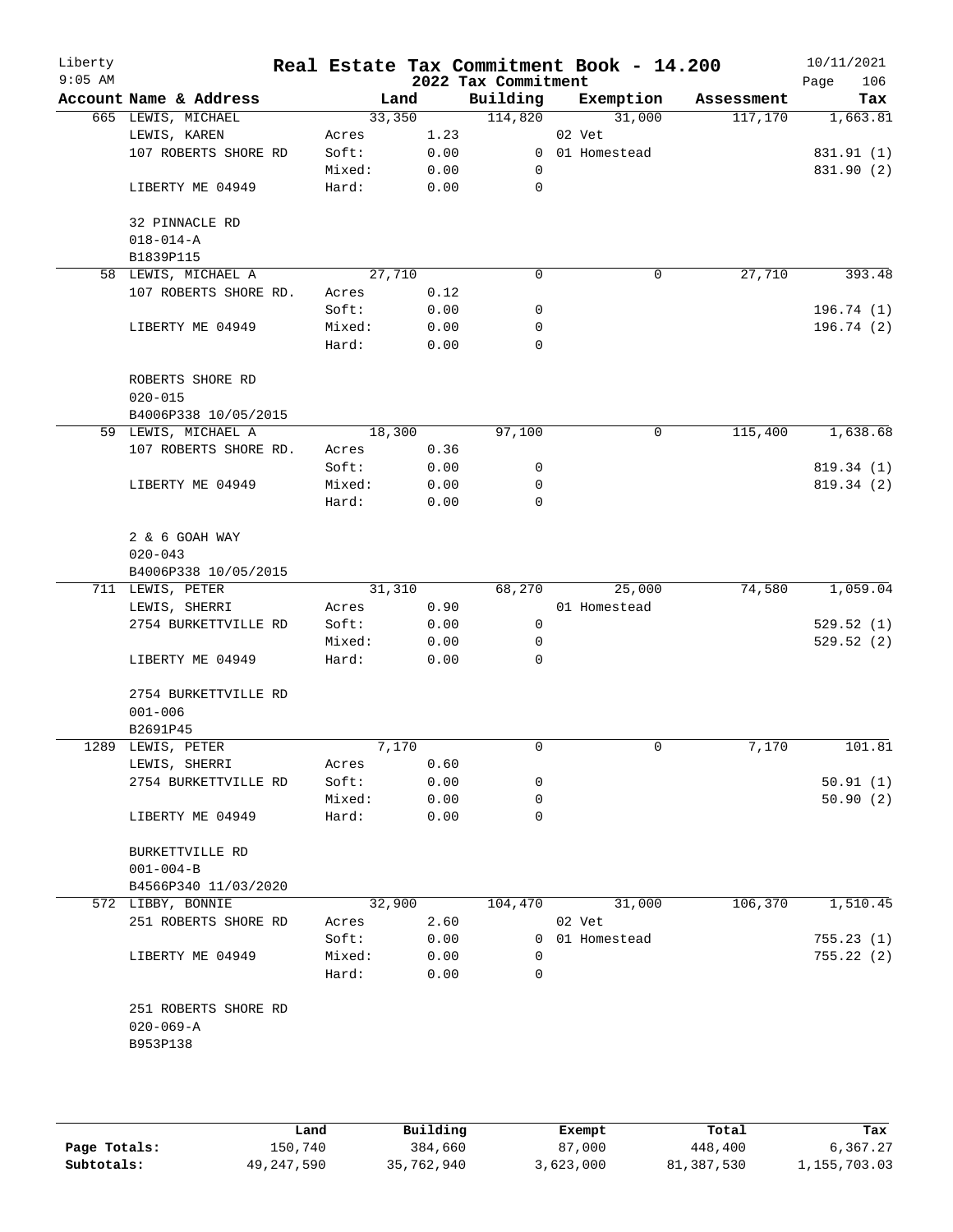| Liberty<br>$9:05$ AM |                                |        |         | 2022 Tax Commitment | Real Estate Tax Commitment Book - 14.200 |            | 10/11/2021<br>Page<br>107 |
|----------------------|--------------------------------|--------|---------|---------------------|------------------------------------------|------------|---------------------------|
|                      | Account Name & Address         |        | Land    | Building            | Exemption                                | Assessment | Tax                       |
|                      | 573 LIBBY, DAVID               |        | 33,000  | 68,620              | 25,000                                   | 76,620     | 1,088.00                  |
|                      | LIBBY, DEBORAH                 | Acres  | 1.00    |                     | 01 Homestead                             |            |                           |
|                      | 906 PINNACLE RD                | Soft:  | 0.00    | $\mathsf{O}$        |                                          |            | 544.00(1)                 |
|                      |                                | Mixed: | 0.00    | 0                   |                                          |            | 544.00 (2)                |
|                      | LIBERTY ME 04949               | Hard:  | 0.00    | 0                   |                                          |            |                           |
|                      | 906 PINNACLE RD                |        |         |                     |                                          |            |                           |
|                      | $001 - 065 - A$<br>B856P166    |        |         |                     |                                          |            |                           |
|                      | 575 LIBBY, DENNIS              |        | 23,750  | $\mathbf 0$         | 0                                        | 23,750     | 337.25                    |
|                      | LIBBY, BONNIE                  | Acres  | 1.00    |                     |                                          |            |                           |
|                      | 251 ROBERTS SHORE RD           | Soft:  | 0.00    | 0                   |                                          |            | 168.63(1)                 |
|                      |                                | Mixed: | 0.00    | 0                   |                                          |            | 168.62(2)                 |
|                      | LIBERTY ME 04949               | Hard:  | 0.00    | $\mathbf 0$         |                                          |            |                           |
|                      | ROBERTS SHORE RD               |        |         |                     |                                          |            |                           |
|                      | $020 - 069$                    |        |         |                     |                                          |            |                           |
|                      | B1433P317                      |        |         |                     |                                          |            |                           |
|                      | 1076 LIBBY, MELISSA            |        | 34,500  | 72,980              | 25,000                                   | 82,480     | 1,171.22                  |
|                      | 1008 PINNACLE ROAD             | Acres  | 2.00    |                     | 01 Homestead                             |            |                           |
|                      |                                | Soft:  | 0.00    | 0                   |                                          |            | 585.61(1)                 |
|                      | LIBERTY ME 04949               | Mixed: | 0.00    | 0                   |                                          |            | 585.61 (2)                |
|                      |                                | Hard:  | 0.00    | $\mathbf 0$         |                                          |            |                           |
|                      | 1018 PINNACLE RD               |        |         |                     |                                          |            |                           |
|                      | $001 - 050 - A$                |        |         |                     |                                          |            |                           |
|                      | B1916P143                      |        |         |                     |                                          |            |                           |
|                      | 354 Libby, Randolph            |        | 36,120  | 97,940              | 25,000                                   | 109,060    | 1,548.65                  |
|                      | Libby, Jacqueline              | Acres  | 1.35    |                     | 01 Homestead                             |            |                           |
|                      | 145 W. MAIN ST                 | Soft:  | 0.00    | $\mathbf 0$         |                                          |            | 774.33(1)                 |
|                      |                                | Mixed: | 0.00    | 0                   |                                          |            | 774.32(2)                 |
|                      | LIBERTY ME 04949               | Hard:  | 0.00    | 0                   |                                          |            |                           |
|                      | 145 W MAIN ST                  |        |         |                     |                                          |            |                           |
|                      | $009 - 036$                    |        |         |                     |                                          |            |                           |
|                      | B4232P346 12/21/2017           |        |         |                     |                                          |            |                           |
|                      | 448 LIBERTY INN, LLC           |        | 299,020 | 236,160             | 0                                        | 535,180    | 7,599.56                  |
|                      | 21 LIBERTY INN ROAD            | Acres  | 3.74    |                     |                                          |            |                           |
|                      |                                | Soft:  | 0.00    | 0                   |                                          |            | 3,799.78(1)               |
|                      | LIBERTY ME 04949               | Mixed: | 0.00    | 0                   |                                          |            | 3,799.78 (2)              |
|                      |                                | Hard:  | 0.00    | 0                   |                                          |            |                           |
|                      | 21 LIBERTY INN RD              |        |         |                     |                                          |            |                           |
|                      | $028 - 008$                    |        |         |                     |                                          |            |                           |
|                      | B4191P341 08/10/2017           |        |         |                     |                                          |            |                           |
|                      | 838 LIBERTY TWO, LLC           |        | 633,730 | 0                   | 0                                        | 633,730    | 8,998.97                  |
|                      | C/O BAYVIEW MANAGEMENT         | Acres  | 287.00  |                     |                                          |            |                           |
|                      | P O BOX 812                    | Soft:  | 0.00    | 0                   |                                          |            | 4,499.49(1)               |
|                      | CAMDEN ME 04843                | Mixed: | 0.00    | 0                   |                                          |            | 4,499.48(2)               |
|                      |                                | Hard:  | 0.00    | 0                   |                                          |            |                           |
|                      | HOWES COVE ROAD<br>$002 - 021$ |        |         |                     |                                          |            |                           |
|                      | B3782P149                      |        |         |                     |                                          |            |                           |
|                      |                                |        |         |                     |                                          |            |                           |

**Page Totals:** 1,060,120 <br>**475,700** 75,000 1,460,820 20,743.65<br>**50,307,710** 36,238,640 3,698,000 82,848,350 1,176,446.68 **Subtotals:** 50,307,710 36,238,640 3,698,000 82,848,350 1,176,446.68 **Land Building Exempt Total Tax**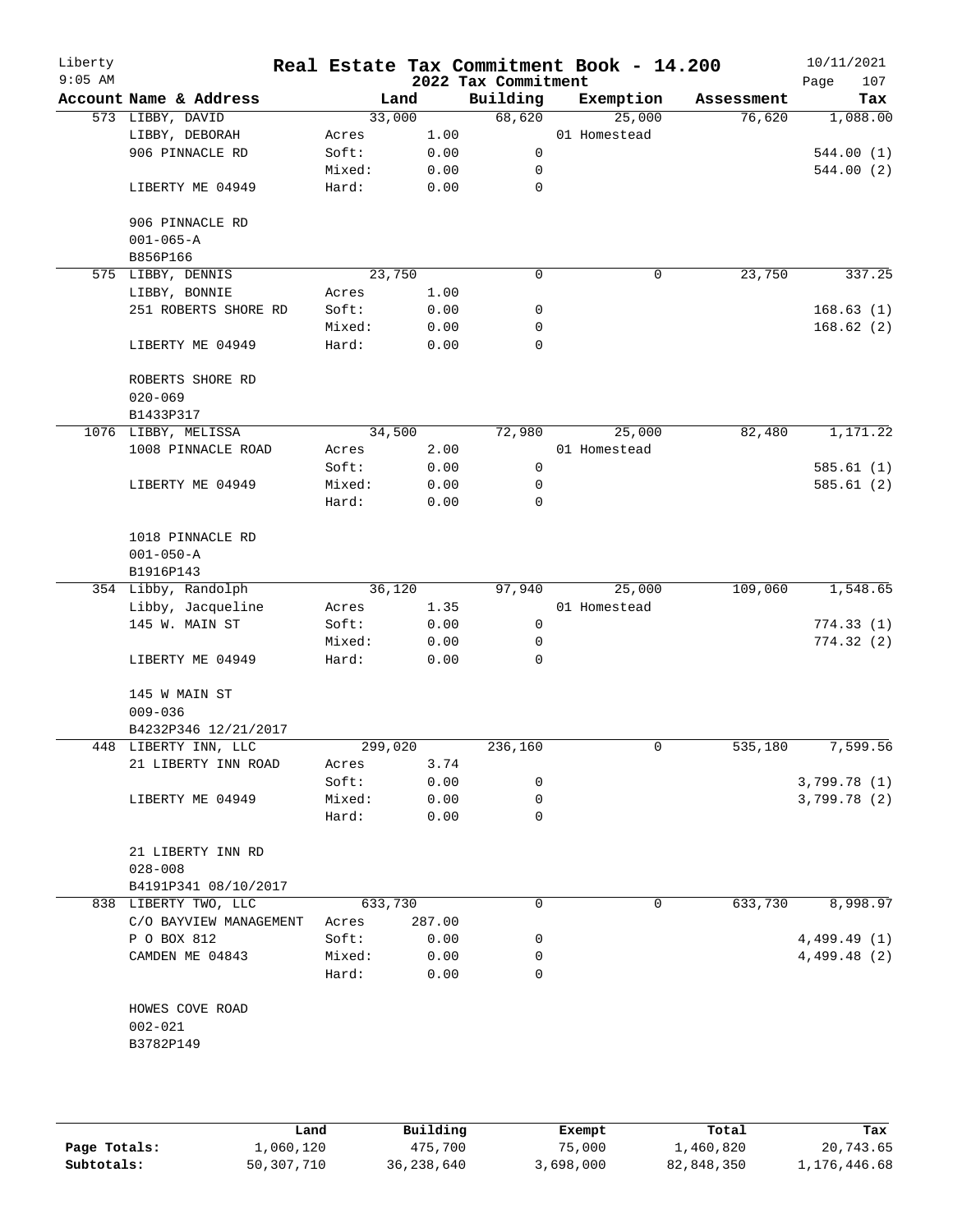| Liberty<br>$9:05$ AM |                                |         |       | 2022 Tax Commitment | Real Estate Tax Commitment Book - 14.200 |            | 10/11/2021<br>Page<br>108 |
|----------------------|--------------------------------|---------|-------|---------------------|------------------------------------------|------------|---------------------------|
|                      | Account Name & Address         | Land    |       | Building            | Exemption                                | Assessment | Tax                       |
|                      | 583 LIEBLER, ERIC              | 125,000 |       | 133,900             | $\Omega$                                 | 258,900    | 3,676.38                  |
|                      | PO Box 33                      | Acres   | 0.25  |                     |                                          |            |                           |
|                      |                                | Soft:   | 0.00  | 0                   |                                          |            | 1,838.19(1)               |
|                      | Liberty ME 04949               | Mixed:  | 0.00  | 0                   |                                          |            | 1,838.19(2)               |
|                      |                                | Hard:   | 0.00  | 0                   |                                          |            |                           |
|                      | 79 SHERMAN RD                  |         |       |                     |                                          |            |                           |
|                      | $023 - 013$                    |         |       |                     |                                          |            |                           |
|                      | B610P343                       |         |       |                     |                                          |            |                           |
|                      | 1011 LIEBLER, ERIC             | 8,870   |       | 1,000               | $\mathsf{O}$                             | 9,870      | 140.15                    |
|                      | PO Box 33                      | Acres   | 0.23  |                     |                                          |            |                           |
|                      |                                | Soft:   | 0.00  | 0                   |                                          |            | 70.08(1)                  |
|                      | Liberty ME 04949               | Mixed:  | 0.00  | 0                   |                                          |            | 70.07(2)                  |
|                      |                                | Hard:   | 0.00  | 0                   |                                          |            |                           |
|                      | SHERMAN RD                     |         |       |                     |                                          |            |                           |
|                      | $023 - 005$                    |         |       |                     |                                          |            |                           |
|                      | B610P343                       |         |       |                     |                                          |            |                           |
|                      | 581 LIEBLER, JANE P            | 48,830  |       | 181,960             | 31,000                                   | 199,790    | 2,837.02                  |
|                      | PO BOX 75                      | Acres   | 11.83 |                     | 01 Homestead                             |            |                           |
|                      |                                | Soft:   | 0.00  |                     | 0 02 Vet                                 |            | 1,418.51(1)               |
|                      | LIBERTY ME 04949               | Mixed:  | 0.00  | 0                   |                                          |            | 1,418.51(2)               |
|                      |                                | Hard:   | 0.00  | 0                   |                                          |            |                           |
|                      | 254 STICKNEY HILL RD           |         |       |                     |                                          |            |                           |
|                      | $005 - 017$                    |         |       |                     |                                          |            |                           |
|                      | B4471P258 02/26/2020           |         |       |                     |                                          |            |                           |
|                      | 582 LIEBLER, JANE P            | 42,030  |       | 86,050              | 0                                        | 128,080    | 1,818.74                  |
|                      | PO BOX 75                      | Acres   | 0.62  |                     |                                          |            |                           |
|                      |                                | Soft:   | 0.00  | 0                   |                                          |            | 909.37(1)                 |
|                      | LIBERTY ME 04949               | Mixed:  | 0.00  | 0                   |                                          |            | 909.37(2)                 |
|                      |                                | Hard:   | 0.00  | 0                   |                                          |            |                           |
|                      | 76 SHERMAN RD                  |         |       |                     |                                          |            |                           |
|                      | $023 - 004$                    |         |       |                     |                                          |            |                           |
|                      | B4471P258 02/26/2020 B2701P208 |         |       |                     |                                          |            |                           |
|                      | 1237 LIEBLER, JANE P           | 33,260  |       | 0                   | 0                                        | 33,260     | 472.29                    |
|                      | PO BOX 75                      | Acres   | 9.17  |                     |                                          |            |                           |
|                      |                                | Soft:   | 0.00  | 0                   |                                          |            | 236.15(1)                 |
|                      | LIBERTY ME 04949               | Mixed:  | 0.00  | 0                   |                                          |            | 236.14(2)                 |
|                      |                                | Hard:   | 0.00  | 0                   |                                          |            |                           |
|                      | STICKNEY HILL RD               |         |       |                     |                                          |            |                           |
|                      | $005 - 016$                    |         |       |                     |                                          |            |                           |
|                      | B4471P258 02/26/2020 B877P115  |         |       |                     |                                          |            |                           |
|                      | 580 LIEBLER, SARASON,<br>HEIRS | 60,830  |       | $\Omega$            | 0                                        | 60,830     | 863.79                    |
|                      | CHARLOTTE LIEBLER              | Acres   | 0.37  |                     |                                          |            |                           |
|                      | LIEBLER, JANE P., PR           | Soft:   | 0.00  | 0                   |                                          |            | 431.90 (1)                |
|                      | P.O. BOX 75                    | Mixed:  | 0.00  | 0                   |                                          |            | 431.89 (2)                |
|                      | LIBERTY ME 04949               | Hard:   | 0.00  | $\Omega$            |                                          |            |                           |
|                      | SHERMAN RD                     |         |       |                     |                                          |            |                           |
|                      | $023 - 014$                    |         |       |                     |                                          |            |                           |
|                      | B4471P258 02/26/2020 B1575P138 |         |       |                     |                                          |            |                           |
|                      |                                |         |       |                     |                                          |            |                           |
|                      |                                |         |       |                     |                                          |            |                           |
|                      |                                |         |       |                     |                                          |            |                           |

|              | Land       | Building   | Exempt    | Total      | Tax          |
|--------------|------------|------------|-----------|------------|--------------|
| Page Totals: | 318,820    | 402,910    | 31,000    | 690,730    | 9,808.37     |
| Subtotals:   | 50,626,530 | 36,641,550 | 3,729,000 | 83,539,080 | 1,186,255.05 |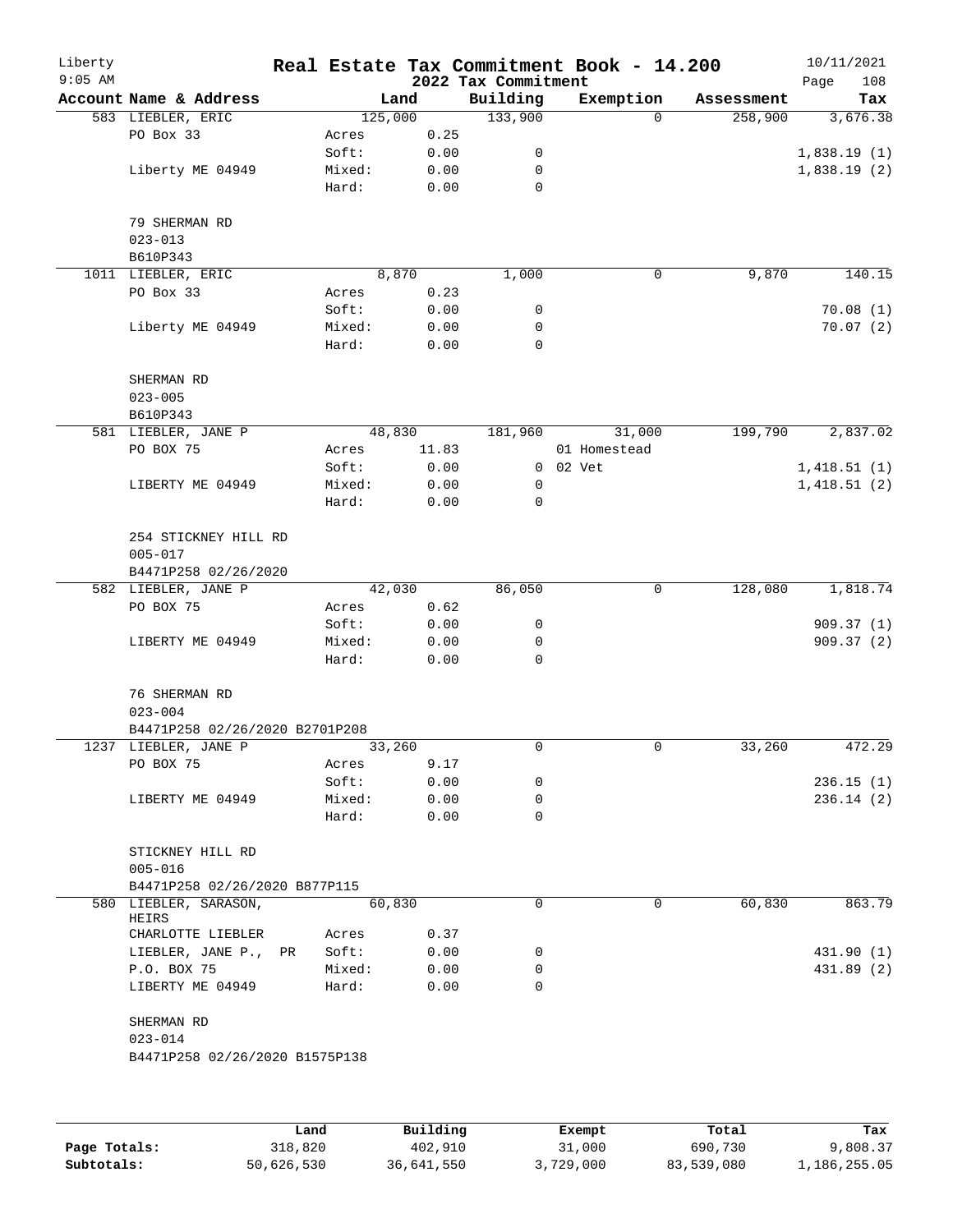| Liberty<br>$9:05$ AM |                                      |         |            | 2022 Tax Commitment | Real Estate Tax Commitment Book - 14.200 |            | 10/11/2021<br>109<br>Page |
|----------------------|--------------------------------------|---------|------------|---------------------|------------------------------------------|------------|---------------------------|
|                      | Account Name & Address               |         | Land       | Building            | Exemption                                | Assessment | Tax                       |
|                      | 1026 LIE-NIELSEN, KIRSTEN F          |         | 78,500     | 78,410              | $\Omega$                                 | 156,910    | 2,228.12                  |
|                      | JACKSON, PATRICK T                   | Acres   | 67.00      |                     |                                          |            |                           |
|                      | P.O. Box 338                         | Soft:   | 0.00       | 0                   |                                          |            | 1, 114.06(1)              |
|                      | 169 Upper Hostile                    | Mixed:  | 0.00       | 0                   |                                          |            | 1, 114.06(2)              |
|                      | Valley Rd.<br>Liberty ME 04949       | Hard:   | 0.00       | 0                   |                                          |            |                           |
|                      |                                      |         |            |                     |                                          |            |                           |
|                      | 169 UPPER HOSTILE<br>$010 - 026$     |         |            |                     |                                          |            |                           |
|                      | B3999P172 09/08/2015                 |         |            |                     |                                          |            |                           |
|                      | 1258 LIE-NIELSEN, KIRSTEN F          |         | 51,000     | 32,680              | 0                                        | 83,680     | 1,188.26                  |
|                      | JACKSON, PATRICK T                   | Acres   | 36.00      |                     |                                          |            |                           |
|                      | P.O. Box 338                         | Soft:   | 0.00       | 0                   |                                          |            | 594.13(1)                 |
|                      | 169 Upper Hostile<br>Valley Rd.      | Mixed:  | 0.00       | 0                   |                                          |            | 594.13(2)                 |
|                      | Liberty ME 04949                     | Hard:   | 0.00       | $\mathbf 0$         |                                          |            |                           |
|                      | 169 UPPER HOSTILE                    |         |            |                     |                                          |            |                           |
|                      | $010 - 027$                          |         |            |                     |                                          |            |                           |
|                      | B3999P172 09/08/2015                 |         |            |                     |                                          |            |                           |
|                      | 586 LIGHT, ELWOOD H                  |         | 23,340     | 12,390              | 25,000                                   | 10,730     | 152.37                    |
|                      | 48 OLD COUNTY RD                     | Acres   | 0.50       |                     | 01 Homestead                             |            |                           |
|                      |                                      | Soft:   | 0.00       | $\mathbf 0$         |                                          |            | 76.19(1)                  |
|                      | LIBERTY ME 04949                     | Mixed:  | 0.00       | $\mathbf 0$         |                                          |            | 76.18(2)                  |
|                      |                                      | Hard:   | 0.00       | $\Omega$            |                                          |            |                           |
|                      |                                      |         |            |                     |                                          |            |                           |
|                      | 48 OLD COUNTY RD                     |         |            |                     |                                          |            |                           |
|                      |                                      |         |            |                     |                                          |            |                           |
|                      | $001 - 025$                          |         |            |                     |                                          |            |                           |
|                      | 591 LINCOLN, SIDNEY (LIFE<br>ESTATE) |         | 176,410    | 34,690              | $\mathbf 0$                              | 211,100    | 2,997.62                  |
|                      | 100 CLEARWATER DR                    | Acres   | 32.60      |                     |                                          |            |                           |
|                      | UNIT#27                              | Soft:   | 0.00       | 0                   |                                          |            | 1,498.81(1)               |
|                      | FALMOUTH ME 04105                    | Mixed:  | 0.00       | 0                   |                                          |            | 1,498.81(2)               |
|                      |                                      | Hard:   | 0.00       | 0                   |                                          |            |                           |
|                      |                                      |         |            |                     |                                          |            |                           |
|                      | 51 LINCOLN ROSE LA                   |         |            |                     |                                          |            |                           |
|                      | $003 - 017 - A$                      |         |            |                     |                                          |            |                           |
|                      | B3513P243                            |         |            |                     |                                          |            |                           |
|                      |                                      |         |            |                     | $\Omega$                                 | 67,100     | 952.82                    |
|                      | 1104 LINDAHL, R SCOTT                |         | 50,010     | 17,090              |                                          |            |                           |
|                      | 357 SPRUCE HEAD RD                   | Acres   | 2.65       |                     |                                          |            |                           |
|                      |                                      | Soft:   | 0.00       | 0                   |                                          |            | 476.41(1)                 |
|                      | S THOMASTON ME 04858<br>3302         | Mixed:  | 0.00       | 0                   |                                          |            | 476.41(2)                 |
|                      |                                      | Hard:   | 0.00       | 0                   |                                          |            |                           |
|                      | 23 FOX RUN                           |         |            |                     |                                          |            |                           |
|                      | $013 - 001 - A$                      |         |            |                     |                                          |            |                           |
|                      | B2353P92                             |         |            |                     |                                          |            |                           |
|                      | 593 LINDSEY SR., WAYNE               |         | 67,500     | 14,820              | 0                                        | 82,320     | 1,168.94                  |
|                      | LINDSEY SR., MELINDA                 | Acres   | 1.00       |                     |                                          |            |                           |
|                      | PO BOX 256                           | Soft:   | 0.00       | 0                   |                                          |            | 584.47 (1)                |
|                      |                                      | Mixed:  | 0.00       | 0                   |                                          |            | 584.47 (2)                |
|                      | OWLS HEAD ME 04854                   | Hard:   | 0.00       | 0                   |                                          |            |                           |
|                      | 43 WILDWOOD DR                       |         |            |                     |                                          |            |                           |
|                      | $013 - 005$                          |         |            |                     |                                          |            |                           |
|                      | B1638P228                            |         |            |                     |                                          |            |                           |
|                      |                                      | Land    | Building   |                     | Exempt                                   | Total      | Tax                       |
| Page Totals:         |                                      | 446,760 | 190,080    |                     | 25,000                                   | 611,840    | 8,688.13                  |
| Subtotals:           | 51,073,290                           |         | 36,831,630 |                     | 3,754,000                                | 84,150,920 | 1,194,943.18              |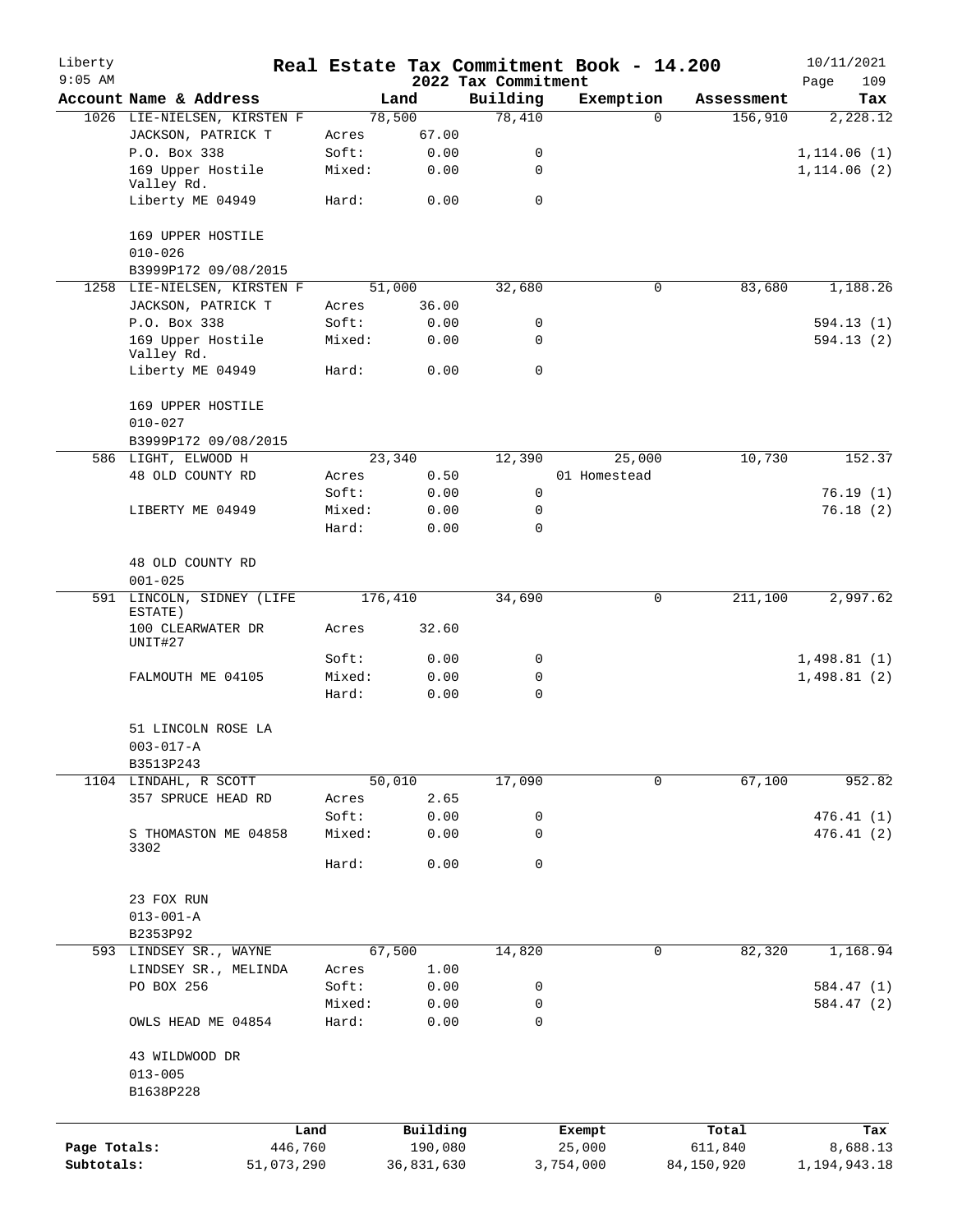| Liberty<br>$9:05$ AM |                                       |         |      | 2022 Tax Commitment | Real Estate Tax Commitment Book - 14.200 |            | 10/11/2021<br>Page<br>110 |
|----------------------|---------------------------------------|---------|------|---------------------|------------------------------------------|------------|---------------------------|
|                      | Account Name & Address                | Land    |      | Building            | Exemption                                | Assessment | Tax                       |
|                      | 595 LITTLEFIELD, DANIEL G             | 94,480  |      | 24,260              | $\Omega$                                 | 118,740    | 1,686.11                  |
|                      | BETHANY WARD                          | Acres   | 2.11 |                     |                                          |            |                           |
|                      | 19 WHITTIER RD                        | Soft:   | 0.00 | 0                   |                                          |            | 843.06 (1)                |
|                      |                                       | Mixed:  | 0.00 | 0                   |                                          |            | 843.05 (2)                |
|                      | BELFAST ME 04915                      | Hard:   | 0.00 | $\mathbf 0$         |                                          |            |                           |
|                      | QUIGG ISLAND STEVENS                  |         |      |                     |                                          |            |                           |
|                      | $006 - 012$<br>B699P583               |         |      |                     |                                          |            |                           |
|                      | 596 LITTLEFIELD, DANIEL G             | 60,460  |      | 13,190              | $\mathsf{O}$                             | 73,650     | 1,045.83                  |
|                      | BETHANY B WARD                        |         | 0.50 |                     |                                          |            |                           |
|                      |                                       | Acres   |      |                     |                                          |            |                           |
|                      | 19 WHITTIER RD                        | Soft:   | 0.00 | 0                   |                                          |            | 522.92(1)                 |
|                      |                                       | Mixed:  | 0.00 | 0                   |                                          |            | 522.91(2)                 |
|                      | BELFAST ME 04915                      | Hard:   | 0.00 | 0                   |                                          |            |                           |
|                      | 18 LOWER VIEW PT                      |         |      |                     |                                          |            |                           |
|                      | $006 - 062$                           |         |      |                     |                                          |            |                           |
|                      | B2653P142                             |         |      |                     |                                          |            |                           |
|                      | 597 LITTLEFIELD, KIMBERLY<br>JEAN     | 105,830 |      | 88,300              | 0                                        | 194,130    | 2,756.65                  |
|                      | 122 MINERAL SPRINGS RD. Acres         |         | 0.28 |                     |                                          |            |                           |
|                      |                                       | Soft:   | 0.00 | 0                   |                                          |            | 1,378.33(1)               |
|                      | N. WINDHAM ME 04062                   | Mixed:  | 0.00 | 0                   |                                          |            | 1,378.32(2)               |
|                      |                                       | Hard:   | 0.00 | $\Omega$            |                                          |            |                           |
|                      | 115 KNOWLTONS SHORE RD<br>$019 - 027$ |         |      |                     |                                          |            |                           |
|                      | B1241P213                             |         |      |                     |                                          |            |                           |
|                      | 315 LME NOMINEE TRUST                 | 34,460  |      | 0                   | 0                                        | 34,460     | 489.33                    |
|                      | JUDITH EVANS                          | Acres   | 2.39 |                     |                                          |            |                           |
|                      | 22 GOONAN RD                          | Soft:   | 0.00 | 0                   |                                          |            | 244.67 (1)                |
|                      |                                       | Mixed:  | 0.00 | 0                   |                                          |            | 244.66 (2)                |
|                      | HOOKSETT NH 03106                     | Hard:   | 0.00 | $\mathbf 0$         |                                          |            |                           |
|                      | SMILEY SHORES                         |         |      |                     |                                          |            |                           |
|                      | $008 - 037 - 08$                      |         |      |                     |                                          |            |                           |
|                      | B1016P201                             |         |      |                     |                                          |            |                           |
|                      | 311 LME NOMINEE TRUST                 | 36,900  |      | 0                   | 0                                        | 36,900     | 523.98                    |
|                      | <b>JUDITH EVANS</b>                   | Acres   | 1.10 |                     |                                          |            |                           |
|                      | 22 GOONAN RD                          | Soft:   | 0.00 | 0                   |                                          |            | 261.99(1)                 |
|                      |                                       | Mixed:  | 0.00 | 0                   |                                          |            | 261.99(2)                 |
|                      | HOOKSETT NH 03106                     | Hard:   | 0.00 | 0                   |                                          |            |                           |
|                      | STICKNEY HILL RD &                    |         |      |                     |                                          |            |                           |
|                      | $008 - 037 - 10$                      |         |      |                     |                                          |            |                           |
|                      | B1016P202                             |         |      |                     |                                          |            |                           |
|                      | 312 LME NOMINEE TRUST                 | 37,050  |      | 0                   | 0                                        | 37,050     | 526.11                    |
|                      | <b>JUDITH EVANS</b>                   | Acres   | 1.20 |                     |                                          |            |                           |
|                      | 22 GOONAN RD                          | Soft:   | 0.00 | 0                   |                                          |            | 263.06(1)                 |
|                      |                                       | Mixed:  | 0.00 | 0                   |                                          |            | 263.05(2)                 |
|                      | HOOKSETT NH 03106                     | Hard:   | 0.00 | 0                   |                                          |            |                           |
|                      | STICKNEY HILL RD                      |         |      |                     |                                          |            |                           |
|                      | $008 - 037 - 12$<br>B1016P203         |         |      |                     |                                          |            |                           |
|                      |                                       |         |      |                     |                                          |            |                           |
|                      |                                       |         |      |                     |                                          |            |                           |
|                      |                                       |         |      |                     |                                          |            |                           |

|              | Land       | Building   | Exempt    | Total      | Tax          |
|--------------|------------|------------|-----------|------------|--------------|
| Page Totals: | 369,180    | 125,750    |           | 494,930    | 7,028.01     |
| Subtotals:   | 51,442,470 | 36,957,380 | 3,754,000 | 84,645,850 | 1,201,971.19 |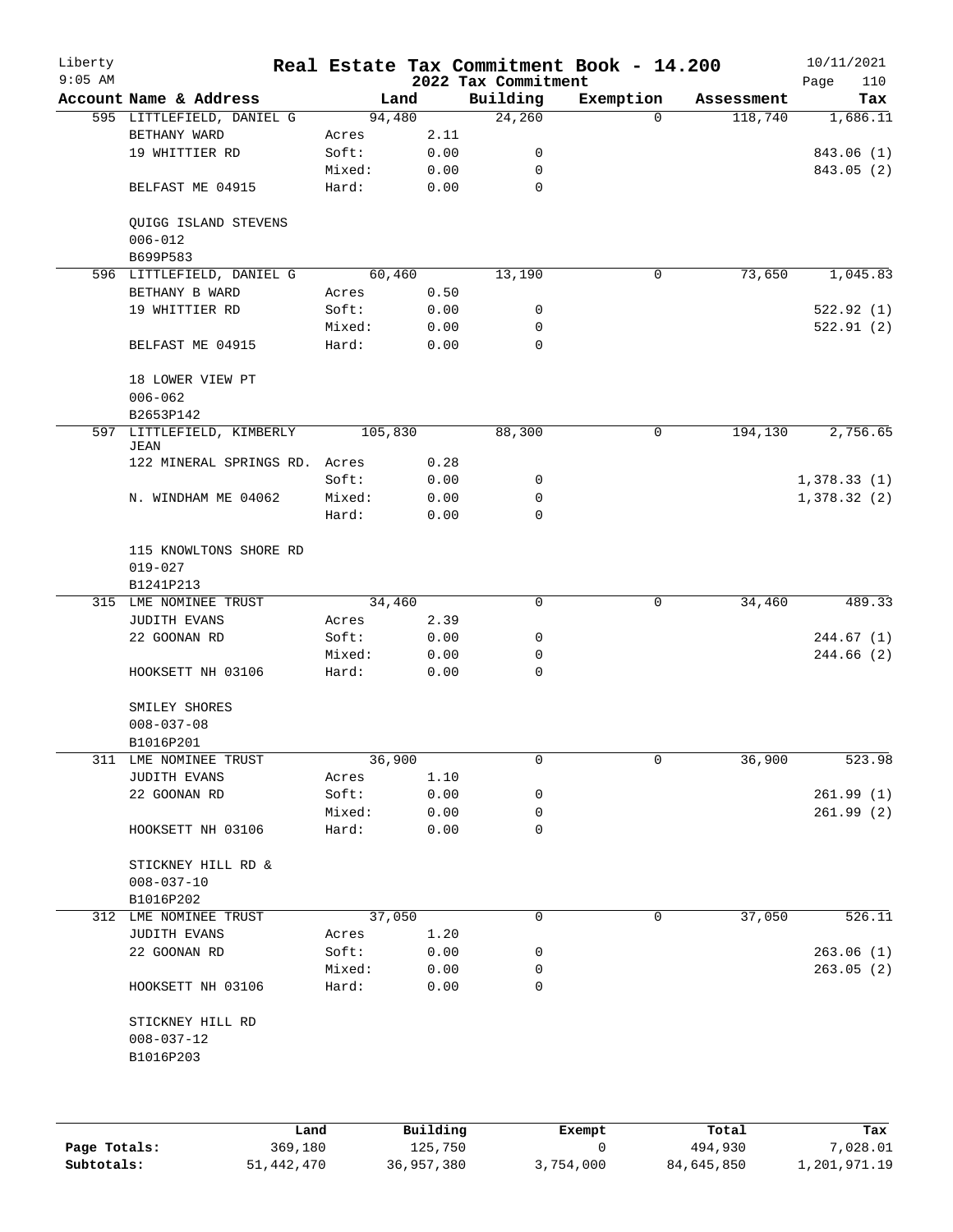| Liberty<br>$9:05$ AM |                                                |            |                 |              | 2022 Tax Commitment | Real Estate Tax Commitment Book - 14.200 |              | 10/11/2021<br>Page<br>111 |
|----------------------|------------------------------------------------|------------|-----------------|--------------|---------------------|------------------------------------------|--------------|---------------------------|
|                      | Account Name & Address                         |            |                 | Land         | Building            | Exemption                                | Assessment   | Tax                       |
|                      | 600 LONGLEY, SUSAN W. Trust                    |            |                 | 142,590      | 87,920              | 25,000                                   | 205,510      | 2,918.24                  |
|                      | 347 STICKNEY HILL RD.                          |            | Acres           | 0.77         |                     | 01 Homestead                             |              |                           |
|                      |                                                |            | Soft:           | 0.00         | $\mathsf{O}$        |                                          |              | 1,459.12(1)               |
|                      | LIBERTY ME 04949                               |            | Mixed:          | 0.00         | 0                   |                                          |              | 1,459.12(2)               |
|                      |                                                |            | Hard:           | 0.00         | $\mathbf 0$         |                                          |              |                           |
|                      | 347 STICKNEY HILL RD<br>$021 - 015$            |            |                 |              |                     |                                          |              |                           |
|                      | B3919P283 11/25/2014                           |            |                 |              |                     |                                          |              |                           |
|                      | 764 LORD, FREDERICK R. &<br>NANCY C., TRUSTEES |            |                 | 29,290       | 62,830              | 0                                        | 92,120       | 1,308.10                  |
|                      | THE NANCY C. LORD<br>REVOCABLE TRUST           |            | Acres           | 0.69         |                     |                                          |              |                           |
|                      | 3 ASHBY ROAD                                   |            | Soft:           | 0.00         | 0                   |                                          |              | 654.05(1)                 |
|                      |                                                |            | Mixed:          | 0.00         | 0                   |                                          |              | 654.05(2)                 |
|                      | BEDFORD MA 01730                               |            | Hard:           | 0.00         | $\mathbf 0$         |                                          |              |                           |
|                      | 33 OLD COUNTY RD                               |            |                 |              |                     |                                          |              |                           |
|                      | $001 - 028$                                    |            |                 |              |                     |                                          |              |                           |
|                      | B4497P231 05/27/2020                           |            |                 |              |                     |                                          |              |                           |
|                      | 973 LORD, REBECCA ANN                          |            |                 | 37,200       | 40,450              | 25,000                                   | 52,650       | 747.63                    |
|                      | 746 Pinnacle Rd                                |            | Acres           | 3.80         |                     | 01 Homestead                             |              |                           |
|                      |                                                |            | Soft:           | 0.00         | 0                   |                                          |              | 373.82(1)                 |
|                      | Liberty ME 04949                               |            | Mixed:<br>Hard: | 0.00<br>0.00 | 0<br>$\mathbf 0$    |                                          |              | 373.81(2)                 |
|                      |                                                |            |                 |              |                     |                                          |              |                           |
|                      | 746 PINNACLE RD                                |            |                 |              |                     |                                          |              |                           |
|                      | $005 - 002 - B$<br>B4013P271 10/19/2015        |            |                 |              |                     |                                          |              |                           |
|                      | 601 LORD, WILLIAM                              |            |                 | 37,310       | 151,090             | 25,000                                   | 163,400      | 2,320.28                  |
|                      | LORD, MELISSA                                  |            | Acres           | 2.00         |                     | 01 Homestead                             |              |                           |
|                      | P.O. BOX 328                                   |            | Soft:           | 0.00         | 0                   |                                          |              | 1,160.14(1)               |
|                      |                                                |            | Mixed:          | 0.00         | 0                   |                                          |              | 1,160.14(2)               |
|                      | LIBERTY ME 04949                               |            | Hard:           | 0.00         | $\mathbf 0$         |                                          |              |                           |
|                      | 61 TRUES POND RD                               |            |                 |              |                     |                                          |              |                           |
|                      | $006 - 034$                                    |            |                 |              |                     |                                          |              |                           |
|                      | B1450P275                                      |            |                 |              |                     |                                          |              |                           |
|                      | 494 LORD, WILLIAM                              |            |                 | 57,490       | 600                 | 0                                        | 58,090       | 824.88                    |
|                      | P O BOX 328                                    |            | Acres           | 43.97        |                     |                                          |              |                           |
|                      |                                                |            | Soft:           | 0.00         | 0                   |                                          |              | 412.44 (1)                |
|                      | LIBERTY ME 04949                               |            | Mixed:          | 0.00         | 0                   |                                          |              | 412.44(2)                 |
|                      |                                                |            | Hard:           | 0.00         | 0                   |                                          |              |                           |
|                      | TRUES POND RD                                  |            |                 |              |                     |                                          |              |                           |
|                      | $006 - 035$                                    |            |                 |              |                     |                                          |              |                           |
|                      | B3867P224 06/09/2014                           |            |                 |              |                     |                                          |              |                           |
|                      | 605 LUONGO, MARY C.,<br>TRUSTEE                |            |                 | 24,750       | 1,070               | 0                                        | 25,820       | 366.64                    |
|                      | LUONGO FAMILY REALTY<br>TRUST                  |            | Acres           | 1.00         |                     |                                          |              |                           |
|                      | 20 NEAL STREET                                 |            | Soft:           | 0.00         | 0                   |                                          |              | 183.32(1)                 |
|                      |                                                |            | Mixed:          | 0.00         | 0                   |                                          |              | 183.32(2)                 |
|                      | WALPOLE MA 02081                               |            | Hard:           | 0.00         | $\mathbf 0$         |                                          |              |                           |
|                      | 78 RIDGE SCHOOL RD<br>$008 - 045$              |            |                 |              |                     |                                          |              |                           |
|                      | B4362P239 04/08/2019                           |            |                 |              |                     |                                          |              |                           |
|                      |                                                | Land       |                 | Building     |                     | Exempt                                   | Total        | Tax                       |
| Page Totals:         |                                                | 328,630    |                 | 343,960      |                     | 75,000                                   | 597,590      | 8,485.77                  |
| Subtotals:           |                                                | 51,771,100 |                 | 37, 301, 340 |                     | 3,829,000                                | 85, 243, 440 | 1,210,456.96              |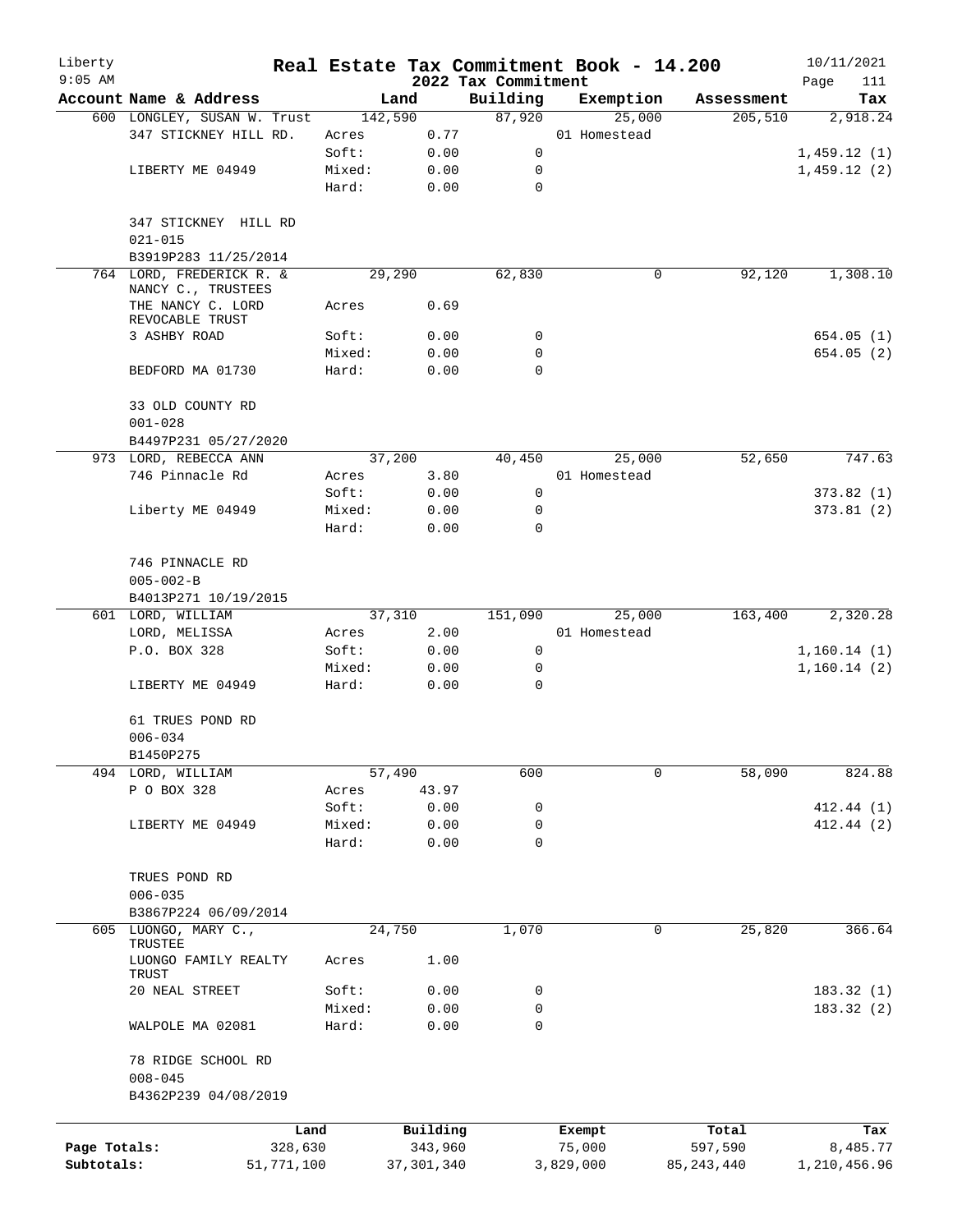| Liberty<br>$9:05$ AM |                                     |         |       | 2022 Tax Commitment | Real Estate Tax Commitment Book - 14.200 |            | 10/11/2021<br>112<br>Page |
|----------------------|-------------------------------------|---------|-------|---------------------|------------------------------------------|------------|---------------------------|
|                      | Account Name & Address              | Land    |       | Building            | Exemption                                | Assessment | Tax                       |
|                      | 253 MACCREADY, ROBIN M              | 160,660 |       | $\mathbf 0$         | $\Omega$                                 | 160,660    | 2,281.37                  |
|                      | 161 HOLMES RD                       | Acres   | 9.59  |                     |                                          |            |                           |
|                      |                                     | Soft:   | 0.00  | 0                   |                                          |            | 1, 140.69(1)              |
|                      | SOUTH BRISTOL ME 04568              | Mixed:  | 0.00  | 0                   |                                          |            | 1,140.68(2)               |
|                      |                                     | Hard:   | 0.00  | 0                   |                                          |            |                           |
|                      | JOY RD                              |         |       |                     |                                          |            |                           |
|                      | $005 - 028$                         |         |       |                     |                                          |            |                           |
|                      | B2344P281                           |         |       |                     |                                          |            |                           |
|                      | 1351 MACKEY, WENDY J                | 25,630  |       | $\mathbf 0$         | $\mathbf 0$                              | 25,630     | 363.95                    |
|                      | MACKEY, ROBERT W                    | Acres   | 5.75  |                     |                                          |            |                           |
|                      | PO BOX 877                          | Soft:   | 0.00  | 0                   |                                          |            | 181.98 (1)                |
|                      |                                     | Mixed:  | 0.00  | 0                   |                                          |            | 181.97(2)                 |
|                      | SEARSPORT ME 04974                  | Hard:   | 0.00  | $\mathbf 0$         |                                          |            |                           |
|                      | 70 CRIE HILL                        |         |       |                     |                                          |            |                           |
|                      | $010 - 011 - 01$                    |         |       |                     |                                          |            |                           |
|                      | B4501P33 06/04/2020                 |         |       |                     |                                          |            |                           |
|                      | 607 MACOLINI, FRANK                 | 3,480   |       | 0                   | $\mathbf 0$                              | 3,480      | 49.42                     |
|                      | MACOLINI, RUTHANN                   | Acres   | 0.11  |                     |                                          |            |                           |
|                      | 7350 S OWENS CT                     | Soft:   | 0.00  | 0                   |                                          |            | 24.71(1)                  |
|                      |                                     | Mixed:  | 0.00  | 0                   |                                          |            | 24.71(2)                  |
|                      | LITTLETON CO 80127 6018 Hard:       |         | 0.00  | $\mathbf 0$         |                                          |            |                           |
|                      | INT PINNACLE AND OLD                |         |       |                     |                                          |            |                           |
|                      | $001 - 021$                         |         |       |                     |                                          |            |                           |
|                      | B735P938                            |         |       |                     |                                          |            |                           |
|                      | 608 MACOLINI, FRANK                 | 58,250  |       | 0                   | 0                                        | 58,250     | 827.15                    |
|                      | MACOLINI, RUTHANN                   | Acres   | 69.00 |                     |                                          |            |                           |
|                      | 7350 S OWENS CT                     | Soft:   | 0.00  | 0                   |                                          |            | 413.58(1)                 |
|                      |                                     | Mixed:  | 0.00  | 0                   |                                          |            | 413.57 (2)                |
|                      | LITTLETON CO 80127 6018 Hard:       |         | 0.00  | $\Omega$            |                                          |            |                           |
|                      | PLAINS RD                           |         |       |                     |                                          |            |                           |
|                      | $001 - 071,072$                     |         |       |                     |                                          |            |                           |
| 1145                 | MACOLINI, FRANK                     | 2,570   |       | 0                   | 0                                        | 2,570      | 36.49                     |
|                      | MACOLINI, RUTHANN                   | Acres   | 0.06  |                     |                                          |            |                           |
|                      | 7350 S OWENS CT                     | Soft:   | 0.00  | 0                   |                                          |            | 18.25(1)                  |
|                      |                                     | Mixed:  | 0.00  | 0                   |                                          |            | 18.24(2)                  |
|                      | LITTLETON CO 80127 6018 Hard:       |         | 0.00  | 0                   |                                          |            |                           |
|                      | INT PINNACLE AND OLD                |         |       |                     |                                          |            |                           |
|                      | $001 - 023$                         |         |       |                     |                                          |            |                           |
|                      | B735P938                            |         |       |                     |                                          |            |                           |
|                      | 521 MAC'S CONVENIENCE<br>STORES LLC | 89,000  |       | 805,970             | 0                                        | 894,970    | 12,708.57                 |
|                      | DBA CIRCLE K #7124                  | Acres   | 3.00  |                     |                                          |            |                           |
|                      | 935 E TALLMADGE AVE                 | Soft:   | 0.00  | 0                   |                                          |            | 6, 354.29(1)              |
|                      |                                     | Mixed:  | 0.00  | 0                   |                                          |            | 6,354.28(2)               |
|                      | AKRON OH 44310                      | Hard:   | 0.00  | 0                   |                                          |            |                           |
|                      | 498 BELFAST AUGUSTA RD              |         |       |                     |                                          |            |                           |
|                      | $008 - 059$                         |         |       |                     |                                          |            |                           |
|                      | B3961P81 05/20/2015                 |         |       |                     |                                          |            |                           |
|                      |                                     |         |       |                     |                                          |            |                           |
|                      |                                     |         |       |                     |                                          |            |                           |

|              | Land       | Building   | Exempt    | Total      | Tax          |
|--------------|------------|------------|-----------|------------|--------------|
| Page Totals: | 339,590    | 805,970    |           | 1,145,560  | 16,266.95    |
| Subtotals:   | 52,110,690 | 38,107,310 | 3,829,000 | 86,389,000 | 1,226,723.91 |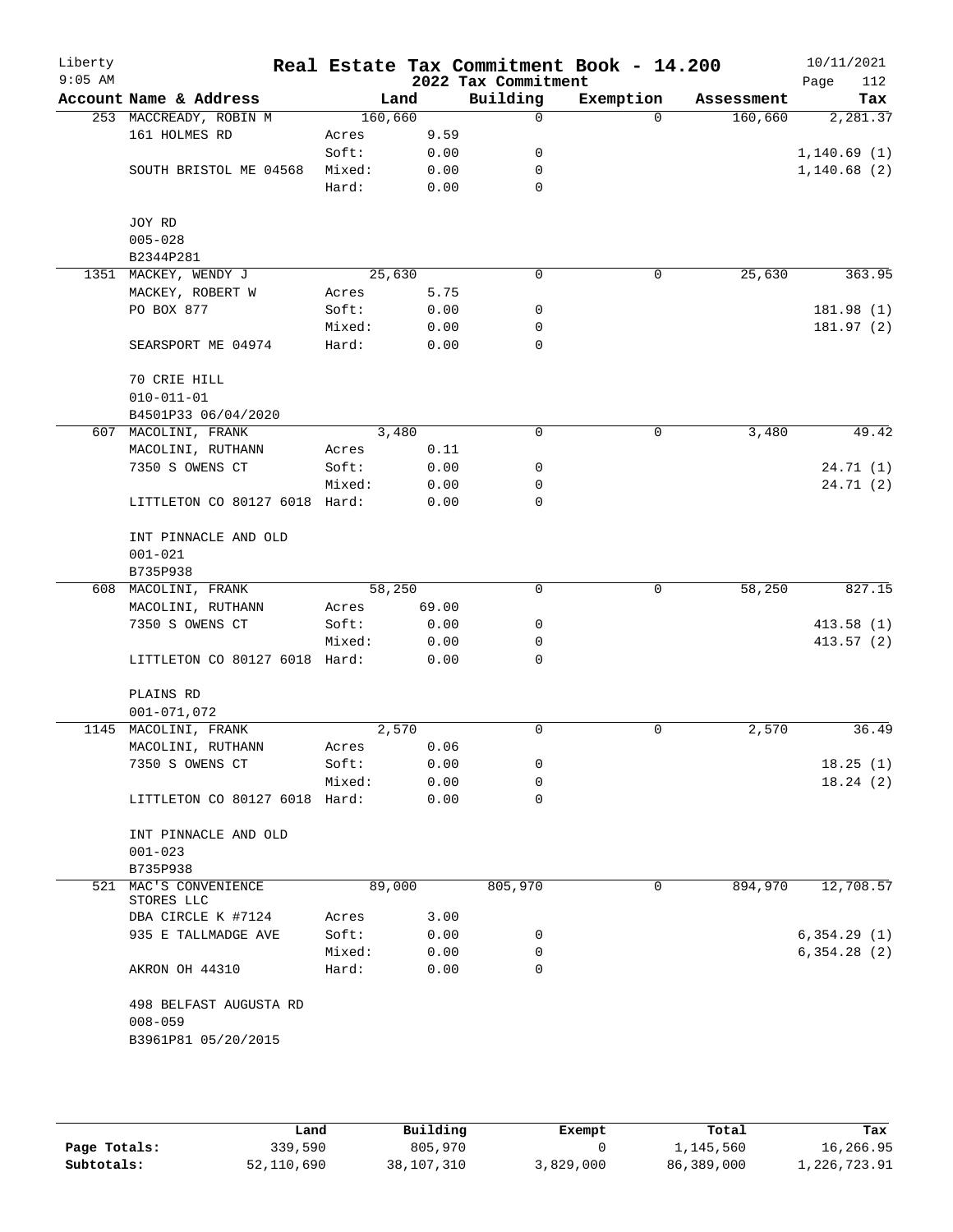| Liberty<br>$9:05$ AM |                                              |           |        | 2022 Tax Commitment | Real Estate Tax Commitment Book - 14.200 |            | 10/11/2021<br>Page<br>113 |
|----------------------|----------------------------------------------|-----------|--------|---------------------|------------------------------------------|------------|---------------------------|
|                      | Account Name & Address                       |           | Land   | Building            | Exemption                                | Assessment | Tax                       |
|                      | 610 MAGNANI, JOHN                            | 19,700    |        | 0                   | $\Omega$                                 | 19,700     | 279.74                    |
|                      | 139 SUMMER ST                                | Acres     | 1.80   |                     |                                          |            |                           |
|                      |                                              | Soft:     | 0.00   | 0                   |                                          |            | 139.87(1)                 |
|                      | NEWTON CENTRE MA 02159                       | Mixed:    | 0.00   | 0                   |                                          |            | 139.87(2)                 |
|                      |                                              | Hard:     | 0.00   | $\mathbf 0$         |                                          |            |                           |
|                      | LAMPSON RD                                   |           |        |                     |                                          |            |                           |
|                      | $010 - 047$                                  |           |        |                     |                                          |            |                           |
|                      | B687P212 B687P210                            |           |        |                     |                                          |            |                           |
|                      | 620 MAHON, HUGH J                            |           | 52,450 | 57,000              | 0                                        | 109,450    | 1,554.19                  |
|                      | 29 KEARNEY TER.                              | Acres     | 0.47   |                     |                                          |            |                           |
|                      |                                              | Soft:     | 0.00   | 0                   |                                          |            | 777.10(1)                 |
|                      | LIVINGSTON, NJ 07039                         | Mixed:    | 0.00   | 0                   |                                          |            | 777.09(2)                 |
|                      |                                              | Hard:     | 0.00   | $\mathbf 0$         |                                          |            |                           |
|                      | 205 JOY RD                                   |           |        |                     |                                          |            |                           |
|                      | $013 - 035$                                  |           |        |                     |                                          |            |                           |
|                      | B1179P214                                    |           |        |                     |                                          |            |                           |
|                      | 414 MAHON, JR., HUGH J.                      | 37,940    |        | 21,890              | 0                                        | 59,830     | 849.59                    |
|                      | 29 KEARNEY TERR.                             | Acres     | 0.39   |                     |                                          |            |                           |
|                      |                                              | Soft:     | 0.00   | 0                   |                                          |            | 424.80(1)                 |
|                      | LIVINGSTON NJ 07039                          | Mixed:    | 0.00   | 0                   |                                          |            | 424.79 (2)                |
|                      |                                              | Hard:     | 0.00   | 0                   |                                          |            |                           |
|                      | 199 JOY RD                                   |           |        |                     |                                          |            |                           |
|                      | $013 - 036$                                  |           |        |                     |                                          |            |                           |
|                      | B4048P123 03/30/2016                         |           |        |                     |                                          |            |                           |
|                      | 621 MAHONEY, THOMAS                          |           | 32,370 | 7,230               | 0                                        | 39,600     | 562.32                    |
|                      | 25 WILDWOOOD DR                              | Acres     | 0.23   |                     |                                          |            |                           |
|                      |                                              | Soft:     | 0.00   | 0                   |                                          |            | 281.16(1)                 |
|                      | LIBERTY ME 04949                             | Mixed:    | 0.00   | 0                   |                                          |            | 281.16(2)                 |
|                      |                                              | Hard:     | 0.00   | $\mathbf 0$         |                                          |            |                           |
|                      | WILDWOOD DR                                  |           |        |                     |                                          |            |                           |
|                      | $013 - 020$                                  |           |        |                     |                                          |            |                           |
|                      | B1471P27                                     |           |        |                     |                                          |            |                           |
|                      | 622 MAINE ELECTRIC POWER                     | 9,502,200 |        | 0                   | 0                                        | 9,502,200  | 134,931.24                |
|                      | IUMC - LOCAL TAXES                           | Acres     | 180.00 |                     |                                          |            |                           |
|                      | c/o Avangrid Management<br>Company-Local Tax | Soft:     | 0.00   | 0                   |                                          |            | 67,465.62                 |
|                      | One City Center, 5th<br>Floor                | Mixed:    | 0.00   | 0                   |                                          |            | 67,465.62                 |
|                      | Portland ME 04101                            | Hard:     | 0.00   | 0                   |                                          |            |                           |
|                      | POWERLINE                                    |           |        |                     |                                          |            |                           |
|                      | $001 - 033, 044$ &M4/L1                      |           |        |                     |                                          |            |                           |
| 1266                 | MAINE RSA #1, INC., DBA<br>U.S. CELLULAR     |           | 0      | 121,000             | 0                                        | 121,000    | 1,718.20                  |
|                      | C/O DUFF & PHELPS, LLC                       |           |        |                     |                                          |            |                           |
|                      | P.O. BOX 2629                                |           |        |                     |                                          |            | 859.10 (1)                |
|                      | ADDISON TX 75001                             |           |        |                     |                                          |            | 859.10 (2)                |
|                      | 57 ARNOLD RD                                 |           |        |                     |                                          |            |                           |
|                      | $010 - 044 - ON$                             |           |        |                     |                                          |            |                           |
|                      |                                              |           |        |                     |                                          |            |                           |

|              | Land       | Building     | Exempt    | Total      | Tax          |
|--------------|------------|--------------|-----------|------------|--------------|
| Page Totals: | 9,644,660  | 207,120      |           | 9,851,780  | 139,895.28   |
| Subtotals:   | 61,755,350 | 38, 314, 430 | 3,829,000 | 96,240,780 | 1,366,619.19 |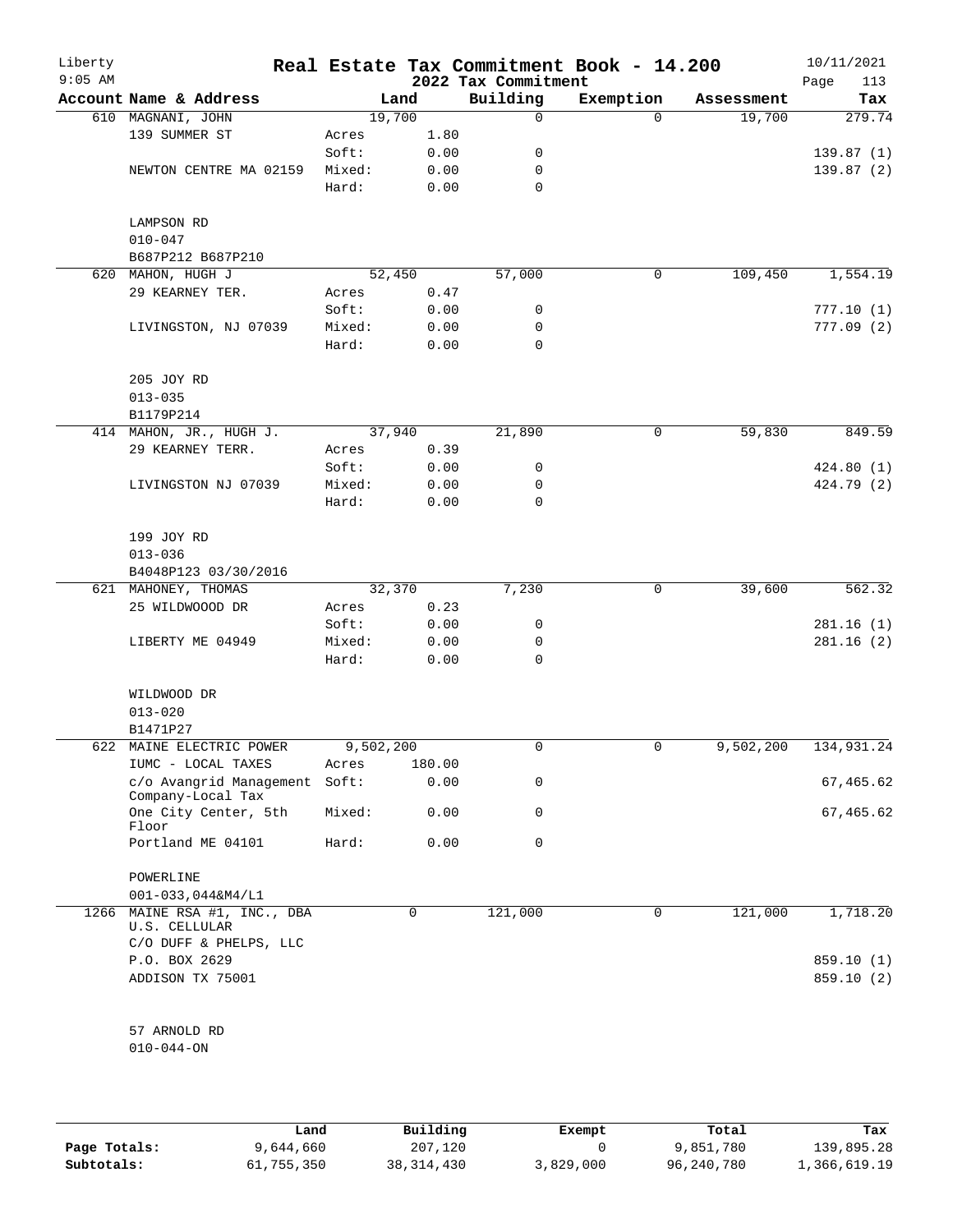| Liberty      |                                                       |                 |                     |                                 | Real Estate Tax Commitment Book - 14.200 |                                  | 10/11/2021               |
|--------------|-------------------------------------------------------|-----------------|---------------------|---------------------------------|------------------------------------------|----------------------------------|--------------------------|
| $9:05$ AM    | Account Name & Address                                |                 |                     | 2022 Tax Commitment<br>Building |                                          |                                  | 114<br>Page              |
|              | 151 MAINSTRUCK, MICHAEL                               |                 | Land<br>29,610      | 15,500                          | Exemption                                | Assessment<br>45,110<br>$\Omega$ | Tax<br>640.56            |
|              | $(1/2 \text{ Int.})$<br>MARCOUILLIER, LISA (1/2 Acres |                 | 0.78                |                                 |                                          |                                  |                          |
|              | Int.)                                                 |                 |                     |                                 |                                          |                                  |                          |
|              | 5 LOWER VIEW PT                                       | Soft:           | 0.00                | 0                               |                                          |                                  | 320.28(1)                |
|              | LIBERTY ME 04949                                      | Mixed:<br>Hard: | 0.00<br>0.00        | 0<br>$\Omega$                   |                                          |                                  | 320.28(2)                |
|              | 155 STEVENS POND RD<br>$006 - 059$                    |                 |                     |                                 |                                          |                                  |                          |
|              | B4558P19 10/15/2020 B4025P253 12/15/2015              |                 |                     |                                 |                                          |                                  |                          |
|              | 497 MAINSTRUCK, MICHAEL JR                            |                 | 60,260              | 127,530                         |                                          | 187,790<br>0                     | 2,666.62                 |
|              | MARCOUILLIER, LISA<br>MARGARET                        | Acres           | 2.19                |                                 |                                          |                                  |                          |
|              | 5 LOWER VIEW PT                                       | Soft:           | 0.00                | 0                               |                                          |                                  | 1,333.31(1)              |
|              |                                                       | Mixed:          | 0.00                | 0                               |                                          |                                  | 1,333.31(2)              |
|              | LIBERTY ME 04949                                      | Hard:           | 0.00                | 0                               |                                          |                                  |                          |
|              | 5 LOWER VIEW PT<br>$006 - 060$                        |                 |                     |                                 |                                          |                                  |                          |
|              | B3836P34 01/10/2014                                   |                 |                     |                                 |                                          |                                  |                          |
|              | 624 MALLOW, PETER                                     |                 | 53,600              | 212,840                         | 35,000                                   | 231,440                          | 3,286.45                 |
|              | MALLOW, ELLEN                                         | Acres           | 21.00               |                                 | 01 Homestead                             |                                  |                          |
|              | 2859 BURKETTVILLE RD                                  | Soft:           | 0.00                |                                 | 0 18 Renewable Energy                    |                                  | 1,643.23(1)              |
|              |                                                       | Mixed:          | 0.00                | 0                               |                                          |                                  | 1,643.22(2)              |
|              | LIBERTY ME 04949                                      | Hard:           | 0.00                | $\mathbf 0$                     |                                          |                                  |                          |
|              | 2859 BURKETTVILLE RD<br>$001 - 012$                   |                 |                     |                                 |                                          |                                  |                          |
|              | B2888P27                                              |                 |                     |                                 |                                          |                                  |                          |
|              | 1207 MANCINI, CARRIE                                  |                 | 21,000              | $\mathbf 0$                     |                                          | 21,000<br>0                      | 298.20                   |
|              | 8 At Ease Way                                         | Acres           | 1.00                |                                 |                                          |                                  |                          |
|              |                                                       | Soft:           | 0.00                | 0                               |                                          |                                  | 149.10(1)                |
|              | Liberty ME 04949                                      | Mixed:          | 0.00                | 0                               |                                          |                                  | 149.10(2)                |
|              |                                                       | Hard:           | 0.00                | 0                               |                                          |                                  |                          |
|              | 8 AT EASE WAY<br>$008 - 056 - 05$                     |                 |                     |                                 |                                          |                                  |                          |
|              | B3827P3 11/13/2013                                    |                 |                     |                                 |                                          |                                  |                          |
|              | 638 MANCINI, CARRIE MARPLE                            |                 | 19,550              | 0                               |                                          | 19,550<br>$\Omega$               | 277.61                   |
|              | 58 HUSSEY RD                                          | Acres           | 1.70                |                                 |                                          |                                  |                          |
|              |                                                       | Soft:           | 0.00                | 0                               |                                          |                                  | 138.81(1)                |
|              | PITTSFIELD ME 04967                                   | Mixed:          | 0.00                | 0                               |                                          |                                  | 138.80(2)                |
|              |                                                       | Hard:           | 0.00                | 0                               |                                          |                                  |                          |
|              | HIGHLAND DR                                           |                 |                     |                                 |                                          |                                  |                          |
|              | $005 - 058$                                           |                 |                     |                                 |                                          |                                  |                          |
|              | B2699P33                                              |                 |                     |                                 |                                          |                                  |                          |
|              | 546 MANCINI, CONTESSA                                 |                 | 33,500              | 89,560                          | 25,000                                   | 98,060                           | 1,392.45                 |
|              | SIM, SYLVIA                                           | Acres           | 3.00                |                                 | 01 Homestead                             |                                  |                          |
|              | 63 BOYNTON RD                                         | Soft:           | 0.00                | 0                               |                                          |                                  | 696.23(1)                |
|              | LIBERTY ME 04949                                      | Mixed:<br>Hard: | 0.00<br>0.00        | 0<br>0                          |                                          |                                  | 696.22 (2)               |
|              |                                                       |                 |                     |                                 |                                          |                                  |                          |
|              | 63 BOYNTON RD<br>$010 - 054$                          |                 |                     |                                 |                                          |                                  |                          |
|              | B3376P197 09/24/2009                                  |                 |                     |                                 |                                          |                                  |                          |
|              |                                                       |                 |                     |                                 |                                          |                                  |                          |
| Page Totals: | 217,520                                               | Land            | Building<br>445,430 |                                 | Exempt<br>60,000                         | Total<br>602,950                 | Tax                      |
| Subtotals:   | 61,972,870                                            |                 | 38,759,860          |                                 | 3,889,000                                | 96,843,730                       | 8,561.89<br>1,375,181.08 |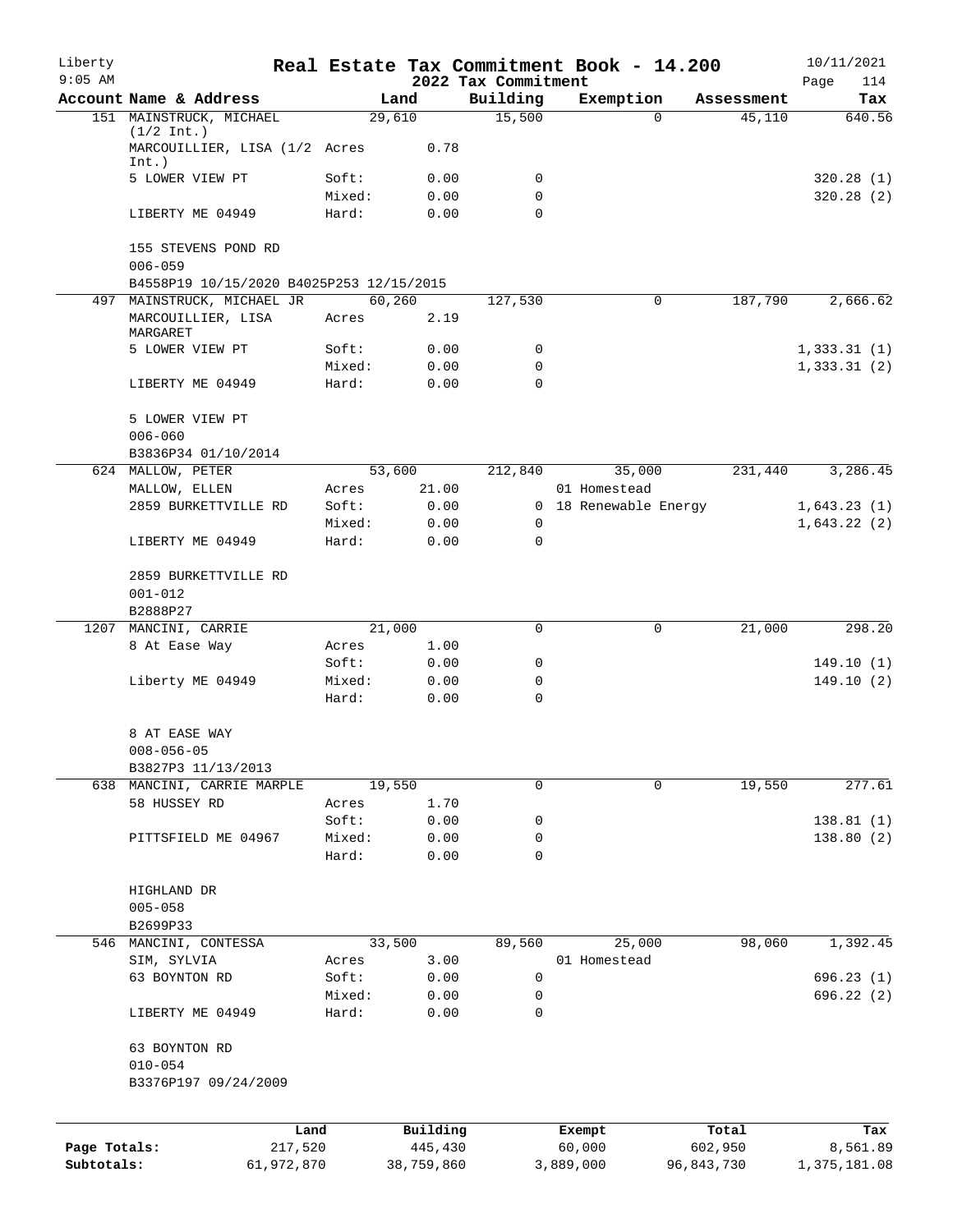| Liberty<br>$9:05$ AM |                                  |           |            | 2022 Tax Commitment | Real Estate Tax Commitment Book - 14.200 |             | 10/11/2021<br>Page<br>115 |
|----------------------|----------------------------------|-----------|------------|---------------------|------------------------------------------|-------------|---------------------------|
|                      | Account Name & Address           | Land      |            | Building            | Exemption                                | Assessment  | Tax                       |
|                      | 104 MARAGGIO, THOMAS             | 67,500    |            | $\mathsf{O}$        | $\Omega$                                 | 67,500      | 958.50                    |
|                      | MARAGGIO, ROBIN L                | Acres     | 1.00       |                     |                                          |             |                           |
|                      | 186 PLEASANT VIEW RIDGE<br>RD    | Soft:     | 0.00       | 0                   |                                          |             | 479.25(1)                 |
|                      |                                  | Mixed:    | 0.00       | $\mathbf 0$         |                                          |             | 479.25(2)                 |
|                      | CHINA ME 04358                   | Hard:     | 0.00       | $\Omega$            |                                          |             |                           |
|                      | 37 WILDWOOD DR                   |           |            |                     |                                          |             |                           |
|                      | $013 - 018$                      |           |            |                     |                                          |             |                           |
|                      | B4537P343 08/31/2020             |           |            |                     |                                          |             |                           |
|                      | 942 MARCHAND, DANIEL R           | 133,340   |            | 85,940              | 0                                        | 219,280     | 3, 113. 78                |
|                      | THE ALMOSTANISTHMUS<br>REALTY TR | Acres     | 4.79       |                     |                                          |             |                           |
|                      | 13 NORMAN AVE APT 1              | Soft:     | 0.00       | 0                   |                                          |             | 1,556.89(1)               |
|                      |                                  | Mixed:    | 0.00       | 0                   |                                          |             | 1,556.89(2)               |
|                      | GLOUCESTER MA 01930              | Hard:     | 0.00       | $\Omega$            |                                          |             |                           |
|                      | 14 QUIGG ISLAND RD               |           |            |                     |                                          |             |                           |
|                      | $006 - 005 - 05$                 |           |            |                     |                                          |             |                           |
|                      | B2668P290                        |           |            |                     |                                          |             |                           |
| 1070                 | MARITIMES & NORTHEAST            | 3,434,280 |            | 0                   | 0                                        | 3,434,280   | 48,766.78                 |
|                      | PIPELINE                         |           |            |                     |                                          |             |                           |
|                      | C/O SPECTRA ENERGY               |           |            |                     |                                          |             |                           |
|                      | PO Box 2629                      |           |            |                     |                                          |             | 24, 383.39                |
|                      |                                  |           |            |                     |                                          |             | 24, 383.39                |
|                      | Addison TX 75001                 |           |            |                     |                                          |             |                           |
|                      | POWERLINE                        |           |            |                     |                                          |             |                           |
|                      | $001-044-$ , ET AL               |           |            |                     |                                          |             |                           |
|                      | 1151 MARLOWE, RONALD M           | 24,000    |            | $\mathbf 0$         | 0                                        | 24,000      | 340.80                    |
|                      | MARLOWE, DEBORAH C               | Acres     | 0.09       |                     |                                          |             |                           |
|                      | 138 ROBERTS SHORE RD             | Soft:     | 0.00       | 0                   |                                          |             | 170.40(1)                 |
|                      |                                  | Mixed:    | 0.00       | 0                   |                                          |             | 170.40(2)                 |
|                      | LIBERTY ME 04949                 | Hard:     | 0.00       | $\mathbf 0$         |                                          |             |                           |
|                      | ROBERTS SHORE RD                 |           |            |                     |                                          |             |                           |
|                      | $020 - 008$                      |           |            |                     |                                          |             |                           |
|                      | B1428P251                        |           |            |                     |                                          |             |                           |
| 630                  | MARLOWE, RONALD M                | 13,980    |            | 68,190              | 31,000                                   | 51,170      | 726.61                    |
|                      | MARLOWE, DEBORAH C               | Acres     | 0.21       |                     | 02 Vet                                   |             |                           |
|                      | 138 ROBERTS SHORE RD             | Soft:     | 0.00       | 0                   | 01 Homestead                             |             | 363.31(1)                 |
|                      |                                  | Mixed:    | 0.00       | 0                   |                                          |             | 363.30 (2)                |
|                      | LIBERTY ME 04949                 | Hard:     | 0.00       | 0                   |                                          |             |                           |
|                      | 138 ROBERTS SHORE RD             |           |            |                     |                                          |             |                           |
|                      | $020 - 049$                      |           |            |                     |                                          |             |                           |
|                      | B1428P251                        |           |            |                     |                                          |             |                           |
|                      | 643 MARPLE HEIRS, RAMONA         | 59,000    |            | 0                   | 0                                        | 59,000      | 837.80                    |
|                      | C/O BRICE MARPLE                 | Acres     | 47.00      |                     |                                          |             |                           |
|                      | 765 HARTLAND TPK                 | Soft:     | 0.00       | 0                   |                                          |             | 418.90(1)                 |
|                      |                                  | Mixed:    | 0.00       | 0                   |                                          |             | 418.90 (2)                |
|                      | VERNON CT 06066                  | Hard:     | 0.00       | 0                   |                                          |             |                           |
|                      | RIDGE SCHOOL RD                  |           |            |                     |                                          |             |                           |
|                      | $008 - 046$                      |           |            |                     |                                          |             |                           |
|                      | B1737P122                        |           |            |                     |                                          |             |                           |
|                      |                                  |           |            |                     |                                          |             |                           |
|                      | Land                             |           | Building   |                     | Exempt                                   | Total       | Tax                       |
| Page Totals:         | 3,732,100                        |           | 154,130    |                     | 31,000                                   | 3,855,230   | 54,744.27                 |
| Subtotals:           | 65,704,970                       |           | 38,913,990 |                     | 3,920,000                                | 100,698,960 | 1,429,925.35              |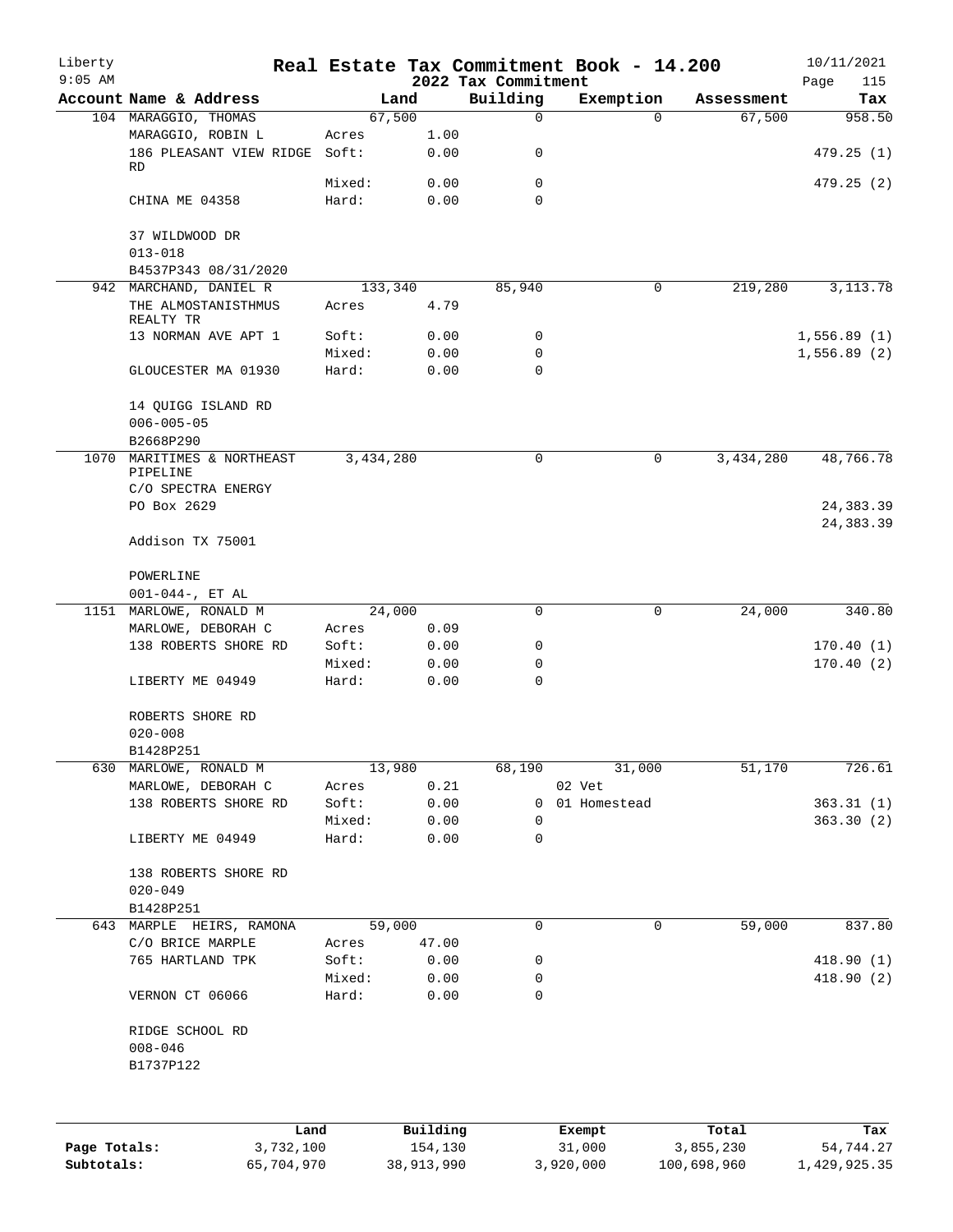| Page<br>Tax<br>816.22<br>408.11(1)<br>408.11(2)<br>747.49 |
|-----------------------------------------------------------|
|                                                           |
|                                                           |
|                                                           |
|                                                           |
|                                                           |
|                                                           |
|                                                           |
|                                                           |
|                                                           |
|                                                           |
|                                                           |
| 373.75(1)                                                 |
| 373.74(2)                                                 |
|                                                           |
|                                                           |
|                                                           |
|                                                           |
| 269.09                                                    |
|                                                           |
| 134.55(1)                                                 |
| 134.54(2)                                                 |
|                                                           |
|                                                           |
|                                                           |
| 2,009.87                                                  |
|                                                           |
| 1,004.94(1)                                               |
| 1,004.93(2)                                               |
|                                                           |
|                                                           |
|                                                           |
|                                                           |
| 286.13                                                    |
|                                                           |
| 143.07 (1)                                                |
| 143.06(2)                                                 |
|                                                           |
|                                                           |
|                                                           |
| 556.92                                                    |
|                                                           |
| 278.46(1)                                                 |
| 278.46(2)                                                 |
|                                                           |
|                                                           |
|                                                           |
|                                                           |
|                                                           |
|                                                           |

|              | Land       | Building   | Exempt    | Total       | Tax          |
|--------------|------------|------------|-----------|-------------|--------------|
| Page Totals: | 202,670    | 152,310    | 25,000    | 329,980     | 4,685.72     |
| Subtotals:   | 65,907,640 | 39,066,300 | 3,945,000 | 101,028,940 | 1,434,611.07 |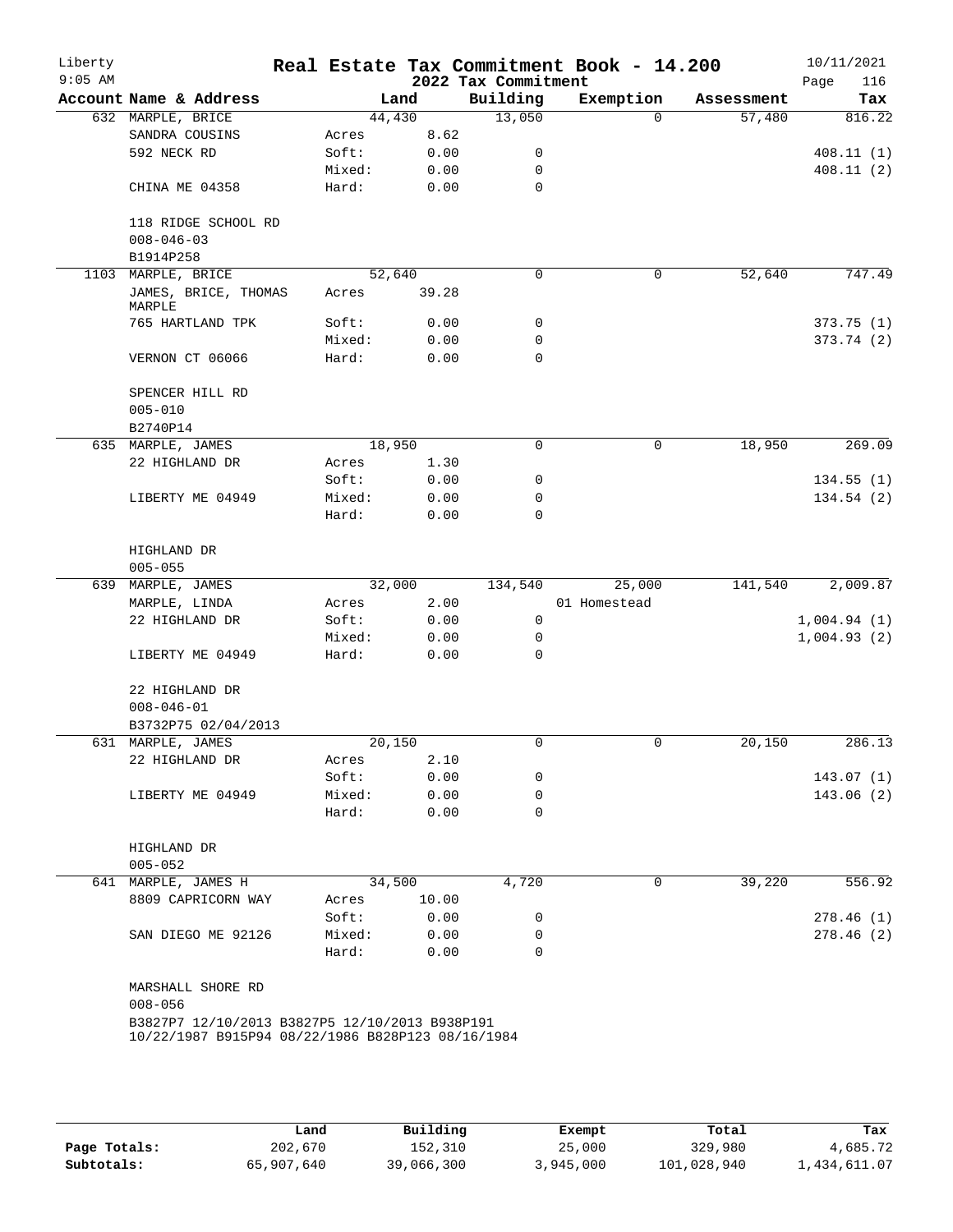| Liberty<br>$9:05$ AM |                                       |         |      | 2022 Tax Commitment | Real Estate Tax Commitment Book - 14.200 |            | 10/11/2021<br>Page<br>117 |
|----------------------|---------------------------------------|---------|------|---------------------|------------------------------------------|------------|---------------------------|
|                      | Account Name & Address                | Land    |      | Building            | Exemption                                | Assessment | Tax                       |
|                      | 1208 MARPLE, JAMES W                  | 21,000  |      | 0                   | $\Omega$                                 | 21,000     | 298.20                    |
|                      | 22 HIGHLAND DR                        | Acres   | 1.00 |                     |                                          |            |                           |
|                      |                                       | Soft:   | 0.00 | 0                   |                                          |            | 149.10(1)                 |
|                      | LIBERTY ME 04949                      | Mixed:  | 0.00 | 0                   |                                          |            | 149.10(2)                 |
|                      |                                       | Hard:   | 0.00 | $\mathbf 0$         |                                          |            |                           |
|                      | MARSHALL SHORE RD                     |         |      |                     |                                          |            |                           |
|                      | $008 - 056 - 06$<br>B3827P7           |         |      |                     |                                          |            |                           |
|                      | 1205 MARPLE, MARY BETH                | 21,000  |      | $\Omega$            | 0                                        | 21,000     | 298.20                    |
|                      | 8809 CAPRICORN WAY                    | Acres   | 1.00 |                     |                                          |            |                           |
|                      |                                       | Soft:   | 0.00 | 0                   |                                          |            | 149.10(1)                 |
|                      | SAN DIEGO ME 92126                    | Mixed:  | 0.00 | 0                   |                                          |            | 149.10 (2)                |
|                      |                                       | Hard:   | 0.00 | 0                   |                                          |            |                           |
|                      | MARSHALL SHORE RD                     |         |      |                     |                                          |            |                           |
|                      | $008 - 056 - 03$                      |         |      |                     |                                          |            |                           |
|                      | B992P317 12/22/1987                   |         |      |                     |                                          |            |                           |
|                      | 640 MARPLE, MARY BETH                 | 22,500  |      | 0                   | 0                                        | 22,500     | 319.50                    |
|                      | 8809 CAPRICORN WAY                    | Acres   | 2.00 |                     |                                          |            |                           |
|                      |                                       | Soft:   | 0.00 | 0                   |                                          |            | 159.75(1)                 |
|                      | SAN DIEGO ME 92126                    | Mixed:  | 0.00 | 0                   |                                          |            | 159.75(2)                 |
|                      |                                       | Hard:   | 0.00 | 0                   |                                          |            |                           |
|                      | MARSHALL SHORE RD<br>$008 - 056 - 01$ |         |      |                     |                                          |            |                           |
|                      | B1031P120 05/13/1988                  |         |      |                     |                                          |            |                           |
|                      | 1061 MARPLE, TARA                     | 13,210  |      | $\mathbf 0$         | 0                                        | 13,210     | 187.58                    |
|                      | 39 SHERMAN RD                         | Acres   | 0.51 |                     |                                          |            |                           |
|                      |                                       | Soft:   | 0.00 | 0                   |                                          |            | 93.79 (1)                 |
|                      | LIBERTY ME 04949                      | Mixed:  | 0.00 | 0                   |                                          |            | 93.79 (2)                 |
|                      |                                       | Hard:   | 0.00 | 0                   |                                          |            |                           |
|                      | SHERMAN RD                            |         |      |                     |                                          |            |                           |
|                      | $022 - 005$                           |         |      |                     |                                          |            |                           |
|                      | B4525P2 08/03/2020                    |         |      |                     |                                          |            |                           |
|                      | 217 MARPLE, TARA                      | 113,900 |      | 32,860              | 0                                        | 146,760    | 2,083.99                  |
|                      | HARWELL, ZACK D                       | Acres   | 0.23 |                     |                                          |            |                           |
|                      | 39 SHERMAN RD                         | Soft:   | 0.00 | 0                   |                                          |            | 1,042.00(1)               |
|                      |                                       | Mixed:  | 0.00 | 0                   |                                          |            | 1,041.99(2)               |
|                      | LIBERTY ME 04949                      | Hard:   | 0.00 | 0                   |                                          |            |                           |
|                      | 39 SHERMAN RD                         |         |      |                     |                                          |            |                           |
|                      | $022 - 016$                           |         |      |                     |                                          |            |                           |
|                      | B4525P2 08/03/2020                    |         |      |                     |                                          |            |                           |
|                      | 92 MARPLE, TARA A                     | 44,340  |      | 101,910             | 0                                        | 146,250    | 2,076.75                  |
|                      | HARWELL, ZACK D                       | Acres   | 0.69 |                     |                                          |            |                           |
|                      | 1221 CUERNAVACA CIRULO                | Soft:   | 0.00 | 0                   |                                          |            | 1,038.38(1)               |
|                      |                                       | Mixed:  | 0.00 | 0                   |                                          |            | 1,038.37(2)               |
|                      | MOUNTAIN VIEW CA 94040                | Hard:   | 0.00 | 0                   |                                          |            |                           |
|                      | 34 SHERMAN RD                         |         |      |                     |                                          |            |                           |
|                      | $022 - 004$                           |         |      |                     |                                          |            |                           |
|                      | B4365P256 04/23/2019                  |         |      |                     |                                          |            |                           |
|                      |                                       |         |      |                     |                                          |            |                           |
|                      |                                       |         |      |                     |                                          |            |                           |

|              | Land       | Building   | Exempt    | Total       | Tax          |
|--------------|------------|------------|-----------|-------------|--------------|
| Page Totals: | 235,950    | 134,770    |           | 370,720     | 5,264.22     |
| Subtotals:   | 66,143,590 | 39,201,070 | 3,945,000 | 101,399,660 | 1,439,875.29 |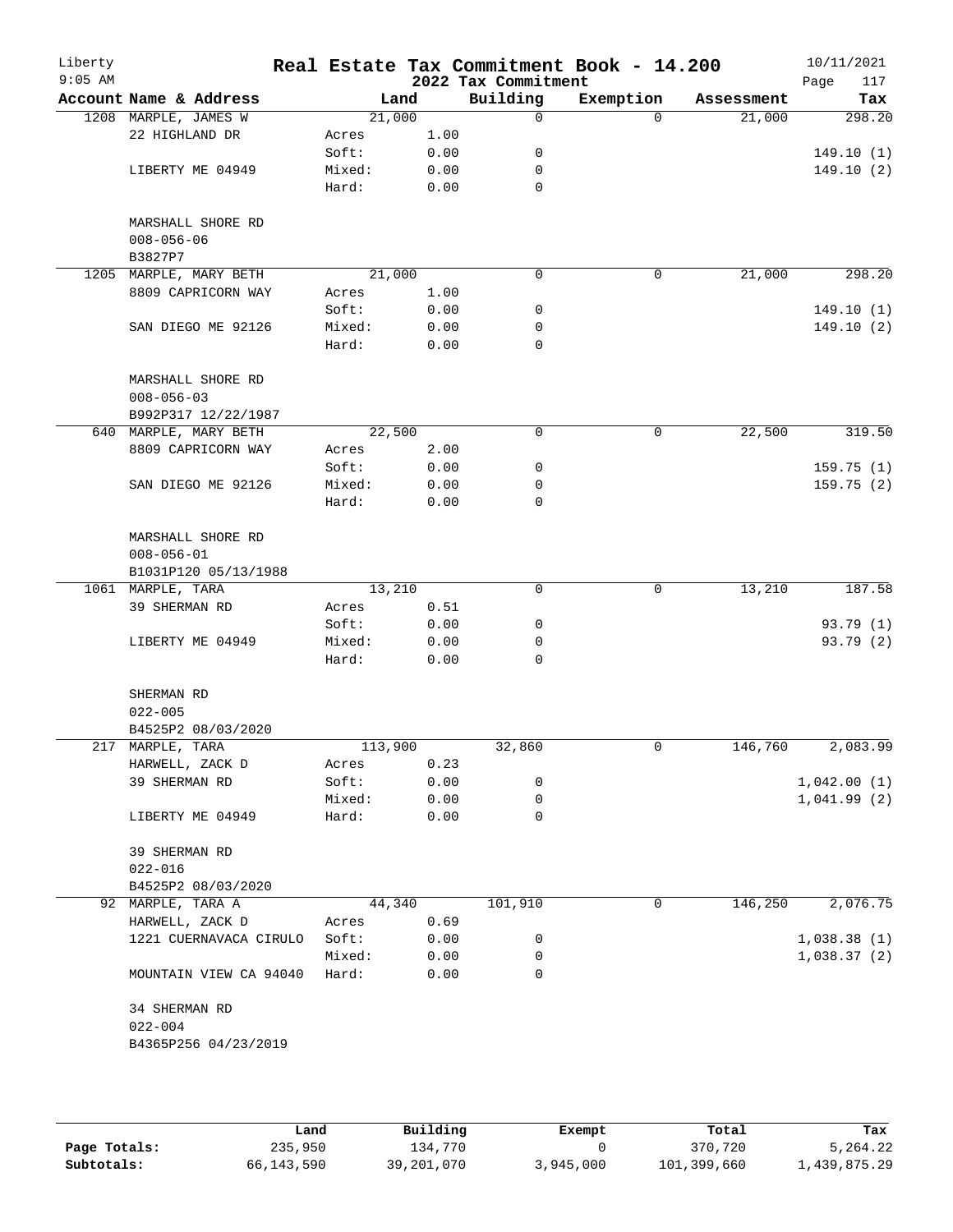| Liberty<br>$9:05$ AM |                                           |                 |              |                                 | Real Estate Tax Commitment Book - 14.200 |            | 10/11/2021         |
|----------------------|-------------------------------------------|-----------------|--------------|---------------------------------|------------------------------------------|------------|--------------------|
|                      | Account Name & Address                    |                 | Land         | 2022 Tax Commitment<br>Building | Exemption                                | Assessment | Page<br>118<br>Tax |
|                      | 1206 MARPLE, THOMAS E                     |                 | 21,000       | 0                               | $\Omega$                                 | 21,000     | 298.20             |
|                      | 765 HARTFORD TPK.                         | Acres           | 1.00         |                                 |                                          |            |                    |
|                      |                                           | Soft:           | 0.00         | 0                               |                                          |            | 149.10(1)          |
|                      | VERNON CT 06066                           | Mixed:          | 0.00         | 0                               |                                          |            | 149.10(2)          |
|                      |                                           | Hard:           | 0.00         | 0                               |                                          |            |                    |
|                      | MARSHALL SHORE RD<br>$008 - 056 - 04$     |                 |              |                                 |                                          |            |                    |
|                      | B3827P5 11/13/2013                        |                 |              |                                 |                                          |            |                    |
|                      | 645 MARR, ROWENA                          |                 | 33,000       | 49,660                          | 25,000                                   | 57,660     | 818.77             |
|                      | 785 BELFAST AUGUSTA RD                    | Acres           | 1.00         |                                 | 01 Homestead                             |            |                    |
|                      |                                           | Soft:           | 0.00         | 0                               |                                          |            | 409.39(1)          |
|                      | LIBERTY ME 04949                          | Mixed:          | 0.00         | 0                               |                                          |            | 409.38 (2)         |
|                      |                                           | Hard:           | 0.00         | $\Omega$                        |                                          |            |                    |
|                      | 785 BELFAST AUGUSTA RD<br>$008 - 006 - A$ |                 |              |                                 |                                          |            |                    |
|                      | B840P91                                   |                 |              |                                 |                                          |            |                    |
|                      | 349 MARTIN JR, WILLIAM E<br>FAMILY TRUST  |                 | 60,080       | 36,600                          | 0                                        | 96,680     | 1,372.86           |
|                      | ETHEL M MARTIN FAMILY<br>TRUST            | Acres           | 0.10         |                                 |                                          |            |                    |
|                      | 110 SPRINGVIEW DR                         | Soft:           | 0.00         | 0                               |                                          |            | 686.43 (1)         |
|                      |                                           | Mixed:          | 0.00         | 0                               |                                          |            | 686.43 (2)         |
|                      | LYNN MA 01904                             | Hard:           | 0.00         | $\Omega$                        |                                          |            |                    |
|                      | 145 ROBERTS SHORE RD<br>$020 - 006$       |                 |              |                                 |                                          |            |                    |
|                      | B3918P90 10/22/2014                       |                 |              |                                 |                                          |            |                    |
|                      | 1121 Martin, Claude                       |                 | 60,500       | 0                               | 0                                        | 60,500     | 859.10             |
|                      | PO Box 239                                | Acres           | 50.00        |                                 |                                          |            |                    |
|                      |                                           | Soft:           | 0.00         | 0                               |                                          |            | 429.55(1)          |
|                      | Chester CT 06412                          | Mixed:<br>Hard: | 0.00<br>0.00 | 0<br>0                          |                                          |            | 429.55(2)          |
|                      | BURKETTVILLE RD                           |                 |              |                                 |                                          |            |                    |
|                      | $001 - 002$                               |                 |              |                                 |                                          |            |                    |
|                      | B784P672                                  |                 |              |                                 |                                          |            |                    |
|                      | 172 MARTIN, JACK A                        |                 | 36,000       | 53,400                          | 0                                        | 89,400     | 1,269.48           |
|                      | P.O. Box 86                               | Acres           | 3.00         |                                 |                                          |            |                    |
|                      |                                           | Soft:           | 0.00         | 0                               |                                          |            | 634.74 (1)         |
|                      | Liberty ME 04949                          | Mixed:          | 0.00         | 0                               |                                          |            | 634.74 (2)         |
|                      |                                           | Hard:           | 0.00         | 0                               |                                          |            |                    |
|                      | 12 BELFAST AUGUSTA RD<br>$009 - 030$      |                 |              |                                 |                                          |            |                    |
|                      | B4422P248 10/01/2019 B4422P246 10/01/2019 |                 |              |                                 |                                          |            |                    |
|                      | 1162 MARTIN, JR., THOMAS L.               | 40,500          |              | 97,530                          | 0                                        | 138,030    | 1,960.03           |
|                      | 237 STEVENS POND RD                       | Acres           | 6.00         |                                 |                                          |            |                    |
|                      |                                           | Soft:           | 0.00         | 0                               |                                          |            | 980.02 (1)         |
|                      | LIBERTY ME 04949                          | Mixed:          | 0.00         | 0                               |                                          |            | 980.01 (2)         |
|                      |                                           | Hard:           | 0.00         | 0                               |                                          |            |                    |
|                      | 237 STEVENS POND RD<br>$003 - 029$        |                 |              |                                 |                                          |            |                    |
|                      | B4598P196 01/20/2021                      |                 |              |                                 |                                          |            |                    |
|                      |                                           |                 |              |                                 |                                          |            |                    |
|                      |                                           | Land            | Building     |                                 | Exempt                                   | Total      | Tax                |

|              | ⊥and       | Building   | Exempt    | Total       | тах          |
|--------------|------------|------------|-----------|-------------|--------------|
| Page Totals: | 251,080    | 237,190    | 25,000    | 463,270     | 6,578.44     |
| Subtotals:   | 66,394,670 | 39,438,260 | 3,970,000 | 101,862,930 | 1,446,453.73 |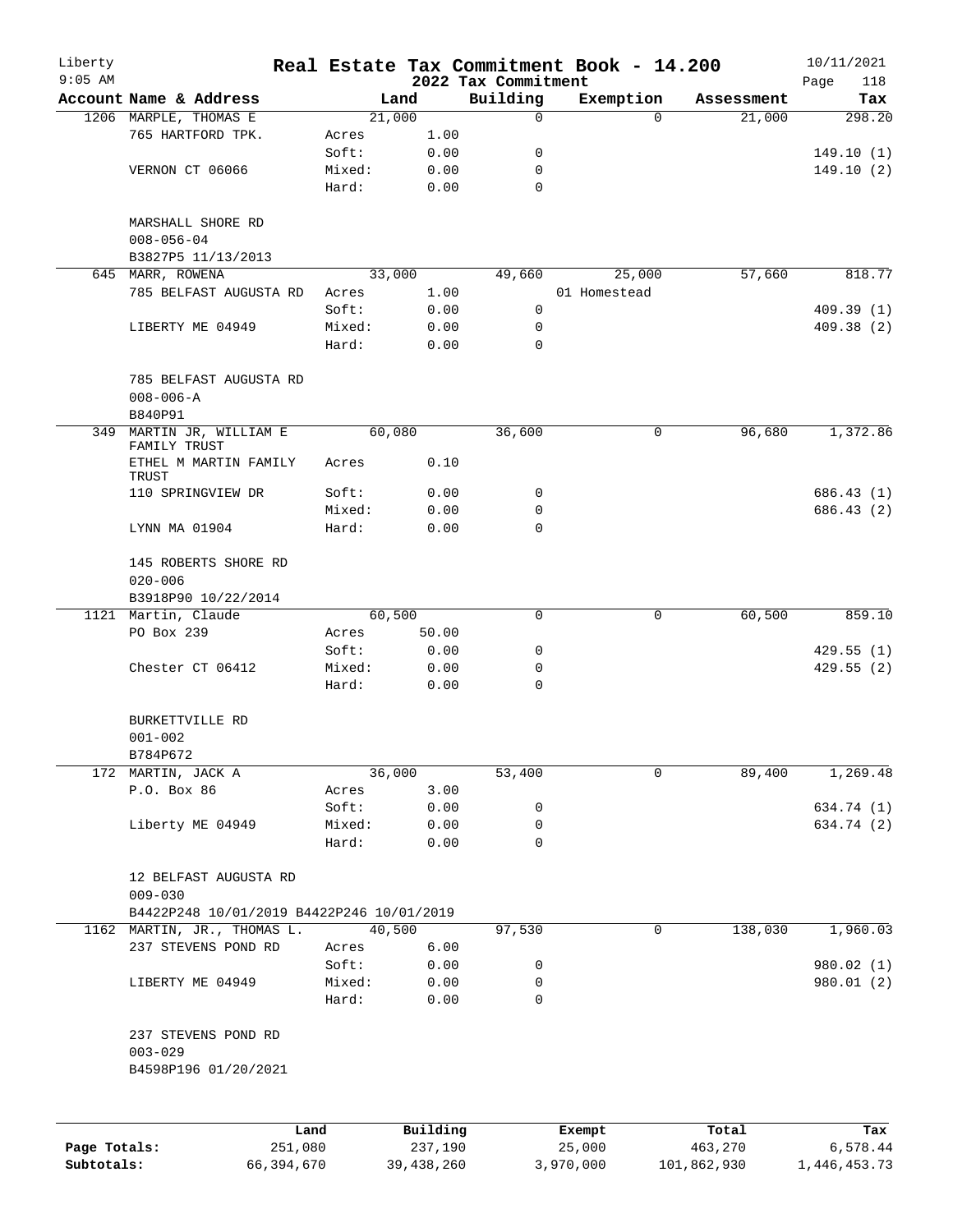| Liberty      |                                       |                 |              |                                       | Real Estate Tax Commitment Book - 14.200 |             | 10/11/2021   |
|--------------|---------------------------------------|-----------------|--------------|---------------------------------------|------------------------------------------|-------------|--------------|
| $9:05$ AM    |                                       |                 |              | 2022 Tax Commitment                   |                                          |             | 119<br>Page  |
|              | Account Name & Address                | Land            |              | Building                              | Exemption                                | Assessment  | Tax          |
|              | 650 MARTINSEN, BETTY<br>PO BOX 2978   | 91,000          | 3.00         | 77,770                                | $\Omega$                                 | 168,770     | 2,396.53     |
|              |                                       | Acres<br>Soft:  | 0.00         | 0                                     |                                          |             | 1, 198.27(1) |
|              | COTTONWOOD AZ 86326                   | Mixed:          | 0.00         | 0                                     |                                          |             | 1,198.26(2)  |
|              |                                       | Hard:           | 0.00         | $\Omega$                              |                                          |             |              |
|              |                                       |                 |              |                                       |                                          |             |              |
|              | 137 JOY RD                            |                 |              |                                       |                                          |             |              |
|              | $013 - 043$                           |                 |              |                                       |                                          |             |              |
|              | B735P1063                             |                 |              |                                       |                                          |             |              |
| 338          | MASESSA, MARGARET R                   | 162,020         |              | 66,190                                | 0                                        | 228,210     | 3,240.58     |
|              | COLUMBUS, PATRICIA A &<br>ZORN, KERRY | Acres           | 0.42         |                                       |                                          |             |              |
|              | 2086 N MOUNTAIN VALLEY<br>HIGHWAY     | Soft:           | 0.00         | 0                                     |                                          |             | 1,620.29(1)  |
|              |                                       | Mixed:          | 0.00         | 0                                     |                                          |             | 1,620.29(2)  |
|              | MONTVILLE ME 04941                    | Hard:           | 0.00         | $\Omega$                              |                                          |             |              |
|              |                                       |                 |              | Margaret Masessa Reserves Life Estate |                                          |             |              |
|              | 169 KNOWLTONS SHORE RD                |                 |              |                                       |                                          |             |              |
|              | $019 - 015$                           |                 |              |                                       |                                          |             |              |
|              | B4564P235 10/30/2020                  |                 |              |                                       |                                          |             |              |
|              | 957 MASON, RODNEY                     | 98,270          |              | 42,900                                | 0                                        | 141,170     | 2,004.61     |
|              | MASON, ANNA                           | Acres           | 1.65         |                                       |                                          |             |              |
|              | P.O. BOX 233                          | Soft:           | 0.00         | 0                                     |                                          |             | 1,002.31(1)  |
|              |                                       | Mixed:          | 0.00         | 0                                     |                                          |             | 1,002.30(2)  |
|              | OWLS HEAD ME 04854                    | Hard:           | 0.00         | $\Omega$                              |                                          |             |              |
|              | 161 JOY RD                            |                 |              |                                       |                                          |             |              |
|              | $013 - 041$                           |                 |              |                                       |                                          |             |              |
|              | B1896P124                             |                 |              |                                       |                                          |             |              |
|              | 954 MASTRUSERIO, JENNIFER J           | 167,080         |              | 127,730                               | 0                                        | 294,810     | 4,186.30     |
|              | MASTRUSERIO, DOMINIC<br>NEAL          | Acres           | 0.88         |                                       |                                          |             |              |
|              | 2736 COVENTRY ROAD                    | Soft:           | 0.00         | 0                                     |                                          |             | 2,093.15(1)  |
|              |                                       | Mixed:          | 0.00         | 0                                     |                                          |             | 2,093.15(2)  |
|              | COLUMBUS OH 43221                     | Hard:           | 0.00         | $\mathbf 0$                           |                                          |             |              |
|              | 95 BROWN RD                           |                 |              |                                       |                                          |             |              |
|              | $015 - 006$                           |                 |              |                                       |                                          |             |              |
|              | B2760P276<br>654 MAYER, EDWARD        |                 |              |                                       |                                          |             |              |
|              | MAYER, ELIZABETH                      | 67,500<br>Acres | 40.00        | 166,890                               | 31,000<br>02 Vet                         | 203,390     | 2,888.14     |
|              | 2801 BURKETTVILLE RD                  | Soft:           | 0.00         | 0                                     | 01 Homestead                             |             | 1,444.07(1)  |
|              |                                       | Mixed:          | 0.00         | 0                                     |                                          |             | 1,444.07(2)  |
|              | LIBERTY ME 04949                      | Hard:           | 0.00         | 0                                     |                                          |             |              |
|              |                                       |                 |              |                                       |                                          |             |              |
|              | 2801 BURKETTVILLE RD                  |                 |              |                                       |                                          |             |              |
|              | $001 - 008$                           |                 |              |                                       |                                          |             |              |
|              | B685P703 B662P572                     |                 |              |                                       |                                          |             |              |
|              | 655 MAYER, EDWARD JR                  | 45,380          |              | 96,900                                | 25,000                                   | 117,280     | 1,665.38     |
|              | MAYER, LORI JO                        | Acres           | 8.00         |                                       | 01 Homestead                             |             |              |
|              | 2900 BURKETTVILLE RD                  | Soft:           | 0.00         | 0                                     |                                          |             | 832.69 (1)   |
|              | LIBERTY ME 04949                      | Mixed:<br>Hard: | 0.00<br>0.00 | 0<br>0                                |                                          |             | 832.69 (2)   |
|              |                                       |                 |              |                                       |                                          |             |              |
|              | 2900 BURKETTVILLE RD                  |                 |              |                                       |                                          |             |              |
|              | $001 - 015$                           |                 |              |                                       |                                          |             |              |
|              | B770P721                              |                 |              |                                       |                                          |             |              |
|              | Land                                  |                 | Building     |                                       | Exempt                                   | Total       | Tax          |
| Page Totals: | 631,250                               |                 | 578,380      |                                       | 56,000                                   | 1,153,630   | 16,381.54    |
| Subtotals:   | 67,025,920                            |                 | 40,016,640   |                                       | 4,026,000                                | 103,016,560 | 1,462,835.27 |
|              |                                       |                 |              |                                       |                                          |             |              |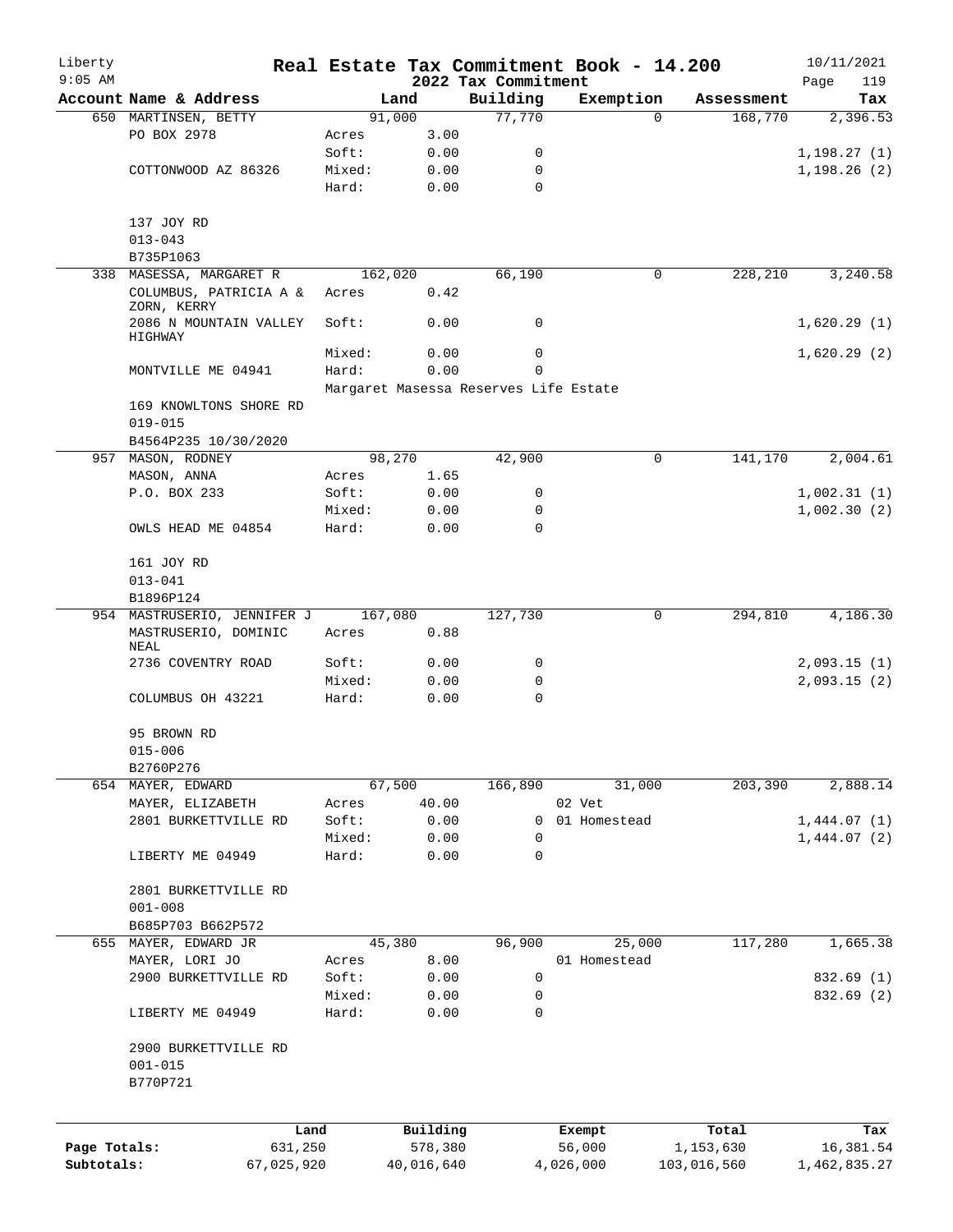| Liberty<br>$9:05$ AM |                                     |         |              | 2022 Tax Commitment | Real Estate Tax Commitment Book - 14.200 |            | 10/11/2021         |
|----------------------|-------------------------------------|---------|--------------|---------------------|------------------------------------------|------------|--------------------|
|                      | Account Name & Address              |         | Land         | Building            | Exemption                                | Assessment | 120<br>Page<br>Tax |
|                      | 656 MAYER, WILLIAM R                |         | 54,360       | 152,630             | 25,000                                   | 181,990    | 2,584.26           |
|                      | MAYER, EDWARD G                     | Acres   | 20.00        |                     | 01 Homestead                             |            |                    |
|                      | 2868 BURKETTVILLE RD                | Soft:   | 0.00         | 0                   |                                          |            | 1, 292.13(1)       |
|                      |                                     | Mixed:  | 0.00         | 0                   |                                          |            | 1,292.13(2)        |
|                      | LIBERTY ME 04949                    | Hard:   | 0.00         | $\mathbf 0$         |                                          |            |                    |
|                      | 2868 BURKETTVILLE RD<br>$001 - 011$ |         |              |                     |                                          |            |                    |
|                      | B1001P210                           |         |              |                     |                                          |            |                    |
| 1020                 | MCCOLLUM BRUCE                      |         | 44,190       | $\Omega$            | 0                                        | 44,190     | 627.50             |
|                      | MCCOLLUM KIM                        | Acres   | 2.27         |                     |                                          |            |                    |
|                      | 66 MONTAUK DRIVE                    | Soft:   | 0.00         | 0                   |                                          |            | 313.75(1)          |
|                      |                                     | Mixed:  |              | 0                   |                                          |            |                    |
|                      | VERNON CT 06066                     | Hard:   | 0.00<br>0.00 | 0                   |                                          |            | 313.75(2)          |
|                      | QUIGG ISLAND STEVENS<br>$006 - 016$ |         |              |                     |                                          |            |                    |
|                      | B3550P288 05/31/2011                |         |              |                     |                                          |            |                    |
|                      | 1250 MCDERMOTT, ROBERT B JR         |         | 30,270       | 0                   | $\mathsf{O}$                             | 30,270     | 429.83             |
|                      | CYNTHIA D<br>WASS-MCDERMOTT         | Acres   | 12.39        |                     |                                          |            |                    |
|                      | 19 WHEELER ST                       | Soft:   | 0.00         | 0                   |                                          |            | 214.92 (1)         |
|                      |                                     | Mixed:  | 0.00         | 0                   |                                          |            | 214.91(2)          |
|                      | PEPPERELL MA 01463                  | Hard:   | 0.00         | $\Omega$            |                                          |            |                    |
|                      | CRIE HILL RD                        |         |              |                     |                                          |            |                    |
|                      | $010 - 007$                         |         |              |                     |                                          |            |                    |
|                      | B3892P180                           |         |              |                     |                                          |            |                    |
|                      | 1025 MCDERMOTT, ROBERT B JR         |         | 55,180       | 0                   | 0                                        | 55,180     | 783.56             |
|                      | CYNTHIA D<br>WASS-MCDERMOTT         | Acres   | 53.61        |                     |                                          |            |                    |
|                      | 19 WHEELER ST                       | Soft:   | 0.00         | 0                   |                                          |            | 391.78 (1)         |
|                      |                                     | Mixed:  | 0.00         | 0                   |                                          |            | 391.78 (2)         |
|                      | PEPPERELL MA 01463                  | Hard:   | 0.00         | $\mathbf 0$         |                                          |            |                    |
|                      | CRIE HILL RD                        |         |              |                     |                                          |            |                    |
|                      | $010 - 006$                         |         |              |                     |                                          |            |                    |
|                      | B3892P180 08/18/2014                |         |              |                     |                                          |            |                    |
|                      | 1163 MCDEVITT, JAMES                |         | 0            | 25,120              | 25,000                                   | 120        | 1.70               |
|                      | 597 FISHTOWN RD                     |         |              |                     | 01 Homestead                             |            | 0.85(1)            |
|                      | LIBERTY ME 04949 3500               |         |              |                     |                                          |            | 0.85(2)            |
|                      | 597 FISHTOWN ROAD                   |         |              |                     |                                          |            |                    |
|                      | $001 - 080 / ON$                    |         |              |                     |                                          |            |                    |
|                      | 792 MCDONALD, DONALD E              |         | 50,990       | 48,760              | $\mathbf 0$                              | 99,750     | 1,416.45           |
|                      | P.O. BOX 136                        | Acres   | 16.49        |                     |                                          |            |                    |
|                      |                                     | Soft:   | 0.00         |                     |                                          |            |                    |
|                      |                                     |         |              | 0                   |                                          |            | 708.23(1)          |
|                      | LINCOLNVILLE BEACH ME<br>04849      | Mixed:  | 0.00         | 0                   |                                          |            | 708.22(2)          |
|                      |                                     | Hard:   | 0.00         | $\mathbf 0$         |                                          |            |                    |
|                      | 22 CRIE HILL RD<br>$010 - 014$      |         |              |                     |                                          |            |                    |
|                      | B4091P140 08/18/2016                |         |              |                     |                                          |            |                    |
|                      |                                     |         |              |                     |                                          |            |                    |
|                      |                                     | Land    | Building     |                     | Exempt                                   | Total      | Tax                |
| Page Totals:         |                                     | 234,990 | 226,510      |                     | 50,000                                   | 411,500    | 5,843.30           |

**Subtotals:** 67,260,910 40,243,150 4,076,000 103,428,060 1,468,678.57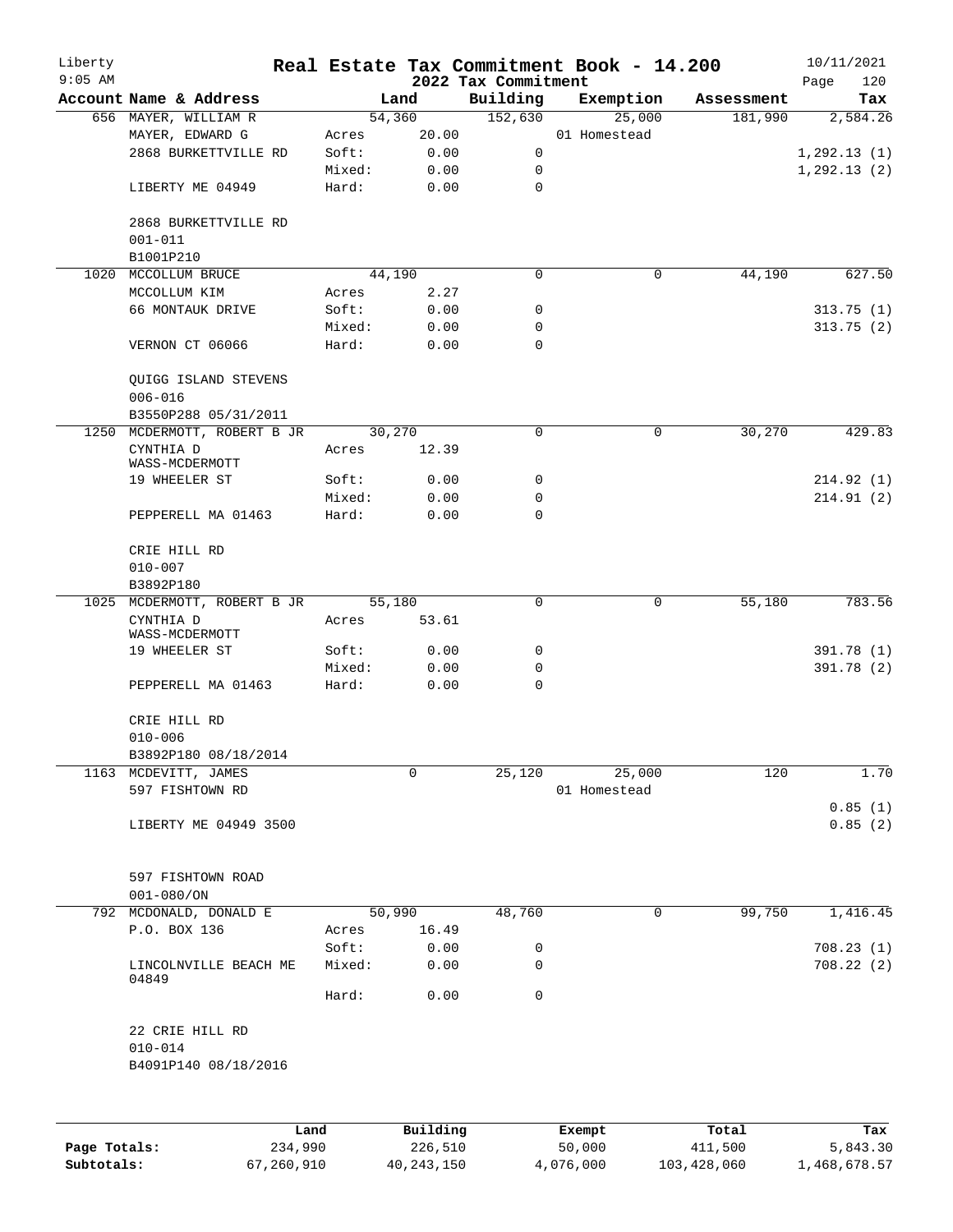| Liberty<br>$9:05$ AM       |                                                  |                 |                         | 2022 Tax Commitment | Real Estate Tax Commitment Book - 14.200 |                        | 10/11/2021<br>Page<br>121   |
|----------------------------|--------------------------------------------------|-----------------|-------------------------|---------------------|------------------------------------------|------------------------|-----------------------------|
|                            | Account Name & Address                           |                 | Land                    | Building            | Exemption                                | Assessment             | Tax                         |
|                            | 1007 MCDONALD, JR., DONALD                       |                 | 24,880                  | $\mathsf{O}$        | $\Omega$                                 | 24,880                 | 353.30                      |
|                            | Ε.                                               |                 |                         |                     |                                          |                        |                             |
|                            | P.O. BOX 136                                     | Acres<br>Soft:  | 5.25<br>0.00            | 0                   |                                          |                        | 176.65(1)                   |
|                            | LINCOLNVILLE ME 04849                            | Mixed:          | 0.00                    | 0                   |                                          |                        | 176.65(2)                   |
|                            |                                                  | Hard:           | 0.00                    | $\Omega$            |                                          |                        |                             |
|                            | CRIE HILL                                        |                 |                         |                     |                                          |                        |                             |
|                            | $010 - 011$                                      |                 |                         |                     |                                          |                        |                             |
|                            | B4399P24 07/29/2019                              |                 |                         |                     |                                          |                        |                             |
|                            | 803 MCENTEE, MAUREEN                             |                 | 33,000                  | 28,560              | 0                                        | 61,560                 | 874.15                      |
|                            | DEBRA MARSHALL                                   | Acres           | 1.00                    |                     |                                          |                        |                             |
|                            | 160A DANIELSON PIKE                              | Soft:           | 0.00                    | 0                   |                                          |                        | 437.08 (1)                  |
|                            |                                                  | Mixed:          | 0.00                    | 0                   |                                          |                        | 437.07 (2)                  |
|                            | FOSTER RI 02825                                  | Hard:           | 0.00                    | 0                   |                                          |                        |                             |
|                            | 2738 BURKETTVILLE RD                             |                 |                         |                     |                                          |                        |                             |
|                            | $001 - 004 - A$                                  |                 |                         |                     |                                          |                        |                             |
|                            | B3015P43                                         |                 |                         |                     |                                          |                        |                             |
|                            | 1042 MCEVITT, CAROLYN B. &<br>HURT, CHRISTINE A. |                 | 18,680                  | $\mathbf 0$         | 0                                        | 18,680                 | 265.26                      |
|                            | BEAR, JOHN J. & MARK S. Acres                    |                 | 1.12                    |                     |                                          |                        |                             |
|                            | 36 LOOMIS ROAD                                   | Soft:           | 0.00                    | 0                   |                                          |                        | 132.63(1)                   |
|                            |                                                  | Mixed:          | 0.00                    | $\mathbf 0$         |                                          |                        | 132.63(2)                   |
|                            | COLCHESTER CT 06415                              | Hard:           | 0.00                    | $\Omega$            |                                          |                        |                             |
|                            | SHERMAN RD                                       |                 |                         |                     |                                          |                        |                             |
|                            | $022 - 008$                                      |                 |                         |                     |                                          |                        |                             |
|                            | B4424P259 10/07/2019                             |                 |                         |                     |                                          |                        |                             |
|                            | 57 MCEVITT, CAROLYN B. &<br>HURT, CHRISTINE A.   |                 | 116,350                 | 36,400              | $\mathbf 0$                              | 152,750                | 2,169.05                    |
|                            | BEAR, JOHN J. & MARK S. Acres                    |                 | 0.24                    |                     |                                          |                        |                             |
|                            | 36 LOOMIS ROAD                                   | Soft:           | 0.00                    | 0                   |                                          |                        | 1,084.53(1)                 |
|                            |                                                  | Mixed:          | 0.00                    | 0                   |                                          |                        | 1,084.52(2)                 |
|                            | COLCHESTER CT 06415                              | Hard:           | 0.00                    | $\mathbf 0$         |                                          |                        |                             |
|                            | 51 SHERMAN RD                                    |                 |                         |                     |                                          |                        |                             |
|                            | $022 - 013$                                      |                 |                         |                     |                                          |                        |                             |
|                            | B4424P259 10/07/2019 B3640P1                     |                 |                         |                     |                                          |                        |                             |
|                            | 1092 MCFADDEN, ANITA                             |                 | 33,000                  | 11,530              | 25,000                                   | 19,530                 | 277.33                      |
|                            | 11 JACQUES RD                                    | Acres           | 1.00                    |                     | 01 Homestead                             |                        |                             |
|                            |                                                  | Soft:           | 0.00                    | 0                   |                                          |                        | 138.67(1)                   |
|                            | LIBERTY ME 04949                                 | Mixed:          | 0.00                    | 0                   |                                          |                        | 138.66(2)                   |
|                            |                                                  | Hard:           | 0.00                    | $\mathbf 0$         |                                          |                        |                             |
|                            | 11 JACQUES RD                                    |                 |                         |                     |                                          |                        |                             |
|                            | $012 - 014 - A$                                  |                 |                         |                     |                                          |                        |                             |
|                            | B2114P65                                         |                 |                         |                     |                                          |                        |                             |
|                            | 661 MCFADDEN, COLLEEN                            |                 | 33,840                  | 100,720             | 25,000                                   | 109,560                | 1,555.75                    |
|                            | DARRELL JEWETT                                   | Acres           | 1.56                    |                     | 01 Homestead                             |                        |                             |
|                            | 180 W. MAIN STREET                               | Soft:           | 0.00                    | 0                   |                                          |                        | 777.88(1)                   |
|                            | LIBERTY ME 04949                                 | Mixed:<br>Hard: | 0.00<br>0.00            | 0<br>$\mathbf 0$    |                                          |                        | 777.87(2)                   |
|                            |                                                  |                 |                         |                     |                                          |                        |                             |
|                            | 180 W MAIN ST                                    |                 |                         |                     |                                          |                        |                             |
|                            | $028 - 012$<br>B2674P314                         |                 |                         |                     |                                          |                        |                             |
|                            |                                                  |                 |                         |                     |                                          |                        |                             |
|                            |                                                  | Land            | Building                |                     | Exempt                                   | Total                  | Tax                         |
| Page Totals:<br>Subtotals: | 67,520,660                                       | 259,750         | 177,210<br>40, 420, 360 |                     | 50,000<br>4,126,000                      | 386,960<br>103,815,020 | 5,494.84<br>1, 474, 173. 41 |
|                            |                                                  |                 |                         |                     |                                          |                        |                             |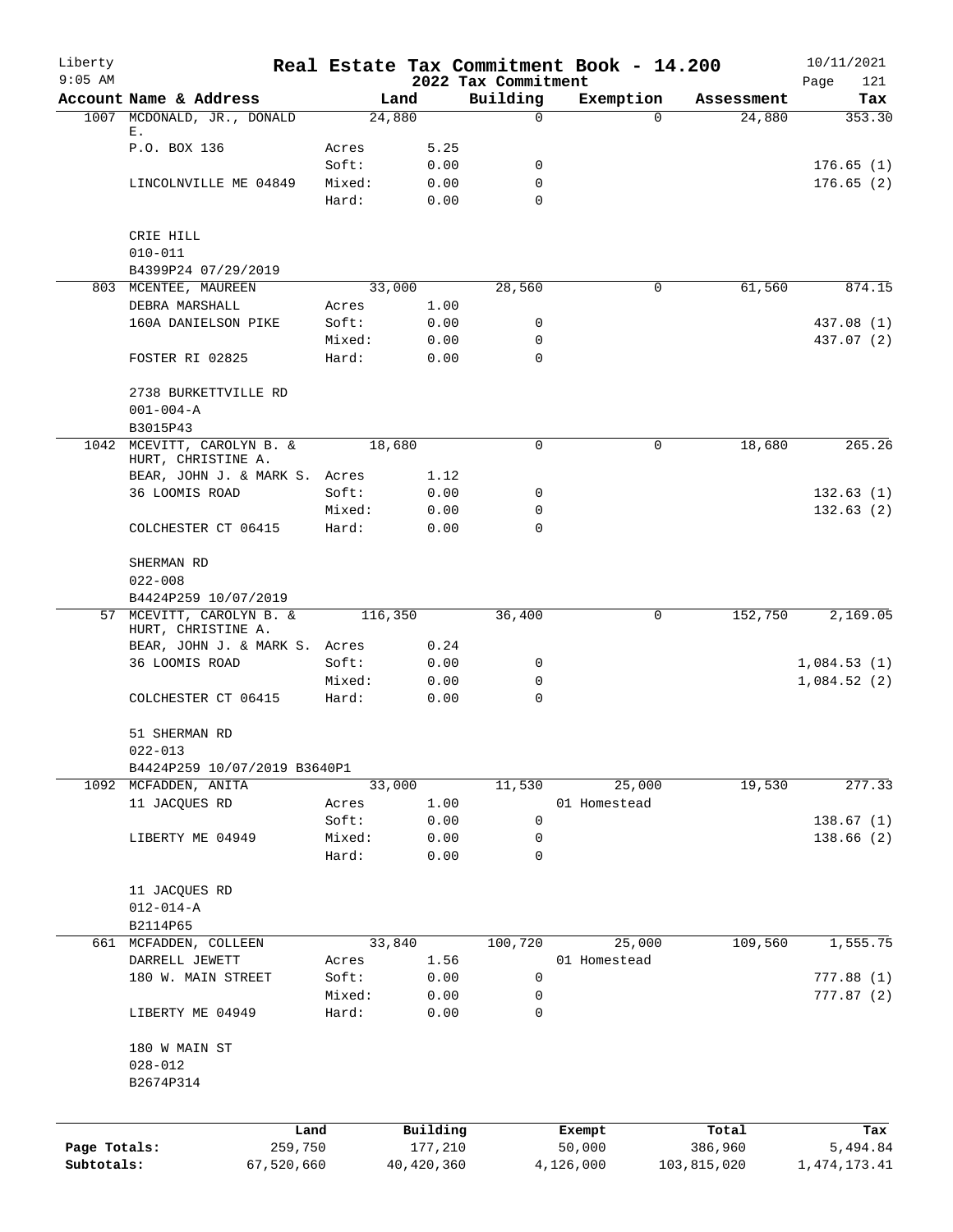| Liberty<br>$9:05$ AM |                        |        |        | 2022 Tax Commitment | Real Estate Tax Commitment Book - 14.200 |            | 10/11/2021<br>122<br>Page |
|----------------------|------------------------|--------|--------|---------------------|------------------------------------------|------------|---------------------------|
|                      | Account Name & Address |        | Land   | Building            | Exemption                                | Assessment | Tax                       |
|                      | 662 MCFADDEN, JACK     |        | 42,810 | 136,380             | 25,000                                   | 154,190    | 2,189.50                  |
|                      | MCFADDEN, DARYL        | Acres  | 7.54   |                     | 01 Homestead                             |            |                           |
|                      | 106 MAIN STREET        | Soft:  | 0.00   | $\mathsf{O}$        |                                          |            | 1,094.75(1)               |
|                      |                        | Mixed: | 0.00   | 0                   |                                          |            | 1,094.75(2)               |
|                      | LIBERTY ME 04949       | Hard:  | 0.00   | 0                   |                                          |            |                           |
|                      | 106 MAIN ST            |        |        |                     |                                          |            |                           |
|                      | $012 - 014$            |        |        |                     |                                          |            |                           |
|                      | B1613P153              |        |        |                     |                                          |            |                           |
|                      | 171 MCGOVERN, CAROL    |        | 36,660 | 131,920             | 25,000                                   | 143,580    | 2,038.84                  |
|                      | 226 PINNACLE ROAD      | Acres  | 2.50   |                     | 01 Homestead                             |            |                           |
|                      |                        | Soft:  | 0.00   | 0                   |                                          |            | 1,019.42(1)               |
|                      | LIBERTY ME 04949       | Mixed: | 0.00   | 0                   |                                          |            | 1,019.42(2)               |
|                      |                        | Hard:  | 0.00   | $\mathbf 0$         |                                          |            |                           |
|                      | 226 PINNACLE RD        |        |        |                     |                                          |            |                           |
|                      | $006 - 007 - A$        |        |        |                     |                                          |            |                           |
|                      | B2472P180              |        |        |                     |                                          |            |                           |
|                      | 896 MCGOVERN, DANNY    |        | 47,960 | 0                   | 0                                        | 47,960     | 681.03                    |
|                      | MCGOVERN, CAROL        | Acres  | 0.23   |                     |                                          |            |                           |
|                      | 226 PINNACLE RD        | Soft:  | 0.00   | 0                   |                                          |            | 340.52 (1)                |
|                      |                        | Mixed: | 0.00   | 0                   |                                          |            | 340.51(2)                 |
|                      | LIBERTY ME 04949       | Hard:  | 0.00   | 0                   |                                          |            |                           |
|                      | SNOW VILLAGE           |        |        |                     |                                          |            |                           |
|                      | $016 - 006$            |        |        |                     |                                          |            |                           |
|                      | B2472P180              |        |        |                     |                                          |            |                           |
|                      | 895 MCGOVERN, DANNY J  |        | 58,760 | 0                   | 0                                        | 58,760     | 834.39                    |
|                      | MCGOVERN, CAROL        | Acres  | 46.51  |                     |                                          |            |                           |
|                      | 226 PINNACLE RD        | Soft:  | 0.00   | 0                   |                                          |            | 417.20(1)                 |
|                      |                        | Mixed: | 0.00   | 0                   |                                          |            | 417.19(2)                 |
|                      | LIBERTY ME 04949       | Hard:  | 0.00   | 0                   |                                          |            |                           |
|                      | PINNACLE RD            |        |        |                     |                                          |            |                           |
|                      | $006 - 007$            |        |        |                     |                                          |            |                           |
|                      | B4001P295 09/15/2016   |        |        |                     |                                          |            |                           |
|                      | 1238 MCGOVERN, DANNY J |        | 38,290 | 0                   | 0                                        | 38,290     | 543.72                    |
|                      | MCGOVERN, CAROL        | Acres  | 13.29  |                     |                                          |            |                           |
|                      | 226 PINNACLE RD        | Soft:  | 0.00   | 0                   |                                          |            | 271.86(1)                 |
|                      |                        | Mixed: | 0.00   | 0                   |                                          |            | 271.86 (2)                |
|                      | LIBERTY ME 04949       | Hard:  | 0.00   | 0                   |                                          |            |                           |
|                      | PINNACLE RD            |        |        |                     |                                          |            |                           |
|                      | $006 - 008$            |        |        |                     |                                          |            |                           |
|                      | B4119P79               |        |        |                     |                                          |            |                           |
|                      | 642 MCGRAY, LORI       |        | 33,000 | 16,180              | 25,000                                   | 24,180     | 343.36                    |
|                      | 39 BELFAST AUGUSTA RD  | Acres  | 1.00   |                     | 01 Homestead                             |            |                           |
|                      |                        | Soft:  | 0.00   | 0                   |                                          |            | 171.68(1)                 |
|                      | LIBERTY ME 04949       | Mixed: | 0.00   | 0                   |                                          |            | 171.68(2)                 |
|                      |                        | Hard:  | 0.00   | $\Omega$            |                                          |            |                           |
|                      | 39 BELFAST AUGUSTA RD  |        |        |                     |                                          |            |                           |
|                      | $009 - 027 - 01$       |        |        |                     |                                          |            |                           |
|                      | B1399P261              |        |        |                     |                                          |            |                           |
|                      |                        |        |        |                     |                                          |            |                           |
|                      |                        |        |        |                     |                                          |            |                           |
|                      |                        |        |        |                     |                                          |            |                           |

|              | Land       | Building   | Exempt    | Total       | Tax          |  |
|--------------|------------|------------|-----------|-------------|--------------|--|
| Page Totals: | 257,480    | 284,480    | 75,000    | 466,960     | 6,630.84     |  |
| Subtotals:   | 67,778,140 | 40,704,840 | 4,201,000 | 104,281,980 | 1,480,804.25 |  |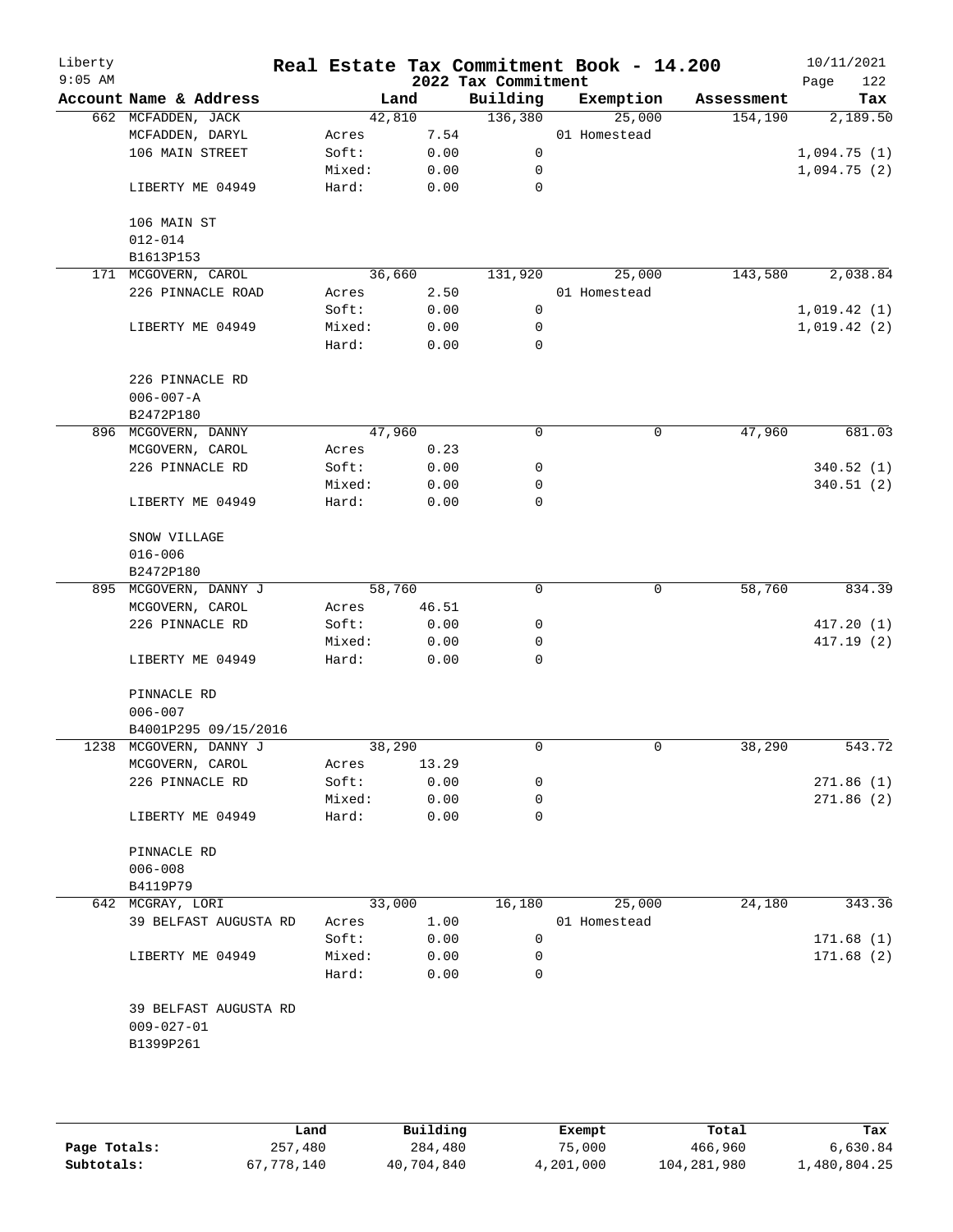| Liberty<br>$9:05$ AM |                                                      |                 |               | 2022 Tax Commitment | Real Estate Tax Commitment Book - 14.200 |            | 10/11/2021<br>123<br>Page |
|----------------------|------------------------------------------------------|-----------------|---------------|---------------------|------------------------------------------|------------|---------------------------|
|                      | Account Name & Address                               |                 | Land          | Building            | Exemption                                | Assessment | Tax                       |
|                      | 443 MCILHENNY, GUSTAF RW                             |                 | 71,650        | 91,230              | $\Omega$                                 | 162,880    | 2,312.90                  |
|                      | PO BOX 393                                           | Acres           | 59.00         |                     |                                          |            |                           |
|                      |                                                      | Soft:           | 0.00          | 0                   |                                          |            | 1, 156.45(1)              |
|                      | NEWCASTLE ME 04553 0393 Mixed:                       |                 | 0.00          | 0                   |                                          |            | 1, 156.45(2)              |
|                      |                                                      | Hard:           | 0.00          | $\mathbf 0$         |                                          |            |                           |
|                      | 75 PRESCOTT HILL RD<br>$003 - 036$                   |                 |               |                     |                                          |            |                           |
|                      | B2789P329                                            |                 | 33,500        |                     |                                          |            |                           |
|                      | 444 MCILHENNY, GUSTAF RW<br>PO BOX 393               |                 |               | 11,710              | 0                                        | 45,210     | 641.98                    |
|                      |                                                      | Acres<br>Soft:  | 11.00<br>0.00 | 0                   |                                          |            | 320.99(1)                 |
|                      | NEWCASTLE ME 04553 0393 Mixed:                       |                 | 0.00          | 0                   |                                          |            | 320.99(2)                 |
|                      |                                                      | Hard:           | 0.00          | 0                   |                                          |            |                           |
|                      |                                                      |                 |               |                     |                                          |            |                           |
|                      | PRESCOTT HILL RD<br>$003 - 040$                      |                 |               |                     |                                          |            |                           |
|                      | B2789P331                                            |                 |               |                     |                                          |            |                           |
|                      | 1106 MCLAUGHLIN, AMANDA                              |                 | 25,450        | 62,460              | 0                                        | 87,910     | 1,248.32                  |
|                      | MCLAUGHLIN, DAVID                                    | Acres           | 1.70          |                     |                                          |            |                           |
|                      | 412 MINERVA AVE                                      | Soft:           | 0.00          | 0<br>0              |                                          |            | 624.16(1)<br>624.16(2)    |
|                      |                                                      | Mixed:<br>Hard: | 0.00          | $\mathbf 0$         |                                          |            |                           |
|                      | CUMBERLAND RI 02864                                  |                 | 0.00          |                     |                                          |            |                           |
|                      | 58 HIGHLAND DR                                       |                 |               |                     |                                          |            |                           |
|                      | $005 - 050$                                          |                 |               |                     |                                          |            |                           |
|                      | B2589P350 04/30/2013                                 |                 |               |                     |                                          |            |                           |
|                      | 633 MCLAUGHLIN, AMANDA L.                            |                 | 20,300        | 0                   | 0                                        | 20,300     | 288.26                    |
|                      | 412 MINERVA AVENUE                                   | Acres           | 2.20          |                     |                                          |            |                           |
|                      |                                                      | Soft:           | 0.00          | 0                   |                                          |            | 144.13(1)                 |
|                      | CUMBERLAND RI 02864                                  | Mixed:          | 0.00          | 0                   |                                          |            | 144.13(2)                 |
|                      |                                                      | Hard:           | 0.00          | $\Omega$            |                                          |            |                           |
|                      | HIGHLAND DR<br>$005 - 051$                           |                 |               |                     |                                          |            |                           |
|                      | B4488P112 04/27/2020                                 |                 |               |                     |                                          |            |                           |
|                      | 666 MCLAUGHLIN, DAVID A                              |                 | 34,490        | 124,630             | 0                                        | 159,120    | 2,259.50                  |
|                      | C/O SVEA TULLBERG PR.                                | Acres           | 1.99          |                     |                                          |            |                           |
|                      | 84 W. Main Street                                    | Soft:           | 0.00          | 0                   |                                          |            | 1,129.75(1)               |
|                      |                                                      | Mixed:          | 0.00          | 0                   |                                          |            | 1, 129.75(2)              |
|                      | LIBERTY ME 04949                                     | Hard:           | 0.00          | 0                   |                                          |            |                           |
|                      | 12 WATER ST                                          |                 |               |                     |                                          |            |                           |
|                      | $018 - 037$                                          |                 |               |                     |                                          |            |                           |
|                      | B4231P226 10/28/2017                                 |                 |               |                     |                                          |            |                           |
|                      | 257 MCLEAN, DANIEL                                   |                 | 38,960        | 244,510             | 31,000                                   | 252,470    | 3,585.07                  |
|                      | MCLEAN, KAREN                                        | Acres           | 2.89          |                     | 02 Vet                                   |            |                           |
|                      | PO BOX 196                                           | Soft:           | 0.00          |                     | 0 01 Homestead                           |            | 1,792.54(1)               |
|                      |                                                      | Mixed:          | 0.00          | 0                   |                                          |            | 1,792.53(2)               |
|                      | LIBERTY ME 04949                                     | Hard:           | 0.00          | 0                   |                                          |            |                           |
|                      | 35 LAKE SAINT GEORGE<br>$008 - 032 - A$<br>B2846P255 |                 |               |                     |                                          |            |                           |
|                      |                                                      |                 |               |                     |                                          |            |                           |

|              | Land       | Building   | Exempt    | Total       | Tax          |
|--------------|------------|------------|-----------|-------------|--------------|
| Page Totals: | 224,350    | 534,540    | 31,000    | 727,890     | 10,336.03    |
| Subtotals:   | 68,002,490 | 41,239,380 | 4,232,000 | 105,009,870 | 1,491,140.28 |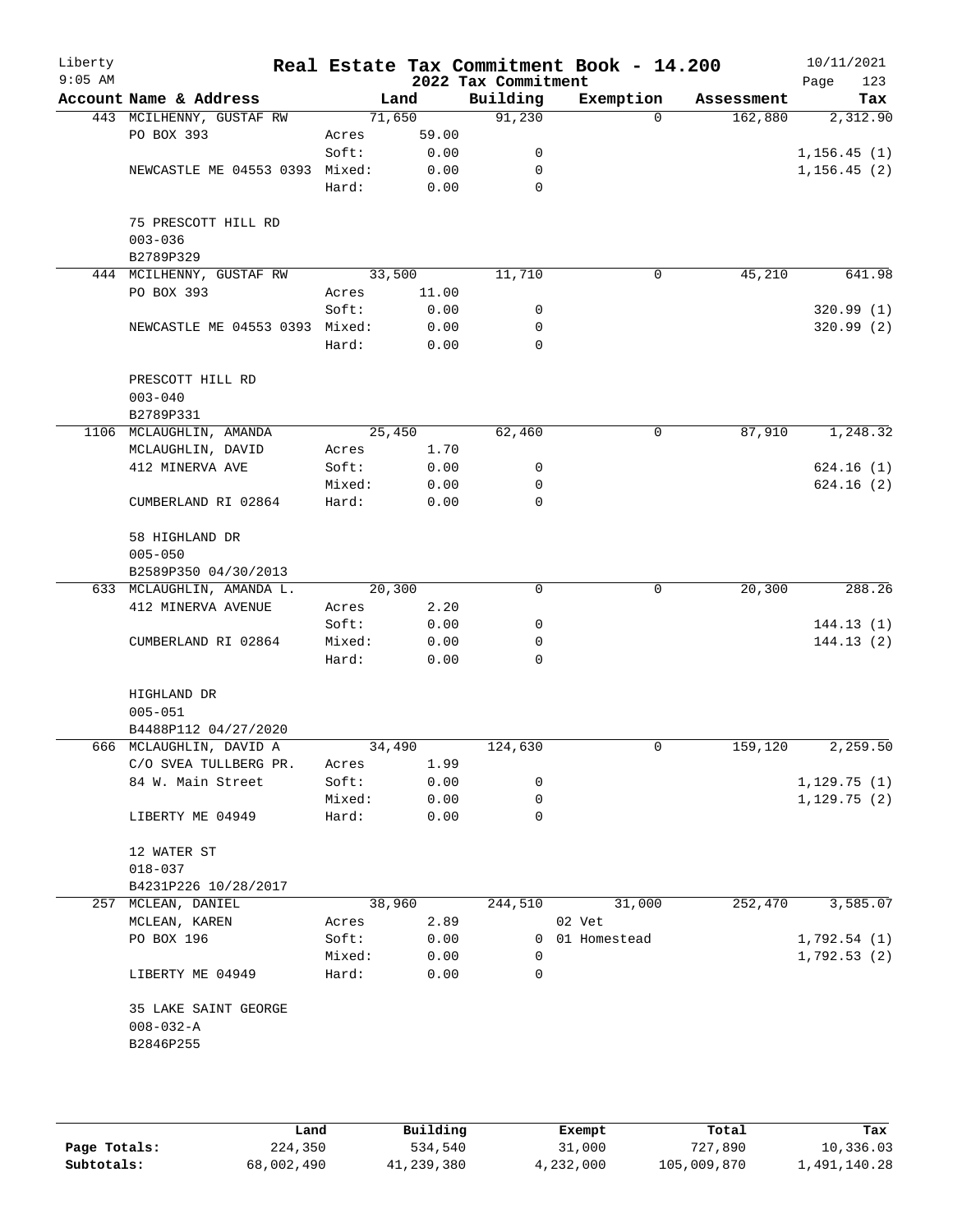| Liberty<br>$9:05$ AM |                                                                                       |                 |                | 2022 Tax Commitment | Real Estate Tax Commitment Book - 14.200 |             | 10/11/2021<br>124<br>Page |
|----------------------|---------------------------------------------------------------------------------------|-----------------|----------------|---------------------|------------------------------------------|-------------|---------------------------|
|                      | Account Name & Address                                                                |                 | Land           | Building            | Exemption                                | Assessment  | Tax                       |
|                      | 113 MCLEAN, DANIEL                                                                    |                 | 25,500         | 0                   | $\Omega$                                 | 25,500      | 362.10                    |
|                      | MCLEAN, KAREN                                                                         | Acres           | 4.00           |                     |                                          |             |                           |
|                      | 35 LAKE ST. GEORGE<br>TERRACE                                                         | Soft:           | 0.00           | 0                   |                                          |             | 181.05(1)                 |
|                      |                                                                                       | Mixed:          | 0.00           | 0                   |                                          |             | 181.05(2)                 |
|                      | LIBERTY ME 04949                                                                      | Hard:           | 0.00           | $\Omega$            |                                          |             |                           |
|                      | BELFAST AUGUSTA ROAD<br>$008 - 031$                                                   |                 |                |                     |                                          |             |                           |
|                      | B4039P13 02/12/2016                                                                   |                 |                |                     |                                          |             |                           |
|                      | 1154 MCLEAN, DENNIS                                                                   |                 | 37,780         | 59,510              | 0                                        | 97,290      | 1,381.52                  |
|                      | MCLEAN, STACIE                                                                        | Acres           | 5.85           |                     |                                          |             |                           |
|                      | 23 CRIE HILL ROAD                                                                     | Soft:           | 0.00           | 0                   |                                          |             | 690.76(1)                 |
|                      |                                                                                       | Mixed:          | 0.00           | $\mathbf 0$         |                                          |             | 690.76 (2)                |
|                      | LIBERTY ME 04949                                                                      | Hard:           | 0.00           | $\Omega$            |                                          |             |                           |
|                      | 7 CRIE HILL RD<br>$010 - 015$                                                         |                 |                |                     |                                          |             |                           |
|                      | B4139P194 12/21/2016 B4139P191 12/21/2016 B3823P192<br>09/13/2013 B3745P92 03/28/2013 |                 |                |                     |                                          |             |                           |
|                      | 1257 MCLEAN, DENNIS C                                                                 |                 | 23,000         | 4,820               | 0                                        | 27,820      | 395.04                    |
|                      | 7 CRIE HILL RD                                                                        | Acres           | 4.00           |                     |                                          |             |                           |
|                      |                                                                                       | Soft:           | 0.00           | 0                   |                                          |             | 197.52(1)                 |
|                      | LIBERTY ME 04949                                                                      | Mixed:          | 0.00           | 0                   |                                          |             | 197.52(2)                 |
|                      |                                                                                       | Hard:           | 0.00           | $\mathbf 0$         |                                          |             |                           |
|                      | 14 CRIE HILL RD                                                                       |                 |                |                     |                                          |             |                           |
|                      | $010 - 014 - 01$                                                                      |                 |                |                     |                                          |             |                           |
|                      | B4052P164 02/29/2016                                                                  |                 |                |                     |                                          |             |                           |
|                      | 465 MCLEAN, KAREN & DANIEL<br>KEEGAN/JOHNSON SHARED                                   | Acres           | 37,340<br>0.32 | 0                   | $\mathbf 0$                              | 37,340      | 530.23                    |
|                      | PROP                                                                                  |                 |                |                     |                                          |             |                           |
|                      | P.O. BOX 196                                                                          | Soft:           | 0.00           | 0                   |                                          |             | 265.12(1)                 |
|                      |                                                                                       | Mixed:          | 0.00           | 0                   |                                          |             | 265.11(2)                 |
|                      | LIBERTY ME 04949                                                                      | Hard:           | 0.00           | $\Omega$            |                                          |             |                           |
|                      | BELFAST AUGUSTA ROAD<br>$025 - 010$                                                   |                 |                |                     |                                          |             |                           |
|                      | B840P17                                                                               |                 |                |                     |                                          |             |                           |
|                      | 579 MCMAHON, STEVE                                                                    |                 | 23,330         | 23,090              | 0                                        | 46,420      | 659.16                    |
|                      | MCMAHON, CHERYL                                                                       | Acres           | 11.00          |                     |                                          |             |                           |
|                      | 59 SUFFOLK ST                                                                         | Soft:           | 0.00           | 0                   |                                          |             | 329.58 (1)                |
|                      | ROCKLAND ME 04841                                                                     | Mixed:<br>Hard: | 0.00<br>0.00   | 0<br>$\mathbf 0$    |                                          |             | 329.58(2)                 |
|                      |                                                                                       |                 |                |                     |                                          |             |                           |
|                      | 93 MEDOMAK RESERVE RD                                                                 |                 |                |                     |                                          |             |                           |
|                      | $005 - 005$                                                                           |                 |                |                     |                                          |             |                           |
|                      | B3871P287 06/20/2014                                                                  |                 |                |                     |                                          |             |                           |
|                      | 1008 MEADOWS, KATHRYN E                                                               | 163,000         |                | 233,990             | 25,000                                   | 371,990     | 5,282.26                  |
|                      | MEADOWS, JOSEPH L                                                                     | Acres           | 6.00           |                     | 01 Homestead                             |             |                           |
|                      | P.O. Box 353                                                                          | Soft:           | 0.00           | 0                   |                                          |             | 2,641.13(1)               |
|                      |                                                                                       | Mixed:          | 0.00           | 0                   |                                          |             | 2,641.13(2)               |
|                      | Liberty Me 04949                                                                      | Hard:           | 0.00           | 0                   |                                          |             |                           |
|                      | 91 QUIGG ISLAND RD                                                                    |                 |                |                     |                                          |             |                           |
|                      | $006 - 015 - A$                                                                       |                 |                |                     |                                          |             |                           |
|                      | B4408P284 08/23/2019                                                                  |                 |                |                     |                                          |             |                           |
|                      | Land                                                                                  |                 | Building       |                     | Exempt                                   | Total       | Tax                       |
| Page Totals:         | 309,950                                                                               |                 | 321,410        |                     | 25,000                                   | 606,360     | 8,610.31                  |
| Subtotals:           | 68, 312, 440                                                                          |                 | 41,560,790     |                     | 4,257,000                                | 105,616,230 | 1,499,750.59              |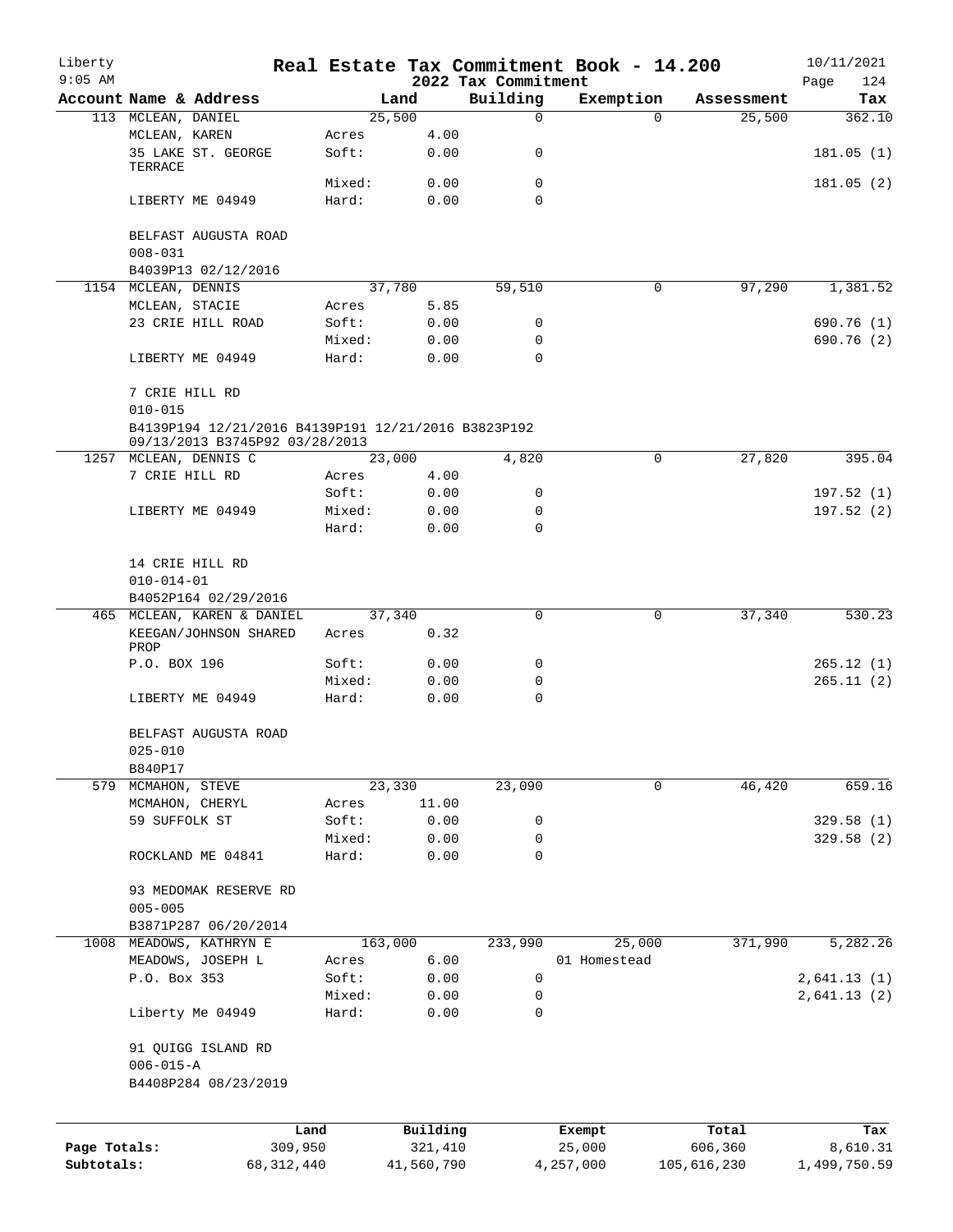| Liberty   |                        |         |      |                                 | Real Estate Tax Commitment Book - 14.200 |            | 10/11/2021         |
|-----------|------------------------|---------|------|---------------------------------|------------------------------------------|------------|--------------------|
| $9:05$ AM | Account Name & Address | Land    |      | 2022 Tax Commitment<br>Building | Exemption                                | Assessment | Page<br>125<br>Tax |
|           | 961 MEHUREN, DARREN    | 156,100 |      | 44,820                          | $\Omega$                                 | 200,920    | 2,853.06           |
|           | MEHUREN, JANINE        | Acres   | 0.76 |                                 |                                          |            |                    |
|           | 684 LANG HILL HIGHWAY  | Soft:   | 0.00 | 0                               |                                          |            | 1,426.53(1)        |
|           |                        | Mixed:  | 0.00 | 0                               |                                          |            | 1,426.53(2)        |
|           | BROOKS ME 04921        | Hard:   | 0.00 | $\mathbf 0$                     |                                          |            |                    |
|           |                        |         |      |                                 |                                          |            |                    |
|           | 77 BROWN RD            |         |      |                                 |                                          |            |                    |
|           | $015 - 011$            |         |      |                                 |                                          |            |                    |
|           | B4589P17 12/22/2020    |         |      |                                 |                                          |            |                    |
|           | 1227 MEHUREN, DARREN   | 13,600  |      | $\Omega$                        | 0                                        | 13,600     | 193.12             |
|           | MEHUREN, JANINE        | Acres   | 0.54 |                                 |                                          |            |                    |
|           | 684 LANG HILL HIGHWAY  | Soft:   | 0.00 | 0                               |                                          |            | 96.56(1)           |
|           |                        | Mixed:  | 0.00 | 0                               |                                          |            | 96.56(2)           |
|           | BROOKS ME 04921        | Hard:   | 0.00 | $\mathbf 0$                     |                                          |            |                    |
|           | BROWN RD               |         |      |                                 |                                          |            |                    |
|           | $015 - 011 - A$        |         |      |                                 |                                          |            |                    |
|           | B4589P20 12/22/2020    |         |      |                                 |                                          |            |                    |
|           | 1278 MELANSON, JAMES A | 31,200  |      | 35,630                          | 25,000                                   | 41,830     | 593.99             |
|           | MELANSON, SARA S       | Acres   | 5.30 |                                 | 01 Homestead                             |            |                    |
|           | P.O. BOX 406           | Soft:   | 0.00 | 0                               |                                          |            | 297.00(1)          |
|           |                        | Mixed:  | 0.00 | 0                               |                                          |            | 296.99(2)          |
|           | Liberty ME 04949       | Hard:   | 0.00 | 0                               |                                          |            |                    |
|           | 79 Stevens Pond Rd.    |         |      |                                 |                                          |            |                    |
|           | $006 - 053 - 01A$      |         |      |                                 |                                          |            |                    |
|           | B4152P273 03/27/2017   |         |      |                                 |                                          |            |                    |
|           | 1249 MELANSON, JEFFREY | 28,500  |      | $\mathbf 0$                     | 0                                        | 28,500     | 404.70             |
|           | MELANSON, SUZANNE UHL  | Acres   | 3.00 |                                 |                                          |            |                    |
|           | 345 CLINTON AVE.       | Soft:   | 0.00 | 0                               |                                          |            | 202.35(1)          |
|           |                        | Mixed:  | 0.00 | 0                               |                                          |            | 202.35(2)          |
|           | WINSLOW ME 04901       | Hard:   | 0.00 | 0                               |                                          |            |                    |
|           | BROWN RD               |         |      |                                 |                                          |            |                    |
|           | $005 - 026 - 01A$      |         |      |                                 |                                          |            |                    |
|           | B4530P282 08/14/2020   |         |      |                                 |                                          |            |                    |
|           | 467 MELANSON, JEFFREY  | 236,980 |      | 60,130                          | 0                                        | 297,110    | 4,218.96           |
|           | MELANSON, SUZANNE UHL  | Acres   | 1.70 |                                 |                                          |            |                    |
|           | 345 CLINTON AVE.       | Soft:   | 0.00 | 0                               |                                          |            | 2,109.48(1)        |
|           |                        | Mixed:  | 0.00 | 0                               |                                          |            | 2,109.48(2)        |
|           | WINSLOW ME 04901       | Hard:   | 0.00 | 0                               |                                          |            |                    |
|           | 134 BROWN RD           |         |      |                                 |                                          |            |                    |
|           | $015 - 001$            |         |      |                                 |                                          |            |                    |
|           | B2162P136              |         |      |                                 |                                          |            |                    |
| 1058      | MELCHING, NANCY        | 151,580 |      | 144,870                         | 31,000                                   | 265,450    | 3,769.39           |
|           | C/O John Melching      | Acres   | 1.46 |                                 | 02 Vet                                   |            |                    |
|           | 5912 Larboard Dr       | Soft:   | 0.00 | 0                               | 01 Homestead                             |            | 1,884.70(1)        |
|           | Apex NC 27539          | Mixed:  | 0.00 | 0                               |                                          |            | 1,884.69(2)        |
|           |                        | Hard:   | 0.00 | 0                               |                                          |            |                    |
|           | 63 PINNACLE RD         |         |      |                                 |                                          |            |                    |
|           | $017 - 009 - D$        |         |      |                                 |                                          |            |                    |
|           | B1832P204              |         |      |                                 |                                          |            |                    |
|           |                        |         |      |                                 |                                          |            |                    |
|           |                        |         |      |                                 |                                          |            |                    |
|           |                        |         |      |                                 |                                          |            |                    |
|           |                        |         |      |                                 |                                          |            |                    |

|              | Land       | Building   | Exempt    | Total       | Tax          |
|--------------|------------|------------|-----------|-------------|--------------|
| Page Totals: | 617,960    | 285,450    | 56,000    | 847,410     | 12,033.22    |
| Subtotals:   | 68,930,400 | 41,846,240 | 4,313,000 | 106,463,640 | 1,511,783.81 |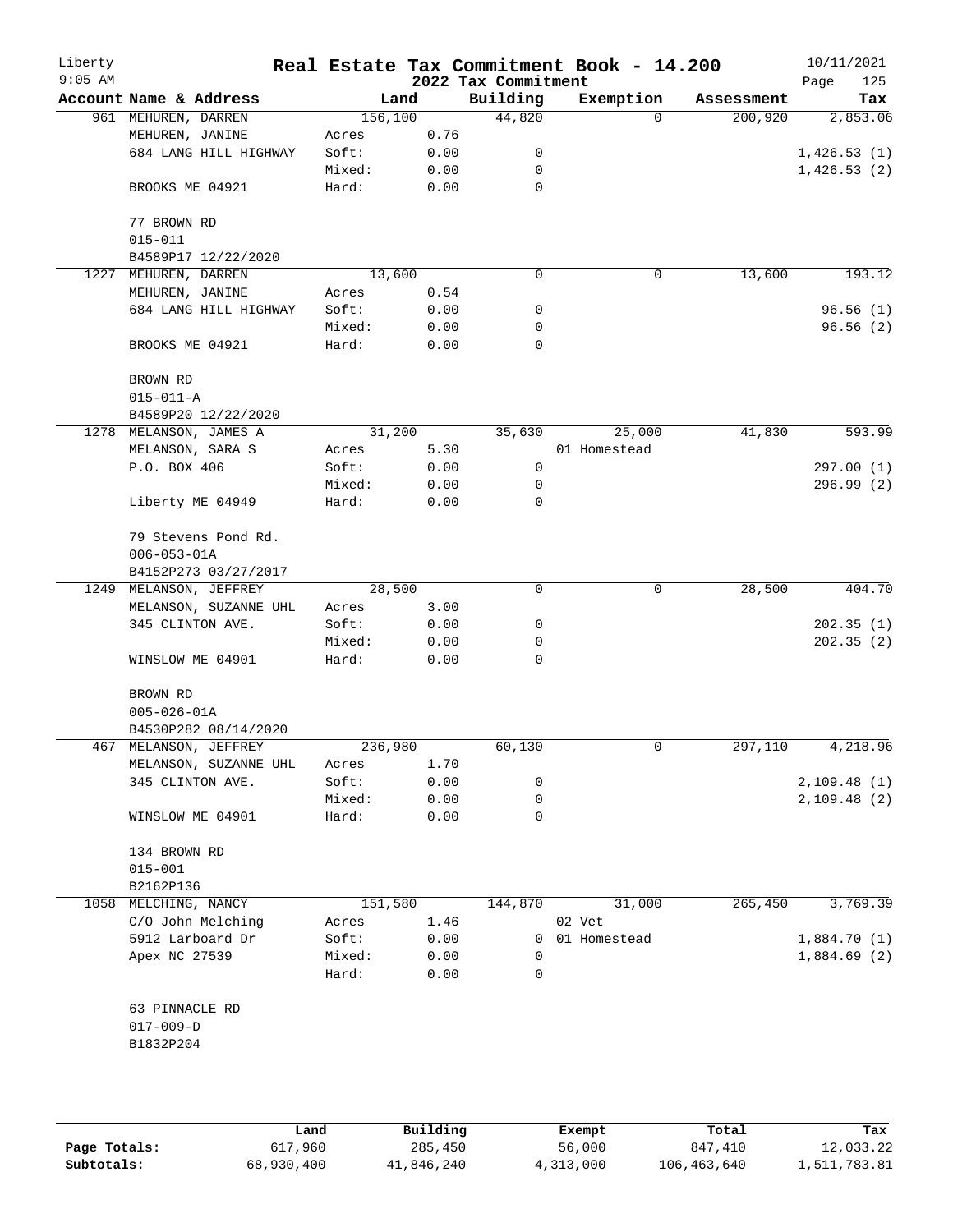| Liberty<br>$9:05$ AM |                                           |         |       | 2022 Tax Commitment | Real Estate Tax Commitment Book - 14.200 |            | 10/11/2021<br>Page<br>126 |
|----------------------|-------------------------------------------|---------|-------|---------------------|------------------------------------------|------------|---------------------------|
|                      | Account Name & Address                    |         | Land  | Building            | Exemption                                | Assessment | Tax                       |
|                      | 197 MELLO, THOMAS J JR                    | 44,930  |       | 78,150              | $\Omega$                                 | 123,080    | 1,747.74                  |
|                      | MELLO, CRYSTAL L JR                       | Acres   | 15.00 |                     |                                          |            |                           |
|                      | 16 Homestead Ave                          | Soft:   | 0.00  | 0                   |                                          |            | 873.87 (1)                |
|                      |                                           | Mixed:  | 0.00  | 0                   |                                          |            | 873.87 (2)                |
|                      | Rehoboth MA 02769                         | Hard:   | 0.00  | 0                   |                                          |            |                           |
|                      | 243 BOLIN HILL RD<br>$011 - 017 - A$      |         |       |                     |                                          |            |                           |
|                      | B4124P45 12/01/2016                       |         |       |                     |                                          |            |                           |
|                      | 1033 MERLO, ANDREW J                      | 38,410  |       | 130,300             | 25,000                                   | 143,710    | 2,040.68                  |
|                      | MERLO, PAMELA M                           | Acres   | 3.27  |                     | 01 Homestead                             |            |                           |
|                      | 6 S MOUNTAIN VALLEY HWY Soft:             |         | 0.00  | 0                   |                                          |            | 1,020.34(1)               |
|                      |                                           | Mixed:  | 0.00  | 0                   |                                          |            | 1,020.34(2)               |
|                      | LIBERTY ME 04949 3122                     | Hard:   | 0.00  | $\mathbf 0$         |                                          |            |                           |
|                      | 6 SO. MTN VALLEY HWY<br>$009 - 027$       |         |       |                     |                                          |            |                           |
|                      | B4358P227 03/25/2019                      |         |       |                     |                                          |            |                           |
|                      | 772 MERRILL, EARL                         | 51,960  |       | 9,200               | 0                                        | 61,160     | 868.47                    |
|                      | BLOOD, JAMIE MERRILL                      | Acres   | 0.12  |                     |                                          |            |                           |
|                      | PO BOX 825                                | Soft:   | 0.00  | 0                   |                                          |            | 434.24 (1)                |
|                      |                                           | Mixed:  | 0.00  | 0                   |                                          |            | 434.23 (2)                |
|                      | PEPPERELL MA 01463                        | Hard:   | 0.00  | 0                   |                                          |            |                           |
|                      | 123 ROBERTS SHORE RD<br>$020 - 010$       |         |       |                     |                                          |            |                           |
|                      | B790P877                                  |         |       |                     |                                          |            |                           |
|                      | 679 MERRILL, EARL F                       | 13,300  |       | 23,600              | 0                                        | 36,900     | 523.98                    |
|                      | BLOOD, JAMIE MERRILL                      | Acres   | 0.19  |                     |                                          |            |                           |
|                      | P O BOX 825                               | Soft:   | 0.00  | 0                   |                                          |            | 261.99(1)                 |
|                      |                                           | Mixed:  | 0.00  | 0                   |                                          |            | 261.99(2)                 |
|                      | PEPPERELL MA 01463                        | Hard:   | 0.00  | 0                   |                                          |            |                           |
|                      | 62 ROBERTS SHORE RD                       |         |       |                     |                                          |            |                           |
|                      | $020 - 034$                               |         |       |                     |                                          |            |                           |
|                      | B4476P222 03/16/2020                      |         |       |                     |                                          |            |                           |
|                      | 680 MESSENGER, DAVID -<br>CUSTODIAL TRUST | 407,170 |       | 101,780             | 0                                        | 508,950    | 7,227.09                  |
|                      | 30 Woodland St Unit9-P                    | Acres   | 11.50 |                     |                                          |            |                           |
|                      |                                           | Soft:   | 0.00  | 0                   |                                          |            | 3,613.55(1)               |
|                      | HARTFORD CT 01605                         | Mixed:  | 0.00  | 0                   |                                          |            | 3,613.54(2)               |
|                      |                                           | Hard:   | 0.00  | 0                   |                                          |            |                           |
|                      | GREEN ISLAND<br>$009 - 004 - 03$          |         |       |                     |                                          |            |                           |
|                      | B2707P148                                 |         |       |                     |                                          |            |                           |
| 628                  | MESSER, DIANE                             | 282,220 |       | 209,950             | 31,000                                   | 461,170    | 6,548.61                  |
|                      | THOMAS WRIGHT                             | Acres   | 2.64  |                     | 01 Homestead                             |            |                           |
|                      | 16 Edwin Lane                             | Soft:   | 0.00  | 0                   | 02 Vet                                   |            | 3, 274.31 (1)             |
|                      |                                           | Mixed:  | 0.00  | 0                   |                                          |            | 3, 274.30(2)              |
|                      | Blue Hill ME 04614                        | Hard:   | 0.00  | 0                   |                                          |            |                           |
|                      | 67 LIBERTY INN RD                         |         |       |                     |                                          |            |                           |
|                      | $028 - 002$<br>B1723P74                   |         |       |                     |                                          |            |                           |
|                      |                                           |         |       |                     |                                          |            |                           |
|                      |                                           |         |       |                     |                                          |            |                           |
|                      |                                           |         |       |                     |                                          |            |                           |

|              | Land       | Building   | Exempt    | Total       | Tax          |
|--------------|------------|------------|-----------|-------------|--------------|
| Page Totals: | 837,990    | 552,980    | 56,000    | 1,334,970   | 18,956.57    |
| Subtotals:   | 69,768,390 | 42,399,220 | 4,369,000 | 107,798,610 | 1,530,740.38 |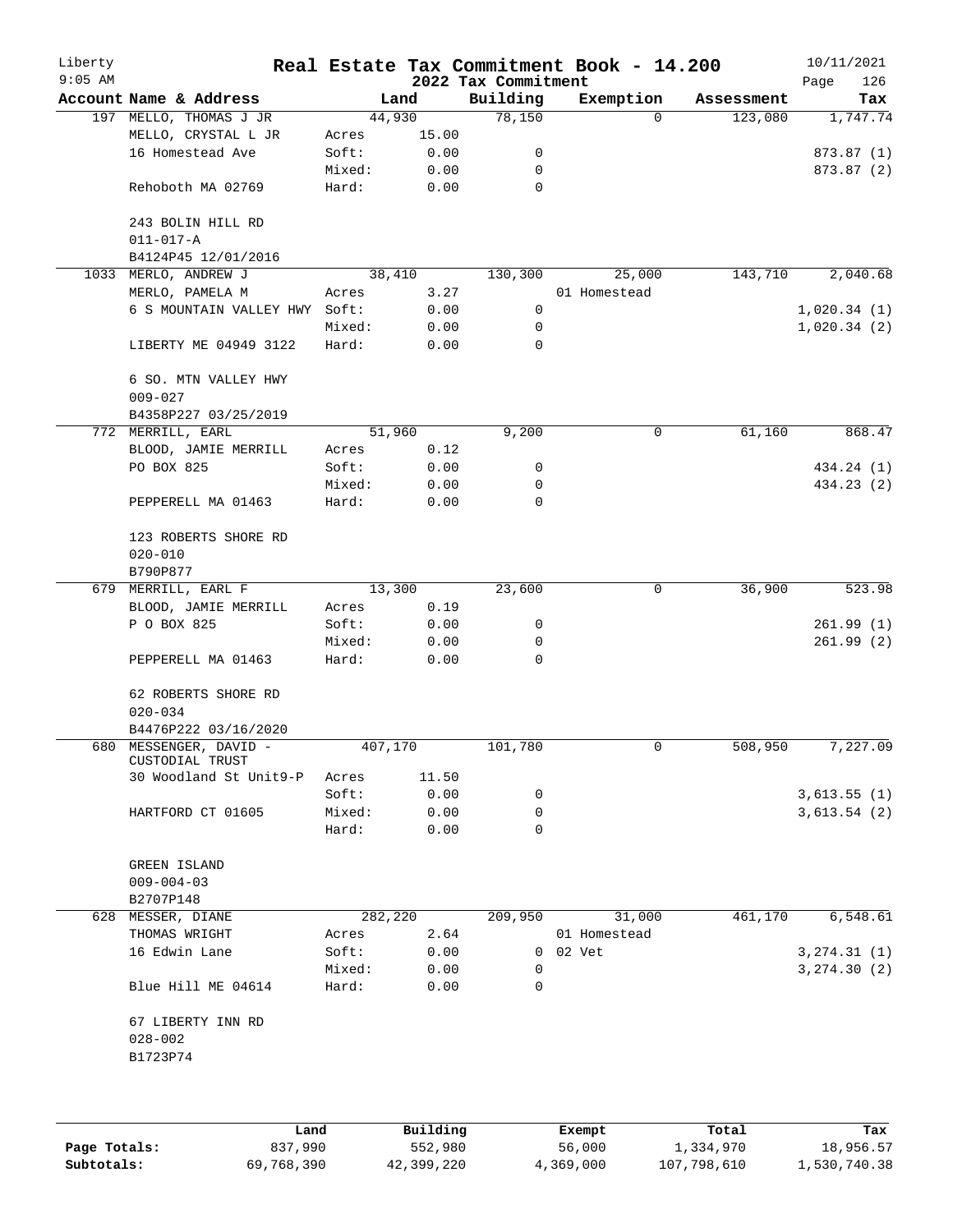| Liberty   |                                            |         |      |                     | Real Estate Tax Commitment Book - 14.200 |            | 10/11/2021  |
|-----------|--------------------------------------------|---------|------|---------------------|------------------------------------------|------------|-------------|
| $9:05$ AM |                                            |         |      | 2022 Tax Commitment |                                          |            | Page<br>127 |
|           | Account Name & Address                     |         | Land | Building            | Exemption                                | Assessment | Tax         |
|           | 463 Michael Landgarten 2012<br>Revoc Trust | 128,850 |      | 106,590             | $\Omega$                                 | 235,440    | 3, 343.25   |
|           | Michael Landgarten<br>Trust                | Acres   | 4.00 |                     |                                          |            |             |
|           | P.O. Box 86                                | Soft:   | 0.00 | 0                   |                                          |            | 1,671.63(1) |
|           |                                            | Mixed:  | 0.00 | 0                   |                                          |            | 1,671.62(2) |
|           | Kittery Point ME 03905<br>0086             | Hard:   | 0.00 | $\Omega$            |                                          |            |             |
|           | 8 RETREAT WAY                              |         |      |                     |                                          |            |             |
|           | $006 - 005 - 02$                           |         |      |                     |                                          |            |             |
|           | B4204P262 09/19/2017                       |         |      |                     |                                          |            |             |
|           | 1022 MIDTVEDT, HAROLD &<br><b>KAREN</b>    | 103,920 |      | 21,240              | 0                                        | 125,160    | 1,777.27    |
|           | TRUSTEES                                   | Acres   | 0.27 |                     |                                          |            |             |
|           | c/o Michael S. Midtvedt Soft:              |         | 0.00 | 0                   |                                          |            | 888.64 (1)  |
|           | P.O. Box 818 PMB#45386                     | Mixed:  | 0.00 | 0                   |                                          |            | 888.63 (2)  |
|           | Charleston SC 29402                        | Hard:   | 0.00 | $\Omega$            |                                          |            |             |
|           | 129 KNOWLTONS SHORE RD                     |         |      |                     |                                          |            |             |
|           | $019 - 019$<br>B680P878                    |         |      |                     |                                          |            |             |
|           | 683 MIDTVEDT, HAROLD L. &<br>KAREN D.      | 229,260 |      | 145,380             | 0                                        | 374,640    | 5,319.89    |
|           | MIDTVEDT LIVING TRUST                      | Acres   | 1.13 |                     |                                          |            |             |
|           | c/o Michael S. Midtvedt Soft:              |         | 0.00 | 0                   |                                          |            | 2,659.95(1) |
|           | P.O. Box 818 PMB#45386                     | Mixed:  | 0.00 | 0                   |                                          |            | 2,659.94(2) |
|           | Charleston SC 29402                        | Hard:   | 0.00 | $\Omega$            |                                          |            |             |
|           | 131 KNOWLTONS SHORE RD                     |         |      |                     |                                          |            |             |
|           | $019 - 018$                                |         |      |                     |                                          |            |             |
|           | B2276P229                                  | 41,780  |      | 85,900              |                                          | 102,680    | 1,458.06    |
|           | 684 MIKEL, DESIREE<br>92 KAGER MOUNTAIN RD | Acres   | 8.52 |                     | 25,000<br>01 Homestead                   |            |             |
|           |                                            | Soft:   | 0.00 | 0                   |                                          |            | 729.03(1)   |
|           | LIBERTY ME 04949                           | Mixed:  | 0.00 | 0                   |                                          |            | 729.03(2)   |
|           |                                            | Hard:   | 0.00 | 0                   |                                          |            |             |
|           | 92 KAGER MOUNTAIN RD<br>$008 - 065 - 01$   |         |      |                     |                                          |            |             |
|           | B4503P326 06/11/2020                       |         |      |                     |                                          |            |             |
|           | 1153 MILLARD, JULIE                        | 119,000 |      | 0                   | 0                                        | 119,000    | 1,689.80    |
|           | 168 Mayflower Heights<br>Drive             | Acres   | 2.80 |                     |                                          |            |             |
|           |                                            | Soft:   | 0.00 | 0                   |                                          |            | 844.90 (1)  |
|           | Oakland ME 04963                           | Mixed:  | 0.00 | 0                   |                                          |            | 844.90 (2)  |
|           |                                            | Hard:   | 0.00 | 0                   |                                          |            |             |
|           | GREEN ISLAND                               |         |      |                     |                                          |            |             |
|           | $009 - 004 - 01A$                          |         |      |                     |                                          |            |             |
|           | B4278P150                                  |         |      |                     |                                          |            |             |

|              | Land       | Building   | Exempt    | Total       | Tax          |
|--------------|------------|------------|-----------|-------------|--------------|
| Page Totals: | 622,810    | 359,110    | 25,000    | 956,920     | 13,588.27    |
| Subtotals:   | 70,391,200 | 42,758,330 | 4,394,000 | 108,755,530 | 1,544,328.65 |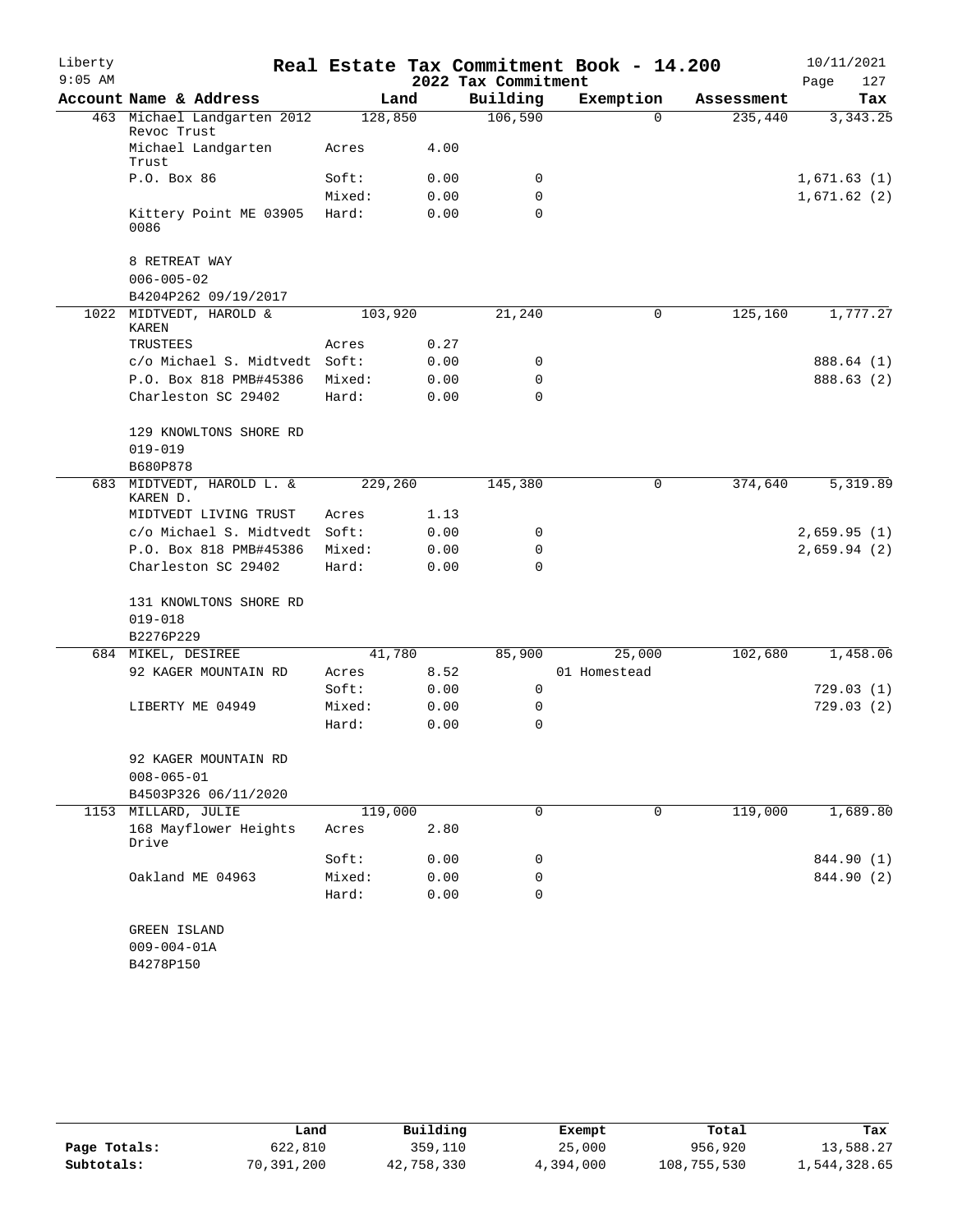| Liberty<br>$9:05$ AM |                         |        |        | 2022 Tax Commitment | Real Estate Tax Commitment Book - 14.200 |            | 10/11/2021<br>Page<br>128 |
|----------------------|-------------------------|--------|--------|---------------------|------------------------------------------|------------|---------------------------|
|                      | Account Name & Address  |        | Land   | Building            | Exemption                                | Assessment | Tax                       |
|                      | 1273 MILLAY, DANIELLE J | 21,150 |        | 0                   | $\Omega$                                 | 21,150     | 300.33                    |
|                      | PO BOX 122              | Acres  | 1.10   |                     |                                          |            |                           |
|                      |                         | Soft:  | 0.00   | 0                   |                                          |            | 150.17(1)                 |
|                      | UNION ME 04862          | Mixed: | 0.00   | 0                   |                                          |            | 150.16(2)                 |
|                      |                         | Hard:  | 0.00   | $\mathbf 0$         |                                          |            |                           |
|                      | Fishtown Road           |        |        |                     |                                          |            |                           |
|                      | $001 - 078 - B$         |        |        |                     |                                          |            |                           |
|                      | B4137P108 01/17/2017    |        |        |                     |                                          |            |                           |
|                      | 1276 MILLAY, GEORGE R   |        | 21,150 | $\Omega$            | 0                                        | 21,150     | 300.33                    |
|                      | 204 Windsor Neck Rd     | Acres  | 1.10   |                     |                                          |            |                           |
|                      |                         | Soft:  | 0.00   | 0                   |                                          |            | 150.17(1)                 |
|                      | Windsor ME 04363        | Mixed: | 0.00   | 0                   |                                          |            | 150.16(2)                 |
|                      |                         | Hard:  | 0.00   | 0                   |                                          |            |                           |
|                      | FISHTOWN ROAD           |        |        |                     |                                          |            |                           |
|                      | $001 - 078 - B3$        |        |        |                     |                                          |            |                           |
|                      | B4137P114 01/17/2017    |        |        |                     |                                          |            |                           |
|                      | 1274 MILLAY, SARAH K    |        | 21,150 | 0                   | 0                                        | 21,150     | 300.33                    |
|                      | 849 ROCKLAND ROAD       | Acres  | 1.10   |                     |                                          |            |                           |
|                      |                         | Soft:  | 0.00   | 0                   |                                          |            | 150.17(1)                 |
|                      | Somerville ME 04348     | Mixed: | 0.00   | 0                   |                                          |            | 150.16(2)                 |
|                      |                         | Hard:  | 0.00   | 0                   |                                          |            |                           |
|                      | FISHTOWN ROAD           |        |        |                     |                                          |            |                           |
|                      | $001 - 078 - B1$        |        |        |                     |                                          |            |                           |
|                      | B4137P110 01/17/2017    |        |        |                     |                                          |            |                           |
|                      | 1328 MILLAY, STANLEY    | 15,830 |        | $\mathbf 0$         | 0                                        | 15,830     | 224.79                    |
|                      | MILLAY, DEBORAH K       | Acres  | 6.00   |                     |                                          |            |                           |
|                      | 551 FISHTOWN            | Soft:  | 0.00   | 0                   |                                          |            | 112.40(1)                 |
|                      |                         | Mixed: | 0.00   | 0                   |                                          |            | 112.39(2)                 |
|                      | APPLETON ME 04862       | Hard:  | 0.00   | 0                   |                                          |            |                           |
|                      | PLAINS ROAD             |        |        |                     |                                          |            |                           |
|                      | $001 - 073 - B$         |        |        |                     |                                          |            |                           |
|                      | B1898P57 05/26/1999     |        |        |                     |                                          |            |                           |
|                      | 1077 MILLAY, STANLEY    | 20,220 |        | 0                   | 0                                        | 20,220     | 287.12                    |
|                      | MILLAY, DEBORAH K       | Acres  | 10.00  |                     |                                          |            |                           |
|                      | 551 FISHTOWN            | Soft:  | 0.00   | 0                   |                                          |            | 143.56(1)                 |
|                      |                         | Mixed: | 0.00   | 0                   |                                          |            | 143.56(2)                 |
|                      | APPLETON ME 04862       | Hard:  | 0.00   | 0                   |                                          |            |                           |
|                      | PLAINS RD               |        |        |                     |                                          |            |                           |
|                      | $001 - 073 - A$         |        |        |                     |                                          |            |                           |
|                      | B2270P277 06/26/2002    |        |        |                     |                                          |            |                           |
|                      | 1225 MILLAY, STANLEY K  |        | 8,000  | 0                   | 0                                        | 8,000      | 113.60                    |
|                      | MILLAY, DEBORAH J       | Acres  | 16.00  |                     |                                          |            |                           |
|                      | 551 FISHTOWN RD         | Soft:  | 0.00   | 0                   |                                          |            | 56.80(1)                  |
|                      |                         | Mixed: | 0.00   | 0                   |                                          |            | 56.80(2)                  |
|                      | APPLETON ME 04862       | Hard:  | 0.00   | 0                   |                                          |            |                           |
|                      | FISHTOWN RD             |        |        |                     |                                          |            |                           |
|                      | $001 - 078 - A$         |        |        |                     |                                          |            |                           |
|                      | B3799P167 05/09/2013    |        |        |                     |                                          |            |                           |

|              | Land       | Building   | Exempt    | Total       | Tax          |  |
|--------------|------------|------------|-----------|-------------|--------------|--|
| Page Totals: | 107,500    |            |           | 107,500     | 1,526.50     |  |
| Subtotals:   | 70,498,700 | 42,758,330 | 4,394,000 | 108,863,030 | 1,545,855.15 |  |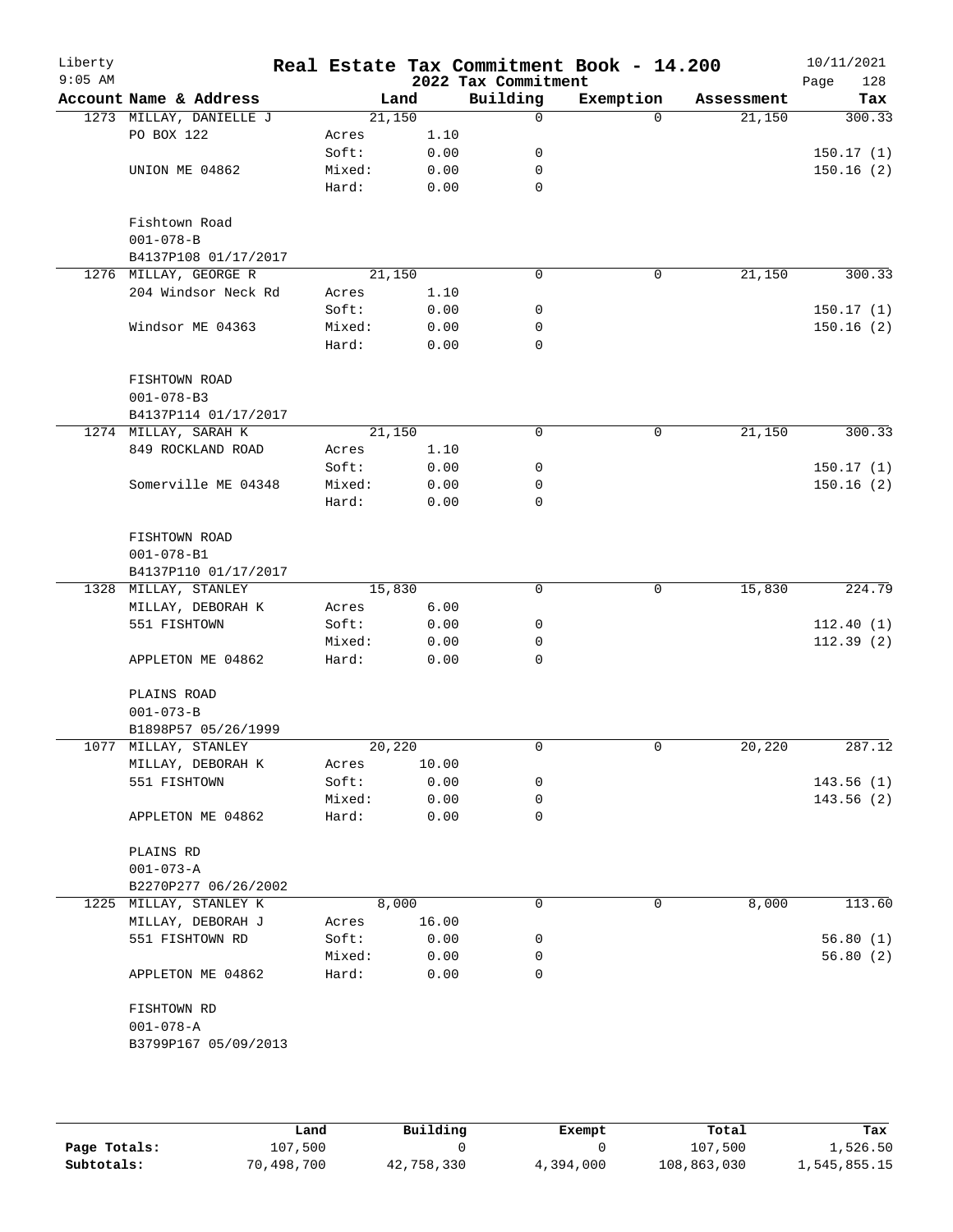| Liberty<br>$9:05$ AM |                               |         |      | 2022 Tax Commitment | Real Estate Tax Commitment Book - 14.200 |            | 10/11/2021<br>Page<br>129 |
|----------------------|-------------------------------|---------|------|---------------------|------------------------------------------|------------|---------------------------|
|                      | Account Name & Address        |         | Land | Building            | Exemption                                | Assessment | Tax                       |
|                      | 1275 MILLAY-BENEDICT, HOLLY   | 21,150  |      | 0                   | $\Omega$                                 | 21,150     | 300.33                    |
|                      | F<br>1724 Huron Trail         | Acres   | 1.10 |                     |                                          |            |                           |
|                      |                               | Soft:   | 0.00 | 0                   |                                          |            | 150.17(1)                 |
|                      | Plano TX 75075                | Mixed:  | 0.00 | $\mathbf 0$         |                                          |            | 150.16(2)                 |
|                      |                               | Hard:   | 0.00 | $\Omega$            |                                          |            |                           |
|                      |                               |         |      |                     |                                          |            |                           |
|                      | Fishtown Road                 |         |      |                     |                                          |            |                           |
|                      | $001 - 078 - B2$              |         |      |                     |                                          |            |                           |
|                      | B4137P112 01/17/2017          |         |      |                     |                                          |            |                           |
|                      | 1188 MILLER, DANIEL H         | 38,840  |      | 27,070              | 0                                        | 65,910     | 935.92                    |
|                      | AMY S. MILLER                 | Acres   | 0.38 |                     |                                          |            |                           |
|                      | 50 BAYVIEW ST                 | Soft:   | 0.00 | $\mathbf 0$         |                                          |            | 467.96(1)                 |
|                      |                               | Mixed:  | 0.00 | 0                   |                                          |            | 467.96(2)                 |
|                      | BELFAST ME 04915              | Hard:   | 0.00 | 0                   |                                          |            |                           |
|                      | ISLAND IN STEVENS POND        |         |      |                     |                                          |            |                           |
|                      | $003 - 015$                   |         |      |                     |                                          |            |                           |
|                      | 689 MILLER, HERMAN            | 72,170  |      | 107,700             | 25,000                                   | 154,870    | 2,199.15                  |
|                      | MILLER, DONNA                 | Acres   | 2.40 |                     | 01 Homestead                             |            |                           |
|                      | 80 TRUES POND RD              | Soft:   | 0.00 | $\mathbf 0$         |                                          |            | 1,099.58(1)               |
|                      |                               | Mixed:  | 0.00 | 0                   |                                          |            | 1,099.57(2)               |
|                      | LIBERTY ME 04949              | Hard:   | 0.00 | $\Omega$            |                                          |            |                           |
|                      |                               |         |      |                     |                                          |            |                           |
|                      | 80 TRUES POND RD              |         |      |                     |                                          |            |                           |
|                      | $006 - 031$                   |         |      |                     |                                          |            |                           |
|                      | B1401P307                     |         |      |                     |                                          |            |                           |
|                      | 690 MILLER, LINDA A           | 21,130  |      | 76,860              | 25,000                                   | 72,990     | 1,036.46                  |
|                      | TURNER DORIS                  | Acres   | 0.41 |                     | 01 Homestead                             |            |                           |
|                      | 81 MAIN ST                    | Soft:   | 0.00 | $\mathbf 0$         |                                          |            | 518.23(1)                 |
|                      |                               | Mixed:  | 0.00 | 0                   |                                          |            | 518.23(2)                 |
|                      | LIBERTY ME 04949              | Hard:   | 0.00 | 0                   |                                          |            |                           |
|                      | 81 MAIN ST                    |         |      |                     |                                          |            |                           |
|                      | $012 - 007$                   |         |      |                     |                                          |            |                           |
|                      | B1521P64                      |         |      |                     |                                          |            |                           |
|                      | 560 MILLS, CARLTON L. TRUST   | 89,440  |      | 95,970              | 0                                        | 185,410    | 2,632.82                  |
|                      | 2121 JAMIESON AVENUE<br>#1211 | Acres   | 0.20 |                     |                                          |            |                           |
|                      |                               | Soft:   | 0.00 | 0                   |                                          |            | 1,316.41(1)               |
|                      | ALEXANDRIA VA 22314           | Mixed:  | 0.00 | 0                   |                                          |            | 1,316.41(2)               |
|                      |                               | Hard:   | 0.00 | $\Omega$            |                                          |            |                           |
|                      |                               |         |      |                     |                                          |            |                           |
|                      | 153 BROWN RD                  |         |      |                     |                                          |            |                           |
|                      | $015 - 004$                   |         |      |                     |                                          |            |                           |
|                      | B4306P103 09/12/2018          |         |      |                     |                                          |            |                           |
|                      | 993 MILLS, JASON A            | 130,580 |      | 91,790              | 0                                        | 222,370    | 3,157.65                  |
|                      | PARKER, TIFFINY A             | Acres   | 0.59 |                     |                                          |            |                           |
|                      | 18 LEDGE HILL DRIVE           | Soft:   | 0.00 | 0                   |                                          |            | 1,578.83(1)               |
|                      |                               | Mixed:  | 0.00 | 0                   |                                          |            | 1,578.82(2)               |
|                      | CHELSEA ME 04330              | Hard:   | 0.00 | 0                   |                                          |            |                           |
|                      | 87 ROBERTS SHORE RD           |         |      |                     |                                          |            |                           |
|                      | $020 - 019$                   |         |      |                     |                                          |            |                           |
|                      | B4291P277 08/01/2018          |         |      |                     |                                          |            |                           |
|                      |                               |         |      |                     |                                          |            |                           |
|                      |                               |         |      |                     |                                          |            |                           |
|                      |                               |         |      |                     |                                          |            |                           |

|              | úand       | Building   | Exempt    | Total       | Tax          |
|--------------|------------|------------|-----------|-------------|--------------|
| Page Totals: | 373,310    | 399,390    | 50,000    | 722,700     | 10,262.33    |
| Subtotals:   | 70,872,010 | 43,157,720 | 4,444,000 | 109,585,730 | 1,556,117.48 |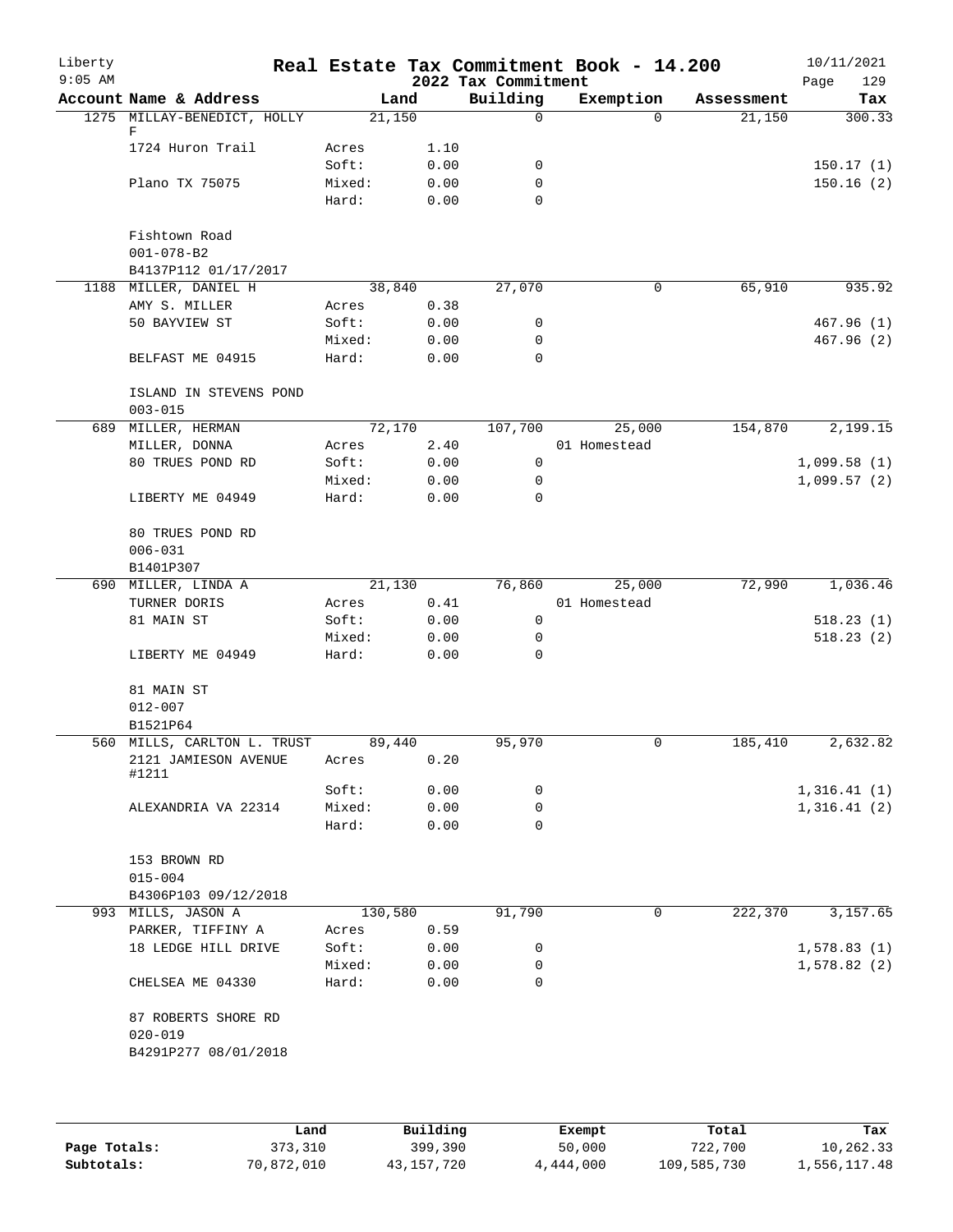| Liberty<br>$9:05$ AM |                               |  |         |        | 2022 Tax Commitment | Real Estate Tax Commitment Book - 14.200 |            | 10/11/2021<br>Page<br>130 |
|----------------------|-------------------------------|--|---------|--------|---------------------|------------------------------------------|------------|---------------------------|
|                      | Account Name & Address        |  |         | Land   | Building            | Exemption                                | Assessment | Tax                       |
|                      | 692 MILLS, MICHAEL M          |  |         | 38,910 | 70,970              | 25,000                                   | 84,880     | 1,205.30                  |
|                      | PO BOX 182                    |  | Acres   | 4.00   |                     | 01 Homestead                             |            |                           |
|                      |                               |  | Soft:   | 0.00   | $\mathsf{O}$        |                                          |            | 602.65(1)                 |
|                      | LIBERTY ME 04949              |  | Mixed:  | 0.00   | 0                   |                                          |            | 602.65(2)                 |
|                      |                               |  | Hard:   | 0.00   | $\mathbf 0$         |                                          |            |                           |
|                      | 1199 PINNACLE RD              |  |         |        |                     |                                          |            |                           |
|                      | $001 - 019$                   |  |         |        |                     |                                          |            |                           |
|                      | B2038P128                     |  |         |        |                     |                                          |            |                           |
|                      | 481 MILNE, DUNCAN S           |  | 159,320 |        | 234,900             | $\mathsf{O}$                             | 394,220    | 5,597.92                  |
|                      | MILNE, THERESE LM             |  | Acres   | 2.00   |                     |                                          |            |                           |
|                      | P.O. BOX 90                   |  | Soft:   | 0.00   | 0                   |                                          |            | 2,798.96(1)               |
|                      |                               |  | Mixed:  | 0.00   | 0                   |                                          |            | 2,798.96(2)               |
|                      | LIBERTY ME 04949              |  | Hard:   | 0.00   | 0                   |                                          |            |                           |
|                      | 33 DUANE DR                   |  |         |        |                     |                                          |            |                           |
|                      | $009 - 011 - 27$              |  |         |        |                     |                                          |            |                           |
|                      | B4354P234 03/11/2019          |  |         |        |                     |                                          |            |                           |
|                      | 563 MITCHELL, BRIAN           |  |         | 5,420  | 0                   | 0                                        | 5,420      | 76.96                     |
|                      | 899 N. PALERMO                |  | Acres   | 10.83  |                     |                                          |            |                           |
|                      |                               |  | Soft:   | 0.00   | 0                   |                                          |            | 38.48(1)                  |
|                      | FREEDOM ME 04941              |  | Mixed:  | 0.00   | 0                   |                                          |            | 38.48 (2)                 |
|                      |                               |  | Hard:   | 0.00   | 0                   |                                          |            |                           |
|                      | MARY ORDWAY RD                |  |         |        |                     |                                          |            |                           |
|                      | $006 - 010$                   |  |         |        |                     |                                          |            |                           |
|                      | B828P313                      |  |         |        |                     |                                          |            |                           |
|                      | 567 MITCHELL, MORGAN          |  |         | 33,000 | 94,650              | 25,000                                   | 102,650    | 1,457.63                  |
|                      | 122 MAIN ST                   |  | Acres   | 1.00   |                     | 01 Homestead                             |            |                           |
|                      |                               |  | Soft:   | 0.00   | $\mathbf 0$         |                                          |            | 728.82(1)                 |
|                      | LIBERTY ME 04949              |  | Mixed:  | 0.00   | 0                   |                                          |            | 728.81(2)                 |
|                      |                               |  | Hard:   | 0.00   | 0                   |                                          |            |                           |
|                      | 122 MAIN ST                   |  |         |        |                     |                                          |            |                           |
|                      | $012 - 015$                   |  |         |        |                     |                                          |            |                           |
|                      | B4100P70 09/14/2016 B1997P302 |  |         |        |                     |                                          |            |                           |
|                      | 694 MODARRES, ANDREA ADAMS    |  | 103,000 |        | 0                   | 0                                        | 103,000    | 1,462.60                  |
|                      | 5515 SEALAWN AVE NE           |  | Acres   | 140.00 |                     |                                          |            |                           |
|                      |                               |  | Soft:   | 0.00   | 0                   |                                          |            | 731.30(1)                 |
|                      | TACOMA WA 98422               |  | Mixed:  | 0.00   | 0                   |                                          |            | 731.30(2)                 |
|                      |                               |  | Hard:   | 0.00   | 0                   |                                          |            |                           |
|                      | MCLAIN/PRESCOTT HILL          |  |         |        |                     |                                          |            |                           |
|                      | $003 - 043$                   |  |         |        |                     |                                          |            |                           |
|                      | B785P98                       |  |         |        |                     |                                          |            |                           |
|                      | 840 MODRICKER, RICHARD        |  |         | 56,590 | 57,600              | 0                                        | 114,190    | 1,621.50                  |
|                      | MODRICKER, ELIZABETH          |  | Acres   | 19.59  |                     |                                          |            |                           |
|                      | 59 DANIEL DR                  |  | Soft:   | 0.00   | 0                   |                                          |            | 810.75(1)                 |
|                      |                               |  | Mixed:  | 0.00   | 0                   |                                          |            | 810.75(2)                 |
|                      | ABINGTON MA 02351             |  | Hard:   | 0.00   | 0                   |                                          |            |                           |
|                      | 55 MCLAIN RD                  |  |         |        |                     |                                          |            |                           |
|                      | $003 - 025$                   |  |         |        |                     |                                          |            |                           |
|                      | B2706P252                     |  |         |        |                     |                                          |            |                           |
|                      |                               |  |         |        |                     |                                          |            |                           |
|                      |                               |  |         |        |                     |                                          |            |                           |
|                      |                               |  |         |        |                     |                                          |            |                           |

|              | Land       | Building   | Exempt    | Total       | Tax          |
|--------------|------------|------------|-----------|-------------|--------------|
| Page Totals: | 396,240    | 458,120    | 50,000    | 804,360     | 11,421.91    |
| Subtotals:   | 71,268,250 | 43,615,840 | 4,494,000 | 110,390,090 | 1,567,539.39 |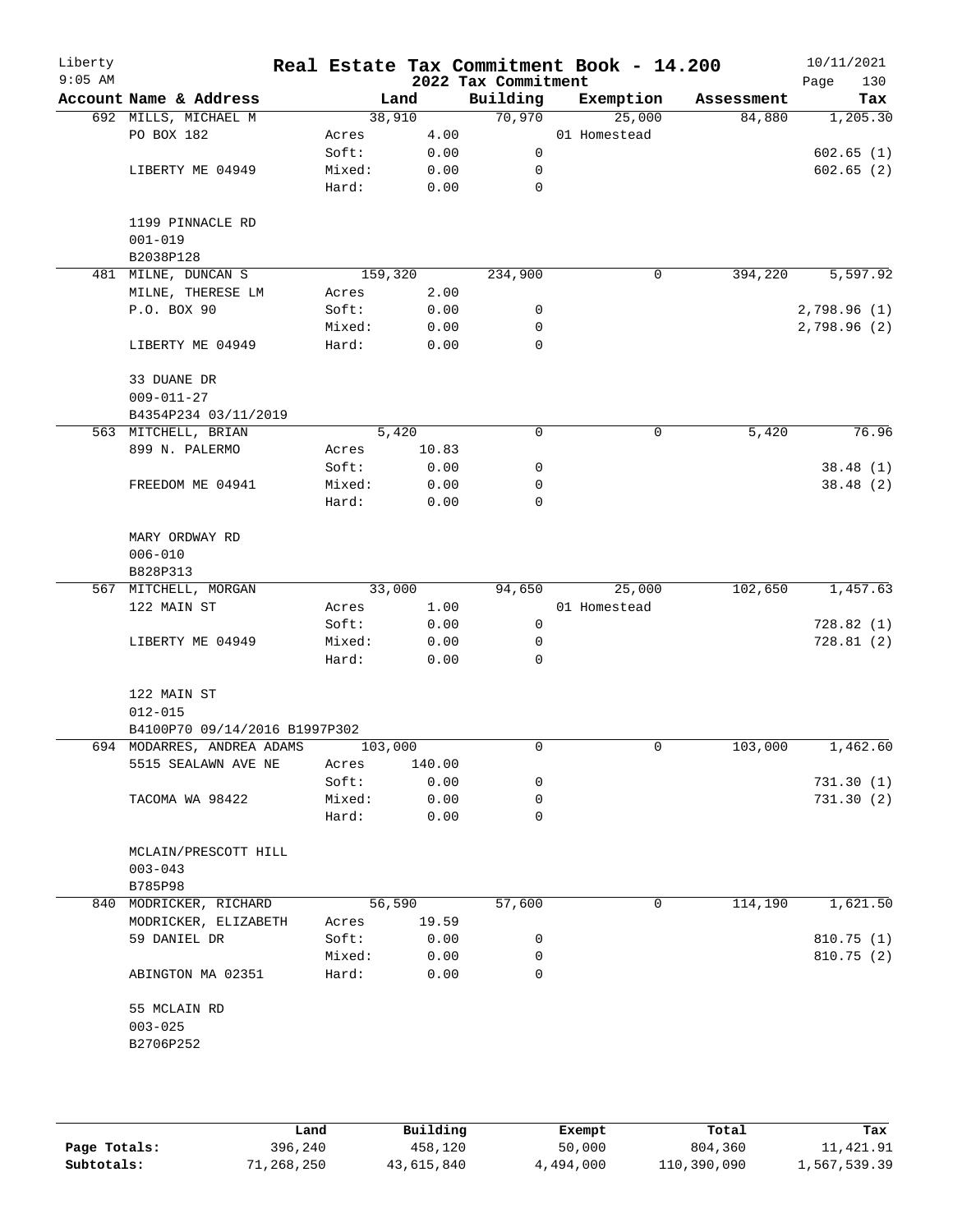| Liberty<br>$9:05$ AM |                                                         |        |         | 2022 Tax Commitment | Real Estate Tax Commitment Book - 14.200 |            | 10/11/2021<br>131<br>Page |
|----------------------|---------------------------------------------------------|--------|---------|---------------------|------------------------------------------|------------|---------------------------|
|                      | Account Name & Address                                  |        | Land    | Building            | Exemption                                | Assessment | Tax                       |
|                      | 568 Montgomery, Paul R                                  |        | 12,400  | 40,370              | $\Omega$                                 | 52,770     | 749.33                    |
|                      | Montgomery, Jill C                                      | Acres  | 0.06    |                     |                                          |            |                           |
|                      | P.O. Box 241                                            | Soft:  | 0.00    | 0                   |                                          |            | 374.67(1)                 |
|                      |                                                         | Mixed: | 0.00    | 0                   |                                          |            | 374.66(2)                 |
|                      | Warren ME 04864                                         | Hard:  | 0.00    | 0                   |                                          |            |                           |
|                      | 171 SMITH RD                                            |        |         |                     |                                          |            |                           |
|                      | $024 - 012$                                             |        |         |                     |                                          |            |                           |
|                      | B4209P268 09/28/2017                                    |        |         |                     |                                          |            |                           |
| 1019                 | MONTGOMERY, PAUL R                                      |        | 67,500  | 38,580              | 0                                        | 106,080    | 1,506.34                  |
|                      | MONTGOMERY, JIL                                         | Acres  | 0.09    |                     |                                          |            |                           |
|                      | P O BOX 241                                             | Soft:  | 0.00    | 0                   |                                          |            | 753.17 (1)                |
|                      |                                                         | Mixed: | 0.00    | 0                   |                                          |            | 753.17 (2)                |
|                      | WARREN ME 04064                                         | Hard:  | 0.00    | $\mathbf 0$         |                                          |            |                           |
|                      | 173 SMITH RD                                            |        |         |                     |                                          |            |                           |
|                      | $024 - 011$                                             |        |         |                     |                                          |            |                           |
|                      | B3722P134 12/28/2013                                    |        |         |                     |                                          |            |                           |
|                      | 697 MOODY, WARREN                                       |        | 44,750  | 0                   | 0                                        | 44,750     | 635.45                    |
|                      | 34990 Hawkiowa Rd                                       | Acres  | 29.00   |                     |                                          |            |                           |
|                      |                                                         | Soft:  | 0.00    | 0                   |                                          |            | 317.73(1)                 |
|                      | Ridge Manor ME 33523                                    | Mixed: | 0.00    | 0                   |                                          |            | 317.72(2)                 |
|                      |                                                         | Hard:  | 0.00    | 0                   |                                          |            |                           |
|                      | PINNACLE RD                                             |        |         |                     |                                          |            |                           |
|                      | $005 - 043$                                             |        |         |                     |                                          |            |                           |
|                      | B1835P137                                               |        |         |                     |                                          |            |                           |
|                      | 700 MOONEY, LYNNE                                       |        | 71,250  | 41,650              | 0                                        | 112,900    | 1,603.18                  |
|                      | 54 STROUDWATER RD.                                      | Acres  | 0.09    |                     |                                          |            |                           |
|                      |                                                         | Soft:  | 0.00    | 0                   |                                          |            | 801.59(1)                 |
|                      | PORTLAND ME 04102                                       | Mixed: | 0.00    | 0                   |                                          |            | 801.59(2)                 |
|                      |                                                         | Hard:  | 0.00    | 0                   |                                          |            |                           |
|                      | 22 TRASK RD                                             |        |         |                     |                                          |            |                           |
|                      | $027 - 015$                                             |        |         |                     |                                          |            |                           |
|                      | B1942P135                                               |        |         |                     |                                          |            |                           |
|                      | 230 MOORE, AARON                                        |        | 153,000 | 183,730             | 0                                        | 336,730    | 4,781.57                  |
|                      | MOORE, SHELLEY                                          | Acres  | 0.54    |                     |                                          |            |                           |
|                      | 471 MASSACHUSETTS AVE                                   | Soft:  | 0.00    | 0                   |                                          |            | 2,390.79(1)               |
|                      |                                                         | Mixed: | 0.00    | 0                   |                                          |            | 2,390.78(2)               |
|                      | ACTON MA 01720                                          | Hard:  | 0.00    | 0                   |                                          |            |                           |
|                      | 28 MILLSTONE DR                                         |        |         |                     |                                          |            |                           |
|                      | $009 - 011 - 06$                                        |        |         |                     |                                          |            |                           |
|                      | B3378P299                                               |        |         |                     |                                          |            |                           |
|                      | 701 MORDAUNT, CHRISTOPHER                               |        | 12,000  | 0                   | 0                                        | 12,000     | 170.40                    |
|                      | 630 Kreamer Ave                                         | Acres  | 8.00    |                     |                                          |            |                           |
|                      |                                                         | Soft:  | 0.00    | 0                   |                                          |            | 85.20(1)                  |
|                      | Lewisburg PA 17837                                      | Mixed: | 0.00    | 0                   |                                          |            | 85.20 (2)                 |
|                      |                                                         | Hard:  | 0.00    | 0                   |                                          |            |                           |
|                      | LANDLOCKED OFF MCLAIN<br>$003 - 008 - 03A$<br>B1313P140 |        |         |                     |                                          |            |                           |
|                      |                                                         |        |         |                     |                                          |            |                           |
|                      |                                                         |        |         |                     |                                          |            |                           |

|              | Land       | Building   | Exempt    | Total       | Tax          |
|--------------|------------|------------|-----------|-------------|--------------|
| Page Totals: | 360,900    | 304,330    |           | 665,230     | 9,446.27     |
| Subtotals:   | 71,629,150 | 43,920,170 | 4,494,000 | 111,055,320 | 1,576,985.66 |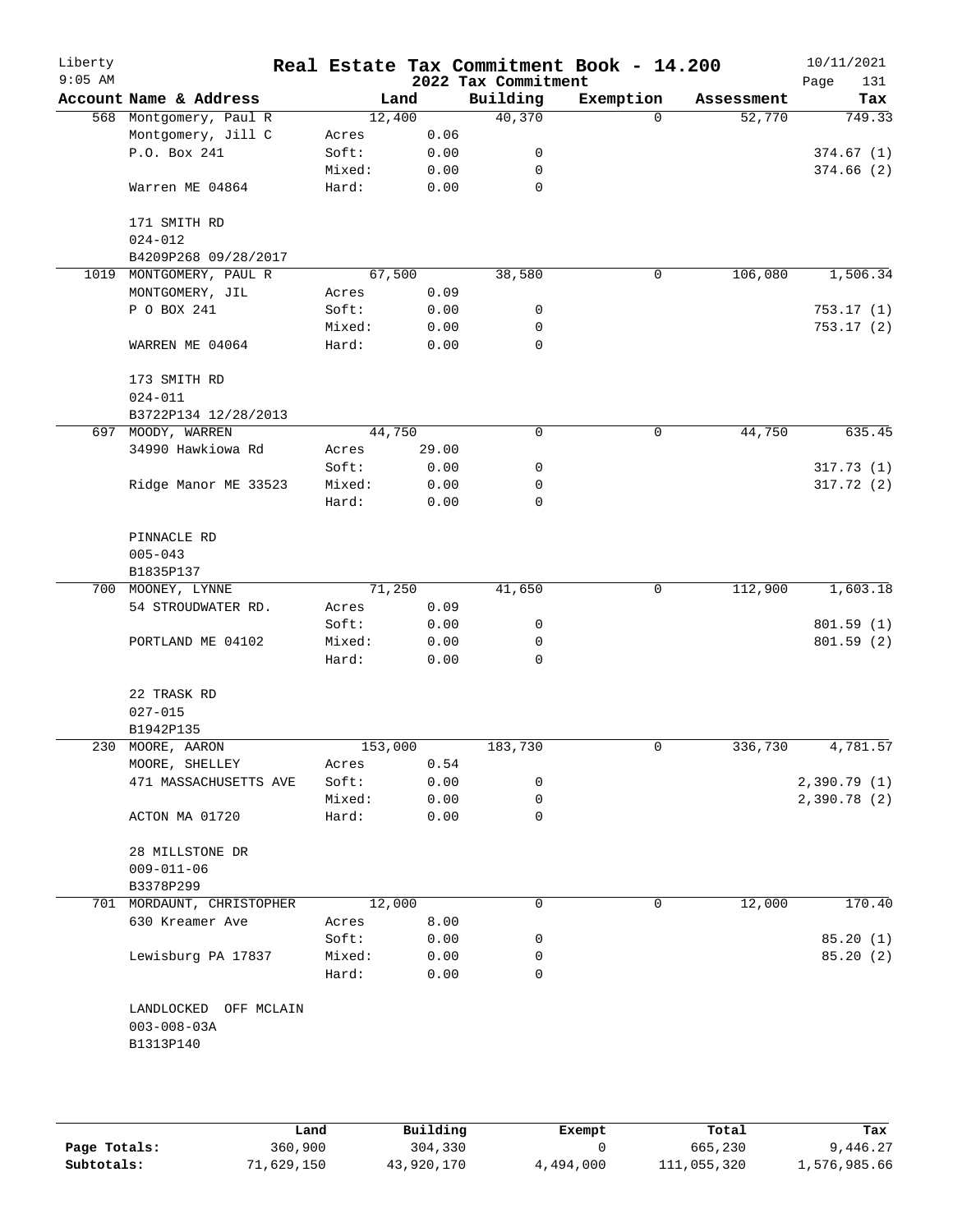| Liberty<br>$9:05$ AM |                                                     |        |        | 2022 Tax Commitment | Real Estate Tax Commitment Book - 14.200 |            | 10/11/2021<br>Page<br>132 |
|----------------------|-----------------------------------------------------|--------|--------|---------------------|------------------------------------------|------------|---------------------------|
|                      | Account Name & Address                              | Land   |        | Building            | Exemption                                | Assessment | Tax                       |
|                      | 1159 MORGAN, COREY JAMES                            | 24,000 |        | 0                   | $\Omega$                                 | 24,000     | 340.80                    |
|                      |                                                     | Acres  | 3.00   |                     |                                          |            |                           |
|                      | $\pmb{\mathcal{L}}$                                 | Soft:  | 0.00   | 0                   |                                          |            | 170.40(1)                 |
|                      |                                                     | Mixed: | 0.00   | 0                   |                                          |            | 170.40(2)                 |
|                      |                                                     | Hard:  | 0.00   | 0                   |                                          |            |                           |
|                      | BACK PALERMO ROAD<br>$004 - 004 - 01$               |        |        |                     |                                          |            |                           |
|                      | B4580P147 12/02/2020                                |        |        |                     |                                          |            |                           |
| 846                  | Morgan, Rowe & Marthena                             | 10,290 |        | 35,100              | 0                                        | 45,390     | 644.54                    |
|                      | McGaw, Maggie                                       | Acres  | 0.06   |                     |                                          |            |                           |
|                      | 2800 Atlantic Highway                               | Soft:  | 0.00   | 0                   |                                          |            | 322.27(1)                 |
|                      |                                                     | Mixed: | 0.00   | 0                   |                                          |            | 322.27(2)                 |
|                      | Lincolnville ME 04849                               | Hard:  | 0.00   | $\mathbf 0$         |                                          |            |                           |
|                      | 56 MAIN ST<br>$018 - 021$                           |        |        |                     |                                          |            |                           |
|                      | B4205P21 09/18/2017                                 |        |        |                     |                                          |            |                           |
| 350                  | MORONG, CYNTHIA R &<br>HOWARD E                     | 63,020 |        | 43,380              | 0                                        | 106,400    | 1,510.88                  |
|                      | MORONG, BRENT                                       | Acres  | 0.11   |                     |                                          |            |                           |
|                      | 2 BATCHELDER PARK                                   | Soft:  | 0.00   | 0                   |                                          |            | 755.44 (1)                |
|                      |                                                     | Mixed: | 0.00   | 0                   |                                          |            | 755.44(2)                 |
|                      | WENHAM, MA 01984                                    | Hard:  | 0.00   | $\Omega$            |                                          |            |                           |
|                      | 7 EMMET LN<br>$020 - 003$                           |        |        |                     |                                          |            |                           |
|                      | B4092P9 07/14/2016                                  |        |        |                     |                                          |            |                           |
| 537                  | MORRIS, BRIAN A                                     | 91,250 |        | 151,040             | 25,000                                   | 217,290    | 3,085.52                  |
|                      | MORRIS, SUSAN R                                     | Acres  | 147.00 |                     | 01 Homestead                             |            |                           |
|                      | 49 NELL'S HILL ROAD                                 | Soft:  | 0.00   | 0                   |                                          |            | 1,542.76(1)               |
|                      |                                                     | Mixed: | 77.00  | 29,568              |                                          |            | 1,542.76(2)               |
|                      | LIBERTY ME 04949                                    | Hard:  | 23.00  | 5,704               |                                          |            |                           |
|                      | 49 NELL'S HILL RD                                   |        |        |                     |                                          |            |                           |
|                      | $001 - 046, 47&4 - 7, 7A$                           |        |        |                     |                                          |            |                           |
|                      | B3661P71 06/26/2012 B922P111 B713P775               |        |        |                     |                                          |            |                           |
|                      | 664 MORRIS, JOHN O                                  | 32,000 |        | 146,250             | 25,000                                   | 153,250    | 2,176.15                  |
|                      | MORRIS, HEATHER A                                   | Acres  | 2.00   |                     | 01 Homestead                             |            |                           |
|                      | P.O. Box 364                                        | Soft:  | 0.00   | 0                   |                                          |            | 1,088.08(1)               |
|                      |                                                     | Mixed: | 0.00   | 0                   |                                          |            | 1,088.07(2)               |
|                      | LIBERTY ME 04949                                    | Hard:  | 0.00   | $\mathbf 0$         |                                          |            |                           |
|                      | 20 SNOW VILLAGE RD<br>$006 - 008 - A$               |        |        |                     |                                          |            |                           |
|                      | B3701P157 10/15/2013                                |        |        |                     |                                          |            |                           |
|                      | 705 MORRISON, , DOUGLAS                             | 13,640 |        | 4,680               | 0                                        | 18,320     | 260.14                    |
|                      | (GARAGE)                                            | Acres  | 0.20   |                     |                                          |            |                           |
|                      | 177 WATERVILLE RD                                   | Soft:  | 0.00   | 0                   |                                          |            | 130.07(1)                 |
|                      |                                                     | Mixed: | 0.00   | 0                   |                                          |            | 130.07(2)                 |
|                      | BELFAST ME 04915                                    | Hard:  | 0.00   | 0                   |                                          |            |                           |
|                      | 67 ROBERTS SHORE RD<br>$020 - 029 - A$<br>B1114P106 |        |        |                     |                                          |            |                           |
|                      |                                                     |        |        |                     |                                          |            |                           |
|                      |                                                     |        |        |                     |                                          |            |                           |

|              | Land       | Building   | Exempt    | Total       | Tax          |
|--------------|------------|------------|-----------|-------------|--------------|
| Page Totals: | 234,200    | 380,450    | 50,000    | 564,650     | 8,018.03     |
| Subtotals:   | 71,863,350 | 44,300,620 | 4,544,000 | 111,619,970 | 1,585,003.69 |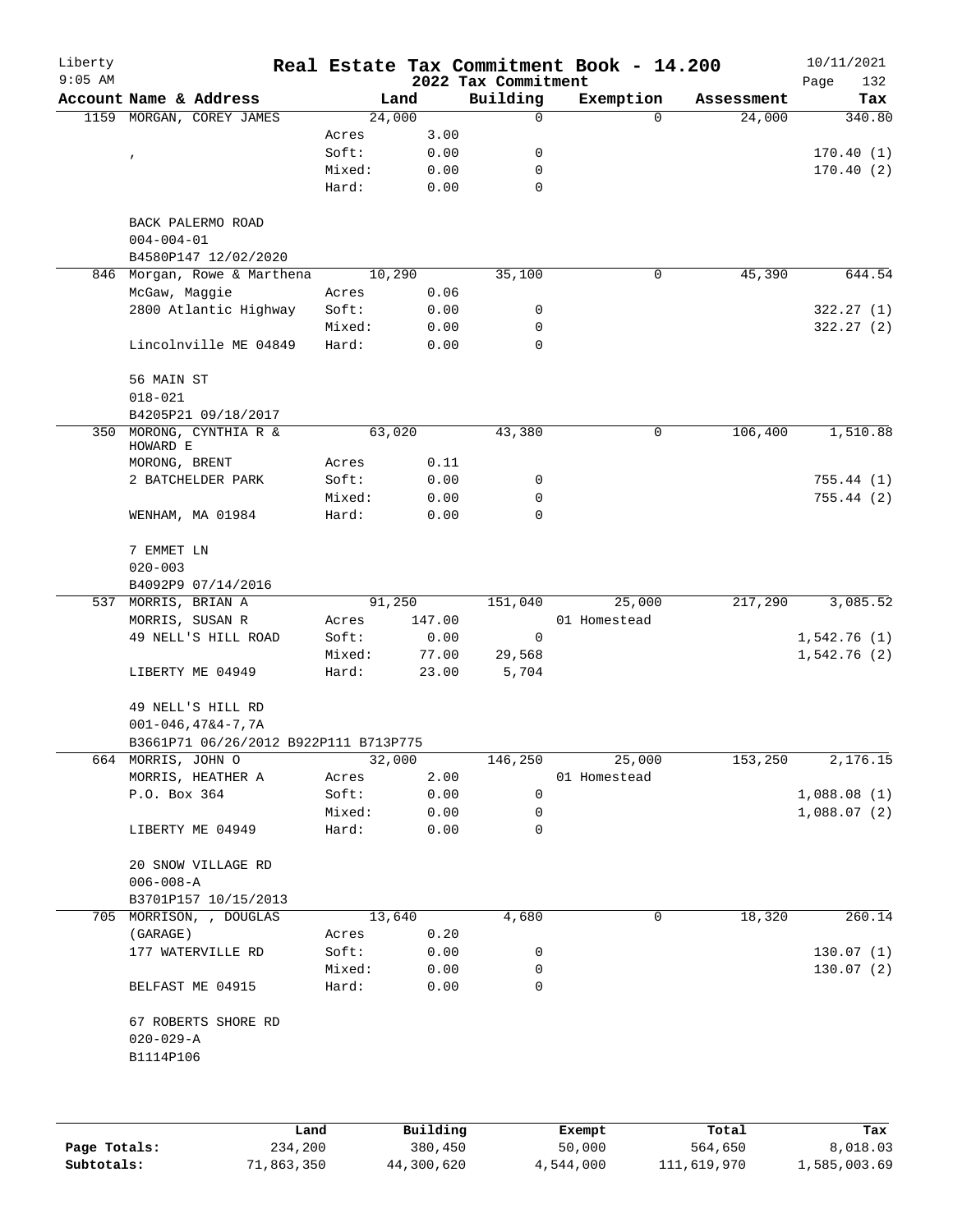| Liberty      |                                          |                 |        |                     |                                 | Real Estate Tax Commitment Book - 14.200 |                  | 10/11/2021         |
|--------------|------------------------------------------|-----------------|--------|---------------------|---------------------------------|------------------------------------------|------------------|--------------------|
| $9:05$ AM    | Account Name & Address                   |                 |        | Land                | 2022 Tax Commitment<br>Building | Exemption                                | Assessment       | 133<br>Page<br>Tax |
|              | 1057 MOSHER, ARTHUR                      |                 |        | 32,750              | 121,230                         | $\Omega$                                 | 153,980          | 2,186.52           |
|              | MOSHER, VICKI                            |                 | Acres  | 2.50                |                                 |                                          |                  |                    |
|              | P O BOX 347                              |                 | Soft:  | 0.00                | 0                               |                                          |                  | 1,093.26(1)        |
|              |                                          |                 | Mixed: | 0.00                | 0                               |                                          |                  | 1,093.26(2)        |
|              | LIBERTY ME 04949                         |                 | Hard:  | 0.00                | 0                               |                                          |                  |                    |
|              | 17 DEER CREEK                            |                 |        |                     |                                 |                                          |                  |                    |
|              | $007 - 011 - 01A$                        |                 |        |                     |                                 |                                          |                  |                    |
|              | B1813P165 08/13/1998                     |                 |        |                     |                                 |                                          |                  |                    |
|              | 708 MOSHER, ARTHUR F JR                  |                 |        | 23,250              | 24,870                          | 0                                        | 48,120           | 683.30             |
|              | PO BOX 347                               |                 | Acres  | 2.50                |                                 |                                          |                  |                    |
|              |                                          |                 | Soft:  | 0.00                | 0                               |                                          |                  | 341.65(1)          |
|              | LIBERTY ME 04949                         |                 | Mixed: | 0.00                | 0                               |                                          |                  | 341.65(2)          |
|              |                                          |                 | Hard:  | 0.00                | 0                               |                                          |                  |                    |
|              |                                          |                 |        |                     |                                 |                                          |                  |                    |
|              | 872 BELFAST AUGUSTA RD                   |                 |        |                     |                                 |                                          |                  |                    |
|              | $007 - 011 - 01$                         |                 |        |                     |                                 |                                          |                  |                    |
|              | B4626P151 03/29/2021                     |                 |        | 57,840              | 0                               |                                          | 57,840           | 821.33             |
|              | 455 MOSHER, ARTHUR JR                    |                 |        |                     |                                 | 0                                        |                  |                    |
|              | MOSHER, VICKI                            |                 | Acres  | 50.00               |                                 |                                          |                  |                    |
|              | PO BOX 347                               |                 | Soft:  | 0.00                | 0                               |                                          |                  | 410.67(1)          |
|              |                                          |                 | Mixed: | 0.00                | 0                               |                                          |                  | 410.66(2)          |
|              | LIBERTY ME 04949                         |                 | Hard:  | 0.00                | 0                               |                                          |                  |                    |
|              | BELFAST AUGUSTA RD                       |                 |        |                     |                                 |                                          |                  |                    |
|              | $007 - 011$                              |                 |        |                     |                                 |                                          |                  |                    |
|              | B4600P171 01/25/2021                     |                 |        |                     |                                 |                                          |                  |                    |
|              | 707 MOSHER, JOYCE                        |                 | 65,350 |                     | 600                             | 0                                        | 65,950           | 936.49             |
|              | 3037 ROUTE 3                             |                 | Acres  | 35.70               |                                 |                                          |                  |                    |
|              |                                          |                 | Soft:  | 0.00                | 0                               |                                          |                  | 468.25(1)          |
|              | PALERMO ME 04354 6847                    |                 | Mixed: | 0.00                | 0                               |                                          |                  | 468.24(2)          |
|              |                                          |                 | Hard:  | 0.00                | 0                               |                                          |                  |                    |
|              | 860 PINNACLE RD                          |                 |        |                     |                                 |                                          |                  |                    |
|              | $001 - 066$                              |                 |        |                     |                                 |                                          |                  |                    |
|              | B1063P683                                |                 |        |                     |                                 |                                          |                  |                    |
|              | 1272 MOSHER, JOYCE                       |                 |        | 52,500              | 0                               | 0                                        | 52,500           | 745.50             |
|              | 3037 ROUTE 3                             |                 | Acres  | 34.00               |                                 |                                          |                  |                    |
|              |                                          |                 | Soft:  | 0.00                | 0                               |                                          |                  | 372.75(1)          |
|              | PALERMO ME 04354 6847                    |                 | Mixed: | 0.00                | 0                               |                                          |                  | 372.75 (2)         |
|              |                                          |                 | Hard:  | 0.00                | 0                               |                                          |                  |                    |
|              |                                          |                 |        |                     |                                 |                                          |                  |                    |
|              | PINNACLE RD                              |                 |        |                     |                                 |                                          |                  |                    |
|              | $001 - 067$                              |                 |        |                     |                                 |                                          |                  |                    |
|              | B1063P683                                |                 |        |                     |                                 |                                          |                  |                    |
| 1322         | MULLEN FAMILY TRUST<br>DATED JUNE 3 2015 |                 |        | 104,920             | 0                               | 0                                        | 104,920          | 1,489.86           |
|              | ARTHUR F & NANCY A                       |                 | Acres  | 0.43                |                                 |                                          |                  |                    |
|              | MULLEN TRUSTEES                          |                 |        |                     |                                 |                                          |                  |                    |
|              | 9 EMELINE ST                             |                 | Soft:  | 0.00                | 0                               |                                          |                  | 744.93 (1)         |
|              |                                          |                 | Mixed: | 0.00                | 0                               |                                          |                  | 744.93 (2)         |
|              | PROVIDENCE RI 02906                      |                 | Hard:  | 0.00                | 0                               |                                          |                  |                    |
|              | SHERMAN RD                               |                 |        |                     |                                 |                                          |                  |                    |
|              | $023 - 007$                              |                 |        |                     |                                 |                                          |                  |                    |
|              | B3987P91                                 |                 |        |                     |                                 |                                          |                  |                    |
|              |                                          |                 |        |                     |                                 |                                          |                  |                    |
|              |                                          |                 |        |                     |                                 |                                          |                  |                    |
| Page Totals: |                                          | Land<br>336,610 |        | Building<br>146,700 |                                 | Exempt<br>0                              | Total<br>483,310 | Tax<br>6,863.00    |
| Subtotals:   |                                          | 72,199,960      |        | 44, 447, 320        |                                 | 4,544,000                                | 112, 103, 280    | 1,591,866.69       |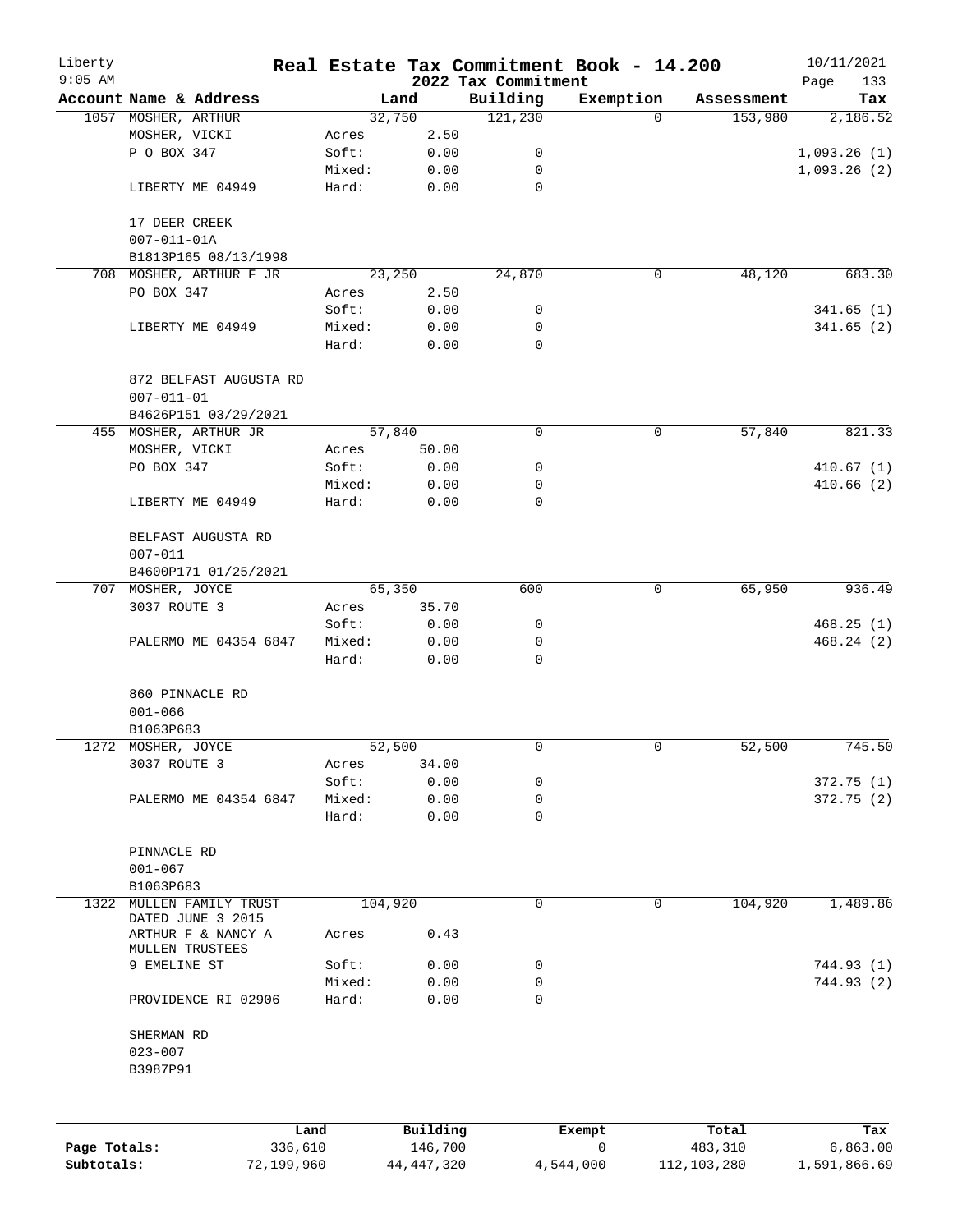| Liberty   |                                               |        |         |                     | Real Estate Tax Commitment Book - 14.200 |            | 10/11/2021  |
|-----------|-----------------------------------------------|--------|---------|---------------------|------------------------------------------|------------|-------------|
| $9:05$ AM |                                               |        |         | 2022 Tax Commitment |                                          |            | 134<br>Page |
|           | Account Name & Address                        |        | Land    | Building            | Exemption                                | Assessment | Tax         |
|           | 106 MULLEN FAMILY TRUST<br>DATED JUNE 3, 2015 |        | 18,580  | 69,250              | $\Omega$                                 | 87,830     | 1,247.19    |
|           | ARTHUR F. & NANCY A.<br>MULLEN, TRUSTEES      | Acres  | 0.66    |                     |                                          |            |             |
|           | 9 Emeline St.                                 | Soft:  | 0.00    | 0                   |                                          |            | 623.60(1)   |
|           |                                               | Mixed: | 0.00    | 0                   |                                          |            | 623.59(2)   |
|           | Providence RI 02906                           | Hard:  | 0.00    | 0                   |                                          |            |             |
|           | 112 SHERMAN RD                                |        |         |                     |                                          |            |             |
|           | $023 - 007 - A$                               |        |         |                     |                                          |            |             |
|           | B3987P91                                      |        |         |                     |                                          |            |             |
| 1087      | MUNRO, PAUL                                   |        | 34,010  | 178,250             | 25,000                                   | 187,260    | 2,659.09    |
|           | MUNRO, KATHERYN                               | Acres  | 1.67    |                     | 01 Homestead                             |            |             |
|           | 342 STICKNEY HILL RD                          | Soft:  | 0.00    | 0                   |                                          |            | 1,329.55(1) |
|           |                                               | Mixed: | 0.00    | 0                   |                                          |            | 1,329.54(2) |
|           | LIBERTY ME 04949                              | Hard:  | 0.00    | 0                   |                                          |            |             |
|           | 342 STICKNEY HILL RD<br>$008 - 044 - 06$      |        |         |                     |                                          |            |             |
|           | B2189P239                                     |        |         |                     |                                          |            |             |
|           | 1014 MURPHY, MICHAEL                          |        | 25,500  | 0                   | 0                                        | 25,500     | 362.10      |
|           | 7 COOPERS MILLS RD                            | Acres  | 21.00   |                     |                                          |            |             |
|           |                                               | Soft:  | 0.00    | 0                   |                                          |            | 181.05(1)   |
|           | WINDSOR ME 04363                              | Mixed: | 0.00    | 0                   |                                          |            | 181.05(2)   |
|           |                                               | Hard:  | 0.00    | 0                   |                                          |            |             |
|           | LANDLOCKED OFF PALERMO<br>$007 - 005$         |        |         |                     |                                          |            |             |
|           | B4606P54 02/08/2021                           |        |         |                     |                                          |            |             |
|           | 1128 NAGY, SANDOR                             |        | 34,500  | 22,380              | 0                                        | 56,880     | 807.70      |
|           | 608 WINSLOW ROAD                              | Acres  | 2.00    |                     |                                          |            |             |
|           |                                               | Soft:  | 0.00    | 0                   |                                          |            | 403.85(1)   |
|           | ALBION ME 04910                               | Mixed: | 0.00    | 0                   |                                          |            | 403.85 (2)  |
|           |                                               | Hard:  | 0.00    | $\mathbf 0$         |                                          |            |             |
|           | 341 STEVENS POND RD                           |        |         |                     |                                          |            |             |
|           | $003 - 035 - A$                               |        |         |                     |                                          |            |             |
|           | B4438P193 11/13/2019                          |        |         |                     |                                          |            |             |
|           | 1114 NASH, LINDA M                            |        | 10,130  | 750                 | 0                                        | 10,880     | 154.50      |
|           | NASH, CARY A                                  | Acres  | 0.30    |                     |                                          |            |             |
|           | 70 FOREST HEIGHTS                             | Soft:  | 0.00    | 0                   |                                          |            | 77.25(1)    |
|           |                                               | Mixed: | 0.00    | 0                   |                                          |            | 77.25(2)    |
|           | CAMDEN ME 04843                               | Hard:  | 0.00    | 0                   |                                          |            |             |
|           | KIRBY ISLAND RD                               |        |         |                     |                                          |            |             |
|           | $021 - 029$                                   |        |         |                     |                                          |            |             |
|           | 842 NASH, LINDA M                             |        | 127,480 | 65,640              | 0                                        | 193,120    | 2,742.30    |
|           | NASH, CARY A                                  | Acres  | 0.26    |                     |                                          |            |             |
|           | 70 FOREST HEIGHTS                             | Soft:  | 0.00    | 0                   |                                          |            | 1,371.15(1) |
|           |                                               | Mixed: | 0.00    | 0                   |                                          |            | 1,371.15(2) |
|           | CAMDEN ME 04843                               | Hard:  | 0.00    | 0                   |                                          |            |             |
|           | 24 KIRBY ISLAND RD<br>$021 - 017$             |        |         |                     |                                          |            |             |
|           | B4078P169 07/14/2016                          |        |         |                     |                                          |            |             |
|           |                                               |        |         |                     |                                          |            |             |

|              | Land       | Building   | Exempt    | Total       | Tax          |
|--------------|------------|------------|-----------|-------------|--------------|
| Page Totals: | 250,200    | 336,270    | 25,000    | 561,470     | 7,972.88     |
| Subtotals:   | 72,450,160 | 44,783,590 | 4,569,000 | 112,664,750 | 1,599,839.57 |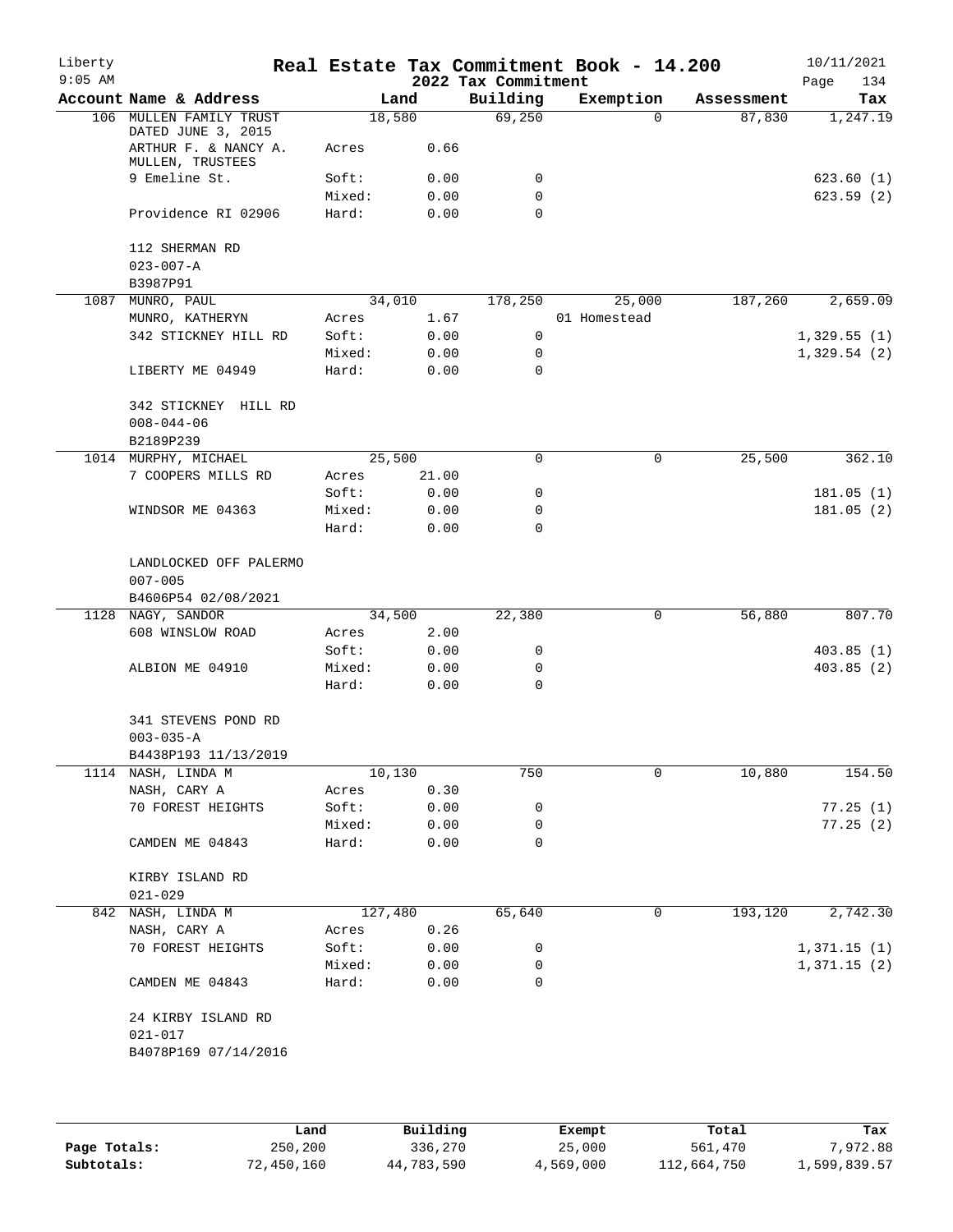|                                          |                                                                                                                                                                       |                                                               | 2022 Tax Commitment                                                                                                 |                                                     | Real Estate Tax Commitment Book - 14.200 | Page<br>135       |
|------------------------------------------|-----------------------------------------------------------------------------------------------------------------------------------------------------------------------|---------------------------------------------------------------|---------------------------------------------------------------------------------------------------------------------|-----------------------------------------------------|------------------------------------------|-------------------|
| Account Name & Address                   |                                                                                                                                                                       | Land                                                          | Building                                                                                                            | Exemption                                           | Assessment                               | Tax               |
| 576 NEEDHAM, ATHENA                      |                                                                                                                                                                       |                                                               |                                                                                                                     | 25,000                                              | 60,780                                   | 863.08            |
| 255 ROBERTS SHORE ROAD                   | Acres                                                                                                                                                                 | 0.68                                                          |                                                                                                                     | 01 Homestead                                        |                                          |                   |
|                                          | Soft:                                                                                                                                                                 | 0.00                                                          | 0                                                                                                                   |                                                     |                                          | 431.54 (1)        |
| LIBERTY ME 04949                         | Mixed:                                                                                                                                                                | 0.00                                                          | 0                                                                                                                   |                                                     |                                          | 431.54 (2)        |
|                                          | Hard:                                                                                                                                                                 | 0.00                                                          | $\mathbf 0$                                                                                                         |                                                     |                                          |                   |
| 255 ROBERTS SHORE RD<br>$020 - 067$      |                                                                                                                                                                       |                                                               |                                                                                                                     |                                                     |                                          |                   |
| B4563P120 10/27/2020                     |                                                                                                                                                                       |                                                               |                                                                                                                     |                                                     |                                          |                   |
| 924 NELSON, MURIEL M                     |                                                                                                                                                                       |                                                               | 108,770                                                                                                             | 0                                                   | 255,600                                  | 3,629.52          |
| 11 Evergreen Drive                       | Acres                                                                                                                                                                 | 1.00                                                          |                                                                                                                     |                                                     |                                          |                   |
|                                          | Soft:                                                                                                                                                                 | 0.00                                                          | 0                                                                                                                   |                                                     |                                          | 1,814.76(1)       |
| Libety ME 04949                          | Mixed:                                                                                                                                                                | 0.00                                                          | 0                                                                                                                   |                                                     |                                          | 1,814.76 (2)      |
|                                          | Hard:                                                                                                                                                                 | 0.00                                                          | 0                                                                                                                   |                                                     |                                          |                   |
| 11 EVERGREEN HEIGHTS<br>$009 - 011 - 25$ |                                                                                                                                                                       |                                                               |                                                                                                                     |                                                     |                                          |                   |
|                                          |                                                                                                                                                                       |                                                               |                                                                                                                     |                                                     |                                          |                   |
|                                          |                                                                                                                                                                       |                                                               |                                                                                                                     |                                                     |                                          | 1,406.51          |
|                                          |                                                                                                                                                                       |                                                               |                                                                                                                     |                                                     |                                          |                   |
|                                          |                                                                                                                                                                       |                                                               |                                                                                                                     |                                                     |                                          | 703.26(1)         |
| LIBERTY ME 04949                         | Hard:                                                                                                                                                                 | 0.00                                                          | 0                                                                                                                   |                                                     |                                          | 703.25(2)         |
|                                          |                                                                                                                                                                       |                                                               |                                                                                                                     |                                                     |                                          |                   |
| $020 - 061$                              |                                                                                                                                                                       |                                                               |                                                                                                                     |                                                     |                                          |                   |
| B3726P156 01/15/2013                     |                                                                                                                                                                       |                                                               |                                                                                                                     |                                                     |                                          |                   |
| 415 NESJA, MICHAEL S &                   |                                                                                                                                                                       |                                                               | 200,140                                                                                                             | 25,000                                              | 227,640                                  | 3,232.49          |
| ERICA KOHLER                             | Acres                                                                                                                                                                 | 15.50                                                         |                                                                                                                     | 01 Homestead                                        |                                          |                   |
| 998 PINNACLE RD                          | Soft:                                                                                                                                                                 | 0.00                                                          | $\mathbf 0$                                                                                                         |                                                     |                                          | 1,616.25(1)       |
|                                          | Mixed:                                                                                                                                                                | 0.00                                                          | 0                                                                                                                   |                                                     |                                          | 1,616.24(2)       |
| LIBERTY ME 04949                         | Hard:                                                                                                                                                                 | 0.00                                                          | 0                                                                                                                   |                                                     |                                          |                   |
| 998 & 1000 PINNACLE RD<br>$001 - 057$    |                                                                                                                                                                       |                                                               |                                                                                                                     |                                                     |                                          |                   |
|                                          |                                                                                                                                                                       |                                                               |                                                                                                                     |                                                     |                                          |                   |
|                                          |                                                                                                                                                                       |                                                               |                                                                                                                     |                                                     |                                          | 2,913.98          |
|                                          |                                                                                                                                                                       |                                                               |                                                                                                                     |                                                     |                                          |                   |
|                                          |                                                                                                                                                                       |                                                               |                                                                                                                     |                                                     |                                          | 1,456.99(1)       |
|                                          |                                                                                                                                                                       |                                                               |                                                                                                                     |                                                     |                                          | 1,456.99(2)       |
|                                          |                                                                                                                                                                       |                                                               |                                                                                                                     |                                                     |                                          |                   |
| 40 KIRBY ISLAND RD                       |                                                                                                                                                                       |                                                               |                                                                                                                     |                                                     |                                          |                   |
| $021 - 021$                              |                                                                                                                                                                       |                                                               |                                                                                                                     |                                                     |                                          |                   |
| B3600P168                                |                                                                                                                                                                       |                                                               |                                                                                                                     |                                                     |                                          |                   |
| NGUYEN, RACHEL E                         |                                                                                                                                                                       |                                                               | 78,540                                                                                                              | 0                                                   | 182,580                                  | 2,592.64          |
| NGUYEN, NGUYEN T                         | Acres                                                                                                                                                                 | 1.38                                                          |                                                                                                                     |                                                     |                                          |                   |
| 272 Harrington Ave                       | Soft:                                                                                                                                                                 | 0.00                                                          | 0                                                                                                                   |                                                     |                                          | 1, 296.32(1)      |
|                                          | Mixed:                                                                                                                                                                | 0.00                                                          | 0                                                                                                                   |                                                     |                                          | 1, 296.32(2)      |
| Warwick RI 02888                         | Hard:                                                                                                                                                                 | 0.00                                                          | $\Omega$                                                                                                            |                                                     |                                          |                   |
| 17 LOWER VIEW PT<br>$006 - 061$          |                                                                                                                                                                       |                                                               |                                                                                                                     |                                                     |                                          |                   |
|                                          | B2027P223<br>603 NESBITT, JOANN<br>CASTANTINE, RICHARD<br>PO BOX 32<br>19 W MAIN ST<br>B2181P55<br>713 NEWELL, EVA B TRUST<br>975 MAYFLOWER AVE<br>MELBOURNE FL 32940 | Acres<br>Soft:<br>Mixed:<br>Acres<br>Soft:<br>Mixed:<br>Hard: | 25,150<br>146,830<br>27,410<br>0.69<br>0.00<br>0.00<br>52,500<br>147,900<br>0.35<br>0.00<br>0.00<br>0.00<br>104,040 | 60,630<br>71,640<br>0<br>0<br>57,310<br>0<br>0<br>0 | 0<br>0                                   | 99,050<br>205,210 |

|              | Land       | Building   | Exempt    | Total       | Tax          |
|--------------|------------|------------|-----------|-------------|--------------|
| Page Totals: | 503,830    | 577,030    | 50,000    | 1,030,860   | 14,638.22    |
| Subtotals:   | 72,953,990 | 45,360,620 | 4,619,000 | 113,695,610 | 1,614,477.79 |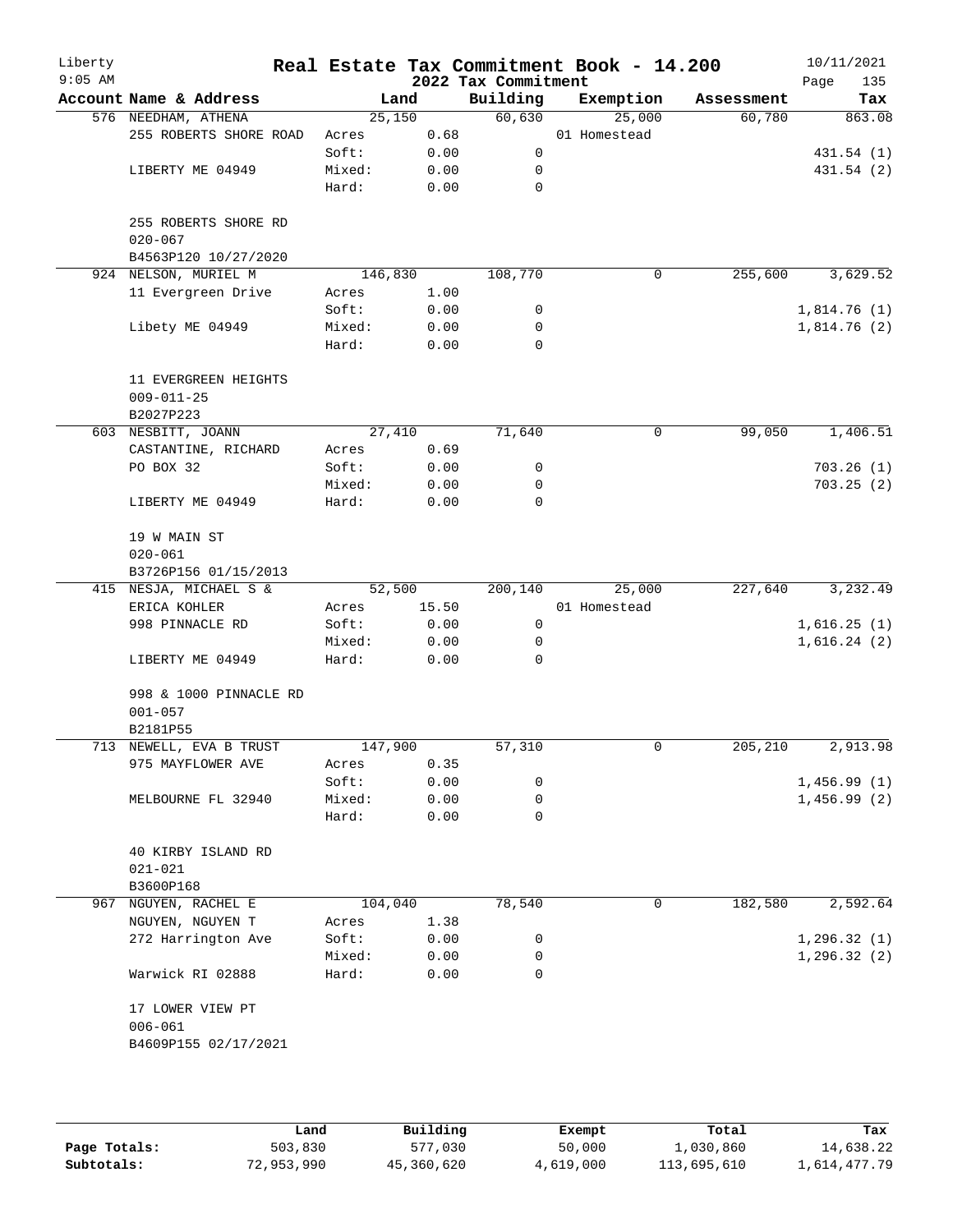| Liberty<br>$9:05$ AM |                                                   |                 |                         | 2022 Tax Commitment | Real Estate Tax Commitment Book - 14.200 |             | 10/11/2021<br>Page<br>136 |
|----------------------|---------------------------------------------------|-----------------|-------------------------|---------------------|------------------------------------------|-------------|---------------------------|
|                      | Account Name & Address                            |                 | Land                    | Building            | Exemption                                | Assessment  | Tax                       |
|                      | 359 NICHOLS, DARLENE M                            |                 | 34,500                  | 0                   | $\Omega$                                 | 34,500      | 489.90                    |
|                      | 163 AUGUSTA RD                                    | Acres           | 2.00                    |                     |                                          |             |                           |
|                      |                                                   | Soft:           | 0.00                    | 0                   |                                          |             | 244.95 (1)                |
|                      | BELMONT ME 04952                                  | Mixed:          | 0.00                    | 0                   |                                          |             | 244.95 (2)                |
|                      |                                                   | Hard:           | 0.00                    | 0                   |                                          |             |                           |
|                      | 218 MCLAIN RD<br>$003 - 008 - 08$                 |                 |                         |                     |                                          |             |                           |
|                      | B4556P345 10/13/2020                              |                 |                         |                     |                                          |             |                           |
|                      | 716 NIGRO, ANTHONY J III                          |                 | 55,860                  | 41,440              | 0                                        | 97,300      | 1,381.66                  |
|                      | 33 Weaver Street                                  | Acres           | 2.77                    |                     |                                          |             |                           |
|                      |                                                   | Soft:           | 0.00                    | 0                   |                                          |             | 690.83(1)                 |
|                      | West Wareham MA 02571                             | Mixed:          | 0.00                    | 0                   |                                          |             | 690.83(2)                 |
|                      |                                                   | Hard:           | 0.00                    | 0                   |                                          |             |                           |
|                      | 321 PINNACLE RD<br>$014 - 011$                    |                 |                         |                     |                                          |             |                           |
|                      | B4152P132 01/25/2017                              |                 |                         |                     |                                          |             |                           |
| 127                  | NORMAN S. BRIMER, TTEE<br>UNDER THE BRIMER REALTY |                 | 27,240                  | 0                   | 0                                        | 27,240      | 386.81                    |
|                      | TRUST DTD 12-11-2015                              | Acres           | 26.00                   |                     |                                          |             |                           |
|                      | 37 CHERI LANE                                     | Soft:           | 0.00                    | 0                   |                                          |             | 193.41(1)                 |
|                      |                                                   |                 |                         | 0                   |                                          |             |                           |
|                      | NORTHPORT ME 04849                                | Mixed:<br>Hard: | 0.00<br>0.00            | 0                   |                                          |             | 193.40(2)                 |
|                      | THRU BLANCHARD'S                                  |                 |                         |                     |                                          |             |                           |
|                      | $004 - 027$                                       |                 |                         |                     |                                          |             |                           |
|                      | B4026P163 12/11/2015                              |                 |                         |                     |                                          |             |                           |
| 768                  | NORMAND, DONALD W                                 |                 | 24,000                  | 1,000               | 0                                        | 25,000      | 355.00                    |
|                      | NORMAND, JOAN M                                   | Acres           | 3.00                    |                     |                                          |             |                           |
|                      | 302 BACK PALERMO RD                               | Soft:           | 0.00                    | 0                   |                                          |             | 177.50(1)                 |
|                      |                                                   | Mixed:          | 0.00                    | 0                   |                                          |             | 177.50(2)                 |
|                      | LIBERTY ME 04949                                  | Hard:           | 0.00                    | 0                   |                                          |             |                           |
|                      | 51 OLD COUNTY & BACK                              |                 |                         |                     |                                          |             |                           |
|                      | $001 - 027$                                       |                 |                         |                     |                                          |             |                           |
|                      | B4109P155 10/13/2016                              |                 |                         |                     |                                          |             |                           |
|                      | 81 NOWINSKI, JOHN L                               | 153,000         |                         | 73,890              | 0                                        | 226,890     | 3,221.84                  |
|                      | 102 Rita Way                                      | Acres           | 0.54                    |                     |                                          |             |                           |
|                      |                                                   | Soft:           | 0.00                    | 0                   |                                          |             | 1,610.92(1)               |
|                      | Brunswick ME 04011                                | Mixed:          | 0.00                    | 0                   |                                          |             | 1,610.92(2)               |
|                      |                                                   | Hard:           | 0.00                    | 0                   |                                          |             |                           |
|                      | 26 MILLSTONE DR<br>$009 - 011 - 07$               |                 |                         |                     |                                          |             |                           |
|                      | B3878P70 07/09/2014                               |                 |                         |                     |                                          |             |                           |
|                      | 269 OATHOUT, BRETT                                |                 | 35,000                  | 51,270              | 0                                        | 86,270      | 1,225.03                  |
|                      | 848 HALLDALE ROAD                                 | Acres<br>Soft:  | 4.00<br>0.00            | 0                   |                                          |             | 612.52(1)                 |
|                      | MONTVILLE ME 04941                                | Mixed:          | 0.00                    | 0                   |                                          |             | 612.51(2)                 |
|                      |                                                   | Hard:           | 0.00                    | 0                   |                                          |             |                           |
|                      | 132 BOYNTON RD<br>$008 - 009 - 02$                |                 |                         |                     |                                          |             |                           |
|                      | B2259P128                                         |                 |                         |                     |                                          |             |                           |
|                      |                                                   |                 |                         |                     |                                          |             |                           |
|                      |                                                   |                 | $D \cdot 1111 \cdot 24$ |                     |                                          | $T - F - 1$ |                           |
|                      | <b>Tond</b>                                       |                 |                         |                     | $P$ ucamat                               |             | m.,                       |

|              | Land       | Building   | Exempt    | Total       | Tax          |
|--------------|------------|------------|-----------|-------------|--------------|
| Page Totals: | 329,600    | 167,600    |           | 497,200     | 7,060.24     |
| Subtotals:   | 73,283,590 | 45,528,220 | 4,619,000 | 114,192,810 | 1,621,538.03 |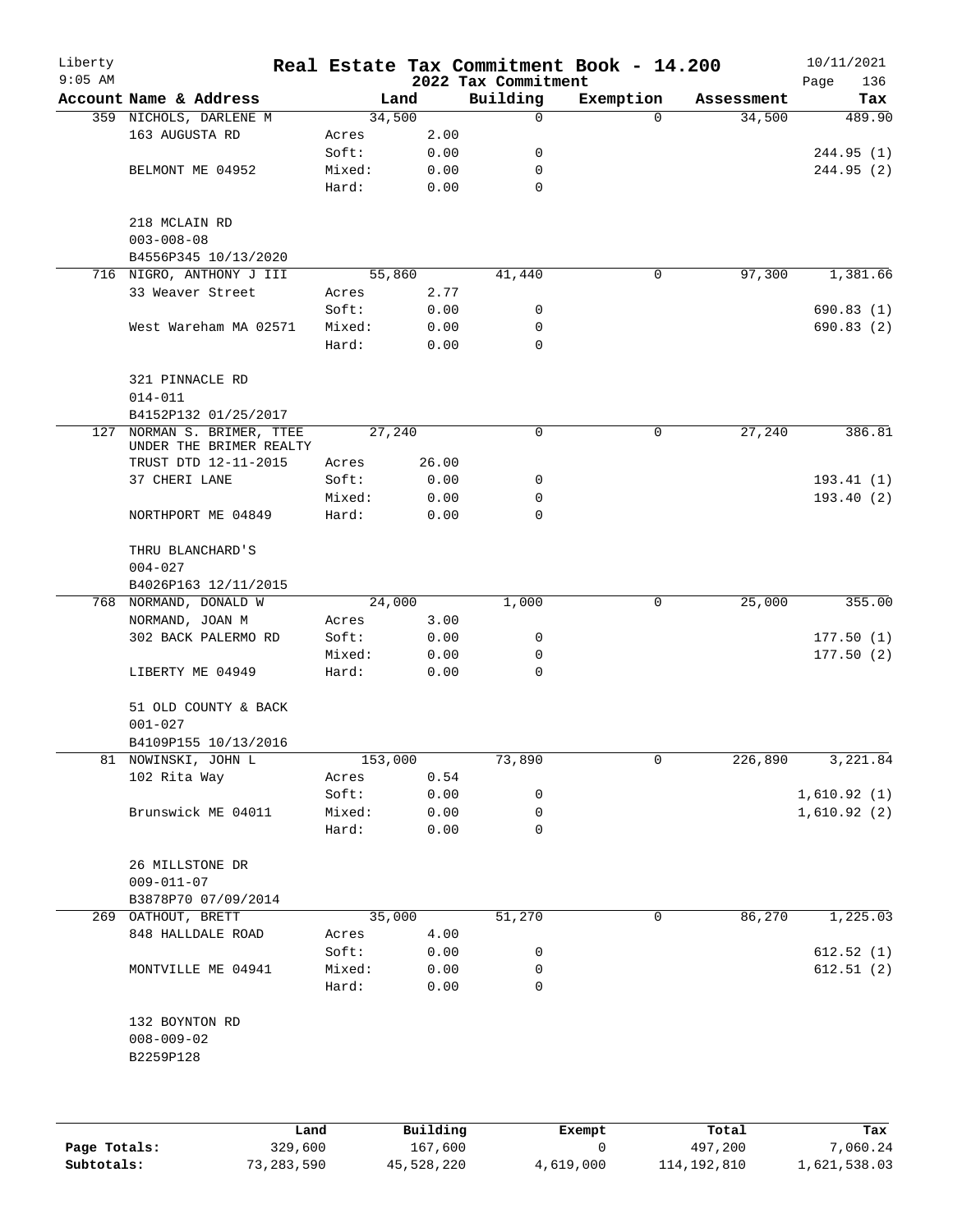| Liberty<br>$9:05$ AM |                                          |         |       | 2022 Tax Commitment | Real Estate Tax Commitment Book - 14.200 |            | 10/11/2021<br>Page<br>137 |
|----------------------|------------------------------------------|---------|-------|---------------------|------------------------------------------|------------|---------------------------|
|                      | Account Name & Address                   |         | Land  | Building            | Exemption                                | Assessment | Tax                       |
|                      | 721 O'CONNOR, GERALD A                   | 70,000  |       | 61,750              | 31,000                                   | 100,750    | 1,430.65                  |
|                      | P.O. BOX 234                             | Acres   | 50.00 |                     | 02 Vet                                   |            |                           |
|                      |                                          | Soft:   | 0.00  |                     | 0 01 Homestead                           |            | 715.33(1)                 |
|                      | LIBERTY ME 04949                         | Mixed:  | 0.00  | 0                   |                                          |            | 715.32(2)                 |
|                      |                                          | Hard:   | 0.00  | 0                   |                                          |            |                           |
|                      | 73 DEER CRK                              |         |       |                     |                                          |            |                           |
|                      | $007 - 009$                              |         |       |                     |                                          |            |                           |
|                      | B1352P35                                 |         |       |                     |                                          |            |                           |
|                      | 934 O'DONNELL, RYAN                      | 69,700  |       | 0                   | $\mathbf 0$                              | 69,700     | 989.74                    |
|                      | 1831 WASHINGTON RD                       | Acres   | 73.40 |                     |                                          |            |                           |
|                      |                                          | Soft:   | 0.00  | 0                   |                                          |            | 494.87 (1)                |
|                      | WALDOBORO ME 04572                       | Mixed:  | 0.00  | 0                   |                                          |            | 494.87 (2)                |
|                      |                                          | Hard:   | 0.00  | $\mathbf 0$         |                                          |            |                           |
|                      | PLAINS ROAD                              |         |       |                     |                                          |            |                           |
|                      | $002 - 009$                              |         |       |                     |                                          |            |                           |
|                      | B4058P30 05/05/2016                      |         |       |                     |                                          |            |                           |
|                      | 299 O'JALA, JACOB A                      | 35,500  |       | 122,990             | $\mathbf 0$                              | 158,490    | 2,250.56                  |
|                      | 258 Prescott Hill Road                   | Acres   | 4.33  |                     |                                          |            |                           |
|                      |                                          | Soft:   | 0.00  | 0                   |                                          |            | 1, 125.28(1)              |
|                      | Liberty ME 04949                         | Mixed:  | 0.00  | 0                   |                                          |            | 1, 125.28(2)              |
|                      |                                          | Hard:   | 0.00  | $\mathbf 0$         |                                          |            |                           |
|                      | 258 PRESCOTT HILL RD                     |         |       |                     |                                          |            |                           |
|                      | $003 - 046 - A$                          |         |       |                     |                                          |            |                           |
|                      | B4319P214 10/23/2018                     |         |       |                     |                                          |            |                           |
|                      | 149 OJEDA, PATRICK R                     | 29,250  |       | $\mathbf 0$         | $\mathbf 0$                              | 29,250     | 415.35                    |
|                      | SWIKARD, SANDRA J                        | Acres   | 6.50  |                     |                                          |            |                           |
|                      | 3915 EL CANTO DRIVE                      | Soft:   | 0.00  | 0                   |                                          |            | 207.68(1)                 |
|                      |                                          | Mixed:  | 0.00  | 0                   |                                          |            | 207.67(2)                 |
|                      | SPRING VALLEY CA 91977                   | Hard:   | 0.00  | $\mathbf 0$         |                                          |            |                           |
|                      | BELFAST AUGUSTA RD                       |         |       |                     |                                          |            |                           |
|                      | $009 - 025$                              |         |       |                     |                                          |            |                           |
|                      | B4421P241 09/30/2019                     |         |       |                     |                                          |            |                           |
|                      | 150 OJEDA, PATRICK R                     | 133,030 |       | 104,940             | 0                                        | 237,970    | 3,379.17                  |
|                      | SWIKARD, SANDRA J                        | Acres   | 0.65  |                     |                                          |            |                           |
|                      | 3915 EL CANTO DRIVE                      | Soft:   | 0.00  | 0                   |                                          |            | 1,689.59(1)               |
|                      |                                          | Mixed:  | 0.00  | 0                   |                                          |            | 1,689.58(2)               |
|                      | SPRING VALLEY CA 91977                   | Hard:   | 0.00  | 0                   |                                          |            |                           |
|                      | 84 BELFAST AUGUSTA RD<br>$028 - 009$     |         |       |                     |                                          |            |                           |
|                      | B4422P21 10/01/2019 B4421P208 09/30/2019 |         |       |                     |                                          |            |                           |
|                      | 1335 O'LEARY, KAITLYN R                  | 46,400  |       | 72,280              | 0                                        | 118,680    | 1,685.26                  |
|                      | O'LEARY, BOBBY-JAMES G<br>JТ             | Acres   | 11.90 |                     |                                          |            |                           |
|                      | 23 CRIE HILL RD                          | Soft:   | 0.00  | 0                   |                                          |            | 842.63 (1)                |
|                      |                                          | Mixed:  | 0.00  | 0                   |                                          |            | 842.63 (2)                |
|                      | LIBERTY ME 04949                         | Hard:   | 0.00  | 0                   |                                          |            |                           |
|                      | 23 CRIE HILL RD                          |         |       |                     |                                          |            |                           |
|                      | $010 - 015 - 01$                         |         |       |                     |                                          |            |                           |
|                      | B4399P276 07/31/2019                     |         |       |                     |                                          |            |                           |
|                      |                                          |         |       |                     |                                          |            |                           |
|                      |                                          |         |       |                     |                                          |            |                           |
|                      |                                          |         |       |                     |                                          |            |                           |

|              | Land       | Building   | Exempt    | Total       | Tax          |
|--------------|------------|------------|-----------|-------------|--------------|
| Page Totals: | 383,880    | 361,960    | 31,000    | 714,840     | 10,150.73    |
| Subtotals:   | 73,667,470 | 45,890,180 | 4,650,000 | 114,907,650 | 1,631,688.76 |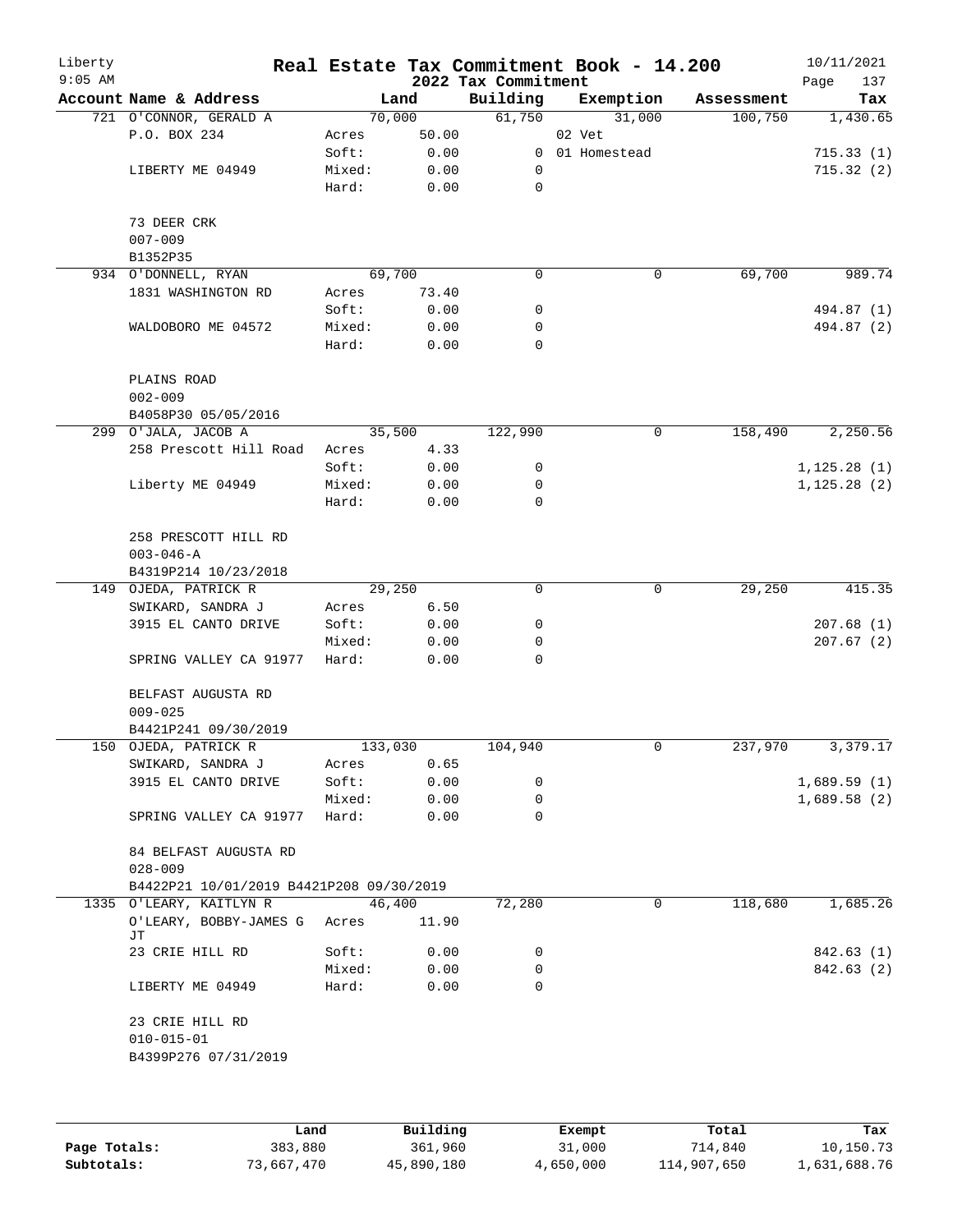| Liberty<br>$9:05$ AM |                                           |                 |         |              | 2022 Tax Commitment | Real Estate Tax Commitment Book - 14.200 |             |            | 10/11/2021<br>Page<br>138 |
|----------------------|-------------------------------------------|-----------------|---------|--------------|---------------------|------------------------------------------|-------------|------------|---------------------------|
|                      | Account Name & Address                    |                 | Land    |              | Building            | Exemption                                |             | Assessment | Tax                       |
|                      | 1251 O'LEARY, KAITLYN R                   |                 | 1,180   |              | 0                   |                                          | $\Omega$    | 1,180      | 16.76                     |
|                      | O'LEARY, BOBBY-JAMES G                    | Acres           |         | 0.15         |                     |                                          |             |            |                           |
|                      | 23 CRIE HILL RD                           | Soft:           |         | 0.00         | 0                   |                                          |             |            | 8.38(1)                   |
|                      |                                           | Mixed:          |         | 0.00         | 0                   |                                          |             |            | 8.38(2)                   |
|                      | LIBERTY ME 04949                          | Hard:           |         | 0.00         | $\mathbf 0$         |                                          |             |            |                           |
|                      | CRIE HILL RD<br>$010 - 016$               |                 |         |              |                     |                                          |             |            |                           |
|                      | B4139P194 12/21/2016 B4139P191 12/21/2016 |                 |         |              |                     |                                          |             |            |                           |
|                      | 722 O'NEIL, MARK                          |                 | 101,690 |              | 29,300              |                                          | 0           | 130,990    | 1,860.06                  |
|                      | KOCENKO, BEVERLY                          | Acres           |         | 1.07         |                     |                                          |             |            |                           |
|                      | 901 HARE ROAD                             | Soft:           |         | 0.00         | 0                   |                                          |             |            | 930.03(1)                 |
|                      |                                           | Mixed:          |         | 0.00         | 0                   |                                          |             |            | 930.03 (2)                |
|                      | SUFFOLK VA 23437                          | Hard:           |         | 0.00         | $\Omega$            |                                          |             |            |                           |
|                      | MILLSTONE ISLAND<br>$009 - 006$           |                 |         |              |                     |                                          |             |            |                           |
|                      | B1143P168 02/13/1990                      |                 |         |              |                     |                                          |             |            |                           |
|                      | 981 ONEIL, ROBERT A                       |                 | 115,630 |              | 39,500              | 25,000                                   |             | 130,130    | 1,847.85                  |
|                      | 294 BOLIN HILL RD                         | Acres           |         | 172.50       |                     | 01 Homestead                             |             |            |                           |
|                      |                                           | Soft:           |         | 0.00         | $\mathbf 0$         |                                          |             |            | 923.93(1)                 |
|                      | LIBERTY ME 04949                          | Mixed:          |         | 0.00         | 0                   |                                          |             |            | 923.92(2)                 |
|                      |                                           | Hard:           |         | 0.00         | 0                   |                                          |             |            |                           |
|                      | 294 BOLIN HILL RD<br>$011 - 006$          |                 |         |              |                     |                                          |             |            |                           |
|                      | B4291P257 07/31/2018                      |                 |         |              |                     |                                          |             |            |                           |
|                      | 1318 ONEIL, ROBERT A                      |                 | 6,250   |              | 0                   |                                          | 0           | 6,250      | 88.75                     |
|                      | 294 BOLIN HILL RD                         | Acres           |         | 12.50        |                     |                                          |             |            |                           |
|                      |                                           | Soft:           |         | 0.00         | 0                   |                                          |             |            | 44.38 (1)                 |
|                      | LIBERTY ME 04949                          | Mixed:<br>Hard: |         | 0.00<br>0.00 | 0<br>$\Omega$       |                                          |             |            | 44.37(2)                  |
|                      |                                           |                 |         |              |                     |                                          |             |            |                           |
|                      | BOLIN HILL RD<br>$011 - 005$              |                 |         |              |                     |                                          |             |            |                           |
|                      | B4291P257 07/31/2018                      |                 |         |              |                     |                                          |             |            |                           |
|                      | 1319 ONEIL, ROBERT A                      |                 | 47,230  |              | 0                   |                                          | 0           | 47,230     | 670.67                    |
|                      | 294 BOLIN HILL RD                         | Acres           |         | 34.00        |                     |                                          |             |            |                           |
|                      |                                           | Soft:           |         | 0.00         | 0                   |                                          |             |            | 335.34(1)                 |
|                      | LIBERTY ME 04949                          | Mixed:          |         | 0.00         | 0                   |                                          |             |            | 335.33(2)                 |
|                      |                                           | Hard:           |         | 0.00         | 0                   |                                          |             |            |                           |
|                      | BOLIN HILL RD                             |                 |         |              |                     |                                          |             |            |                           |
|                      | $011 - 016$                               |                 |         |              |                     |                                          |             |            |                           |
|                      | B4291P257 07/31/2018                      |                 |         |              |                     |                                          |             |            |                           |
|                      | 272 O'NEILL, ROBYN                        |                 | 28,230  |              | 0                   |                                          | $\mathbf 0$ | 28,230     | 400.87                    |
|                      | 23 EBENEZAR LANE                          | Acres           |         | 5.82         |                     |                                          |             |            |                           |
|                      |                                           | Soft:           |         | 0.00         | 0                   |                                          |             |            | 200.44(1)                 |
|                      | BREWSTER MA 02131                         | Mixed:          |         | 0.00         | 0                   |                                          |             |            | 200.43(2)                 |
|                      |                                           | Hard:           |         | 0.00         | $\Omega$            |                                          |             |            |                           |
|                      | PINNACLE RD                               |                 |         |              |                     |                                          |             |            |                           |
|                      | $005 - 001 - 02$                          |                 |         |              |                     |                                          |             |            |                           |
|                      | B4393P150 07/15/2019                      |                 |         |              |                     |                                          |             |            |                           |
|                      |                                           |                 |         |              |                     |                                          |             |            |                           |
|                      |                                           |                 |         |              |                     |                                          |             |            |                           |

|              | Land       | Building   | Exempt    | Total       | Tax          |
|--------------|------------|------------|-----------|-------------|--------------|
| Page Totals: | 300,210    | 68,800     | 25,000    | 344,010     | 4,884.96     |
| Subtotals:   | 73,967,680 | 45,958,980 | 4,675,000 | 115,251,660 | l,636,573.72 |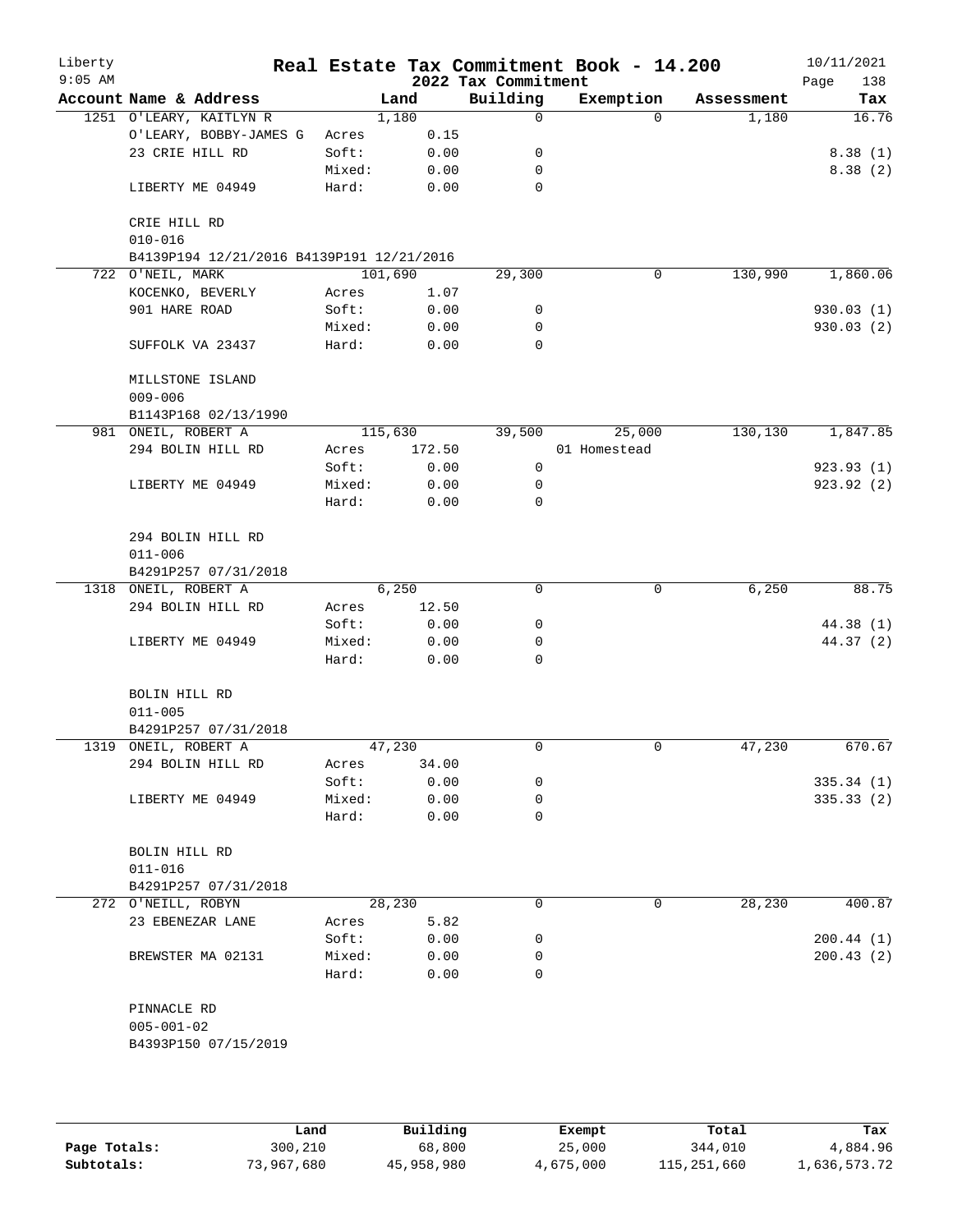| Liberty<br>$9:05$ AM |                        |        |       | 2022 Tax Commitment | Real Estate Tax Commitment Book - 14.200 |            | 10/11/2021<br>Page<br>139 |
|----------------------|------------------------|--------|-------|---------------------|------------------------------------------|------------|---------------------------|
|                      | Account Name & Address |        | Land  | Building            | Exemption                                | Assessment | Tax                       |
|                      | 487 OPPER, THOMAS      | 32,000 |       | 0                   | $\Omega$                                 | 32,000     | 454.40                    |
|                      | PO BOX 103             | Acres  | 10.00 |                     |                                          |            |                           |
|                      |                        | Soft:  | 0.00  | 0                   |                                          |            | 227.20(1)                 |
|                      | LIBERTY ME 04949       | Mixed: | 0.00  | 0                   |                                          |            | 227.20(2)                 |
|                      |                        | Hard:  | 0.00  | $\mathbf 0$         |                                          |            |                           |
|                      | DUANE DR               |        |       |                     |                                          |            |                           |
|                      | $009 - 011$            |        |       |                     |                                          |            |                           |
|                      | B4579P27 11/30/2020    |        |       |                     |                                          |            |                           |
|                      | 1041 OPPER, THOMAS     | 33,130 |       | $\mathbf 0$         | 0                                        | 33,130     | 470.45                    |
|                      | PO BOX 103             | Acres  | 1.50  |                     |                                          |            |                           |
|                      |                        | Soft:  | 0.00  | 0                   |                                          |            | 235.23(1)                 |
|                      | LIBERTY ME 04949       | Mixed: | 0.00  | 0                   |                                          |            | 235.22 (2)                |
|                      |                        | Hard:  | 0.00  | 0                   |                                          |            |                           |
|                      | BENNER RD              |        |       |                     |                                          |            |                           |
|                      | $009 - 011 - 18$       |        |       |                     |                                          |            |                           |
|                      | B4579P27 11/30/2020    |        |       |                     |                                          |            |                           |
|                      | 1193 OPPER, THOMAS     | 24,340 |       | 0                   | 0                                        | 24,340     | 345.63                    |
|                      | PO BOX 103             | Acres  | 4.89  |                     |                                          |            |                           |
|                      |                        | Soft:  | 0.00  | 0                   |                                          |            | 172.82(1)                 |
|                      | LIBERTY ME 04949       | Mixed: | 0.00  | 0                   |                                          |            | 172.81(2)                 |
|                      |                        | Hard:  | 0.00  | 0                   |                                          |            |                           |
|                      | BENNER RD              |        |       |                     |                                          |            |                           |
|                      | $009 - 011 - 28$       |        |       |                     |                                          |            |                           |
|                      | B4579P27 11/30/2020    |        |       |                     |                                          |            |                           |
|                      | 660 OPPER, THOMAS      | 26,400 |       | 127,430             | 0                                        | 153,830    | 2,184.39                  |
|                      | PO BOX 103             | Acres  | 0.64  |                     |                                          |            |                           |
|                      |                        | Soft:  | 0.00  | 0                   |                                          |            | 1,092.20(1)               |
|                      | LIBERTY ME 04949       | Mixed: | 0.00  | 0                   |                                          |            | 1,092.19(2)               |
|                      |                        | Hard:  | 0.00  | 0                   |                                          |            |                           |
|                      | 51 MAIN ST             |        |       |                     |                                          |            |                           |
|                      | $018 - 007$            |        |       |                     |                                          |            |                           |
|                      | B4035P76 01/21/2016    |        |       |                     |                                          |            |                           |
|                      | 899 OPPER, THOMAS      | 97,920 |       | 48,200              | 0                                        | 146,120    | 2,074.90                  |
|                      | PO BOX 5               | Acres  | 0.17  |                     |                                          |            |                           |
|                      |                        | Soft:  | 0.00  | 0                   |                                          |            | 1,037.45(1)               |
|                      | LIBERTY ME 04949       | Mixed: | 0.00  | 0                   |                                          |            | 1,037.45(2)               |
|                      |                        | Hard:  | 0.00  | 0                   |                                          |            |                           |
|                      | 4 N SMITH RD           |        |       |                     |                                          |            |                           |
|                      | $024 - 018$            |        |       |                     |                                          |            |                           |
|                      | B1793P127              |        |       |                     |                                          |            |                           |
|                      | 726 OPPER, THOMAS S    | 33,300 |       | 106,580             | $\mathsf{O}$                             | 139,880    | 1,986.30                  |
|                      | P.O. BOX 5             | Acres  | 1.20  |                     |                                          |            |                           |
|                      |                        | Soft:  | 0.00  | 0                   |                                          |            | 993.15(1)                 |
|                      | LIBERTY ME 04949       | Mixed: | 0.00  | 0                   |                                          |            | 993.15 (2)                |
|                      |                        | Hard:  | 0.00  | 0                   |                                          |            |                           |
|                      | 39 MAIN ST             |        |       |                     |                                          |            |                           |
|                      | $018 - 009$            |        |       |                     |                                          |            |                           |
|                      | B971P241               |        |       |                     |                                          |            |                           |
|                      |                        |        |       |                     |                                          |            |                           |
|                      |                        |        |       |                     |                                          |            |                           |

|              | Land       | Building   | Exempt    | Total       | Tax          |
|--------------|------------|------------|-----------|-------------|--------------|
| Page Totals: | 247,090    | 282,210    |           | 529,300     | 7,516.07     |
| Subtotals:   | 74,214,770 | 46,241,190 | 4,675,000 | 115,780,960 | l,644,089.79 |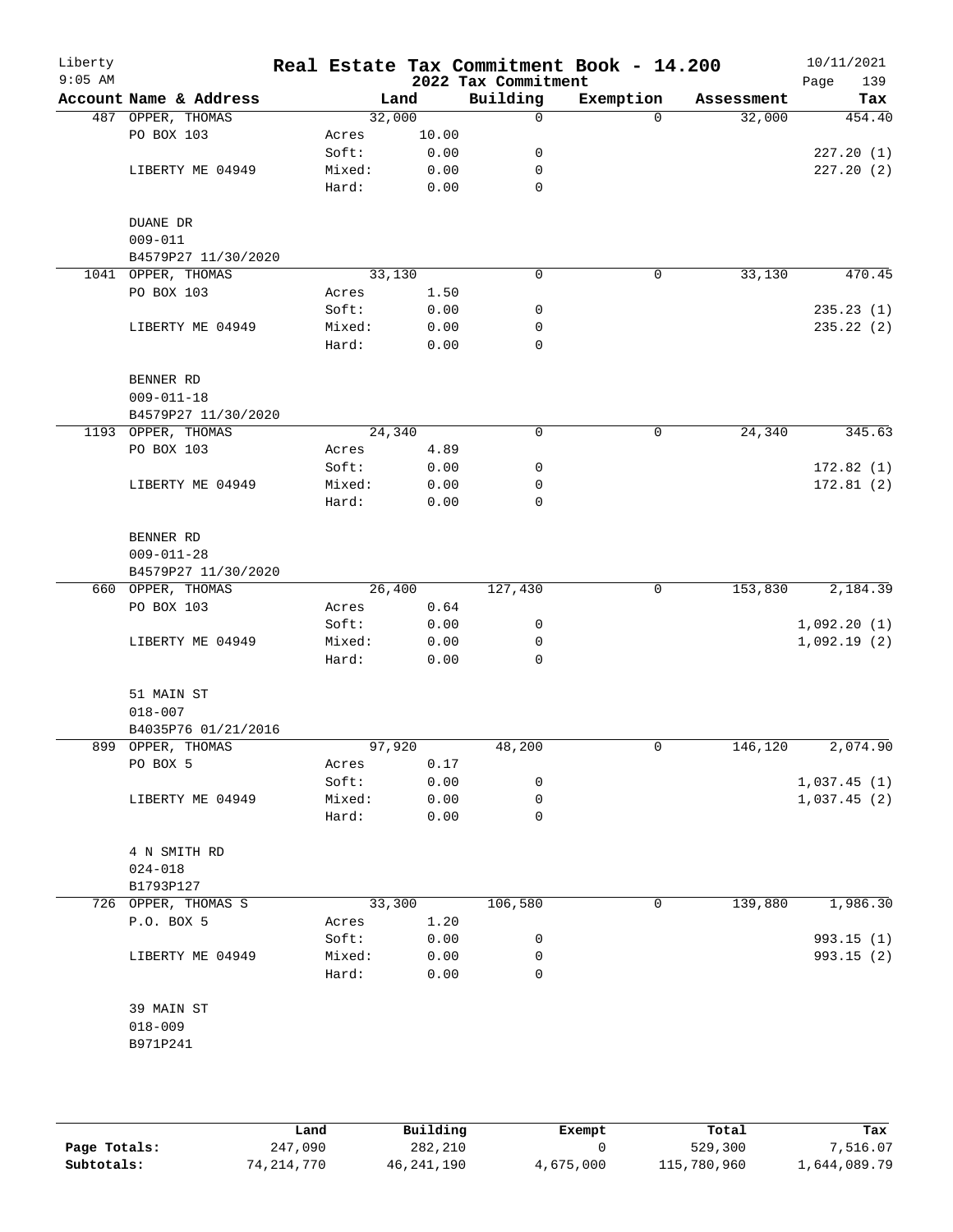| Liberty<br>$9:05$ AM |                        | Real Estate Tax Commitment Book - 14.200 |       | 2022 Tax Commitment |              |            | 10/11/2021<br>Page<br>140 |
|----------------------|------------------------|------------------------------------------|-------|---------------------|--------------|------------|---------------------------|
|                      | Account Name & Address |                                          | Land  | Building            | Exemption    | Assessment | Tax                       |
|                      | 727 OPPER, THOMAS S    | 30,510                                   |       | 360,920             | $\Omega$     | 391,430    | 5,558.31                  |
|                      | LIBERTY GRAPHICS       | Acres                                    | 0.38  |                     |              |            |                           |
|                      | P.O. BOX 5             | Soft:                                    | 0.00  | 0                   |              |            | 2,779.16(1)               |
|                      |                        | Mixed:                                   | 0.00  | 0                   |              |            | 2,779.15(2)               |
|                      | LIBERTY ME 04949       | Hard:                                    | 0.00  | $\mathbf 0$         |              |            |                           |
|                      | 44 MAIN ST             |                                          |       |                     |              |            |                           |
|                      | $018 - 018$            |                                          |       |                     |              |            |                           |
|                      | 728 OPPER, THOMAS S    | 33,000                                   |       | 117,340             | $\mathsf{O}$ | 150,340    | 2,134.83                  |
|                      | P.O. BOX 5             | Acres                                    | 1.00  |                     |              |            |                           |
|                      |                        | Soft:                                    | 0.00  | 0                   |              |            | 1,067.42(1)               |
|                      | LIBERTY ME 04949       | Mixed:                                   | 0.00  | 0                   |              |            | 1,067.41(2)               |
|                      |                        | Hard:                                    | 0.00  | 0                   |              |            |                           |
|                      | 46 MAIN ST             |                                          |       |                     |              |            |                           |
|                      | $018 - 019$            |                                          |       |                     |              |            |                           |
|                      | B1010P50               |                                          |       |                     |              |            |                           |
|                      | 729 OPPER, THOMAS S    | 175,560                                  |       | 107,470             | 25,000       | 258,030    | 3,664.03                  |
|                      | P.O. BOX 103           | Acres                                    | 1.66  |                     | 01 Homestead |            |                           |
|                      |                        | Soft:                                    | 0.00  | $\mathsf{O}$        |              |            | 1,832.02(1)               |
|                      | LIBERTY ME 04949       | Mixed:                                   | 0.00  | 0                   |              |            | 1,832.01(2)               |
|                      |                        | Hard:                                    | 0.00  | $\mathbf 0$         |              |            |                           |
|                      | 6 & 8 N SMITH RD       |                                          |       |                     |              |            |                           |
|                      | $024 - 019$            |                                          |       |                     |              |            |                           |
|                      | B1520P25               |                                          |       |                     |              |            |                           |
|                      | 119 OPPER, THOMAS S    | 163,800                                  |       | $\Omega$            | $\mathbf 0$  | 163,800    | 2,325.96                  |
|                      | P.O. BOX 5             | Acres                                    | 6.09  |                     |              |            |                           |
|                      |                        | Soft:                                    | 0.00  | 0                   |              |            | 1,162.98(1)               |
|                      | LIBERTY ME 04949       | Mixed:                                   | 0.00  | 0                   |              |            | 1,162.98(2)               |
|                      |                        | Hard:                                    | 0.00  | $\mathbf 0$         |              |            |                           |
|                      | SMITH ROAD/ NO SMITH   |                                          |       |                     |              |            |                           |
|                      | $024 - 019$            |                                          |       |                     |              |            |                           |
|                      | B1900P316              |                                          |       |                     |              |            |                           |
|                      | 532 OPPER, THOMAS S    | 33,600                                   |       | 77,680              | 0            | 111,280    | 1,580.18                  |
|                      | P.O. BOX 103           | Acres                                    | 1.40  |                     |              |            |                           |
|                      |                        | Soft:                                    | 0.00  | 0                   |              |            | 790.09 (1)                |
|                      | LIBERTY ME 04949       | Mixed:                                   | 0.00  | 0                   |              |            | 790.09 (2)                |
|                      |                        | Hard:                                    | 0.00  | 0                   |              |            |                           |
|                      | 36 MAIN ST             |                                          |       |                     |              |            |                           |
|                      | $018 - 017$            |                                          |       |                     |              |            |                           |
|                      | B946P1                 |                                          |       |                     |              |            |                           |
|                      | 16 OPPER, TOM          | 234,810                                  |       | 0                   | 0            | 234,810    | 3,334.30                  |
|                      | LORIE BAKER            | Acres                                    | 16.20 |                     |              |            |                           |
|                      | PO BOX 103             | Soft:                                    | 0.00  | 0                   |              |            | 1,667.15(1)               |
|                      |                        | Mixed:                                   | 0.00  | 0                   |              |            | 1,667.15(2)               |
|                      | LIBERTY ME 04949       | Hard:                                    | 0.00  | 0                   |              |            |                           |
|                      | SHERMAN'S NECK         |                                          |       |                     |              |            |                           |
|                      | $009 - 012$            |                                          |       |                     |              |            |                           |
|                      | B1362P249              |                                          |       |                     |              |            |                           |
|                      |                        |                                          |       |                     |              |            |                           |
|                      |                        |                                          |       |                     |              |            |                           |

|              | Land       | Building   | Exempt    | Total       | Tax          |
|--------------|------------|------------|-----------|-------------|--------------|
| Page Totals: | 671,280    | 663,410    | 25,000    | 1,309,690   | 18,597.61    |
| Subtotals:   | 74,886,050 | 46,904,600 | 4,700,000 | 117,090,650 | 1,662,687.40 |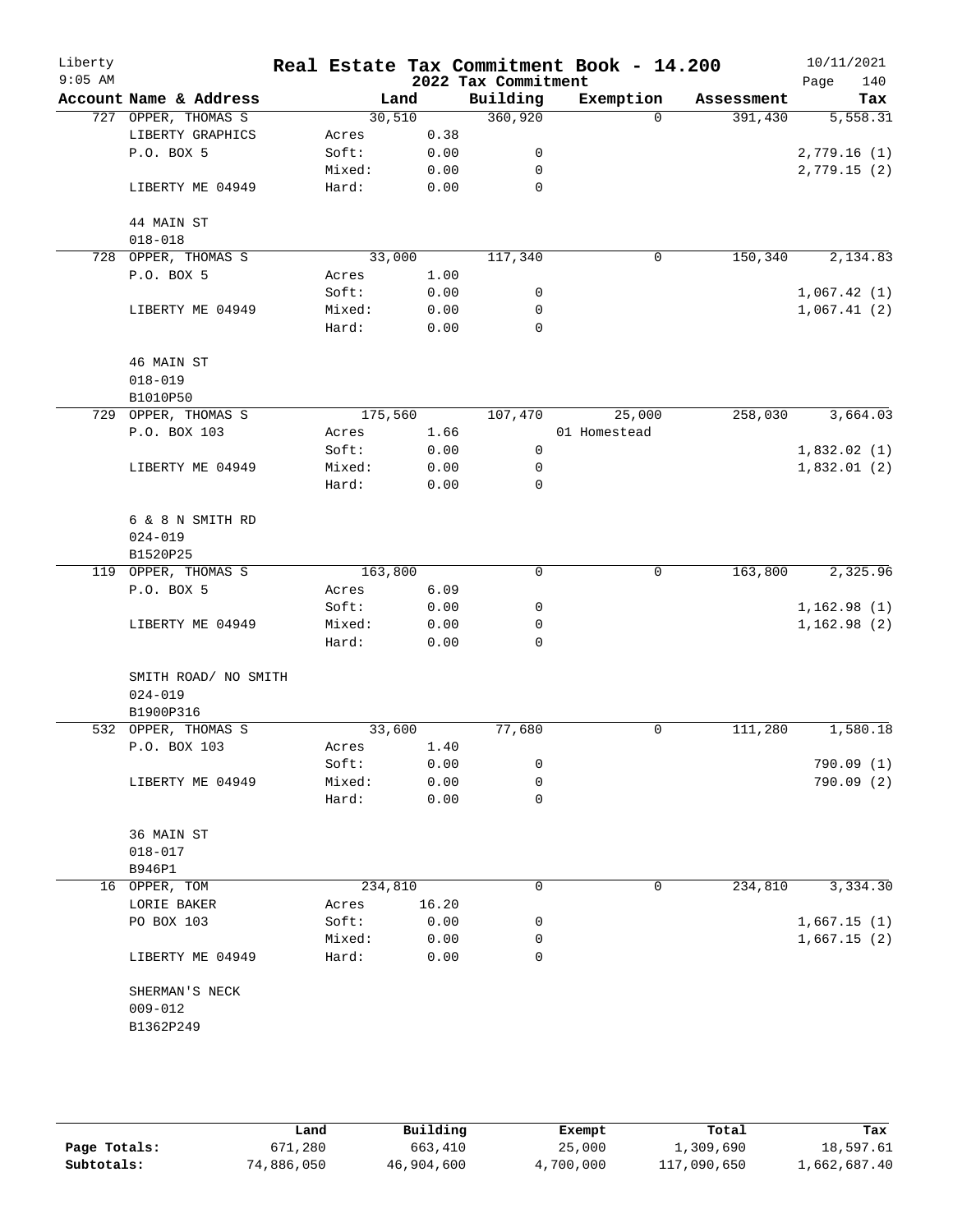| Liberty<br>$9:05$ AM |                                      |                 |              | 2022 Tax Commitment | Real Estate Tax Commitment Book - 14.200 |             | 10/11/2021<br>141<br>Page |
|----------------------|--------------------------------------|-----------------|--------------|---------------------|------------------------------------------|-------------|---------------------------|
|                      | Account Name & Address               |                 | Land         | Building            | Exemption                                | Assessment  | Tax                       |
|                      | 872 OPPER, TOM                       |                 | 335,880      | 0                   | $\Omega$                                 | 335,880     | 4,769.50                  |
|                      | LORIE BAKER ANDERSON                 | Acres           | 17.00        |                     |                                          |             |                           |
|                      | PO BOX 103                           | Soft:           | 0.00         | 0                   |                                          |             | 2,384.75(1)               |
|                      |                                      | Mixed:          | 0.00         | 0                   |                                          |             | 2,384.75 (2)              |
|                      | LIBERTY ME 04949                     | Hard:           | 0.00         | $\mathbf 0$         |                                          |             |                           |
|                      | END OF SHERMAN'S NECK<br>$009 - 014$ |                 |              |                     |                                          |             |                           |
|                      | B2116P162                            |                 |              |                     |                                          |             |                           |
|                      | 153 O'REILLY, KEVIN                  |                 | 31,600       | 193,640             | 25,000                                   | 200,240     | 2,843.41                  |
|                      | 24 Penny Lane                        | Acres           | 1.73         |                     | 01 Homestead                             |             |                           |
|                      |                                      | Soft:           | 0.00         | 0                   |                                          |             | 1,421.71(1)               |
|                      | Liberty ME 04949                     | Mixed:          | 0.00         | 0                   |                                          |             | 1,421.70(2)               |
|                      |                                      | Hard:           | 0.00         | 0                   |                                          |             |                           |
|                      | 24 PENNY LN                          |                 |              |                     |                                          |             |                           |
|                      | $027 - 003$                          |                 |              |                     |                                          |             |                           |
|                      | B4148P63 03/01/2017                  |                 |              |                     |                                          |             |                           |
|                      | 724 O'TOOLE, VICTORIA                |                 | 24,000       | 0                   | 0                                        | 24,000      | 340.80                    |
|                      | 2620 Astwood Court                   | Acres           | 3.00         |                     |                                          |             |                           |
|                      |                                      | Soft:           | 0.00         | 0                   |                                          |             | 170.40(1)                 |
|                      | Cape Coral FL 33991                  | Mixed:          | 0.00         | 0                   |                                          |             | 170.40(2)                 |
|                      |                                      | Hard:           | 0.00         | $\mathbf 0$         |                                          |             |                           |
|                      | MCLAIN RD                            |                 |              |                     |                                          |             |                           |
|                      | $003 - 008 - 10$                     |                 |              |                     |                                          |             |                           |
|                      | B943P279                             |                 |              |                     |                                          |             |                           |
|                      | 731 OVERLOCK, GERALDINE,<br>HEIRS    |                 | 121,100      | 81,590              | 0                                        | 202,690     | 2,878.20                  |
|                      | A. PEASELEE & V.<br>CHAMPAGNE        | Acres           | 0.26         |                     |                                          |             |                           |
|                      | 201 Indiana Rd                       | Soft:           | 0.00         | 0                   |                                          |             | 1,439.10(1)               |
|                      |                                      | Mixed:          | 0.00         | 0                   |                                          |             | 1,439.10(2)               |
|                      | West Gardiner ME 04345<br>3359       | Hard:           | 0.00         | $\mathbf 0$         |                                          |             |                           |
|                      | 91 SHERMAN RD                        |                 |              |                     |                                          |             |                           |
|                      | $023 - 008$                          |                 |              |                     |                                          |             |                           |
|                      | B2608P245                            |                 |              |                     |                                          |             |                           |
|                      | 1052 OVEROL, LLC                     |                 | 227,110      | 113,130             | 0                                        | 340,240     | 4,831.41                  |
|                      | 205 Ducktrap Road                    | Acres           | 56.50        |                     |                                          |             |                           |
|                      |                                      | Soft:           | 0.00         | 0                   |                                          |             | 2,415.71(1)               |
|                      | LINCOLNVILLE ME 04849                | Mixed:<br>Hard: | 0.00<br>0.00 | 0<br>0              |                                          |             | 2,415.70 (2)              |
|                      |                                      |                 |              |                     |                                          |             |                           |
|                      | 26 TRUES POND RD                     |                 |              |                     |                                          |             |                           |
|                      | $006 - 025$                          |                 |              |                     |                                          |             |                           |
|                      | B1698P10                             |                 |              |                     |                                          |             |                           |
|                      | 783 OWENS, DUSTIN                    |                 | 188,250      | 86,650              | 0                                        | 274,900     | 3,903.58                  |
|                      | GRAFF, TRACY                         | Acres           | 0.70         |                     |                                          |             |                           |
|                      | 15 GOOSE LEDGE RD                    | Soft:           | 0.00         | 0                   |                                          |             | 1,951.79(1)               |
|                      |                                      | Mixed:          | 0.00         | 0                   |                                          |             | 1,951.79(2)               |
|                      | SOUTH HARPSWELL ME<br>04079          | Hard:           | 0.00         | 0                   |                                          |             |                           |
|                      | 20 PENNY LN                          |                 |              |                     |                                          |             |                           |
|                      | $027 - 002$                          |                 |              |                     |                                          |             |                           |
|                      | B4526P306 08/07/2020                 |                 |              |                     |                                          |             |                           |
|                      |                                      | Land            | Building     |                     | Exempt                                   | Total       | Tax                       |
| Page Totals:         |                                      | 927,940         | 475,010      |                     | 25,000                                   | 1,377,950   | 19,566.90                 |
| Subtotals:           | 75,813,990                           |                 | 47, 379, 610 |                     | 4,725,000                                | 118,468,600 | 1,682,254.30              |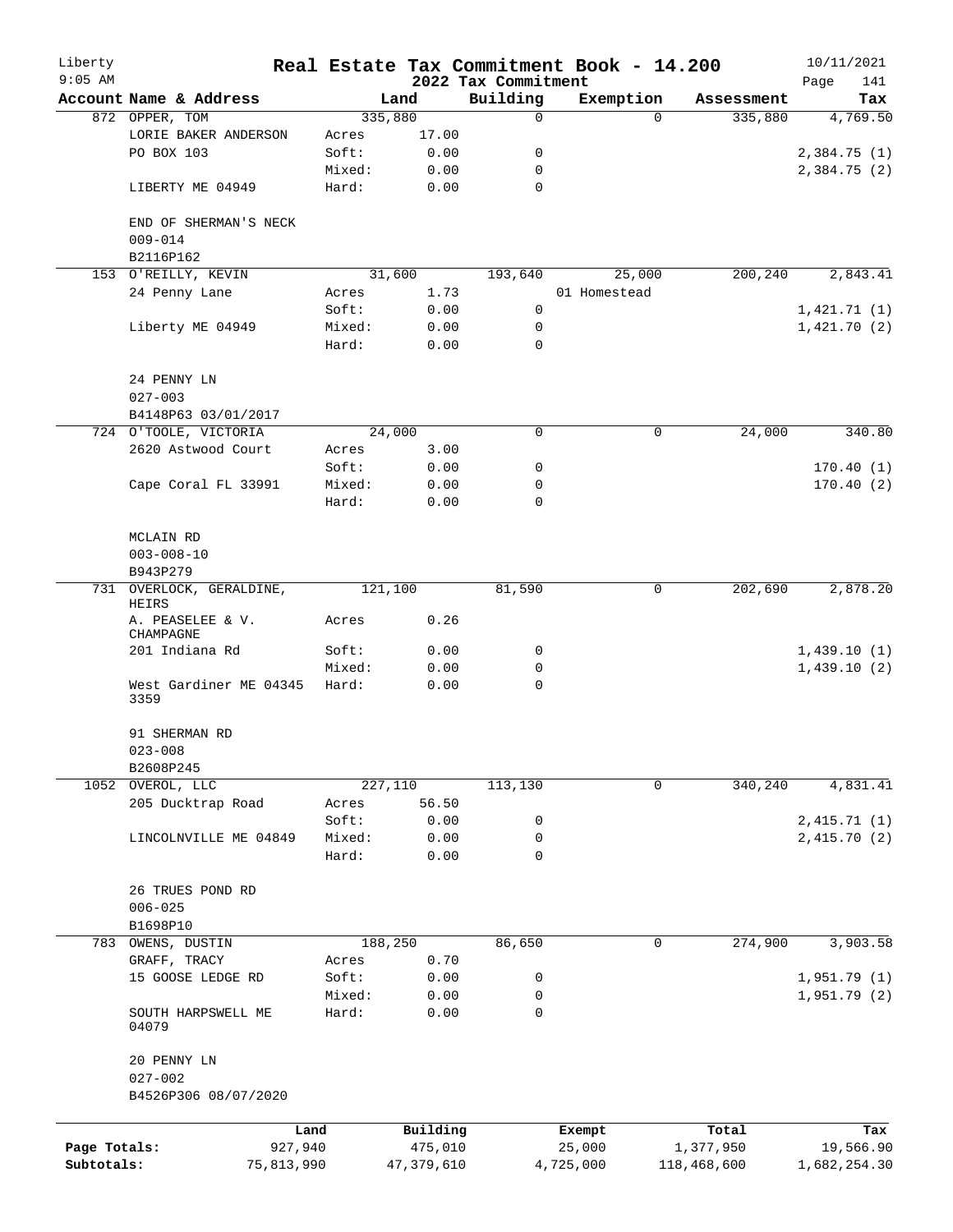| Liberty<br>$9:05$ AM |                                          |         |       | 2022 Tax Commitment | Real Estate Tax Commitment Book - 14.200 |            | 10/11/2021<br>Page<br>142 |
|----------------------|------------------------------------------|---------|-------|---------------------|------------------------------------------|------------|---------------------------|
|                      | Account Name & Address                   |         | Land  | Building            | Exemption                                | Assessment | Tax                       |
|                      | 167 PAGANO, RAYMOND E                    | 36,500  |       | 70,450              | 25,000                                   | 81,950     | 1,163.69                  |
|                      | 41 BOYNTON ROAD                          | Acres   | 5.00  |                     | 01 Homestead                             |            |                           |
|                      |                                          | Soft:   | 0.00  | $\mathsf{O}$        |                                          |            | 581.85(1)                 |
|                      | LIBERTY ME 04949                         | Mixed:  | 0.00  | 0                   |                                          |            | 581.84 (2)                |
|                      |                                          | Hard:   | 0.00  | 0                   |                                          |            |                           |
|                      | 41 BOYNTON RD                            |         |       |                     |                                          |            |                           |
|                      | $010 - 052 - B$                          |         |       |                     |                                          |            |                           |
|                      | B2352P285                                |         |       |                     |                                          |            |                           |
|                      | 136 PAGANO, VERONICA                     | 72,900  |       | 82,880              | 25,000                                   | 130,780    | 1,857.08                  |
|                      | PAGANO, JOSEPH                           | Acres   | 0.81  |                     | 01 Homestead                             |            |                           |
|                      | 6 FOX RUN                                | Soft:   | 0.00  | 0                   |                                          |            | 928.54(1)                 |
|                      |                                          | Mixed:  | 0.00  | 0                   |                                          |            | 928.54 (2)                |
|                      | LIBERTY ME 04949                         | Hard:   | 0.00  | $\mathbf 0$         |                                          |            |                           |
|                      | 6 FOX RUN                                |         |       |                     |                                          |            |                           |
|                      | $013 - 022$                              |         |       |                     |                                          |            |                           |
|                      | B1977P90                                 |         |       |                     |                                          |            |                           |
|                      | 569 PAGE, PAMELA J                       | 62,840  |       | 38,800              | 0                                        | 101,640    | 1,443.29                  |
|                      | 2986 RTE. #3                             | Acres   | 0.07  |                     |                                          |            |                           |
|                      |                                          | Soft:   | 0.00  | 0                   |                                          |            | 721.65(1)                 |
|                      | PALERMO ME 04354                         | Mixed:  | 0.00  | 0                   |                                          |            | 721.64(2)                 |
|                      |                                          | Hard:   | 0.00  | 0                   |                                          |            |                           |
|                      | 368 BELFAST AUGUSTA RD<br>$025 - 002$    |         |       |                     |                                          |            |                           |
|                      | B4486P159 04/21/2020                     |         |       |                     |                                          |            |                           |
|                      | 1191 PAGE, STEPHEN H                     | 25,500  |       | 800                 | $\mathbf 0$                              | 26,300     | 373.46                    |
|                      | 333 FOGLER RD                            | Acres   | 4.00  |                     |                                          |            |                           |
|                      |                                          | Soft:   | 0.00  | 0                   |                                          |            | 186.73(1)                 |
|                      | BREMEN ME 04551                          | Mixed:  | 0.00  | 0                   |                                          |            | 186.73(2)                 |
|                      |                                          | Hard:   | 0.00  | $\mathbf 0$         |                                          |            |                           |
|                      | MCLAIN RD                                |         |       |                     |                                          |            |                           |
|                      | $003 - 022 - B$                          |         |       |                     |                                          |            |                           |
|                      | B3871P294 06/17/2014 B3281P44 12/11/2008 |         |       |                     |                                          |            |                           |
|                      | 220 PAGE, STEPHEN H                      | 120,250 |       | 72,370              | 0                                        | 192,620    | 2,735.20                  |
|                      | 333 FOGLER RD                            | Acres   | 11.00 |                     |                                          |            |                           |
|                      |                                          | Soft:   | 0.00  | 0                   |                                          |            | 1,367.60(1)               |
|                      | BREMEN ME 04551                          | Mixed:  | 0.00  | 0                   |                                          |            | 1,367.60(2)               |
|                      |                                          | Hard:   | 0.00  | 0                   |                                          |            |                           |
|                      | 56 PYROLA PATH                           |         |       |                     |                                          |            |                           |
|                      | $003 - 022 - A$                          |         |       |                     |                                          |            |                           |
|                      | B2550P343                                |         |       |                     |                                          |            |                           |
|                      | 740 PAINE, MATHEW D                      | 27,000  |       | 2,500               | 0                                        | 29,500     | 418.90                    |
|                      | 128 BUCKLEY RD.                          | Acres   | 5.00  |                     |                                          |            |                           |
|                      |                                          | Soft:   | 0.00  | 0                   |                                          |            | 209.45(1)                 |
|                      | SALEM CT 06420                           | Mixed:  | 0.00  | 0                   |                                          |            | 209.45(2)                 |
|                      |                                          | Hard:   | 0.00  | 0                   |                                          |            |                           |
|                      | 280 STICKNEY HILL RD                     |         |       |                     |                                          |            |                           |
|                      | $008 - 040$                              |         |       |                     |                                          |            |                           |
|                      | B1545P274                                |         |       |                     |                                          |            |                           |
|                      |                                          |         |       |                     |                                          |            |                           |
|                      |                                          |         |       |                     |                                          |            |                           |
|                      |                                          |         |       |                     |                                          |            |                           |

|              | Land       | Building   | Exempt    | Total       | Tax          |
|--------------|------------|------------|-----------|-------------|--------------|
| Page Totals: | 344,990    | 267,800    | 50,000    | 562,790     | 7,991.62     |
| Subtotals:   | 76,158,980 | 47,647,410 | 4,775,000 | 119,031,390 | 1,690,245.92 |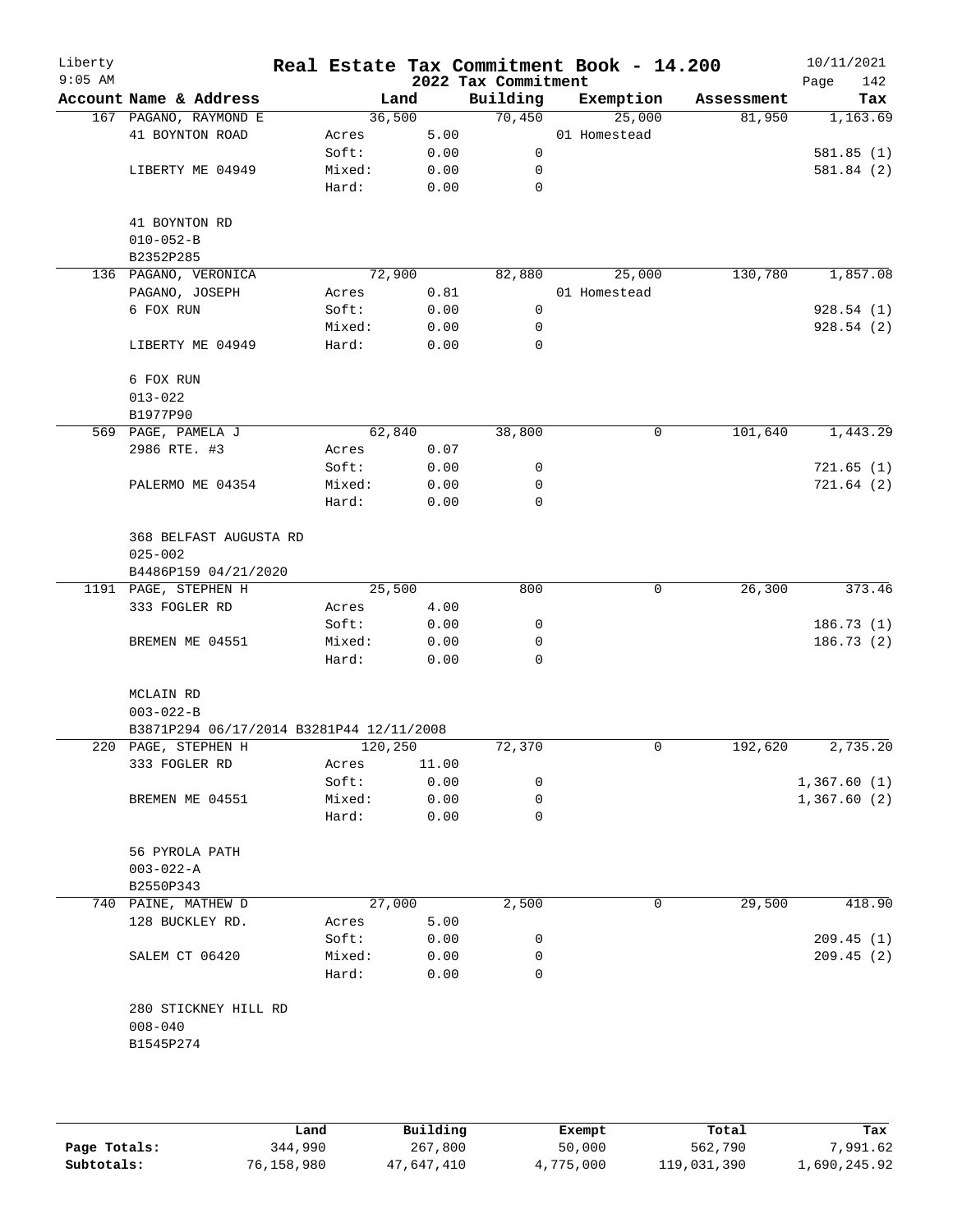| Liberty   |                                                   |         |      |                     | Real Estate Tax Commitment Book - 14.200 |            | 10/11/2021  |
|-----------|---------------------------------------------------|---------|------|---------------------|------------------------------------------|------------|-------------|
| $9:05$ AM |                                                   |         |      | 2022 Tax Commitment |                                          |            | 143<br>Page |
|           | Account Name & Address                            | Land    |      | Building            | Exemption                                | Assessment | Tax         |
|           | 143 PALMER, LAURIE L                              | 56,380  |      | 70,350              | $\Omega$                                 | 126,730    | 1,799.57    |
|           | PALMER, MICHAEL L                                 | Acres   | 3.00 |                     |                                          |            |             |
|           | PO BOX 333                                        | Soft:   | 0.00 | 0                   |                                          |            | 899.79 (1)  |
|           |                                                   | Mixed:  | 0.00 | 0                   |                                          |            | 899.78 (2)  |
|           | SOUTH CHINA ME 04358                              | Hard:   | 0.00 | $\mathbf 0$         |                                          |            |             |
|           | 120 BROWN RD                                      |         |      |                     |                                          |            |             |
|           | $005 - 026 - 01$                                  |         |      |                     |                                          |            |             |
|           | B4435P110 11/04/2019                              |         |      |                     |                                          |            |             |
|           | 699 PARADISE, JON E                               | 132,710 |      | $\mathbf 0$         | 0                                        | 132,710    | 1,884.48    |
|           | MOODY-PARADISE, KATHI J Acres                     |         | 1.50 |                     |                                          |            |             |
|           | <b>46 BARTLEY AVENUE</b>                          | Soft:   | 0.00 | 0                   |                                          |            | 942.24 (1)  |
|           |                                                   | Mixed:  | 0.00 | 0                   |                                          |            | 942.24 (2)  |
|           | PORTLAND ME 04103                                 | Hard:   | 0.00 | $\Omega$            |                                          |            |             |
|           | 3 SHADOW HILL                                     |         |      |                     |                                          |            |             |
|           | $006 - 003 - B$                                   |         |      |                     |                                          |            |             |
|           | B4466P68 02/03/2020                               |         |      |                     |                                          |            |             |
|           | 742 PARADY, CORINNE M. &<br>MICHAEL E., TRUSTEES  | 39,500  |      | 111,370             | 0                                        | 150,870    | 2,142.35    |
|           | CORINNE M. PARADY<br>REVOCABLE TRUST              | Acres   | 2.00 |                     |                                          |            |             |
|           | 1352 ROCK DOVE COURT,<br>#B101                    | Soft:   | 0.00 | $\mathbf 0$         |                                          |            | 1,071.18(1) |
|           |                                                   | Mixed:  | 0.00 | 0                   |                                          |            | 1,071.17(2) |
|           | PUNTA GORDA FL 33950                              | Hard:   | 0.00 | $\Omega$            |                                          |            |             |
|           | 98 BROWN RD                                       |         |      |                     |                                          |            |             |
|           | $015 - 006 - A$                                   |         |      |                     |                                          |            |             |
|           | B4414P116 09/09/2019 B4348P166 02/14/2019         |         |      |                     |                                          |            |             |
|           | 1283 PARADY, CORINNE M. &<br>MICHAEL E., TRUSTEES | 129,470 |      | $\Omega$            | $\mathbf 0$                              | 129,470    | 1,838.47    |
|           | CORINNE M. PARADY<br>REVOCABLE TRUST              | Acres   | 0.58 |                     |                                          |            |             |
|           | 1352 ROCK DOVE COURT,<br>#B101                    | Soft:   | 0.00 | 0                   |                                          |            | 919.24(1)   |
|           |                                                   | Mixed:  | 0.00 | 0                   |                                          |            | 919.23(2)   |
|           | PUNTA GORDA FL 33950                              | Hard:   | 0.00 | 0                   |                                          |            |             |
|           | BROWN ROAD                                        |         |      |                     |                                          |            |             |
|           | $015 - 006 - B$                                   |         |      |                     |                                          |            |             |
|           | B4414P116 09/09/2019                              |         |      |                     |                                          |            |             |
|           | 1353 PARKER, DECINDRA W                           | 29,780  |      | $\Omega$            | $\Omega$                                 | 29,780     | 422.88      |
|           | 7 BEAR MTN RD                                     | Acres   | 8.52 |                     |                                          |            |             |
|           |                                                   | Soft:   | 0.00 | 0                   |                                          |            | 211.44(1)   |
|           | LIBERTY ME 04949                                  | Mixed:  | 0.00 | 0                   |                                          |            | 211.44(2)   |
|           |                                                   | Hard:   | 0.00 | $\Omega$            |                                          |            |             |
|           | 72 KAGER MOUNTAIN ROAD                            |         |      |                     |                                          |            |             |
|           | $008 - 065 - 03$                                  |         |      |                     |                                          |            |             |
|           | B4503P322 06/11/2020 B4503P319 06/11/2020         |         |      |                     |                                          |            |             |

|              | Land       | Building   | Exempt    | Total       | Tax          |
|--------------|------------|------------|-----------|-------------|--------------|
| Page Totals: | 387,840    | 181,720    |           | 569,560     | 8,087.75     |
| Subtotals:   | 76,546,820 | 47,829,130 | 4,775,000 | 119,600,950 | 1,698,333.67 |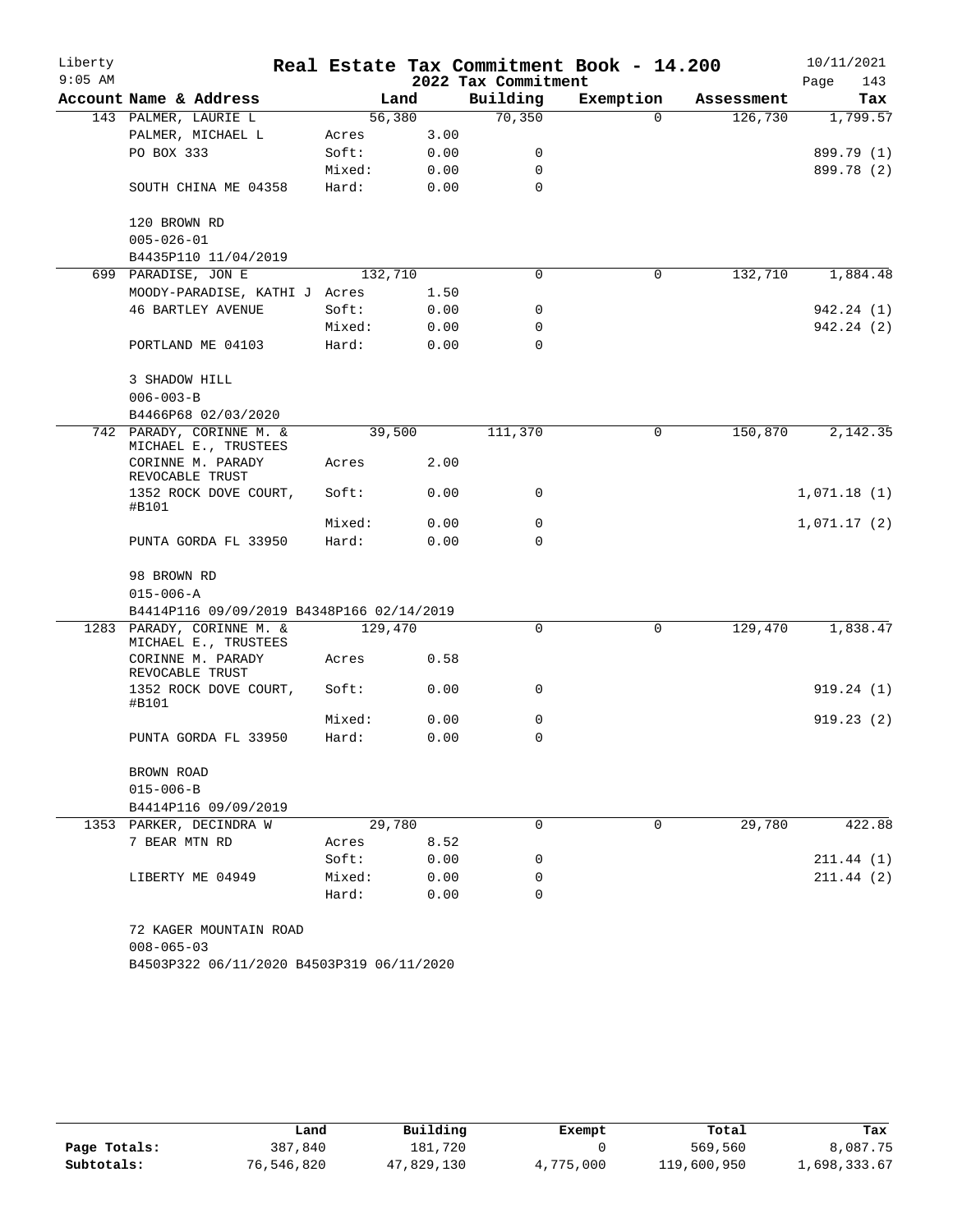| Liberty      |                                           |            |        |                 |                     | Real Estate Tax Commitment Book - 14.200 |                       | 10/11/2021         |
|--------------|-------------------------------------------|------------|--------|-----------------|---------------------|------------------------------------------|-----------------------|--------------------|
| $9:05$ AM    | Account Name & Address                    |            |        |                 | 2022 Tax Commitment |                                          |                       | 144<br>Page<br>Tax |
|              | 97 PARKER, ELEANOR E                      |            |        | Land<br>176,440 | Building<br>198,760 | Exemption<br>$\Omega$                    | Assessment<br>375,200 | 5,327.84           |
|              | HART, JEREMY D                            |            | Acres  | 9.60            |                     |                                          |                       |                    |
|              | 119 STEVENS POND RD                       |            | Soft:  | 0.00            | 0                   |                                          |                       | 2,663.92(1)        |
|              |                                           |            | Mixed: | 0.00            | 0                   |                                          |                       | 2,663.92(2)        |
|              | LIBERTY ME 04949                          |            | Hard:  | 0.00            | $\mathbf 0$         |                                          |                       |                    |
|              | 119 STEVENS POND RD<br>$006 - 058 - A$    |            |        |                 |                     |                                          |                       |                    |
|              | B4539P296 09/03/2020 B4518P159 07/17/2020 |            |        |                 |                     |                                          |                       |                    |
|              | 101 PARMENTER, DALLAS J                   |            |        | 47,250          | 72,730              | 0                                        | 119,980               | 1,703.72           |
|              | 1 WEST MAIN ST                            |            | Acres  | 10.50           |                     |                                          |                       |                    |
|              |                                           |            | Soft:  | 0.00            | 0                   |                                          |                       | 851.86 (1)         |
|              | LIBERTY ME 04949                          |            | Mixed: | 0.00            | 0                   |                                          |                       | 851.86 (2)         |
|              |                                           |            | Hard:  | 0.00            | $\Omega$            |                                          |                       |                    |
|              | 1 W MAIN ST                               |            |        |                 |                     |                                          |                       |                    |
|              | $018 - 016$                               |            |        |                 |                     |                                          |                       |                    |
|              | B4563P115 10/27/2020                      |            |        |                 |                     |                                          |                       |                    |
|              | 746 PARNELL, CHARLES                      |            |        | 24,080          | 76,630              | 31,000                                   | 69,710                | 989.88             |
|              | 35 TANNERY LANE                           |            | Acres  | 0.59            |                     | 02 Vet                                   |                       |                    |
|              |                                           |            | Soft:  | 0.00            |                     | 0 01 Homestead                           |                       | 494.94 (1)         |
|              | LIBERTY ME 04949                          |            | Mixed: | 0.00            | 0                   |                                          |                       | 494.94 (2)         |
|              |                                           |            | Hard:  | 0.00            | 0                   |                                          |                       |                    |
|              |                                           |            |        |                 |                     |                                          |                       |                    |
|              | 35 TANNERY LANE                           |            |        |                 |                     |                                          |                       |                    |
|              | $006 - 043$                               |            |        |                 |                     |                                          |                       |                    |
|              | B1171P343                                 |            |        |                 |                     |                                          |                       |                    |
|              | 202 PARRISH, CHRISTINE                    |            |        | 54,750          | 15,730              | 0                                        | 70,480                | 1,000.82           |
|              | SWATLING, STEVEN                          |            | Acres  | 0.37            |                     |                                          |                       |                    |
|              | P.O. Box 231                              |            | Soft:  | 0.00            | 0                   |                                          |                       | 500.41(1)          |
|              |                                           |            | Mixed: | 0.00            | 0                   |                                          |                       | 500.41(2)          |
|              | Lincolnville ME 04850                     |            | Hard:  | 0.00            | 0                   |                                          |                       |                    |
|              | STEVENS POND ISLAND                       |            |        |                 |                     |                                          |                       |                    |
|              | $003 - 013$                               |            |        |                 |                     |                                          |                       |                    |
|              | B3529P64 03/04/2011                       |            |        |                 |                     |                                          |                       |                    |
|              | 752 PAUL, CHRISTOPHER                     |            |        | 47,160          | 43,110              | 0                                        | 90,270                | 1,281.83           |
|              | VICTORIA ROWLEY                           |            | Acres  | 0.38            |                     |                                          |                       |                    |
|              | 5145 SEVENOAKS DRIVE                      |            | Soft:  | 0.00            | 0                   |                                          |                       | 640.92(1)          |
|              |                                           |            | Mixed: | 0.00            | 0                   |                                          |                       | 640.91(2)          |
|              | COLORADO SPRINGS CO                       |            | Hard:  | 0.00            | 0                   |                                          |                       |                    |
|              | 80919                                     |            |        |                 |                     |                                          |                       |                    |
|              | 94 CARGILL RD                             |            |        |                 |                     |                                          |                       |                    |
|              | $013 - 028$                               |            |        |                 |                     |                                          |                       |                    |
|              | B2534P156                                 |            |        |                 |                     |                                          |                       |                    |
|              | 753 PAUL, CHRISTOPHER                     |            |        | 57,980          | 0                   | 0                                        | 57,980                | 823.32             |
|              | VICTORIA ROWLEY                           |            | Acres  | 0.97            |                     |                                          |                       |                    |
|              | 5145 SEVENOAKS DRIVE                      |            | Soft:  | 0.00            | 0                   |                                          |                       | 411.66(1)          |
|              |                                           |            | Mixed: | 0.00            | 0                   |                                          |                       | 411.66(2)          |
|              | COLORADO SPRINGS CO<br>80919              |            | Hard:  | 0.00            | 0                   |                                          |                       |                    |
|              | CARGILL RD                                |            |        |                 |                     |                                          |                       |                    |
|              | $014 - 015$                               |            |        |                 |                     |                                          |                       |                    |
|              | B2534P156                                 |            |        |                 |                     |                                          |                       |                    |
|              |                                           |            |        |                 |                     |                                          |                       |                    |
|              |                                           |            | Land   | Building        |                     | Exempt                                   | Total                 | Tax                |
| Page Totals: |                                           | 407,660    |        | 406,960         |                     | 31,000                                   | 783,620               | 11, 127.41         |
| Subtotals:   |                                           | 76,954,480 |        | 48,236,090      |                     | 4,806,000                                | 120,384,570           | 1,709,461.08       |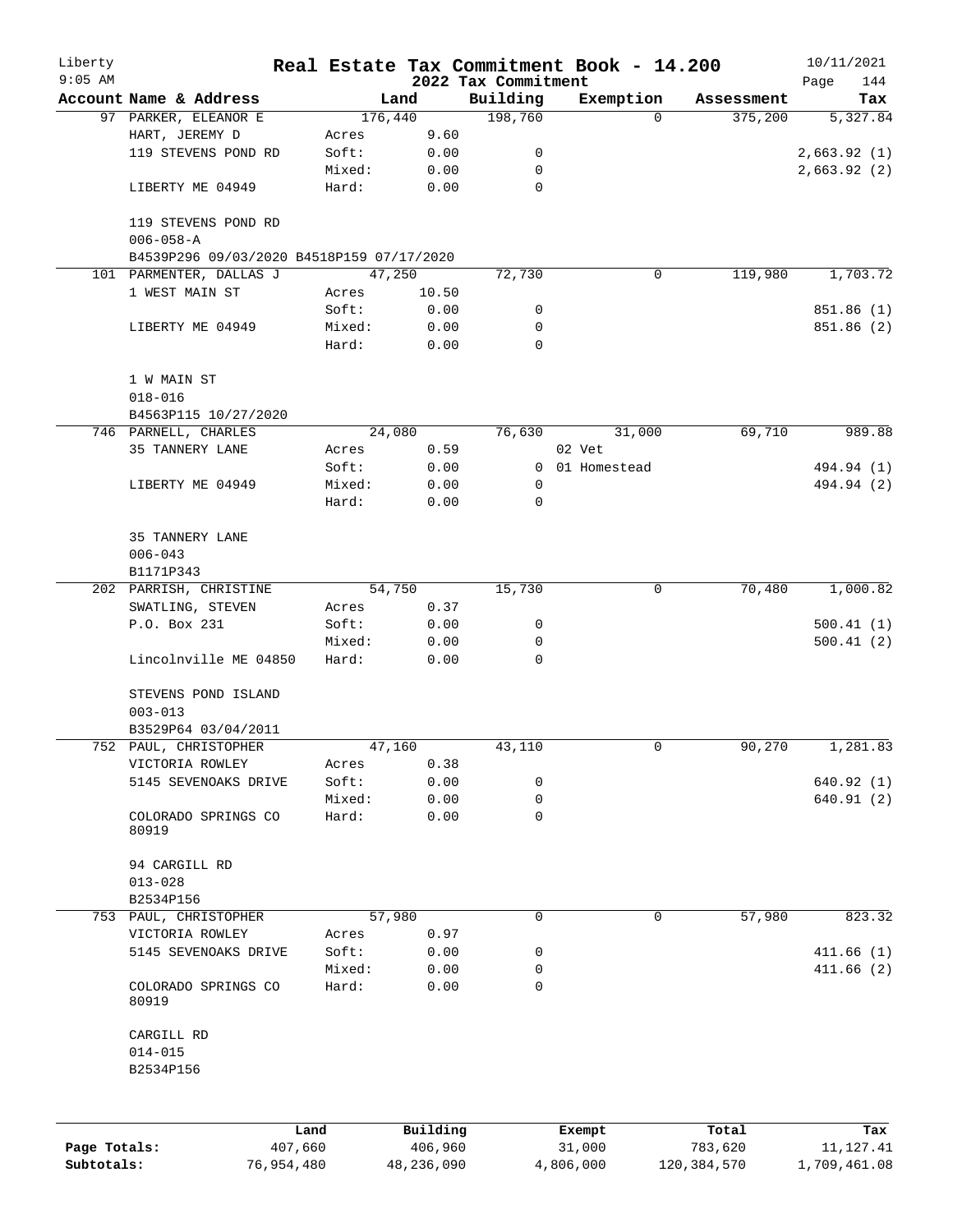| Liberty<br>$9:05$ AM |                                                   |                 |              | 2022 Tax Commitment | Real Estate Tax Commitment Book - 14.200 |            | 10/11/2021<br>Page<br>145 |
|----------------------|---------------------------------------------------|-----------------|--------------|---------------------|------------------------------------------|------------|---------------------------|
|                      | Account Name & Address                            | Land            |              | Building            | Exemption                                | Assessment | Tax                       |
|                      | 754 PAUL, CHRISTOPHER                             | 34,370          |              | 0                   | $\Omega$                                 | 34,370     | 488.05                    |
|                      | VICTORIA ROWLEY                                   | Acres           | 0.32         |                     |                                          |            |                           |
|                      | 5145 SEVENOAKS DRIVE                              | Soft:           | 0.00         | 0                   |                                          |            | 244.03(1)                 |
|                      |                                                   | Mixed:          | 0.00         | $\mathbf 0$         |                                          |            | 244.02(2)                 |
|                      | COLORADO SPRINGS CO<br>80919                      | Hard:           | 0.00         | 0                   |                                          |            |                           |
|                      | CARGILL RD                                        |                 |              |                     |                                          |            |                           |
|                      | $013 - 030$                                       |                 |              |                     |                                          |            |                           |
|                      | B2534P156                                         |                 |              | 0                   | $\mathbf 0$                              |            |                           |
|                      | 755 PAUL, CHRISTOPHER<br>VICTORIA ROWLEY          | 41,230<br>Acres | 0.17         |                     |                                          | 41,230     | 585.47                    |
|                      | 5145 SEVENOAKS DRIVE                              | Soft:           | 0.00         | 0                   |                                          |            | 292.74 (1)                |
|                      |                                                   | Mixed:          | 0.00         | 0                   |                                          |            | 292.73(2)                 |
|                      | COLORADO SPRINGS CO<br>80919                      | Hard:           | 0.00         | 0                   |                                          |            |                           |
|                      | LANDLOCKED OFF 134<br>$015 - 001 - A$<br>B683P533 |                 |              |                     |                                          |            |                           |
|                      | 1309 PAUL, CHRISTOPHER                            | 40,750          |              | $\Omega$            | $\mathbf 0$                              | 40,750     | 578.65                    |
|                      | VICTORIA ROWLEY                                   | Acres           | 0.45         |                     |                                          |            |                           |
|                      | 5145 SEVENOAKS DRIVE                              | Soft:           | 0.00         | 0                   |                                          |            | 289.33(1)                 |
|                      |                                                   | Mixed:          | 0.00         | 0                   |                                          |            | 289.32(2)                 |
|                      | COLORADO SPRINGS CO<br>80919                      | Hard:           | 0.00         | 0                   |                                          |            |                           |
|                      | CARGILL RD<br>$013 - 029$                         |                 |              |                     |                                          |            |                           |
| 757                  | PEASE FAMILY CAMP TRUST                           | 82,270          |              | 58,480              | $\mathbf 0$                              | 140,750    | 1,998.65                  |
|                      | C/O JOANNE PEASE<br>(TRUSTEE)                     | Acres           | 0.12         |                     |                                          |            |                           |
|                      | PO BOX 269                                        | Soft:           | 0.00         | 0                   |                                          |            | 999.33(1)                 |
|                      | LIBERTY ME 04949                                  | Mixed:<br>Hard: | 0.00<br>0.00 | 0<br>$\mathbf 0$    |                                          |            | 999.32 (2)                |
|                      | 87 SHERMAN RD<br>$023 - 010$                      |                 |              |                     |                                          |            |                           |
|                      | B4620P325 03/15/2021                              |                 |              |                     |                                          |            |                           |
|                      | 588 PEASE, DENNIS B                               | 33,440          |              | 21,010              | $\mathbf 0$                              | 54,450     | 773.19                    |
|                      | PEASE, JEFFREY BRUCE                              | Acres           | 1.29         |                     |                                          |            |                           |
|                      | 511 BEACH ROAD                                    | Soft:           | 0.00         | 0                   |                                          |            | 386.60(1)                 |
|                      |                                                   | Mixed:          | 0.00         | 0                   |                                          |            | 386.59 (2)                |
|                      | LINCOLNVILLE ME 04849                             | Hard:           | 0.00         | $\mathbf 0$         |                                          |            |                           |
|                      | 945 FISHTOWN RD<br>$001 - 042$                    |                 |              |                     |                                          |            |                           |
|                      | B4523P210 07/29/2020                              |                 |              |                     |                                          |            |                           |
|                      | 1049 PEASE, JOANNE                                | 49,000          |              | 146,380             | 25,000                                   | 170,380    | 2,419.40                  |
|                      | PO BOX 296                                        | Acres           | 12.00        |                     | 01 Homestead                             |            |                           |
|                      |                                                   | Soft:           | 0.00         | 0                   |                                          |            | 1,209.70(1)               |
|                      | LIBERTY ME 04949                                  | Mixed:<br>Hard: | 0.00<br>0.00 | 0<br>0              |                                          |            | 1, 209.70(2)              |
|                      | 136 MCLAIN RD                                     |                 |              |                     |                                          |            |                           |
|                      | $003 - 021 - B$                                   |                 |              |                     |                                          |            |                           |
|                      | B3417P91 02/11/2010 B2337P210                     |                 |              |                     |                                          |            |                           |
|                      | Land                                              |                 | Building     |                     | Exempt                                   | Total      | Tax                       |
| Page Totals:         | 281,060                                           |                 | 225,870      |                     | 25,000                                   | 481,930    | 6,843.41                  |

**Subtotals:** 77,235,540 48,461,960 4,831,000 120,866,500 1,716,304.49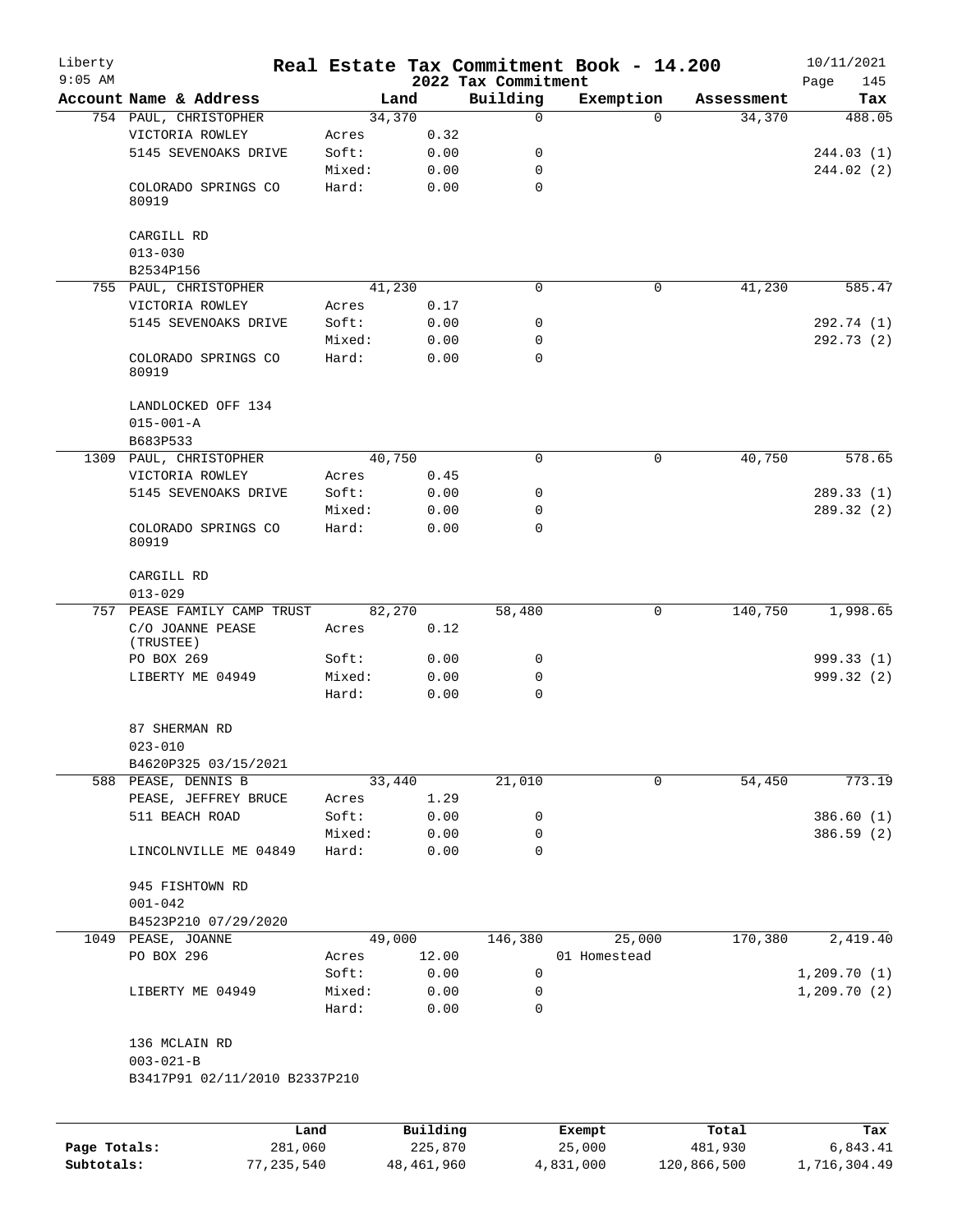| Liberty<br>$9:05$ AM |                                                                |                 |                     |                                 | Real Estate Tax Commitment Book - 14.200 |                  | 10/11/2021         |
|----------------------|----------------------------------------------------------------|-----------------|---------------------|---------------------------------|------------------------------------------|------------------|--------------------|
|                      | Account Name & Address                                         |                 | Land                | 2022 Tax Commitment<br>Building | Exemption                                | Assessment       | 146<br>Page<br>Tax |
|                      | 514 PEASE, JOANNE E                                            |                 | 66,140              | 122, 210                        | $\Omega$                                 | 188,350          | 2,674.57           |
|                      | 90 MARSHALL SHORE RD                                           | Acres           | 1.59                |                                 |                                          |                  |                    |
|                      | PO BOX 296                                                     | Soft:           | 0.00                | 0                               |                                          |                  | 1,337.29(1)        |
|                      | LIBERTY ME 04949                                               | Mixed:          | 0.00                | 0                               |                                          |                  | 1,337.28(2)        |
|                      |                                                                | Hard:           | 0.00                | $\mathbf 0$                     |                                          |                  |                    |
|                      | 90 MARSHALL SHORE RD<br>$022 - 003$                            |                 |                     |                                 |                                          |                  |                    |
|                      | B3987P184 08/07/2015                                           |                 |                     |                                 |                                          |                  |                    |
|                      | 242 PEASE, JOANNE E                                            |                 | 34,500              | 68,850                          | 0                                        | 103,350          | 1,467.57           |
|                      | PO BOX 296                                                     | Acres           | 2.00                |                                 |                                          |                  |                    |
|                      |                                                                | Soft:           | 0.00                | 0                               |                                          |                  | 733.79(1)          |
|                      | LIBERTY ME 04949                                               | Mixed:          | 0.00                | 0                               |                                          |                  | 733.78 (2)         |
|                      |                                                                | Hard:           | 0.00                | $\Omega$                        |                                          |                  |                    |
|                      | 131 MCLAIN RD<br>$003 - 020$                                   |                 |                     |                                 |                                          |                  |                    |
|                      | B4347P285 02/11/2019                                           |                 |                     |                                 |                                          |                  |                    |
|                      | 366 PEASE, THERESA M<br>(TRUSTEE)                              |                 | 42,150              | 31,130                          | 0                                        | 73,280           | 1,040.58           |
|                      | PEASE, SPAULDING &<br>ANDERSON FAMILY TRUST                    | Acres           | 0.39                |                                 |                                          |                  |                    |
|                      | 171 KNOX RIDGE SOUTH                                           | Soft:           | 0.00                | 0                               |                                          |                  | 520.29(1)          |
|                      |                                                                | Mixed:          | 0.00                | 0                               |                                          |                  | 520.29(2)          |
|                      | KNOX ME 04986                                                  | Hard:           | 0.00                | $\Omega$                        |                                          |                  |                    |
|                      | 18 FOX RUN                                                     |                 |                     |                                 |                                          |                  |                    |
|                      | $013 - 027$                                                    |                 |                     |                                 |                                          |                  |                    |
|                      | B3568P226 07/27/2011                                           |                 |                     |                                 |                                          |                  |                    |
|                      | 1140 PEASLEE, FOREST                                           |                 | 69,400              | 0                               | 0                                        | 69,400           | 985.48             |
|                      | 545 ROCKLAND ROAD                                              | Acres<br>Soft:  | 124.00<br>0.00      | 0                               |                                          |                  | 492.74 (1)         |
|                      | JEFFERSON ME 04348                                             | Mixed:          | 0.00                | 0                               |                                          |                  | 492.74 (2)         |
|                      |                                                                | Hard:           | 0.00                | $\mathbf 0$                     |                                          |                  |                    |
|                      | LANDLOCKED OFF PLAINS<br>$002 - 005$                           |                 |                     |                                 |                                          |                  |                    |
|                      | B2937P130                                                      |                 |                     |                                 |                                          |                  |                    |
|                      | 870 PEAVEY, CARRIE                                             |                 | 47,850              | 109,420                         | 25,000                                   | 132,270          | 1,878.23           |
|                      | PO BOX 102                                                     | Acres           | 8.40                |                                 | 01 Homestead                             |                  |                    |
|                      |                                                                | Soft:           | 0.00                | $\mathbf 0$                     |                                          |                  | 939.12 (1)         |
|                      | LIBERTY ME 04949                                               | Mixed:<br>Hard: | 0.00<br>0.00        | 0<br>0                          |                                          |                  | 939.11 (2)         |
|                      | 78 MARSHALL SHORE RD                                           |                 |                     |                                 |                                          |                  |                    |
|                      | $008 - 035$                                                    |                 |                     |                                 |                                          |                  |                    |
|                      | B2864P340                                                      |                 |                     |                                 |                                          |                  |                    |
|                      | 1342 PEAVEY, CARRIE                                            |                 | 25,130              | 0                               | 0                                        | 25,130           | 356.85             |
|                      | PO BOX 102                                                     | Acres           | 3.75                |                                 |                                          |                  |                    |
|                      |                                                                | Soft:           | 0.00                | 0                               |                                          |                  | 178.43(1)          |
|                      | LIBERTY ME 04949                                               | Mixed:          | 0.00                | 0                               |                                          |                  | 178.42(2)          |
|                      |                                                                | Hard:           | 0.00                | 0                               |                                          |                  |                    |
|                      | BELFAST AUGUSTA RD<br>$009 - 030 - 01$<br>B4422P246 10/01/2019 |                 |                     |                                 |                                          |                  |                    |
|                      |                                                                |                 |                     |                                 |                                          |                  |                    |
| Page Totals:         |                                                                | Land<br>285,170 | Building<br>331,610 |                                 | Exempt<br>25,000                         | Total<br>591,780 | Tax<br>8,403.28    |

**Subtotals:** 77,520,710 48,793,570 4,856,000 121,458,280 1,724,707.77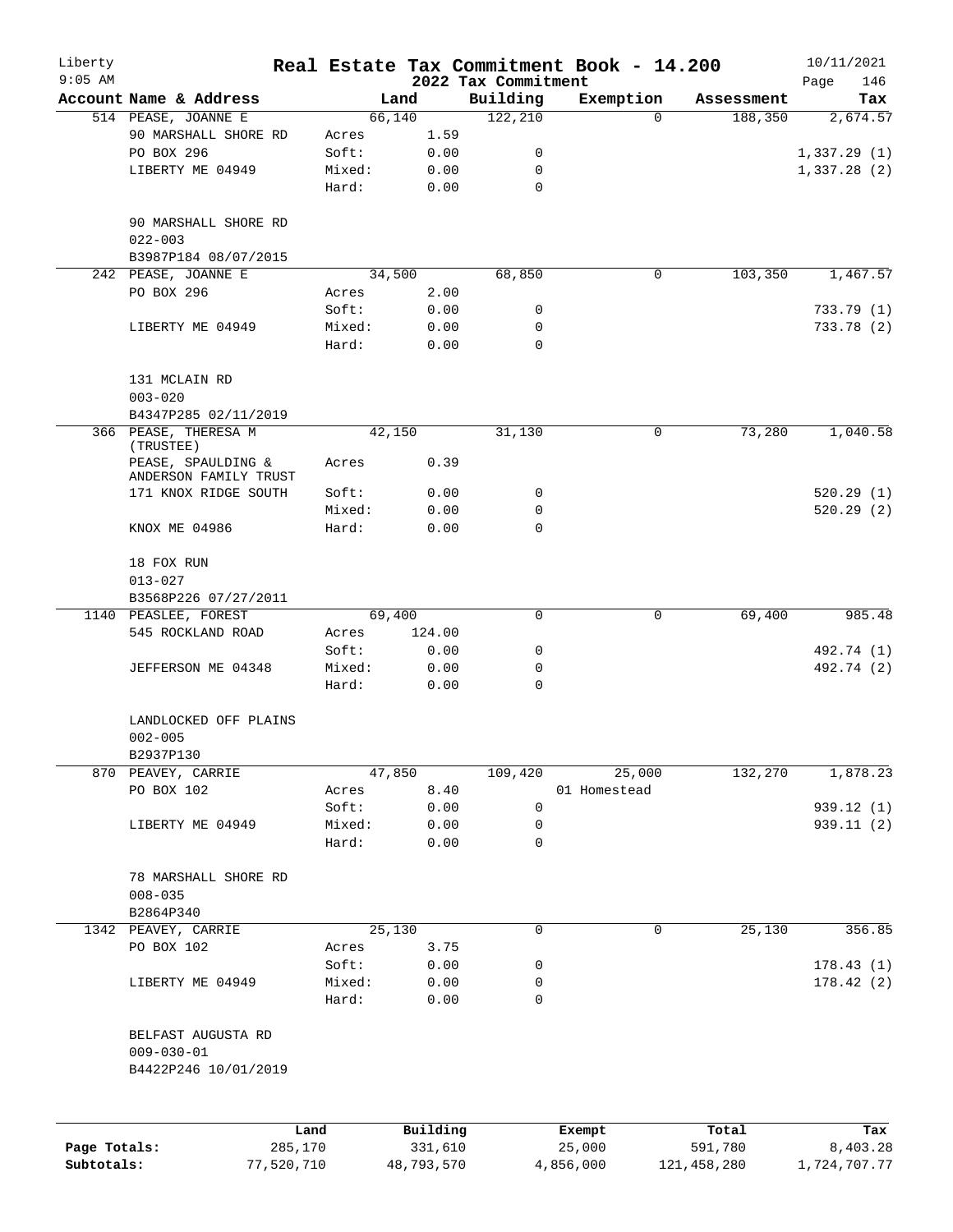| Liberty<br>$9:05$ AM |                                                  |        |        | 2022 Tax Commitment | Real Estate Tax Commitment Book - 14.200 |            | 10/11/2021<br>147<br>Page |
|----------------------|--------------------------------------------------|--------|--------|---------------------|------------------------------------------|------------|---------------------------|
|                      | Account Name & Address                           |        | Land   | Building            | Exemption                                | Assessment | Tax                       |
|                      | 1345 PEAVEY, CARRIE                              |        | 28,280 | $\mathsf{O}$        | $\Omega$                                 | 28,280     | 401.58                    |
|                      | PO BOX 102                                       | Acres  | 5.85   |                     |                                          |            |                           |
|                      |                                                  | Soft:  | 0.00   | 0                   |                                          |            | 200.79(1)                 |
|                      | LIBERTY ME 04949                                 | Mixed: | 0.00   | 0                   |                                          |            | 200.79(2)                 |
|                      |                                                  | Hard:  | 0.00   | $\mathbf 0$         |                                          |            |                           |
|                      | MARSHALL SHORE RD                                |        |        |                     |                                          |            |                           |
|                      | $008 - 035 - G$                                  |        |        |                     |                                          |            |                           |
|                      | 1346 PEAVEY, CARRIE                              |        | 42,800 | $\mathbf 0$         | $\mathbf 0$                              | 42,800     | 607.76                    |
|                      | PO BOX 102                                       | Acres  | 1.60   |                     |                                          |            |                           |
|                      |                                                  | Soft:  | 0.00   | 0                   |                                          |            | 303.88(1)                 |
|                      | LIBERTY ME 04949                                 | Mixed: | 0.00   | 0                   |                                          |            | 303.88(2)                 |
|                      |                                                  | Hard:  | 0.00   | $\mathbf 0$         |                                          |            |                           |
|                      | MARSHALL SHORE ROAD<br>$008 - 035 - H$           |        |        |                     |                                          |            |                           |
|                      | 763 PEAVEY, EVERETT T                            |        | 36,000 | 77,920              | 25,000                                   | 88,920     | 1,262.66                  |
|                      | PEAVEY, JOANN                                    | Acres  | 3.00   |                     | 01 Homestead                             |            |                           |
|                      | 641 PINNACLE ROAD                                | Soft:  | 0.00   | $\mathbf 0$         |                                          |            | 631.33(1)                 |
|                      |                                                  | Mixed: | 0.00   | 0                   |                                          |            | 631.33(2)                 |
|                      | LIBERTY ME 04949                                 | Hard:  | 0.00   | $\mathbf 0$         |                                          |            |                           |
|                      | 641 PINNACLE RD                                  |        |        |                     |                                          |            |                           |
|                      | $005 - 039$<br>B1437P322                         |        |        |                     |                                          |            |                           |
|                      | 762 PEAVEY, LORING J. &<br>LUCILLE (LE)          |        | 59,900 | 103,200             | 25,000                                   | 138,100    | 1,961.02                  |
|                      | PEAVEY, SHERYL L. &<br>SHARYN L.                 | Acres  | 22.90  |                     | 01 Homestead                             |            |                           |
|                      | 25 Stickney Hill Rd                              | Soft:  | 0.00   | 0                   |                                          |            | 980.51 (1)                |
|                      |                                                  | Mixed: | 0.00   | 0                   |                                          |            | 980.51(2)                 |
|                      | Liberty ME 04949                                 | Hard:  | 0.00   | $\mathbf 0$         |                                          |            |                           |
|                      | 25 STICKNEY HILL RD<br>$005 - 033$               |        |        |                     |                                          |            |                           |
|                      | B4425P132 10/08/2019                             |        |        |                     |                                          |            |                           |
|                      | 110 PELLETIER, LOUIS                             |        | 36,000 | 121,610             | 25,000                                   | 132,610    | 1,883.06                  |
|                      | PELLETIER, SUZANNE                               | Acres  | 1.00   |                     | 01 Homestead                             |            |                           |
|                      | 12 Pinnacle Rd.                                  | Soft:  | 0.00   | 0                   |                                          |            | 941.53 (1)                |
|                      |                                                  | Mixed: | 0.00   | 0                   |                                          |            | 941.53(2)                 |
|                      | LIBERTY ME 04949                                 | Hard:  | 0.00   | $\mathbf 0$         |                                          |            |                           |
|                      | 12 PINNACLE RD                                   |        |        |                     |                                          |            |                           |
|                      | $018 - 013$                                      |        |        |                     |                                          |            |                           |
|                      | B3417P62 02/10/2010                              |        |        |                     |                                          |            |                           |
|                      | 767 PELRINE, WILLIAM                             |        | 2,750  | 0                   | 0                                        | 2,750      | 39.05                     |
|                      | 1 Norwood Circle                                 | Acres  | 5.50   |                     |                                          |            |                           |
|                      |                                                  | Soft:  | 0.00   | 0                   |                                          |            | 19.53(1)                  |
|                      | Woburn MA 01801                                  | Mixed: | 0.00   | 0                   |                                          |            | 19.52(2)                  |
|                      |                                                  | Hard:  | 0.00   | 0                   |                                          |            |                           |
|                      | LANDLOCKED OFF UPPER<br>$010 - 042$<br>B4004P254 |        |        |                     |                                          |            |                           |
|                      |                                                  |        |        |                     |                                          |            |                           |
|                      |                                                  |        |        |                     |                                          |            |                           |

|              | Land       | Building   | Exempt    | Total       | Tax          |
|--------------|------------|------------|-----------|-------------|--------------|
| Page Totals: | 205,730    | 302,730    | 75,000    | 433,460     | 6, 155.13    |
| Subtotals:   | 77,726,440 | 49,096,300 | 4,931,000 | 121,891,740 | 1,730,862.90 |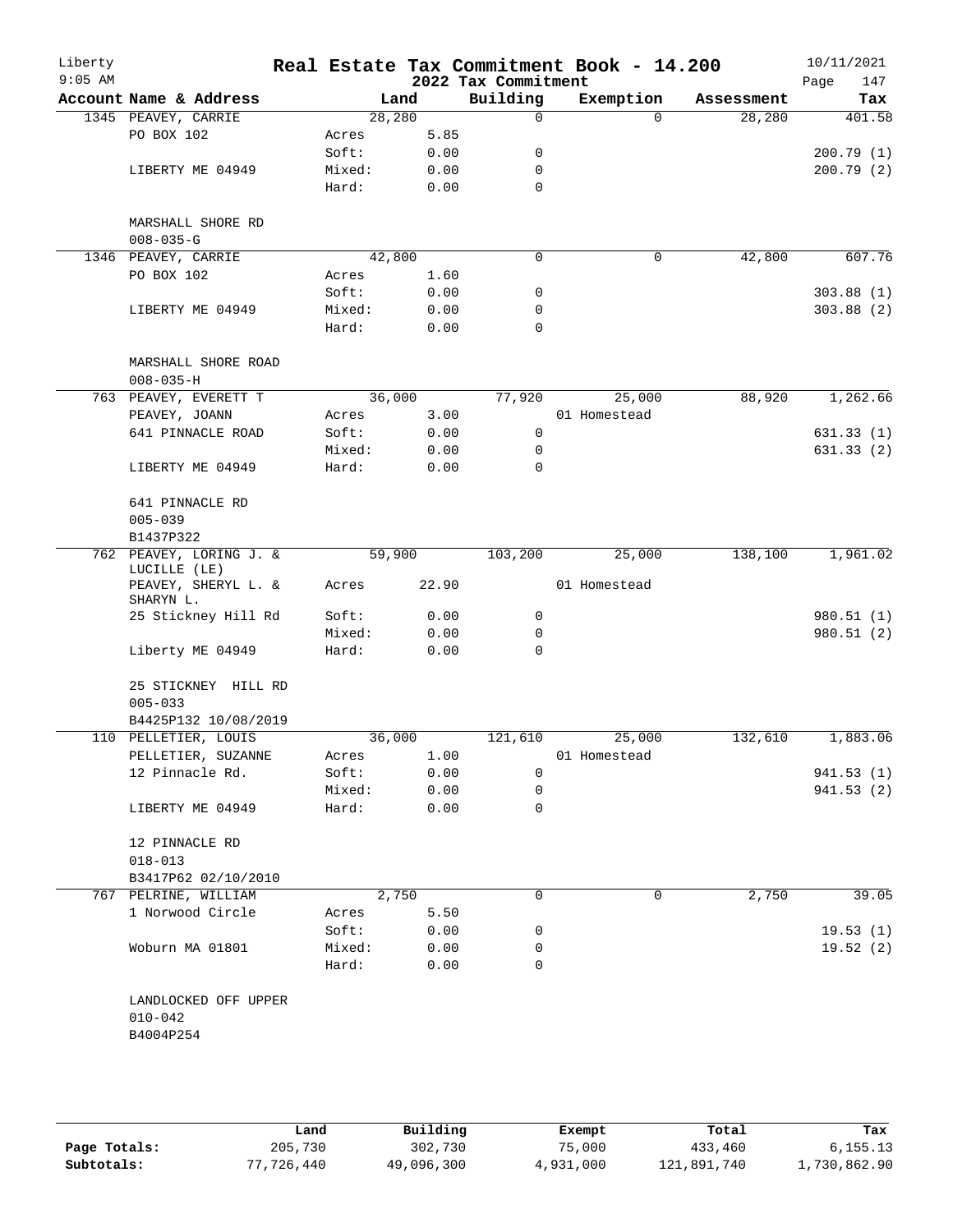| Liberty<br>$9:05$ AM |                                            |                 |                 | 2022 Tax Commitment | Real Estate Tax Commitment Book - 14.200 |                 | 10/11/2021<br>148<br>Page |
|----------------------|--------------------------------------------|-----------------|-----------------|---------------------|------------------------------------------|-----------------|---------------------------|
|                      | Account Name & Address                     |                 | Land            | Building            | Exemption                                | Assessment      | Tax                       |
|                      | 102 PENNEY, CHARLES WAYNE                  |                 | 610             | 0                   |                                          | $\Omega$<br>610 | 8.66                      |
|                      | TROJANO PENNEY, RAENA<br>ANN               | Acres           | 0.11            |                     |                                          |                 |                           |
|                      | 67 CROSS LN                                | Soft:           | 0.00            | 0                   |                                          |                 | 4.33(1)                   |
|                      | WALDO ME 04915                             | Mixed:<br>Hard: | 0.00<br>0.00    | 0<br>0              |                                          |                 | 4.33(2)                   |
|                      |                                            |                 |                 |                     |                                          |                 |                           |
|                      | ROBERTS SHORE RD<br>$020 - 053$            |                 |                 |                     |                                          |                 |                           |
|                      | B4568P101-103 11/05/2020                   |                 |                 |                     |                                          |                 |                           |
|                      | 770 PEPLER, RUSSELL                        |                 | 62,210          | 122,080             | 25,000                                   | 159,290         | 2,261.92                  |
|                      | PEPLER, ELAINE                             | Acres           | 35.50           |                     | 01 Homestead                             |                 |                           |
|                      | 1018 PINNACLE RD                           | Soft:           | 0.00            | 0                   |                                          |                 | 1,130.96(1)               |
|                      |                                            | Mixed:          | 0.00            | $\mathbf 0$         |                                          |                 | 1,130.96(2)               |
|                      | LIBERTY ME 04949                           | Hard:           | 0.00            | 0                   |                                          |                 |                           |
|                      | 1018 PINNACLE RD                           |                 |                 |                     |                                          |                 |                           |
|                      | $001 - 049,050$<br>B1916P143 B796P150      |                 |                 |                     |                                          |                 |                           |
|                      | 773 PERKINS, HEIDI                         |                 | 36, 340         | 109,930             | 25,000                                   | 121,270         | 1,722.03                  |
|                      | DEAN, DAVID D & BARBARA Acres<br>J PERKINS |                 | 4.89            |                     | 01 Homestead                             |                 |                           |
|                      | 391 MCLAIN RD                              | Soft:           | 0.00            | 0                   |                                          |                 | 861.02(1)                 |
|                      |                                            | Mixed:          | 0.00            | $\mathbf 0$         |                                          |                 | 861.01(2)                 |
|                      | LIBERTY ME 04949                           | Hard:           | 0.00            | 0                   |                                          |                 |                           |
|                      | 391 MCLAIN RD                              |                 |                 |                     |                                          |                 |                           |
|                      | $002 - 017$                                |                 |                 |                     |                                          |                 |                           |
|                      | B4572P330 11/17/2020                       |                 |                 |                     |                                          |                 |                           |
|                      | 133 PERKINS, JONATHAN                      |                 | 20,870          | 19,980              | 25,000                                   | 15,850          | 225.07                    |
|                      | 32 LAMPSON RD                              | Acres           | 0.40            |                     | 01 Homestead                             |                 |                           |
|                      |                                            | Soft:           | 0.00            | $\mathbf 0$         |                                          |                 | 112.54(1)                 |
|                      | LIBERTY ME 04949                           | Mixed:<br>Hard: | 0.00<br>0.00    | 0<br>0              |                                          |                 | 112.53(2)                 |
|                      |                                            |                 |                 |                     |                                          |                 |                           |
|                      | 32 LAMPSON RD                              |                 |                 |                     |                                          |                 |                           |
|                      | $008 - 007 - 02$                           |                 |                 |                     |                                          |                 |                           |
|                      | B2541P23                                   |                 |                 |                     |                                          |                 |                           |
|                      | 163 PERKINS, SUSANNE M<br>2820 Madera Ave. |                 | 218,980<br>2.09 | 123,400             |                                          | 342,380<br>0    | 4,861.80                  |
|                      |                                            | Acres<br>Soft:  | 0.00            | 0                   |                                          |                 | 2,430.90(1)               |
|                      | Oakland CA 94619                           | Mixed:          | 0.00            | 0                   |                                          |                 | 2,430.90(2)               |
|                      |                                            | Hard:           | 0.00            | 0                   |                                          |                 |                           |
|                      | 7 NORUMBEGA LN                             |                 |                 |                     |                                          |                 |                           |
|                      | $028 - 004 - A$                            |                 |                 |                     |                                          |                 |                           |
|                      | B3679P346 08/17/2012                       |                 |                 |                     |                                          |                 |                           |
|                      | 774 PERKO, ANDREA J                        |                 | 116,550         | 62,580              |                                          | 0<br>179,130    | 2,543.65                  |
|                      | PERKO, MICHAEL DAVID                       | Acres           | 0.47            |                     |                                          |                 |                           |
|                      | 20 Bruce Circ.                             | Soft:           | 0.00            | 0                   |                                          |                 | 1, 271.83(1)              |
|                      |                                            | Mixed:          | 0.00            | 0                   |                                          |                 | 1, 271.82(2)              |
|                      | Colchester CT 06415                        | Hard:           | 0.00            | 0                   |                                          |                 |                           |
|                      | 77 KNOWLTONS SHORE RD                      |                 |                 |                     |                                          |                 |                           |
|                      | $019 - 036$                                |                 |                 |                     |                                          |                 |                           |
|                      | B4313P190 10/04/2018                       |                 |                 |                     |                                          |                 |                           |
|                      |                                            |                 |                 |                     |                                          |                 |                           |
|                      | Land                                       |                 | Building        |                     | Exempt                                   | Total           | Tax                       |
| Page Totals:         | 455,560                                    |                 | 437,970         |                     | 75,000                                   | 818,530         | 11,623.13                 |

**Subtotals:** 78,182,000 49,534,270 5,006,000 122,710,270 1,742,486.03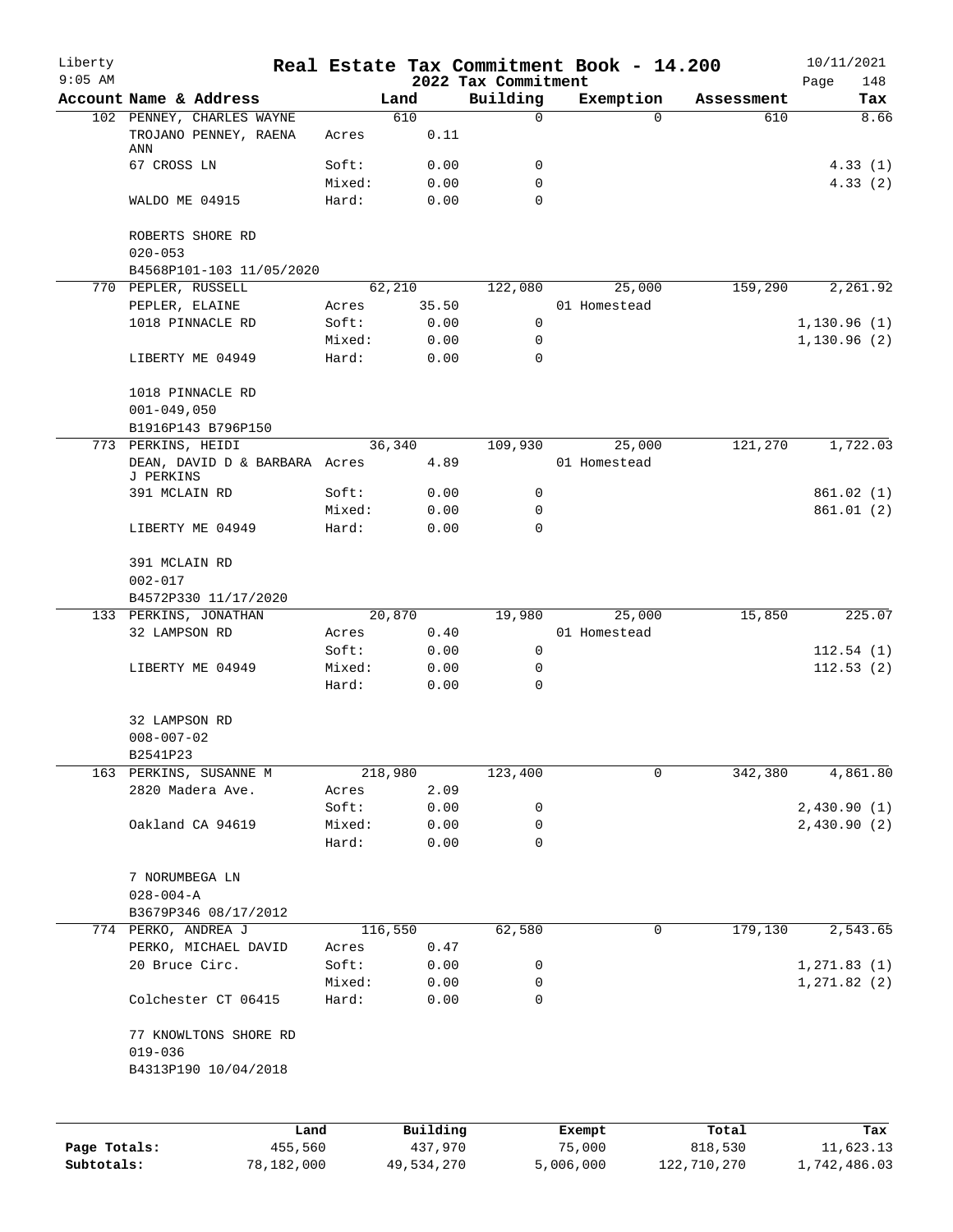| Liberty<br>$9:05$ AM |                               |         |       | 2022 Tax Commitment | Real Estate Tax Commitment Book - 14.200 |            | 10/11/2021<br>149<br>Page |
|----------------------|-------------------------------|---------|-------|---------------------|------------------------------------------|------------|---------------------------|
|                      | Account Name & Address        | Land    |       | Building            | Exemption                                | Assessment | Tax                       |
|                      | 822 PERMATTEO, MICHAEL        | 135,940 |       | 47,690              | $\Omega$                                 | 183,630    | 2,607.55                  |
|                      | PERMATTEO, HEIDI              | Acres   | 0.60  |                     |                                          |            |                           |
|                      | 24 DAVIS ST                   | Soft:   | 0.00  | 0                   |                                          |            | 1,303.78(1)               |
|                      |                               | Mixed:  | 0.00  | 0                   |                                          |            | 1,303.77(2)               |
|                      | NORTHBORO MA 01532            | Hard:   | 0.00  | 0                   |                                          |            |                           |
|                      | 55 WILDWOOD DR                |         |       |                     |                                          |            |                           |
|                      |                               |         |       |                     |                                          |            |                           |
|                      | $013 - 009$                   |         |       |                     |                                          |            |                           |
|                      | B1745P17                      |         |       |                     |                                          |            |                           |
|                      | 1306 PERMATTEO, MICHAEL       | 34,420  |       | $\mathbf 0$         | $\mathbf 0$                              | 34,420     | 488.76                    |
|                      | PERMATTEO, HEIDI              | Acres   | 0.26  |                     |                                          |            |                           |
|                      | 24 DAVIS ST                   | Soft:   | 0.00  | 0                   |                                          |            | 244.38 (1)                |
|                      |                               | Mixed:  | 0.00  | 0                   |                                          |            | 244.38 (2)                |
|                      | NORTHBORO MA 01532            | Hard:   | 0.00  | 0                   |                                          |            |                           |
|                      | 55 WILDWOOD DR<br>$013 - 011$ |         |       |                     |                                          |            |                           |
|                      | 336 PERRUCCIO-SMITH, LYNN     | 68,510  |       | 40,020              | $\mathbf 0$                              | 108,530    | 1,541.13                  |
|                      | MICHAEL SMITH                 | Acres   | 0.13  |                     |                                          |            |                           |
|                      | 12 COBBLERS RD                | Soft:   | 0.00  | 0                   |                                          |            | 770.57(1)                 |
|                      |                               | Mixed:  | 0.00  | 0                   |                                          |            | 770.56(2)                 |
|                      | TRUMBULL CT 06611             | Hard:   | 0.00  | 0                   |                                          |            |                           |
|                      | 127 ROBERTS SHORE RD          |         |       |                     |                                          |            |                           |
|                      | $020 - 009$                   |         |       |                     |                                          |            |                           |
|                      | B2333P272                     |         |       |                     |                                          |            |                           |
|                      | 538 PERRY, CHARLES E          | 159,150 |       | 28,090              | 0                                        | 187,240    | 2,658.81                  |
|                      | 8 ELM STREET                  | Acres   | 4.81  |                     |                                          |            |                           |
|                      |                               | Soft:   | 0.00  | 0                   |                                          |            | 1,329.41(1)               |
|                      | HANOVER MA 02339              | Mixed:  | 0.00  | 0                   |                                          |            | 1,329.40(2)               |
|                      |                               | Hard:   | 0.00  | $\Omega$            |                                          |            |                           |
|                      | 415 PINNACLE RD               |         |       |                     |                                          |            |                           |
|                      | $014 - 001$                   |         |       |                     |                                          |            |                           |
|                      | B1960P21                      |         |       |                     |                                          |            |                           |
|                      | 775 PERRY, CLAIRE D           | 65,250  |       | 16,080              | 0                                        | 81,330     | 1,154.89                  |
|                      | 249 PRESCOTT HILL RD          | Acres   | 40.50 |                     |                                          |            |                           |
|                      |                               | Soft:   | 0.00  | 0                   |                                          |            | 577.45(1)                 |
|                      | LIBERTY ME 04949              | Mixed:  | 0.00  | 0                   |                                          |            | 577.44(2)                 |
|                      |                               | Hard:   | 0.00  | 0                   |                                          |            |                           |
|                      |                               |         |       |                     |                                          |            |                           |
|                      | 249 PRESCOTT HILL RD          |         |       |                     |                                          |            |                           |
|                      | $003 - 046$                   |         |       |                     |                                          |            |                           |
|                      | B1247P231                     |         |       |                     |                                          |            |                           |
|                      | 1212 PERRY, CLAIRE D          | 20,000  |       | 0                   | 0                                        | 20,000     | 284.00                    |
|                      | 249 PRESCOTT HILL RD          | Acres   | 2.00  |                     |                                          |            |                           |
|                      |                               | Soft:   | 0.00  | 0                   |                                          |            | 142.00(1)                 |
|                      | LIBERTY ME 04949              | Mixed:  | 0.00  | 0                   |                                          |            | 142.00(2)                 |
|                      |                               | Hard:   | 0.00  | 0                   |                                          |            |                           |
|                      | PRESCOTT HILL RD              |         |       |                     |                                          |            |                           |
|                      | $003 - 047 - 01$              |         |       |                     |                                          |            |                           |
|                      | B1247P231                     |         |       |                     |                                          |            |                           |
|                      |                               |         |       |                     |                                          |            |                           |

|              | Land       | Building   | Exempt    | Total         | Tax          |
|--------------|------------|------------|-----------|---------------|--------------|
| Page Totals: | 483,270    | 131,880    |           | 615,150       | ,735.14      |
| Subtotals:   | 78,665,270 | 49,666,150 | 5,006,000 | 123, 325, 420 | 1,751,221.17 |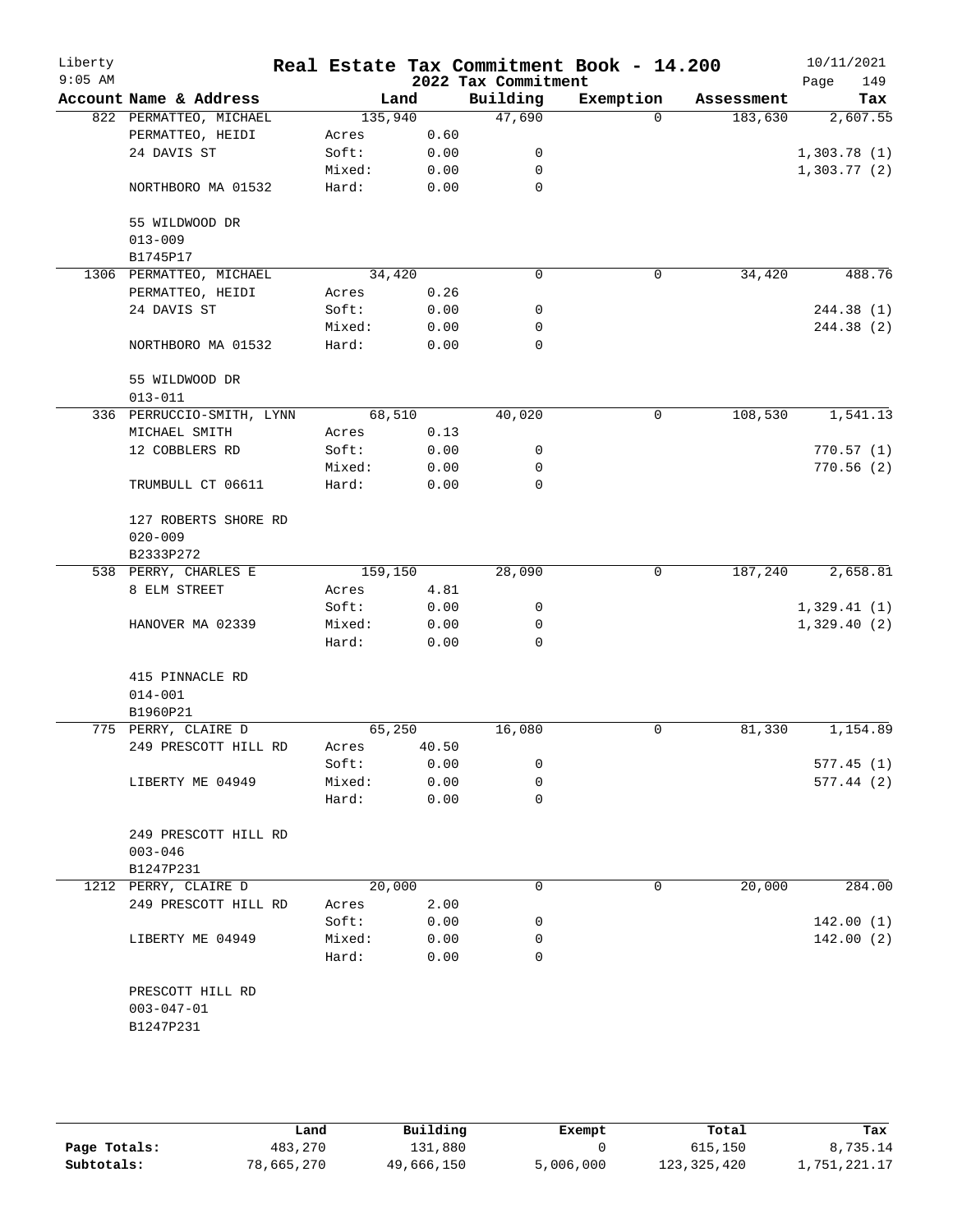| Liberty<br>$9:05$ AM |                        |        |        | 2022 Tax Commitment | Real Estate Tax Commitment Book - 14.200 |            | 10/11/2021<br>Page<br>150 |
|----------------------|------------------------|--------|--------|---------------------|------------------------------------------|------------|---------------------------|
|                      | Account Name & Address |        | Land   | Building            | Exemption                                | Assessment | Tax                       |
|                      | 1187 PETERS, ROBERT    |        | 28,840 | 0                   | $\Omega$                                 | 28,840     | 409.53                    |
|                      | PETERS, SUSAN          | Acres  | 0.13   |                     |                                          |            |                           |
|                      | 104E 35TH STREET       | Soft:  | 0.00   | 0                   |                                          |            | 204.77 (1)                |
|                      |                        | Mixed: | 0.00   | 0                   |                                          |            | 204.76(2)                 |
|                      | TACOMA WA 98404        | Hard:  | 0.00   | 0                   |                                          |            |                           |
|                      | ROBERTS SHORE ROAD     |        |        |                     |                                          |            |                           |
|                      | $020 - 016$            |        |        |                     |                                          |            |                           |
|                      | B2834P288              |        |        |                     |                                          |            |                           |
|                      | 156 PETERS, ROBERT     |        | 16,710 | 66,140              | 0                                        | 82,850     | 1,176.47                  |
|                      | PETERS, SUSAN          | Acres  | 0.30   |                     |                                          |            |                           |
|                      | 104E 35TH STREET       | Soft:  | 0.00   | 0                   |                                          |            | 588.24(1)                 |
|                      |                        | Mixed: | 0.00   | 0                   |                                          |            | 588.23(2)                 |
|                      | TACOMA WA 98404        | Hard:  | 0.00   | 0                   |                                          |            |                           |
|                      | 1 GOAH WAY             |        |        |                     |                                          |            |                           |
|                      | $020 - 046$            |        |        |                     |                                          |            |                           |
|                      | B2834P288              |        |        |                     |                                          |            |                           |
|                      | 777 PHILBRICK, HARRY   |        | 33,830 | 0                   | $\mathbf 0$                              | 33,830     | 480.39                    |
|                      | 590 GENTHNER RD        | Acres  | 22.00  |                     |                                          |            |                           |
|                      |                        | Soft:  | 0.00   | 0                   |                                          |            | 240.20(1)                 |
|                      | WALDOBORO ME 04572     | Mixed: | 0.00   | 0                   |                                          |            | 240.19(2)                 |
|                      |                        | Hard:  | 0.00   | 0                   |                                          |            |                           |
|                      | CRIE HILL RD           |        |        |                     |                                          |            |                           |
|                      | $010 - 009$            |        |        |                     |                                          |            |                           |
|                      | B1055P346              |        |        |                     |                                          |            |                           |
|                      | 778 PHILIPPI, DANA E   |        | 17,320 | 35,210              | $\mathbf 0$                              | 52,530     | 745.93                    |
|                      | PHILIPPI, GAIL H       | Acres  | 0.17   |                     |                                          |            |                           |
|                      | PO BOX 141             | Soft:  | 0.00   | 0                   |                                          |            | 372.97(1)                 |
|                      |                        | Mixed: | 0.00   | 0                   |                                          |            | 372.96(2)                 |
|                      | LIBERTY ME 04949       | Hard:  | 0.00   | 0                   |                                          |            |                           |
|                      | 69 MAIN ST             |        |        |                     |                                          |            |                           |
|                      | $018 - 029$            |        |        |                     |                                          |            |                           |
|                      | B1364P40               |        |        |                     |                                          |            |                           |
|                      | 779 PHILIPPI, DANA E   |        | 32,850 | 94,220              | 31,000                                   | 96,070     | 1,364.19                  |
|                      | PHILIPPI, GAIL H       | Acres  | 1.00   |                     | 01 Homestead                             |            |                           |
|                      | PO BOX 141             | Soft:  | 0.00   |                     | 0 02 Vet                                 |            | 682.10 (1)                |
|                      |                        | Mixed: | 0.00   | 0                   |                                          |            | 682.09 (2)                |
|                      | LIBERTY ME 04949       | Hard:  | 0.00   | 0                   |                                          |            |                           |
|                      | 86 MAIN ST             |        |        |                     |                                          |            |                           |
|                      | $012 - 009$            |        |        |                     |                                          |            |                           |
|                      | B787P831               |        |        |                     |                                          |            |                           |
|                      | 780 PHILIPPI, DANA E   |        | 68,150 | 8,990               | 0                                        | 77,140     | 1,095.39                  |
|                      | PHILIPPI, GAIL H       | Acres  | 81.60  |                     |                                          |            |                           |
|                      | PO BOX 141             | Soft:  | 0.00   | 0                   |                                          |            | 547.70 (1)                |
|                      |                        | Mixed: | 0.00   | 0                   |                                          |            | 547.69 (2)                |
|                      | LIBERTY ME 04949       | Hard:  | 0.00   | 0                   |                                          |            |                           |
|                      | 20 THAT WAY            |        |        |                     |                                          |            |                           |
|                      | 002-021-ABCD, 022      |        |        |                     |                                          |            |                           |
|                      | B2894P264              |        |        |                     |                                          |            |                           |
|                      |                        |        |        |                     |                                          |            |                           |
|                      |                        |        |        |                     |                                          |            |                           |
|                      |                        |        |        |                     |                                          |            |                           |
|                      |                        |        |        |                     |                                          |            |                           |

|              | Land       | Building   | Exempt    | Total       | Tax          |
|--------------|------------|------------|-----------|-------------|--------------|
| Page Totals: | 197,700    | 204,560    | 31,000    | 371,260     | 5,271.90     |
| Subtotals:   | 78,862,970 | 49,870,710 | 5,037,000 | 123,696,680 | 1,756,493.07 |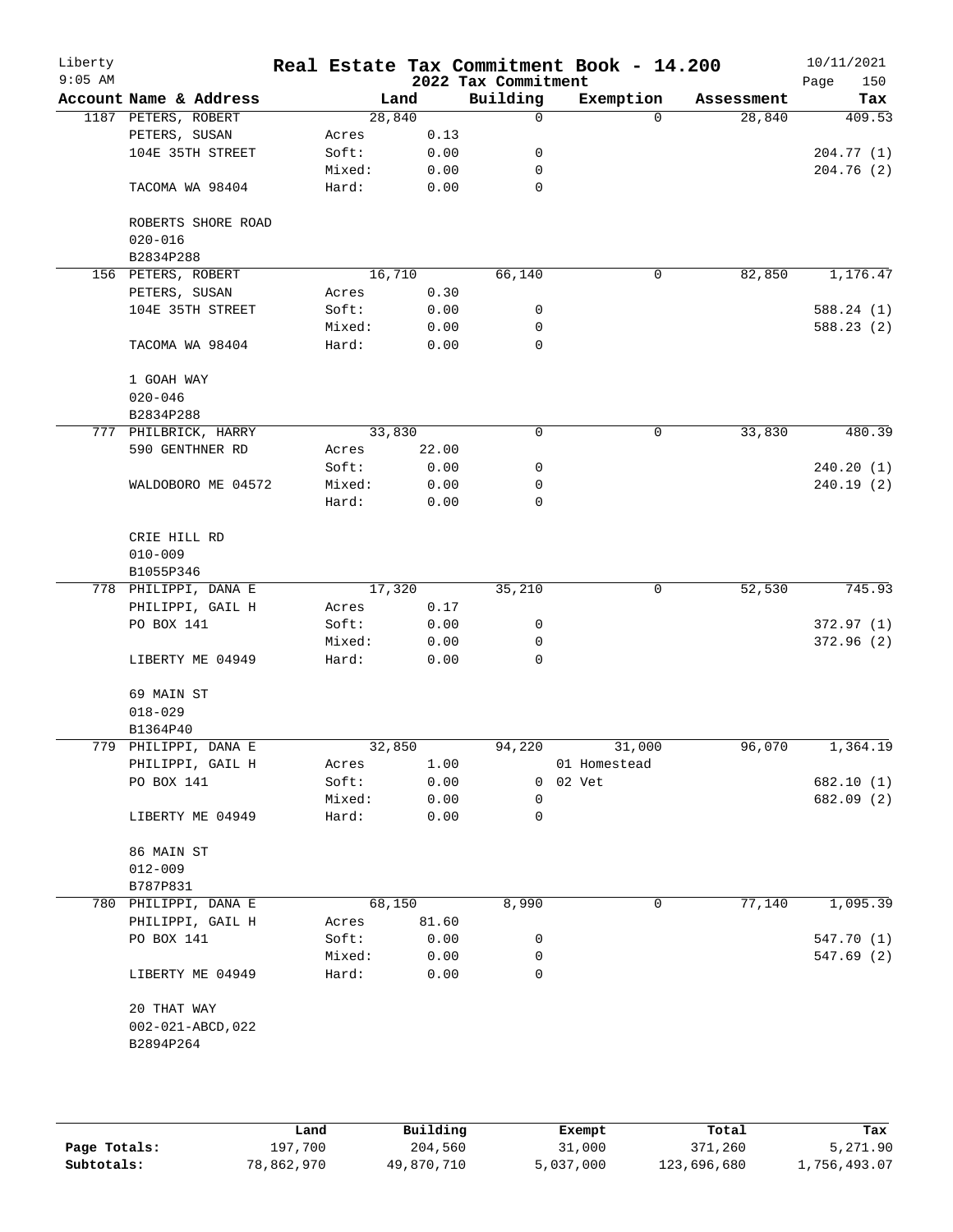| Liberty      |                                                                      |         |                |         |              |                     | Real Estate Tax Commitment Book - 14.200 |            | 10/11/2021   |
|--------------|----------------------------------------------------------------------|---------|----------------|---------|--------------|---------------------|------------------------------------------|------------|--------------|
| $9:05$ AM    | Account Name & Address                                               |         |                |         |              | 2022 Tax Commitment |                                          |            | 151<br>Page  |
|              |                                                                      |         |                | Land    |              | Building            | Exemption<br>$\Omega$                    | Assessment | Tax          |
|              | 879 PHILIPPI, DANA E                                                 |         |                | 17,170  |              | 61,400              |                                          | 78,570     | 1,115.69     |
|              | PHILIPPI, GAIL H<br>PO BOX 141                                       |         | Acres<br>Soft: |         | 0.30<br>0.00 | 0                   |                                          |            | 557.85(1)    |
|              |                                                                      |         | Mixed:         |         | 0.00         | 0                   |                                          |            | 557.84 (2)   |
|              | LIBERTY ME 04949                                                     |         | Hard:          |         | 0.00         | $\mathbf 0$         |                                          |            |              |
|              | 75 MAIN ST                                                           |         |                |         |              |                     |                                          |            |              |
|              | $018 - 027$                                                          |         |                |         |              |                     |                                          |            |              |
|              | B1814P5                                                              |         |                |         |              |                     |                                          |            |              |
|              | 1100 PHILIPPI, DANA E                                                |         |                | 110     |              | 0                   | 0                                        | 110        | 1.56         |
|              | PHILIPPI, GAIL H                                                     |         | Acres          |         | 0.01         |                     |                                          |            |              |
|              | PO BOX 141                                                           |         | Soft:          |         | 0.00         | 0                   |                                          |            | 0.78(1)      |
|              |                                                                      |         | Mixed:         |         | 0.00         | 0                   |                                          |            | 0.78(2)      |
|              | LIBERTY ME 04949                                                     |         | Hard:          |         | 0.00         | 0                   |                                          |            |              |
|              | MAIN ST                                                              |         |                |         |              |                     |                                          |            |              |
|              | $018 - 035$                                                          |         |                |         |              |                     |                                          |            |              |
| 1015         | PHILLIPS, MAGGIE A &<br>TRUSTEE                                      |         |                | 76,600  |              | 92,380              | 0                                        | 168,980    | 2,399.52     |
|              | BRYCK, ANDREA A<br>(TRUSTEE)                                         |         | Acres          |         | 1.27         |                     |                                          |            |              |
|              | 2768 DARNBY DR                                                       |         | Soft:          |         | 0.00         | 0                   |                                          |            | 1,199.76(1)  |
|              |                                                                      |         | Mixed:         |         | 0.00         | 0                   |                                          |            | 1, 199.76(2) |
|              | OAKLAND CA 94611                                                     |         | Hard:          |         | 0.00         | 0                   |                                          |            |              |
|              | 357 PINNACLE RD                                                      |         |                |         |              |                     |                                          |            |              |
|              | $014 - 003$                                                          |         |                |         |              |                     |                                          |            |              |
|              | B2311P285                                                            |         |                |         |              |                     |                                          |            |              |
|              | 784 PINKHAM, TERRY W                                                 |         |                | 36,250  |              | 26,850              | $\mathbf 0$                              | 63,100     | 896.02       |
|              | 300 MAIN ST                                                          |         | Acres          |         | 25.00        |                     |                                          |            |              |
|              |                                                                      |         | Soft:          |         | 0.00         | 0                   |                                          |            | 448.01 (1)   |
|              | ROCKPORT ME 04856                                                    |         | Mixed:         |         | 0.00         | 0                   |                                          |            | 448.01 (2)   |
|              |                                                                      |         | Hard:          |         | 0.00         | 0                   |                                          |            |              |
|              | 192 JOY RD                                                           |         |                |         |              |                     |                                          |            |              |
|              | $005 - 025$                                                          |         |                |         |              |                     |                                          |            |              |
|              | B968P35                                                              |         |                |         |              |                     |                                          |            |              |
|              | 785 PLACE, ELIZABETH B TTEE<br>ELIZABETH B. PLACE REV Acres<br>TRUST |         |                | 54,750  | 14.00        |                     | 151,450 25,000<br>01 Homestead           | 181,200    | 2,573.04     |
|              | 88 STEVENS POND RD                                                   |         | Soft:          |         | 0.00         | 0                   |                                          |            | 1,286.52(1)  |
|              |                                                                      |         | Mixed:         |         | 0.00         | 0                   |                                          |            | 1,286.52(2)  |
|              | LIBERTY ME 04949                                                     |         | Hard:          |         | 0.00         | 0                   |                                          |            |              |
|              | 88 STEVENS POND RD                                                   |         |                |         |              |                     |                                          |            |              |
|              | $006 - 052$                                                          |         |                |         |              |                     |                                          |            |              |
|              | B1053P209                                                            |         |                |         |              |                     |                                          |            |              |
|              | 786 PLAISTED, KENNETH W                                              |         |                | 160,830 |              | 99,350              | 0                                        | 260,180    | 3,694.56     |
|              | 193 MIDDLE RD, FL2                                                   |         | Acres          |         | 0.65         |                     |                                          |            |              |
|              |                                                                      |         | Soft:          |         | 0.00         | 0                   |                                          |            | 1,847.28(1)  |
|              | FALMOUTH ME 04105                                                    |         | Mixed:         |         | 0.00         | 0                   |                                          |            | 1,847.28(2)  |
|              |                                                                      |         | Hard:          |         | 0.00         | 0                   |                                          |            |              |
|              | 8 MILLSTONE DR                                                       |         |                |         |              |                     |                                          |            |              |
|              | $009 - 011 - 10$                                                     |         |                |         |              |                     |                                          |            |              |
|              | B4064P51 05/31/2016                                                  |         |                |         |              |                     |                                          |            |              |
|              |                                                                      |         |                |         |              |                     |                                          |            |              |
|              |                                                                      | Land    |                |         | Building     |                     | Exempt                                   | Total      | Tax          |
| Page Totals: |                                                                      | 345,710 |                |         | 431,430      |                     | 25,000                                   | 752,140    | 10,680.39    |

**Subtotals:** 79,208,680 50,302,140 5,062,000 124,448,820 1,767,173.46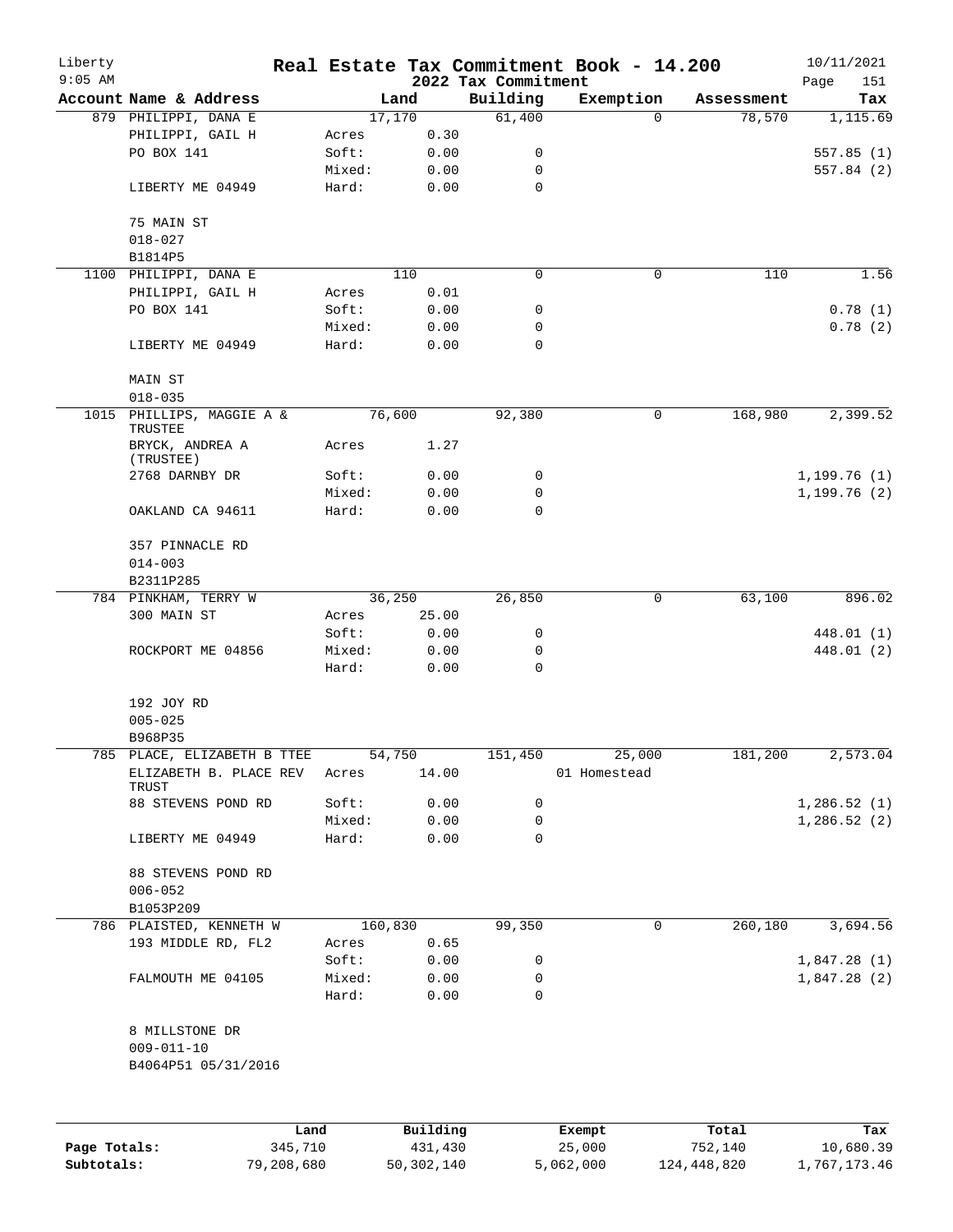| Liberty<br>$9:05$ AM |                                       |                 |                | 2022 Tax Commitment | Real Estate Tax Commitment Book - 14.200 |            | 10/11/2021<br>Page<br>152 |
|----------------------|---------------------------------------|-----------------|----------------|---------------------|------------------------------------------|------------|---------------------------|
|                      | Account Name & Address                |                 | Land           | Building            | Exemption                                | Assessment | Tax                       |
|                      | 788 PLUMMER FAMILY REAL               | 166,750         |                | 0                   | $\Omega$                                 | 166,750    | 2,367.85                  |
|                      | ESTATE COR<br>156 WILTON RD.          |                 |                |                     |                                          |            |                           |
|                      |                                       | Acres<br>Soft:  | 114.90<br>0.00 | 0                   |                                          |            | 1,183.93(1)               |
|                      | FARMINGTON ME 04938                   | Mixed:          | 0.00           | 0                   |                                          |            | 1,183.92(2)               |
|                      |                                       | Hard:           | 0.00           | $\Omega$            |                                          |            |                           |
|                      |                                       |                 |                |                     |                                          |            |                           |
|                      | OFF KAGER MTN R<br>$007 - 017$        |                 |                |                     |                                          |            |                           |
|                      | B1426P53                              |                 |                |                     |                                          |            |                           |
|                      | 789 PONTZ, CURTIS                     | 102,840         |                | 150,060             | 0                                        | 252,900    | 3,591.18                  |
|                      | PONTZ, LESLIE                         | Acres           | 0.47           |                     |                                          |            |                           |
|                      | 1027 W ALLENS LA                      | Soft:           | 0.00           | 0                   |                                          |            | 1,795.59(1)               |
|                      |                                       | Mixed:          | 0.00           | 0                   |                                          |            | 1,795.59(2)               |
|                      | PHILADELPHIA PA 19119                 | Hard:           | 0.00           | 0                   |                                          |            |                           |
|                      | 215 ROBERTS SHORE RD<br>$020 - 072$   |                 |                |                     |                                          |            |                           |
|                      | B1193P266                             |                 |                |                     |                                          |            |                           |
|                      | 44 POOLE, ROBERT W                    | 181,060         |                | 101,520             | $\mathbf 0$                              | 282,580    | 4,012.64                  |
|                      | POOLE, ANNE MARIE                     | Acres           | 1.80           |                     |                                          |            |                           |
|                      | 4 Logan Lane                          | Soft:           | 0.00           | 0                   |                                          |            | 2,006.32(1)               |
|                      |                                       | Mixed:          | 0.00           | 0                   |                                          |            | 2,006.32(2)               |
|                      | WESTON CT 06883                       | Hard:           | 0.00           | 0                   |                                          |            |                           |
|                      | 468 BELFAST AUGUSTA RD<br>$025 - 014$ |                 |                |                     |                                          |            |                           |
|                      | B2045P229                             |                 |                |                     |                                          |            |                           |
| 1190                 | POULIN, CRAIG A                       | 26,500          |                | 0                   | 0                                        | 26,500     | 376.30                    |
|                      | POULIN, TRACY J                       | Acres           | 23.00          |                     |                                          |            |                           |
|                      | 862 BANTON RD                         | Soft:           | 0.00           | 0                   |                                          |            | 188.15(1)                 |
|                      |                                       | Mixed:          | 0.00           | 0                   |                                          |            | 188.15(2)                 |
|                      | PALERMO ME 04354                      | Hard:           | 0.00           | 0                   |                                          |            |                           |
|                      | LANDLOCKED BACK PALERMO               |                 |                |                     |                                          |            |                           |
|                      | $007 - 002$                           |                 |                |                     |                                          |            |                           |
|                      | B3551P323                             |                 |                |                     |                                          |            |                           |
|                      | 1006 PREIS, JOHN JR                   | 19,490          |                | 0                   | 0                                        | 19,490     | 276.76                    |
|                      | 2112 HARBOR DR                        | Acres           | 1.66           |                     |                                          |            |                           |
|                      |                                       | Soft:           | 0.00           | 0                   |                                          |            | 138.38(1)                 |
|                      | ANNAPOLIS MD 21409                    | Mixed:          | 0.00           | 0                   |                                          |            | 138.38(2)                 |
|                      |                                       | Hard:           | 0.00           | 0                   |                                          |            |                           |
|                      | SHERMAN RD                            |                 |                |                     |                                          |            |                           |
|                      | $023 - 018 - A$                       |                 |                |                     |                                          |            |                           |
|                      | B3691P51 09/21/2012                   |                 |                |                     |                                          |            |                           |
|                      | 382 PREIS, JOHN JR                    | 172,900         |                | 55,030              | 0                                        | 227,930    | 3,236.61                  |
|                      | 2112 HARBOR DR                        | Acres           | 0.53           |                     |                                          |            |                           |
|                      |                                       | Soft:           | 0.00           | 0                   |                                          |            | 1,618.31(1)               |
|                      | ANNAPOLIS MD 21409                    | Mixed:<br>Hard: | 0.00<br>0.00   | 0<br>0              |                                          |            | 1,618.30(2)               |
|                      |                                       |                 |                |                     |                                          |            |                           |
|                      | 95 SHERMAN RD                         |                 |                |                     |                                          |            |                           |
|                      | $023 - 018$                           |                 |                |                     |                                          |            |                           |
|                      | B3691P51 09/21/2012                   |                 |                |                     |                                          |            |                           |
|                      |                                       |                 |                |                     |                                          |            |                           |
|                      |                                       |                 |                |                     |                                          |            |                           |
|                      |                                       |                 |                |                     |                                          |            |                           |

|              | Land       | Building   | Exempt    | Total         | Tax          |
|--------------|------------|------------|-----------|---------------|--------------|
| Page Totals: | 669,540    | 306,610    |           | 976,150       | 13,861.34    |
| Subtotals:   | 79,878,220 | 50,608,750 | 5,062,000 | 125, 424, 970 | 1,781,034.80 |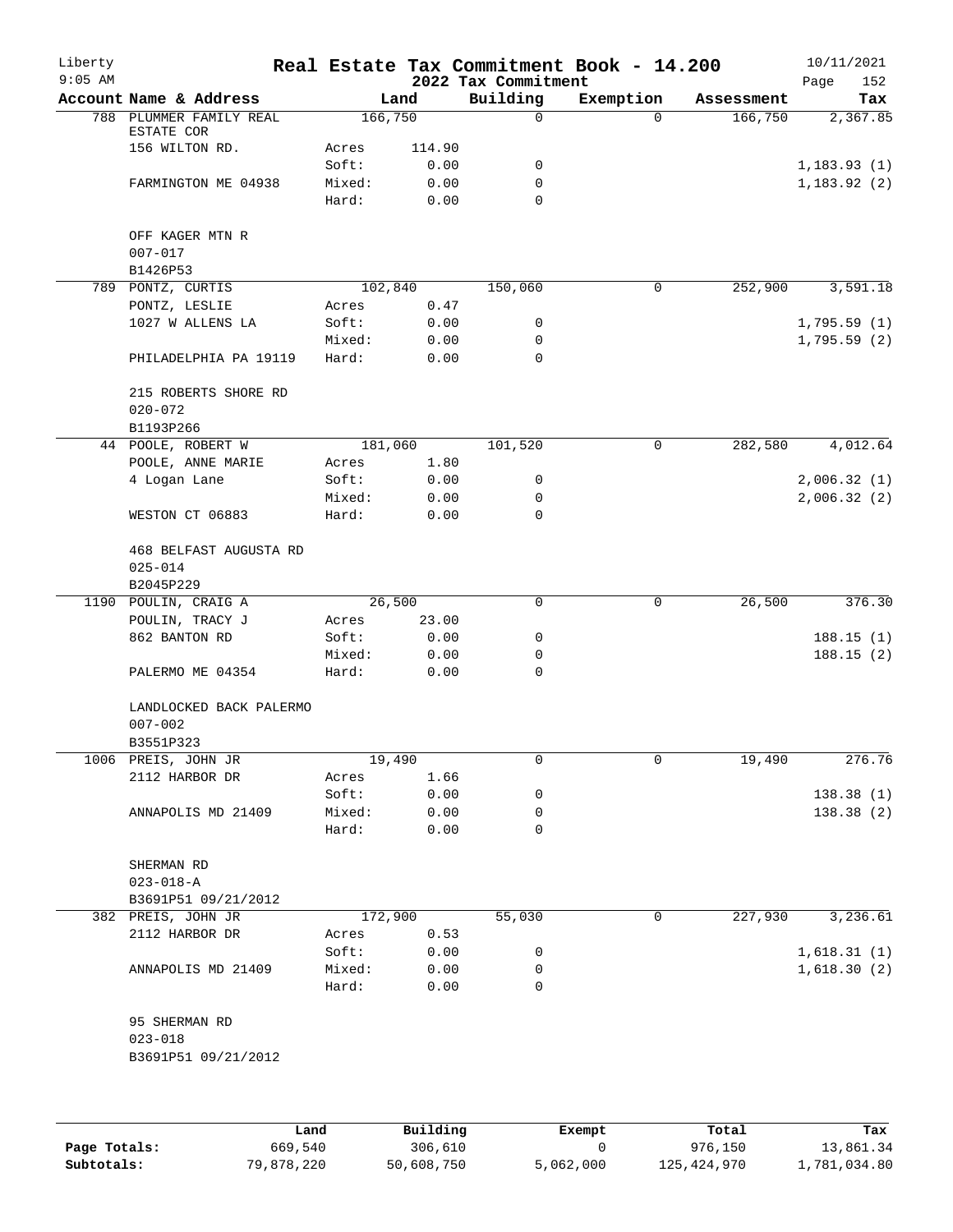| Liberty<br>$9:05$ AM |                                        |         |      | 2022 Tax Commitment | Real Estate Tax Commitment Book - 14.200 |                     | 10/11/2021<br>153<br>Page |
|----------------------|----------------------------------------|---------|------|---------------------|------------------------------------------|---------------------|---------------------------|
|                      | Account Name & Address                 | Land    |      | Building            | Exemption                                | Assessment          | Tax                       |
|                      | 270 PRENDERGAST, CAROL                 | 126,220 |      | 73,860              |                                          | 200,080<br>$\Omega$ | 2,841.14                  |
|                      | PRENDERGAST, DANIEL                    | Acres   | 2.50 |                     |                                          |                     |                           |
|                      | 204 Hazelton Loop                      | Soft:   | 0.00 | 0                   |                                          |                     | 1,420.57(1)               |
|                      |                                        | Mixed:  | 0.00 | 0                   |                                          |                     | 1,420.57(2)               |
|                      | Mooresville NC 28117                   | Hard:   | 0.00 | 0                   |                                          |                     |                           |
|                      | 30 W MAIN ST                           |         |      |                     |                                          |                     |                           |
|                      | $020 - 065$<br>B2888P32                |         |      |                     |                                          |                     |                           |
|                      | 801 PRESCOTT, DALLAS L                 | 33,000  |      | 82,500              | 25,000                                   | 90,500              | 1,285.10                  |
|                      | PO BOX 273                             | Acres   | 1.00 |                     | 01 Homestead                             |                     |                           |
|                      |                                        | Soft:   | 0.00 | 0                   |                                          |                     | 642.55(1)                 |
|                      | LIBERTY ME 04949                       | Mixed:  | 0.00 | 0                   |                                          |                     | 642.55 (2)                |
|                      |                                        | Hard:   | 0.00 | 0                   |                                          |                     |                           |
|                      | 172 STEVENS POND RD<br>$003 - 033 - A$ |         |      |                     |                                          |                     |                           |
|                      | B2334P335                              |         |      |                     |                                          |                     |                           |
|                      | 373 PRONOVOST, ERIC                    | 169,710 |      | 135,090             |                                          | 304,800<br>0        | 4,328.16                  |
|                      | PRONOVOST, DEBRA                       | Acres   | 0.49 |                     |                                          |                     |                           |
|                      | 27 CONIFER RIDGE RD                    | Soft:   | 0.00 | 0                   |                                          |                     | 2,164.08(1)               |
|                      |                                        | Mixed:  | 0.00 | 0                   |                                          |                     | 2,164.08(2)               |
|                      | CUMBERLAND FORESIDE ME<br>04110        | Hard:   | 0.00 | 0                   |                                          |                     |                           |
|                      | 64 SNOW VILLAGE RD                     |         |      |                     |                                          |                     |                           |
|                      | $016 - 008$                            |         |      |                     |                                          |                     |                           |
|                      | B2831P255                              |         |      |                     |                                          |                     |                           |
|                      | 587 PRYMUSZEWSKI, MARK                 | 42,000  |      | 104,450             | 25,000                                   | 121,450             | 1,724.59                  |
|                      | IRENE SAUMUR                           | Acres   | 7.00 |                     | 01 Homestead                             |                     |                           |
|                      | 128 BACK PALERMO RD                    | Soft:   | 0.00 | 0                   |                                          |                     | 862.30 (1)                |
|                      |                                        | Mixed:  | 0.00 | 0                   |                                          |                     | 862.29(2)                 |
|                      | LIBERTY ME 04949                       | Hard:   | 0.00 | 0                   |                                          |                     |                           |
|                      | 128 BACK PALERMO RD                    |         |      |                     |                                          |                     |                           |
|                      | $004 - 004$<br>B1374P49                |         |      |                     |                                          |                     |                           |
|                      | 799 PUELLE, DAVID                      | 189,780 |      | 104,580             |                                          | 0<br>294,360        | 4,179.91                  |
|                      | PUELLE, ELIZABETH                      | Acres   | 1.11 |                     |                                          |                     |                           |
|                      | 35 PLEASANT ST.                        | Soft:   | 0.00 | 0                   |                                          |                     | 2,089.96(1)               |
|                      |                                        | Mixed:  | 0.00 | 0                   |                                          |                     | 2,089.95(2)               |
|                      | YARMOUTH, ME 04096 6103 Hard:          |         | 0.00 | 0                   |                                          |                     |                           |
|                      | 20 KIRBY ISLAND RD                     |         |      |                     |                                          |                     |                           |
|                      | $021 - 016$                            |         |      |                     |                                          |                     |                           |
|                      | B1616P274                              |         |      |                     |                                          |                     |                           |
|                      | 1118 PUELLE, DAVID                     | 10,630  |      | 0                   |                                          | 10,630<br>0         | 150.95                    |
|                      | PUELLE, ELIZABETH                      | Acres   | 0.33 |                     |                                          |                     |                           |
|                      | 35 PLEASANT ST.                        | Soft:   | 0.00 | 0                   |                                          |                     | 75.48(1)                  |
|                      |                                        | Mixed:  | 0.00 | 0                   |                                          |                     | 75.47(2)                  |
|                      | YARMOUTH, ME 04096 6103 Hard:          |         | 0.00 | 0                   |                                          |                     |                           |
|                      | KIRBY ISLAND RD                        |         |      |                     |                                          |                     |                           |
|                      | $021 - 030$                            |         |      |                     |                                          |                     |                           |
|                      |                                        |         |      |                     |                                          |                     |                           |
|                      |                                        |         |      |                     |                                          |                     |                           |

|              | Land       | Building   | Exempt    | Total       | Tax          |
|--------------|------------|------------|-----------|-------------|--------------|
| Page Totals: | 571,340    | 500,480    | 50,000    | 1,021,820   | 14,509.85    |
| Subtotals:   | 80,449,560 | 51,109,230 | 5,112,000 | 126,446,790 | l,795,544.65 |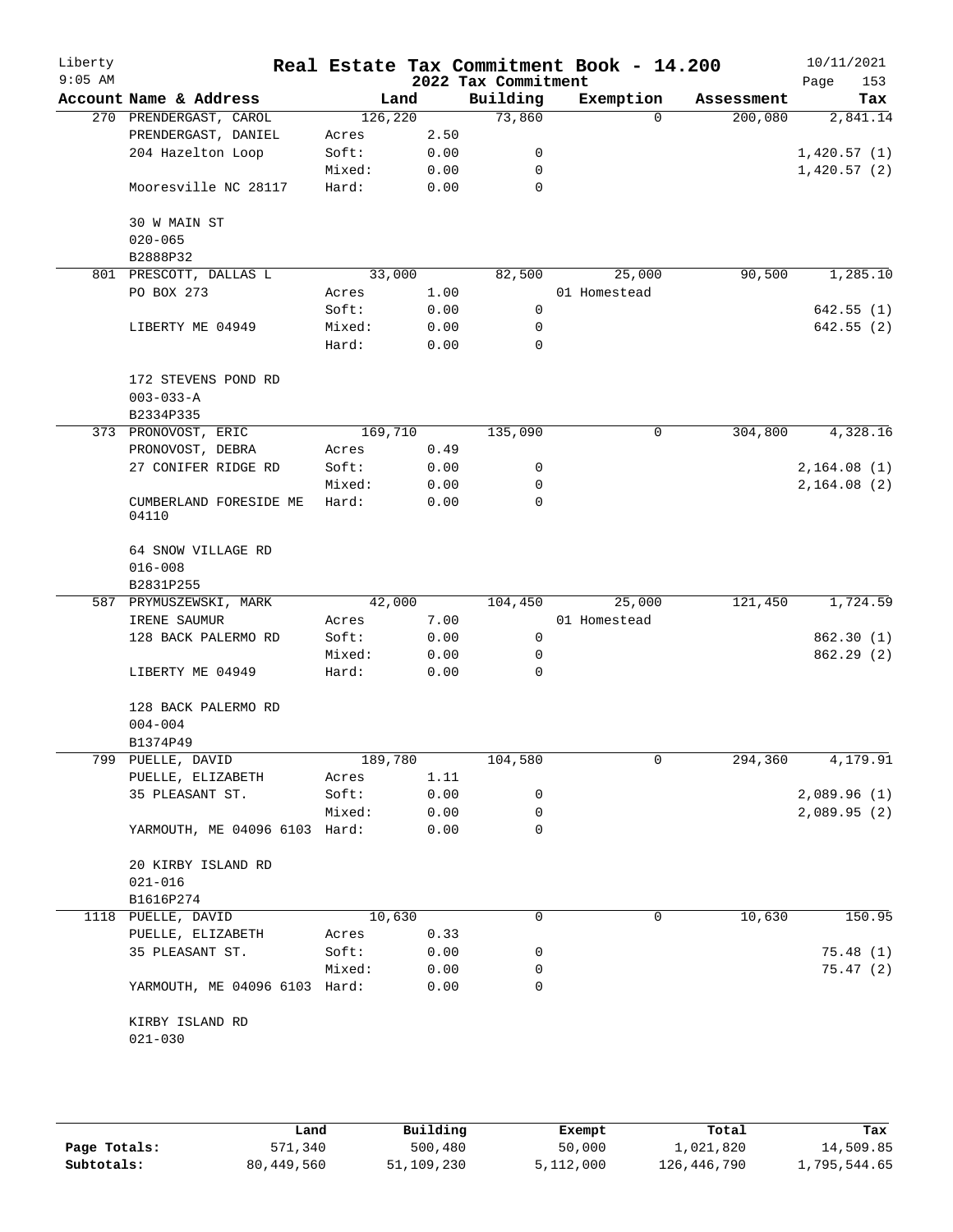| Liberty<br>$9:05$ AM |                                      |        |                 | 2022 Tax Commitment | Real Estate Tax Commitment Book - 14.200 |             | 10/11/2021<br>154<br>Page |
|----------------------|--------------------------------------|--------|-----------------|---------------------|------------------------------------------|-------------|---------------------------|
|                      | Account Name & Address               |        | Land            | Building            | Exemption                                | Assessment  | Tax                       |
|                      | 33 PUELLE, FREDERICK C               |        | 69,620          | 0                   | $\Omega$                                 | 69,620      | 988.60                    |
|                      | <b>ROSE</b>                          | Acres  | 4.30            |                     |                                          |             |                           |
|                      | 26 CHERRYVILLE HOLLOW                | Soft:  | 0.00            | 0                   |                                          |             | 494.30 (1)                |
|                      | ROAD                                 |        |                 |                     |                                          |             |                           |
|                      |                                      | Mixed: | 0.00            | 0                   |                                          |             | 494.30 (2)                |
|                      | FLEMINGTON NJ 08822                  | Hard:  | 0.00            | 0                   |                                          |             |                           |
|                      |                                      |        |                 |                     |                                          |             |                           |
|                      | RETREAT WAY                          |        |                 |                     |                                          |             |                           |
|                      | $006 - 005 - 09$                     |        |                 |                     |                                          |             |                           |
|                      | B2007P252                            |        |                 |                     | 0                                        |             |                           |
|                      | 152 QUIMBY, LINDA<br>CASEY, BLANE    | Acres  | 161,840<br>0.58 | 83,260              |                                          | 245,100     | 3,480.42                  |
|                      | C. ; STEVENS, LISA;<br>CHASE, GINGER |        |                 |                     |                                          |             |                           |
|                      | 145 LONG HILL RD                     | Soft:  | 0.00            | 0                   |                                          |             | 1,740.21(1)               |
|                      |                                      | Mixed: | 0.00            | 0                   |                                          |             | 1,740.21(2)               |
|                      | ORRINGTON ME 04474                   | Hard:  | 0.00            | $\Omega$            |                                          |             |                           |
|                      | 11 HEAL SHORE RD                     |        |                 |                     |                                          |             |                           |
|                      | $027 - 011 - 01$                     |        |                 |                     |                                          |             |                           |
|                      | B3382P275 08/24/2009                 |        |                 |                     |                                          |             |                           |
|                      | 804 RAINEY, ALAN                     |        | 67,000          | 111,290             | 25,000                                   | 153,290     | 2,176.72                  |
|                      | RAINEY, PAULA                        | Acres  | 44.00           |                     | 01 Homestead                             |             |                           |
|                      | 14 RAINEY RD                         | Soft:  | 0.00            | 0                   |                                          |             | 1,088.36(1)               |
|                      |                                      | Mixed: | 0.00            | 0                   |                                          |             | 1,088.36(2)               |
|                      | LIBERTY ME 04949                     | Hard:  | 0.00            | 0                   |                                          |             |                           |
|                      | 14 RAINEY RD                         |        |                 |                     |                                          |             |                           |
|                      | $001 - 051$                          |        |                 |                     |                                          |             |                           |
|                      | B3016P137                            |        |                 |                     |                                          |             |                           |
|                      | 1148 RAMOS, GARY E                   |        | 36,910          | 6,650               | 31,000                                   | 12,560      | 178.35                    |
|                      | P.O. BOX 104                         | Acres  | 23.66           |                     | 01 Homestead                             |             |                           |
|                      |                                      | Soft:  | 0.00            |                     | 0 02 Vet                                 |             | 89.18 (1)                 |
|                      | LIBERTY ME 04949                     | Mixed: | 0.00            | 0                   |                                          |             | 89.17 (2)                 |
|                      |                                      | Hard:  | 0.00            | 0                   |                                          |             |                           |
|                      | 180 MUIR LANE                        |        |                 |                     |                                          |             |                           |
|                      | $005 - 001 - 04$                     |        |                 |                     |                                          |             |                           |
|                      | B4294P23 08/06/2018                  |        |                 |                     |                                          |             |                           |
|                      | 805 RANCOURT, WAYNE                  |        | 182,910         | 171,370             | $\mathbf 0$                              | 354,280     | 5,030.78                  |
|                      | RANCOURT, BENITA                     | Acres  | 1.38            |                     |                                          |             |                           |
|                      | P.O.BOX 3                            | Soft:  | 0.00            | 0                   |                                          |             | 2,515.39(1)               |
|                      |                                      | Mixed: | 0.00            | 0                   |                                          |             | 2, 515.39(2)              |
|                      | LIBERTY ME 04949                     | Hard:  | 0.00            | 0                   |                                          |             |                           |
|                      | 64 MOODY SHORES RD                   |        |                 |                     |                                          |             |                           |
|                      | $006 - 003 - 05$                     |        |                 |                     |                                          |             |                           |
|                      | B1084P108                            |        |                 |                     |                                          |             |                           |
|                      | 886 RANDALL, DEBORAH G               |        | 235,060         | 96,220              | 0                                        | 331,280     | 4,704.18                  |
|                      | RANDALL, JAY D                       | Acres  | 0.87            |                     |                                          |             |                           |
|                      | 150 MORRILLS MILL ROAD               | Soft:  | 0.00            | 0                   |                                          |             | 2,352.09(1)               |
|                      |                                      | Mixed: | 0.00            | 0                   |                                          |             | 2,352.09(2)               |
|                      | NORTH BERWICK ME 03906               | Hard:  | 0.00            | 0                   |                                          |             |                           |
|                      | 209 KNOWLTONS SHORE RD               |        |                 |                     |                                          |             |                           |
|                      | $019 - 004$                          |        |                 |                     |                                          |             |                           |
|                      | B4301P56 08/27/2018                  |        |                 |                     |                                          |             |                           |
|                      | Land                                 |        | Building        |                     | Exempt                                   | Total       | Tax                       |
| Page Totals:         | 753,340                              |        | 468,790         |                     | 56,000                                   | 1,166,130   | 16,559.05                 |
| Subtotals:           | 81,202,900                           |        | 51,578,020      |                     | 5,168,000                                | 127,612,920 | 1,812,103.70              |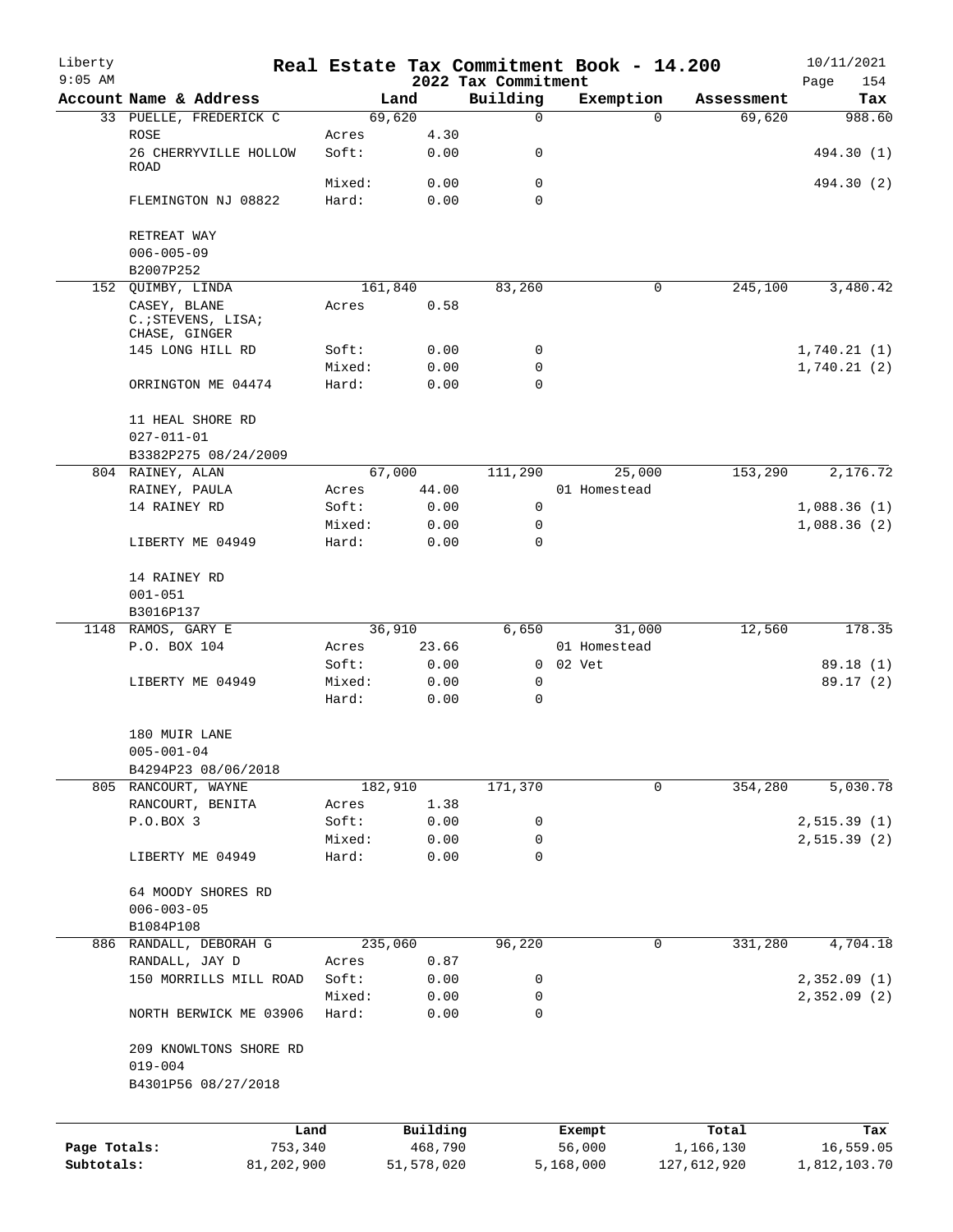| Liberty<br>$9:05$ AM |                                     |         |       | 2022 Tax Commitment | Real Estate Tax Commitment Book - 14.200 |            | 10/11/2021<br>155<br>Page |
|----------------------|-------------------------------------|---------|-------|---------------------|------------------------------------------|------------|---------------------------|
|                      | Account Name & Address              | Land    |       | Building            | Exemption                                | Assessment | Tax                       |
|                      | 1198 RANDALL, DEBORAH G             | 22,090  |       | 0                   | $\Omega$                                 | 22,090     | 313.68                    |
|                      | 150 MORRILLS MILL ROAD              | Acres   | 3.39  |                     |                                          |            |                           |
|                      |                                     | Soft:   | 0.00  | 0                   |                                          |            | 156.84(1)                 |
|                      | NORTH BERWICK ME 03906              | Mixed:  | 0.00  | 0                   |                                          |            | 156.84(2)                 |
|                      |                                     | Hard:   | 0.00  | 0                   |                                          |            |                           |
|                      | KNOWLTON SHORE RD                   |         |       |                     |                                          |            |                           |
|                      | $016 - 024$                         |         |       |                     |                                          |            |                           |
|                      | B4295P241 08/10/2018                |         |       |                     |                                          |            |                           |
|                      | 806 RANDALL, GEOFFREY               | 18,960  |       | 59,700              | 25,000                                   | 53,660     | 761.97                    |
|                      | RANDALL, DANIEL                     | Acres   | 0.33  |                     | 01 Homestead                             |            |                           |
|                      | P O BOX 363                         | Soft:   | 0.00  | 0                   |                                          |            | 380.99 (1)                |
|                      |                                     | Mixed:  | 0.00  | 0                   |                                          |            | 380.98 (2)                |
|                      | LIBERTY ME 04949                    | Hard:   | 0.00  | $\mathbf 0$         |                                          |            |                           |
|                      | 52 MAIN ST                          |         |       |                     |                                          |            |                           |
|                      | $018 - 020$                         |         |       |                     |                                          |            |                           |
|                      | B3464P39                            |         |       |                     |                                          |            |                           |
|                      | 807 RANDALL, JOHN                   | 146,970 |       | 123,670             | 0                                        | 270,640    | 3,843.09                  |
|                      | RANDALL, GERALDINE                  | Acres   | 0.54  |                     |                                          |            |                           |
|                      | 352 OAK WOODS RD.                   | Soft:   | 0.00  | 0                   |                                          |            | 1,921.55(1)               |
|                      |                                     | Mixed:  | 0.00  | 0                   |                                          |            | 1,921.54(2)               |
|                      | NORTH BERWICK ME 03906              | Hard:   | 0.00  | 0                   |                                          |            |                           |
|                      | 99 KNOWLTONS SHORE RD               |         |       |                     |                                          |            |                           |
|                      | $019 - 031$                         |         |       |                     |                                          |            |                           |
|                      | B733P211                            |         |       |                     |                                          |            |                           |
|                      | 112 RANDALL, JOHN D                 | 22,500  |       | 30,170              | 0                                        | 52,670     | 747.91                    |
|                      | RANDALL, GERALDINE F                | Acres   | 2.00  |                     |                                          |            |                           |
|                      | 352 OAK WOODS RD                    | Soft:   | 0.00  | 0                   |                                          |            | 373.96(1)                 |
|                      |                                     | Mixed:  | 0.00  | 0                   |                                          |            | 373.95(2)                 |
|                      | NORTH BERWICK ME 03906              | Hard:   | 0.00  | 0                   |                                          |            |                           |
|                      | 449 BELFAST AUGUSTA RD              |         |       |                     |                                          |            |                           |
|                      | $008 - 028$                         |         |       |                     |                                          |            |                           |
|                      | B2604P231                           |         |       |                     |                                          |            |                           |
|                      | 438 RANONE, KAREN LTA               | 35,720  |       | 6,910               | 0                                        | 42,630     | 605.35                    |
|                      | 48 BRIARWOOD RD                     | Acres   | 13.22 |                     |                                          |            |                           |
|                      |                                     | Soft:   | 0.00  | 0                   |                                          |            | 302.68(1)                 |
|                      | NORTH SCITUATE RI 02857             | Mixed:  | 0.00  | 0                   |                                          |            | 302.67(2)                 |
|                      |                                     | Hard:   | 0.00  | 0                   |                                          |            |                           |
|                      | RIDGE SCHOOL RD                     |         |       |                     |                                          |            |                           |
|                      | $005 - 010 - A$                     |         |       |                     |                                          |            |                           |
|                      | B3915P162 11/10/2014                |         |       |                     |                                          |            |                           |
|                      | 309 RASMUSSEN, PETER A              | 140,300 |       | 0                   | 0                                        | 140,300    | 1,992.26                  |
|                      | ADRIENNE, BOISSY R                  | Acres   | 1.39  |                     |                                          |            |                           |
|                      | 46001 MATHER LANE                   | Soft:   | 0.00  | 0                   |                                          |            | 996.13(1)                 |
|                      |                                     | Mixed:  | 0.00  | 0                   |                                          |            | 996.13(2)                 |
|                      | CHAGRIN FALLS OH 44022              | Hard:   | 0.00  | $\Omega$            |                                          |            |                           |
|                      | MOODY SHORES RD<br>$006 - 003 - 02$ |         |       |                     |                                          |            |                           |
|                      | B4552P277 10/02/2020                |         |       |                     |                                          |            |                           |
|                      |                                     |         |       |                     |                                          |            |                           |
|                      |                                     |         |       |                     |                                          |            |                           |

|              | Land       | Building   | Exempt    | Total       | Tax          |
|--------------|------------|------------|-----------|-------------|--------------|
| Page Totals: | 386,540    | 220,450    | 25,000    | 581,990     | 8,264.26     |
| Subtotals:   | 81,589,440 | 51,798,470 | 5,193,000 | 128,194,910 | 1,820,367.96 |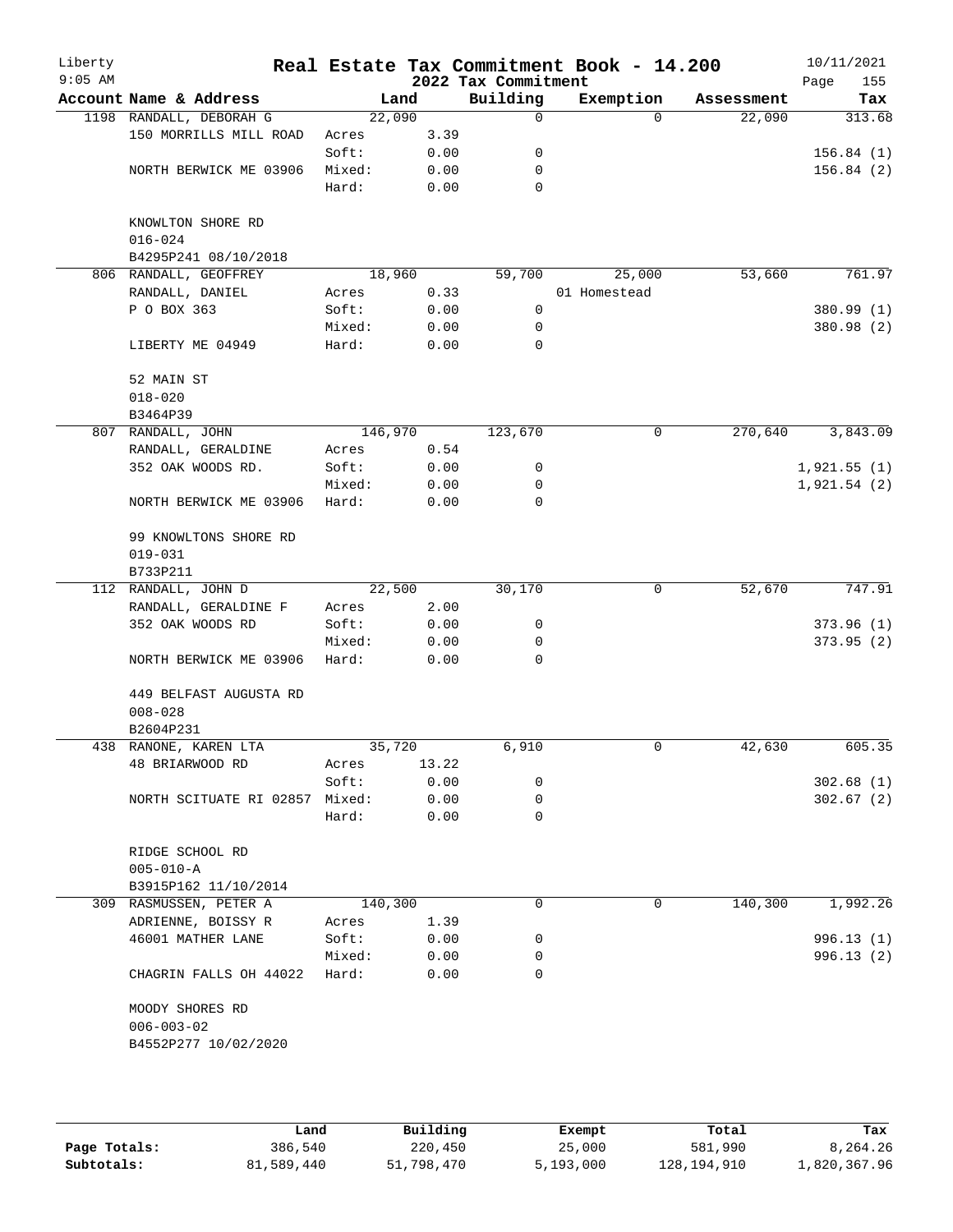| Liberty<br>$9:05$ AM |                         |         |      |      | Real Estate Tax Commitment Book - 14.200<br>2022 Tax Commitment |              |          |            | 10/11/2021<br>Page<br>156 |
|----------------------|-------------------------|---------|------|------|-----------------------------------------------------------------|--------------|----------|------------|---------------------------|
|                      | Account Name & Address  |         | Land |      | Building                                                        | Exemption    |          | Assessment | Tax                       |
|                      | 808 RAVIN, LISA         | 123,900 |      |      | 0                                                               |              | $\Omega$ | 123,900    | 1,759.38                  |
|                      | 706 LANG HILL RD.       | Acres   |      | 1.01 |                                                                 |              |          |            |                           |
|                      |                         | Soft:   |      | 0.00 | 0                                                               |              |          |            | 879.69(1)                 |
|                      | BROOKS ME 04921         | Mixed:  |      | 0.00 | 0                                                               |              |          |            | 879.69(2)                 |
|                      |                         | Hard:   |      | 0.00 | $\mathbf 0$                                                     |              |          |            |                           |
|                      |                         |         |      |      |                                                                 |              |          |            |                           |
|                      | BLUEBERY LN             |         |      |      |                                                                 |              |          |            |                           |
|                      | $005 - 015 - 07$        |         |      |      |                                                                 |              |          |            |                           |
|                      | B1205P106               |         |      |      |                                                                 |              |          |            |                           |
|                      | 65 Ray, David Bruce     | 76,750  |      |      | 88,590                                                          |              | 0        | 165,340    | 2,347.83                  |
|                      | Ray, Lorelei Ann        | Acres   |      | 0.16 |                                                                 |              |          |            |                           |
|                      | 12 Fairview St          | Soft:   |      | 0.00 | 0                                                               |              |          |            | 1, 173.92(1)              |
|                      |                         | Mixed:  |      | 0.00 | 0                                                               |              |          |            | 1, 173.91(2)              |
|                      | Belfast ME 04915        | Hard:   |      | 0.00 | $\mathbf 0$                                                     |              |          |            |                           |
|                      | 356 STICKNEY HILL RD    |         |      |      |                                                                 |              |          |            |                           |
|                      | $021 - 004$             |         |      |      |                                                                 |              |          |            |                           |
|                      | B4278P262 06/21/2018    |         |      |      |                                                                 |              |          |            |                           |
|                      | 1204 RAY, JORDAN N      | 30,500  |      |      | 154,680                                                         |              | 25,000   | 160, 180   | 2,274.56                  |
|                      | RAY, SAMUAL B           | Acres   |      | 1.00 |                                                                 | 01 Homestead |          |            |                           |
|                      | 28 JOY RD.              | Soft:   |      | 0.00 | 0                                                               |              |          |            | 1,137.28(1)               |
|                      |                         | Mixed:  |      | 0.00 | 0                                                               |              |          |            | 1, 137.28(2)              |
|                      | LIBERTY ME 04949        | Hard:   |      | 0.00 | $\mathbf 0$                                                     |              |          |            |                           |
|                      | 28 JOY RD               |         |      |      |                                                                 |              |          |            |                           |
|                      | $005 - 020 - 05$        |         |      |      |                                                                 |              |          |            |                           |
|                      | B3685P290 08/28/2012    |         |      |      |                                                                 |              |          |            |                           |
|                      |                         |         |      |      | 128,260                                                         |              | 0        | 220,340    | 3,128.83                  |
|                      | 646 RAYMOND, JANE ELLEN | 92,080  |      |      |                                                                 |              |          |            |                           |
|                      | P O BOX 253             | Acres   |      | 1.00 |                                                                 |              |          |            |                           |
|                      |                         | Soft:   |      | 0.00 | 0                                                               |              |          |            | 1,564.42(1)               |
|                      | LIBERTY ME 04949        | Mixed:  |      | 0.00 | 0                                                               |              |          |            | 1,564.41(2)               |
|                      |                         | Hard:   |      | 0.00 | $\mathbf 0$                                                     |              |          |            |                           |
|                      | 97 STEVENS POND RD      |         |      |      |                                                                 |              |          |            |                           |
|                      | $006 - 054$             |         |      |      |                                                                 |              |          |            |                           |
|                      | B2941P11                |         |      |      |                                                                 |              |          |            |                           |
|                      | 216 RAYMOND, KYLE J     | 32,000  |      |      | 74,380                                                          |              | 0        | 106,380    | 1,510.60                  |
|                      | MEGAN R RAYMOND         | Acres   |      | 2.00 |                                                                 |              |          |            |                           |
|                      | 44 HIGHLAND DR          | Soft:   |      | 0.00 | 0                                                               |              |          |            | 755.30(1)                 |
|                      |                         | Mixed:  |      | 0.00 | 0                                                               |              |          |            | 755.30(2)                 |
|                      | LIBERTY ME 04949        | Hard:   |      | 0.00 | 0                                                               |              |          |            |                           |
|                      | 44 HIGHLAND DR          |         |      |      |                                                                 |              |          |            |                           |
|                      | $005 - 049$             |         |      |      |                                                                 |              |          |            |                           |
|                      | B3944P122 03/16/2015    |         |      |      |                                                                 |              |          |            |                           |
|                      | 1203 REAL, MICHAEL      | 15,380  |      |      | 15,570                                                          |              | 0        | 30,950     | 439.49                    |
|                      | STACY REAL              | Acres   |      | 2.00 |                                                                 |              |          |            |                           |
|                      | 50 BUCKWOOD RD          | Soft:   |      | 0.00 | 0                                                               |              |          |            | 219.75(1)                 |
|                      |                         | Mixed:  |      | 0.00 | 0                                                               |              |          |            | 219.74(2)                 |
|                      | MANCHESTER ME 04351     | Hard:   |      | 0.00 | 0                                                               |              |          |            |                           |
|                      |                         |         |      |      |                                                                 |              |          |            |                           |
|                      | CRIE HILL RD            |         |      |      |                                                                 |              |          |            |                           |
|                      | $010 - 004 - 01B$       |         |      |      |                                                                 |              |          |            |                           |
|                      | B3914P55 11/05/2014     |         |      |      |                                                                 |              |          |            |                           |
|                      |                         |         |      |      |                                                                 |              |          |            |                           |
|                      |                         |         |      |      |                                                                 |              |          |            |                           |
|                      |                         |         |      |      |                                                                 |              |          |            |                           |

|              | Land       | Building   | Exempt    | Total       | Tax          |
|--------------|------------|------------|-----------|-------------|--------------|
| Page Totals: | 370,610    | 461,480    | 25,000    | 807,090     | 11,460.69    |
| Subtotals:   | 81,960,050 | 52,259,950 | 5,218,000 | 129,002,000 | 1,831,828.65 |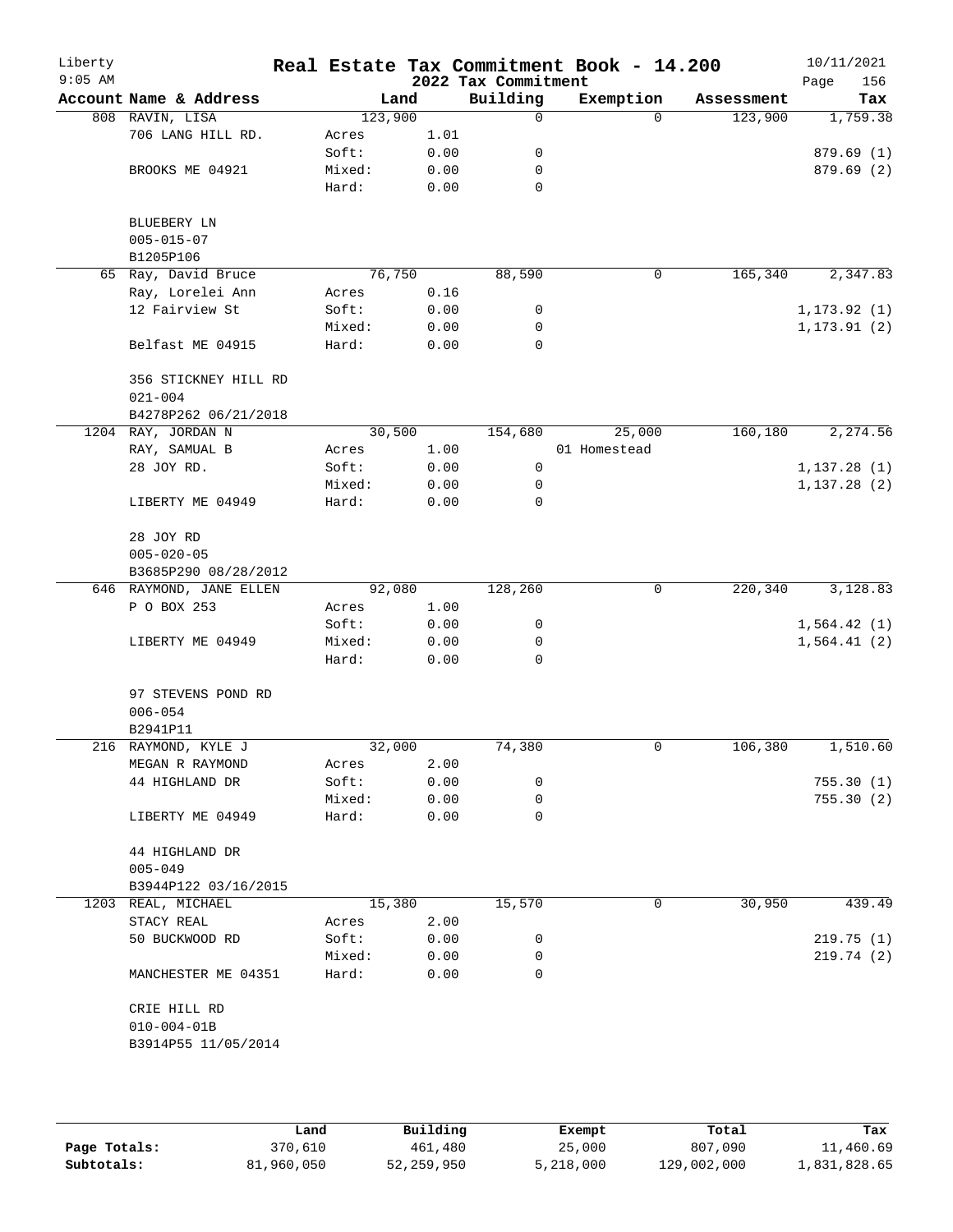| Liberty<br>$9:05$ AM |                                          | Real Estate Tax Commitment Book - 14.200 |              | 2022 Tax Commitment |                |              |            | 10/11/2021<br>157<br>Page |
|----------------------|------------------------------------------|------------------------------------------|--------------|---------------------|----------------|--------------|------------|---------------------------|
|                      | Account Name & Address                   | Land                                     |              | Building            |                | Exemption    | Assessment | Tax                       |
|                      | 813 REHMEYER, BARBARA                    | 36,500                                   |              | 43,460              |                | 31,000       | 48,960     | 695.23                    |
|                      | 31 ROCKY WAY                             | Acres                                    | 5.00         |                     |                | 01 Homestead |            |                           |
|                      |                                          | Soft:                                    | 0.00         |                     | $0$ $02$ $Vet$ |              |            | 347.62(1)                 |
|                      | LIBERTY ME 04949                         | Mixed:                                   | 0.00         | 0                   |                |              |            | 347.61(2)                 |
|                      |                                          | Hard:                                    | 0.00         | 0                   |                |              |            |                           |
|                      | 31 ROCKY RD                              |                                          |              |                     |                |              |            |                           |
|                      | $008 - 042$                              |                                          |              |                     |                |              |            |                           |
|                      | B814P74                                  |                                          |              |                     |                |              |            |                           |
|                      | 125 REID, ELIZABETH J                    | 123,290                                  |              | 39,020              |                | 0            | 162,310    | 2,304.80                  |
|                      | SUWOROFF, WILLIAM J                      | Acres                                    | 0.38         |                     |                |              |            |                           |
|                      | 129 CEDAR STREET                         | Soft:                                    | 0.00         | 0                   |                |              |            | 1,152.40(1)               |
|                      |                                          | Mixed:                                   | 0.00         | 0                   |                |              |            | 1,152.40(2)               |
|                      | BELFAST ME                               | Hard:                                    | 0.00         | $\mathbf 0$         |                |              |            |                           |
|                      | 152 BROWN RD                             |                                          |              |                     |                |              |            |                           |
|                      | $015 - 003$                              |                                          |              |                     |                |              |            |                           |
|                      | B4300P143 08/22/2018                     |                                          |              |                     |                |              |            |                           |
|                      | 693 RETTEW, ETHAN W                      | 39,000                                   |              | 53,520              |                | 25,000       | 67,520     | 958.78                    |
|                      | 301 PINNACLE ROAD                        | Acres                                    | 5.00         |                     |                | 01 Homestead |            |                           |
|                      |                                          | Soft:                                    | 0.00         | 0                   |                |              |            | 479.39(1)                 |
|                      | LIBERTY ME 04949                         | Mixed:                                   | 0.00         | 0                   |                |              |            | 479.39 (2)                |
|                      |                                          | Hard:                                    | 0.00         | $\mathbf 0$         |                |              |            |                           |
|                      | 301 PINNACLE RD<br>$006 - 002 - A$       |                                          |              |                     |                |              |            |                           |
|                      | B4255P333 03/16/2018                     |                                          |              |                     |                |              |            |                           |
|                      | 815 REYNOLDS, JEROME A                   | 33,000                                   |              | 154,670             |                | 25,000       | 162,670    | 2,309.91                  |
|                      | REYNOLDS, TAMMY J                        | Acres                                    | 1.00         |                     |                | 01 Homestead |            |                           |
|                      | PO BOX 268                               | Soft:                                    | 0.00         | $\mathbf 0$         |                |              |            | 1,154.96(1)               |
|                      |                                          | Mixed:                                   | 0.00         | 0                   |                |              |            | 1, 154.95(2)              |
|                      | LIBERTY ME 04949                         | Hard:                                    | 0.00         | 0                   |                |              |            |                           |
|                      | 155 STICKNEY HILL RD<br>$005 - 020 - 03$ |                                          |              |                     |                |              |            |                           |
|                      | B1310P244                                |                                          |              |                     |                |              |            |                           |
|                      | 932 REYNOLDS, JEROME A                   | 56,450                                   |              | 18,110              |                | 0            | 74,560     | 1,058.75                  |
|                      | REYNOLDS, TAMMY J                        | Acres                                    | 25.00        |                     |                |              |            |                           |
|                      | PO BOX 268                               | Soft:                                    | 0.00         | 0                   |                |              |            |                           |
|                      |                                          |                                          |              | 0                   |                |              |            | 529.38 (1)                |
|                      | LIBERTY ME 04949                         | Mixed:<br>Hard:                          | 0.00<br>0.00 | 0                   |                |              |            | 529.37(2)                 |
|                      |                                          |                                          |              |                     |                |              |            |                           |
|                      | 75 REYNOLDS MOUNTAIN RD                  |                                          |              |                     |                |              |            |                           |
|                      | $005 - 023$<br>B2058P30                  |                                          |              |                     |                |              |            |                           |
|                      | 1180 REYNOLDS, MERCEDES                  | 16,010                                   |              | 0                   |                | 0            | 16,010     | 227.34                    |
|                      | BABIN, ADDALIA                           | Acres                                    | 1.19         |                     |                |              |            |                           |
|                      | 8 WAGON WHEEL WAY                        | Soft:                                    | 0.00         | 0                   |                |              |            | 113.67(1)                 |
|                      |                                          |                                          |              | 0                   |                |              |            |                           |
|                      | LIBERTY ME 04949                         | Mixed:<br>Hard:                          | 0.00<br>0.00 | 0                   |                |              |            | 113.67(2)                 |
|                      |                                          |                                          |              |                     |                |              |            |                           |
|                      | WAGON WHEEL WAY                          |                                          |              |                     |                |              |            |                           |
|                      | $005 - 064 - 14$                         |                                          |              |                     |                |              |            |                           |
|                      | B4286P257 07/18/2018                     |                                          |              |                     |                |              |            |                           |
|                      |                                          |                                          |              |                     |                |              |            |                           |
|                      |                                          |                                          |              |                     |                |              |            |                           |
|                      |                                          |                                          |              |                     |                |              |            |                           |

|              | Land       | Building   | Exempt    | Total       | Tax          |
|--------------|------------|------------|-----------|-------------|--------------|
| Page Totals: | 304,250    | 308,780    | 81,000    | 532,030     | 7,554.81     |
| Subtotals:   | 82,264,300 | 52,568,730 | 5,299,000 | 129,534,030 | 1,839,383.46 |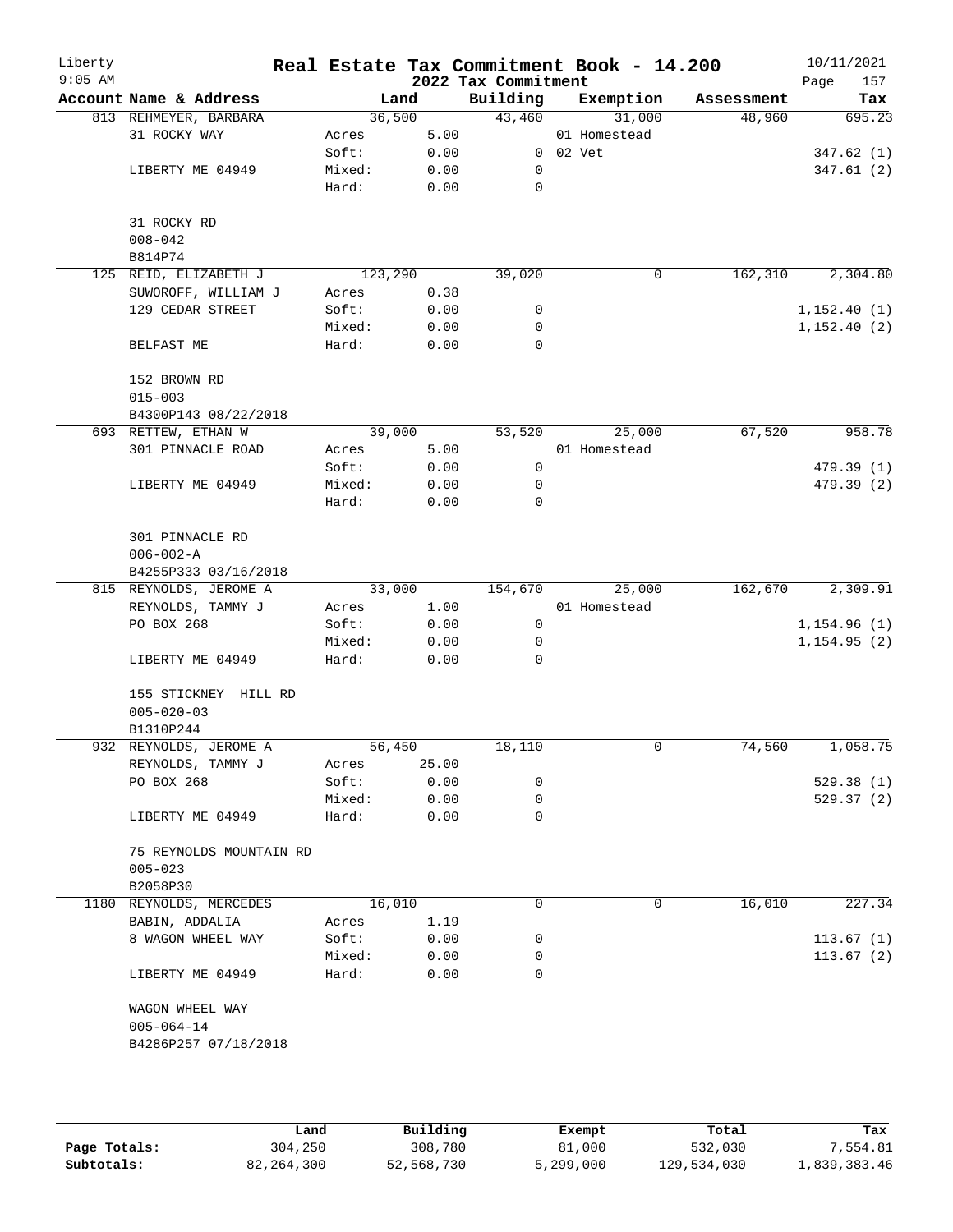| Liberty<br>$9:05$ AM |                               |         |       | 2022 Tax Commitment | Real Estate Tax Commitment Book - 14.200 |            | 10/11/2021<br>158<br>Page |
|----------------------|-------------------------------|---------|-------|---------------------|------------------------------------------|------------|---------------------------|
|                      | Account Name & Address        | Land    |       | Building            | Exemption                                | Assessment | Tax                       |
|                      | 1158 Reynolds, Mercedes       | 28,830  |       | 35,340              | $\Omega$                                 | 64,170     | 911.21                    |
|                      | 8 WAGON WHEEL WAY             | Acres   | 1.52  |                     |                                          |            |                           |
|                      |                               | Soft:   | 0.00  | 0                   |                                          |            | 455.61(1)                 |
|                      | LIBERTY ME 04949              | Mixed:  | 0.00  | 0                   |                                          |            | 455.60(2)                 |
|                      |                               | Hard:   | 0.00  | $\mathbf 0$         |                                          |            |                           |
|                      | 7 WAGON WHEEL WAY             |         |       |                     |                                          |            |                           |
|                      | $005 - 064 - 01$              |         |       |                     |                                          |            |                           |
|                      | B4213P186 09/22/2017          |         |       |                     |                                          |            |                           |
|                      | 1181 REYNOLDS, MERCEDES R R   | 26,740  |       | 90,150              | 25,000                                   | 91,890     | 1,304.84                  |
|                      | REYNOLDS, TAMMY J             | Acres   | 1.54  |                     | 01 Homestead                             |            |                           |
|                      | PO BOX 226                    | Soft:   | 0.00  | 0                   |                                          |            | 652.42(1)                 |
|                      |                               | Mixed:  | 0.00  | 0                   |                                          |            | 652.42 (2)                |
|                      | LIBERTY ME 04949              | Hard:   | 0.00  | $\mathbf 0$         |                                          |            |                           |
|                      | 8 WAGON WHEEL WAY             |         |       |                     |                                          |            |                           |
|                      | $005 - 064 - 15$              |         |       |                     |                                          |            |                           |
|                      | B3668P327 06/29/2012          |         |       |                     |                                          |            |                           |
|                      | 816 REYNOLDS, RAYMOND W JR    | 225,400 |       | 202,590             | 31,000                                   | 396,990    | 5,637.26                  |
|                      | REYNOLDS, LINDA T JR          | Acres   | 2.16  |                     | 01 Homestead                             |            |                           |
|                      | 8 NORUMBEGA LANE              | Soft:   | 0.00  |                     | 0 02 Vet                                 |            | 2,818.63(1)               |
|                      |                               | Mixed:  | 0.00  | 0                   |                                          |            | 2,818.63(2)               |
|                      | LIBERTY ME 04949              | Hard:   | 0.00  | $\mathbf 0$         |                                          |            |                           |
|                      | 8 NORUMBEGA LN                |         |       |                     |                                          |            |                           |
|                      | $028 - 004 - B$               |         |       |                     |                                          |            |                           |
|                      | B4539P90 09/02/2020 B1469P213 |         |       |                     |                                          |            |                           |
|                      | 574 REYNOLDS, TAMMY           | 18,500  |       | $\mathbf 0$         | $\mathbf 0$                              | 18,500     | 262.70                    |
|                      | PO BOX 268                    | Acres   | 1.00  |                     |                                          |            |                           |
|                      |                               | Soft:   | 0.00  | 0                   |                                          |            | 131.35(1)                 |
|                      | LIBERTY ME 04949              | Mixed:  | 0.00  | 0                   |                                          |            | 131.35(2)                 |
|                      |                               | Hard:   | 0.00  | $\Omega$            |                                          |            |                           |
|                      | 26 JOY RD                     |         |       |                     |                                          |            |                           |
|                      | $005 - 020 - 04$              |         |       |                     |                                          |            |                           |
|                      | B2234P80                      |         |       |                     |                                          |            |                           |
|                      | 818 RHODES, COREY             | 48,500  |       | 122,370             | 25,000                                   | 145,870    | 2,071.35                  |
|                      | 844 PINNACLE RD               | Acres   | 11.50 |                     | 01 Homestead                             |            |                           |
|                      |                               | Soft:   | 0.00  | 0                   |                                          |            | 1,035.68(1)               |
|                      | LIBERTY ME 04949              | Mixed:  | 0.00  | 0                   |                                          |            | 1,035.67(2)               |
|                      |                               | Hard:   | 0.00  | 0                   |                                          |            |                           |
|                      | 844 PINNACLE RD               |         |       |                     |                                          |            |                           |
|                      | $001 - 068$                   |         |       |                     |                                          |            |                           |
|                      | B1866P199                     |         |       |                     |                                          |            |                           |
|                      | 820 RHODES, MARK              | 55,000  |       | 128,270             | 25,000                                   | 158,270    | 2, 247.43                 |
|                      | RHODES, KATHY                 | Acres   | 18.00 |                     | 01 Homestead                             |            |                           |
|                      | 826 PINNACLE RD               | Soft:   | 0.00  | 0                   |                                          |            | 1, 123.72(1)              |
|                      |                               | Mixed:  | 0.00  | 0                   |                                          |            | 1, 123.71(2)              |
|                      | LIBERTY ME 04949              | Hard:   | 0.00  | 0                   |                                          |            |                           |
|                      | 826 PINNACLE RD               |         |       |                     |                                          |            |                           |
|                      | $002 - 003 - C$               |         |       |                     |                                          |            |                           |
|                      | B1168P347                     |         |       |                     |                                          |            |                           |
|                      |                               |         |       |                     |                                          |            |                           |
|                      |                               |         |       |                     |                                          |            |                           |

|              | Land       | Building     | Exempt    | Total       | Tax          |
|--------------|------------|--------------|-----------|-------------|--------------|
| Page Totals: | 402,970    | 578,720      | 106,000   | 875,690     | 12,434.79    |
| Subtotals:   | 82,667,270 | 53, 147, 450 | 5,405,000 | 130,409,720 | 1,851,818.25 |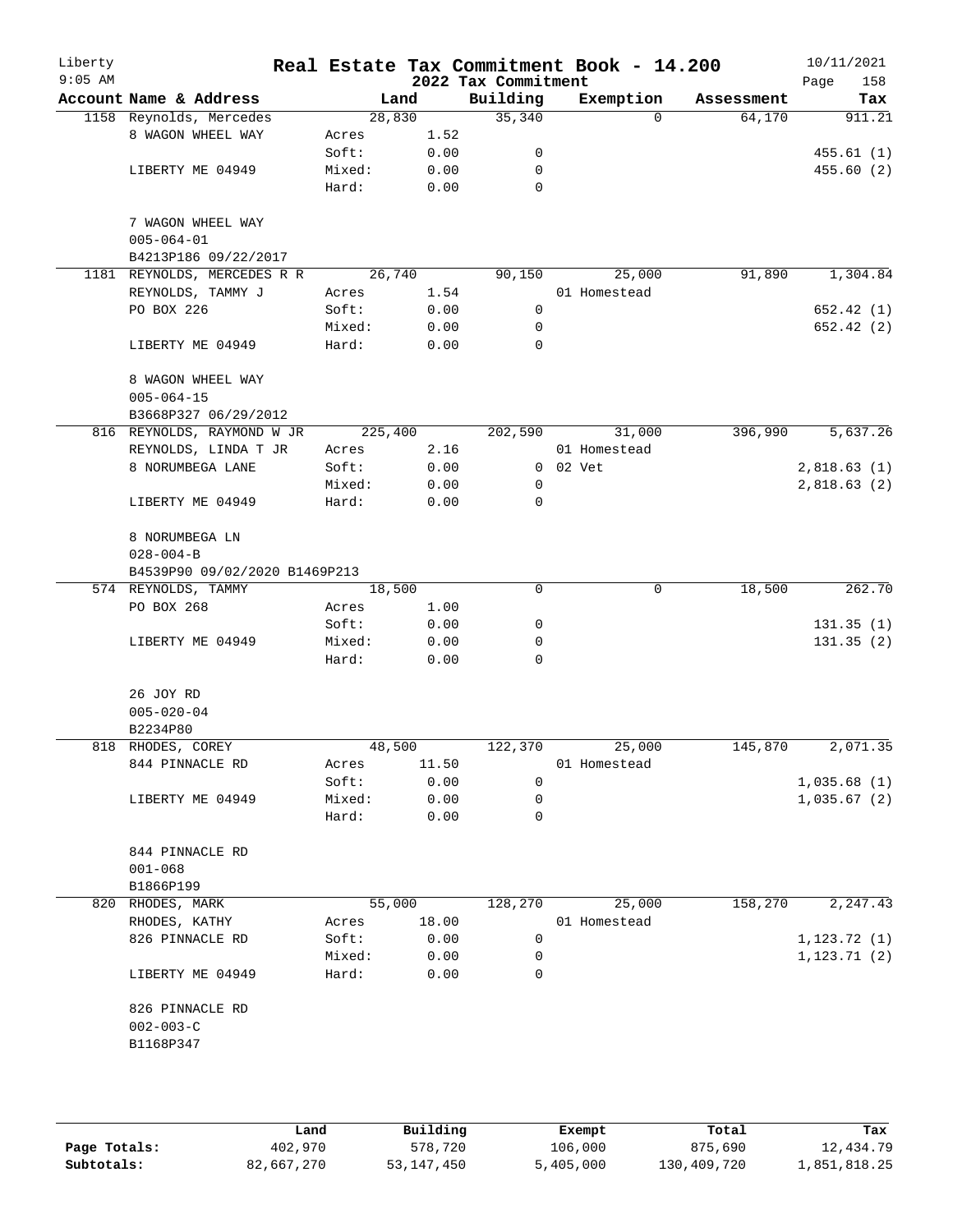| Liberty<br>$9:05$ AM |                             |        |        | 2022 Tax Commitment | Real Estate Tax Commitment Book - 14.200 |            | 10/11/2021<br>Page<br>159 |
|----------------------|-----------------------------|--------|--------|---------------------|------------------------------------------|------------|---------------------------|
|                      | Account Name & Address      |        | Land   | Building            | Exemption                                | Assessment | Tax                       |
|                      | 817 RHODES, RUTH            | 61,500 |        | 18,670              | 31,000                                   | 49,170     | 698.21                    |
|                      | 852 PINNACLE RD             | Acres  | 28.00  |                     | 02 Vet                                   |            |                           |
|                      |                             | Soft:  | 0.00   |                     | 0 01 Homestead                           |            | 349.11(1)                 |
|                      | LIBERTY ME 04949            | Mixed: | 0.00   | 0                   |                                          |            | 349.10(2)                 |
|                      |                             | Hard:  | 0.00   | $\mathbf 0$         |                                          |            |                           |
|                      | 852 PINNACLE RD             |        |        |                     |                                          |            |                           |
|                      | $001 - 068 - A$             |        |        |                     |                                          |            |                           |
|                      | B1168P349                   |        |        |                     |                                          |            |                           |
|                      | 1056 RIPLEY, BRYAN G        | 36,870 |        | $\mathbf 0$         | 0                                        | 36,870     | 523.55                    |
|                      | 124 PINNACLE RD             | Acres  | 43.74  |                     |                                          |            |                           |
|                      |                             | Soft:  | 0.00   | 0                   |                                          |            | 261.78(1)                 |
|                      | LIBERTY ME 04949            | Mixed: | 0.00   | 0                   |                                          |            | 261.77(2)                 |
|                      |                             | Hard:  | 0.00   | 0                   |                                          |            |                           |
|                      | LANDLOCKED - PINNACLE       |        |        |                     |                                          |            |                           |
|                      | $006 - 010 - A$             |        |        |                     |                                          |            |                           |
|                      | B4070P110 06/22/2016        |        |        |                     |                                          |            |                           |
|                      | 10 RIPLEY, BRYAN G          | 47,700 |        | 204,570             | 25,000                                   | 227,270    | 3,227.23                  |
|                      | 124 PINNACLE RD             | Acres  | 10.80  |                     | 01 Homestead                             |            |                           |
|                      |                             | Soft:  | 0.00   | 0                   |                                          |            | 1,613.62(1)               |
|                      | LIBERTY ME 04949            | Mixed: | 0.00   | 0                   |                                          |            | 1,613.61(2)               |
|                      |                             | Hard:  | 0.00   | 0                   |                                          |            |                           |
|                      | 124 PINNACLE RD             |        |        |                     |                                          |            |                           |
|                      | $017 - 014$                 |        |        |                     |                                          |            |                           |
|                      | B4574P48 11/19/2020         |        |        |                     |                                          |            |                           |
|                      | 357 RIPLEY, DENNIS          |        | 49,640 | 29,060              | 0                                        | 78,700     | 1,117.54                  |
|                      | RIPLEY, MELANIE             | Acres  | 5.00   |                     |                                          |            |                           |
|                      | 129 PINNACLE RD             | Soft:  | 0.00   | 0                   |                                          |            | 558.77 (1)                |
|                      |                             | Mixed: | 0.00   | 0                   |                                          |            | 558.77 (2)                |
|                      | LIBERTY ME 04949            | Hard:  | 0.00   | 0                   |                                          |            |                           |
|                      | 6 TALL PINE LN              |        |        |                     |                                          |            |                           |
|                      | $016 - 015 - 10$            |        |        |                     |                                          |            |                           |
|                      | B3570P159 08/08/2011        |        |        |                     |                                          |            |                           |
|                      | 1197 RIPLEY, DENNIS         | 34,480 |        | 0                   | 0                                        | 34,480     | 489.62                    |
|                      | RIPLEY, MELANIE             | Acres  | 5.21   |                     |                                          |            |                           |
|                      | 129 PINNACLE RD             | Soft:  | 0.00   | 0                   |                                          |            | 244.81 (1)                |
|                      |                             | Mixed: | 0.00   | 0                   |                                          |            | 244.81 (2)                |
|                      | LIBERTY ME 04949            | Hard:  | 0.00   | 0                   |                                          |            |                           |
|                      | SUNSET LN                   |        |        |                     |                                          |            |                           |
|                      | $016 - 015 - 09$            |        |        |                     |                                          |            |                           |
|                      | B2604P282 05/27/2004        |        |        |                     |                                          |            |                           |
|                      | 827 RIPLEY, DENNIS          | 53,080 |        | 117,080             | 25,000                                   | 145,160    | 2,061.27                  |
|                      | RIPLEY, MELANIE             | Acres  | 20.21  |                     | 01 Homestead                             |            |                           |
|                      | 129 PINNACLE RD             | Soft:  | 0.00   | 0                   |                                          |            | 1,030.64(1)               |
|                      |                             | Mixed: | 0.00   | 0                   |                                          |            | 1,030.63(2)               |
|                      | LIBERTY ME 04949            | Hard:  | 0.00   | 0                   |                                          |            |                           |
|                      | 129 PINNACLE RD             |        |        |                     |                                          |            |                           |
|                      | $16 - 22, 15 - 09, 15 - 10$ |        |        |                     |                                          |            |                           |
|                      | B1540P306                   |        |        |                     |                                          |            |                           |
|                      |                             |        |        |                     |                                          |            |                           |
|                      |                             |        |        |                     |                                          |            |                           |
|                      |                             |        |        |                     |                                          |            |                           |
|                      |                             |        |        |                     |                                          |            |                           |

|              | Land       | Building   | Exempt    | Total       | Tax          |
|--------------|------------|------------|-----------|-------------|--------------|
| Page Totals: | 283,270    | 369,380    | 81,000    | 571,650     | 8,117.42     |
| Subtotals:   | 82,950,540 | 53,516,830 | 5,486,000 | 130,981,370 | 1,859,935.67 |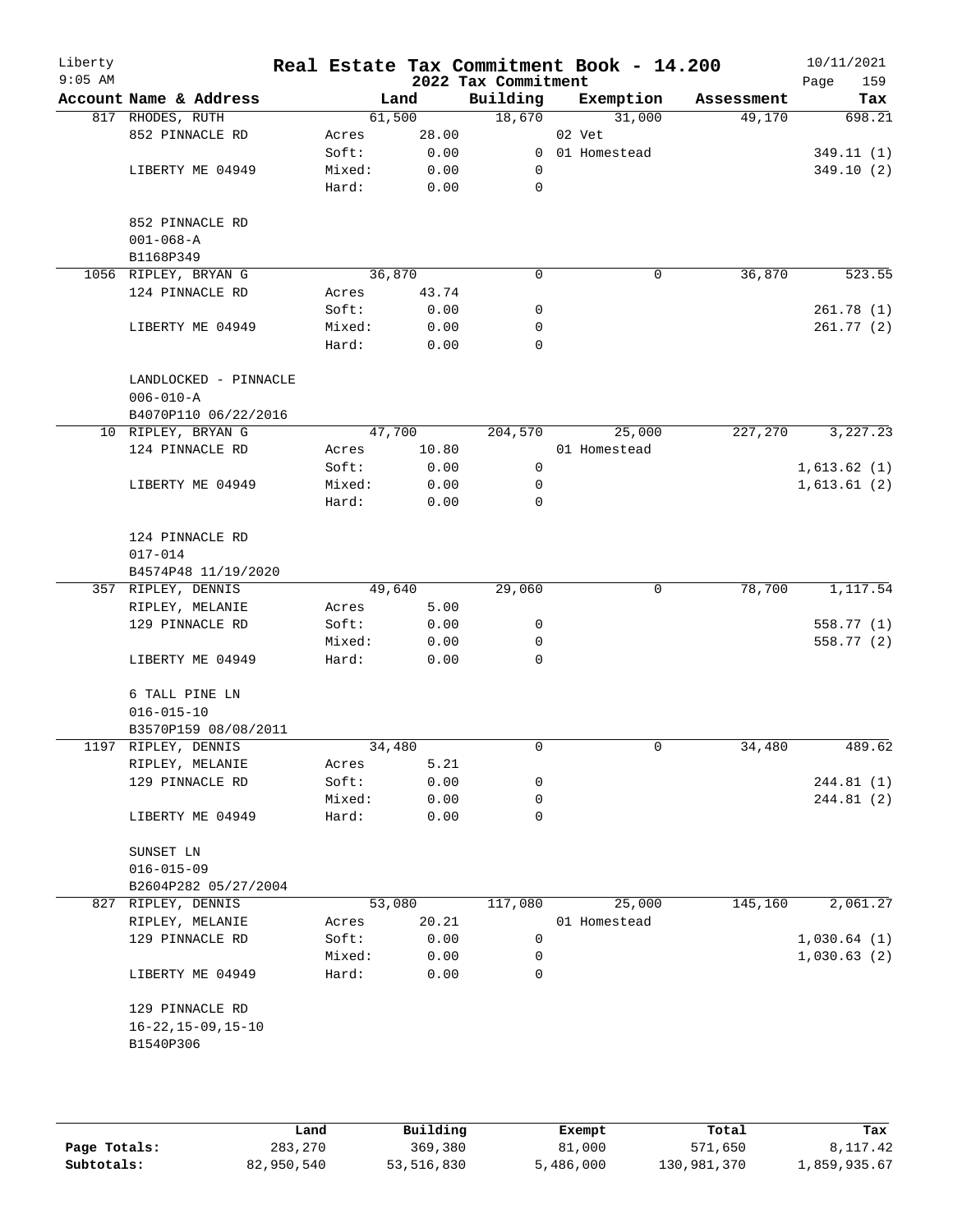| Liberty      |                                                             |         |                 |                     | Real Estate Tax Commitment Book - 14.200 |                      | 10/11/2021    |
|--------------|-------------------------------------------------------------|---------|-----------------|---------------------|------------------------------------------|----------------------|---------------|
| $9:05$ AM    | Account Name & Address                                      |         |                 | 2022 Tax Commitment |                                          |                      | 160<br>Page   |
|              | 825 RIPLEY, DENNIS                                          |         | Land<br>31,750  | Building<br>17,340  | Exemption<br>$\Omega$                    | Assessment<br>49,090 | Tax<br>697.08 |
|              | RIPLEY, MELANIE                                             | Acres   | 3.50            |                     |                                          |                      |               |
|              | 129 PINNACLE RD                                             | Soft:   | 0.00            | 0                   |                                          |                      | 348.54(1)     |
|              |                                                             | Mixed:  | 0.00            | 0                   |                                          |                      | 348.54(2)     |
|              | LIBERTY ME 04949                                            | Hard:   | 0.00            | $\mathbf 0$         |                                          |                      |               |
|              | 242 KNOWLTONS SHORE RD<br>$016 - 023 - B$                   |         |                 |                     |                                          |                      |               |
|              | B1372P152                                                   |         |                 |                     |                                          |                      |               |
|              | 824 RIPLEY, DENNIS H                                        |         | 128,930         | 0                   | 0                                        | 128,930              | 1,830.81      |
|              | RIPLEY, MELANIE D                                           | Acres   | 2.40            |                     |                                          |                      |               |
|              | 129 PINNACLE RD                                             | Soft:   | 0.00            | 0                   |                                          |                      | 915.41(1)     |
|              |                                                             | Mixed:  | 0.00            | 0                   |                                          |                      | 915.40(2)     |
|              | LIBERTY ME 04949                                            | Hard:   | 0.00            | 0                   |                                          |                      |               |
|              | 111 PINNACLE RD<br>$017 - 006$                              |         |                 |                     |                                          |                      |               |
|              | B1554P164                                                   |         |                 |                     |                                          |                      |               |
|              | 826 RIPLEY, MARK                                            |         | 28,580          | 25,450              | 0                                        | 54,030               | 767.23        |
|              | 919 DETROIT ROAD                                            | Acres   | 0.75            |                     |                                          |                      |               |
|              |                                                             | Soft:   | 0.00            | 0                   |                                          |                      | 383.62(1)     |
|              | TROY ME 04987                                               | Mixed:  | 0.00            | 0                   |                                          |                      | 383.61(2)     |
|              |                                                             | Hard:   | 0.00            | $\mathbf 0$         |                                          |                      |               |
|              | 139 BELFAST AUGUSTA RD<br>$009 - 021$                       |         |                 |                     |                                          |                      |               |
|              | B655P242                                                    |         |                 |                     |                                          |                      |               |
|              | 89 RIPLEY, PAULA G                                          |         | 46,940          | 106,710             | $\mathbf 0$                              | 153,650              | 2,181.83      |
|              | 102 UPPER HOSTILE<br>VALLEY RD                              | Acres   | 12.44           |                     |                                          |                      |               |
|              |                                                             | Soft:   | 0.00            | 0                   |                                          |                      | 1,090.92(1)   |
|              | LIBERTY ME 04949                                            | Mixed:  | 0.00            | 0                   |                                          |                      | 1,090.91(2)   |
|              |                                                             | Hard:   | 0.00            | $\mathbf 0$         |                                          |                      |               |
|              | 102 UPPER HOSTILE                                           |         |                 |                     |                                          |                      |               |
|              | $010 - 023$                                                 |         |                 |                     |                                          |                      |               |
|              | B2151P207                                                   |         |                 |                     |                                          |                      |               |
|              | 1256 RIPLEY, PAULA G<br>102 UPPER HOSTILE<br>VALLEY RD      | Acres   | 47,780<br>29.56 | 0                   | 0                                        | 47,780               | 678.48        |
|              |                                                             | Soft:   | 0.00            | 0                   |                                          |                      | 339.24 (1)    |
|              | LIBERTY ME 04949                                            | Mixed:  | 0.00            | 0                   |                                          |                      | 339.24(2)     |
|              |                                                             | Hard:   | 0.00            | $\mathbf 0$         |                                          |                      |               |
|              | UPPER HOSTILE VALLEY RD<br>$010 - 024$<br>B2151P207         |         |                 |                     |                                          |                      |               |
|              | 321 ROACH, LINDA                                            |         | 117,540         | 78,090              | 0                                        | 195,630              | 2,777.95      |
|              | PO BOX 181                                                  | Acres   | 1.31            |                     |                                          |                      |               |
|              |                                                             | Soft:   | 0.00            | 0                   |                                          |                      | 1,388.98(1)   |
|              | MORRILL ME 04952                                            | Mixed:  | 0.00            | 0                   |                                          |                      | 1,388.97(2)   |
|              |                                                             | Hard:   | 0.00            | 0                   |                                          |                      |               |
|              | MILLSTONE ISLAND<br>$009 - 005 - B$<br>B3468P175 08/11/2010 |         |                 |                     |                                          |                      |               |
|              |                                                             |         |                 |                     |                                          |                      |               |
|              |                                                             | Land    | Building        |                     | Exempt                                   | Total                | Tax           |
| Page Totals: |                                                             | 401,520 | 227,590         |                     | 0                                        | 629,110              | 8,933.38      |

**Subtotals:** 83,352,060 53,744,420 5,486,000 131,610,480 1,868,869.05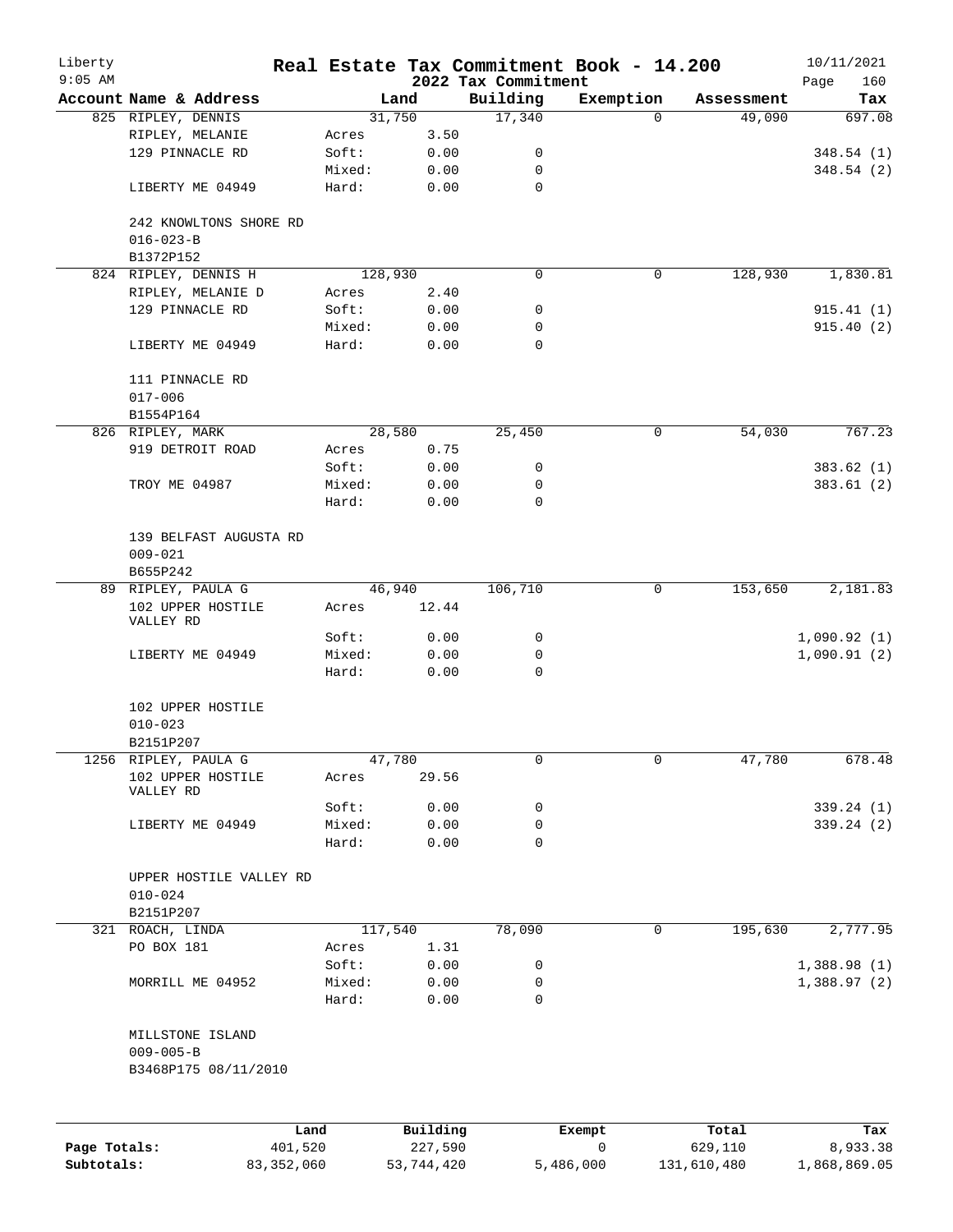| Liberty      |                                            |                 |                  |                         | Real Estate Tax Commitment Book - 14.200 |                      | 10/11/2021      |
|--------------|--------------------------------------------|-----------------|------------------|-------------------------|------------------------------------------|----------------------|-----------------|
| $9:05$ AM    | Account Name & Address                     |                 |                  | 2022 Tax Commitment     |                                          |                      | 161<br>Page     |
|              | 802 ROBBINS LUMBER, INC.                   |                 | Land<br>76,930   | Building<br>$\mathbf 0$ | Exemption<br>$\Omega$                    | Assessment<br>76,930 | Tax<br>1,092.41 |
|              | ROBBINS LUMBER COMPANY                     | Acres           | 123.00           |                         |                                          |                      |                 |
|              | PO BOX 9                                   | Soft:           | 14.00            | 4,410                   |                                          |                      | 546.21(1)       |
|              |                                            | Mixed:          | 99.00            | 38,016                  |                                          |                      | 546.20(2)       |
|              | SEARSMONT ME 04973                         | Hard:           | 0.00             | $\mathbf 0$             |                                          |                      |                 |
|              |                                            |                 |                  |                         |                                          |                      |                 |
|              | PINNACLE RD                                |                 |                  |                         |                                          |                      |                 |
|              | $005 - 037$                                |                 |                  |                         |                                          |                      |                 |
|              | B790P58                                    |                 |                  |                         |                                          |                      |                 |
|              | 756 ROBBINS TRUST, MARILYN<br>E. & WILLIAM |                 | 62,610           | 27,490                  | 0                                        | 90,100               | 1,279.42        |
|              | 54 KEENE RD                                | Acres           | 0.20             |                         |                                          |                      |                 |
|              |                                            | Soft:           | 0.00             | 0                       |                                          |                      | 639.71 (1)      |
|              | EAST FREETOWN MA 02727                     | Mixed:          | 0.00             | 0                       |                                          |                      | 639.71 (2)      |
|              |                                            | Hard:           | 0.00             | 0                       |                                          |                      |                 |
|              |                                            |                 |                  |                         |                                          |                      |                 |
|              | 171 ROBERTS SHORE RD                       |                 |                  |                         |                                          |                      |                 |
|              | $020 - 079$                                |                 |                  |                         |                                          |                      |                 |
|              | B2388P198                                  |                 |                  |                         |                                          |                      |                 |
|              | 1115 RODERICK, DANIEL JR                   |                 | 35,700           | 57,220                  | $\mathsf{O}$                             | 92,920               | 1,319.46        |
|              | DEBRA LIGHT                                | Acres           | 2.80             |                         |                                          |                      |                 |
|              | 210 McLain Road                            | Soft:           | 0.00             | 0                       |                                          |                      | 659.73 (1)      |
|              |                                            | Mixed:          | 0.00             | 0                       |                                          |                      | 659.73 (2)      |
|              | Liberty ME 04949                           | Hard:           | 0.00             | $\mathbf 0$             |                                          |                      |                 |
|              |                                            |                 |                  |                         |                                          |                      |                 |
|              | 210 MCLAIN RD                              |                 |                  |                         |                                          |                      |                 |
|              | $003 - 008 - 09$                           |                 |                  |                         |                                          |                      |                 |
|              | B2732P315                                  |                 |                  |                         |                                          |                      |                 |
|              | 830 RODZEN, JOHN C                         |                 | 69,300           | 12,920                  | 0                                        | 82,220               | 1,167.52        |
|              | RODZEN, ALICIA E                           | Acres           | 43.60            |                         |                                          |                      |                 |
|              | 223 WATERWAY CIRCLE                        | Soft:           | 0.00             | 0                       |                                          |                      | 583.76 (1)      |
|              | PORT CHARLOTTE FL 33952 Hard:              | Mixed:          | 0.00<br>0.00     | 0<br>$\mathbf 0$        |                                          |                      | 583.76 (2)      |
|              |                                            |                 |                  |                         |                                          |                      |                 |
|              | 788 PINNACLE RD                            |                 |                  |                         |                                          |                      |                 |
|              | $002 - 003$                                |                 |                  |                         |                                          |                      |                 |
|              | B1580P193                                  |                 |                  |                         |                                          |                      |                 |
|              | 831 ROGERS, RAYMOND                        |                 | 97,320           | 12,470                  | 0                                        | 109,790              | 1,559.02        |
|              | 2110 FIRST AVENUE                          | Acres           | 0.37             |                         |                                          |                      |                 |
|              | #3205                                      |                 |                  |                         |                                          |                      |                 |
|              |                                            | Soft:           | 0.00             | 0                       |                                          |                      | 779.51(1)       |
|              | NEW YORK NY 10029                          | Mixed:          | 0.00             | 0                       |                                          |                      | 779.51(2)       |
|              |                                            | Hard:           | 0.00             | $\mathbf 0$             |                                          |                      |                 |
|              |                                            |                 | MH Serial # 5918 |                         |                                          |                      |                 |
|              | 6 OAK ST                                   |                 |                  |                         |                                          |                      |                 |
|              | $020 - 020$                                |                 |                  |                         |                                          |                      |                 |
|              | B780P292 B769P307                          |                 |                  |                         |                                          |                      |                 |
|              | 1084 ROGIN, MARCELLE                       |                 | 61,650           | 42,580                  | 25,000                                   | 79,230               | 1,125.07        |
|              | ROGIN, THOMAS                              | Acres           | 3.60             |                         | 01 Homestead                             |                      |                 |
|              | 277 PINNACLE ROAD                          | Soft:           | 0.00             | 0                       |                                          |                      | 562.54(1)       |
|              | LIBERTY ME 04949                           | Mixed:<br>Hard: | 0.00<br>0.00     | 0<br>0                  |                                          |                      | 562.53(2)       |
|              |                                            |                 |                  |                         |                                          |                      |                 |
|              | 277 PINNACLE RD                            |                 |                  |                         |                                          |                      |                 |
|              | $006 - 003 - 11$                           |                 |                  |                         |                                          |                      |                 |
|              | B2466P293                                  |                 |                  |                         |                                          |                      |                 |
|              |                                            |                 |                  |                         |                                          |                      |                 |
|              |                                            | Land            | Building         |                         | Exempt                                   | Total                | Tax             |
| Page Totals: | 403,510                                    |                 | 152,680          |                         | 25,000                                   | 531,190              | 7,542.90        |
| Subtotals:   | 83,755,570                                 |                 | 53,897,100       |                         | 5,511,000                                | 132, 141, 670        | 1,876,411.95    |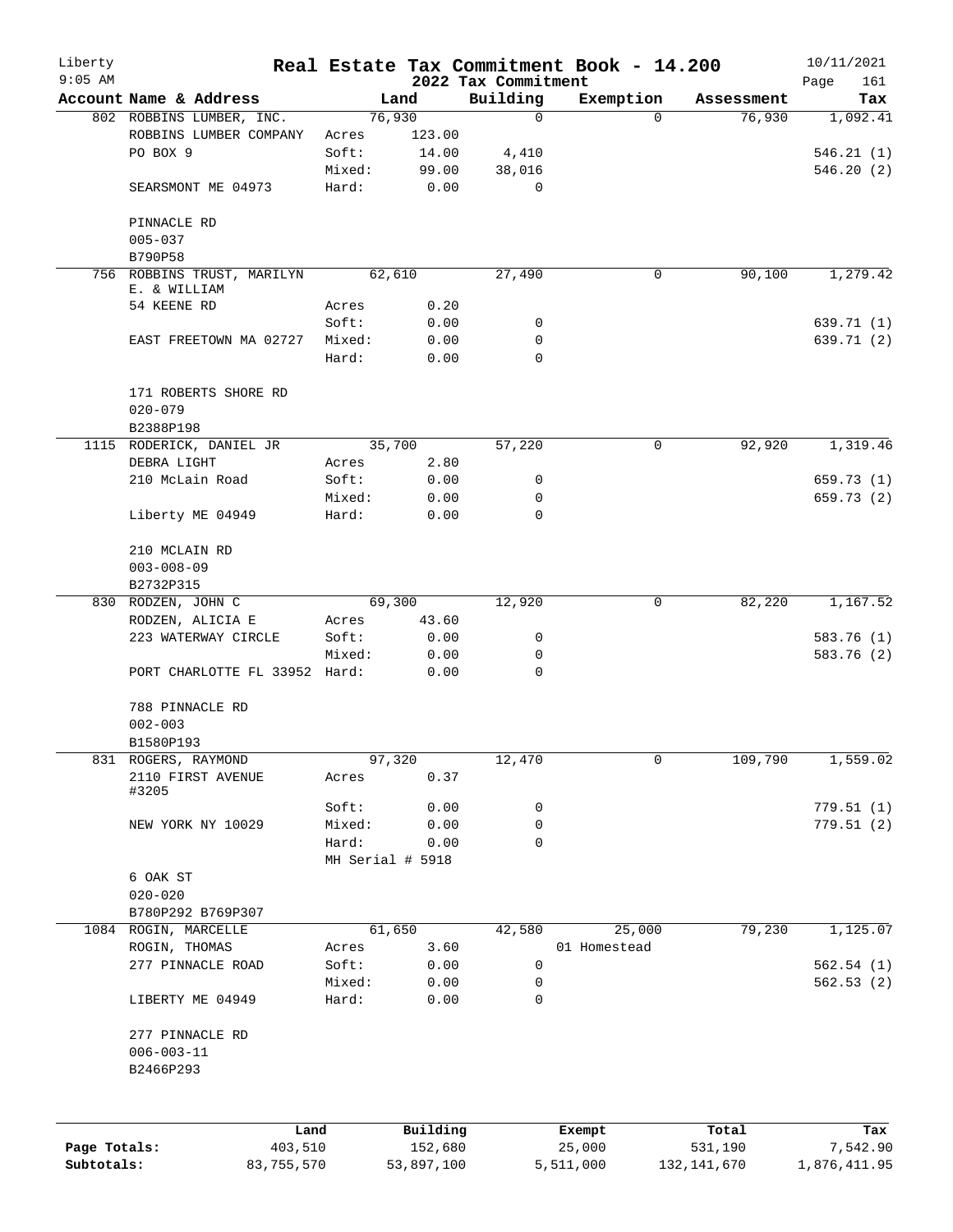| Liberty<br>$9:05$ AM |                                      |        |        | 2022 Tax Commitment | Real Estate Tax Commitment Book - 14.200 |            | 10/11/2021<br>Page<br>162 |
|----------------------|--------------------------------------|--------|--------|---------------------|------------------------------------------|------------|---------------------------|
|                      | Account Name & Address               | Land   |        | Building            | Exemption                                | Assessment | Tax                       |
|                      | 670 ROLERSON, DENISE                 | 36,000 |        | 30,070              | 25,000                                   | 41,070     | 583.19                    |
|                      | ROLERSON, BRYAN                      | Acres  | 3.00   |                     | 01 Homestead                             |            |                           |
|                      | 43 MCLAIN RD                         | Soft:  | 0.00   | 0                   |                                          |            | 291.60(1)                 |
|                      |                                      | Mixed: | 0.00   | 0                   |                                          |            | 291.59(2)                 |
|                      | LIBERTY ME 04949                     | Hard:  | 0.00   | $\mathbf 0$         |                                          |            |                           |
|                      | 43 MCLAIN RD                         |        |        |                     |                                          |            |                           |
|                      | $003 - 026$                          |        |        |                     |                                          |            |                           |
|                      | B2934P154                            |        |        |                     |                                          |            |                           |
|                      | 381 ROSS, JOHN                       | 38,250 |        | 72,940              | 0                                        | 111,190    | 1,578.90                  |
|                      | 156 FATHER RASLE ROAD                | Acres  | 4.50   |                     |                                          |            |                           |
|                      |                                      | Soft:  | 0.00   | 0                   |                                          |            | 789.45 (1)                |
|                      | NORRIDGEWOCK ME 04957                | Mixed: | 0.00   | 0                   |                                          |            | 789.45 (2)                |
|                      |                                      | Hard:  | 0.00   | $\mathbf 0$         |                                          |            |                           |
|                      | 200 STEVENS POND RD<br>$003 - 034$   |        |        |                     |                                          |            |                           |
|                      | B720P1092                            |        |        |                     |                                          |            |                           |
|                      | 227 ROSS, NICOLE BETH                | 33,600 |        | 17,750              | 0                                        | 51,350     | 729.17                    |
|                      | 450 Feylers Corner Rd                | Acres  | 1.40   |                     |                                          |            |                           |
|                      |                                      | Soft:  | 0.00   | 0                   |                                          |            | 364.59(1)                 |
|                      | WALDOBORO ME 04572 5709 Mixed:       |        | 0.00   | 0                   |                                          |            | 364.58(2)                 |
|                      |                                      | Hard:  | 0.00   | $\mathbf 0$         |                                          |            |                           |
|                      | 225 STEVENS POND RD                  |        |        |                     |                                          |            |                           |
|                      | $003 - 030$                          |        |        |                     |                                          |            |                           |
|                      | B3918P4 03/17/2014                   |        |        |                     |                                          |            |                           |
|                      | 834 ROTCH, EDWARD                    | 51,500 |        | 0                   | 0                                        | 51,500     | 731.30                    |
|                      | P O BOX 255                          | Acres  | 73.00  |                     |                                          |            |                           |
|                      |                                      | Soft:  | 0.00   | 0                   |                                          |            | 365.65(1)                 |
|                      | WASHINGTON ME 04574                  | Mixed: | 0.00   | 0                   |                                          |            | 365.65(2)                 |
|                      |                                      | Hard:  | 0.00   | $\mathbf 0$         |                                          |            |                           |
|                      | LANDLOCKED OF GOVE RD<br>$007 - 001$ |        |        |                     |                                          |            |                           |
|                      | B745P399 B169P36                     |        |        |                     |                                          |            |                           |
|                      | 835 ROTCH, EDWARD C                  | 40,000 |        | 0                   | 0                                        | 40,000     | 568.00                    |
|                      | P.O. BOX 255                         | Acres  | 15.00  |                     |                                          |            |                           |
|                      |                                      | Soft:  | 0.00   | 0                   |                                          |            | 284.00(1)                 |
|                      | WASHINGTON ME 04574                  | Mixed: | 0.00   | 0                   |                                          |            | 284.00 (2)                |
|                      |                                      | Hard:  | 0.00   | 0                   |                                          |            |                           |
|                      | GOVE RD                              |        |        |                     |                                          |            |                           |
|                      | $004 - 011$                          |        |        |                     |                                          |            |                           |
|                      | B874P153                             |        |        |                     |                                          |            |                           |
|                      | 836 ROTCH, LAWRENCE                  | 98,580 |        | 160,160             | 25,000                                   | 233,740    | 3,319.11                  |
|                      | 84 GOVE RD                           | Acres  | 109.00 |                     | 01 Homestead                             |            |                           |
|                      |                                      | Soft:  | 0.00   | 0                   |                                          |            | 1,659.56(1)               |
|                      | LIBERTY ME 04949                     | Mixed: | 0.00   | 0                   |                                          |            | 1,659.55(2)               |
|                      |                                      | Hard:  | 0.00   | 0                   |                                          |            |                           |
|                      | 84 GOVE RD                           |        |        |                     |                                          |            |                           |
|                      | $004 - 009$                          |        |        |                     |                                          |            |                           |
|                      | B744P479                             |        |        |                     |                                          |            |                           |
|                      |                                      |        |        |                     |                                          |            |                           |
|                      |                                      |        |        |                     |                                          |            |                           |
|                      |                                      |        |        |                     |                                          |            |                           |

|              | Land       | Building     | Exempt    | Total       | Tax          |  |
|--------------|------------|--------------|-----------|-------------|--------------|--|
| Page Totals: | 297,930    | 280,920      | 50,000    | 528,850     | 7,509.67     |  |
| Subtotals:   | 84,053,500 | 54, 178, 020 | 5,561,000 | 132,670,520 | 1,883,921.62 |  |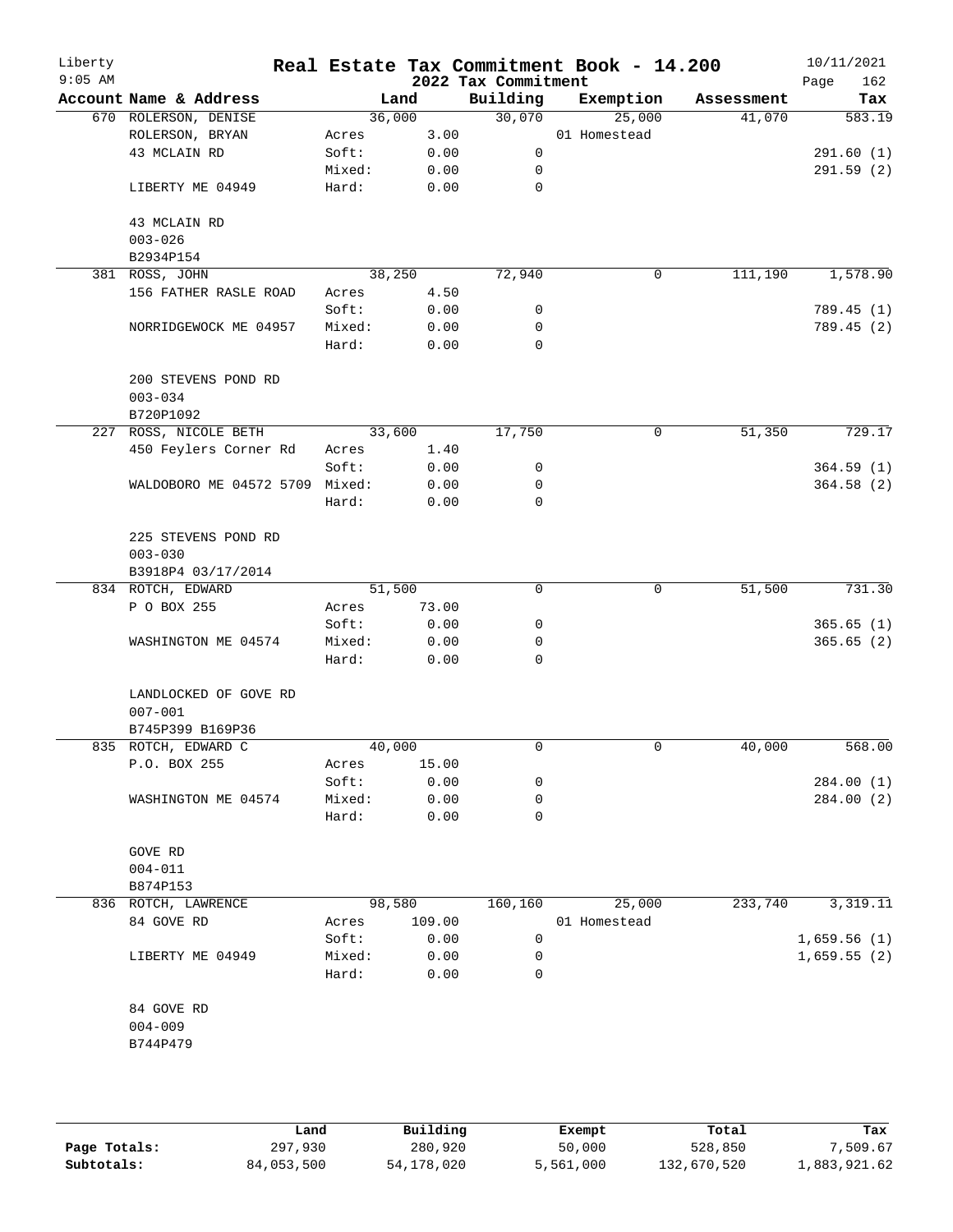| Liberty<br>$9:05$ AM |                                     |                 |              | 2022 Tax Commitment | Real Estate Tax Commitment Book - 14.200 |            | 10/11/2021<br>Page<br>163 |
|----------------------|-------------------------------------|-----------------|--------------|---------------------|------------------------------------------|------------|---------------------------|
|                      | Account Name & Address              |                 | Land         | Building            | Exemption                                | Assessment | Tax                       |
|                      | 1214 ROTCH, LAWRENCE                |                 | 76,500       | $\mathbf 0$         | $\Omega$                                 | 76,500     | 1,086.30                  |
|                      | 84 GOVE RD                          | Acres           | 82.00        |                     |                                          |            |                           |
|                      |                                     | Soft:           | 0.00         | 0                   |                                          |            | 543.15(1)                 |
|                      | LIBERTY ME 04949                    | Mixed:          | 0.00         | 0                   |                                          |            | 543.15(2)                 |
|                      |                                     | Hard:           | 0.00         | $\mathbf 0$         |                                          |            |                           |
|                      | GOVE RD                             |                 |              |                     |                                          |            |                           |
|                      | $004 - 010$                         |                 |              |                     |                                          |            |                           |
|                      | B740P230                            |                 |              |                     |                                          |            |                           |
|                      | 776 ROWLEY, BRUCE W                 |                 | 50,710       | $\mathbf 0$         | 0                                        | 50,710     | 720.08                    |
|                      | ROWLEY, VICTORIA A                  | Acres           | 0.74         |                     |                                          |            |                           |
|                      | 231 SWEETGRASS RUN                  | Soft:           | 0.00         | 0                   |                                          |            | 360.04(1)                 |
|                      |                                     | Mixed:          | 0.00         | 0                   |                                          |            | 360.04(2)                 |
|                      | NEWARK NJ 19702                     | Hard:           | 0.00         | $\mathbf 0$         |                                          |            |                           |
|                      | CARGILL RD<br>$013 - 031$           |                 |              |                     |                                          |            |                           |
|                      | B4478P136 03/23/2020                |                 |              |                     |                                          |            |                           |
|                      | 839 RUDEK, ROBERT W                 |                 | 52,500       | 0                   | 0                                        | 52,500     | 745.50                    |
|                      | 1935 S. CONWAY RD APT<br>F6         | Acres           | 75.00        |                     |                                          |            |                           |
|                      |                                     | Soft:           | 0.00         | 0                   |                                          |            | 372.75(1)                 |
|                      | ORLANDO FL 32812 8603               | Mixed:          | 0.00         | 0                   |                                          |            | 372.75(2)                 |
|                      |                                     | Hard:           | 0.00         | $\mathbf 0$         |                                          |            |                           |
|                      | LANDLOCKED<br>$002 - 006$           |                 |              |                     |                                          |            |                           |
|                      | B691P280                            |                 |              |                     |                                          |            |                           |
| 554                  | RUSSELL, HOWARD AS                  |                 | 32,000       | 68,680              | 0                                        | 100,680    | 1,429.66                  |
|                      | TRUSTEE<br>LAWSON, JANE E. AS       | Acres           | 2.00         |                     |                                          |            |                           |
|                      | TRUSTEE                             |                 |              |                     |                                          |            |                           |
|                      | 163 WINDY ROW                       | Soft:           | 0.00         | 0                   |                                          |            | 714.83(1)                 |
|                      |                                     | Mixed:          | 0.00         | 0                   |                                          |            | 714.83(2)                 |
|                      | PETERBOROUGH NH 03458               | Hard:           | 0.00         | $\mathbf 0$         |                                          |            |                           |
|                      | 160 RIDGE SCHOOL RD<br>$005 - 012$  |                 |              |                     |                                          |            |                           |
|                      | B3459P10 07/16/2010                 |                 |              |                     |                                          |            |                           |
|                      | 653 RUTKOWSKI, DEVIN J              |                 | 81,980       | 0                   | 0                                        | 81,980     | 1,164.12                  |
|                      | PARIS, AMBER N                      | Acres           | 0.32         |                     |                                          |            |                           |
|                      | 16 KINGS WAY UNIT 104A              | Soft:           | 0.00         | 0                   |                                          |            | 582.06(1)                 |
|                      |                                     | Mixed:          | 0.00         | 0                   |                                          |            | 582.06(2)                 |
|                      | WALTHAM MA 02451                    | Hard:           | 0.00         | $\mathbf 0$         |                                          |            |                           |
|                      | BROWN RD                            |                 |              |                     |                                          |            |                           |
|                      | $015 - 009$                         |                 |              |                     |                                          |            |                           |
|                      | B4527P219 08/07/2020                |                 |              |                     |                                          |            |                           |
|                      | 515 RUTKOWSKI, MARIAN C             |                 | 140,970      | 146,040             | 0                                        | 287,010    | 4,075.54                  |
|                      | 324 JULIA PLACE                     | Acres           | 0.65         |                     |                                          |            |                           |
|                      |                                     | Soft:           | 0.00         | 0                   |                                          |            | 2,037.77 (1)              |
|                      | SARASOTA FL 34236                   | Mixed:<br>Hard: | 0.00<br>0.00 | 0<br>$\mathbf 0$    |                                          |            | 2,037.77 (2)              |
|                      |                                     |                 |              |                     |                                          |            |                           |
|                      | 89 BROWN RD                         |                 |              |                     |                                          |            |                           |
|                      | $015 - 008$<br>B4527P196 08/07/2020 |                 |              |                     |                                          |            |                           |
|                      |                                     |                 |              |                     |                                          |            |                           |
|                      |                                     | Land            | Building     |                     | Exempt<br>0                              | Total      | Tax                       |
| Page Totals:         | 434,660                             |                 | 214,720      |                     |                                          | 649,380    | 9,221.20                  |

**Subtotals:** 84,488,160 54,392,740 5,561,000 133,319,900 1,893,142.82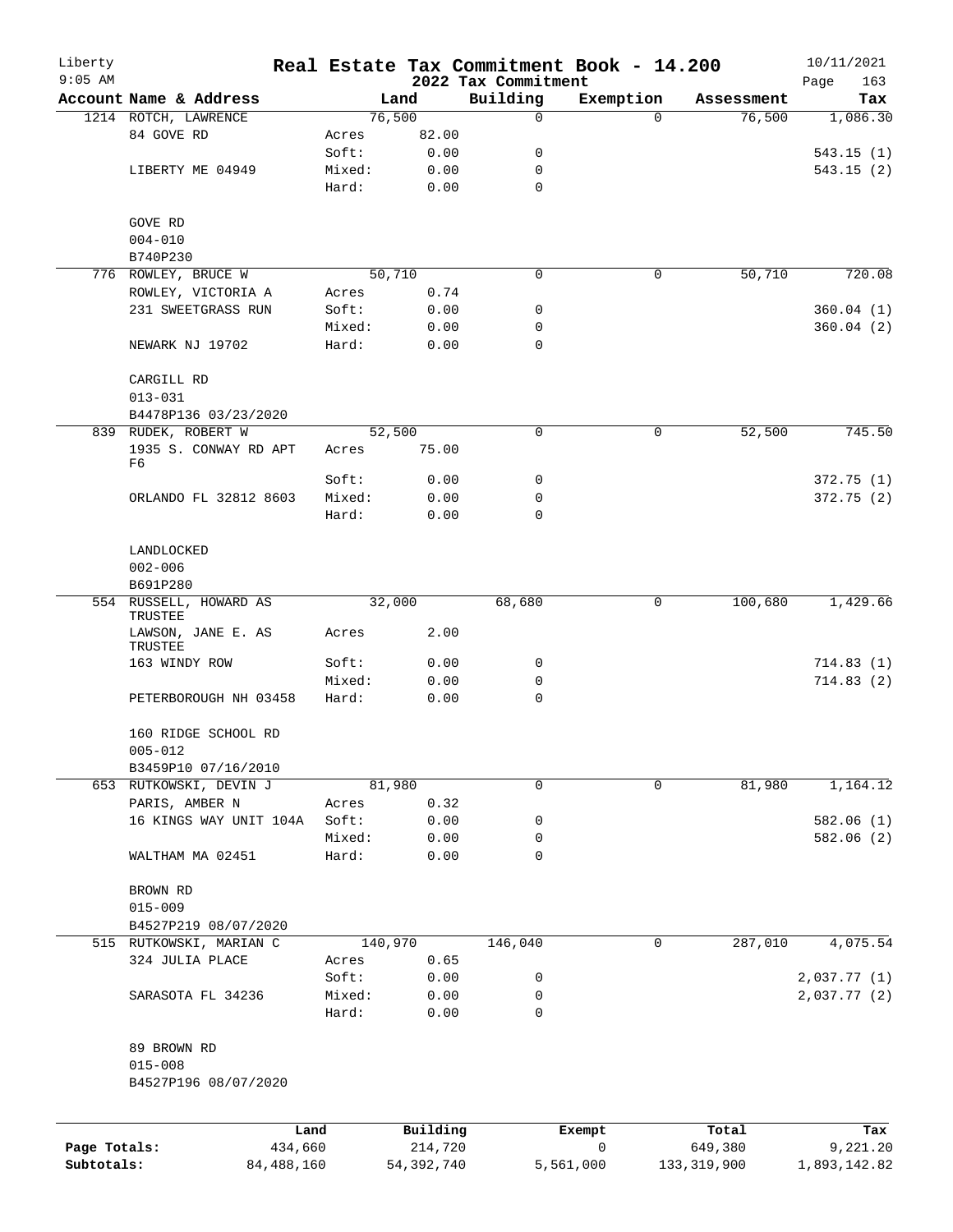| Liberty   |                                           |         |      |                     | Real Estate Tax Commitment Book - 14.200 |            | 10/11/2021  |
|-----------|-------------------------------------------|---------|------|---------------------|------------------------------------------|------------|-------------|
| $9:05$ AM |                                           |         |      | 2022 Tax Commitment |                                          |            | 164<br>Page |
|           | Account Name & Address                    |         | Land | Building            | Exemption                                | Assessment | Tax         |
|           | 555 Ruwe, Blake                           | 30,500  |      | 184,590             | $\Omega$                                 | 215,090    | 3,054.28    |
|           | Scott, Scott, Kylie                       | Acres   | 1.00 |                     |                                          |            |             |
|           | 79 Benner Road                            | Soft:   | 0.00 | 0                   |                                          |            | 1,527.14(1) |
|           |                                           | Mixed:  | 0.00 | 0                   |                                          |            | 1,527.14(2) |
|           | Liberty ME 04949 3443                     | Hard:   | 0.00 | 0                   |                                          |            |             |
|           | 79 BENNER RD                              |         |      |                     |                                          |            |             |
|           | $008 - 035 - C$                           |         |      |                     |                                          |            |             |
|           | B4160P119 04/21/2017                      |         |      |                     |                                          |            |             |
|           | 559 RYDER, BRENDA J                       | 140,960 |      | 143,570             | 25,000                                   | 259,530    | 3,685.33    |
|           | RYDER, LINCOLN E                          | Acres   | 0.44 |                     | 01 Homestead                             |            |             |
|           | 12 PENNY LN                               | Soft:   | 0.00 | $\mathbf 0$         |                                          |            | 1,842.67(1) |
|           |                                           | Mixed:  | 0.00 | 0                   |                                          |            | 1,842.66(2) |
|           | LIBERTY ME 04949                          | Hard:   | 0.00 | 0                   |                                          |            |             |
|           | 12 PENNY LN                               |         |      |                     |                                          |            |             |
|           | $027 - 001$                               |         |      |                     |                                          |            |             |
|           | B4285P210 07/16/2018                      |         |      |                     |                                          |            |             |
|           | 1021 SABINS, KEVIN                        | 40,500  |      | 63,920              | 25,000                                   | 79,420     | 1,127.76    |
|           | 2880 BURKETTVILLE RD                      | Acres   | 6.00 |                     | 01 Homestead                             |            |             |
|           |                                           | Soft:   | 0.00 | 0                   |                                          |            | 563.88(1)   |
|           | LIBERTY ME 04949                          | Mixed:  | 0.00 | 0                   |                                          |            | 563.88(2)   |
|           |                                           | Hard:   | 0.00 | 0                   |                                          |            |             |
|           | 2880 BURKETTVILLE RD                      |         |      |                     |                                          |            |             |
|           | $001 - 013$                               |         |      |                     |                                          |            |             |
|           | B3148P310 B1898P131                       |         |      |                     |                                          |            |             |
| 275       | SALLY ECCLESTON                           | 32,880  |      | 35,780              | 0                                        | 68,660     | 974.97      |
|           | IRREVOCABLE LIVING<br>TRUST               |         |      |                     |                                          |            |             |
|           | 7 ELM ST                                  | Acres   | 3.60 |                     |                                          |            |             |
|           |                                           | Soft:   | 0.00 | 0                   |                                          |            | 487.49 (1)  |
|           | COVENTRY RI 02816                         | Mixed:  | 0.00 | 0                   |                                          |            | 487.48 (2)  |
|           |                                           | Hard:   | 0.00 | $\mathbf 0$         |                                          |            |             |
|           | 147 RIDGE SCHOOL RD                       |         |      |                     |                                          |            |             |
|           | $005 - 011$                               |         |      |                     |                                          |            |             |
|           | B4337P185 01/02/2018 B4337P181 01/02/2018 |         |      |                     |                                          |            |             |
| 277       | SALLY ECCLESTON                           | 24,950  |      | 0                   | 0                                        | 24,950     | 354.29      |
|           | IRREVOCABLE LIVING<br>TRUST               |         |      |                     |                                          |            |             |
|           | 7 ELM ST                                  | Acres   | 5.30 |                     |                                          |            |             |
|           |                                           | Soft:   | 0.00 | 0                   |                                          |            | 177.15(1)   |
|           | COVENTRY RI 02816                         | Mixed:  | 0.00 | 0                   |                                          |            | 177.14(2)   |
|           |                                           | Hard:   | 0.00 | 0                   |                                          |            |             |
|           | RIDGE SCHOOL RD                           |         |      |                     |                                          |            |             |
|           | $005 - 010 - D$                           |         |      |                     |                                          |            |             |
|           | B4337P183 01/02/2019                      |         |      |                     |                                          |            |             |

|              | Land       | Building   | Exempt    | Total       | Tax          |
|--------------|------------|------------|-----------|-------------|--------------|
| Page Totals: | 269,790    | 427,860    | 50,000    | 647,650     | 9,196.63     |
| Subtotals:   | 84,757,950 | 54,820,600 | 5,611,000 | 133,967,550 | 1,902,339.45 |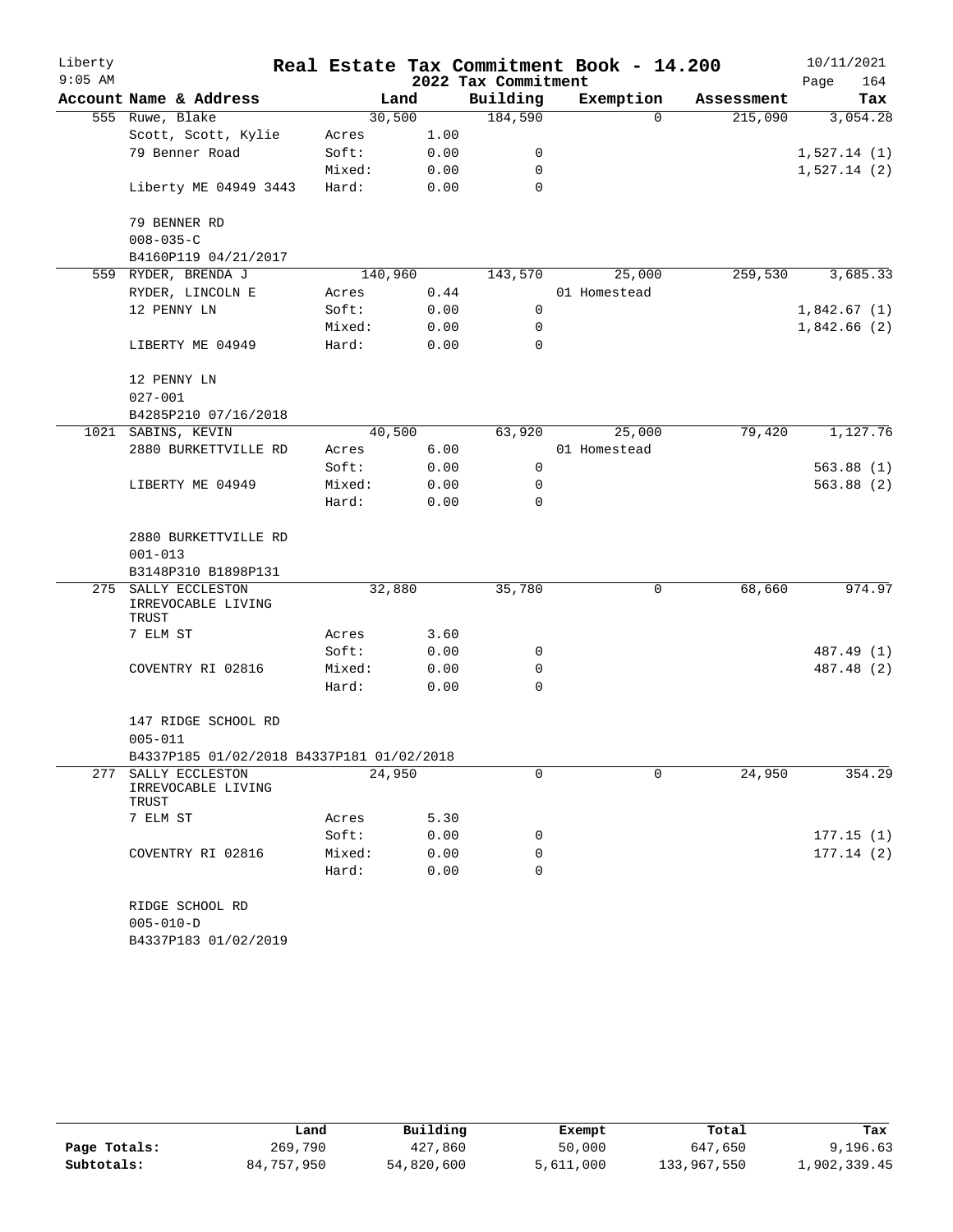| Liberty<br>$9:05$ AM |                                                                                  |                 |              | 2022 Tax Commitment        | Real Estate Tax Commitment Book - 14.200 |             | 10/11/2021<br>Page<br>165 |
|----------------------|----------------------------------------------------------------------------------|-----------------|--------------|----------------------------|------------------------------------------|-------------|---------------------------|
|                      | Account Name & Address                                                           |                 | Land         | Building                   | Exemption                                | Assessment  | Tax                       |
| 1294                 | SALLY ECCLESTON<br>IRREVOCABLE LIVING                                            |                 | 15,560       | 0                          | $\Omega$                                 | 15,560      | 220.95                    |
|                      | TRUST<br>7 ELM ST                                                                | Acres           | 10.56        |                            |                                          |             |                           |
|                      |                                                                                  | Soft:           | 0.00         | 0                          |                                          |             | 110.48(1)                 |
|                      | COVENTRY RI 02816                                                                | Mixed:          | 0.00         | 0                          |                                          |             | 110.47(2)                 |
|                      |                                                                                  | Hard:           | 0.00         | $\Omega$                   |                                          |             |                           |
|                      | RIDGE SCHOOL RD<br>$005 - 011 - 01$<br>B4337P185 01/02/2018 B4337P181 01/02/2018 |                 |              |                            |                                          |             |                           |
|                      | 796 SANDNER, JEFFREY R                                                           |                 | 57,000       | 14,090                     | 0                                        | 71,090      | 1,009.48                  |
|                      | BRENDA JEAN SANDNER                                                              | Acres           | 20.00        |                            |                                          |             |                           |
|                      | 6 MECHANICS WAY                                                                  | Soft:           | 0.00         | 0                          |                                          |             | 504.74(1)                 |
|                      |                                                                                  | Mixed:          | 0.00         | $\mathbf 0$                |                                          |             | 504.74(2)                 |
|                      | NEWCASTLE ME 04553                                                               | Hard:           | 0.00         | $\Omega$                   |                                          |             |                           |
|                      | 193 MARSHALL SHORE RD                                                            |                 |              |                            |                                          |             |                           |
|                      | $008 - 055$                                                                      |                 |              |                            |                                          |             |                           |
|                      | B908P14                                                                          |                 |              |                            |                                          |             |                           |
| 797                  | SANDNER, JEFFREY R. &<br><b>BRENDA</b>                                           |                 | 84,000       | 0                          | 0                                        | 84,000      | 1,192.80                  |
|                      | BRENDA JEAN SANDNER                                                              | Acres           | 0.36         |                            |                                          |             |                           |
|                      | 6 MECHANICS WAY                                                                  | Soft:           | 0.00         | 0                          |                                          |             | 596.40(1)                 |
|                      | NEWCASTLE ME 04553                                                               | Mixed:<br>Hard: | 0.00<br>0.00 | $\mathbf 0$<br>$\mathbf 0$ |                                          |             | 596.40(2)                 |
|                      |                                                                                  |                 |              |                            |                                          |             |                           |
|                      | MARSHALL SHORE RD                                                                |                 |              |                            |                                          |             |                           |
|                      | $021 - 010$                                                                      |                 |              |                            |                                          |             |                           |
|                      | B2088P165                                                                        |                 |              |                            |                                          |             |                           |
|                      | 1038 Santana, Tanya L                                                            |                 | 26,790       | 53,580                     | 25,000                                   | 55,370      | 786.25                    |
|                      | Santana, Julio G                                                                 | Acres           | 0.73         |                            | 01 Homestead                             |             |                           |
|                      | 53 TANNERY LN                                                                    | Soft:           | 0.00         | 0                          |                                          |             | 393.13(1)                 |
|                      |                                                                                  | Mixed:          | 0.00         | 0                          |                                          |             | 393.12 (2)                |
|                      | LIBERTY ME 04949                                                                 | Hard:           | 0.00         | 0                          |                                          |             |                           |
|                      | 53 TANNERY LANE<br>$006 - 045$                                                   |                 |              |                            |                                          |             |                           |
|                      | B4202P308 09/12/2017                                                             |                 |              |                            |                                          |             |                           |
|                      | 848 SARFATTI, STEVEN                                                             |                 | 40,500       | 0                          | $\Omega$                                 | 40,500      | 575.10                    |
|                      | 7912 LONGRIDGE CT                                                                | Acres           | 18.00        |                            |                                          |             |                           |
|                      |                                                                                  | Soft:           | 0.00         | 0                          |                                          |             | 287.55(1)                 |
|                      | CABIN JOHN MD 20818                                                              | Mixed:          | 0.00         | 0                          |                                          |             | 287.55 (2)                |
|                      |                                                                                  | Hard:           | 0.00         | 0                          |                                          |             |                           |
|                      | JOY RD                                                                           |                 |              |                            |                                          |             |                           |
|                      | $005 - 022$<br>B692P439                                                          |                 |              |                            |                                          |             |                           |
| 1130                 | SATURDAY COVE<br>PROPERTIES                                                      |                 | 72,980       | 0                          | 0                                        | 72,980      | 1,036.32                  |
|                      | C/O SETH THAYER                                                                  | Acres           | 3.00         |                            |                                          |             |                           |
|                      | 44 CLIFF ROAD                                                                    | Soft:           | 0.00         | 0                          |                                          |             | 518.16(1)                 |
|                      |                                                                                  | Mixed:          | 0.00         | 0                          |                                          |             | 518.16(2)                 |
|                      | NORTHPORT ME 04948                                                               | Hard:           | 0.00         | 0                          |                                          |             |                           |
|                      | 6 LADY SLIPPER LN<br>$003 - 032 - 03$<br>B2818P290                               |                 |              |                            |                                          |             |                           |
|                      |                                                                                  | Land            | Building     |                            | Exempt                                   | Total       | Tax                       |
| Page Totals:         |                                                                                  | 296,830         | 67,670       |                            | 25,000                                   | 339,500     | 4,820.90                  |
| Subtotals:           |                                                                                  | 85,054,780      | 54,888,270   |                            | 5,636,000                                | 134,307,050 | 1,907,160.35              |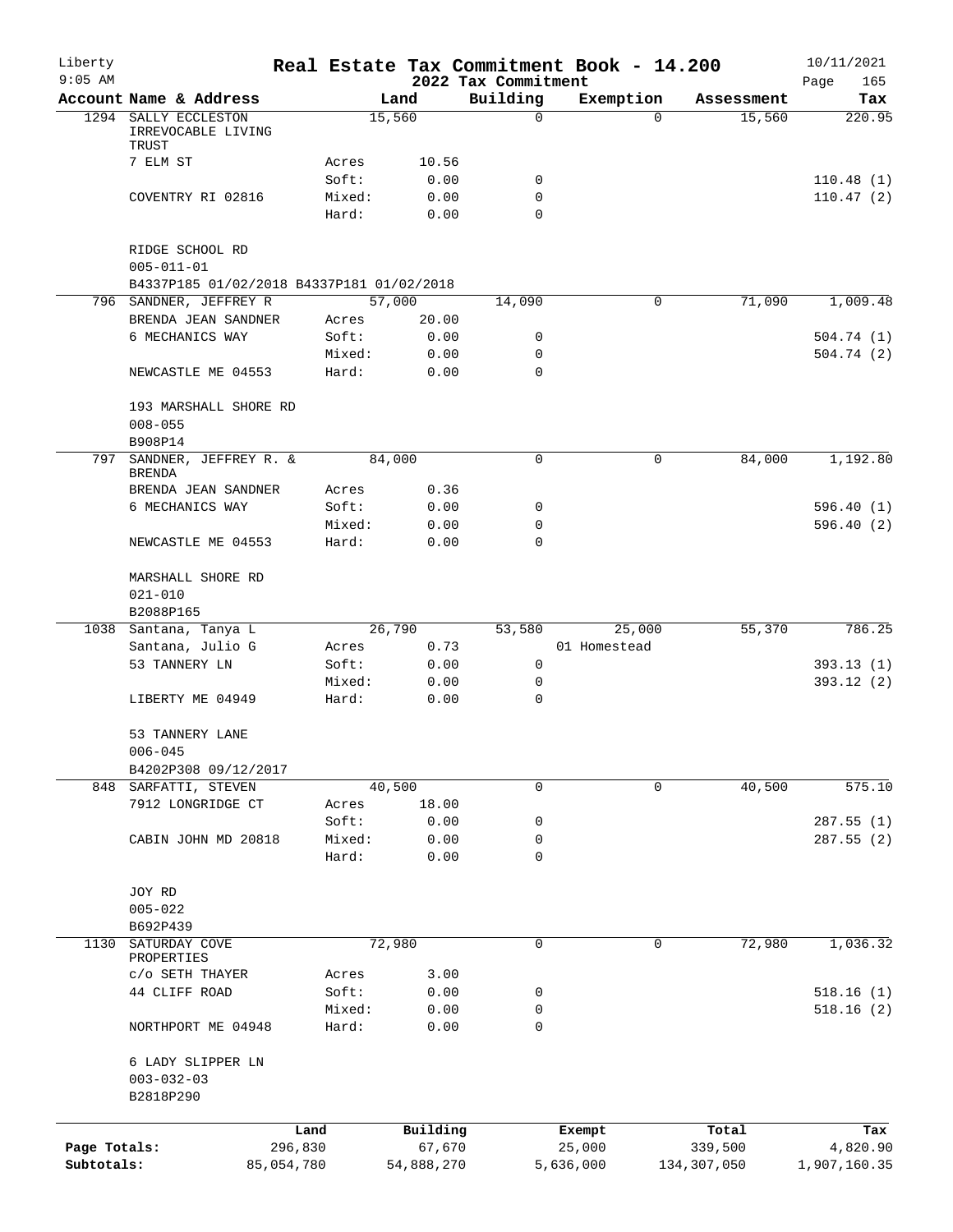| Liberty<br>$9:05$ AM |                                |        |        | 2022 Tax Commitment | Real Estate Tax Commitment Book - 14.200 |            | 10/11/2021<br>166<br>Page |
|----------------------|--------------------------------|--------|--------|---------------------|------------------------------------------|------------|---------------------------|
|                      | Account Name & Address         |        | Land   | Building            | Exemption                                | Assessment | Tax                       |
|                      | 850 SAUVE, HERBERT JR          |        | 6,750  | $\mathbf 0$         | $\Omega$                                 | 6,750      | 95.85                     |
|                      | SAUVE, JOAN JR                 | Acres  | 2.00   |                     |                                          |            |                           |
|                      | 7 STERLING HILL LN #746 Soft:  |        | 0.00   | 0                   |                                          |            | 47.93(1)                  |
|                      |                                | Mixed: | 0.00   | 0                   |                                          |            | 47.92(2)                  |
|                      | EXETER NH 03833                | Hard:  | 0.00   | 0                   |                                          |            |                           |
|                      |                                |        |        |                     |                                          |            |                           |
|                      | FISHTOWN RD                    |        |        |                     |                                          |            |                           |
|                      | $001 - 076 - B$                |        |        |                     |                                          |            |                           |
|                      | B774P911                       |        |        |                     |                                          |            |                           |
| 30                   | SBA TOWERS X, LLC              |        | 43,190 | 154,560             | 0                                        | 197,750    | 2,808.05                  |
|                      | 8051 CONGRESS AVENUE           | Acres  | 1.79   |                     |                                          |            |                           |
|                      |                                | Soft:  | 0.00   | 0                   |                                          |            | 1,404.03(1)               |
|                      | BOCA RATON FL<br>33487-1307    | Mixed: | 0.00   | 0                   |                                          |            | 1,404.02(2)               |
|                      |                                | Hard:  | 0.00   | $\mathbf 0$         |                                          |            |                           |
|                      |                                |        |        |                     |                                          |            |                           |
|                      | 636 PINNACLE RD                |        |        |                     |                                          |            |                           |
|                      | $005 - 038$                    |        |        |                     |                                          |            |                           |
|                      | B4592P217 01/04/2021           |        |        |                     |                                          |            |                           |
|                      | 949 SCAPPATICCI, JASON         |        | 35,000 | 34,420              | 0                                        | 69,420     | 985.76                    |
|                      | P O BOX 96                     | Acres  | 4.00   |                     |                                          |            |                           |
|                      |                                | Soft:  | 0.00   | 0                   |                                          |            | 492.88 (1)                |
|                      | LIBERTY ME 04949               | Mixed: | 0.00   | 0                   |                                          |            | 492.88 (2)                |
|                      |                                | Hard:  | 0.00   | 0                   |                                          |            |                           |
|                      | 37 JOY RD                      |        |        |                     |                                          |            |                           |
|                      | $005 - 031 - A$                |        |        |                     |                                          |            |                           |
|                      | B2503P244                      |        |        |                     |                                          |            |                           |
|                      | 1339 SCATES, VERNON            |        | 48,870 | $\mathbf 0$         | $\mathbf 0$                              | 48,870     | 693.95                    |
|                      | P.O. BOX 431                   | Acres  | 31.74  |                     |                                          |            |                           |
|                      |                                | Soft:  | 0.00   | 0                   |                                          |            | 346.98 (1)                |
|                      | WEST HAMPTON NY 11977          | Mixed: | 0.00   | 0                   |                                          |            | 346.97(2)                 |
|                      |                                | Hard:  | 0.00   | 0                   |                                          |            |                           |
|                      |                                |        |        |                     |                                          |            |                           |
|                      | BENNER ROAD<br>$008 - 035 - D$ |        |        |                     |                                          |            |                           |
|                      | 955 SCHADEI, LORETTA           |        | 42,460 | 180,010             | 25,000                                   | 197,470    | 2,804.07                  |
|                      | SCHADEI, HARRY                 | Acres  | 8.97   |                     | 01 Homestead                             |            |                           |
|                      | 181 PRESCOTT HILL RD           | Soft:  | 0.00   | 0                   |                                          |            | 1,402.04(1)               |
|                      |                                | Mixed: | 0.00   | 0                   |                                          |            | 1,402.03(2)               |
|                      | LIBERTY ME 04949               | Hard:  | 0.00   | $\mathbf 0$         |                                          |            |                           |
|                      |                                |        |        |                     |                                          |            |                           |
|                      | 181 PRESCOTT HILL RD           |        |        |                     |                                          |            |                           |
|                      | $003 - 044$                    |        |        |                     |                                          |            |                           |
|                      | B2051P60                       |        |        |                     |                                          |            |                           |
| 1213                 | SCHADEI, LORETTA               |        | 18,550 | 10,740              | 0                                        | 29,290     | 415.92                    |
|                      | SCHADEI, HARRY                 | Acres  | 1.03   |                     |                                          |            |                           |
|                      | 181 PRESCOTT HILL RD           | Soft:  | 0.00   | 0                   |                                          |            | 207.96(1)                 |
|                      |                                | Mixed: | 0.00   | 0                   |                                          |            | 207.96(2)                 |
|                      | LIBERTY ME 04949               | Hard:  | 0.00   | $\mathbf 0$         |                                          |            |                           |
|                      |                                |        |        |                     |                                          |            |                           |
|                      | PRESCOTT HILL RD               |        |        |                     |                                          |            |                           |
|                      | $003 - 045 - 01$               |        |        |                     |                                          |            |                           |
|                      | B2051P60                       |        |        |                     |                                          |            |                           |
|                      |                                |        |        |                     |                                          |            |                           |
|                      |                                |        |        |                     |                                          |            |                           |

|              | Land       | Building   | Exempt    | Total       | Tax          |
|--------------|------------|------------|-----------|-------------|--------------|
| Page Totals: | 194,820    | 379,730    | 25,000    | 549,550     | 7,803.60     |
| Subtotals:   | 85,249,600 | 55,268,000 | 5,661,000 | 134,856,600 | 1,914,963.95 |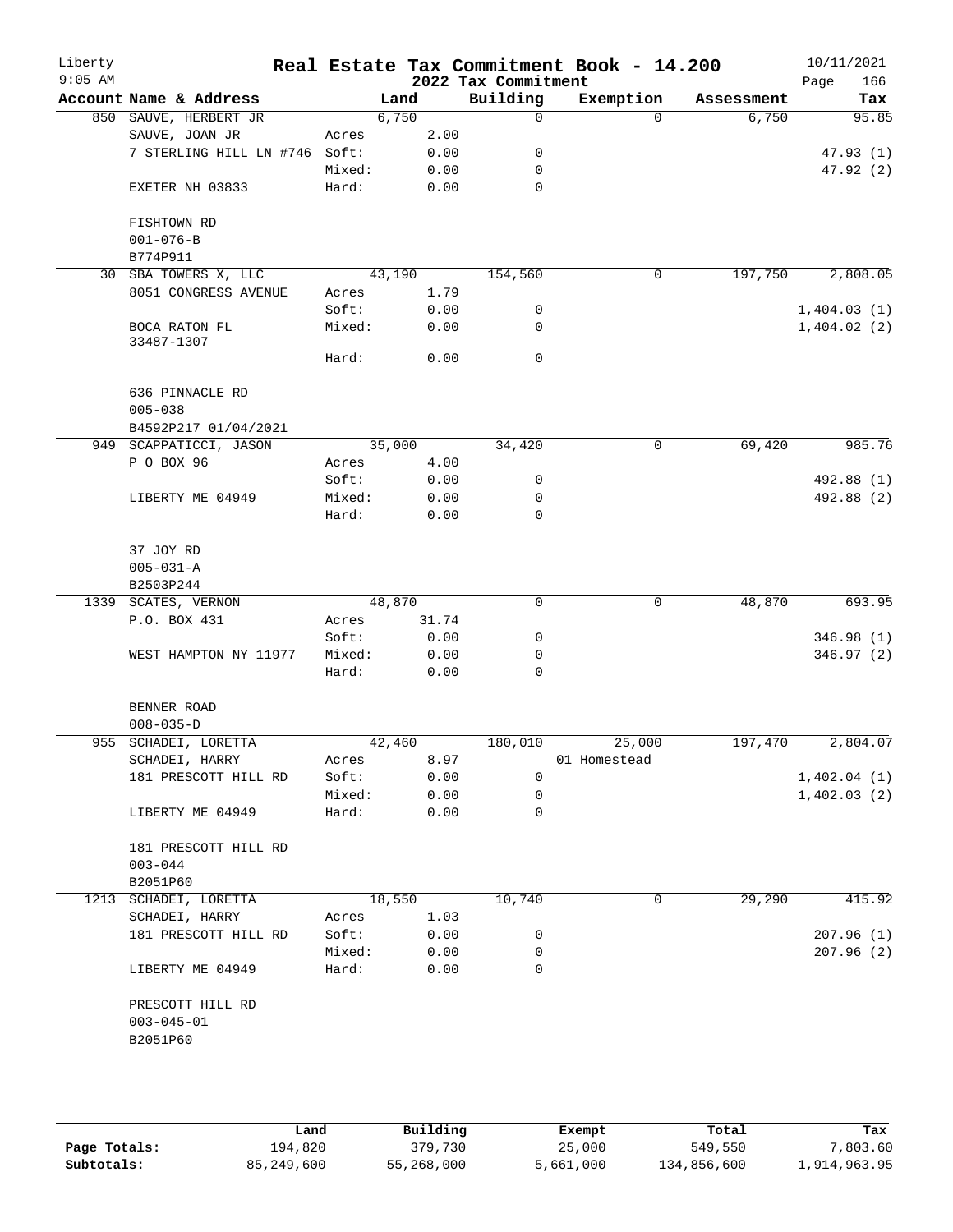| Liberty<br>$9:05$ AM |                        |         |        | Real Estate Tax Commitment Book - 14.200<br>2022 Tax Commitment |              |          |            | 10/11/2021<br>167<br>Page |
|----------------------|------------------------|---------|--------|-----------------------------------------------------------------|--------------|----------|------------|---------------------------|
|                      | Account Name & Address |         | Land   | Building                                                        | Exemption    |          | Assessment | Tax                       |
|                      | 937 SCHAUB, LARRY      |         | 91,860 | 66,430                                                          |              | $\Omega$ | 158,290    | 2,247.72                  |
|                      | SCHAUB, SHERYL         | Acres   | 0.24   |                                                                 |              |          |            |                           |
|                      | 21 BOWLING GREEN LN    | Soft:   | 0.00   | 0                                                               |              |          |            | 1, 123.86(1)              |
|                      |                        | Mixed:  | 0.00   | 0                                                               |              |          |            | 1, 123.86(2)              |
|                      |                        |         |        | 0                                                               |              |          |            |                           |
|                      | BELFAST ME 04915       | Hard:   | 0.00   |                                                                 |              |          |            |                           |
|                      | 126 MARSHALL SHORE RD  |         |        |                                                                 |              |          |            |                           |
|                      | $022 - 022$            |         |        |                                                                 |              |          |            |                           |
|                      | B2144P180              |         |        |                                                                 |              |          |            |                           |
|                      | 854 SCHELBLE, PAUL     |         | 61,500 | 105,980                                                         |              | 25,000   | 142,480    | 2,023.22                  |
|                      | SCHELBLE, DIANNE       | Acres   | 28.00  |                                                                 | 01 Homestead |          |            |                           |
|                      | 37 JACQUE'S ROAD       | Soft:   | 0.00   | 0                                                               |              |          |            | 1,011.61(1)               |
|                      |                        | Mixed:  | 0.00   | 0                                                               |              |          |            | 1,011.61(2)               |
|                      | LIBERTY ME 04949       | Hard:   | 0.00   | $\mathbf 0$                                                     |              |          |            |                           |
|                      |                        |         |        |                                                                 |              |          |            |                           |
|                      | 37 JACQUES RD          |         |        |                                                                 |              |          |            |                           |
|                      | $006 - 022$            |         |        |                                                                 |              |          |            |                           |
|                      | B749P554               |         |        |                                                                 |              |          |            |                           |
|                      | 673 SCHMIDT, DOUGLAS A | 171,830 |        | 81,620                                                          |              | 0        | 253,450    | 3,598.99                  |
|                      | DEBORAH T SCHMIDT      | Acres   | 0.92   |                                                                 |              |          |            |                           |
|                      | 1154 PURDUE DR         | Soft:   | 0.00   | 0                                                               |              |          |            | 1,799.50(1)               |
|                      |                        | Mixed:  | 0.00   | 0                                                               |              |          |            | 1,799.49 (2)              |
|                      | LONGMONT CO 80503      | Hard:   | 0.00   | 0                                                               |              |          |            |                           |
|                      |                        |         |        |                                                                 |              |          |            |                           |
|                      | 20 OAK ST              |         |        |                                                                 |              |          |            |                           |
|                      | $020 - 025$            |         |        |                                                                 |              |          |            |                           |
|                      | B3971P338 06/23/2015   |         |        |                                                                 |              |          |            |                           |
|                      | 928 SCHMIEDER, RALPH   |         | 32,900 | $\mathbf 0$                                                     |              | 0        | 32,900     | 467.18                    |
|                      | SCHMIEDER, JOANNA      | Acres   | 1.35   |                                                                 |              |          |            |                           |
|                      | 25 Huntress Ave.       | Soft:   | 0.00   | 0                                                               |              |          |            | 233.59(1)                 |
|                      |                        | Mixed:  | 0.00   | 0                                                               |              |          |            | 233.59(2)                 |
|                      | Belfast ME 04915       | Hard:   | 0.00   | 0                                                               |              |          |            |                           |
|                      |                        |         |        |                                                                 |              |          |            |                           |
|                      | 110 BENNER RD          |         |        |                                                                 |              |          |            |                           |
|                      | $009 - 011 - 15$       |         |        |                                                                 |              |          |            |                           |
|                      | B2602P2                |         |        |                                                                 |              |          |            |                           |
|                      | 855 SCHNEIDER, KEITH A |         | 46,500 | 93,530                                                          |              | 25,000   | 115,030    | 1,633.43                  |
|                      | 2711 BURKETTVILLE RD   | Acres   | 10.00  |                                                                 | 01 Homestead |          |            |                           |
|                      |                        | Soft:   | 0.00   | 0                                                               |              |          |            | 816.72(1)                 |
|                      | LIBERTY ME 04949       | Mixed:  | 0.00   | 0                                                               |              |          |            | 816.71(2)                 |
|                      |                        | Hard:   | 0.00   | 0                                                               |              |          |            |                           |
|                      | 2711 BURKETTVILLE RD   |         |        |                                                                 |              |          |            |                           |
|                      |                        |         |        |                                                                 |              |          |            |                           |
|                      | $001 - 003$            |         |        |                                                                 |              |          |            |                           |
|                      | B840P272               |         |        |                                                                 |              |          |            |                           |
|                      | 565 SCOVIL, NOAH L     |         | 38,060 | 219,660                                                         |              | 0        | 257,720    | 3,659.62                  |
|                      | SCOVIL, SHERI          | Acres   | 4.37   |                                                                 |              |          |            |                           |
|                      | 1 HILLTOP DRIVE        | Soft:   | 0.00   | 0                                                               |              |          |            | 1,829.81(1)               |
|                      |                        | Mixed:  | 0.00   | 0                                                               |              |          |            | 1,829.81(2)               |
|                      | ROCKPORT ME 04856      | Hard:   | 0.00   | $\Omega$                                                        |              |          |            |                           |
|                      | 99 MAIN ST             |         |        |                                                                 |              |          |            |                           |
|                      |                        |         |        |                                                                 |              |          |            |                           |
|                      | $012 - 004,005$        |         |        |                                                                 |              |          |            |                           |
|                      | B4420P141 09/25/2019   |         |        |                                                                 |              |          |            |                           |
|                      |                        |         |        |                                                                 |              |          |            |                           |
|                      |                        |         |        |                                                                 |              |          |            |                           |
|                      |                        |         |        |                                                                 |              |          |            |                           |

|              | Land       | Building   | Exempt    | Total       | Tax          |
|--------------|------------|------------|-----------|-------------|--------------|
| Page Totals: | 442,650    | 567,220    | 50,000    | 959,870     | 13,630.16    |
| Subtotals:   | 85,692,250 | 55,835,220 | 5,711,000 | 135,816,470 | 1,928,594.11 |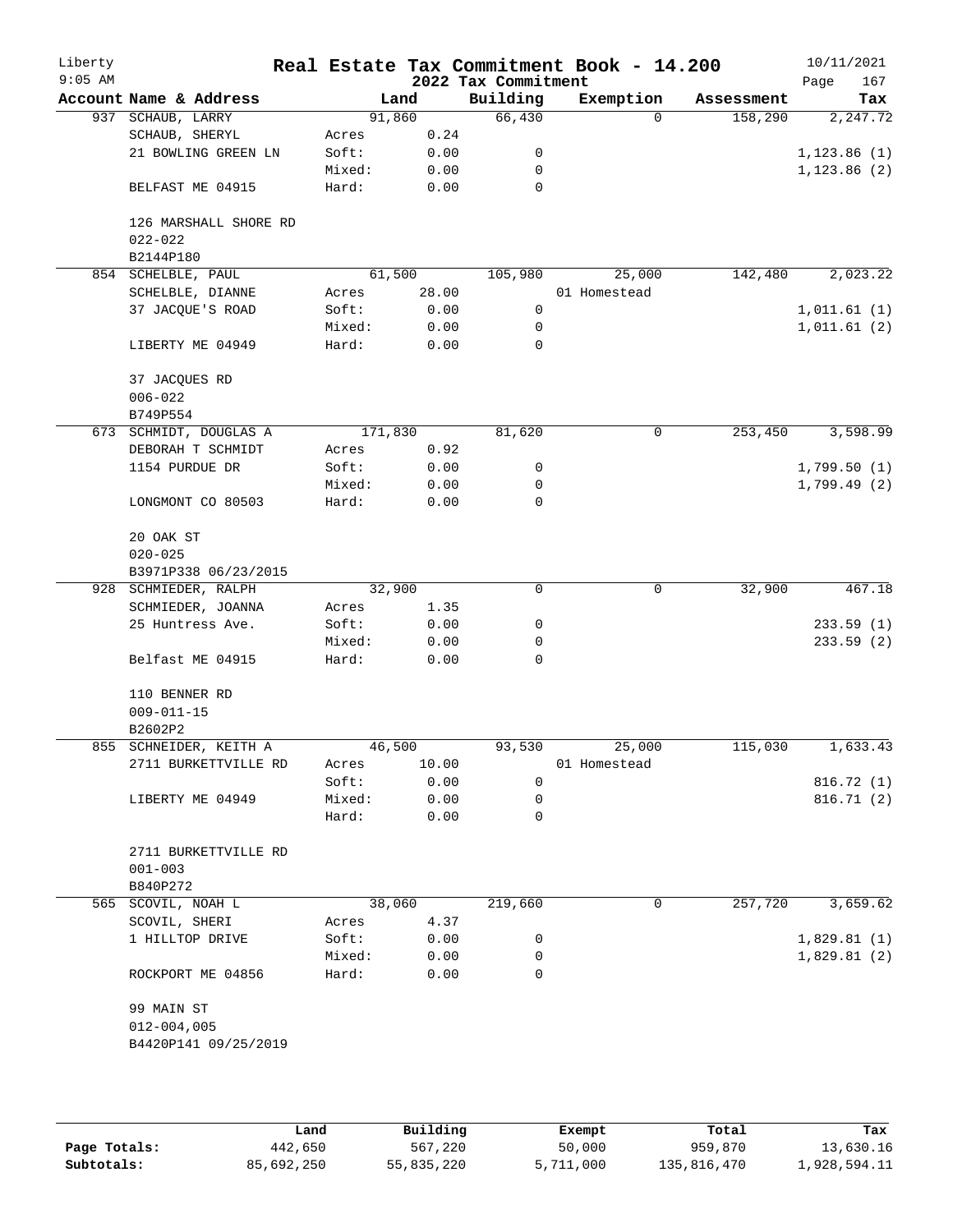| Account Name & Address<br>858 SEBASTIAN, DON<br>SEBASTIAN, JOHN<br>3 STEVENS LANE<br>SHERBOURN MA 01770<br>11 EZEKIAL WAY<br>$016 - 021$<br>B1993P278<br>SECOR, JOHN R TRUSTEE<br>C/O GLEN SECOR<br>56 R PLEASANT ST<br>WESTFORD MA 01886<br>25 & 28 KIRBY ISLAND RD<br>$021 - 018$<br>B1309P3 | 165,830<br>Acres<br>Soft:<br>Mixed:<br>Hard:<br>147,900<br>Acres<br>Soft:<br>Mixed:<br>Hard:                                                                 | Land<br>0.44<br>0.00<br>0.00<br>0.00<br>0.35<br>0.00<br>0.00 | 2022 Tax Commitment<br>Building<br>126, 210<br>0<br>0<br>0<br>43,520 | Exemption<br>$\Omega$<br>0 | Assessment<br>292,040<br>191,420 | 168<br>Page<br>Tax                      |
|------------------------------------------------------------------------------------------------------------------------------------------------------------------------------------------------------------------------------------------------------------------------------------------------|--------------------------------------------------------------------------------------------------------------------------------------------------------------|--------------------------------------------------------------|----------------------------------------------------------------------|----------------------------|----------------------------------|-----------------------------------------|
|                                                                                                                                                                                                                                                                                                |                                                                                                                                                              |                                                              |                                                                      |                            |                                  | 4,146.97<br>2,073.49 (1)<br>2,073.48(2) |
|                                                                                                                                                                                                                                                                                                |                                                                                                                                                              |                                                              |                                                                      |                            |                                  |                                         |
|                                                                                                                                                                                                                                                                                                |                                                                                                                                                              |                                                              |                                                                      |                            |                                  |                                         |
|                                                                                                                                                                                                                                                                                                |                                                                                                                                                              |                                                              |                                                                      |                            |                                  |                                         |
|                                                                                                                                                                                                                                                                                                |                                                                                                                                                              |                                                              |                                                                      |                            |                                  |                                         |
|                                                                                                                                                                                                                                                                                                |                                                                                                                                                              |                                                              |                                                                      |                            |                                  |                                         |
|                                                                                                                                                                                                                                                                                                |                                                                                                                                                              |                                                              |                                                                      |                            |                                  |                                         |
|                                                                                                                                                                                                                                                                                                |                                                                                                                                                              |                                                              |                                                                      |                            |                                  |                                         |
|                                                                                                                                                                                                                                                                                                |                                                                                                                                                              |                                                              |                                                                      |                            |                                  | 2,718.16                                |
|                                                                                                                                                                                                                                                                                                |                                                                                                                                                              |                                                              |                                                                      |                            |                                  |                                         |
|                                                                                                                                                                                                                                                                                                |                                                                                                                                                              |                                                              |                                                                      |                            |                                  | 1,359.08(1)                             |
|                                                                                                                                                                                                                                                                                                |                                                                                                                                                              |                                                              | 0<br>0                                                               |                            |                                  | 1,359.08(2)                             |
|                                                                                                                                                                                                                                                                                                |                                                                                                                                                              | 0.00                                                         | 0                                                                    |                            |                                  |                                         |
|                                                                                                                                                                                                                                                                                                |                                                                                                                                                              |                                                              |                                                                      |                            |                                  |                                         |
|                                                                                                                                                                                                                                                                                                |                                                                                                                                                              |                                                              |                                                                      |                            |                                  |                                         |
| 1089 SECOR, JOHN R TRUSTEE                                                                                                                                                                                                                                                                     |                                                                                                                                                              | 9,790                                                        | 0                                                                    | 9,790                      | 0                                | 0.00                                    |
| C/O GLEN SECOR                                                                                                                                                                                                                                                                                 | Acres                                                                                                                                                        | 0.28                                                         |                                                                      | 01 Homestead               |                                  |                                         |
| 56 R PLEASANT ST                                                                                                                                                                                                                                                                               | Soft:                                                                                                                                                        | 0.00                                                         | 0                                                                    |                            |                                  |                                         |
|                                                                                                                                                                                                                                                                                                | Mixed:                                                                                                                                                       | 0.00                                                         | 0                                                                    |                            |                                  |                                         |
| WESTFORD MA 01886                                                                                                                                                                                                                                                                              | Hard:                                                                                                                                                        | 0.00                                                         | 0                                                                    |                            |                                  |                                         |
| KIRBY ISLAND RD<br>$021 - 028$                                                                                                                                                                                                                                                                 |                                                                                                                                                              |                                                              |                                                                      |                            |                                  |                                         |
| B1309P3                                                                                                                                                                                                                                                                                        |                                                                                                                                                              |                                                              |                                                                      |                            |                                  |                                         |
| 207 SECSKAS, ELAINE                                                                                                                                                                                                                                                                            | 103,000                                                                                                                                                      |                                                              | 123,300                                                              | 0                          | 226,300                          | 3, 213.46                               |
| 500 Via Cintia                                                                                                                                                                                                                                                                                 | Acres                                                                                                                                                        | 0.25                                                         |                                                                      |                            |                                  |                                         |
|                                                                                                                                                                                                                                                                                                | Soft:                                                                                                                                                        | 0.00                                                         | 0                                                                    |                            |                                  | 1,606.73(1)                             |
| Punta Gorda FL 33950                                                                                                                                                                                                                                                                           | Mixed:                                                                                                                                                       | 0.00                                                         | 0                                                                    |                            |                                  | 1,606.73(2)                             |
|                                                                                                                                                                                                                                                                                                | Hard:                                                                                                                                                        | 0.00                                                         | $\Omega$                                                             |                            |                                  |                                         |
| 59 KNOWLTONS SHORE RD<br>$019 - 041$                                                                                                                                                                                                                                                           |                                                                                                                                                              |                                                              |                                                                      |                            |                                  |                                         |
| B4133P229 12/29/2016                                                                                                                                                                                                                                                                           |                                                                                                                                                              |                                                              |                                                                      |                            |                                  |                                         |
| SEEKINS, ERIC R                                                                                                                                                                                                                                                                                |                                                                                                                                                              |                                                              | 36,690                                                               | 0                          | 90,440                           | 1,284.25                                |
| SEEKINS, JENNIFER                                                                                                                                                                                                                                                                              | Acres                                                                                                                                                        | 1.25                                                         |                                                                      |                            |                                  |                                         |
| P.O. BOX 339                                                                                                                                                                                                                                                                                   | Soft:                                                                                                                                                        | 0.00                                                         | 0                                                                    |                            |                                  | 642.13 (1)                              |
|                                                                                                                                                                                                                                                                                                | Mixed:                                                                                                                                                       | 0.00                                                         | 0                                                                    |                            |                                  | 642.12 (2)                              |
| OAKLAND ME 04963                                                                                                                                                                                                                                                                               | Hard:                                                                                                                                                        | 0.00                                                         | 0                                                                    |                            |                                  |                                         |
| 124 BENNER RD                                                                                                                                                                                                                                                                                  |                                                                                                                                                              |                                                              |                                                                      |                            |                                  |                                         |
|                                                                                                                                                                                                                                                                                                |                                                                                                                                                              |                                                              |                                                                      |                            |                                  |                                         |
|                                                                                                                                                                                                                                                                                                |                                                                                                                                                              |                                                              |                                                                      |                            |                                  | 1,909.90                                |
|                                                                                                                                                                                                                                                                                                |                                                                                                                                                              |                                                              |                                                                      |                            |                                  |                                         |
|                                                                                                                                                                                                                                                                                                |                                                                                                                                                              |                                                              |                                                                      |                            |                                  | 954.95 (1)                              |
|                                                                                                                                                                                                                                                                                                |                                                                                                                                                              |                                                              |                                                                      |                            |                                  | 954.95 (2)                              |
|                                                                                                                                                                                                                                                                                                | Hard:                                                                                                                                                        | 0.00                                                         | $\Omega$                                                             |                            |                                  |                                         |
|                                                                                                                                                                                                                                                                                                |                                                                                                                                                              |                                                              |                                                                      |                            |                                  |                                         |
|                                                                                                                                                                                                                                                                                                | $009 - 011 - 16$<br>B2777P214<br>135 SEGEBARTH, SHARON B<br>C/O DAVID S BROWN<br>685 OLD MIMS RD<br>GENEVA FL 32732<br>111 KNOWLTONS SHORE RD<br>$019 - 028$ | Acres<br>Soft:<br>Mixed:<br>B3752P139 01/03/2013             | 53,750<br>93,080<br>0.24<br>0.00<br>0.00                             | 41,420<br>0<br>0           | 0                                | 134,500                                 |

|              | Land       | Building   | Exempt    | Total       | Tax          |
|--------------|------------|------------|-----------|-------------|--------------|
| Page Totals: | 573,350    | 371,140    | 9,790     | 934,700     | 13, 272. 74  |
| Subtotals:   | 86,265,600 | 56,206,360 | 5,720,790 | 136,751,170 | 1,941,866.85 |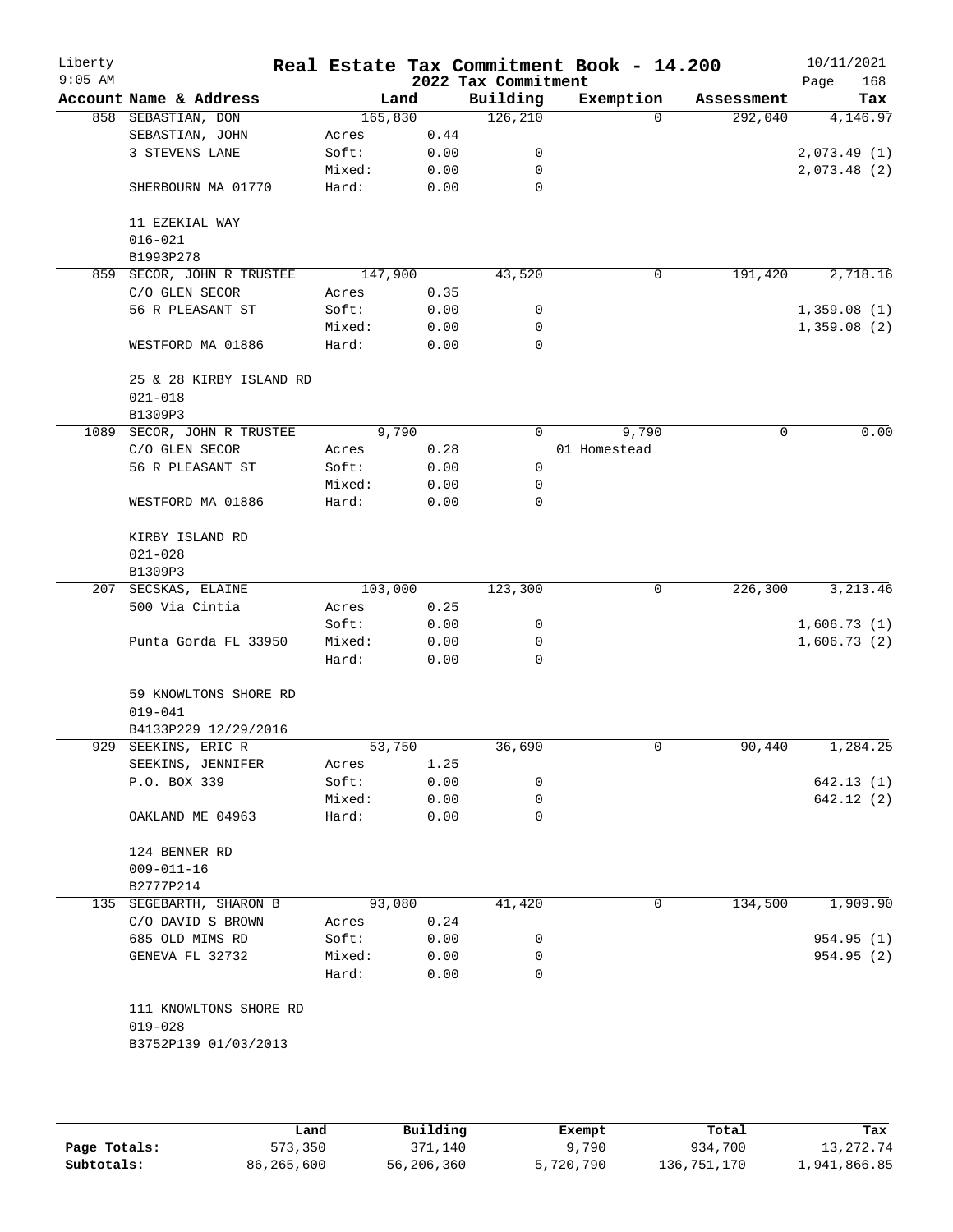| Liberty<br>$9:05$ AM |                                                 |                 |               | 2022 Tax Commitment | Real Estate Tax Commitment Book - 14.200 |            | 10/11/2021<br>169<br>Page |
|----------------------|-------------------------------------------------|-----------------|---------------|---------------------|------------------------------------------|------------|---------------------------|
|                      | Account Name & Address                          |                 | Land          | Building            | Exemption                                | Assessment | Tax                       |
|                      | 861 Sequeira, Allen A                           |                 | 33,540        | 0                   | $\Omega$                                 | 33,540     | 476.27                    |
|                      | P O BOX 583                                     | Acres           | 0.05          |                     |                                          |            |                           |
|                      |                                                 | Soft:           | 0.00          | 0                   |                                          |            | 238.14(1)                 |
|                      | NO BERWICK ME 03906                             | Mixed:          | 0.00          | 0                   |                                          |            | 238.13(2)                 |
|                      | 0583                                            |                 |               |                     |                                          |            |                           |
|                      |                                                 | Hard:           | 0.00          | 0                   |                                          |            |                           |
|                      | BELFAST AUGUSTA RD<br>$025 - 004$               |                 |               |                     |                                          |            |                           |
|                      | B4187P347 07/21/2017                            |                 |               |                     |                                          |            |                           |
|                      | 296 SEQUIN, ALBERT J                            |                 | 36,750        | 106,760             | 0                                        | 143,510    | 2,037.84                  |
|                      | 2798 BURKETTVILLE RD                            | Acres           | 3.50          |                     |                                          |            |                           |
|                      |                                                 | Soft:           | 0.00          | 0                   |                                          |            | 1,018.92(1)               |
|                      | LIBERTY ME 04949                                | Mixed:          | 0.00          | 0                   |                                          |            | 1,018.92(2)               |
|                      |                                                 | Hard:           | 0.00          | 0                   |                                          |            |                           |
|                      | 2798 BURKETTVILLE RD<br>$001 - 010$             |                 |               |                     |                                          |            |                           |
|                      | B3686P151 05/16/2011                            |                 |               |                     |                                          |            |                           |
|                      | 862 SEQUIN, CAROL ANN                           |                 | 28,770        | 11,000              | 0                                        | 39,770     | 564.73                    |
|                      | c/o 51 No. Benham Rd                            | Acres           | 3.68          |                     |                                          |            |                           |
|                      |                                                 | Soft:           | 0.00          | 0                   |                                          |            | 282.37(1)                 |
|                      | Seymour CT 06483                                | Mixed:          | 0.00          | 0                   |                                          |            | 282.36 (2)                |
|                      |                                                 | Hard:           | 0.00          | $\Omega$            |                                          |            |                           |
|                      | 2788 BURKETTVILLE RD<br>$001 - 009$<br>B885P221 |                 |               |                     |                                          |            |                           |
|                      | 195 Shed, Erica L                               |                 | 6,110         | $\mathbf 0$         | $\mathbf 0$                              | 6,110      | 86.76                     |
|                      | 157 Bolin Hill RD                               | Acres           | 13.00         |                     |                                          |            |                           |
|                      |                                                 |                 |               |                     |                                          |            |                           |
|                      |                                                 | Soft:           | 0.00          | 0                   |                                          |            | 43.38 (1)                 |
|                      | Liberty ME 04949                                | Mixed:<br>Hard: | 12.00<br>0.00 | 4,608<br>0          |                                          |            | 43.38 (2)                 |
|                      | OFF BOLIN HILL<br>$011 - 001$                   |                 |               |                     |                                          |            |                           |
|                      | B4214P147 10/13/2017                            |                 |               |                     |                                          |            |                           |
|                      | 196 Shed, Erica L                               |                 | 34,330        | 82,790              | 25,000                                   | 92,120     | 1,308.10                  |
|                      | 157 Bolin Hill RD                               | Acres           | 23.00         |                     | 01 Homestead                             |            |                           |
|                      |                                                 | Soft:           | 1.00          | 315                 |                                          |            | 654.05(1)                 |
|                      | Liberty ME 04949                                | Mixed:          | 12.00         | 4,608               |                                          |            | 654.05(2)                 |
|                      |                                                 | Hard:           | 8.00          | 1,984               |                                          |            |                           |
|                      | 157 BOLIN HILL RD<br>$011 - 017$                |                 |               |                     |                                          |            |                           |
|                      | B4217P147 10/13/2017 B3632P169 B730P402         |                 |               |                     |                                          |            |                           |
|                      | 865 SHEPPARD, LIONEL                            |                 | 43,880        | 0                   | 0                                        | 43,880     | 623.10                    |
|                      | SHEPPARD, CLAIRE                                | Acres           | 31.00         |                     |                                          |            |                           |
|                      | 35 Folly Mill Rd                                | Soft:           | 0.00          | 0                   |                                          |            | 311.55(1)                 |
|                      |                                                 | Mixed:          | 0.00          | 0                   |                                          |            | 311.55(2)                 |
|                      | Seabrook NH 03874                               | Hard:           | 0.00          | 0                   |                                          |            |                           |
|                      | CRIE HILL RD                                    |                 |               |                     |                                          |            |                           |
|                      | $010 - 008$                                     |                 |               |                     |                                          |            |                           |
|                      |                                                 |                 |               |                     |                                          |            |                           |
|                      | B712P498                                        |                 |               |                     |                                          |            |                           |
|                      |                                                 |                 |               |                     |                                          |            |                           |
|                      |                                                 |                 |               |                     |                                          |            |                           |
|                      |                                                 |                 |               |                     |                                          |            |                           |

|              | Land         | Building   | Exempt    | Total       | Tax          |
|--------------|--------------|------------|-----------|-------------|--------------|
| Page Totals: | 183,380      | 200,550    | 25,000    | 358,930     | 5,096.80     |
| Subtotals:   | 86, 448, 980 | 56,406,910 | 5,745,790 | 137,110,100 | 1,946,963.65 |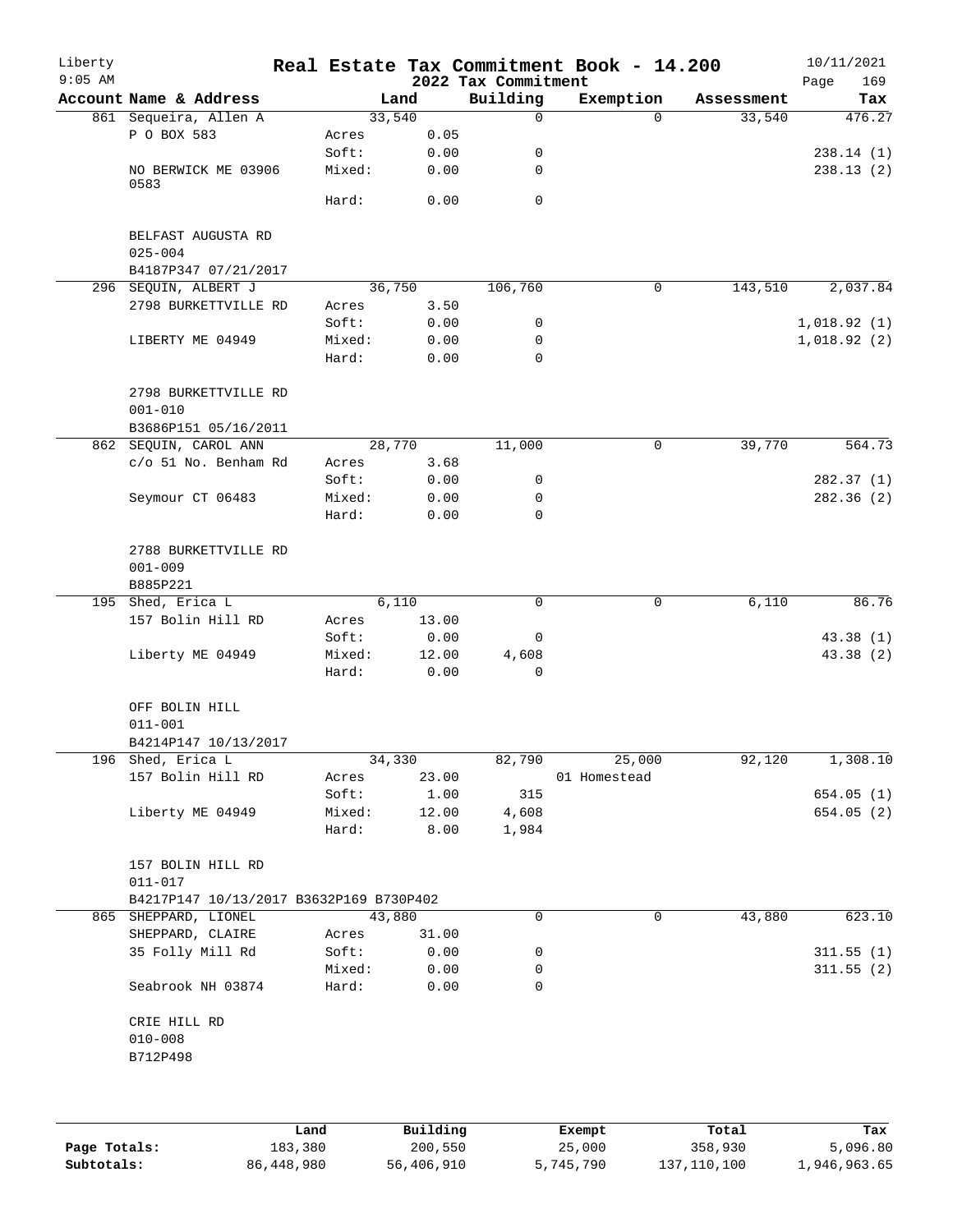| $9:05$ AM |                                       |                 |              | 2022 Tax Commitment | Real Estate Tax Commitment Book - 14.200 |            | 10/11/2021<br>Page<br>170 |
|-----------|---------------------------------------|-----------------|--------------|---------------------|------------------------------------------|------------|---------------------------|
|           | Account Name & Address                |                 | Land         | Building            | Exemption                                | Assessment | Tax                       |
|           | 869 SHERMAN, DOUGLAS                  | 51,000          |              | 0                   | $\Omega$                                 | 51,000     | 724.20                    |
|           | 12 MARSHALL SHORE ROAD                | Acres           | 31.00        |                     |                                          |            |                           |
|           |                                       | Soft:           | 0.00         | 0                   |                                          |            | 362.10(1)                 |
|           | LIBERTY ME 04949                      | Mixed:          | 0.00         | 0                   |                                          |            | 362.10(2)                 |
|           |                                       | Hard:           | 0.00         | $\mathbf 0$         |                                          |            |                           |
|           | MARSHALL SHORE RD<br>$008 - 058$      |                 |              |                     |                                          |            |                           |
|           | B1522P100                             |                 |              |                     |                                          |            |                           |
| 1108      | SHERMAN, DOUGLAS                      | 10,500          |              | 0                   | 0                                        | 10,500     | 149.10                    |
|           | FAIRPOINT NEW ENGLAND<br>PARCEL       | Acres           | 0.25         |                     |                                          |            |                           |
|           | 908 W. Frontview St.                  | Soft:           | 0.00         | 0                   |                                          |            | 74.55(1)                  |
|           |                                       | Mixed:          | 0.00         | 0                   |                                          |            | 74.55(2)                  |
|           | Dodge City KS 67801<br>2233           | Hard:           | 0.00         | 0                   |                                          |            |                           |
|           | MARSHALL SHORE RD                     |                 |              |                     |                                          |            |                           |
|           | $008 - 058 - A$                       |                 |              |                     |                                          |            |                           |
|           | 1113 SHERMAN, DOUGLAS                 | 35,250          |              | 41,590              | 0                                        | 76,840     | 1,091.13                  |
|           | CHARLENE (LIFE ESTATE)                | Acres           | 2.50         |                     |                                          |            |                           |
|           | 12 MARSHALL SHORE ROAD                | Soft:           | 0.00         | 0                   |                                          |            | 545.57(1)                 |
|           | LIBERTY ME 04949                      | Mixed:<br>Hard: | 0.00<br>0.00 | $\mathbf 0$<br>0    |                                          |            | 545.56(2)                 |
|           | 26 MARSHALL SHORE RD                  |                 |              |                     |                                          |            |                           |
|           | $008 - 033 - A$                       |                 |              |                     |                                          |            |                           |
|           | B1522P100                             |                 |              |                     |                                          |            |                           |
|           | 868 SHERMAN, DOUGLAS LEE              | 50,500          |              | 115,290             | 25,000                                   | 140,790    | 1,999.22                  |
|           | SHERMAN, KATHRYN T                    | Acres           | 13.50        |                     | 01 Homestead                             |            |                           |
|           | 12 MARSHALL SHORE RD                  | Soft:           | 0.00         | 0                   |                                          |            | 999.61(1)                 |
|           |                                       | Mixed:          | 0.00         | 0                   |                                          |            | 999.61 (2)                |
|           | LIBERTY ME 04949                      | Hard:           | 0.00         | $\Omega$            |                                          |            |                           |
|           | 12 MARSHALL SHORE RD<br>$008 - 033$   |                 |              |                     |                                          |            |                           |
|           | B4020P73 11/20/2015                   |                 |              |                     |                                          |            |                           |
|           | 873 SHERWOOD, MARK                    | 22,500          |              | 0                   |                                          | 22,500     | 319.50                    |
|           | SHERWOOD, JEANNE                      | Acres           | 2.00         |                     |                                          |            |                           |
|           | 74 LEXINGTON ST                       | Soft:           | 0.00         | 0                   |                                          |            | 159.75(1)                 |
|           |                                       | Mixed:          | 0.00         | 0                   |                                          |            | 159.75(2)                 |
|           | BURLINGTON MA 01803                   | Hard:           | 0.00         | $\Omega$            |                                          |            |                           |
|           | BACK PALERMO RD                       |                 |              |                     |                                          |            |                           |
|           | $001 - 029 - C$                       |                 |              |                     |                                          |            |                           |
|           | B1086P182                             |                 |              |                     |                                          |            |                           |
|           | 475 SHERWOOD, MARK                    |                 | 36,440       | 106,150             | 0                                        | 142,590    | 2,024.78                  |
|           | SHERWOOD, JEANNE                      | Acres           | 3.29         |                     |                                          |            |                           |
|           | 74 LEXINGTON ST                       | Soft:           | 0.00         | 0                   |                                          |            | 1,012.39(1)               |
|           |                                       | Mixed:          | 0.00         | 0                   |                                          |            | 1,012.39(2)               |
|           | BURLINGTON MA 01803                   | Hard:           | 0.00         | 0                   |                                          |            |                           |
|           | 25 BACK PALERMO RD<br>$001 - 029 - B$ |                 |              |                     |                                          |            |                           |
|           | B3716P163 12/14/2012                  |                 |              |                     |                                          |            |                           |
|           |                                       |                 |              |                     |                                          |            |                           |

|              | Land       | Building   | Exempt    | Total       | Tax          |
|--------------|------------|------------|-----------|-------------|--------------|
| Page Totals: | 206,190    | 263,030    | 25,000    | 444,220     | 6,307.93     |
| Subtotals:   | 86,655,170 | 56,669,940 | 5,770,790 | 137,554,320 | 1,953,271.58 |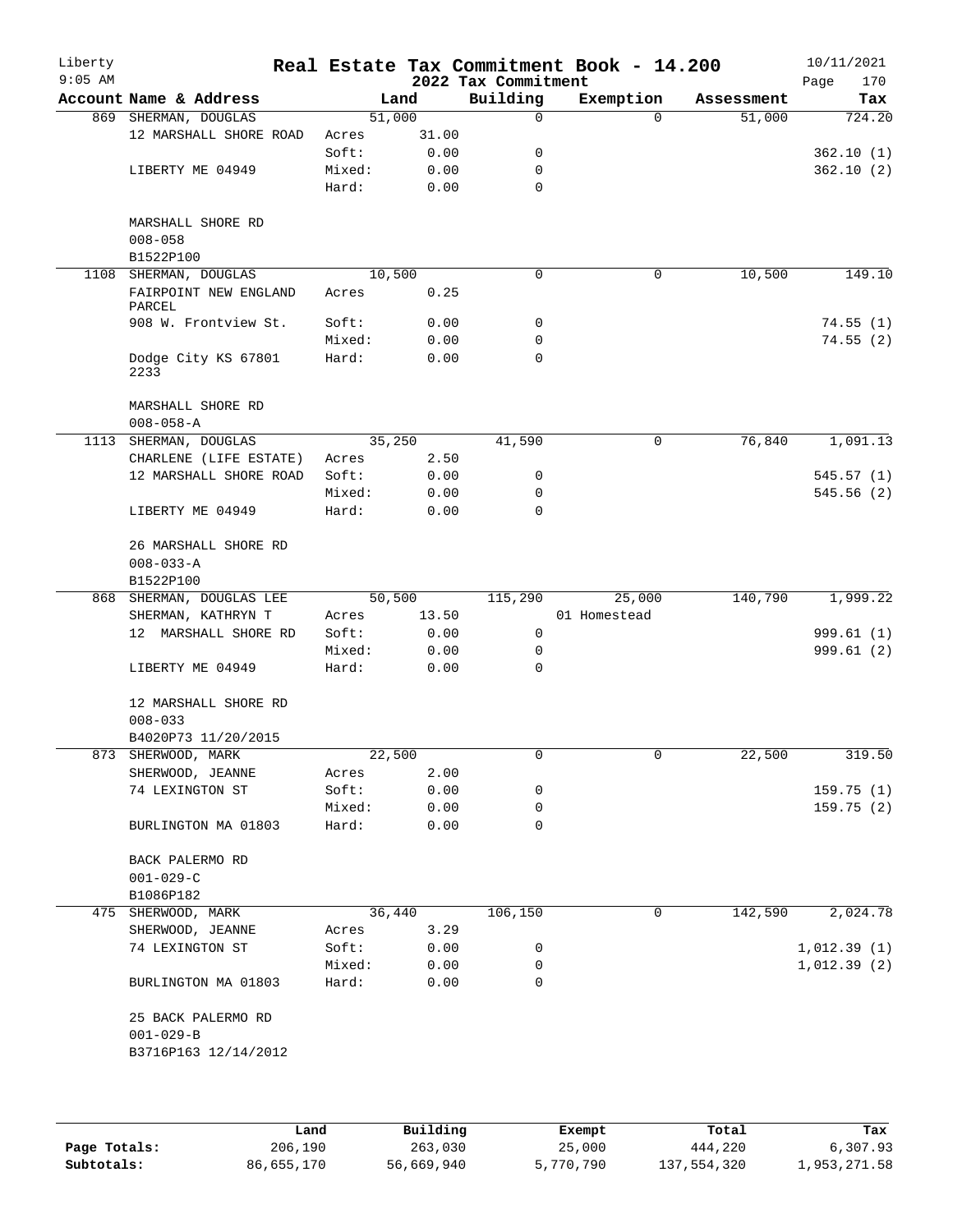| Liberty<br>$9:05$ AM |                                            |                 |       | 2022 Tax Commitment | Real Estate Tax Commitment Book - 14.200 |            | 10/11/2021<br>Page<br>171 |
|----------------------|--------------------------------------------|-----------------|-------|---------------------|------------------------------------------|------------|---------------------------|
|                      | Account Name & Address                     | Land            |       | Building            | Exemption                                | Assessment | Tax                       |
|                      | 669 SHOREY, MARK J                         | 33,200          |       | 65,220              | 25,000                                   | 73,420     | 1,042.56                  |
|                      | 57 W MAIN ST                               | Acres           | 1.13  |                     | 01 Homestead                             |            |                           |
|                      |                                            | Soft:           | 0.00  | 0                   |                                          |            | 521.28(1)                 |
|                      | LIBERTY ME 04949                           | Mixed:          | 0.00  | 0                   |                                          |            | 521.28(2)                 |
|                      |                                            | Hard:           | 0.00  | 0                   |                                          |            |                           |
|                      | 57 W MAIN ST                               |                 |       |                     |                                          |            |                           |
|                      | $020 - 056$                                |                 |       |                     |                                          |            |                           |
|                      | B515P56                                    |                 |       |                     |                                          |            |                           |
|                      | 875 SHURE, KENNETH N                       | 131,200         |       | 47,870              | 0                                        | 179,070    | 2,542.79                  |
|                      | SHURE, HOWARD & ANNE JT Acres              |                 | 0.34  |                     |                                          |            |                           |
|                      | P.O. BOX 718                               | Soft:           | 0.00  | 0                   |                                          |            | 1, 271.40(1)              |
|                      |                                            | Mixed:          | 0.00  | 0                   |                                          |            | 1, 271.39(2)              |
|                      | ROCKPORT ME 04856                          | Hard:           | 0.00  | 0                   |                                          |            |                           |
|                      | 143 SMITH RD                               |                 |       |                     |                                          |            |                           |
|                      | $024 - 017$                                |                 |       |                     |                                          |            |                           |
|                      | B4414P297 09/10/2019                       |                 |       |                     |                                          |            |                           |
|                      | 691 SIEVERT, WILLIAM                       | 73,040          |       | 0                   | $\mathsf{O}$                             | 73,040     | 1,037.17                  |
|                      | 71 Church Street                           | Acres           | 2.70  |                     |                                          |            |                           |
|                      |                                            | Soft:           | 0.00  | 0                   |                                          |            | 518.59(1)                 |
|                      | Belfast ME 04915                           | Mixed:          | 0.00  | 0                   |                                          |            | 518.58(2)                 |
|                      |                                            | Hard:           | 0.00  | 0                   |                                          |            |                           |
|                      | 329 PINNACLE RD                            |                 |       |                     |                                          |            |                           |
|                      | $014 - 010$                                |                 |       |                     |                                          |            |                           |
|                      | B4024P83 12/01/2015                        |                 |       |                     |                                          |            |                           |
|                      | 814 SIGNOR, BENJAMIN W<br>TERESA R. SIGNOR | 36,440<br>Acres | 16.00 | 73,640              | 0                                        | 110,080    | 1,563.14                  |
|                      | 291 PRESCOTT HILL RD                       | Soft:           | 0.00  | 0                   |                                          |            | 781.57 (1)                |
|                      |                                            | Mixed:          | 0.00  | 0                   |                                          |            | 781.57(2)                 |
|                      | LIBERTY ME 04949                           | Hard:           | 0.00  | 0                   |                                          |            |                           |
|                      | 291 PRESCOTT HILL RD<br>$003 - 048 - A$    |                 |       |                     |                                          |            |                           |
|                      | B2127P90                                   |                 |       |                     |                                          |            |                           |
|                      | 70 SIM, SYLVIA                             | 37,010          |       | 112,090             | 25,000                                   | 124,100    | 1,762.22                  |
|                      | 37 BOYNTON RD                              | Acres           | 5.34  |                     | 01 Homestead                             |            |                           |
|                      |                                            | Soft:           | 0.00  | 0                   |                                          |            | 881.11 (1)                |
|                      | LIBERTY ME 04949                           | Mixed:          | 0.00  | 0                   |                                          |            | 881.11 (2)                |
|                      |                                            | Hard:           | 0.00  | 0                   |                                          |            |                           |
|                      | 37 BOYNTON RD                              |                 |       |                     |                                          |            |                           |
|                      | $010 - 052 - F$ , 053                      |                 |       |                     |                                          |            |                           |
|                      | B3536P180 04/11/2011                       |                 |       |                     |                                          |            |                           |
| 168                  | SINGER, ROLAND                             | 41,060          |       | 128,580             | 25,000                                   | 144,640    | 2,053.89                  |
|                      | SINGER, SUSAN LIFE<br>ESTATE               | Acres           | 3.04  |                     | 01 Homestead                             |            |                           |
|                      | 56 RIDGE SCHOOL RD                         | Soft:           | 0.00  | 0                   |                                          |            | 1,026.95(1)               |
|                      |                                            | Mixed:          | 0.00  | 0                   |                                          |            | 1,026.94(2)               |
|                      | LIBERTY ME 04949                           | Hard:           | 0.00  | 0                   |                                          |            |                           |
|                      | 56 RIDGE SCHOOL RD                         |                 |       |                     |                                          |            |                           |
|                      | $008 - 044 - 04$                           |                 |       |                     |                                          |            |                           |
|                      | B3389P255 10/29/2009                       |                 |       |                     |                                          |            |                           |
|                      |                                            |                 |       |                     |                                          |            |                           |
|                      |                                            |                 |       |                     |                                          |            |                           |

|              | Land       | Building   | Exempt    | Total       | Tax          |
|--------------|------------|------------|-----------|-------------|--------------|
| Page Totals: | 351,950    | 427,400    | 75,000    | 704,350     | 10,001.77    |
| Subtotals:   | 87,007,120 | 57,097,340 | 5,845,790 | 138,258,670 | 1,963,273.35 |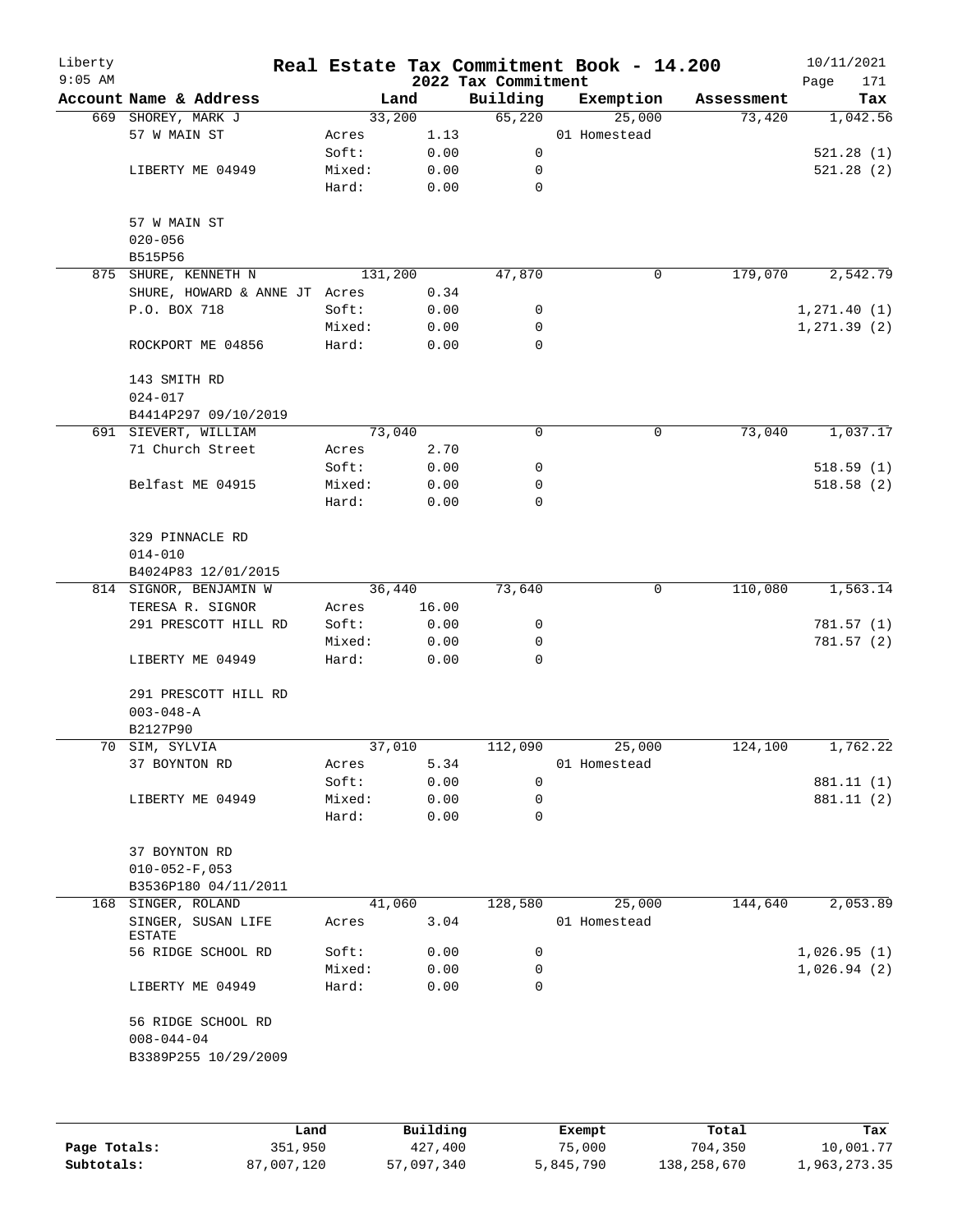| Liberty<br>$9:05$ AM |                                     |        |         | 2022 Tax Commitment | Real Estate Tax Commitment Book - 14.200 |            | 10/11/2021<br>Page<br>172 |
|----------------------|-------------------------------------|--------|---------|---------------------|------------------------------------------|------------|---------------------------|
|                      | Account Name & Address              |        | Land    | Building            | Exemption                                | Assessment | Tax                       |
|                      | 330 SINGER, ROLAND III              |        | 26, 330 | 0                   | $\Omega$                                 | 26,330     | 373.89                    |
|                      | 362 STICKNEY HILL RD                | Acres  | 4.55    |                     |                                          |            |                           |
|                      |                                     | Soft:  | 0.00    | 0                   |                                          |            | 186.95(1)                 |
|                      | LIBERTY ME 04949                    | Mixed: | 0.00    | 0                   |                                          |            | 186.94(2)                 |
|                      |                                     | Hard:  | 0.00    | $\mathbf 0$         |                                          |            |                           |
|                      | 74 RIDGE SCHOOL RD                  |        |         |                     |                                          |            |                           |
|                      | $008 - 044$                         |        |         |                     |                                          |            |                           |
|                      | B3922P16 12/05/2014                 |        |         |                     |                                          |            |                           |
|                      | 877 SINGER, ROLAND L III            |        | 100,870 | 90,050              | 25,000                                   | 165,920    | 2,356.06                  |
|                      | 362 STICKNEY HILL RD                | Acres  | 0.32    |                     | 01 Homestead                             |            |                           |
|                      |                                     | Soft:  | 0.00    | 0                   |                                          |            | 1, 178.03(1)              |
|                      | LIBERTY ME 04949                    | Mixed: | 0.00    | 0                   |                                          |            | 1, 178.03(2)              |
|                      |                                     | Hard:  | 0.00    | $\mathbf 0$         |                                          |            |                           |
|                      | 362 STICKNEY HILL RD<br>$021 - 007$ |        |         |                     |                                          |            |                           |
|                      | B3389P254 11/03/2009                |        |         |                     |                                          |            |                           |
|                      | 674 SINGER, ROLAND L III            |        | 610     | $\mathbf 0$         | 0                                        | 610        | 8.66                      |
|                      | 362 STICKNEY HILL RD                | Acres  | 0.11    |                     |                                          |            |                           |
|                      |                                     | Soft:  | 0.00    | 0                   |                                          |            | 4.33(1)                   |
|                      | LIBERTY ME 04949                    | Mixed: | 0.00    | 0                   |                                          |            | 4.33(2)                   |
|                      |                                     | Hard:  | 0.00    | 0                   |                                          |            |                           |
|                      | ROBERTS SHORE RD<br>$020 - 054$     |        |         |                     |                                          |            |                           |
|                      | B4416P140 09/13/2019                |        |         |                     |                                          |            |                           |
|                      | 647 SINGER, ROLAND L III            |        | 41,610  | 68,910              | 0                                        | 110,520    | 1,569.38                  |
|                      | 362 STICKNEY HILL RD                | Acres  | 3.07    |                     |                                          |            |                           |
|                      |                                     | Soft:  | 0.00    | 0                   |                                          |            | 784.69 (1)                |
|                      | LIBERTY ME 04949                    | Mixed: | 0.00    | $\mathbf 0$         |                                          |            | 784.69 (2)                |
|                      |                                     | Hard:  | 0.00    | 0                   |                                          |            |                           |
|                      | 44 RIDGE SCHOOL RD                  |        |         |                     |                                          |            |                           |
|                      | $008 - 044 - 03$                    |        |         |                     |                                          |            |                           |
|                      | B3389P254 10/29/2009                |        |         |                     |                                          |            |                           |
|                      | 960 SINGER, ROLAND L III            |        | 1,390   | 0                   | 0                                        | 1,390      | 19.74                     |
|                      | 362 STICKNEY HILL RD                | Acres  | 0.25    |                     |                                          |            |                           |
|                      |                                     | Soft:  | 0.00    | 0                   |                                          |            | 9.87(1)                   |
|                      | LIBERTY ME 04949                    | Mixed: | 0.00    | 0                   |                                          |            | 9.87(2)                   |
|                      |                                     | Hard:  | 0.00    | 0                   |                                          |            |                           |
|                      | ADAMS RD                            |        |         |                     |                                          |            |                           |
|                      | $020 - 042$                         |        |         |                     |                                          |            |                           |
|                      | B4416P140 09/13/2019                |        |         |                     |                                          |            |                           |
|                      | 1035 SINGER, ROLAND L III           |        | 890     | 0                   | 0                                        | 890        | 12.64                     |
|                      | 392 STICKNEY HILL RD.               | Acres  | 0.23    |                     |                                          |            |                           |
|                      |                                     | Soft:  | 0.00    | 0                   |                                          |            | 6.32(1)                   |
|                      | LIBERTY ME 04949                    | Mixed: | 0.00    | 0                   |                                          |            | 6.32(2)                   |
|                      |                                     | Hard:  | 0.00    | 0                   |                                          |            |                           |
|                      | ADAMS RD                            |        |         |                     |                                          |            |                           |
|                      | $020 - 040$                         |        |         |                     |                                          |            |                           |
|                      | B4416P140 09/13/2019                |        |         |                     |                                          |            |                           |
|                      |                                     |        |         |                     |                                          |            |                           |

|              | Land       | Building   | Exempt    | Total       | Tax          |
|--------------|------------|------------|-----------|-------------|--------------|
| Page Totals: | 171,700    | 158,960    | 25,000    | 305,660     | 4,340.37     |
| Subtotals:   | 87,178,820 | 57,256,300 | 5,870,790 | 138,564,330 | 1,967,613.72 |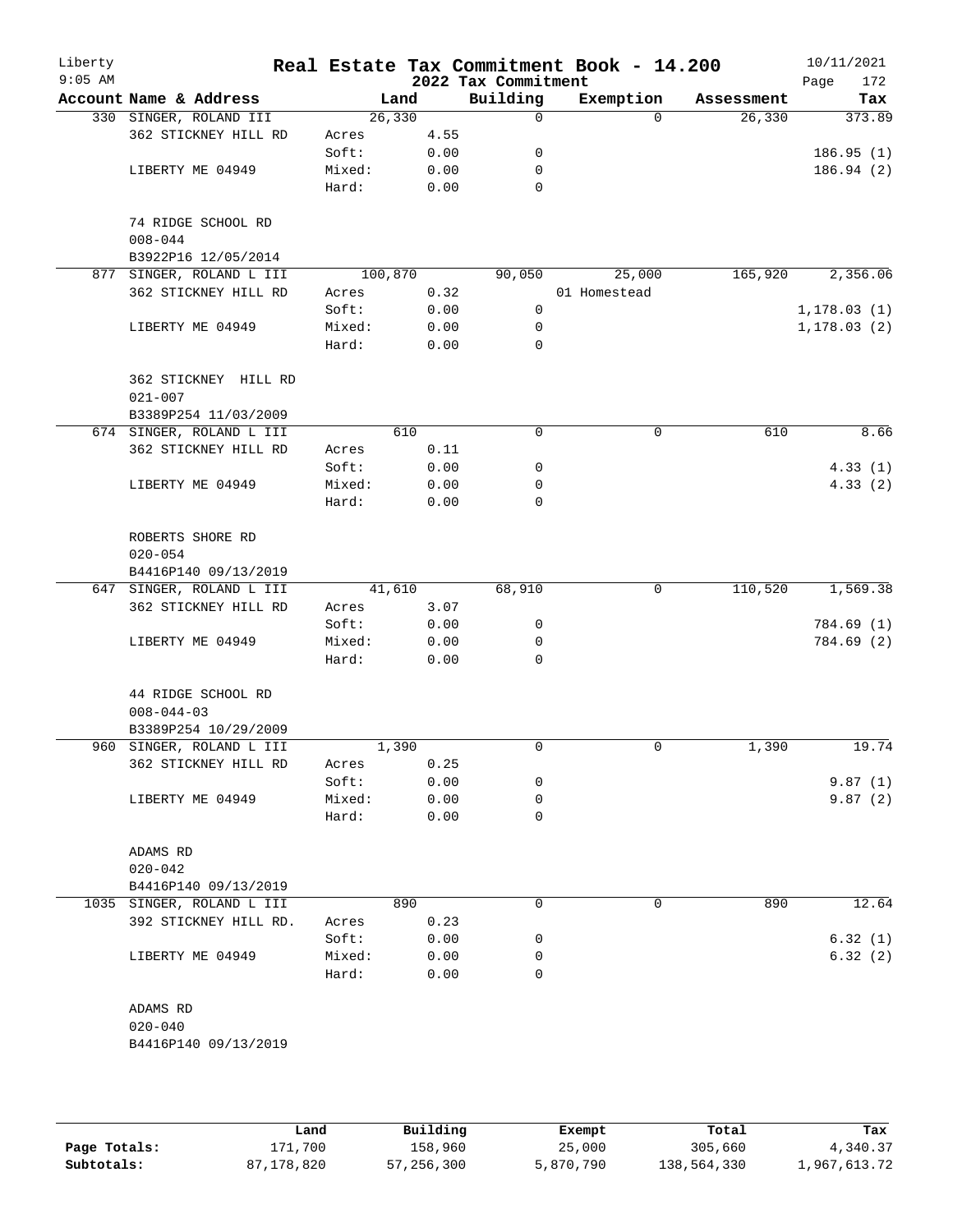| Liberty<br>$9:05$ AM |                                      |        |        | 2022 Tax Commitment | Real Estate Tax Commitment Book - 14.200 |            | 10/11/2021<br>Page<br>173 |
|----------------------|--------------------------------------|--------|--------|---------------------|------------------------------------------|------------|---------------------------|
|                      | Account Name & Address               |        | Land   | Building            | Exemption                                | Assessment | Tax                       |
|                      | 771 SINGER, ROLAND L IV              |        | 13,980 | 45,390              | 25,000                                   | 34,370     | 488.05                    |
|                      | 73 ROBERTS SHORE ROAD                | Acres  | 0.21   |                     | 01 Homestead                             |            |                           |
|                      |                                      | Soft:  | 0.00   | 0                   |                                          |            | 244.03(1)                 |
|                      | LIBERTY ME 04949                     | Mixed: | 0.00   | 0                   |                                          |            | 244.02 (2)                |
|                      |                                      | Hard:  | 0.00   | $\mathbf 0$         |                                          |            |                           |
|                      | 73 ROBERTS SHORE RD<br>$020 - 029$   |        |        |                     |                                          |            |                           |
|                      | B4071P35 06/24/2016                  |        |        |                     |                                          |            |                           |
|                      | 971 SKAWINSKI, TODD                  |        | 5,000  | $\mathbf 0$         | 0                                        | 5,000      | 71.00                     |
|                      | P.O. Box 453                         | Acres  | 10.00  |                     |                                          |            |                           |
|                      |                                      | Soft:  | 0.00   | 0                   |                                          |            | 35.50(1)                  |
|                      | China ME 04358                       | Mixed: | 0.00   | 0                   |                                          |            | 35.50(2)                  |
|                      |                                      | Hard:  | 0.00   | 0                   |                                          |            |                           |
|                      | LANDLOCKED OFF MEADOW<br>$007 - 016$ |        |        |                     |                                          |            |                           |
|                      | B4121P188 11/19/2016                 |        |        |                     |                                          |            |                           |
|                      | 144 Skidgell, Corie                  |        | 15,250 | 16,990              | 0                                        | 32,240     | 457.81                    |
|                      | 362 STICKNEY HILL RD                 | Acres  | 0.25   |                     |                                          |            |                           |
|                      |                                      | Soft:  | 0.00   | 0                   |                                          |            | 228.91(1)                 |
|                      | LIBERTY ME 04949                     | Mixed: | 0.00   | 0                   |                                          |            | 228.90(2)                 |
|                      |                                      | Hard:  | 0.00   | 0                   |                                          |            |                           |
|                      | 5 ADAMS & 106 ROBERTS<br>$020 - 044$ |        |        |                     |                                          |            |                           |
|                      | B4170P1 05/30/2017                   |        |        |                     |                                          |            |                           |
|                      | 709 SKIDGELL, CORIE                  |        | 590    | $\mathbf 0$         | 0                                        | 590        | 8.38                      |
|                      | 362 STICKNEY HILL RD                 | Acres  | 0.10   |                     |                                          |            |                           |
|                      |                                      | Soft:  | 0.00   | 0                   |                                          |            | 4.19(1)                   |
|                      | LIBERTY ME 04949                     | Mixed: | 0.00   | 0                   |                                          |            | 4.19(2)                   |
|                      |                                      | Hard:  | 0.00   | 0                   |                                          |            |                           |
|                      | ADAMS RD                             |        |        |                     |                                          |            |                           |
|                      | $020 - 041$                          |        |        |                     |                                          |            |                           |
|                      | B4416P137 09/13/2019                 |        |        |                     |                                          |            |                           |
|                      | 1183 SKIDGELL, CORIE                 |        | 29,930 | 0                   | 0                                        | 29,930     | 425.01                    |
|                      | 362 STICKNEY HILL RD                 | Acres  | 0.14   |                     |                                          |            |                           |
|                      |                                      | Soft:  | 0.00   | 0                   |                                          |            | 212.51(1)                 |
|                      | LIBERTY ME 04949                     | Mixed: | 0.00   | 0                   |                                          |            | 212.50(2)                 |
|                      |                                      | Hard:  | 0.00   | 0                   |                                          |            |                           |
|                      | ROBERTS SHORE RD<br>$020 - 017$      |        |        |                     |                                          |            |                           |
|                      | B4170P1 05/30/2017                   |        |        |                     |                                          |            |                           |
|                      | 1324 SKIDGELL, CORIE                 |        | 10,790 | 0                   | 0                                        | 10,790     | 153.22                    |
|                      | 362 STICKNEY HILL RD                 | Acres  | 0.34   |                     |                                          |            |                           |
|                      |                                      | Soft:  | 0.00   | 0                   |                                          |            | 76.61(1)                  |
|                      | LIBERTY ME 04949                     | Mixed: | 0.00   | 0                   |                                          |            | 76.61(2)                  |
|                      |                                      | Hard:  | 0.00   | $\Omega$            |                                          |            |                           |
|                      | ROBERTS SHORE RD<br>$020 - 033 - A$  |        |        |                     |                                          |            |                           |
|                      | B4305P349                            |        |        |                     |                                          |            |                           |

|              | Land         | Building   | Exempt    | Total       | Tax          |
|--------------|--------------|------------|-----------|-------------|--------------|
| Page Totals: | 75,540       | 62,380     | 25,000    | 112,920     | 1,603.47     |
| Subtotals:   | 87, 254, 360 | 57,318,680 | 5,895,790 | 138,677,250 | 1,969,217.19 |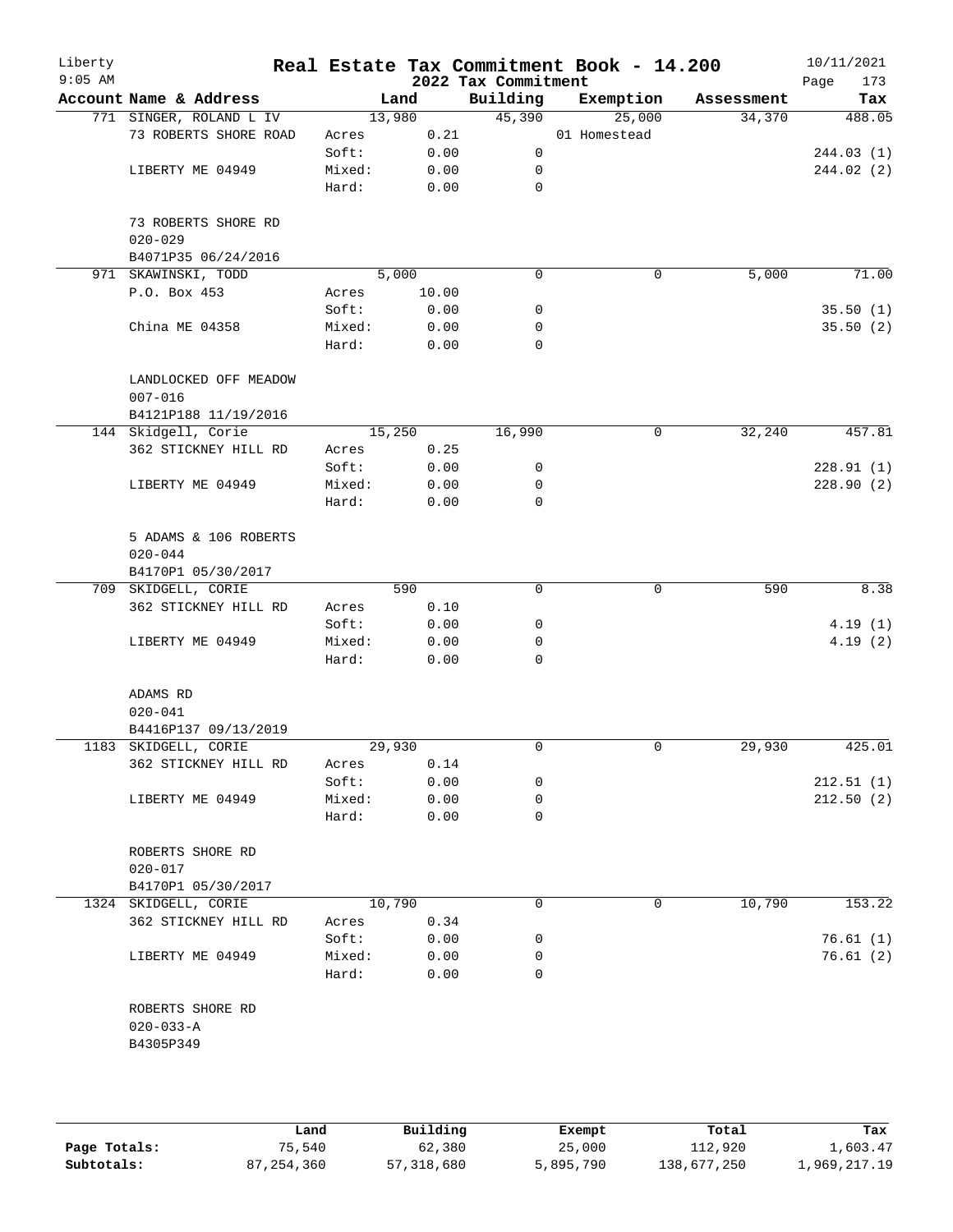| Liberty<br>$9:05$ AM |                                |        |         | 2022 Tax Commitment | Real Estate Tax Commitment Book - 14.200 |            | 10/11/2021<br>Page<br>174 |
|----------------------|--------------------------------|--------|---------|---------------------|------------------------------------------|------------|---------------------------|
|                      | Account Name & Address         |        | Land    | Building            | Exemption                                | Assessment | Tax                       |
|                      | 882 SLATER, ROBERT             |        | 45,740  | 0                   | $\Omega$                                 | 45,740     | 649.51                    |
|                      | SLATER, FRED                   | Acres  | 63.00   |                     |                                          |            |                           |
|                      | 59 FORBES PLACE                | Soft:  | 0.00    | 0                   |                                          |            | 324.76(1)                 |
|                      |                                | Mixed: | 0.00    | 0                   |                                          |            | 324.75(2)                 |
|                      | EAST HAVEN, CT 06512           | Hard:  | 0.00    | 0                   |                                          |            |                           |
|                      | LANDLOCKED OFF MEADOW          |        |         |                     |                                          |            |                           |
|                      | $007 - 017 - A$                |        |         |                     |                                          |            |                           |
|                      | B680P190                       |        |         |                     |                                          |            |                           |
|                      | 361 SMITH, ANDREA K            |        | 207,670 | 75,650              | 0                                        | 283,320    | 4,023.14                  |
|                      | HILDRETH, STEVEN               | Acres  | 0.69    |                     |                                          |            |                           |
|                      | 120 FERRY RD                   | Soft:  | 0.00    | 0                   |                                          |            | 2,011.57(1)               |
|                      |                                | Mixed: | 0.00    | 0                   |                                          |            | 2,011.57(2)               |
|                      | CHELSEA ME 04330               | Hard:  | 0.00    | $\mathbf 0$         |                                          |            |                           |
|                      | 10 TUIT LN                     |        |         |                     |                                          |            |                           |
|                      | $016 - 017$                    |        |         |                     |                                          |            |                           |
|                      | B4294P31 08/06/2018 B2704P118  |        |         |                     |                                          |            |                           |
|                      | 883 SMITH, BRIAN A             |        | 33,000  | 92,600              | 0                                        | 125,600    | 1,783.52                  |
|                      | NORMA N. CURRIER               | Acres  | 1.00    |                     |                                          |            |                           |
|                      | 293 UPPER HOSTILE<br>VALLEY RD | Soft:  | 0.00    | 0                   |                                          |            | 891.76 (1)                |
|                      |                                | Mixed: | 0.00    | 0                   |                                          |            | 891.76 (2)                |
|                      | LIBERTY ME 04949               | Hard:  | 0.00    | 0                   |                                          |            |                           |
|                      | 293 UPPER HOSTILE              |        |         |                     |                                          |            |                           |
|                      | $010 - 038$                    |        |         |                     |                                          |            |                           |
| 1277                 | SMITH, DAVID C                 |        | 134,610 | 6,080               | $\mathbf 0$                              | 140,690    | 1,997.80                  |
|                      | SMITH, SUSAN S                 | Acres  | 28.00   |                     |                                          |            |                           |
|                      | 130 High Street                | Soft:  | 0.00    | 0                   |                                          |            | 998.90 (1)                |
|                      |                                | Mixed: | 0.00    | 0                   |                                          |            | 998.90 (2)                |
|                      | Hope ME 04847                  | Hard:  | 0.00    | $\mathbf 0$         |                                          |            |                           |
|                      | 84 Mary Ordway Road            |        |         |                     |                                          |            |                           |
|                      | $006 - 019 - 01$               |        |         |                     |                                          |            |                           |
|                      | B4152P60 03/23/2017            |        |         |                     |                                          |            |                           |
| 557                  | SMITH, DUSTIN L                |        | 42,310  | 40,800              | 0                                        | 83,110     | 1,180.16                  |
|                      | 2094 N PALERMO RD              | Acres  | 7.00    |                     |                                          |            |                           |
|                      |                                | Soft:  | 0.00    | 0                   |                                          |            | 590.08(1)                 |
|                      | PALERMO ME 04354               | Mixed: | 0.00    | 0                   |                                          |            | 590.08 (2)                |
|                      |                                | Hard:  | 0.00    | 0                   |                                          |            |                           |
|                      | 170 BACK PALERMO RD            |        |         |                     |                                          |            |                           |
|                      | $004 - 005$                    |        |         |                     |                                          |            |                           |
|                      | B2557P201                      |        |         |                     |                                          |            |                           |
|                      | 558 SMITH, DUSTIN L            |        | 59,770  | $\Omega$            | 0                                        | 59,770     | 848.73                    |
|                      | 2094 N PALERMO RD              | Acres  | 48.53   |                     |                                          |            |                           |
|                      |                                | Soft:  | 0.00    | 0                   |                                          |            | 424.37(1)                 |
|                      | PALERMO ME 04354               | Mixed: | 0.00    | 0                   |                                          |            | 424.36(2)                 |
|                      |                                | Hard:  | 0.00    | $\Omega$            |                                          |            |                           |
|                      | BACK PALERMO RD                |        |         |                     |                                          |            |                           |
|                      | $004 - 014$                    |        |         |                     |                                          |            |                           |
|                      | B2551P205                      |        |         |                     |                                          |            |                           |
|                      |                                |        |         |                     |                                          |            |                           |

|              | Land       | Building   |           |               |              |
|--------------|------------|------------|-----------|---------------|--------------|
|              |            |            | Exempt    | Total         | Tax          |
| Page Totals: | 523,100    | 215,130    |           | 738,230       | 10,482.86    |
| Subtotals:   | 87,777,460 | 57,533,810 | 5,895,790 | 139, 415, 480 | 1,979,700.05 |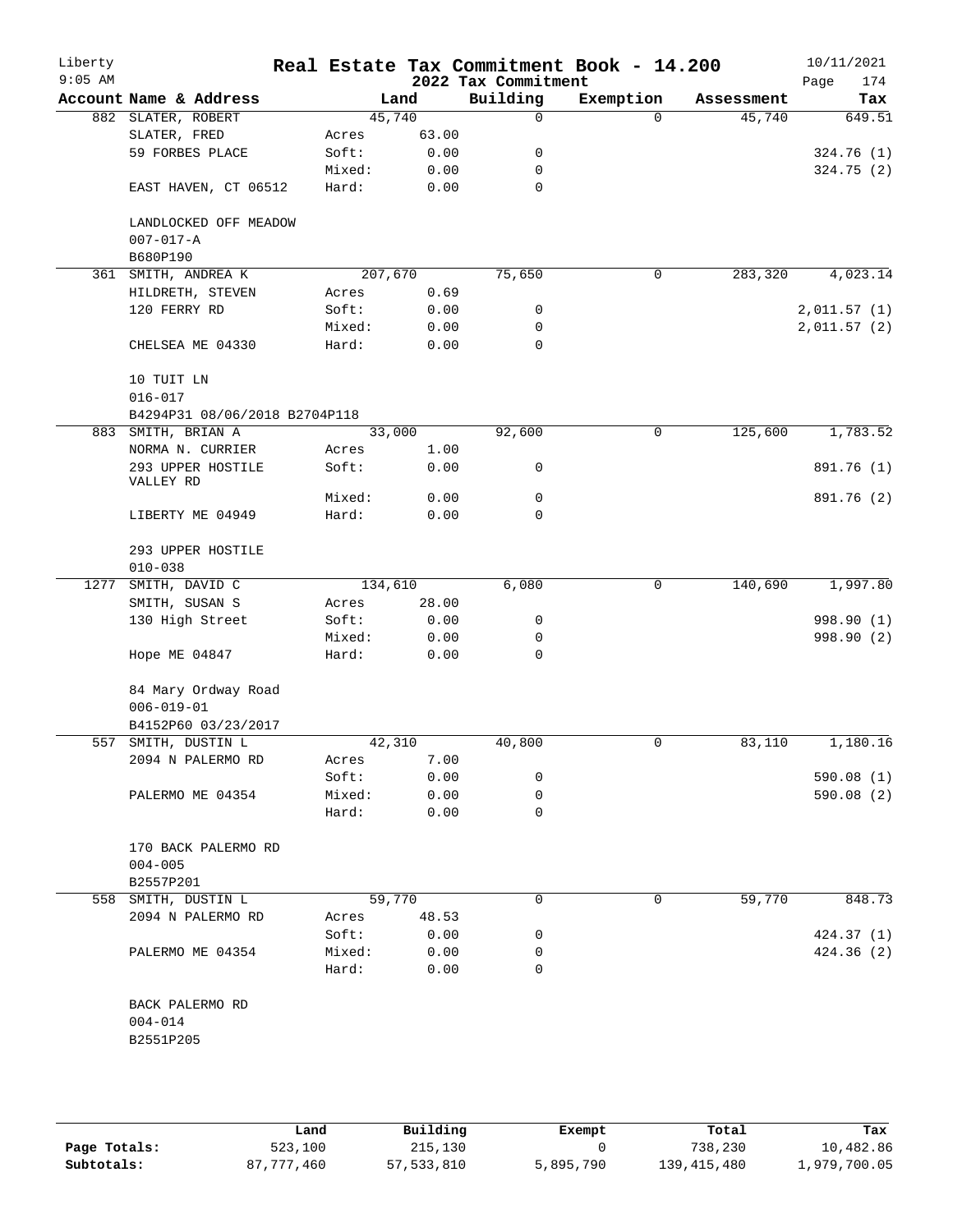| Liberty<br>$9:05$ AM |                                           |                 |              | 2022 Tax Commitment | Real Estate Tax Commitment Book - 14.200 |            | 10/11/2021<br>175<br>Page |
|----------------------|-------------------------------------------|-----------------|--------------|---------------------|------------------------------------------|------------|---------------------------|
|                      | Account Name & Address                    | Land            |              | Building            | Exemption                                | Assessment | Tax                       |
|                      | 885 SMITH, DUSTIN L                       | 21,690          |              | 0                   | $\Omega$                                 | 21,690     | 308.00                    |
|                      | 2094 NO PALERMO RD                        | Acres           | 1.46         |                     |                                          |            |                           |
|                      |                                           | Soft:           | 0.00         | 0                   |                                          |            | 154.00(1)                 |
|                      | PALERMO ME 04354                          | Mixed:          | 0.00         | 0                   |                                          |            | 154.00(2)                 |
|                      |                                           | Hard:           | 0.00         | $\mathbf 0$         |                                          |            |                           |
|                      |                                           |                 |              |                     |                                          |            |                           |
|                      | BACK PALERMO RD                           |                 |              |                     |                                          |            |                           |
|                      | $004 - 014 - A$                           |                 |              |                     |                                          |            |                           |
|                      | B1416P257                                 |                 |              |                     |                                          |            |                           |
| 1223                 | SMITH, DUSTIN L                           | 49,460          |              | 0                   | $\mathbf 0$                              | 49,460     | 702.33                    |
|                      | 2094 N PALERMO RD                         | Acres           | 34.00        |                     |                                          |            |                           |
|                      |                                           | Soft:           | 0.00         | 0<br>0              |                                          |            | 351.17(1)                 |
|                      | PALERMO ME 04354                          | Mixed:<br>Hard: | 0.00<br>0.00 | $\mathbf 0$         |                                          |            | 351.16(2)                 |
|                      |                                           |                 |              |                     |                                          |            |                           |
|                      | BACK PALERMO RD                           |                 |              |                     |                                          |            |                           |
|                      | $004 - 006$                               |                 |              |                     |                                          |            |                           |
|                      | B2557P205 02/13/2004 B2557P201 02/13/2004 |                 |              |                     |                                          |            |                           |
| 1150                 | SMITH, FRED                               | 8,680           |              | 0                   | $\mathbf 0$                              | 8,680      | 123.26                    |
|                      | SMITH, PAULA                              | Acres           | 0.22         |                     |                                          |            |                           |
|                      | 54 Salmond Street                         | Soft:           | 0.00         | 0                   |                                          |            | 61.63(1)                  |
|                      |                                           | Mixed:          | 0.00         | 0                   |                                          |            | 61.63(2)                  |
|                      | Belfast ME 04915                          | Hard:           | 0.00         | $\mathbf 0$         |                                          |            |                           |
|                      |                                           |                 |              |                     |                                          |            |                           |
|                      | ROBERTS SHORE RD                          |                 |              |                     |                                          |            |                           |
|                      | $020 - 052$                               |                 |              |                     |                                          |            |                           |
| 629                  | SMITH, FRED                               | 86,170          |              | 76,630              | 0                                        | 162,800    | 2,311.76                  |
|                      | SMITH, PAULA                              | Acres           | 0.33         |                     |                                          |            |                           |
|                      | 54 Salmond Street                         | Soft:           | 0.00         | 0                   |                                          |            | 1, 155.88(1)              |
|                      |                                           | Mixed:          | 0.00         | 0                   |                                          |            | 1, 155.88(2)              |
|                      | Belfast ME 04915                          | Hard:           | 0.00         | $\Omega$            |                                          |            |                           |
|                      |                                           |                 |              |                     |                                          |            |                           |
|                      | 183 ROBERTS SHORE RD                      |                 |              |                     |                                          |            |                           |
|                      | $020 - 076$                               |                 |              |                     |                                          |            |                           |
|                      | B1892P187                                 |                 |              |                     |                                          |            |                           |
| 1242                 | SMITH, GEOFFREY 0                         | 31,980          |              | 13,500              | 0                                        | 45,480     | 645.82                    |
|                      | SMITH, SANDRA                             | Acres           | 8.32         |                     |                                          |            |                           |
|                      | 131 RIDGE SCHOOL RD                       | Soft:           | 0.00         | 0                   |                                          |            | 322.91 (1)                |
|                      |                                           | Mixed:          | 0.00         | 0                   |                                          |            | 322.91(2)                 |
|                      | LIBERT ME 04949                           | Hard:           | 0.00         | 0                   |                                          |            |                           |
|                      |                                           |                 |              |                     |                                          |            |                           |
|                      | 131 RIDGE SCHOOL RD                       |                 |              |                     |                                          |            |                           |
|                      | $008 - 047 - 02$                          |                 |              |                     |                                          |            |                           |
|                      | B1914P258                                 |                 |              |                     |                                          |            |                           |
|                      | 884 SMITH, GEOFFREY O                     | 31,220          |              | 92,980              | 25,000                                   | 99,200     | 1,408.64                  |
|                      | SMITH, SANDRA<br>131 RIDGE SCHOOL RD      | Acres<br>Soft:  | 1.48<br>0.00 | 0                   | 01 Homestead                             |            | 704.32(1)                 |
|                      |                                           | Mixed:          | 0.00         | 0                   |                                          |            | 704.32(2)                 |
|                      | LIBERTY ME 04949                          | Hard:           | 0.00         | $\Omega$            |                                          |            |                           |
|                      |                                           |                 |              |                     |                                          |            |                           |
|                      | 131 RIDGE SCHOOL RD                       |                 |              |                     |                                          |            |                           |
|                      | $008 - 047 - 01$                          |                 |              |                     |                                          |            |                           |
|                      | B1914P258                                 |                 |              |                     |                                          |            |                           |
|                      |                                           |                 |              |                     |                                          |            |                           |
|                      |                                           |                 |              |                     |                                          |            |                           |

|              | Land       | Building   | Exempt    | Total       | Tax          |
|--------------|------------|------------|-----------|-------------|--------------|
| Page Totals: | 229,200    | 183,110    | 25,000    | 387,310     | 5,499.81     |
| Subtotals:   | 88,006,660 | 57,716,920 | 5,920,790 | 139,802,790 | 1,985,199.86 |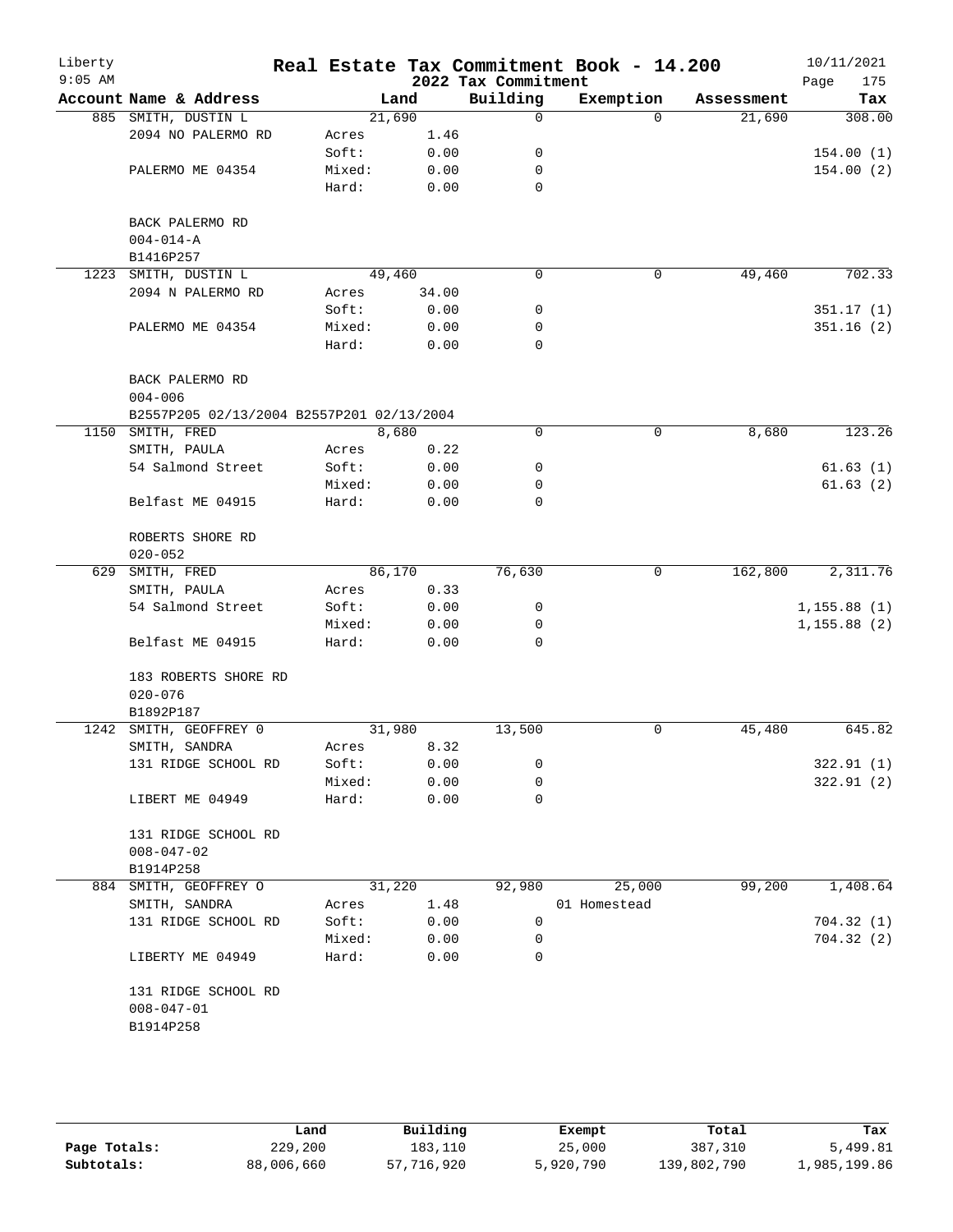| Liberty<br>$9:05$ AM |                              |         |        | 2022 Tax Commitment | Real Estate Tax Commitment Book - 14.200 |            | 10/11/2021<br>176<br>Page |
|----------------------|------------------------------|---------|--------|---------------------|------------------------------------------|------------|---------------------------|
|                      | Account Name & Address       |         | Land   | Building            | Exemption                                | Assessment | Tax                       |
|                      | 1109 SMITH, MELINDA A        |         | 26,700 | 0                   | $\Omega$                                 | 26,700     | 379.14                    |
|                      | 284 S LIBERTY RD             | Acres   | 14.00  |                     |                                          |            |                           |
|                      |                              | Soft:   | 0.00   | 0                   |                                          |            | 189.57(1)                 |
|                      | PALERMO ME 04354             | Mixed:  | 0.00   | 0                   |                                          |            | 189.57(2)                 |
|                      |                              | Hard:   | 0.00   | 0                   |                                          |            |                           |
|                      | BACK PALERMO RD              |         |        |                     |                                          |            |                           |
|                      | $004 - 006 - A$<br>B2557P203 |         |        |                     |                                          |            |                           |
|                      | 894 SMITH, MORRIS SR         |         | 55,990 | 106,760             | 31,000                                   | 131,750    | 1,870.85                  |
|                      | 74 MARSHALL SHORE RD         | Acres   | 0.94   |                     | 02 Vet                                   |            |                           |
|                      |                              | Soft:   | 0.00   | 0                   | 01 Homestead                             |            | 935.43(1)                 |
|                      | LIBERTY ME 04949             | Mixed:  | 0.00   | 0                   |                                          |            | 935.42 (2)                |
|                      |                              | Hard:   | 0.00   | 0                   |                                          |            |                           |
|                      |                              |         |        |                     |                                          |            |                           |
|                      | 74 MARSHALL SHORE RD         |         |        |                     |                                          |            |                           |
|                      | $022 - 002$                  |         |        |                     |                                          |            |                           |
|                      | B615P317                     |         |        |                     |                                          |            |                           |
|                      | 889 SMITH, NANCY F           |         | 77,460 | 27,650              | 0                                        | 105,110    | 1,492.56                  |
|                      | 20 LOVE LANE                 | Acres   | 0.60   |                     |                                          |            |                           |
|                      |                              | Soft:   | 0.00   | 0                   |                                          |            | 746.28(1)                 |
|                      | KITTERY ME 03904             | Mixed:  | 0.00   | 0                   |                                          |            | 746.28(2)                 |
|                      |                              | Hard:   | 0.00   | 0                   |                                          |            |                           |
|                      |                              |         |        |                     |                                          |            |                           |
|                      | GREEN ISLAND                 |         |        |                     |                                          |            |                           |
|                      | $009 - 004 - A$              |         |        |                     |                                          |            |                           |
|                      | B527P241                     |         |        |                     |                                          |            |                           |
|                      | 887 SMITH, OTIS              |         | 6,100  | 0                   | 0                                        | 6,100      | 86.62                     |
|                      | PO BOX 247                   | Acres   | 0.16   |                     |                                          |            |                           |
|                      |                              | Soft:   | 0.00   | $\mathsf{O}$        |                                          |            | 43.31(1)                  |
|                      | LIBERTY ME 04949             | Mixed:  | 0.00   | 0                   |                                          |            | 43.31(2)                  |
|                      |                              | Hard:   | 0.00   | 0                   |                                          |            |                           |
|                      | 166 SMITH RD                 |         |        |                     |                                          |            |                           |
|                      | $024 - 005$                  |         |        |                     |                                          |            |                           |
|                      | B678P495                     |         |        |                     |                                          |            |                           |
| 888                  | SMITH, OTIS                  |         | 77,460 | 12,290              | 0                                        | 89,750     | 1,274.45                  |
|                      | PO BOX 247                   | Acres   | 0.15   |                     |                                          |            |                           |
|                      |                              | Soft:   | 0.00   | 0                   |                                          |            | 637.23(1)                 |
|                      | LIBERTY ME 04949             | Mixed:  | 0.00   | 0                   |                                          |            | 637.22 (2)                |
|                      |                              | Hard:   | 0.00   | 0                   |                                          |            |                           |
|                      | 165 SMITH RD                 |         |        |                     |                                          |            |                           |
|                      | $024 - 014$                  |         |        |                     |                                          |            |                           |
|                      | B686P421                     |         |        |                     |                                          |            |                           |
|                      | 130 SMITH, PATRICIA L BORN   | 219,000 |        | 106,930             | 25,000                                   | 300,930    | 4,273.21                  |
|                      | P.O. BOX 352                 | Acres   | 2.40   |                     | 01 Homestead                             |            |                           |
|                      |                              | Soft:   | 0.00   | 0                   |                                          |            | 2,136.61(1)               |
|                      | LIBERTY, ME 04949            | Mixed:  | 0.00   | 0                   |                                          |            | 2,136.60(2)               |
|                      |                              | Hard:   | 0.00   | 0                   |                                          |            |                           |
|                      |                              |         |        |                     |                                          |            |                           |
|                      | 2 PINOLA POINT               |         |        |                     |                                          |            |                           |
|                      | $028 - 001$                  |         |        |                     |                                          |            |                           |
|                      | B4185P272 07/25/2017         |         |        |                     |                                          |            |                           |
|                      |                              |         |        |                     |                                          |            |                           |
|                      |                              |         |        |                     |                                          |            |                           |

|              | Land       | Building   | Exempt    | Total       | Tax          |
|--------------|------------|------------|-----------|-------------|--------------|
| Page Totals: | 462,710    | 253,630    | 56,000    | 660,340     | 9,376.83     |
| Subtotals:   | 88,469,370 | 57,970,550 | 5,976,790 | 140,463,130 | l,994,576.69 |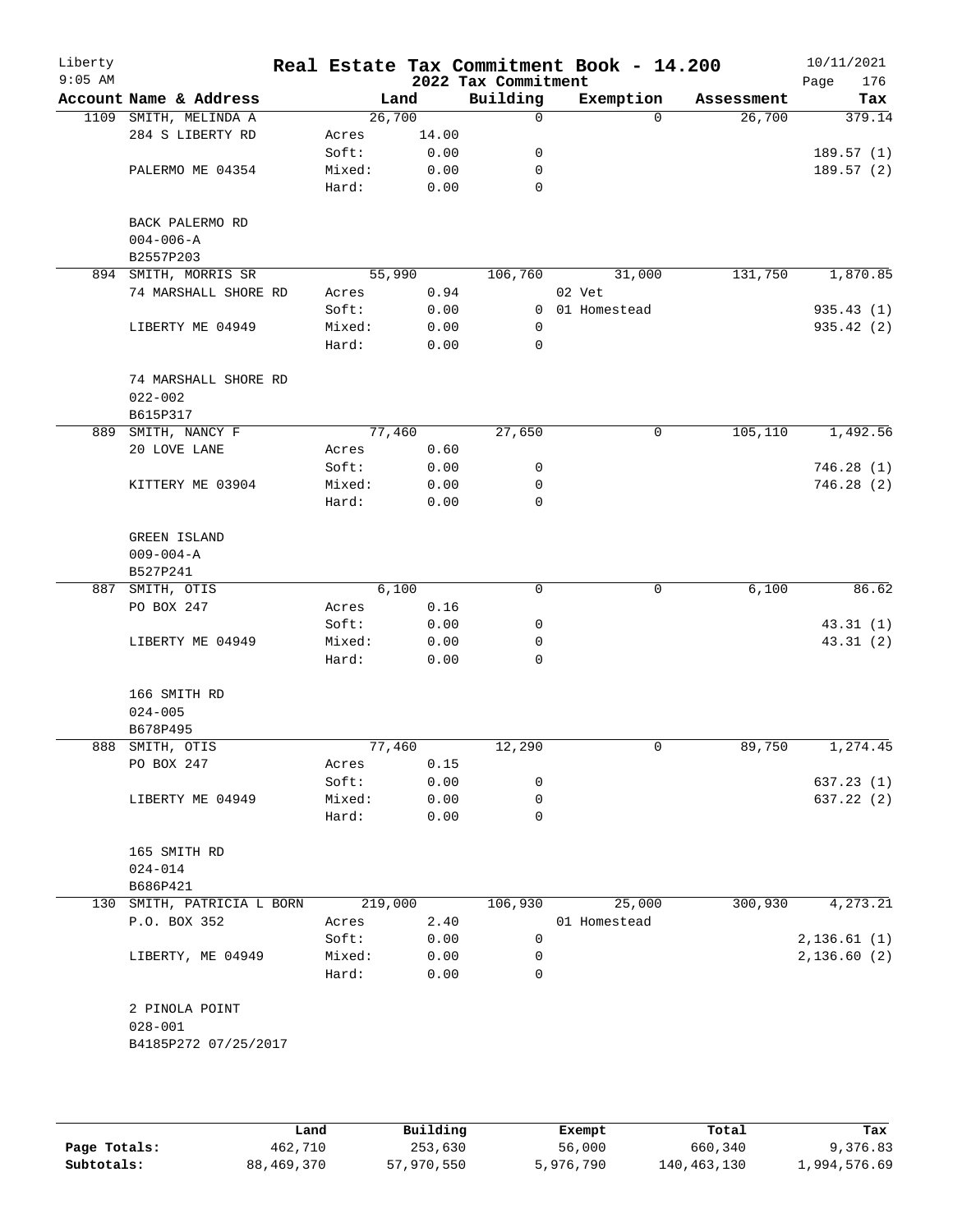| Liberty<br>$9:05$ AM |                                           |         |        | 2022 Tax Commitment | Real Estate Tax Commitment Book - 14.200 |            | 10/11/2021<br>Page<br>177 |
|----------------------|-------------------------------------------|---------|--------|---------------------|------------------------------------------|------------|---------------------------|
|                      | Account Name & Address                    |         | Land   | Building            | Exemption                                | Assessment | Tax                       |
|                      | 108 SMITH, RANDALL                        |         | 33,440 | 80,120              | 25,000                                   | 88,560     | 1,257.55                  |
|                      | SMITH, DIANE                              | Acres   | 1.29   |                     | 01 Homestead                             |            |                           |
|                      | 91 RIDGE SCHOOL                           | Soft:   | 0.00   | 0                   |                                          |            | 628.78(1)                 |
|                      |                                           | Mixed:  | 0.00   | 0                   |                                          |            | 628.77 (2)                |
|                      | LIBERTY ME 04949                          | Hard:   | 0.00   | 0                   |                                          |            |                           |
|                      | 91 RIDGE SCHOOL RD                        |         |        |                     |                                          |            |                           |
|                      | $008 - 050$                               |         |        |                     |                                          |            |                           |
|                      | B2873P322                                 |         |        |                     |                                          |            |                           |
| 109                  | SMITH, STACI L                            |         | 23,340 | 8,250               | $\mathbf 0$                              | 31,590     | 448.58                    |
|                      | 3 MELISSA LN                              | Acres   | 0.50   |                     |                                          |            |                           |
|                      |                                           | Soft:   | 0.00   | 0                   |                                          |            | 224.29(1)                 |
|                      | LIBERTY ME 04949                          | Mixed:  | 0.00   | 0                   |                                          |            | 224.29 (2)                |
|                      |                                           | Hard:   | 0.00   | $\mathbf 0$         |                                          |            |                           |
|                      | 109 MARSHALL SHORE RD<br>$008 - 056 - 02$ |         |        |                     |                                          |            |                           |
|                      | B4621P230 03/16/2021                      |         |        |                     |                                          |            |                           |
|                      | 890 SMITH, STACI L                        | 174,710 |        | 95,180              | 25,000                                   | 244,890    | 3,477.44                  |
|                      | 3 MELISSA LN                              | Acres   | 0.85   |                     | 01 Homestead                             |            |                           |
|                      |                                           | Soft:   | 0.00   | 0                   |                                          |            | 1,738.72 (1)              |
|                      | LIBERTY ME 04949                          | Mixed:  | 0.00   | 0                   |                                          |            | 1,738.72(2)               |
|                      |                                           | Hard:   | 0.00   | 0                   |                                          |            |                           |
|                      | 3 MELISSA LN                              |         |        |                     |                                          |            |                           |
|                      | $022 - 021$                               |         |        |                     |                                          |            |                           |
|                      | B4420P291 09/25/2019                      |         |        |                     |                                          |            |                           |
|                      | 96 SMITH, TERESA                          | 105,530 |        | 35,560              | 0                                        | 141,090    | 2,003.48                  |
|                      | DAVID WENTWORTH                           | Acres   | 0.22   |                     |                                          |            |                           |
|                      | P.O. BOX 942                              | Soft:   | 0.00   | 0                   |                                          |            | 1,001.74(1)               |
|                      |                                           | Mixed:  | 0.00   | 0                   |                                          |            | 1,001.74(2)               |
|                      | KITTERY ME 03904                          | Hard:   | 0.00   | 0                   |                                          |            |                           |
|                      | 33 HEAL SHORE RD                          |         |        |                     |                                          |            |                           |
|                      | $027 - 004 - 01$                          |         |        |                     |                                          |            |                           |
|                      | B2627P307                                 |         |        |                     |                                          |            |                           |
|                      | 14 SMITH, VALERIE A                       |         | 30,500 | 80,160              | 25,000                                   | 85,660     | 1,216.37                  |
|                      | 97 BENNER RD.                             | Acres   | 1.00   |                     | 01 Homestead                             |            |                           |
|                      |                                           | Soft:   | 0.00   | 0                   |                                          |            | 608.19(1)                 |
|                      | LIBERTY ME 04949                          | Mixed:  | 0.00   | 0                   |                                          |            | 608.18(2)                 |
|                      |                                           | Hard:   | 0.00   | 0                   |                                          |            |                           |
|                      | 97 BENNER RD                              |         |        |                     |                                          |            |                           |
|                      | $008 - 035 - E$                           |         |        |                     |                                          |            |                           |
|                      | B3697P302                                 |         |        |                     |                                          |            |                           |
|                      | 892 SMITH, WAYNE A                        | 105,790 |        | 22,810              | 0                                        | 128,600    | 1,826.12                  |
|                      | 465 US RT. 1                              | Acres   | 0.31   |                     |                                          |            |                           |
|                      |                                           | Soft:   | 0.00   | 0                   |                                          |            | 913.06(1)                 |
|                      | STOCKTON SPRINGS ME<br>04981              | Mixed:  | 0.00   | 0                   |                                          |            | 913.06 (2)                |
|                      |                                           | Hard:   | 0.00   | 0                   |                                          |            |                           |
|                      | 174 SMITH RD                              |         |        |                     |                                          |            |                           |
|                      | $024 - 007$<br>B918P66                    |         |        |                     |                                          |            |                           |
|                      |                                           |         |        |                     |                                          |            |                           |
|                      |                                           |         |        |                     |                                          |            |                           |
|                      |                                           |         |        |                     |                                          |            |                           |

|              | Land       | Building   | Exempt    | Total       | Tax          |
|--------------|------------|------------|-----------|-------------|--------------|
| Page Totals: | 473,310    | 322,080    | 75,000    | 720,390     | 10,229.54    |
| Subtotals:   | 88,942,680 | 58,292,630 | 6,051,790 | 141,183,520 | 2,004,806.23 |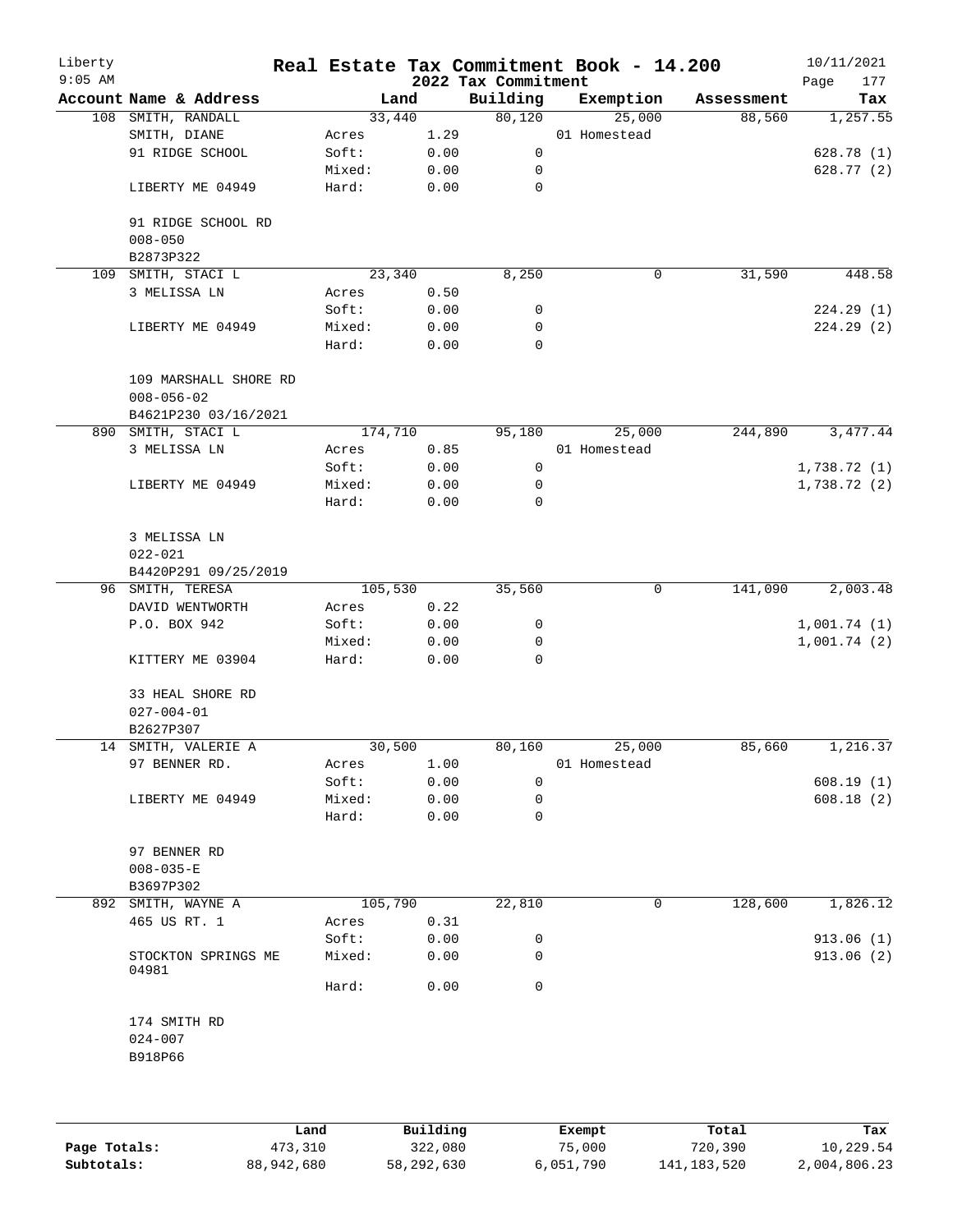| Liberty<br>$9:05$ AM |                                                              |                |              | 2022 Tax Commitment | Real Estate Tax Commitment Book - 14.200 |            | 10/11/2021<br>Page<br>178 |
|----------------------|--------------------------------------------------------------|----------------|--------------|---------------------|------------------------------------------|------------|---------------------------|
|                      | Account Name & Address                                       |                | Land         | Building            | Exemption                                | Assessment | Tax                       |
| 1255                 | SNOW, ROBERT                                                 |                | 21,500       | 0                   | $\Omega$                                 | 21,500     | 305.30                    |
|                      | SNOW, JUDITH                                                 | Acres          | 3.00         |                     |                                          |            |                           |
|                      | 2823 GRIFFA AVE                                              | Soft:          | 0.00         | 0                   |                                          |            | 152.65(1)                 |
|                      |                                                              | Mixed:         | 0.00         | 0                   |                                          |            | 152.65(2)                 |
|                      | COLUMBUS IN 47203                                            | Hard:          | 0.00         | $\mathbf 0$         |                                          |            |                           |
|                      | SNOW VILLAGE RD.                                             |                |              |                     |                                          |            |                           |
|                      | $006 - 008 - B$<br>B4001P300 09/01/2015 B4001P290 09/15/2015 |                |              |                     |                                          |            |                           |
| 1270                 | Snowdrift Farm, LLC                                          |                | 24,650       | 0                   | 0                                        | 24,650     | 350.03                    |
|                      | 226 Pinnacle Road                                            | Acres          | 5.10         |                     |                                          |            |                           |
|                      |                                                              | Soft:          | 0.00         | 0                   |                                          |            | 175.02(1)                 |
|                      | Liberty ME 04949                                             | Mixed:         | 0.00         | 0                   |                                          |            | 175.01(2)                 |
|                      |                                                              | Hard:          | 0.00         | 0                   |                                          |            |                           |
|                      | Pinnacle Road                                                |                |              |                     |                                          |            |                           |
|                      | $006 - 007 - B$                                              |                |              |                     |                                          |            |                           |
|                      | B4119P78                                                     |                |              |                     |                                          |            |                           |
|                      | 170 Snowdrift Farm, LLC                                      |                | 24,700       | 132,850             | 0                                        | 157,550    | 2,237.21                  |
|                      | P.O. Box 358                                                 | Acres          | 0.14         |                     |                                          |            |                           |
|                      |                                                              | Soft:          | 0.00         | 0                   |                                          |            | 1,118.61(1)               |
|                      | Liberty ME 04949                                             | Mixed:         | 0.00         | 0                   |                                          |            | 1,118.60(2)               |
|                      |                                                              | Hard:          | 0.00         | 0                   |                                          |            |                           |
|                      | 4 MARSHALL SHORE RD                                          |                |              |                     |                                          |            |                           |
|                      | $025 - 015$                                                  |                |              |                     |                                          |            |                           |
|                      | B4156P186 04/06/2017                                         |                |              |                     |                                          |            |                           |
|                      | 1271 Snowdrift Farm, LLC.                                    |                | 24,000       | $\mathbf 0$         | 0                                        | 24,000     | 340.80                    |
|                      | 226 Pinnacle Road                                            | Acres          | 3.00         |                     |                                          |            |                           |
|                      |                                                              | Soft:          | 0.00         | 0                   |                                          |            | 170.40(1)                 |
|                      | Liberty ME 04949                                             | Mixed:         | 0.00         | 0                   |                                          |            | 170.40(2)                 |
|                      |                                                              | Hard:          | 0.00         | 0                   |                                          |            |                           |
|                      | Pinnacle Road                                                |                |              |                     |                                          |            |                           |
|                      | $006 - 008 - C$                                              |                |              |                     |                                          |            |                           |
|                      | B4119P78 11/14/2016                                          |                |              |                     |                                          |            |                           |
|                      | 390 SOUCY, GARRETT                                           |                | 27,410       | 83,710              | 25,000                                   | 86,120     | 1,222.90                  |
|                      | SOUCY, SIIRI<br>47 MAIN ST                                   | Acres<br>Soft: | 0.69<br>0.00 | 0                   | 01 Homestead                             |            |                           |
|                      |                                                              | Mixed:         | 0.00         | 0                   |                                          |            | 611.45(1)<br>611.45(2)    |
|                      | LIBERTY ME 04949                                             | Hard:          | 0.00         | 0                   |                                          |            |                           |
|                      | 47 MAIN ST                                                   |                |              |                     |                                          |            |                           |
|                      | $018 - 008$                                                  |                |              |                     |                                          |            |                           |
|                      | B3966P138 06/04/2015 B267P429                                |                |              |                     |                                          |            |                           |
|                      | 436 SOULE, JEFF                                              |                | 15,480       | 0                   | 0                                        | 15,480     | 219.82                    |
|                      | 80 FARRAGUT ST                                               | Acres          | 0.70         |                     |                                          |            |                           |
|                      |                                                              | Soft:          | 0.00         | 0                   |                                          |            | 109.91(1)                 |
|                      | PORTLAND ME 04103                                            | Mixed:         | 0.00         | 0                   |                                          |            | 109.91(2)                 |
|                      |                                                              | Hard:          | 0.00         | 0                   |                                          |            |                           |
|                      | ROBERTS SHORE RD                                             |                |              |                     |                                          |            |                           |
|                      | $020 - 030$                                                  |                |              |                     |                                          |            |                           |
|                      | B2889P123                                                    |                |              |                     |                                          |            |                           |
|                      |                                                              |                |              |                     |                                          |            |                           |
|                      |                                                              |                |              |                     |                                          |            |                           |
|                      |                                                              |                |              |                     |                                          |            |                           |

|              | Land       | Building   | Exempt    | Total       | Tax          |
|--------------|------------|------------|-----------|-------------|--------------|
| Page Totals: | 137,740    | 216,560    | 25,000    | 329,300     | 4,676.06     |
| Subtotals:   | 89,080,420 | 58,509,190 | 6,076,790 | 141,512,820 | 2,009,482.29 |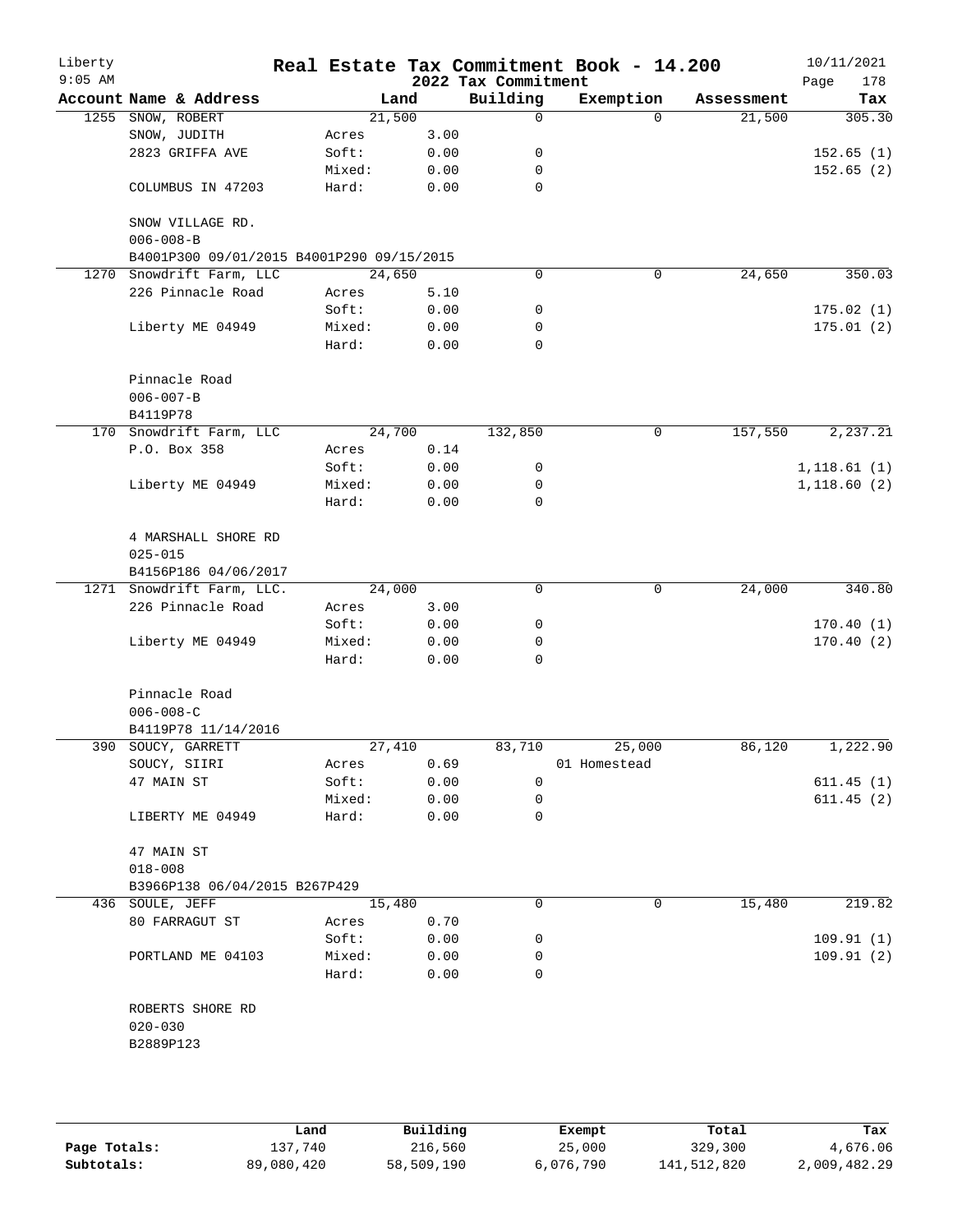| Liberty<br>$9:05$ AM |                          |         |      | 2022 Tax Commitment | Real Estate Tax Commitment Book - 14.200 |            | 10/11/2021<br>179<br>Page |
|----------------------|--------------------------|---------|------|---------------------|------------------------------------------|------------|---------------------------|
|                      | Account Name & Address   | Land    |      | Building            | Exemption                                | Assessment | Tax                       |
|                      | 901 SOULE, NANCY         | 128,790 |      | 25,540              | $\Omega$                                 | 154,330    | 2,191.49                  |
|                      | SOULE, KARA & DAVID      | Acres   | 1.99 |                     |                                          |            |                           |
|                      | PO BOX 192               | Soft:   | 0.00 | 0                   |                                          |            | 1,095.75(1)               |
|                      |                          | Mixed:  | 0.00 | $\mathbf 0$         |                                          |            | 1,095.74(2)               |
|                      | LIBERTY ME 04949         | Hard:   | 0.00 | $\mathbf 0$         |                                          |            |                           |
|                      | MILLSTONE ISLAND         |         |      |                     |                                          |            |                           |
|                      | $009 - 010$              |         |      |                     |                                          |            |                           |
|                      | B3421P337                |         |      |                     |                                          |            |                           |
|                      | 902 SOULE, NANCY         | 113,140 |      | 50,300              | 25,000                                   | 138,440    | 1,965.85                  |
|                      | PO BOX 192               | Acres   | 0.32 |                     | 01 Homestead                             |            |                           |
|                      |                          | Soft:   | 0.00 | 0                   |                                          |            | 982.93 (1)                |
|                      | LIBERTY ME 04949         | Mixed:  | 0.00 | 0                   |                                          |            | 982.92 (2)                |
|                      |                          | Hard:   | 0.00 | 0                   |                                          |            |                           |
|                      |                          |         |      |                     |                                          |            |                           |
|                      | 17 EMMET LN              |         |      |                     |                                          |            |                           |
|                      | $020 - 001$              |         |      |                     |                                          |            |                           |
|                      | B1594P343                |         |      |                     |                                          |            |                           |
|                      | 710 SOULE, NANCY         | 24,000  |      | 0                   | 0                                        | 24,000     | 340.80                    |
|                      | PO BOX 192               | Acres   |      |                     |                                          |            |                           |
|                      |                          |         | 0.04 |                     |                                          |            |                           |
|                      |                          | Soft:   | 0.00 | 0                   |                                          |            | 170.40(1)                 |
|                      | LIBERTY ME 04949         | Mixed:  | 0.00 | 0                   |                                          |            | 170.40(2)                 |
|                      |                          | Hard:   | 0.00 | 0                   |                                          |            |                           |
|                      | EMMETT LANE-20FT SGL 58  |         |      |                     |                                          |            |                           |
|                      | $020 - 084$              |         |      |                     |                                          |            |                           |
|                      | B4458P124 01/10/2020     |         |      |                     |                                          |            |                           |
|                      | 903 SOUTHWORTH, KURT D   | 34,500  |      | 148,680             | 25,000                                   | 158,180    | 2,246.16                  |
|                      | SOUTHWORTH, DONNA S      | Acres   | 2.00 |                     | 01 Homestead                             |            |                           |
|                      | 303 STEVENS POND RD      | Soft:   | 0.00 | 0                   |                                          |            | 1, 123.08(1)              |
|                      |                          | Mixed:  | 0.00 | 0                   |                                          |            | 1, 123.08(2)              |
|                      | LIBERTY ME 04949         | Hard:   | 0.00 | $\Omega$            |                                          |            |                           |
|                      | 303 STEVENS POND RD      |         |      |                     |                                          |            |                           |
|                      | $003 - 028 - 01$         |         |      |                     |                                          |            |                           |
|                      | B1466P1                  |         |      |                     |                                          |            |                           |
|                      | 1012 SPAULDING, GERALD R | 34,040  |      | 43,530              | $\mathbf 0$                              | 77,570     | 1,101.49                  |
|                      | SPAULDING, MINDY A       | Acres   | 1.69 |                     |                                          |            |                           |
|                      | PO BOX 161               | Soft:   | 0.00 | 0                   |                                          |            | 550.75(1)                 |
|                      | 7 MARY ORD WAY           | Mixed:  | 0.00 | 0                   |                                          |            | 550.74 (2)                |
|                      | LIBERTY ME 04949         | Hard:   | 0.00 | 0                   |                                          |            |                           |
|                      | 31 TANNERY LN            |         |      |                     |                                          |            |                           |
|                      | $006 - 041$              |         |      |                     |                                          |            |                           |
|                      |                          |         |      |                     |                                          |            |                           |
|                      | B4620P336 03/15/2021     |         |      |                     |                                          |            |                           |
|                      | 909 SPENCE, RUTH ANNE    | 79,070  |      | 164,290             | 25,000                                   | 218,360    | 3,100.71                  |
|                      | PO BOX 302               | Acres   | 3.37 |                     | 01 Homestead                             |            |                           |
|                      |                          | Soft:   | 0.00 | 0                   |                                          |            | 1,550.36(1)               |
|                      | LIBERTY ME 04949         | Mixed:  | 0.00 | 0                   |                                          |            | 1,550.35(2)               |
|                      |                          | Hard:   | 0.00 | $\Omega$            |                                          |            |                           |
|                      | 507 PINNACLE RD          |         |      |                     |                                          |            |                           |
|                      | $005 - 045 - 05$         |         |      |                     |                                          |            |                           |
|                      | B1649P256                |         |      |                     |                                          |            |                           |
|                      |                          |         |      |                     |                                          |            |                           |
|                      |                          |         |      |                     |                                          |            |                           |
|                      |                          |         |      |                     |                                          |            |                           |
|                      |                          |         |      |                     |                                          |            |                           |

|              | Land       | Building   | Exempt    | Total       | Tax          |
|--------------|------------|------------|-----------|-------------|--------------|
| Page Totals: | 413,540    | 432,340    | 75,000    | 770,880     | 10,946.50    |
| Subtotals:   | 89,493,960 | 58,941,530 | 6,151,790 | 142,283,700 | 2,020,428.79 |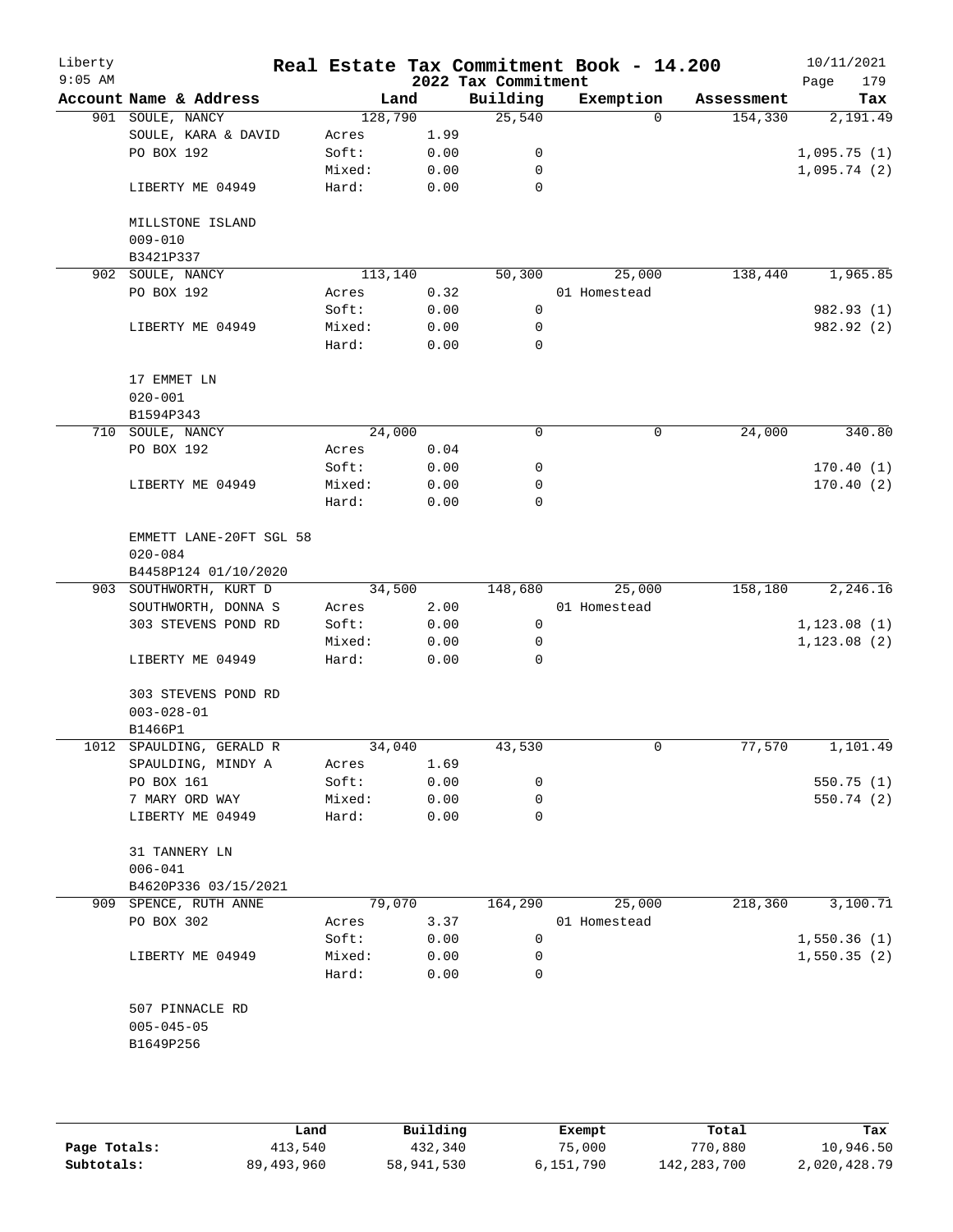| Liberty<br>$9:05$ AM |                                               |         |        | 2022 Tax Commitment | Real Estate Tax Commitment Book - 14.200 |            | 10/11/2021<br>180<br>Page |
|----------------------|-----------------------------------------------|---------|--------|---------------------|------------------------------------------|------------|---------------------------|
|                      | Account Name & Address                        |         | Land   | Building            | Exemption                                | Assessment | Tax                       |
|                      | 912 SPENCER, CHRIS                            | 33,450  |        | 57,620              | 25,000                                   | 66,070     | 938.19                    |
|                      | 29 SPENCER HILL RD                            | Acres   | 5.00   |                     | 01 Homestead                             |            |                           |
|                      |                                               | Soft:   | 0.00   | 0                   |                                          |            | 469.10(1)                 |
|                      | LIBERTY ME 04949                              | Mixed:  | 0.00   | 0                   |                                          |            | 469.09(2)                 |
|                      |                                               | Hard:   | 0.00   | 0                   |                                          |            |                           |
|                      | 29 SPENCER HILL RD/276<br>$005 - 010 - C$     |         |        |                     |                                          |            |                           |
|                      | B2950P23                                      |         |        |                     |                                          |            |                           |
|                      | 1143 SPENCER, DALE                            | 41,690  |        | 44,500              | 0                                        | 86,190     | 1,223.90                  |
|                      | 38 BRADFORD LANE                              | Acres   | 10.49  |                     |                                          |            |                           |
|                      |                                               | Soft:   | 0.00   | 0                   |                                          |            | 611.95(1)                 |
|                      | SOUTH CHINA ME 04358                          | Mixed:  | 0.00   | 0                   |                                          |            | 611.95(2)                 |
|                      |                                               | Hard:   | 0.00   | 0                   |                                          |            |                           |
|                      | 12 SPENCER HILL RD<br>$005 - 010 - J$         |         |        |                     |                                          |            |                           |
|                      | B2950P23                                      |         |        |                     |                                          |            |                           |
|                      | 913 SPENCER, DALE T                           |         | 34,350 | 87,440              | 25,000                                   | 96,790     | 1,374.42                  |
|                      | SPENCER, JENNIFER A                           | Acres   | 1.90   |                     | 01 Homestead                             |            |                           |
|                      | 64 LAMPSON RD                                 | Soft:   | 0.00   | 0                   |                                          |            | 687.21 (1)                |
|                      |                                               | Mixed:  | 0.00   | 0                   |                                          |            | 687.21(2)                 |
|                      | LIBERTY ME 04949                              | Hard:   | 0.00   | 0                   |                                          |            |                           |
|                      | 64 LAMPSON RD<br>$010 - 051 - A$              |         |        |                     |                                          |            |                           |
|                      | B1666P156                                     |         |        |                     |                                          |            |                           |
| 910                  | SPENCER, KENNETH M /<br>WILMA L DAVISON TRUST | 51,500  |        | 0                   | 0                                        | 51,500     | 731.30                    |
|                      | 3504 REDWOOD DR                               | Acres   | 32.00  |                     |                                          |            |                           |
|                      |                                               | Soft:   | 0.00   | 0                   |                                          |            | 365.65(1)                 |
|                      | INDIANAPOLIS IN 46227                         | Mixed:  | 0.00   | 0                   |                                          |            | 365.65(2)                 |
|                      |                                               | Hard:   | 0.00   | 0                   |                                          |            |                           |
|                      | GOVE RD AND BACK<br>$004 - 012$               |         |        |                     |                                          |            |                           |
|                      | B3618P191 10/13/2011                          |         |        |                     |                                          |            |                           |
|                      | 914 SPINOSA, VERNON M                         | 70,050  |        | 176,260             | 25,000                                   | 221,310    | 3,142.60                  |
|                      | MELISSA HATCH                                 | Acres   | 50.10  |                     | 01 Homestead                             |            |                           |
|                      | 237 PRESCOTT HILL RD                          | Soft:   | 0.00   | 0                   |                                          |            | 1,571.30(1)               |
|                      |                                               | Mixed:  | 0.00   | 0                   |                                          |            | 1, 571.30(2)              |
|                      | LIBERTY ME 04949                              | Hard:   | 0.00   | 0                   |                                          |            |                           |
|                      | 235 & 237 PRESCOTT HILL<br>$003 - 047$        |         |        |                     |                                          |            |                           |
|                      | B1047P88                                      |         |        |                     |                                          |            |                           |
|                      | 915 SPRAGUE, ROGER                            | 105,790 |        | 89,170              | 0                                        | 194,960    | 2,768.43                  |
|                      | DANIEL GROVES                                 | Acres   | 0.31   |                     |                                          |            |                           |
|                      | 28 CUSHING STREET                             | Soft:   | 0.00   | 0                   |                                          |            | 1,384.22(1)               |
|                      |                                               | Mixed:  | 0.00   | 0                   |                                          |            | 1,384.21(2)               |
|                      | WINTERPORT ME 04496                           | Hard:   | 0.00   | 0                   |                                          |            |                           |
|                      | 81 KNOWLTONS SHORE RD<br>$019 - 035$          |         |        |                     |                                          |            |                           |
|                      | B4411P337 09/03/2019 B1941P285 B639P75        |         |        |                     |                                          |            |                           |
|                      |                                               |         |        |                     |                                          |            |                           |

|              | Land       | Building   | Exempt    | Total       | Tax          |
|--------------|------------|------------|-----------|-------------|--------------|
| Page Totals: | 336,830    | 454,990    | 75,000    | 716,820     | 10,178.84    |
| Subtotals:   | 89,830,790 | 59,396,520 | 6,226,790 | 143,000,520 | 2,030,607.63 |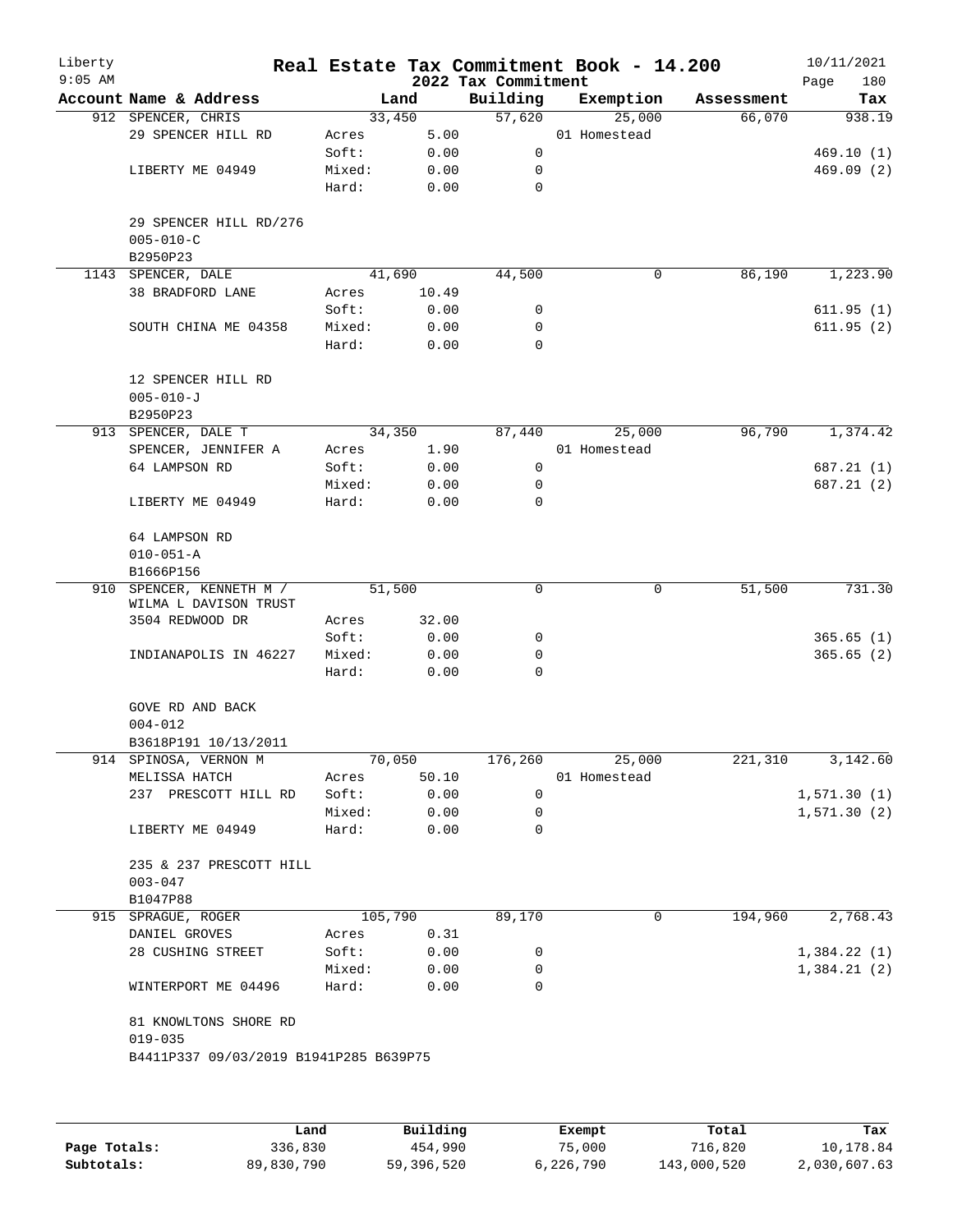| Liberty<br>$9:05$ AM |                                       |        |        | 2022 Tax Commitment | Real Estate Tax Commitment Book - 14.200 |            | 10/11/2021<br>181<br>Page |
|----------------------|---------------------------------------|--------|--------|---------------------|------------------------------------------|------------|---------------------------|
|                      | Account Name & Address                |        | Land   | Building            | Exemption                                | Assessment | Tax                       |
|                      | 916 SPROWL, GEORGE E                  |        | 19,940 | $\mathbf 0$         | $\Omega$                                 | 19,940     | 283.15                    |
|                      | 55 POND RD S                          | Acres  | 69.00  |                     |                                          |            |                           |
|                      |                                       | Soft:  | 40.00  | 12,600              |                                          |            | 141.58(1)                 |
|                      | SEARSMONT ME 04973                    | Mixed: | 10.50  | 4,032               |                                          |            | 141.57(2)                 |
|                      |                                       | Hard:  | 8.50   | 2,108               |                                          |            |                           |
|                      | MARY ORDWAY RD                        |        |        |                     |                                          |            |                           |
|                      | $006 - 006$                           |        |        |                     |                                          |            |                           |
|                      | B2858P169                             |        |        |                     |                                          |            |                           |
| 1069                 | SPROWL, GREGORY                       |        | 99,230 | 75,660              | 25,000                                   | 149,890    | 2,128.44                  |
|                      | 152 MARY ORDWAY RD                    | Acres  | 3.50   |                     | 01 Homestead                             |            |                           |
|                      |                                       | Soft:  | 0.00   | 0                   |                                          |            | 1,064.22(1)               |
|                      | LIBERTY ME 04949                      | Mixed: | 0.00   | 0                   |                                          |            | 1,064.22(2)               |
|                      |                                       | Hard:  | 0.00   | $\mathbf 0$         |                                          |            |                           |
|                      | 152 MARY ORDWAY RD<br>$006 - 006 - A$ |        |        |                     |                                          |            |                           |
|                      | B1981P128 03/10/2000                  |        |        |                     |                                          |            |                           |
|                      | 919 SPROWL, RICHARD D                 |        | 34,200 | 95,880              | 25,000                                   | 105,080    | 1,492.14                  |
|                      | 151 WEST MAIN ST                      | Acres  | 1.80   |                     | 01 Homestead                             |            |                           |
|                      |                                       | Soft:  |        |                     |                                          |            |                           |
|                      |                                       |        | 0.00   | 0                   |                                          |            | 746.07(1)                 |
|                      | LIBERTY ME 04949                      | Mixed: | 0.00   | 0                   |                                          |            | 746.07 (2)                |
|                      |                                       | Hard:  | 0.00   | 0                   |                                          |            |                           |
|                      | 151 W MAIN ST                         |        |        |                     |                                          |            |                           |
|                      | $009 - 035$                           |        |        |                     |                                          |            |                           |
|                      | B3401P67 12/11/2009                   |        |        |                     |                                          |            |                           |
|                      | 1201 ST CLAIR, DAVID W                |        | 2,170  | 0                   | 0                                        | 2,170      | 30.81                     |
|                      | ST CLAIR, SANDRA L                    | Acres  | 0.17   |                     |                                          |            |                           |
|                      | PO BOX 226                            | Soft:  | 0.00   | 0                   |                                          |            | 15.41(1)                  |
|                      |                                       | Mixed: | 0.00   | 0                   |                                          |            | 15.40(2)                  |
|                      | LIBERTY ME 04949                      | Hard:  | 0.00   | 0                   |                                          |            |                           |
|                      | PINNACLE RD                           |        |        |                     |                                          |            |                           |
|                      | $001 - 022$                           |        |        |                     |                                          |            |                           |
|                      | B4210P74 B2370P125                    |        |        |                     |                                          |            |                           |
| 1209                 | ST. CLAIR, DAVID                      |        | 3,000  | 0                   | 0                                        | 3,000      | 42.60                     |
|                      | ST. CLAIR, SANDRA                     | Acres  | 2.00   |                     |                                          |            |                           |
|                      | PO BOX 226                            | Soft:  | 0.00   | 0                   |                                          |            | 21.30(1)                  |
|                      |                                       | Mixed: | 0.00   | 0                   |                                          |            | 21.30(2)                  |
|                      | LIBERTY ME 04949                      | Hard:  | 0.00   | 0                   |                                          |            |                           |
|                      | PINNACLE RD                           |        |        |                     |                                          |            |                           |
|                      | $001 - 056$                           |        |        |                     |                                          |            |                           |
|                      |                                       |        |        |                     |                                          |            |                           |
|                      | B1763P184                             |        |        |                     |                                          |            |                           |
|                      | 1171 ST. CLAIR, DAVID                 |        | 18,630 | 0                   | 0                                        | 18,630     | 264.55                    |
|                      | SANDRA ST. CLAIR                      | Acres  | 1.52   |                     |                                          |            |                           |
|                      | PO BOX 226                            | Soft:  | 0.00   | 0                   |                                          |            | 132.28(1)                 |
|                      |                                       | Mixed: | 0.00   | 0                   |                                          |            | 132.27(2)                 |
|                      | LIBERTY ME 04949                      | Hard:  | 0.00   | $\Omega$            |                                          |            |                           |
|                      | WAGON WHEEL WAY                       |        |        |                     |                                          |            |                           |
|                      | $005 - 064 - 04$                      |        |        |                     |                                          |            |                           |
|                      |                                       |        |        |                     |                                          |            |                           |
|                      |                                       |        |        |                     |                                          |            |                           |

|              | Land       | Building   | Exempt    | Total       | Tax          |
|--------------|------------|------------|-----------|-------------|--------------|
| Page Totals: | 177.170    | 171,540    | 50,000    | 298,710     | 4,241.69     |
| Subtotals:   | 90,007,960 | 59,568,060 | 6,276,790 | 143,299,230 | 2,034,849.32 |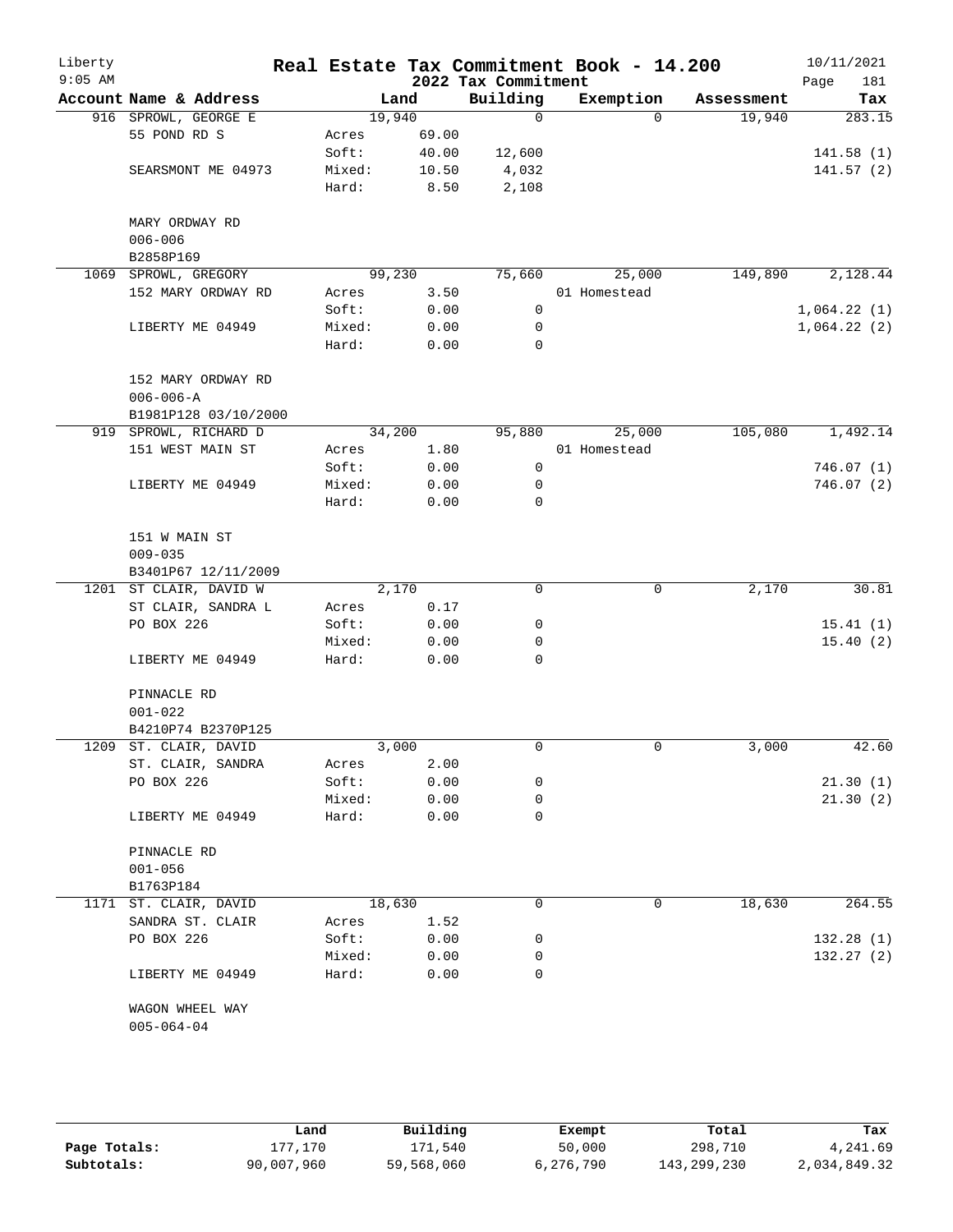| Liberty      |                                     |                 |                 |              |                                 | Real Estate Tax Commitment Book - 14.200 |                  | 10/11/2021         |
|--------------|-------------------------------------|-----------------|-----------------|--------------|---------------------------------|------------------------------------------|------------------|--------------------|
| $9:05$ AM    | Account Name & Address              |                 |                 | Land         | 2022 Tax Commitment<br>Building | Exemption                                | Assessment       | 182<br>Page<br>Tax |
|              | 1172 ST. CLAIR, DAVID               |                 | 18,450          |              | $\mathbf 0$                     | $\Omega$                                 | 18,450           | 261.99             |
|              | SANDRA ST. CLAIR                    |                 | Acres           | 1.40         |                                 |                                          |                  |                    |
|              | PO BOX 226                          |                 | Soft:           | 0.00         | 0                               |                                          |                  | 131.00(1)          |
|              |                                     |                 | Mixed:          | 0.00         | 0                               |                                          |                  | 130.99(2)          |
|              | LIBERTY ME 04949                    |                 | Hard:           | 0.00         | $\mathbf 0$                     |                                          |                  |                    |
|              | WAGON WHEEL WAY                     |                 |                 |              |                                 |                                          |                  |                    |
|              | $005 - 064 - 05$                    |                 |                 |              |                                 |                                          |                  |                    |
|              | 1173 ST. CLAIR, DAVID               |                 | 18,810          |              | $\mathbf 0$                     | 0                                        | 18,810           | 267.10             |
|              | SANDRA ST. CLAIR                    |                 | Acres           | 1.64         |                                 |                                          |                  |                    |
|              | PO BOX 226                          |                 | Soft:           | 0.00         | 0                               |                                          |                  | 133.55(1)          |
|              | LIBERTY ME 04949                    |                 | Mixed:<br>Hard: | 0.00<br>0.00 | 0<br>$\mathbf 0$                |                                          |                  | 133.55(2)          |
|              |                                     |                 |                 |              |                                 |                                          |                  |                    |
|              | WAGON WHEEL WAY<br>$005 - 064 - 06$ |                 |                 |              |                                 |                                          |                  |                    |
|              | 1174 ST. CLAIR, DAVID               |                 | 18,270          |              | $\mathbf 0$                     | 0                                        | 18,270           | 259.43             |
|              | SANDRA ST. CLAIR                    |                 | Acres           | 1.28         |                                 |                                          |                  |                    |
|              | PO BOX 226                          |                 | Soft:           | 0.00         | 0                               |                                          |                  | 129.72(1)          |
|              |                                     |                 | Mixed:          | 0.00         | 0                               |                                          |                  | 129.71(2)          |
|              | LIBERTY ME 04949                    |                 | Hard:           | 0.00         | $\mathbf 0$                     |                                          |                  |                    |
|              | WAGON WHEEL WAY                     |                 |                 |              |                                 |                                          |                  |                    |
|              | $005 - 064 - 07$                    |                 |                 |              |                                 |                                          |                  |                    |
|              | 1175 ST. CLAIR, DAVID               |                 | 18,420          |              | $\mathbf 0$                     | 0                                        | 18,420           | 261.56             |
|              | SANDRA ST. CLAIR                    |                 | Acres           | 1.38         |                                 |                                          |                  |                    |
|              | PO BOX 226                          |                 | Soft:           | 0.00         | 0                               |                                          |                  | 130.78(1)          |
|              |                                     |                 | Mixed:          | 0.00         | 0                               |                                          |                  | 130.78(2)          |
|              | LIBERTY ME 04949                    |                 | Hard:           | 0.00         | 0                               |                                          |                  |                    |
|              | WAGON WHEEL WAY<br>$005 - 064 - 08$ |                 |                 |              |                                 |                                          |                  |                    |
|              | 1176 ST. CLAIR, DAVID               |                 | 18,440          |              | $\mathbf 0$                     | 0                                        | 18,440           | 261.85             |
|              | SANDRA ST. CLAIR                    |                 | Acres           | 1.39         |                                 |                                          |                  |                    |
|              | PO BOX 226                          |                 | Soft:           | 0.00         | 0                               |                                          |                  | 130.93(1)          |
|              |                                     |                 | Mixed:          | 0.00         | 0                               |                                          |                  | 130.92(2)          |
|              | LIBERTY ME 04949                    |                 | Hard:           | 0.00         | $\mathbf 0$                     |                                          |                  |                    |
|              | WAGON WHEEL WAY                     |                 |                 |              |                                 |                                          |                  |                    |
|              | $005 - 064 - 10$                    |                 |                 |              |                                 |                                          |                  |                    |
| 1177         | ST. CLAIR, DAVID                    |                 | 18,390          |              | $\mathbf 0$                     | 0                                        | 18,390           | 261.14             |
|              | SANDRA ST. CLAIR                    |                 | Acres           | 1.36         |                                 |                                          |                  |                    |
|              | PO BOX 226                          |                 | Soft:           | 0.00         | 0                               |                                          |                  | 130.57(1)          |
|              |                                     |                 | Mixed:          | 0.00         | 0                               |                                          |                  | 130.57(2)          |
|              | LIBERTY ME 04949                    |                 | Hard:           | 0.00         | $\mathbf 0$                     |                                          |                  |                    |
|              | WAGON WHEEL WAY                     |                 |                 |              |                                 |                                          |                  |                    |
|              | $005 - 064 - 11$                    |                 |                 |              |                                 |                                          |                  |                    |
| 1178         | ST. CLAIR, DAVID                    |                 | 18,510          |              | $\mathbf 0$                     | 0                                        | 18,510           | 262.84             |
|              | SANDRA ST. CLAIR                    |                 | Acres           | 1.44         |                                 |                                          |                  |                    |
|              | PO BOX 226                          |                 | Soft:           | 0.00         | 0                               |                                          |                  | 131.42(1)          |
|              |                                     |                 | Mixed:          | 0.00         | 0                               |                                          |                  | 131.42(2)          |
|              | LIBERTY ME 04949                    |                 | Hard:           | 0.00         | 0                               |                                          |                  |                    |
|              | WAGON WHEEL WAY                     |                 |                 |              |                                 |                                          |                  |                    |
|              | $005 - 064 - 12$                    |                 |                 |              |                                 |                                          |                  |                    |
|              |                                     |                 |                 |              |                                 |                                          |                  |                    |
| Page Totals: |                                     | Land<br>129,290 |                 | Building     | $\mathbf 0$                     | Exempt<br>0                              | Total<br>129,290 | Tax<br>1,835.91    |
| Subtotals:   |                                     | 90,137,250      |                 | 59,568,060   |                                 | 6,276,790                                | 143, 428, 520    | 2,036,685.23       |
|              |                                     |                 |                 |              |                                 |                                          |                  |                    |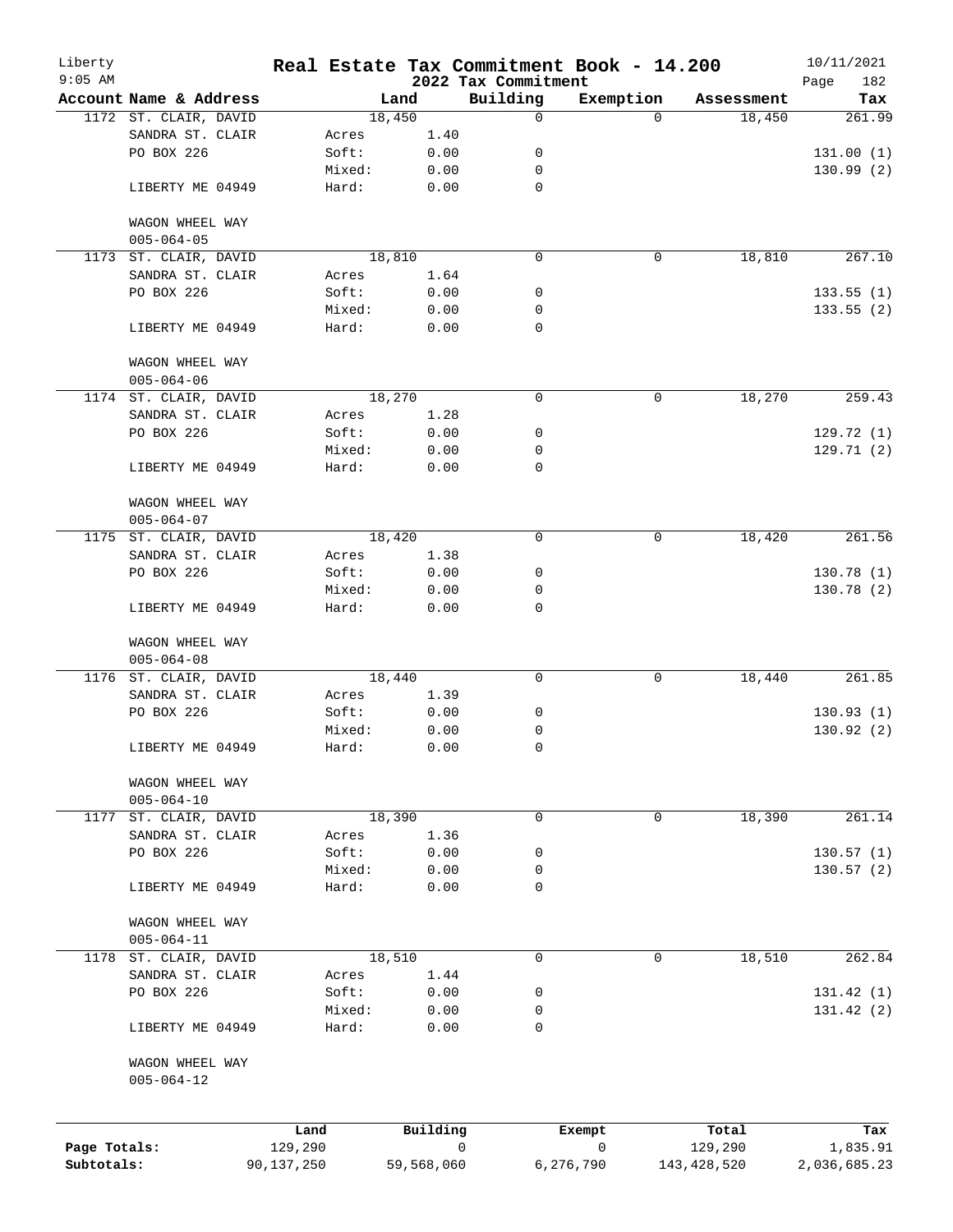| Liberty<br>$9:05$ AM |                                   |        |        | 2022 Tax Commitment | Real Estate Tax Commitment Book - 14.200 |            | 10/11/2021<br>183<br>Page |
|----------------------|-----------------------------------|--------|--------|---------------------|------------------------------------------|------------|---------------------------|
|                      | Account Name & Address            |        | Land   | Building            | Exemption                                | Assessment | Tax                       |
|                      | 1179 ST. CLAIR, DAVID             |        | 18,390 | $\mathbf 0$         | $\Omega$                                 | 18,390     | 261.14                    |
|                      | SANDRA ST. CLAIR                  | Acres  | 1.36   |                     |                                          |            |                           |
|                      | PO BOX 226                        | Soft:  | 0.00   | 0                   |                                          |            | 130.57(1)                 |
|                      |                                   | Mixed: | 0.00   | 0                   |                                          |            | 130.57(2)                 |
|                      | LIBERTY ME 04949                  | Hard:  | 0.00   | $\mathbf 0$         |                                          |            |                           |
|                      | WAGON WHEEL WAY                   |        |        |                     |                                          |            |                           |
|                      | $005 - 064 - 13$                  |        |        |                     |                                          |            |                           |
|                      | 936 ST. CLAIR, DAVID              |        | 24,470 | 0                   | $\mathbf 0$                              | 24,470     | 347.47                    |
|                      | ST. CLAIR, SANDRA L               | Acres  | 10.50  |                     |                                          |            |                           |
|                      | PO BOX 226                        | Soft:  | 0.00   | 0                   |                                          |            | 173.74(1)                 |
|                      |                                   | Mixed: | 0.00   | 0                   |                                          |            | 173.73(2)                 |
|                      | LIBERTY ME 04949                  | Hard:  | 0.00   | $\mathbf 0$         |                                          |            |                           |
|                      | PLAINS RD                         |        |        |                     |                                          |            |                           |
|                      | $002 - 008 - A$                   |        |        |                     |                                          |            |                           |
|                      | B2333P179                         |        |        |                     |                                          |            |                           |
|                      | 874 ST. CLAIR, DAVID              |        | 55,750 | $\mathbf 0$         | 0                                        | 55,750     | 791.65                    |
|                      | ST. CLAIR, SANDRA L               | Acres  | 64.00  |                     |                                          |            |                           |
|                      | PO BOX 226                        | Soft:  | 0.00   | 0                   |                                          |            | 395.83(1)                 |
|                      |                                   | Mixed: | 0.00   | 0                   |                                          |            | 395.82(2)                 |
|                      | LIBERTY ME 04949                  | Hard:  | 0.00   | 0                   |                                          |            |                           |
|                      | MEDOMAK RESERVE RD<br>$005 - 007$ |        |        |                     |                                          |            |                           |
|                      | B3702P14 10/26/2013               |        |        |                     |                                          |            |                           |
|                      | 712 ST. CLAIR, DAVID              |        | 49,000 | $\Omega$            | 0                                        | 49,000     | 695.80                    |
|                      | ST. CLAIR, SANDRA                 | Acres  | 27.00  |                     |                                          |            |                           |
|                      | PO BOX 226                        | Soft:  | 0.00   | 0                   |                                          |            | 347.90 (1)                |
|                      |                                   | Mixed: | 0.00   | 0                   |                                          |            | 347.90 (2)                |
|                      | LIBERTY ME 04949                  | Hard:  | 0.00   | $\Omega$            |                                          |            |                           |
|                      | 1080 PINNACLE RD                  |        |        |                     |                                          |            |                           |
|                      | $001 - 043$                       |        |        |                     |                                          |            |                           |
|                      | B4068P158 05/31/2016 B1931P172    |        |        |                     |                                          |            |                           |
|                      | 500 ST. CLAIR, DAVID              |        | 96,150 | 150,800             | 25,000                                   | 221,950    | 3,151.69                  |
|                      | ST. CLAIR, SANDRA                 | Acres  | 82.70  |                     | 01 Homestead                             |            |                           |
|                      | PO BOX 226                        | Soft:  | 0.00   | 0                   |                                          |            | 1,575.85(1)               |
|                      |                                   | Mixed: | 0.00   | 0                   |                                          |            | 1,575.84(2)               |
|                      | LIBERTY ME 04949                  | Hard:  | 0.00   | 0                   |                                          |            |                           |
|                      | 997 & 1007 PINNACLE RD            |        |        |                     |                                          |            |                           |
|                      | $001 - 055$                       |        |        |                     |                                          |            |                           |
|                      | B1763P184                         |        |        |                     |                                          |            |                           |
|                      | 375 ST. CLAIR, DAVID              |        | 55,750 | 7,940               | 0                                        | 63,690     | 904.40                    |
|                      | PO BOX 226                        | Acres  | 64.00  |                     |                                          |            |                           |
|                      |                                   | Soft:  | 0.00   | 0                   |                                          |            | 452.20(1)                 |
|                      | LIBERTY ME 04949                  | Mixed: | 0.00   | 0                   |                                          |            | 452.20(2)                 |
|                      |                                   | Hard:  | 0.00   | 0                   |                                          |            |                           |
|                      | 356 RIDGE SCHOOL RD               |        |        |                     |                                          |            |                           |
|                      | $004 - 022$                       |        |        |                     |                                          |            |                           |
|                      | B3940P348 03/01/2015              |        |        |                     |                                          |            |                           |
|                      |                                   |        |        |                     |                                          |            |                           |
|                      |                                   |        |        |                     |                                          |            |                           |

|              | Land       | Building   | Exempt    | Total       | Tax          |
|--------------|------------|------------|-----------|-------------|--------------|
| Page Totals: | 299,510    | 158,740    | 25,000    | 433,250     | 6.152.15     |
| Subtotals:   | 90,436,760 | 59,726,800 | 6,301,790 | 143,861,770 | 2,042,837.38 |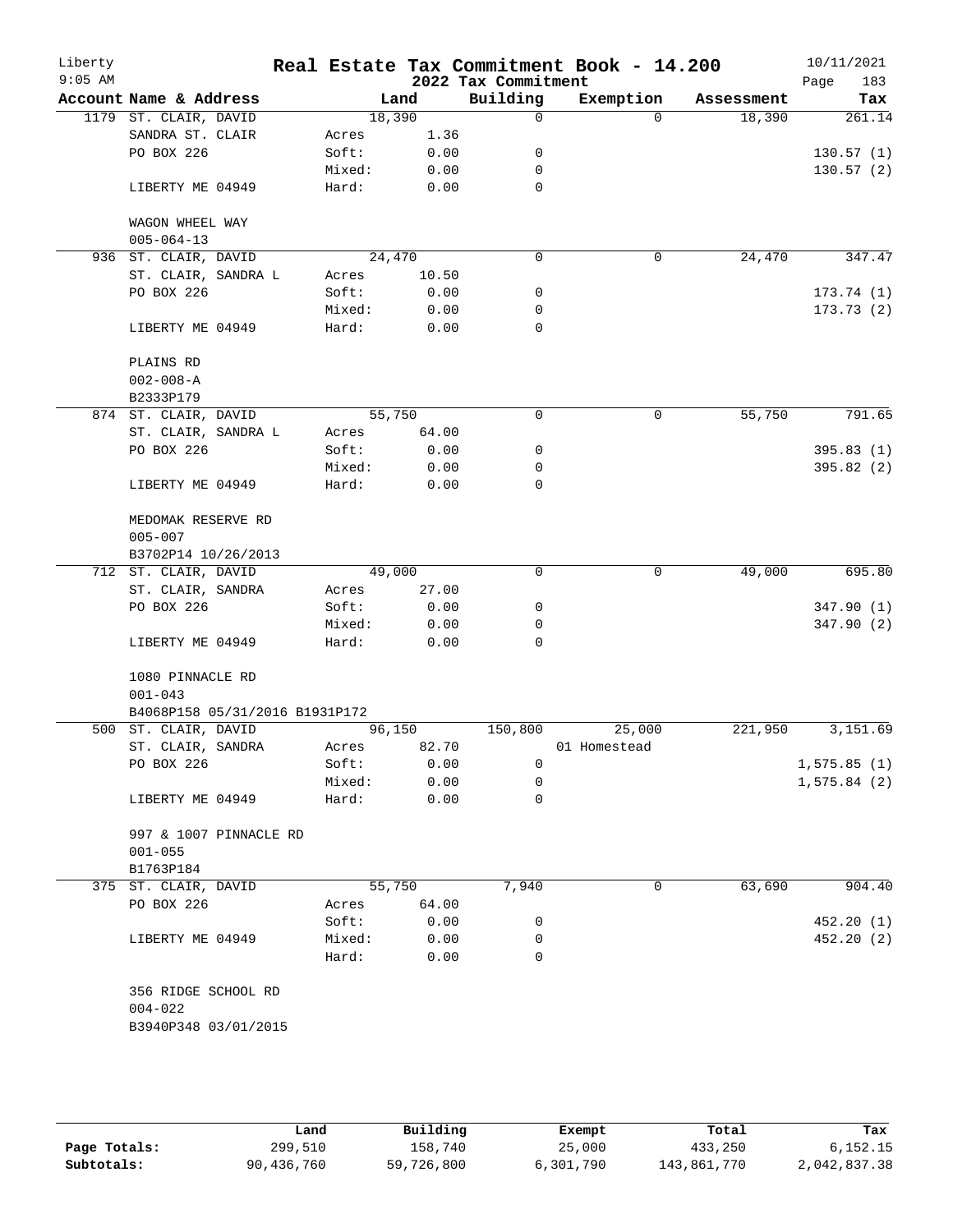| Liberty<br>$9:05$ AM |                                          |                   |        | 2022 Tax Commitment | Real Estate Tax Commitment Book - 14.200 |            | 10/11/2021<br>Page<br>184 |
|----------------------|------------------------------------------|-------------------|--------|---------------------|------------------------------------------|------------|---------------------------|
|                      | Account Name & Address                   |                   | Land   | Building            | Exemption                                | Assessment | Tax                       |
|                      | 376 ST. CLAIR, DAVID                     |                   | 31,250 | 0                   | $\Omega$                                 | 31,250     | 443.75                    |
|                      | PO BOX 226                               | Acres             | 18.00  |                     |                                          |            |                           |
|                      |                                          | Soft:             | 0.00   | 0                   |                                          |            | 221.88(1)                 |
|                      | LIBERTY ME 04949                         | Mixed:            | 0.00   | 0                   |                                          |            | 221.87(2)                 |
|                      |                                          | Hard:             | 0.00   | 0                   |                                          |            |                           |
|                      | MEDOMAK RESERVE RD                       |                   |        |                     |                                          |            |                           |
|                      | $005 - 008$                              |                   |        |                     |                                          |            |                           |
|                      | B3940P348 03/01/2015                     |                   |        |                     |                                          |            |                           |
|                      | 41 ST. CLAIR, DAVID                      | 108,500           |        | 138,820             | 0                                        | 247,320    | 3,511.94                  |
|                      | SANDRA ST. CLAIR                         | Acres             | 66.00  |                     |                                          |            |                           |
|                      | P. O. BOX 226                            | Soft:             | 0.00   | 0                   |                                          |            | 1,755.97(1)               |
|                      |                                          | Mixed:            | 0.00   | 0                   |                                          |            | 1,755.97(2)               |
|                      | LIBERTY ME 04949                         | Hard:             | 0.00   | 0                   |                                          |            |                           |
|                      | 14 JUNKYARD AVE                          |                   |        |                     |                                          |            |                           |
|                      | $005 - 064$                              |                   |        |                     |                                          |            |                           |
|                      | B2909P287                                |                   |        |                     |                                          |            |                           |
|                      | 189 ST. CLAIR, DAVID                     |                   | 52,560 | 0                   | 0                                        | 52,560     | 746.35                    |
|                      | ST. CLAIR, SANDRA L                      | Acres             | 74.00  |                     |                                          |            |                           |
|                      | PO BOX 226                               | Soft:             | 0.00   | 0                   |                                          |            | 373.18(1)                 |
|                      |                                          | Mixed:            | 0.00   | 0                   |                                          |            | 373.17(2)                 |
|                      | LIBERTY ME 04949                         | Hard:             | 0.00   | 0                   |                                          |            |                           |
|                      | PLAINS ROAD-COLE PIT<br>$001 - 073$      |                   |        |                     |                                          |            |                           |
|                      | B2333P179                                |                   |        |                     |                                          |            |                           |
|                      | 760 ST. CLAIR, DAVID L                   |                   | 21,000 | 0                   | 0                                        | 21,000     | 298.20                    |
|                      | ST. CLAIR, SANDRA                        | Acres             | 1.00   |                     |                                          |            |                           |
|                      | PO BOX 226                               | Soft:             | 0.00   | 0                   |                                          |            | 149.10(1)                 |
|                      |                                          | Mixed:            | 0.00   | 0                   |                                          |            | 149.10(2)                 |
|                      | LIBERTY ME 04949                         | Hard:             | 0.00   | 0                   |                                          |            |                           |
|                      | 16 BELFAST AUGUSTA RD<br>$009 - 031$     |                   |        |                     |                                          |            |                           |
|                      | B4523P150 07/28/2020                     |                   |        |                     |                                          |            |                           |
|                      | 931 ST. CLAIR, DAVID L                   |                   | 33,000 | 304,020             | 25,000                                   | 312,020    | 4,430.68                  |
|                      | ST. CLAIR, KERRI A                       | Acres             | 1.00   |                     | 01 Homestead                             |            |                           |
|                      | P O BOX 314                              | Soft:             | 0.00   | 0                   |                                          |            | 2, 215.34 (1)             |
|                      |                                          | Mixed:            | 0.00   | 0                   |                                          |            | 2, 215.34 (2)             |
|                      | LIBERTY ME 04949                         | Hard:             | 0.00   | 0                   |                                          |            |                           |
|                      | 195 STICKNEY HILL RD<br>$005 - 020 - 01$ |                   |        |                     |                                          |            |                           |
|                      | B2731P44                                 |                   |        |                     |                                          |            |                           |
|                      | 590 St. Clair, David W                   |                   | 23,340 | 19,450              | 0                                        | 42,790     | 607.62                    |
|                      | St. Clair, Sandra L                      |                   |        |                     |                                          |            |                           |
|                      |                                          | Acres             | 0.50   |                     |                                          |            |                           |
|                      | PO BOX 226                               | Soft:             | 0.00   | 0                   |                                          |            | 303.81(1)                 |
|                      |                                          | Mixed:            | 0.00   | 0                   |                                          |            | 303.81(2)                 |
|                      | LIBERTY ME 04949                         | Hard:             | 0.00   | 0                   |                                          |            |                           |
|                      |                                          | HUD # NTA 1100479 |        |                     |                                          |            |                           |
|                      | 1176 PINNACLE RD                         |                   |        |                     |                                          |            |                           |
|                      | $001 - 035$                              |                   |        |                     |                                          |            |                           |
|                      | B4210P74 10/02/2017                      |                   |        |                     |                                          |            |                           |
|                      |                                          |                   |        |                     |                                          |            |                           |
|                      |                                          |                   |        |                     |                                          |            |                           |

|              | Land       | Building   | Exempt    | Total       | Tax          |
|--------------|------------|------------|-----------|-------------|--------------|
| Page Totals: | 269,650    | 462,290    | 25,000    | 706,940     | 10,038.54    |
| Subtotals:   | 90,706,410 | 60,189,090 | 6,326,790 | 144,568,710 | 2,052,875.92 |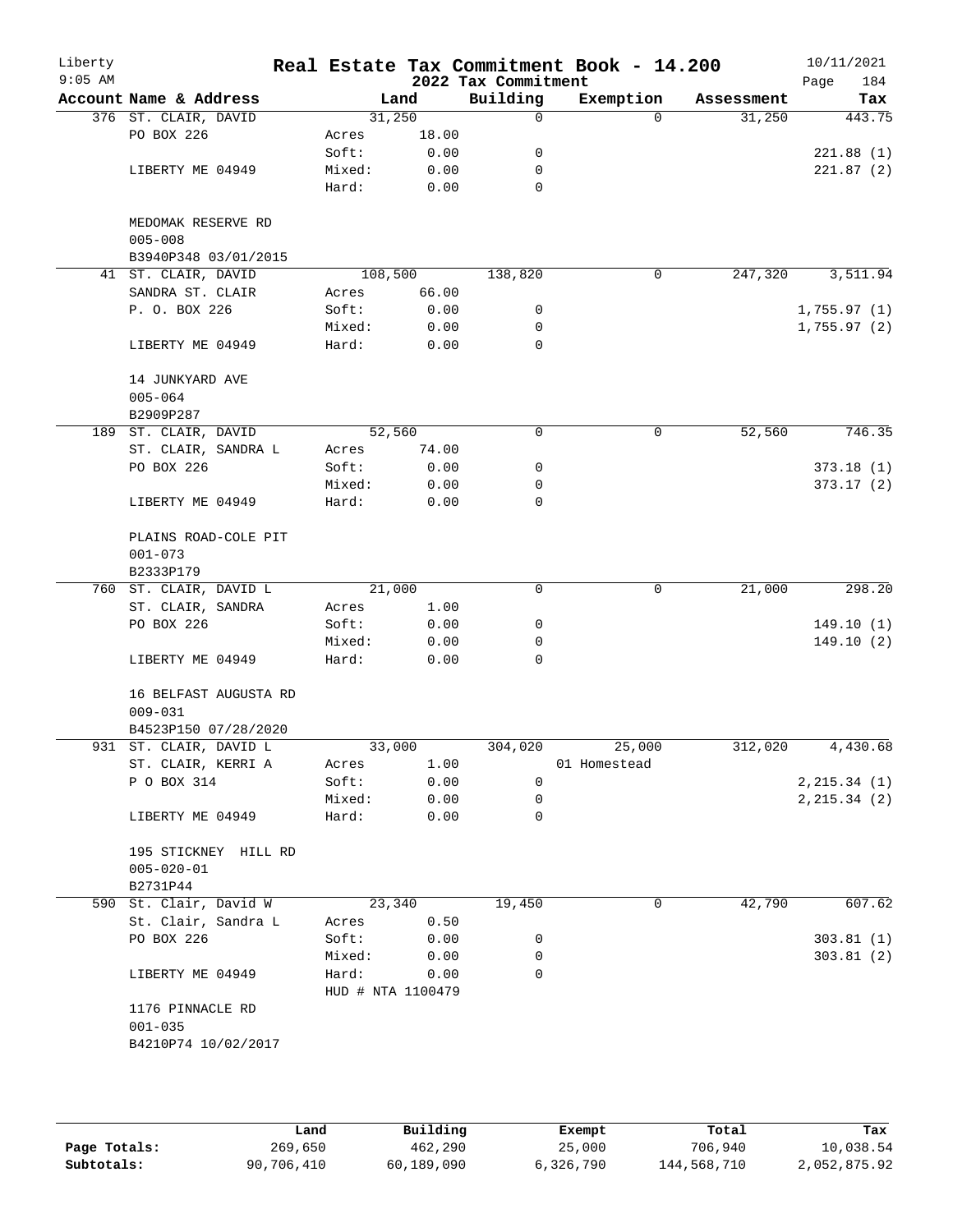| Liberty<br>$9:05$ AM |                                          |        |        | 2022 Tax Commitment | Real Estate Tax Commitment Book - 14.200 |            | 10/11/2021<br>185<br>Page |
|----------------------|------------------------------------------|--------|--------|---------------------|------------------------------------------|------------|---------------------------|
|                      | Account Name & Address                   |        | Land   | Building            | Exemption                                | Assessment | Tax                       |
|                      | 279 ST. CLAIR, DAVID W                   | 54,690 |        | 41,080              | $\Omega$                                 | 95,770     | 1,359.93                  |
|                      | ST. CLAIR, SANDRA L                      | Acres  | 5.29   |                     |                                          |            |                           |
|                      | P O BOX 226                              | Soft:  | 0.00   | 0                   |                                          |            | 679.97(1)                 |
|                      |                                          | Mixed: | 0.00   | 0                   |                                          |            | 679.96(2)                 |
|                      | LIBERTY ME 04949                         | Hard:  | 0.00   | $\mathbf 0$         |                                          |            |                           |
|                      | 26 BELFAST AUGUSTA RD<br>$009 - 032 - A$ |        |        |                     |                                          |            |                           |
|                      | B4074P80 06/28/2016                      |        |        |                     |                                          |            |                           |
| 280                  | ST. CLAIR, DAVID W                       |        | 34,380 | 74,910              | 0                                        | 109,290    | 1,551.92                  |
|                      | PO BOX 226                               | Acres  | 1.92   |                     |                                          |            |                           |
|                      |                                          | Soft:  | 0.00   | 0                   |                                          |            | 775.96(1)                 |
|                      | LIBERTY ME 04949                         | Mixed: | 0.00   | 0                   |                                          |            | 775.96(2)                 |
|                      |                                          | Hard:  | 0.00   | $\mathbf 0$         |                                          |            |                           |
|                      | 169 W MAIN ST                            |        |        |                     |                                          |            |                           |
|                      | $009 - 034$                              |        |        |                     |                                          |            |                           |
|                      | B4366P235 04/26/2019                     |        |        |                     |                                          |            |                           |
|                      | 260 ST. CLAIR, DAVID W                   | 63,750 |        | 0                   | 0                                        | 63,750     | 905.25                    |
|                      | ST. CLAIR, SANDRA L                      | Acres  | 80.00  |                     |                                          |            |                           |
|                      | PO BOX 226                               | Soft:  | 0.00   | 0                   |                                          |            | 452.63(1)                 |
|                      |                                          | Mixed: | 0.00   | 0                   |                                          |            | 452.62 (2)                |
|                      | LIBERTY ME 04949                         | Hard:  | 0.00   | 0                   |                                          |            |                           |
|                      | RIDGE SCHOOL RD                          |        |        |                     |                                          |            |                           |
|                      | $004 - 021$                              |        |        |                     |                                          |            |                           |
|                      | B3566P74                                 |        |        |                     |                                          |            |                           |
|                      | 1217 ST. CLAIR, JOSHUA                   |        | 41,400 | 172,490             | 25,000                                   | 188,890    | 2,682.24                  |
|                      | PO BOX 226                               | Acres  | 6.60   |                     | 01 Homestead                             |            |                           |
|                      |                                          | Soft:  | 0.00   | $\mathsf{O}$        |                                          |            | 1,341.12(1)               |
|                      | LIBERTY ME 04949                         | Mixed: | 0.00   | 0                   |                                          |            | 1,341.12(2)               |
|                      |                                          | Hard:  | 0.00   | 0                   |                                          |            |                           |
|                      | 468 PINNACLE RD                          |        |        |                     |                                          |            |                           |
|                      | $005 - 063 - 01$                         |        |        |                     |                                          |            |                           |
|                      | B3760P51 05/15/2013                      |        |        |                     |                                          |            |                           |
|                      | 1170 ST. CLAIR, RYAN                     | 31,360 |        | 134,060             | 25,000                                   | 140,420    | 1,993.96                  |
|                      | PO BOX 226                               | Acres  | 1.57   |                     | 01 Homestead                             |            |                           |
|                      |                                          | Soft:  | 0.00   | $\Omega$            |                                          |            | 996.98 (1)                |
|                      | LIBERTY ME 04949                         | Mixed: | 0.00   | 0                   |                                          |            | 996.98 (2)                |
|                      |                                          | Hard:  | 0.00   | 0                   |                                          |            |                           |
|                      | 14 TRAILS END                            |        |        |                     |                                          |            |                           |
|                      | $005 - 064 - 03$                         |        |        |                     |                                          |            |                           |
|                      | B4056P46 03/31/2016                      |        |        |                     |                                          |            |                           |
|                      | 1169 ST. CLAIR, RYAN W                   | 19,070 |        | 0                   | 0                                        | 19,070     | 270.79                    |
|                      | 14 TRAILS END                            | Acres  | 1.81   |                     |                                          |            |                           |
|                      |                                          | Soft:  | 0.00   | 0                   |                                          |            | 135.40(1)                 |
|                      | LIBERTY ME 04949                         | Mixed: | 0.00   | 0                   |                                          |            | 135.39(2)                 |
|                      |                                          | Hard:  | 0.00   | $\Omega$            |                                          |            |                           |
|                      | WAGON WHEEL WAY                          |        |        |                     |                                          |            |                           |
|                      | $005 - 064 - 02$                         |        |        |                     |                                          |            |                           |
|                      | B4297P210 08/15/2018                     |        |        |                     |                                          |            |                           |
|                      |                                          |        |        |                     |                                          |            |                           |
|                      |                                          |        |        |                     |                                          |            |                           |
|                      |                                          |        |        |                     |                                          |            |                           |

|              | Land       | Building   | Exempt    | Total       | Tax          |
|--------------|------------|------------|-----------|-------------|--------------|
| Page Totals: | 244,650    | 422,540    | 50,000    | 617,190     | 8,764.09     |
| Subtotals:   | 90,951,060 | 60,611,630 | 6,376,790 | 145,185,900 | 2,061,640.01 |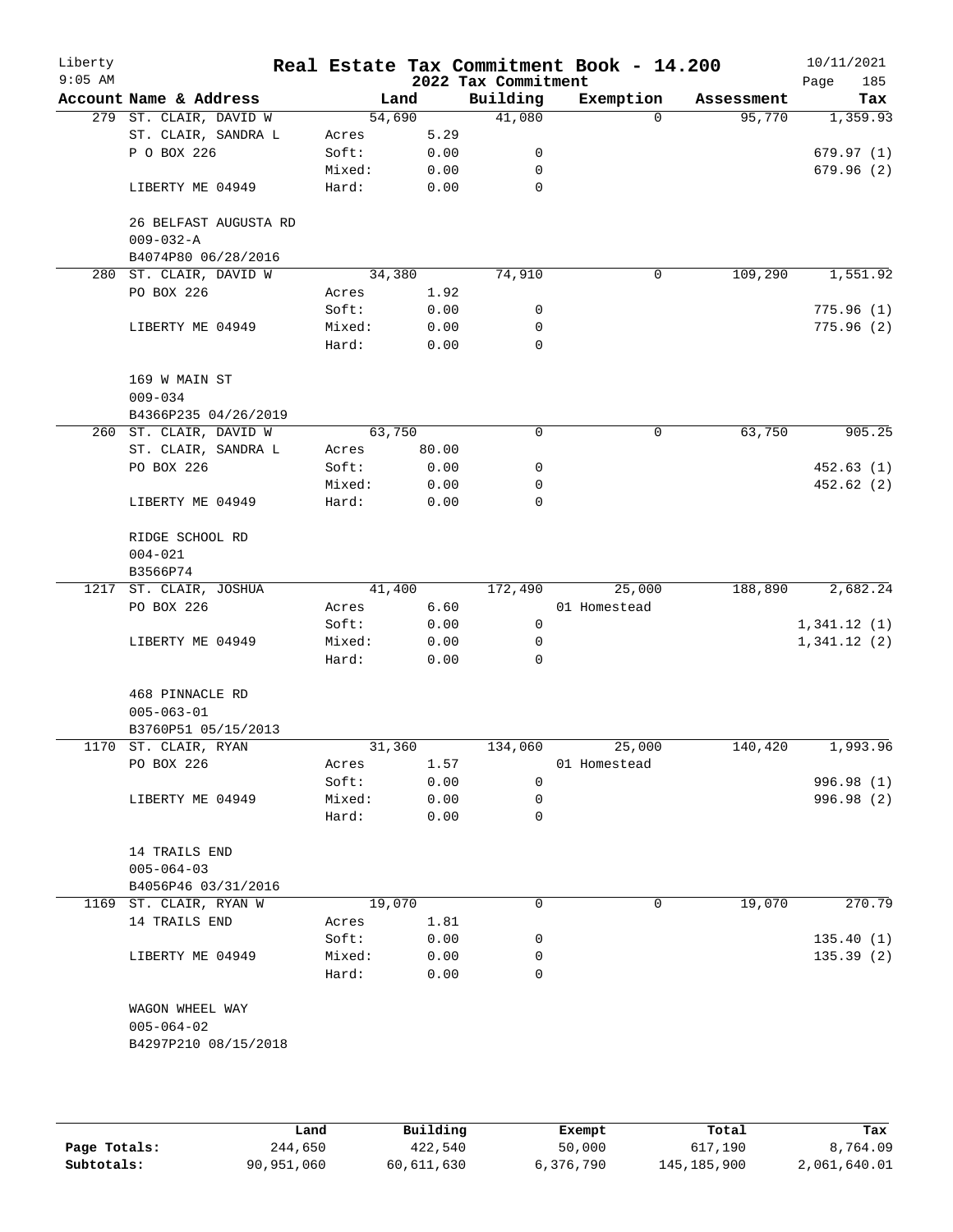| Liberty<br>$9:05$ AM |                                       |         |        | 2022 Tax Commitment | Real Estate Tax Commitment Book - 14.200 |            | 10/11/2021<br>186<br>Page |
|----------------------|---------------------------------------|---------|--------|---------------------|------------------------------------------|------------|---------------------------|
|                      | Account Name & Address                |         | Land   | Building            | Exemption                                | Assessment | Tax                       |
|                      | 1099 ST. CLAIR, SANDRA                | 91,200  |        | 0                   | $\Omega$                                 | 91,200     | 1,295.04                  |
|                      | PO BOX 226                            | Acres   | 111.40 |                     |                                          |            |                           |
|                      |                                       | Soft:   | 0.00   | 0                   |                                          |            | 647.52(1)                 |
|                      | LIBERTY ME 04949                      | Mixed:  | 0.00   | 0                   |                                          |            | 647.52 (2)                |
|                      |                                       | Hard:   | 0.00   | 0                   |                                          |            |                           |
|                      | PINNACLE RD<br>$005 - 063$            |         |        |                     |                                          |            |                           |
|                      | B3526P118 02/16/2011 B2040P33         |         |        |                     |                                          |            |                           |
|                      | 922 ST. CLAIR, SANDRA                 | 165,750 |        | 35,950              | 0                                        | 201,700    | 2,864.14                  |
|                      | P.O. BOX 226                          | Acres   | 2.00   |                     |                                          |            |                           |
|                      |                                       | Soft:   | 0.00   | 0                   |                                          |            | 1,432.07(1)               |
|                      | LIBERTY ME 04949                      | Mixed:  | 0.00   | 0                   |                                          |            | 1,432.07(2)               |
|                      |                                       | Hard:   | 0.00   | $\Omega$            |                                          |            |                           |
|                      | 14 ST. CLAIR WAY<br>$005 - 015 - 02A$ |         |        |                     |                                          |            |                           |
|                      | B1237P87                              |         |        |                     |                                          |            |                           |
|                      | 923 ST. CLAIR, WAYNE                  | 116,760 |        | 24,730              | 0                                        | 141,490    | 2,009.16                  |
|                      | ST. CLAIR, BARBARA A                  | Acres   | 1.01   |                     |                                          |            |                           |
|                      | 339 SOUTH MOUNTAIN<br>VALLEY HWY      | Soft:   | 0.00   | 0                   |                                          |            | 1,004.58(1)               |
|                      |                                       | Mixed:  | 0.00   | 0                   |                                          |            | 1,004.58(2)               |
|                      | MONTVILLE ME 04941                    | Hard:   | 0.00   | 0                   |                                          |            |                           |
|                      | 15 ST. CLAIR WAY<br>$005 - 015 - 02B$ |         |        |                     |                                          |            |                           |
| 1165                 | B1257P85                              |         | 29,700 |                     | 0                                        |            |                           |
|                      | STAC, LLC                             |         |        | 74,320              |                                          | 104,020    | 1,477.08                  |
|                      | 38 PERCEY ROAD                        | Acres   | 0.50   |                     |                                          |            |                           |
|                      |                                       | Soft:   | 0.00   | 0                   |                                          |            | 738.54(1)                 |
|                      | LIBERTY ME 04949                      | Mixed:  | 0.00   | 0                   |                                          |            | 738.54(2)                 |
|                      |                                       | Hard:   | 0.00   | 0                   |                                          |            |                           |
|                      | 5 MARSHALL SHORE RD<br>$025 - 016$    |         |        |                     |                                          |            |                           |
|                      | B4324P140 11/08/2018                  |         |        |                     |                                          |            |                           |
|                      | 140 STAC, LLC                         |         | 55,850 | 83,830              | 0                                        | 139,680    | 1,983.46                  |
|                      | P.O. BOX 322                          | Acres   | 1.90   |                     |                                          |            |                           |
|                      |                                       | Soft:   | 0.00   | 0                   |                                          |            | 991.73 (1)                |
|                      | LIBERTY ME 04949                      | Mixed:  | 0.00   | 0                   |                                          |            | 991.73 (2)                |
|                      |                                       | Hard:   | 0.00   | $\Omega$            |                                          |            |                           |
|                      | 485 BELFAST AUGUSTA RD<br>$008 - 023$ |         |        |                     |                                          |            |                           |
|                      | B4278P213 06/22/2018                  |         |        |                     |                                          |            |                           |
|                      | 821 STAPLES, LESLIE                   |         | 63,540 | 53,250              | $\mathsf{O}$                             | 116,790    | 1,658.42                  |
|                      | PO BOX 87                             | Acres   | 0.96   |                     |                                          |            |                           |
|                      |                                       | Soft:   | 0.00   | 0                   |                                          |            | 829.21 (1)                |
|                      | LIBERTY ME 04949                      | Mixed:  | 0.00   | 0                   |                                          |            | 829.21 (2)                |
|                      |                                       | Hard:   | 0.00   | 0                   |                                          |            |                           |
|                      | 347 PINNACLE RD                       |         |        |                     |                                          |            |                           |
|                      | $014 - 006$                           |         |        |                     |                                          |            |                           |
|                      | B4477P342 03/19/2020                  |         |        |                     |                                          |            |                           |
|                      |                                       |         |        |                     |                                          |            |                           |
|                      |                                       |         |        |                     |                                          |            |                           |

|              | Land       | Building   | Exempt    | Total       | Tax          |
|--------------|------------|------------|-----------|-------------|--------------|
| Page Totals: | 522,800    | 272,080    |           | 794,880     | 11,287.30    |
| Subtotals:   | 91,473,860 | 60,883,710 | 6,376,790 | 145,980,780 | 2,072,927.31 |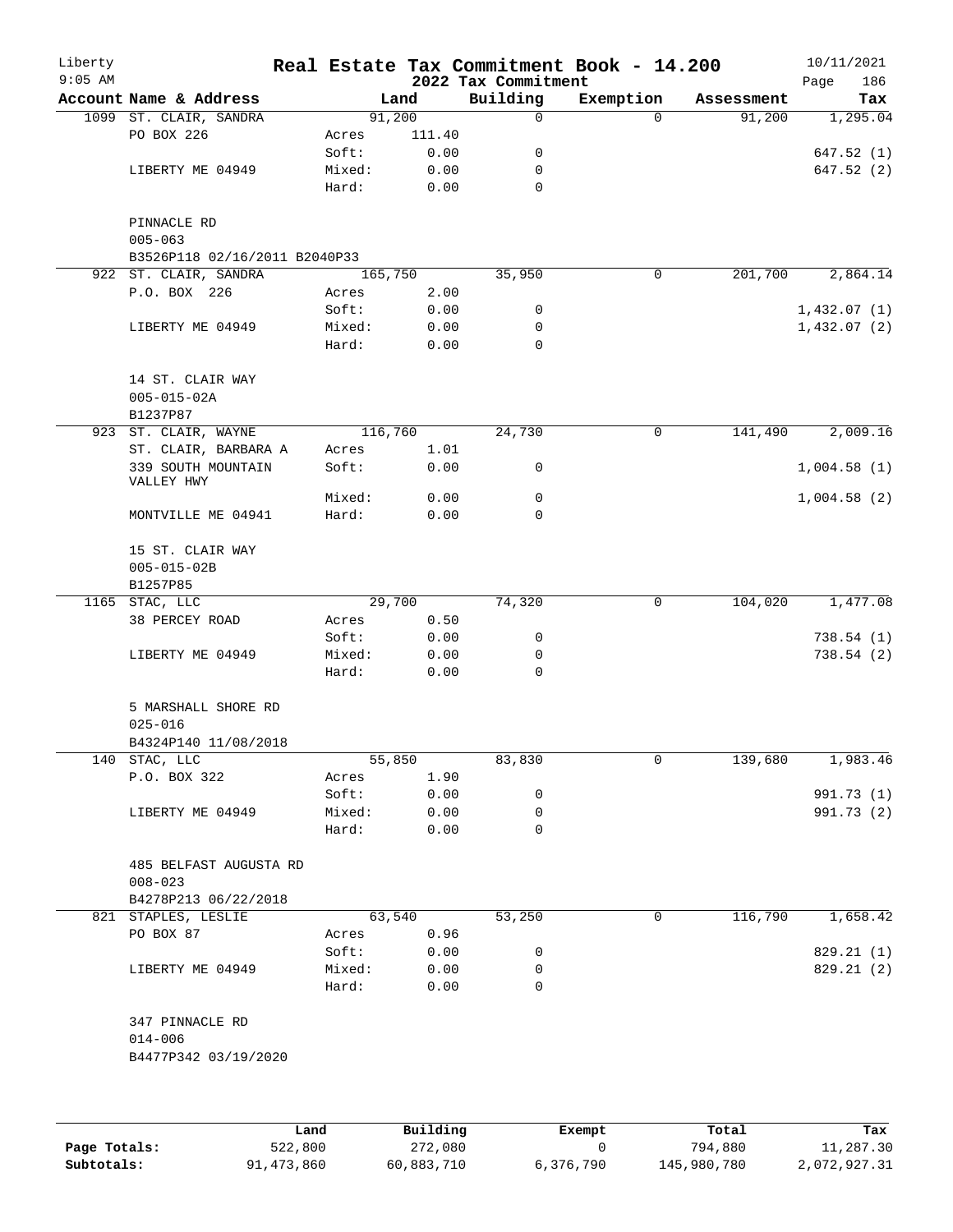| Liberty<br>$9:05$ AM |                                  |         |       | 2022 Tax Commitment | Real Estate Tax Commitment Book - 14.200 |            | 10/11/2021<br>187<br>Page |
|----------------------|----------------------------------|---------|-------|---------------------|------------------------------------------|------------|---------------------------|
|                      | Account Name & Address           | Land    |       | Building            | Exemption                                | Assessment | Tax                       |
|                      | 939 STAPLES, LESLIE A            | 114,080 |       | 81,820              | 25,000                                   | 170,900    | 2,426.78                  |
|                      | P.O.BOX 87                       | Acres   | 3.05  |                     | 01 Homestead                             |            |                           |
|                      |                                  | Soft:   | 0.00  | 0                   |                                          |            | 1, 213.39(1)              |
|                      | LIBERTY ME 04949                 | Mixed:  | 0.00  | 0                   |                                          |            | 1, 213.39(2)              |
|                      |                                  | Hard:   | 0.00  | $\mathbf 0$         |                                          |            |                           |
|                      | 341 PINNACLE RD                  |         |       |                     |                                          |            |                           |
|                      | $014 - 007,008,009$              |         |       |                     |                                          |            |                           |
|                      | B1862P336                        |         |       |                     |                                          |            |                           |
|                      | 313 STAPLES, STEPHEN             | 120,420 |       | $\mathbf 0$         | 0                                        | 120,420    | 1,709.96                  |
|                      | 156 BUNKER HILL RD               | Acres   | 1.10  |                     |                                          |            |                           |
|                      |                                  | Soft:   | 0.00  | 0                   |                                          |            | 854.98 (1)                |
|                      | JEFFERSON ME 04348               | Mixed:  | 0.00  | 0                   |                                          |            | 854.98 (2)                |
|                      |                                  | Hard:   | 0.00  | $\mathbf 0$         |                                          |            |                           |
|                      | INGALLS WEST                     |         |       |                     |                                          |            |                           |
|                      | $008 - 037 - 03$                 |         |       |                     |                                          |            |                           |
|                      | B4622P98 03/17/2021              |         |       |                     |                                          |            |                           |
|                      | 1105 STARRETT, CURTIS F          | 55,750  |       | 0                   | 0                                        | 55,750     | 791.65                    |
|                      | STARRETT, M K                    | Acres   | 5.00  |                     |                                          |            |                           |
|                      | 59 North Bay Road                | Soft:   | 0.00  | 0                   |                                          |            | 395.83(1)                 |
|                      |                                  | Mixed:  | 0.00  | 0                   |                                          |            | 395.82 (2)                |
|                      | Lily Bay TWP ME 04441            | Hard:   | 0.00  | $\mathbf 0$         |                                          |            |                           |
|                      | PLAINS RD                        |         |       |                     |                                          |            |                           |
|                      | $001 - 073 - 01$                 |         |       |                     |                                          |            |                           |
|                      | B2299P255                        |         |       |                     |                                          |            |                           |
|                      | 1211 STAVROPOULOS, FLORENCE<br>M | 47,730  |       | $\mathbf 0$         | $\mathbf 0$                              | 47,730     | 677.77                    |
|                      | 13 FOWLER AVE                    | Acres   | 29.46 |                     |                                          |            |                           |
|                      |                                  | Soft:   | 0.00  | 0                   |                                          |            | 338.89(1)                 |
|                      | REVERE MA 02151                  | Mixed:  | 0.00  | 0                   |                                          |            | 338.88 (2)                |
|                      |                                  | Hard:   | 0.00  | $\mathbf 0$         |                                          |            |                           |
|                      | PRESCOTT HILL RD                 |         |       |                     |                                          |            |                           |
|                      | $003 - 053$                      |         |       |                     |                                          |            |                           |
|                      | 944 STAVROPOULOS, FLORENCE       | 21,560  |       | 0                   | 0                                        | 21,560     | 306.15                    |
|                      | M                                |         |       |                     |                                          |            |                           |
|                      | 13 FOWLER AVE                    | Acres   | 3.04  |                     |                                          |            |                           |
|                      |                                  | Soft:   | 0.00  | 0                   |                                          |            | 153.08(1)                 |
|                      | REVERE MA 02151                  | Mixed:  | 0.00  | 0                   |                                          |            | 153.07 (2)                |
|                      |                                  | Hard:   | 0.00  | 0                   |                                          |            |                           |
|                      | PRESCOTT HILL RD                 |         |       |                     |                                          |            |                           |
|                      | $003 - 052$                      |         |       |                     |                                          |            |                           |
|                      | B695P620 03/08/1972              |         |       |                     |                                          |            |                           |
|                      | 945 STEEVES, WARREN              | 46,900  |       | 203,600             | 25,000                                   | 225,500    | 3,202.10                  |
|                      | STEEVES, MELINDA                 | Acres   | 14.85 |                     | 01 Homestead                             |            |                           |
|                      | 17 STEEVES WAY                   | Soft:   | 0.00  | 0                   |                                          |            | 1,601.05(1)               |
|                      |                                  | Mixed:  | 0.00  | 0                   |                                          |            | 1,601.05(2)               |
|                      | LIBERTY ME 04949                 | Hard:   | 0.00  | 0                   |                                          |            |                           |
|                      | 3 & 17 STEEVES WAY               |         |       |                     |                                          |            |                           |
|                      | $003 - 008 - 03,04$              |         |       |                     |                                          |            |                           |
|                      | B1032P210                        |         |       |                     |                                          |            |                           |
|                      |                                  |         |       |                     |                                          |            |                           |
|                      |                                  |         |       |                     |                                          |            |                           |
|                      |                                  |         |       |                     |                                          |            |                           |

|              | Land       | Building   | Exempt    | Total       | Tax          |
|--------------|------------|------------|-----------|-------------|--------------|
| Page Totals: | 406,440    | 285,420    | 50,000    | 641,860     | 9,114.41     |
| Subtotals:   | 91,880,300 | 61,169,130 | 6,426,790 | 146,622,640 | 2,082,041.72 |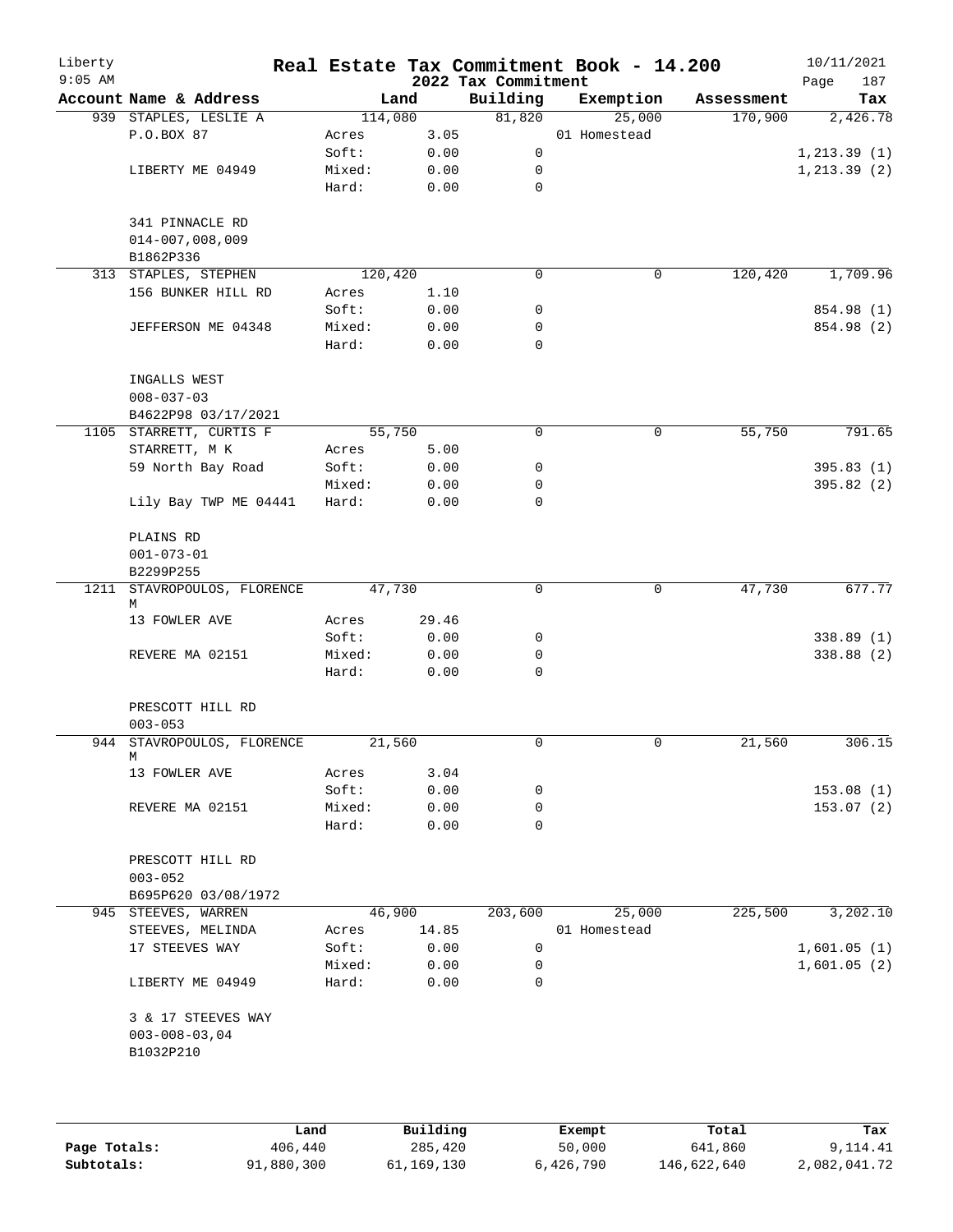| Liberty<br>$9:05$ AM |                                |        |       | 2022 Tax Commitment | Real Estate Tax Commitment Book - 14.200 |            | 10/11/2021<br>188<br>Page |
|----------------------|--------------------------------|--------|-------|---------------------|------------------------------------------|------------|---------------------------|
|                      | Account Name & Address         |        | Land  | Building            | Exemption                                | Assessment | Tax                       |
|                      | 169 STEEVES, WARREN            | 61,250 |       | 6,060               | $\Omega$                                 | 67,310     | 955.80                    |
|                      | STEEVES, MELINDA               | Acres  | 5.70  |                     |                                          |            |                           |
|                      | 17 STEEVES WAY                 | Soft:  | 0.00  | 0                   |                                          |            | 477.90 (1)                |
|                      |                                | Mixed: | 0.00  | 0                   |                                          |            | 477.90 (2)                |
|                      |                                |        |       | $\mathbf 0$         |                                          |            |                           |
|                      | LIBERTY ME 04949               | Hard:  | 0.00  |                     |                                          |            |                           |
|                      |                                |        |       |                     |                                          |            |                           |
|                      | 251 MCLAIN RD                  |        |       |                     |                                          |            |                           |
|                      | $003 - 009$                    |        |       |                     |                                          |            |                           |
|                      | B815P180                       |        |       | $\mathbf 0$         |                                          |            |                           |
| 947                  | STEVENS, ANDREA                | 48,980 |       |                     | 0                                        | 48,980     | 695.52                    |
|                      | 408 GRAY RD                    | Acres  | 1.10  |                     |                                          |            |                           |
|                      |                                | Soft:  | 0.00  | 0                   |                                          |            | 347.76 (1)                |
|                      | NORTH YARMOUTH ME 04097 Mixed: |        | 0.00  | 0                   |                                          |            | 347.76 (2)                |
|                      |                                | Hard:  | 0.00  | 0                   |                                          |            |                           |
|                      |                                |        |       |                     |                                          |            |                           |
|                      | PINNACLE RD                    |        |       |                     |                                          |            |                           |
|                      | $014 - 002 - 05$               |        |       |                     |                                          |            |                           |
|                      | B1409P253                      |        |       |                     |                                          |            |                           |
|                      | 948 STEVENS, ANDREA            | 95,900 |       | 101,270             | 0                                        | 197,170    | 2,799.81                  |
|                      | 408 GRAY RD                    | Acres  | 2.18  |                     |                                          |            |                           |
|                      |                                | Soft:  | 0.00  | 0                   |                                          |            | 1,399.91(1)               |
|                      | NORTH YARMOUTH ME 04097 Mixed: |        | 0.00  | 0                   |                                          |            | 1,399.90(2)               |
|                      |                                | Hard:  | 0.00  | $\mathbf 0$         |                                          |            |                           |
|                      |                                |        |       |                     |                                          |            |                           |
|                      | 13 POND RD                     |        |       |                     |                                          |            |                           |
|                      | $014 - 003 - A$                |        |       |                     |                                          |            |                           |
|                      | B3157P313                      |        |       |                     |                                          |            |                           |
|                      | 322 STEWART, ALEXANDRA         | 45,580 |       | 177,430             | 25,000                                   | 198,010    | 2,811.74                  |
|                      | STEWART, FRANCIS               | Acres  | 11.08 |                     | 01 Homestead                             |            |                           |
|                      | 45 BOLIN HILL ROAD             | Soft:  | 0.00  | 0                   |                                          |            | 1,405.87(1)               |
|                      |                                | Mixed: | 0.00  | 0                   |                                          |            | 1,405.87(2)               |
|                      | LIBERTY ME 04949 3123          | Hard:  | 0.00  | $\Omega$            |                                          |            |                           |
|                      |                                |        |       |                     |                                          |            |                           |
|                      | 45 BOLIN HILL RD               |        |       |                     |                                          |            |                           |
|                      |                                |        |       |                     |                                          |            |                           |
|                      | $009 - 019 - A$                |        |       |                     |                                          |            |                           |
|                      | B4218P244 10/26/2017           |        |       |                     |                                          |            |                           |
|                      | 1243 STEWART, ALEXANDRA        | 21,230 |       | 49,960              | 0                                        | 71,190     | 1,010.90                  |
|                      | STEWART, FRANCIS               | Acres  | 2.82  |                     |                                          |            |                           |
|                      | 45 BOLIN HILL ROAD             | Soft:  | 0.00  | 0                   |                                          |            | 505.45(1)                 |
|                      |                                | Mixed: | 0.00  | 0                   |                                          |            | 505.45(2)                 |
|                      | LIBERTY ME 04949 3123          | Hard:  | 0.00  | 0                   |                                          |            |                           |
|                      |                                |        |       |                     |                                          |            |                           |
|                      | BOLIN HILL RD                  |        |       |                     |                                          |            |                           |
|                      | $009 - 019 - C$                |        |       |                     |                                          |            |                           |
| 1127                 | STEWART, FRANCIS &             | 46,850 |       | 0                   | 0                                        | 46,850     | 665.27                    |
|                      | ALEXANDRA                      |        |       |                     |                                          |            |                           |
|                      | WATSON, CRAIG & CAROLYN Acres  |        | 25.00 |                     |                                          |            |                           |
|                      | 45 BOLIN HILL ROAD             | Soft:  | 0.00  | 0                   |                                          |            | 332.64(1)                 |
|                      |                                | Mixed: | 0.00  | 0                   |                                          |            | 332.63(2)                 |
|                      | LIBERTY ME 04949               | Hard:  | 0.00  | $\Omega$            |                                          |            |                           |
|                      |                                |        |       |                     |                                          |            |                           |
|                      | BOLIN HILL RD                  |        |       |                     |                                          |            |                           |
|                      | $009 - 018$                    |        |       |                     |                                          |            |                           |
|                      | B4357P235 03/20/2019 B2929P190 |        |       |                     |                                          |            |                           |
|                      |                                |        |       |                     |                                          |            |                           |
|                      |                                |        |       |                     |                                          |            |                           |
|                      |                                |        |       |                     |                                          |            |                           |

|              | Land       | Building   | Exempt    | Total         | Tax          |
|--------------|------------|------------|-----------|---------------|--------------|
| Page Totals: | 319,790    | 334,720    | 25,000    | 629,510       | 8,939.04     |
| Subtotals:   | 92,200,090 | 61,503,850 | 6,451,790 | 147, 252, 150 | 2,090,980.76 |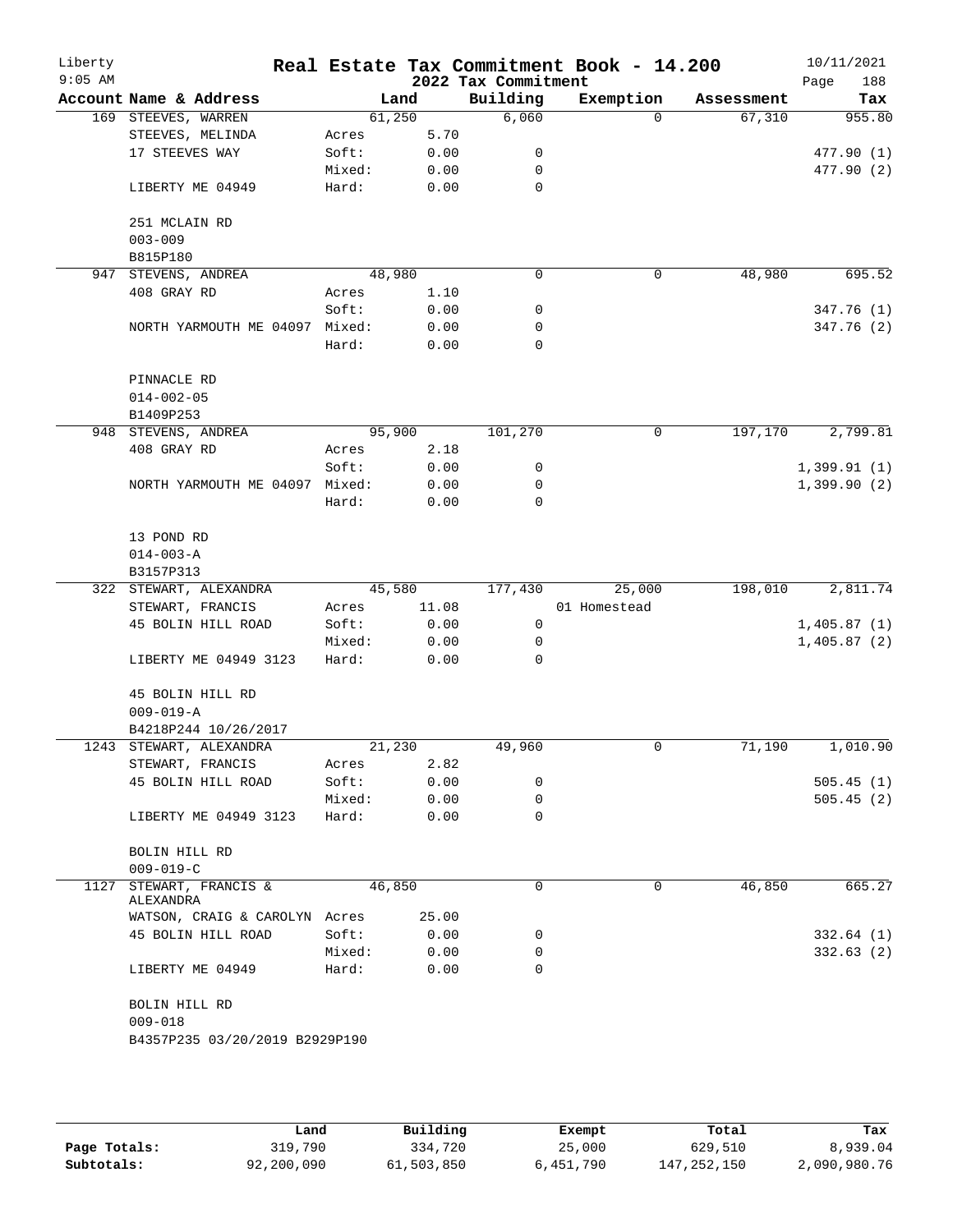| $9:05$ AM |                                           |                 |              | 2022 Tax Commitment | Real Estate Tax Commitment Book - 14.200 |            | 10/11/2021<br>189<br>Page |
|-----------|-------------------------------------------|-----------------|--------------|---------------------|------------------------------------------|------------|---------------------------|
|           | Account Name & Address                    |                 | Land         | Building            | Exemption                                | Assessment | Tax                       |
|           | 1149 STEWART, FRANCIS A                   |                 | 31,730       | 0                   | $\Omega$                                 | 31,730     | 450.57                    |
|           | STEWART, JOSEPH &<br>ALEXANDRA            | Acres           | 12.00        |                     |                                          |            |                           |
|           | 45 BOLIN HILL ROAD                        | Soft:           | 0.00         | 0                   |                                          |            | 225.29(1)                 |
|           |                                           | Mixed:          | 0.00         | 0                   |                                          |            | 225.28(2)                 |
|           | LIBERTY ME 04949                          | Hard:           | 0.00         | $\Omega$            |                                          |            |                           |
|           | BOLIN HILL RD<br>$009 - 019 - B$          |                 |              |                     |                                          |            |                           |
|           | B4256P324 04/04/2018 B4256P322 04/04/2018 |                 |              |                     |                                          |            |                           |
|           | 1119 STILKEY, JENNIFER                    |                 | 49,590       | 225,230             | 25,000                                   | 249,820    | 3,547.44                  |
|           | LILLIAN G HECK                            | Acres           | 15.09        |                     | 01 Homestead                             |            |                           |
|           | 6 COON MOUNTAIN LN                        | Soft:           | 0.00         | 0                   |                                          |            | 1,773.72(1)               |
|           |                                           | Mixed:          | 0.00         | 0                   |                                          |            | 1,773.72(2)               |
|           | LIBERTY ME 04949                          | Hard:           | 0.00         | 0                   |                                          |            |                           |
|           | 6 COON MOUNTAIN LANE<br>$005 - 061$       |                 |              |                     |                                          |            |                           |
|           | B3901P171 09/19/2014                      |                 |              |                     |                                          |            |                           |
| 49        | STOKOWSKI, JAMES J                        |                 | 34,500       | 147,130             | 0                                        | 181,630    | 2,579.15                  |
|           | NOLAN, WILLIAM J                          | Acres           | 2.00         |                     |                                          |            |                           |
|           | 190 Banyon Bay Drive                      | Soft:           | 0.00         | 0                   |                                          |            | 1,289.58(1)               |
|           |                                           | Mixed:          | 0.00         | 0                   |                                          |            | 1,289.57(2)               |
|           | ST PETERSBURG FL 33705                    | Hard:           | 0.00         | 0                   |                                          |            |                           |
|           | 970 PINNACLE RD<br>$001 - 062 - A$        |                 |              |                     |                                          |            |                           |
|           | B870P311                                  |                 |              |                     |                                          |            |                           |
| 959       | STONE, STEPHEN                            |                 | 54,340       | 67,150              | 0                                        | 121,490    | 1,725.16                  |
|           | STONE, GAIL                               | Acres           | 0.45         |                     |                                          |            |                           |
|           | 586 BLINN HILL RD                         | Soft:           | 0.00         | 0                   |                                          |            | 862.58 (1)                |
|           |                                           | Mixed:          | 0.00         | 0                   |                                          |            | 862.58 (2)                |
|           | DRESDEN ME 04342                          | Hard:           | 0.00         | 0                   |                                          |            |                           |
|           | 12 FOX RUN                                |                 |              |                     |                                          |            |                           |
|           | $013 - 024$                               |                 |              |                     |                                          |            |                           |
|           | B3694P115 10/20/2012                      |                 |              |                     |                                          |            |                           |
| 599       | STONE, STEPHEN                            |                 | 40,300       | 0                   | 0                                        | 40,300     | 572.26                    |
|           | STONE, GAIL                               | Acres           | 0.44         |                     |                                          |            |                           |
|           | 586 BLINN HILL RD                         | Soft:           | 0.00         | 0                   |                                          |            | 286.13(1)                 |
|           |                                           | Mixed:          | 0.00         | 0                   |                                          |            | 286.13(2)                 |
|           | DRESDEN ME 04342                          | Hard:           | 0.00         | 0                   |                                          |            |                           |
|           | FOX RUN                                   |                 |              |                     |                                          |            |                           |
|           | $013 - 023$                               |                 |              |                     |                                          |            |                           |
|           | B2121P277<br>53 STONE, STEPHEN M          |                 | 21,440       | 0                   | 0                                        | 21,440     | 304.45                    |
|           | STONE, GAIL S                             | Acres           | 2.96         |                     |                                          |            |                           |
|           | 586 BLINN HILL ROAD                       | Soft:           |              | 0                   |                                          |            | 152.23(1)                 |
|           |                                           |                 | 0.00         |                     |                                          |            |                           |
|           | DRESDEN ME 04342                          | Mixed:<br>Hard: | 0.00<br>0.00 | 0<br>0              |                                          |            | 152.22(2)                 |
|           | WILDWOOD DR                               |                 |              |                     |                                          |            |                           |
|           | $013 - 001$                               |                 |              |                     |                                          |            |                           |
|           | B4050P90 04/07/2016                       |                 |              |                     |                                          |            |                           |
|           |                                           |                 |              |                     |                                          |            |                           |
|           |                                           |                 |              |                     |                                          |            |                           |

|              | Land       | Building   | Exempt    | Total       | Tax          |
|--------------|------------|------------|-----------|-------------|--------------|
| Page Totals: | 231,900    | 439,510    | 25,000    | 646,410     | 9,179.03     |
| Subtotals:   | 92,431,990 | 61,943,360 | 6,476,790 | 147,898,560 | 2,100,159.79 |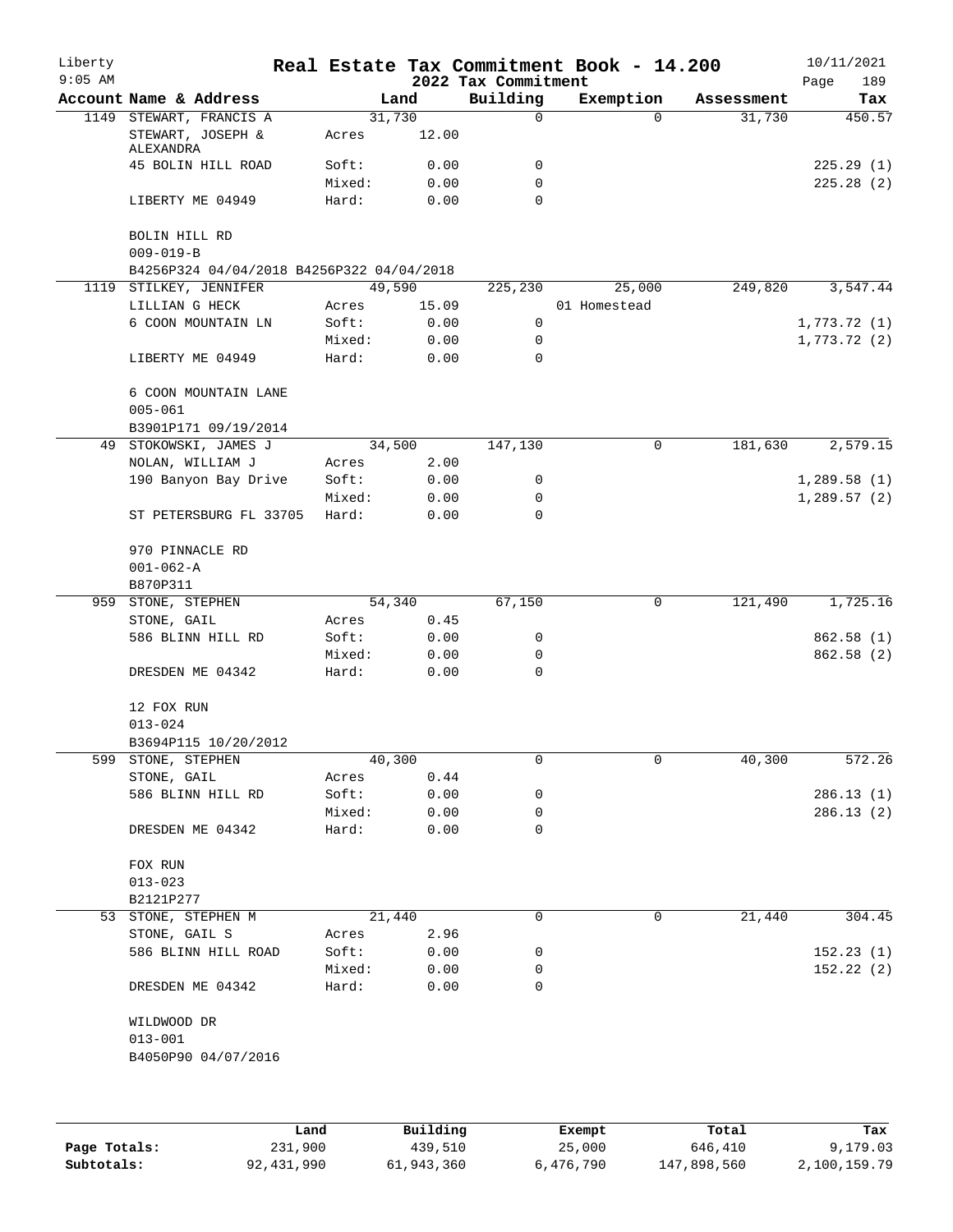| Liberty<br>$9:05$ AM |                                   |         |       | 2022 Tax Commitment | Real Estate Tax Commitment Book - 14.200 |            | 10/11/2021<br>Page<br>190 |
|----------------------|-----------------------------------|---------|-------|---------------------|------------------------------------------|------------|---------------------------|
|                      | Account Name & Address            | Land    |       | Building            | Exemption                                | Assessment | Tax                       |
|                      | 54 STONE, STEPHEN M               | 43,220  |       | 0                   | $\Omega$                                 | 43,220     | 613.72                    |
|                      | STONE, GAIL S                     | Acres   | 0.41  |                     |                                          |            |                           |
|                      | 586 BLINN HILL ROAD               | Soft:   | 0.00  | 0                   |                                          |            | 306.86(1)                 |
|                      |                                   | Mixed:  | 0.00  | 0                   |                                          |            | 306.86(2)                 |
|                      | DRESDEN ME 04342                  | Hard:   | 0.00  | 0                   |                                          |            |                           |
|                      | FOX RUN                           |         |       |                     |                                          |            |                           |
|                      | $013 - 025$                       |         |       |                     |                                          |            |                           |
|                      | B4050P90 04/07/2016               |         |       |                     |                                          |            |                           |
|                      | 261 STORCH, WENDY                 | 32,370  |       | 0                   | 0                                        | 32,370     | 459.65                    |
|                      | 807 CASTRO ST                     | Acres   | 0.23  |                     |                                          |            |                           |
|                      |                                   | Soft:   | 0.00  | 0                   |                                          |            | 229.83(1)                 |
|                      | SAN FRANCISCO CA 94114            | Mixed:  | 0.00  | 0                   |                                          |            | 229.82(2)                 |
|                      |                                   | Hard:   | 0.00  | 0                   |                                          |            |                           |
|                      | 351 PINNACLE RD<br>$014 - 005$    |         |       |                     |                                          |            |                           |
|                      | B3111P234                         |         |       |                     |                                          |            |                           |
|                      | 377 STORY, SANDRA                 | 4,630   |       | 28,590              | 0                                        | 33,220     | 471.72                    |
|                      | 45 HORSESHOE DR                   | Acres   | 0.50  |                     |                                          |            |                           |
|                      |                                   | Soft:   | 0.00  | 0                   |                                          |            | 235.86(1)                 |
|                      | SCARBOROUGH ME 04074              | Mixed:  | 0.00  | 0                   |                                          |            | 235.86 (2)                |
|                      |                                   | Hard:   | 0.00  | 0                   |                                          |            |                           |
|                      |                                   |         |       |                     |                                          |            |                           |
|                      | 353 BOLIN HILL RD                 |         |       |                     |                                          |            |                           |
|                      | $011 - 014$                       |         |       |                     |                                          |            |                           |
|                      | B3692P240 09/12/2012              |         |       |                     |                                          |            |                           |
|                      | 952 STOVER, DAVID B               | 290,510 |       | 0                   | 0                                        | 290,510    | 4,125.24                  |
|                      | STOVER, LILO                      | Acres   | 42.60 |                     |                                          |            |                           |
|                      | 102 Moosehead Trail               | Soft:   | 0.00  | $\mathsf{O}$        |                                          |            | 2,062.62(1)               |
|                      |                                   | Mixed:  | 0.00  | 0                   |                                          |            | 2,062.62(2)               |
|                      | Waldo ME 04915                    | Hard:   | 0.00  | 0                   |                                          |            |                           |
|                      |                                   |         |       |                     |                                          |            |                           |
|                      | BELFAST AUGUSTA/W MAIN            |         |       |                     |                                          |            |                           |
|                      | $028 - 010$                       |         |       |                     |                                          |            |                           |
|                      | B1259P323                         |         |       |                     |                                          |            |                           |
|                      | 938 STOVER, NATHAN                | 3,790   |       | 0                   | 0                                        | 3,790      | 53.82                     |
|                      | 117 S BROOKS RD                   | Acres   | 0.13  |                     |                                          |            |                           |
|                      |                                   | Soft:   | 0.00  | 0                   |                                          |            | 26.91(1)                  |
|                      | BROOKS ME 04921                   | Mixed:  | 0.00  | 0                   |                                          |            | 26.91(2)                  |
|                      |                                   | Hard:   | 0.00  | 0                   |                                          |            |                           |
|                      |                                   |         |       |                     |                                          |            |                           |
|                      | BELFAST AUGUSTA RD<br>$025 - 009$ |         |       |                     |                                          |            |                           |
|                      | 114 STOVER, NATHAN                | 229,040 |       | 87,770              | 0                                        | 316,810    | 4,498.70                  |
|                      | 117 S BROOKS RD                   | Acres   | 0.93  |                     |                                          |            |                           |
|                      |                                   | Soft:   | 0.00  | 0                   |                                          |            | 2, 249.35(1)              |
|                      | BROOKS ME 04921                   | Mixed:  | 0.00  | 0                   |                                          |            | 2, 249.35(2)              |
|                      |                                   | Hard:   | 0.00  | 0                   |                                          |            |                           |
|                      | 418 BELFAST AUGUSTA RD            |         |       |                     |                                          |            |                           |
|                      | $025 - 008$                       |         |       |                     |                                          |            |                           |
|                      | B2282P201                         |         |       |                     |                                          |            |                           |
|                      |                                   |         |       |                     |                                          |            |                           |
|                      |                                   |         |       |                     |                                          |            |                           |

|              | úand       | Building   | Exempt    | Total       | Tax          |
|--------------|------------|------------|-----------|-------------|--------------|
| Page Totals: | 603,560    | 116,360    |           | 719,920     | 10,222.85    |
| Subtotals:   | 93,035,550 | 62,059,720 | 6,476,790 | 148,618,480 | 2,110,382.64 |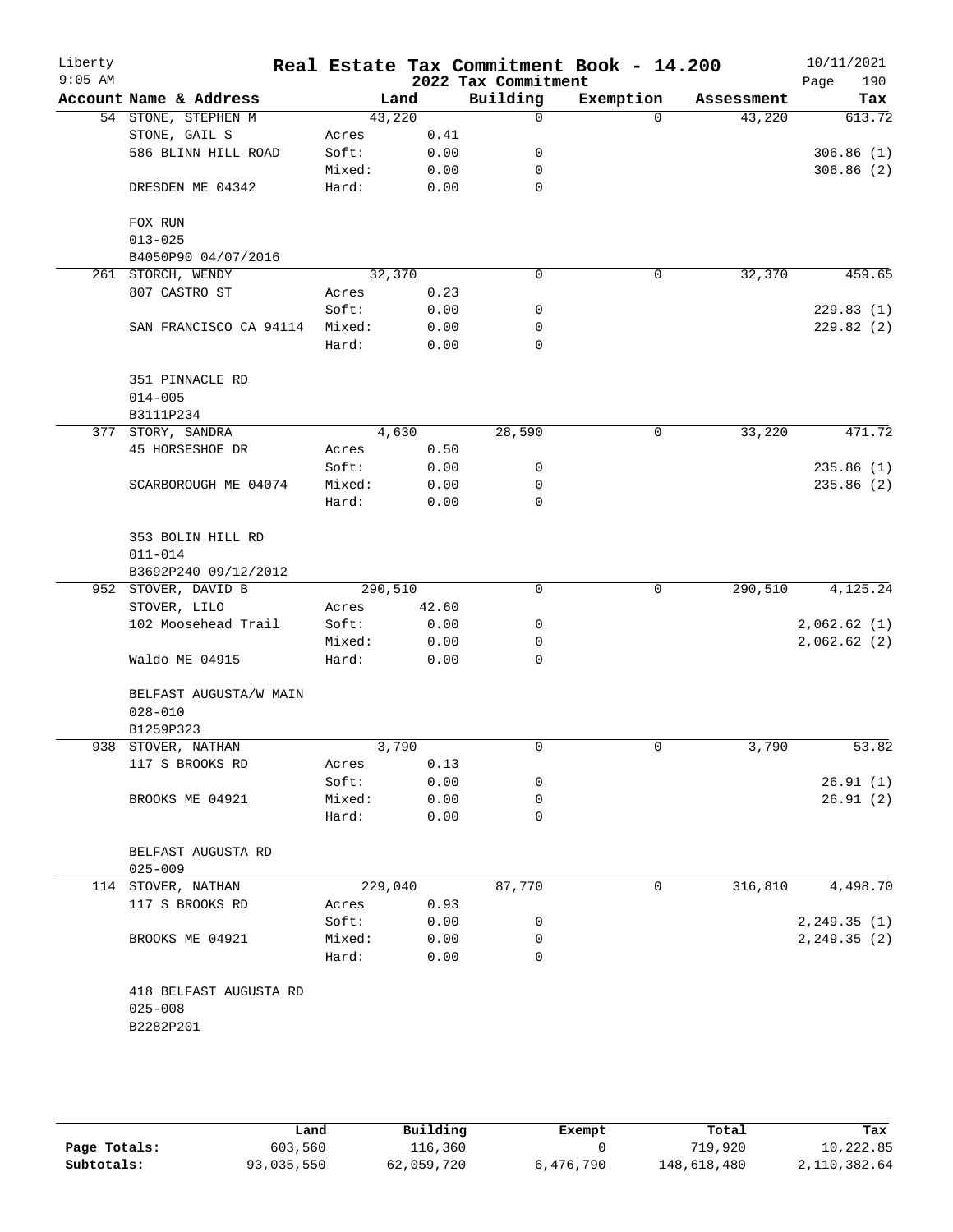| Liberty<br>$9:05$ AM |                                         |                 |              |                                 | Real Estate Tax Commitment Book - 14.200 |             | 10/11/2021         |
|----------------------|-----------------------------------------|-----------------|--------------|---------------------------------|------------------------------------------|-------------|--------------------|
|                      | Account Name & Address                  |                 | Land         | 2022 Tax Commitment<br>Building | Exemption                                | Assessment  | 191<br>Page<br>Tax |
|                      | 956 STUMPFF, MARILYN                    |                 | 42,000       | 108,970                         | 25,000                                   | 125,970     | 1,788.77           |
|                      | 134 W MAIN ST                           | Acres           | 7.00         |                                 | 01 Homestead                             |             |                    |
|                      |                                         | Soft:           | 0.00         | 0                               |                                          |             | 894.39 (1)         |
|                      | LIBERTY ME 04949                        | Mixed:          | 0.00         | 0                               |                                          |             | 894.38 (2)         |
|                      |                                         | Hard:           | 0.00         | $\mathbf 0$                     |                                          |             |                    |
|                      | 134 W MAIN ST                           |                 |              |                                 |                                          |             |                    |
|                      | $024 - 022$                             |                 |              |                                 |                                          |             |                    |
|                      | B1389P85                                |                 |              |                                 |                                          |             |                    |
|                      | 51 SWANSON, GARY A                      |                 | 90,750       | 111,500                         | 0                                        | 202,250     | 2,871.95           |
|                      | ELIZABETH BURRELL                       | Acres           | 2.67         |                                 |                                          |             |                    |
|                      | 26 State St.                            | Soft:           | 0.00         | 0                               |                                          |             | 1,435.98(1)        |
|                      |                                         | Mixed:          | 0.00         | 0                               |                                          |             | 1,435.97(2)        |
|                      | ROCKLAND ME 04841 2740                  | Hard:           | 0.00         | $\Omega$                        |                                          |             |                    |
|                      | 32 WILDWOOD DR                          |                 |              |                                 |                                          |             |                    |
|                      | $013 - 002$<br>B2421P285                |                 |              |                                 |                                          |             |                    |
|                      | 958 SYLVESTER, BARBARA A &              |                 | 131,150      | 7,370                           | $\mathbf 0$                              | 138,520     | 1,966.98           |
|                      | JOHNSON, YVONNE                         |                 |              |                                 |                                          |             |                    |
|                      | DRAKE, MICHELLE &<br>KOZIERACKI, ROSANN | Acres           | 0.43         |                                 |                                          |             |                    |
|                      | 4-J LAKESIDE DRIVE                      | Soft:           | 0.00         | 0                               |                                          |             | 983.49 (1)         |
|                      |                                         | Mixed:          | 0.00         | 0                               |                                          |             | 983.49 (2)         |
|                      | LEDYARD CT 06339                        | Hard:           | 0.00         | 0                               |                                          |             |                    |
|                      | 3 EZEKIAL WAY                           |                 |              |                                 |                                          |             |                    |
|                      | $019 - 003$                             |                 |              |                                 |                                          |             |                    |
|                      | B3478P210 09/17/2010                    |                 |              |                                 |                                          |             |                    |
|                      | 358 Szabronski, Gustave J               |                 | 127,840      | 127,870                         | 25,000                                   | 230,710     | 3,276.08           |
|                      | Szabronski, Susan J                     | Acres           | 1.55         |                                 | 01 Homestead                             |             |                    |
|                      | PO BOX 251                              | Soft:           | 0.00         | 0                               |                                          |             | 1,638.04(1)        |
|                      |                                         | Mixed:          | 0.00         | 0                               |                                          |             | 1,638.04(2)        |
|                      | LIBERTY ME 04949                        | Hard:           | 0.00         | $\mathbf 0$                     |                                          |             |                    |
|                      | 57 PINNACLE RD                          |                 |              |                                 |                                          |             |                    |
|                      | $017 - 009 - E$                         |                 |              |                                 |                                          |             |                    |
|                      | B4271P262 06/05/2018                    |                 |              |                                 |                                          |             |                    |
| 611                  | TARBOX, CONSTANCE J                     |                 | 39,160       | 0                               | $\mathbf 0$                              | 39,160      | 556.07             |
|                      | TARBOX, ROSCOE D                        | Acres           | 5.52         |                                 |                                          |             |                    |
|                      | 104 FLETCHER STREET                     | Soft:           | 0.00         | 0                               |                                          |             | 278.04(1)          |
|                      |                                         | Mixed:          | 0.00         | 0                               |                                          |             | 278.03(2)          |
|                      | KENNEBUNK ME 04043                      | Hard:           | 0.00         | $\mathbf 0$                     |                                          |             |                    |
|                      | SUNSET LN                               |                 |              |                                 |                                          |             |                    |
|                      | $016 - 015 - 06$                        |                 |              |                                 |                                          |             |                    |
|                      | B3421P12 02/23/2010                     |                 |              |                                 |                                          |             |                    |
|                      | 612 TARBOX, CONSTANCE J                 |                 | 38,800       | 0                               | 0                                        | 38,800      | 550.96             |
|                      | TARBOX, ROSCOE D                        | Acres           | 5.28         |                                 |                                          |             |                    |
|                      | 104 FLETCHER STREET                     | Soft:           | 0.00         | 0                               |                                          |             | 275.48(1)          |
|                      | KENNEBUNK ME 04043                      | Mixed:<br>Hard: | 0.00<br>0.00 | 0<br>0                          |                                          |             | 275.48(2)          |
|                      |                                         |                 |              |                                 |                                          |             |                    |
|                      | SUNSET LN                               |                 |              |                                 |                                          |             |                    |
|                      | $016 - 015 - 07$                        |                 |              |                                 |                                          |             |                    |
|                      | B3421P12 02/23/2010                     |                 |              |                                 |                                          |             |                    |
|                      |                                         | Land            | Building     |                                 | Exempt                                   | Total       | Tax                |
| Page Totals:         | 469,700                                 |                 | 355,710      |                                 | 50,000                                   | 775,410     | 11,010.81          |
| Subtotals:           | 93,505,250                              |                 | 62, 415, 430 |                                 | 6,526,790                                | 149,393,890 | 2, 121, 393.45     |
|                      |                                         |                 |              |                                 |                                          |             |                    |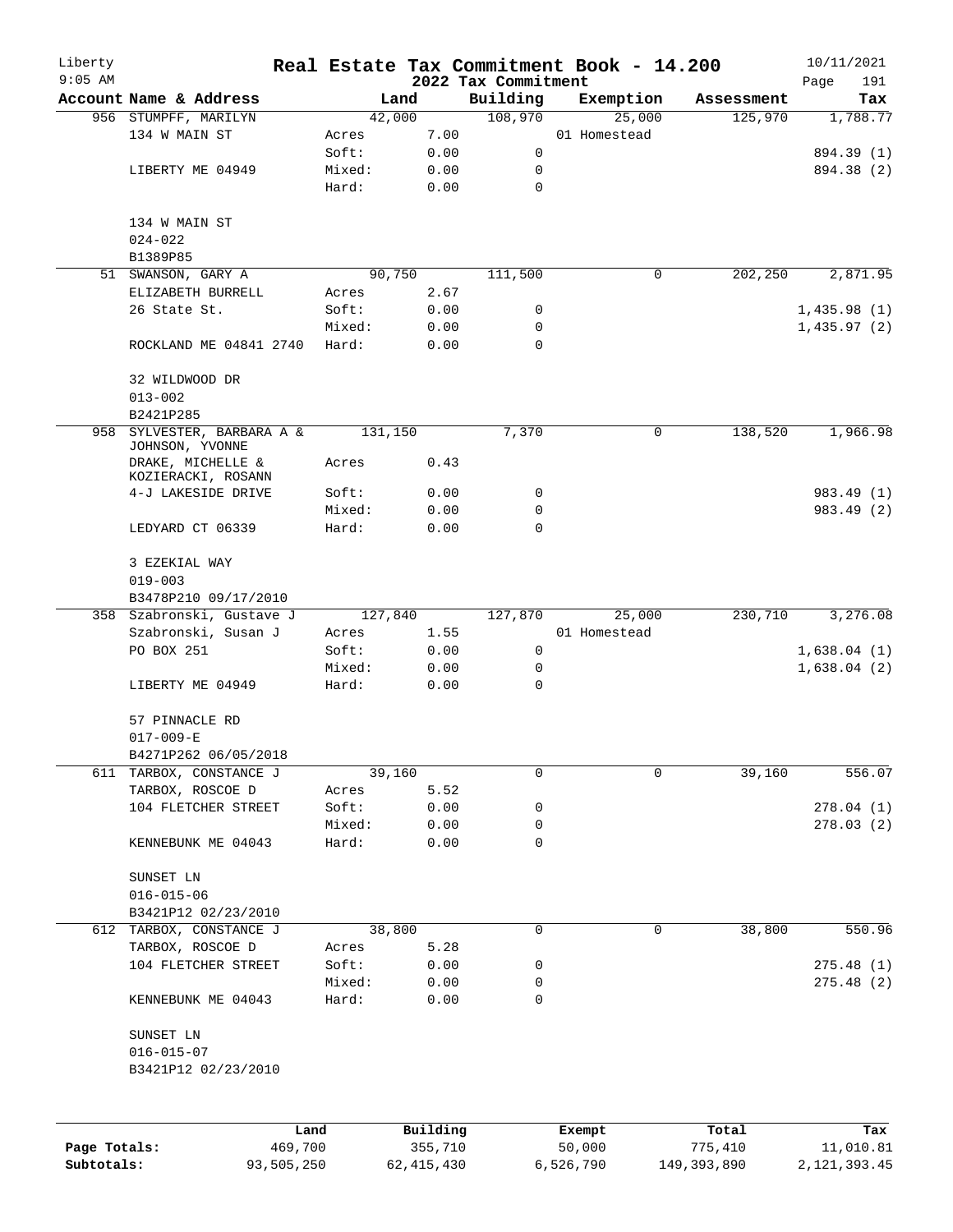| Liberty<br>$9:05$ AM |                                |         |       | 2022 Tax Commitment | Real Estate Tax Commitment Book - 14.200 |            | 10/11/2021<br>192<br>Page |
|----------------------|--------------------------------|---------|-------|---------------------|------------------------------------------|------------|---------------------------|
|                      | Account Name & Address         | Land    |       | Building            | Exemption                                | Assessment | Tax                       |
|                      | 613 TARBOX, CONSTANCE J        | 177,560 |       | 4,500               | $\Omega$                                 | 182,060    | 2,585.25                  |
|                      | TARBOX, ROSCOE D               | Acres   | 5.18  |                     |                                          |            |                           |
|                      | 104 FLETCHER STREET            | Soft:   | 0.00  | 0                   |                                          |            | 1, 292.63(1)              |
|                      |                                | Mixed:  | 0.00  | 0                   |                                          |            | 1, 292.62(2)              |
|                      | KENNEBUNK ME 04043             | Hard:   | 0.00  | 0                   |                                          |            |                           |
|                      | 58 SUNSET LN                   |         |       |                     |                                          |            |                           |
|                      | $016 - 015 - 08$               |         |       |                     |                                          |            |                           |
|                      | B3421P12 02/23/2010 B3421P11   |         |       |                     |                                          |            |                           |
| 617                  | TARBOX, CONSTANCE J            | 65,150  |       | 138,390             | $\mathbf 0$                              | 203,540    | 2,890.27                  |
|                      | TARBOX, ROSCOE D               | Acres   | 5.93  |                     |                                          |            |                           |
|                      | 104 FLETCHER STREET            | Soft:   | 0.00  | 0                   |                                          |            | 1,445.14(1)               |
|                      |                                | Mixed:  | 0.00  | 0                   |                                          |            | 1,445.13(2)               |
|                      | KENNEBUNK ME 04043             | Hard:   | 0.00  | $\mathbf 0$         |                                          |            |                           |
|                      | 199 PINNACLE RD                |         |       |                     |                                          |            |                           |
|                      | $016 - 015 - 05$               |         |       |                     |                                          |            |                           |
|                      | B3421P11 02/23/2010            |         |       |                     |                                          |            |                           |
|                      | 73 TAX, JOAN C                 | 89,420  |       | 253,130             | 10,000                                   | 332,550    | 4,722.21                  |
|                      | JOCHEN M KROECKEL              | Acres   | 5.50  |                     | 18 Renewable Energy                      |            |                           |
|                      | 18 Pitch Patch Place           | Soft:   | 0.00  | $\mathbf 0$         |                                          |            | 2,361.11(1)               |
|                      |                                | Mixed:  | 0.00  | 0                   |                                          |            | 2,361.10(2)               |
|                      | Liberty ME 04949               | Hard:   | 0.00  | 0                   |                                          |            |                           |
|                      | 18 PITCH PATCH PL              |         |       |                     |                                          |            |                           |
|                      | $003 - 009 - A$                |         |       |                     |                                          |            |                           |
|                      | B3978P250 07/10/2015 B1514P258 |         |       |                     |                                          |            |                           |
|                      | 539 TAYLOR, EDWIN C S          | 49,210  |       | 76,030              | 0                                        | 125,240    | 1,778.41                  |
|                      | TAYLOR, BONNIE R               | Acres   | 14.71 |                     |                                          |            |                           |
|                      | 352 TOWNSEND AVE               | Soft:   | 0.00  | 0                   |                                          |            | 889.21 (1)                |
|                      |                                | Mixed:  | 0.00  | 0                   |                                          |            | 889.20 (2)                |
|                      | NEW HAVEN CT 06512             | Hard:   | 0.00  | 0                   |                                          |            |                           |
|                      | 19 BOLIN HILL RD               |         |       |                     |                                          |            |                           |
|                      | $009 - 023$                    |         |       |                     |                                          |            |                           |
|                      | B2070P346                      |         |       |                     |                                          |            |                           |
|                      | 540 TAYLOR, EDWIN C S          | 174,120 |       | 1,000               | 0                                        | 175,120    | 2,486.70                  |
|                      | 352 TOWNSEND AVE               | Acres   | 1.74  |                     |                                          |            |                           |
|                      |                                | Soft:   | 0.00  | 0                   |                                          |            | 1, 243.35(1)              |
|                      | NEW HAVEN CT 06512             | Mixed:  | 0.00  | 0                   |                                          |            | 1, 243.35(2)              |
|                      |                                | Hard:   | 0.00  | 0                   |                                          |            |                           |
|                      | 110 BELFAST AUGUSTA RD         |         |       |                     |                                          |            |                           |
|                      | $028 - 009 - A$                |         |       |                     |                                          |            |                           |
|                      | B2070P346                      |         |       |                     |                                          |            |                           |
|                      | 1244 TAYLOR, EDWIN C S         | 2,490   |       | 0                   | 0                                        | 2,490      | 35.36                     |
|                      | TAYLOR, BONNIE R               | Acres   | 0.29  |                     |                                          |            |                           |
|                      | 352 TOWNSEND AVE               | Soft:   | 0.00  | 0                   |                                          |            | 17.68(1)                  |
|                      |                                | Mixed:  | 0.00  | 0                   |                                          |            | 17.68(2)                  |
|                      | NEW HAVEN CT 06512             | Hard:   | 0.00  | 0                   |                                          |            |                           |
|                      |                                |         |       |                     |                                          |            |                           |
|                      | BOLIN HILL RD                  |         |       |                     |                                          |            |                           |
|                      | $009 - 022$                    |         |       |                     |                                          |            |                           |
|                      | B2070P346                      |         |       |                     |                                          |            |                           |
|                      |                                |         |       |                     |                                          |            |                           |
|                      |                                |         |       |                     |                                          |            |                           |

|              | Land       | Building   | Exempt    | Total         | Tax          |
|--------------|------------|------------|-----------|---------------|--------------|
| Page Totals: | 557,950    | 473,050    | 10,000    | 1,021,000     | 14,498.20    |
| Subtotals:   | 94,063,200 | 62,888,480 | 6,536,790 | 150, 414, 890 | 2,135,891.65 |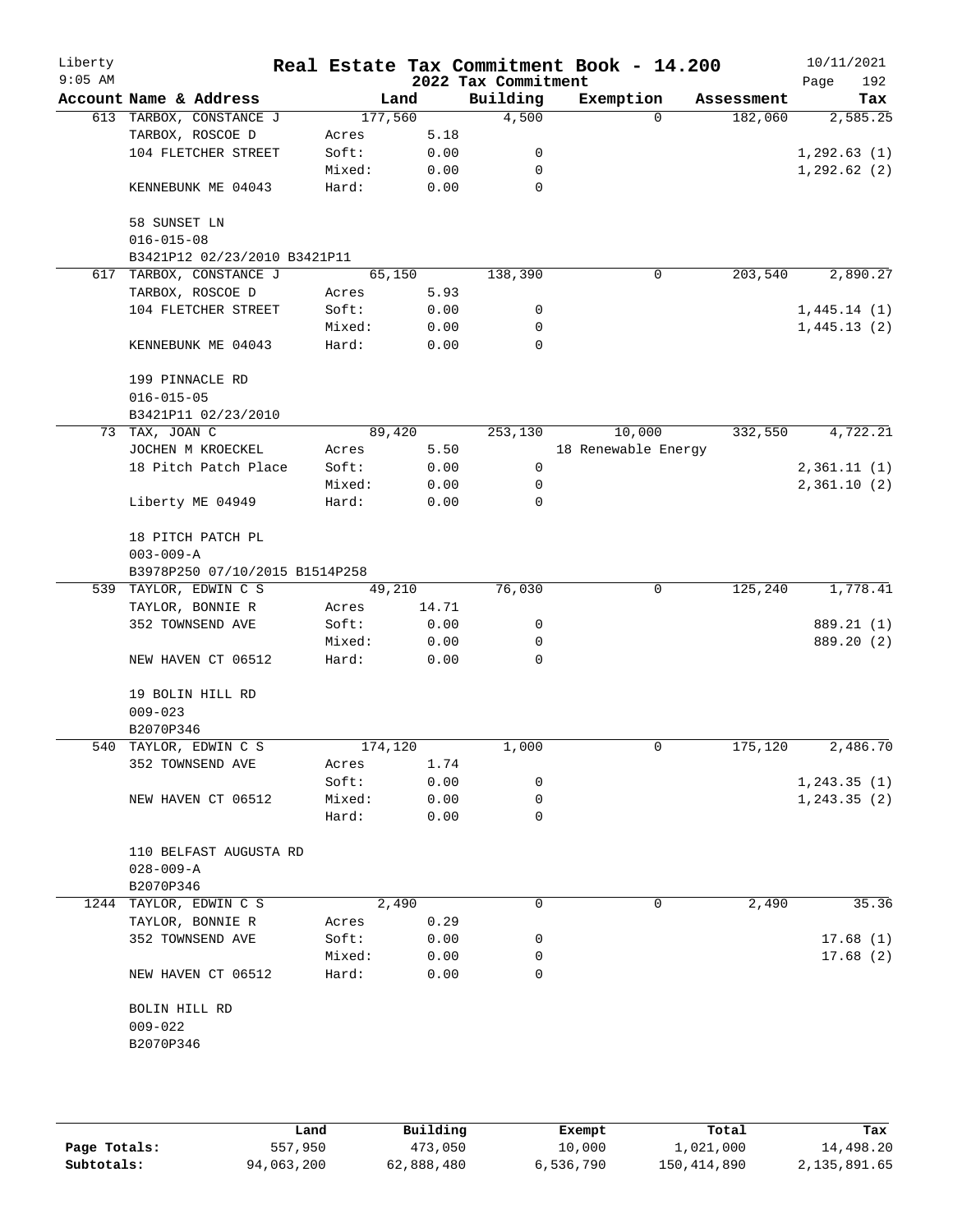| Liberty   |                                                           |         |       |                     | Real Estate Tax Commitment Book - 14.200 |            | 10/11/2021  |
|-----------|-----------------------------------------------------------|---------|-------|---------------------|------------------------------------------|------------|-------------|
| $9:05$ AM |                                                           |         |       | 2022 Tax Commitment |                                          |            | 193<br>Page |
|           | Account Name & Address                                    |         | Land  | Building            | Exemption                                | Assessment | Tax         |
|           | 585 TAYLOR, LANCE &<br>ELISABETH M. ROSS                  | 35,250  |       | 18,480              | $\Omega$                                 | 53,730     | 762.97      |
|           | MARGUERITE & JOEL<br>STETTENHEM                           | Acres   | 2.50  |                     |                                          |            |             |
|           | PO BOX 378                                                | Soft:   | 0.00  | 0                   |                                          |            | 381.49 (1)  |
|           |                                                           | Mixed:  | 0.00  | 0                   |                                          |            | 381.48 (2)  |
|           | WASHINGTON ME 04574                                       | Hard:   | 0.00  | 0                   |                                          |            |             |
|           | 54 OLD COUNTY RD                                          |         |       |                     |                                          |            |             |
|           | $001 - 025 - A$                                           |         |       |                     |                                          |            |             |
|           | B2224P164                                                 |         |       |                     |                                          |            |             |
|           | 131 TAYLOR, LEROY M & SALLY<br>Α                          | 76,680  |       | 40,570              | 0                                        | 117,250    | 1,664.95    |
|           | PERKINS, CHARLES A &<br>JULIE A                           | Acres   | 0.30  |                     |                                          |            |             |
|           | P O BOX 293                                               | Soft:   | 0.00  | 0                   |                                          |            | 832.48 (1)  |
|           | 24 Batchelder Park                                        | Mixed:  | 0.00  | 0                   |                                          |            | 832.47 (2)  |
|           | WENHAM MA 01984                                           | Hard:   | 0.00  | $\Omega$            |                                          |            |             |
|           | 14 EMMET LN                                               |         |       |                     |                                          |            |             |
|           | $020 - 082$                                               |         |       |                     |                                          |            |             |
|           | B2519P260                                                 |         |       |                     |                                          |            |             |
|           | 6 THE ALLEN FAMILY<br>REVOCABLE TRUST 2015                | 144,230 |       | 80,280              | 0                                        | 224,510    | 3,188.04    |
|           | 14 SUMMER DR.                                             | Acres   | 0.48  |                     |                                          |            |             |
|           |                                                           | Soft:   | 0.00  | 0                   |                                          |            | 1,594.02(1) |
|           | LONDONDERRY NH 03053                                      | Mixed:  | 0.00  | 0                   |                                          |            | 1,594.02(2) |
|           |                                                           | Hard:   | 0.00  | $\Omega$            |                                          |            |             |
|           | 20 HEAL SHORE RD                                          |         |       |                     |                                          |            |             |
|           | $027 - 009$                                               |         |       |                     |                                          |            |             |
|           | B5539P124                                                 |         |       |                     |                                          |            |             |
| 284       | THE EDMOND FAMILY<br>IRREVOCABLE TRUST                    | 171,060 |       | 93,890              | 0                                        | 264,950    | 3,762.29    |
|           | 118 MARSHALL SHORE RD                                     | Acres   | 1.12  |                     |                                          |            |             |
|           |                                                           | Soft:   | 0.00  | 0                   |                                          |            | 1,881.15(1) |
|           | LIBERTY ME 04949                                          | Mixed:  | 0.00  | 0                   |                                          |            | 1,881.14(2) |
|           |                                                           | Hard:   | 0.00  | 0                   |                                          |            |             |
|           | 118 MARSHALL SHORE RD                                     |         |       |                     |                                          |            |             |
|           | $022 - 020$                                               |         |       |                     |                                          |            |             |
|           | B4581P53 10/03/2020                                       |         |       |                     |                                          |            |             |
| 1112      | The Liberty 009-39 Land<br>Trust, dated March 30,<br>2020 | 80,000  |       | 170,590             | 0                                        | 250,590    | 3,558.38    |
|           | Randolph, Mailloux A.,<br>Trustee                         | Acres   | 32.00 |                     |                                          |            |             |
|           | 151 High Street                                           | Soft:   | 0.00  | 0                   |                                          |            | 1,779.19(1) |
|           |                                                           | Mixed:  | 0.00  | 0                   |                                          |            | 1,779.19(2) |
|           | Belfast ME 04915                                          | Hard:   | 0.00  | 0                   |                                          |            |             |
|           | 91 W MAIN ST                                              |         |       |                     |                                          |            |             |
|           | $009 - 039$                                               |         |       |                     |                                          |            |             |
|           | B4482P342 04/06/2020                                      |         |       |                     |                                          |            |             |
|           |                                                           |         |       |                     |                                          |            |             |

|              | Land       | Building   | Exempt    | Total       | Tax          |
|--------------|------------|------------|-----------|-------------|--------------|
| Page Totals: | 507,220    | 403,810    |           | 911,030     | 12,936.63    |
| Subtotals:   | 94,570,420 | 63,292,290 | 6,536,790 | 151,325,920 | 2,148,828.28 |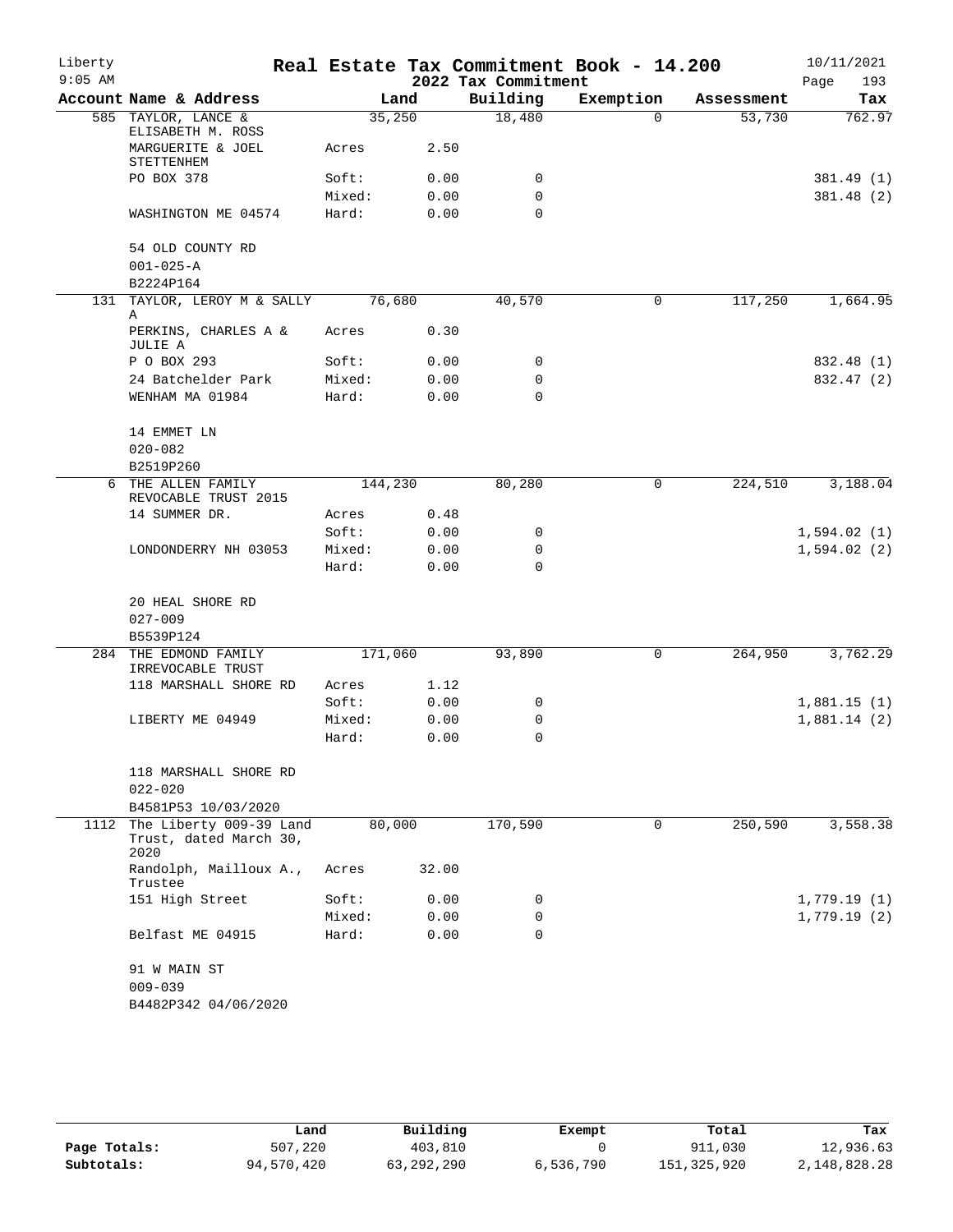| Liberty   |                                                      |                |      |                     | Real Estate Tax Commitment Book - 14.200 |            | 10/11/2021  |
|-----------|------------------------------------------------------|----------------|------|---------------------|------------------------------------------|------------|-------------|
| $9:05$ AM |                                                      |                |      | 2022 Tax Commitment |                                          |            | 194<br>Page |
|           | Account Name & Address                               |                | Land | Building            | Exemption                                | Assessment | Tax         |
|           | 251 The Meadows Family<br>Trust                      | 34,500         |      | 194,210             | 31,000                                   | 197,710    | 2,807.48    |
|           | 686 Pinnacle Road                                    | Acres          | 2.00 |                     | 01 Homestead                             |            |             |
|           |                                                      | Soft:          | 0.00 |                     | 0 02 Vet                                 |            | 1,403.74(1) |
|           | Liberty ME 04949                                     | Mixed:         | 0.00 | 0                   |                                          |            | 1,403.74(2) |
|           |                                                      | Hard:          | 0.00 | 0                   |                                          |            |             |
|           | 686 PINNACLE RD                                      |                |      |                     |                                          |            |             |
|           | $005 - 037 - A$                                      |                |      |                     |                                          |            |             |
|           | B4181P285 07/14/2017                                 |                |      |                     |                                          |            |             |
| 1232      | THE PERCHENSIS FAMILY                                | 30,800         |      | $\Omega$            | 0                                        | 30,800     | 437.36      |
|           | TRUST                                                |                | 9.20 |                     |                                          |            |             |
|           | LEHOUX, NEIL M<br>3370 LAFAYETTE RD, #4              | Acres<br>Soft: | 0.00 | 0                   |                                          |            | 218.68 (1)  |
|           |                                                      | Mixed:         | 0.00 | 0                   |                                          |            | 218.68(2)   |
|           | PORTSMOUTH NH 03801                                  | Hard:          | 0.00 | 0                   |                                          |            |             |
|           |                                                      |                |      |                     |                                          |            |             |
|           | BROWN RD                                             |                |      |                     |                                          |            |             |
|           | $006 - 002 - D$                                      |                |      |                     |                                          |            |             |
|           | B12287P85 12/18/2020                                 |                |      |                     |                                          |            |             |
|           | 852 THE SCATES FAMILY<br>IRREVOCABLE FAMILY<br>TRUST | 51,010         |      | 64,460              | 0                                        | 115,470    | 1,639.67    |
|           | CHIEFFO, BONNIE &<br>SCATES, TODD TRUSTEES           | Acres          | 1.25 |                     |                                          |            |             |
|           | P O BOX 431                                          | Soft:          | 0.00 | 0                   |                                          |            | 819.84 (1)  |
|           |                                                      | Mixed:         | 0.00 | $\mathbf 0$         |                                          |            | 819.83(2)   |
|           | WEST HAMPTON NY 11977                                | Hard:          | 0.00 | $\Omega$            |                                          |            |             |
|           | 90 SHERMAN RD                                        |                |      |                     |                                          |            |             |
|           | $023 - 006$                                          |                |      |                     |                                          |            |             |
|           | B4106P69 06/16/2016                                  |                |      |                     |                                          |            |             |
|           | 410 THOMAS, BARBARA C                                | 40,250         |      | 105,670             | 0                                        | 145,920    | 2,072.06    |
|           | THOMAS, MAURICE P                                    | Acres          | 5.00 |                     |                                          |            |             |
|           | 83 LAMPSON RD                                        | Soft:          | 0.00 | 0                   |                                          |            | 1,036.03(1) |
|           |                                                      | Mixed:         | 0.00 | 0                   |                                          |            | 1,036.03(2) |
|           | LIBERTY ME 04949                                     | Hard:          | 0.00 | 0                   |                                          |            |             |
|           | 83 LAMPSON RD                                        |                |      |                     |                                          |            |             |
|           | $010 - 057$                                          |                |      |                     |                                          |            |             |
|           | B1759P119                                            |                |      |                     |                                          |            |             |
|           | 528 Tibbetts, Mark E                                 | 235,810        |      | 124,130             | 0                                        | 359,940    | 5, 111. 15  |
|           | Tibbetts, Tonia L                                    | Acres          | 4.69 |                     |                                          |            |             |
|           | 151 Lincolnville Avenue Soft:                        |                | 0.00 | 0                   |                                          |            | 2,555.58(1) |
|           |                                                      | Mixed:         | 0.00 | 0                   |                                          |            | 2,555.57(2) |
|           | Searsmont ME 04973                                   | Hard:          | 0.00 | $\Omega$            |                                          |            |             |
|           | 37 KNOWLTONS SHORE RD                                |                |      |                     |                                          |            |             |
|           | $017 - 005$                                          |                |      |                     |                                          |            |             |
|           | B4105P57 09/28/2016                                  |                |      |                     |                                          |            |             |

|              | Land       | Building   | Exempt    | Total       | Tax          |
|--------------|------------|------------|-----------|-------------|--------------|
| Page Totals: | 392,370    | 488,470    | 31,000    | 849,840     | 12,067.72    |
| Subtotals:   | 94,962,790 | 63,780,760 | 6,567,790 | 152,175,760 | 2,160,896.00 |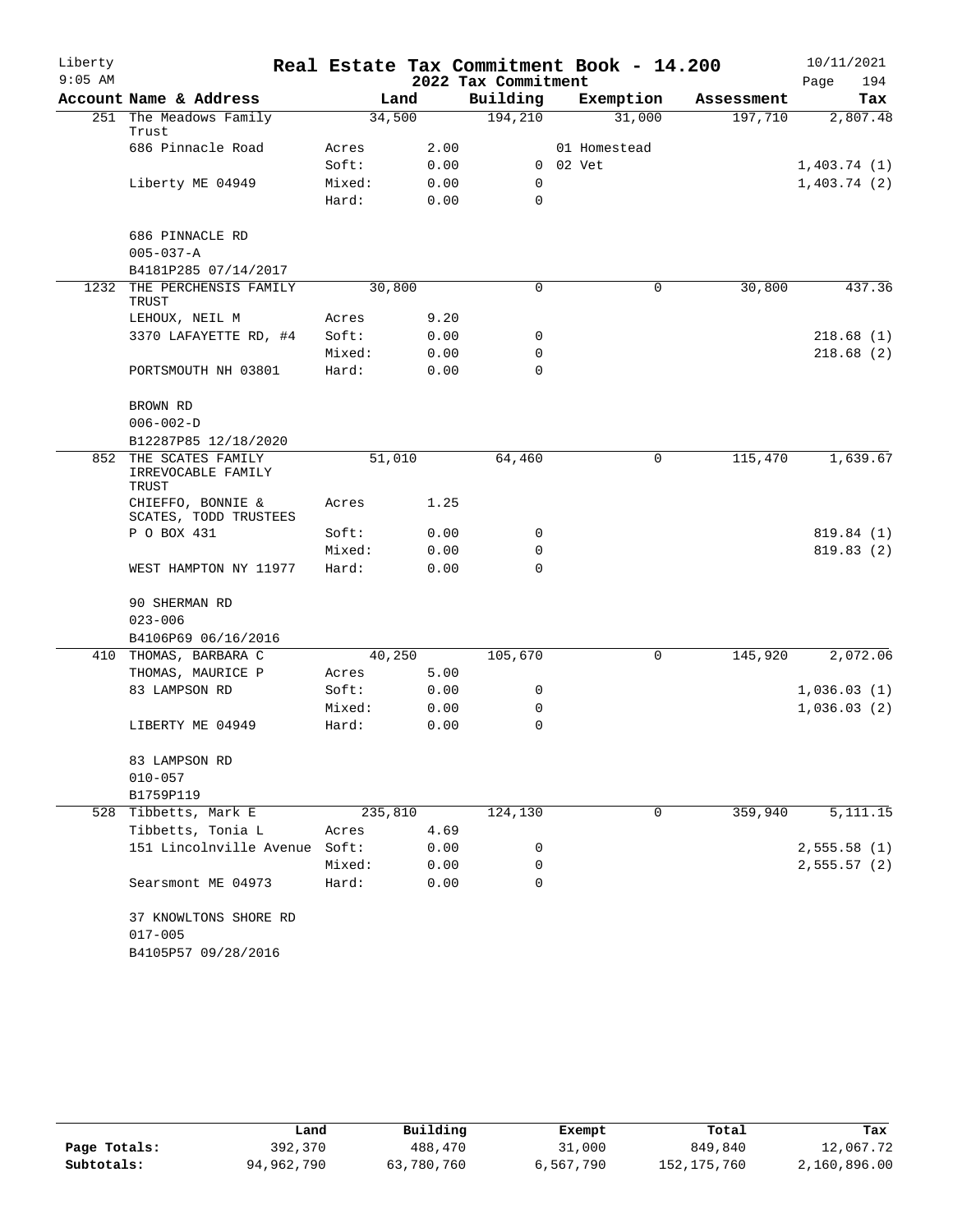| Liberty<br>$9:05$ AM |                                                   |        |         | 2022 Tax Commitment | Real Estate Tax Commitment Book - 14.200 |            | 10/11/2021<br>195<br>Page |
|----------------------|---------------------------------------------------|--------|---------|---------------------|------------------------------------------|------------|---------------------------|
|                      | Account Name & Address                            |        | Land    | Building            | Exemption                                | Assessment | Tax                       |
|                      | 970 Tiefert, Kenneth W. &<br>Dawn R.              |        | 72,790  | 2,670               | $\Omega$                                 | 75,460     | 1,071.53                  |
|                      | Owens, Elizabeth K                                | Acres  | 79.58   |                     |                                          |            |                           |
|                      | 470 BEAR AV S                                     | Soft:  | 0.00    | 0                   |                                          |            | 535.77(1)                 |
|                      |                                                   | Mixed: | 0.00    | 0                   |                                          |            | 535.76(2)                 |
|                      | VADNAIS HTS MN 55127                              | Hard:  | 0.00    | $\Omega$            |                                          |            |                           |
|                      | KAGER MOUNTAIN RD                                 |        |         |                     |                                          |            |                           |
|                      | $008 - 053$                                       |        |         |                     |                                          |            |                           |
|                      | B4217P283 10/23/2017                              |        |         |                     |                                          |            |                           |
|                      | 714 TOBIN, ANDREW                                 |        | 34,840  | 71,130              | 0                                        | 105,970    | 1,504.77                  |
|                      | TOBIN, ALEXANDRA                                  | Acres  | 3.89    |                     |                                          |            |                           |
|                      | 1 NORVALE AVE                                     | Soft:  | 0.00    | 0                   |                                          |            | 752.39(1)                 |
|                      |                                                   | Mixed: | 0.00    | 0                   |                                          |            | 752.38(2)                 |
|                      | STONEHAM MA 02180                                 | Hard:  | 0.00    | 0                   |                                          |            |                           |
|                      | 97 CARGILL RD                                     |        |         |                     |                                          |            |                           |
|                      | $014 - 020$                                       |        |         |                     |                                          |            |                           |
|                      | B4115P25 10/31/2016                               |        |         |                     |                                          |            |                           |
|                      | 1279 TOBIN, ANDREW                                |        | 67,650  | 1,010               | 0                                        | 68,660     | 974.97                    |
|                      | TOBIN, ALEXANDRA                                  | Acres  | 1.24    |                     |                                          |            |                           |
|                      | 1 NORVALE AVE                                     | Soft:  | 0.00    | 0                   |                                          |            | 487.49 (1)                |
|                      |                                                   | Mixed: | 0.00    | 0                   |                                          |            | 487.48 (2)                |
|                      | STONEHAM MA 02180                                 | Hard:  | 0.00    | $\Omega$            |                                          |            |                           |
|                      | CARGILL RD                                        |        |         |                     |                                          |            |                           |
|                      | $014 - 018$                                       |        |         |                     |                                          |            |                           |
|                      | B4115P25 10/31/2016                               |        |         |                     |                                          |            |                           |
|                      | 974 TORREY, JR LARRY                              |        | 45,180  | 0                   | 0                                        | 45,180     | 641.56                    |
|                      | TORREY, KRISTIANNA L                              | Acres  | 0.70    |                     |                                          |            |                           |
|                      | 68 CHASE HILL RD                                  | Soft:  | 0.00    | 0                   |                                          |            | 320.78(1)                 |
|                      |                                                   | Mixed: | 0.00    | 0                   |                                          |            | 320.78 (2)                |
|                      | WESTBROOK ME 04092                                | Hard:  | 0.00    | 0                   |                                          |            |                           |
|                      | JOY RD                                            |        |         |                     |                                          |            |                           |
|                      | $013 - 039$                                       |        |         |                     |                                          |            |                           |
|                      | B1495P50                                          |        |         |                     |                                          |            |                           |
|                      | 975 TORRY, SARAH                                  |        | 121,100 | 71,440              | 0                                        | 192,540    | 2,734.07                  |
|                      | 61 TUPPER RD                                      | Acres  | 0.26    |                     |                                          |            |                           |
|                      |                                                   | Soft:  | 0.00    | 0                   |                                          |            | 1,367.04(1)               |
|                      | BLACK MOUNTAIN NC 28711 Mixed:                    |        | 0.00    | 0                   |                                          |            | 1,367.03(2)               |
|                      |                                                   | Hard:  | 0.00    | $\Omega$            |                                          |            |                           |
|                      |                                                   |        |         |                     |                                          |            |                           |
|                      | 83 SHERMAN RD                                     |        |         |                     |                                          |            |                           |
|                      | $023 - 012$                                       |        |         |                     |                                          |            |                           |
|                      | B2852P26 10/14/2005                               |        |         |                     |                                          |            |                           |
|                      | 488 TOWNE, WALLACE A                              |        | 86,600  | 50,430              | 0                                        | 137,030    | 1,945.83                  |
|                      | TOWNE, SUSAN L                                    | Acres  | 0.12    |                     |                                          |            |                           |
|                      | 7 CROCKETTS BEACH ROAD                            | Soft:  | 0.00    | 0                   |                                          |            | 972.92 (1)                |
|                      |                                                   | Mixed: | 0.00    | 0                   |                                          |            | 972.91 (2)                |
|                      | OWLS HEAD ME 04854                                | Hard:  | 0.00    | 0                   |                                          |            |                           |
|                      | 8 TUIT LN                                         |        |         |                     |                                          |            |                           |
|                      | $016 - 016$                                       |        |         |                     |                                          |            |                           |
|                      | B4325P138 11/13/2018 B563P482 B373P497 09/19/1930 |        |         |                     |                                          |            |                           |
|                      |                                                   |        |         |                     |                                          |            |                           |

|              | Land       | Building   | Exempt    | Total       | Tax          |
|--------------|------------|------------|-----------|-------------|--------------|
| Page Totals: | 428,160    | 196,680    |           | 624,840     | 8,872.73     |
| Subtotals:   | 95,390,950 | 63,977,440 | 6,567,790 | 152,800,600 | 2,169,768.73 |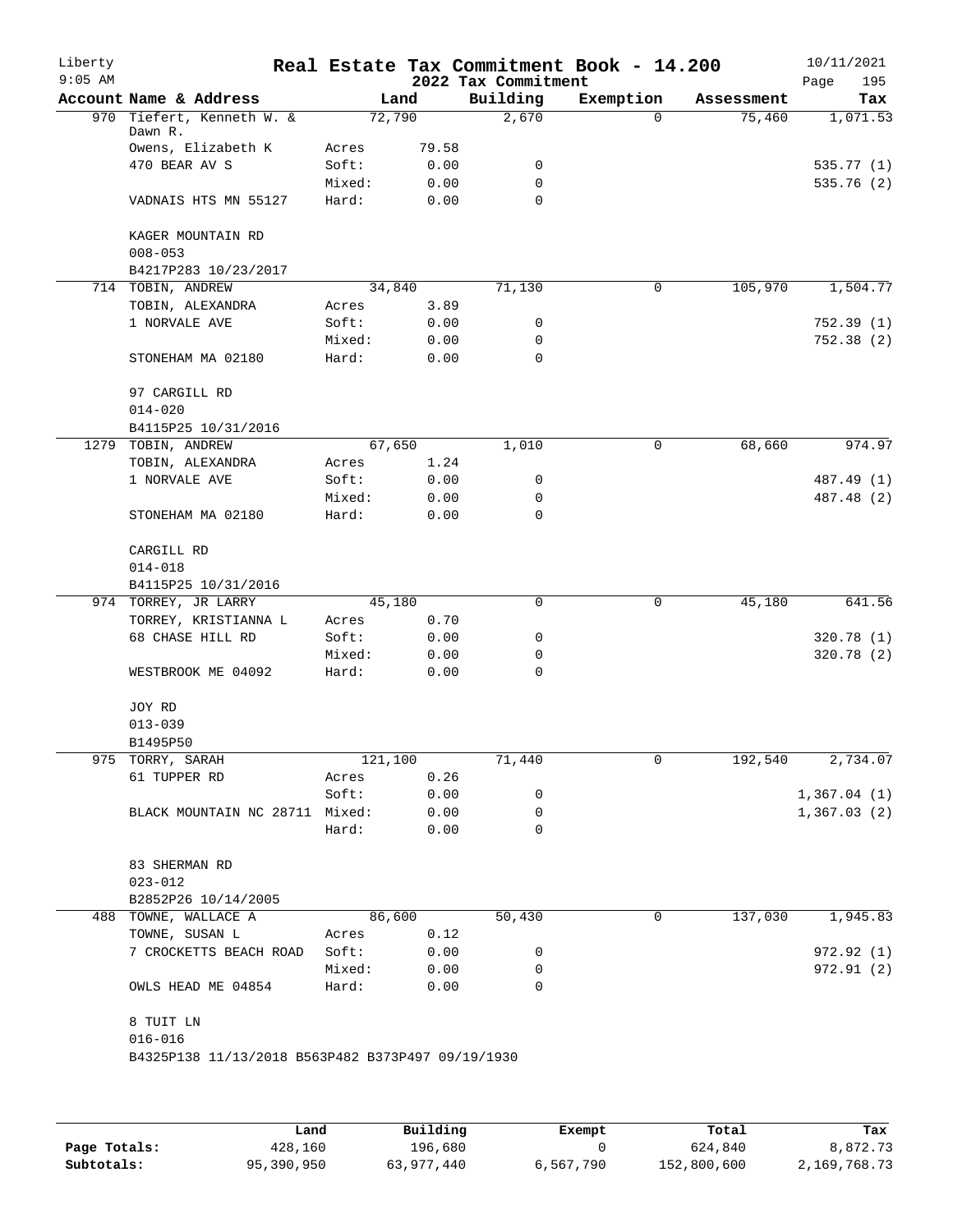| Liberty<br>$9:05$ AM       |                                                          |        |                         | 2022 Tax Commitment | Real Estate Tax Commitment Book - 14.200 |                          | 10/11/2021<br>196<br>Page |
|----------------------------|----------------------------------------------------------|--------|-------------------------|---------------------|------------------------------------------|--------------------------|---------------------------|
|                            | Account Name & Address                                   |        | Land                    | Building            | Exemption                                | Assessment               | Tax                       |
|                            | 979 TOWNSLEY, JOSHUA R                                   |        | 23,340                  | 138,030             | $\Omega$                                 | 161,370                  | 2,291.45                  |
|                            | 573 BELFAST AUGUSTA RD                                   | Acres  | 0.50                    |                     |                                          |                          |                           |
|                            |                                                          | Soft:  | 0.00                    | 0                   |                                          |                          | 1, 145.73(1)              |
|                            | LIBERTY ME 04949                                         | Mixed: | 0.00                    | 0                   |                                          |                          | 1, 145.72(2)              |
|                            |                                                          | Hard:  | 0.00                    | $\mathbf 0$         |                                          |                          |                           |
|                            | 573 BELFAST AUGUSTA RD<br>$008 - 020$                    |        |                         |                     |                                          |                          |                           |
|                            | B4432P290 10/28/2019                                     |        |                         |                     |                                          |                          |                           |
|                            | 980 TOWNSLEY, RONALD T                                   |        | 79,750                  | $\mathbf 0$         | $\mathbf 0$                              | 79,750                   | 1,132.45                  |
|                            | 25 Banton Road                                           | Acres  | 93.50                   |                     |                                          |                          |                           |
|                            |                                                          | Soft:  | 0.00                    | 0                   |                                          |                          | 566.23(1)                 |
|                            | Palermo ME 04354                                         | Mixed: | 0.00                    | 0<br>$\mathbf 0$    |                                          |                          | 566.22(2)                 |
|                            |                                                          | Hard:  | 0.00                    |                     |                                          |                          |                           |
|                            | BELFAST AUGUSTA RD &<br>$008 - 009$                      |        |                         |                     |                                          |                          |                           |
|                            | B3631P157                                                |        |                         |                     |                                          |                          |                           |
|                            | 1215 TOWNSLEY, RONALD T                                  |        | 66,000                  | 0                   | $\mathbf 0$                              | 66,000                   | 937.20                    |
|                            | 25 Banton Road                                           | Acres  | 66.00                   |                     |                                          |                          |                           |
|                            |                                                          | Soft:  | 0.00                    | 0                   |                                          |                          | 468.60(1)                 |
|                            | Palermo ME 04354                                         | Mixed: | 0.00                    | 0                   |                                          |                          | 468.60 (2)                |
|                            |                                                          | Hard:  | 0.00                    | 0                   |                                          |                          |                           |
|                            | Boynton Road                                             |        |                         |                     |                                          |                          |                           |
|                            | $010 - 004 - 02$                                         |        |                         |                     |                                          |                          |                           |
|                            | B3631P149 03/12/2012                                     |        |                         |                     |                                          |                          |                           |
|                            | 17 TOWNSLEY, RONALD T                                    |        | 34,500                  | 0                   | $\mathbf 0$                              | 34,500                   | 489.90                    |
|                            | 25 Banton Road                                           | Acres  | 10.00                   |                     |                                          |                          |                           |
|                            |                                                          | Soft:  | 0.00                    | 0                   |                                          |                          | 244.95(1)                 |
|                            | Palermo ME 04354                                         | Mixed: | 0.00                    | 0                   |                                          |                          | 244.95(2)                 |
|                            |                                                          | Hard:  | 0.00                    | 0                   |                                          |                          |                           |
|                            | 665 BELFAST AUGUSTA RD<br>$008 - 018$                    |        |                         |                     |                                          |                          |                           |
|                            | B3631P154                                                |        |                         |                     |                                          |                          |                           |
|                            | 12 TOWNSLEY, RONALD T                                    |        | 43,000                  | 0                   | $\mathbf 0$                              | 43,000                   | 610.60                    |
|                            | 25 Banton Road                                           | Acres  | 18.00                   |                     |                                          |                          |                           |
|                            |                                                          | Soft:  | 0.00                    | 0                   |                                          |                          | 305.30(1)                 |
|                            | Palermo ME 04354                                         | Mixed: | 0.00                    | 0                   |                                          |                          | 305.30(2)                 |
|                            |                                                          | Hard:  | 0.00                    | $\mathbf 0$         |                                          |                          |                           |
|                            | BELFAST AUGUSTA RD<br>$008 - 021 - 02$                   |        |                         |                     |                                          |                          |                           |
|                            | B3631P151 B1440P59                                       |        |                         |                     |                                          |                          |                           |
| 695                        | TRUST AGREEMENT OF CARL                                  |        | 140,740                 | 0                   | 0                                        | 140,740                  | 1,998.51                  |
|                            | L MOODY AND BRENDA W<br>MOODY UTD 01/11/2021<br>FBO SAME |        |                         |                     |                                          |                          |                           |
|                            | CARL AND BRENDA MOODY<br>(TRUSTEES)                      | Acres  | 2.00                    |                     |                                          |                          |                           |
|                            | 5810 APACHE ST                                           | Soft:  | 0.00                    | 0                   |                                          |                          | 999.26 (1)                |
|                            |                                                          | Mixed: | 0.00                    | 0                   |                                          |                          | 999.25(2)                 |
|                            | ZEPHYRHILLS FL 33542                                     | Hard:  | 0.00                    | 0                   |                                          |                          |                           |
|                            | MOODY SHORES RD<br>$006 - 003 - A$                       |        |                         |                     |                                          |                          |                           |
|                            | B4612P68 02/23/2021                                      |        |                         |                     |                                          |                          |                           |
|                            | Land                                                     |        | Building                |                     | Exempt                                   | Total                    | Tax                       |
| Page Totals:<br>Subtotals: | 387,330<br>95,778,280                                    |        | 138,030<br>64, 115, 470 |                     | 0<br>6,567,790                           | 525,360<br>153, 325, 960 | 7,460.11<br>2,177,228.84  |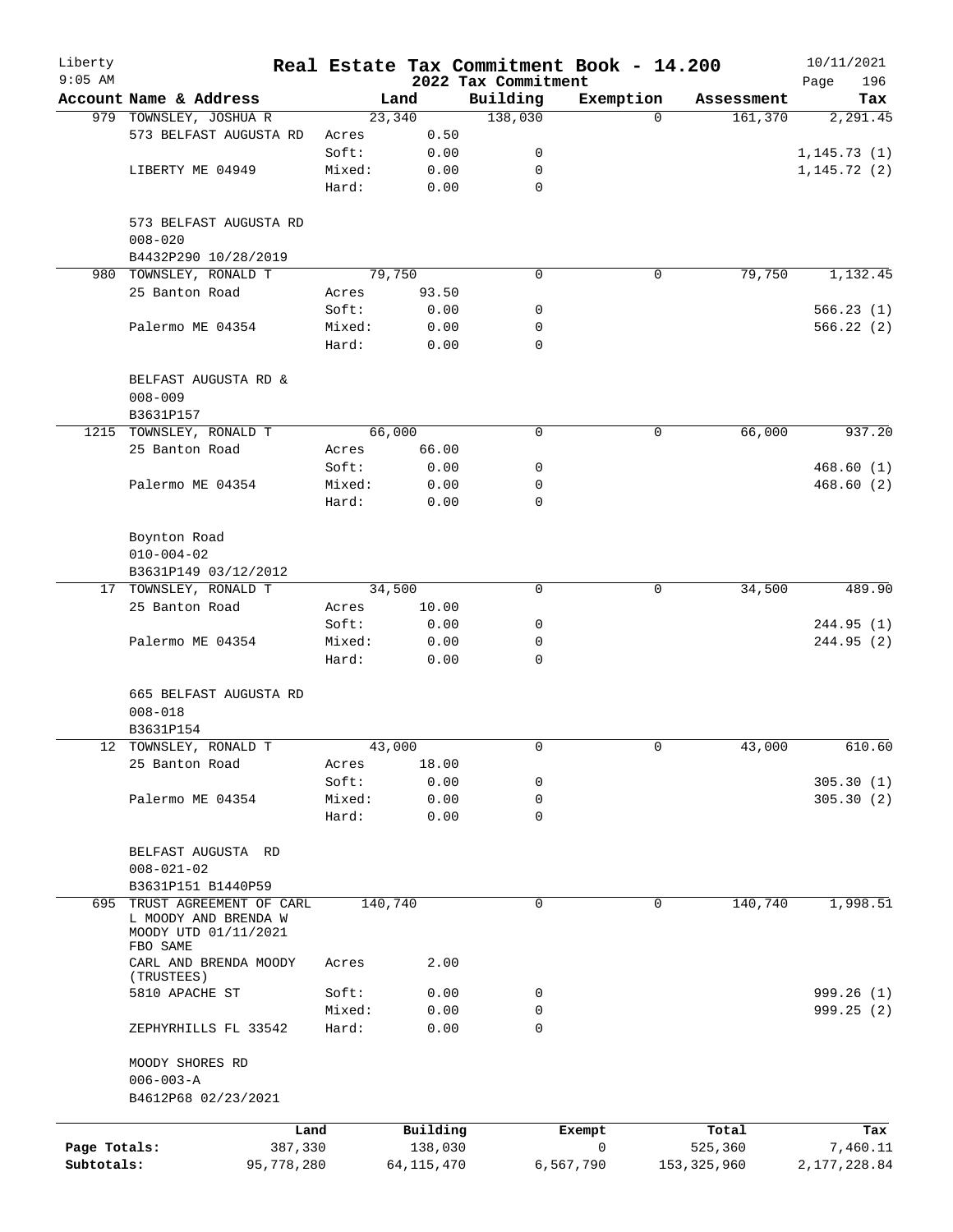| Liberty<br>$9:05$ AM       |                                                                                          |                 |                     |                                 | Real Estate Tax Commitment Book - 14.200 |                        | 10/11/2021                  |
|----------------------------|------------------------------------------------------------------------------------------|-----------------|---------------------|---------------------------------|------------------------------------------|------------------------|-----------------------------|
|                            | Account Name & Address                                                                   |                 | Land                | 2022 Tax Commitment<br>Building | Exemption                                | Assessment             | 197<br>Page<br>Tax          |
|                            | 1291 TRUST AGREEMENT OF CARL<br>L MOODY AND BRENDA W<br>MOODY UTD 01/11/2021<br>FBO SAME |                 | 29,900              | $\mathsf{O}$                    | $\Omega$                                 | 29,900                 | 424.58                      |
|                            | CARL AND BRENDA MOODY<br>(TRUSTEES)                                                      | Acres           | 8.60                |                                 |                                          |                        |                             |
|                            | 5810 APACHE ST                                                                           | Soft:           | 0.00                | 0                               |                                          |                        | 212.29(1)                   |
|                            | ZEPHYRHILLS FL 33542                                                                     | Mixed:<br>Hard: | 0.00<br>0.00        | 0<br>$\mathbf 0$                |                                          |                        | 212.29(2)                   |
|                            | MOODY SHORE RD                                                                           |                 |                     |                                 |                                          |                        |                             |
|                            | $006 - 002 - C$<br>B4612P68 02/23/2021                                                   |                 |                     |                                 |                                          |                        |                             |
|                            | 667 TULLBERG, SVEA                                                                       |                 | 32,240              | 0                               | 0                                        | 32,240                 | 457.81                      |
|                            | 84 WEST MAIN ST                                                                          | Acres           | 10.16               |                                 |                                          |                        |                             |
|                            |                                                                                          | Soft:           | 0.00                | 0                               |                                          |                        | 228.91(1)                   |
|                            | LIBERTY ME 04949                                                                         | Mixed:          | 0.00                | $\mathbf 0$                     |                                          |                        | 228.90(2)                   |
|                            |                                                                                          | Hard:           | 0.00                | $\Omega$                        |                                          |                        |                             |
|                            | WATER ST<br>$006 - 023$                                                                  |                 |                     |                                 |                                          |                        |                             |
|                            | B3546P46 05/18/2011 B880P290                                                             |                 |                     |                                 |                                          |                        |                             |
|                            | 982 TURNER, EDWARD D                                                                     |                 | 18,550              | 25,650                          | 25,000                                   | 19,200                 | 272.64                      |
|                            | PO BOX 236                                                                               | Acres           | 0.37                |                                 | 01 Homestead                             |                        |                             |
|                            |                                                                                          | Soft:           | 0.00                | 0                               |                                          |                        | 136.32(1)                   |
|                            | LIBERTY ME 04949                                                                         | Mixed:          | 0.00                | 0                               |                                          |                        | 136.32(2)                   |
|                            |                                                                                          | Hard:           | 0.00                | $\Omega$                        |                                          |                        |                             |
|                            | 3 OAK ST                                                                                 |                 |                     |                                 |                                          |                        |                             |
|                            | $020 - 027,028$                                                                          |                 |                     |                                 |                                          |                        |                             |
|                            | B1522P247                                                                                |                 |                     |                                 |                                          |                        |                             |
|                            | 553 TURNER, KIM                                                                          |                 | 167,320             | 190,100                         | 25,000                                   | 332,420                | 4,720.36                    |
|                            | 6 PENNY LANE                                                                             | Acres           | 0.62                |                                 | 01 Homestead                             |                        |                             |
|                            |                                                                                          | Soft:           | 0.00                | 0                               |                                          |                        | 2,360.18(1)                 |
|                            | LIBRETY ME 04949                                                                         | Mixed:<br>Hard: | 0.00<br>0.00        | 0<br>$\mathbf 0$                |                                          |                        | 2,360.18(2)                 |
|                            | 6 PENNY LN                                                                               |                 |                     |                                 |                                          |                        |                             |
|                            | $028 - 009 - B$                                                                          |                 |                     |                                 |                                          |                        |                             |
|                            | B2846P79                                                                                 |                 |                     |                                 |                                          |                        |                             |
|                            | 984 TURNER, WAYNE E                                                                      |                 | 20,900              | $\mathbf 0$                     | $\mathbf 0$                              | 20,900                 | 296.78                      |
|                            | SUSAN E. TURNER                                                                          | Acres           | 2.60                |                                 |                                          |                        |                             |
|                            | 258 BOYNTON RD                                                                           | Soft:           | 0.00                | 0                               |                                          |                        | 148.39(1)                   |
|                            |                                                                                          | Mixed:          | 0.00                | 0                               |                                          |                        | 148.39(2)                   |
|                            | LIBERTY ME 04949                                                                         | Hard:           | 0.00                | 0                               |                                          |                        |                             |
|                            | COX HILL/BOYNTON RD                                                                      |                 |                     |                                 |                                          |                        |                             |
|                            | $008 - 011$                                                                              |                 |                     |                                 |                                          |                        |                             |
| 985                        | TURNER, WAYNE E                                                                          |                 | 75,440              | 143,440                         | 25,000                                   | 193,880                | 2,753.10                    |
|                            | TURNER, SUSAN E                                                                          | Acres           | 52.70               |                                 | 01 Homestead                             |                        |                             |
|                            | 258 BOYNTON RD                                                                           | Soft:           | 0.00                | 0                               |                                          |                        | 1,376.55(1)                 |
|                            | LIBERTY ME 04949                                                                         | Mixed:<br>Hard: | 0.00<br>0.00        | 0<br>0                          |                                          |                        | 1,376.55(2)                 |
|                            | 258 BOYNTON RD                                                                           |                 |                     |                                 |                                          |                        |                             |
|                            | $010 - 003$                                                                              |                 |                     |                                 |                                          |                        |                             |
|                            | B2364P22                                                                                 |                 |                     |                                 |                                          |                        |                             |
|                            |                                                                                          |                 |                     |                                 |                                          |                        |                             |
|                            | Land                                                                                     |                 | Building<br>359,190 |                                 | Exempt                                   | Total                  | Tax                         |
| Page Totals:<br>Subtotals: | 344,350<br>96,122,630                                                                    |                 | 64, 474, 660        |                                 | 75,000<br>6,642,790                      | 628,540<br>153,954,500 | 8,925.27<br>2, 186, 154. 11 |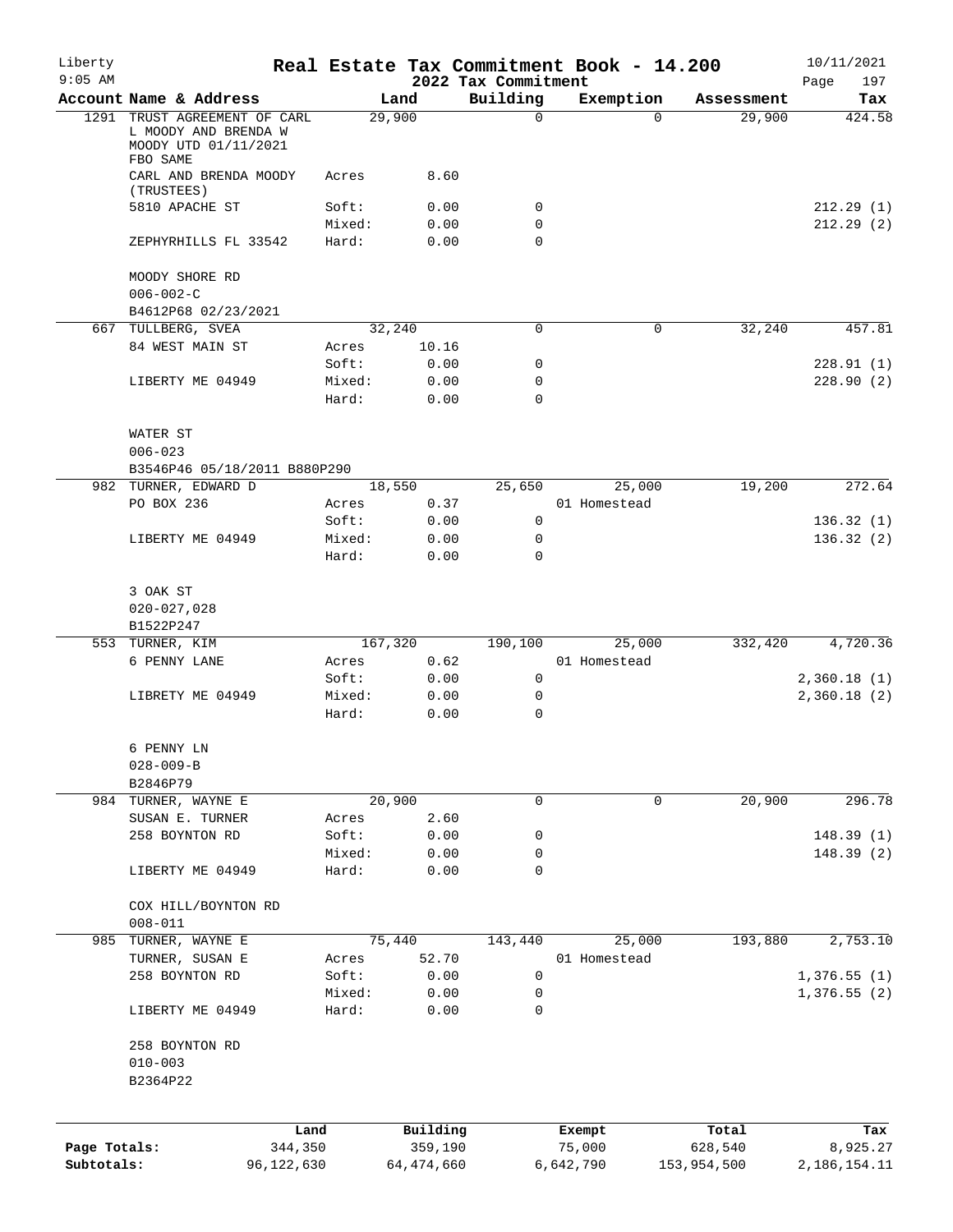| Liberty                    |                               |                       |        |                       | Real Estate Tax Commitment Book - 14.200 |                |                        | 10/11/2021                 |
|----------------------------|-------------------------------|-----------------------|--------|-----------------------|------------------------------------------|----------------|------------------------|----------------------------|
| $9:05$ AM                  | Account Name & Address        |                       |        | Land                  | 2022 Tax Commitment<br>Building          | Exemption      |                        | 198<br>Page                |
|                            | 602 TYLER, RODNEY S           |                       |        | 118,750               | 22,390                                   | $\Omega$       | Assessment<br>141,140  | Tax<br>2,004.19            |
|                            | TYLER, RICHARD R              |                       | Acres  | 0.25                  |                                          |                |                        |                            |
|                            | 93 PARK LANE RD               |                       | Soft:  | 0.00                  | 0                                        |                |                        | 1,002.10(1)                |
|                            |                               |                       | Mixed: | 0.00                  | 0                                        |                |                        | 1,002.09(2)                |
|                            | SOUTH CHINA ME 04358          |                       | Hard:  | 0.00                  | $\mathbf 0$                              |                |                        |                            |
|                            |                               |                       |        |                       |                                          |                |                        |                            |
|                            | 12 LUCAS POINT<br>$019 - 023$ |                       |        |                       |                                          |                |                        |                            |
|                            | B3877P74 07/22/2014           |                       |        |                       |                                          |                |                        |                            |
| 499                        | UNDERWOOD, MARILYN C.         |                       |        | 70,140                | 0                                        | 0              | 70,140                 | 995.99                     |
|                            | TRUSTEE                       |                       |        |                       |                                          |                |                        |                            |
|                            | UNDERWOOD LIVING TRUST        |                       | Acres  | 2.00                  |                                          |                |                        |                            |
|                            | 45 PYA RD.                    |                       | Soft:  | 0.00                  | 0                                        |                |                        | 498.00 (1)                 |
|                            |                               |                       | Mixed: | 0.00                  | 0                                        |                |                        | 497.99 (2)                 |
|                            | PORTLAND ME 04103 4604        |                       | Hard:  | 0.00                  | 0                                        |                |                        |                            |
|                            | ON QUIGG ISLAND               |                       |        |                       |                                          |                |                        |                            |
|                            | $006 - 015 - C$               |                       |        |                       |                                          |                |                        |                            |
|                            | B4283P169 07/06/2018          |                       |        |                       |                                          |                |                        |                            |
| 986                        | UNDERWOOD, MARILYN<br>TRUSTEE |                       |        | 145,890               | 103,420                                  | $\mathbf 0$    | 249,310                | 3,540.20                   |
|                            | UNDERWOOD LIVING TRUST        |                       | Acres  | 3.50                  |                                          |                |                        |                            |
|                            | 45 PYA RD.                    |                       | Soft:  | 0.00                  | 0                                        |                |                        | 1,770.10(1)                |
|                            |                               |                       | Mixed: | 0.00                  | 0                                        |                |                        | 1,770.10(2)                |
|                            | PORTLAND ME 04103 4604        |                       | Hard:  | 0.00                  | $\Omega$                                 |                |                        |                            |
|                            | 60 QUIGG ISLAND RD            |                       |        |                       |                                          |                |                        |                            |
|                            | $006 - 015 - 01$              |                       |        |                       |                                          |                |                        |                            |
|                            | B4283P174 07/06/2018          |                       |        |                       |                                          |                |                        |                            |
|                            | 1131 URICK, CHRISTINE         |                       |        | 63,730                | 0                                        | $\mathbf 0$    | 63,730                 | 904.97                     |
|                            | DENNIS URICK                  |                       | Acres  | 2.12                  |                                          |                |                        |                            |
|                            | 44 ROBBINS RD                 |                       | Soft:  | 0.00                  | 0                                        |                |                        | 452.49 (1)                 |
|                            |                               |                       | Mixed: | 0.00                  | 0                                        |                |                        | 452.48 (2)                 |
|                            | BELFAST ME 04915              |                       | Hard:  | 0.00                  | $\mathbf 0$                              |                |                        |                            |
|                            | TRILLIUM WAY                  |                       |        |                       |                                          |                |                        |                            |
|                            | $003 - 032 - 04$              |                       |        |                       |                                          |                |                        |                            |
|                            | B2818P290                     |                       |        |                       |                                          |                |                        |                            |
| 1133                       | URICK, CHRISTINE              |                       |        | 27,020                | 0                                        | $\mathbf 0$    | 27,020                 | 383.68                     |
|                            | DENNIS URICK                  |                       | Acres  | 5.51                  |                                          |                |                        |                            |
|                            | 44 ROBBINS RD                 |                       | Soft:  | 0.00                  | 0                                        |                |                        | 191.84(1)                  |
|                            |                               |                       | Mixed: | 0.00                  | 0                                        |                |                        | 191.84 (2)                 |
|                            | BELFAST ME 04915              |                       | Hard:  | 0.00                  | $\mathbf 0$                              |                |                        |                            |
|                            | TRILLIUM WAY                  |                       |        |                       |                                          |                |                        |                            |
|                            | $003 - 032 - 06$              |                       |        |                       |                                          |                |                        |                            |
|                            | B2818P290                     |                       |        |                       |                                          |                |                        |                            |
|                            | 1134 URICK, CHRISTINE         |                       |        | 35,310                | 0                                        | 0              | 35,310                 | 501.40                     |
|                            | DENNIS URICK                  |                       | Acres  | $6.04$                |                                          |                |                        |                            |
|                            | 44 ROBBINS RD                 |                       | Soft:  | 0.00                  | 0                                        |                |                        | 250.70(1)                  |
|                            |                               |                       | Mixed: | 0.00                  | 0                                        |                |                        | 250.70(2)                  |
|                            | BELFAST ME 04915              |                       | Hard:  | 0.00                  | 0                                        |                |                        |                            |
|                            | TRILLIUM WAY                  |                       |        |                       |                                          |                |                        |                            |
|                            | $003 - 032 - 07$              |                       |        |                       |                                          |                |                        |                            |
|                            | B2818P290                     |                       |        |                       |                                          |                |                        |                            |
|                            |                               |                       |        |                       |                                          |                |                        |                            |
|                            |                               | Land                  |        | Building              |                                          | Exempt         | Total                  | Tax                        |
| Page Totals:<br>Subtotals: |                               | 460,840<br>96,583,470 |        | 125,810<br>64,600,470 |                                          | 0<br>6,642,790 | 586,650<br>154,541,150 | 8,330.43<br>2, 194, 484.54 |
|                            |                               |                       |        |                       |                                          |                |                        |                            |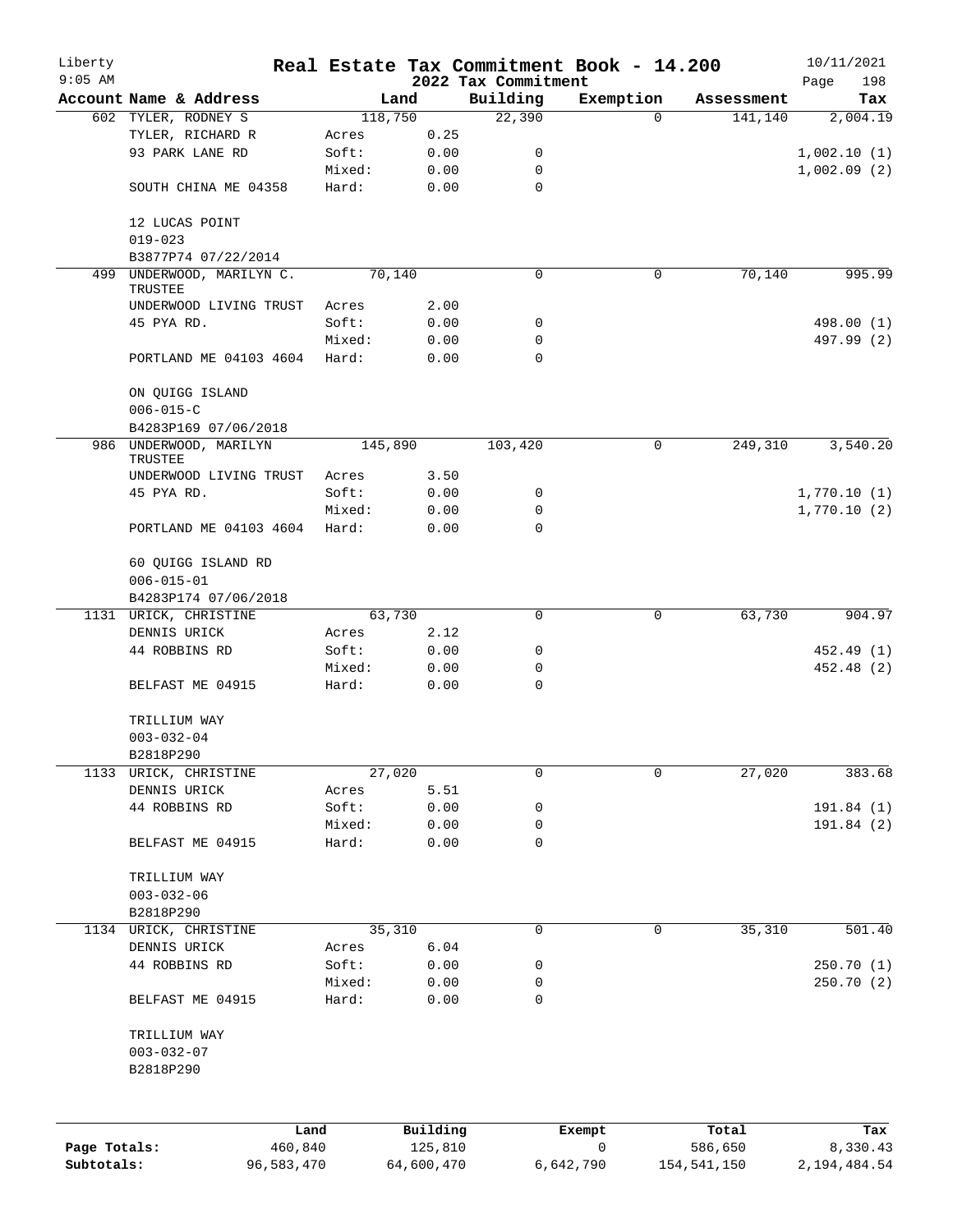| Liberty<br>$9:05$ AM |                               |                 |         |              | 2022 Tax Commitment | Real Estate Tax Commitment Book - 14.200 |          |            | 10/11/2021<br>Page<br>199 |
|----------------------|-------------------------------|-----------------|---------|--------------|---------------------|------------------------------------------|----------|------------|---------------------------|
|                      | Account Name & Address        |                 | Land    |              | Building            | Exemption                                |          | Assessment | Tax                       |
|                      | 1135 URICK, CHRISTINE         |                 | 33,740  |              | 0                   |                                          | $\Omega$ | 33,740     | 479.11                    |
|                      | DENNIS URICK                  | Acres           |         | 4.99         |                     |                                          |          |            |                           |
|                      | 44 ROBBINS RD                 | Soft:           |         | 0.00         | 0                   |                                          |          |            | 239.56(1)                 |
|                      |                               | Mixed:          |         | 0.00         | 0                   |                                          |          |            | 239.55(2)                 |
|                      | BELFAST ME 04915              | Hard:           |         | 0.00         | 0                   |                                          |          |            |                           |
|                      | TRILLIUM WAY                  |                 |         |              |                     |                                          |          |            |                           |
|                      | $003 - 032 - 08$<br>B2818P290 |                 |         |              |                     |                                          |          |            |                           |
| 1136                 | URICK, CHRISTINE              |                 | 31,400  |              | $\mathbf 0$         |                                          | 0        | 31,400     | 445.88                    |
|                      | DENNIS URICK                  | Acres           |         | 3.43         |                     |                                          |          |            |                           |
|                      | 44 ROBBINS RD                 | Soft:           |         | 0.00         | 0                   |                                          |          |            | 222.94(1)                 |
|                      |                               | Mixed:          |         | 0.00         | 0                   |                                          |          |            | 222.94(2)                 |
|                      | BELFAST ME 04915              | Hard:           |         | 0.00         | $\mathbf 0$         |                                          |          |            |                           |
|                      | TRILLIUM WAY                  |                 |         |              |                     |                                          |          |            |                           |
|                      | $003 - 032 - 09$              |                 |         |              |                     |                                          |          |            |                           |
|                      | B2818P290                     |                 |         |              |                     |                                          |          |            |                           |
|                      | 990 VALLEAU, DANA             |                 | 41,340  |              | 207,020             | 25,000                                   |          | 223,360    | 3,171.71                  |
|                      | VALLEAU, KATHLEEN             | Acres           |         | 0.60         |                     | 01 Homestead                             |          |            |                           |
|                      | 72 SHERMAN RD                 | Soft:           |         | 0.00         | 0                   |                                          |          |            | 1,585.86(1)               |
|                      |                               | Mixed:          |         | 0.00         | 0                   |                                          |          |            | 1,585.85(2)               |
|                      | LIBERTY ME 04949              | Hard:           |         | 0.00         | 0                   |                                          |          |            |                           |
|                      | 72 SHERMAN RD                 |                 |         |              |                     |                                          |          |            |                           |
|                      | $023 - 002$                   |                 |         |              |                     |                                          |          |            |                           |
|                      | B1630P258                     |                 |         |              |                     |                                          |          |            |                           |
|                      | 1321 VALLEAU, DANA            |                 | 25,490  |              | $\mathbf 0$         |                                          | 0        | 25,490     | 361.96                    |
|                      | VALLEAU, KATHLEEN             | Acres           |         | 0.62         |                     |                                          |          |            |                           |
|                      | 72 SHERMAN RD                 | Soft:           |         | 0.00         | 0                   |                                          |          |            | 180.98(1)                 |
|                      |                               | Mixed:          |         | 0.00         | 0                   |                                          |          |            | 180.98 (2)                |
|                      | LIBERTY ME 04949              | Hard:           |         | 0.00         | 0                   |                                          |          |            |                           |
|                      | SHERMAN RD                    |                 |         |              |                     |                                          |          |            |                           |
|                      | $023 - 003$                   |                 |         |              |                     |                                          |          |            |                           |
|                      | B1630P258                     |                 |         |              |                     |                                          |          |            |                           |
|                      | 83 VALLEAU, DANA              |                 | 59,250  |              | 0                   |                                          | 0        | 59,250     | 841.35                    |
|                      | VALLEAU, KATHLEEN             | Acres           |         | 71.00        |                     |                                          |          |            |                           |
|                      | 72 SHERMAN RD                 | Soft:           |         | 0.00         | 0                   |                                          |          |            | 420.68(1)                 |
|                      |                               | Mixed:          |         | 0.00         | 0                   |                                          |          |            | 420.67 (2)                |
|                      | LIBERTY ME 04949              | Hard:           |         | 0.00         | 0                   |                                          |          |            |                           |
|                      | MEDOMAK RESERVE RD            |                 |         |              |                     |                                          |          |            |                           |
|                      | $004 - 025$                   |                 |         |              |                     |                                          |          |            |                           |
|                      | B2257P113                     |                 |         |              |                     |                                          |          |            |                           |
|                      | 46 VALLEAU, KATHLEEN M        |                 | 178,880 |              | 145,490             |                                          | 0        | 324,370    | 4,606.05                  |
|                      | 72 SHERMAN RD                 | Acres           |         | 1.05         |                     |                                          |          |            |                           |
|                      |                               | Soft:           |         | 0.00         | 0                   |                                          |          |            | 2,303.03(1)               |
|                      | LIBERTY ME 04949              | Mixed:<br>Hard: |         | 0.00<br>0.00 | 0<br>$\Omega$       |                                          |          |            | 2,303.02(2)               |
|                      |                               |                 |         |              |                     |                                          |          |            |                           |
|                      | 29 SHERMAN RD                 |                 |         |              |                     |                                          |          |            |                           |
|                      | $022 - 019$                   |                 |         |              |                     |                                          |          |            |                           |
|                      | B4462P289 01/24/2020          |                 |         |              |                     |                                          |          |            |                           |
|                      |                               |                 |         |              |                     |                                          |          |            |                           |
|                      |                               |                 |         |              |                     |                                          |          |            |                           |
|                      |                               |                 |         |              |                     |                                          |          |            |                           |

|              | Land       | Building   | Exempt    | Total       | Tax          |
|--------------|------------|------------|-----------|-------------|--------------|
| Page Totals: | 370,100    | 352,510    | 25,000    | 697,610     | 9,906.06     |
| Subtotals:   | 96,953,570 | 64,952,980 | 6,667,790 | 155,238,760 | 2,204,390.60 |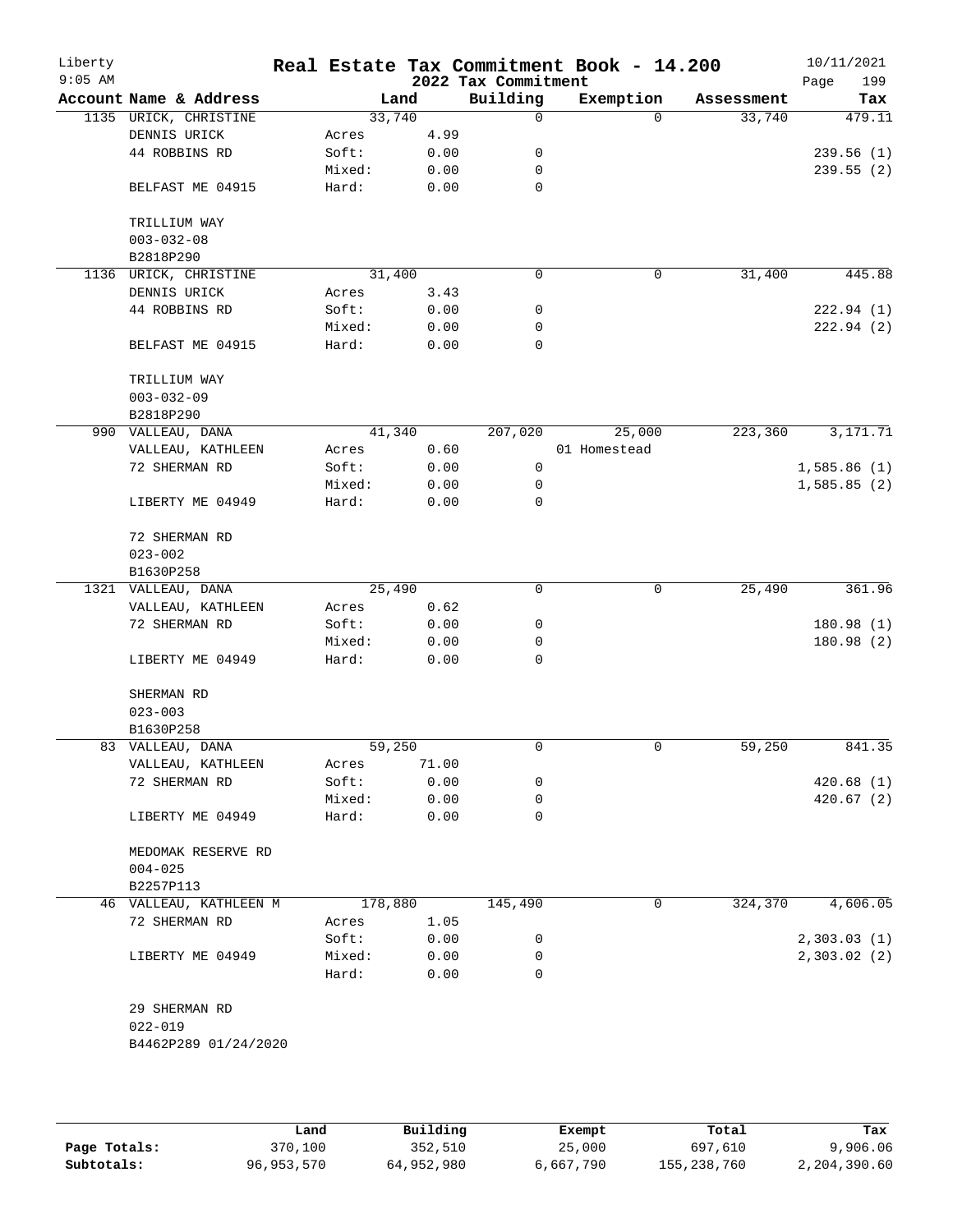| Liberty<br>$9:05$ AM |                                           |         |        | 2022 Tax Commitment | Real Estate Tax Commitment Book - 14.200 |                    | 10/11/2021<br>Page<br>200 |
|----------------------|-------------------------------------------|---------|--------|---------------------|------------------------------------------|--------------------|---------------------------|
|                      | Account Name & Address                    |         | Land   | Building            | Exemption                                | Assessment         | Tax                       |
|                      | 1221 VAN DUYSEN, DARLEEN                  |         | 71,940 | 500                 |                                          | $\Omega$<br>72,440 | 1,028.65                  |
|                      | VAN DUYSEN, THEODORE                      | Acres   | 72.88  |                     |                                          |                    |                           |
|                      | 283 MCLAIN RD                             | Soft:   | 0.00   | 0                   |                                          |                    | 514.33(1)                 |
|                      |                                           | Mixed:  | 0.00   | 0                   |                                          |                    | 514.32(2)                 |
|                      | LIBERTY ME 04949                          | Hard:   | 0.00   | $\mathbf 0$         |                                          |                    |                           |
|                      | MCLAIN RD                                 |         |        |                     |                                          |                    |                           |
|                      | $003 - 007$                               |         |        |                     |                                          |                    |                           |
|                      | B2761P98                                  |         |        |                     |                                          |                    |                           |
|                      | 837 VAN DUYSEN, DARLEEN                   | 170,780 |        | 92,400              | 31,000                                   | 232,180            | 3,296.96                  |
|                      | VAN DUYSEN, THEODORE                      | Acres   | 47.12  |                     | 01 Homestead                             |                    |                           |
|                      | 283 MCLAIN RD                             | Soft:   | 0.00   |                     | $0$ $02$ $Vet$                           |                    | 1,648.48(1)               |
|                      |                                           | Mixed:  | 0.00   | 0                   |                                          |                    | 1,648.48(2)               |
|                      | LIBERTY ME 04949                          | Hard:   | 0.00   | 0                   |                                          |                    |                           |
|                      | 283 MCLAIN RD                             |         |        |                     |                                          |                    |                           |
|                      | $003 - 006$                               |         |        |                     |                                          |                    |                           |
|                      | B2761P98                                  |         |        |                     |                                          |                    |                           |
|                      | 991 VANN, MARY S                          |         | 90,000 | 171,610             |                                          | 261,610<br>0       | 3,714.86                  |
|                      | 95 BELFAST AUGUSTA RD                     | Acres   | 85.00  |                     |                                          |                    |                           |
|                      |                                           | Soft:   | 0.00   | 0                   |                                          |                    | 1,857.43(1)               |
|                      | LIBERTY ME 04949                          | Mixed:  | 0.00   | 0                   |                                          |                    | 1,857.43(2)               |
|                      |                                           | Hard:   | 0.00   | 0                   |                                          |                    |                           |
|                      | 95 BELFAST AUGUSTA RD<br>$009 - 024$      |         |        |                     |                                          |                    |                           |
|                      | B4522P266 07/27/2020 B4521P224 05/21/2020 |         |        |                     |                                          |                    |                           |
|                      | 992 VATTER, JOSEPH T                      |         | 43,250 | 56,400              |                                          | 99,650<br>0        | 1,415.03                  |
|                      | C/O DOUG CASH                             | Acres   | 9.50   |                     |                                          |                    |                           |
|                      | 30 WOOD ST                                | Soft:   | 0.00   | 0                   |                                          |                    | 707.52(1)                 |
|                      |                                           | Mixed:  | 0.00   | 0                   |                                          |                    | 707.51(2)                 |
|                      | PLYMOUTH MA 02360                         | Hard:   | 0.00   | 0                   |                                          |                    |                           |
|                      | 40 MEADOW WY                              |         |        |                     |                                          |                    |                           |
|                      | $007 - 014 - A$                           |         |        |                     |                                          |                    |                           |
|                      | B886P301                                  |         |        |                     |                                          |                    |                           |
|                      | 995 VENCEL, NANCY                         | 257,800 |        | 154,250             |                                          | 0<br>412,050       | 5,851.11                  |
|                      | P.O. Box 153                              | Acres   | 1.96   |                     |                                          |                    |                           |
|                      |                                           | Soft:   | 0.00   | 0                   |                                          |                    | 2,925.56(1)               |
|                      | LIBERTY ME 04915                          | Mixed:  | 0.00   | 0                   |                                          |                    | 2,925.55(2)               |
|                      |                                           | Hard:   | 0.00   | 0                   |                                          |                    |                           |
|                      | 161 KNOWLTONS SHORE RD                    |         |        |                     |                                          |                    |                           |
|                      | $019 - 017$                               |         |        |                     |                                          |                    |                           |
|                      | B748P658                                  |         |        |                     |                                          |                    |                           |
|                      | 996 VENCEL, NANCY                         |         | 42,100 | 0                   |                                          | 0<br>42,100        | 597.82                    |
|                      | P.O. Box 153                              | Acres   | 19.60  |                     |                                          |                    |                           |
|                      |                                           | Soft:   | 0.00   | 0                   |                                          |                    | 298.91 (1)                |
|                      | LIBERTY ME 04915                          | Mixed:  | 0.00   | 0                   |                                          |                    | 298.91(2)                 |
|                      |                                           | Hard:   | 0.00   | 0                   |                                          |                    |                           |
|                      | KNOWLTONS SHORE RD                        |         |        |                     |                                          |                    |                           |
|                      | $019 - 043$                               |         |        |                     |                                          |                    |                           |
|                      | B702P570                                  |         |        |                     |                                          |                    |                           |
|                      |                                           |         |        |                     |                                          |                    |                           |
|                      |                                           |         |        |                     |                                          |                    |                           |
|                      |                                           |         |        |                     |                                          |                    |                           |

|              | Land       | Building     | Exempt    | Total       | Tax          |
|--------------|------------|--------------|-----------|-------------|--------------|
| Page Totals: | 675,870    | 475,160      | 31,000    | 1,120,030   | 15,904.43    |
| Subtotals:   | 97,629,440 | 65, 428, 140 | 6,698,790 | 156,358,790 | 2,220,295.03 |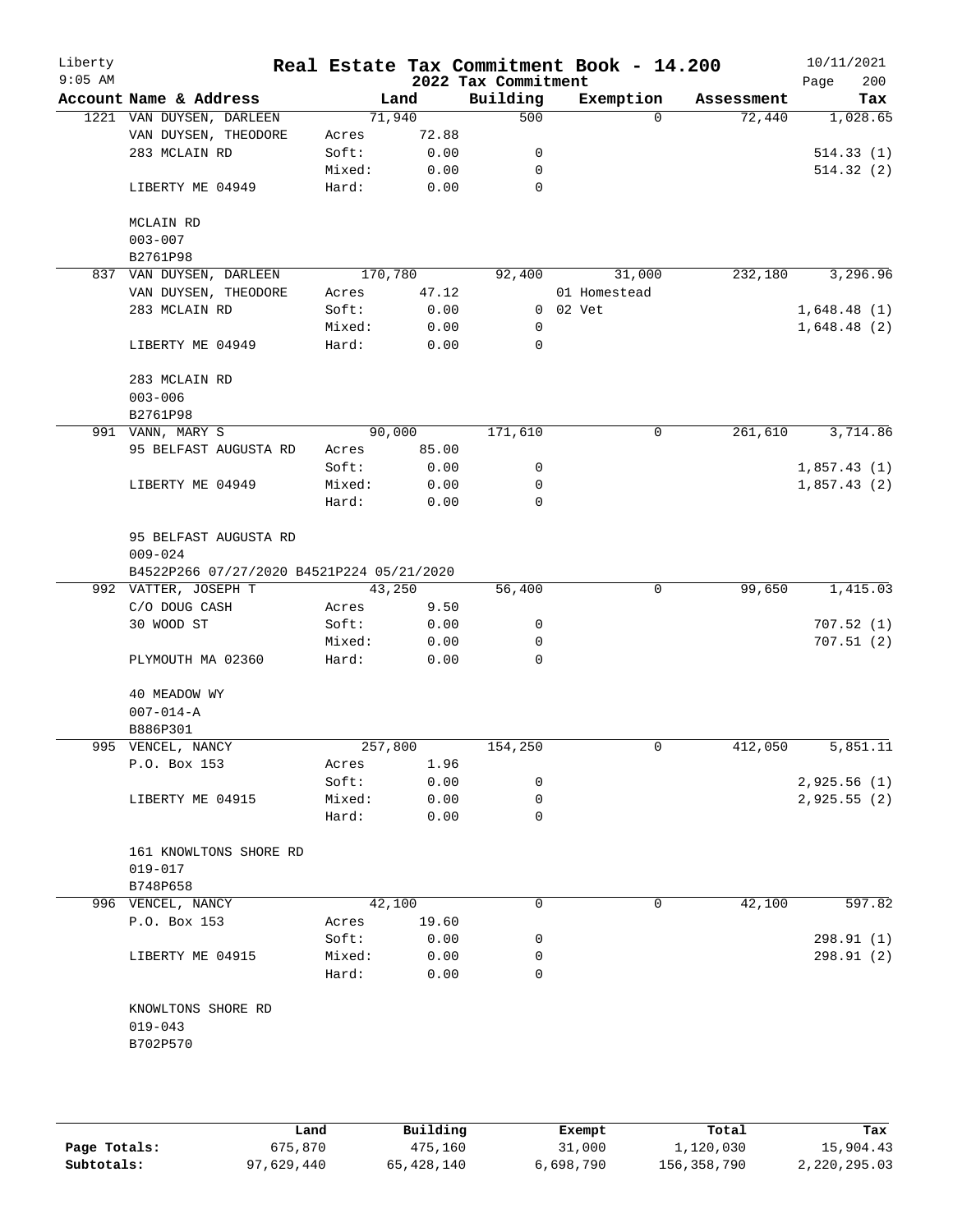| Liberty   |                                                |         |       |                     | Real Estate Tax Commitment Book - 14.200 |            | 10/11/2021  |
|-----------|------------------------------------------------|---------|-------|---------------------|------------------------------------------|------------|-------------|
| $9:05$ AM |                                                |         |       | 2022 Tax Commitment |                                          |            | 201<br>Page |
|           | Account Name & Address                         |         | Land  | Building            | Exemption                                | Assessment | Tax         |
|           | 1315 VENCEL, NANCY                             | 131,850 |       | $\Omega$            | $\Omega$                                 | 131,850    | 1,872.27    |
|           | P.O. Box 153                                   | Acres   | 0.57  |                     |                                          |            |             |
|           |                                                | Soft:   | 0.00  | 0                   |                                          |            | 936.14(1)   |
|           | LIBERTY ME 04915                               | Mixed:  | 0.00  | $\mathbf 0$         |                                          |            | 936.13(2)   |
|           |                                                | Hard:   | 0.00  | 0                   |                                          |            |             |
|           | KNOWLTONS SHORE RD                             |         |       |                     |                                          |            |             |
|           | $019 - 016$                                    |         |       |                     |                                          |            |             |
|           | B748P658                                       |         |       |                     |                                          |            |             |
|           | 987 VERIZON WIRELESS                           |         | 0     | 133,200             | $\mathbf 0$                              | 133,200    | 1,891.44    |
|           | P.O. Box 2549                                  |         |       |                     |                                          |            |             |
|           |                                                |         |       |                     |                                          |            | 945.72 (1)  |
|           | Addison TX 75001                               |         |       |                     |                                          |            | 945.72 (2)  |
|           |                                                |         |       |                     |                                          |            |             |
|           |                                                |         |       |                     |                                          |            |             |
|           | 27 TOWER RD                                    |         |       |                     |                                          |            |             |
|           | $010 - 052 - ON$                               |         |       |                     |                                          |            |             |
|           | B1727P212                                      |         |       |                     |                                          |            |             |
| 211       | VIRGINIA L. CULLIVAN<br>LIVING TRUST           | 42,500  |       | $\mathbf 0$         | $\mathbf 0$                              | 42,500     | 603.50      |
|           | CULLIVAN, VIRGINIA L &<br>WILLIAM H. TRUSTEES  | Acres   | 20.00 |                     |                                          |            |             |
|           | 73 BUSHEY STREET                               | Soft:   | 0.00  | 0                   |                                          |            | 301.75(1)   |
|           |                                                | Mixed:  | 0.00  | $\mathbf 0$         |                                          |            | 301.75(2)   |
|           | PALERMO ME 04354                               | Hard:   | 0.00  | $\Omega$            |                                          |            |             |
|           | UPPER HOSTILE VALLEY RD                        |         |       |                     |                                          |            |             |
|           | $010 - 017 - A$                                |         |       |                     |                                          |            |             |
|           | B4256P315 04/12/2018                           |         |       |                     |                                          |            |             |
|           | 212 VIRGINIA L. CULLIVAN<br>LIVING TRUST       | 24,500  |       | $\mathbf 0$         | $\mathbf 0$                              | 24,500     | 347.90      |
|           | CULLIVAN, VIRGINIA L &<br>WILLIAM H. TRUSTEEES | Acres   | 5.00  |                     |                                          |            |             |
|           | 73 BUSHEY STREET                               | Soft:   | 0.00  | 0                   |                                          |            | 173.95(1)   |
|           |                                                | Mixed:  | 0.00  | 0                   |                                          |            | 173.95(2)   |
|           | PALERMO ME 04354                               | Hard:   | 0.00  | $\mathbf 0$         |                                          |            |             |
|           |                                                |         |       |                     |                                          |            |             |
|           | UPPER HOSTILE VALLEY RD                        |         |       |                     |                                          |            |             |
|           | $010 - 018$                                    |         |       |                     |                                          |            |             |
|           | B4256P315 04/12/2018                           |         |       |                     |                                          |            |             |
|           | 1254 VIRGINIA L. CULLIVAN<br>LIVING TRUST      | 41,500  |       | $\mathbf 0$         | 0                                        | 41,500     | 589.30      |
|           | CULLIVAN, VIRGINIA L &<br>WILLIAM H. TRUSTEEES | Acres   | 19.00 |                     |                                          |            |             |
|           | 536 PLUMMER ROAD                               | Soft:   | 0.00  | 0                   |                                          |            | 294.65(1)   |
|           |                                                | Mixed:  | 0.00  | 0                   |                                          |            | 294.65 (2)  |
|           | PALERMO ME 04354                               | Hard:   | 0.00  | $\mathbf 0$         |                                          |            |             |
|           | PLUMMER RD                                     |         |       |                     |                                          |            |             |
|           | $010 - 022$                                    |         |       |                     |                                          |            |             |
|           | B4256P315 04/12/2018                           |         |       |                     |                                          |            |             |
|           |                                                |         |       |                     |                                          |            |             |

|              | Land       | Building   | Exempt    | Total       | Tax          |
|--------------|------------|------------|-----------|-------------|--------------|
| Page Totals: | 240,350    | 133,200    |           | 373,550     | 5,304.41     |
| Subtotals:   | 97,869,790 | 65,561,340 | 6,698,790 | 156,732,340 | 2,225,599.44 |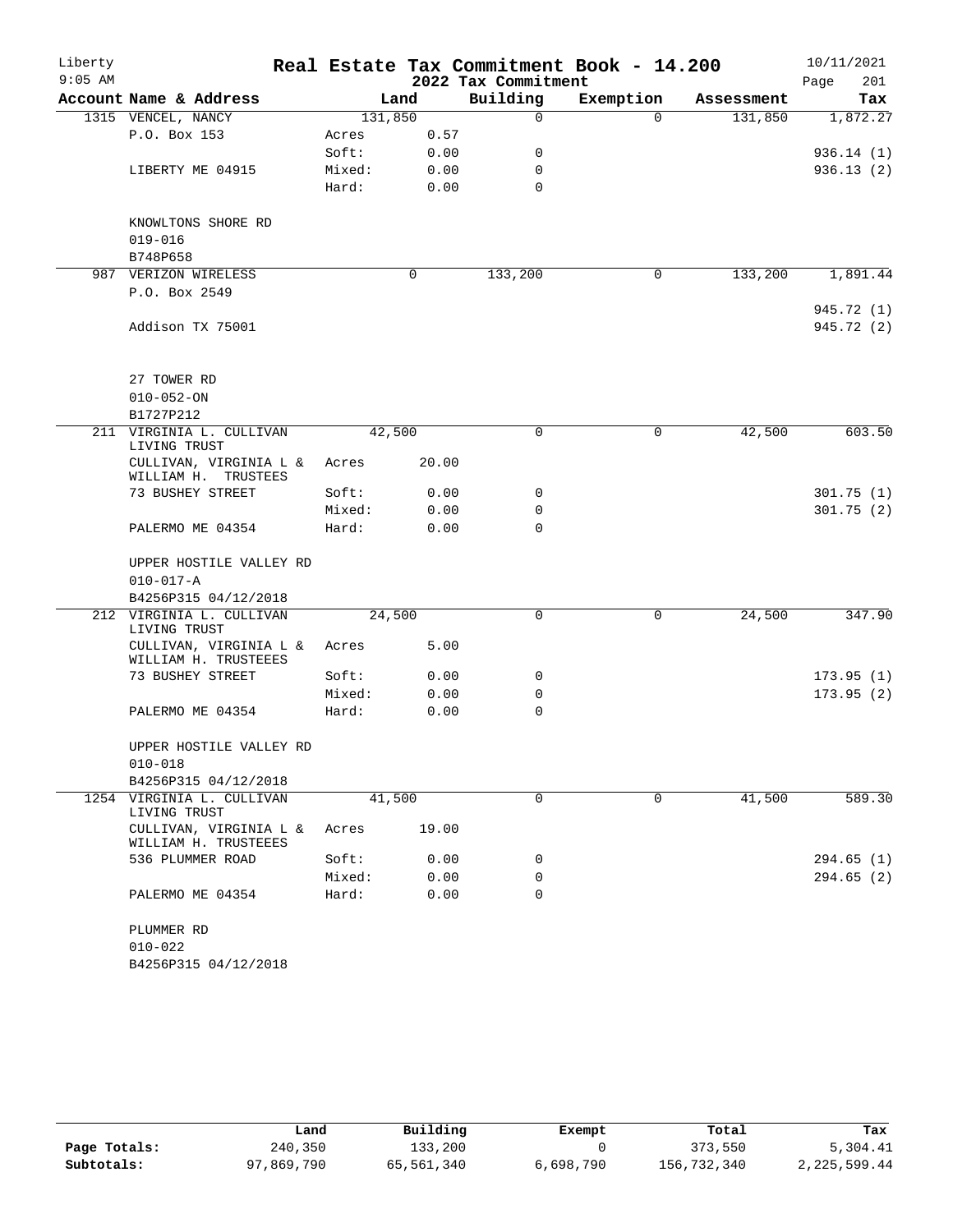| Liberty      |                                                  |                 |              |                                 | Real Estate Tax Commitment Book - 14.200 |            | 10/11/2021         |
|--------------|--------------------------------------------------|-----------------|--------------|---------------------------------|------------------------------------------|------------|--------------------|
| $9:05$ AM    | Account Name & Address                           | Land            |              | 2022 Tax Commitment<br>Building | Exemption                                | Assessment | 202<br>Page<br>Tax |
|              | 999 VITTUM, BARBARA A                            | 91,010          |              | 51,040                          | $\Omega$                                 | 142,050    | 2,017.11           |
|              | 147 MAIN ST.                                     | Acres           | 4.20         |                                 |                                          |            |                    |
|              |                                                  | Soft:           | 0.00         | 0                               |                                          |            | 1,008.56(1)        |
|              | BUCKSPORT ME 04416                               | Mixed:          | 0.00         | 0                               |                                          |            | 1,008.55(2)        |
|              |                                                  | Hard:           | 0.00         | $\mathbf 0$                     |                                          |            |                    |
|              | 88 RETREAT WAY<br>$006 - 005 - 08$<br>B1396P234  |                 |              |                                 |                                          |            |                    |
|              | 1075 VON SALTZA, CARL A.                         | 130,100         |              | 0                               | 0                                        | 130,100    | 1,847.42           |
|              | 50 UPPER MAST LANDING<br><b>RD</b>               | Acres           | 2.60         |                                 |                                          |            |                    |
|              |                                                  | Soft:           | 0.00         | 0                               |                                          |            | 923.71 (1)         |
|              | FREEPORT ME 04032                                | Mixed:          | 0.00         | 0                               |                                          |            | 923.71 (2)         |
|              |                                                  | Hard:           | 0.00         | 0                               |                                          |            |                    |
|              | <b>GREEN ISLAND</b><br>$009 - 004 - 01B$         |                 |              |                                 |                                          |            |                    |
|              | B4513P232 07/08/2020<br>1001 VON SALTZA, INGRID, | 187,410         |              | 49,210                          | 0                                        | 236,620    | 3,360.00           |
|              | BRITTA, ERIC AND CARL<br>50 UPPER MAST LANDING   | Acres           | 5.30         |                                 |                                          |            |                    |
|              | ROAD                                             |                 |              |                                 |                                          |            |                    |
|              |                                                  | Soft:           | 0.00         | 0                               |                                          |            | 1,680.00(1)        |
|              | FREEPORT ME 04032                                | Mixed:          | 0.00         | 0                               |                                          |            | 1,680.00(2)        |
|              |                                                  | Hard:           | 0.00         | 0                               |                                          |            |                    |
|              | GREEN ISLAND<br>$009 - 004 - 01$<br>B2643P349    |                 |              |                                 |                                          |            |                    |
|              | 1147 VON SALTZA, MALCOLM                         | 29,630          |              | $\mathbf 0$                     | 0                                        | 29,630     | 420.75             |
|              | P.O. BOX 704                                     | Acres           | 6.75         |                                 |                                          |            |                    |
|              |                                                  | Soft:           | 0.00         | 0                               |                                          |            | 210.38(1)          |
|              | UNION ME 04862                                   | Mixed:          | 0.00         | 0                               |                                          |            | 210.37(2)          |
|              |                                                  | Hard:           | 0.00         | $\mathbf 0$                     |                                          |            |                    |
|              | PINNACLE RD                                      |                 |              |                                 |                                          |            |                    |
|              | $005 - 001 - 01$                                 |                 |              |                                 |                                          |            |                    |
|              | 1000 VON SALTZA, MALCOLM H                       | 20,590          |              | 6,920                           | 0                                        | 27,510     | 390.64             |
|              | DAVID MESSENGER                                  | Acres           | 2.39         |                                 |                                          |            |                    |
|              | PO Box 704                                       | Soft:           | 0.00         | 0                               |                                          |            | 195.32 (1)         |
|              |                                                  | Mixed:          | 0.00         | 0                               |                                          |            | 195.32 (2)         |
|              | Union ME 04862                                   | Hard:           | 0.00         | 0                               |                                          |            |                    |
|              | 13 OAK ST                                        |                 |              |                                 |                                          |            |                    |
|              | $009 - 038 - A$                                  |                 |              |                                 |                                          |            |                    |
|              | B1034P28                                         |                 |              |                                 |                                          |            |                    |
| 1003         | VOSBURGH, PAUL V                                 | 233,850         |              | 29,480                          | 0                                        | 263,330    | 3,739.29           |
|              | NARDONE, KIMBERLY R                              | Acres           | 1.17         |                                 |                                          |            |                    |
|              | 70 E Lakewood Lane                               | Soft:           | 0.00         | 0                               |                                          |            | 1,869.65(1)        |
|              | Swanville ME 04915                               | Mixed:<br>Hard: | 0.00<br>0.00 | 0<br>0                          |                                          |            | 1,869.64(2)        |
|              |                                                  |                 |              |                                 |                                          |            |                    |
|              | 8 MELISSA LN                                     |                 |              |                                 |                                          |            |                    |
|              | $022 - 021 - B$                                  |                 |              |                                 |                                          |            |                    |
|              | B4190P67 07/28/2017                              |                 |              |                                 |                                          |            |                    |
|              |                                                  |                 |              |                                 |                                          |            |                    |
|              |                                                  | Land            | Building     |                                 | Exempt                                   | Total      | Tax                |
| Page Totals: | 692,590                                          |                 | 136,650      |                                 | 0                                        | 829,240    | 11,775.21          |

**Subtotals:** 98,562,380 65,697,990 6,698,790 157,561,580 2,237,374.65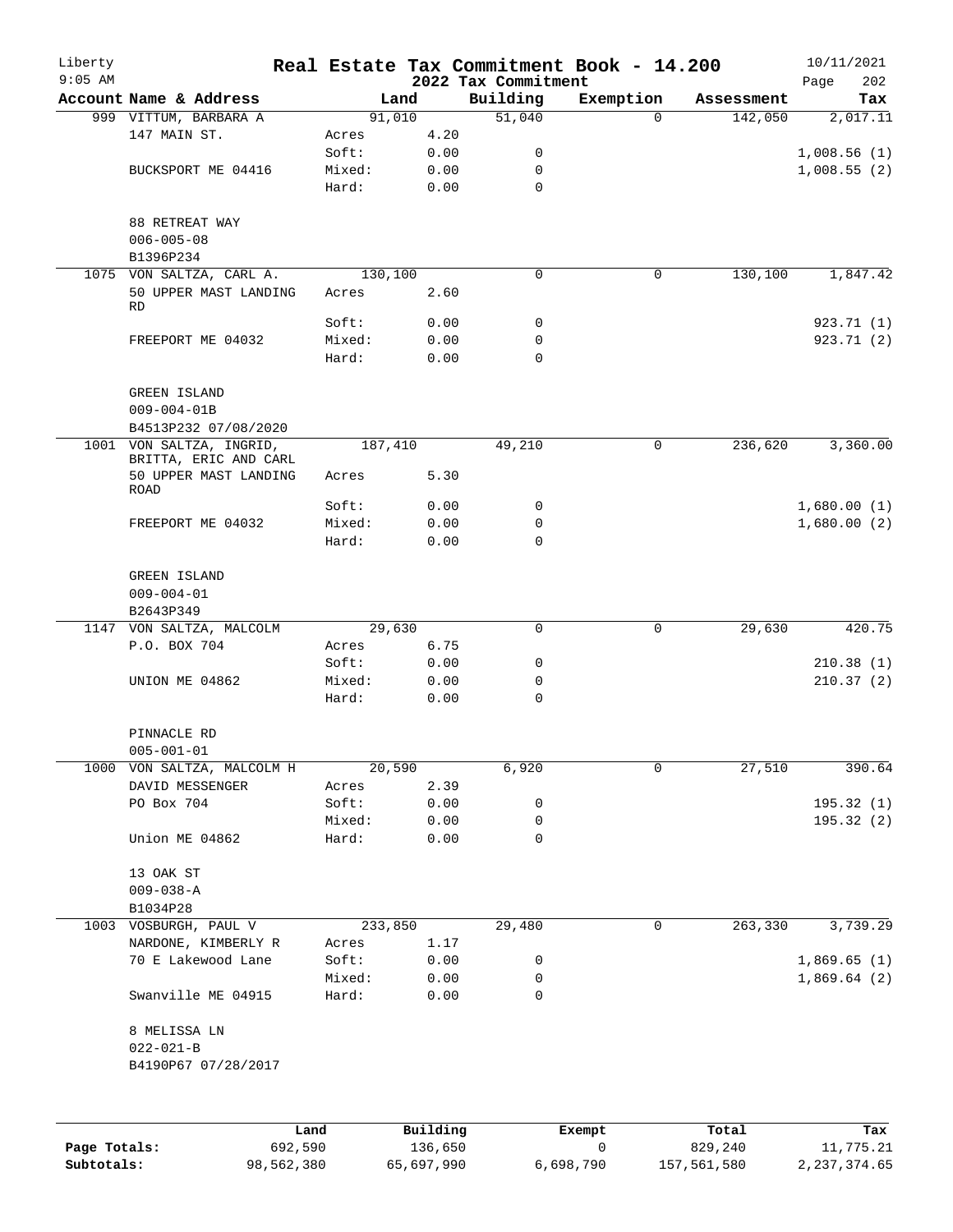| Liberty<br>$9:05$ AM |                                                     |         |      | 2022 Tax Commitment | Real Estate Tax Commitment Book - 14.200 |            | 10/11/2021<br>203<br>Page |
|----------------------|-----------------------------------------------------|---------|------|---------------------|------------------------------------------|------------|---------------------------|
|                      | Account Name & Address                              | Land    |      | Building            | Exemption                                | Assessment | Tax                       |
|                      | 800 VOSE, REBECCA R                                 | 37,500  |      | 150,960             | 25,000                                   | 163,460    | 2,321.13                  |
|                      | VOSE, MICHAEL J                                     | Acres   | 4.00 |                     | 01 Homestead                             |            |                           |
|                      | 2692 BURKETTVILLE RD                                | Soft:   | 0.00 | 0                   |                                          |            | 1,160.57(1)               |
|                      |                                                     | Mixed:  | 0.00 | 0                   |                                          |            | 1,160.56(2)               |
|                      | LIBERTY ME 04949                                    | Hard:   | 0.00 | 0                   |                                          |            |                           |
|                      | 2692 BURKETTVILLE RD                                |         |      |                     |                                          |            |                           |
|                      | $001 - 001$                                         |         |      |                     |                                          |            |                           |
|                      | B3995P109                                           |         |      |                     |                                          |            |                           |
|                      | 126 WADE, LUKE                                      | 30,650  |      | 19,190              | 0                                        | 49,840     | 707.73                    |
|                      | WADE, JESSICA                                       | Acres   | 1.10 |                     |                                          |            |                           |
|                      | 46 ROBERTS SHORE RD                                 | Soft:   | 0.00 | 0                   |                                          |            | 353.87(1)                 |
|                      |                                                     | Mixed:  | 0.00 | 0                   |                                          |            | 353.86 (2)                |
|                      | LIBERTY ME 04949                                    | Hard:   | 0.00 | $\mathbf 0$         |                                          |            |                           |
|                      | 46 ROBERTS SHORE RD<br>$020 - 031$                  |         |      |                     |                                          |            |                           |
|                      | B4305P349 09/10/2018 B4301P217 08/28/2018 B1712P183 |         |      |                     |                                          |            |                           |
|                      | 1004 WALDRON, DAVID D                               | 140,350 |      | 0                   | $\mathbf 0$                              | 140,350    | 1,992.97                  |
|                      | WALDRON, CAROL B                                    | Acres   | 1.40 |                     |                                          |            |                           |
|                      | 8 BLAKE ST.                                         | Soft:   | 0.00 | 0                   |                                          |            | 996.49 (1)                |
|                      |                                                     | Mixed:  | 0.00 | 0                   |                                          |            | 996.48 (2)                |
|                      | CAMDEN ME 04843                                     | Hard:   | 0.00 | 0                   |                                          |            |                           |
|                      | MOODY SHORES RD<br>$006 - 003 - 03$                 |         |      |                     |                                          |            |                           |
|                      | B1234P273                                           |         |      |                     |                                          |            |                           |
|                      | 31 WALSH, DONNA L                                   | 54,070  |      | 121,180             | 0                                        | 175,250    | 2,488.55                  |
|                      | PIETROSKI, JOHN T                                   | Acres   | 1.46 |                     |                                          |            |                           |
|                      | 762 DAY MOUNTAIN ROAD                               | Soft:   | 0.00 | 0                   |                                          |            | 1, 244.28(1)              |
|                      |                                                     | Mixed:  | 0.00 | 0                   |                                          |            | 1, 244.27 (2)             |
|                      | TEMPLE ME 04984                                     | Hard:   | 0.00 | 0                   |                                          |            |                           |
|                      | 10 STAGECOACH RD                                    |         |      |                     |                                          |            |                           |
|                      | $008 - 026$                                         |         |      |                     |                                          |            |                           |
|                      | B4463P156 01/27/2020                                |         |      |                     |                                          |            |                           |
|                      | 1202 WALSH, JESSICA                                 | 30,500  |      | 0                   | 0                                        | 30,500     | 433.10                    |
|                      | 260 MARY ORDWAY ROAD                                | Acres   | 9.00 |                     |                                          |            |                           |
|                      |                                                     | Soft:   | 0.00 | 0                   |                                          |            | 216.55(1)                 |
|                      | LIBERTY ME 04949                                    | Mixed:  | 0.00 | 0                   |                                          |            | 216.55(2)                 |
|                      |                                                     | Hard:   | 0.00 | 0                   |                                          |            |                           |
|                      | 37 MARY ORDWAY RD                                   |         |      |                     |                                          |            |                           |
|                      | $006 - 019$                                         |         |      |                     |                                          |            |                           |
|                      | B4305P152 09/10/2018                                |         |      |                     |                                          |            |                           |
|                      | 548 WALSH, TAYLOR                                   | 20,000  |      | $\Omega$            | 0                                        | 20,000     | 284.00                    |
|                      | 33 GARDEN ROAD, UNIT B1 Acres                       |         | 2.00 |                     |                                          |            |                           |
|                      |                                                     | Soft:   | 0.00 | 0                   |                                          |            | 142.00(1)                 |
|                      | PLAISTOW NH 03865                                   | Mixed:  | 0.00 | 0                   |                                          |            | 142.00(2)                 |
|                      |                                                     | Hard:   | 0.00 | $\Omega$            |                                          |            |                           |
|                      | CRIE HILL RD                                        |         |      |                     |                                          |            |                           |
|                      | $010 - 004 - 01A$                                   |         |      |                     |                                          |            |                           |
|                      | B4310P115 09/25/2018                                |         |      |                     |                                          |            |                           |
|                      |                                                     |         |      |                     |                                          |            |                           |

|              | Land       | Building   | Exempt    | Total       | Tax          |
|--------------|------------|------------|-----------|-------------|--------------|
| Page Totals: | 313,070    | 291,330    | 25,000    | 579,400     | 8,227.48     |
| Subtotals:   | 98,875,450 | 65,989,320 | 6,723,790 | 158,140,980 | 2,245,602.13 |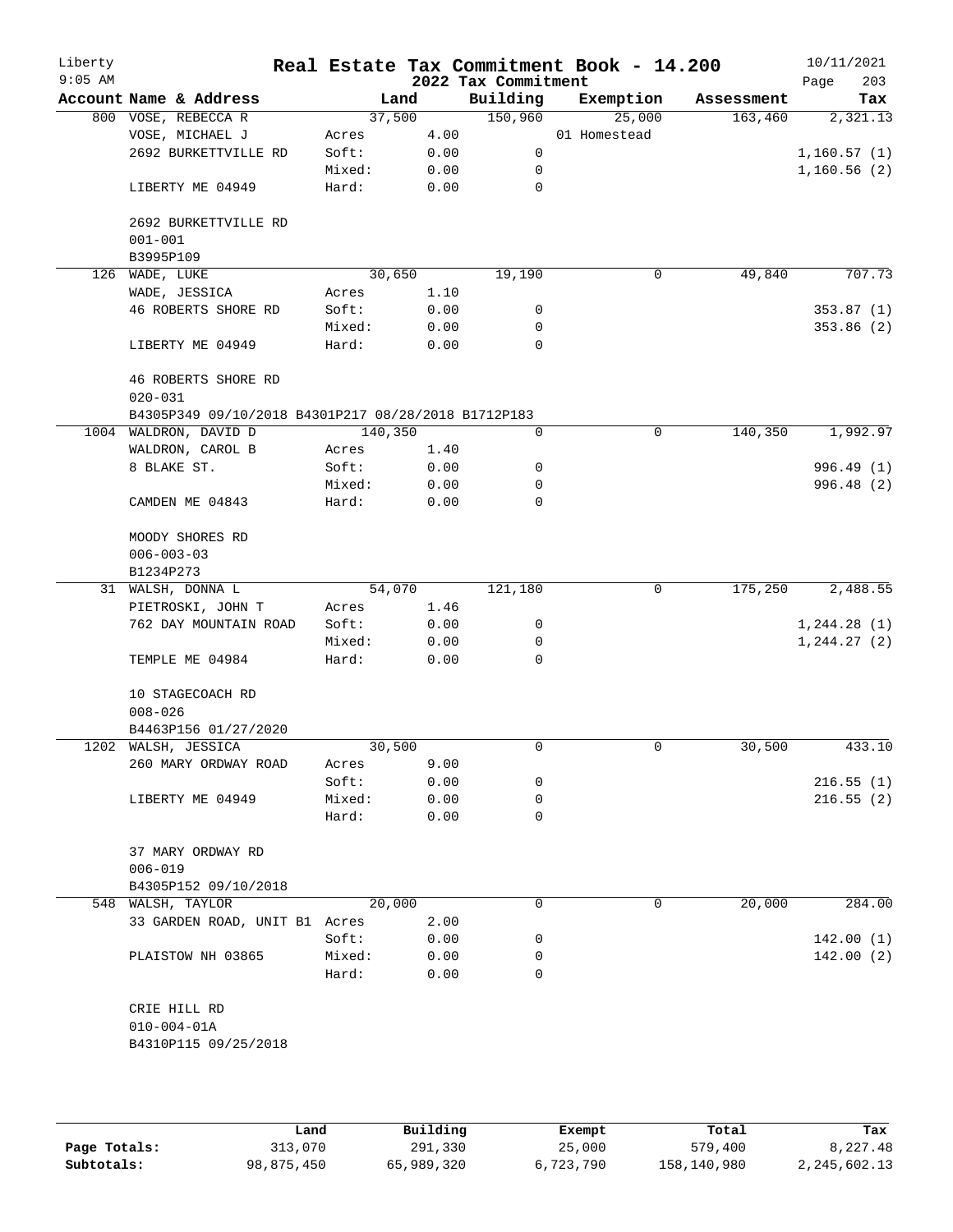| Liberty<br>$9:05$ AM |                                               |                 |              | 2022 Tax Commitment | Real Estate Tax Commitment Book - 14.200 |            | 10/11/2021<br>204<br>Page |
|----------------------|-----------------------------------------------|-----------------|--------------|---------------------|------------------------------------------|------------|---------------------------|
|                      | Account Name & Address                        | Land            |              | Building            | Exemption                                | Assessment | Tax                       |
|                      | 56 WALSH, WILLIAM                             | 41,000          |              | 146,100             | $\Omega$                                 | 187,100    | 2,656.82                  |
|                      | PO BOX 1242                                   | Acres           | 8.00         |                     |                                          |            |                           |
|                      |                                               | Soft:           | 0.00         | 0                   |                                          |            | 1,328.41(1)               |
|                      | EAST HAMPSTEAD NH 03826 Mixed:                |                 | 0.00         | 0                   |                                          |            | 1,328.41(2)               |
|                      |                                               | Hard:           | 0.00         | 0                   |                                          |            |                           |
|                      | 260 MARY ORDWAY RD<br>$006 - 005 - 11$        |                 |              |                     |                                          |            |                           |
|                      | B2424P59 05/21/2003                           |                 |              | 109,700             |                                          |            |                           |
|                      | 941 WARREN, ANNE E                            | 156,310         |              |                     | 31,000                                   | 235,010    | 3,337.14                  |
|                      | JOHNSON, ALAN E                               | Acres           | 5.00         |                     | 01 Homestead                             |            |                           |
|                      | P.O. BOX 111                                  | Soft:           | 0.00         |                     | 0 02 Vet                                 |            | 1,668.57(1)               |
|                      | 68 RETREAT WAY<br>LIBERTY ME 04949            | Mixed:<br>Hard: | 0.00<br>0.00 | 0<br>0              |                                          |            | 1,668.57(2)               |
|                      | 79 QUIGG ISLAND RD<br>$006 - 015$             |                 |              |                     |                                          |            |                           |
|                      | B3978P244 07/16/2015                          |                 |              |                     |                                          |            |                           |
|                      | 419 WASTELLA, BARBARA                         | 146,410         |              | 43,870              | 0                                        | 190,280    | 2,701.98                  |
|                      | WASTELLA, BRIAN                               | Acres           | 0.38         |                     |                                          |            |                           |
|                      | 32 STUART DR.                                 | Soft:           | 0.00         | 0                   |                                          |            | 1,350.99(1)               |
|                      |                                               | Mixed:          | 0.00         | 0                   |                                          |            | 1,350.99(2)               |
|                      | ALBION ME 04910                               | Hard:           | 0.00         | 0                   |                                          |            |                           |
|                      | 197 KNOWLTONS SHORE RD<br>$019 - 008$         |                 |              |                     |                                          |            |                           |
|                      | B1801P194                                     |                 |              |                     |                                          |            |                           |
|                      | 157 WEBBER, DONALD                            | 30,500          |              | 128,330             | 0                                        | 158,830    | 2, 255.39                 |
|                      | 71 BENNER RD                                  | Acres           | 1.00         |                     |                                          |            |                           |
|                      |                                               | Soft:           | 0.00         | 0                   |                                          |            | 1,127.70(1)               |
|                      | LIBERTY ME 04949                              | Mixed:<br>Hard: | 0.00<br>0.00 | 0<br>0              |                                          |            | 1, 127.69(2)              |
|                      | 71 BENNER RD                                  |                 |              |                     |                                          |            |                           |
|                      | $008 - 035 - B$                               |                 |              |                     |                                          |            |                           |
|                      | B2916P126                                     |                 |              |                     |                                          |            |                           |
|                      | 1013 WEEKS, ELWIN                             | 32,000          |              | 22,830              | 0                                        | 54,830     | 778.59                    |
|                      | PO BOX 886                                    | Acres           | 2.00         |                     |                                          |            |                           |
|                      |                                               | Soft:           | 0.00         | 0                   |                                          |            | 389.30 (1)                |
|                      | Bangor ME 04402                               | Mixed:          | 0.00         | 0                   |                                          |            | 389.29 (2)                |
|                      |                                               | Hard:           | 0.00         | 0                   |                                          |            |                           |
|                      | 7 MARY ORDWAY RD<br>$006 - 041 - 01$          |                 |              |                     |                                          |            |                           |
|                      | B2800P130 08/05/2005                          |                 |              |                     |                                          |            |                           |
|                      | 1017 WEISNER, DONALD P                        | 115,900         |              | 80,770              | 0                                        | 196,670    | 2,792.71                  |
|                      | WEISNER, JANET L                              | Acres           | 0.58         |                     |                                          |            |                           |
|                      | 69 COSGROVE RD                                | Soft:           | 0.00         |                     |                                          |            |                           |
|                      |                                               |                 |              | 0<br>0              |                                          |            | 1,396.36(1)               |
|                      | W. WILLINGTON CT 06279                        | Mixed:<br>Hard: | 0.00<br>0.00 | 0                   |                                          |            | 1,396.35(2)               |
|                      | 85 PINNACLE RD<br>$017 - 009 - A$<br>B865P105 |                 |              |                     |                                          |            |                           |
|                      |                                               |                 |              |                     |                                          |            |                           |

|              | Land       | Building   | Exempt    | Total       | Tax          |
|--------------|------------|------------|-----------|-------------|--------------|
| Page Totals: | 522,120    | 531,600    | 31,000    | 1,022,720   | 14,522.63    |
| Subtotals:   | 99,397,570 | 66,520,920 | 6,754,790 | 159,163,700 | 2,260,124.76 |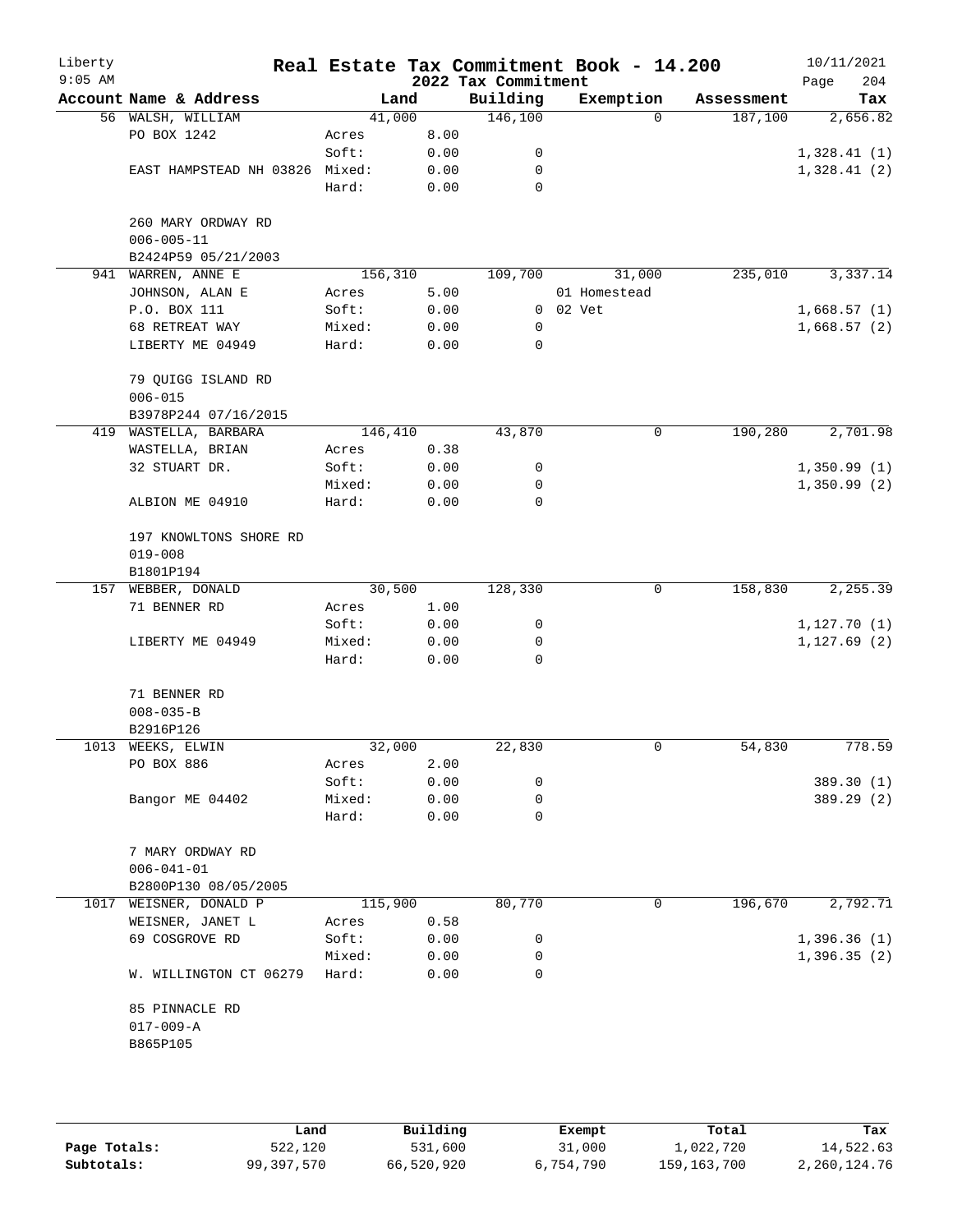| Liberty      |                                                       |        |                  |                                 | Real Estate Tax Commitment Book - 14.200 |                       | 10/11/2021         |
|--------------|-------------------------------------------------------|--------|------------------|---------------------------------|------------------------------------------|-----------------------|--------------------|
| $9:05$ AM    | Account Name & Address                                |        | Land             | 2022 Tax Commitment<br>Building |                                          |                       | 205<br>Page<br>Tax |
|              | 761 WELCH, JOHN F                                     |        | 77,460           | 67,650                          | Exemption<br>31,000                      | Assessment<br>114,110 | 1,620.36           |
|              | WELCH, CONSTANCE                                      | Acres  | 0.15             |                                 | 01 Homestead                             |                       |                    |
|              | PO BOX 321                                            | Soft:  | 0.00             | $\overline{0}$                  | 02 Vet                                   |                       | 810.18(1)          |
|              |                                                       | Mixed: | 0.00             | 0                               |                                          |                       | 810.18(2)          |
|              | LIBERTY ME 04949                                      | Hard:  | 0.00             | $\mathbf 0$                     |                                          |                       |                    |
|              | 93 ROBERTS SHORE RD                                   |        |                  |                                 |                                          |                       |                    |
|              | $020 - 018$                                           |        |                  |                                 |                                          |                       |                    |
|              | B1781P159                                             |        |                  |                                 |                                          |                       |                    |
| 1018         | WELCH, MARY JANE                                      |        | 109,250          | 70,800                          | 25,000                                   | 155,050               | 2,201.71           |
|              | 193 HOWES COVE RD                                     | Acres  | 4.20             |                                 | 01 Homestead                             |                       |                    |
|              |                                                       | Soft:  | 0.00             | 0                               |                                          |                       | 1,100.86(1)        |
|              | LIBERTY ME 04949                                      | Mixed: | 0.00             | 0                               |                                          |                       | 1,100.85(2)        |
|              |                                                       | Hard:  | 0.00             | $\mathbf 0$                     |                                          |                       |                    |
|              | 193 HOWES COVE RD                                     |        |                  |                                 |                                          |                       |                    |
|              | $003 - 001 - B$                                       |        |                  |                                 |                                          |                       |                    |
|              | B4022P318 11/25/2015                                  |        |                  |                                 |                                          |                       |                    |
|              | 445 WELCH, THOMAS D                                   |        | 48,380           | 44,260                          | 25,000                                   | 67,640                | 960.49             |
|              | 309 McClain Rd                                        | Acres  | 10.00            |                                 | 01 Homestead                             |                       |                    |
|              |                                                       | Soft:  | 0.00             | 0                               |                                          |                       | 480.25 (1)         |
|              | Liberty ME 04949                                      | Mixed: | 0.00             | 0                               |                                          |                       | 480.24 (2)         |
|              |                                                       | Hard:  | 0.00             | 0                               |                                          |                       |                    |
|              | 309 MCLAIN RD                                         |        |                  |                                 |                                          |                       |                    |
|              | $003 - 004$                                           |        |                  |                                 |                                          |                       |                    |
|              | B4595P21 01/08/2021                                   |        |                  |                                 |                                          |                       |                    |
|              | 978 WELLS, BENJAMIN                                   |        | 35,400           | 91,150                          |                                          | 126,550<br>0          | 1,797.01           |
|              | WELLS, STACEY                                         | Acres  | 2.60             |                                 |                                          |                       |                    |
|              | 45 MIDLAND RD                                         | Soft:  | 0.00             | 0                               |                                          |                       | 898.51 (1)         |
|              |                                                       | Mixed: | 0.00             | 0                               |                                          |                       | 898.50 (2)         |
|              | COVENTRY CT 06238                                     | Hard:  | 0.00             | $\mathbf 0$                     |                                          |                       |                    |
|              |                                                       |        |                  |                                 |                                          |                       |                    |
|              | 649 BELFAST AUGUSTA RD<br>$008 - 019$                 |        |                  |                                 |                                          |                       |                    |
|              | B4084P150 07/18/2016                                  |        |                  |                                 |                                          |                       |                    |
|              | 411 Wells, Proctor W. &                               |        | 170,740          | 42,240                          |                                          | 0<br>212,980          | 3,024.32           |
|              | Joanne M.                                             |        |                  |                                 |                                          |                       |                    |
|              | Wells, Bert W., Sara<br>A., Brandy E, and James<br>М. | Acres  | 1.06             |                                 |                                          |                       |                    |
|              | 983 Main Road                                         | Soft:  | 0.00             | 0                               |                                          |                       | 1,512.16(1)        |
|              |                                                       | Mixed: | 0.00             | 0                               |                                          |                       | 1,512.16(2)        |
|              | Phippsburg ME 04562                                   | Hard:  | 0.00             | $\mathbf 0$                     |                                          |                       |                    |
|              | 8 HASKELL RD                                          |        |                  |                                 |                                          |                       |                    |
|              | $028 - 007$                                           |        |                  |                                 |                                          |                       |                    |
|              | B4199P74 08/30/2017                                   |        |                  |                                 |                                          |                       |                    |
|              | 43 WENTWORTH, CHRISTOPHER                             |        | 63,800           | 13,240                          |                                          | 77,040<br>0           | 1,093.97           |
|              | 909 PINNACLE RD                                       | Acres  | 44.00            |                                 |                                          |                       |                    |
|              |                                                       | Soft:  | 0.00             | 0                               |                                          |                       | 546.99(1)          |
|              | LIBERTY ME 04949                                      | Mixed: | 0.00             | 0                               |                                          |                       | 546.98(2)          |
|              |                                                       | Hard:  | 0.00             | 0                               |                                          |                       |                    |
|              |                                                       |        | HUD # NTA 163942 |                                 |                                          |                       |                    |
|              | 951 PINNACLE RD                                       |        |                  |                                 |                                          |                       |                    |
|              | $001 - 063 - B1$                                      |        |                  |                                 |                                          |                       |                    |
|              | B4077P262                                             |        |                  |                                 |                                          |                       |                    |
|              |                                                       |        |                  |                                 |                                          |                       |                    |
|              |                                                       | Land   | Building         |                                 | Exempt                                   | Total                 | Tax                |
| Page Totals: | 505,030                                               |        | 329,340          |                                 | 81,000                                   | 753,370               | 10,697.86          |
| Subtotals:   | 99,902,600                                            |        | 66,850,260       |                                 | 6,835,790                                | 159,917,070           | 2, 270, 822.62     |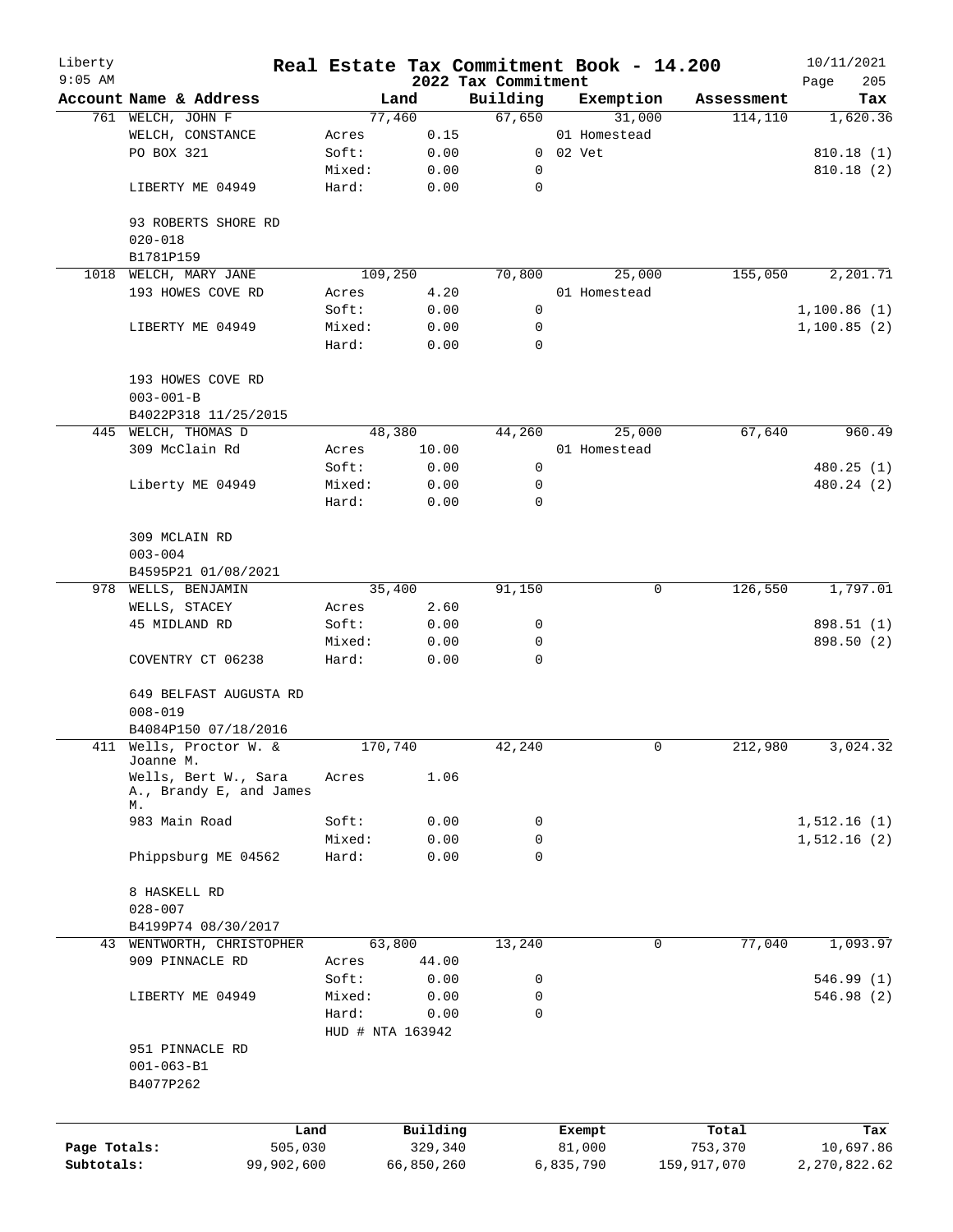| Liberty<br>$9:05$ AM |                                     |        |         | 2022 Tax Commitment | Real Estate Tax Commitment Book - 14.200 |            | 10/11/2021<br>Page<br>206 |
|----------------------|-------------------------------------|--------|---------|---------------------|------------------------------------------|------------|---------------------------|
|                      | Account Name & Address              |        | Land    | Building            | Exemption                                | Assessment | Tax                       |
|                      | 898 WENTWORTH, CHRISTOPHER          |        | 65,780  | 0                   | $\Omega$                                 | 65,780     | 934.08                    |
|                      | WENTWORTH, LAINE                    | Acres  | 75.00   |                     |                                          |            |                           |
|                      | 909 PINNACLE RD                     | Soft:  | 0.00    | 0                   |                                          |            | 467.04(1)                 |
|                      |                                     | Mixed: | 0.00    | 0                   |                                          |            | 467.04(2)                 |
|                      | LIBERTY ME 04949                    | Hard:  | 0.00    | 0                   |                                          |            |                           |
|                      | 909 PINNACLE RD                     |        |         |                     |                                          |            |                           |
|                      | $001 - 063$<br>B4362P206 04/08/2019 |        |         |                     |                                          |            |                           |
|                      | 1168 WENTWORTH, DAVID               |        | 107,910 | 30,550              | 0                                        | 138,460    | 1,966.13                  |
|                      | SMITH, TERESA                       | Acres  | 0.23    |                     |                                          |            |                           |
|                      | 16 DANA AVENUE                      | Soft:  | 0.00    | 0                   |                                          |            | 983.07 (1)                |
|                      |                                     |        |         |                     |                                          |            |                           |
|                      |                                     | Mixed: | 0.00    | 0                   |                                          |            | 983.06 (2)                |
|                      | KITTERY ME 03904                    | Hard:  | 0.00    | 0                   |                                          |            |                           |
|                      | 35 HEAL SHORE RD                    |        |         |                     |                                          |            |                           |
|                      | $027 - 004$                         |        |         |                     |                                          |            |                           |
|                      | B2627P307                           |        |         |                     |                                          |            |                           |
|                      | 182 WENTWORTH, JOSHUA T             |        | 39,900  | 100,050             | 0                                        | 139,950    | 1,987.29                  |
|                      | 76 LAMPSON ROAD                     | Acres  | 3.10    |                     |                                          |            |                           |
|                      |                                     | Soft:  | 0.00    | 0                   |                                          |            | 993.65(1)                 |
|                      | LIBERTY ME 04949                    | Mixed: | 0.00    | 0                   |                                          |            | 993.64 (2)                |
|                      |                                     | Hard:  | 0.00    | $\mathbf 0$         |                                          |            |                           |
|                      | 76 LAMPSON RD                       |        |         |                     |                                          |            |                           |
|                      | $010 - 051 - D$                     |        |         |                     |                                          |            |                           |
|                      | B4505P300 06/17/2020                |        |         |                     |                                          |            |                           |
|                      | 781 WEST 207, LLC                   |        | 82,500  | 270,310             | 0                                        | 352,810    | 5,009.90                  |
|                      | P O BOX 463                         | Acres  | 2.00    |                     |                                          |            |                           |
|                      |                                     | Soft:  | 0.00    | 0                   |                                          |            | 2,504.95(1)               |
|                      | WISCASSET ME 04578                  | Mixed: | 0.00    | 0                   |                                          |            | 2,504.95(2)               |
|                      |                                     | Hard:  | 0.00    | $\Omega$            |                                          |            |                           |
|                      | 502 510 BELFAST AUGUSTA             |        |         |                     |                                          |            |                           |
|                      | $008 - 060 - A$                     |        |         |                     |                                          |            |                           |
|                      | B4572P297 11/17/2020                |        |         |                     |                                          |            |                           |
|                      | 218 WEST, STEVEN                    |        | 44,000  | 81,580              | 25,000                                   | 100,580    | 1,428.24                  |
|                      | WEST, BETH                          | Acres  | 10.00   |                     | 01 Homestead                             |            |                           |
|                      | 21 CARGILL RD                       | Soft:  | 0.00    | $\mathbf 0$         |                                          |            | 714.12(1)                 |
|                      |                                     | Mixed: | 0.00    | 0                   |                                          |            | 714.12(2)                 |
|                      | LIBERTY ME 04949                    | Hard:  | 0.00    | 0                   |                                          |            |                           |
|                      | 21 CARGILL RD                       |        |         |                     |                                          |            |                           |
|                      | $005 - 026 - A$                     |        |         |                     |                                          |            |                           |
|                      | B1937P30                            |        |         |                     |                                          |            |                           |
|                      | 1023 Whalen, Andrew D               |        | 32,000  | 137,400             | 0                                        | 169,400    | 2,405.48                  |
|                      |                                     |        |         |                     |                                          |            |                           |
|                      | Littlefield, Danielle S Acres       |        | 2.00    |                     |                                          |            |                           |
|                      | 62 Back Belmont Road                | Soft:  | 0.00    | 0                   |                                          |            | 1,202.74(1)               |
|                      |                                     | Mixed: | 0.00    | 0                   |                                          |            | 1, 202.74(2)              |
|                      | Belfast ME 04915                    | Hard:  | 0.00    | 0                   |                                          |            |                           |
|                      | 63 BENNER RD                        |        |         |                     |                                          |            |                           |
|                      | $008 - 035 - A$                     |        |         |                     |                                          |            |                           |
|                      | B4191P207 08/07/2017                |        |         |                     |                                          |            |                           |
|                      |                                     |        |         |                     |                                          |            |                           |
|                      |                                     |        |         |                     |                                          |            |                           |
|                      |                                     |        |         |                     |                                          |            |                           |

|              | Land        | Building   | Exempt    | Total       | Tax          |
|--------------|-------------|------------|-----------|-------------|--------------|
| Page Totals: | 372,090     | 619,890    | 25,000    | 966,980     | 13,731.12    |
| Subtotals:   | 100,274,690 | 67,470,150 | 6,860,790 | 160,884,050 | 2,284,553.74 |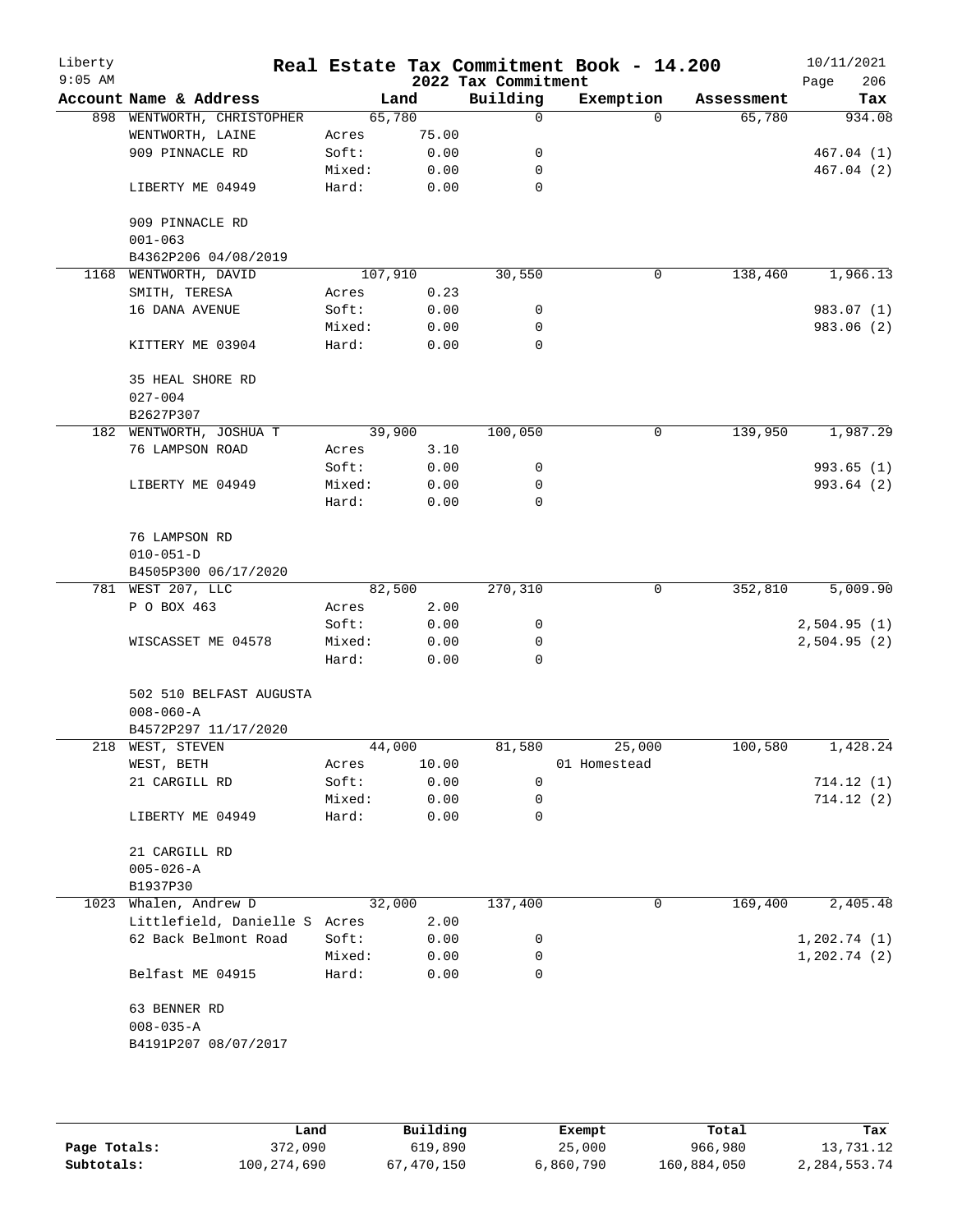| Liberty<br>$9:05$ AM       |                                                                  |                 |                       | 2022 Tax Commitment | Real Estate Tax Commitment Book - 14.200 |                        | 10/11/2021<br>207<br>Page |
|----------------------------|------------------------------------------------------------------|-----------------|-----------------------|---------------------|------------------------------------------|------------------------|---------------------------|
|                            | Account Name & Address                                           |                 | Land                  | Building            | Exemption                                | Assessment             | Tax                       |
| 1027                       | WHITE, DONALD A &                                                |                 | 2,070                 | 0                   | $\Omega$                                 | 2,070                  | 29.39                     |
|                            | SHARON M<br>WHITE, BEVERLY &<br>JEFFERY R                        | Acres           | 0.05                  |                     |                                          |                        |                           |
|                            | 193 Oak Grove Road                                               | Soft:           | 0.00                  | 0                   |                                          |                        | 14.70(1)                  |
|                            |                                                                  | Mixed:          | 0.00                  | 0                   |                                          |                        | 14.69(2)                  |
|                            | Vassalboro ME 04989                                              | Hard:           | 0.00                  | $\mathbf 0$         |                                          |                        |                           |
|                            | MEDOMAK RESERVE RD<br>$005 - 006$                                |                 |                       |                     |                                          |                        |                           |
|                            | B3838P210 11/19/2013                                             |                 |                       |                     |                                          |                        |                           |
| 1028                       | WHITE, HENRY C                                                   |                 | 55,480<br>41.50       | 105,690             | 31,000<br>02 Vet                         | 130,170                | 1,848.41                  |
|                            | WHITE, MARTHA M<br>57 COX HILL RD                                | Acres<br>Soft:  | 6.00                  | 1,890               | 01 Homestead                             |                        | 924.21(1)                 |
|                            |                                                                  | Mixed:          | 1.00                  | 384                 |                                          |                        | 924.20(2)                 |
|                            | LIBERTY ME 04949                                                 | Hard:           | 24.00                 | 5,952               |                                          |                        |                           |
|                            | 57 COX HILL RD                                                   |                 | Also owns 10-5        |                     |                                          |                        |                           |
|                            | $008 - 012, 12 - 1&10 - 2$                                       |                 |                       |                     |                                          |                        |                           |
|                            | B1116P341                                                        |                 |                       |                     |                                          |                        |                           |
|                            | 516 White, Jeffrey P                                             |                 | 127,280               | 37,490              | 0                                        | 164,770                | 2,339.73                  |
|                            | Gamage White, Gamage<br>White, Wendy                             | Acres           | 2.00                  |                     |                                          |                        |                           |
|                            | 14 Scotland Point Road                                           | Soft:           | 0.00                  | 0                   |                                          |                        | 1,169.87(1)               |
|                            |                                                                  | Mixed:          | 0.00                  | 0                   |                                          |                        | 1,169.86(2)               |
|                            | York ME 03909                                                    | Hard:           | 0.00                  | 0                   |                                          |                        |                           |
|                            | LEDGE ISLAND STEVENS<br>$003 - 018$                              |                 |                       |                     |                                          |                        |                           |
|                            | B4233P327 12/21/2017                                             |                 |                       |                     |                                          |                        |                           |
| 1016                       | WHITE, ROBERTA                                                   |                 | 117,090               | 56,170              | $\mathbf 0$                              | 173,260                | 2,460.29                  |
|                            | 8 BEECHWOOD RD                                                   | Acres           | 0.39                  |                     |                                          |                        |                           |
|                            |                                                                  | Soft:           | 0.00                  | 0                   |                                          |                        | 1,230.15(1)               |
|                            | ASHVILLE NC 28805                                                | Mixed:<br>Hard: | 0.00<br>0.00          | 0<br>0              |                                          |                        | 1, 230.14 (2)             |
|                            |                                                                  |                 |                       |                     |                                          |                        |                           |
|                            | 73 BROWN RD<br>$015 - 013$                                       |                 |                       |                     |                                          |                        |                           |
|                            | B4400P187 08/01/2019 B1815P172                                   |                 |                       |                     |                                          |                        |                           |
| 1031                       | WHITESIDE-HASKELL,                                               |                 | 31,250                | 74,020              | 25,000                                   | 80,270                 | 1,139.83                  |
|                            | LINDA A                                                          |                 |                       |                     |                                          |                        |                           |
|                            | GALLOWAY, DEBORAH L                                              | Acres           | 1.50                  |                     | 01 Homestead                             |                        |                           |
|                            | 7 BEAR MOUNTAIN ROAD                                             | Soft:<br>Mixed: | 0.00<br>0.00          | $\mathbf 0$<br>0    |                                          |                        | 569.92(1)<br>569.91(2)    |
|                            | LIBERTY ME 04949                                                 | Hard:           | 0.00                  | 0                   |                                          |                        |                           |
|                            | 7 BEAR MOUNTAIN RD                                               |                 |                       |                     |                                          |                        |                           |
|                            | $008 - 065$                                                      |                 |                       |                     |                                          |                        |                           |
| 221                        | B4503P315 06/11/2020<br>WHITNEY, HARRIET L                       |                 | 45,950                | 67,360              | 0                                        | $1\overline{13,310}$   | 1,609.00                  |
|                            | 214 Ridge School Road                                            | Acres           | 14.50                 |                     |                                          |                        |                           |
|                            |                                                                  | Soft:           | 0.00                  | 0                   |                                          |                        | 804.50 (1)                |
|                            | Liberty ME 04949                                                 | Mixed:          | 0.00                  | 0                   |                                          |                        | 804.50 (2)                |
|                            |                                                                  | Hard:           | 0.00                  | 0                   |                                          |                        |                           |
|                            | 214 RIDGE SCHOOL RD<br>$005 - 010 - E$ , F<br>B4573P114 B2802P38 |                 |                       |                     |                                          |                        |                           |
|                            |                                                                  |                 |                       |                     |                                          |                        |                           |
|                            | Land                                                             |                 | Building              |                     | Exempt                                   | Total                  | Tax                       |
| Page Totals:<br>Subtotals: | 379,120<br>100,653,810                                           |                 | 340,730<br>67,810,880 |                     | 56,000<br>6,916,790                      | 663,850<br>161,547,900 | 9,426.65<br>2,293,980.39  |
|                            |                                                                  |                 |                       |                     |                                          |                        |                           |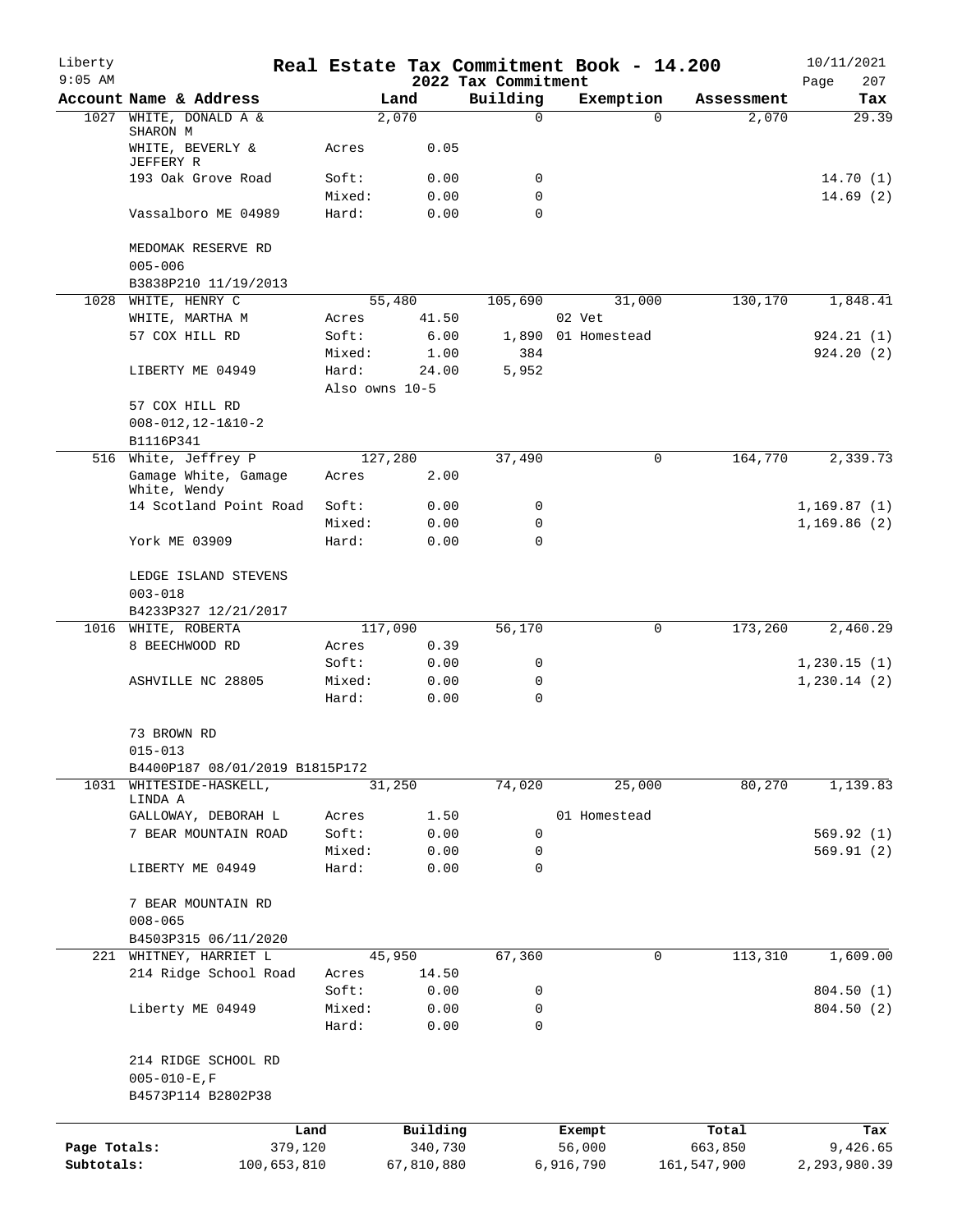| Liberty                         |                                           |                 |                     |                     | Real Estate Tax Commitment Book - 14.200 |                       | 10/11/2021       |
|---------------------------------|-------------------------------------------|-----------------|---------------------|---------------------|------------------------------------------|-----------------------|------------------|
| $9:05$ AM                       | Account Name & Address                    |                 |                     | 2022 Tax Commitment |                                          |                       | 208<br>Page      |
|                                 |                                           |                 | Land<br>95,250      | Building<br>117,000 | Exemption<br>25,000                      | Assessment<br>187,250 | Tax<br>2,658.95  |
|                                 | 533 WHITTIER, RICHARD<br>WHITTIER, LISA D | Acres           | 1.40                |                     | 01 Homestead                             |                       |                  |
|                                 | PO BOX 252                                | Soft:           | 0.00                | 0                   |                                          |                       | 1,329.48(1)      |
|                                 |                                           | Mixed:          | 0.00                | 0                   |                                          |                       | 1,329.47(2)      |
|                                 | LIBERTY ME 04949                          | Hard:           | 0.00                | $\mathbf 0$         |                                          |                       |                  |
|                                 | 74 CARGILL RD                             |                 |                     |                     |                                          |                       |                  |
|                                 | $014 - 017$                               |                 |                     |                     |                                          |                       |                  |
|                                 | B3623P75 02/08/2012                       |                 |                     |                     |                                          |                       |                  |
|                                 | 3 Wick, Philip                            |                 | 79,500              | 0                   | 0                                        | 79,500                | 1,128.90         |
| 28 Horse Jockey Lane            |                                           | Acres           | 93.00               |                     |                                          |                       |                  |
|                                 |                                           | Soft:           | 0.00                | 0                   |                                          |                       | 564.45(1)        |
|                                 | Northport ME 04849                        | Mixed:          | 0.00                | 0                   |                                          |                       | 564.45(2)        |
| PRESCOTT HILL RD<br>$003 - 045$ |                                           | Hard:           | 0.00                | $\mathbf 0$         |                                          |                       |                  |
|                                 |                                           |                 |                     |                     |                                          |                       |                  |
|                                 |                                           |                 |                     |                     |                                          |                       |                  |
|                                 | B4272P11 05/31/2018                       |                 |                     |                     |                                          |                       |                  |
|                                 | 833 WIGGINS, DAVID                        |                 | 36,440              | 124,980             | 25,000                                   | 136,420               | 1,937.16         |
|                                 | 79 RIDGE SCHOOL RD                        | Acres           | 3.29                |                     | 01 Homestead                             |                       |                  |
|                                 |                                           | Soft:           | 0.00                | 0                   |                                          |                       | 968.58 (1)       |
|                                 | LIBERTY ME 04949                          | Mixed:          | 0.00                | $\mathbf 0$         |                                          |                       | 968.58(2)        |
|                                 |                                           | Hard:           | 0.00                | $\Omega$            |                                          |                       |                  |
|                                 |                                           |                 |                     |                     |                                          |                       |                  |
|                                 | 79 RIDGE SCHOOL RD                        |                 |                     |                     |                                          |                       |                  |
|                                 | $008 - 053 - A$                           |                 |                     |                     |                                          |                       |                  |
|                                 | B3863P59 05/20/2014                       |                 |                     |                     |                                          |                       |                  |
|                                 | 384 WILLIAMS, CHRISTOPHER                 |                 | 128,060             | 0                   | $\mathbf 0$                              | 128,060               | 1,818.45         |
|                                 | PO BOX 100                                | Acres           | 0.41                |                     |                                          |                       |                  |
|                                 |                                           | Soft:           | 0.00                | 0                   |                                          |                       | 909.23(1)        |
|                                 | STAFFORD SPRINGS CT<br>06076 0100         | Mixed:          | 0.00                | 0                   |                                          |                       | 909.22(2)        |
|                                 |                                           | Hard:           | 0.00                | 0                   |                                          |                       |                  |
|                                 | EZEKIAL WAY                               |                 |                     |                     |                                          |                       |                  |
|                                 | $019 - 002$                               |                 |                     |                     |                                          |                       |                  |
|                                 | B2040P276                                 |                 |                     |                     |                                          |                       |                  |
| 1034                            | WILLIAMS, CHRISTOPHER                     |                 | 136,430             |                     | 0                                        |                       | 2,739.46         |
|                                 | WINSLOW                                   |                 |                     | 56,490              |                                          | 192,920               |                  |
|                                 | PO BOX 100                                | Acres           | 0.33                |                     |                                          |                       |                  |
|                                 |                                           | Soft:           | 0.00                | 0                   |                                          |                       | 1,369.73(1)      |
|                                 | STAFFORD SPRINGS CT<br>06076              | Mixed:          | 0.00                | 0                   |                                          |                       | 1,369.73(2)      |
|                                 |                                           | Hard:           | 0.00                | 0                   |                                          |                       |                  |
|                                 |                                           |                 |                     |                     |                                          |                       |                  |
|                                 | 185 KNOWLTONS SHORE RD                    |                 |                     |                     |                                          |                       |                  |
|                                 | $019 - 011$                               |                 |                     |                     |                                          |                       |                  |
|                                 | B2587P132                                 |                 |                     |                     |                                          |                       |                  |
|                                 | 856 WILLIAMS, GAIL A                      |                 | 179,790             | 180,110             | 25,000                                   | 334,900               | 4,755.58         |
|                                 | 157 HOWES COVE RD                         | Acres           | 14.70               |                     | 01 Homestead                             |                       |                  |
|                                 |                                           | Soft:           | 0.00                | $\mathbf 0$         |                                          |                       | 2,377.79(1)      |
|                                 | LIBERTY ME 04949                          | Mixed:<br>Hard: | 0.00<br>0.00        | 0<br>0              |                                          |                       | 2,377.79 (2)     |
|                                 |                                           |                 |                     |                     |                                          |                       |                  |
|                                 | 157 HOWES COVE RD                         |                 |                     |                     |                                          |                       |                  |
|                                 | $003 - 001 - A$                           |                 |                     |                     |                                          |                       |                  |
|                                 | B2182P22                                  |                 |                     |                     |                                          |                       |                  |
|                                 |                                           |                 |                     |                     |                                          |                       |                  |
| Page Totals:                    | Land<br>655,470                           |                 | Building<br>478,580 |                     | Exempt<br>75,000                         | Total<br>1,059,050    | Tax<br>15,038.50 |
| Subtotals:                      | 101,309,280                               |                 | 68,289,460          |                     | 6,991,790                                | 162,606,950           | 2,309,018.89     |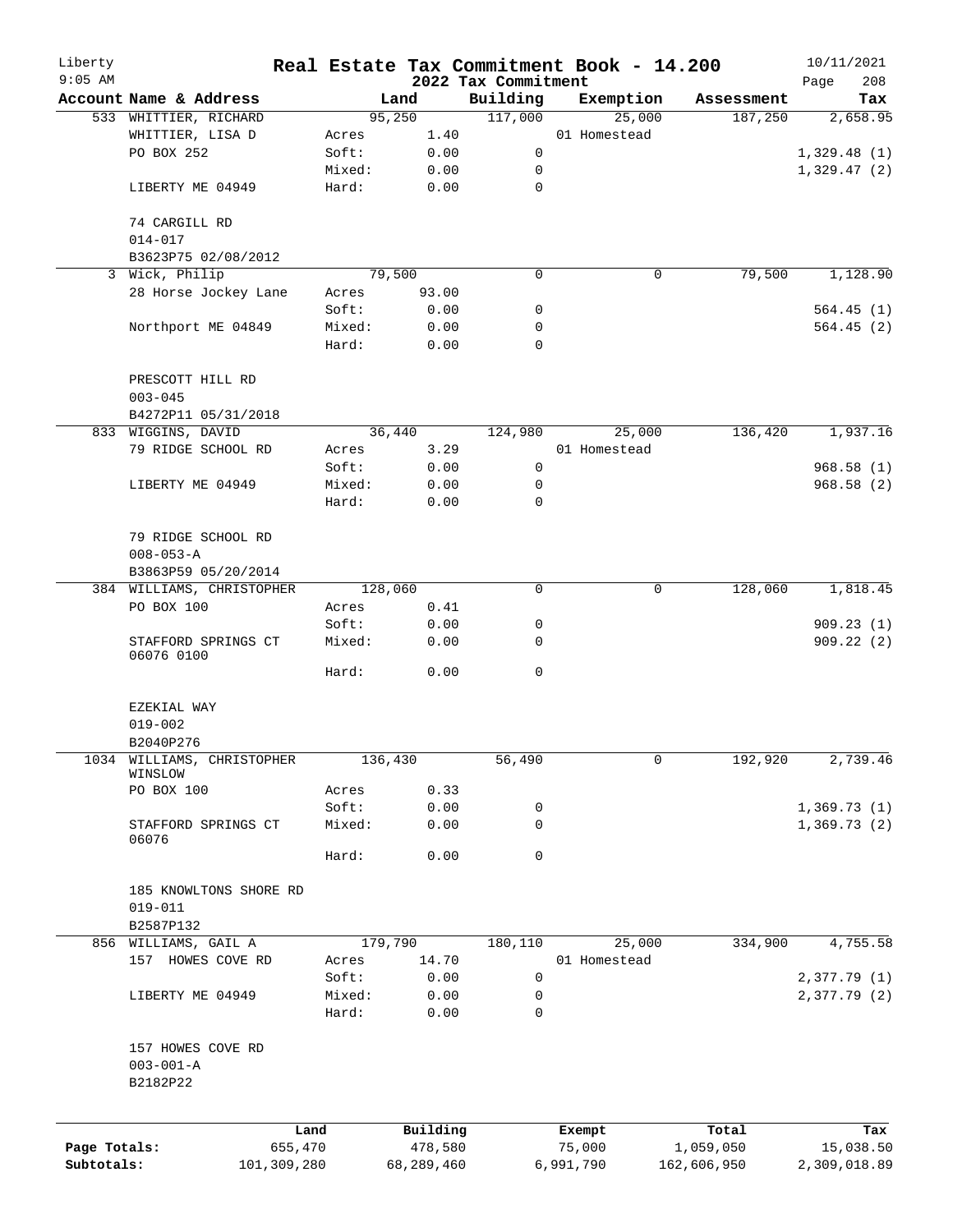| Liberty      |                               |         |            |                     | Real Estate Tax Commitment Book - 14.200 |               | 10/11/2021     |
|--------------|-------------------------------|---------|------------|---------------------|------------------------------------------|---------------|----------------|
| $9:05$ AM    |                               |         |            | 2022 Tax Commitment |                                          |               | 209<br>Page    |
|              | Account Name & Address        |         | Land       | Building            | Exemption                                | Assessment    | Tax            |
|              | 926 WILLIAMS, JENNIFER        |         | 33,770     | $\mathbf 0$         | $\Omega$                                 | 33,770        | 479.53         |
|              | WILLIAMS, THOMAS              | Acres   | 1.93       |                     |                                          |               |                |
|              | 23 BIG ROCK ROAD              | Soft:   | 0.00       | 0                   |                                          |               | 239.77(1)      |
|              |                               | Mixed:  | 0.00       | 0                   |                                          |               | 239.76(2)      |
|              | NORTHPORT ME 04849            | Hard:   | 0.00       | $\mathbf 0$         |                                          |               |                |
|              | BENNER RD                     |         |            |                     |                                          |               |                |
|              | $009 - 011 - 13$              |         |            |                     |                                          |               |                |
|              | B4120P97 11/17/2016           |         |            |                     |                                          |               |                |
| 450          | WILLIAMS-NOEL, CONNOR S       |         | 33,000     | 82,360              | 25,000                                   | 90, 360       | 1,283.11       |
|              | 60 PINNACLE ROAD              | Acres   | 1.00       |                     | 01 Homestead                             |               |                |
|              |                               | Soft:   | 0.00       | 0                   |                                          |               | 641.56(1)      |
|              | LIBERTY ME 04949              | Mixed:  | 0.00       | 0                   |                                          |               | 641.55(2)      |
|              |                               | Hard:   | 0.00       | $\mathbf 0$         |                                          |               |                |
|              | 60 PINNACLE RD                |         |            |                     |                                          |               |                |
|              | $017 - 010 - A$               |         |            |                     |                                          |               |                |
|              | B4361P36 04/01/2019           |         |            |                     |                                          |               |                |
|              | 254 WILSON, MATTHEW           |         | 21,390     | 112,440             | 25,000                                   | 108,830       | 1,545.39       |
|              | WILSON, HEATHER               | Acres   | 0.42       |                     | 01 Homestead                             |               |                |
|              | 77 MAIN STREET                | Soft:   | 0.00       | 0                   |                                          |               | 772.70(1)      |
|              |                               | Mixed:  | 0.00       | 0                   |                                          |               | 772.69(2)      |
|              | LIBERTY ME 04949              | Hard:   | 0.00       | 0                   |                                          |               |                |
|              |                               |         |            |                     |                                          |               |                |
|              | 77 MAIN ST                    |         |            |                     |                                          |               |                |
|              | $012 - 008$                   |         |            |                     |                                          |               |                |
|              | B2703P278                     |         |            |                     |                                          |               |                |
|              | 1036 WINCHENBACH, TANYA       |         | 31,630     | 23,620              | 0                                        | 55,250        | 784.55         |
|              | 10 BEECH HILL RD.             | Acres   | 1.75       |                     |                                          |               |                |
|              |                               | Soft:   | 0.00       | 0                   |                                          |               | 392.28 (1)     |
|              | ROCKPORT ME 04856             | Mixed:  | 0.00       | 0                   |                                          |               | 392.27(2)      |
|              |                               | Hard:   | 0.00       | 0                   |                                          |               |                |
|              | 60 KAGER MOUNTAIN RD          |         |            |                     |                                          |               |                |
|              | $008 - 064 - 01$              |         |            |                     |                                          |               |                |
|              | B954P112                      |         |            |                     |                                          |               |                |
|              | 668 WINTERS-RODRIGUEZ,        |         | 34,500     | 72,580              | 0                                        | 107,080       | 1,520.54       |
|              | REBECCA LYNN                  |         |            |                     |                                          |               |                |
|              | RODRIGUEZ, CATALINA C.        | Acres   | 2.00       |                     |                                          |               |                |
|              | $\&$ CRANTON, NANCY J.        |         |            |                     |                                          |               |                |
|              | 369 MONTEZUMA AVENUE,<br>#328 | Soft:   | 0.00       | 0                   |                                          |               | 760.27(1)      |
|              |                               | Mixed:  | 0.00       | 0                   |                                          |               | 760.27(2)      |
|              | SANTA FE NM 87501             | Hard:   | 0.00       | $\mathbf 0$         |                                          |               |                |
|              |                               |         |            |                     |                                          |               |                |
|              | 493 PINNACLE RD               |         |            |                     |                                          |               |                |
|              | $005 - 045 - 06A$             |         |            |                     |                                          |               |                |
|              | B4418P192 09/20/2019          |         |            |                     |                                          |               |                |
|              | 810 WITHAM, JOYCE A           | 161,080 |            | 50,890              | 0                                        | 211,970       | 3,009.97       |
|              | KEVIN J WITHAM                | Acres   | 0.46       |                     |                                          |               |                |
|              | 33 LISA LN                    | Soft:   | 0.00       | 0                   |                                          |               | 1,504.99(1)    |
|              |                               | Mixed:  | 0.00       | 0                   |                                          |               | 1,504.98(2)    |
|              | READING MA 01867              | Hard:   | 0.00       | $\Omega$            |                                          |               |                |
|              | 15 EZEKIAL WAY                |         |            |                     |                                          |               |                |
|              | $016 - 020$                   |         |            |                     |                                          |               |                |
|              | B3977P120 07/12/2015          |         |            |                     |                                          |               |                |
|              |                               |         |            |                     |                                          |               |                |
|              | Land                          |         | Building   |                     | Exempt                                   | Total         | Tax            |
| Page Totals: | 315,370                       |         | 341,890    |                     | 50,000                                   | 607,260       | 8,623.09       |
| Subtotals:   | 101,624,650                   |         | 68,631,350 |                     | 7,041,790                                | 163, 214, 210 | 2, 317, 641.98 |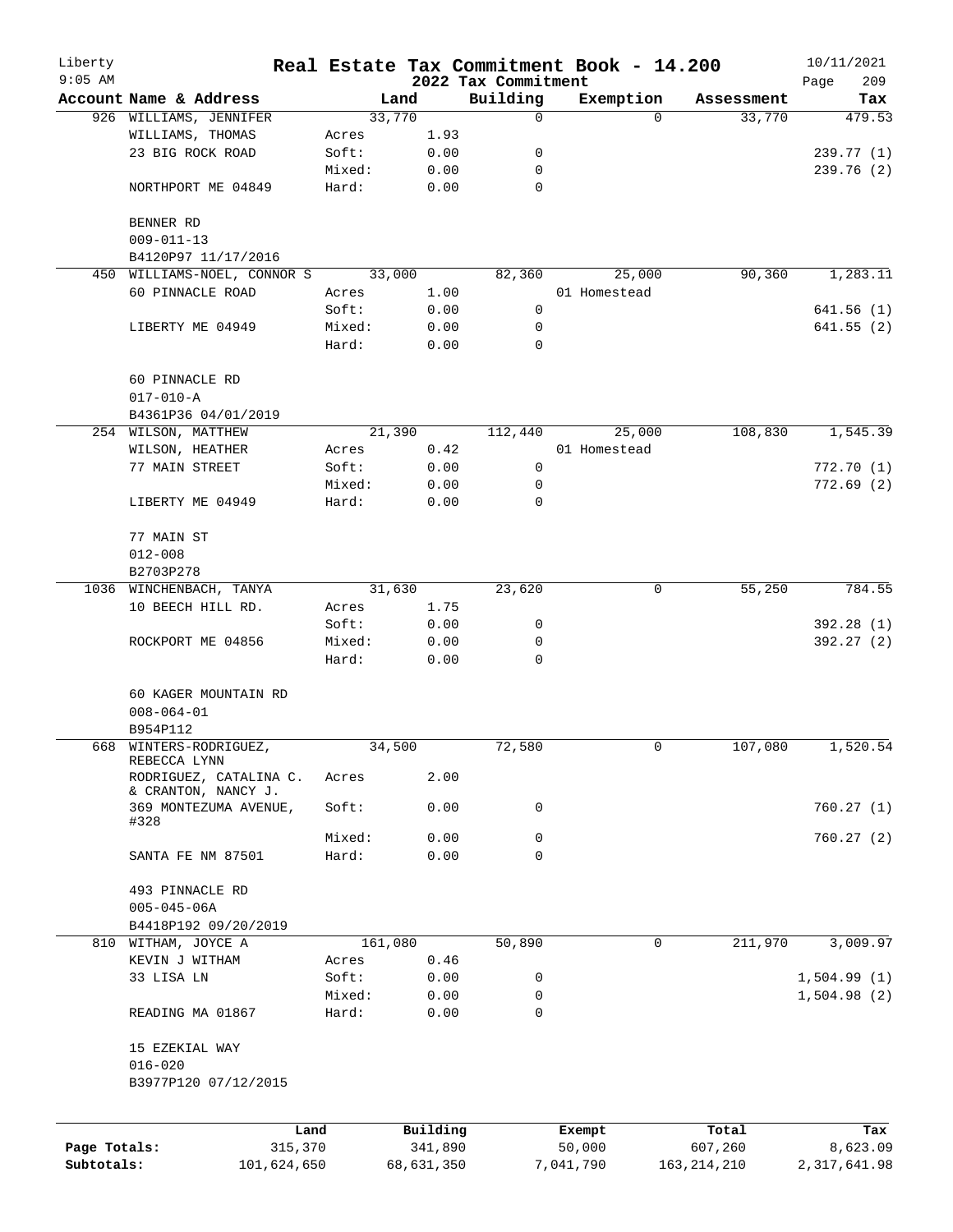| Liberty<br>$9:05$ AM |                                                               |         |       | 2022 Tax Commitment | Real Estate Tax Commitment Book - 14.200 |            | 10/11/2021<br>Page<br>210 |
|----------------------|---------------------------------------------------------------|---------|-------|---------------------|------------------------------------------|------------|---------------------------|
|                      | Account Name & Address                                        | Land    |       | Building            | Exemption                                | Assessment | Tax                       |
| 317                  | WOODBURY, RALPH W                                             | 34,950  |       | 29,530              | 25,000                                   | 39,480     | 560.62                    |
|                      | WOODBURY, BRANDON W                                           | Acres   | 2.30  |                     | 01 Homestead                             |            |                           |
|                      | 226 MCLAIN RD                                                 | Soft:   | 0.00  | 0                   |                                          |            | 280.31(1)                 |
|                      |                                                               | Mixed:  | 0.00  | 0                   |                                          |            | 280.31(2)                 |
|                      | LIBERTY ME 04949                                              | Hard:   | 0.00  | 0                   |                                          |            |                           |
|                      |                                                               |         |       |                     |                                          |            |                           |
|                      | 226 MCLAIN RD                                                 |         |       |                     |                                          |            |                           |
|                      | $003 - 008 - 07$                                              |         |       |                     |                                          |            |                           |
|                      | B4298P69 08/16/2018                                           |         |       |                     |                                          |            |                           |
| 1040                 | WOODS, ROBERT                                                 | 103,080 |       | 84,830              | 0                                        | 187,910    | 2,668.32                  |
|                      | WOODS, ANGELA                                                 | Acres   | 0.17  |                     |                                          |            |                           |
|                      | 408 Championship Way                                          | Soft:   | 0.00  | 0                   |                                          |            | 1,334.16(1)               |
|                      |                                                               | Mixed:  | 0.00  | 0                   |                                          |            | 1,334.16(2)               |
|                      | Moorestown NJ 08057                                           | Hard:   | 0.00  | 0                   |                                          |            |                           |
|                      | 33 SHERMAN RD                                                 |         |       |                     |                                          |            |                           |
|                      | $022 - 018$                                                   |         |       |                     |                                          |            |                           |
|                      | B979P31                                                       |         |       |                     |                                          |            |                           |
| 809                  | WORCESTER, ANDREW &<br>JASON, & LENNOX, MEGAN<br>TRUSTEES     | 129,420 |       | 31,910              | 0                                        | 161,330    | 2,290.89                  |
|                      | BARBARA & BARRY<br>WORCESTER IRREVOCABLE<br>TRUST             | Acres   | 1.00  |                     |                                          |            |                           |
|                      | 16 WALNUT DRIVE                                               | Soft:   | 0.00  | 0                   |                                          |            | 1, 145.45(1)              |
|                      |                                                               | Mixed:  | 0.00  | 0                   |                                          |            | 1, 145.44(2)              |
|                      | AUGUSTA ME 04330                                              | Hard:   | 0.00  | 0                   |                                          |            |                           |
|                      | 26 DUANE DR                                                   |         |       |                     |                                          |            |                           |
|                      | $009 - 011 - 26$                                              |         |       |                     |                                          |            |                           |
|                      | B4500P34 06/02/2020                                           |         |       |                     |                                          |            |                           |
|                      | 486 WORCESTER, ANDREW &<br>JASON, & LENNOX, MEGAN<br>TRUSTEES | 32,680  |       | $\Omega$            | 0                                        | 32,680     | 464.06                    |
|                      | BARBARA & BARRY<br>WORCESTER IRREVOCABLE<br>TRUST             | Acres   | 1.20  |                     |                                          |            |                           |
|                      | 16 WALNUT DRIVE                                               | Soft:   | 0.00  | 0                   |                                          |            | 232.03(1)                 |
|                      |                                                               | Mixed:  | 0.00  | 0                   |                                          |            | 232.03(2)                 |
|                      | AUGUSTA ME 04330                                              | Hard:   | 0.00  | 0                   |                                          |            |                           |
|                      | BENNER RD/DUANE DR                                            |         |       |                     |                                          |            |                           |
|                      | $009 - 011 - 20$                                              |         |       |                     |                                          |            |                           |
|                      | B4500P37 06/02/2020                                           |         |       |                     |                                          |            |                           |
| 511                  | WORTHING, MARK H                                              | 55,890  |       | 112,370             | 0                                        | 168, 260   | 2,389.29                  |
|                      | WORTHING, RITA C                                              | Acres   | 23.38 |                     |                                          |            |                           |
|                      | 26 EASTERN SHORE RD                                           | Soft:   | 0.00  | 0                   |                                          |            | 1, 194.65(1)              |
|                      |                                                               | Mixed:  | 0.00  | 0                   |                                          |            | 1, 194.64(2)              |
|                      | BRUNSWICK ME 04011                                            | Hard:   | 0.00  | 0                   |                                          |            |                           |
|                      | 330 BACK PALERMO RD<br>$004 - 013 - 04$                       |         |       |                     |                                          |            |                           |
|                      | B3767P292 06/05/2013                                          |         |       |                     |                                          |            |                           |

|              | Land        | Building   | Exempt    | Total       | Tax          |
|--------------|-------------|------------|-----------|-------------|--------------|
| Page Totals: | 356,020     | 258,640    | 25,000    | 589,660     | 8,373.18     |
| Subtotals:   | 101,980,670 | 68,889,990 | 7,066,790 | 163,803,870 | 2,326,015.16 |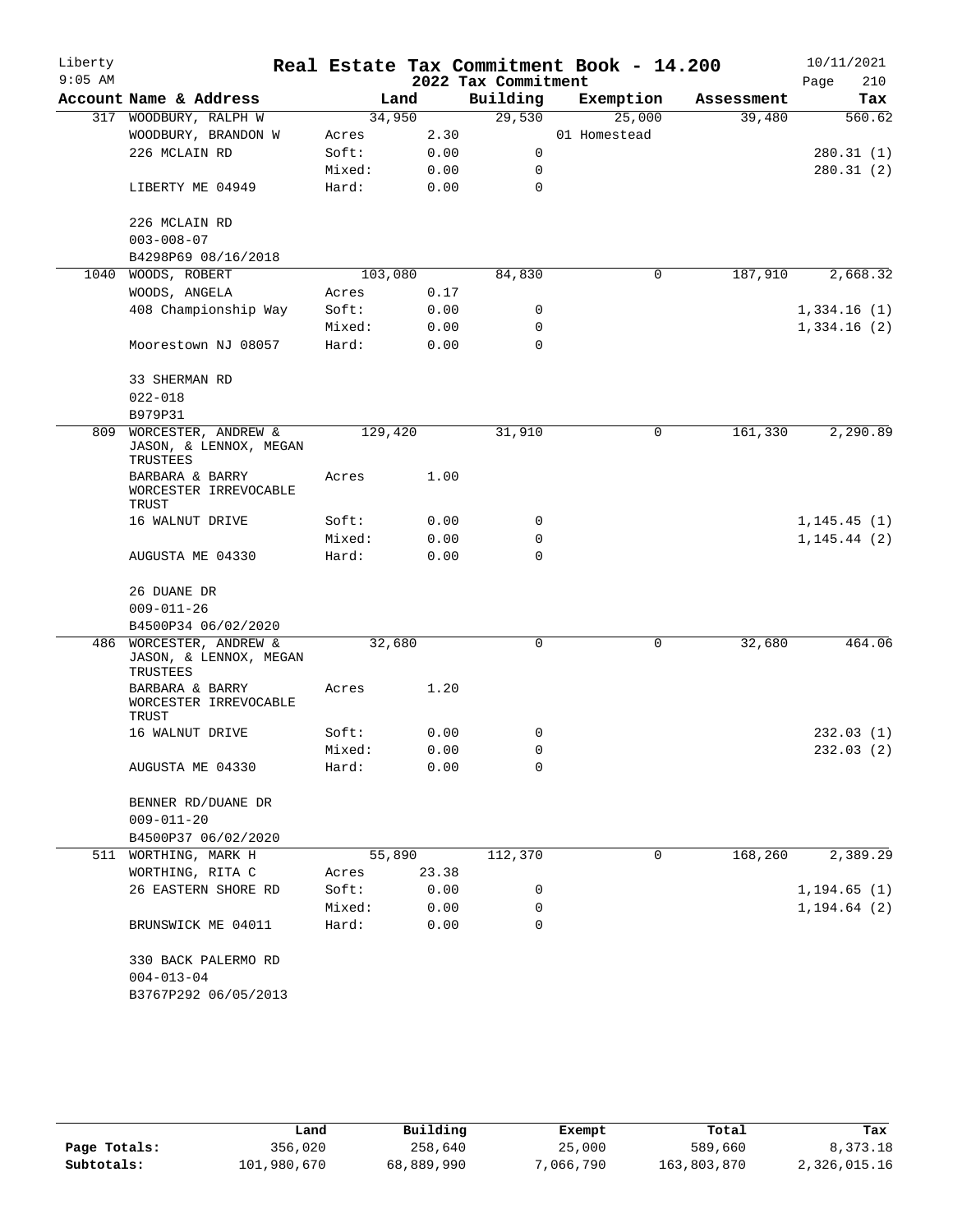| Liberty<br>$9:05$ AM |                            |        |        | 2022 Tax Commitment | Real Estate Tax Commitment Book - 14.200 |            | 10/11/2021<br>211<br>Page |
|----------------------|----------------------------|--------|--------|---------------------|------------------------------------------|------------|---------------------------|
|                      | Account Name & Address     |        | Land   | Building            | Exemption                                | Assessment | Tax                       |
|                      | 1044 WRUBLASKY, ANTHONY JR |        | 41,700 | 0                   | $\Omega$                                 | 41,700     | 592.14                    |
|                      | 3 Village Drive            | Acres  | 28.00  |                     |                                          |            |                           |
|                      |                            | Soft:  | 0.00   | 0                   |                                          |            | 296.07(1)                 |
|                      | Medford NY 11763           | Mixed: | 0.00   | 0                   |                                          |            | 296.07(2)                 |
|                      |                            | Hard:  | 0.00   | 0                   |                                          |            |                           |
|                      | JOY RD                     |        |        |                     |                                          |            |                           |
|                      | $005 - 031$                |        |        |                     |                                          |            |                           |
|                      | B870P85                    |        |        |                     |                                          |            |                           |
|                      | 1045 WYMAN, V EUGENE       |        | 40,690 | 104,730             | 31,000                                   | 114,420    | 1,624.76                  |
|                      | WYMAN, DOROTHY A           | Acres  | 3.00   |                     | 02 Vet                                   |            |                           |
|                      | 497 BELFAST AUGUSTA RD     | Soft:  | 0.00   | 0                   | 01 Homestead                             |            | 812.38(1)                 |
|                      |                            | Mixed: | 0.00   | 0                   |                                          |            | 812.38 (2)                |
|                      | LIBERTY ME 04949           | Hard:  | 0.00   | 0                   |                                          |            |                           |
|                      | 497 BELFAST AUGUSTA RD     |        |        |                     |                                          |            |                           |
|                      | $008 - 022$                |        |        |                     |                                          |            |                           |
|                      | B830P688                   |        |        |                     |                                          |            |                           |
|                      | 1230 YOUNG, ERNEST         |        | 350    | 0                   | 0                                        | 350        | 4.97                      |
|                      | YOUNG, TINA                | Acres  | 0.23   |                     |                                          |            |                           |
|                      | 270 SWAN LAKE AVENUE       | Soft:  | 0.00   | 0                   |                                          |            | 2.49(1)                   |
|                      |                            | Mixed: | 0.00   | 0                   |                                          |            | 2.48(2)                   |
|                      | BELFAST ME 04915           | Hard:  | 0.00   | 0                   |                                          |            |                           |
|                      | MARSHALL SHORE RD          |        |        |                     |                                          |            |                           |
|                      | $008 - 035 - F$            |        |        |                     |                                          |            |                           |
|                      | B1625P100                  |        |        |                     |                                          |            |                           |
|                      | 42 YOUNG, ERNEST           |        | 47,960 | $\mathbf 0$         | $\mathbf 0$                              | 47,960     | 681.03                    |
|                      | YOUNG, TINA                | Acres  | 0.23   |                     |                                          |            |                           |
|                      | 270 SWAN LAKE AVENUE       | Soft:  | 0.00   | 0                   |                                          |            | 340.52 (1)                |
|                      |                            | Mixed: | 0.00   | 0                   |                                          |            | 340.51(2)                 |
|                      | BELFAST ME 04915           | Hard:  | 0.00   | 0                   |                                          |            |                           |
|                      | SHERMAN RD                 |        |        |                     |                                          |            |                           |
|                      | $022 - 017$                |        |        |                     |                                          |            |                           |
|                      | B4107P191 10/06/2016       |        |        |                     |                                          |            |                           |
|                      | 880 YOUNG, ROBERT          |        | 49,000 | 67,780              | 0                                        | 116,780    | 1,658.28                  |
|                      | 1054 LINCOLN C             | Acres  | 12.00  |                     |                                          |            |                           |
|                      |                            | Soft:  | 0.00   | 0                   |                                          |            | 829.14 (1)                |
|                      | BOCA RATON FL 33434        | Mixed: | 0.00   | 0                   |                                          |            | 829.14 (2)                |
|                      |                            | Hard:  | 0.00   | 0                   |                                          |            |                           |
|                      | 7 SKIDMORE PL              |        |        |                     |                                          |            |                           |
|                      | $012 - 016$                |        |        |                     |                                          |            |                           |
|                      | B4618P274 03/09/2021       |        |        |                     |                                          |            |                           |
|                      | 1280 YOUNG, ROBERT         |        | 21,210 | 0                   | 0                                        | 21,210     | 301.18                    |
|                      | 1054 LINCOLN C             | Acres  | 1.14   |                     |                                          |            |                           |
|                      |                            | Soft:  | 0.00   | 0                   |                                          |            | 150.59(1)                 |
|                      | BOCA RATON FL 33434        | Mixed: | 0.00   | 0                   |                                          |            | 150.59(2)                 |
|                      |                            | Hard:  | 0.00   | $\Omega$            |                                          |            |                           |
|                      | SKIDMORE PLACE             |        |        |                     |                                          |            |                           |
|                      | $012 - 021$                |        |        |                     |                                          |            |                           |
|                      | B4618P274 03/09/2021       |        |        |                     |                                          |            |                           |
|                      |                            |        |        |                     |                                          |            |                           |

|               | Land        | Building   | Exempt    | Total       | Tax          |
|---------------|-------------|------------|-----------|-------------|--------------|
| Page Totals:  | 200,910     | 172,510    | 31,000    | 342,420     | 4,862.36     |
| Final Totals: | 102,181,580 | 69,062,500 | 7,097,790 | 164,146,290 | 2,330,877.52 |